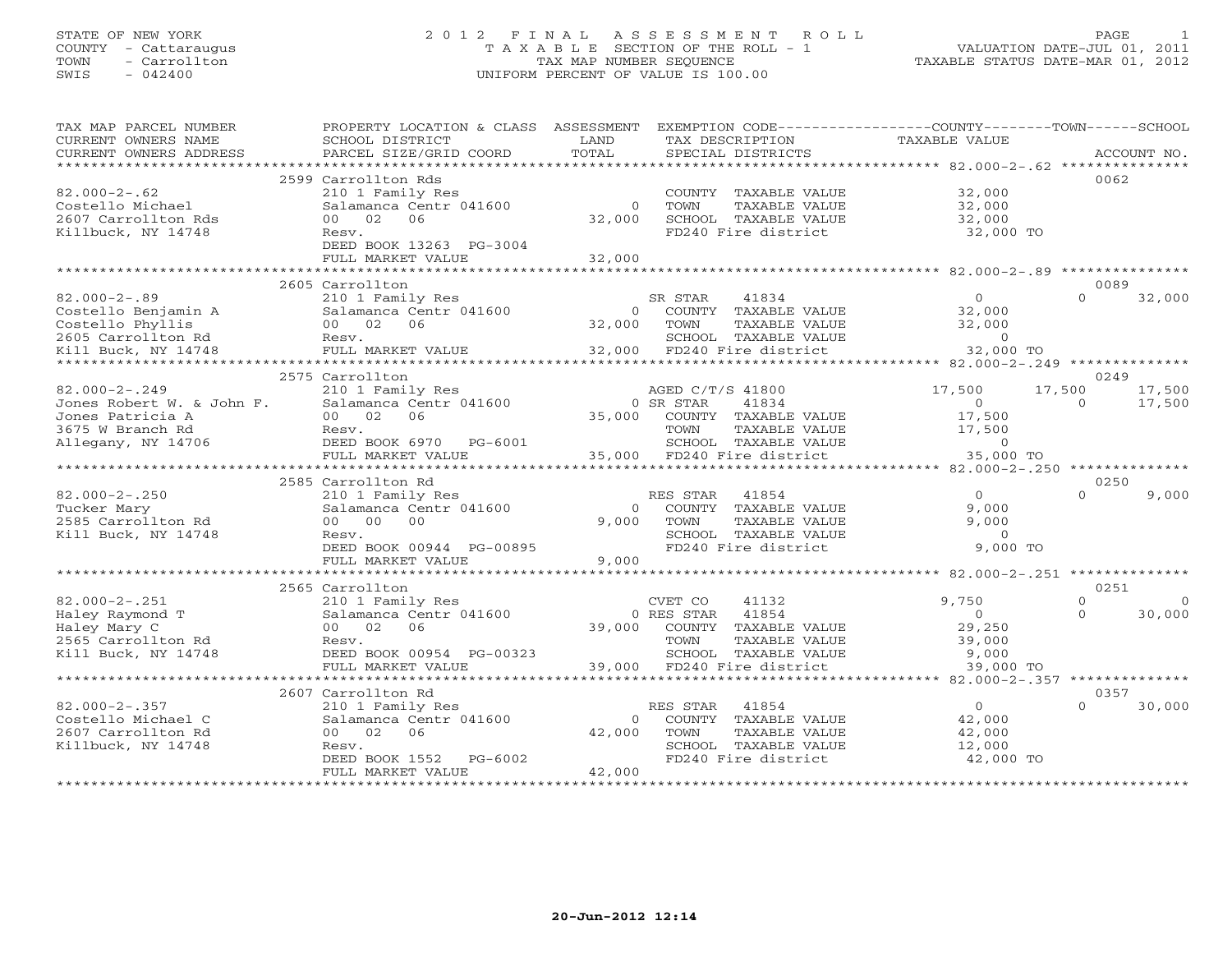# STATE OF NEW YORK 2 0 1 2 F I N A L A S S E S S M E N T R O L L PAGE 2 COUNTY - Cattaraugus T A X A B L E SECTION OF THE ROLL - 1 VALUATION DATE-JUL 01, 2011 TOWN - Carrollton TAX MAP NUMBER SEQUENCE TAXABLE STATUS DATE-MAR 01, 2012 SWIS - 042400 UNIFORM PERCENT OF VALUE IS 100.00UNIFORM PERCENT OF VALUE IS 100.00

| TAX MAP PARCEL NUMBER                        | PROPERTY LOCATION & CLASS ASSESSMENT                |        |                         |               | EXEMPTION CODE----------------COUNTY-------TOWN------SCHOOL |          |             |
|----------------------------------------------|-----------------------------------------------------|--------|-------------------------|---------------|-------------------------------------------------------------|----------|-------------|
| CURRENT OWNERS NAME                          | SCHOOL DISTRICT                                     | LAND   | TAX DESCRIPTION         |               | TAXABLE VALUE                                               |          |             |
| CURRENT OWNERS ADDRESS<br>****************** | PARCEL SIZE/GRID COORD<br>************************* | TOTAL  | SPECIAL DISTRICTS       |               |                                                             |          | ACCOUNT NO. |
|                                              |                                                     |        |                         |               |                                                             |          |             |
|                                              | 2985 Raymond Dr                                     |        |                         |               |                                                             | 0085     |             |
| $83.003 - 1 - 1$                             | 270 Mfg housing                                     |        | RES STAR<br>41854       |               | $\circ$                                                     | $\Omega$ | 20,000      |
| Dowiasz Sharon L                             | Salamanca Centr 041600                              | 7,800  | COUNTY TAXABLE VALUE    |               | 20,000                                                      |          |             |
| 2985 Raymond Dr                              | 04 02 06                                            | 20,000 | TOWN                    | TAXABLE VALUE | 20,000                                                      |          |             |
| KillBuck, NY 14748                           | ACRES 1.51                                          |        | SCHOOL TAXABLE VALUE    |               | $\sim$ 0                                                    |          |             |
|                                              | EAST-1131382 NRTH-0775100                           |        | FD240 Fire district     |               | 20,000 TO                                                   |          |             |
|                                              | DEED BOOK 1631   PG-9001                            |        |                         |               |                                                             |          |             |
|                                              | FULL MARKET VALUE                                   | 20,000 |                         |               |                                                             |          |             |
|                                              |                                                     |        |                         |               |                                                             |          |             |
|                                              | 2990 Raymond Dr                                     |        |                         |               |                                                             | 0160     |             |
| $83.003 - 1 - 2$                             | 210 1 Family Res                                    |        | CVET CO<br>41132        |               | 18,500                                                      | $\Omega$ | $\Omega$    |
| Subulski Gary J                              | Salamanca Centr 041600                              |        | 8,600 RES STAR<br>41854 |               | $\Omega$                                                    | $\Omega$ | 30,000      |
| Subulski Darlene R                           | 04 02 06                                            | 74,000 | COUNTY TAXABLE VALUE    |               | 55,500                                                      |          |             |
| PO Box 187                                   | ACRES<br>1.73                                       |        | TOWN                    | TAXABLE VALUE | 74,000                                                      |          |             |
| Kill Buck, NY 14748                          | EAST-1131621 NRTH-0775109                           |        | SCHOOL TAXABLE VALUE    |               | 44,000                                                      |          |             |
|                                              | DEED BOOK 840<br>PG-00672                           |        | FD240 Fire district     |               | 74,000 TO                                                   |          |             |
|                                              | FULL MARKET VALUE                                   | 74,000 |                         |               |                                                             |          |             |
|                                              | *******************************                     |        |                         |               |                                                             |          |             |
|                                              | 2962 Raymond Dr                                     |        |                         |               |                                                             | 0261     |             |
| $83.003 - 1 - 3$                             | 210 1 Family Res                                    |        | RES STAR 41854          |               | $\overline{0}$                                              | $\Omega$ | 30,000      |
| Kenneson Gregory                             | Salamanca Centr 041600                              | 11,900 | COUNTY TAXABLE VALUE    |               | 75,000                                                      |          |             |
| Kenneson Paula                               | 04 02 06                                            | 75,000 | TOWN                    | TAXABLE VALUE | 75,000                                                      |          |             |
| 2962 Raymond Dr                              | ACRES<br>3.92                                       |        | SCHOOL TAXABLE VALUE    |               | 45,000                                                      |          |             |
| PO Box 165                                   | EAST-1131867 NRTH-0774973                           |        | FD240 Fire district     |               | 75,000 TO                                                   |          |             |
| Kill Buck, NY 14748                          | DEED BOOK 835<br>PG-00337                           |        |                         |               |                                                             |          |             |
|                                              | FULL MARKET VALUE                                   | 75,000 |                         |               |                                                             |          |             |
|                                              | **************************                          |        |                         |               |                                                             |          |             |
|                                              | 5852 Windfall Rd                                    |        |                         |               |                                                             | 0262     |             |
| $83.003 - 1 - 4.1$                           | 271 Mfg housings                                    |        | RES STAR 41854          |               | $\overline{0}$                                              | $\cap$   | 30,000      |
| Kenneson Raymond F Jr                        | Salamanca Centr 041600                              | 13,300 | COUNTY TAXABLE VALUE    |               | 67,000                                                      |          |             |
| 5852 Windfall Rd.                            | 04 02 06                                            | 67,000 | TOWN                    | TAXABLE VALUE | 67,000                                                      |          |             |
| Kill Buck, NY 14748                          | Ff 220.00                                           |        | SCHOOL TAXABLE VALUE    |               | 37,000                                                      |          |             |
|                                              | FRNT 220.00 DPTH                                    |        | FD240 Fire district     |               | 67,000 TO                                                   |          |             |
|                                              | 4.60<br>ACRES                                       |        |                         |               |                                                             |          |             |
|                                              | EAST-1131909 NRTH-0774298                           |        |                         |               |                                                             |          |             |
|                                              | DEED BOOK 14806 PG-6001                             |        |                         |               |                                                             |          |             |
|                                              | FULL MARKET VALUE                                   | 67,000 |                         |               |                                                             |          |             |
|                                              |                                                     |        |                         |               |                                                             |          |             |
|                                              | Windfall Rd (Off)                                   |        |                         |               |                                                             | 1173     |             |
| $83.003 - 1 - 4.2$                           | 311 Res vac land                                    |        | COUNTY TAXABLE VALUE    |               | 1,000                                                       |          |             |
| Kenneson Kristopher A                        | Salamanca Centr 041600                              | 1,000  | TOWN                    | TAXABLE VALUE | 1,000                                                       |          |             |
| PO Box 165                                   | 04 02 06                                            | 1,000  | SCHOOL TAXABLE VALUE    |               | 1,000                                                       |          |             |
| Kill Buck, NY 14748                          | 2.10<br>ACRES                                       |        | FD240 Fire district     |               | 1,000 TO                                                    |          |             |
|                                              | EAST-1132770 NRTH-0775161                           |        |                         |               |                                                             |          |             |
|                                              | DEED BOOK 881<br>PG-00109                           |        |                         |               |                                                             |          |             |
|                                              | FULL MARKET VALUE                                   | 1,000  |                         |               |                                                             |          |             |
|                                              | ***********************                             |        |                         |               |                                                             |          |             |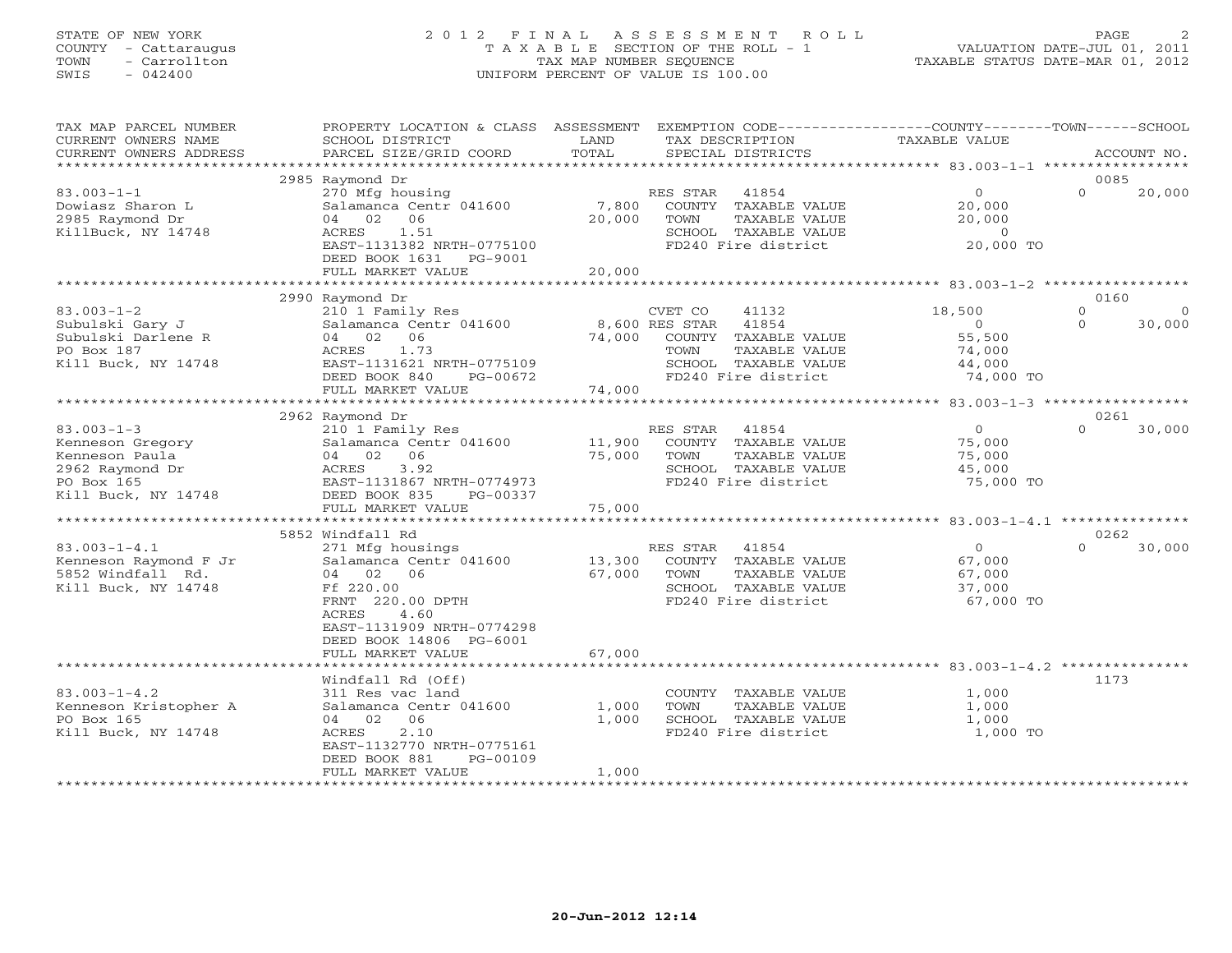# STATE OF NEW YORK 2 0 1 2 F I N A L A S S E S S M E N T R O L L PAGE 3 COUNTY - Cattaraugus T A X A B L E SECTION OF THE ROLL - 1 VALUATION DATE-JUL 01, 2011 TOWN - Carrollton TAX MAP NUMBER SEQUENCE TAXABLE STATUS DATE-MAR 01, 2012 SWIS - 042400 UNIFORM PERCENT OF VALUE IS 100.00UNIFORM PERCENT OF VALUE IS 100.00

| TAX MAP PARCEL NUMBER<br>CURRENT OWNERS NAME<br>CURRENT OWNERS ADDRESS | PROPERTY LOCATION & CLASS ASSESSMENT<br>SCHOOL DISTRICT<br>PARCEL SIZE/GRID COORD | LAND<br>TOTAL       |          | TAX DESCRIPTION<br>SPECIAL DISTRICTS | EXEMPTION CODE-----------------COUNTY-------TOWN-----SCHOOL<br>TAXABLE VALUE | ACCOUNT NO.        |
|------------------------------------------------------------------------|-----------------------------------------------------------------------------------|---------------------|----------|--------------------------------------|------------------------------------------------------------------------------|--------------------|
| *******************                                                    |                                                                                   |                     |          |                                      |                                                                              |                    |
|                                                                        | 2962 1/2 Windfall Rd (Off)                                                        |                     |          |                                      |                                                                              | 1240               |
| $83.003 - 1 - 4.3$                                                     | 322 Rural vac>10                                                                  |                     |          | COUNTY TAXABLE VALUE                 | 5,500                                                                        |                    |
| Kenneson Kristopher A                                                  | Salamanca Centr 041600                                                            | 5,500               | TOWN     | TAXABLE VALUE                        | 5,500                                                                        |                    |
| PO Box 165                                                             | 04 02<br>06                                                                       | 5,500               |          | SCHOOL TAXABLE VALUE                 | 5,500                                                                        |                    |
| Kill Buck, NY 14748                                                    | ACRES 11.05                                                                       |                     |          | FD240 Fire district                  | 5,500 TO                                                                     |                    |
|                                                                        | EAST-1132276 NRTH-0774883                                                         |                     |          |                                      |                                                                              |                    |
|                                                                        | DEED BOOK 913<br>PG-00101                                                         |                     |          |                                      |                                                                              |                    |
|                                                                        | FULL MARKET VALUE                                                                 | 5,500               |          |                                      |                                                                              |                    |
|                                                                        |                                                                                   |                     |          |                                      |                                                                              |                    |
|                                                                        | 5854 Windfall Rd                                                                  |                     |          |                                      |                                                                              | 1418               |
| $83.003 - 1 - 4.4$                                                     | 311 Res vac land                                                                  |                     |          | COUNTY TAXABLE VALUE                 | 500                                                                          |                    |
| Kenneson Kristopher A                                                  | Salamanca Centr 041600                                                            | 500                 | TOWN     | TAXABLE VALUE                        | 500                                                                          |                    |
| 2962 Raymond Dr<br>PO Box 165                                          | FRNT 23.00 DPTH 446.00                                                            | 500                 |          | SCHOOL TAXABLE VALUE                 | 500                                                                          |                    |
| PO Box 165                                                             | EAST-1131728 NRTH-0774357                                                         |                     |          |                                      |                                                                              |                    |
| Killbuck, NY 14748                                                     | FULL MARKET VALUE                                                                 | 500                 |          |                                      |                                                                              |                    |
| *********************                                                  | ***************************                                                       | ******************* |          |                                      |                                                                              |                    |
|                                                                        | 5830 Windfall Rd                                                                  |                     |          |                                      |                                                                              | 0069               |
| $83.003 - 1 - 5.1$                                                     | 210 1 Family Res                                                                  |                     | SR STAR  | 41834                                | $\overline{O}$                                                               | $\Omega$<br>62,200 |
| Cimbricz Robert J                                                      | Salamanca Centr 041600                                                            | 29,900              |          | COUNTY TAXABLE VALUE                 | 97,500                                                                       |                    |
| Cimbricz Anita L                                                       | 04 02 06                                                                          | 97,500              | TOWN     | TAXABLE VALUE                        | 97,500                                                                       |                    |
| 5830 Windfall Rd                                                       | Ff 730.00                                                                         |                     |          | SCHOOL TAXABLE VALUE                 | 35,300                                                                       |                    |
| Kill Buck, NY 14748                                                    | FRNT 470.00 DPTH                                                                  |                     |          | FD240 Fire district                  | 97,500 TO                                                                    |                    |
|                                                                        | ACRES 41.85                                                                       |                     |          |                                      |                                                                              |                    |
|                                                                        | EAST-1132962 NRTH-0774588                                                         |                     |          |                                      |                                                                              |                    |
|                                                                        | DEED BOOK 10344 PG-3001                                                           |                     |          |                                      |                                                                              |                    |
|                                                                        | FULL MARKET VALUE                                                                 | 97,500              |          |                                      |                                                                              |                    |
|                                                                        | 5800 Windfall Rd                                                                  |                     |          |                                      |                                                                              | 1049               |
| $83.003 - 1 - 5.2$                                                     | 210 1 Family Res                                                                  |                     | RES STAR | 41854                                | $\overline{O}$                                                               | $\Omega$<br>30,000 |
| Zimbardi Larry A                                                       | Salamanca Centr 041600                                                            | 15,500              |          | COUNTY TAXABLE VALUE                 | 92,000                                                                       |                    |
| Zimbardi Anne K                                                        | 04 02 06                                                                          | 92,000              | TOWN     | TAXABLE VALUE                        | 92,000                                                                       |                    |
| Windfall Rd                                                            | Cls 270                                                                           |                     |          | SCHOOL TAXABLE VALUE                 | 62,000                                                                       |                    |
| Kill Buck, NY 14748                                                    | Ff 265.00                                                                         |                     |          | FD240 Fire district                  | 92,000 TO                                                                    |                    |
|                                                                        | ACRES<br>7.70                                                                     |                     |          |                                      |                                                                              |                    |
|                                                                        | EAST-1132427 NRTH-0772966                                                         |                     |          |                                      |                                                                              |                    |
|                                                                        | DEED BOOK 813<br>PG-00161                                                         |                     |          |                                      |                                                                              |                    |
|                                                                        | FULL MARKET VALUE                                                                 | 92,000              |          |                                      |                                                                              |                    |
|                                                                        | *************************                                                         |                     |          |                                      |                                                                              |                    |
|                                                                        | 5815-5829 Windfall Rd                                                             |                     |          |                                      |                                                                              | 1052               |
| $83.003 - 1 - 5.3$                                                     | 210 1 Family Res                                                                  |                     | RES STAR | 41854                                | $\overline{0}$                                                               | $\Omega$<br>30,000 |
| Conklin Wayne Jr                                                       | Salamanca Centr 041600                                                            | 19,600              |          | COUNTY TAXABLE VALUE                 | 77,000                                                                       |                    |
| 174 Highland Ave                                                       | 04 02 06                                                                          | 77,000              | TOWN     | TAXABLE VALUE                        | 77,000                                                                       |                    |
| Salamanca, NY 14779                                                    | Ff 1200.00                                                                        |                     |          | SCHOOL TAXABLE VALUE                 | 47,000                                                                       |                    |
|                                                                        | ACRES 15.50                                                                       |                     |          | FD240 Fire district                  | 77,000 TO                                                                    |                    |
|                                                                        | EAST-1132077 NRTH-0773454                                                         |                     |          |                                      |                                                                              |                    |
|                                                                        | DEED BOOK 00980 PG-01128                                                          |                     |          |                                      |                                                                              |                    |
|                                                                        | FULL MARKET VALUE                                                                 | 77,000              |          |                                      |                                                                              |                    |
|                                                                        |                                                                                   |                     |          |                                      |                                                                              |                    |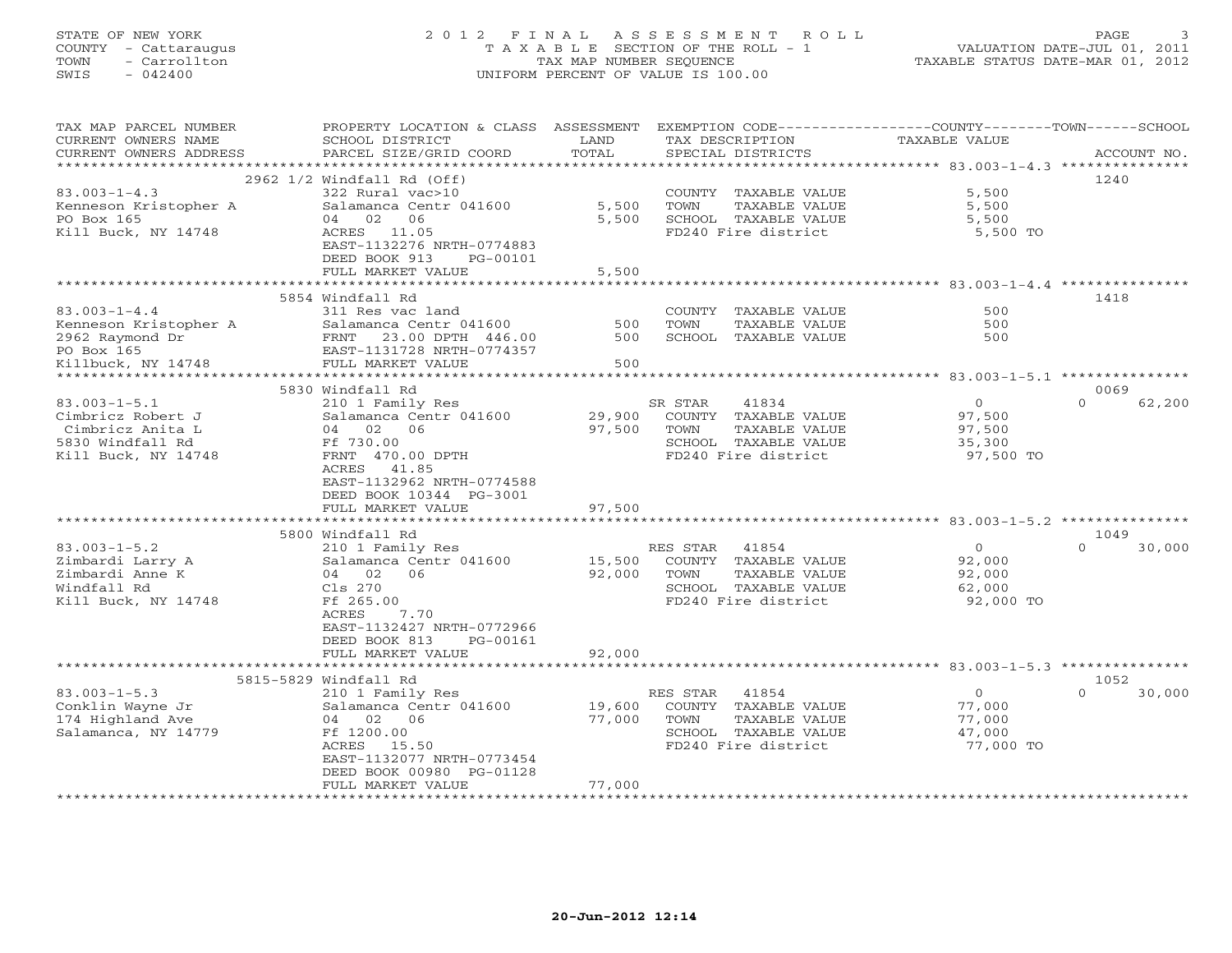## STATE OF NEW YORK 2 0 1 2 F I N A L A S S E S S M E N T R O L L PAGE 4 COUNTY - Cattaraugus T A X A B L E SECTION OF THE ROLL - 1 VALUATION DATE-JUL 01, 2011 TOWN - Carrollton TAX MAP NUMBER SEQUENCE TAXABLE STATUS DATE-MAR 01, 2012 SWIS - 042400 UNIFORM PERCENT OF VALUE IS 100.00UNIFORM PERCENT OF VALUE IS 100.00

| TAX MAP PARCEL NUMBER<br>CURRENT OWNERS NAME | PROPERTY LOCATION & CLASS ASSESSMENT EXEMPTION CODE----------------COUNTY-------TOWN------SCHOOL<br>SCHOOL DISTRICT | LAND    | TAX DESCRIPTION                             | TAXABLE VALUE       |                    |
|----------------------------------------------|---------------------------------------------------------------------------------------------------------------------|---------|---------------------------------------------|---------------------|--------------------|
| CURRENT OWNERS ADDRESS                       | PARCEL SIZE/GRID COORD                                                                                              | TOTAL   | SPECIAL DISTRICTS                           |                     | ACCOUNT NO.        |
|                                              |                                                                                                                     |         |                                             |                     |                    |
|                                              | 5800 Windfall Rd                                                                                                    |         |                                             |                     | 1053               |
| $83.003 - 1 - 5.4$                           | 210 1 Family Res                                                                                                    |         | RES STAR 41854                              | $\overline{O}$      | $\Omega$<br>30,000 |
| Lacroix Heidi E                              | Salamanca Centr 041600                                                                                              | 17,000  | COUNTY TAXABLE VALUE                        | 102,000             |                    |
| 5800 Windfall Rd                             | 04 02 06                                                                                                            | 102,000 | TOWN<br>TAXABLE VALUE                       | 102,000             |                    |
| Killbuck, NY 14748                           | Ff 220.00                                                                                                           |         | SCHOOL TAXABLE VALUE                        | 72,000              |                    |
|                                              | ACRES<br>9.65 BANK 017                                                                                              |         | FD240 Fire district                         | 102,000 TO          |                    |
|                                              | EAST-1133509 NRTH-0774302                                                                                           |         |                                             |                     |                    |
|                                              | DEED BOOK 16253 PG-6001                                                                                             |         |                                             |                     |                    |
|                                              | FULL MARKET VALUE<br>***********************                                                                        | 102,000 |                                             |                     |                    |
|                                              | 5792 Windfall Rd                                                                                                    |         |                                             |                     | 1054               |
| $83.003 - 1 - 5.5$                           | 210 1 Family Res                                                                                                    |         | COUNTY TAXABLE VALUE                        | 75,000              |                    |
| Orlowski Mark J                              | Salamanca Centr 041600                                                                                              | 18,000  | TOWN<br>TAXABLE VALUE                       | 75,000              |                    |
| Orlowski Mary C                              | 04 02 06                                                                                                            | 75,000  | SCHOOL TAXABLE VALUE                        | 75,000              |                    |
| 350 Tonawanda Creek Rd                       | Ff 200.00                                                                                                           |         | FD240 Fire district                         | 75,000 TO           |                    |
| Amherst, NY 14228                            | ACRES 10.95                                                                                                         |         |                                             |                     |                    |
|                                              | EAST-1133841 NRTH-0774278                                                                                           |         |                                             |                     |                    |
|                                              | DEED BOOK 00963 PG-00345                                                                                            |         |                                             |                     |                    |
|                                              | FULL MARKET VALUE                                                                                                   | 75,000  |                                             |                     |                    |
|                                              |                                                                                                                     |         |                                             |                     |                    |
|                                              | 5816 Windfall Rd                                                                                                    |         |                                             |                     | 1154               |
| $83.003 - 1 - 5.7$                           | 210 1 Family Res                                                                                                    |         | RES STAR<br>41854                           | $\overline{0}$      | $\Omega$<br>30,000 |
| Rider John                                   | Salamanca Centr 041600                                                                                              | 7,600   | COUNTY TAXABLE VALUE                        | 55,900              |                    |
| Rider Robin                                  | 04 02 06                                                                                                            | 55,900  | TOWN<br>TAXABLE VALUE                       | 55,900              |                    |
| 5816 Windfall Rd                             | FRNT 425.35 DPTH 239.66                                                                                             |         | SCHOOL TAXABLE VALUE                        | 25,900              |                    |
| Kill Buck, NY 14748                          | ACRES 3.75                                                                                                          |         | FD240 Fire district                         | 55,900 TO           |                    |
|                                              | EAST-1132570 NRTH-0773788                                                                                           |         |                                             |                     |                    |
|                                              | DEED BOOK 866<br>PG-00745                                                                                           |         |                                             |                     |                    |
|                                              | FULL MARKET VALUE<br>***********************                                                                        | 55,900  |                                             |                     |                    |
|                                              | 5796 Windfall Rd                                                                                                    |         |                                             |                     | 1263               |
| $83.003 - 1 - 5.8$                           | 311 Res vac land                                                                                                    |         | COUNTY TAXABLE VALUE                        | 2,000               |                    |
| Orlowski Mark J                              | Salamanca Centr 041600                                                                                              | 2,000   | TOWN<br>TAXABLE VALUE                       | 2,000               |                    |
| Orlowski Mary C                              | 04 02<br>06                                                                                                         | 2,000   | SCHOOL TAXABLE VALUE                        | 2,000               |                    |
| 350 Tonawanda Creek Rd                       | Ff 50.00                                                                                                            |         | FD240 Fire district                         | 2,000 TO            |                    |
| Amherst, NY 14228                            | ACRES<br>3.90                                                                                                       |         |                                             |                     |                    |
|                                              | EAST-1133729 NRTH-0774371                                                                                           |         |                                             |                     |                    |
|                                              | DEED BOOK 00963 PG-00345                                                                                            |         |                                             |                     |                    |
|                                              | FULL MARKET VALUE                                                                                                   | 2,000   |                                             |                     |                    |
|                                              | *********************                                                                                               |         |                                             |                     |                    |
|                                              | 5784 Windfall Rd                                                                                                    |         |                                             |                     | 0352               |
| $83.003 - 1 - 6$                             | 210 1 Family Res                                                                                                    |         | RES STAR<br>41854                           | $\Omega$            | $\cap$<br>30,000   |
| Gillman Noah                                 | Salamanca Centr 041600                                                                                              | 19,800  | COUNTY TAXABLE VALUE                        | 85,000              |                    |
| 5784 Windfall Rd                             | 04 02 06                                                                                                            | 85,000  | TOWN<br>TAXABLE VALUE                       | 85,000              |                    |
| Killbuck, NY 14748                           | Ff 200.00<br>ACRES 16.11                                                                                            |         | SCHOOL TAXABLE VALUE<br>FD240 Fire district | 55,000<br>85,000 TO |                    |
|                                              | EAST-1134065 NRTH-0774033                                                                                           |         |                                             |                     |                    |
|                                              | DEED BOOK 1023 PG-366                                                                                               |         |                                             |                     |                    |
|                                              | FULL MARKET VALUE                                                                                                   | 85,000  |                                             |                     |                    |
|                                              |                                                                                                                     |         |                                             |                     |                    |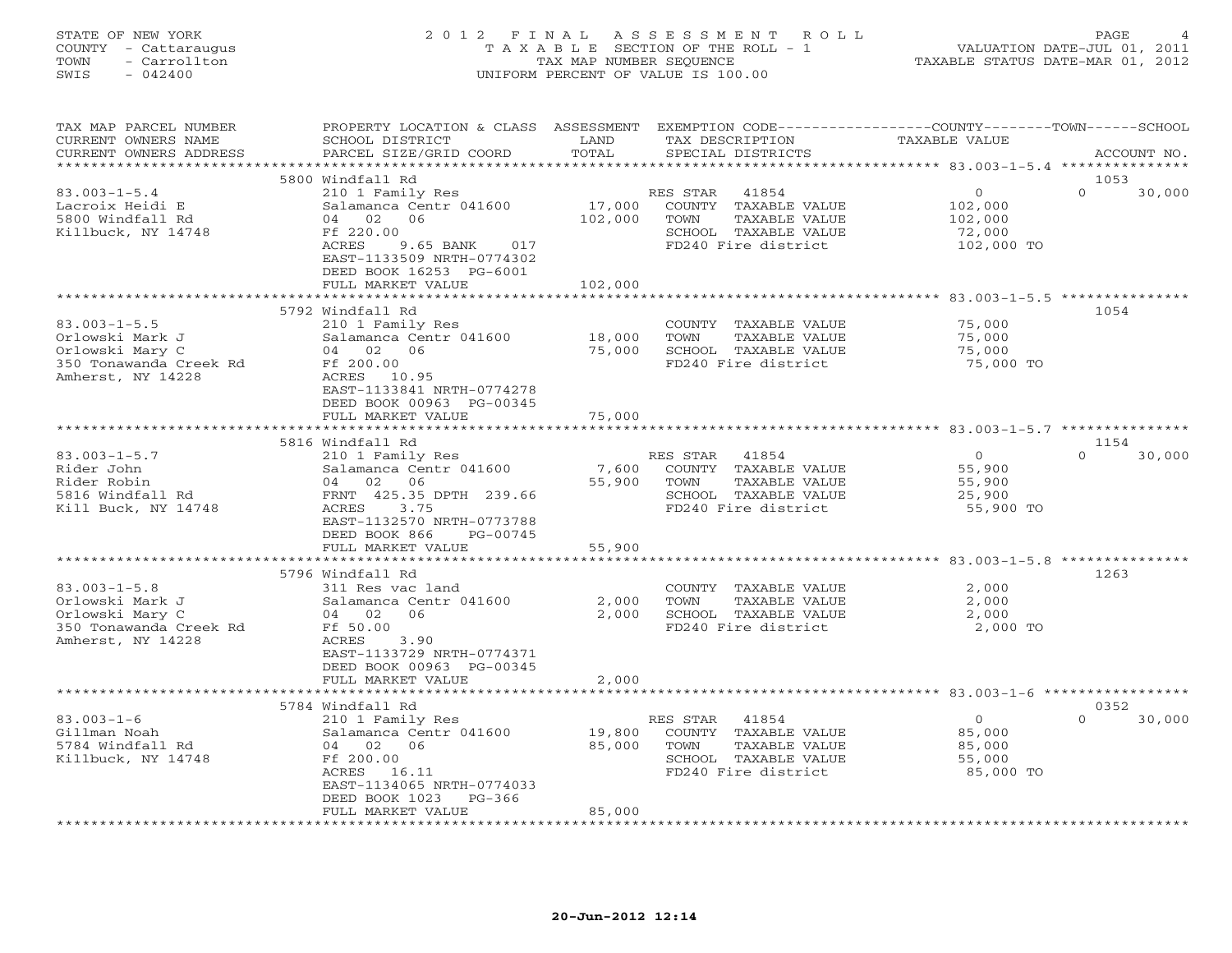| COUNTY<br>- Cattaraugus<br>- Carrollton<br>TOWN<br>SWIS<br>$-042400$                                  |                                                                                                                                                                                          | T A X A B L E SECTION OF THE ROLL - 1<br>TAX MAP NUMBER SEOUENCE<br>UNIFORM PERCENT OF VALUE IS 100.00 |                                                                                              |                                                                           |                            |  |
|-------------------------------------------------------------------------------------------------------|------------------------------------------------------------------------------------------------------------------------------------------------------------------------------------------|--------------------------------------------------------------------------------------------------------|----------------------------------------------------------------------------------------------|---------------------------------------------------------------------------|----------------------------|--|
| TAX MAP PARCEL NUMBER<br>CURRENT OWNERS NAME<br>CURRENT OWNERS ADDRESS<br>*****************           | PROPERTY LOCATION & CLASS ASSESSMENT EXEMPTION CODE---------------COUNTY-------TOWN------SCHOOL<br>SCHOOL DISTRICT<br>PARCEL SIZE/GRID COORD                                             | LAND<br>TOTAL                                                                                          | TAX DESCRIPTION<br>SPECIAL DISTRICTS                                                         | TAXABLE VALUE<br>*************************** 83.003-1-7.1 *************** | ACCOUNT NO.                |  |
|                                                                                                       | 5790 Windfall Rd                                                                                                                                                                         |                                                                                                        |                                                                                              |                                                                           | 0070                       |  |
| $83.003 - 1 - 7.1$<br>Rider Tadd J<br>127 Division St<br>Salamanca, NY 14779                          | 311 Res vac land<br>Salamanca Centr 041600<br>04 02 06<br>Ff 1225.00<br>ACRES 25.56<br>EAST-1134060 NRTH-0773257<br>DEED BOOK 10343 PG-6001                                              | 23,000<br>23,000                                                                                       | COUNTY TAXABLE VALUE<br>TAXABLE VALUE<br>TOWN<br>SCHOOL TAXABLE VALUE<br>FD240 Fire district | 23,000<br>23,000<br>23,000<br>23,000 TO                                   |                            |  |
|                                                                                                       | FULL MARKET VALUE                                                                                                                                                                        | 23,000                                                                                                 |                                                                                              |                                                                           |                            |  |
| $83.003 - 1 - 7.2$<br>Demmin Douglas J<br>Demmin Terry L<br>2335 Maple Rd<br>Wilson, NY 14172         | ********************<br>5770 Windfall Rd<br>260 Seasonal res<br>Salamanca Centr 041600<br>02 06<br>04<br>FRNT 85.00 DPTH<br>90.00<br>EAST-1134410 NRTH-0772616<br>DEED BOOK 4914 PG-3003 | 3,500<br>5,000                                                                                         | COUNTY TAXABLE VALUE<br>TOWN<br>TAXABLE VALUE<br>SCHOOL TAXABLE VALUE<br>FD240 Fire district | 5,000<br>5,000<br>5,000<br>5,000 TO                                       | 0253                       |  |
|                                                                                                       | FULL MARKET VALUE                                                                                                                                                                        | 5,000                                                                                                  |                                                                                              |                                                                           |                            |  |
|                                                                                                       | ************************<br>5774 Windfall Rd                                                                                                                                             |                                                                                                        |                                                                                              |                                                                           | 0110                       |  |
| $83.003 - 1 - 8$<br>Demmin Douglas J<br>Demmin Terry L<br>2335 Maple Rd<br>Wilson, NY 14172           | 260 Seasonal res<br>Salamanca Centr 041600<br>02<br>06<br>04<br>85.00 DPTH 175.00<br>FRNT<br>1.25<br>ACRES<br>EAST-1134499 NRTH-0772601<br>DEED BOOK 4914 PG-3002                        | 3,800<br>11,000                                                                                        | COUNTY TAXABLE VALUE<br>TOWN<br>TAXABLE VALUE<br>SCHOOL TAXABLE VALUE<br>FD240 Fire district | 11,000<br>11,000<br>11,000<br>11,000 TO                                   |                            |  |
|                                                                                                       | FULL MARKET VALUE                                                                                                                                                                        | 11,000                                                                                                 |                                                                                              |                                                                           |                            |  |
| $83.003 - 1 - 10.1$<br>Wood Robert C<br>Zollinger Cameron J<br>5650 Windfall Rd<br>Killbuck, NY 14748 | 5670 Windfall Rd<br>910 Priv forest<br>Salamanca Centr 041600<br>04 02 06<br>Ff 300.00<br>ACRES 65.99<br>EAST-1136640 NRTH-0774079<br>DEED BOOK 2994<br>PG-9001                          | 31,000<br>31,000                                                                                       | COUNTY TAXABLE VALUE<br>TOWN<br>TAXABLE VALUE<br>SCHOOL TAXABLE VALUE<br>FD240 Fire district | 31,000<br>31,000<br>31,000<br>31,000 TO                                   | 0152                       |  |
|                                                                                                       | FULL MARKET VALUE                                                                                                                                                                        | 31,000                                                                                                 |                                                                                              |                                                                           |                            |  |
| $83.003 - 1 - 10.2$<br>Taylor Timothy N                                                               | 5675 Windfall Rd<br>210 1 Family Res<br>Salamanca Centr 041600                                                                                                                           | 22,400                                                                                                 | 41854<br>RES STAR<br>COUNTY TAXABLE VALUE                                                    | $\overline{O}$<br>75,500                                                  | 0912<br>30,000<br>$\Omega$ |  |
| 5675 Windfall Rd<br>Kill Buck, NY 14748                                                               | 04 02 06<br>ACRES 23.62<br>EAST-1136562 NRTH-0771885<br>DEED BOOK 00964 PG-00738                                                                                                         | 75,500                                                                                                 | TAXABLE VALUE<br>TOWN<br>SCHOOL TAXABLE VALUE<br>FD240 Fire district                         | 75,500<br>45,500<br>75,500 TO                                             |                            |  |

STATE OF NEW YORK 2 0 1 2 F I N A L A S S E S S M E N T R O L L PAGE 5

\*\*\*\*\*\*\*\*\*\*\*\*\*\*\*\*\*\*\*\*\*\*\*\*\*\*\*\*\*\*\*\*\*\*\*\*\*\*\*\*\*\*\*\*\*\*\*\*\*\*\*\*\*\*\*\*\*\*\*\*\*\*\*\*\*\*\*\*\*\*\*\*\*\*\*\*\*\*\*\*\*\*\*\*\*\*\*\*\*\*\*\*\*\*\*\*\*\*\*\*\*\*\*\*\*\*\*\*\*\*\*\*\*\*\*\*\*\*\*\*\*\*\*\*\*\*\*\*\*\*\*\*

FULL MARKET VALUE 75,500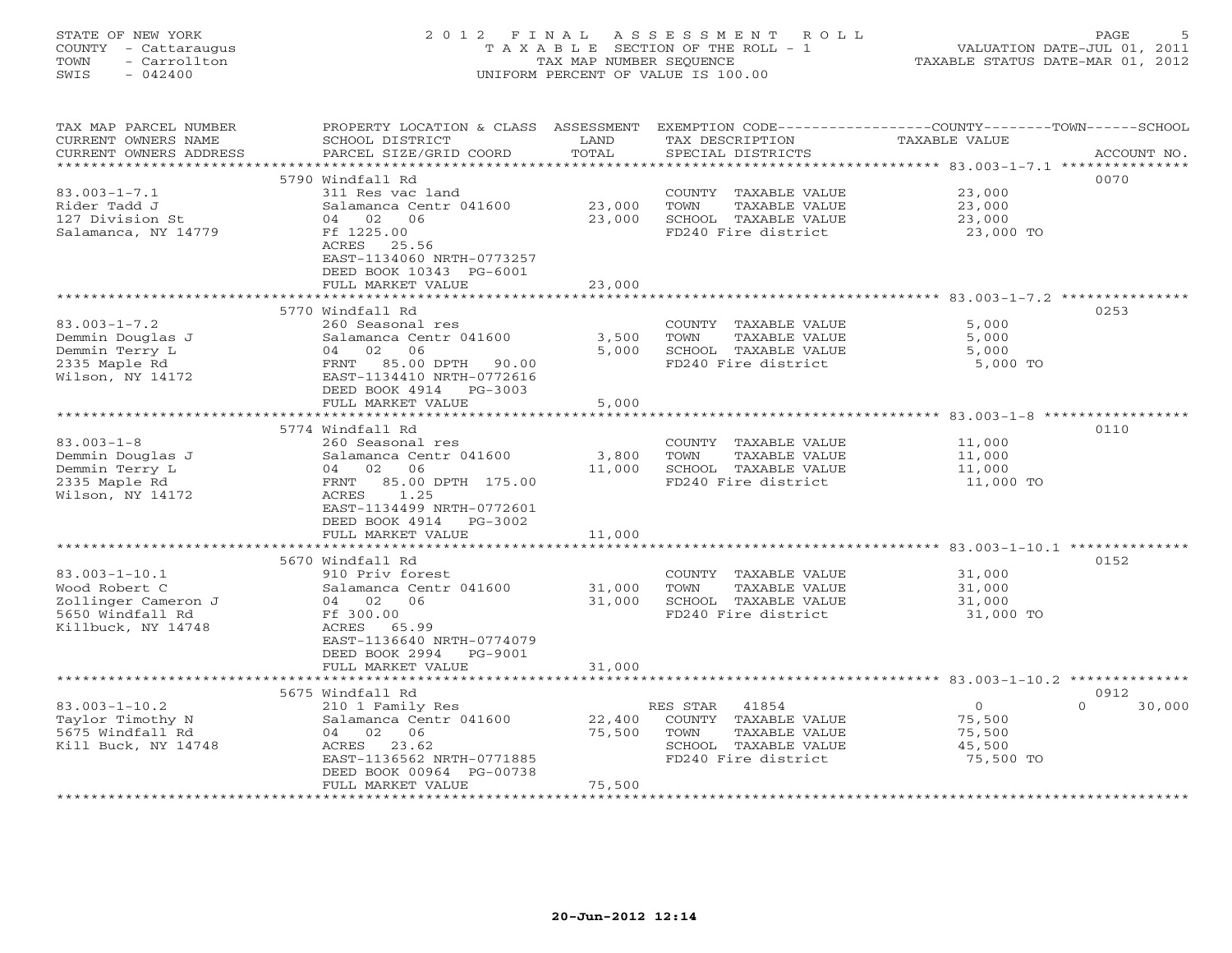# STATE OF NEW YORK 2 0 1 2 F I N A L A S S E S S M E N T R O L L PAGE 6 COUNTY - Cattaraugus T A X A B L E SECTION OF THE ROLL - 1 VALUATION DATE-JUL 01, 2011 TOWN - Carrollton TAX MAP NUMBER SEQUENCE TAXABLE STATUS DATE-MAR 01, 2012 SWIS - 042400 UNIFORM PERCENT OF VALUE IS 100.00UNIFORM PERCENT OF VALUE IS 100.00

| TAX MAP PARCEL NUMBER<br>CURRENT OWNERS NAME     | PROPERTY LOCATION & CLASS ASSESSMENT<br>SCHOOL DISTRICT | LAND<br>TOTAL  | TAX DESCRIPTION       | EXEMPTION CODE-----------------COUNTY-------TOWN-----SCHOOL<br>TAXABLE VALUE |                      |
|--------------------------------------------------|---------------------------------------------------------|----------------|-----------------------|------------------------------------------------------------------------------|----------------------|
| CURRENT OWNERS ADDRESS<br>********************** | PARCEL SIZE/GRID COORD                                  |                | SPECIAL DISTRICTS     |                                                                              | ACCOUNT NO.          |
|                                                  |                                                         |                |                       |                                                                              | 0945                 |
|                                                  | 5659 1/2 Windfall Rd (Off)                              |                |                       |                                                                              |                      |
| $83.003 - 1 - 10.3$                              | 314 Rural vac<10                                        |                | COUNTY TAXABLE VALUE  | 3,400                                                                        |                      |
| Hoag Lane R                                      | Salamanca Centr 041600                                  | 3,400          | TOWN<br>TAXABLE VALUE | 3,400                                                                        |                      |
| 480 Fair Oak St                                  | 04 02<br>06                                             | 3,400          | SCHOOL TAXABLE VALUE  | 3,400                                                                        |                      |
| Salamanca, NY 14779                              | 2.27<br>ACRES                                           |                | FD240 Fire district   | 3,400 TO                                                                     |                      |
|                                                  | EAST-1137077 NRTH-0772052                               |                |                       |                                                                              |                      |
|                                                  | DEED BOOK 9462 PG-9001                                  |                |                       |                                                                              |                      |
|                                                  | FULL MARKET VALUE                                       | 3,400          |                       |                                                                              |                      |
|                                                  |                                                         |                |                       |                                                                              |                      |
|                                                  | 5659 Windfall Rd                                        |                |                       |                                                                              | 0925                 |
| $83.003 - 1 - 10.4$                              | 314 Rural vac<10                                        |                | COUNTY TAXABLE VALUE  | 7,500                                                                        |                      |
| Hoag Lane R                                      | Salamanca Centr 041600                                  | 7,500          | TAXABLE VALUE<br>TOWN | 7,500                                                                        |                      |
| 408 Fair Oak St                                  | 04 02<br>06                                             | 7,500          | SCHOOL TAXABLE VALUE  | 7,500                                                                        |                      |
| Salamanca, NY 14779                              | FRNT 220.00 DPTH 195.00                                 |                | FD240 Fire district   | 7,500 TO                                                                     |                      |
|                                                  | EAST-1136895 NRTH-0772424                               |                |                       |                                                                              |                      |
|                                                  | DEED BOOK 9461<br>PG-9001                               |                |                       |                                                                              |                      |
|                                                  | FULL MARKET VALUE                                       | 7,500          |                       |                                                                              |                      |
|                                                  |                                                         |                |                       |                                                                              |                      |
|                                                  | 5700 Windfall Rd                                        |                |                       |                                                                              | 0438                 |
| $83.003 - 1 - 11$                                | 210 1 Family Res                                        |                | RES STAR<br>41854     | $\overline{0}$                                                               | 30,000<br>$\Omega$   |
| Kosinski Robert J                                | Salamanca Centr 041600                                  | 10,200         | COUNTY TAXABLE VALUE  | 92,000                                                                       |                      |
| 5700 Windfall Rd                                 | 02<br>06<br>04                                          | 92,000         | TAXABLE VALUE<br>TOWN | 92,000                                                                       |                      |
| Killbuck, NY 14748                               | FRNT 250.00 DPTH                                        |                | SCHOOL TAXABLE VALUE  | 62,000                                                                       |                      |
|                                                  | ACRES<br>2.79                                           |                | FD240 Fire district   | 92,000 TO                                                                    |                      |
|                                                  | EAST-1136184 NRTH-0772772                               |                |                       |                                                                              |                      |
|                                                  | DEED BOOK 3128 PG-8001                                  |                |                       |                                                                              |                      |
|                                                  | FULL MARKET VALUE                                       | 92,000         |                       |                                                                              |                      |
|                                                  |                                                         |                |                       |                                                                              |                      |
|                                                  | 5680 Windfall Rd                                        |                |                       |                                                                              | 0010                 |
| $83.003 - 1 - 12$                                | 210 1 Family Res                                        |                | WVET CO<br>41122      | 10,350                                                                       | $\Omega$<br>$\Omega$ |
| Letcher Thomas                                   | Salamanca Centr 041600                                  | 10,600 SR STAR | 41834                 | $\circ$                                                                      | 62,200<br>$\Omega$   |
| Letcher Phyllis                                  | 04 02 06                                                | 69,000         | COUNTY TAXABLE VALUE  | 58,650                                                                       |                      |
| 5680 Windfall Rd                                 | Ff 350.00                                               |                | TAXABLE VALUE<br>TOWN | 69,000                                                                       |                      |
| Kill Buck, NY 14748                              | ACRES<br>3.06                                           |                | SCHOOL TAXABLE VALUE  | 6,800                                                                        |                      |
|                                                  | EAST-1136496 NRTH-0772729                               |                | FD240 Fire district   | 69,000 TO                                                                    |                      |
|                                                  |                                                         |                |                       |                                                                              |                      |
|                                                  | DEED BOOK 00919 PG-00320                                |                |                       |                                                                              |                      |
|                                                  | FULL MARKET VALUE                                       | 69,000         |                       |                                                                              |                      |
|                                                  | 640 Windfall Rd                                         |                |                       |                                                                              | 0082                 |
| $83.003 - 1 - 13$                                | 270 Mfg housing                                         |                | COUNTY TAXABLE VALUE  | 21,100                                                                       |                      |
|                                                  |                                                         |                |                       |                                                                              |                      |
| Stoltz Robert J Sr<br>Rathbun Millie             | Salamanca Centr 041600                                  | 8,300          | TAXABLE VALUE<br>TOWN | 21,100                                                                       |                      |
|                                                  | 04/02 02 06                                             | 21,100         | SCHOOL TAXABLE VALUE  | 21,100                                                                       |                      |
| 58 East St                                       | Ff 277.00                                               |                | FD240 Fire district   | 21,100 TO                                                                    |                      |
| Salamanca, NY 14779                              | ACRES<br>1.55                                           |                |                       |                                                                              |                      |
|                                                  | EAST-1137151 NRTH-0772622                               |                |                       |                                                                              |                      |
|                                                  | DEED BOOK 00959 PG-00482                                |                |                       |                                                                              |                      |
|                                                  | FULL MARKET VALUE                                       | 21,100         |                       |                                                                              |                      |
|                                                  |                                                         |                |                       |                                                                              |                      |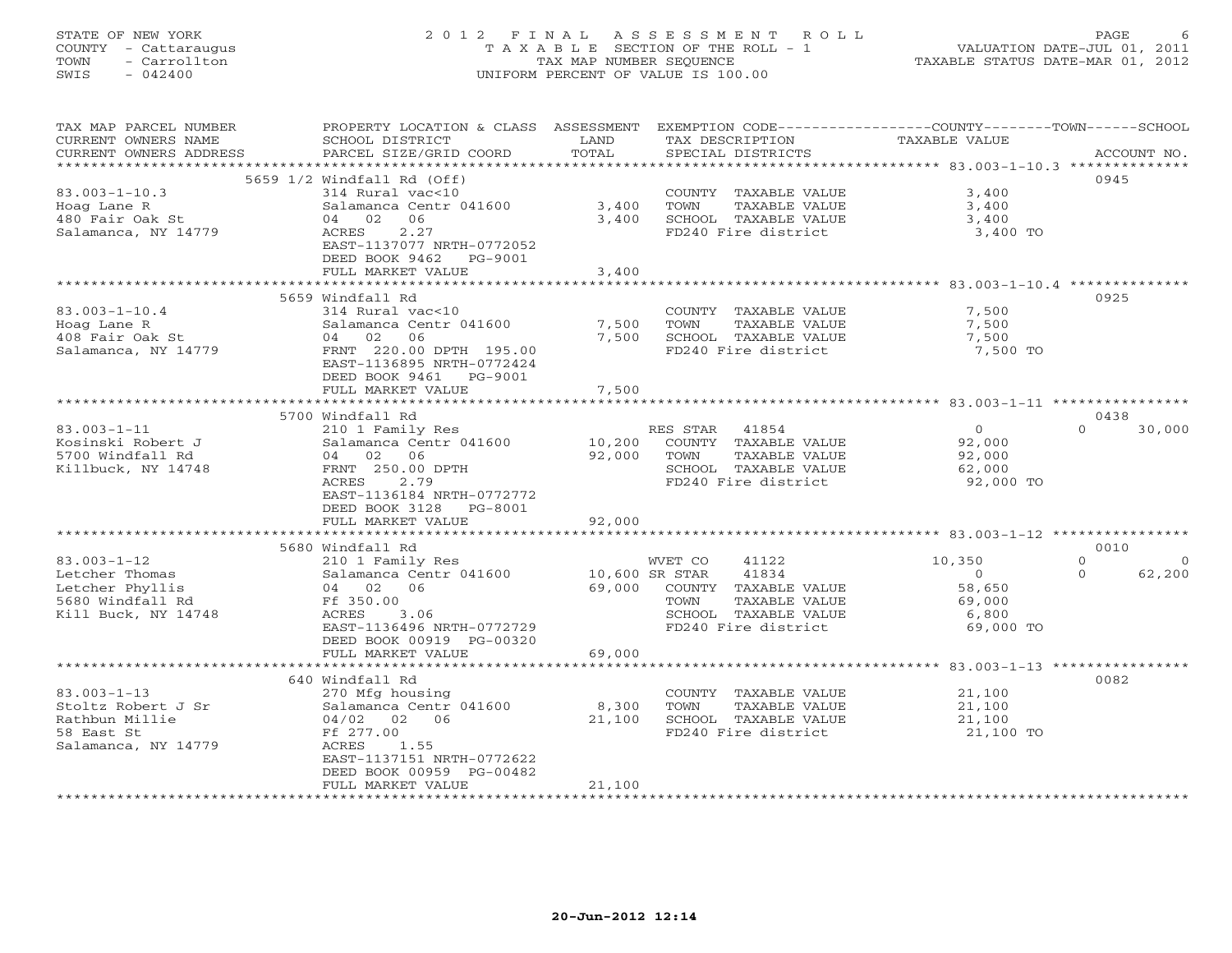# STATE OF NEW YORK 2 0 1 2 F I N A L A S S E S S M E N T R O L L PAGE 7 COUNTY - Cattaraugus T A X A B L E SECTION OF THE ROLL - 1 VALUATION DATE-JUL 01, 2011 TOWN - Carrollton TAX MAP NUMBER SEQUENCE TAXABLE STATUS DATE-MAR 01, 2012 SWIS - 042400 UNIFORM PERCENT OF VALUE IS 100.00UNIFORM PERCENT OF VALUE IS 100.00

| TAX MAP PARCEL NUMBER<br>CURRENT OWNERS NAME     | PROPERTY LOCATION & CLASS ASSESSMENT<br>SCHOOL DISTRICT | LAND<br>TOTAL | EXEMPTION CODE-----------------COUNTY-------TOWN-----SCHOOL<br>TAX DESCRIPTION | <b>TAXABLE VALUE</b> | ACCOUNT NO.        |
|--------------------------------------------------|---------------------------------------------------------|---------------|--------------------------------------------------------------------------------|----------------------|--------------------|
| CURRENT OWNERS ADDRESS<br>********************** | PARCEL SIZE/GRID COORD                                  |               | SPECIAL DISTRICTS                                                              |                      |                    |
|                                                  | 5659 Windfall Rd                                        |               |                                                                                |                      | 0159               |
| $83.003 - 1 - 14$                                | 210 1 Family Res                                        |               | COUNTY TAXABLE VALUE                                                           | 53,000               |                    |
| Hoag Lane R                                      | Salamanca Centr 041600                                  | 7,100         | TOWN<br>TAXABLE VALUE                                                          | 53,000               |                    |
| 408 Fair Oak St                                  | 02<br>06<br>04                                          | 53,000        | SCHOOL TAXABLE VALUE                                                           | 53,000               |                    |
| Salamanca, NY 14779                              | FRNT 180.00 DPTH 195.00                                 |               | FD240 Fire district                                                            | 53,000 TO            |                    |
|                                                  | EAST-1137095 NRTH-0772379                               |               |                                                                                |                      |                    |
|                                                  | DEED BOOK 9462<br>PG-9001                               |               |                                                                                |                      |                    |
|                                                  | FULL MARKET VALUE                                       | 53,000        |                                                                                |                      |                    |
|                                                  |                                                         |               |                                                                                |                      |                    |
|                                                  | 5701 Windfall Rd                                        |               |                                                                                |                      | 0529               |
| $83.003 - 1 - 15$                                | 210 1 Family Res                                        |               | CVET CO<br>41132                                                               | 16,750               | $\circ$<br>$\circ$ |
| Wade Robert                                      | Salamanca Centr 041600                                  |               | 7,100 RES STAR<br>41854                                                        | $\circ$              | $\Omega$<br>30,000 |
| 5701 Windfall Rd                                 | 04<br>02<br>06                                          | 67,000        | COUNTY TAXABLE VALUE                                                           | 50,250               |                    |
| Kill Buck, NY 14748                              | FRNT 200.00 DPTH 175.00                                 |               | TOWN<br>TAXABLE VALUE                                                          | 67,000               |                    |
|                                                  | EAST-1136159 NRTH-0772393                               |               | SCHOOL TAXABLE VALUE                                                           | 37,000               |                    |
|                                                  | DEED BOOK 00939 PG-00408                                |               | FD240 Fire district                                                            | 67,000 TO            |                    |
|                                                  | FULL MARKET VALUE                                       | 67,000        |                                                                                |                      |                    |
|                                                  | 5725 Windfall Rd                                        |               |                                                                                |                      | 0275               |
| $83.003 - 1 - 16$                                | 260 Seasonal res                                        |               | COUNTY TAXABLE VALUE                                                           | 19,500               |                    |
| Adie Gordan                                      | Salamanca Centr 041600                                  | 11,100        | TOWN<br>TAXABLE VALUE                                                          | 19,500               |                    |
| Adie Janice                                      | 06<br>04 02                                             | 19,500        | SCHOOL TAXABLE VALUE                                                           | 19,500               |                    |
| 3614 Dominion Rd                                 | Ff 740.00                                               |               | FD240 Fire district                                                            | 19,500 TO            |                    |
| PO Box 303                                       | ACRES<br>3.02                                           |               |                                                                                |                      |                    |
| Ridgeway, ON<br>LOS 1NCanada                     | EAST-1135685 NRTH-0772396                               |               |                                                                                |                      |                    |
|                                                  | DEED BOOK 16981 PG-2001                                 |               |                                                                                |                      |                    |
|                                                  | FULL MARKET VALUE                                       | 19,500        |                                                                                |                      |                    |
|                                                  |                                                         |               |                                                                                |                      |                    |
|                                                  | 5779 Windfall Rd                                        |               |                                                                                |                      | 0156               |
| $83.003 - 1 - 17.1$                              | 210 1 Family Res                                        |               | 41834<br>SR STAR                                                               | $\overline{0}$       | $\Omega$<br>62,200 |
| Fuller Donald C                                  | Salamanca Centr 041600                                  | 9,800         | COUNTY TAXABLE VALUE                                                           | 80,000               |                    |
| Fuller Margo E                                   | 04 02 06                                                | 80,000        | TOWN<br>TAXABLE VALUE                                                          | 80,000               |                    |
| PO Box 21                                        | Ff 340.00                                               |               | SCHOOL TAXABLE VALUE                                                           | 17,800               |                    |
| Kill Buck, NY 14748                              | 2.50<br>ACRES                                           |               | FD240 Fire district                                                            | 80,000 TO            |                    |
|                                                  | EAST-1133955 NRTH-0772511                               |               |                                                                                |                      |                    |
|                                                  | DEED BOOK 1142<br>PG-8001                               |               |                                                                                |                      |                    |
|                                                  | FULL MARKET VALUE<br>*************************          | 80,000        |                                                                                |                      |                    |
|                                                  | 5775 Windfall Rd                                        |               |                                                                                |                      | 1324               |
| $83.003 - 1 - 17.2$                              | 260 Seasonal res                                        |               | COUNTY TAXABLE VALUE                                                           | 38,500               |                    |
| Fix John M                                       | Salamanca Centr 041600                                  | 20,300        | TOWN<br>TAXABLE VALUE                                                          | 38,500               |                    |
| Fix Judith A                                     | 03/04 02<br>06                                          | 38,500        | SCHOOL TAXABLE VALUE                                                           | 38,500               |                    |
| 109 Winston Rd                                   | Ff 431.00                                               |               | FD240 Fire district                                                            | 38,500 TO            |                    |
| Buffalo, NY 14216                                | ACRES<br>17.45                                          |               |                                                                                |                      |                    |
|                                                  | EAST-1134196 NRTH-0771933                               |               |                                                                                |                      |                    |
|                                                  | DEED BOOK 00988 PG-00021                                |               |                                                                                |                      |                    |
|                                                  | FULL MARKET VALUE                                       | 38,500        |                                                                                |                      |                    |
|                                                  |                                                         |               |                                                                                |                      |                    |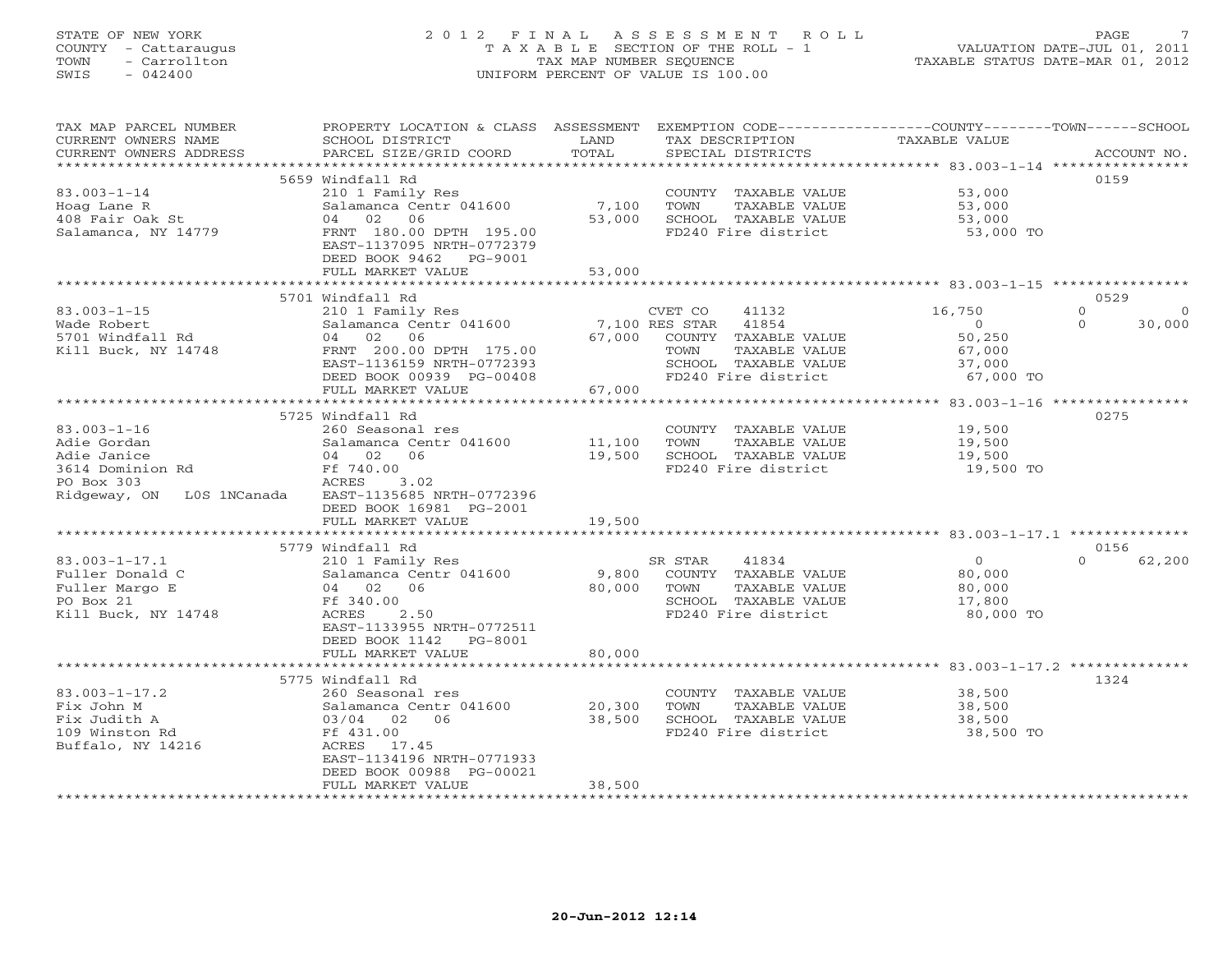## STATE OF NEW YORK 2 0 1 2 F I N A L A S S E S S M E N T R O L L PAGE 8 COUNTY - Cattaraugus T A X A B L E SECTION OF THE ROLL - 1 VALUATION DATE-JUL 01, 2011 TOWN - Carrollton TAX MAP NUMBER SEQUENCE TAXABLE STATUS DATE-MAR 01, 2012 SWIS - 042400 UNIFORM PERCENT OF VALUE IS 100.00UNIFORM PERCENT OF VALUE IS 100.00

| TAX MAP PARCEL NUMBER<br>CURRENT OWNERS NAME | PROPERTY LOCATION & CLASS ASSESSMENT EXEMPTION CODE----------------COUNTY-------TOWN------SCHOOL<br>SCHOOL DISTRICT | LAND             | TAX DESCRIPTION         | <b>TAXABLE VALUE</b>                     |                      |
|----------------------------------------------|---------------------------------------------------------------------------------------------------------------------|------------------|-------------------------|------------------------------------------|----------------------|
| CURRENT OWNERS ADDRESS                       | PARCEL SIZE/GRID COORD                                                                                              | TOTAL            | SPECIAL DISTRICTS       |                                          | ACCOUNT NO.          |
|                                              |                                                                                                                     |                  |                         |                                          |                      |
|                                              | 5785 Windfall Rd                                                                                                    |                  |                         |                                          | 0541                 |
| $83.003 - 1 - 18$                            | 210 1 Family Res                                                                                                    |                  | WVET CO<br>41122        | 12,000                                   | $\Omega$             |
| Yaworsky Nicholas Y                          | Salamanca Centr 041600 21,900 DVET CO                                                                               |                  | 41142                   | 8,000                                    | $\Omega$<br>$\Omega$ |
| Yaworsky Eleanor J                           | 04 02 06                                                                                                            |                  | 80,000 SR STAR<br>41834 | $\overline{0}$                           | $\Omega$<br>62,200   |
| 5785 Windfall Rd                             | Ff 1000.00                                                                                                          |                  | COUNTY TAXABLE VALUE    | 60,000                                   |                      |
| Kill Buck, NY 14748                          | ACRES 22.00                                                                                                         |                  | TOWN<br>TAXABLE VALUE   | 80,000                                   |                      |
|                                              | EAST-1133370 NRTH-0772346                                                                                           |                  | SCHOOL TAXABLE VALUE    | 17,800                                   |                      |
|                                              | DEED BOOK 00784 PG-00736                                                                                            |                  | FD240 Fire district     | 80,000 TO                                |                      |
|                                              | FULL MARKET VALUE                                                                                                   | 80,000           |                         |                                          |                      |
|                                              |                                                                                                                     |                  |                         | ************ 83.003-1-19 *************** |                      |
|                                              | 5789 Windfall Rd                                                                                                    |                  |                         |                                          | 0891                 |
| $83.003 - 1 - 19$                            | 280 Res Multiple                                                                                                    |                  | COUNTY TAXABLE VALUE    | 48,000                                   |                      |
| Letcher Harry J                              | Salamanca Centr 041600                                                                                              | 22,100           | TOWN<br>TAXABLE VALUE   | 48,000                                   |                      |
| 6160 Peth Rd                                 | 04 02 06                                                                                                            | 48,000           | SCHOOL TAXABLE VALUE    | 48,000                                   |                      |
| Great Valley, NY 14741                       | 210                                                                                                                 |                  | FD240 Fire district     | 48,000 TO                                |                      |
|                                              | FRNT 165.00 DPTH                                                                                                    |                  |                         |                                          |                      |
|                                              |                                                                                                                     |                  |                         |                                          |                      |
|                                              | 22.64<br>ACRES                                                                                                      |                  |                         |                                          |                      |
|                                              | EAST-1132644 NRTH-0772357                                                                                           |                  |                         |                                          |                      |
|                                              | DEED BOOK 14128 PG-9001                                                                                             |                  |                         |                                          |                      |
|                                              | FULL MARKET VALUE                                                                                                   | 48,000           |                         |                                          |                      |
|                                              |                                                                                                                     |                  |                         |                                          |                      |
|                                              | 5858 Windfall Rd                                                                                                    |                  |                         |                                          | 0155                 |
| $83.003 - 1 - 20$                            | 312 Vac w/imprv                                                                                                     |                  | COUNTY TAXABLE VALUE    | 11,000                                   |                      |
| Fuller Leon Sr                               | Salamanca Centr 041600                                                                                              | 10,100           | TAXABLE VALUE<br>TOWN   | 11,000                                   |                      |
| 5625 Wind Fall Rd                            | 04 02<br>06                                                                                                         | 11,000           | SCHOOL TAXABLE VALUE    | 11,000                                   |                      |
| Kill Buck, NY 14748                          | Ff 85.00                                                                                                            |                  | FD240 Fire district     | 11,000 TO                                |                      |
|                                              | ACRES<br>2.72                                                                                                       |                  |                         |                                          |                      |
|                                              | EAST-1131521 NRTH-0774537                                                                                           |                  |                         |                                          |                      |
|                                              | DEED BOOK 7864 PG-5001                                                                                              |                  |                         |                                          |                      |
|                                              | FULL MARKET VALUE                                                                                                   | 11,000           |                         |                                          |                      |
|                                              | **************************                                                                                          |                  |                         |                                          |                      |
|                                              | 2958 Raymond Dr                                                                                                     |                  |                         |                                          | 0130                 |
| $83.003 - 1 - 21$                            |                                                                                                                     |                  | SR STAR<br>41834        | $\overline{0}$                           | $\Omega$             |
|                                              | 210 1 Family Res                                                                                                    |                  |                         |                                          | 55,500               |
| Beeles Edward L                              | Salamanca Centr 041600                                                                                              | 7,600            | COUNTY TAXABLE VALUE    | 55,500                                   |                      |
| Beeles Ruth A                                | 04 02 06                                                                                                            | 55,500           | TOWN<br>TAXABLE VALUE   | 55,500                                   |                      |
| PO Box 171                                   | ACRES<br>1.20                                                                                                       |                  | SCHOOL TAXABLE VALUE    | $\overline{0}$                           |                      |
| Kill Buck, NY 14748                          | EAST-1131693 NRTH-0774525                                                                                           |                  | FD240 Fire district     | 55,500 TO                                |                      |
|                                              | DEED BOOK 862<br>PG-00365                                                                                           |                  |                         |                                          |                      |
|                                              | FULL MARKET VALUE                                                                                                   | 55,500           |                         |                                          |                      |
|                                              |                                                                                                                     |                  |                         |                                          |                      |
|                                              | 2966 Raymond Dr                                                                                                     |                  |                         |                                          | 0073                 |
| $83.003 - 1 - 22$                            | 210 1 Family Res                                                                                                    |                  | RES STAR 41854          | $\overline{0}$                           | $\Omega$<br>30,000   |
| Prey Matthew A                               | Salamanca Centr 041600                                                                                              | 6,500            | COUNTY TAXABLE VALUE    | 51,200                                   |                      |
| Prey Lora J                                  | 04 02 06                                                                                                            | 51,200           | TAXABLE VALUE<br>TOWN   | 51,200                                   |                      |
| 2966 Raymond Dr                              | FRNT 354.00 DPTH 175.00                                                                                             |                  | SCHOOL TAXABLE VALUE    | 21,200                                   |                      |
| Killbuck, NY 14748                           | EAST-1131605 NRTH-0774806                                                                                           |                  | FD240 Fire district     | 51,200 TO                                |                      |
|                                              | DEED BOOK 1218<br>PG-5002                                                                                           |                  |                         |                                          |                      |
|                                              | FULL MARKET VALUE                                                                                                   | 51,200           |                         |                                          |                      |
|                                              |                                                                                                                     | **************** |                         |                                          |                      |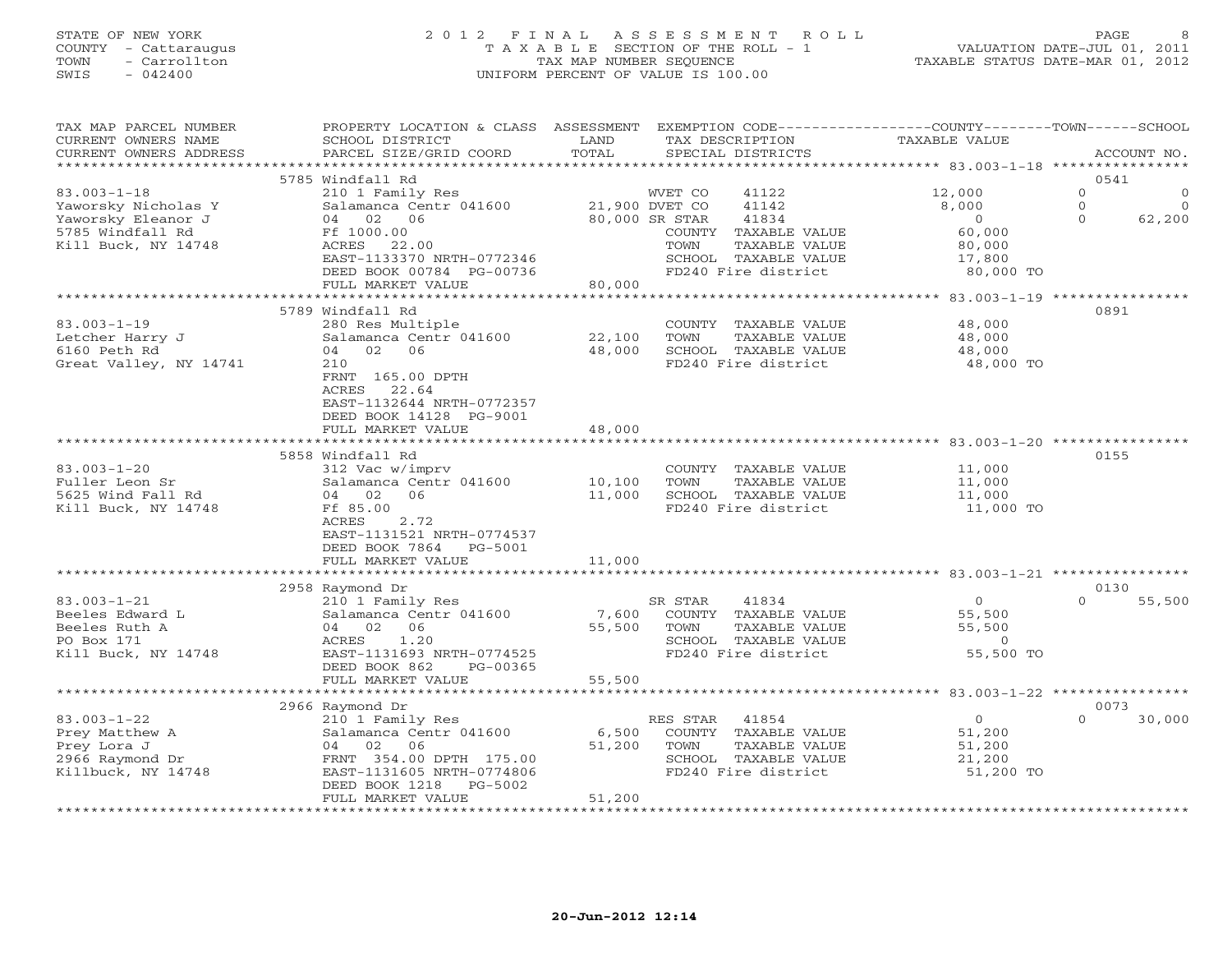### STATE OF NEW YORK 2 0 1 2 F I N A L A S S E S S M E N T R O L L PAGE 9 COUNTY - Cattaraugus T A X A B L E SECTION OF THE ROLL - 1 VALUATION DATE-JUL 01, 2011 TOWN - Carrollton TAX MAP NUMBER SEQUENCE TAXABLE STATUS DATE-MAR 01, 2012 SWIS - 042400 UNIFORM PERCENT OF VALUE IS 100.00UNIFORM PERCENT OF VALUE IS 100.00

| TAXABLE VALUE<br>CURRENT OWNERS NAME<br>SCHOOL DISTRICT<br>LAND<br>TAX DESCRIPTION<br>TOTAL<br>SPECIAL DISTRICTS<br>CURRENT OWNERS ADDRESS<br>PARCEL SIZE/GRID COORD<br>ACCOUNT NO.<br>**********************<br>5649 Windfall Rd<br>0020<br>$83.003 - 2 - 1.1$<br>32,400<br>260 Seasonal res<br>COUNTY TAXABLE VALUE<br>13,300<br>32,400<br>Siters Greg E<br>Salamanca Centr 041600<br>TOWN<br>TAXABLE VALUE<br>Siters Kenneth J<br>02 02 06<br>32,400<br>SCHOOL TAXABLE VALUE<br>32,400<br>530 Mt Vernon<br>FD240 Fire district<br>Ff 560.00<br>32,400 TO<br>Amherst, NY 14226<br>ACRES 11.05<br>EAST-1137442 NRTH-0771921<br>DEED BOOK 1017 PG-975<br>32,400<br>FULL MARKET VALUE<br>0537<br>5650 Windfall Rd<br>$\Omega$<br>$83.003 - 2 - 1.2$<br>210 1 Family Res<br>WVET CO<br>41122<br>12,000<br>$\Omega$<br>41854<br>Salamanca Centr 041600<br>27,200 RES STAR<br>30,000<br>Wood Robert C<br>$\overline{0}$<br>$\Omega$<br>02 02 06<br>COUNTY TAXABLE VALUE<br>5650 Windfall Rd<br>98,500<br>86,500<br>Kill Buck, NY 14748<br>Ff 495.00<br>TAXABLE VALUE<br>98,500<br>TOWN<br>ACRES 36.74<br>SCHOOL TAXABLE VALUE<br>68,500<br>FD240 Fire district<br>EAST-1137461 NRTH-0773923<br>98,500 TO<br>DEED BOOK 748<br>PG-01123<br>98,500<br>FULL MARKET VALUE<br>********************<br>0197<br>Windfall Rd<br>$83.003 - 2 - 3$<br>910 Priv forest<br>COUNTY TAXABLE VALUE<br>193,900<br>193,900<br>Danzer Forestland, Inc.<br>Salamanca Centr 041600<br>TOWN<br>TAXABLE VALUE<br>193,900<br>193,900<br>119 A.I.D. Dr<br>02 02 06<br>SCHOOL TAXABLE VALUE<br>193,900<br>Darlington, PA 16115<br>FRNT 4100.00 DPTH<br>FD240 Fire district<br>193,900 TO<br>ACRES 277.68<br>EAST-1139532 NRTH-0773597<br>DEED BOOK 8290 PG-2000<br>FULL MARKET VALUE<br>193,900<br>5636 Windfall Rd<br>0324<br>$83.003 - 2 - 4$<br>312 Vac w/imprv<br>COUNTY TAXABLE VALUE<br>7,500<br>Salamanca Centr 041600<br>7,400<br>TAXABLE VALUE<br>7,500<br>Watkins James Jr<br>TOWN<br>Watkins Barbara<br>02 02 06<br>7,500<br>SCHOOL TAXABLE VALUE<br>7,500<br>3435 Senesa St<br>FRNT 245.00 DPTH 210.00<br>FD240 Fire district<br>7,500 TO<br>West Seneca, NY 14224<br>EAST-1137822 NRTH-0772424<br>DEED BOOK 886<br>PG-00956<br>7,500<br>FULL MARKET VALUE<br>*********************************<br>5628 Windfall Rd<br>0154<br>$83.003 - 2 - 5$<br>RES STAR 41854<br>$\overline{O}$<br>30,000<br>$\Omega$<br>210 1 Family Res<br>Benjamin Jennifer<br>Salamanca Centr 041600<br>7,700<br>COUNTY TAXABLE VALUE<br>76,600<br>5628 Windfall Rd<br>TAXABLE VALUE<br>02 02 06<br>76,600<br>TOWN<br>76,600<br>Kill Buck, NY 14748<br>FRNT 240.00 DPTH 210.00<br>SCHOOL TAXABLE VALUE<br>46,600<br>EAST-1138027 NRTH-0772450<br>FD240 Fire district<br>76,600 TO<br>DEED BOOK 14498 PG-3001<br>76,600<br>FULL MARKET VALUE | TAX MAP PARCEL NUMBER |  | PROPERTY LOCATION & CLASS ASSESSMENT EXEMPTION CODE---------------COUNTY-------TOWN-----SCHOOL |  |
|---------------------------------------------------------------------------------------------------------------------------------------------------------------------------------------------------------------------------------------------------------------------------------------------------------------------------------------------------------------------------------------------------------------------------------------------------------------------------------------------------------------------------------------------------------------------------------------------------------------------------------------------------------------------------------------------------------------------------------------------------------------------------------------------------------------------------------------------------------------------------------------------------------------------------------------------------------------------------------------------------------------------------------------------------------------------------------------------------------------------------------------------------------------------------------------------------------------------------------------------------------------------------------------------------------------------------------------------------------------------------------------------------------------------------------------------------------------------------------------------------------------------------------------------------------------------------------------------------------------------------------------------------------------------------------------------------------------------------------------------------------------------------------------------------------------------------------------------------------------------------------------------------------------------------------------------------------------------------------------------------------------------------------------------------------------------------------------------------------------------------------------------------------------------------------------------------------------------------------------------------------------------------------------------------------------------------------------------------------------------------------------------------------------------------------------------------------------------------------------------------------------------------------------------------------------------------------------------------------------------------------------------------------------------------------------------------------------------------------------------------------------------------------------------------|-----------------------|--|------------------------------------------------------------------------------------------------|--|
|                                                                                                                                                                                                                                                                                                                                                                                                                                                                                                                                                                                                                                                                                                                                                                                                                                                                                                                                                                                                                                                                                                                                                                                                                                                                                                                                                                                                                                                                                                                                                                                                                                                                                                                                                                                                                                                                                                                                                                                                                                                                                                                                                                                                                                                                                                                                                                                                                                                                                                                                                                                                                                                                                                                                                                                                   |                       |  |                                                                                                |  |
|                                                                                                                                                                                                                                                                                                                                                                                                                                                                                                                                                                                                                                                                                                                                                                                                                                                                                                                                                                                                                                                                                                                                                                                                                                                                                                                                                                                                                                                                                                                                                                                                                                                                                                                                                                                                                                                                                                                                                                                                                                                                                                                                                                                                                                                                                                                                                                                                                                                                                                                                                                                                                                                                                                                                                                                                   |                       |  |                                                                                                |  |
|                                                                                                                                                                                                                                                                                                                                                                                                                                                                                                                                                                                                                                                                                                                                                                                                                                                                                                                                                                                                                                                                                                                                                                                                                                                                                                                                                                                                                                                                                                                                                                                                                                                                                                                                                                                                                                                                                                                                                                                                                                                                                                                                                                                                                                                                                                                                                                                                                                                                                                                                                                                                                                                                                                                                                                                                   |                       |  |                                                                                                |  |
|                                                                                                                                                                                                                                                                                                                                                                                                                                                                                                                                                                                                                                                                                                                                                                                                                                                                                                                                                                                                                                                                                                                                                                                                                                                                                                                                                                                                                                                                                                                                                                                                                                                                                                                                                                                                                                                                                                                                                                                                                                                                                                                                                                                                                                                                                                                                                                                                                                                                                                                                                                                                                                                                                                                                                                                                   |                       |  |                                                                                                |  |
|                                                                                                                                                                                                                                                                                                                                                                                                                                                                                                                                                                                                                                                                                                                                                                                                                                                                                                                                                                                                                                                                                                                                                                                                                                                                                                                                                                                                                                                                                                                                                                                                                                                                                                                                                                                                                                                                                                                                                                                                                                                                                                                                                                                                                                                                                                                                                                                                                                                                                                                                                                                                                                                                                                                                                                                                   |                       |  |                                                                                                |  |
|                                                                                                                                                                                                                                                                                                                                                                                                                                                                                                                                                                                                                                                                                                                                                                                                                                                                                                                                                                                                                                                                                                                                                                                                                                                                                                                                                                                                                                                                                                                                                                                                                                                                                                                                                                                                                                                                                                                                                                                                                                                                                                                                                                                                                                                                                                                                                                                                                                                                                                                                                                                                                                                                                                                                                                                                   |                       |  |                                                                                                |  |
|                                                                                                                                                                                                                                                                                                                                                                                                                                                                                                                                                                                                                                                                                                                                                                                                                                                                                                                                                                                                                                                                                                                                                                                                                                                                                                                                                                                                                                                                                                                                                                                                                                                                                                                                                                                                                                                                                                                                                                                                                                                                                                                                                                                                                                                                                                                                                                                                                                                                                                                                                                                                                                                                                                                                                                                                   |                       |  |                                                                                                |  |
|                                                                                                                                                                                                                                                                                                                                                                                                                                                                                                                                                                                                                                                                                                                                                                                                                                                                                                                                                                                                                                                                                                                                                                                                                                                                                                                                                                                                                                                                                                                                                                                                                                                                                                                                                                                                                                                                                                                                                                                                                                                                                                                                                                                                                                                                                                                                                                                                                                                                                                                                                                                                                                                                                                                                                                                                   |                       |  |                                                                                                |  |
|                                                                                                                                                                                                                                                                                                                                                                                                                                                                                                                                                                                                                                                                                                                                                                                                                                                                                                                                                                                                                                                                                                                                                                                                                                                                                                                                                                                                                                                                                                                                                                                                                                                                                                                                                                                                                                                                                                                                                                                                                                                                                                                                                                                                                                                                                                                                                                                                                                                                                                                                                                                                                                                                                                                                                                                                   |                       |  |                                                                                                |  |
|                                                                                                                                                                                                                                                                                                                                                                                                                                                                                                                                                                                                                                                                                                                                                                                                                                                                                                                                                                                                                                                                                                                                                                                                                                                                                                                                                                                                                                                                                                                                                                                                                                                                                                                                                                                                                                                                                                                                                                                                                                                                                                                                                                                                                                                                                                                                                                                                                                                                                                                                                                                                                                                                                                                                                                                                   |                       |  |                                                                                                |  |
|                                                                                                                                                                                                                                                                                                                                                                                                                                                                                                                                                                                                                                                                                                                                                                                                                                                                                                                                                                                                                                                                                                                                                                                                                                                                                                                                                                                                                                                                                                                                                                                                                                                                                                                                                                                                                                                                                                                                                                                                                                                                                                                                                                                                                                                                                                                                                                                                                                                                                                                                                                                                                                                                                                                                                                                                   |                       |  |                                                                                                |  |
|                                                                                                                                                                                                                                                                                                                                                                                                                                                                                                                                                                                                                                                                                                                                                                                                                                                                                                                                                                                                                                                                                                                                                                                                                                                                                                                                                                                                                                                                                                                                                                                                                                                                                                                                                                                                                                                                                                                                                                                                                                                                                                                                                                                                                                                                                                                                                                                                                                                                                                                                                                                                                                                                                                                                                                                                   |                       |  |                                                                                                |  |
|                                                                                                                                                                                                                                                                                                                                                                                                                                                                                                                                                                                                                                                                                                                                                                                                                                                                                                                                                                                                                                                                                                                                                                                                                                                                                                                                                                                                                                                                                                                                                                                                                                                                                                                                                                                                                                                                                                                                                                                                                                                                                                                                                                                                                                                                                                                                                                                                                                                                                                                                                                                                                                                                                                                                                                                                   |                       |  |                                                                                                |  |
|                                                                                                                                                                                                                                                                                                                                                                                                                                                                                                                                                                                                                                                                                                                                                                                                                                                                                                                                                                                                                                                                                                                                                                                                                                                                                                                                                                                                                                                                                                                                                                                                                                                                                                                                                                                                                                                                                                                                                                                                                                                                                                                                                                                                                                                                                                                                                                                                                                                                                                                                                                                                                                                                                                                                                                                                   |                       |  |                                                                                                |  |
|                                                                                                                                                                                                                                                                                                                                                                                                                                                                                                                                                                                                                                                                                                                                                                                                                                                                                                                                                                                                                                                                                                                                                                                                                                                                                                                                                                                                                                                                                                                                                                                                                                                                                                                                                                                                                                                                                                                                                                                                                                                                                                                                                                                                                                                                                                                                                                                                                                                                                                                                                                                                                                                                                                                                                                                                   |                       |  |                                                                                                |  |
|                                                                                                                                                                                                                                                                                                                                                                                                                                                                                                                                                                                                                                                                                                                                                                                                                                                                                                                                                                                                                                                                                                                                                                                                                                                                                                                                                                                                                                                                                                                                                                                                                                                                                                                                                                                                                                                                                                                                                                                                                                                                                                                                                                                                                                                                                                                                                                                                                                                                                                                                                                                                                                                                                                                                                                                                   |                       |  |                                                                                                |  |
|                                                                                                                                                                                                                                                                                                                                                                                                                                                                                                                                                                                                                                                                                                                                                                                                                                                                                                                                                                                                                                                                                                                                                                                                                                                                                                                                                                                                                                                                                                                                                                                                                                                                                                                                                                                                                                                                                                                                                                                                                                                                                                                                                                                                                                                                                                                                                                                                                                                                                                                                                                                                                                                                                                                                                                                                   |                       |  |                                                                                                |  |
|                                                                                                                                                                                                                                                                                                                                                                                                                                                                                                                                                                                                                                                                                                                                                                                                                                                                                                                                                                                                                                                                                                                                                                                                                                                                                                                                                                                                                                                                                                                                                                                                                                                                                                                                                                                                                                                                                                                                                                                                                                                                                                                                                                                                                                                                                                                                                                                                                                                                                                                                                                                                                                                                                                                                                                                                   |                       |  |                                                                                                |  |
|                                                                                                                                                                                                                                                                                                                                                                                                                                                                                                                                                                                                                                                                                                                                                                                                                                                                                                                                                                                                                                                                                                                                                                                                                                                                                                                                                                                                                                                                                                                                                                                                                                                                                                                                                                                                                                                                                                                                                                                                                                                                                                                                                                                                                                                                                                                                                                                                                                                                                                                                                                                                                                                                                                                                                                                                   |                       |  |                                                                                                |  |
|                                                                                                                                                                                                                                                                                                                                                                                                                                                                                                                                                                                                                                                                                                                                                                                                                                                                                                                                                                                                                                                                                                                                                                                                                                                                                                                                                                                                                                                                                                                                                                                                                                                                                                                                                                                                                                                                                                                                                                                                                                                                                                                                                                                                                                                                                                                                                                                                                                                                                                                                                                                                                                                                                                                                                                                                   |                       |  |                                                                                                |  |
|                                                                                                                                                                                                                                                                                                                                                                                                                                                                                                                                                                                                                                                                                                                                                                                                                                                                                                                                                                                                                                                                                                                                                                                                                                                                                                                                                                                                                                                                                                                                                                                                                                                                                                                                                                                                                                                                                                                                                                                                                                                                                                                                                                                                                                                                                                                                                                                                                                                                                                                                                                                                                                                                                                                                                                                                   |                       |  |                                                                                                |  |
|                                                                                                                                                                                                                                                                                                                                                                                                                                                                                                                                                                                                                                                                                                                                                                                                                                                                                                                                                                                                                                                                                                                                                                                                                                                                                                                                                                                                                                                                                                                                                                                                                                                                                                                                                                                                                                                                                                                                                                                                                                                                                                                                                                                                                                                                                                                                                                                                                                                                                                                                                                                                                                                                                                                                                                                                   |                       |  |                                                                                                |  |
|                                                                                                                                                                                                                                                                                                                                                                                                                                                                                                                                                                                                                                                                                                                                                                                                                                                                                                                                                                                                                                                                                                                                                                                                                                                                                                                                                                                                                                                                                                                                                                                                                                                                                                                                                                                                                                                                                                                                                                                                                                                                                                                                                                                                                                                                                                                                                                                                                                                                                                                                                                                                                                                                                                                                                                                                   |                       |  |                                                                                                |  |
|                                                                                                                                                                                                                                                                                                                                                                                                                                                                                                                                                                                                                                                                                                                                                                                                                                                                                                                                                                                                                                                                                                                                                                                                                                                                                                                                                                                                                                                                                                                                                                                                                                                                                                                                                                                                                                                                                                                                                                                                                                                                                                                                                                                                                                                                                                                                                                                                                                                                                                                                                                                                                                                                                                                                                                                                   |                       |  |                                                                                                |  |
|                                                                                                                                                                                                                                                                                                                                                                                                                                                                                                                                                                                                                                                                                                                                                                                                                                                                                                                                                                                                                                                                                                                                                                                                                                                                                                                                                                                                                                                                                                                                                                                                                                                                                                                                                                                                                                                                                                                                                                                                                                                                                                                                                                                                                                                                                                                                                                                                                                                                                                                                                                                                                                                                                                                                                                                                   |                       |  |                                                                                                |  |
|                                                                                                                                                                                                                                                                                                                                                                                                                                                                                                                                                                                                                                                                                                                                                                                                                                                                                                                                                                                                                                                                                                                                                                                                                                                                                                                                                                                                                                                                                                                                                                                                                                                                                                                                                                                                                                                                                                                                                                                                                                                                                                                                                                                                                                                                                                                                                                                                                                                                                                                                                                                                                                                                                                                                                                                                   |                       |  |                                                                                                |  |
|                                                                                                                                                                                                                                                                                                                                                                                                                                                                                                                                                                                                                                                                                                                                                                                                                                                                                                                                                                                                                                                                                                                                                                                                                                                                                                                                                                                                                                                                                                                                                                                                                                                                                                                                                                                                                                                                                                                                                                                                                                                                                                                                                                                                                                                                                                                                                                                                                                                                                                                                                                                                                                                                                                                                                                                                   |                       |  |                                                                                                |  |
|                                                                                                                                                                                                                                                                                                                                                                                                                                                                                                                                                                                                                                                                                                                                                                                                                                                                                                                                                                                                                                                                                                                                                                                                                                                                                                                                                                                                                                                                                                                                                                                                                                                                                                                                                                                                                                                                                                                                                                                                                                                                                                                                                                                                                                                                                                                                                                                                                                                                                                                                                                                                                                                                                                                                                                                                   |                       |  |                                                                                                |  |
|                                                                                                                                                                                                                                                                                                                                                                                                                                                                                                                                                                                                                                                                                                                                                                                                                                                                                                                                                                                                                                                                                                                                                                                                                                                                                                                                                                                                                                                                                                                                                                                                                                                                                                                                                                                                                                                                                                                                                                                                                                                                                                                                                                                                                                                                                                                                                                                                                                                                                                                                                                                                                                                                                                                                                                                                   |                       |  |                                                                                                |  |
|                                                                                                                                                                                                                                                                                                                                                                                                                                                                                                                                                                                                                                                                                                                                                                                                                                                                                                                                                                                                                                                                                                                                                                                                                                                                                                                                                                                                                                                                                                                                                                                                                                                                                                                                                                                                                                                                                                                                                                                                                                                                                                                                                                                                                                                                                                                                                                                                                                                                                                                                                                                                                                                                                                                                                                                                   |                       |  |                                                                                                |  |
|                                                                                                                                                                                                                                                                                                                                                                                                                                                                                                                                                                                                                                                                                                                                                                                                                                                                                                                                                                                                                                                                                                                                                                                                                                                                                                                                                                                                                                                                                                                                                                                                                                                                                                                                                                                                                                                                                                                                                                                                                                                                                                                                                                                                                                                                                                                                                                                                                                                                                                                                                                                                                                                                                                                                                                                                   |                       |  |                                                                                                |  |
|                                                                                                                                                                                                                                                                                                                                                                                                                                                                                                                                                                                                                                                                                                                                                                                                                                                                                                                                                                                                                                                                                                                                                                                                                                                                                                                                                                                                                                                                                                                                                                                                                                                                                                                                                                                                                                                                                                                                                                                                                                                                                                                                                                                                                                                                                                                                                                                                                                                                                                                                                                                                                                                                                                                                                                                                   |                       |  |                                                                                                |  |
|                                                                                                                                                                                                                                                                                                                                                                                                                                                                                                                                                                                                                                                                                                                                                                                                                                                                                                                                                                                                                                                                                                                                                                                                                                                                                                                                                                                                                                                                                                                                                                                                                                                                                                                                                                                                                                                                                                                                                                                                                                                                                                                                                                                                                                                                                                                                                                                                                                                                                                                                                                                                                                                                                                                                                                                                   |                       |  |                                                                                                |  |
|                                                                                                                                                                                                                                                                                                                                                                                                                                                                                                                                                                                                                                                                                                                                                                                                                                                                                                                                                                                                                                                                                                                                                                                                                                                                                                                                                                                                                                                                                                                                                                                                                                                                                                                                                                                                                                                                                                                                                                                                                                                                                                                                                                                                                                                                                                                                                                                                                                                                                                                                                                                                                                                                                                                                                                                                   |                       |  |                                                                                                |  |
|                                                                                                                                                                                                                                                                                                                                                                                                                                                                                                                                                                                                                                                                                                                                                                                                                                                                                                                                                                                                                                                                                                                                                                                                                                                                                                                                                                                                                                                                                                                                                                                                                                                                                                                                                                                                                                                                                                                                                                                                                                                                                                                                                                                                                                                                                                                                                                                                                                                                                                                                                                                                                                                                                                                                                                                                   |                       |  |                                                                                                |  |
|                                                                                                                                                                                                                                                                                                                                                                                                                                                                                                                                                                                                                                                                                                                                                                                                                                                                                                                                                                                                                                                                                                                                                                                                                                                                                                                                                                                                                                                                                                                                                                                                                                                                                                                                                                                                                                                                                                                                                                                                                                                                                                                                                                                                                                                                                                                                                                                                                                                                                                                                                                                                                                                                                                                                                                                                   |                       |  |                                                                                                |  |
|                                                                                                                                                                                                                                                                                                                                                                                                                                                                                                                                                                                                                                                                                                                                                                                                                                                                                                                                                                                                                                                                                                                                                                                                                                                                                                                                                                                                                                                                                                                                                                                                                                                                                                                                                                                                                                                                                                                                                                                                                                                                                                                                                                                                                                                                                                                                                                                                                                                                                                                                                                                                                                                                                                                                                                                                   |                       |  |                                                                                                |  |
|                                                                                                                                                                                                                                                                                                                                                                                                                                                                                                                                                                                                                                                                                                                                                                                                                                                                                                                                                                                                                                                                                                                                                                                                                                                                                                                                                                                                                                                                                                                                                                                                                                                                                                                                                                                                                                                                                                                                                                                                                                                                                                                                                                                                                                                                                                                                                                                                                                                                                                                                                                                                                                                                                                                                                                                                   |                       |  |                                                                                                |  |
|                                                                                                                                                                                                                                                                                                                                                                                                                                                                                                                                                                                                                                                                                                                                                                                                                                                                                                                                                                                                                                                                                                                                                                                                                                                                                                                                                                                                                                                                                                                                                                                                                                                                                                                                                                                                                                                                                                                                                                                                                                                                                                                                                                                                                                                                                                                                                                                                                                                                                                                                                                                                                                                                                                                                                                                                   |                       |  |                                                                                                |  |
|                                                                                                                                                                                                                                                                                                                                                                                                                                                                                                                                                                                                                                                                                                                                                                                                                                                                                                                                                                                                                                                                                                                                                                                                                                                                                                                                                                                                                                                                                                                                                                                                                                                                                                                                                                                                                                                                                                                                                                                                                                                                                                                                                                                                                                                                                                                                                                                                                                                                                                                                                                                                                                                                                                                                                                                                   |                       |  |                                                                                                |  |
|                                                                                                                                                                                                                                                                                                                                                                                                                                                                                                                                                                                                                                                                                                                                                                                                                                                                                                                                                                                                                                                                                                                                                                                                                                                                                                                                                                                                                                                                                                                                                                                                                                                                                                                                                                                                                                                                                                                                                                                                                                                                                                                                                                                                                                                                                                                                                                                                                                                                                                                                                                                                                                                                                                                                                                                                   |                       |  |                                                                                                |  |
|                                                                                                                                                                                                                                                                                                                                                                                                                                                                                                                                                                                                                                                                                                                                                                                                                                                                                                                                                                                                                                                                                                                                                                                                                                                                                                                                                                                                                                                                                                                                                                                                                                                                                                                                                                                                                                                                                                                                                                                                                                                                                                                                                                                                                                                                                                                                                                                                                                                                                                                                                                                                                                                                                                                                                                                                   |                       |  |                                                                                                |  |
|                                                                                                                                                                                                                                                                                                                                                                                                                                                                                                                                                                                                                                                                                                                                                                                                                                                                                                                                                                                                                                                                                                                                                                                                                                                                                                                                                                                                                                                                                                                                                                                                                                                                                                                                                                                                                                                                                                                                                                                                                                                                                                                                                                                                                                                                                                                                                                                                                                                                                                                                                                                                                                                                                                                                                                                                   |                       |  |                                                                                                |  |
|                                                                                                                                                                                                                                                                                                                                                                                                                                                                                                                                                                                                                                                                                                                                                                                                                                                                                                                                                                                                                                                                                                                                                                                                                                                                                                                                                                                                                                                                                                                                                                                                                                                                                                                                                                                                                                                                                                                                                                                                                                                                                                                                                                                                                                                                                                                                                                                                                                                                                                                                                                                                                                                                                                                                                                                                   |                       |  |                                                                                                |  |
|                                                                                                                                                                                                                                                                                                                                                                                                                                                                                                                                                                                                                                                                                                                                                                                                                                                                                                                                                                                                                                                                                                                                                                                                                                                                                                                                                                                                                                                                                                                                                                                                                                                                                                                                                                                                                                                                                                                                                                                                                                                                                                                                                                                                                                                                                                                                                                                                                                                                                                                                                                                                                                                                                                                                                                                                   |                       |  |                                                                                                |  |
|                                                                                                                                                                                                                                                                                                                                                                                                                                                                                                                                                                                                                                                                                                                                                                                                                                                                                                                                                                                                                                                                                                                                                                                                                                                                                                                                                                                                                                                                                                                                                                                                                                                                                                                                                                                                                                                                                                                                                                                                                                                                                                                                                                                                                                                                                                                                                                                                                                                                                                                                                                                                                                                                                                                                                                                                   |                       |  |                                                                                                |  |
|                                                                                                                                                                                                                                                                                                                                                                                                                                                                                                                                                                                                                                                                                                                                                                                                                                                                                                                                                                                                                                                                                                                                                                                                                                                                                                                                                                                                                                                                                                                                                                                                                                                                                                                                                                                                                                                                                                                                                                                                                                                                                                                                                                                                                                                                                                                                                                                                                                                                                                                                                                                                                                                                                                                                                                                                   |                       |  |                                                                                                |  |
|                                                                                                                                                                                                                                                                                                                                                                                                                                                                                                                                                                                                                                                                                                                                                                                                                                                                                                                                                                                                                                                                                                                                                                                                                                                                                                                                                                                                                                                                                                                                                                                                                                                                                                                                                                                                                                                                                                                                                                                                                                                                                                                                                                                                                                                                                                                                                                                                                                                                                                                                                                                                                                                                                                                                                                                                   |                       |  |                                                                                                |  |
|                                                                                                                                                                                                                                                                                                                                                                                                                                                                                                                                                                                                                                                                                                                                                                                                                                                                                                                                                                                                                                                                                                                                                                                                                                                                                                                                                                                                                                                                                                                                                                                                                                                                                                                                                                                                                                                                                                                                                                                                                                                                                                                                                                                                                                                                                                                                                                                                                                                                                                                                                                                                                                                                                                                                                                                                   |                       |  |                                                                                                |  |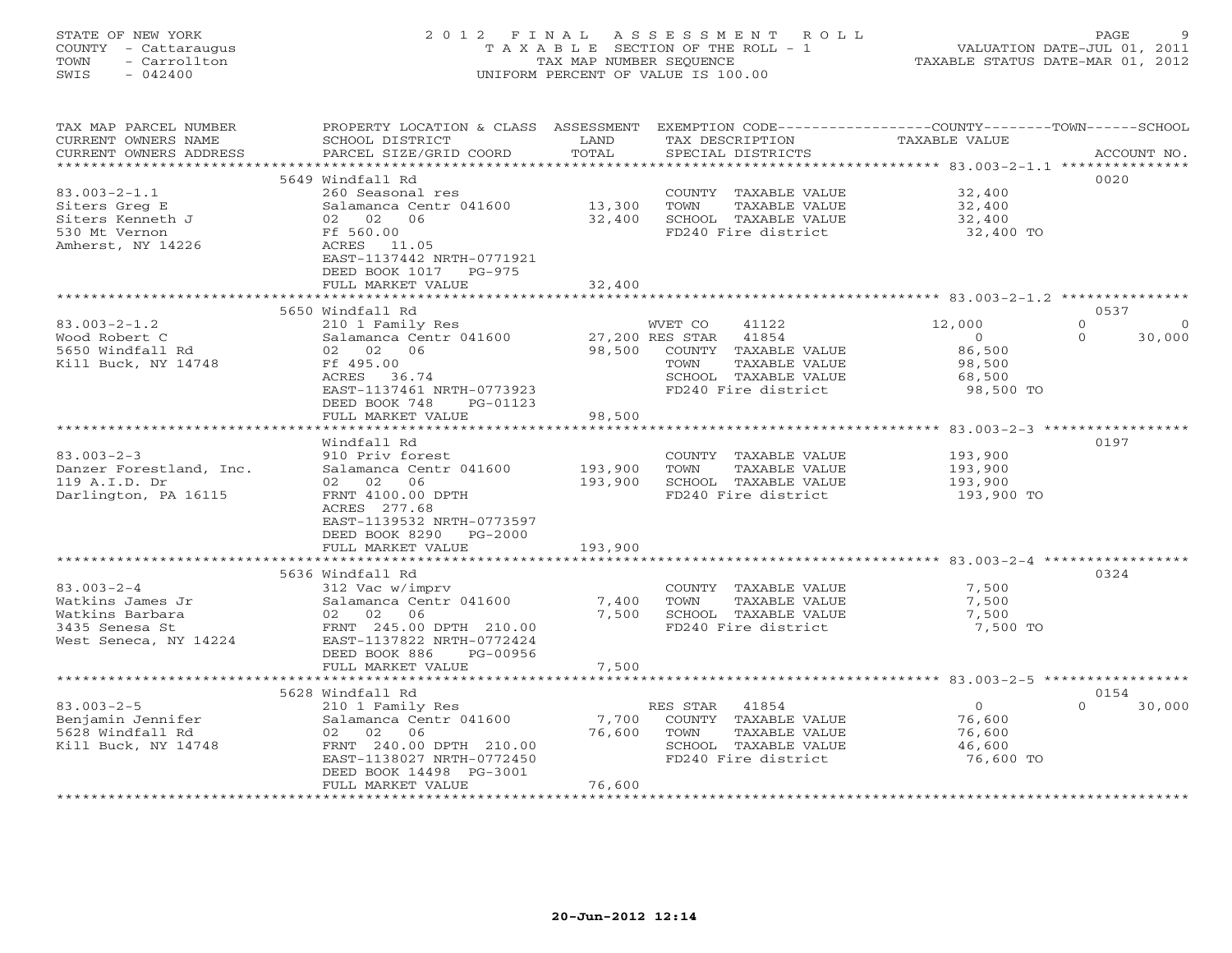## STATE OF NEW YORK 2 0 1 2 F I N A L A S S E S S M E N T R O L L PAGE 10 COUNTY - Cattaraugus T A X A B L E SECTION OF THE ROLL - 1 VALUATION DATE-JUL 01, 2011 TOWN - Carrollton TAX MAP NUMBER SEQUENCE TAXABLE STATUS DATE-MAR 01, 2012 SWIS - 042400 UNIFORM PERCENT OF VALUE IS 100.00UNIFORM PERCENT OF VALUE IS 100.00

| EXEMPTION CODE-----------------COUNTY-------TOWN------SCHOOL<br>PROPERTY LOCATION & CLASS ASSESSMENT<br>CURRENT OWNERS NAME<br>SCHOOL DISTRICT<br>LAND<br>TAXABLE VALUE<br>TAX DESCRIPTION<br>TOTAL<br>PARCEL SIZE/GRID COORD<br>SPECIAL DISTRICTS<br>CURRENT OWNERS ADDRESS<br>ACCOUNT NO.<br>***********************<br>5635 Windfall Rd<br>1364<br>$83.003 - 2 - 7.1$<br>RES STAR<br>41854<br>$\circ$<br>$\Omega$<br>30,000<br>210 1 Family Res<br>22,300<br>Crowley Mark<br>Salamanca Centr 041600<br>COUNTY TAXABLE VALUE<br>133,000<br>Crowley Amee<br>ACRES 13.70<br>133,000<br>TAXABLE VALUE<br>TOWN<br>133,000<br>EAST-1138340 NRTH-0772000<br>SCHOOL TAXABLE VALUE<br>5635 Windfall Rd<br>103,000<br>FULL MARKET VALUE<br>Killbuck, NY 14748<br>133,000<br>****************************<br>*************<br>******************<br>********* 83.003-2-8 ******************<br>5617 Windfall Rd<br>0158<br>$83.003 - 2 - 8$<br>$\Omega$<br>210 1 Family Res<br>RES STAR<br>41854<br>$\Omega$<br>30,000<br>7,900<br>COUNTY TAXABLE VALUE<br>67,000<br>Fuller James E<br>Salamanca Centr 041600<br>02 02 06<br>Fuller Florence J<br>67,000<br>TOWN<br>TAXABLE VALUE<br>67,000<br>5617 Windfall Rd<br>Ff 235<br>SCHOOL TAXABLE VALUE<br>37,000<br>FD240 Fire district<br>Kill Buck, NY 14748<br>ACRES 125.00<br>67,000 TO<br>EAST-1138440 NRTH-0772463<br>DEED BOOK 870<br>PG-01148<br>FULL MARKET VALUE<br>67,000<br>5625 Windfall Rd<br>0161<br>$83.003 - 2 - 9.1$<br>SR STAR<br>41834<br>$\circ$<br>$\Omega$<br>62,200<br>210 1 Family Res<br>7,100<br>Fuller Leon D<br>Salamanca Centr 041600<br>COUNTY TAXABLE VALUE<br>74,900<br>02 02 06<br>5625 Windfall Rd<br>74,900<br>TOWN<br>TAXABLE VALUE<br>74,900<br>Kill Buck, NY 14748<br>FRNT 164.00 DPTH 175.00<br>SCHOOL TAXABLE VALUE<br>12,700<br>EAST-0113825 NRTH-7724225<br>FD240 Fire district<br>74,900 TO<br>DEED BOOK 694<br>PG-00678<br>74,900<br>FULL MARKET VALUE<br>5625 Windfall Rd<br>1436<br>$83.003 - 2 - 9.2$<br>100<br>314 Rural vac<10<br>COUNTY TAXABLE VALUE<br>Fuller James E<br>Salamanca Centr 041600<br>100<br>TOWN<br>TAXABLE VALUE<br>100<br>06<br>Fuller Florence J<br>02 02<br>SCHOOL TAXABLE VALUE<br>100<br>100<br>FD240 Fire district<br>5671 Windfall Rd<br>FRNT<br>44.00 DPTH 182.00<br>100 TO<br>Killbuck, NY 14748<br>EAST-1138421 NRTH-0772425<br>DEED BOOK 16270 PG-3001<br>FULL MARKET VALUE<br>100<br>0153<br>5629 Windfall Rd<br>$83.003 - 2 - 10$<br>800<br>$314$ Rural vac<10<br>COUNTY TAXABLE VALUE<br>800<br>Salamanca Centr 041600<br>800<br>TOWN<br>TAXABLE VALUE<br>Fuller Leon D<br>06<br>SCHOOL TAXABLE VALUE<br>800<br>5625 Windfall Rd<br>02<br>02<br>800<br>Killbuck, NY 14748<br>FRNT 140.00 DPTH 125.00<br>FD240 Fire district<br>800 TO<br>EAST-1138164 NRTH-0772303<br>DEED BOOK 2830<br>PG-2001<br>FULL MARKET VALUE<br>800<br>********************* |                       |  |  |  |
|---------------------------------------------------------------------------------------------------------------------------------------------------------------------------------------------------------------------------------------------------------------------------------------------------------------------------------------------------------------------------------------------------------------------------------------------------------------------------------------------------------------------------------------------------------------------------------------------------------------------------------------------------------------------------------------------------------------------------------------------------------------------------------------------------------------------------------------------------------------------------------------------------------------------------------------------------------------------------------------------------------------------------------------------------------------------------------------------------------------------------------------------------------------------------------------------------------------------------------------------------------------------------------------------------------------------------------------------------------------------------------------------------------------------------------------------------------------------------------------------------------------------------------------------------------------------------------------------------------------------------------------------------------------------------------------------------------------------------------------------------------------------------------------------------------------------------------------------------------------------------------------------------------------------------------------------------------------------------------------------------------------------------------------------------------------------------------------------------------------------------------------------------------------------------------------------------------------------------------------------------------------------------------------------------------------------------------------------------------------------------------------------------------------------------------------------------------------------------------------------------------------------------------------------------------------------------------------------------------------------------------------------------------------------------------------------------------------------------------------------------------------------------------------------------------------------------------------------------------------------------|-----------------------|--|--|--|
|                                                                                                                                                                                                                                                                                                                                                                                                                                                                                                                                                                                                                                                                                                                                                                                                                                                                                                                                                                                                                                                                                                                                                                                                                                                                                                                                                                                                                                                                                                                                                                                                                                                                                                                                                                                                                                                                                                                                                                                                                                                                                                                                                                                                                                                                                                                                                                                                                                                                                                                                                                                                                                                                                                                                                                                                                                                                           | TAX MAP PARCEL NUMBER |  |  |  |
|                                                                                                                                                                                                                                                                                                                                                                                                                                                                                                                                                                                                                                                                                                                                                                                                                                                                                                                                                                                                                                                                                                                                                                                                                                                                                                                                                                                                                                                                                                                                                                                                                                                                                                                                                                                                                                                                                                                                                                                                                                                                                                                                                                                                                                                                                                                                                                                                                                                                                                                                                                                                                                                                                                                                                                                                                                                                           |                       |  |  |  |
|                                                                                                                                                                                                                                                                                                                                                                                                                                                                                                                                                                                                                                                                                                                                                                                                                                                                                                                                                                                                                                                                                                                                                                                                                                                                                                                                                                                                                                                                                                                                                                                                                                                                                                                                                                                                                                                                                                                                                                                                                                                                                                                                                                                                                                                                                                                                                                                                                                                                                                                                                                                                                                                                                                                                                                                                                                                                           |                       |  |  |  |
|                                                                                                                                                                                                                                                                                                                                                                                                                                                                                                                                                                                                                                                                                                                                                                                                                                                                                                                                                                                                                                                                                                                                                                                                                                                                                                                                                                                                                                                                                                                                                                                                                                                                                                                                                                                                                                                                                                                                                                                                                                                                                                                                                                                                                                                                                                                                                                                                                                                                                                                                                                                                                                                                                                                                                                                                                                                                           |                       |  |  |  |
|                                                                                                                                                                                                                                                                                                                                                                                                                                                                                                                                                                                                                                                                                                                                                                                                                                                                                                                                                                                                                                                                                                                                                                                                                                                                                                                                                                                                                                                                                                                                                                                                                                                                                                                                                                                                                                                                                                                                                                                                                                                                                                                                                                                                                                                                                                                                                                                                                                                                                                                                                                                                                                                                                                                                                                                                                                                                           |                       |  |  |  |
|                                                                                                                                                                                                                                                                                                                                                                                                                                                                                                                                                                                                                                                                                                                                                                                                                                                                                                                                                                                                                                                                                                                                                                                                                                                                                                                                                                                                                                                                                                                                                                                                                                                                                                                                                                                                                                                                                                                                                                                                                                                                                                                                                                                                                                                                                                                                                                                                                                                                                                                                                                                                                                                                                                                                                                                                                                                                           |                       |  |  |  |
|                                                                                                                                                                                                                                                                                                                                                                                                                                                                                                                                                                                                                                                                                                                                                                                                                                                                                                                                                                                                                                                                                                                                                                                                                                                                                                                                                                                                                                                                                                                                                                                                                                                                                                                                                                                                                                                                                                                                                                                                                                                                                                                                                                                                                                                                                                                                                                                                                                                                                                                                                                                                                                                                                                                                                                                                                                                                           |                       |  |  |  |
|                                                                                                                                                                                                                                                                                                                                                                                                                                                                                                                                                                                                                                                                                                                                                                                                                                                                                                                                                                                                                                                                                                                                                                                                                                                                                                                                                                                                                                                                                                                                                                                                                                                                                                                                                                                                                                                                                                                                                                                                                                                                                                                                                                                                                                                                                                                                                                                                                                                                                                                                                                                                                                                                                                                                                                                                                                                                           |                       |  |  |  |
|                                                                                                                                                                                                                                                                                                                                                                                                                                                                                                                                                                                                                                                                                                                                                                                                                                                                                                                                                                                                                                                                                                                                                                                                                                                                                                                                                                                                                                                                                                                                                                                                                                                                                                                                                                                                                                                                                                                                                                                                                                                                                                                                                                                                                                                                                                                                                                                                                                                                                                                                                                                                                                                                                                                                                                                                                                                                           |                       |  |  |  |
|                                                                                                                                                                                                                                                                                                                                                                                                                                                                                                                                                                                                                                                                                                                                                                                                                                                                                                                                                                                                                                                                                                                                                                                                                                                                                                                                                                                                                                                                                                                                                                                                                                                                                                                                                                                                                                                                                                                                                                                                                                                                                                                                                                                                                                                                                                                                                                                                                                                                                                                                                                                                                                                                                                                                                                                                                                                                           |                       |  |  |  |
|                                                                                                                                                                                                                                                                                                                                                                                                                                                                                                                                                                                                                                                                                                                                                                                                                                                                                                                                                                                                                                                                                                                                                                                                                                                                                                                                                                                                                                                                                                                                                                                                                                                                                                                                                                                                                                                                                                                                                                                                                                                                                                                                                                                                                                                                                                                                                                                                                                                                                                                                                                                                                                                                                                                                                                                                                                                                           |                       |  |  |  |
|                                                                                                                                                                                                                                                                                                                                                                                                                                                                                                                                                                                                                                                                                                                                                                                                                                                                                                                                                                                                                                                                                                                                                                                                                                                                                                                                                                                                                                                                                                                                                                                                                                                                                                                                                                                                                                                                                                                                                                                                                                                                                                                                                                                                                                                                                                                                                                                                                                                                                                                                                                                                                                                                                                                                                                                                                                                                           |                       |  |  |  |
|                                                                                                                                                                                                                                                                                                                                                                                                                                                                                                                                                                                                                                                                                                                                                                                                                                                                                                                                                                                                                                                                                                                                                                                                                                                                                                                                                                                                                                                                                                                                                                                                                                                                                                                                                                                                                                                                                                                                                                                                                                                                                                                                                                                                                                                                                                                                                                                                                                                                                                                                                                                                                                                                                                                                                                                                                                                                           |                       |  |  |  |
|                                                                                                                                                                                                                                                                                                                                                                                                                                                                                                                                                                                                                                                                                                                                                                                                                                                                                                                                                                                                                                                                                                                                                                                                                                                                                                                                                                                                                                                                                                                                                                                                                                                                                                                                                                                                                                                                                                                                                                                                                                                                                                                                                                                                                                                                                                                                                                                                                                                                                                                                                                                                                                                                                                                                                                                                                                                                           |                       |  |  |  |
|                                                                                                                                                                                                                                                                                                                                                                                                                                                                                                                                                                                                                                                                                                                                                                                                                                                                                                                                                                                                                                                                                                                                                                                                                                                                                                                                                                                                                                                                                                                                                                                                                                                                                                                                                                                                                                                                                                                                                                                                                                                                                                                                                                                                                                                                                                                                                                                                                                                                                                                                                                                                                                                                                                                                                                                                                                                                           |                       |  |  |  |
|                                                                                                                                                                                                                                                                                                                                                                                                                                                                                                                                                                                                                                                                                                                                                                                                                                                                                                                                                                                                                                                                                                                                                                                                                                                                                                                                                                                                                                                                                                                                                                                                                                                                                                                                                                                                                                                                                                                                                                                                                                                                                                                                                                                                                                                                                                                                                                                                                                                                                                                                                                                                                                                                                                                                                                                                                                                                           |                       |  |  |  |
|                                                                                                                                                                                                                                                                                                                                                                                                                                                                                                                                                                                                                                                                                                                                                                                                                                                                                                                                                                                                                                                                                                                                                                                                                                                                                                                                                                                                                                                                                                                                                                                                                                                                                                                                                                                                                                                                                                                                                                                                                                                                                                                                                                                                                                                                                                                                                                                                                                                                                                                                                                                                                                                                                                                                                                                                                                                                           |                       |  |  |  |
|                                                                                                                                                                                                                                                                                                                                                                                                                                                                                                                                                                                                                                                                                                                                                                                                                                                                                                                                                                                                                                                                                                                                                                                                                                                                                                                                                                                                                                                                                                                                                                                                                                                                                                                                                                                                                                                                                                                                                                                                                                                                                                                                                                                                                                                                                                                                                                                                                                                                                                                                                                                                                                                                                                                                                                                                                                                                           |                       |  |  |  |
|                                                                                                                                                                                                                                                                                                                                                                                                                                                                                                                                                                                                                                                                                                                                                                                                                                                                                                                                                                                                                                                                                                                                                                                                                                                                                                                                                                                                                                                                                                                                                                                                                                                                                                                                                                                                                                                                                                                                                                                                                                                                                                                                                                                                                                                                                                                                                                                                                                                                                                                                                                                                                                                                                                                                                                                                                                                                           |                       |  |  |  |
|                                                                                                                                                                                                                                                                                                                                                                                                                                                                                                                                                                                                                                                                                                                                                                                                                                                                                                                                                                                                                                                                                                                                                                                                                                                                                                                                                                                                                                                                                                                                                                                                                                                                                                                                                                                                                                                                                                                                                                                                                                                                                                                                                                                                                                                                                                                                                                                                                                                                                                                                                                                                                                                                                                                                                                                                                                                                           |                       |  |  |  |
|                                                                                                                                                                                                                                                                                                                                                                                                                                                                                                                                                                                                                                                                                                                                                                                                                                                                                                                                                                                                                                                                                                                                                                                                                                                                                                                                                                                                                                                                                                                                                                                                                                                                                                                                                                                                                                                                                                                                                                                                                                                                                                                                                                                                                                                                                                                                                                                                                                                                                                                                                                                                                                                                                                                                                                                                                                                                           |                       |  |  |  |
|                                                                                                                                                                                                                                                                                                                                                                                                                                                                                                                                                                                                                                                                                                                                                                                                                                                                                                                                                                                                                                                                                                                                                                                                                                                                                                                                                                                                                                                                                                                                                                                                                                                                                                                                                                                                                                                                                                                                                                                                                                                                                                                                                                                                                                                                                                                                                                                                                                                                                                                                                                                                                                                                                                                                                                                                                                                                           |                       |  |  |  |
|                                                                                                                                                                                                                                                                                                                                                                                                                                                                                                                                                                                                                                                                                                                                                                                                                                                                                                                                                                                                                                                                                                                                                                                                                                                                                                                                                                                                                                                                                                                                                                                                                                                                                                                                                                                                                                                                                                                                                                                                                                                                                                                                                                                                                                                                                                                                                                                                                                                                                                                                                                                                                                                                                                                                                                                                                                                                           |                       |  |  |  |
|                                                                                                                                                                                                                                                                                                                                                                                                                                                                                                                                                                                                                                                                                                                                                                                                                                                                                                                                                                                                                                                                                                                                                                                                                                                                                                                                                                                                                                                                                                                                                                                                                                                                                                                                                                                                                                                                                                                                                                                                                                                                                                                                                                                                                                                                                                                                                                                                                                                                                                                                                                                                                                                                                                                                                                                                                                                                           |                       |  |  |  |
|                                                                                                                                                                                                                                                                                                                                                                                                                                                                                                                                                                                                                                                                                                                                                                                                                                                                                                                                                                                                                                                                                                                                                                                                                                                                                                                                                                                                                                                                                                                                                                                                                                                                                                                                                                                                                                                                                                                                                                                                                                                                                                                                                                                                                                                                                                                                                                                                                                                                                                                                                                                                                                                                                                                                                                                                                                                                           |                       |  |  |  |
|                                                                                                                                                                                                                                                                                                                                                                                                                                                                                                                                                                                                                                                                                                                                                                                                                                                                                                                                                                                                                                                                                                                                                                                                                                                                                                                                                                                                                                                                                                                                                                                                                                                                                                                                                                                                                                                                                                                                                                                                                                                                                                                                                                                                                                                                                                                                                                                                                                                                                                                                                                                                                                                                                                                                                                                                                                                                           |                       |  |  |  |
|                                                                                                                                                                                                                                                                                                                                                                                                                                                                                                                                                                                                                                                                                                                                                                                                                                                                                                                                                                                                                                                                                                                                                                                                                                                                                                                                                                                                                                                                                                                                                                                                                                                                                                                                                                                                                                                                                                                                                                                                                                                                                                                                                                                                                                                                                                                                                                                                                                                                                                                                                                                                                                                                                                                                                                                                                                                                           |                       |  |  |  |
|                                                                                                                                                                                                                                                                                                                                                                                                                                                                                                                                                                                                                                                                                                                                                                                                                                                                                                                                                                                                                                                                                                                                                                                                                                                                                                                                                                                                                                                                                                                                                                                                                                                                                                                                                                                                                                                                                                                                                                                                                                                                                                                                                                                                                                                                                                                                                                                                                                                                                                                                                                                                                                                                                                                                                                                                                                                                           |                       |  |  |  |
|                                                                                                                                                                                                                                                                                                                                                                                                                                                                                                                                                                                                                                                                                                                                                                                                                                                                                                                                                                                                                                                                                                                                                                                                                                                                                                                                                                                                                                                                                                                                                                                                                                                                                                                                                                                                                                                                                                                                                                                                                                                                                                                                                                                                                                                                                                                                                                                                                                                                                                                                                                                                                                                                                                                                                                                                                                                                           |                       |  |  |  |
|                                                                                                                                                                                                                                                                                                                                                                                                                                                                                                                                                                                                                                                                                                                                                                                                                                                                                                                                                                                                                                                                                                                                                                                                                                                                                                                                                                                                                                                                                                                                                                                                                                                                                                                                                                                                                                                                                                                                                                                                                                                                                                                                                                                                                                                                                                                                                                                                                                                                                                                                                                                                                                                                                                                                                                                                                                                                           |                       |  |  |  |
|                                                                                                                                                                                                                                                                                                                                                                                                                                                                                                                                                                                                                                                                                                                                                                                                                                                                                                                                                                                                                                                                                                                                                                                                                                                                                                                                                                                                                                                                                                                                                                                                                                                                                                                                                                                                                                                                                                                                                                                                                                                                                                                                                                                                                                                                                                                                                                                                                                                                                                                                                                                                                                                                                                                                                                                                                                                                           |                       |  |  |  |
|                                                                                                                                                                                                                                                                                                                                                                                                                                                                                                                                                                                                                                                                                                                                                                                                                                                                                                                                                                                                                                                                                                                                                                                                                                                                                                                                                                                                                                                                                                                                                                                                                                                                                                                                                                                                                                                                                                                                                                                                                                                                                                                                                                                                                                                                                                                                                                                                                                                                                                                                                                                                                                                                                                                                                                                                                                                                           |                       |  |  |  |
|                                                                                                                                                                                                                                                                                                                                                                                                                                                                                                                                                                                                                                                                                                                                                                                                                                                                                                                                                                                                                                                                                                                                                                                                                                                                                                                                                                                                                                                                                                                                                                                                                                                                                                                                                                                                                                                                                                                                                                                                                                                                                                                                                                                                                                                                                                                                                                                                                                                                                                                                                                                                                                                                                                                                                                                                                                                                           |                       |  |  |  |
|                                                                                                                                                                                                                                                                                                                                                                                                                                                                                                                                                                                                                                                                                                                                                                                                                                                                                                                                                                                                                                                                                                                                                                                                                                                                                                                                                                                                                                                                                                                                                                                                                                                                                                                                                                                                                                                                                                                                                                                                                                                                                                                                                                                                                                                                                                                                                                                                                                                                                                                                                                                                                                                                                                                                                                                                                                                                           |                       |  |  |  |
|                                                                                                                                                                                                                                                                                                                                                                                                                                                                                                                                                                                                                                                                                                                                                                                                                                                                                                                                                                                                                                                                                                                                                                                                                                                                                                                                                                                                                                                                                                                                                                                                                                                                                                                                                                                                                                                                                                                                                                                                                                                                                                                                                                                                                                                                                                                                                                                                                                                                                                                                                                                                                                                                                                                                                                                                                                                                           |                       |  |  |  |
|                                                                                                                                                                                                                                                                                                                                                                                                                                                                                                                                                                                                                                                                                                                                                                                                                                                                                                                                                                                                                                                                                                                                                                                                                                                                                                                                                                                                                                                                                                                                                                                                                                                                                                                                                                                                                                                                                                                                                                                                                                                                                                                                                                                                                                                                                                                                                                                                                                                                                                                                                                                                                                                                                                                                                                                                                                                                           |                       |  |  |  |
|                                                                                                                                                                                                                                                                                                                                                                                                                                                                                                                                                                                                                                                                                                                                                                                                                                                                                                                                                                                                                                                                                                                                                                                                                                                                                                                                                                                                                                                                                                                                                                                                                                                                                                                                                                                                                                                                                                                                                                                                                                                                                                                                                                                                                                                                                                                                                                                                                                                                                                                                                                                                                                                                                                                                                                                                                                                                           |                       |  |  |  |
|                                                                                                                                                                                                                                                                                                                                                                                                                                                                                                                                                                                                                                                                                                                                                                                                                                                                                                                                                                                                                                                                                                                                                                                                                                                                                                                                                                                                                                                                                                                                                                                                                                                                                                                                                                                                                                                                                                                                                                                                                                                                                                                                                                                                                                                                                                                                                                                                                                                                                                                                                                                                                                                                                                                                                                                                                                                                           |                       |  |  |  |
|                                                                                                                                                                                                                                                                                                                                                                                                                                                                                                                                                                                                                                                                                                                                                                                                                                                                                                                                                                                                                                                                                                                                                                                                                                                                                                                                                                                                                                                                                                                                                                                                                                                                                                                                                                                                                                                                                                                                                                                                                                                                                                                                                                                                                                                                                                                                                                                                                                                                                                                                                                                                                                                                                                                                                                                                                                                                           |                       |  |  |  |
|                                                                                                                                                                                                                                                                                                                                                                                                                                                                                                                                                                                                                                                                                                                                                                                                                                                                                                                                                                                                                                                                                                                                                                                                                                                                                                                                                                                                                                                                                                                                                                                                                                                                                                                                                                                                                                                                                                                                                                                                                                                                                                                                                                                                                                                                                                                                                                                                                                                                                                                                                                                                                                                                                                                                                                                                                                                                           |                       |  |  |  |
|                                                                                                                                                                                                                                                                                                                                                                                                                                                                                                                                                                                                                                                                                                                                                                                                                                                                                                                                                                                                                                                                                                                                                                                                                                                                                                                                                                                                                                                                                                                                                                                                                                                                                                                                                                                                                                                                                                                                                                                                                                                                                                                                                                                                                                                                                                                                                                                                                                                                                                                                                                                                                                                                                                                                                                                                                                                                           |                       |  |  |  |
|                                                                                                                                                                                                                                                                                                                                                                                                                                                                                                                                                                                                                                                                                                                                                                                                                                                                                                                                                                                                                                                                                                                                                                                                                                                                                                                                                                                                                                                                                                                                                                                                                                                                                                                                                                                                                                                                                                                                                                                                                                                                                                                                                                                                                                                                                                                                                                                                                                                                                                                                                                                                                                                                                                                                                                                                                                                                           |                       |  |  |  |
|                                                                                                                                                                                                                                                                                                                                                                                                                                                                                                                                                                                                                                                                                                                                                                                                                                                                                                                                                                                                                                                                                                                                                                                                                                                                                                                                                                                                                                                                                                                                                                                                                                                                                                                                                                                                                                                                                                                                                                                                                                                                                                                                                                                                                                                                                                                                                                                                                                                                                                                                                                                                                                                                                                                                                                                                                                                                           |                       |  |  |  |
|                                                                                                                                                                                                                                                                                                                                                                                                                                                                                                                                                                                                                                                                                                                                                                                                                                                                                                                                                                                                                                                                                                                                                                                                                                                                                                                                                                                                                                                                                                                                                                                                                                                                                                                                                                                                                                                                                                                                                                                                                                                                                                                                                                                                                                                                                                                                                                                                                                                                                                                                                                                                                                                                                                                                                                                                                                                                           |                       |  |  |  |
|                                                                                                                                                                                                                                                                                                                                                                                                                                                                                                                                                                                                                                                                                                                                                                                                                                                                                                                                                                                                                                                                                                                                                                                                                                                                                                                                                                                                                                                                                                                                                                                                                                                                                                                                                                                                                                                                                                                                                                                                                                                                                                                                                                                                                                                                                                                                                                                                                                                                                                                                                                                                                                                                                                                                                                                                                                                                           |                       |  |  |  |
|                                                                                                                                                                                                                                                                                                                                                                                                                                                                                                                                                                                                                                                                                                                                                                                                                                                                                                                                                                                                                                                                                                                                                                                                                                                                                                                                                                                                                                                                                                                                                                                                                                                                                                                                                                                                                                                                                                                                                                                                                                                                                                                                                                                                                                                                                                                                                                                                                                                                                                                                                                                                                                                                                                                                                                                                                                                                           |                       |  |  |  |
|                                                                                                                                                                                                                                                                                                                                                                                                                                                                                                                                                                                                                                                                                                                                                                                                                                                                                                                                                                                                                                                                                                                                                                                                                                                                                                                                                                                                                                                                                                                                                                                                                                                                                                                                                                                                                                                                                                                                                                                                                                                                                                                                                                                                                                                                                                                                                                                                                                                                                                                                                                                                                                                                                                                                                                                                                                                                           |                       |  |  |  |
|                                                                                                                                                                                                                                                                                                                                                                                                                                                                                                                                                                                                                                                                                                                                                                                                                                                                                                                                                                                                                                                                                                                                                                                                                                                                                                                                                                                                                                                                                                                                                                                                                                                                                                                                                                                                                                                                                                                                                                                                                                                                                                                                                                                                                                                                                                                                                                                                                                                                                                                                                                                                                                                                                                                                                                                                                                                                           |                       |  |  |  |
|                                                                                                                                                                                                                                                                                                                                                                                                                                                                                                                                                                                                                                                                                                                                                                                                                                                                                                                                                                                                                                                                                                                                                                                                                                                                                                                                                                                                                                                                                                                                                                                                                                                                                                                                                                                                                                                                                                                                                                                                                                                                                                                                                                                                                                                                                                                                                                                                                                                                                                                                                                                                                                                                                                                                                                                                                                                                           |                       |  |  |  |
|                                                                                                                                                                                                                                                                                                                                                                                                                                                                                                                                                                                                                                                                                                                                                                                                                                                                                                                                                                                                                                                                                                                                                                                                                                                                                                                                                                                                                                                                                                                                                                                                                                                                                                                                                                                                                                                                                                                                                                                                                                                                                                                                                                                                                                                                                                                                                                                                                                                                                                                                                                                                                                                                                                                                                                                                                                                                           |                       |  |  |  |
|                                                                                                                                                                                                                                                                                                                                                                                                                                                                                                                                                                                                                                                                                                                                                                                                                                                                                                                                                                                                                                                                                                                                                                                                                                                                                                                                                                                                                                                                                                                                                                                                                                                                                                                                                                                                                                                                                                                                                                                                                                                                                                                                                                                                                                                                                                                                                                                                                                                                                                                                                                                                                                                                                                                                                                                                                                                                           |                       |  |  |  |
|                                                                                                                                                                                                                                                                                                                                                                                                                                                                                                                                                                                                                                                                                                                                                                                                                                                                                                                                                                                                                                                                                                                                                                                                                                                                                                                                                                                                                                                                                                                                                                                                                                                                                                                                                                                                                                                                                                                                                                                                                                                                                                                                                                                                                                                                                                                                                                                                                                                                                                                                                                                                                                                                                                                                                                                                                                                                           |                       |  |  |  |
|                                                                                                                                                                                                                                                                                                                                                                                                                                                                                                                                                                                                                                                                                                                                                                                                                                                                                                                                                                                                                                                                                                                                                                                                                                                                                                                                                                                                                                                                                                                                                                                                                                                                                                                                                                                                                                                                                                                                                                                                                                                                                                                                                                                                                                                                                                                                                                                                                                                                                                                                                                                                                                                                                                                                                                                                                                                                           |                       |  |  |  |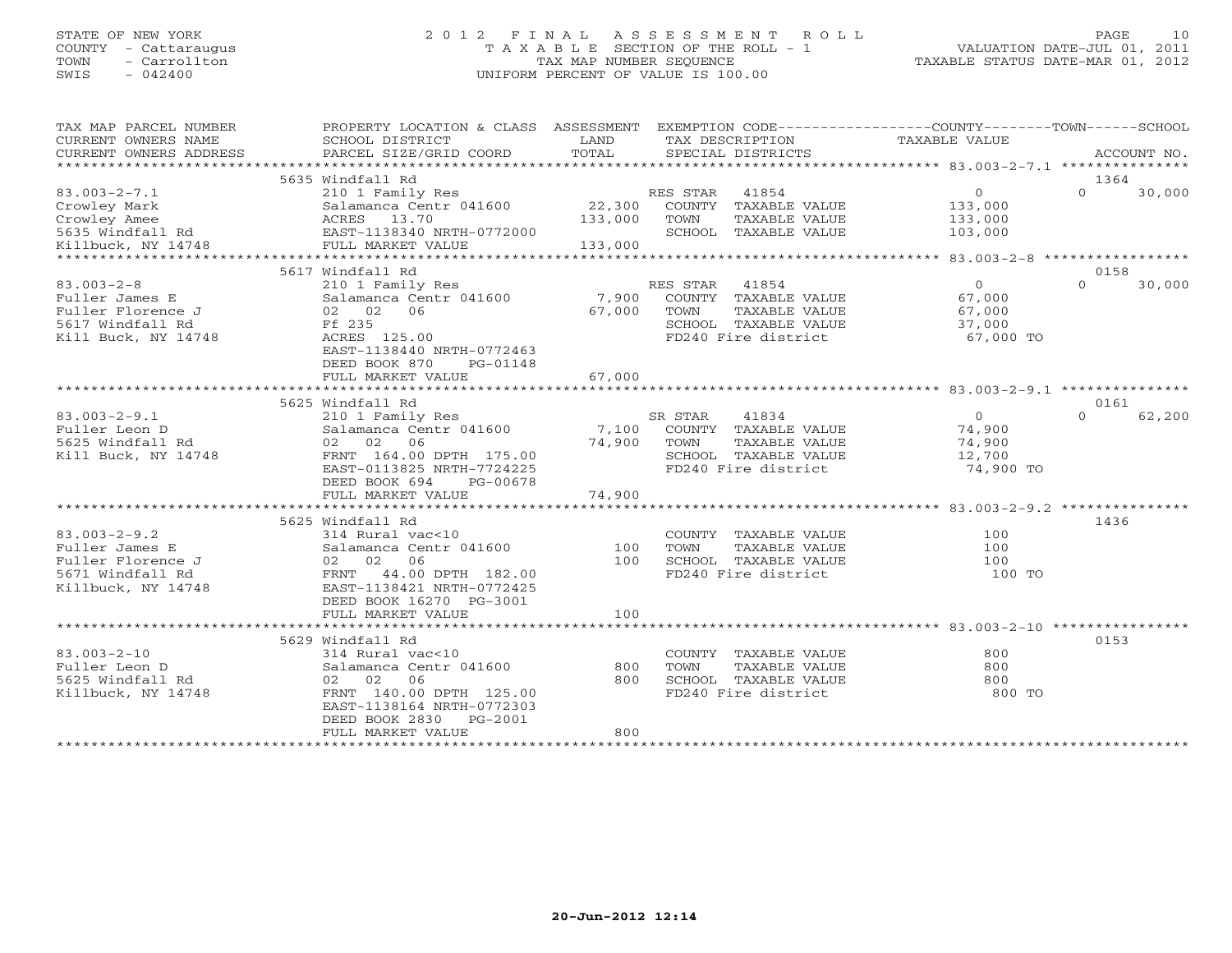## STATE OF NEW YORK 2 0 1 2 F I N A L A S S E S S M E N T R O L L PAGE 11 COUNTY - Cattaraugus T A X A B L E SECTION OF THE ROLL - 1 VALUATION DATE-JUL 01, 2011 TOWN - Carrollton TAX MAP NUMBER SEQUENCE TAXABLE STATUS DATE-MAR 01, 2012 SWIS - 042400 UNIFORM PERCENT OF VALUE IS 100.00UNIFORM PERCENT OF VALUE IS 100.00

| TAX MAP PARCEL NUMBER<br>CURRENT OWNERS NAME<br>CURRENT OWNERS ADDRESS                               | SCHOOL DISTRICT<br>PARCEL SIZE/GRID COORD                                                                                                                                                    | LAND<br>TAX DESCRIPTION<br>TOTAL<br>SPECIAL DISTRICTS                                                                                                           | PROPERTY LOCATION & CLASS ASSESSMENT EXEMPTION CODE---------------COUNTY-------TOWN------SCHOOL<br>TAXABLE VALUE<br>ACCOUNT NO. |
|------------------------------------------------------------------------------------------------------|----------------------------------------------------------------------------------------------------------------------------------------------------------------------------------------------|-----------------------------------------------------------------------------------------------------------------------------------------------------------------|---------------------------------------------------------------------------------------------------------------------------------|
|                                                                                                      |                                                                                                                                                                                              |                                                                                                                                                                 |                                                                                                                                 |
| $83.003 - 2 - 11$<br>Chase Richard W<br>2755 Chase Ln<br>Kill Buck, NY 14748                         | 2755 Chase Ln<br>210 1 Family Res<br>Salamanca Centr 041600<br>02 02 06<br>1.03<br>ACRES<br>EAST-1138287 NRTH-0771606                                                                        | WVET CO<br>41122<br>7,500 RES STAR 41854<br>54,000<br>COUNTY TAXABLE VALUE<br>TAXABLE VALUE<br>TOWN<br>SCHOOL TAXABLE VALUE                                     | 0285<br>8,100<br>$\Omega$<br>$\overline{0}$<br>$\Omega$<br>30,000<br>45,900<br>54,000<br>24,000                                 |
|                                                                                                      | DEED BOOK 848<br>PG-00505                                                                                                                                                                    | FD240 Fire district                                                                                                                                             | 54,000 TO                                                                                                                       |
|                                                                                                      | FULL MARKET VALUE                                                                                                                                                                            | 54,000                                                                                                                                                          |                                                                                                                                 |
| $83.003 - 2 - 12$<br>Peltier Tom F<br>7207 Ward Rd<br>North Tonawanda, NY 14120                      | Windfall Rd (Off)<br>260 Seasonal res<br>Salamanca Centr 041600<br>02 02 06<br>FRNT 167.00 DPTH 140.00<br>EAST-1138153 NRTH-0771821<br>DEED BOOK 00632 PG-00546<br>FULL MARKET VALUE         | COUNTY TAXABLE VALUE<br>1,000<br>TOWN<br>TAXABLE VALUE<br>15,000<br>SCHOOL TAXABLE VALUE<br>FD240 Fire district<br>15,000                                       | 0360<br>15,000<br>15,000<br>15,000<br>15,000 TO                                                                                 |
|                                                                                                      |                                                                                                                                                                                              |                                                                                                                                                                 | 0396                                                                                                                            |
| $83.003 - 2 - 13$<br>Fuller Frederick J<br>6133 Birmingham Rd<br>Kill Buck, NY 14748                 | 2765 Chase Lane<br>314 Rural vac<10<br>Salamanca Centr 041600<br>02 02 06<br>2.00<br>ACRES<br>EAST-1138048 NRTH-0771648<br>DEED BOOK 867<br>PG-00335<br>FULL MARKET VALUE                    | COUNTY TAXABLE VALUE<br>3,000<br>TOWN<br>TAXABLE VALUE<br>3,000<br>SCHOOL TAXABLE VALUE<br>FD240 Fire district<br>3,000                                         | 3,000<br>3.000<br>3,000<br>3,000 TO                                                                                             |
|                                                                                                      | Windfall Rd (Off)                                                                                                                                                                            |                                                                                                                                                                 | 0157                                                                                                                            |
| $83.003 - 2 - 14$<br>Fuller Frederick J<br>6133 Birmingham Rd<br>Kill Buck, NY 14748                 | 270 Mfg housing<br>Salamanca Centr 041600<br>02 02 06<br>ACRES 1.33<br>EAST-1137818 NRTH-0771636<br>DEED BOOK 894<br>PG-00362<br>FULL MARKET VALUE                                           | COUNTY TAXABLE VALUE<br>7,900<br>TAXABLE VALUE<br>TOWN<br>SCHOOL TAXABLE VALUE<br>10,200<br>FD240 Fire district<br>10,200                                       | 10,200<br>10,200<br>10,200<br>10,200 TO                                                                                         |
|                                                                                                      | *********************                                                                                                                                                                        |                                                                                                                                                                 |                                                                                                                                 |
| $83.003 - 2 - 15$<br>Fuller Robert<br>Combs Rhonda Fuller<br>5645 Windfall Rd<br>Kill Buck, NY 14748 | 5645 Windfall Rd<br>210 1 Family Res<br>Salamanca Centr 041600<br>02 02 06<br>Life Use<br>Row<br>ACRES<br>1.79<br>EAST-1137815 NRTH-0771999<br>DEED BOOK 00941 PG-00480<br>FULL MARKET VALUE | 41132<br>CVET CO<br>8,700 RES STAR<br>41854<br>49,500<br>COUNTY TAXABLE VALUE<br>TOWN<br>TAXABLE VALUE<br>SCHOOL TAXABLE VALUE<br>FD240 Fire district<br>49,500 | 0162<br>12,375<br>$\circ$<br>$\overline{0}$<br>$\overline{0}$<br>$\Omega$<br>30,000<br>37,125<br>49,500<br>19,500<br>49,500 TO  |
|                                                                                                      |                                                                                                                                                                                              |                                                                                                                                                                 |                                                                                                                                 |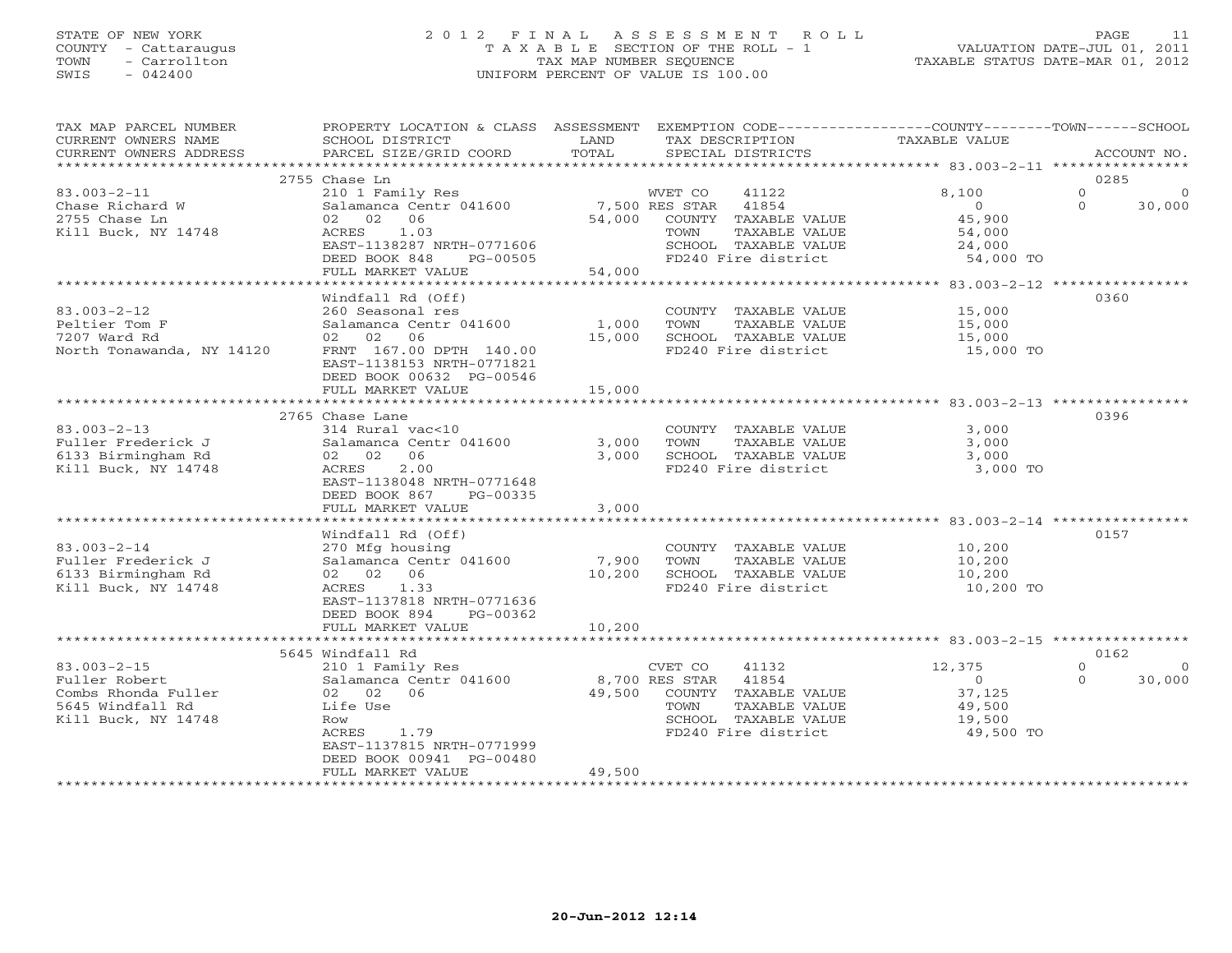# STATE OF NEW YORK 2 0 1 2 F I N A L A S S E S S M E N T R O L L PAGE 12 COUNTY - Cattaraugus T A X A B L E SECTION OF THE ROLL - 1 VALUATION DATE-JUL 01, 2011 TOWN - Carrollton TAX MAP NUMBER SEQUENCE TAXABLE STATUS DATE-MAR 01, 2012 SWIS - 042400 UNIFORM PERCENT OF VALUE IS 100.00UNIFORM PERCENT OF VALUE IS 100.00

| TAX MAP PARCEL NUMBER          | PROPERTY LOCATION & CLASS ASSESSMENT |              |                                             | EXEMPTION CODE-----------------COUNTY-------TOWN------SCHOOL |
|--------------------------------|--------------------------------------|--------------|---------------------------------------------|--------------------------------------------------------------|
| CURRENT OWNERS NAME            | SCHOOL DISTRICT                      | LAND         | TAX DESCRIPTION                             | TAXABLE VALUE                                                |
| CURRENT OWNERS ADDRESS         | PARCEL SIZE/GRID COORD               | TOTAL        | SPECIAL DISTRICTS                           | ACCOUNT NO.                                                  |
| *****************************  |                                      |              |                                             |                                                              |
|                                | Windfall Rd (Off)                    |              |                                             | 0200                                                         |
| $83.003 - 3 - 1$               | 910 Priv forest                      |              | COUNTY TAXABLE VALUE                        | 104,900                                                      |
| Danzer Forestland, Inc.        | Salamanca Centr 041600               | 104,900      | TOWN<br>TAXABLE VALUE                       | 104,900                                                      |
| 119 A.I.D. Dr                  | 03 02 06                             | 104,900      | SCHOOL TAXABLE VALUE                        | 104,900                                                      |
| Darlington, PA 16115           | ACRES 180.84                         |              | FD240 Fire district                         | 104,900 TO                                                   |
|                                | EAST-1134840 NRTH-0770653            |              |                                             |                                                              |
|                                | DEED BOOK 8290 PG-2001               |              |                                             |                                                              |
|                                | FULL MARKET VALUE                    | 104,900      |                                             |                                                              |
|                                |                                      |              |                                             |                                                              |
|                                | Windfall Rd (Off)                    |              |                                             | 0947                                                         |
| $83.003 - 3 - 2$               | 910 Priv forest                      |              | COUNTY TAXABLE VALUE                        | 173,500                                                      |
| Danzer Forestland, Inc.        | Allegany-Limest 042001               | 111,200 TOWN | TAXABLE VALUE                               | 173,500                                                      |
| 119 A.I.D. Dr                  | 03 02 06                             | 173,500      | SCHOOL TAXABLE VALUE                        | 173,500                                                      |
| Darlington, PA 16115           | ACRES 191.68                         |              | FD240 Fire district                         | 173,500 TO                                                   |
|                                | EAST-1138159 NRTH-0769307            |              |                                             |                                                              |
|                                | DEED BOOK 8290 PG-2001               |              |                                             |                                                              |
|                                | FULL MARKET VALUE                    | 173,500      |                                             |                                                              |
|                                |                                      |              |                                             |                                                              |
|                                | Windfall Rd (Off)                    |              |                                             | 1004                                                         |
| $83.003 - 3 - 3$               | 323 Vacant rural                     |              | COUNTY TAXABLE VALUE                        | 74,800                                                       |
| Potter Lumber Co Inc           | Allegany-Limest 042001 74,800        |              | TOWN<br>TAXABLE VALUE                       | 74,800                                                       |
| PO Box 10                      | 01 02 06                             | 74,800       | SCHOOL TAXABLE VALUE<br>FD240 Fire district | 74,800                                                       |
| Allegany, NY 14706             | ACRES 213.60                         |              |                                             | 74,800 TO                                                    |
|                                | EAST-1140116 NRTH-0769184            |              |                                             |                                                              |
|                                | DEED BOOK 00990 PG-00416             | 74,800       |                                             |                                                              |
|                                | FULL MARKET VALUE                    |              |                                             |                                                              |
|                                | Windfall Rd (Off)                    |              |                                             | 0198                                                         |
| $83.003 - 3 - 4$               | 910 Priv forest                      |              | COUNTY TAXABLE VALUE                        | 56,000                                                       |
| Danzer Forestlands, Inc.       | Salamanca Centr 041600               | 56,000       | TOWN<br>TAXABLE VALUE                       | 56,000                                                       |
| 119 A.I.D. Dr                  | 03 02 06                             | 56,000       | SCHOOL TAXABLE VALUE                        | 56,000                                                       |
| Darlington, PA 16115           | ACRES 96.76                          |              | FD240 Fire district                         | 56,000 TO                                                    |
|                                | EAST-1136297 NRTH-0768620            |              |                                             |                                                              |
|                                | DEED BOOK 8290 PG-2001               |              |                                             |                                                              |
|                                | FULL MARKET VALUE                    | 56,000       |                                             |                                                              |
| ****************************** |                                      |              |                                             |                                                              |
|                                | Windfall Rd (Off)                    |              |                                             | 0199                                                         |
| $83.003 - 3 - 5$               | 910 Priv forest                      |              | COUNTY TAXABLE VALUE                        | 58,900                                                       |
| Danzer Forestland, Inc.        | Salamanca Centr 041600               | 58,900       | TOWN<br>TAXABLE VALUE                       | 58,900                                                       |
| 119 A.I.D Drive                | 03 02 06                             | 58,900       | SCHOOL TAXABLE VALUE                        | 58,900                                                       |
| Darlington, PA 16115           | ACRES 101.54                         |              | FD240 Fire district                         | 58,900 TO                                                    |
|                                | EAST-1134318 NRTH-0768826            |              |                                             |                                                              |
|                                | DEED BOOK 8291<br>PG-2000            |              |                                             |                                                              |
|                                | FULL MARKET VALUE                    | 58,900       |                                             |                                                              |
| ******************             |                                      |              |                                             |                                                              |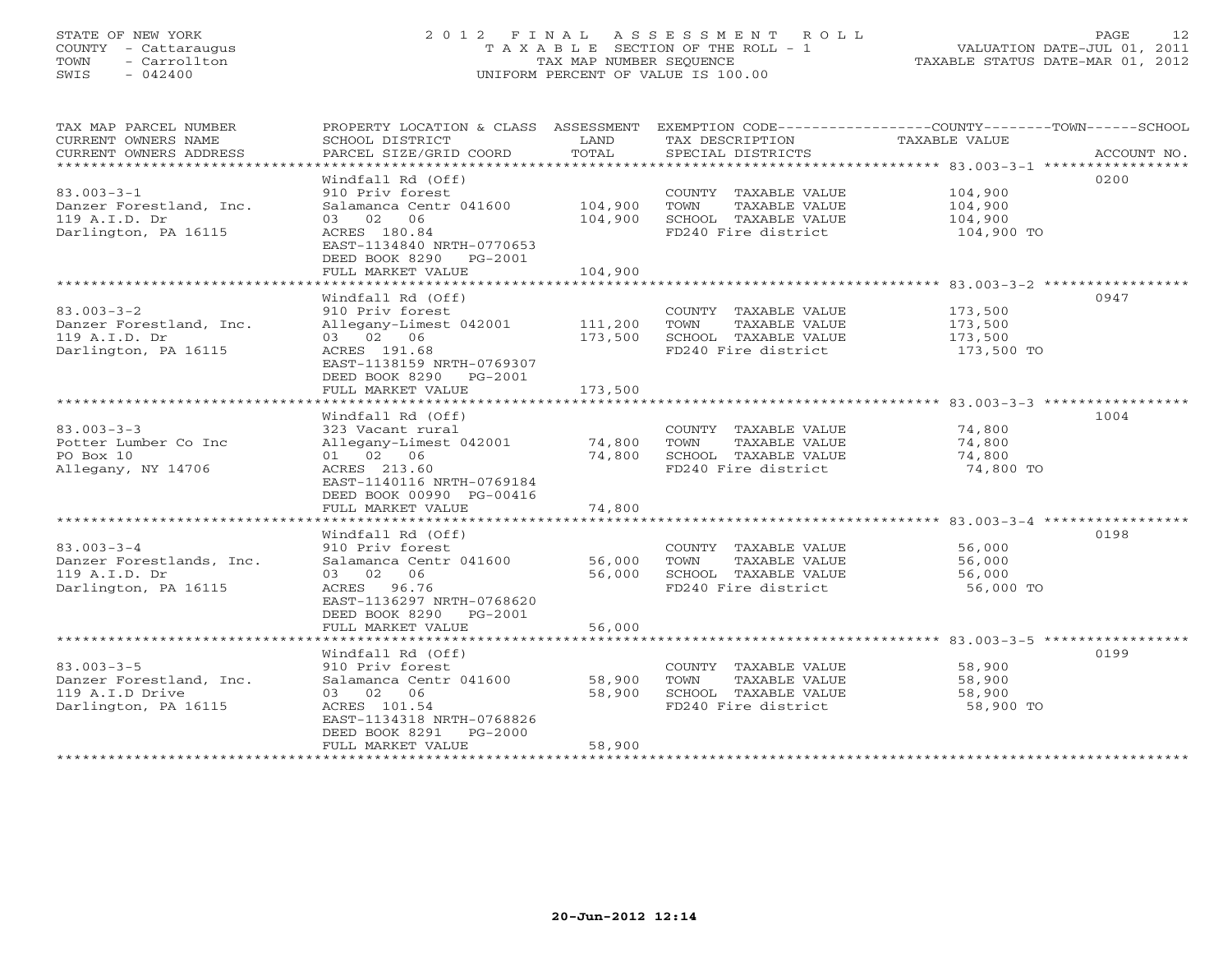# STATE OF NEW YORK 2 0 1 2 F I N A L A S S E S S M E N T R O L L PAGE 13 COUNTY - Cattaraugus T A X A B L E SECTION OF THE ROLL - 1 VALUATION DATE-JUL 01, 2011 TOWN - Carrollton TAX MAP NUMBER SEQUENCE TAXABLE STATUS DATE-MAR 01, 2012 SWIS - 042400 UNIFORM PERCENT OF VALUE IS 100.00UNIFORM PERCENT OF VALUE IS 100.00

| TAX MAP PARCEL NUMBER               | PROPERTY LOCATION & CLASS ASSESSMENT    |         |                       | EXEMPTION CODE-----------------COUNTY-------TOWN------SCHOOL |
|-------------------------------------|-----------------------------------------|---------|-----------------------|--------------------------------------------------------------|
| CURRENT OWNERS NAME                 | SCHOOL DISTRICT                         | LAND    | TAX DESCRIPTION       | TAXABLE VALUE                                                |
| CURRENT OWNERS ADDRESS              | PARCEL SIZE/GRID COORD                  | TOTAL   | SPECIAL DISTRICTS     | ACCOUNT NO.                                                  |
| * * * * * * * * * * * * * * * * * * | * * * * * * * * * * * * * * * * * * * * |         |                       |                                                              |
|                                     | Ten Mile Rd (Off)                       |         |                       | 1005                                                         |
| $83.004 - 1 - 1.1$                  | 314 Rural vac<10                        |         | COUNTY TAXABLE VALUE  | 700                                                          |
| Potter Lumber Co Inc                | Allegany-Limest 042001                  | 700     | TAXABLE VALUE<br>TOWN | 700                                                          |
| PO Box 10                           | 03 02 06                                | 700     | SCHOOL TAXABLE VALUE  | 700                                                          |
| Allegany, NY 14706                  | ACRES<br>2.00                           |         | FD240 Fire district   | 700 TO                                                       |
|                                     | EAST-1144941 NRTH-0771495               |         |                       |                                                              |
|                                     | DEED BOOK 00921 PG-00199                |         |                       |                                                              |
|                                     | FULL MARKET VALUE                       | 700     |                       |                                                              |
|                                     |                                         |         |                       |                                                              |
|                                     | 2597 Ten Mile Rd                        |         |                       | 0376                                                         |
| $83.004 - 1 - 1.2$                  | 910 Priv forest                         |         | COUNTY TAXABLE VALUE  | 26,300                                                       |
| Potter Lumber Co Inc                | Allegany-Limest 042001                  | 26,300  | TOWN<br>TAXABLE VALUE | 26,300                                                       |
| PO Box 10                           | 03 02 06                                | 26,300  | SCHOOL TAXABLE VALUE  | 26,300                                                       |
| Allegany, NY 14706                  | FRNT 80.00 DPTH                         |         | FD240 Fire district   | 26,300 TO                                                    |
|                                     | ACRES 74.14                             |         |                       |                                                              |
|                                     | EAST-1143046 NRTH-0771178               |         |                       |                                                              |
|                                     |                                         |         |                       |                                                              |
|                                     | DEED BOOK 745<br>PG-00953               |         |                       |                                                              |
|                                     | FULL MARKET VALUE                       | 26,300  |                       |                                                              |
|                                     |                                         |         |                       |                                                              |
|                                     | 2695 Ten Mile Rd (Off)                  |         |                       | 0135                                                         |
| $83.004 - 1 - 2$                    | 910 Priv forest                         |         | COUNTY TAXABLE VALUE  | 357,300                                                      |
| Penn York Resources Inc             | Allegany-Limest 042001                  | 240,400 | TAXABLE VALUE<br>TOWN | 357,300                                                      |
| 1716 Honeoye Rd                     | $02/04$ 02 06                           | 357,300 | SCHOOL TAXABLE VALUE  | 357,300                                                      |
| Shinglehouse, PA 16748              | ACRES 686.89                            |         | FD240 Fire district   | 357,300 TO                                                   |
|                                     | EAST-1145143 NRTH-0773688               |         |                       |                                                              |
|                                     | DEED BOOK 00940 PG-01005                |         |                       |                                                              |
|                                     | FULL MARKET VALUE                       | 357,300 |                       |                                                              |
|                                     |                                         |         |                       |                                                              |
|                                     | Ten Mile Rd (Off)                       |         |                       | 0399                                                         |
| $83.004 - 1 - 3$                    | 910 Priv forest                         |         | COUNTY TAXABLE VALUE  | 29,000                                                       |
| Rowe Robert L                       | Allegany-Limest 042001                  | 29,000  | TOWN<br>TAXABLE VALUE | 29,000                                                       |
| Rowe Helen E                        | 02 02 06                                | 29,000  | SCHOOL TAXABLE VALUE  | 29,000                                                       |
| 123 N 10th St                       | ACRES 50.00                             |         | FD240 Fire district   | 29,000 TO                                                    |
| Olean, NY 14760                     | EAST-1145619 NRTH-0772692               |         |                       |                                                              |
|                                     | DEED BOOK 9464<br>PG-3001               |         |                       |                                                              |
|                                     | FULL MARKET VALUE                       | 29,000  |                       |                                                              |
|                                     |                                         |         |                       |                                                              |
|                                     | 2349 Kelly Dr                           |         |                       | 0090                                                         |
| $83.004 - 1 - 4.1$                  | 312 Vac w/imprv                         |         | COUNTY TAXABLE VALUE  | 14,400                                                       |
| Capra Michael                       | Allegany-Limest 042001                  | 2,500   | TOWN<br>TAXABLE VALUE | 14,400                                                       |
| Capra Rosanne                       | 01 02 06                                | 14,400  | SCHOOL TAXABLE VALUE  | 14,400                                                       |
| 2345 Kelly Dr                       | Row                                     |         | FD240 Fire district   | 14,400 TO                                                    |
| Allegany, NY 14706                  | 7.27<br>ACRES                           |         |                       |                                                              |
|                                     | EAST-1148532 NRTH-0768032               |         |                       |                                                              |
|                                     | DEED BOOK 00945 PG-00963                |         |                       |                                                              |
|                                     | FULL MARKET VALUE                       | 14,400  |                       |                                                              |
|                                     |                                         |         |                       |                                                              |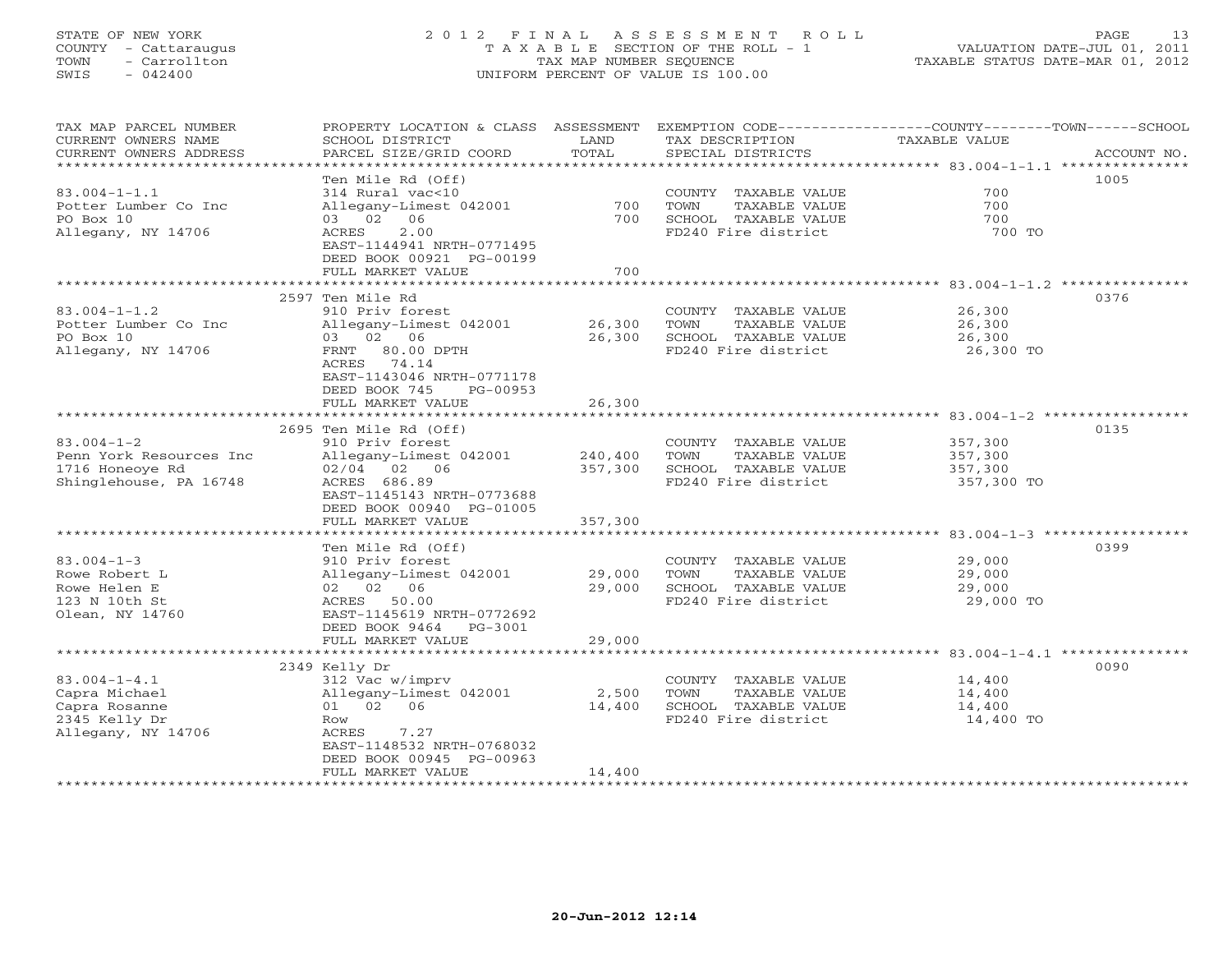# STATE OF NEW YORK 2 0 1 2 F I N A L A S S E S S M E N T R O L L PAGE 14 COUNTY - Cattaraugus T A X A B L E SECTION OF THE ROLL - 1 VALUATION DATE-JUL 01, 2011 TOWN - Carrollton TAX MAP NUMBER SEQUENCE TAXABLE STATUS DATE-MAR 01, 2012 SWIS - 042400 UNIFORM PERCENT OF VALUE IS 100.00UNIFORM PERCENT OF VALUE IS 100.00

| TAX MAP PARCEL NUMBER<br>CURRENT OWNERS NAME<br>CURRENT OWNERS ADDRESS                                  | PROPERTY LOCATION & CLASS ASSESSMENT<br>SCHOOL DISTRICT<br>PARCEL SIZE/GRID COORD                                                                                                  | LAND<br>TOTAL                | EXEMPTION CODE-----------------COUNTY-------TOWN------SCHOOL<br>TAX DESCRIPTION<br>SPECIAL DISTRICTS                                                   | TAXABLE VALUE                                                | ACCOUNT NO.                                         |
|---------------------------------------------------------------------------------------------------------|------------------------------------------------------------------------------------------------------------------------------------------------------------------------------------|------------------------------|--------------------------------------------------------------------------------------------------------------------------------------------------------|--------------------------------------------------------------|-----------------------------------------------------|
| *************************                                                                               |                                                                                                                                                                                    |                              |                                                                                                                                                        |                                                              |                                                     |
| $83.004 - 1 - 4.2$<br>Sinks Kurt J<br>Sinks Melissa A<br>2335 Kelly Dr<br>Allegany, NY 14706            | 2335 Kelly Dr<br>210 1 Family Res<br>Allegany-Limest 042001<br>01 02<br>06<br>Row<br>ACRES<br>5.82<br>EAST-1148371 NRTH-0767321<br>DEED BOOK 896<br>PG-00276                       | 83,500                       | 41122<br>WVET CO<br>14,100 RES STAR<br>41854<br><b>COUNTY</b><br>TAXABLE VALUE<br>TAXABLE VALUE<br>TOWN<br>SCHOOL TAXABLE VALUE<br>FD240 Fire district | 12,000<br>$\circ$<br>71,500<br>83,500<br>53,500<br>83,500 TO | 0898<br>$\mathbf{0}$<br>∩<br>$\mathbf{0}$<br>30,000 |
|                                                                                                         | FULL MARKET VALUE                                                                                                                                                                  | 83,500                       |                                                                                                                                                        |                                                              |                                                     |
|                                                                                                         |                                                                                                                                                                                    |                              |                                                                                                                                                        |                                                              | 0896                                                |
| $83.004 - 1 - 4.3$<br>Quattrone Kenneth L<br>Quattrone Mary<br>2325 Kelly Dr<br>Allegany, NY 14706-9763 | 2325 Kelly Dr<br>210 1 Family Res<br>Allegany-Limest 042001<br>01 02 06<br>Row<br>ACRES<br>5.82<br>EAST-1148373 NRTH-0767113<br>DEED BOOK 780<br>PG-01193                          | 14,100<br>92,000             | RES STAR<br>41854<br>COUNTY TAXABLE VALUE<br>TAXABLE VALUE<br>TOWN<br>SCHOOL TAXABLE VALUE<br>FD240 Fire district                                      | $\Omega$<br>92,000<br>92,000<br>62,000<br>92,000 TO          | $\Omega$<br>30,000                                  |
|                                                                                                         | FULL MARKET VALUE                                                                                                                                                                  | 92,000                       |                                                                                                                                                        |                                                              |                                                     |
|                                                                                                         |                                                                                                                                                                                    |                              |                                                                                                                                                        |                                                              |                                                     |
|                                                                                                         | 2365 N Nine Mile Rd                                                                                                                                                                |                              |                                                                                                                                                        |                                                              | 0942                                                |
| $83.004 - 1 - 4.4$<br>Fowler Richard B<br>2365 Kelly Dr<br>Allegany, NY 14706                           | 210 1 Family Res<br>Allegany-Limest 042001<br>01 02 06<br>4.00<br>ACRES<br>EAST-1148941 NRTH-0768287<br>DEED BOOK 775<br>PG-01097                                                  | 12,000<br>50,000             | 41854<br>RES STAR<br>COUNTY TAXABLE VALUE<br>TOWN<br>TAXABLE VALUE<br>SCHOOL TAXABLE VALUE<br>FD240 Fire district                                      | $\Omega$<br>50,000<br>50,000<br>20,000<br>50,000 TO          | $\Omega$<br>30,000                                  |
|                                                                                                         | FULL MARKET VALUE                                                                                                                                                                  | 50,000                       |                                                                                                                                                        |                                                              |                                                     |
|                                                                                                         | .                                                                                                                                                                                  | ********                     |                                                                                                                                                        | $83.004 - 1 - 4.5$                                           |                                                     |
| $83.004 - 1 - 4.5$<br>Fowler Richard B<br>2365 Kelly Dr<br>Allegany, NY 14706                           | N Nine Mile Rd (Off)<br>910 Priv forest<br>Allegany-Limest 042001<br>01 02 06<br>ACRES 117.78<br>EAST-1148471 NRTH-0769990<br>DEED BOOK 909<br>PG-00359                            | 38,400<br>48,000             | COUNTY TAXABLE VALUE<br>TOWN<br>TAXABLE VALUE<br>SCHOOL TAXABLE VALUE<br>FD240 Fire district                                                           | 48,000<br>48,000<br>48,000<br>48,000 TO                      | 0969                                                |
|                                                                                                         | FULL MARKET VALUE                                                                                                                                                                  | 48,000                       |                                                                                                                                                        |                                                              |                                                     |
|                                                                                                         |                                                                                                                                                                                    |                              |                                                                                                                                                        |                                                              |                                                     |
| $83.004 - 1 - 4.6$<br>Brink Kevin P<br>Hatch Jennifer R<br>Kelly Drive<br>2350<br>Allegany, NY 14706    | Kelly Drive<br>2350<br>210 1 Family Res<br>Allegany-Limest 042001<br>01 02 06<br>Row<br>5.73<br>ACRES<br>EAST-1149107 NRTH-0767384<br>DEED BOOK 15839 PG-7001<br>FULL MARKET VALUE | 14,000<br>105,000<br>105,000 | 41854<br>RES STAR<br>COUNTY TAXABLE VALUE<br>TOWN<br>TAXABLE VALUE<br>SCHOOL TAXABLE VALUE<br>FD240 Fire district                                      | $\circ$<br>105,000<br>105,000<br>75,000<br>105,000 TO        | 1001<br>$\Omega$<br>30,000                          |
|                                                                                                         |                                                                                                                                                                                    |                              |                                                                                                                                                        |                                                              |                                                     |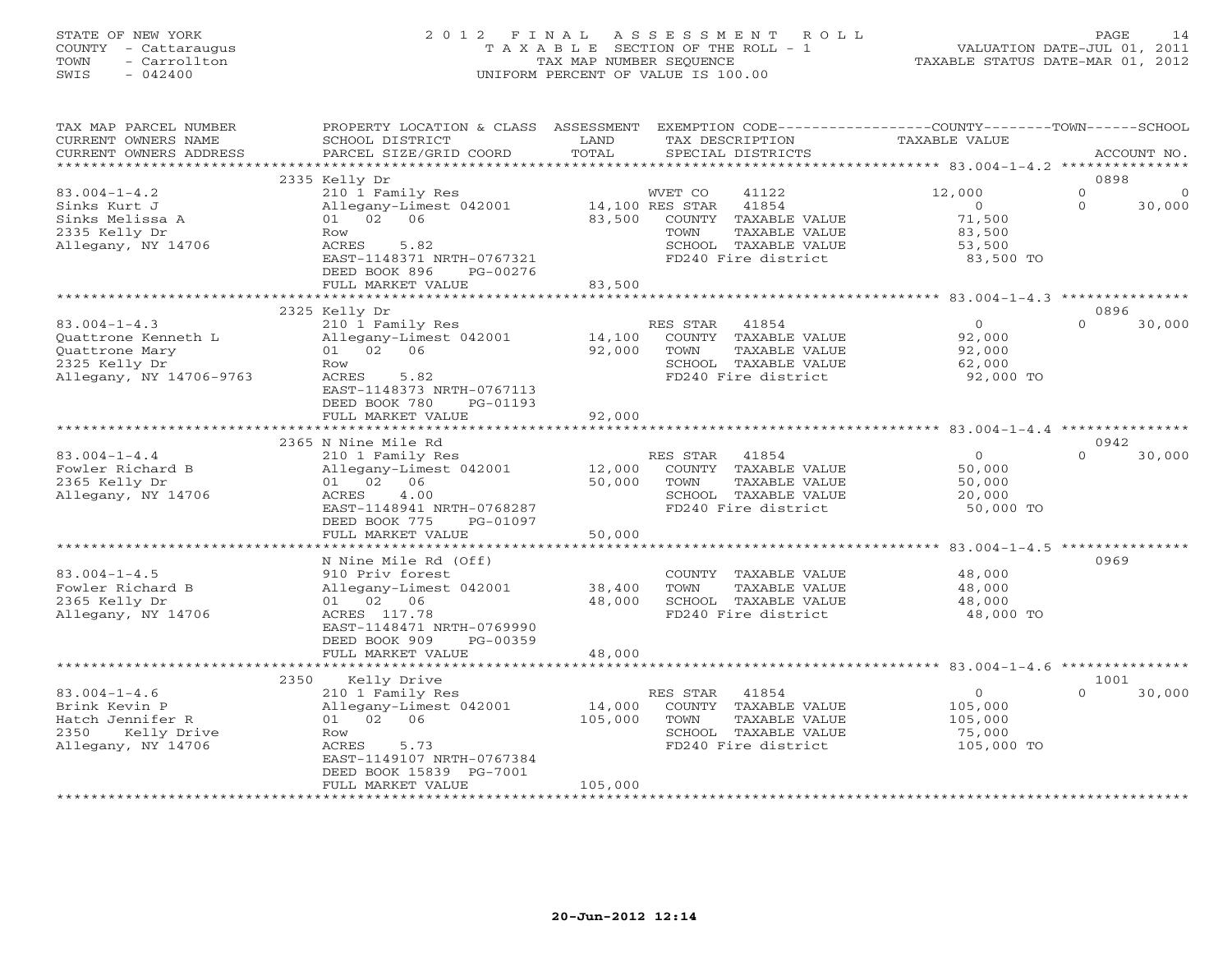# STATE OF NEW YORK 2 0 1 2 F I N A L A S S E S S M E N T R O L L PAGE 15 COUNTY - Cattaraugus T A X A B L E SECTION OF THE ROLL - 1 VALUATION DATE-JUL 01, 2011 TOWN - Carrollton TAX MAP NUMBER SEQUENCE TAXABLE STATUS DATE-MAR 01, 2012 SWIS - 042400 UNIFORM PERCENT OF VALUE IS 100.00UNIFORM PERCENT OF VALUE IS 100.00

| TAX MAP PARCEL NUMBER<br>CURRENT OWNERS NAME<br>CURRENT OWNERS ADDRESS                          | PROPERTY LOCATION & CLASS ASSESSMENT<br>SCHOOL DISTRICT<br>PARCEL SIZE/GRID COORD                                                                                             | LAND<br>TOTAL                | EXEMPTION CODE-----------------COUNTY-------TOWN------SCHOOL<br>TAX DESCRIPTION<br>SPECIAL DISTRICTS              | TAXABLE VALUE                                          | ACCOUNT NO.                |
|-------------------------------------------------------------------------------------------------|-------------------------------------------------------------------------------------------------------------------------------------------------------------------------------|------------------------------|-------------------------------------------------------------------------------------------------------------------|--------------------------------------------------------|----------------------------|
| *********************                                                                           |                                                                                                                                                                               |                              |                                                                                                                   |                                                        |                            |
| $83.004 - 1 - 4.7$<br>Capra Michael T<br>Capra Roseanne<br>2345 Kelley Dr<br>Allegany, NY 14706 | 2345 Kelley Dr<br>210 1 Family Res<br>Allegany-Limest 042001<br>01 02 06<br>Row<br>ACRES 14.64<br>EAST-1148388 NRTH-0767671<br>DEED BOOK 911<br>PG-00065<br>FULL MARKET VALUE | 19,300<br>153,000<br>153,000 | RES STAR<br>41854<br>COUNTY TAXABLE VALUE<br>TOWN<br>TAXABLE VALUE<br>SCHOOL TAXABLE VALUE<br>FD240 Fire district | $\circ$<br>153,000<br>153,000<br>123,000<br>153,000 TO | 1133<br>$\Omega$<br>30,000 |
|                                                                                                 | ******************************                                                                                                                                                |                              |                                                                                                                   |                                                        |                            |
| $83.004 - 1 - 5.1$<br>Potter Lumber Co Inc<br>PO Box 10<br>Allegany, NY 14706                   | Ten Mile Rd (Off)<br>910 Priv forest<br>Allegany-Limest 042001<br>01 02<br>06<br>ACRES 214.90<br>EAST-1146519 NRTH-0769206<br>DEED BOOK 00983 PG-00294<br>FULL MARKET VALUE   | 86,900<br>86,900<br>86,900   | COUNTY TAXABLE VALUE<br>TOWN<br>TAXABLE VALUE<br>SCHOOL TAXABLE VALUE<br>FD240 Fire district                      | 86,900<br>86,900<br>86,900<br>86,900 TO                | 0527                       |
|                                                                                                 |                                                                                                                                                                               |                              |                                                                                                                   |                                                        |                            |
|                                                                                                 | 2570 Ten Mile Rd                                                                                                                                                              |                              |                                                                                                                   |                                                        | 1143                       |
| $83.004 - 1 - 5.2$<br>Waehner Keith D<br>2570 Ten Mile Rd<br>Allegany, NY 14706                 | 210 1 Family Res<br>Allegany-Limest 042001<br>01/03 02 06<br>Ff 178.90<br>2.71<br>ACRES<br>EAST-1144913 NRTH-0770347<br>DEED BOOK 00919 PG-01198                              | 10,100<br>76,500             | RES STAR<br>41854<br>COUNTY TAXABLE VALUE<br>TOWN<br>TAXABLE VALUE<br>SCHOOL TAXABLE VALUE<br>FD240 Fire district | $\circ$<br>76,500<br>76,500<br>46,500<br>76,500 TO     | $\Omega$<br>30,000         |
|                                                                                                 | FULL MARKET VALUE                                                                                                                                                             | 76,500                       |                                                                                                                   |                                                        |                            |
|                                                                                                 | ***********************                                                                                                                                                       |                              |                                                                                                                   |                                                        |                            |
| $83.004 - 1 - 5.3$<br>Potter Lumber Co Inc<br>PO Box 10<br>Allegany, NY 14706                   | 2510 1/2 Ten Mile Rd<br>314 Rural vac<10<br>Allegany-Limest 042001<br>$01/03$ 02 06<br>ACRES<br>2.19<br>EAST-1145352 NRTH-0770196<br>DEED BOOK 01009 PG-00829                 | 800<br>800                   | COUNTY TAXABLE VALUE<br>TAXABLE VALUE<br>TOWN<br>SCHOOL TAXABLE VALUE<br>FD240 Fire district                      | 800<br>800<br>800<br>800 TO                            | 1341                       |
|                                                                                                 | FULL MARKET VALUE                                                                                                                                                             | 800                          |                                                                                                                   |                                                        |                            |
|                                                                                                 | 2671 Ten Mile Rd                                                                                                                                                              |                              |                                                                                                                   |                                                        | 0428                       |
| $83.004 - 1 - 6.1$<br>Karson Richard E<br>2671 Ten Mile Rd<br>Allegany, NY 14706                | 210 1 Family Res<br>Allegany-Limest 042001<br>01 02 06<br>FRNT 415.00 DPTH<br>8.45<br>ACRES<br>EAST-1146568 NRTH-0771250<br>DEED BOOK 10096 PG-3002<br>FULL MARKET VALUE      | 18,800<br>57,000<br>57,000   | SR STAR<br>41834<br>COUNTY TAXABLE VALUE<br>TOWN<br>TAXABLE VALUE<br>SCHOOL TAXABLE VALUE<br>FD240 Fire district  | $\circ$<br>57,000<br>57,000<br>$\Omega$<br>57,000 TO   | $\Omega$<br>57,000         |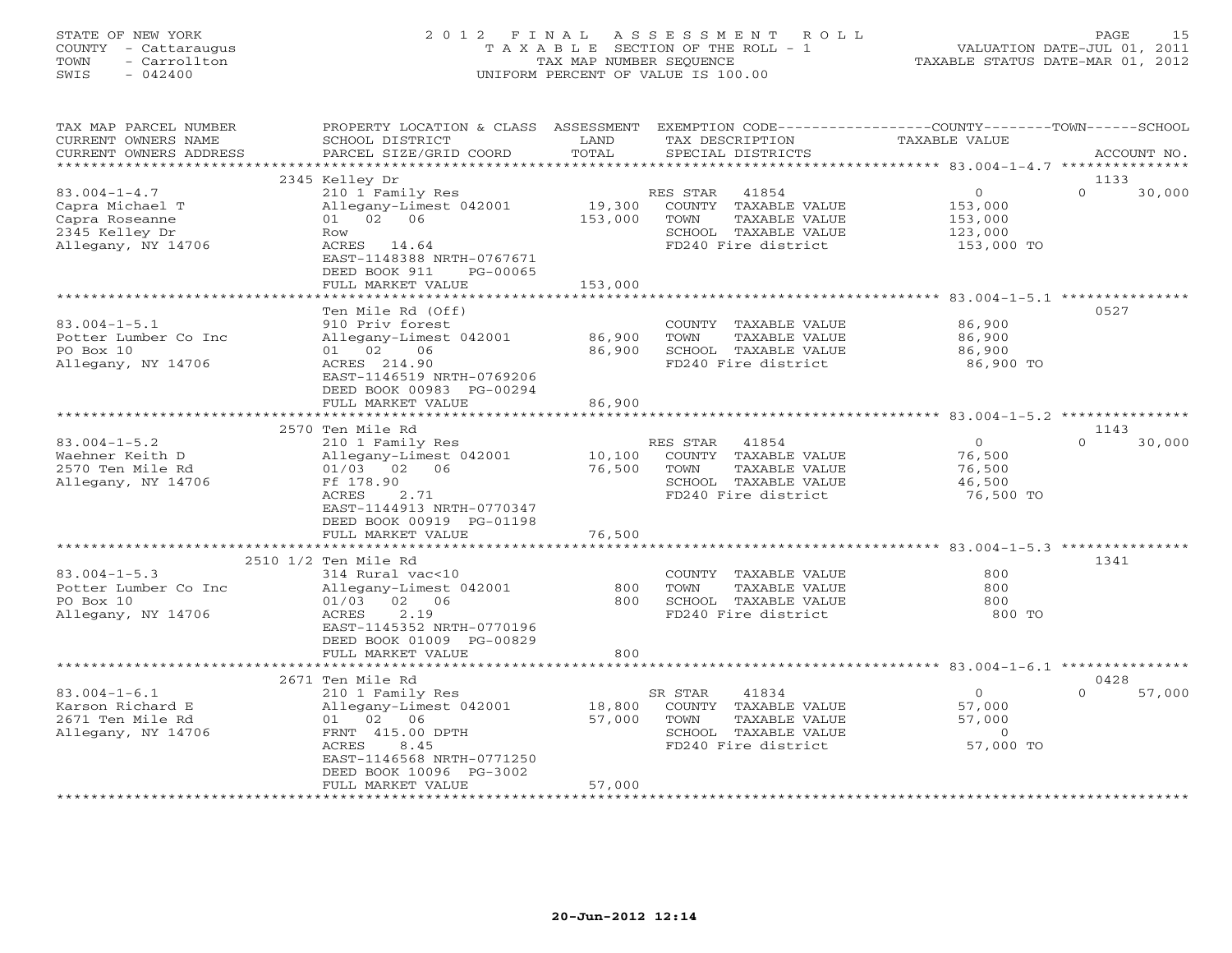| COUNTY<br>- Cattaraugus<br>TOWN<br>- Carrollton<br>SWIS<br>$-042400$ | T A X A B L E SECTION OF THE ROLL - 1<br>TAX MAP NUMBER SEQUENCE<br>UNIFORM PERCENT OF VALUE IS 100.00 |                     |                                                              | TAXABLE STATUS DATE-MAR 01, 2012                      | VALUATION DATE-JUL 01, 2011 |
|----------------------------------------------------------------------|--------------------------------------------------------------------------------------------------------|---------------------|--------------------------------------------------------------|-------------------------------------------------------|-----------------------------|
| TAX MAP PARCEL NUMBER                                                | PROPERTY LOCATION & CLASS ASSESSMENT                                                                   |                     | EXEMPTION CODE-----------------COUNTY-------TOWN------SCHOOL |                                                       |                             |
| CURRENT OWNERS NAME                                                  | SCHOOL DISTRICT                                                                                        | LAND                | TAX DESCRIPTION                                              | <b>TAXABLE VALUE</b>                                  |                             |
| CURRENT OWNERS ADDRESS                                               | PARCEL SIZE/GRID COORD                                                                                 | TOTAL               | SPECIAL DISTRICTS                                            |                                                       | ACCOUNT NO.                 |
|                                                                      | 2674 Ten Mile Rd                                                                                       |                     |                                                              |                                                       | 1413                        |
| $83.004 - 1 - 6.3$                                                   | 311 Res vac land                                                                                       |                     | COUNTY TAXABLE VALUE                                         | 10,000                                                |                             |
| Helwig Kevin C                                                       | Allegany-Limest 042001                                                                                 | 10,000              | TOWN<br>TAXABLE VALUE                                        | 10,000                                                |                             |
| Helwig Joyce A                                                       | FRNT 125.00 DPTH                                                                                       | 10,000              | SCHOOL TAXABLE VALUE                                         | 10,000                                                |                             |
| 50 Sunset Dr                                                         | 4.95<br>ACRES                                                                                          |                     |                                                              |                                                       |                             |
| Niagara Falls, NY 14304                                              | EAST-1466744 NRTH-0771558                                                                              |                     |                                                              |                                                       |                             |
|                                                                      | DEED BOOK 10096 PG-3002                                                                                |                     |                                                              |                                                       |                             |
|                                                                      | FULL MARKET VALUE                                                                                      | 10,000              |                                                              |                                                       |                             |
|                                                                      |                                                                                                        | * * * * * * * * * * |                                                              | ********************* 83.004-1-7 ******************   |                             |
|                                                                      | 2630-2631 Ten Mile Rd                                                                                  |                     |                                                              |                                                       | 0347                        |
| $83.004 - 1 - 7$                                                     | 260 Seasonal res                                                                                       |                     | COUNTY TAXABLE VALUE                                         | 35,000                                                |                             |
| Norton Clarence                                                      | Allegany-Limest 042001                                                                                 | 18,600              | TOWN<br>TAXABLE VALUE                                        | 35,000                                                |                             |
| Attn: Robert L Norton<br>350 Forrest St                              | 02 02 06<br>Ff 640.00                                                                                  | 35,000              | SCHOOL TAXABLE VALUE<br>FD240 Fire district                  | 35,000<br>35,000 TO                                   |                             |
| S Williamsport, PA 17702-6917 ACRES 12.65                            |                                                                                                        |                     |                                                              |                                                       |                             |
|                                                                      | EAST-1145831 NRTH-0771067                                                                              |                     |                                                              |                                                       |                             |
|                                                                      | DEED BOOK 00446 PG-00137                                                                               |                     |                                                              |                                                       |                             |
|                                                                      | FULL MARKET VALUE                                                                                      | 35,000              |                                                              |                                                       |                             |
|                                                                      | ********************                                                                                   |                     |                                                              | ********************* 83.004-1-8 ************         |                             |
|                                                                      | 2619 Ten Mile Rd                                                                                       |                     |                                                              |                                                       | 0348                        |
| $83.004 - 1 - 8$                                                     | 260 Seasonal res                                                                                       |                     | COUNTY TAXABLE VALUE                                         | 9,700                                                 |                             |
| Norton Robert L                                                      | Allegany-Limest 042001                                                                                 | 8,300               | TOWN<br>TAXABLE VALUE                                        | 9,700                                                 |                             |
| 350 Forrest St                                                       | 01 02 06                                                                                               | 9,700               | SCHOOL TAXABLE VALUE<br>FD240 Fire district                  | 9,700                                                 |                             |
| S Williamsport, PA 17702-6917 Ff 140.00                              | ACRES<br>1.55                                                                                          |                     |                                                              | 9,700 TO                                              |                             |
|                                                                      | EAST-1145588 NRTH-0771427                                                                              |                     |                                                              |                                                       |                             |
|                                                                      | DEED BOOK 00522 PG-00014                                                                               |                     |                                                              |                                                       |                             |
|                                                                      | FULL MARKET VALUE                                                                                      | 9,700               |                                                              |                                                       |                             |
|                                                                      | ******************                                                                                     |                     |                                                              | ************************ 83.004-1-9.1 *************** |                             |
|                                                                      | 2615 Ten Mile Rd                                                                                       |                     |                                                              |                                                       | 1406                        |
| $83.004 - 1 - 9.1$                                                   | 311 Res vac land                                                                                       |                     | COUNTY<br>TAXABLE VALUE                                      | 10,000                                                |                             |
| Potter Lumber Co                                                     | Allegany-Limest 042001                                                                                 | 10,000              | TAXABLE VALUE<br>TOWN                                        | 10,000                                                |                             |
| 8282007                                                              | FRNT 474.00 DPTH                                                                                       | 10,000              | SCHOOL TAXABLE VALUE                                         | 10,000                                                |                             |
| PO Box 10                                                            | ACRES<br>5.60                                                                                          |                     |                                                              |                                                       |                             |
| Allegany, NY 14706                                                   | EAST-1145291 NRTH-0771358                                                                              |                     |                                                              |                                                       |                             |
|                                                                      | DEED BOOK 9297<br>$PG-2001$<br>FULL MARKET VALUE                                                       |                     |                                                              |                                                       |                             |
|                                                                      | ******************                                                                                     | 10,000              |                                                              |                                                       |                             |
|                                                                      | 2614 Ten Mile Rd                                                                                       |                     |                                                              |                                                       | 0142                        |
| $83.004 - 1 - 9.2$                                                   | 210 1 Family Res                                                                                       |                     | RES STAR<br>41854                                            | $\circ$                                               | $\Omega$<br>30,000          |
| Sanders-Macvittie Laurie                                             | Allegany-Limest 042001                                                                                 | 16,500              | COUNTY TAXABLE VALUE                                         | 152,000                                               |                             |
| 2614 Ten Mile Rd                                                     | 01 02 06                                                                                               | 152,000             | TOWN<br>TAXABLE VALUE                                        | 152,000                                               |                             |
| Allegany, NY 14706                                                   | Ff 485.00                                                                                              |                     | SCHOOL TAXABLE VALUE                                         | 122,000                                               |                             |
|                                                                      | ACRES<br>2.95 BANK<br>017<br>EAST-1145305 NRTH-0771191                                                 |                     | FD240 Fire district                                          | 152,000 TO                                            |                             |

STATE OF NEW YORK 2 0 1 2 F I N A L A S S E S S M E N T R O L L PAGE 16

\*\*\*\*\*\*\*\*\*\*\*\*\*\*\*\*\*\*\*\*\*\*\*\*\*\*\*\*\*\*\*\*\*\*\*\*\*\*\*\*\*\*\*\*\*\*\*\*\*\*\*\*\*\*\*\*\*\*\*\*\*\*\*\*\*\*\*\*\*\*\*\*\*\*\*\*\*\*\*\*\*\*\*\*\*\*\*\*\*\*\*\*\*\*\*\*\*\*\*\*\*\*\*\*\*\*\*\*\*\*\*\*\*\*\*\*\*\*\*\*\*\*\*\*\*\*\*\*\*\*\*\*

FULL MARKET VALUE 152,000

DEED BOOK 9197 PG-2001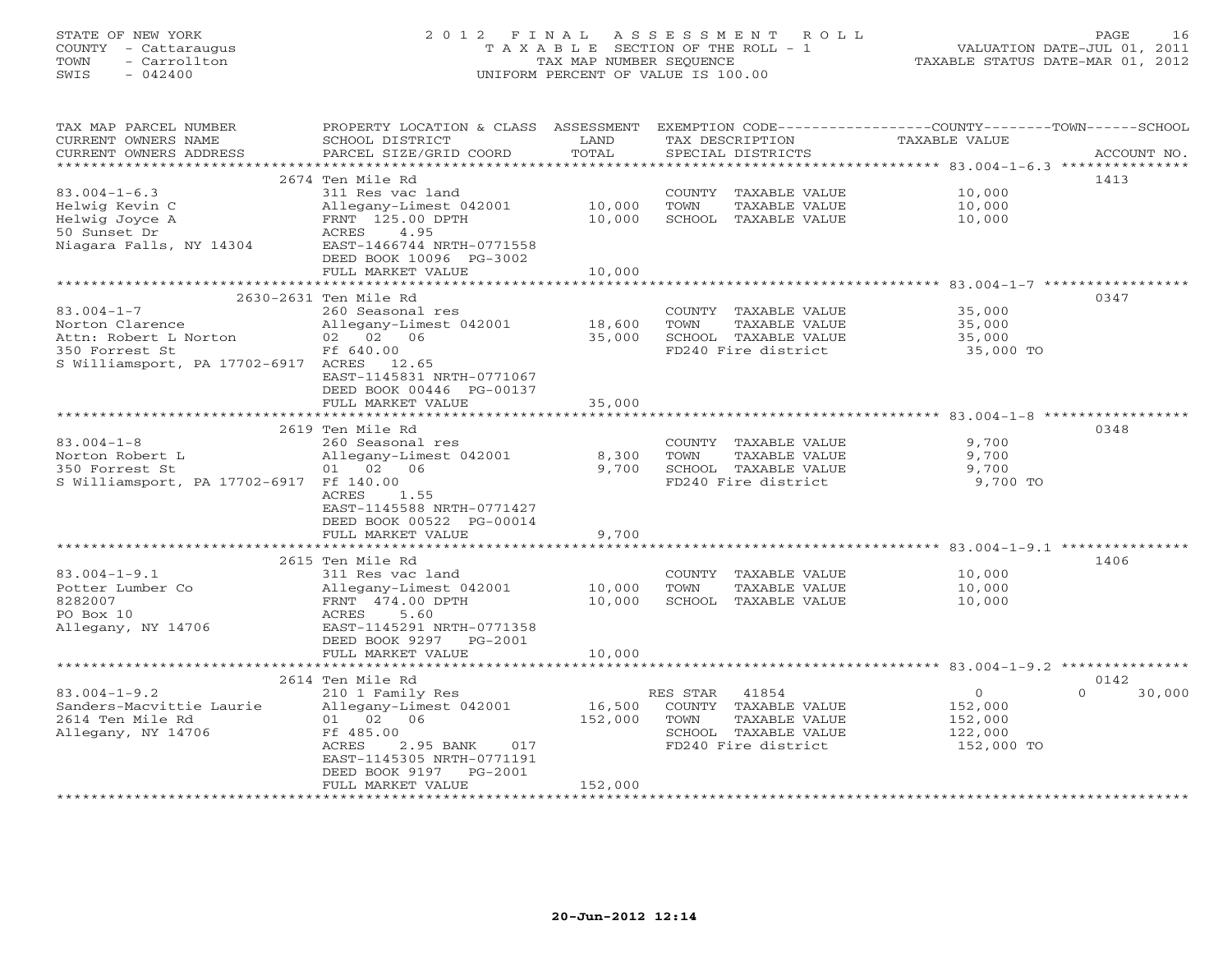# STATE OF NEW YORK 2 0 1 2 F I N A L A S S E S S M E N T R O L L PAGE 17 COUNTY - Cattaraugus T A X A B L E SECTION OF THE ROLL - 1 VALUATION DATE-JUL 01, 2011 TOWN - Carrollton TAX MAP NUMBER SEQUENCE TAXABLE STATUS DATE-MAR 01, 2012 SWIS - 042400 UNIFORM PERCENT OF VALUE IS 100.00UNIFORM PERCENT OF VALUE IS 100.00

| TAX MAP PARCEL NUMBER<br>CURRENT OWNERS NAME | PROPERTY LOCATION & CLASS ASSESSMENT<br>SCHOOL DISTRICT | LAND     | EXEMPTION CODE-----------------COUNTY-------TOWN------SCHOOL<br>TAX DESCRIPTION | TAXABLE VALUE                                      |                    |
|----------------------------------------------|---------------------------------------------------------|----------|---------------------------------------------------------------------------------|----------------------------------------------------|--------------------|
| CURRENT OWNERS ADDRESS                       | PARCEL SIZE/GRID COORD                                  | TOTAL    | SPECIAL DISTRICTS                                                               |                                                    | ACCOUNT NO.        |
| ***********************                      |                                                         |          |                                                                                 |                                                    |                    |
|                                              | 2596 Ten Mile Rd                                        |          |                                                                                 |                                                    | 0126               |
| $83.004 - 1 - 11$                            | 210 1 Family Res                                        |          | COUNTY TAXABLE VALUE                                                            | 135,000                                            |                    |
| Hughes S. Scott                              | Allegany-Limest 042001                                  | 11,700   | TOWN<br>TAXABLE VALUE                                                           | 135,000                                            |                    |
| Hughes Christine E                           | $01/03$ 02 06                                           | 135,000  | SCHOOL TAXABLE VALUE                                                            | 135,000                                            |                    |
| 155 Brown Rd                                 | Ff 130.00                                               |          | FD240 Fire district                                                             | 135,000 TO                                         |                    |
| Groton, NY 13073                             | ACRES<br>3.78                                           |          |                                                                                 |                                                    |                    |
|                                              | EAST-1145188 NRTH-0770558                               |          |                                                                                 |                                                    |                    |
|                                              | DEED BOOK 10315 PG-2002                                 |          |                                                                                 |                                                    |                    |
|                                              | FULL MARKET VALUE                                       | 135,000  |                                                                                 |                                                    |                    |
|                                              |                                                         | ******** |                                                                                 | *************************** 83.004-1-12 ********** |                    |
|                                              | 2588 Ten Mile Rd                                        |          |                                                                                 |                                                    | 0339               |
| $83.004 - 1 - 12$                            | 210 1 Family Res                                        |          | RES STAR<br>41854                                                               | $\circ$                                            | $\Omega$<br>30,000 |
| Pollock Charles F                            | Allegany-Limest 042001                                  | 9,500    | COUNTY TAXABLE VALUE                                                            | 95,500                                             |                    |
| Pollock Vicki L                              | 03 02 06                                                | 95,500   | TOWN<br>TAXABLE VALUE                                                           | 95,500                                             |                    |
| 2588 Ten Mile Rd                             | Ff 410.00                                               |          | SCHOOL TAXABLE VALUE                                                            | 65,500                                             |                    |
| Allegany, NY 14706                           | 2.30<br>ACRES                                           |          | FD240 Fire district                                                             | 95,500 TO                                          |                    |
|                                              | EAST-1144788 NRTH-0770638                               |          |                                                                                 |                                                    |                    |
|                                              | DEED BOOK 00957 PG-01133                                |          |                                                                                 |                                                    |                    |
|                                              | FULL MARKET VALUE                                       | 95,500   |                                                                                 |                                                    |                    |
|                                              |                                                         |          |                                                                                 |                                                    |                    |
|                                              | 2569 Ten Mile Rd                                        |          |                                                                                 |                                                    | 0492               |
| $83.004 - 1 - 14.1$                          | 210 1 Family Res                                        |          | SR STAR<br>41834                                                                | $\mathbf{0}$                                       | $\Omega$<br>36,500 |
| Fluent Joseph                                | Allegany-Limest 042001                                  | 7,800    | COUNTY TAXABLE VALUE                                                            | 36,500                                             |                    |
| Fluent Sandra L                              | 03 02 06                                                | 36,500   | TOWN<br>TAXABLE VALUE                                                           | 36,500                                             |                    |
| 2569 Ten Mile Rd                             | Life Use<br>FRNT 100.00 DPTH                            |          | SCHOOL TAXABLE VALUE                                                            | $\circ$                                            |                    |
| Allegany, NY 14706                           | ACRES<br>1.20                                           |          | FD240 Fire district                                                             | 36,500 TO                                          |                    |
|                                              | EAST-1144440 NRTH-0770646                               |          |                                                                                 |                                                    |                    |
|                                              | DEED BOOK 910<br>PG-00672                               |          |                                                                                 |                                                    |                    |
|                                              | FULL MARKET VALUE                                       | 36,500   |                                                                                 |                                                    |                    |
|                                              |                                                         |          |                                                                                 |                                                    |                    |
|                                              | 2571 Ten Mile Rd                                        |          |                                                                                 |                                                    | 1264               |
| $83.004 - 1 - 14.2$                          | 270 Mfg housing                                         |          | RES STAR<br>41854                                                               | $\circ$                                            | $\Omega$<br>30,000 |
| Fuller Mary M                                | Allegany-Limest 042001                                  | 1,600    | COUNTY TAXABLE VALUE                                                            | 32,500                                             |                    |
| Rogers Rhea P                                | 03 02 06                                                | 32,500   | TOWN<br>TAXABLE VALUE                                                           | 32,500                                             |                    |
| 2571 Ten Mile Rd                             | FRNT<br>26.00 DPTH 204.00                               |          | SCHOOL TAXABLE VALUE                                                            | 2,500                                              |                    |
| Allegany, NY 14706                           | EAST-1144540 NRTH-0770681                               |          | FD240 Fire district                                                             | 32,500 TO                                          |                    |
|                                              | DEED BOOK 1020<br>$PG-993$                              |          |                                                                                 |                                                    |                    |
|                                              | FULL MARKET VALUE                                       | 32,500   |                                                                                 |                                                    |                    |
|                                              |                                                         |          |                                                                                 |                                                    |                    |
|                                              | 2565 Ten Mile Rd                                        |          |                                                                                 |                                                    | 0400               |
| $83.004 - 1 - 15.1$                          | 210 1 Family Res                                        |          | RES STAR<br>41854                                                               | $\circ$                                            | $\Omega$<br>30,000 |
| Thompson Mike R                              | Allegany-Limest 042001                                  | 19,100   | COUNTY TAXABLE VALUE                                                            | 72,000                                             |                    |
| Thompson Sharon A                            | 03 02 06                                                | 72,000   | TOWN<br>TAXABLE VALUE                                                           | 72,000                                             |                    |
| 2565 Ten Mile Rd                             | Ff 110.00                                               |          | SCHOOL TAXABLE VALUE                                                            | 42,000                                             |                    |
| Allegany, NY 14706                           | ACRES 14.00                                             |          | FD240 Fire district                                                             | 72,000 TO                                          |                    |
|                                              | EAST-1143735 NRTH-0770550                               |          |                                                                                 |                                                    |                    |
|                                              | DEED BOOK 849<br>PG-00468                               |          |                                                                                 |                                                    |                    |
|                                              | FULL MARKET VALUE                                       | 72,000   |                                                                                 |                                                    |                    |
|                                              |                                                         |          |                                                                                 |                                                    |                    |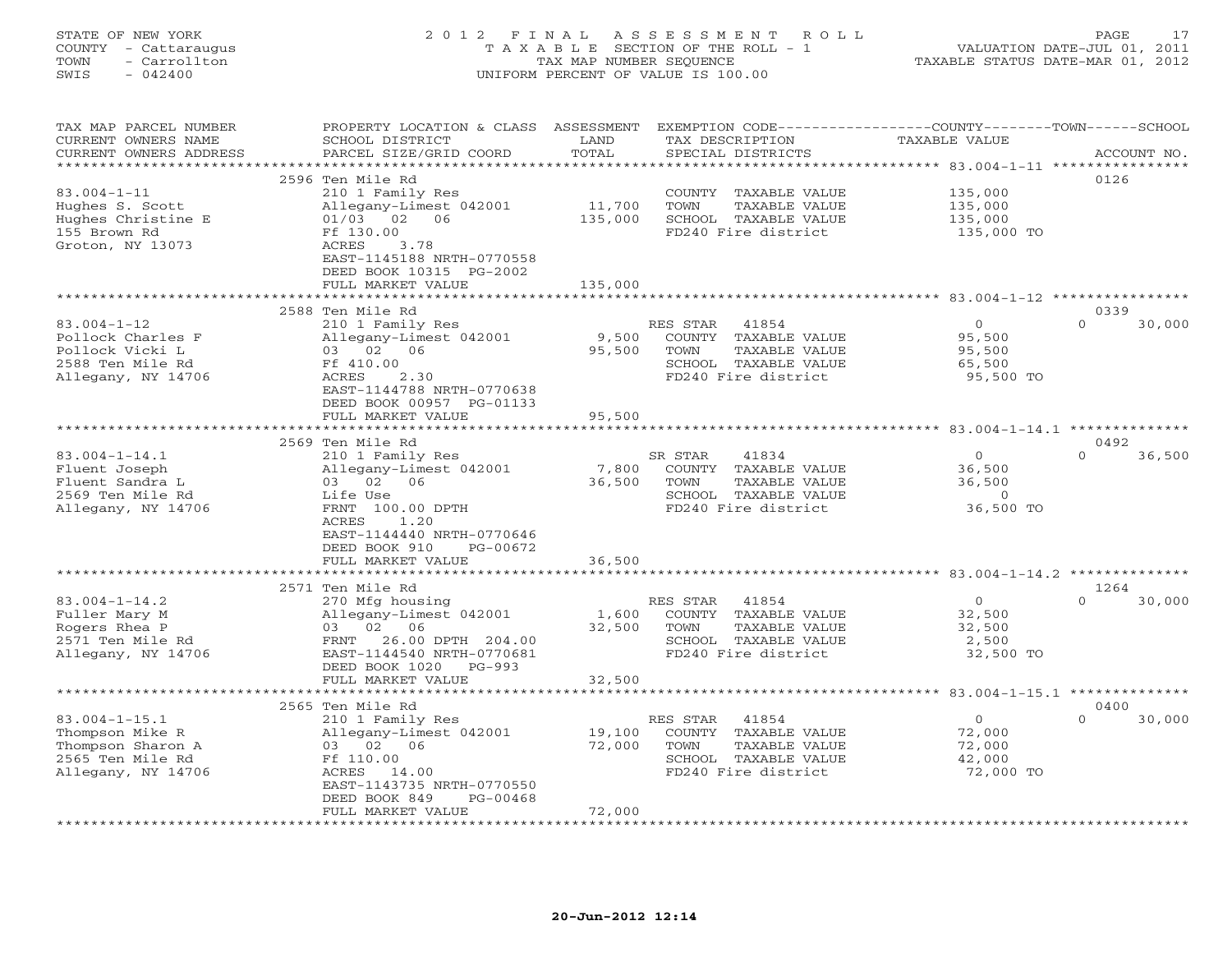# STATE OF NEW YORK 2 0 1 2 F I N A L A S S E S S M E N T R O L L PAGE 18 COUNTY - Cattaraugus T A X A B L E SECTION OF THE ROLL - 1 VALUATION DATE-JUL 01, 2011 TOWN - Carrollton TAX MAP NUMBER SEQUENCE TAXABLE STATUS DATE-MAR 01, 2012 SWIS - 042400 UNIFORM PERCENT OF VALUE IS 100.00UNIFORM PERCENT OF VALUE IS 100.00

| TAX MAP PARCEL NUMBER<br>CURRENT OWNERS NAME<br>CURRENT OWNERS ADDRESS | PROPERTY LOCATION & CLASS ASSESSMENT<br>SCHOOL DISTRICT<br>PARCEL SIZE/GRID COORD | LAND<br>TOTAL        | TAX DESCRIPTION<br>SPECIAL DISTRICTS          | EXEMPTION CODE----------------COUNTY-------TOWN------SCHOOL<br>TAXABLE VALUE | ACCOUNT NO. |
|------------------------------------------------------------------------|-----------------------------------------------------------------------------------|----------------------|-----------------------------------------------|------------------------------------------------------------------------------|-------------|
|                                                                        |                                                                                   |                      |                                               |                                                                              |             |
|                                                                        | 2559 1/2 Ten Mile Rd (Off)                                                        |                      |                                               | 1069                                                                         |             |
| $83.004 - 1 - 15.2$                                                    | 322 Rural vac>10                                                                  |                      | COUNTY TAXABLE VALUE                          | 7,000                                                                        |             |
| Greer Joseph F Jr                                                      | Allegany-Limest 042001                                                            | 7,000                | TOWN<br>TAXABLE VALUE                         | 7,000                                                                        |             |
| 2549 Ten Mile Rd                                                       | 03 02 06                                                                          | 7,000                | SCHOOL TAXABLE VALUE                          | 7,000                                                                        |             |
| Allegany, NY 14706                                                     | ACRES 20.00<br>EAST-1142072 NRTH-0770523<br>DEED BOOK 00923 PG-00514              |                      | FD240 Fire district                           | 7,000 TO                                                                     |             |
|                                                                        | FULL MARKET VALUE                                                                 | 7,000                |                                               |                                                                              |             |
|                                                                        |                                                                                   |                      |                                               |                                                                              |             |
|                                                                        | 2549 Ten Mile Rd                                                                  |                      |                                               | 0189                                                                         |             |
| $83.004 - 2 - 1$                                                       | 210 1 Family Res                                                                  |                      | 41834<br>SR STAR                              | $\circ$<br>$\Omega$                                                          | 62,200      |
| Greer Joseph F Jr<br>2549 Ten Mile Rd                                  | Allegany-Limest 042001<br>03 02 06                                                | 25,600<br>90,000     | COUNTY TAXABLE VALUE<br>TAXABLE VALUE<br>TOWN | 90,000<br>90,000                                                             |             |
| Allegany, NY 14706                                                     | Ff 600.00                                                                         |                      | SCHOOL TAXABLE VALUE                          | 27,800                                                                       |             |
|                                                                        | ACRES 32.68                                                                       |                      | FD240 Fire district                           | 90,000 TO                                                                    |             |
|                                                                        | EAST-1142725 NRTH-0770070                                                         |                      |                                               |                                                                              |             |
|                                                                        | DEED BOOK 00923 PG-00512                                                          |                      |                                               |                                                                              |             |
|                                                                        | FULL MARKET VALUE                                                                 | 90,000               |                                               |                                                                              |             |
|                                                                        |                                                                                   |                      |                                               |                                                                              |             |
| $83.004 - 2 - 2.1$                                                     | Ten Mile Rd<br>314 Rural vac<10                                                   |                      | COUNTY TAXABLE VALUE                          | 0238<br>9,600                                                                |             |
| Waehner Keith D                                                        | Allegany-Limest 042001                                                            | 9,600                | TAXABLE VALUE<br>TOWN                         | 9,600                                                                        |             |
| Waehner Sara                                                           | 03 02 06                                                                          | 9,600                | SCHOOL TAXABLE VALUE                          | 9,600                                                                        |             |
| 2570 Ten Mile Rd                                                       | Ff 432.00                                                                         |                      | FD240 Fire district                           | 9,600 TO                                                                     |             |
| Allegany, NY 14706                                                     | ACRES<br>5.10                                                                     |                      |                                               |                                                                              |             |
|                                                                        | EAST-1144724 NRTH-0770143                                                         |                      |                                               |                                                                              |             |
|                                                                        | DEED BOOK 00986 PG-00148                                                          |                      |                                               |                                                                              |             |
|                                                                        | FULL MARKET VALUE                                                                 | 9,600<br>*********** |                                               | ************************* 83.004-2-2.2 ****************                      |             |
|                                                                        | 2530 Ten Mile Rd                                                                  |                      |                                               | 1326                                                                         |             |
| $83.004 - 2 - 2.2$                                                     | 314 Rural vac<10                                                                  |                      | COUNTY TAXABLE VALUE                          | 1,500                                                                        |             |
| Potter Lumber Co Inc                                                   | Allegany-Limest 042001                                                            | 1,500                | TOWN<br>TAXABLE VALUE                         | 1,500                                                                        |             |
| PO Box 10                                                              | 03 02 06                                                                          | 1,500                | SCHOOL TAXABLE VALUE                          | 1,500                                                                        |             |
| Allegany, NY 14706                                                     | Ff 168.00                                                                         |                      | FD240 Fire district                           | 1,500 TO                                                                     |             |
|                                                                        | FRNT 165.00 DPTH                                                                  |                      |                                               |                                                                              |             |
|                                                                        | <b>ACRES</b><br>2.90                                                              |                      |                                               |                                                                              |             |
|                                                                        | EAST-1144660 NRTH-0769888<br>DEED BOOK 00988 PG-01169                             |                      |                                               |                                                                              |             |
|                                                                        | FULL MARKET VALUE                                                                 | 1,500                |                                               |                                                                              |             |
|                                                                        |                                                                                   |                      |                                               |                                                                              |             |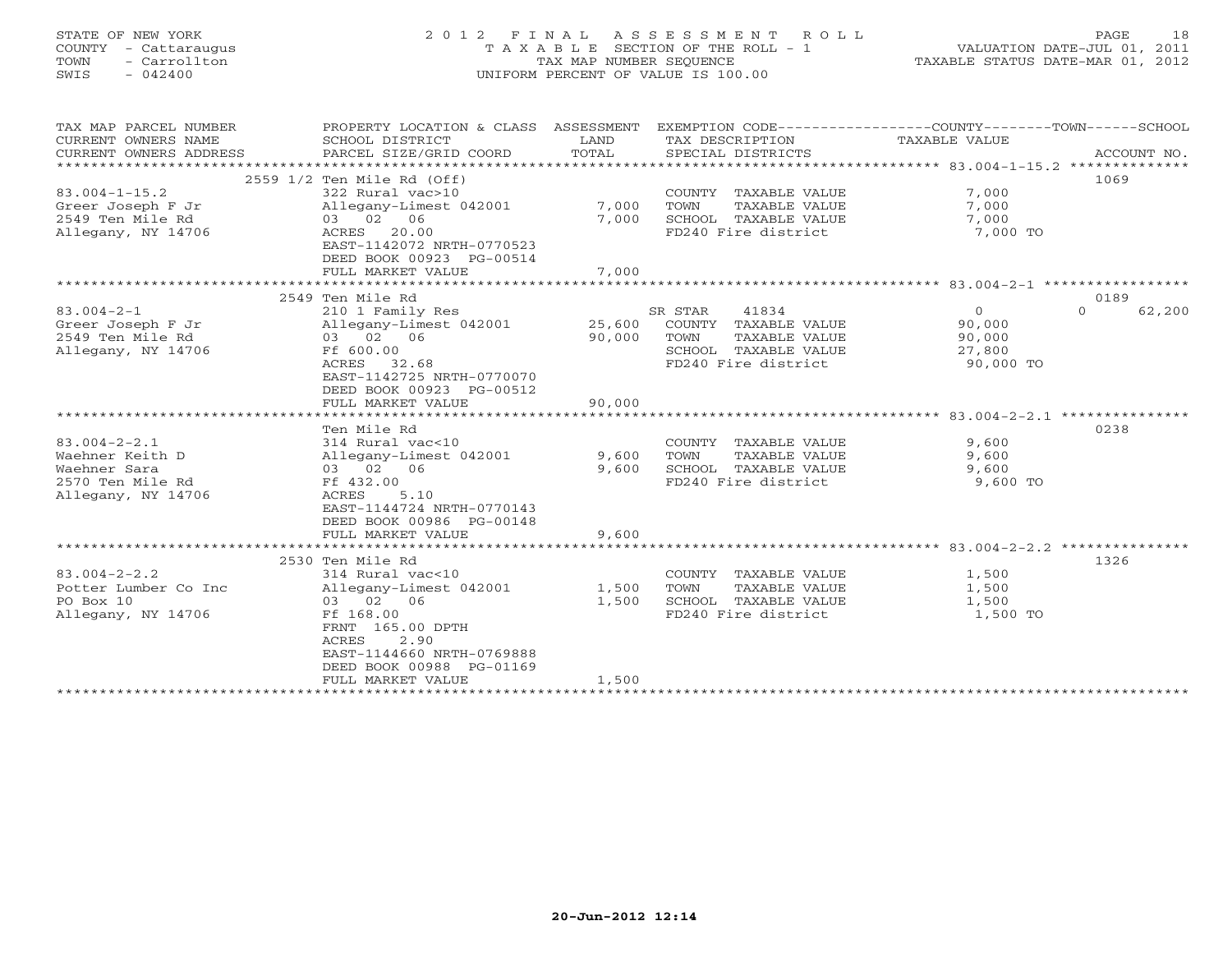#### STATE OF NEW YORK 2 0 1 2 F I N A L A S S E S S M E N T R O L L PAGE 19 COUNTY - Cattaraugus T A X A B L E SECTION OF THE ROLL - 1 VALUATION DATE-JUL 01, 2011 TOWN - Carrollton TAX MAP NUMBER SEQUENCE TAXABLE STATUS DATE-MAR 01, 2012 SWIS - 042400 UNIFORM PERCENT OF VALUE IS 100.00UNIFORM PERCENT OF VALUE IS 100.00

| 2511 Ten Mile Rd<br>66 PCT OF VALUE USED FOR EXEMPTION PURPOSES<br>0413<br>$83.004 - 2 - 3.1$<br>240 Rural res<br>VET TOWN 41103<br>$\Omega$<br>5,000<br>$\overline{0}$<br>16,500<br>$\overline{0}$<br>41132<br>$\Omega$<br>Sauln Marylyn<br>16,500<br>24,750<br>2485 Ten Mile Rd<br>100,000 AGED C/T/S 41800<br>31,350<br>33,000<br>62,200<br>Allegany, NY 14706-9511 FRNT 820.00 DPTH<br>$\overline{0}$<br>SR STAR<br>41834<br>$\Omega$<br>62,200<br>58,750<br>ACRES 59.30<br>COUNTY TAXABLE VALUE<br>EAST-1142860 NRTH-0769430<br>TOWN<br>TAXABLE VALUE<br>63,650<br>SCHOOL TAXABLE VALUE 4,800<br>DEED BOOK 720<br>PG-00748<br>100,000 FD240 Fire district 100,000 TO<br>FULL MARKET VALUE<br>1057<br>2522 Ten Mile Rd<br>$\Omega$<br>$83.004 - 2 - 3.2$<br>210 1 Family Res<br>WVET CO<br>41122<br>11,850<br>$\Omega$<br>$\sim$ 0 $\sim$<br>$\Omega$<br>30,000<br>Sauln Glen A<br>2522 Ten Mile Rd<br>NV 14706<br>COUNTY TAXABLE VALUE<br>$67, 100$<br>$79,000$<br>Ff 417.00<br>TOWN<br>TAXABLE VALUE<br>49,000<br>8.40<br>SCHOOL TAXABLE VALUE<br>ACRES<br>EAST-1144591 NRTH-0769620<br>FD240 Fire district<br>79,000 TO<br>DEED BOOK 00970 PG-00920<br>79,000<br>FULL MARKET VALUE<br>0488<br>2467 Ten Mile Rd<br>$83.004 - 2 - 4.1$<br>$\overline{0}$<br>$\Omega$<br>30,000<br>$\overline{0}$<br>$\Omega$<br>30,000<br>Ullman Laura Mae<br>122,300<br>122,300<br>2467 Ten Mile Rd<br>03 02 06<br>COUNTY TAXABLE VALUE<br>Allegany, NY 14706<br>C.p. 210<br>TAXABLE VALUE<br>122,300<br>TOWN<br>$L/u - Oliver & Velma$<br>62,300<br>SCHOOL TAXABLE VALUE<br>FRNT 600.00 DPTH<br>FD240 Fire district<br>$122,300$ TO<br>3.62<br>ACRES<br>EAST-1143541 NRTH-0768842<br>DEED BOOK 00975 PG-01129<br>122,300<br>FULL MARKET VALUE<br>2440 Ten Mile Rd<br>1009<br>$83.004 - 2 - 4.2$<br>14,125<br>$\Omega$<br>41132<br>$\Omega$<br>210 1 Family Res<br>Allegany-Limest 042001 9,600 RES STAR<br>03 02 06 56,500 COUNTY<br>41854<br>Ullman Henry<br>$\overline{0}$<br>$\Omega$<br>30,000<br>42,375<br>Ullman Marie<br>COUNTY TAXABLE VALUE<br>Ff 205.00<br>2440 Ten Mile Rd<br>TOWN<br>TAXABLE VALUE<br>56, 500<br>2.38<br>SCHOOL TAXABLE VALUE $26,500$<br>FD240 Fire district 56,500 TO<br>Allegany, NY 14706<br>ACRES<br>EAST-1143853 NRTH-0767972<br>DEED BOOK 800<br>PG-00614<br>56,500<br>FULL MARKET VALUE | TAX MAP PARCEL NUMBER<br>CURRENT OWNERS NAME<br>CURRENT OWNERS ADDRESS<br>********************* | PROPERTY LOCATION & CLASS ASSESSMENT<br>SCHOOL DISTRICT<br>PARCEL SIZE/GRID COORD | LAND<br>TAX DESCRIPTION TAXABLE VALUE<br>SPECIAL DISTRICTS<br>TOTAL<br>SPECIAL DISTRICTS | EXEMPTION CODE-----------------COUNTY-------TOWN------SCHOOL<br>ACCOUNT NO. |
|--------------------------------------------------------------------------------------------------------------------------------------------------------------------------------------------------------------------------------------------------------------------------------------------------------------------------------------------------------------------------------------------------------------------------------------------------------------------------------------------------------------------------------------------------------------------------------------------------------------------------------------------------------------------------------------------------------------------------------------------------------------------------------------------------------------------------------------------------------------------------------------------------------------------------------------------------------------------------------------------------------------------------------------------------------------------------------------------------------------------------------------------------------------------------------------------------------------------------------------------------------------------------------------------------------------------------------------------------------------------------------------------------------------------------------------------------------------------------------------------------------------------------------------------------------------------------------------------------------------------------------------------------------------------------------------------------------------------------------------------------------------------------------------------------------------------------------------------------------------------------------------------------------------------------------------------------------------------------------------------------------------------------------------------------------------------------------------------------------------------------------------------------------------------------------------------------------------------------------------------------------------------------------------------------------------------|-------------------------------------------------------------------------------------------------|-----------------------------------------------------------------------------------|------------------------------------------------------------------------------------------|-----------------------------------------------------------------------------|
|                                                                                                                                                                                                                                                                                                                                                                                                                                                                                                                                                                                                                                                                                                                                                                                                                                                                                                                                                                                                                                                                                                                                                                                                                                                                                                                                                                                                                                                                                                                                                                                                                                                                                                                                                                                                                                                                                                                                                                                                                                                                                                                                                                                                                                                                                                                    |                                                                                                 |                                                                                   |                                                                                          |                                                                             |
|                                                                                                                                                                                                                                                                                                                                                                                                                                                                                                                                                                                                                                                                                                                                                                                                                                                                                                                                                                                                                                                                                                                                                                                                                                                                                                                                                                                                                                                                                                                                                                                                                                                                                                                                                                                                                                                                                                                                                                                                                                                                                                                                                                                                                                                                                                                    |                                                                                                 |                                                                                   |                                                                                          |                                                                             |
|                                                                                                                                                                                                                                                                                                                                                                                                                                                                                                                                                                                                                                                                                                                                                                                                                                                                                                                                                                                                                                                                                                                                                                                                                                                                                                                                                                                                                                                                                                                                                                                                                                                                                                                                                                                                                                                                                                                                                                                                                                                                                                                                                                                                                                                                                                                    |                                                                                                 |                                                                                   |                                                                                          |                                                                             |
|                                                                                                                                                                                                                                                                                                                                                                                                                                                                                                                                                                                                                                                                                                                                                                                                                                                                                                                                                                                                                                                                                                                                                                                                                                                                                                                                                                                                                                                                                                                                                                                                                                                                                                                                                                                                                                                                                                                                                                                                                                                                                                                                                                                                                                                                                                                    |                                                                                                 |                                                                                   |                                                                                          |                                                                             |
|                                                                                                                                                                                                                                                                                                                                                                                                                                                                                                                                                                                                                                                                                                                                                                                                                                                                                                                                                                                                                                                                                                                                                                                                                                                                                                                                                                                                                                                                                                                                                                                                                                                                                                                                                                                                                                                                                                                                                                                                                                                                                                                                                                                                                                                                                                                    |                                                                                                 |                                                                                   |                                                                                          |                                                                             |
|                                                                                                                                                                                                                                                                                                                                                                                                                                                                                                                                                                                                                                                                                                                                                                                                                                                                                                                                                                                                                                                                                                                                                                                                                                                                                                                                                                                                                                                                                                                                                                                                                                                                                                                                                                                                                                                                                                                                                                                                                                                                                                                                                                                                                                                                                                                    |                                                                                                 |                                                                                   |                                                                                          |                                                                             |
|                                                                                                                                                                                                                                                                                                                                                                                                                                                                                                                                                                                                                                                                                                                                                                                                                                                                                                                                                                                                                                                                                                                                                                                                                                                                                                                                                                                                                                                                                                                                                                                                                                                                                                                                                                                                                                                                                                                                                                                                                                                                                                                                                                                                                                                                                                                    |                                                                                                 |                                                                                   |                                                                                          |                                                                             |
|                                                                                                                                                                                                                                                                                                                                                                                                                                                                                                                                                                                                                                                                                                                                                                                                                                                                                                                                                                                                                                                                                                                                                                                                                                                                                                                                                                                                                                                                                                                                                                                                                                                                                                                                                                                                                                                                                                                                                                                                                                                                                                                                                                                                                                                                                                                    |                                                                                                 |                                                                                   |                                                                                          |                                                                             |
|                                                                                                                                                                                                                                                                                                                                                                                                                                                                                                                                                                                                                                                                                                                                                                                                                                                                                                                                                                                                                                                                                                                                                                                                                                                                                                                                                                                                                                                                                                                                                                                                                                                                                                                                                                                                                                                                                                                                                                                                                                                                                                                                                                                                                                                                                                                    |                                                                                                 |                                                                                   |                                                                                          |                                                                             |
|                                                                                                                                                                                                                                                                                                                                                                                                                                                                                                                                                                                                                                                                                                                                                                                                                                                                                                                                                                                                                                                                                                                                                                                                                                                                                                                                                                                                                                                                                                                                                                                                                                                                                                                                                                                                                                                                                                                                                                                                                                                                                                                                                                                                                                                                                                                    |                                                                                                 |                                                                                   |                                                                                          |                                                                             |
|                                                                                                                                                                                                                                                                                                                                                                                                                                                                                                                                                                                                                                                                                                                                                                                                                                                                                                                                                                                                                                                                                                                                                                                                                                                                                                                                                                                                                                                                                                                                                                                                                                                                                                                                                                                                                                                                                                                                                                                                                                                                                                                                                                                                                                                                                                                    |                                                                                                 |                                                                                   |                                                                                          |                                                                             |
|                                                                                                                                                                                                                                                                                                                                                                                                                                                                                                                                                                                                                                                                                                                                                                                                                                                                                                                                                                                                                                                                                                                                                                                                                                                                                                                                                                                                                                                                                                                                                                                                                                                                                                                                                                                                                                                                                                                                                                                                                                                                                                                                                                                                                                                                                                                    |                                                                                                 |                                                                                   |                                                                                          |                                                                             |
|                                                                                                                                                                                                                                                                                                                                                                                                                                                                                                                                                                                                                                                                                                                                                                                                                                                                                                                                                                                                                                                                                                                                                                                                                                                                                                                                                                                                                                                                                                                                                                                                                                                                                                                                                                                                                                                                                                                                                                                                                                                                                                                                                                                                                                                                                                                    |                                                                                                 |                                                                                   |                                                                                          |                                                                             |
|                                                                                                                                                                                                                                                                                                                                                                                                                                                                                                                                                                                                                                                                                                                                                                                                                                                                                                                                                                                                                                                                                                                                                                                                                                                                                                                                                                                                                                                                                                                                                                                                                                                                                                                                                                                                                                                                                                                                                                                                                                                                                                                                                                                                                                                                                                                    |                                                                                                 |                                                                                   |                                                                                          |                                                                             |
|                                                                                                                                                                                                                                                                                                                                                                                                                                                                                                                                                                                                                                                                                                                                                                                                                                                                                                                                                                                                                                                                                                                                                                                                                                                                                                                                                                                                                                                                                                                                                                                                                                                                                                                                                                                                                                                                                                                                                                                                                                                                                                                                                                                                                                                                                                                    |                                                                                                 |                                                                                   |                                                                                          |                                                                             |
|                                                                                                                                                                                                                                                                                                                                                                                                                                                                                                                                                                                                                                                                                                                                                                                                                                                                                                                                                                                                                                                                                                                                                                                                                                                                                                                                                                                                                                                                                                                                                                                                                                                                                                                                                                                                                                                                                                                                                                                                                                                                                                                                                                                                                                                                                                                    |                                                                                                 |                                                                                   |                                                                                          |                                                                             |
|                                                                                                                                                                                                                                                                                                                                                                                                                                                                                                                                                                                                                                                                                                                                                                                                                                                                                                                                                                                                                                                                                                                                                                                                                                                                                                                                                                                                                                                                                                                                                                                                                                                                                                                                                                                                                                                                                                                                                                                                                                                                                                                                                                                                                                                                                                                    |                                                                                                 |                                                                                   |                                                                                          |                                                                             |
|                                                                                                                                                                                                                                                                                                                                                                                                                                                                                                                                                                                                                                                                                                                                                                                                                                                                                                                                                                                                                                                                                                                                                                                                                                                                                                                                                                                                                                                                                                                                                                                                                                                                                                                                                                                                                                                                                                                                                                                                                                                                                                                                                                                                                                                                                                                    |                                                                                                 |                                                                                   |                                                                                          |                                                                             |
|                                                                                                                                                                                                                                                                                                                                                                                                                                                                                                                                                                                                                                                                                                                                                                                                                                                                                                                                                                                                                                                                                                                                                                                                                                                                                                                                                                                                                                                                                                                                                                                                                                                                                                                                                                                                                                                                                                                                                                                                                                                                                                                                                                                                                                                                                                                    |                                                                                                 |                                                                                   |                                                                                          |                                                                             |
|                                                                                                                                                                                                                                                                                                                                                                                                                                                                                                                                                                                                                                                                                                                                                                                                                                                                                                                                                                                                                                                                                                                                                                                                                                                                                                                                                                                                                                                                                                                                                                                                                                                                                                                                                                                                                                                                                                                                                                                                                                                                                                                                                                                                                                                                                                                    |                                                                                                 |                                                                                   |                                                                                          |                                                                             |
|                                                                                                                                                                                                                                                                                                                                                                                                                                                                                                                                                                                                                                                                                                                                                                                                                                                                                                                                                                                                                                                                                                                                                                                                                                                                                                                                                                                                                                                                                                                                                                                                                                                                                                                                                                                                                                                                                                                                                                                                                                                                                                                                                                                                                                                                                                                    |                                                                                                 |                                                                                   |                                                                                          |                                                                             |
|                                                                                                                                                                                                                                                                                                                                                                                                                                                                                                                                                                                                                                                                                                                                                                                                                                                                                                                                                                                                                                                                                                                                                                                                                                                                                                                                                                                                                                                                                                                                                                                                                                                                                                                                                                                                                                                                                                                                                                                                                                                                                                                                                                                                                                                                                                                    |                                                                                                 |                                                                                   |                                                                                          |                                                                             |
|                                                                                                                                                                                                                                                                                                                                                                                                                                                                                                                                                                                                                                                                                                                                                                                                                                                                                                                                                                                                                                                                                                                                                                                                                                                                                                                                                                                                                                                                                                                                                                                                                                                                                                                                                                                                                                                                                                                                                                                                                                                                                                                                                                                                                                                                                                                    |                                                                                                 |                                                                                   |                                                                                          |                                                                             |
|                                                                                                                                                                                                                                                                                                                                                                                                                                                                                                                                                                                                                                                                                                                                                                                                                                                                                                                                                                                                                                                                                                                                                                                                                                                                                                                                                                                                                                                                                                                                                                                                                                                                                                                                                                                                                                                                                                                                                                                                                                                                                                                                                                                                                                                                                                                    |                                                                                                 |                                                                                   |                                                                                          |                                                                             |
|                                                                                                                                                                                                                                                                                                                                                                                                                                                                                                                                                                                                                                                                                                                                                                                                                                                                                                                                                                                                                                                                                                                                                                                                                                                                                                                                                                                                                                                                                                                                                                                                                                                                                                                                                                                                                                                                                                                                                                                                                                                                                                                                                                                                                                                                                                                    |                                                                                                 |                                                                                   |                                                                                          |                                                                             |
|                                                                                                                                                                                                                                                                                                                                                                                                                                                                                                                                                                                                                                                                                                                                                                                                                                                                                                                                                                                                                                                                                                                                                                                                                                                                                                                                                                                                                                                                                                                                                                                                                                                                                                                                                                                                                                                                                                                                                                                                                                                                                                                                                                                                                                                                                                                    |                                                                                                 |                                                                                   |                                                                                          |                                                                             |
|                                                                                                                                                                                                                                                                                                                                                                                                                                                                                                                                                                                                                                                                                                                                                                                                                                                                                                                                                                                                                                                                                                                                                                                                                                                                                                                                                                                                                                                                                                                                                                                                                                                                                                                                                                                                                                                                                                                                                                                                                                                                                                                                                                                                                                                                                                                    |                                                                                                 |                                                                                   |                                                                                          |                                                                             |
|                                                                                                                                                                                                                                                                                                                                                                                                                                                                                                                                                                                                                                                                                                                                                                                                                                                                                                                                                                                                                                                                                                                                                                                                                                                                                                                                                                                                                                                                                                                                                                                                                                                                                                                                                                                                                                                                                                                                                                                                                                                                                                                                                                                                                                                                                                                    |                                                                                                 |                                                                                   |                                                                                          |                                                                             |
|                                                                                                                                                                                                                                                                                                                                                                                                                                                                                                                                                                                                                                                                                                                                                                                                                                                                                                                                                                                                                                                                                                                                                                                                                                                                                                                                                                                                                                                                                                                                                                                                                                                                                                                                                                                                                                                                                                                                                                                                                                                                                                                                                                                                                                                                                                                    |                                                                                                 |                                                                                   |                                                                                          |                                                                             |
|                                                                                                                                                                                                                                                                                                                                                                                                                                                                                                                                                                                                                                                                                                                                                                                                                                                                                                                                                                                                                                                                                                                                                                                                                                                                                                                                                                                                                                                                                                                                                                                                                                                                                                                                                                                                                                                                                                                                                                                                                                                                                                                                                                                                                                                                                                                    |                                                                                                 |                                                                                   |                                                                                          |                                                                             |
|                                                                                                                                                                                                                                                                                                                                                                                                                                                                                                                                                                                                                                                                                                                                                                                                                                                                                                                                                                                                                                                                                                                                                                                                                                                                                                                                                                                                                                                                                                                                                                                                                                                                                                                                                                                                                                                                                                                                                                                                                                                                                                                                                                                                                                                                                                                    |                                                                                                 |                                                                                   |                                                                                          |                                                                             |
|                                                                                                                                                                                                                                                                                                                                                                                                                                                                                                                                                                                                                                                                                                                                                                                                                                                                                                                                                                                                                                                                                                                                                                                                                                                                                                                                                                                                                                                                                                                                                                                                                                                                                                                                                                                                                                                                                                                                                                                                                                                                                                                                                                                                                                                                                                                    |                                                                                                 |                                                                                   |                                                                                          |                                                                             |
|                                                                                                                                                                                                                                                                                                                                                                                                                                                                                                                                                                                                                                                                                                                                                                                                                                                                                                                                                                                                                                                                                                                                                                                                                                                                                                                                                                                                                                                                                                                                                                                                                                                                                                                                                                                                                                                                                                                                                                                                                                                                                                                                                                                                                                                                                                                    |                                                                                                 |                                                                                   |                                                                                          |                                                                             |
|                                                                                                                                                                                                                                                                                                                                                                                                                                                                                                                                                                                                                                                                                                                                                                                                                                                                                                                                                                                                                                                                                                                                                                                                                                                                                                                                                                                                                                                                                                                                                                                                                                                                                                                                                                                                                                                                                                                                                                                                                                                                                                                                                                                                                                                                                                                    |                                                                                                 |                                                                                   |                                                                                          |                                                                             |
|                                                                                                                                                                                                                                                                                                                                                                                                                                                                                                                                                                                                                                                                                                                                                                                                                                                                                                                                                                                                                                                                                                                                                                                                                                                                                                                                                                                                                                                                                                                                                                                                                                                                                                                                                                                                                                                                                                                                                                                                                                                                                                                                                                                                                                                                                                                    |                                                                                                 |                                                                                   |                                                                                          |                                                                             |
|                                                                                                                                                                                                                                                                                                                                                                                                                                                                                                                                                                                                                                                                                                                                                                                                                                                                                                                                                                                                                                                                                                                                                                                                                                                                                                                                                                                                                                                                                                                                                                                                                                                                                                                                                                                                                                                                                                                                                                                                                                                                                                                                                                                                                                                                                                                    |                                                                                                 |                                                                                   |                                                                                          |                                                                             |
|                                                                                                                                                                                                                                                                                                                                                                                                                                                                                                                                                                                                                                                                                                                                                                                                                                                                                                                                                                                                                                                                                                                                                                                                                                                                                                                                                                                                                                                                                                                                                                                                                                                                                                                                                                                                                                                                                                                                                                                                                                                                                                                                                                                                                                                                                                                    |                                                                                                 |                                                                                   |                                                                                          |                                                                             |
|                                                                                                                                                                                                                                                                                                                                                                                                                                                                                                                                                                                                                                                                                                                                                                                                                                                                                                                                                                                                                                                                                                                                                                                                                                                                                                                                                                                                                                                                                                                                                                                                                                                                                                                                                                                                                                                                                                                                                                                                                                                                                                                                                                                                                                                                                                                    |                                                                                                 |                                                                                   |                                                                                          |                                                                             |
|                                                                                                                                                                                                                                                                                                                                                                                                                                                                                                                                                                                                                                                                                                                                                                                                                                                                                                                                                                                                                                                                                                                                                                                                                                                                                                                                                                                                                                                                                                                                                                                                                                                                                                                                                                                                                                                                                                                                                                                                                                                                                                                                                                                                                                                                                                                    |                                                                                                 |                                                                                   |                                                                                          |                                                                             |
|                                                                                                                                                                                                                                                                                                                                                                                                                                                                                                                                                                                                                                                                                                                                                                                                                                                                                                                                                                                                                                                                                                                                                                                                                                                                                                                                                                                                                                                                                                                                                                                                                                                                                                                                                                                                                                                                                                                                                                                                                                                                                                                                                                                                                                                                                                                    |                                                                                                 |                                                                                   |                                                                                          |                                                                             |
|                                                                                                                                                                                                                                                                                                                                                                                                                                                                                                                                                                                                                                                                                                                                                                                                                                                                                                                                                                                                                                                                                                                                                                                                                                                                                                                                                                                                                                                                                                                                                                                                                                                                                                                                                                                                                                                                                                                                                                                                                                                                                                                                                                                                                                                                                                                    |                                                                                                 |                                                                                   |                                                                                          |                                                                             |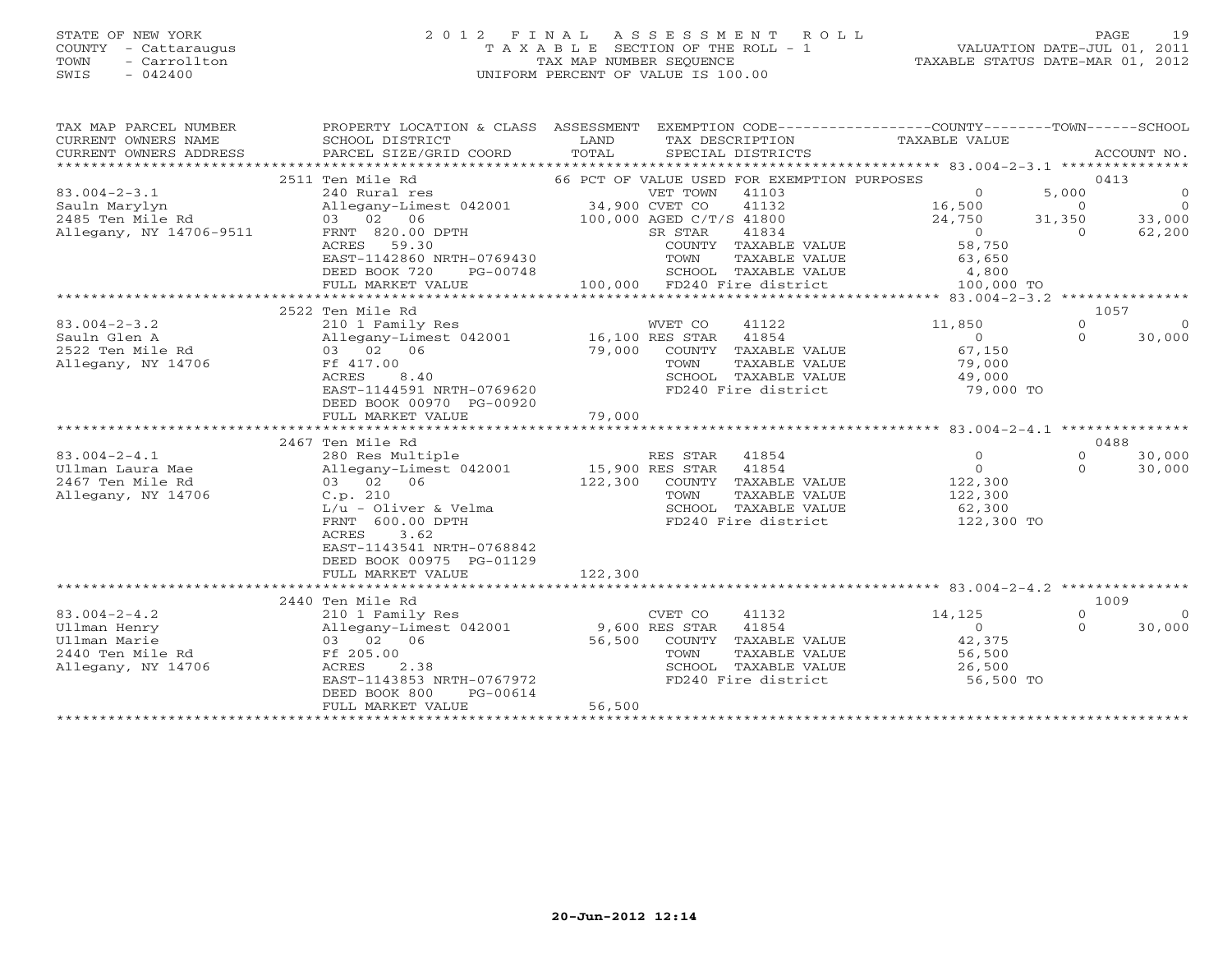## STATE OF NEW YORK 2 0 1 2 F I N A L A S S E S S M E N T R O L L PAGE 20 COUNTY - Cattaraugus T A X A B L E SECTION OF THE ROLL - 1 VALUATION DATE-JUL 01, 2011 TOWN - Carrollton TAX MAP NUMBER SEQUENCE TAXABLE STATUS DATE-MAR 01, 2012 SWIS - 042400 UNIFORM PERCENT OF VALUE IS 100.00UNIFORM PERCENT OF VALUE IS 100.00

| TAX MAP PARCEL NUMBER<br>CURRENT OWNERS NAME         | PROPERTY LOCATION & CLASS ASSESSMENT<br>SCHOOL DISTRICT | LAND                   |               | TAX DESCRIPTION      | EXEMPTION CODE----------------COUNTY-------TOWN------SCHOOL<br>TAXABLE VALUE |                    |
|------------------------------------------------------|---------------------------------------------------------|------------------------|---------------|----------------------|------------------------------------------------------------------------------|--------------------|
| CURRENT OWNERS ADDRESS                               | PARCEL SIZE/GRID COORD                                  | TOTAL<br>**********    |               | SPECIAL DISTRICTS    |                                                                              | ACCOUNT NO.        |
|                                                      |                                                         |                        |               |                      | ************ 83.004-2-4.3 ***************                                    | 1036               |
|                                                      | 2480 Ten Mile Rd                                        |                        |               |                      |                                                                              |                    |
| $83.004 - 2 - 4.3$                                   | 210 1 Family Res                                        |                        | WVET CO       | 41122                | 7,800                                                                        | $\circ$            |
| Ullman Merle                                         | Allegany-Limest 042001                                  |                        | 7,800 SR STAR | 41834                | $\Omega$                                                                     | $\Omega$<br>52,000 |
| Ullman Marelene                                      | 03 02 06                                                | 52,000                 |               | COUNTY TAXABLE VALUE | 44,200                                                                       |                    |
| 2480 Ten Mile Rd                                     | FRNT 225.00 DPTH 190.00                                 |                        | TOWN          | TAXABLE VALUE        | 52,000                                                                       |                    |
| Allegany, NY 14706                                   | EAST-1143880 NRTH-0768973                               |                        |               | SCHOOL TAXABLE VALUE | $\overline{0}$                                                               |                    |
|                                                      | DEED BOOK 00968 PG-00878                                |                        |               | FD240 Fire district  | 52,000 TO                                                                    |                    |
|                                                      | FULL MARKET VALUE                                       | 52,000<br>************ |               |                      |                                                                              |                    |
|                                                      |                                                         |                        |               |                      |                                                                              |                    |
|                                                      | 2468 Ten Mile Rd                                        |                        |               |                      |                                                                              | 0489               |
| $83.004 - 2 - 4.4$                                   | 312 Vac w/imprv                                         |                        |               | COUNTY TAXABLE VALUE | 28,400                                                                       |                    |
| Ullman Henry                                         | Allegany-Limest 042001                                  | 27,400                 | TOWN          | TAXABLE VALUE        | 28,400                                                                       |                    |
| Ullman Merle                                         | 03 02 06                                                | 28,400                 |               | SCHOOL TAXABLE VALUE | 28,400                                                                       |                    |
| 2440 Ten Mile Rd                                     | Ff 820.00                                               |                        |               | FD240 Fire district  | 28,400 TO                                                                    |                    |
| Allegany, NY 14706                                   | FRNT 500.00 DPTH                                        |                        |               |                      |                                                                              |                    |
|                                                      | ACRES 22.52                                             |                        |               |                      |                                                                              |                    |
|                                                      | EAST-1144344 NRTH-0768715                               |                        |               |                      |                                                                              |                    |
|                                                      | DEED BOOK 12866 PG-4005                                 |                        |               |                      |                                                                              |                    |
|                                                      | FULL MARKET VALUE                                       | 28,400                 |               |                      |                                                                              |                    |
|                                                      | *************************                               | *********************  |               |                      | **************************************53.004-2-4.5 ****************          |                    |
|                                                      | 2448 Ten Mile Rd                                        |                        |               |                      |                                                                              | 1426               |
| $83.004 - 2 - 4.5$                                   | 270 Mfg housing                                         |                        | RES STAR      | 41854                | $\mathbf{O}$                                                                 | $\cap$<br>30,000   |
| Ullman Kenneth R                                     | Allegany-Limest 042001                                  | 10,500                 |               | COUNTY TAXABLE VALUE | 30,500                                                                       |                    |
| Ullman Brandee                                       | FRNT 331.00 DPTH                                        | 30,500                 | TOWN          | TAXABLE VALUE        | 30,500                                                                       |                    |
| 2448 Ten Mile Rd.                                    | ACRES<br>3.10                                           |                        |               | SCHOOL TAXABLE VALUE | 500                                                                          |                    |
| Allegany, NY 14706                                   | EAST-1143854 NRTH-0768215                               |                        |               |                      |                                                                              |                    |
|                                                      | FULL MARKET VALUE                                       | 30,500                 |               |                      |                                                                              |                    |
|                                                      |                                                         |                        |               |                      |                                                                              |                    |
|                                                      | 2433 Ten Mile Rd                                        |                        |               |                      |                                                                              | 0338               |
| $83.004 - 2 - 5.1$                                   | 910 Priv forest                                         |                        |               | COUNTY TAXABLE VALUE | 23,200                                                                       |                    |
| Hogan Revocable Trust Patrick Allegany-Limest 042001 |                                                         | 23,200                 | TOWN          | TAXABLE VALUE        | 23,200                                                                       |                    |
| 13 Hillcrest St                                      | 03 02 06                                                | 23,200                 |               | SCHOOL TAXABLE VALUE | 23,200                                                                       |                    |
| Lake Placid, FL 33852                                | Ff 650.00                                               |                        |               | FD240 Fire district  | 23,200 TO                                                                    |                    |
|                                                      | ACRES 30.80                                             |                        |               |                      |                                                                              |                    |
|                                                      | EAST-1142274 NRTH-0767611                               |                        |               |                      |                                                                              |                    |
|                                                      | DEED BOOK 7055 PG-3002                                  |                        |               |                      |                                                                              |                    |
|                                                      | FULL MARKET VALUE                                       | 23,200                 |               |                      |                                                                              |                    |
|                                                      | *************************                               |                        |               |                      |                                                                              |                    |
|                                                      | Ten Mile Rd                                             |                        |               |                      |                                                                              | 0966               |
| $83.004 - 2 - 5.2$                                   | 312 Vac w/imprv                                         |                        |               | COUNTY TAXABLE VALUE | 15,000                                                                       |                    |
| Burgess Jonathan L                                   | Allegany-Limest 042001                                  | 15,000                 | TOWN          | TAXABLE VALUE        | 15,000                                                                       |                    |
| 4134 Route 417                                       | 03 02 06                                                | 15,000                 |               | SCHOOL TAXABLE VALUE | 15,000                                                                       |                    |
| Allegany, NY 14706                                   | L/p 881-293 & 789-428<br>1400                           |                        |               | FD240 Fire district  | 15,000 TO                                                                    |                    |
|                                                      | FRNT 1400.00 DPTH                                       |                        |               |                      |                                                                              |                    |
|                                                      | 19.70<br>ACRES                                          |                        |               |                      |                                                                              |                    |
|                                                      | EAST-1143668 NRTH-0767092                               |                        |               |                      |                                                                              |                    |
|                                                      | DEED BOOK 15864 PG-5001                                 |                        |               |                      |                                                                              |                    |
|                                                      | FULL MARKET VALUE                                       | 15,000                 |               |                      |                                                                              |                    |
|                                                      | *******************                                     |                        |               |                      |                                                                              |                    |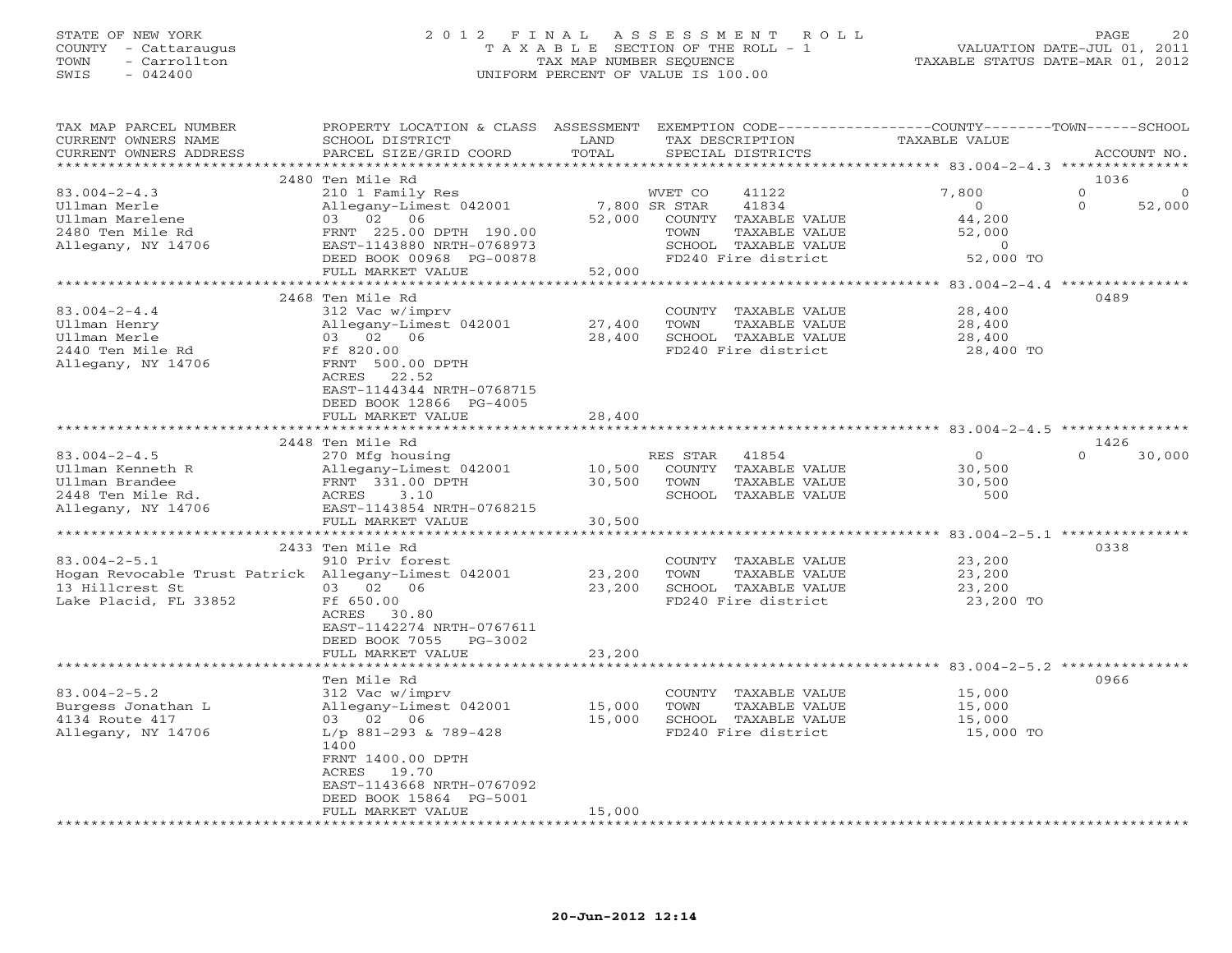# STATE OF NEW YORK 2 0 1 2 F I N A L A S S E S S M E N T R O L L PAGE 21 COUNTY - Cattaraugus T A X A B L E SECTION OF THE ROLL - 1 VALUATION DATE-JUL 01, 2011 TOWN - Carrollton TAX MAP NUMBER SEQUENCE TAXABLE STATUS DATE-MAR 01, 2012 SWIS - 042400 UNIFORM PERCENT OF VALUE IS 100.00UNIFORM PERCENT OF VALUE IS 100.00

| TAX MAP PARCEL NUMBER<br>CURRENT OWNERS NAME | PROPERTY LOCATION & CLASS ASSESSMENT<br>SCHOOL DISTRICT | LAND      |         | TAX DESCRIPTION      | EXEMPTION CODE-----------------COUNTY-------TOWN------SCHOOL<br>TAXABLE VALUE |                    |
|----------------------------------------------|---------------------------------------------------------|-----------|---------|----------------------|-------------------------------------------------------------------------------|--------------------|
| CURRENT OWNERS ADDRESS                       | PARCEL SIZE/GRID COORD                                  | TOTAL     |         | SPECIAL DISTRICTS    |                                                                               | ACCOUNT NO.        |
| **********************                       |                                                         |           |         |                      |                                                                               |                    |
|                                              | Ten Mile Rd                                             |           |         |                      |                                                                               | 1415               |
| $83.004 - 2 - 5.3$                           | 314 Rural vac<10                                        |           |         | COUNTY TAXABLE VALUE | 300                                                                           |                    |
| Potter Lumber                                | Allegany-Limest 042001                                  | 300       | TOWN    | TAXABLE VALUE        | 300                                                                           |                    |
| PO Box 10                                    | FRNT 35.00 DPTH 1042.00                                 | 300       |         | SCHOOL TAXABLE VALUE | 300                                                                           |                    |
| 1, NY 14706                                  | EAST-1145048 NRTH-0767846                               |           |         |                      |                                                                               |                    |
|                                              | DEED BOOK 10334 PG-4001                                 |           |         |                      |                                                                               |                    |
|                                              | FULL MARKET VALUE                                       | 300       |         |                      |                                                                               |                    |
|                                              |                                                         | ********* |         |                      | *********** 83.004-2-5.4 ***********                                          |                    |
|                                              | Ten Mile Rd.                                            |           |         |                      |                                                                               | 5020               |
| $83.004 - 2 - 5.4$                           | 910 Priv forest                                         |           |         | COUNTY TAXABLE VALUE | 25,800                                                                        |                    |
| Potter Lumber                                | Allegany-Limest 042001                                  | 25,800    | TOWN    | TAXABLE VALUE        | 25,800                                                                        |                    |
| Ten Mile Rd.                                 | FF 200/                                                 | 25,800    |         | SCHOOL TAXABLE VALUE | 25,800                                                                        |                    |
| PO Box 10                                    | FRNT 200.00 DPTH                                        |           |         |                      |                                                                               |                    |
| Allegany, NY 14706                           | ACRES 55.30                                             |           |         |                      |                                                                               |                    |
|                                              | EAST-1144564 NRTH-0767311                               |           |         |                      |                                                                               |                    |
|                                              | DEED BOOK 14652 PG-4001                                 |           |         |                      |                                                                               |                    |
|                                              | FULL MARKET VALUE                                       | 25,800    |         |                      |                                                                               |                    |
|                                              |                                                         |           |         |                      |                                                                               |                    |
|                                              | 2401 Ten Mile Rd                                        |           |         |                      |                                                                               | 0176               |
| $83.004 - 2 - 6$                             | 314 Rural vac<10                                        |           |         | COUNTY TAXABLE VALUE | 14,400                                                                        |                    |
| Potter Lumber Co Inc                         | Allegany-Limest 042001                                  | 14,400    | TOWN    | TAXABLE VALUE        | 14,400                                                                        |                    |
| PO Box 10                                    | 03 02 06                                                | 14,400    |         | SCHOOL TAXABLE VALUE | 14,400                                                                        |                    |
| Allegany, NY 14706                           | Gleason                                                 |           |         | FD240 Fire district  | 14,400 TO                                                                     |                    |
|                                              | Ff 415.00                                               |           |         |                      |                                                                               |                    |
|                                              | ACRES 20.65                                             |           |         |                      |                                                                               |                    |
|                                              | EAST-1142171 NRTH-0766702                               |           |         |                      |                                                                               |                    |
|                                              | DEED BOOK 00990 PG-00416                                |           |         |                      |                                                                               |                    |
|                                              | FULL MARKET VALUE                                       | 14,400    |         |                      |                                                                               |                    |
|                                              |                                                         |           |         |                      |                                                                               |                    |
|                                              | 2429 Ten Mile Rd                                        |           |         |                      |                                                                               | 0230               |
| $83.004 - 2 - 7$                             | 210 1 Family Res                                        |           | SR STAR | 41834                | $\circ$                                                                       | $\Omega$<br>58,000 |
| Hogan John                                   | Allegany-Limest 042001                                  | 20,700    |         | COUNTY TAXABLE VALUE | 58,000                                                                        |                    |
| 2429 Ten Mile Rd                             | 03 02 06                                                | 58,000    | TOWN    | TAXABLE VALUE        | 58,000                                                                        |                    |
| Allegany, NY 14706                           | Ff 528.00                                               |           |         | SCHOOL TAXABLE VALUE | $\Omega$                                                                      |                    |
|                                              | FRNT 528.00 DPTH                                        |           |         | FD240 Fire district  | 58,000 TO                                                                     |                    |
|                                              | ACRES 19.85                                             |           |         |                      |                                                                               |                    |
|                                              | EAST-1142280 NRTH-0767113                               |           |         |                      |                                                                               |                    |
|                                              | DEED BOOK 00918 PG-00254                                |           |         |                      |                                                                               |                    |
|                                              | FULL MARKET VALUE                                       | 58,000    |         |                      |                                                                               |                    |
|                                              | ***********************                                 |           |         |                      |                                                                               |                    |
|                                              | 2451 Ten Mile Rd                                        |           |         |                      |                                                                               | 0892               |
| $83.004 - 2 - 8$                             | 311 Res vac land                                        |           |         | COUNTY TAXABLE VALUE | 6,100                                                                         |                    |
| Wier Kimberley A                             | Allegany-Limest 042001                                  | 6,100     | TOWN    | TAXABLE VALUE        | 6,100                                                                         |                    |
| 2449 Ten Mile Rd                             | 03 02 06                                                | 6,100     |         | SCHOOL TAXABLE VALUE | 6,100                                                                         |                    |
| Allegany, NY 14706                           | FRNT 141.00 DPTH 170.00                                 |           |         | FD240 Fire district  | 6,100 TO                                                                      |                    |
|                                              | EAST-1143515 NRTH-0768268                               |           |         |                      |                                                                               |                    |
|                                              | DEED BOOK 15967 PG-3001                                 |           |         |                      |                                                                               |                    |
|                                              | FULL MARKET VALUE                                       | 6,100     |         |                      |                                                                               |                    |
|                                              |                                                         |           |         |                      |                                                                               |                    |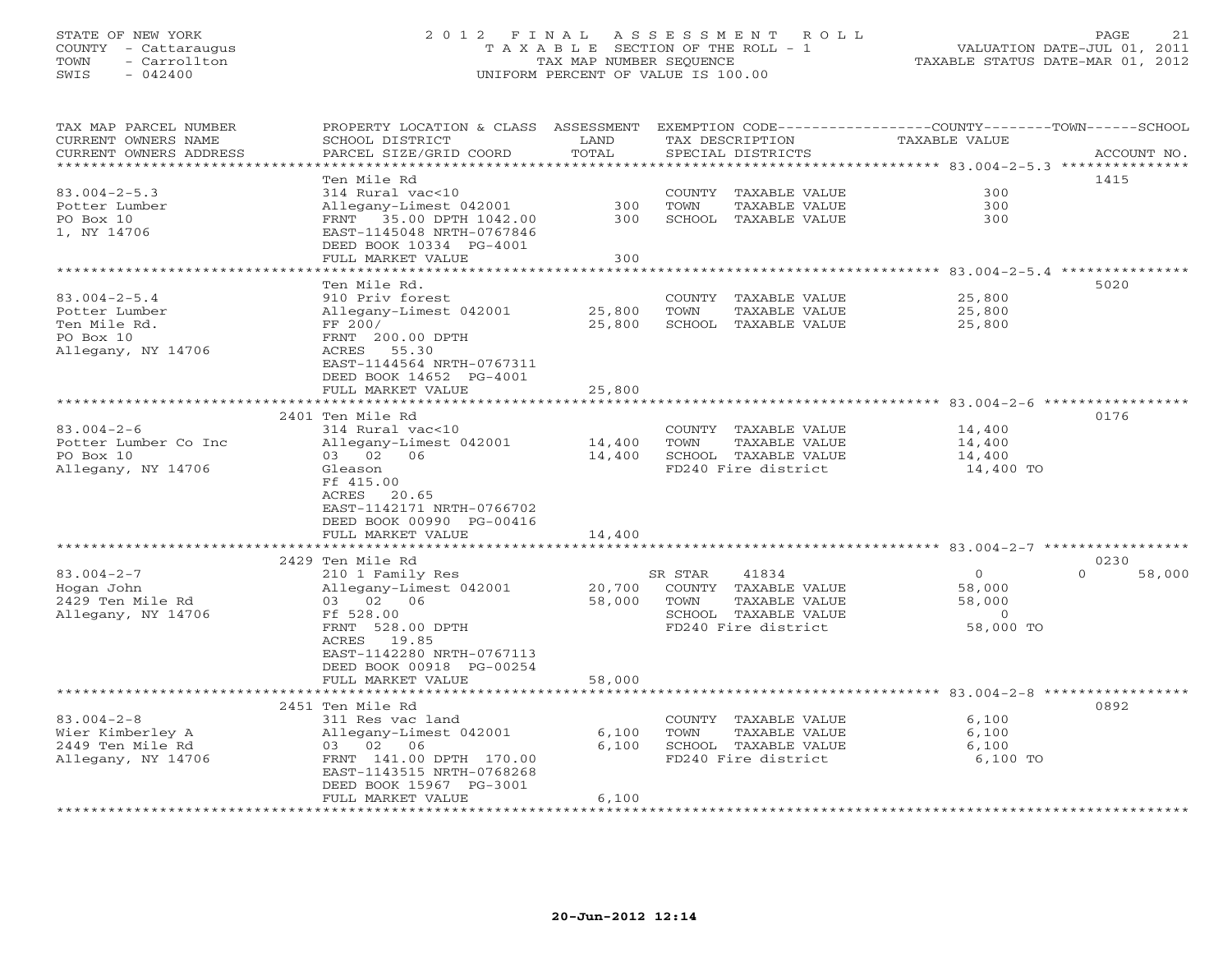STATE OF NEW YORK 2 0 1 2 F I N A L A S S E S S M E N T R O L L PAGE 22 COUNTY - Cattaraugus T A X A B L E SECTION OF THE ROLL - 1 VALUATION DATE-JUL 01, 2011 TOWN - Carrollton TAX MAP NUMBER SEQUENCE TAXABLE STATUS DATE-MAR 01, 2012 SWIS - 042400 UNIFORM PERCENT OF VALUE IS 100.00

| TAX MAP PARCEL NUMBER  | PROPERTY LOCATION & CLASS ASSESSMENT                  |                                |                            | EXEMPTION CODE-----------------COUNTY-------TOWN------SCHOOL |                     |
|------------------------|-------------------------------------------------------|--------------------------------|----------------------------|--------------------------------------------------------------|---------------------|
| CURRENT OWNERS NAME    | SCHOOL DISTRICT                                       | LAND                           | TAX DESCRIPTION            | <b>TAXABLE VALUE</b>                                         |                     |
| CURRENT OWNERS ADDRESS | PARCEL SIZE/GRID COORD                                | TOTAL                          | SPECIAL DISTRICTS          |                                                              | ACCOUNT NO.         |
|                        | 2457 Ten Mile Rd                                      |                                |                            |                                                              | 0330                |
| $83.004 - 2 - 9.1$     | 314 Rural vac<10                                      |                                | COUNTY TAXABLE VALUE       | 5,800                                                        |                     |
| Buck Terry             | Allegany-Limest 042001                                | 5,800                          | TAXABLE VALUE<br>TOWN      | 5,800                                                        |                     |
| Walden Patrici A       | 03 02 06                                              | 5,800                          | SCHOOL TAXABLE VALUE       | 5,800                                                        |                     |
| 1616 Green Rd          | Life Use - Dorothy Miller                             |                                | FD240 Fire district        | 5,800 TO                                                     |                     |
| Freedom, NY 14065      | Ff Apx 15.00                                          |                                |                            |                                                              |                     |
|                        | ACRES 19.67                                           |                                |                            |                                                              |                     |
|                        | EAST-1142308 NRTH-0768531                             |                                |                            |                                                              |                     |
|                        | DEED BOOK 8426 PG-6002                                |                                |                            |                                                              |                     |
|                        | FULL MARKET VALUE                                     | 5,800                          |                            |                                                              |                     |
|                        |                                                       |                                |                            |                                                              |                     |
|                        | 2449 Ten Mile Rd                                      |                                |                            |                                                              | 0944                |
| $83.004 - 2 - 9.2$     | 270 Mfg housing                                       |                                | RES STAR<br>41854          | $\Omega$                                                     | $\Omega$<br>27,500  |
| Lycett Patricia A      | Allegany-Limest 042001                                | 7,600                          | COUNTY TAXABLE VALUE       | 27,500                                                       |                     |
| 2449 Ten Mile Rd       | 03 02 06                                              | 27,500                         | TOWN<br>TAXABLE VALUE      | 27,500                                                       |                     |
| PO Box 1               | FRNT 150.00 DPTH 291.50                               |                                | SCHOOL TAXABLE VALUE       | $\Omega$                                                     |                     |
| Allegany, NY 14706     | ACRES<br>0.98                                         |                                | FD240 Fire district        | 27,500 TO                                                    |                     |
|                        | EAST-1143435 NRTH-0768110                             |                                |                            |                                                              |                     |
|                        | DEED BOOK 4015 PG-5001                                |                                |                            |                                                              |                     |
|                        | FULL MARKET VALUE<br>*************************        | 27,500<br>******************** |                            |                                                              |                     |
|                        | 2439 Ten Mile Rd                                      |                                |                            |                                                              | 1002                |
| $83.004 - 2 - 9.3$     | 210 1 Family Res                                      |                                | 41834<br>SR STAR           | $\Omega$                                                     | $\Omega$<br>50,000  |
| Winship Martin L       | Allegany-Limest 042001                                | 7,700                          | COUNTY TAXABLE VALUE       | 50,000                                                       |                     |
| Winship Salina         | 03 02 06                                              | 50,000                         | TOWN<br>TAXABLE VALUE      | 50,000                                                       |                     |
| 2439 Ten Mile Rd       | FRNT 152.00 DPTH                                      |                                | SCHOOL TAXABLE VALUE       | $\circ$                                                      |                     |
| Allegany, NY 14706     | ACRES<br>1.15                                         |                                | FD240 Fire district        | 50,000 TO                                                    |                     |
|                        | EAST-1143370 NRTH-0767949                             |                                |                            |                                                              |                     |
|                        | DEED BOOK 00981 PG-01182                              |                                |                            |                                                              |                     |
|                        | FULL MARKET VALUE                                     | 50,000                         |                            |                                                              |                     |
|                        |                                                       |                                |                            |                                                              |                     |
|                        | 2455 Ten Mile Rd                                      |                                |                            |                                                              | 1058                |
| $83.004 - 2 - 9.4$     | 210 1 Family Res                                      |                                | RES STAR 41854             | $\circ$                                                      | $\Omega$<br>30,000  |
| Weatherley Mark R      | Allegany-Limest 042001                                | 5,900                          | COUNTY TAXABLE VALUE       | 30,000                                                       |                     |
| Weatherley Jessica E   | 03 02 06                                              | 30,000                         | TOWN<br>TAXABLE VALUE      | 30,000                                                       |                     |
| 2455 Ten Mile Rd       | FRNT 116.00 DPTH 170.00                               |                                | SCHOOL TAXABLE VALUE       | $\circ$                                                      |                     |
| Allegany, NY 14706     | EAST-1143506 NRTH-0768401<br>DEED BOOK 529<br>PG-9004 |                                | FD240 Fire district        | 30,000 TO                                                    |                     |
|                        | FULL MARKET VALUE                                     | 30,000                         |                            |                                                              |                     |
|                        |                                                       |                                |                            |                                                              |                     |
|                        | 2461 Ten Mile Rd                                      |                                |                            |                                                              | 0329                |
| $83.004 - 2 - 9.6$     | 210 1 Family Res                                      |                                | CVET C/T<br>41131          | 3,750                                                        | $\circ$<br>$\Omega$ |
| Miller Claude L        | Allegany-Limest 042001                                |                                | 6,400 DVET C/T<br>41141    | 3,000                                                        | $\circ$<br>$\circ$  |
| Miller Donna M         | 03 02 06                                              |                                | 15,000 SR STAR<br>41834    | $\overline{0}$                                               | $\Omega$<br>15,000  |
| 2461 Ten Mile Rd       | FRNT 151.00 DPTH 175.00                               |                                | COUNTY TAXABLE VALUE       | 8,250                                                        |                     |
| Allegany, NY 14706     | EAST-1143498 NRTH-0768530                             |                                | TOWN<br>TAXABLE VALUE      | 15,000                                                       |                     |
|                        | DEED BOOK 15929 PG-8000                               |                                | SCHOOL TAXABLE VALUE       | $\circ$                                                      |                     |
|                        | FULL MARKET VALUE                                     |                                | 15,000 FD240 Fire district | 15,000 TO                                                    |                     |
|                        |                                                       |                                |                            |                                                              |                     |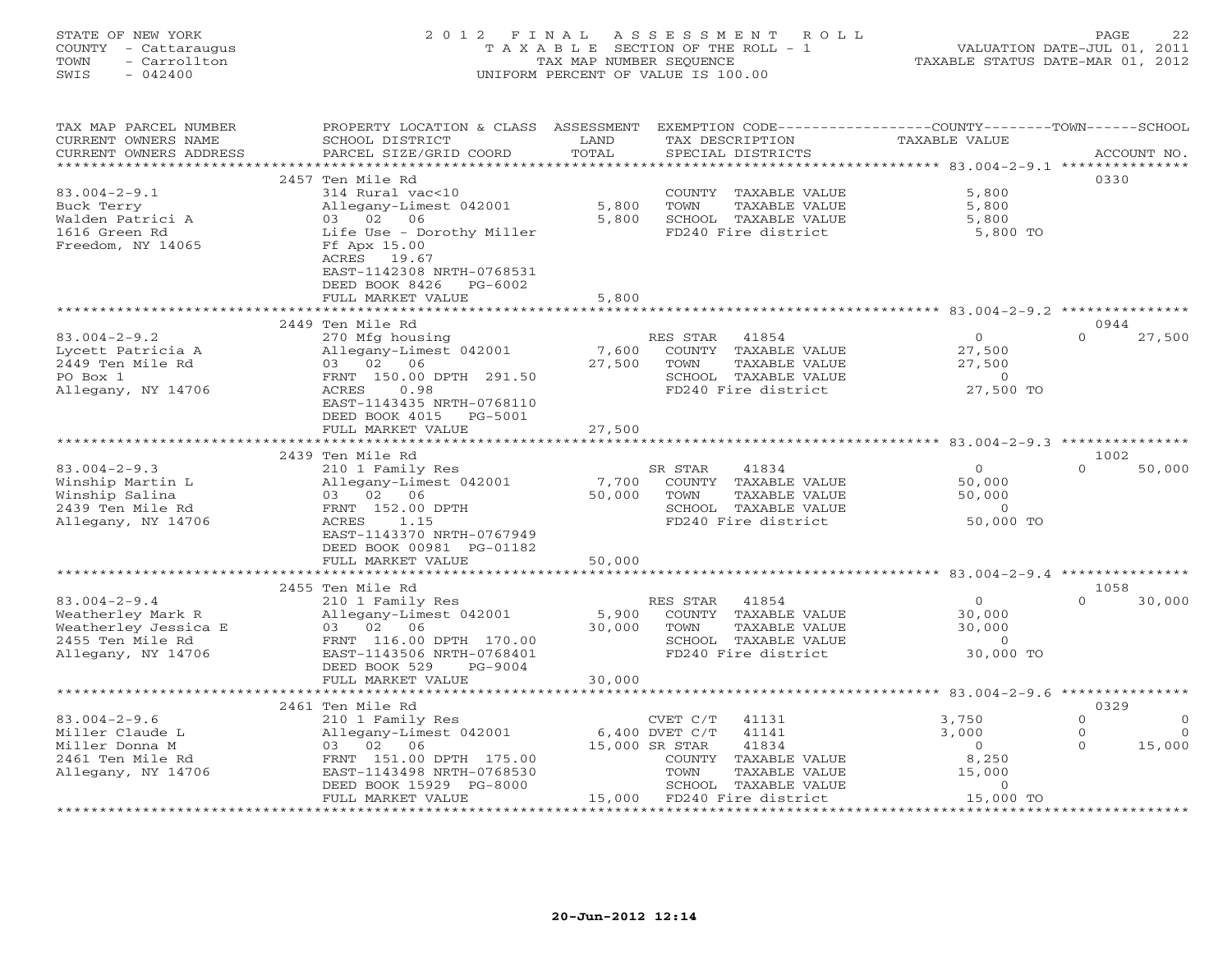# STATE OF NEW YORK 2 0 1 2 F I N A L A S S E S S M E N T R O L L PAGE 23 COUNTY - Cattaraugus T A X A B L E SECTION OF THE ROLL - 1 VALUATION DATE-JUL 01, 2011 TOWN - Carrollton - Carrollton TAX MAP NUMBER SEQUENCE TAXABLE STATUS DATE-MAR 01, 2012<br>
TOWN - Carrollton - Carrollton - Carrollton - Carrollton - TAXABLE STATUS DATE-MAR 01, 2012 SWIS - 042400 UNIFORM PERCENT OF VALUE IS 100.00

| TAX MAP PARCEL NUMBER<br>CURRENT OWNERS NAME<br>CURRENT OWNERS ADDRESS | PROPERTY LOCATION & CLASS ASSESSMENT<br>SCHOOL DISTRICT<br>PARCEL SIZE/GRID COORD | LAND<br>TOTAL  |            | TAX DESCRIPTION<br>SPECIAL DISTRICTS  | EXEMPTION CODE-----------------COUNTY-------TOWN------SCHOOL<br>TAXABLE VALUE |          | ACCOUNT NO. |
|------------------------------------------------------------------------|-----------------------------------------------------------------------------------|----------------|------------|---------------------------------------|-------------------------------------------------------------------------------|----------|-------------|
|                                                                        |                                                                                   |                |            |                                       |                                                                               |          |             |
|                                                                        | 2443 Ten Mile Rd                                                                  |                |            |                                       |                                                                               | 1399     |             |
| $83.004 - 2 - 9.8$<br>Buck Scott R                                     | 210 1 Family Res<br>Allegany-Limest 042001                                        | 21,000         | RES STAR   | 41854<br>COUNTY TAXABLE VALUE         | $0 \qquad \qquad$<br>125,000                                                  | $\Omega$ | 30,000      |
| Buck Dawn M                                                            | 15.00 DPTH<br>FRNT                                                                | 125,000        | TOWN       | TAXABLE VALUE                         | 125,000                                                                       |          |             |
| 2443 Ten Mile Rd                                                       | ACRES 19.77 BANK<br>017                                                           |                |            | SCHOOL TAXABLE VALUE                  | 95,000                                                                        |          |             |
| Allegany, NY 14706                                                     | EAST-1142289 NRTH-0768090                                                         |                |            |                                       |                                                                               |          |             |
|                                                                        | FULL MARKET VALUE                                                                 | 125,000        |            |                                       |                                                                               |          |             |
|                                                                        |                                                                                   |                |            |                                       |                                                                               |          |             |
|                                                                        | 2467 Ten Mile Rd                                                                  |                |            |                                       |                                                                               | 1400     |             |
| $83.004 - 2 - 9.9$                                                     | 323 Vacant rural                                                                  | 6,900          | TOWN       | COUNTY TAXABLE VALUE<br>TAXABLE VALUE | 6,900                                                                         |          |             |
| Buck Victor C                                                          | Allegany-Limest 042001                                                            | 6,900          |            |                                       | 6,900                                                                         |          |             |
| Buck Kathleen A<br>PO Box 33                                           | ACRES 19.72                                                                       |                |            | SCHOOL TAXABLE VALUE                  | 6,900                                                                         |          |             |
|                                                                        | EAST-1142181 NRTH-0768896                                                         |                |            |                                       |                                                                               |          |             |
| Portville, NY 14770                                                    | DEED BOOK 8426 PG-6001<br>FULL MARKET VALUE                                       | 6,900          |            |                                       |                                                                               |          |             |
|                                                                        |                                                                                   |                |            |                                       |                                                                               |          |             |
|                                                                        | 2485 Carrollton                                                                   |                |            |                                       |                                                                               | 0298     |             |
| $92.001 - 1 - .298$                                                    | 210 1 Family Res                                                                  |                | SR STAR    | 41834                                 | $\overline{0}$                                                                | $\Omega$ | 13,500      |
| Lycett Robert Sr                                                       | Salamanca Centr 041600                                                            | $\overline{0}$ |            | COUNTY TAXABLE VALUE                  | 13,500                                                                        |          |             |
| Lycett Patricia                                                        | 00 02 06                                                                          | 13,500         | TOWN       | TAXABLE VALUE                         | 13,500                                                                        |          |             |
| 2485 Carrollton Rd                                                     | Resv.                                                                             |                |            | SCHOOL TAXABLE VALUE                  | $\circ$                                                                       |          |             |
| Kill Buck, NY 14748                                                    | FRNT<br>52.00 DPTH 180.00                                                         |                |            | FD240 Fire district                   | 13,500 TO                                                                     |          |             |
|                                                                        | DEED BOOK 00997 PG-00656                                                          |                |            |                                       |                                                                               |          |             |
|                                                                        | FULL MARKET VALUE                                                                 | 13,500         |            |                                       |                                                                               |          |             |
|                                                                        |                                                                                   |                |            |                                       |                                                                               |          |             |
|                                                                        | 5672 Nys Rte 417                                                                  |                |            |                                       |                                                                               | 0102     |             |
| $92.001 - 2 - 102$                                                     | 210 1 Family Res                                                                  |                | WVET CO    | 41122                                 | 2,250                                                                         | $\Omega$ |             |
| Thompson Edward                                                        | Salamanca Centr 041600                                                            |                | 0 RES STAR | 41854                                 | $\circ$                                                                       | $\Omega$ | 15,000      |
| Thompson Michelle                                                      | 00 02 06                                                                          | 15,000         | COUNTY     | TAXABLE VALUE                         | 12,750                                                                        |          |             |
| 5672 Rt. 417                                                           | Resv.                                                                             |                | TOWN       | TAXABLE VALUE                         | 15,000                                                                        |          |             |
| Killbuck, NY 14748                                                     | FULL MARKET VALUE 15,000                                                          |                |            | SCHOOL TAXABLE VALUE                  | $\overline{0}$                                                                |          |             |
|                                                                        |                                                                                   |                |            | FD240 Fire district                   | 15,000 TO                                                                     |          |             |
|                                                                        |                                                                                   |                |            |                                       |                                                                               |          |             |
|                                                                        | 5680 Nys Rte 417                                                                  |                |            |                                       |                                                                               | 0233     |             |
| $92.001 - 2 - .233$                                                    | 433 Auto body                                                                     |                |            | COUNTY TAXABLE VALUE                  | 64,000                                                                        |          |             |
| Martin William J                                                       | Salamanca Centr 041600                                                            | $\Omega$       | TOWN       | TAXABLE VALUE                         | 64,000                                                                        |          |             |
| Star Rte                                                               | 00 02 06                                                                          | 64,000         |            | SCHOOL TAXABLE VALUE                  | 64,000                                                                        |          |             |
| Killbuck, NY 14748                                                     | Resv. 433                                                                         |                |            | FD240 Fire district                   | 64,000 TO                                                                     |          |             |
|                                                                        | FULL MARKET VALUE                                                                 | 64,000         |            |                                       |                                                                               |          |             |
|                                                                        |                                                                                   | *************  |            |                                       |                                                                               |          |             |
|                                                                        | 2616 Carrollton Rd                                                                |                |            |                                       |                                                                               | 0258     |             |
| $92.001 - 2 - .258$                                                    | 210 1 Family Res                                                                  |                | RES STAR   | 41854                                 | $0 \qquad \qquad$                                                             | $\Omega$ | 16,500      |
| Stuve John                                                             | Salamanca Centr 041600                                                            | $\Omega$       |            | COUNTY TAXABLE VALUE                  | 16,500                                                                        |          |             |
| Stuve Lynn                                                             | 00 02 06                                                                          | 16,500         | TOWN       | TAXABLE VALUE                         | 16,500                                                                        |          |             |
| Box 208                                                                | Resv.                                                                             |                |            | SCHOOL TAXABLE VALUE                  | $\overline{0}$                                                                |          |             |
| Kill Buck, NY 14748                                                    | DEED BOOK 00922 PG-00475                                                          |                |            | FD240 Fire district                   | 16,500 TO                                                                     |          |             |
|                                                                        | FULL MARKET VALUE                                                                 | 16,500         |            |                                       |                                                                               |          |             |
|                                                                        |                                                                                   |                |            |                                       |                                                                               |          |             |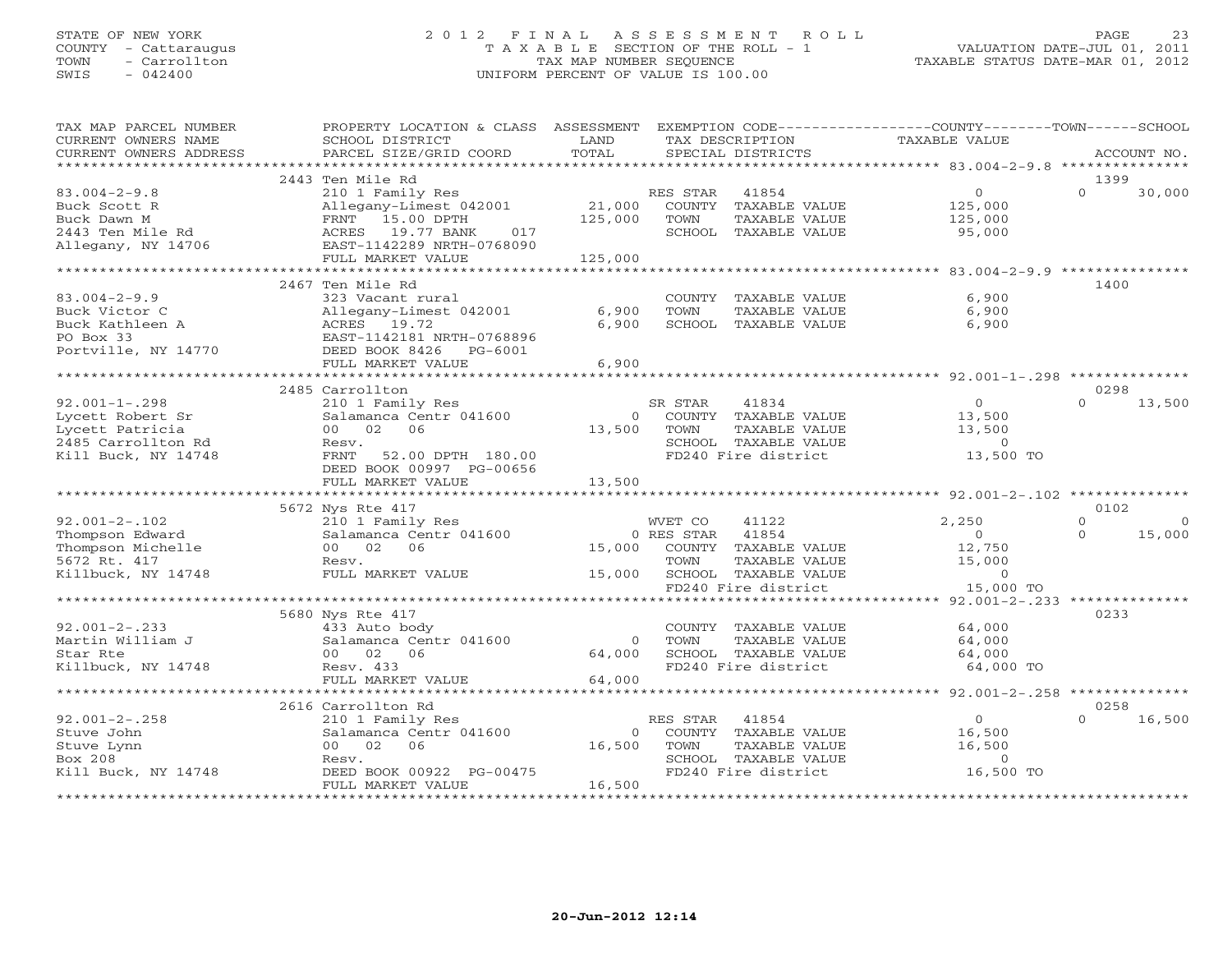# STATE OF NEW YORK 2 0 1 2 F I N A L A S S E S S M E N T R O L L PAGE 24 COUNTY - Cattaraugus T A X A B L E SECTION OF THE ROLL - 1 VALUATION DATE-JUL 01, 2011 TOWN - Carrollton TAX MAP NUMBER SEQUENCE TAXABLE STATUS DATE-MAR 01, 2012 SWIS - 042400 UNIFORM PERCENT OF VALUE IS 100.00UNIFORM PERCENT OF VALUE IS 100.00

| TAX MAP PARCEL NUMBER   | PROPERTY LOCATION & CLASS ASSESSMENT |                                     | EXEMPTION CODE-----------------COUNTY-------TOWN------SCHOOL      |
|-------------------------|--------------------------------------|-------------------------------------|-------------------------------------------------------------------|
| CURRENT OWNERS NAME     | SCHOOL DISTRICT                      | LAND<br>TAX DESCRIPTION             | TAXABLE VALUE                                                     |
| CURRENT OWNERS ADDRESS  | PARCEL SIZE/GRID COORD               | TOTAL<br>SPECIAL DISTRICTS          | ACCOUNT NO.                                                       |
| *********************** |                                      |                                     |                                                                   |
|                         | 5724 Nys Rte 417                     |                                     | 0263                                                              |
| $92.001 - 2 - .263$     | 210 1 Family Res                     | COUNTY TAXABLE VALUE                | 22,000                                                            |
| Magiera Daniel          | Salamanca Centr 041600               | TOWN<br>TAXABLE VALUE<br>$\Omega$   | 22,000                                                            |
| 52 Jefferson St         | 06<br>00 02                          | 22,000<br>SCHOOL TAXABLE VALUE      | 22,000                                                            |
| Salamanca, NY 14779     | Resv.                                | FD240 Fire district                 | 22,000 TO                                                         |
|                         | DEED BOOK 12509 PG-4002              |                                     |                                                                   |
|                         | FULL MARKET VALUE                    | 22,000                              |                                                                   |
|                         |                                      |                                     | ************************************92.001-2-.349 *************** |
|                         | 5676 Nys Rte 417                     |                                     | 0349                                                              |
| $92.001 - 2 - .349$     | 210 1 Family Res                     | COUNTY TAXABLE VALUE                | 15,400                                                            |
| Oaks Janet L            | Salamanca Centr 041600               | TOWN<br>TAXABLE VALUE<br>$\Omega$   | 15,400                                                            |
| 336 N 10th St           | 00 02 06                             | SCHOOL TAXABLE VALUE<br>15,400      | 15,400                                                            |
| Olean, NY 14760         | Resv.                                | FD240 Fire district                 | 15,400 TO                                                         |
|                         |                                      |                                     |                                                                   |
|                         | DEED BOOK 1020 PG-989                |                                     |                                                                   |
|                         | FULL MARKET VALUE                    | 15,400                              |                                                                   |
|                         |                                      |                                     |                                                                   |
|                         | 5670 Nys Rte 417                     |                                     | 0350                                                              |
| $92.001 - 2 - .350$     | 240 Rural res                        | COUNTY TAXABLE VALUE                | 20,000                                                            |
| Oaks Lance N            | Salamanca Centr 041600               | TOWN<br>TAXABLE VALUE<br>$\bigcirc$ | 20,000                                                            |
| 336 N 10Th St           | 00 02<br>06                          | 20,000<br>SCHOOL TAXABLE VALUE      | 20,000                                                            |
| Olean, NY 14760         | Resv.                                | FD240 Fire district                 | 20,000 TO                                                         |
|                         | <b>ACRES</b><br>0.01                 |                                     |                                                                   |
|                         | DEED BOOK 898<br>PG-00839            |                                     |                                                                   |
|                         | FULL MARKET VALUE                    | 20,000                              |                                                                   |
|                         |                                      |                                     |                                                                   |
|                         | 5720 Nys Rte 417                     |                                     | 0368                                                              |
| $92.001 - 2 - .368$     | 210 1 Family Res                     | 41122<br>WVET CO                    | $\Omega$<br>6,900<br>$\Omega$                                     |
| Phearsdorf David        | Salamanca Centr 041600               | 41834<br>0 SR STAR                  | $\Omega$<br>$\Omega$<br>46,000                                    |
| Phearsdorf Margaret     | 00 02<br>06                          | 46,000<br>COUNTY TAXABLE VALUE      | 39,100                                                            |
| 4372 E Bucktooth Run Rd | Resv.                                | TAXABLE VALUE<br>TOWN               | 46,000                                                            |
| Little Valley, NY 14755 | ACRES<br>1.00                        | SCHOOL TAXABLE VALUE                | $\Omega$                                                          |
|                         | DEED BOOK 9694<br>PG-2001            | FD240 Fire district                 | 46,000 TO                                                         |
|                         | FULL MARKET VALUE                    | 46,000                              |                                                                   |
|                         | **************************           |                                     |                                                                   |
|                         | 5735 Nys Rte 417                     |                                     | 0424                                                              |
| $92.001 - 2 - .424$     | 240 Rural res                        | CVET CO<br>41132                    | 10,500<br>$\Omega$                                                |
| Schoonmaker Jon         | Salamanca Centr 041600               | 41834<br>0 SR STAR                  | $\Omega$<br>$\Omega$<br>42,000                                    |
| Schoonmaker Gary        | 06<br>00 02                          | 42,000<br>COUNTY TAXABLE VALUE      | 31,500                                                            |
| Star Rte Box 31         | Resv.                                | TOWN<br>TAXABLE VALUE               | 42,000                                                            |
| Kill Buck, NY 14748     | ACRES<br>9.00                        | SCHOOL TAXABLE VALUE                | $\circ$                                                           |
|                         | DEED BOOK 00925 PG-00521             |                                     | FD240 Fire district 42,000 TO                                     |
|                         | FULL MARKET VALUE                    | 42,000                              |                                                                   |
|                         |                                      |                                     |                                                                   |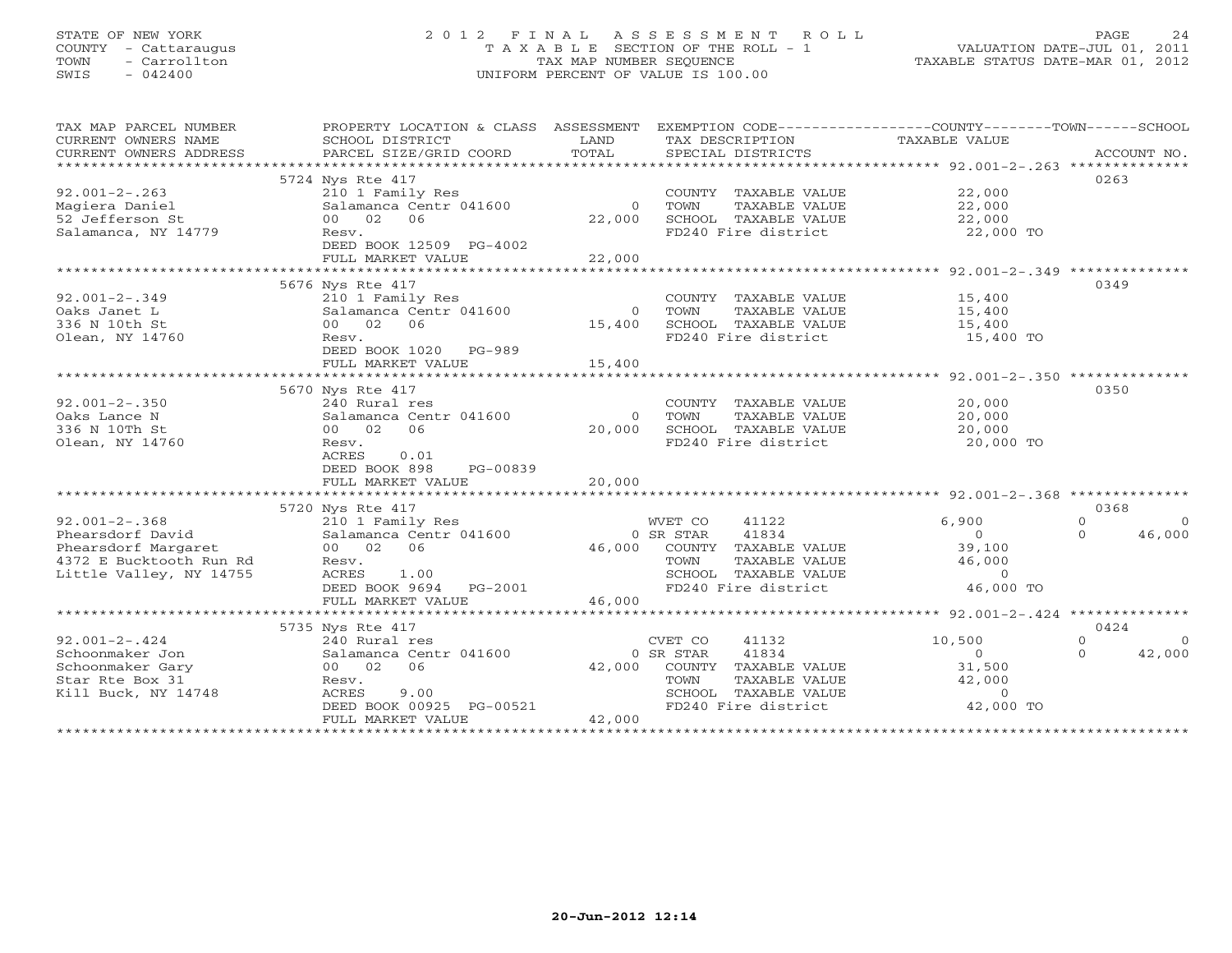### STATE OF NEW YORK 2 0 1 2 F I N A L A S S E S S M E N T R O L L PAGE 25 COUNTY - Cattaraugus T A X A B L E SECTION OF THE ROLL - 1 VALUATION DATE-JUL 01, 2011 TOWN - Carrollton TAX MAP NUMBER SEQUENCE TAXABLE STATUS DATE-MAR 01, 2012 SWIS - 042400 UNIFORM PERCENT OF VALUE IS 100.00UNIFORM PERCENT OF VALUE IS 100.00

| TAX MAP PARCEL NUMBER<br>CURRENT OWNERS NAME<br>CURRENT OWNERS ADDRESS<br>************************* | PROPERTY LOCATION & CLASS ASSESSMENT<br>SCHOOL DISTRICT<br>PARCEL SIZE/GRID COORD | LAND<br>TOTAL             |           | TAX DESCRIPTION<br>SPECIAL DISTRICTS | EXEMPTION CODE-----------------COUNTY-------TOWN------SCHOOL<br>TAXABLE VALUE |          | ACCOUNT NO.     |
|-----------------------------------------------------------------------------------------------------|-----------------------------------------------------------------------------------|---------------------------|-----------|--------------------------------------|-------------------------------------------------------------------------------|----------|-----------------|
|                                                                                                     | 5684 Nys Rte 417                                                                  |                           |           |                                      |                                                                               | 0911     |                 |
| $92.001 - 2 - .911$                                                                                 | 210 1 Family Res                                                                  |                           | AGED C/T  | 41801                                | 21,250                                                                        | 21,250   | $\mathbf{0}$    |
| Patmore George E                                                                                    | Salamanca Centr 041600                                                            |                           | 0 SR STAR | 41834                                | $\Omega$                                                                      | $\Omega$ | 42,500          |
| Patmore Margie D                                                                                    | 00 02<br>06                                                                       | 42,500                    | COUNTY    | TAXABLE VALUE                        | 21,250                                                                        |          |                 |
| 5684 Route 417                                                                                      | Resv.                                                                             |                           | TOWN      | TAXABLE VALUE                        | 21,250                                                                        |          |                 |
| PO Box 266                                                                                          | FULL MARKET VALUE                                                                 | 42,500                    |           | SCHOOL TAXABLE VALUE                 | $\Omega$                                                                      |          |                 |
| Killbuck, NY 14748                                                                                  |                                                                                   |                           |           | FD240 Fire district                  | 42,500 TO                                                                     |          |                 |
| *************************                                                                           |                                                                                   |                           |           |                                      |                                                                               |          |                 |
|                                                                                                     | 2420 Schoolhouse Rd                                                               |                           |           |                                      |                                                                               | 1113     |                 |
| $92.001 - 2 - 1.113$                                                                                | 280 Res Multiple                                                                  |                           | RES STAR  | 41854                                | $\Omega$                                                                      | $\Omega$ | 19,200          |
| Light Robert III                                                                                    | Salamanca Centr 041600                                                            | $\overline{0}$            |           | COUNTY TAXABLE VALUE                 | 19,200                                                                        |          |                 |
| Light John J                                                                                        | 00 02<br>06                                                                       | 19,200                    | TOWN      | TAXABLE VALUE                        | 19,200                                                                        |          |                 |
| Star Rte                                                                                            | Resv.                                                                             |                           |           | SCHOOL TAXABLE VALUE                 | $\circ$                                                                       |          |                 |
| Kill Buck, NY 14748                                                                                 | ACRES<br>0.01                                                                     |                           |           | FD240 Fire district                  | 19,200 TO                                                                     |          |                 |
|                                                                                                     | DEED BOOK 00954 PG-00535                                                          |                           |           |                                      |                                                                               |          |                 |
|                                                                                                     | FULL MARKET VALUE                                                                 | 19,200                    |           |                                      |                                                                               |          |                 |
|                                                                                                     | *************************                                                         | * * * * * * * * * * * * * |           |                                      |                                                                               |          |                 |
|                                                                                                     | 2415 Schoolhouse Rd                                                               |                           |           |                                      |                                                                               | 6900     |                 |
| $92.001 - 2 - 1.114$                                                                                | 270 Mfg housing                                                                   |                           | RES STAR  | 41854                                | $\Omega$                                                                      | $\Omega$ | 2,900           |
| Light John                                                                                          | Salamanca Centr 041600                                                            | $\circ$                   | COUNTY    | TAXABLE VALUE                        | 2,900                                                                         |          |                 |
| Coder Crystal                                                                                       | <b>ACRES</b><br>0.01                                                              | 2,900                     | TOWN      | TAXABLE VALUE                        | 2,900                                                                         |          |                 |
| 2415 Schoolhouse Rd                                                                                 | FULL MARKET VALUE                                                                 | 2,900                     | SCHOOL    | TAXABLE VALUE                        | $\Omega$                                                                      |          |                 |
| Killbuck, NY 14748                                                                                  |                                                                                   |                           |           |                                      |                                                                               |          |                 |
| ***************                                                                                     |                                                                                   |                           |           |                                      | ************ 92.001-2-5.10 ***************                                    |          |                 |
|                                                                                                     | 2620 Carrollton Rd                                                                |                           |           |                                      |                                                                               | 5010     |                 |
| $92.001 - 2 - 5.10$                                                                                 | 312 Vac w/imprv                                                                   |                           | COUNTY    | TAXABLE VALUE                        | 3,700                                                                         |          |                 |
| Stuve John                                                                                          | Salamanca Centr 041600                                                            | $\Omega$                  | TOWN      | TAXABLE VALUE                        | 3,700                                                                         |          |                 |
| Stuve Lynn                                                                                          | Reservation                                                                       | 3,700                     |           | SCHOOL TAXABLE VALUE                 | 3,700                                                                         |          |                 |
| 2616 Carrollton Rd                                                                                  | DEED BOOK 00967 PG-00800                                                          |                           |           | FD240 Fire district                  | 3,700 TO                                                                      |          |                 |
| Kill Buck, NY 14748                                                                                 | FULL MARKET VALUE                                                                 | 3,700<br>************     |           |                                      | *************** 92.002-1-.44                                                  |          | *************** |
|                                                                                                     | 2221 N Nine Mile Rd                                                               |                           |           |                                      |                                                                               | 0044     |                 |
| $92.002 - 1 - .44$                                                                                  | 270 Mfg housing                                                                   |                           | COUNTY    | TAXABLE VALUE                        | 13,000                                                                        |          |                 |
| Amore Dana                                                                                          | Allegany-Limest 042001                                                            | $\Omega$                  | TOWN      | <b>TAXABLE VALUE</b>                 | 13,000                                                                        |          |                 |
| 2596 N Nine Mile Rd                                                                                 | 00 01 06                                                                          | 13,000                    |           | SCHOOL TAXABLE VALUE                 | 13,000                                                                        |          |                 |
| Allegany, NY 14706                                                                                  | Resv.                                                                             |                           |           | FD240 Fire district                  | 13,000 TO                                                                     |          |                 |
|                                                                                                     | 80.00 DPTH 200.00<br>FRNT                                                         |                           |           |                                      |                                                                               |          |                 |
|                                                                                                     | DEED BOOK 14310 PG-6001                                                           |                           |           |                                      |                                                                               |          |                 |
|                                                                                                     | FULL MARKET VALUE                                                                 | 13,000                    |           |                                      |                                                                               |          |                 |
|                                                                                                     |                                                                                   |                           |           |                                      |                                                                               |          |                 |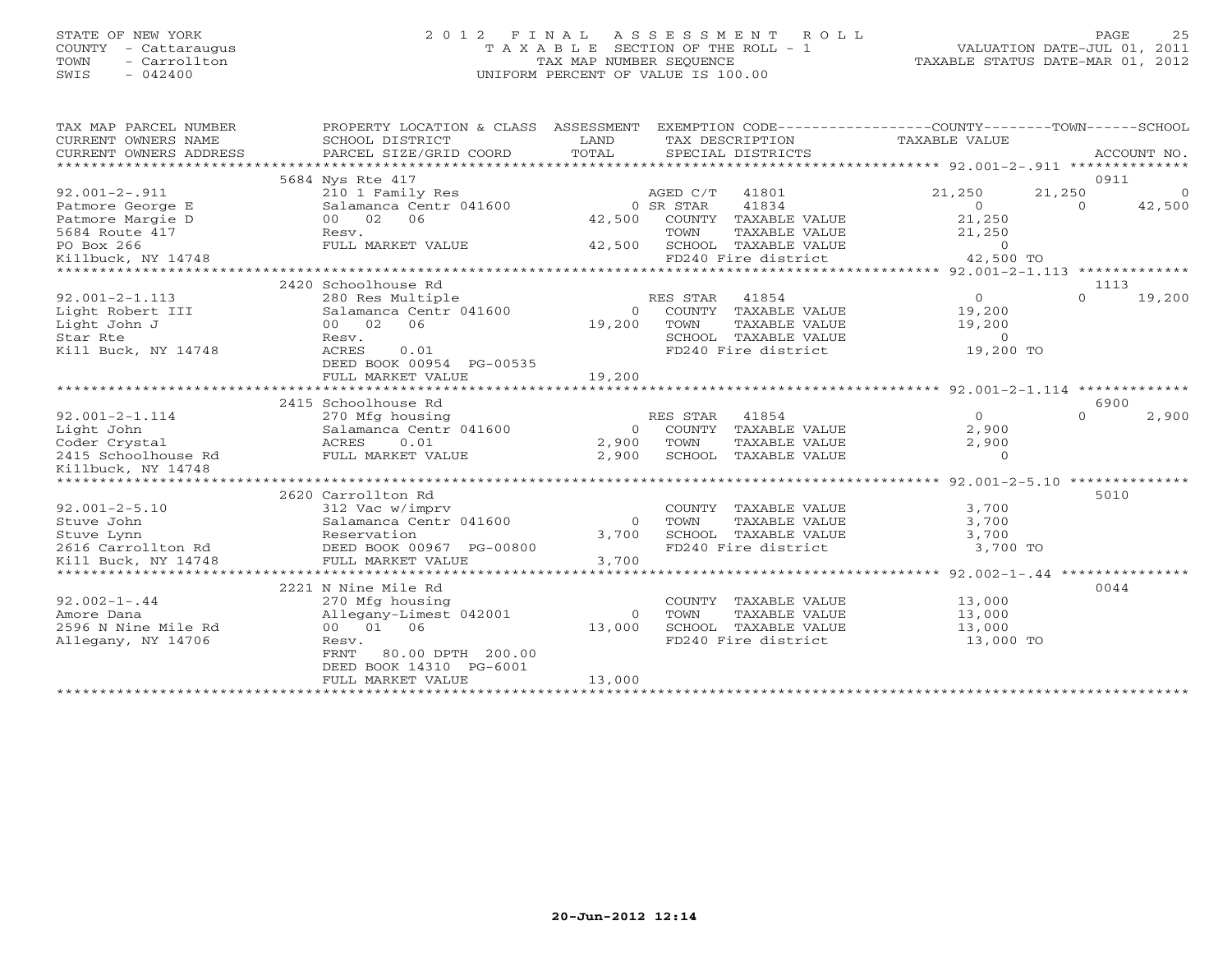### STATE OF NEW YORK 2 0 1 2 F I N A L A S S E S S M E N T R O L L PAGE 26 COUNTY - Cattaraugus T A X A B L E SECTION OF THE ROLL - 1 VALUATION DATE-JUL 01, 2011 TOWN - Carrollton TAX MAP NUMBER SEQUENCE TAXABLE STATUS DATE-MAR 01, 2012 SWIS - 042400 UNIFORM PERCENT OF VALUE IS 100.00UNIFORM PERCENT OF VALUE IS 100.00

| TAX MAP PARCEL NUMBER<br>CURRENT OWNERS NAME | PROPERTY LOCATION & CLASS ASSESSMENT<br>SCHOOL DISTRICT | LAND                 | TAX DESCRIPTION |                        | EXEMPTION CODE-----------------COUNTY-------TOWN------SCHOOL<br>TAXABLE VALUE |          |                |
|----------------------------------------------|---------------------------------------------------------|----------------------|-----------------|------------------------|-------------------------------------------------------------------------------|----------|----------------|
| CURRENT OWNERS ADDRESS                       | PARCEL SIZE/GRID COORD                                  | TOTAL                |                 | SPECIAL DISTRICTS      |                                                                               |          | ACCOUNT NO.    |
|                                              |                                                         |                      |                 |                        |                                                                               |          |                |
|                                              | 5040 Rt 417                                             |                      |                 |                        |                                                                               | 0059     |                |
| $92.002 - 1 - .59$                           | 210 1 Family Res                                        |                      | VET TOWN        | 41103                  | $\circ$                                                                       | 5,000    | $\overline{0}$ |
| Carlson Carl A                               | Allegany-Limest 042001                                  |                      | 0 SR STAR       | 41834                  | $\overline{0}$                                                                | $\Omega$ | 44,200         |
| Carlson Ruby                                 | 00 02 06                                                | 44,200               |                 | COUNTY TAXABLE VALUE   | 44,200                                                                        |          |                |
| Attn: Nancy Forbes                           | Resv.                                                   |                      | TOWN            | TAXABLE VALUE          | 39,200                                                                        |          |                |
| PO Box 1224                                  | FULL MARKET VALUE                                       | 44,200               |                 | SCHOOL TAXABLE VALUE   | $\Omega$                                                                      |          |                |
| Bushnell, FL 33513                           |                                                         |                      |                 | FD240 Fire district    | 44,200 TO                                                                     |          |                |
|                                              |                                                         |                      |                 |                        |                                                                               |          |                |
|                                              | 5036 Vandalia                                           |                      |                 |                        |                                                                               | 0332     |                |
| $92.002 - 1 - .332$                          | 210 1 Family Res                                        |                      | RES STAR        | 41854                  | $\Omega$                                                                      | $\Omega$ | 30,000         |
| Powless Gerald                               | Allegany-Limest 042001                                  | $\Omega$             |                 | COUNTY TAXABLE VALUE   | 44,400                                                                        |          |                |
| 5036 Nys Rte 417                             | 00 02 06                                                | 44,400               | TOWN            | TAXABLE VALUE          | 44,400                                                                        |          |                |
| Allegany, NY 14706                           | Resv.                                                   |                      |                 | SCHOOL TAXABLE VALUE   | 14,400                                                                        |          |                |
|                                              | DEED BOOK 00916 PG-00980                                |                      |                 | FD240 Fire district    | 44,400 TO                                                                     |          |                |
|                                              | FULL MARKET VALUE                                       | 44,400               |                 |                        |                                                                               |          |                |
|                                              | **********************************                      | **************       |                 |                        |                                                                               |          |                |
|                                              | 2207 N Nine Mile Rd                                     |                      |                 |                        |                                                                               | 0543     |                |
| $92.002 - 1 - .543$                          | 210 1 Family Res                                        |                      | RES STAR        | 41854                  | $\overline{0}$                                                                | $\Omega$ | 30,000         |
| Zink Jeffery L 1011200                       | Allegany-Limest 042001                                  |                      |                 | 0 COUNTY TAXABLE VALUE | 43,500                                                                        |          |                |
| 2207 N Nine Mile Rd                          | 00 01 06                                                | 43,500               | TOWN            | TAXABLE VALUE          | 43,500                                                                        |          |                |
| Allegany, NY 14706                           | Resv.                                                   |                      |                 | SCHOOL TAXABLE VALUE   | 13,500                                                                        |          |                |
|                                              | FRNT 100.00 DPTH 98.00                                  |                      |                 | FD240 Fire district    | 43,500 TO                                                                     |          |                |
|                                              | DEED BOOK 2489<br>PG-4002                               |                      |                 |                        |                                                                               |          |                |
|                                              | FULL MARKET VALUE                                       | 43,500               |                 |                        |                                                                               |          |                |
|                                              | ************************                                | ******************** |                 |                        | ***************** 92.002-1-.544 ***************                               |          |                |
|                                              | 2213 N Nine Mile Rd                                     |                      |                 |                        |                                                                               | 0544     |                |
| $92.002 - 1 - .544$                          | 210 1 Family Res                                        |                      |                 | COUNTY TAXABLE VALUE   | 27,500                                                                        |          |                |
| Watson Gina                                  | Allegany-Limest 042001                                  | $\Omega$             | TOWN            | TAXABLE VALUE          | 27,500                                                                        |          |                |
| 549 Main St                                  | 00 01 06                                                | 27,500               |                 | SCHOOL TAXABLE VALUE   | 27,500                                                                        |          |                |
| Limestone, NY 14753                          | Resv.                                                   |                      |                 | FD240 Fire district    | 27,500 TO                                                                     |          |                |
|                                              | FRNT 212.00 DPTH 101.00                                 |                      |                 |                        |                                                                               |          |                |
|                                              | DEED BOOK 622<br>PG-4001                                |                      |                 |                        |                                                                               |          |                |
|                                              | FULL MARKET VALUE                                       | 27,500               |                 |                        |                                                                               |          |                |
|                                              |                                                         |                      |                 |                        |                                                                               |          |                |
|                                              | N Nine Mile Rd (Off)                                    |                      |                 |                        |                                                                               | 0191     |                |
| $92.002 - 1 - 1$                             | 910 Priv forest                                         |                      |                 | COUNTY TAXABLE VALUE   | 27,600                                                                        |          |                |
| Quattrone Kenneth                            | Allegany-Limest 042001                                  | 27,600               | TOWN            | TAXABLE VALUE          | 27,600                                                                        |          |                |
| 2325 Kelly Dr                                | 01 02 06                                                | 27,600               |                 | SCHOOL TAXABLE VALUE   | 27,600                                                                        |          |                |
| Allegany, NY 14706                           | ACRES 55.19                                             |                      |                 | FD240 Fire district    | 27,600 TO                                                                     |          |                |
|                                              | EAST-1145882 NRTH-0766584                               |                      |                 |                        |                                                                               |          |                |
|                                              | DEED BOOK 00940 PG-00724                                |                      |                 |                        |                                                                               |          |                |
|                                              | FULL MARKET VALUE                                       | 27,600               |                 |                        |                                                                               |          |                |
|                                              | ***********************                                 |                      |                 |                        |                                                                               |          |                |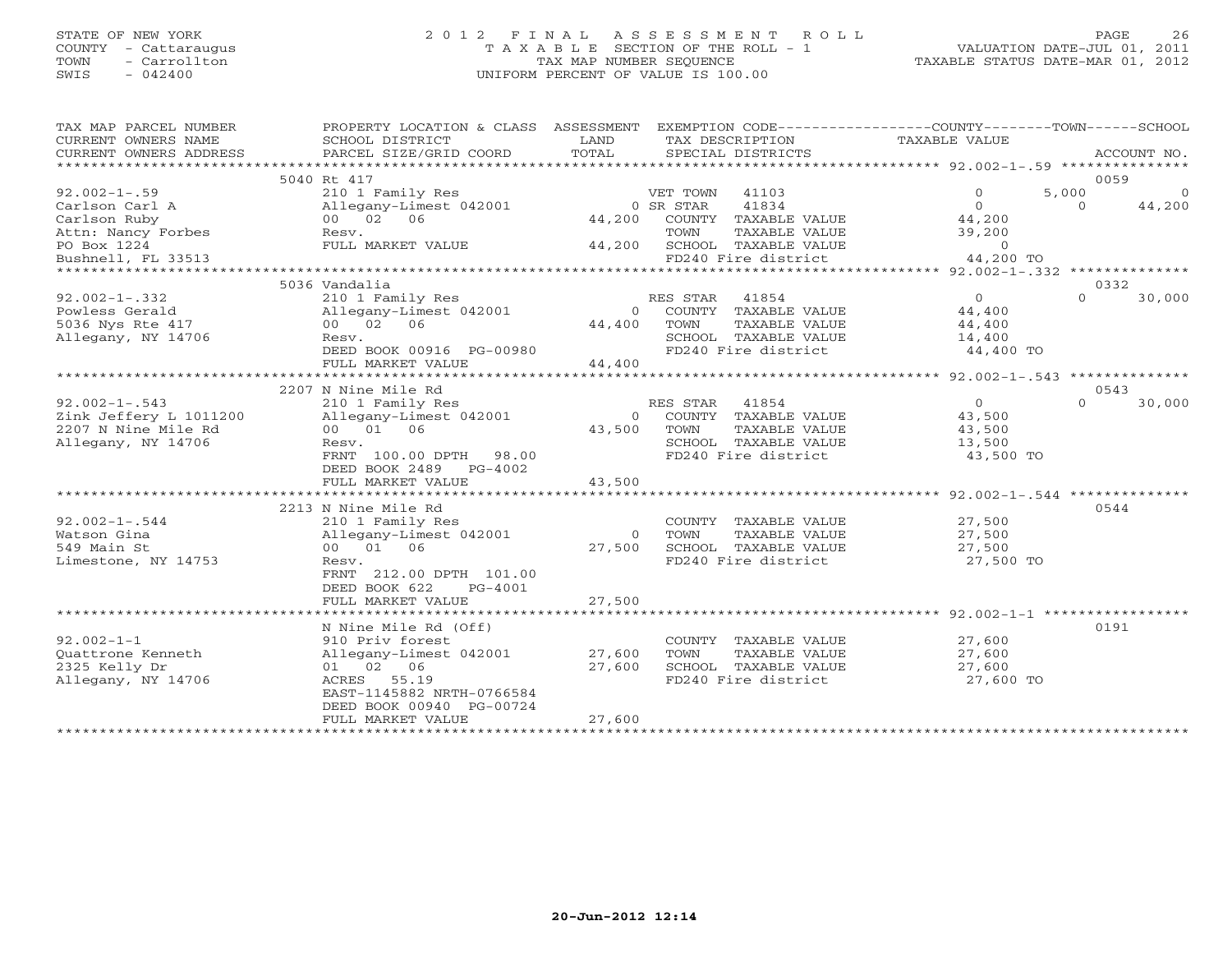# STATE OF NEW YORK 2 0 1 2 F I N A L A S S E S S M E N T R O L L PAGE 27 COUNTY - Cattaraugus T A X A B L E SECTION OF THE ROLL - 1 VALUATION DATE-JUL 01, 2011 TOWN - Carrollton TAX MAP NUMBER SEQUENCE TAXABLE STATUS DATE-MAR 01, 2012 SWIS - 042400 UNIFORM PERCENT OF VALUE IS 100.00UNIFORM PERCENT OF VALUE IS 100.00

| TAX MAP PARCEL NUMBER<br>CURRENT OWNERS NAME<br>CURRENT OWNERS ADDRESS                                     | PROPERTY LOCATION & CLASS<br>SCHOOL DISTRICT<br>PARCEL SIZE/GRID COORD                                                                                                                   | ASSESSMENT<br>LAND<br>TOTAL | TAX DESCRIPTION<br>SPECIAL DISTRICTS                                                                                                                                      | EXEMPTION CODE-----------------COUNTY-------TOWN------SCHOOL<br>TAXABLE VALUE | ACCOUNT NO.                                                                     |
|------------------------------------------------------------------------------------------------------------|------------------------------------------------------------------------------------------------------------------------------------------------------------------------------------------|-----------------------------|---------------------------------------------------------------------------------------------------------------------------------------------------------------------------|-------------------------------------------------------------------------------|---------------------------------------------------------------------------------|
| ***********************                                                                                    |                                                                                                                                                                                          |                             |                                                                                                                                                                           |                                                                               |                                                                                 |
| $92.002 - 1 - 2$<br>Quattrone Kenneth<br>2325 Kelly Dr<br>Allegany, NY 14706-9763                          | N Nine Mile Rd (Off)<br>910 Priv forest<br>Allegany-Limest 042001<br>02 06<br>01<br>ACRES 50.00<br>EAST-1147183 NRTH-0766387                                                             | 25,000<br>25,000            | COUNTY TAXABLE VALUE<br>TOWN<br>TAXABLE VALUE<br>SCHOOL TAXABLE VALUE<br>FD240 Fire district                                                                              | 25,000<br>25,000<br>25,000<br>25,000 TO                                       | 0526                                                                            |
|                                                                                                            | DEED BOOK 909<br>PG-00595                                                                                                                                                                |                             |                                                                                                                                                                           |                                                                               |                                                                                 |
|                                                                                                            | FULL MARKET VALUE                                                                                                                                                                        | 25,000                      |                                                                                                                                                                           |                                                                               |                                                                                 |
|                                                                                                            | 2295 N Nine Mile Rd                                                                                                                                                                      |                             |                                                                                                                                                                           |                                                                               | 0011                                                                            |
| $92.002 - 1 - 3.1$<br>Argento John<br>4075 Lyell Rd Apt 123<br>Rochester, NY 14606                         | 322 Rural vac>10<br>Allegany-Limest 042001<br>01 02 06<br>ACRES 28.49<br>EAST-1148524 NRTH-0765522<br>DEED BOOK 8231<br>PG-2001                                                          | 21,000<br>21,000            | COUNTY TAXABLE VALUE<br>TOWN<br>TAXABLE VALUE<br>SCHOOL TAXABLE VALUE<br>FD240 Fire district                                                                              | 21,000<br>21,000<br>21,000                                                    | 21,000 TO                                                                       |
|                                                                                                            | FULL MARKET VALUE                                                                                                                                                                        | 21,000                      |                                                                                                                                                                           |                                                                               |                                                                                 |
|                                                                                                            |                                                                                                                                                                                          |                             |                                                                                                                                                                           | ************************************ 92.002-1-3.2 ***************             |                                                                                 |
| $92.002 - 1 - 3.2$<br>Quattrone Kenneth L<br>2325 Kelly Dr<br>Allegany, NY 14706                           | 2319 Kelly Dr<br>311 Res vac land<br>Allegany-Limest 042001<br>ACRES 10.00<br>EAST-1148438 NRTH-0766836                                                                                  | 10,500<br>10,500            | COUNTY TAXABLE VALUE<br>TOWN<br>TAXABLE VALUE<br>SCHOOL TAXABLE VALUE                                                                                                     | 10,500<br>10,500<br>10,500                                                    | 1397                                                                            |
|                                                                                                            | FULL MARKET VALUE                                                                                                                                                                        | 10,500                      |                                                                                                                                                                           |                                                                               |                                                                                 |
|                                                                                                            | ******************************                                                                                                                                                           | *************               |                                                                                                                                                                           |                                                                               | $92.002 - 1 - 3.3$ ***************                                              |
| $92.002 - 1 - 3.3$<br>Perkins James<br>Perkins Teresa<br>1529 River St                                     | 2305 Kelly Dr<br>322 Rural vac>10<br>Allegany-Limest 042001<br>ACRES 26.00<br>EAST-1148551 NRTH-0766330                                                                                  | 16,000<br>16,000            | COUNTY TAXABLE VALUE<br>TOWN<br>TAXABLE VALUE<br>SCHOOL TAXABLE VALUE                                                                                                     | 16,000<br>16,000<br>16,000                                                    | 1398                                                                            |
| Olean, NY 14760<br>******************                                                                      | FULL MARKET VALUE                                                                                                                                                                        | 16,000                      |                                                                                                                                                                           |                                                                               |                                                                                 |
|                                                                                                            | 2285 N Nine Mile Rd                                                                                                                                                                      |                             |                                                                                                                                                                           |                                                                               | 0540                                                                            |
| $92.002 - 1 - 4$<br>Giardini Nancy Jo<br>Clayton Harold N<br>2285 North Nine Mile Rd<br>Allegany, NY 14706 | 210 1 Family Res<br>Allegany-Limest 042001<br>02 06<br>01<br>FRNT 115.50 DPTH 167.00<br>EAST-1149151 NRTH-0765262<br>DEED BOOK 852<br>$PG-3001$<br>FULL MARKET VALUE                     | 41,000                      | CVET CO<br>41132<br>5,800 DVET CO<br>41142<br>41854<br>41,000 RES STAR<br>COUNTY<br>TAXABLE VALUE<br>TOWN<br>TAXABLE VALUE<br>SCHOOL TAXABLE VALUE<br>FD240 Fire district | 10,250<br>4,100<br>$\circ$<br>26,650<br>41,000<br>11,000                      | $\Omega$<br>$\Omega$<br>$\Omega$<br>$\Omega$<br>$\Omega$<br>30,000<br>41,000 TO |
|                                                                                                            | .                                                                                                                                                                                        |                             |                                                                                                                                                                           |                                                                               | $***$ 92.002-1-5 *****<br>* * * * * * * * * *                                   |
| $92.002 - 1 - 5$<br>Giardini Joseph W<br>Giardini Mary A<br>2285 N Nine Mile Rd<br>Allegany, NY 14706      | 2283 N Nine Mile Rd<br>312 Vac w/imprv<br>Allegany-Limest 042001<br>01 02<br>06<br>FRNT 120.00 DPTH 110.00<br>EAST-1149180 NRTH-0765142<br>DEED BOOK 00643 PG-00301<br>FULL MARKET VALUE | 900<br>3,200<br>3,200       | COUNTY TAXABLE VALUE<br>TOWN<br>TAXABLE VALUE<br>SCHOOL TAXABLE VALUE<br>FD240 Fire district                                                                              | 3,200<br>3,200<br>3,200                                                       | 0174<br>3,200 TO                                                                |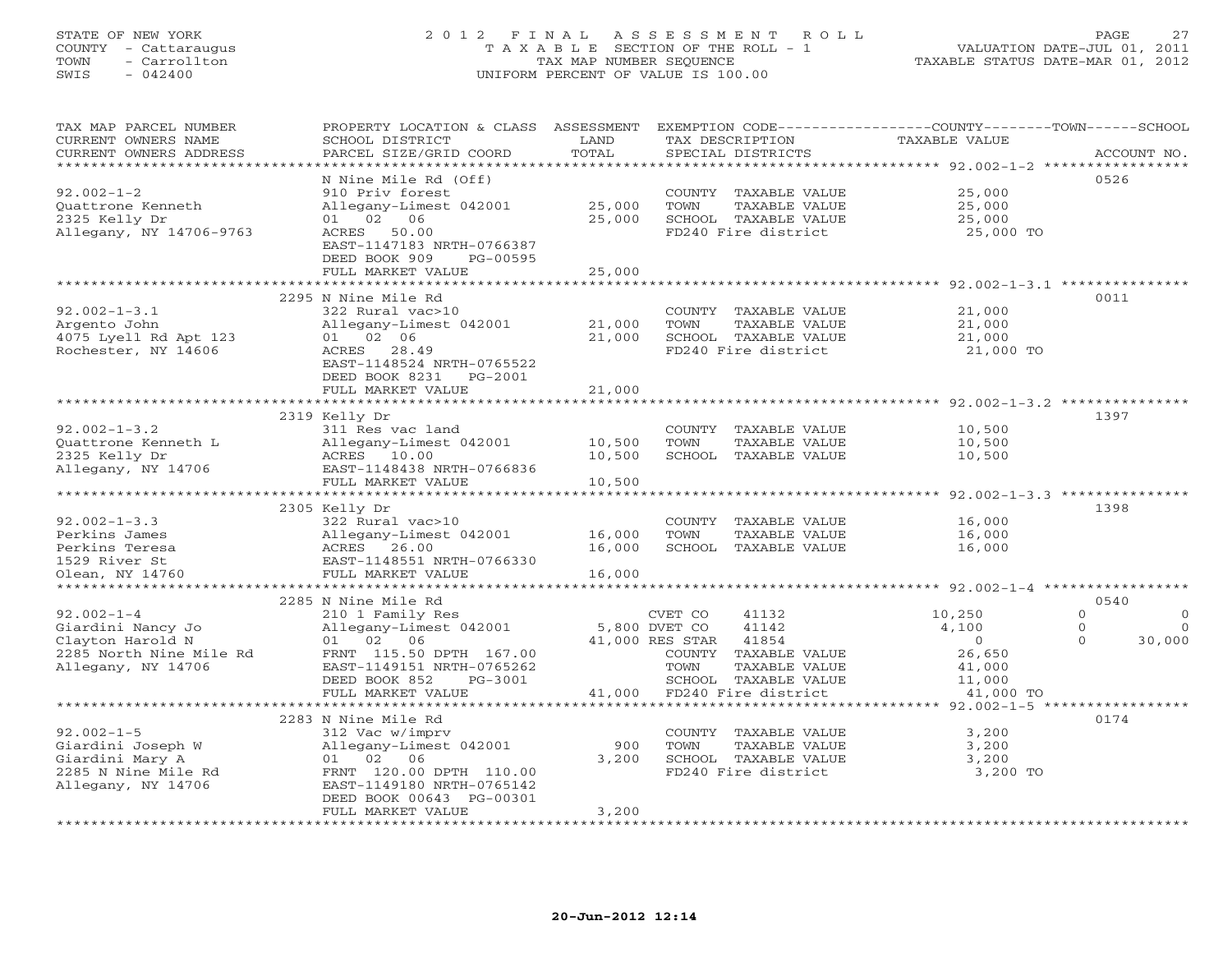# STATE OF NEW YORK 2 0 1 2 F I N A L A S S E S S M E N T R O L L PAGE 28 COUNTY - Cattaraugus T A X A B L E SECTION OF THE ROLL - 1 VALUATION DATE-JUL 01, 2011 TOWN - Carrollton TAX MAP NUMBER SEQUENCE TAXABLE STATUS DATE-MAR 01, 2012 SWIS - 042400 UNIFORM PERCENT OF VALUE IS 100.00UNIFORM PERCENT OF VALUE IS 100.00

| TAX MAP PARCEL NUMBER<br>CURRENT OWNERS NAME<br>CURRENT OWNERS ADDRESS                                | PROPERTY LOCATION & CLASS ASSESSMENT<br>SCHOOL DISTRICT<br>PARCEL SIZE/GRID COORD                                                                                                  | LAND<br>TOTAL             | EXEMPTION CODE----------------COUNTY-------TOWN------SCHOOL<br>TAX DESCRIPTION<br>SPECIAL DISTRICTS               | <b>TAXABLE VALUE</b>                                              |                  | ACCOUNT NO. |
|-------------------------------------------------------------------------------------------------------|------------------------------------------------------------------------------------------------------------------------------------------------------------------------------------|---------------------------|-------------------------------------------------------------------------------------------------------------------|-------------------------------------------------------------------|------------------|-------------|
| ***********************                                                                               |                                                                                                                                                                                    |                           |                                                                                                                   |                                                                   |                  |             |
| $92.002 - 1 - 6$<br>Adams Ralph Richard<br>Yerdon Cheryl<br>2273 N Nine Mile Rd<br>Allegany, NY 14706 | 2273 N Nine Mile Rd<br>210 1 Family Res<br>Allegany-Limest 042001<br>01 02 06<br>FRNT 141.00 DPTH 115.00<br>EAST-1149191 NRTH-0765010<br>DEED BOOK 00916 PG-00795                  | 5,000<br>62,000           | SR STAR<br>41834<br>COUNTY TAXABLE VALUE<br>TAXABLE VALUE<br>TOWN<br>SCHOOL TAXABLE VALUE<br>FD240 Fire district  | $\overline{0}$<br>62,000<br>62,000<br>$\overline{0}$<br>62,000 TO | 0009<br>$\Omega$ | 62,000      |
|                                                                                                       | FULL MARKET VALUE<br>**********************************                                                                                                                            | 62,000                    |                                                                                                                   |                                                                   |                  |             |
| $92.002 - 1 - 7.1$<br>Edel David T<br>3688 1/2 Buffalo Rd<br>Allegany, NY 14706                       | 2261 N Nine Mile Rd<br>210 1 Family Res<br>Allegany-Limest 042001<br>01 02 06<br>FRNT 85.00 DPTH 300.00<br>EAST-1149124 NRTH-0764826<br>DEED BOOK 1005 PG-841<br>FULL MARKET VALUE | 6,400<br>67,900<br>67,900 | COUNTY TAXABLE VALUE<br>TAXABLE VALUE<br>TOWN<br>SCHOOL TAXABLE VALUE<br>FD240 Fire district                      | 67,900<br>67,900<br>67,900<br>67,900 TO                           | 0008             |             |
|                                                                                                       | 2265 N Nine Mile Rd                                                                                                                                                                |                           |                                                                                                                   |                                                                   | 0964             |             |
| $92.002 - 1 - 7.2$<br>Magara Raymond L<br>2265 N Nine Mile<br>Allegany, NY 14706                      | 280 Res Multiple<br>Allegany-Limest 042001<br>01 02 06<br>270<br>80.00 DPTH 420.00<br>FRNT<br>EAST-1149077 NRTH-0764903<br>DEED BOOK 872<br>PG-00071<br>FULL MARKET VALUE          | 6,800<br>41,500<br>41,500 | SR STAR<br>41834<br>COUNTY TAXABLE VALUE<br>TOWN<br>TAXABLE VALUE<br>SCHOOL TAXABLE VALUE<br>FD240 Fire district  | $\overline{0}$<br>41,500<br>41,500<br>$\circ$<br>41,500 TO        | $\Omega$         | 41,500      |
|                                                                                                       |                                                                                                                                                                                    |                           |                                                                                                                   |                                                                   |                  |             |
| $92.002 - 1 - 9$<br>Vennard Thomas H Sr<br>Vennard Linda<br>2255 N Nine Mile Rd<br>Allegany, NY 14706 | 2255 N Nine Mile Rd<br>210 1 Family Res<br>Allegany-Limest 042001<br>01 02 06<br>FRNT 105.00 DPTH 230.00<br>EAST-1149165 NRTH-0764738<br>DEED BOOK 00946 PG-00897                  | 6,400<br>38,000           | RES STAR<br>41854<br>COUNTY TAXABLE VALUE<br>TOWN<br>TAXABLE VALUE<br>SCHOOL TAXABLE VALUE<br>FD240 Fire district | $\circ$<br>38,000<br>38,000<br>8,000<br>38,000 TO                 | 0212<br>$\Omega$ | 30,000      |
|                                                                                                       | FULL MARKET VALUE                                                                                                                                                                  | 38,000                    |                                                                                                                   |                                                                   |                  |             |
|                                                                                                       | 2245 N Nine Mile Rd                                                                                                                                                                |                           |                                                                                                                   |                                                                   | 0546             |             |
| $92.002 - 1 - 10$<br>Neal Darrell<br>Neal Amy<br>2245 N Nine Mile Rd<br>Allegany, NY 14706            | 210 1 Family Res<br>Allegany-Limest 042001<br>01 02 06<br>$L/p$ 769-615<br>FRNT 80.00 DPTH 135.00<br>EAST-1149210 NRTH-0764647<br>DEED BOOK 15703 PG-4002<br>FULL MARKET VALUE     | 4,700<br>67,500<br>67,500 | 41854<br>RES STAR<br>COUNTY TAXABLE VALUE<br>TOWN<br>TAXABLE VALUE<br>SCHOOL TAXABLE VALUE<br>FD240 Fire district | $\Omega$<br>67,500<br>67,500<br>37,500<br>67,500 TO               | $\Omega$         | 30,000      |
|                                                                                                       |                                                                                                                                                                                    |                           |                                                                                                                   |                                                                   |                  |             |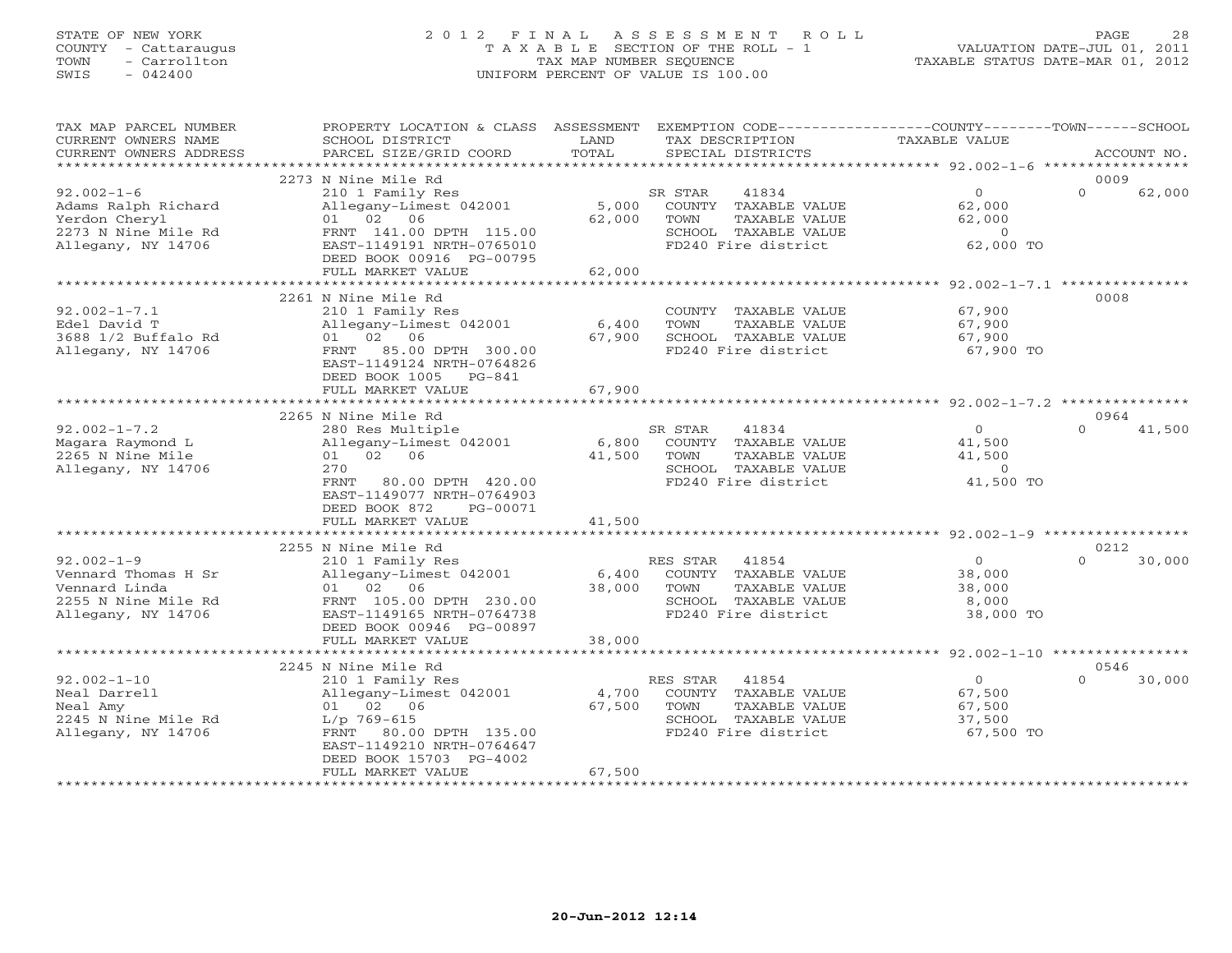### STATE OF NEW YORK 2 0 1 2 F I N A L A S S E S S M E N T R O L L PAGE 29 COUNTY - Cattaraugus T A X A B L E SECTION OF THE ROLL - 1 VALUATION DATE-JUL 01, 2011 TOWN - Carrollton TAX MAP NUMBER SEQUENCE TAXABLE STATUS DATE-MAR 01, 2012 SWIS - 042400 UNIFORM PERCENT OF VALUE IS 100.00UNIFORM PERCENT OF VALUE IS 100.00

| TAX MAP PARCEL NUMBER<br>CURRENT OWNERS NAME<br>CURRENT OWNERS ADDRESS<br>**********************                                                                | PROPERTY LOCATION & CLASS ASSESSMENT<br>SCHOOL DISTRICT<br>PARCEL SIZE/GRID COORD                                                                                                                                                                                                 | LAND<br>TOTAL                             | TAX DESCRIPTION<br>SPECIAL DISTRICTS                                                                                                                                                         | EXEMPTION CODE-----------------COUNTY-------TOWN------SCHOOL<br><b>TAXABLE VALUE</b><br>ACCOUNT NO.                             |
|-----------------------------------------------------------------------------------------------------------------------------------------------------------------|-----------------------------------------------------------------------------------------------------------------------------------------------------------------------------------------------------------------------------------------------------------------------------------|-------------------------------------------|----------------------------------------------------------------------------------------------------------------------------------------------------------------------------------------------|---------------------------------------------------------------------------------------------------------------------------------|
| $92.003 - 1 - 2.1$<br>Hillside Properties<br>Dick Giardini Jr.<br>4050 Mediterranean Dr<br>Allegany, NY 14706                                                   | 1595 Parkside Dr Ext<br>260 Seasonal res<br>Allegany-Limest 042001<br>45 01 06<br>FRNT 325.00 DPTH<br>ACRES 14.55<br>EAST-1130727 NRTH-0755231<br>DEED BOOK 1026<br>PG-654<br>FULL MARKET VALUE                                                                                   | 17,400<br>45,000<br>45,000                | COUNTY TAXABLE VALUE<br>TOWN<br>TAXABLE VALUE<br>SCHOOL TAXABLE VALUE<br>FD240 Fire district                                                                                                 | 0443<br>45,000<br>45,000<br>45,000<br>45,000 TO                                                                                 |
|                                                                                                                                                                 | *************************                                                                                                                                                                                                                                                         |                                           |                                                                                                                                                                                              |                                                                                                                                 |
| $92.003 - 1 - 3$<br>Klima Ronald G<br>Klima Christine<br>Attn: Rj Klima<br>6460 Seneca St<br>Elma, NY 14059                                                     | 1599 Parkside Dr Ext<br>260 Seasonal res<br>Allegany-Limest 042001<br>45 01 06<br>75.00 DPTH 75.00<br>FRNT<br>EAST-1131624 NRTH-0755176<br>DEED BOOK 00945 PG-00075<br>FULL MARKET VALUE                                                                                          | 1,100<br>35,000<br>35,000                 | COUNTY TAXABLE VALUE<br>TOWN<br>TAXABLE VALUE<br>SCHOOL TAXABLE VALUE<br>FD240 Fire district                                                                                                 | 0269<br>35,000<br>35,000<br>35,000<br>35,000 TO                                                                                 |
|                                                                                                                                                                 | *********************                                                                                                                                                                                                                                                             | **************                            |                                                                                                                                                                                              | *********************************** 92.003-1-4 ************                                                                     |
| $92.003 - 1 - 4$<br>Burke Armand<br>3279 Mcclure Holw<br>Allegany, NY 14706<br>$92.003 - 1 - 5.1$<br>Turski Jerome<br>247 Wilmington Ave<br>Tonawanda, NY 14150 | 1570 Parkside Dr<br>323 Vacant rural<br>Allegany-Limest 042001<br>45 01 06<br>Ff 400.00<br>1.01<br>ACRES<br>EAST-1131764 NRTH-0754448<br>DEED BOOK 1014<br>PG-721<br>FULL MARKET VALUE<br>1550 Parkside Dr<br>311 Res vac land<br>Allegany-Limest 042001<br>45 01 06<br>Ff 528.00 | 1,500<br>1,500<br>1,500<br>1,800<br>1,800 | COUNTY TAXABLE VALUE<br>TOWN<br>TAXABLE VALUE<br>SCHOOL TAXABLE VALUE<br>FD240 Fire district<br>COUNTY TAXABLE VALUE<br>TOWN<br>TAXABLE VALUE<br>SCHOOL TAXABLE VALUE<br>FD240 Fire district | 0050<br>1,500<br>1,500<br>1,500<br>1,500 TO<br>*************** 92.003-1-5.1 ****<br>0188<br>1,800<br>1,800<br>1,800<br>1,800 TO |
|                                                                                                                                                                 | ACRES<br>1.21<br>EAST-1131658 NRTH-0754000<br>DEED BOOK 1015<br>$PG-302$<br>FULL MARKET VALUE                                                                                                                                                                                     | 1,800                                     |                                                                                                                                                                                              | ************************************ 92.003-1-5.2 ****************                                                              |
| $92.003 - 1 - 5.2$<br>Middaugh Richard<br>6148 Co. Road 18 St<br>Alma, NY 14708                                                                                 | 1476 Parkside Dr<br>314 Rural vac<10<br>Allegany-Limest 042001<br>45 01 06<br>FRNT 100.00 DPTH 100.00<br>BANK<br>$\mathbf F$<br>EAST-1131583 NRTH-0753693<br>DEED BOOK 1021<br>$PG-296$<br>FULL MARKET VALUE                                                                      | 800<br>800<br>800                         | COUNTY TAXABLE VALUE<br>TOWN<br>TAXABLE VALUE<br>SCHOOL TAXABLE VALUE                                                                                                                        | 0914<br>800<br>800<br>800                                                                                                       |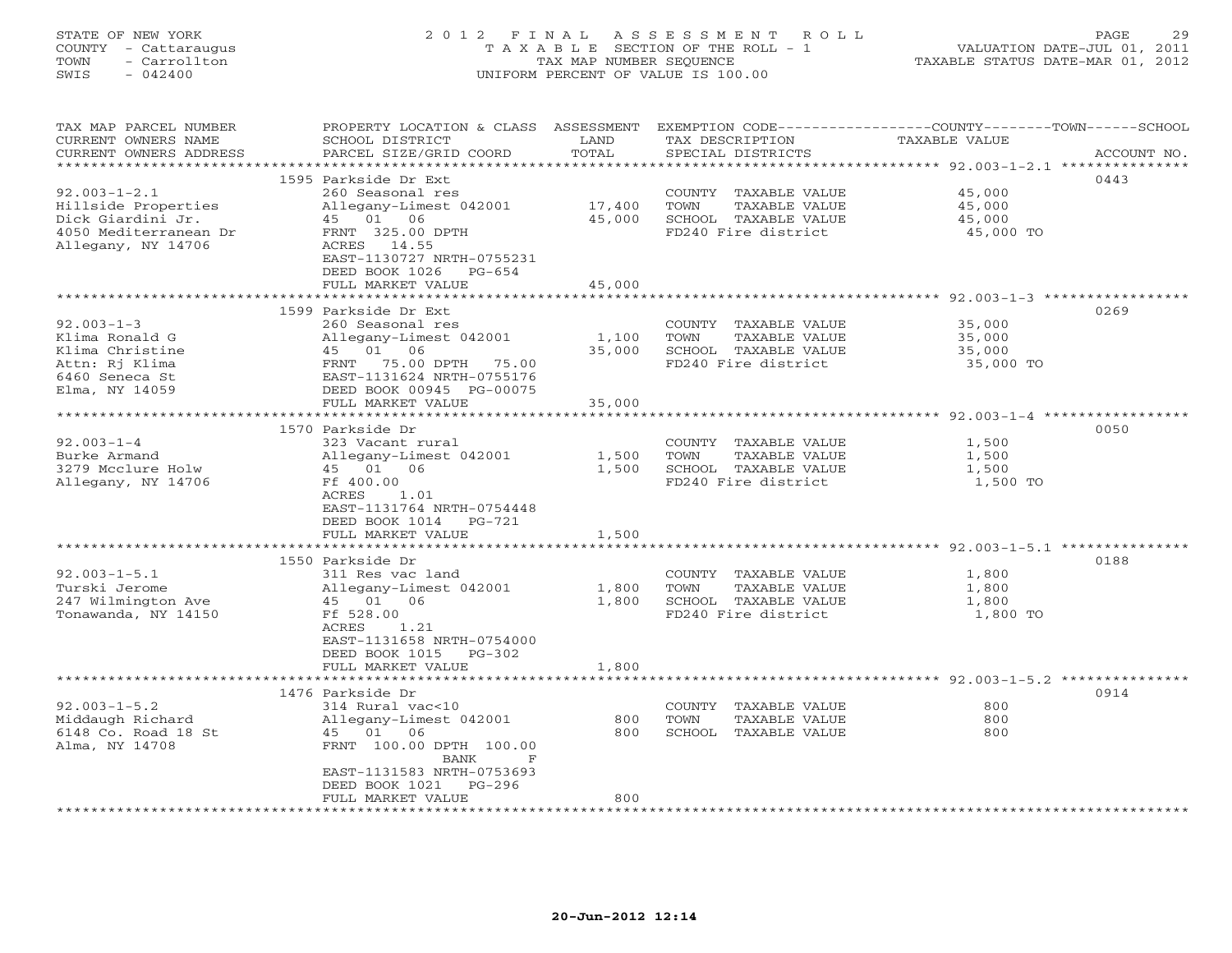# STATE OF NEW YORK 2 0 1 2 F I N A L A S S E S S M E N T R O L L PAGE 30 COUNTY - Cattaraugus T A X A B L E SECTION OF THE ROLL - 1 VALUATION DATE-JUL 01, 2011 TOWN - Carrollton TAX MAP NUMBER SEQUENCE TAXABLE STATUS DATE-MAR 01, 2012 SWIS - 042400 UNIFORM PERCENT OF VALUE IS 100.00UNIFORM PERCENT OF VALUE IS 100.00

| TAX MAP PARCEL NUMBER<br>CURRENT OWNERS NAME<br>CURRENT OWNERS ADDRESS                                     | PROPERTY LOCATION & CLASS ASSESSMENT<br>SCHOOL DISTRICT<br>PARCEL SIZE/GRID COORD                                                                                                         | LAND<br>TOTAL           | EXEMPTION CODE-----------------COUNTY-------TOWN------SCHOOL<br>TAX DESCRIPTION<br>SPECIAL DISTRICTS             | <b>TAXABLE VALUE</b>                                  | ACCOUNT NO.                |
|------------------------------------------------------------------------------------------------------------|-------------------------------------------------------------------------------------------------------------------------------------------------------------------------------------------|-------------------------|------------------------------------------------------------------------------------------------------------------|-------------------------------------------------------|----------------------------|
| ***********************                                                                                    |                                                                                                                                                                                           |                         |                                                                                                                  |                                                       |                            |
| $92.003 - 1 - 6$<br>Mueller Frederick<br>Mueller Arlene<br>130 Rowley Rd<br>Cheektowaga, NY 14227          | 1472 Parkside Dr<br>314 Rural vac<10<br>Allegany-Limest 042001<br>45 01 06<br>FRNT 100.00 DPTH 100.00<br>EAST-1131557 NRTH-0753592<br>DEED BOOK 10381 PG-8001                             | 800<br>800              | COUNTY TAXABLE VALUE<br>TOWN<br>TAXABLE VALUE<br>SCHOOL TAXABLE VALUE<br>FD240 Fire district                     | 800<br>800<br>800<br>800 TO                           | 0226                       |
|                                                                                                            | FULL MARKET VALUE                                                                                                                                                                         | 800                     |                                                                                                                  |                                                       |                            |
|                                                                                                            |                                                                                                                                                                                           |                         |                                                                                                                  |                                                       |                            |
| $92.003 - 1 - 7$<br>Mueller Frederick<br>130 Rowley Rd<br>Cheektowaga, NY 14227                            | 1468 Parkside Dr<br>260 Seasonal res<br>Allegany-Limest 042001<br>45 01 06<br>FRNT 100.00 DPTH 100.00<br>EAST-1131534 NRTH-0753495<br>DEED BOOK 00699 PG-00811                            | 1,700<br>18,000         | COUNTY TAXABLE VALUE<br>TAXABLE VALUE<br>TOWN<br>SCHOOL TAXABLE VALUE<br>FD240 Fire district                     | 18,000<br>18,000<br>18,000<br>18,000 TO               | 0341                       |
|                                                                                                            | FULL MARKET VALUE                                                                                                                                                                         | 18,000                  |                                                                                                                  |                                                       |                            |
|                                                                                                            |                                                                                                                                                                                           |                         |                                                                                                                  |                                                       |                            |
|                                                                                                            | 1458 Parkside Dr                                                                                                                                                                          |                         |                                                                                                                  |                                                       | 0402                       |
| $92.003 - 1 - 8$<br>Vanderlip Jay Christopher<br>Rusiniak Stanley<br>21 Groell St<br>Cheektowaga, NY 14227 | 312 Vac w/imprv<br>Allegany-Limest 042001<br>45 01 06<br>Life Use - Stanley-Anna<br>FRNT 228.00 DPTH 100.00<br>EAST-1131495 NRTH-0753338<br>DEED BOOK 00941 PG-00061<br>FULL MARKET VALUE | 1,100<br>1,200<br>1,200 | COUNTY TAXABLE VALUE<br>TOWN<br>TAXABLE VALUE<br>SCHOOL TAXABLE VALUE<br>FD240 Fire district                     | 1,200<br>1,200<br>1,200<br>1,200 TO                   |                            |
|                                                                                                            |                                                                                                                                                                                           |                         |                                                                                                                  |                                                       |                            |
| $92.003 - 1 - 9$<br>Vanderlip Jay Christopher<br>Rusiniak Stanley<br>21 Groell St<br>Cheektowago, NY 14227 | Parkside Dr<br>260 Seasonal res<br>Allegany-Limest 042001<br>45 01 06<br>Life Use - Stanley-Anna<br>FRNT 250.00 DPTH 100.00<br>EAST-1131437 NRTH-0753104<br>DEED BOOK 00941 PG-00061      | 5,800<br>33,900         | COUNTY TAXABLE VALUE<br>TOWN<br>TAXABLE VALUE<br>SCHOOL TAXABLE VALUE<br>FD240 Fire district                     | 33,900<br>33,900<br>33,900<br>33,900 TO               | 0401                       |
|                                                                                                            | FULL MARKET VALUE                                                                                                                                                                         | 33,900                  |                                                                                                                  |                                                       |                            |
|                                                                                                            |                                                                                                                                                                                           |                         |                                                                                                                  |                                                       |                            |
| $92.003 - 1 - 10$<br>Severn Donald<br>Box 117<br>Limestone, NY 14753                                       | 1454 Parkside Dr<br>210 1 Family Res<br>Allegany-Limest 042001<br>45 01 06<br>$92.003 - 1 - 10&11.1$<br>ACRES<br>65.50<br>EAST-1132341 NRTH-0753309<br>DEED BOOK 00783 PG-00423           | 20,400<br>54,500        | 41834<br>SR STAR<br>COUNTY TAXABLE VALUE<br>TOWN<br>TAXABLE VALUE<br>SCHOOL TAXABLE VALUE<br>FD240 Fire district | $\Omega$<br>54,500<br>54,500<br>$\Omega$<br>54,500 TO | 0432<br>$\Omega$<br>54,500 |
|                                                                                                            | FULL MARKET VALUE                                                                                                                                                                         | 54,500                  |                                                                                                                  |                                                       |                            |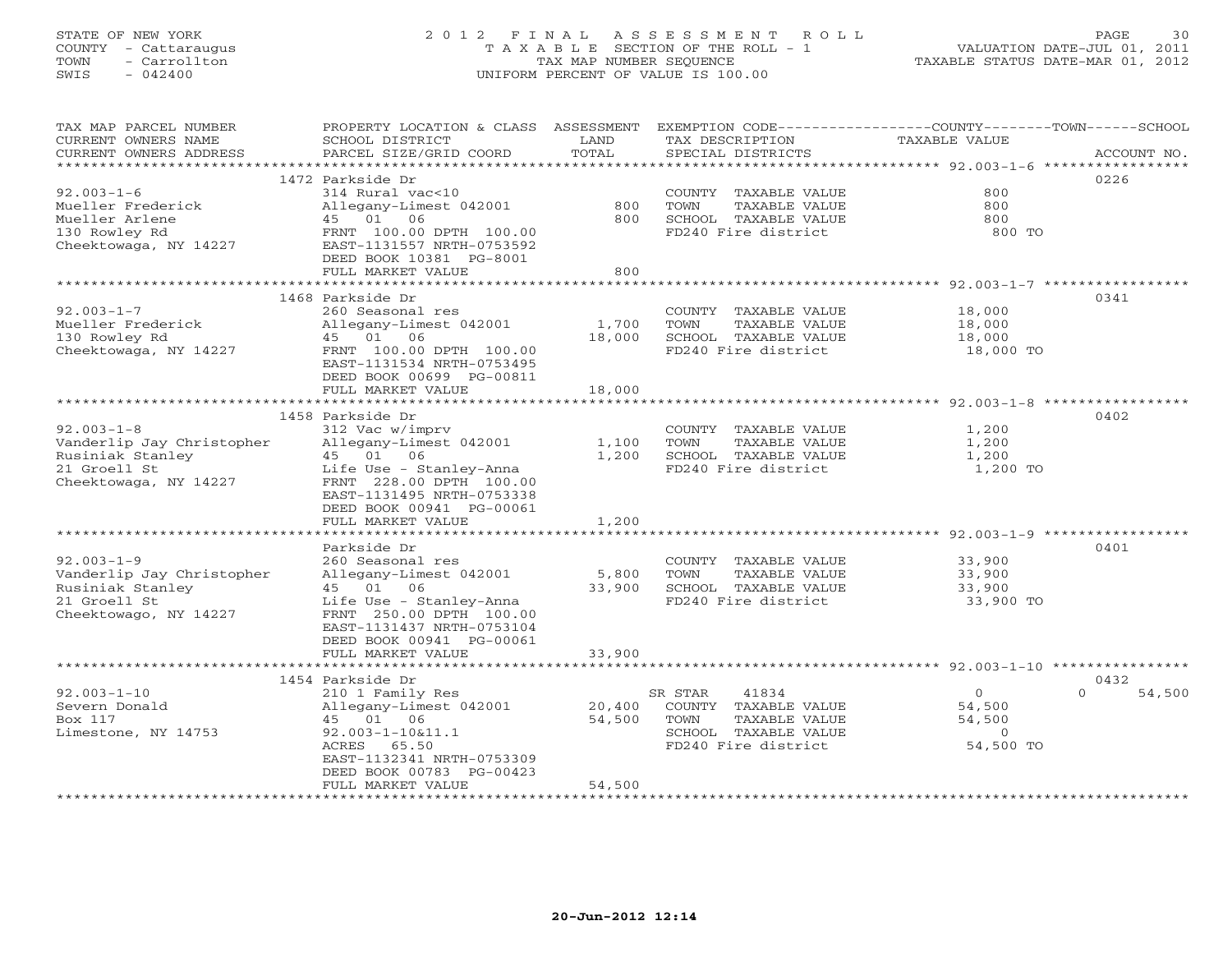## STATE OF NEW YORK 2 0 1 2 F I N A L A S S E S S M E N T R O L L PAGE 31 COUNTY - Cattaraugus T A X A B L E SECTION OF THE ROLL - 1 VALUATION DATE-JUL 01, 2011 TOWN - Carrollton TAX MAP NUMBER SEQUENCE TAXABLE STATUS DATE-MAR 01, 2012<br>TAXABLE STATUS DATE-MAR 01, 2012 SWIS - 042400 UNIFORM PERCENT OF VALUE IS 100.00

| TAX MAP PARCEL NUMBER<br>CURRENT OWNERS NAME  | PROPERTY LOCATION & CLASS ASSESSMENT<br>SCHOOL DISTRICT | LAND             | EXEMPTION CODE-----------------COUNTY-------TOWN-----SCHOOL<br>TAX DESCRIPTION | <b>TAXABLE VALUE</b>                                          |             |
|-----------------------------------------------|---------------------------------------------------------|------------------|--------------------------------------------------------------------------------|---------------------------------------------------------------|-------------|
| CURRENT OWNERS ADDRESS<br>******************* | PARCEL SIZE/GRID COORD                                  | TOTAL<br>******* | SPECIAL DISTRICTS                                                              | ******************************** 92.003-1-11.2 ************** | ACCOUNT NO. |
|                                               | 5975 Irvine Mills Rd                                    |                  |                                                                                |                                                               | 1253        |
| $92.003 - 1 - 11.2$                           | 323 Vacant rural                                        |                  | COUNTY TAXABLE VALUE                                                           | 9,000                                                         |             |
| Dunne Steven H                                | Allegany-Limest 042001                                  | 9,000            | TAXABLE VALUE<br>TOWN                                                          | 9,000                                                         |             |
| Scott Hollow Rd                               | 44/45 01 06                                             | 9,000            | SCHOOL TAXABLE VALUE                                                           | 9,000                                                         |             |
| Salamanca, NY 14779                           | ACRES<br>45.75                                          |                  | FD240 Fire district                                                            | 9,000 TO                                                      |             |
|                                               | EAST-1132375 NRTH-0751384                               |                  |                                                                                |                                                               |             |
|                                               | DEED BOOK 00917 PG-00182                                |                  |                                                                                |                                                               |             |
|                                               | FULL MARKET VALUE                                       | 9,000            |                                                                                |                                                               |             |
|                                               |                                                         |                  |                                                                                |                                                               |             |
|                                               | 1490 Us Rte 219                                         |                  |                                                                                |                                                               | 0316        |
| $92.003 - 1 - 12.1$<br>Loomis Donald R        | 323 Vacant rural                                        |                  | COUNTY TAXABLE VALUE<br>TOWN<br>TAXABLE VALUE                                  | 3,300<br>3,300                                                |             |
| 7970 Tug Hill Rd                              | Allegany-Limest 042001<br>29 01 06                      | 3,300<br>3,300   | SCHOOL TAXABLE VALUE                                                           | 3,300                                                         |             |
| Machias, NY 14101                             | Ff 2570.00                                              |                  | FD240 Fire district                                                            | 3,300 TO                                                      |             |
|                                               | ACRES 16.30                                             |                  |                                                                                |                                                               |             |
|                                               | EAST-1133727 NRTH-0753925                               |                  |                                                                                |                                                               |             |
|                                               | DEED BOOK 00947 PG-00875                                |                  |                                                                                |                                                               |             |
|                                               | FULL MARKET VALUE                                       | 3,300            |                                                                                |                                                               |             |
|                                               |                                                         | ******           |                                                                                | *************** 92.003-1-12.2 ***************                 |             |
|                                               | 5922 Irvine Mills Rd                                    |                  |                                                                                |                                                               | 1241        |
| $92.003 - 1 - 12.2$                           | 323 Vacant rural                                        |                  | COUNTY TAXABLE VALUE                                                           | 7,000                                                         |             |
| Loomis Donald R                               | Allegany-Limest 042001                                  | 7,000            | TAXABLE VALUE<br>TOWN                                                          | 7,000                                                         |             |
| 7970 Tug Hill Rd<br>Machias, NY 14101         | 45 01<br>06<br>Ff 180.00                                | 7,000            | SCHOOL TAXABLE VALUE<br>FD240 Fire district                                    | 7,000<br>7,000 TO                                             |             |
|                                               | ACRES<br>35.35                                          |                  |                                                                                |                                                               |             |
|                                               | EAST-1132887 NRTH-0753991                               |                  |                                                                                |                                                               |             |
|                                               | DEED BOOK 00913 PG-00077                                |                  |                                                                                |                                                               |             |
|                                               | FULL MARKET VALUE                                       | 7,000            |                                                                                |                                                               |             |
|                                               | ************************                                |                  |                                                                                |                                                               |             |
|                                               | 1494 Us Rte 219                                         |                  |                                                                                |                                                               | 0051        |
| $92.003 - 1 - 13$                             | 314 Rural vac<10                                        |                  | COUNTY TAXABLE VALUE                                                           | 10,000                                                        |             |
| Burke Katherine Patrick                       | Allegany-Limest 042001                                  | 10,000           | TOWN<br>TAXABLE VALUE                                                          | 10,000                                                        |             |
| PO Box 326                                    | 06<br>29 01                                             | 10,000           | SCHOOL TAXABLE VALUE                                                           | 10,000                                                        |             |
| Ellicottville, NY 14731                       | Ff 1290.00<br>ACRES<br>2.71                             |                  | FD240 Fire district                                                            | 10,000 TO                                                     |             |
|                                               | EAST-1134153 NRTH-0754369                               |                  |                                                                                |                                                               |             |
|                                               | DEED BOOK 00924 PG-00579                                |                  |                                                                                |                                                               |             |
|                                               | FULL MARKET VALUE                                       | 10,000           |                                                                                |                                                               |             |
|                                               | *************************                               |                  |                                                                                |                                                               |             |
|                                               | 1550 Us Rte 219                                         |                  |                                                                                |                                                               | 0335        |
| $92.003 - 1 - 14.1$                           | 271 Mfg housings                                        |                  | COUNTY<br>TAXABLE VALUE                                                        | 40,000                                                        |             |
| Montgomery Michael L                          | Allegany-Limest 042001                                  | 13,700           | TOWN<br>TAXABLE VALUE                                                          | 40,000                                                        |             |
| Montgomery Candice A                          | 29 01<br>06                                             | 40,000           | SCHOOL TAXABLE VALUE                                                           | 40,000                                                        |             |
| 308 S 7th St<br>Copperas Cove, TX 76522       | 270<br>FF 420                                           |                  | FD240 Fire district                                                            | 40,000 TO                                                     |             |
|                                               | ACRES<br>5.30                                           |                  |                                                                                |                                                               |             |
|                                               | EAST-1134324 NRTH-0755079                               |                  |                                                                                |                                                               |             |
|                                               | DEED BOOK 2928<br>PG-7001                               |                  |                                                                                |                                                               |             |
|                                               | FULL MARKET VALUE                                       | 40,000           |                                                                                |                                                               |             |
|                                               |                                                         |                  |                                                                                |                                                               |             |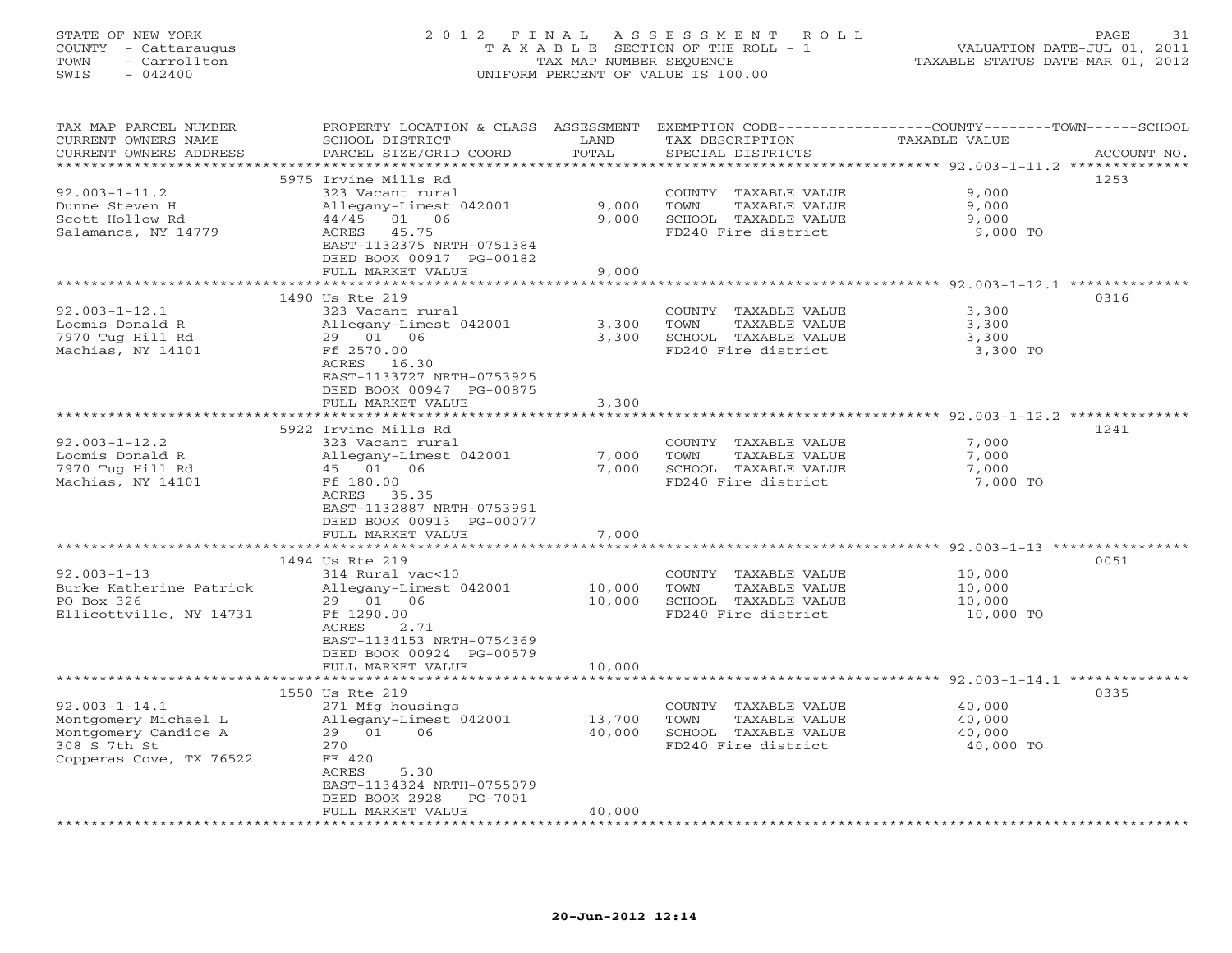# STATE OF NEW YORK 2 0 1 2 F I N A L A S S E S S M E N T R O L L PAGE 32 COUNTY - Cattaraugus T A X A B L E SECTION OF THE ROLL - 1 VALUATION DATE-JUL 01, 2011 TOWN - Carrollton TAX MAP NUMBER SEQUENCE TAXABLE STATUS DATE-MAR 01, 2012 SWIS - 042400 UNIFORM PERCENT OF VALUE IS 100.00UNIFORM PERCENT OF VALUE IS 100.00

| TOTAL<br>CURRENT OWNERS ADDRESS<br>PARCEL SIZE/GRID COORD<br>SPECIAL DISTRICTS<br>ACCOUNT NO.<br>1650 Sunny Side Dr<br>1066<br>$92.003 - 1 - 14.2$<br>$\overline{0}$<br>$\Omega$<br>30,000<br>210 1 Family Res<br>RES STAR<br>41854<br>15,000<br>COUNTY TAXABLE VALUE<br>Montgomery Robert<br>Allegany-Limest 042001<br>56,000<br>1650 Rt. 219<br>29 01 06<br>56,000<br>TOWN<br>TAXABLE VALUE<br>56,000<br>Limestone, NY 14753<br>ACRES<br>6.98<br>SCHOOL TAXABLE VALUE<br>26,000<br>FD240 Fire district<br>EAST-1134669 NRTH-0755417<br>56,000 TO<br>DEED BOOK 8530 PG-4001<br>FULL MARKET VALUE<br>56,000<br>1500 N Main St<br>1190<br>$92.003 - 1 - 14.3$<br>433 Auto body<br>COUNTY TAXABLE VALUE<br>44,000<br>Blicharz Thomas E<br>TAXABLE VALUE<br>Allegany-Limest 042001<br>18,700<br>TOWN<br>44,000<br>29 01 06<br>44,000<br>Blicharz Sidney A<br>SCHOOL TAXABLE VALUE<br>44,000<br>3055 Wolf Run Rd<br>Ff 840.00<br>FD240 Fire district<br>44,000 TO<br>Cuba, NY 14727<br>ACRES 15.85<br>EAST-1134600 NRTH-0754150<br>DEED BOOK 889<br>PG-01174<br>FULL MARKET VALUE<br>44,000<br>1350<br>1542 Rte 219<br>$92.003 - 1 - 14.4$<br>314 Rural vac<10<br>10,000<br>COUNTY TAXABLE VALUE<br>10,000<br>Montgomery Robert Jesse<br>Allegany-Limest 042001<br>TOWN<br>TAXABLE VALUE<br>10,000<br>1650 Rte 219<br>29 1 6<br>10,000<br>SCHOOL TAXABLE VALUE<br>10,000<br>FF 450<br>FD240 Fire district<br>10,000 TO<br>Limestone, NY 14753<br>ACRES<br>2.65<br>EAST-1134405 NRTH-0754639<br>DEED BOOK 8530 PG-4002<br>10,000<br>FULL MARKET VALUE<br>0235<br>1480 Sunnyside Dr<br>$92.003 - 1 - 16.1$<br>5,000<br>210 1 Family Res<br>VET TOWN 41103<br>$\Omega$<br>$\Omega$<br>Hunt James A<br>Allegany-Limest 042001<br>6,800 CVET CO<br>41132<br>12,250<br>$\bigcirc$<br>$\Omega$<br>$\Omega$<br>49,000<br>Hunt Elsie R<br>29 01 06<br>49,000 SR STAR<br>41834<br>$\overline{0}$<br>1480 Sunnyside Dr<br>36,750<br>FRNT 149.99 DPTH 200.00<br>COUNTY TAXABLE VALUE<br>Limestone, NY 14753<br>EAST-1134173 NRTH-0753441<br>TOWN<br>TAXABLE VALUE<br>44,000<br>SCHOOL TAXABLE VALUE<br>DEED BOOK 788<br>$PG-00663$<br>$\circ$<br>49,000<br>49,000 TO<br>FULL MARKET VALUE<br>FD240 Fire district<br>1478 Sunny Side Dr<br>1265<br>$92.003 - 1 - 16.2$<br>449 Other Storag<br>COUNTY TAXABLE VALUE<br>40,000<br>Allegany-Limest 042001<br>Hunt James A<br>4,300<br>TOWN<br>TAXABLE VALUE<br>40,000<br>Hunt Elsie R<br>29 01 06<br>40,000<br>SCHOOL TAXABLE VALUE<br>40,000<br>1480 Sunnyside Dr<br>FD240 Fire district<br>40,000 TO<br>72.90 DPTH 300.00<br>FRNT<br>Limestone, NY 14753<br>EAST-1134231 NRTH-0753330<br>DEED BOOK 00920 PG-00634<br>FULL MARKET VALUE<br>40,000 | TAX MAP PARCEL NUMBER<br>CURRENT OWNERS NAME | PROPERTY LOCATION & CLASS ASSESSMENT EXEMPTION CODE----------------COUNTY-------TOWN------SCHOOL<br>SCHOOL DISTRICT | LAND | TAX DESCRIPTION | TAXABLE VALUE |  |
|--------------------------------------------------------------------------------------------------------------------------------------------------------------------------------------------------------------------------------------------------------------------------------------------------------------------------------------------------------------------------------------------------------------------------------------------------------------------------------------------------------------------------------------------------------------------------------------------------------------------------------------------------------------------------------------------------------------------------------------------------------------------------------------------------------------------------------------------------------------------------------------------------------------------------------------------------------------------------------------------------------------------------------------------------------------------------------------------------------------------------------------------------------------------------------------------------------------------------------------------------------------------------------------------------------------------------------------------------------------------------------------------------------------------------------------------------------------------------------------------------------------------------------------------------------------------------------------------------------------------------------------------------------------------------------------------------------------------------------------------------------------------------------------------------------------------------------------------------------------------------------------------------------------------------------------------------------------------------------------------------------------------------------------------------------------------------------------------------------------------------------------------------------------------------------------------------------------------------------------------------------------------------------------------------------------------------------------------------------------------------------------------------------------------------------------------------------------------------------------------------------------------------------------------------------------------------------------------------------------------------------------------------------------------------------|----------------------------------------------|---------------------------------------------------------------------------------------------------------------------|------|-----------------|---------------|--|
|                                                                                                                                                                                                                                                                                                                                                                                                                                                                                                                                                                                                                                                                                                                                                                                                                                                                                                                                                                                                                                                                                                                                                                                                                                                                                                                                                                                                                                                                                                                                                                                                                                                                                                                                                                                                                                                                                                                                                                                                                                                                                                                                                                                                                                                                                                                                                                                                                                                                                                                                                                                                                                                                                |                                              |                                                                                                                     |      |                 |               |  |
|                                                                                                                                                                                                                                                                                                                                                                                                                                                                                                                                                                                                                                                                                                                                                                                                                                                                                                                                                                                                                                                                                                                                                                                                                                                                                                                                                                                                                                                                                                                                                                                                                                                                                                                                                                                                                                                                                                                                                                                                                                                                                                                                                                                                                                                                                                                                                                                                                                                                                                                                                                                                                                                                                |                                              |                                                                                                                     |      |                 |               |  |
|                                                                                                                                                                                                                                                                                                                                                                                                                                                                                                                                                                                                                                                                                                                                                                                                                                                                                                                                                                                                                                                                                                                                                                                                                                                                                                                                                                                                                                                                                                                                                                                                                                                                                                                                                                                                                                                                                                                                                                                                                                                                                                                                                                                                                                                                                                                                                                                                                                                                                                                                                                                                                                                                                |                                              |                                                                                                                     |      |                 |               |  |
|                                                                                                                                                                                                                                                                                                                                                                                                                                                                                                                                                                                                                                                                                                                                                                                                                                                                                                                                                                                                                                                                                                                                                                                                                                                                                                                                                                                                                                                                                                                                                                                                                                                                                                                                                                                                                                                                                                                                                                                                                                                                                                                                                                                                                                                                                                                                                                                                                                                                                                                                                                                                                                                                                |                                              |                                                                                                                     |      |                 |               |  |
|                                                                                                                                                                                                                                                                                                                                                                                                                                                                                                                                                                                                                                                                                                                                                                                                                                                                                                                                                                                                                                                                                                                                                                                                                                                                                                                                                                                                                                                                                                                                                                                                                                                                                                                                                                                                                                                                                                                                                                                                                                                                                                                                                                                                                                                                                                                                                                                                                                                                                                                                                                                                                                                                                |                                              |                                                                                                                     |      |                 |               |  |
|                                                                                                                                                                                                                                                                                                                                                                                                                                                                                                                                                                                                                                                                                                                                                                                                                                                                                                                                                                                                                                                                                                                                                                                                                                                                                                                                                                                                                                                                                                                                                                                                                                                                                                                                                                                                                                                                                                                                                                                                                                                                                                                                                                                                                                                                                                                                                                                                                                                                                                                                                                                                                                                                                |                                              |                                                                                                                     |      |                 |               |  |
|                                                                                                                                                                                                                                                                                                                                                                                                                                                                                                                                                                                                                                                                                                                                                                                                                                                                                                                                                                                                                                                                                                                                                                                                                                                                                                                                                                                                                                                                                                                                                                                                                                                                                                                                                                                                                                                                                                                                                                                                                                                                                                                                                                                                                                                                                                                                                                                                                                                                                                                                                                                                                                                                                |                                              |                                                                                                                     |      |                 |               |  |
|                                                                                                                                                                                                                                                                                                                                                                                                                                                                                                                                                                                                                                                                                                                                                                                                                                                                                                                                                                                                                                                                                                                                                                                                                                                                                                                                                                                                                                                                                                                                                                                                                                                                                                                                                                                                                                                                                                                                                                                                                                                                                                                                                                                                                                                                                                                                                                                                                                                                                                                                                                                                                                                                                |                                              |                                                                                                                     |      |                 |               |  |
|                                                                                                                                                                                                                                                                                                                                                                                                                                                                                                                                                                                                                                                                                                                                                                                                                                                                                                                                                                                                                                                                                                                                                                                                                                                                                                                                                                                                                                                                                                                                                                                                                                                                                                                                                                                                                                                                                                                                                                                                                                                                                                                                                                                                                                                                                                                                                                                                                                                                                                                                                                                                                                                                                |                                              |                                                                                                                     |      |                 |               |  |
|                                                                                                                                                                                                                                                                                                                                                                                                                                                                                                                                                                                                                                                                                                                                                                                                                                                                                                                                                                                                                                                                                                                                                                                                                                                                                                                                                                                                                                                                                                                                                                                                                                                                                                                                                                                                                                                                                                                                                                                                                                                                                                                                                                                                                                                                                                                                                                                                                                                                                                                                                                                                                                                                                |                                              |                                                                                                                     |      |                 |               |  |
|                                                                                                                                                                                                                                                                                                                                                                                                                                                                                                                                                                                                                                                                                                                                                                                                                                                                                                                                                                                                                                                                                                                                                                                                                                                                                                                                                                                                                                                                                                                                                                                                                                                                                                                                                                                                                                                                                                                                                                                                                                                                                                                                                                                                                                                                                                                                                                                                                                                                                                                                                                                                                                                                                |                                              |                                                                                                                     |      |                 |               |  |
|                                                                                                                                                                                                                                                                                                                                                                                                                                                                                                                                                                                                                                                                                                                                                                                                                                                                                                                                                                                                                                                                                                                                                                                                                                                                                                                                                                                                                                                                                                                                                                                                                                                                                                                                                                                                                                                                                                                                                                                                                                                                                                                                                                                                                                                                                                                                                                                                                                                                                                                                                                                                                                                                                |                                              |                                                                                                                     |      |                 |               |  |
|                                                                                                                                                                                                                                                                                                                                                                                                                                                                                                                                                                                                                                                                                                                                                                                                                                                                                                                                                                                                                                                                                                                                                                                                                                                                                                                                                                                                                                                                                                                                                                                                                                                                                                                                                                                                                                                                                                                                                                                                                                                                                                                                                                                                                                                                                                                                                                                                                                                                                                                                                                                                                                                                                |                                              |                                                                                                                     |      |                 |               |  |
|                                                                                                                                                                                                                                                                                                                                                                                                                                                                                                                                                                                                                                                                                                                                                                                                                                                                                                                                                                                                                                                                                                                                                                                                                                                                                                                                                                                                                                                                                                                                                                                                                                                                                                                                                                                                                                                                                                                                                                                                                                                                                                                                                                                                                                                                                                                                                                                                                                                                                                                                                                                                                                                                                |                                              |                                                                                                                     |      |                 |               |  |
|                                                                                                                                                                                                                                                                                                                                                                                                                                                                                                                                                                                                                                                                                                                                                                                                                                                                                                                                                                                                                                                                                                                                                                                                                                                                                                                                                                                                                                                                                                                                                                                                                                                                                                                                                                                                                                                                                                                                                                                                                                                                                                                                                                                                                                                                                                                                                                                                                                                                                                                                                                                                                                                                                |                                              |                                                                                                                     |      |                 |               |  |
|                                                                                                                                                                                                                                                                                                                                                                                                                                                                                                                                                                                                                                                                                                                                                                                                                                                                                                                                                                                                                                                                                                                                                                                                                                                                                                                                                                                                                                                                                                                                                                                                                                                                                                                                                                                                                                                                                                                                                                                                                                                                                                                                                                                                                                                                                                                                                                                                                                                                                                                                                                                                                                                                                |                                              |                                                                                                                     |      |                 |               |  |
|                                                                                                                                                                                                                                                                                                                                                                                                                                                                                                                                                                                                                                                                                                                                                                                                                                                                                                                                                                                                                                                                                                                                                                                                                                                                                                                                                                                                                                                                                                                                                                                                                                                                                                                                                                                                                                                                                                                                                                                                                                                                                                                                                                                                                                                                                                                                                                                                                                                                                                                                                                                                                                                                                |                                              |                                                                                                                     |      |                 |               |  |
|                                                                                                                                                                                                                                                                                                                                                                                                                                                                                                                                                                                                                                                                                                                                                                                                                                                                                                                                                                                                                                                                                                                                                                                                                                                                                                                                                                                                                                                                                                                                                                                                                                                                                                                                                                                                                                                                                                                                                                                                                                                                                                                                                                                                                                                                                                                                                                                                                                                                                                                                                                                                                                                                                |                                              |                                                                                                                     |      |                 |               |  |
|                                                                                                                                                                                                                                                                                                                                                                                                                                                                                                                                                                                                                                                                                                                                                                                                                                                                                                                                                                                                                                                                                                                                                                                                                                                                                                                                                                                                                                                                                                                                                                                                                                                                                                                                                                                                                                                                                                                                                                                                                                                                                                                                                                                                                                                                                                                                                                                                                                                                                                                                                                                                                                                                                |                                              |                                                                                                                     |      |                 |               |  |
|                                                                                                                                                                                                                                                                                                                                                                                                                                                                                                                                                                                                                                                                                                                                                                                                                                                                                                                                                                                                                                                                                                                                                                                                                                                                                                                                                                                                                                                                                                                                                                                                                                                                                                                                                                                                                                                                                                                                                                                                                                                                                                                                                                                                                                                                                                                                                                                                                                                                                                                                                                                                                                                                                |                                              |                                                                                                                     |      |                 |               |  |
|                                                                                                                                                                                                                                                                                                                                                                                                                                                                                                                                                                                                                                                                                                                                                                                                                                                                                                                                                                                                                                                                                                                                                                                                                                                                                                                                                                                                                                                                                                                                                                                                                                                                                                                                                                                                                                                                                                                                                                                                                                                                                                                                                                                                                                                                                                                                                                                                                                                                                                                                                                                                                                                                                |                                              |                                                                                                                     |      |                 |               |  |
|                                                                                                                                                                                                                                                                                                                                                                                                                                                                                                                                                                                                                                                                                                                                                                                                                                                                                                                                                                                                                                                                                                                                                                                                                                                                                                                                                                                                                                                                                                                                                                                                                                                                                                                                                                                                                                                                                                                                                                                                                                                                                                                                                                                                                                                                                                                                                                                                                                                                                                                                                                                                                                                                                |                                              |                                                                                                                     |      |                 |               |  |
|                                                                                                                                                                                                                                                                                                                                                                                                                                                                                                                                                                                                                                                                                                                                                                                                                                                                                                                                                                                                                                                                                                                                                                                                                                                                                                                                                                                                                                                                                                                                                                                                                                                                                                                                                                                                                                                                                                                                                                                                                                                                                                                                                                                                                                                                                                                                                                                                                                                                                                                                                                                                                                                                                |                                              |                                                                                                                     |      |                 |               |  |
|                                                                                                                                                                                                                                                                                                                                                                                                                                                                                                                                                                                                                                                                                                                                                                                                                                                                                                                                                                                                                                                                                                                                                                                                                                                                                                                                                                                                                                                                                                                                                                                                                                                                                                                                                                                                                                                                                                                                                                                                                                                                                                                                                                                                                                                                                                                                                                                                                                                                                                                                                                                                                                                                                |                                              |                                                                                                                     |      |                 |               |  |
|                                                                                                                                                                                                                                                                                                                                                                                                                                                                                                                                                                                                                                                                                                                                                                                                                                                                                                                                                                                                                                                                                                                                                                                                                                                                                                                                                                                                                                                                                                                                                                                                                                                                                                                                                                                                                                                                                                                                                                                                                                                                                                                                                                                                                                                                                                                                                                                                                                                                                                                                                                                                                                                                                |                                              |                                                                                                                     |      |                 |               |  |
|                                                                                                                                                                                                                                                                                                                                                                                                                                                                                                                                                                                                                                                                                                                                                                                                                                                                                                                                                                                                                                                                                                                                                                                                                                                                                                                                                                                                                                                                                                                                                                                                                                                                                                                                                                                                                                                                                                                                                                                                                                                                                                                                                                                                                                                                                                                                                                                                                                                                                                                                                                                                                                                                                |                                              |                                                                                                                     |      |                 |               |  |
|                                                                                                                                                                                                                                                                                                                                                                                                                                                                                                                                                                                                                                                                                                                                                                                                                                                                                                                                                                                                                                                                                                                                                                                                                                                                                                                                                                                                                                                                                                                                                                                                                                                                                                                                                                                                                                                                                                                                                                                                                                                                                                                                                                                                                                                                                                                                                                                                                                                                                                                                                                                                                                                                                |                                              |                                                                                                                     |      |                 |               |  |
|                                                                                                                                                                                                                                                                                                                                                                                                                                                                                                                                                                                                                                                                                                                                                                                                                                                                                                                                                                                                                                                                                                                                                                                                                                                                                                                                                                                                                                                                                                                                                                                                                                                                                                                                                                                                                                                                                                                                                                                                                                                                                                                                                                                                                                                                                                                                                                                                                                                                                                                                                                                                                                                                                |                                              |                                                                                                                     |      |                 |               |  |
|                                                                                                                                                                                                                                                                                                                                                                                                                                                                                                                                                                                                                                                                                                                                                                                                                                                                                                                                                                                                                                                                                                                                                                                                                                                                                                                                                                                                                                                                                                                                                                                                                                                                                                                                                                                                                                                                                                                                                                                                                                                                                                                                                                                                                                                                                                                                                                                                                                                                                                                                                                                                                                                                                |                                              |                                                                                                                     |      |                 |               |  |
|                                                                                                                                                                                                                                                                                                                                                                                                                                                                                                                                                                                                                                                                                                                                                                                                                                                                                                                                                                                                                                                                                                                                                                                                                                                                                                                                                                                                                                                                                                                                                                                                                                                                                                                                                                                                                                                                                                                                                                                                                                                                                                                                                                                                                                                                                                                                                                                                                                                                                                                                                                                                                                                                                |                                              |                                                                                                                     |      |                 |               |  |
|                                                                                                                                                                                                                                                                                                                                                                                                                                                                                                                                                                                                                                                                                                                                                                                                                                                                                                                                                                                                                                                                                                                                                                                                                                                                                                                                                                                                                                                                                                                                                                                                                                                                                                                                                                                                                                                                                                                                                                                                                                                                                                                                                                                                                                                                                                                                                                                                                                                                                                                                                                                                                                                                                |                                              |                                                                                                                     |      |                 |               |  |
|                                                                                                                                                                                                                                                                                                                                                                                                                                                                                                                                                                                                                                                                                                                                                                                                                                                                                                                                                                                                                                                                                                                                                                                                                                                                                                                                                                                                                                                                                                                                                                                                                                                                                                                                                                                                                                                                                                                                                                                                                                                                                                                                                                                                                                                                                                                                                                                                                                                                                                                                                                                                                                                                                |                                              |                                                                                                                     |      |                 |               |  |
|                                                                                                                                                                                                                                                                                                                                                                                                                                                                                                                                                                                                                                                                                                                                                                                                                                                                                                                                                                                                                                                                                                                                                                                                                                                                                                                                                                                                                                                                                                                                                                                                                                                                                                                                                                                                                                                                                                                                                                                                                                                                                                                                                                                                                                                                                                                                                                                                                                                                                                                                                                                                                                                                                |                                              |                                                                                                                     |      |                 |               |  |
|                                                                                                                                                                                                                                                                                                                                                                                                                                                                                                                                                                                                                                                                                                                                                                                                                                                                                                                                                                                                                                                                                                                                                                                                                                                                                                                                                                                                                                                                                                                                                                                                                                                                                                                                                                                                                                                                                                                                                                                                                                                                                                                                                                                                                                                                                                                                                                                                                                                                                                                                                                                                                                                                                |                                              |                                                                                                                     |      |                 |               |  |
|                                                                                                                                                                                                                                                                                                                                                                                                                                                                                                                                                                                                                                                                                                                                                                                                                                                                                                                                                                                                                                                                                                                                                                                                                                                                                                                                                                                                                                                                                                                                                                                                                                                                                                                                                                                                                                                                                                                                                                                                                                                                                                                                                                                                                                                                                                                                                                                                                                                                                                                                                                                                                                                                                |                                              |                                                                                                                     |      |                 |               |  |
|                                                                                                                                                                                                                                                                                                                                                                                                                                                                                                                                                                                                                                                                                                                                                                                                                                                                                                                                                                                                                                                                                                                                                                                                                                                                                                                                                                                                                                                                                                                                                                                                                                                                                                                                                                                                                                                                                                                                                                                                                                                                                                                                                                                                                                                                                                                                                                                                                                                                                                                                                                                                                                                                                |                                              |                                                                                                                     |      |                 |               |  |
|                                                                                                                                                                                                                                                                                                                                                                                                                                                                                                                                                                                                                                                                                                                                                                                                                                                                                                                                                                                                                                                                                                                                                                                                                                                                                                                                                                                                                                                                                                                                                                                                                                                                                                                                                                                                                                                                                                                                                                                                                                                                                                                                                                                                                                                                                                                                                                                                                                                                                                                                                                                                                                                                                |                                              |                                                                                                                     |      |                 |               |  |
|                                                                                                                                                                                                                                                                                                                                                                                                                                                                                                                                                                                                                                                                                                                                                                                                                                                                                                                                                                                                                                                                                                                                                                                                                                                                                                                                                                                                                                                                                                                                                                                                                                                                                                                                                                                                                                                                                                                                                                                                                                                                                                                                                                                                                                                                                                                                                                                                                                                                                                                                                                                                                                                                                |                                              |                                                                                                                     |      |                 |               |  |
|                                                                                                                                                                                                                                                                                                                                                                                                                                                                                                                                                                                                                                                                                                                                                                                                                                                                                                                                                                                                                                                                                                                                                                                                                                                                                                                                                                                                                                                                                                                                                                                                                                                                                                                                                                                                                                                                                                                                                                                                                                                                                                                                                                                                                                                                                                                                                                                                                                                                                                                                                                                                                                                                                |                                              |                                                                                                                     |      |                 |               |  |
|                                                                                                                                                                                                                                                                                                                                                                                                                                                                                                                                                                                                                                                                                                                                                                                                                                                                                                                                                                                                                                                                                                                                                                                                                                                                                                                                                                                                                                                                                                                                                                                                                                                                                                                                                                                                                                                                                                                                                                                                                                                                                                                                                                                                                                                                                                                                                                                                                                                                                                                                                                                                                                                                                |                                              |                                                                                                                     |      |                 |               |  |
|                                                                                                                                                                                                                                                                                                                                                                                                                                                                                                                                                                                                                                                                                                                                                                                                                                                                                                                                                                                                                                                                                                                                                                                                                                                                                                                                                                                                                                                                                                                                                                                                                                                                                                                                                                                                                                                                                                                                                                                                                                                                                                                                                                                                                                                                                                                                                                                                                                                                                                                                                                                                                                                                                |                                              |                                                                                                                     |      |                 |               |  |
|                                                                                                                                                                                                                                                                                                                                                                                                                                                                                                                                                                                                                                                                                                                                                                                                                                                                                                                                                                                                                                                                                                                                                                                                                                                                                                                                                                                                                                                                                                                                                                                                                                                                                                                                                                                                                                                                                                                                                                                                                                                                                                                                                                                                                                                                                                                                                                                                                                                                                                                                                                                                                                                                                |                                              |                                                                                                                     |      |                 |               |  |
|                                                                                                                                                                                                                                                                                                                                                                                                                                                                                                                                                                                                                                                                                                                                                                                                                                                                                                                                                                                                                                                                                                                                                                                                                                                                                                                                                                                                                                                                                                                                                                                                                                                                                                                                                                                                                                                                                                                                                                                                                                                                                                                                                                                                                                                                                                                                                                                                                                                                                                                                                                                                                                                                                |                                              |                                                                                                                     |      |                 |               |  |
|                                                                                                                                                                                                                                                                                                                                                                                                                                                                                                                                                                                                                                                                                                                                                                                                                                                                                                                                                                                                                                                                                                                                                                                                                                                                                                                                                                                                                                                                                                                                                                                                                                                                                                                                                                                                                                                                                                                                                                                                                                                                                                                                                                                                                                                                                                                                                                                                                                                                                                                                                                                                                                                                                |                                              |                                                                                                                     |      |                 |               |  |
|                                                                                                                                                                                                                                                                                                                                                                                                                                                                                                                                                                                                                                                                                                                                                                                                                                                                                                                                                                                                                                                                                                                                                                                                                                                                                                                                                                                                                                                                                                                                                                                                                                                                                                                                                                                                                                                                                                                                                                                                                                                                                                                                                                                                                                                                                                                                                                                                                                                                                                                                                                                                                                                                                |                                              |                                                                                                                     |      |                 |               |  |
|                                                                                                                                                                                                                                                                                                                                                                                                                                                                                                                                                                                                                                                                                                                                                                                                                                                                                                                                                                                                                                                                                                                                                                                                                                                                                                                                                                                                                                                                                                                                                                                                                                                                                                                                                                                                                                                                                                                                                                                                                                                                                                                                                                                                                                                                                                                                                                                                                                                                                                                                                                                                                                                                                |                                              |                                                                                                                     |      |                 |               |  |
|                                                                                                                                                                                                                                                                                                                                                                                                                                                                                                                                                                                                                                                                                                                                                                                                                                                                                                                                                                                                                                                                                                                                                                                                                                                                                                                                                                                                                                                                                                                                                                                                                                                                                                                                                                                                                                                                                                                                                                                                                                                                                                                                                                                                                                                                                                                                                                                                                                                                                                                                                                                                                                                                                |                                              |                                                                                                                     |      |                 |               |  |
|                                                                                                                                                                                                                                                                                                                                                                                                                                                                                                                                                                                                                                                                                                                                                                                                                                                                                                                                                                                                                                                                                                                                                                                                                                                                                                                                                                                                                                                                                                                                                                                                                                                                                                                                                                                                                                                                                                                                                                                                                                                                                                                                                                                                                                                                                                                                                                                                                                                                                                                                                                                                                                                                                |                                              |                                                                                                                     |      |                 |               |  |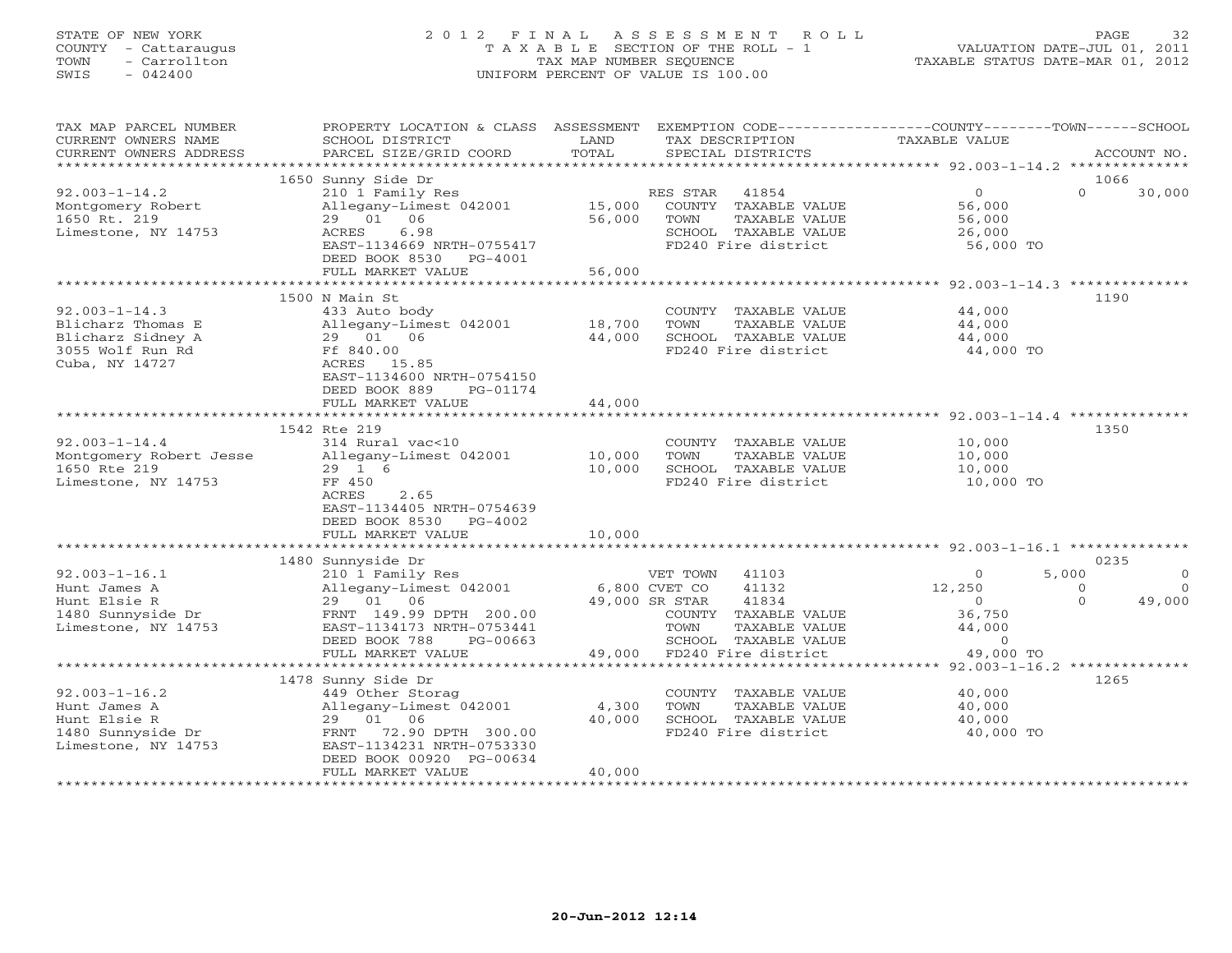| STATE OF NEW YORK<br>COUNTY - Cattaraugus<br>TOWN<br>- Carrollton<br>$-042400$<br>SWIS             | 2 0 1 2                                                                                                                                                                | FINAL<br>TAX MAP NUMBER SEQUENCE | A S S E S S M E N T<br>R O L L<br>T A X A B L E SECTION OF THE ROLL - 1<br>UNIFORM PERCENT OF VALUE IS 100.00     |                                                    | PAGE<br>33<br>VALUATION DATE-JUL 01, 2011<br>TAXABLE STATUS DATE-MAR 01, 2012 |
|----------------------------------------------------------------------------------------------------|------------------------------------------------------------------------------------------------------------------------------------------------------------------------|----------------------------------|-------------------------------------------------------------------------------------------------------------------|----------------------------------------------------|-------------------------------------------------------------------------------|
| TAX MAP PARCEL NUMBER<br>CURRENT OWNERS NAME<br>CURRENT OWNERS ADDRESS                             | PROPERTY LOCATION & CLASS ASSESSMENT EXEMPTION CODE----------------COUNTY-------TOWN------SCHOOL<br>SCHOOL DISTRICT<br>PARCEL SIZE/GRID COORD                          | LAND<br>TOTAL                    | TAX DESCRIPTION<br>SPECIAL DISTRICTS                                                                              | <b>TAXABLE VALUE</b>                               | ACCOUNT NO.                                                                   |
| *************************                                                                          |                                                                                                                                                                        |                                  |                                                                                                                   |                                                    |                                                                               |
| $92.003 - 1 - 17$<br>Hudson Daniel J<br>970 Creekside Dr<br>Tonawanda, NY 14150                    | 1474 Sunny Side Dr<br>260 Seasonal res<br>Allegany-Limest 042001<br>29 01 06<br>Ff 245.00<br>6.00<br>ACRES<br>EAST-1134499 NRTH-0753307                                | 14,300<br>21,500                 | COUNTY TAXABLE VALUE<br>TAXABLE VALUE<br>TOWN<br>SCHOOL TAXABLE VALUE<br>FD240 Fire district                      | 21,500<br>21,500<br>21,500<br>21,500 TO            | 0444                                                                          |
|                                                                                                    | DEED BOOK 10023 PG-5001<br>FULL MARKET VALUE                                                                                                                           | 21,500                           |                                                                                                                   |                                                    |                                                                               |
|                                                                                                    |                                                                                                                                                                        |                                  |                                                                                                                   |                                                    |                                                                               |
|                                                                                                    | 1450 Us Rte 219                                                                                                                                                        |                                  |                                                                                                                   |                                                    | 0465                                                                          |
| $92.003 - 1 - 18$<br>Hudson Marvin J<br>64 Willow Dr<br>Tonawanda, NY 14150                        | 260 Seasonal res<br>Allegany-Limest 042001<br>29 01 06<br>270<br>Ff 240.00<br>ACRES<br>5.30<br>EAST-1134560 NRTH-0753014<br>DEED BOOK 00952 PG-00574                   | 13,700<br>40,000                 | COUNTY TAXABLE VALUE<br>TAXABLE VALUE<br>TOWN<br>SCHOOL TAXABLE VALUE<br>FD240 Fire district                      | 40,000<br>40,000<br>40,000<br>40,000 TO            |                                                                               |
|                                                                                                    | FULL MARKET VALUE                                                                                                                                                      | 40,000                           |                                                                                                                   |                                                    |                                                                               |
| $92.003 - 1 - 19$<br>Penn York Resources Inc<br>1716 Honeoye Rd<br>Shinglehouse, PA 16748          | Us Rte $219$ (Off)<br>910 Priv forest<br>Allegany-Limest 042001<br>29 01 06<br>ACRES 262.20<br>EAST-1136103 NRTH-0753916<br>DEED BOOK 1015 PG-165<br>FULL MARKET VALUE | 91,770<br>119,600<br>119,600     | COUNTY TAXABLE VALUE<br>TAXABLE VALUE<br>TOWN<br>SCHOOL TAXABLE VALUE<br>FD240 Fire district                      | 119,600<br>119,600<br>119,600<br>119,600 TO        | 0591                                                                          |
|                                                                                                    |                                                                                                                                                                        |                                  |                                                                                                                   |                                                    |                                                                               |
| $92.003 - 1 - 20$<br>Brougham Dean<br>Brougham Deborah A<br>1376 US Rte 219<br>Limestone, NY 14753 | 1376 Us Rte 219<br>210 1 Family Res<br>Allegany-Limest 042001<br>29 01 06<br>270<br>Ff 610.00<br>ACRES 31.16<br>EAST-1134445 NRTH-0752195<br>DEED BOOK 5117<br>PG-6001 | 24,900<br>67,500                 | RES STAR<br>41854<br>COUNTY TAXABLE VALUE<br>TOWN<br>TAXABLE VALUE<br>SCHOOL TAXABLE VALUE<br>FD240 Fire district | $\circ$<br>67,500<br>67,500<br>37,500<br>67,500 TO | 0042<br>30,000<br>$\Omega$                                                    |

FULL MARKET VALUE 67,500 \*\*\*\*\*\*\*\*\*\*\*\*\*\*\*\*\*\*\*\*\*\*\*\*\*\*\*\*\*\*\*\*\*\*\*\*\*\*\*\*\*\*\*\*\*\*\*\*\*\*\*\*\*\*\*\*\*\*\*\*\*\*\*\*\*\*\*\*\*\*\*\*\*\*\*\*\*\*\*\*\*\*\*\*\*\*\*\*\*\*\*\*\*\*\*\*\*\*\*\*\*\*\*\*\*\*\*\*\*\*\*\*\*\*\*\*\*\*\*\*\*\*\*\*\*\*\*\*\*\*\*\*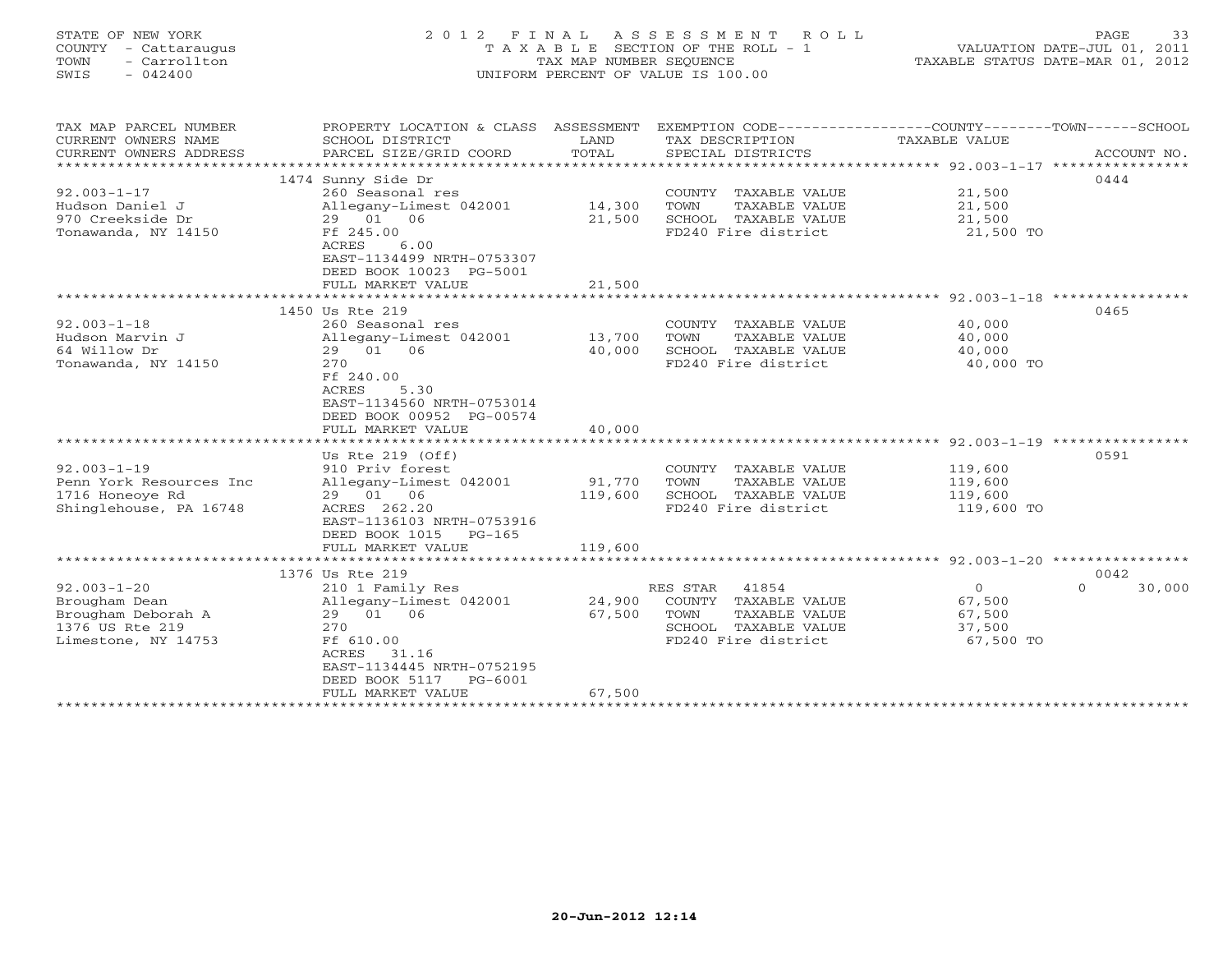# STATE OF NEW YORK 2 0 1 2 F I N A L A S S E S S M E N T R O L L PAGE 34 COUNTY - Cattaraugus T A X A B L E SECTION OF THE ROLL - 1 VALUATION DATE-JUL 01, 2011 TOWN - Carrollton TAX MAP NUMBER SEQUENCE TAXABLE STATUS DATE-MAR 01, 2012 SWIS - 042400 UNIFORM PERCENT OF VALUE IS 100.00UNIFORM PERCENT OF VALUE IS 100.00

| 0194<br>1430 N Main St<br>$92.003 - 1 - 21$<br>SR STAR<br>$\Omega$<br>62,200<br>210 1 Family Res<br>41834<br>$\Omega$<br>Hadden Patrick T<br>Allegany-Limest 042001<br>6,300<br>COUNTY TAXABLE VALUE<br>76,000<br>29 01 06<br>Hadden Kathleen<br>76,000<br>76,000<br>TOWN<br>TAXABLE VALUE<br>1430 U.S.Rt. 219<br>FRNT 75.00 DPTH 368.00<br>SCHOOL TAXABLE VALUE<br>13,800<br>Limestone, NY 14753<br>EAST-1134051 NRTH-0752744<br>FD240 Fire district<br>76,000 TO<br>DEED BOOK 715<br>PG-00348<br>76,000<br>FULL MARKET VALUE<br>1418 Us Rte 219<br>0386<br>$92.003 - 1 - 22$<br>312 Vac w/imprv<br>COUNTY TAXABLE VALUE<br>11,800<br>Hadden Patrick T<br>Allegany-Limest 042001<br>9,600<br>TOWN<br>TAXABLE VALUE<br>11,800<br>29 01 06<br>11,800<br>SCHOOL TAXABLE VALUE<br>Hadden Kathleen<br>11,800<br>1430 Us Rte 219<br>Ff 335.00<br>FD240 Fire district<br>11,800 TO<br>Limestone, NY 14753<br>ACRES<br>2.40<br>EAST-1134004 NRTH-0752550<br>DEED BOOK 779<br>PG-00855<br>FULL MARKET VALUE<br>11,800<br>1400 N Main St<br>0361<br>$92.003 - 1 - 23$<br>28,000<br>260 Seasonal res<br>COUNTY TAXABLE VALUE<br>Perry Richard M<br>Allegany-Limest 042001<br>8,400<br>TAXABLE VALUE<br>28,000<br>TOWN<br>90 Fredrick St<br>28,000<br>SCHOOL TAXABLE VALUE<br>29 01 06<br>28,000<br>FD240 Fire district<br>Cheektowaga, NY 14227<br>Ff 350.00<br>28,000 TO<br>FRNT 350.00 DPTH | TAX MAP PARCEL NUMBER<br>CURRENT OWNERS NAME<br>CURRENT OWNERS ADDRESS | PROPERTY LOCATION & CLASS ASSESSMENT<br>SCHOOL DISTRICT<br>PARCEL SIZE/GRID COORD | LAND<br>TOTAL | SPECIAL DISTRICTS | EXEMPTION CODE-----------------COUNTY-------TOWN------SCHOOL<br>TAX DESCRIPTION TAXABLE VALUE |  | ACCOUNT NO. |
|-------------------------------------------------------------------------------------------------------------------------------------------------------------------------------------------------------------------------------------------------------------------------------------------------------------------------------------------------------------------------------------------------------------------------------------------------------------------------------------------------------------------------------------------------------------------------------------------------------------------------------------------------------------------------------------------------------------------------------------------------------------------------------------------------------------------------------------------------------------------------------------------------------------------------------------------------------------------------------------------------------------------------------------------------------------------------------------------------------------------------------------------------------------------------------------------------------------------------------------------------------------------------------------------------------------------------------------------------------------------------------------|------------------------------------------------------------------------|-----------------------------------------------------------------------------------|---------------|-------------------|-----------------------------------------------------------------------------------------------|--|-------------|
|                                                                                                                                                                                                                                                                                                                                                                                                                                                                                                                                                                                                                                                                                                                                                                                                                                                                                                                                                                                                                                                                                                                                                                                                                                                                                                                                                                                     |                                                                        |                                                                                   |               |                   |                                                                                               |  |             |
|                                                                                                                                                                                                                                                                                                                                                                                                                                                                                                                                                                                                                                                                                                                                                                                                                                                                                                                                                                                                                                                                                                                                                                                                                                                                                                                                                                                     |                                                                        |                                                                                   |               |                   |                                                                                               |  |             |
|                                                                                                                                                                                                                                                                                                                                                                                                                                                                                                                                                                                                                                                                                                                                                                                                                                                                                                                                                                                                                                                                                                                                                                                                                                                                                                                                                                                     |                                                                        |                                                                                   |               |                   |                                                                                               |  |             |
|                                                                                                                                                                                                                                                                                                                                                                                                                                                                                                                                                                                                                                                                                                                                                                                                                                                                                                                                                                                                                                                                                                                                                                                                                                                                                                                                                                                     |                                                                        |                                                                                   |               |                   |                                                                                               |  |             |
|                                                                                                                                                                                                                                                                                                                                                                                                                                                                                                                                                                                                                                                                                                                                                                                                                                                                                                                                                                                                                                                                                                                                                                                                                                                                                                                                                                                     |                                                                        |                                                                                   |               |                   |                                                                                               |  |             |
|                                                                                                                                                                                                                                                                                                                                                                                                                                                                                                                                                                                                                                                                                                                                                                                                                                                                                                                                                                                                                                                                                                                                                                                                                                                                                                                                                                                     |                                                                        |                                                                                   |               |                   |                                                                                               |  |             |
|                                                                                                                                                                                                                                                                                                                                                                                                                                                                                                                                                                                                                                                                                                                                                                                                                                                                                                                                                                                                                                                                                                                                                                                                                                                                                                                                                                                     |                                                                        |                                                                                   |               |                   |                                                                                               |  |             |
|                                                                                                                                                                                                                                                                                                                                                                                                                                                                                                                                                                                                                                                                                                                                                                                                                                                                                                                                                                                                                                                                                                                                                                                                                                                                                                                                                                                     |                                                                        |                                                                                   |               |                   |                                                                                               |  |             |
|                                                                                                                                                                                                                                                                                                                                                                                                                                                                                                                                                                                                                                                                                                                                                                                                                                                                                                                                                                                                                                                                                                                                                                                                                                                                                                                                                                                     |                                                                        |                                                                                   |               |                   |                                                                                               |  |             |
|                                                                                                                                                                                                                                                                                                                                                                                                                                                                                                                                                                                                                                                                                                                                                                                                                                                                                                                                                                                                                                                                                                                                                                                                                                                                                                                                                                                     |                                                                        |                                                                                   |               |                   |                                                                                               |  |             |
|                                                                                                                                                                                                                                                                                                                                                                                                                                                                                                                                                                                                                                                                                                                                                                                                                                                                                                                                                                                                                                                                                                                                                                                                                                                                                                                                                                                     |                                                                        |                                                                                   |               |                   |                                                                                               |  |             |
|                                                                                                                                                                                                                                                                                                                                                                                                                                                                                                                                                                                                                                                                                                                                                                                                                                                                                                                                                                                                                                                                                                                                                                                                                                                                                                                                                                                     |                                                                        |                                                                                   |               |                   |                                                                                               |  |             |
|                                                                                                                                                                                                                                                                                                                                                                                                                                                                                                                                                                                                                                                                                                                                                                                                                                                                                                                                                                                                                                                                                                                                                                                                                                                                                                                                                                                     |                                                                        |                                                                                   |               |                   |                                                                                               |  |             |
|                                                                                                                                                                                                                                                                                                                                                                                                                                                                                                                                                                                                                                                                                                                                                                                                                                                                                                                                                                                                                                                                                                                                                                                                                                                                                                                                                                                     |                                                                        |                                                                                   |               |                   |                                                                                               |  |             |
|                                                                                                                                                                                                                                                                                                                                                                                                                                                                                                                                                                                                                                                                                                                                                                                                                                                                                                                                                                                                                                                                                                                                                                                                                                                                                                                                                                                     |                                                                        |                                                                                   |               |                   |                                                                                               |  |             |
|                                                                                                                                                                                                                                                                                                                                                                                                                                                                                                                                                                                                                                                                                                                                                                                                                                                                                                                                                                                                                                                                                                                                                                                                                                                                                                                                                                                     |                                                                        |                                                                                   |               |                   |                                                                                               |  |             |
|                                                                                                                                                                                                                                                                                                                                                                                                                                                                                                                                                                                                                                                                                                                                                                                                                                                                                                                                                                                                                                                                                                                                                                                                                                                                                                                                                                                     |                                                                        |                                                                                   |               |                   |                                                                                               |  |             |
|                                                                                                                                                                                                                                                                                                                                                                                                                                                                                                                                                                                                                                                                                                                                                                                                                                                                                                                                                                                                                                                                                                                                                                                                                                                                                                                                                                                     |                                                                        |                                                                                   |               |                   |                                                                                               |  |             |
|                                                                                                                                                                                                                                                                                                                                                                                                                                                                                                                                                                                                                                                                                                                                                                                                                                                                                                                                                                                                                                                                                                                                                                                                                                                                                                                                                                                     |                                                                        |                                                                                   |               |                   |                                                                                               |  |             |
|                                                                                                                                                                                                                                                                                                                                                                                                                                                                                                                                                                                                                                                                                                                                                                                                                                                                                                                                                                                                                                                                                                                                                                                                                                                                                                                                                                                     |                                                                        |                                                                                   |               |                   |                                                                                               |  |             |
|                                                                                                                                                                                                                                                                                                                                                                                                                                                                                                                                                                                                                                                                                                                                                                                                                                                                                                                                                                                                                                                                                                                                                                                                                                                                                                                                                                                     |                                                                        |                                                                                   |               |                   |                                                                                               |  |             |
|                                                                                                                                                                                                                                                                                                                                                                                                                                                                                                                                                                                                                                                                                                                                                                                                                                                                                                                                                                                                                                                                                                                                                                                                                                                                                                                                                                                     |                                                                        |                                                                                   |               |                   |                                                                                               |  |             |
|                                                                                                                                                                                                                                                                                                                                                                                                                                                                                                                                                                                                                                                                                                                                                                                                                                                                                                                                                                                                                                                                                                                                                                                                                                                                                                                                                                                     |                                                                        |                                                                                   |               |                   |                                                                                               |  |             |
|                                                                                                                                                                                                                                                                                                                                                                                                                                                                                                                                                                                                                                                                                                                                                                                                                                                                                                                                                                                                                                                                                                                                                                                                                                                                                                                                                                                     |                                                                        |                                                                                   |               |                   |                                                                                               |  |             |
|                                                                                                                                                                                                                                                                                                                                                                                                                                                                                                                                                                                                                                                                                                                                                                                                                                                                                                                                                                                                                                                                                                                                                                                                                                                                                                                                                                                     |                                                                        |                                                                                   |               |                   |                                                                                               |  |             |
| ACRES<br>1.62                                                                                                                                                                                                                                                                                                                                                                                                                                                                                                                                                                                                                                                                                                                                                                                                                                                                                                                                                                                                                                                                                                                                                                                                                                                                                                                                                                       |                                                                        |                                                                                   |               |                   |                                                                                               |  |             |
| EAST-1133928 NRTH-0751699                                                                                                                                                                                                                                                                                                                                                                                                                                                                                                                                                                                                                                                                                                                                                                                                                                                                                                                                                                                                                                                                                                                                                                                                                                                                                                                                                           |                                                                        |                                                                                   |               |                   |                                                                                               |  |             |
| DEED BOOK 808<br>PG-00618                                                                                                                                                                                                                                                                                                                                                                                                                                                                                                                                                                                                                                                                                                                                                                                                                                                                                                                                                                                                                                                                                                                                                                                                                                                                                                                                                           |                                                                        |                                                                                   |               |                   |                                                                                               |  |             |
| 28,000<br>FULL MARKET VALUE                                                                                                                                                                                                                                                                                                                                                                                                                                                                                                                                                                                                                                                                                                                                                                                                                                                                                                                                                                                                                                                                                                                                                                                                                                                                                                                                                         |                                                                        |                                                                                   |               |                   |                                                                                               |  |             |
|                                                                                                                                                                                                                                                                                                                                                                                                                                                                                                                                                                                                                                                                                                                                                                                                                                                                                                                                                                                                                                                                                                                                                                                                                                                                                                                                                                                     |                                                                        |                                                                                   |               |                   |                                                                                               |  |             |
| 0217<br>1375 N Main St                                                                                                                                                                                                                                                                                                                                                                                                                                                                                                                                                                                                                                                                                                                                                                                                                                                                                                                                                                                                                                                                                                                                                                                                                                                                                                                                                              |                                                                        |                                                                                   |               |                   |                                                                                               |  |             |
| $92.003 - 1 - 24$<br>314 Rural vac<10<br>COUNTY TAXABLE VALUE<br>7,800                                                                                                                                                                                                                                                                                                                                                                                                                                                                                                                                                                                                                                                                                                                                                                                                                                                                                                                                                                                                                                                                                                                                                                                                                                                                                                              |                                                                        |                                                                                   |               |                   |                                                                                               |  |             |
| 7,800<br>Heimbach Virginia<br>Allegany-Limest 042001<br>7,800<br>TOWN<br>TAXABLE VALUE                                                                                                                                                                                                                                                                                                                                                                                                                                                                                                                                                                                                                                                                                                                                                                                                                                                                                                                                                                                                                                                                                                                                                                                                                                                                                              |                                                                        |                                                                                   |               |                   |                                                                                               |  |             |
| Revocable Living Trust<br>SCHOOL TAXABLE VALUE<br>7,800<br>29 01 06<br>7,800                                                                                                                                                                                                                                                                                                                                                                                                                                                                                                                                                                                                                                                                                                                                                                                                                                                                                                                                                                                                                                                                                                                                                                                                                                                                                                        |                                                                        |                                                                                   |               |                   |                                                                                               |  |             |
| FD240 Fire district<br>7,800 TO<br>965 Camino Caralampi<br>Ff 580.00 Us Rte 219                                                                                                                                                                                                                                                                                                                                                                                                                                                                                                                                                                                                                                                                                                                                                                                                                                                                                                                                                                                                                                                                                                                                                                                                                                                                                                     |                                                                        |                                                                                   |               |                   |                                                                                               |  |             |
| Rio Rico, AZ 85648<br>Ff 136.00 Irvine Mills Rd                                                                                                                                                                                                                                                                                                                                                                                                                                                                                                                                                                                                                                                                                                                                                                                                                                                                                                                                                                                                                                                                                                                                                                                                                                                                                                                                     |                                                                        |                                                                                   |               |                   |                                                                                               |  |             |
| 1.20<br>ACRES                                                                                                                                                                                                                                                                                                                                                                                                                                                                                                                                                                                                                                                                                                                                                                                                                                                                                                                                                                                                                                                                                                                                                                                                                                                                                                                                                                       |                                                                        |                                                                                   |               |                   |                                                                                               |  |             |
| EAST-1133544 NRTH-0751811                                                                                                                                                                                                                                                                                                                                                                                                                                                                                                                                                                                                                                                                                                                                                                                                                                                                                                                                                                                                                                                                                                                                                                                                                                                                                                                                                           |                                                                        |                                                                                   |               |                   |                                                                                               |  |             |
| DEED BOOK 00969 PG-00747<br>7,800<br>FULL MARKET VALUE                                                                                                                                                                                                                                                                                                                                                                                                                                                                                                                                                                                                                                                                                                                                                                                                                                                                                                                                                                                                                                                                                                                                                                                                                                                                                                                              |                                                                        |                                                                                   |               |                   |                                                                                               |  |             |
|                                                                                                                                                                                                                                                                                                                                                                                                                                                                                                                                                                                                                                                                                                                                                                                                                                                                                                                                                                                                                                                                                                                                                                                                                                                                                                                                                                                     |                                                                        |                                                                                   |               |                   |                                                                                               |  |             |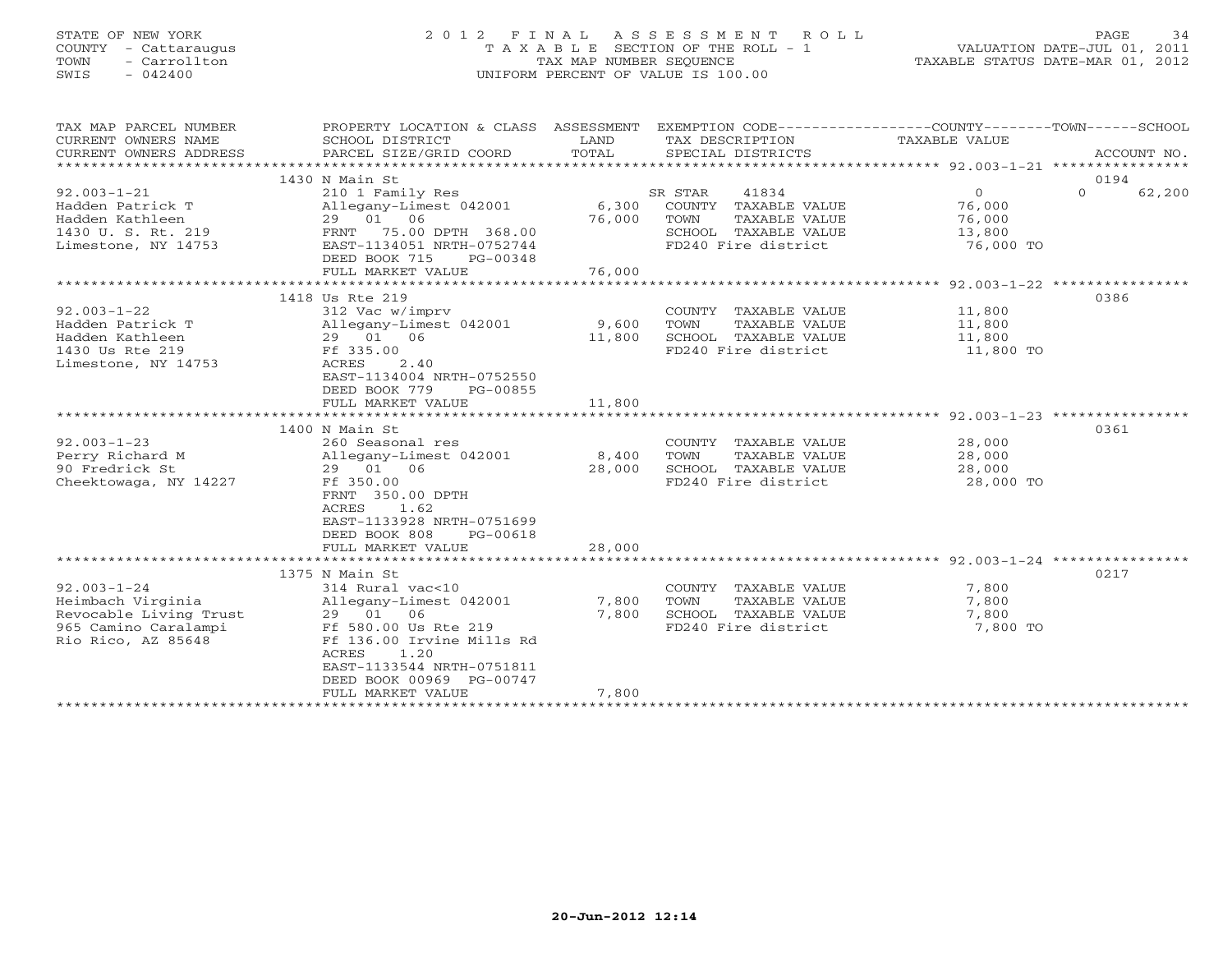# STATE OF NEW YORK 2 0 1 2 F I N A L A S S E S S M E N T R O L L PAGE 35 COUNTY - Cattaraugus T A X A B L E SECTION OF THE ROLL - 1 VALUATION DATE-JUL 01, 2011 TOWN - Carrollton TAX MAP NUMBER SEQUENCE TAXABLE STATUS DATE-MAR 01, 2012 SWIS - 042400 UNIFORM PERCENT OF VALUE IS 100.00UNIFORM PERCENT OF VALUE IS 100.00

| TAX MAP PARCEL NUMBER                                                                                                                                      | PROPERTY LOCATION & CLASS ASSESSMENT EXEMPTION CODE----------------COUNTY-------TOWN------SCHOOL                | LAND                    |                                      |                                                                  |                    |
|------------------------------------------------------------------------------------------------------------------------------------------------------------|-----------------------------------------------------------------------------------------------------------------|-------------------------|--------------------------------------|------------------------------------------------------------------|--------------------|
| CURRENT OWNERS NAME<br>CURRENT OWNERS ADDRESS                                                                                                              | SCHOOL DISTRICT<br>PARCEL SIZE/GRID COORD                                                                       | TOTAL                   | TAX DESCRIPTION<br>SPECIAL DISTRICTS | TAXABLE VALUE                                                    | ACCOUNT NO.        |
|                                                                                                                                                            |                                                                                                                 |                         |                                      |                                                                  |                    |
|                                                                                                                                                            | 1426 Parkside Dr                                                                                                |                         |                                      |                                                                  | 0077               |
| $92.003 - 1 - 25.1$                                                                                                                                        | 270 Mfg housing                                                                                                 |                         | AGED C/T 41801                       | 8,750                                                            | 8,750<br>$\circ$   |
| Coder Doris M                                                                                                                                              |                                                                                                                 |                         | 41804                                | $\overline{0}$                                                   | 7,875<br>$\circ$   |
| 1426 Parkside Dr                                                                                                                                           | 270 11 - 2002<br>Allegany - Limest 042001 15,400 AGED S<br>45 01 06 17,500 SR STAR<br>Allegany-Lime<br>45 01 06 |                         | 41834                                | 0                                                                | $\Omega$<br>9,625  |
| Limestone, NY 14753                                                                                                                                        | Ff 1044.00 Irvine Mills                                                                                         |                         | COUNTY TAXABLE VALUE                 | 8,750                                                            |                    |
|                                                                                                                                                            | Ff 627.00 Parkside Dr                                                                                           |                         | TOWN<br>TAXABLE VALUE                | 8,750                                                            |                    |
|                                                                                                                                                            | 3.60<br>ACRES                                                                                                   |                         | SCHOOL TAXABLE VALUE                 | $\overline{0}$                                                   |                    |
|                                                                                                                                                            | EAST-1131389 NRTH-0752591                                                                                       |                         | FD240 Fire district                  | $17,500$ TO                                                      |                    |
|                                                                                                                                                            | DEED BOOK 9144 PG-5001                                                                                          |                         |                                      |                                                                  |                    |
|                                                                                                                                                            | FULL MARKET VALUE                                                                                               | 17,500                  |                                      |                                                                  |                    |
|                                                                                                                                                            |                                                                                                                 |                         |                                      | ***********************************92.003-1-25.2 *************** |                    |
|                                                                                                                                                            | 6000 Irvine Mills Rd                                                                                            |                         |                                      |                                                                  | 1340               |
| $92.003 - 1 - 25.2$                                                                                                                                        | 210 1 Family Res                                                                                                |                         | RES STAR 41854                       | $\overline{0}$                                                   | $\Omega$<br>30,000 |
| Coder Joeie                                                                                                                                                | Allegany-Limest 042001 14,600                                                                                   |                         | COUNTY TAXABLE VALUE                 | 36,000                                                           |                    |
| 6000 Irvine Mills Rd                                                                                                                                       | 45 01 06                                                                                                        | 36,000                  | TAXABLE VALUE<br>TOWN                | 36,000                                                           |                    |
| Limestone, NY 14753                                                                                                                                        | ACRES 11.40                                                                                                     |                         | SCHOOL TAXABLE VALUE                 |                                                                  |                    |
|                                                                                                                                                            | EAST-1131899 NRTH-0752464                                                                                       |                         | FD240 Fire district                  | 6,000<br>36,000 TO                                               |                    |
|                                                                                                                                                            | DEED BOOK 01008 PG-00902                                                                                        |                         |                                      |                                                                  |                    |
|                                                                                                                                                            | FULL MARKET VALUE                                                                                               | 36,000                  |                                      |                                                                  |                    |
|                                                                                                                                                            | ************************                                                                                        | **************          |                                      | ********************************* 92.003-1-26 ************       |                    |
|                                                                                                                                                            | 1390 Parkside Dr                                                                                                |                         |                                      |                                                                  | 0890               |
| $92.003 - 1 - 26$                                                                                                                                          | 270 Mfg housing                                                                                                 |                         | COUNTY TAXABLE VALUE                 | 8,400                                                            |                    |
|                                                                                                                                                            |                                                                                                                 | 6,800                   | TOWN<br>TAXABLE VALUE                | 8,400                                                            |                    |
| Coia Joseph D Allegany-Limest 042001<br>Coia Amelia M 45 01 06<br>4603 Clinton St FRNT 175.00 DPTH 175.00<br>W. Seneca, NY 14224 EAST-1131269 NRTH-0752175 |                                                                                                                 | 8,400                   | SCHOOL TAXABLE VALUE                 | 8,400                                                            |                    |
|                                                                                                                                                            |                                                                                                                 |                         | FD240 Fire district                  | 8,400 TO                                                         |                    |
|                                                                                                                                                            |                                                                                                                 |                         |                                      |                                                                  |                    |
|                                                                                                                                                            | DEED BOOK 10435 PG-3002                                                                                         |                         |                                      |                                                                  |                    |
|                                                                                                                                                            | FULL MARKET VALUE                                                                                               | 8,400                   |                                      |                                                                  |                    |
|                                                                                                                                                            |                                                                                                                 | * * * * * * * * * * * * |                                      |                                                                  |                    |
|                                                                                                                                                            | 1342-1350 Parkside Dr                                                                                           |                         |                                      |                                                                  | 0445               |
| $92.003 - 1 - 27.1$                                                                                                                                        | 281 Multiple res                                                                                                |                         | 41834<br>SR STAR                     | $\overline{0}$                                                   | $\Omega$<br>62,200 |
| Songer William E                                                                                                                                           | Allegany-Limest 042001<br>44/45 01 06                                                                           | 26,600                  | COUNTY TAXABLE VALUE                 | 75,000                                                           |                    |
| Songer Carol J                                                                                                                                             |                                                                                                                 | 75,000                  | TOWN<br>TAXABLE VALUE                | 75,000                                                           |                    |
| 1342 Parkside Dr                                                                                                                                           | Ff 1270.00                                                                                                      |                         | SCHOOL TAXABLE VALUE                 | 12,800                                                           |                    |
| Limestone, NY 14753                                                                                                                                        | ACRES 14.10                                                                                                     |                         | FD240 Fire district                  | 75,000 TO                                                        |                    |
|                                                                                                                                                            | EAST-1131284 NRTH-0751161                                                                                       |                         |                                      |                                                                  |                    |
|                                                                                                                                                            | DEED BOOK 00942 PG-00748                                                                                        |                         |                                      |                                                                  |                    |
|                                                                                                                                                            | FULL MARKET VALUE                                                                                               | 75,000                  |                                      |                                                                  |                    |
|                                                                                                                                                            |                                                                                                                 |                         |                                      |                                                                  |                    |
|                                                                                                                                                            | 1320 Parkside Dr                                                                                                |                         |                                      |                                                                  | 0928               |
| $92.003 - 1 - 27.2$                                                                                                                                        | 314 Rural vac<10                                                                                                |                         | COUNTY TAXABLE VALUE                 | 11,500                                                           |                    |
| Godwin Francis                                                                                                                                             | Allegany-Limest 042001                                                                                          | 11,500<br>11,500        | TOWN<br>TAXABLE VALUE                | 11,500<br>11,500                                                 |                    |
| Godwin Diane                                                                                                                                               | Allegany-                                                                                                       |                         | SCHOOL TAXABLE VALUE                 |                                                                  |                    |
| 1270 Parkside Dr                                                                                                                                           |                                                                                                                 |                         | FD240 Fire district                  | 11,500 TO                                                        |                    |
| Limestone, NY 14753                                                                                                                                        | FRNT 200.00 DPTH                                                                                                |                         |                                      |                                                                  |                    |
|                                                                                                                                                            | ACRES<br>3.65                                                                                                   |                         |                                      |                                                                  |                    |
|                                                                                                                                                            | EAST-1131505 NRTH-0750608                                                                                       |                         |                                      |                                                                  |                    |
|                                                                                                                                                            | DEED BOOK 00941 PG-00701                                                                                        |                         |                                      |                                                                  |                    |
|                                                                                                                                                            | FULL MARKET VALUE                                                                                               | 11,500                  |                                      |                                                                  |                    |
|                                                                                                                                                            |                                                                                                                 |                         |                                      |                                                                  |                    |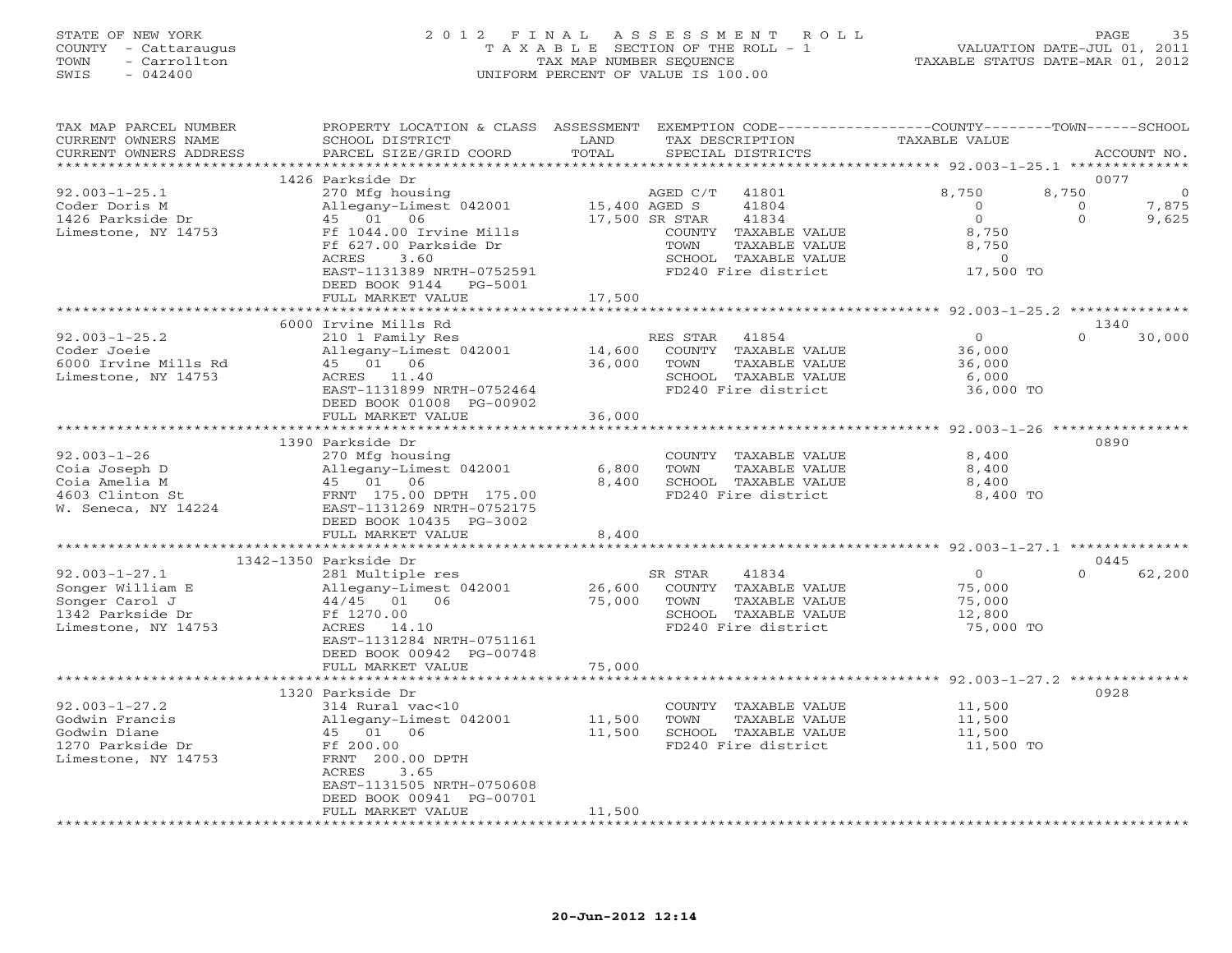# STATE OF NEW YORK 2 0 1 2 F I N A L A S S E S S M E N T R O L L PAGE 36 COUNTY - Cattaraugus T A X A B L E SECTION OF THE ROLL - 1 VALUATION DATE-JUL 01, 2011 TOWN - Carrollton TAX MAP NUMBER SEQUENCE TAXABLE STATUS DATE-MAR 01, 2012 SWIS - 042400 UNIFORM PERCENT OF VALUE IS 100.00UNIFORM PERCENT OF VALUE IS 100.00

| TAX MAP PARCEL NUMBER  | PROPERTY LOCATION & CLASS | ASSESSMENT                  | EXEMPTION CODE--         | ------------COUNTY-------TOWN------SCHOOL |                          |
|------------------------|---------------------------|-----------------------------|--------------------------|-------------------------------------------|--------------------------|
| CURRENT OWNERS NAME    | SCHOOL DISTRICT           | LAND                        | TAX DESCRIPTION          | TAXABLE VALUE                             |                          |
| CURRENT OWNERS ADDRESS | PARCEL SIZE/GRID COORD    | TOTAL                       | SPECIAL DISTRICTS        |                                           | ACCOUNT NO.              |
|                        |                           | * * * * * * * * * * * * * * |                          | ************ 92.003-1-27.3 ************** |                          |
|                        | 1380 Parkside Dr          |                             |                          |                                           | 1304                     |
| $92.003 - 1 - 27.3$    | 210 1 Family Res          |                             | WVET CO<br>41122         | 9,300                                     | $\mathbf{0}$<br>$\Omega$ |
| Silvis John D          | Allegany-Limest 042001    |                             | 41854<br>10,700 RES STAR | $\circ$                                   | $\Omega$<br>30,000       |
| Silvis Tammy L         | 44 01 06                  | 62,000                      | COUNTY<br>TAXABLE VALUE  | 52,700                                    |                          |
| 1380 Parkside Dr       | FRNT 302.90 DPTH          |                             | TOWN<br>TAXABLE VALUE    | 62,000                                    |                          |
|                        | ACRES<br>2.65             |                             | SCHOOL TAXABLE VALUE     |                                           |                          |
| Limestone, NY 14753    |                           |                             |                          | 32,000                                    |                          |
|                        | EAST-1131349 NRTH-0751937 |                             | FD240 Fire district      | 62,000 TO                                 |                          |
|                        | DEED BOOK 7010<br>PG-6001 |                             |                          |                                           |                          |
|                        | FULL MARKET VALUE         | 62,000                      |                          |                                           |                          |
|                        |                           |                             |                          |                                           |                          |
|                        | Irvine Mills Rd           |                             |                          |                                           | 1305                     |
| $92.003 - 1 - 27.4$    | 314 Rural vac<10          |                             | COUNTY TAXABLE VALUE     | 2,500                                     |                          |
| Songer William E       | Allegany-Limest 042001    | 2,500                       | TOWN<br>TAXABLE VALUE    | 2,500                                     |                          |
| Songer Carol J         | 44 01<br>06               | 2,500                       | SCHOOL TAXABLE VALUE     | 2,500                                     |                          |
| 1342 Parkside Dr       | Ff 300.00                 |                             | FD240 Fire district      | 2,500 TO                                  |                          |
| Limestone, NY 14753    | 1.20<br>ACRES             |                             |                          |                                           |                          |
|                        | EAST-1131503 NRTH-0752115 |                             |                          |                                           |                          |
|                        | DEED BOOK 942<br>$PG-748$ |                             |                          |                                           |                          |
|                        | FULL MARKET VALUE         | 2,500                       |                          |                                           |                          |
|                        |                           |                             |                          |                                           |                          |
|                        | 1386 Parkside Dr          |                             |                          |                                           | 1405                     |
| $92.003 - 1 - 27.5$    | 210 1 Family Res          |                             | COUNTY<br>TAXABLE VALUE  | 44,500                                    |                          |
| Silvis John            | Allegany-Limest 042001    | 6,000                       | TOWN<br>TAXABLE VALUE    | 44,500                                    |                          |
| 1386 Parkside Dr       | FRNT 100.00 DPTH 200.00   | 44,500                      | SCHOOL TAXABLE VALUE     | 44,500                                    |                          |
| Limestone, NY 14753    | EAST-1131488 NRTH-0751809 |                             |                          |                                           |                          |
|                        |                           |                             |                          |                                           |                          |
|                        | DEED BOOK 9367 PG-8002    |                             |                          |                                           |                          |
|                        | FULL MARKET VALUE         | 44,500                      |                          |                                           |                          |
|                        | 1419 Parkside Dr          |                             |                          |                                           | 0528                     |
|                        |                           |                             |                          | $\Omega$                                  | $\Omega$                 |
| $92.003 - 1 - 29$      | 210 1 Family Res          |                             | RES STAR<br>41854        |                                           | 30,000                   |
| Coder Joey V           | Allegany-Limest 042001    | 25,300                      | COUNTY TAXABLE VALUE     | 44,000                                    |                          |
| 1419 Parkside Dr       | 45 01 06                  | 44,000                      | TOWN<br>TAXABLE VALUE    | 44,000                                    |                          |
| Limestone, NY 14753    | Ff 465.00                 |                             | SCHOOL TAXABLE VALUE     | 14,000                                    |                          |
|                        | ACRES<br>31.91            |                             | FD240 Fire district      | 44,000 TO                                 |                          |
|                        | EAST-1129692 NRTH-0752788 |                             |                          |                                           |                          |
|                        | DEED BOOK 6066<br>PG-5002 |                             |                          |                                           |                          |
|                        | FULL MARKET VALUE         | 44,000                      |                          |                                           |                          |
|                        |                           |                             |                          |                                           |                          |
|                        | 1405 Us Rte 219 N         |                             |                          |                                           | 0377                     |
| $92.003 - 1 - 30$      | 260 Seasonal res          |                             | COUNTY TAXABLE VALUE     | 12,000                                    |                          |
| Przemielewski Michael  | Allegany-Limest 042001    | 3,600                       | TAXABLE VALUE<br>TOWN    | 12,000                                    |                          |
| PO Box 145             | 29 01 06                  | 12,000                      | SCHOOL TAXABLE VALUE     | 12,000                                    |                          |
| Limestone, NY 14753    | FRNT<br>50.00 DPTH 150.00 |                             | FD240 Fire district      | 12,000 TO                                 |                          |
|                        | EAST-1133559 NRTH-0752419 |                             |                          |                                           |                          |
|                        | DEED BOOK 836<br>PG-00253 |                             |                          |                                           |                          |
|                        | FULL MARKET VALUE         | 12,000                      |                          |                                           |                          |
|                        |                           |                             |                          |                                           |                          |
|                        |                           |                             |                          |                                           |                          |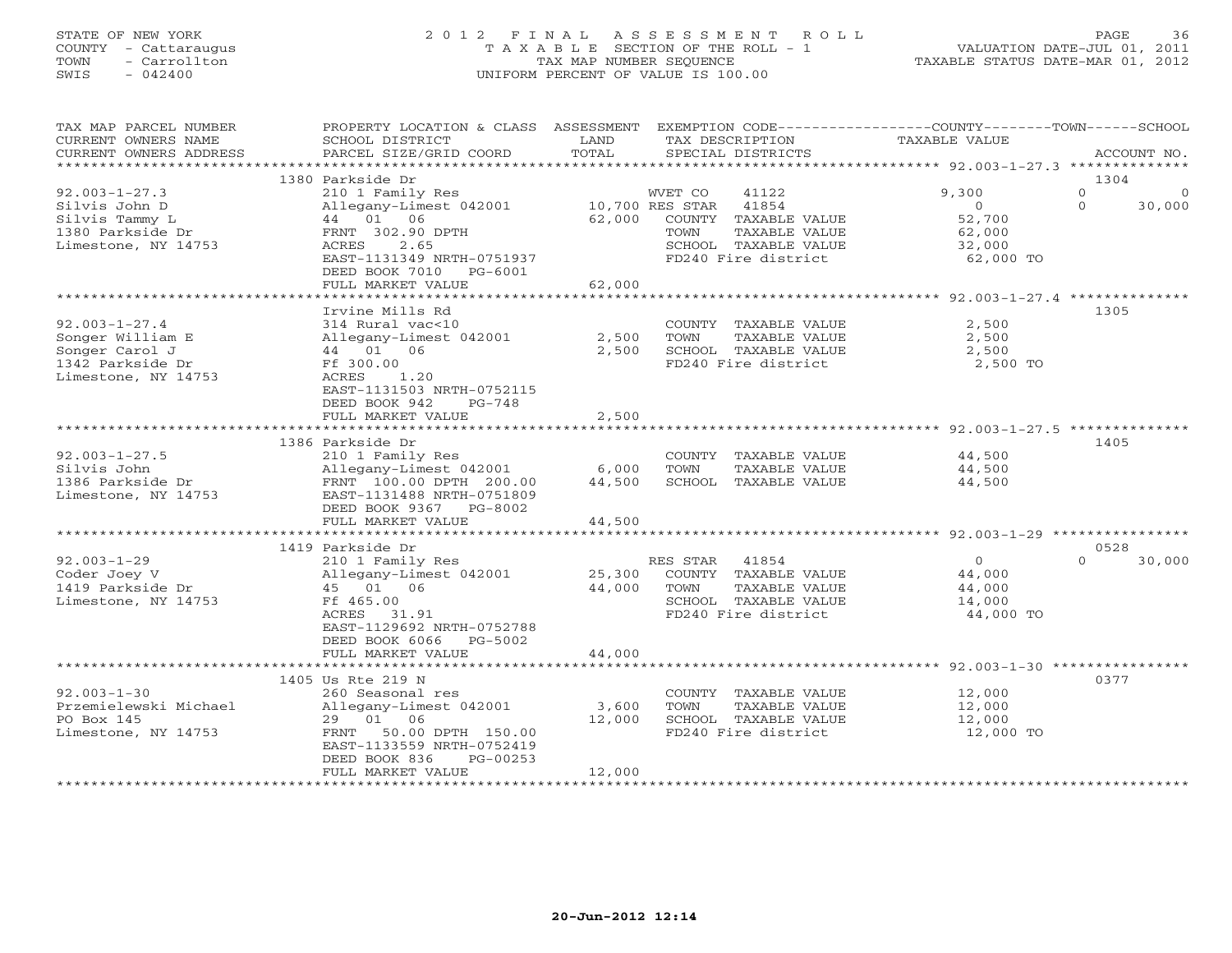#### STATE OF NEW YORK 2 0 1 2 F I N A L A S S E S S M E N T R O L L PAGE 37 COUNTY - Cattaraugus T A X A B L E SECTION OF THE ROLL - 1 VALUATION DATE-JUL 01, 2011 TOWN - Carrollton TAX MAP NUMBER SEQUENCE TAXABLE STATUS DATE-MAR 01, 2012 SWIS - 042400 UNIFORM PERCENT OF VALUE IS 100.00UNIFORM PERCENT OF VALUE IS 100.00

| TAX MAP PARCEL NUMBER<br>CURRENT OWNERS NAME | PROPERTY LOCATION & CLASS ASSESSMENT<br>SCHOOL DISTRICT | LAND              | EXEMPTION CODE-----------------COUNTY-------TOWN-----SCHOOL<br>TAX DESCRIPTION | TAXABLE VALUE    |                                     |
|----------------------------------------------|---------------------------------------------------------|-------------------|--------------------------------------------------------------------------------|------------------|-------------------------------------|
| CURRENT OWNERS ADDRESS                       | PARCEL SIZE/GRID COORD                                  | TOTAL             | SPECIAL DISTRICTS                                                              |                  | ACCOUNT NO.                         |
| ********************                         | * * * * * * * * * * * * * * * *                         |                   |                                                                                |                  |                                     |
|                                              | 1893 Riverside Dr & Us Rte 219                          |                   |                                                                                |                  | 0131                                |
| $92.003 - 2 - 131$                           | 210 1 Family Res                                        |                   | CVET CO<br>41132                                                               | 8,400            | $\circ$<br>$\sqrt{ }$               |
| Edward Carl W                                | Allegany-Limest 042001                                  |                   | 41142<br>0 DVET CO                                                             | 4,200            | $\Omega$<br>$\Omega$                |
| 1893 Riverside 219                           | 00 01 06                                                |                   | 33,600 SR STAR<br>41834                                                        | $\circ$          | $\Omega$<br>33,600                  |
| Limestone, NY 14753                          | Resv                                                    |                   | COUNTY<br>TAXABLE VALUE                                                        | 21,000           |                                     |
|                                              | ACRES<br>38.00                                          |                   | TOWN<br>TAXABLE VALUE                                                          | 33,600           |                                     |
|                                              | DEED BOOK 11799 PG-4001                                 |                   | SCHOOL TAXABLE VALUE                                                           | $\Omega$         |                                     |
|                                              | FULL MARKET VALUE                                       | 33,600            | FD240 Fire district                                                            | 33,600 TO        |                                     |
|                                              | *********************                                   |                   |                                                                                |                  | $92.004 - 1 - 1$ ****************** |
|                                              | S Nine Mile Rd                                          |                   |                                                                                |                  | 0554                                |
| $92.004 - 1 - 1$                             | 323 Vacant rural                                        |                   | COUNTY TAXABLE VALUE                                                           | 15,000           |                                     |
| Mccaffery Michael J                          | Allegany-Limest 042001                                  | 15,000            | TOWN<br>TAXABLE VALUE                                                          | 15,000           |                                     |
| 1875 Chipmonk Rd                             | 16 01 06                                                | 15,000            | SCHOOL TAXABLE VALUE                                                           | 15,000           |                                     |
| Allegany, NY 14706                           | Ff 1900.00                                              |                   | FD240 Fire district                                                            | 15,000 TO        |                                     |
|                                              | ACRES<br>24.73                                          |                   |                                                                                |                  |                                     |
|                                              | EAST-1142194 NRTH-0758961                               |                   |                                                                                |                  |                                     |
|                                              | DEED BOOK 861<br>PG-00026                               |                   |                                                                                |                  |                                     |
|                                              | FULL MARKET VALUE                                       | 15,000            |                                                                                |                  |                                     |
|                                              |                                                         |                   |                                                                                | $92.004 - 1 - 2$ |                                     |
|                                              | 5320 S Nine Mile Rd                                     |                   |                                                                                |                  | 0170                                |
| $92.004 - 1 - 2$                             | 322 Rural vac>10                                        |                   | COUNTY TAXABLE VALUE                                                           | 28,000           |                                     |
| Giardini Robert J                            | Allegany-Limest 042001                                  | 28,000            | TOWN<br>TAXABLE VALUE                                                          | 28,000           |                                     |
| 5228 So. Nine Mile Rd                        | 16 01 06                                                | 28,000            | SCHOOL TAXABLE VALUE                                                           | 28,000           |                                     |
| Allegany, NY 14706                           | FRNT 3060.00 DPTH                                       |                   | FD240 Fire district                                                            | 28,000 TO        |                                     |
|                                              | ACRES<br>40.19                                          |                   |                                                                                |                  |                                     |
|                                              | EAST-1143558 NRTH-0759290                               |                   |                                                                                |                  |                                     |
|                                              | DEED BOOK 13024 PG-2003                                 |                   |                                                                                |                  |                                     |
|                                              | FULL MARKET VALUE                                       | 28,000            |                                                                                |                  |                                     |
|                                              |                                                         |                   |                                                                                |                  |                                     |
|                                              | 1825 Chipmonk Rd                                        |                   |                                                                                |                  | 0311                                |
| $92.004 - 1 - 3.1$                           | 210 1 Family Res                                        |                   | AGED C/T/S 41800                                                               | 26,100           | 26,100<br>26,100                    |
| Capozzi Margaret                             | Allegany-Limest 042001                                  |                   | 17,400 SR STAR<br>41834                                                        | $\circ$          | 26,100<br>$\Omega$                  |
| McCaffrey Michael J                          | 16 01 06                                                | 52,200            | COUNTY TAXABLE VALUE                                                           | 26,100           |                                     |
| 1875 Chipmonk Rd                             | Will 26707                                              |                   | TOWN<br>TAXABLE VALUE                                                          | 26,100           |                                     |
| Allegany, NY 14706                           | FRNT 480.00 DPTH                                        |                   | SCHOOL TAXABLE VALUE                                                           | $\Omega$         |                                     |
|                                              | 10.20<br>ACRES                                          |                   | FD240 Fire district                                                            | 52,200 TO        |                                     |
|                                              | EAST-1144404 NRTH-0757677                               |                   |                                                                                |                  |                                     |
|                                              | DEED BOOK 16365 PG-7001                                 |                   |                                                                                |                  |                                     |
|                                              | FULL MARKET VALUE                                       | 52,200            |                                                                                |                  |                                     |
|                                              |                                                         | *************     |                                                                                |                  |                                     |
|                                              | 1875 Chipmonk Rd                                        |                   |                                                                                |                  | 0917                                |
| $92.004 - 1 - 3.2$                           | 271 Mfg housings                                        |                   | 41854<br>RES STAR                                                              | $\circ$          | $\Omega$<br>26,000                  |
| Mccaffery Michael J                          | Allegany-Limest 042001                                  | 19,000            | COUNTY TAXABLE VALUE                                                           | 26,000           |                                     |
| 1875 Chipmonk Rd                             | 16 01 06                                                | 26,000            | TOWN<br>TAXABLE VALUE                                                          | 26,000           |                                     |
| Allegany, NY 14706                           | FRNT 1400.00 DPTH                                       |                   | SCHOOL TAXABLE VALUE                                                           | $\circ$          |                                     |
|                                              | ACRES<br>18.15                                          |                   | FD240 Fire district                                                            | 26,000 TO        |                                     |
|                                              | EAST-1144186 NRTH-0758345                               |                   |                                                                                |                  |                                     |
|                                              | DEED BOOK 00764 PG-00095                                |                   |                                                                                |                  |                                     |
|                                              | FULL MARKET VALUE                                       | 26,000            |                                                                                |                  |                                     |
|                                              | **********************                                  | <b>**********</b> |                                                                                |                  |                                     |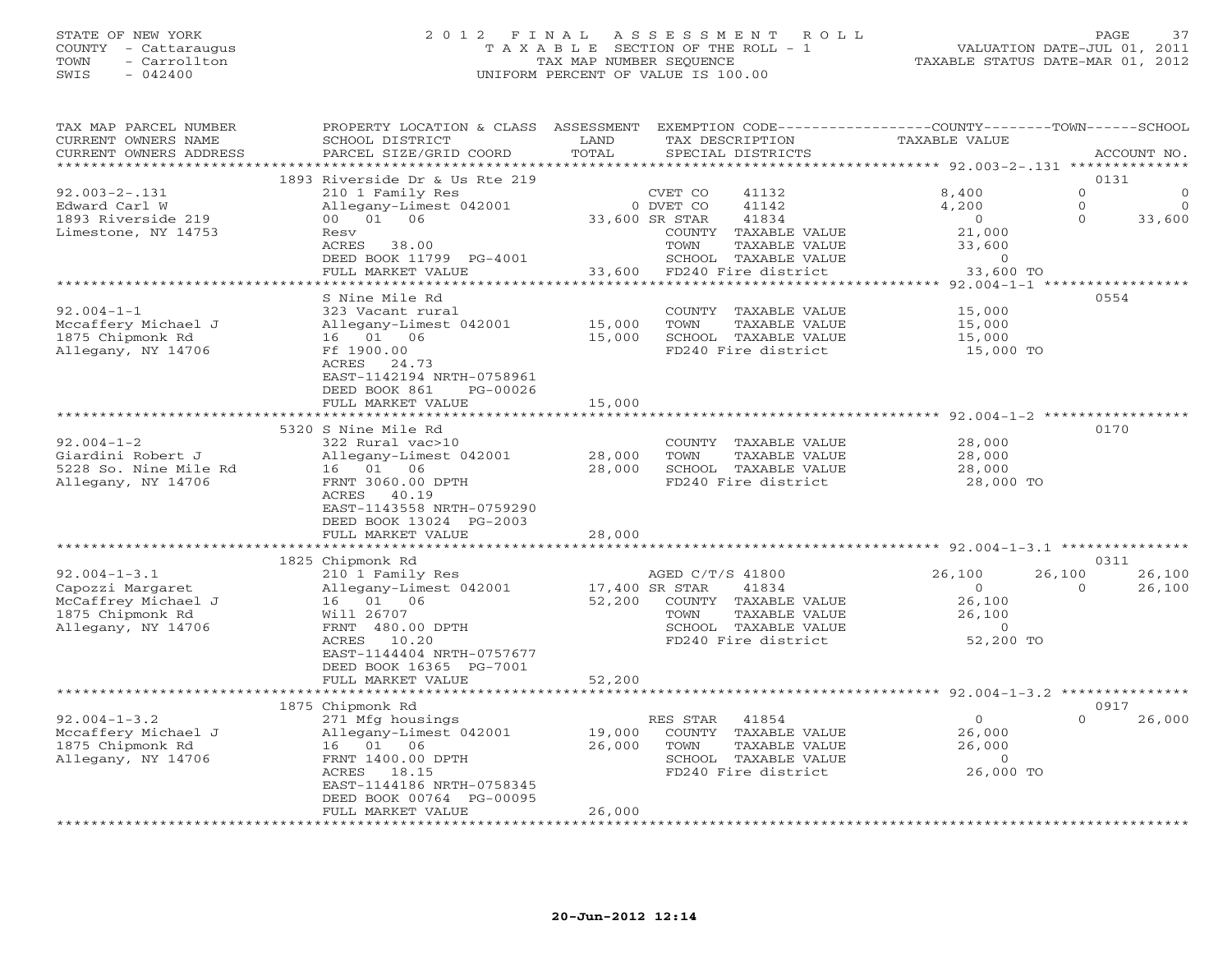STATE OF NEW YORK 2 0 1 2 F I N A L A S S E S S M E N T R O L L PAGE 38 COUNTY - Cattaraugus T A X A B L E SECTION OF THE ROLL - 1 VALUATION DATE-JUL 01, 2011 TOWN - Carrollton TAX MAP NUMBER SEQUENCE TAXABLE STATUS DATE-MAR 01, 2012 SWIS - 042400 UNIFORM PERCENT OF VALUE IS 100.00UNIFORM PERCENT OF VALUE IS 100.00 TAX MAP PARCEL NUMBER PROPERTY LOCATION & CLASS ASSESSMENT EXEMPTION CODE----------------COUNTY-------TOWN------SCHOOL

| CURRENT OWNERS NAME               | SCHOOL DISTRICT                                         | LAND      | TAX DESCRIPTION                                       | <b>TAXABLE VALUE</b>                                    |                    |
|-----------------------------------|---------------------------------------------------------|-----------|-------------------------------------------------------|---------------------------------------------------------|--------------------|
| CURRENT OWNERS ADDRESS            | PARCEL SIZE/GRID COORD                                  | TOTAL     | SPECIAL DISTRICTS                                     |                                                         | ACCOUNT NO.        |
|                                   |                                                         |           |                                                       | *********** 92.004-1-3.3                                | ********           |
|                                   | 1800 Chipmonk Rd                                        |           |                                                       |                                                         | 1085               |
| $92.004 - 1 - 3.3$                | 270 Mfg housing                                         |           | RES STAR<br>41854                                     | $\circ$                                                 | $\Omega$<br>27,200 |
| Wheaton Aubrey R Sr               | Allegany-Limest 042001                                  | 8,100     | COUNTY TAXABLE VALUE                                  | 27,200                                                  |                    |
| 1800 Chipmonk Rd                  | 16 01 06                                                | 27,200    | TOWN<br>TAXABLE VALUE                                 | 27,200                                                  |                    |
| Allegany, NY 14706                | Ff 209.10                                               |           | SCHOOL TAXABLE VALUE                                  | $\overline{0}$                                          |                    |
|                                   | ACRES<br>1.40                                           |           | FD240 Fire district                                   | 27,200 TO                                               |                    |
|                                   | EAST-1145044 NRTH-0757415                               |           |                                                       |                                                         |                    |
|                                   | DEED BOOK 00938 PG-00962                                |           |                                                       |                                                         |                    |
|                                   | FULL MARKET VALUE                                       | 27,200    |                                                       |                                                         |                    |
|                                   |                                                         |           |                                                       | ************************* 92.004-1-3.5 **************** |                    |
|                                   | 1874 Chipmonk Rd                                        |           |                                                       |                                                         | 1291               |
| $92.004 - 1 - 3.5$                | 314 Rural vac<10                                        |           | COUNTY TAXABLE VALUE                                  | 6,000                                                   |                    |
| Mcginty Robert Jr                 | Allegany-Limest 042001                                  | 6,000     | TOWN<br>TAXABLE VALUE                                 | 6,000                                                   |                    |
| 5251 S Nine Mile Rd               | 16 01<br>06                                             | 6,000     | SCHOOL TAXABLE VALUE                                  | 6,000                                                   |                    |
| Allegany, NY 14706                | FRNT 400.00 DPTH                                        |           | FD240 Fire district                                   | 6,000 TO                                                |                    |
|                                   | <b>ACRES</b><br>4.40                                    |           |                                                       |                                                         |                    |
|                                   | EAST-1144957 NRTH-0758335                               |           |                                                       |                                                         |                    |
|                                   | DEED BOOK 00947 PG-00303                                |           |                                                       |                                                         |                    |
|                                   | FULL MARKET VALUE                                       | 6,000     |                                                       |                                                         |                    |
|                                   | * * * * * * * * * * * * * * * * * * *                   |           |                                                       | ************************* 92.004-1-3.6 ***************  |                    |
|                                   | Chipmonk Rd                                             |           |                                                       |                                                         | 1292               |
| $92.004 - 1 - 3.6$                | 311 Res vac land                                        |           | COUNTY TAXABLE VALUE                                  | 8,500                                                   |                    |
| Woodgie Louis S                   | Allegany-Limest 042001                                  | 8,500     | <b>TAXABLE VALUE</b><br>TOWN                          | 8,500                                                   |                    |
| Woodgie Kelly L                   | 16 01 06                                                | 8,500     | SCHOOL TAXABLE VALUE                                  | 8,500                                                   |                    |
| 1820 Chipmonk Rd                  | FRNT 680.00 DPTH                                        |           | FD240 Fire district                                   | 8,500 TO                                                |                    |
| Allegany, NY 14706                | ACRES<br>6.45                                           |           |                                                       |                                                         |                    |
|                                   | EAST-1144991 NRTH-0757851                               |           |                                                       |                                                         |                    |
|                                   | DEED BOOK 00949 PG-01080                                |           |                                                       |                                                         |                    |
|                                   | FULL MARKET VALUE                                       | 8,500     |                                                       |                                                         |                    |
|                                   |                                                         |           |                                                       | *********** 92.004-1-3.7 *********                      |                    |
|                                   | 1745 Chipmonk Rd                                        |           |                                                       |                                                         | 1338               |
| $92.004 - 1 - 3.7$                | 314 Rural vac<10                                        |           | COUNTY TAXABLE VALUE                                  | 14,400                                                  |                    |
| Capozzi John<br>$I_V F$           | Allegany-Limest 042001                                  | 14,400    | TOWN<br>TAXABLE VALUE                                 | 14,400                                                  |                    |
| 6801 Magnum Dr<br>Plano, TX 75024 | 16 01 06                                                | 14,400    | SCHOOL TAXABLE VALUE<br>FD240 Fire district           | 14,400                                                  |                    |
|                                   | FRNT 975.00 DPTH<br>6.20                                |           |                                                       | 14,400 TO                                               |                    |
|                                   | ACRES                                                   |           |                                                       |                                                         |                    |
|                                   | EAST-1144879 NRTH-0756953<br>DEED BOOK 1007<br>$PG-105$ |           |                                                       |                                                         |                    |
|                                   | FULL MARKET VALUE                                       | 14,400    |                                                       |                                                         |                    |
|                                   | .                                                       | ********* | ***************************** 92.004-1-4.1 ********** |                                                         |                    |
|                                   | 1907 Chipmonk Rd                                        |           |                                                       |                                                         | 0959               |
| $92.004 - 1 - 4.1$                | $314$ Rural vac<10                                      |           | COUNTY TAXABLE VALUE                                  | 1,200                                                   |                    |
| Dieteman Peter                    | Allegany-Limest 042001                                  | 1,200     | TAXABLE VALUE<br>TOWN                                 | 1,200                                                   |                    |
| 1905 Chipmonk Rd                  | 01 06<br>16                                             | 1,200     | SCHOOL TAXABLE VALUE                                  | 1,200                                                   |                    |
| Allegany, NY 14706                | 85.00 DPTH 225.00<br>FRNT                               |           | FD240 Fire district                                   | 1,200 TO                                                |                    |
|                                   | EAST-1144507 NRTH-0758783                               |           |                                                       |                                                         |                    |
|                                   | DEED BOOK 00956 PG-00849                                |           |                                                       |                                                         |                    |
|                                   | FULL MARKET VALUE                                       | 1,200     |                                                       |                                                         |                    |
|                                   | * * * * * * * * * * * * * * * *                         |           |                                                       |                                                         |                    |
|                                   |                                                         |           |                                                       |                                                         |                    |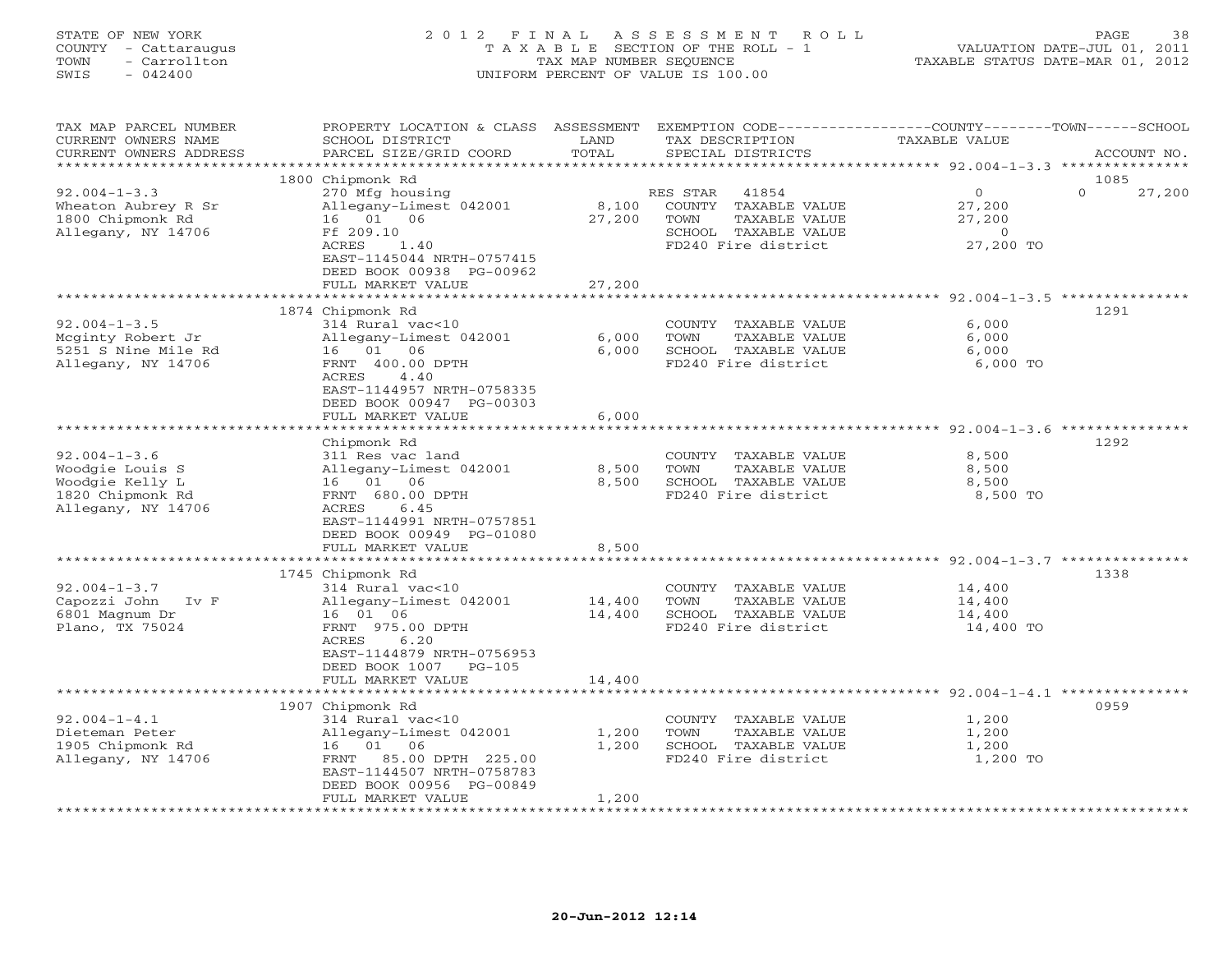## STATE OF NEW YORK 2 0 1 2 F I N A L A S S E S S M E N T R O L L PAGE 39 COUNTY - Cattaraugus T A X A B L E SECTION OF THE ROLL - 1 VALUATION DATE-JUL 01, 2011 TOWN - Carrollton TAX MAP NUMBER SEQUENCE TAXABLE STATUS DATE-MAR 01, 2012 SWIS - 042400 UNIFORM PERCENT OF VALUE IS 100.00UNIFORM PERCENT OF VALUE IS 100.00

| TAX MAP PARCEL NUMBER<br>CURRENT OWNERS NAME<br>CURRENT OWNERS ADDRESS                          | PROPERTY LOCATION & CLASS ASSESSMENT<br>SCHOOL DISTRICT<br>PARCEL SIZE/GRID COORD                                                                                                                             | LAND<br>TOTAL             | EXEMPTION CODE-----------------COUNTY-------TOWN-----SCHOOL<br>TAX DESCRIPTION<br>SPECIAL DISTRICTS               | <b>TAXABLE VALUE</b>                                | ACCOUNT NO.                |
|-------------------------------------------------------------------------------------------------|---------------------------------------------------------------------------------------------------------------------------------------------------------------------------------------------------------------|---------------------------|-------------------------------------------------------------------------------------------------------------------|-----------------------------------------------------|----------------------------|
|                                                                                                 |                                                                                                                                                                                                               |                           |                                                                                                                   |                                                     |                            |
| $92.004 - 1 - 4.2$<br>Dieteman Peter<br>1905 Chipmonk Rd<br>Allegany, NY 14706                  | 1905 Chipmonk Rd<br>210 1 Family Res<br>Allegany-Limest 042001<br>16 01 06<br>FRNT 130.00 DPTH 175.00                                                                                                         | 6,100<br>39,000           | RES STAR<br>41854<br>COUNTY TAXABLE VALUE<br>TOWN<br>TAXABLE VALUE<br>SCHOOL TAXABLE VALUE                        | $\circ$<br>39,000<br>39,000<br>9,000                | 0112<br>$\Omega$<br>30,000 |
|                                                                                                 | EAST-1144542 NRTH-0758694<br>DEED BOOK 00956 PG-00849<br>FULL MARKET VALUE                                                                                                                                    | 39,000                    | FD240 Fire district                                                                                               | 39,000 TO                                           |                            |
|                                                                                                 |                                                                                                                                                                                                               |                           |                                                                                                                   |                                                     |                            |
| $92.004 - 1 - 6.1$<br>Krieg Jeffrey Lee<br>83 Rutherford Run<br>Bradford, PA 16701              | 5271 S Nine Mile Rd & Chipmonk<br>440 Warehouse<br>Allegany-Limest 042001<br>16 01 06<br>Ff 195.00 Chipmonk Rd<br>FRNT 200.00 DPTH<br>ACRES<br>2.85<br>EAST-1144951 NRTH-0758671<br>DEED BOOK 1003<br>PG-1122 | 28,500<br>55,000          | COUNTY TAXABLE VALUE<br>TOWN<br>TAXABLE VALUE<br>SCHOOL TAXABLE VALUE<br>FD240 Fire district                      | 55,000<br>55,000<br>55,000<br>55,000 TO             | 0946                       |
|                                                                                                 | FULL MARKET VALUE                                                                                                                                                                                             | 55,000                    |                                                                                                                   |                                                     |                            |
|                                                                                                 | 5281 S Nine Mile Rd & Chipmonk                                                                                                                                                                                |                           |                                                                                                                   |                                                     | 1296                       |
| $92.004 - 1 - 6.2$<br>Case Martin E<br>Clark Nyoka<br>5281 S Nine Mile Rd<br>Allegany, NY 14706 | 210 1 Family Res<br>Allegany-Limest 042001<br>16 01 06<br>FRNT 160.90 DPTH 115.00<br>BANK<br>032<br>EAST-1144774 NRTH-0758811<br>DEED BOOK 00956 PG-00089<br>FULL MARKET VALUE                                | 3,200<br>58,500<br>58,500 | RES STAR<br>41854<br>COUNTY TAXABLE VALUE<br>TOWN<br>TAXABLE VALUE<br>SCHOOL TAXABLE VALUE<br>FD240 Fire district | $\Omega$<br>58,500<br>58,500<br>28,500<br>58,500 TO | $\cap$<br>30,000           |
|                                                                                                 | *********************                                                                                                                                                                                         |                           |                                                                                                                   |                                                     |                            |
| $92.004 - 1 - 7$<br>Burkett Robert J<br>1974 Chipmonk Rd<br>Allegany, NY 14706                  | 1974 Chipmonk Rd<br>210 1 Family Res<br>Allegany-Limest 042001<br>08/16 01 06<br>Life Use - Carl-Leona<br>Ff 715<br><b>ACRES</b><br>6.93<br>EAST-1145097 NRTH-0759225<br>DEED BOOK 13024 PG-2007              | 15,100<br>28,000          | RES STAR<br>41854<br>COUNTY TAXABLE VALUE<br>TAXABLE VALUE<br>TOWN<br>SCHOOL TAXABLE VALUE<br>FD240 Fire district | $\circ$<br>28,000<br>28,000<br>$\circ$<br>28,000 TO | 0030<br>$\Omega$<br>28,000 |
|                                                                                                 | FULL MARKET VALUE                                                                                                                                                                                             | 28,000                    |                                                                                                                   |                                                     |                            |
|                                                                                                 | ***************************                                                                                                                                                                                   |                           |                                                                                                                   |                                                     |                            |
| $92.004 - 1 - 8$<br>Giardini Robert J<br>5228 So. Nine Mile Rd<br>Allegany, NY 14706            | 5224 S Nine Mile Rd<br>314 Rural vac<10<br>Allegany-Limest 042001<br>06<br>08 01<br>FRNT 200.00 DPTH<br>ACRES<br>2.10<br>EAST-1145502 NRTH-0759180<br>DEED BOOK 13024 PG-2003                                 | 9,000<br>9,000            | COUNTY TAXABLE VALUE<br>TOWN<br>TAXABLE VALUE<br>SCHOOL TAXABLE VALUE<br>FD240 Fire district                      | 9,000<br>9,000<br>9,000<br>9,000 TO                 | 0169                       |
|                                                                                                 | FULL MARKET VALUE                                                                                                                                                                                             | 9,000                     |                                                                                                                   |                                                     |                            |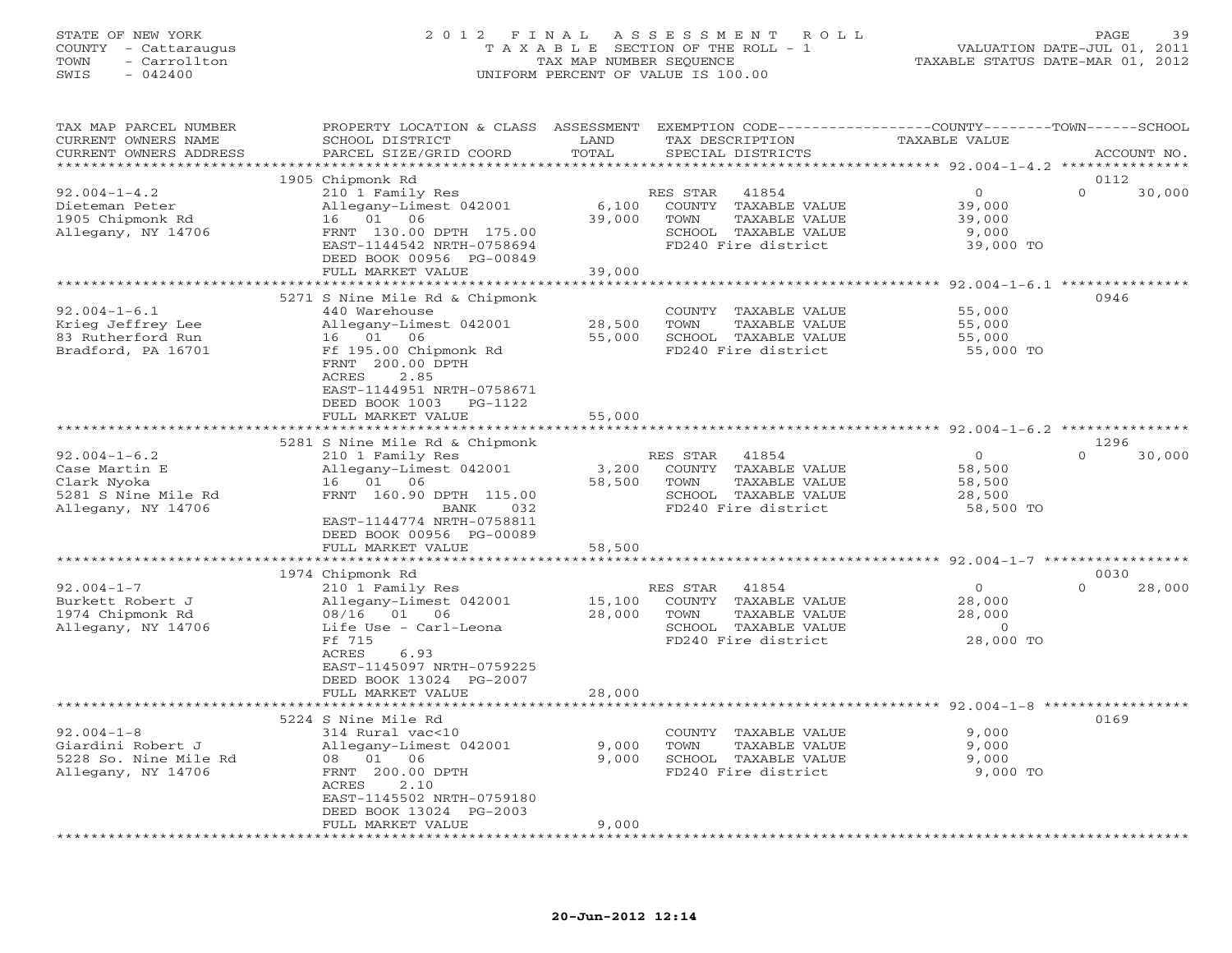## STATE OF NEW YORK 2 0 1 2 F I N A L A S S E S S M E N T R O L L PAGE 40 COUNTY - Cattaraugus T A X A B L E SECTION OF THE ROLL - 1 VALUATION DATE-JUL 01, 2011 TOWN - Carrollton TAX MAP NUMBER SEQUENCE TAXABLE STATUS DATE-MAR 01, 2012 SWIS - 042400 UNIFORM PERCENT OF VALUE IS 100.00UNIFORM PERCENT OF VALUE IS 100.00

| TAX MAP PARCEL NUMBER<br>CURRENT OWNERS NAME<br>CURRENT OWNERS ADDRESS                            | PROPERTY LOCATION & CLASS ASSESSMENT<br>SCHOOL DISTRICT<br>PARCEL SIZE/GRID COORD                                                                                                        | LAND<br>TOTAL                    | EXEMPTION CODE-----------------COUNTY-------TOWN------SCHOOL<br>TAX DESCRIPTION<br>SPECIAL DISTRICTS                      | TAXABLE VALUE                                                                   | ACCOUNT NO.                            |          |
|---------------------------------------------------------------------------------------------------|------------------------------------------------------------------------------------------------------------------------------------------------------------------------------------------|----------------------------------|---------------------------------------------------------------------------------------------------------------------------|---------------------------------------------------------------------------------|----------------------------------------|----------|
| ************************                                                                          |                                                                                                                                                                                          |                                  |                                                                                                                           |                                                                                 |                                        |          |
| $92.004 - 1 - 10$<br>Mcginity Robert<br>5251 S Nine Mile Rd<br>Allegany, NY 14706                 | 5251 S Nine Mile Rd (Off)<br>210 1 Family Res<br>Allegany-Limest 042001<br>08 01 06<br>ACRES<br>2.51<br>EAST-1145326 NRTH-0758633<br>DEED BOOK 611<br>PG-00059                           | 9,800 SR STAR<br>76,000          | WVET CO<br>41122<br>41834<br>COUNTY TAXABLE VALUE<br>TAXABLE VALUE<br>TOWN<br>SCHOOL TAXABLE VALUE<br>FD240 Fire district | 11,400<br>$\Omega$<br>64,600<br>76,000<br>13,800<br>76,000 TO                   | 0319<br>$\Omega$<br>$\Omega$<br>62,200 | $\Omega$ |
|                                                                                                   | FULL MARKET VALUE                                                                                                                                                                        | 76,000                           |                                                                                                                           |                                                                                 |                                        |          |
| $92.004 - 1 - 11$<br>Giardini Robert J<br>5228 S. Nine Mile Rd<br>Allegany, NY 14706              | ************************<br>5225 S Nine Mile Rd<br>314 Rural vac<10<br>Allegany-Limest 042001<br>08 01 06<br>FRNT 290.00 DPTH<br>4.85<br>ACRES<br>EAST-1146042 NRTH-0758778              | ************<br>13,000<br>13,000 | COUNTY TAXABLE VALUE<br>TOWN<br>TAXABLE VALUE<br>SCHOOL TAXABLE VALUE<br>FD240 Fire district                              | ******** 92.004-1-11 ***************<br>13,000<br>13,000<br>13,000<br>13,000 TO | 0168                                   |          |
|                                                                                                   | DEED BOOK 13024 PG-2003<br>FULL MARKET VALUE                                                                                                                                             | 13,000                           |                                                                                                                           |                                                                                 |                                        |          |
| $92.004 - 1 - 12$<br>Giardini Robert J<br>5228 S Nine Mile Rd<br>Allegany, NY 14706               | 5228 S Nine Mile Rd<br>449 Other Storag<br>Allegany-Limest 042001<br>08 01 06<br>FRNT 107.00 DPTH 140.00<br>EAST-1145690 NRTH-0759084<br>DEED BOOK 848<br>PG-00253<br>FULL MARKET VALUE  | 5,300<br>171,500<br>171,500      | COUNTY TAXABLE VALUE<br>TOWN<br>TAXABLE VALUE<br>SCHOOL TAXABLE VALUE<br>FD240 Fire district                              | 171,500<br>171,500<br>171,500<br>171,500 TO                                     | 0167                                   |          |
|                                                                                                   | 5220 S Nine Mile Rd                                                                                                                                                                      |                                  |                                                                                                                           |                                                                                 | 0173                                   |          |
| $92.004 - 1 - 13$<br>Giardini Gerald R<br>5220 S Nine Mile<br>Allegany, NY 14706                  | 210 1 Family Res<br>Allegany-Limest 042001<br>08 01 06<br>Ff 170.00<br><b>ACRES</b><br>2.29<br>EAST-1145732 NRTH-0759226<br>DEED BOOK 00717 PG-00953                                     | 9,400 SR STAR<br>42,000          | WVET CO<br>41122<br>41834<br>COUNTY TAXABLE VALUE<br>TOWN<br>TAXABLE VALUE<br>SCHOOL TAXABLE VALUE<br>FD240 Fire district | 6,300<br>$\Omega$<br>35,700<br>42,000<br>$\Omega$<br>42,000 TO                  | $\Omega$<br>$\Omega$<br>42,000         | $\Omega$ |
|                                                                                                   | FULL MARKET VALUE                                                                                                                                                                        | 42,000<br>***********            |                                                                                                                           | ******************** 92.004-1-14 *****************                              |                                        |          |
| $92.004 - 1 - 14$<br>Rogers Thomas J<br>Rogers Laura<br>5215 S Nine Mile Rd<br>Allegany, NY 14706 | 5215 S Nine Mile Rd<br>210 1 Family Res<br>Allegany-Limest 042001<br>08 01 06<br>FRNT 120.00 DPTH<br>80.00<br>EAST-1145997 NRTH-0758997<br>DEED BOOK 00944 PG-00359<br>FULL MARKET VALUE | 6,200<br>57,000<br>57,000        | 41854<br>RES STAR<br>COUNTY TAXABLE VALUE<br>TOWN<br>TAXABLE VALUE<br>SCHOOL TAXABLE VALUE<br>FD240 Fire district         | $\Omega$<br>57,000<br>57,000<br>27,000<br>57,000 TO                             | 0307<br>$\Omega$<br>30,000             |          |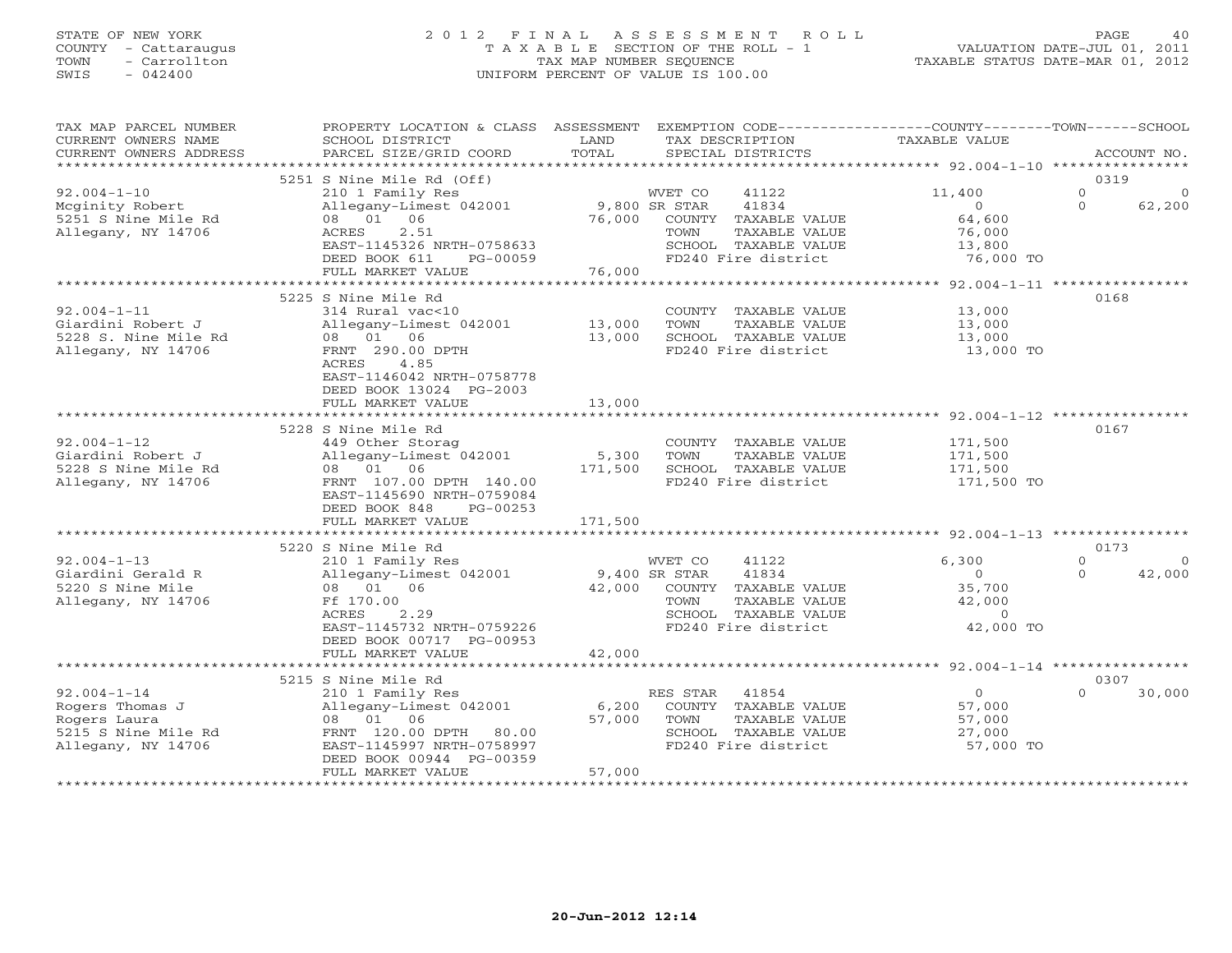# STATE OF NEW YORK 2 0 1 2 F I N A L A S S E S S M E N T R O L L PAGE 41 COUNTY - Cattaraugus T A X A B L E SECTION OF THE ROLL - 1 VALUATION DATE-JUL 01, 2011 TOWN - Carrollton TAX MAP NUMBER SEQUENCE TAXABLE STATUS DATE-MAR 01, 2012 SWIS - 042400 UNIFORM PERCENT OF VALUE IS 100.00UNIFORM PERCENT OF VALUE IS 100.00

| TAX MAP PARCEL NUMBER<br>CURRENT OWNERS NAME<br>CURRENT OWNERS ADDRESS | PROPERTY LOCATION & CLASS ASSESSMENT<br>SCHOOL DISTRICT<br>PARCEL SIZE/GRID COORD | LAND<br>TOTAL | EXEMPTION CODE-----------------COUNTY-------TOWN------SCHOOL<br>TAX DESCRIPTION<br>SPECIAL DISTRICTS | <b>TAXABLE VALUE</b>                                 | ACCOUNT NO.              |
|------------------------------------------------------------------------|-----------------------------------------------------------------------------------|---------------|------------------------------------------------------------------------------------------------------|------------------------------------------------------|--------------------------|
| *************************                                              |                                                                                   |               |                                                                                                      |                                                      |                          |
|                                                                        | 5219 S Nine Mile Rd                                                               |               |                                                                                                      |                                                      | 0474                     |
| $92.004 - 1 - 15$                                                      | 312 Vac w/imprv                                                                   |               | COUNTY TAXABLE VALUE                                                                                 | 600                                                  |                          |
| Giardini Gerald R                                                      | Allegany-Limest 042001                                                            | 200           | TOWN<br>TAXABLE VALUE                                                                                | 600                                                  |                          |
| Giardini Carolyn                                                       | 08 01<br>06                                                                       | 600           | SCHOOL TAXABLE VALUE                                                                                 | 600                                                  |                          |
| 5220 S Nine Mile Rd                                                    | FRNT 170.00 DPTH<br>80.00                                                         |               | FD240 Fire district                                                                                  | 600 TO                                               |                          |
| Allegany, NY 14706                                                     | EAST-1145895 NRTH-0758979                                                         |               |                                                                                                      |                                                      |                          |
|                                                                        | DEED BOOK 876<br>PG-01014                                                         |               |                                                                                                      |                                                      |                          |
|                                                                        | FULL MARKET VALUE                                                                 | 600           |                                                                                                      |                                                      |                          |
|                                                                        |                                                                                   |               |                                                                                                      |                                                      |                          |
|                                                                        | 5195 S Nine Mile Rd                                                               |               |                                                                                                      |                                                      | 0404                     |
| $92.004 - 1 - 16$                                                      | 210 1 Family Res                                                                  |               | RES STAR<br>41854                                                                                    | $\overline{0}$                                       | $\Omega$<br>30,000       |
| Bednarz Daniel J                                                       | Allegany-Limest 042001                                                            | 2,100         | COUNTY TAXABLE VALUE                                                                                 | 76,000                                               |                          |
| Bednarz Donna M                                                        | 08 01 06                                                                          | 76,000        | TOWN<br>TAXABLE VALUE                                                                                | 76,000                                               |                          |
| 5195 S Nine Mile Rd                                                    | FRNT 62.00 DPTH 235.00                                                            |               | SCHOOL TAXABLE VALUE                                                                                 | 46,000                                               |                          |
| Allegany, NY 14706                                                     | <b>BANK</b><br>017                                                                |               | FD240 Fire district                                                                                  | 76,000 TO                                            |                          |
|                                                                        | EAST-1146309 NRTH-0758849                                                         |               |                                                                                                      |                                                      |                          |
|                                                                        | DEED BOOK 1024 PG-88                                                              |               |                                                                                                      |                                                      |                          |
|                                                                        | FULL MARKET VALUE<br>**************************                                   | 76,000        |                                                                                                      |                                                      |                          |
|                                                                        | 5213 S Nine Mile Rd                                                               |               |                                                                                                      |                                                      | 0397                     |
| $92.004 - 1 - 17.1$                                                    | 210 1 Family Res                                                                  |               | RES STAR<br>41854                                                                                    | $\Omega$                                             | $\Omega$<br>30,000       |
| Rogers Margaret K                                                      | Allegany-Limest 042001                                                            | 8,000         | COUNTY TAXABLE VALUE                                                                                 | 61,000                                               |                          |
| Keim Julie                                                             | 08 01 06                                                                          | 61,000        | TOWN<br>TAXABLE VALUE                                                                                | 61,000                                               |                          |
| Jeff - Chris Mason                                                     | C.p. 270                                                                          |               | SCHOOL TAXABLE VALUE                                                                                 | 31,000                                               |                          |
| 5213 S Nine Mile Rd                                                    | FRNT 193.00 DPTH 235.00                                                           |               | FD240 Fire district                                                                                  | 61,000 TO                                            |                          |
| Allegany, NY 14706                                                     | EAST-1146144 NRTH-0758961                                                         |               |                                                                                                      |                                                      |                          |
|                                                                        | DEED BOOK 2454<br>PG-9001                                                         |               |                                                                                                      |                                                      |                          |
|                                                                        | FULL MARKET VALUE                                                                 | 61,000        |                                                                                                      |                                                      |                          |
|                                                                        |                                                                                   |               |                                                                                                      |                                                      |                          |
|                                                                        | 5175 S Nine Mile Rd (Off)                                                         |               |                                                                                                      |                                                      | 0956                     |
| $92.004 - 1 - 17.2$                                                    | 210 1 Family Res                                                                  |               | WVET CO<br>41122                                                                                     | 11,550                                               | $\mathbf{0}$<br>$\Omega$ |
| Davis Thomas D                                                         | Allegany-Limest 042001                                                            | 9,500 SR STAR | 41834                                                                                                | $\Omega$                                             | $\Omega$<br>62,200       |
| Davis Karen M                                                          | 08 01 06                                                                          | 77,000        | COUNTY TAXABLE VALUE                                                                                 | 65,450                                               |                          |
| 5175 S Nine Mile Rd                                                    | 2.35<br>ACRES                                                                     |               | TOWN<br>TAXABLE VALUE                                                                                | 77,000                                               |                          |
| Allegany, NY 14706                                                     | EAST-1146910 NRTH-0758835                                                         |               | SCHOOL TAXABLE VALUE                                                                                 | 14,800                                               |                          |
|                                                                        | DEED BOOK 783<br>PG-00614                                                         |               | FD240 Fire district                                                                                  | 77,000 TO                                            |                          |
|                                                                        | FULL MARKET VALUE<br>**********************                                       | 77,000        |                                                                                                      |                                                      |                          |
|                                                                        |                                                                                   |               |                                                                                                      | ************************ 92.004-1-17.3 ************* |                          |
|                                                                        | 5212 S Nine Mile Rd                                                               |               |                                                                                                      | 900                                                  | 0996                     |
| $92.004 - 1 - 17.3$<br>Giardini Robert J                               | 314 Rural vac<10                                                                  | 900           | COUNTY TAXABLE VALUE<br>TAXABLE VALUE<br>TOWN                                                        | 900                                                  |                          |
| 5228 S Nine Mile Rd                                                    | Allegany-Limest 042001<br>08 01 06                                                | 900           | SCHOOL TAXABLE VALUE                                                                                 | 900                                                  |                          |
| Allegany, NY 14706                                                     | FRNT 210.00 DPTH 325.00                                                           |               | FD240 Fire district                                                                                  | 900 TO                                               |                          |
|                                                                        | ACRES<br>0.58                                                                     |               |                                                                                                      |                                                      |                          |
|                                                                        | EAST-1146082 NRTH-0759149                                                         |               |                                                                                                      |                                                      |                          |
|                                                                        | DEED BOOK 848<br>PG-00251                                                         |               |                                                                                                      |                                                      |                          |
|                                                                        | FULL MARKET VALUE                                                                 | 900           |                                                                                                      |                                                      |                          |
| **********************                                                 |                                                                                   |               |                                                                                                      |                                                      |                          |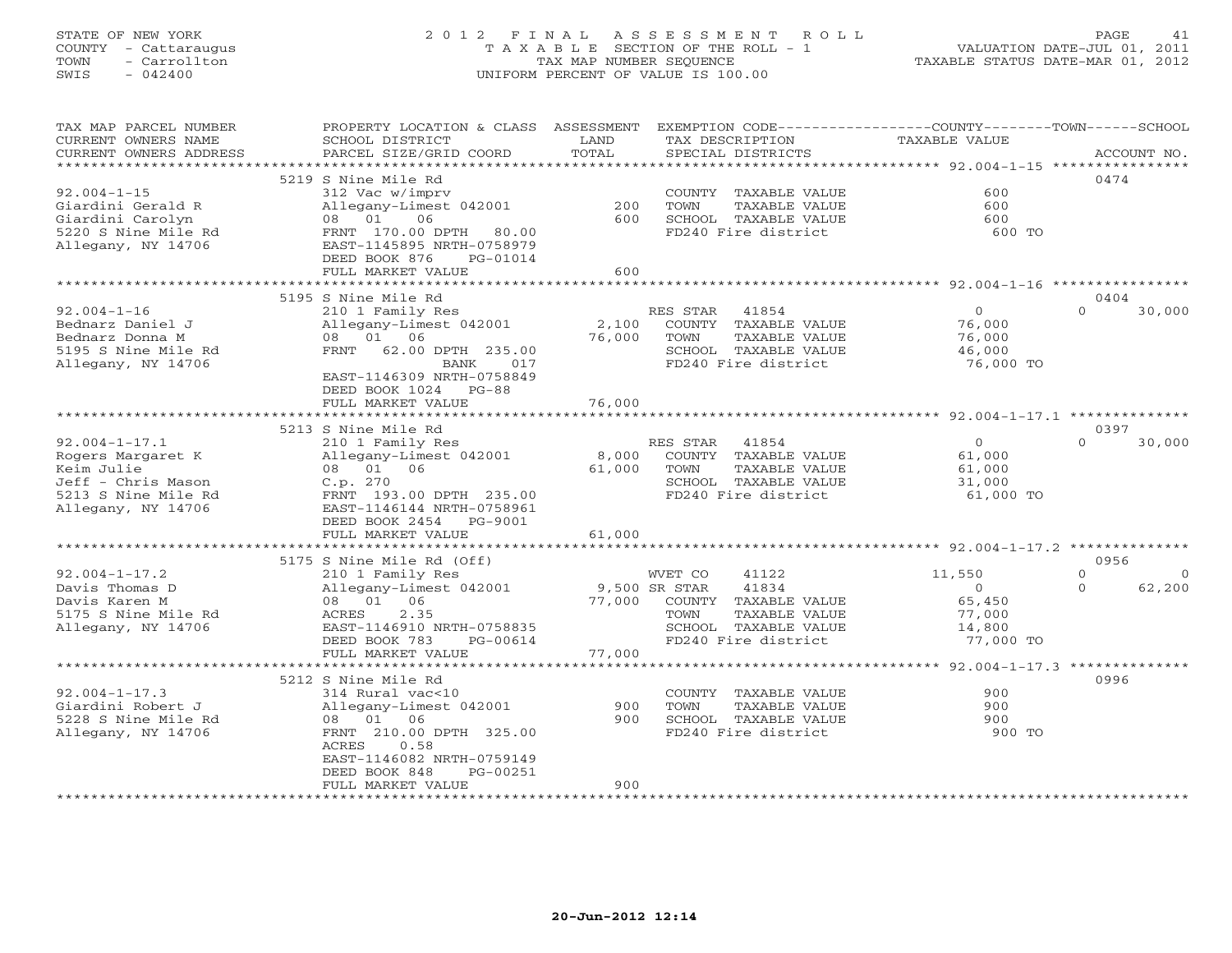## STATE OF NEW YORK 2 0 1 2 F I N A L A S S E S S M E N T R O L L PAGE 42 COUNTY - Cattaraugus T A X A B L E SECTION OF THE ROLL - 1 VALUATION DATE-JUL 01, 2011 TOWN - Carrollton TAX MAP NUMBER SEQUENCE TAXABLE STATUS DATE-MAR 01, 2012 SWIS - 042400 UNIFORM PERCENT OF VALUE IS 100.00UNIFORM PERCENT OF VALUE IS 100.00

| TAX MAP PARCEL NUMBER<br>CURRENT OWNERS NAME | PROPERTY LOCATION & CLASS ASSESSMENT<br>SCHOOL DISTRICT | LAND                         | TAX DESCRIPTION                               | EXEMPTION CODE----------------COUNTY-------TOWN------SCHOOL<br>TAXABLE VALUE |
|----------------------------------------------|---------------------------------------------------------|------------------------------|-----------------------------------------------|------------------------------------------------------------------------------|
| CURRENT OWNERS ADDRESS                       | PARCEL SIZE/GRID COORD                                  | TOTAL<br>* * * * * * * * * * | SPECIAL DISTRICTS                             | ACCOUNT NO.                                                                  |
|                                              |                                                         |                              |                                               | *********** 92.004-1-17.4 ***************<br>1318                            |
| $92.004 - 1 - 17.4$                          | 5175 S Nine Mile Rd (Off)<br>311 Res vac land           |                              | COUNTY TAXABLE VALUE                          | 4,500                                                                        |
| Davis Thomas D                               | Allegany-Limest 042001                                  | 4,500                        | TOWN<br>TAXABLE VALUE                         | 4,500                                                                        |
| Davis Karen M                                | 08 01 06                                                | 4,500                        | SCHOOL TAXABLE VALUE                          | 4,500                                                                        |
| 5175 S Nine Mile Rd                          | 3.15<br>ACRES                                           |                              | FD240 Fire district                           | 4,500 TO                                                                     |
| Allegany, NY 14706                           | EAST-1146760 NRTH-0758730                               |                              |                                               |                                                                              |
|                                              | DEED BOOK 00977 PG-00365                                |                              |                                               |                                                                              |
|                                              | FULL MARKET VALUE                                       | 4,500                        |                                               |                                                                              |
|                                              |                                                         | ************                 |                                               | ******************** 92.004-1-18 ****************                            |
|                                              | 5193 S Nine Mile Rd                                     |                              |                                               | 0104                                                                         |
| $92.004 - 1 - 18$                            | 210 1 Family Res                                        |                              | COUNTY TAXABLE VALUE                          | 41,000                                                                       |
| Davis John G                                 | Allegany-Limest 042001                                  | 5,500                        | TOWN<br>TAXABLE VALUE                         | 41,000                                                                       |
| 36 East Union St                             | 01<br>06<br>08                                          | 41,000                       | SCHOOL TAXABLE VALUE                          | 41,000                                                                       |
| Allegany, NY 14706                           | Life Use - John-Nancy                                   |                              | FD240 Fire district                           | 41,000 TO                                                                    |
|                                              | Life Use                                                |                              |                                               |                                                                              |
|                                              | FRNT 145.00 DPTH 130.00                                 |                              |                                               |                                                                              |
|                                              | EAST-1146454 NRTH-0759000                               |                              |                                               |                                                                              |
|                                              | DEED BOOK 864<br>PG-01115                               |                              |                                               |                                                                              |
|                                              | FULL MARKET VALUE                                       | 41,000                       |                                               |                                                                              |
|                                              | 5245 S Nine Mile Rd                                     |                              |                                               | 0312                                                                         |
| $92.004 - 1 - 19$                            | 910 Priv forest                                         |                              | COUNTY TAXABLE VALUE                          | 58,300                                                                       |
| Penn York Resources Inc                      | Allegany-Limest 042001                                  | 49,500                       | TOWN<br>TAXABLE VALUE                         | 58,300                                                                       |
| 1716 Honeoye Rd                              | 08 01 06                                                | 58,300                       | SCHOOL TAXABLE VALUE                          | 58,300                                                                       |
| Shinglehouse, PA 16748                       | FRNT 80.00 DPTH                                         |                              | FD240 Fire district                           | 58,300 TO                                                                    |
|                                              | ACRES 117.90                                            |                              |                                               |                                                                              |
|                                              | EAST-1147648 NRTH-0757725                               |                              |                                               |                                                                              |
|                                              | DEED BOOK 00964 PG-00428                                |                              |                                               |                                                                              |
|                                              | FULL MARKET VALUE                                       | 58,300                       |                                               |                                                                              |
|                                              | ***********************                                 | *************                |                                               | *********************************92.004-1-20.1 *********                     |
|                                              | 1702 Chipmonk Rd                                        |                              |                                               | 0308                                                                         |
| $92.004 - 1 - 20.1$<br>Mcginty Robert        | 910 Priv forest<br>Allegany-Limest 042001               | 29,000                       | COUNTY TAXABLE VALUE<br>TOWN<br>TAXABLE VALUE | 33,000<br>33,000                                                             |
| 5251 S Nine Mile Rd                          | 08 01 06                                                | 33,000                       | SCHOOL TAXABLE VALUE                          | 33,000                                                                       |
| Allegany, NY 14706                           | FRNT 550.00 DPTH                                        |                              | FD240 Fire district                           | 33,000 TO                                                                    |
|                                              | ACRES 69.60                                             |                              |                                               |                                                                              |
|                                              | EAST-1146306 NRTH-0757010                               |                              |                                               |                                                                              |
|                                              | DEED BOOK 755<br>PG-00222                               |                              |                                               |                                                                              |
|                                              | FULL MARKET VALUE                                       | 33,000                       |                                               |                                                                              |
|                                              |                                                         |                              |                                               | ************************************* 92.004-1-20.2 **************           |
|                                              | 1820 Chipmonk Rd                                        |                              |                                               | 1156                                                                         |
| $92.004 - 1 - 20.2$                          | 210 1 Family Res                                        |                              | 41854<br>RES STAR                             | $\overline{0}$<br>30,000<br>$\Omega$                                         |
| Woodgie Louis S                              | Allegany-Limest 042001                                  | 9,200                        | COUNTY TAXABLE VALUE                          | 62,000                                                                       |
| Mcginty Kelly                                | 08/16 01 06                                             | 62,000                       | TOWN<br>TAXABLE VALUE                         | 62,000                                                                       |
| 1820 Chipmonk Rd                             | Ff 30.00                                                |                              | SCHOOL TAXABLE VALUE                          | 32,000                                                                       |
| Allegany, NY 14706                           | ACRES<br>2.10                                           |                              | FD240 Fire district                           | 62,000 TO                                                                    |
|                                              | EAST-1145366 NRTH-0757620<br>DEED BOOK 00923 PG-00543   |                              |                                               |                                                                              |
|                                              | FULL MARKET VALUE                                       | 62,000                       |                                               |                                                                              |
|                                              |                                                         |                              |                                               |                                                                              |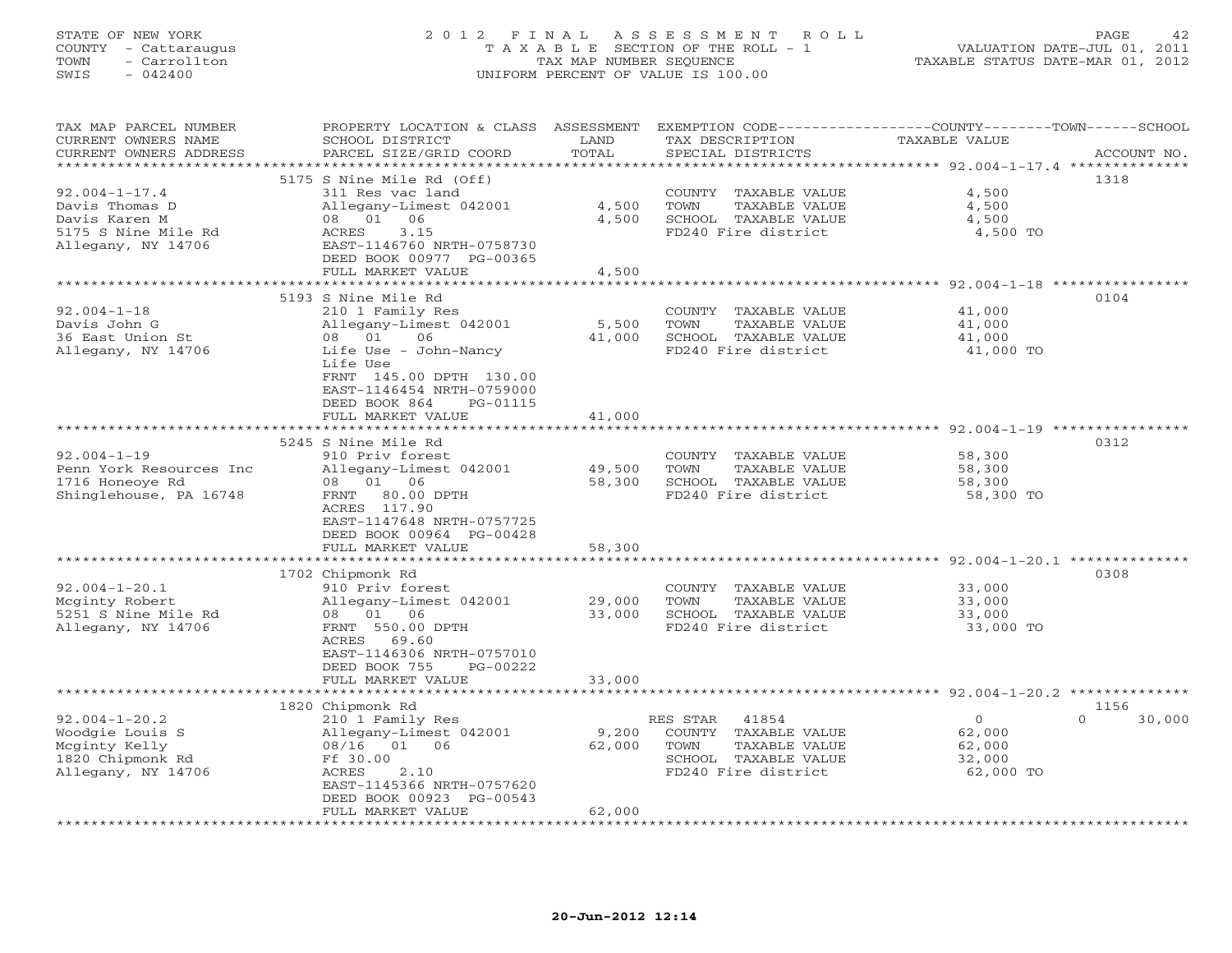## STATE OF NEW YORK 2 0 1 2 F I N A L A S S E S S M E N T R O L L PAGE 43 COUNTY - Cattaraugus T A X A B L E SECTION OF THE ROLL - 1 VALUATION DATE-JUL 01, 2011 TOWN - Carrollton TAX MAP NUMBER SEQUENCE TAXABLE STATUS DATE-MAR 01, 2012 SWIS - 042400 UNIFORM PERCENT OF VALUE IS 100.00UNIFORM PERCENT OF VALUE IS 100.00

| ******<br>*********** 92.004-1-20.3 **************<br>1690 Chipmonk Rd<br>1161<br>$92.004 - 1 - 20.3$<br>210 1 Family Res<br>$\Omega$<br>$\Omega$<br>30,000<br>RES STAR<br>41854<br>Allegany-Limest 042001<br>13,300<br>COUNTY TAXABLE VALUE<br>68,300<br>Eaton Brian M<br>08 01 06<br>68,300<br>TAXABLE VALUE<br>Eaton Kathleen L<br>TOWN<br>68,300<br>FRNT 169.80 DPTH<br>1690 Chipmonk Rd<br>SCHOOL TAXABLE VALUE<br>38,300<br>FD240 Fire district<br>Allegany, NY 14706<br>ACRES<br>4.80<br>68,300 TO<br>EAST-1145891 NRTH-0756417<br>DEED BOOK 868<br>PG-00827<br>68,300<br>FULL MARKET VALUE<br>***********************************92.004-1-20.4 **************<br>* * * * * * * * * *<br>1283<br>1730 Chipmonk Rd<br>$92.004 - 1 - 20.4$<br>$\circ$<br>30,000<br>210 1 Family Res<br>RES STAR<br>41854<br>$\Omega$<br>Allegany-Limest 042001<br>19,400<br>COUNTY TAXABLE VALUE<br>108,600<br>Brook Scott J<br>08 01 06<br>108,600<br>Brook Christie A<br>TOWN<br>TAXABLE VALUE<br>108,600<br>1730 Chipmonk Rd<br>FRNT 400.00 DPTH<br>SCHOOL TAXABLE VALUE<br>78,600<br>Allegany, NY 14706<br>5.60<br>FD240 Fire district<br>108,600 TO<br>ACRES<br>EAST-1145488 NRTH-0756941<br>DEED BOOK 00935 PG-00821<br>108,600<br>FULL MARKET VALUE<br>*************************<br>1740 Chipmonk Rd<br>0221<br>$92.004 - 1 - 22$<br>RES STAR<br>41854<br>$\Omega$<br>$\Omega$<br>11,500<br>270 Mfg housing<br>Calkins Siriah<br>Allegany-Limest 042001<br>3,700<br>COUNTY TAXABLE VALUE<br>11,500<br>Calkins Denise<br>06<br>16 01<br>11,500<br>TOWN<br>TAXABLE VALUE<br>11,500<br>1740 Chipmonk Rd<br>SCHOOL TAXABLE VALUE<br>$\overline{0}$<br>Schoonover As Guardian<br>Allegany, NY 14706<br>FD240 Fire district<br>11,500 TO<br>FRNT<br>75.00 DPTH 107.00<br>EAST-1145164 NRTH-0756942<br>DEED BOOK 00939 PG-00564<br>FULL MARKET VALUE<br>11,500<br>********* 92.004-1-23 *********<br>0103<br>1744 Chipmonk Rd<br>$92.004 - 1 - 23$<br>210 1 Family Res<br>WVET CO<br>41122<br>8,475<br>$\Omega$<br>$\Omega$<br>56,500<br>Rhodes Wayne<br>Allegany-Limest 042001<br>7,700 SR STAR<br>41834<br>$\Omega$<br>$\Omega$<br>48,025<br>Rhodes Mary A<br>16 01<br>06<br>56,500<br>COUNTY<br>TAXABLE VALUE<br>1744 Chipmonk Rd<br>FRNT 206.00 DPTH 235.00<br>TAXABLE VALUE<br>56,500<br>TOWN<br>Allegany, NY 14706<br>EAST-1145125 NRTH-0757084<br>SCHOOL TAXABLE VALUE<br>$\circ$<br>56,500 TO<br>DEED BOOK 00782 PG-00007<br>FD240 Fire district<br>FULL MARKET VALUE<br>56,500<br>******************<br>************* 92.004-1-24 *****************<br>1748 Chipmonk Rd<br>0225<br>$92.004 - 1 - 24$<br>270 Mfg housing<br>22,500<br>COUNTY TAXABLE VALUE<br>Allegany-Limest 042001<br>Bennett Daniel W<br>7,500<br>TOWN<br>TAXABLE VALUE<br>22,500<br>16 01<br>06<br>22,500<br>SCHOOL TAXABLE VALUE<br>22,500<br>3821 Birch Run Rd<br>Allegany, NY 14706<br>Ff 165.00<br>FD240 Fire district<br>22,500 TO<br>ACRES<br>1.03<br>EAST-1145086 NRTH-0757255<br>DEED BOOK 998<br>$PG-398$<br>22,500<br>FULL MARKET VALUE | TAX MAP PARCEL NUMBER<br>CURRENT OWNERS NAME<br>CURRENT OWNERS ADDRESS | PROPERTY LOCATION & CLASS<br>SCHOOL DISTRICT<br>PARCEL SIZE/GRID COORD | ASSESSMENT<br>LAND<br>TOTAL | TAX DESCRIPTION<br>SPECIAL DISTRICTS | EXEMPTION CODE-----------------COUNTY-------TOWN------SCHOOL<br>TAXABLE VALUE | ACCOUNT NO. |
|--------------------------------------------------------------------------------------------------------------------------------------------------------------------------------------------------------------------------------------------------------------------------------------------------------------------------------------------------------------------------------------------------------------------------------------------------------------------------------------------------------------------------------------------------------------------------------------------------------------------------------------------------------------------------------------------------------------------------------------------------------------------------------------------------------------------------------------------------------------------------------------------------------------------------------------------------------------------------------------------------------------------------------------------------------------------------------------------------------------------------------------------------------------------------------------------------------------------------------------------------------------------------------------------------------------------------------------------------------------------------------------------------------------------------------------------------------------------------------------------------------------------------------------------------------------------------------------------------------------------------------------------------------------------------------------------------------------------------------------------------------------------------------------------------------------------------------------------------------------------------------------------------------------------------------------------------------------------------------------------------------------------------------------------------------------------------------------------------------------------------------------------------------------------------------------------------------------------------------------------------------------------------------------------------------------------------------------------------------------------------------------------------------------------------------------------------------------------------------------------------------------------------------------------------------------------------------------------------------------------------------------------------------------------------------------------------------------------------------------------------------------------------------------------------------------------------------------------------------------------------------------------------------------------------------------------------------------------------------------------------------------------|------------------------------------------------------------------------|------------------------------------------------------------------------|-----------------------------|--------------------------------------|-------------------------------------------------------------------------------|-------------|
|                                                                                                                                                                                                                                                                                                                                                                                                                                                                                                                                                                                                                                                                                                                                                                                                                                                                                                                                                                                                                                                                                                                                                                                                                                                                                                                                                                                                                                                                                                                                                                                                                                                                                                                                                                                                                                                                                                                                                                                                                                                                                                                                                                                                                                                                                                                                                                                                                                                                                                                                                                                                                                                                                                                                                                                                                                                                                                                                                                                                                    |                                                                        |                                                                        |                             |                                      |                                                                               |             |
|                                                                                                                                                                                                                                                                                                                                                                                                                                                                                                                                                                                                                                                                                                                                                                                                                                                                                                                                                                                                                                                                                                                                                                                                                                                                                                                                                                                                                                                                                                                                                                                                                                                                                                                                                                                                                                                                                                                                                                                                                                                                                                                                                                                                                                                                                                                                                                                                                                                                                                                                                                                                                                                                                                                                                                                                                                                                                                                                                                                                                    |                                                                        |                                                                        |                             |                                      |                                                                               |             |
|                                                                                                                                                                                                                                                                                                                                                                                                                                                                                                                                                                                                                                                                                                                                                                                                                                                                                                                                                                                                                                                                                                                                                                                                                                                                                                                                                                                                                                                                                                                                                                                                                                                                                                                                                                                                                                                                                                                                                                                                                                                                                                                                                                                                                                                                                                                                                                                                                                                                                                                                                                                                                                                                                                                                                                                                                                                                                                                                                                                                                    |                                                                        |                                                                        |                             |                                      |                                                                               |             |
|                                                                                                                                                                                                                                                                                                                                                                                                                                                                                                                                                                                                                                                                                                                                                                                                                                                                                                                                                                                                                                                                                                                                                                                                                                                                                                                                                                                                                                                                                                                                                                                                                                                                                                                                                                                                                                                                                                                                                                                                                                                                                                                                                                                                                                                                                                                                                                                                                                                                                                                                                                                                                                                                                                                                                                                                                                                                                                                                                                                                                    |                                                                        |                                                                        |                             |                                      |                                                                               |             |
|                                                                                                                                                                                                                                                                                                                                                                                                                                                                                                                                                                                                                                                                                                                                                                                                                                                                                                                                                                                                                                                                                                                                                                                                                                                                                                                                                                                                                                                                                                                                                                                                                                                                                                                                                                                                                                                                                                                                                                                                                                                                                                                                                                                                                                                                                                                                                                                                                                                                                                                                                                                                                                                                                                                                                                                                                                                                                                                                                                                                                    |                                                                        |                                                                        |                             |                                      |                                                                               |             |
|                                                                                                                                                                                                                                                                                                                                                                                                                                                                                                                                                                                                                                                                                                                                                                                                                                                                                                                                                                                                                                                                                                                                                                                                                                                                                                                                                                                                                                                                                                                                                                                                                                                                                                                                                                                                                                                                                                                                                                                                                                                                                                                                                                                                                                                                                                                                                                                                                                                                                                                                                                                                                                                                                                                                                                                                                                                                                                                                                                                                                    |                                                                        |                                                                        |                             |                                      |                                                                               |             |
|                                                                                                                                                                                                                                                                                                                                                                                                                                                                                                                                                                                                                                                                                                                                                                                                                                                                                                                                                                                                                                                                                                                                                                                                                                                                                                                                                                                                                                                                                                                                                                                                                                                                                                                                                                                                                                                                                                                                                                                                                                                                                                                                                                                                                                                                                                                                                                                                                                                                                                                                                                                                                                                                                                                                                                                                                                                                                                                                                                                                                    |                                                                        |                                                                        |                             |                                      |                                                                               |             |
|                                                                                                                                                                                                                                                                                                                                                                                                                                                                                                                                                                                                                                                                                                                                                                                                                                                                                                                                                                                                                                                                                                                                                                                                                                                                                                                                                                                                                                                                                                                                                                                                                                                                                                                                                                                                                                                                                                                                                                                                                                                                                                                                                                                                                                                                                                                                                                                                                                                                                                                                                                                                                                                                                                                                                                                                                                                                                                                                                                                                                    |                                                                        |                                                                        |                             |                                      |                                                                               |             |
|                                                                                                                                                                                                                                                                                                                                                                                                                                                                                                                                                                                                                                                                                                                                                                                                                                                                                                                                                                                                                                                                                                                                                                                                                                                                                                                                                                                                                                                                                                                                                                                                                                                                                                                                                                                                                                                                                                                                                                                                                                                                                                                                                                                                                                                                                                                                                                                                                                                                                                                                                                                                                                                                                                                                                                                                                                                                                                                                                                                                                    |                                                                        |                                                                        |                             |                                      |                                                                               |             |
|                                                                                                                                                                                                                                                                                                                                                                                                                                                                                                                                                                                                                                                                                                                                                                                                                                                                                                                                                                                                                                                                                                                                                                                                                                                                                                                                                                                                                                                                                                                                                                                                                                                                                                                                                                                                                                                                                                                                                                                                                                                                                                                                                                                                                                                                                                                                                                                                                                                                                                                                                                                                                                                                                                                                                                                                                                                                                                                                                                                                                    |                                                                        |                                                                        |                             |                                      |                                                                               |             |
|                                                                                                                                                                                                                                                                                                                                                                                                                                                                                                                                                                                                                                                                                                                                                                                                                                                                                                                                                                                                                                                                                                                                                                                                                                                                                                                                                                                                                                                                                                                                                                                                                                                                                                                                                                                                                                                                                                                                                                                                                                                                                                                                                                                                                                                                                                                                                                                                                                                                                                                                                                                                                                                                                                                                                                                                                                                                                                                                                                                                                    |                                                                        |                                                                        |                             |                                      |                                                                               |             |
|                                                                                                                                                                                                                                                                                                                                                                                                                                                                                                                                                                                                                                                                                                                                                                                                                                                                                                                                                                                                                                                                                                                                                                                                                                                                                                                                                                                                                                                                                                                                                                                                                                                                                                                                                                                                                                                                                                                                                                                                                                                                                                                                                                                                                                                                                                                                                                                                                                                                                                                                                                                                                                                                                                                                                                                                                                                                                                                                                                                                                    |                                                                        |                                                                        |                             |                                      |                                                                               |             |
|                                                                                                                                                                                                                                                                                                                                                                                                                                                                                                                                                                                                                                                                                                                                                                                                                                                                                                                                                                                                                                                                                                                                                                                                                                                                                                                                                                                                                                                                                                                                                                                                                                                                                                                                                                                                                                                                                                                                                                                                                                                                                                                                                                                                                                                                                                                                                                                                                                                                                                                                                                                                                                                                                                                                                                                                                                                                                                                                                                                                                    |                                                                        |                                                                        |                             |                                      |                                                                               |             |
|                                                                                                                                                                                                                                                                                                                                                                                                                                                                                                                                                                                                                                                                                                                                                                                                                                                                                                                                                                                                                                                                                                                                                                                                                                                                                                                                                                                                                                                                                                                                                                                                                                                                                                                                                                                                                                                                                                                                                                                                                                                                                                                                                                                                                                                                                                                                                                                                                                                                                                                                                                                                                                                                                                                                                                                                                                                                                                                                                                                                                    |                                                                        |                                                                        |                             |                                      |                                                                               |             |
|                                                                                                                                                                                                                                                                                                                                                                                                                                                                                                                                                                                                                                                                                                                                                                                                                                                                                                                                                                                                                                                                                                                                                                                                                                                                                                                                                                                                                                                                                                                                                                                                                                                                                                                                                                                                                                                                                                                                                                                                                                                                                                                                                                                                                                                                                                                                                                                                                                                                                                                                                                                                                                                                                                                                                                                                                                                                                                                                                                                                                    |                                                                        |                                                                        |                             |                                      |                                                                               |             |
|                                                                                                                                                                                                                                                                                                                                                                                                                                                                                                                                                                                                                                                                                                                                                                                                                                                                                                                                                                                                                                                                                                                                                                                                                                                                                                                                                                                                                                                                                                                                                                                                                                                                                                                                                                                                                                                                                                                                                                                                                                                                                                                                                                                                                                                                                                                                                                                                                                                                                                                                                                                                                                                                                                                                                                                                                                                                                                                                                                                                                    |                                                                        |                                                                        |                             |                                      |                                                                               |             |
|                                                                                                                                                                                                                                                                                                                                                                                                                                                                                                                                                                                                                                                                                                                                                                                                                                                                                                                                                                                                                                                                                                                                                                                                                                                                                                                                                                                                                                                                                                                                                                                                                                                                                                                                                                                                                                                                                                                                                                                                                                                                                                                                                                                                                                                                                                                                                                                                                                                                                                                                                                                                                                                                                                                                                                                                                                                                                                                                                                                                                    |                                                                        |                                                                        |                             |                                      |                                                                               |             |
|                                                                                                                                                                                                                                                                                                                                                                                                                                                                                                                                                                                                                                                                                                                                                                                                                                                                                                                                                                                                                                                                                                                                                                                                                                                                                                                                                                                                                                                                                                                                                                                                                                                                                                                                                                                                                                                                                                                                                                                                                                                                                                                                                                                                                                                                                                                                                                                                                                                                                                                                                                                                                                                                                                                                                                                                                                                                                                                                                                                                                    |                                                                        |                                                                        |                             |                                      |                                                                               |             |
|                                                                                                                                                                                                                                                                                                                                                                                                                                                                                                                                                                                                                                                                                                                                                                                                                                                                                                                                                                                                                                                                                                                                                                                                                                                                                                                                                                                                                                                                                                                                                                                                                                                                                                                                                                                                                                                                                                                                                                                                                                                                                                                                                                                                                                                                                                                                                                                                                                                                                                                                                                                                                                                                                                                                                                                                                                                                                                                                                                                                                    |                                                                        |                                                                        |                             |                                      |                                                                               |             |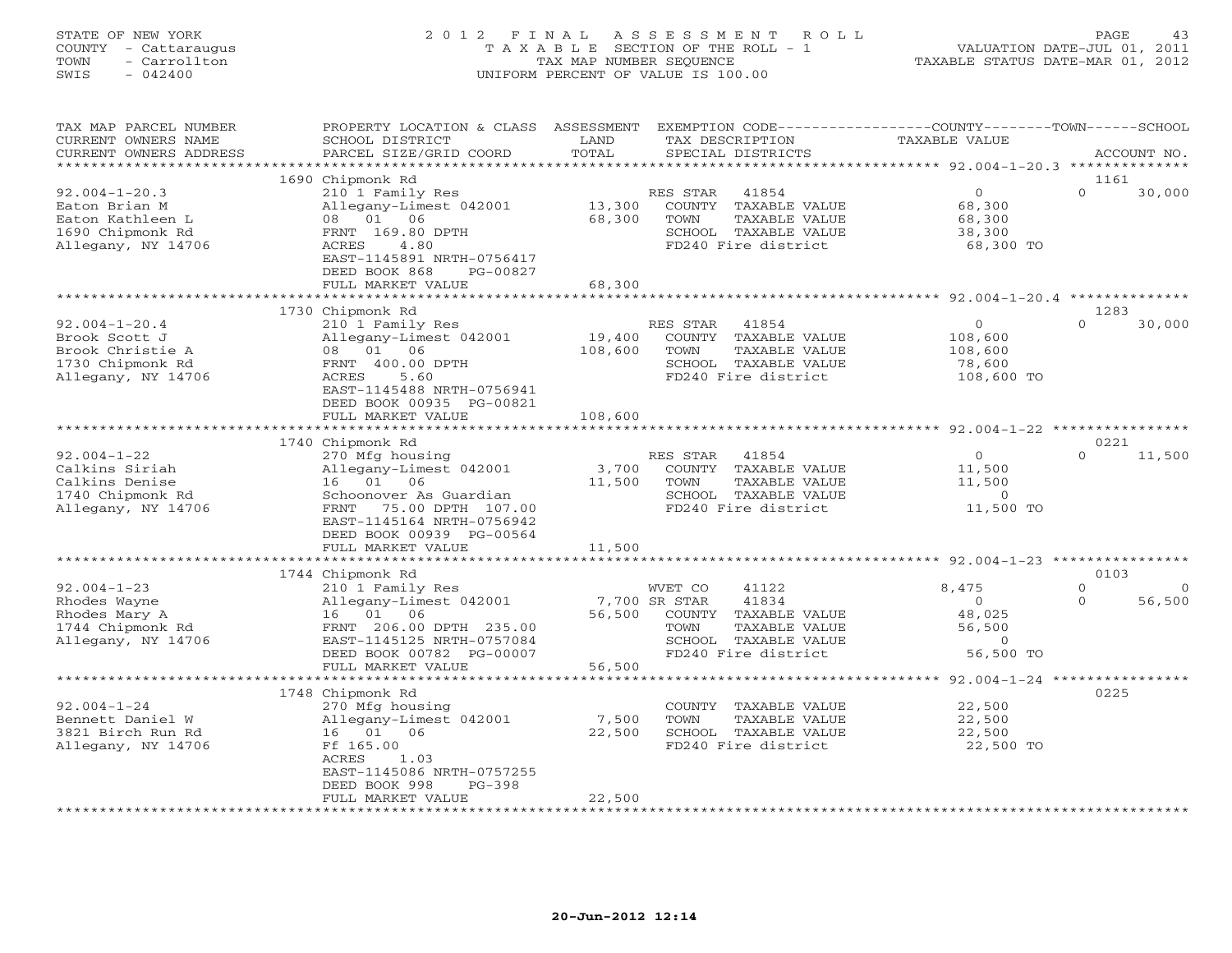## STATE OF NEW YORK 2 0 1 2 F I N A L A S S E S S M E N T R O L L PAGE 44 COUNTY - Cattaraugus T A X A B L E SECTION OF THE ROLL - 1 VALUATION DATE-JUL 01, 2011 TOWN - Carrollton TAX MAP NUMBER SEQUENCE TAXABLE STATUS DATE-MAR 01, 2012 SWIS - 042400 UNIFORM PERCENT OF VALUE IS 100.00UNIFORM PERCENT OF VALUE IS 100.00

| TAX MAP PARCEL NUMBER<br>CURRENT OWNERS NAME<br>CURRENT OWNERS ADDRESS<br>********************** | PROPERTY LOCATION & CLASS ASSESSMENT<br>SCHOOL DISTRICT<br>PARCEL SIZE/GRID COORD                       | LAND<br>TOTAL    | TAX DESCRIPTION<br>SPECIAL DISTRICTS                                  | EXEMPTION CODE-----------------COUNTY-------TOWN-----SCHOOL<br>TAXABLE VALUE | ACCOUNT NO. |
|--------------------------------------------------------------------------------------------------|---------------------------------------------------------------------------------------------------------|------------------|-----------------------------------------------------------------------|------------------------------------------------------------------------------|-------------|
| $92.004 - 1 - 25$<br>Mccaffery Thomas E                                                          | Chipmonk Rd<br>910 Priv forest<br>Allegany-Limest 042001                                                | 31,200           | COUNTY TAXABLE VALUE<br>TOWN<br>TAXABLE VALUE                         | 39,000<br>39,000                                                             | 0309        |
| Mccaffery Jane Michael<br>1986 Four Mile Rd<br>Allegany, NY 14706                                | 16 01 06<br>Will 11785 & 26707<br>ACRES 96.20<br>EAST-1143916 NRTH-0756477<br>DEED BOOK 812<br>PG-00428 | 39,000           | SCHOOL TAXABLE VALUE<br>FD240 Fire district                           | 39,000<br>39,000 TO                                                          |             |
|                                                                                                  | FULL MARKET VALUE                                                                                       | 39,000           |                                                                       |                                                                              |             |
|                                                                                                  | Chipmonk Rd (Off)                                                                                       |                  |                                                                       |                                                                              | 0310        |
| $92.004 - 1 - 26$<br>McCaffery Michael<br>McCaffery Thelma                                       | 910 Priv forest<br>Allegany-Limest 042001<br>16 01 06                                                   | 19,200<br>24,000 | COUNTY TAXABLE VALUE<br>TOWN<br>TAXABLE VALUE<br>SCHOOL TAXABLE VALUE | 24,000<br>24,000<br>24,000                                                   |             |
| 1875 Chipmonk Rd<br>Allegany, NY 14706                                                           | Will 11785 & 26707<br>ACRES 59.55<br>EAST-1142193 NRTH-0756491<br>DEED BOOK 556<br>PG-7001              |                  | FD240 Fire district                                                   | 24,000 TO                                                                    |             |
|                                                                                                  | FULL MARKET VALUE                                                                                       | 24,000           |                                                                       |                                                                              |             |
|                                                                                                  |                                                                                                         |                  |                                                                       | ******************************** 92.004-1-27 ****************                | 0629        |
| $92.004 - 1 - 27$                                                                                | S Nine Mile Rd<br>910 Priv forest                                                                       |                  | COUNTY TAXABLE VALUE                                                  | 14,500                                                                       |             |
| Mazza Robert H 11                                                                                | Allegany-Limest 042001                                                                                  | 14,500           | TOWN<br>TAXABLE VALUE                                                 | 14,500                                                                       |             |
| 985 Olean Portville Rd                                                                           | 16  01  06                                                                                              | 14,500           | SCHOOL TAXABLE VALUE                                                  | 14,500                                                                       |             |
| Portville, NY 14770                                                                              | Ff 530.00<br>ACRES 38.19<br>EAST-1143140 NRTH-0758067<br>DEED BOOK 16187 PG-9001                        |                  | FD240 Fire district                                                   | 14,500 TO                                                                    |             |
|                                                                                                  | FULL MARKET VALUE                                                                                       | 14,500           |                                                                       |                                                                              |             |
|                                                                                                  |                                                                                                         |                  |                                                                       |                                                                              |             |
|                                                                                                  | S Nine Mile Rd (Off) N                                                                                  |                  |                                                                       |                                                                              | 0621        |
| $92.004 - 1 - 28$<br>Mazza Robert H 11                                                           | 322 Rural vac>10                                                                                        | 9,000            | COUNTY TAXABLE VALUE<br>TOWN<br>TAXABLE VALUE                         | 9,000<br>9,000                                                               |             |
| 985 Olean Portville Rd                                                                           | Allegany-Limest 042001<br>16 01 06                                                                      | 9,000            | SCHOOL TAXABLE VALUE                                                  | 9,000                                                                        |             |
| Portville, NY 14770                                                                              | ACRES 26.20<br>EAST-1141997 NRTH-0758036<br>DEED BOOK 16187 PG-9001<br>FULL MARKET VALUE                | 9.000            | FD240 Fire district                                                   | 9,000 TO                                                                     |             |
|                                                                                                  |                                                                                                         | *************    |                                                                       | $92.004 - 2 - 1$ *****                                                       | *********** |
|                                                                                                  | Chipmonk Rd (Off)                                                                                       |                  |                                                                       |                                                                              | 0600        |
| $92.004 - 2 - 1$                                                                                 | 910 Priv forest                                                                                         |                  | COUNTY TAXABLE VALUE                                                  | 187,100                                                                      |             |
| Penn York Resources Inc                                                                          | Allegany-Limest 042001                                                                                  | 135,800          | TOWN<br>TAXABLE VALUE                                                 | 187,100                                                                      |             |
| 1716 Honeoye Rd                                                                                  | 23 01 06                                                                                                | 187,100          | SCHOOL TAXABLE VALUE                                                  | 187,100                                                                      |             |
| Shinglehouse, PA 16748                                                                           | ACRES 388.00<br>EAST-1139249 NRTH-0753678                                                               |                  | FD240 Fire district                                                   | 187,100 TO                                                                   |             |
|                                                                                                  | DEED BOOK 1015<br>PG-165                                                                                |                  |                                                                       |                                                                              |             |
|                                                                                                  | FULL MARKET VALUE                                                                                       | 187,100          |                                                                       |                                                                              |             |
| ********************                                                                             |                                                                                                         |                  |                                                                       |                                                                              |             |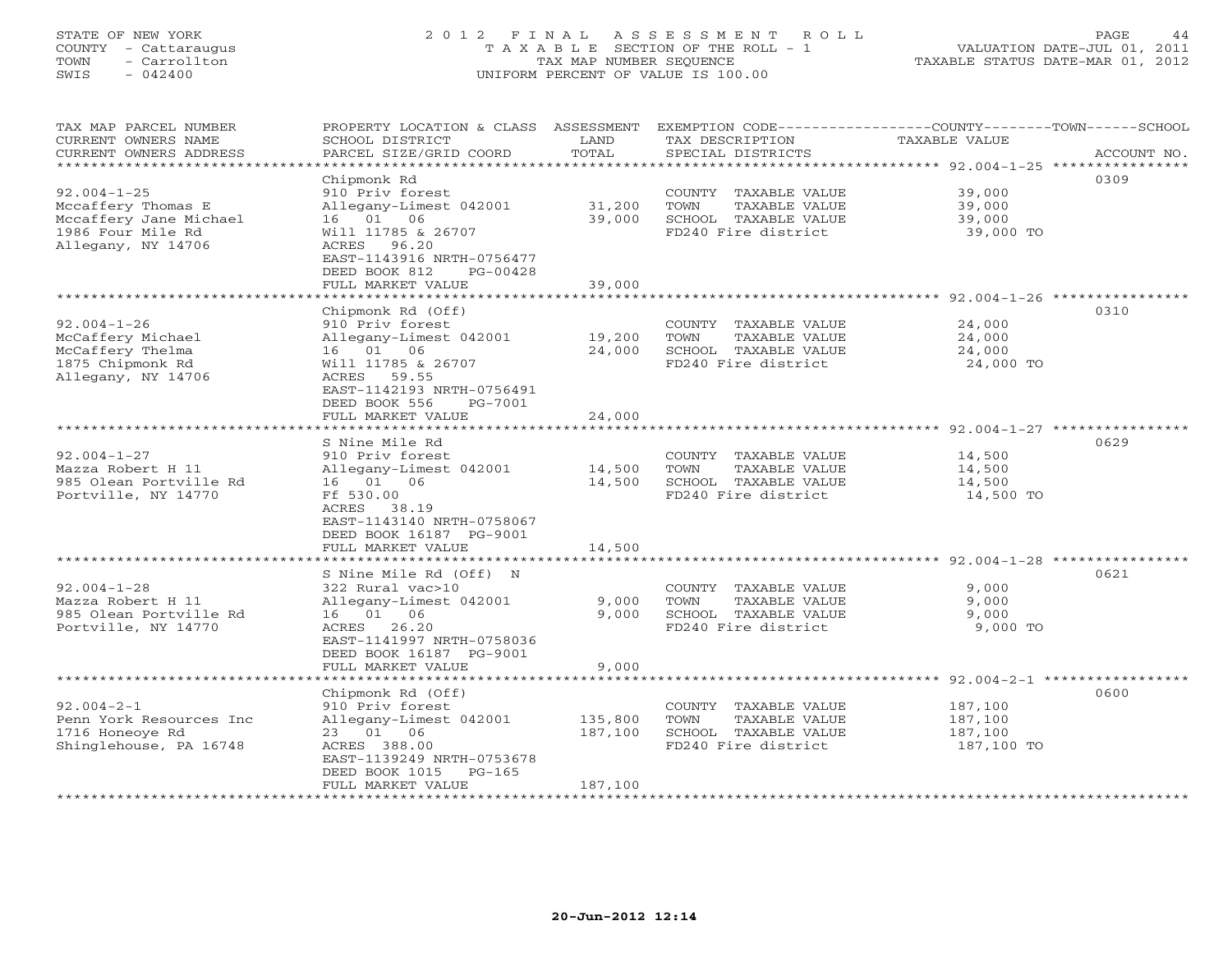## STATE OF NEW YORK 2 0 1 2 F I N A L A S S E S S M E N T R O L L PAGE 45 COUNTY - Cattaraugus T A X A B L E SECTION OF THE ROLL - 1 VALUATION DATE-JUL 01, 2011 TOWN - Carrollton TAX MAP NUMBER SEQUENCE TAXABLE STATUS DATE-MAR 01, 2012 SWIS - 042400 UNIFORM PERCENT OF VALUE IS 100.00UNIFORM PERCENT OF VALUE IS 100.00

| TAX MAP PARCEL NUMBER        | PROPERTY LOCATION & CLASS ASSESSMENT |                | EXEMPTION CODE-----------------COUNTY-------TOWN------SCHOOL |                      |          |             |
|------------------------------|--------------------------------------|----------------|--------------------------------------------------------------|----------------------|----------|-------------|
| CURRENT OWNERS NAME          | SCHOOL DISTRICT                      | LAND           | TAX DESCRIPTION                                              | <b>TAXABLE VALUE</b> |          |             |
| CURRENT OWNERS ADDRESS       | PARCEL SIZE/GRID COORD               | TOTAL          | SPECIAL DISTRICTS                                            |                      |          | ACCOUNT NO. |
| *********************        |                                      |                |                                                              |                      |          |             |
|                              | Chipmonk Rd                          |                |                                                              |                      | 0276     |             |
| $92.004 - 2 - 2.1$           | 910 Priv forest                      |                | COUNTY TAXABLE VALUE                                         | 67,000               |          |             |
| McCaffery Thomas E           | Allegany-Limest 042001               | 65,400         | TOWN<br>TAXABLE VALUE                                        | 67,000               |          |             |
| McCaffery Thelma Jane        | 15/08 01 06                          | 67,000         | SCHOOL TAXABLE VALUE                                         | 67,000               |          |             |
| Attn: Krampf Real Estate Inc | Well 11785 & 26707                   |                | FD240 Fire district                                          | 67,000 TO            |          |             |
| 1795 Chipmonk Rd             | ACRES 163.39                         |                |                                                              |                      |          |             |
| Allegany, NY 14706           | EAST-1143593 NRTH-0754763            |                |                                                              |                      |          |             |
|                              | FULL MARKET VALUE                    | 67,000         |                                                              |                      |          |             |
|                              |                                      |                |                                                              |                      |          |             |
|                              | 1725 Chipmonk Rd                     |                |                                                              |                      | 0997     |             |
| $92.004 - 2 - 2.2$           | 210 1 Family Res                     |                | RES STAR<br>41854                                            | $\circ$              | $\Omega$ | 30,000      |
| Giardini Richard             | Allegany-Limest 042001               | 7,800          | COUNTY TAXABLE VALUE                                         | 85,000               |          |             |
| Giardini Melodie             | 16/08 01 06                          | 85,000         | TAXABLE VALUE<br>TOWN                                        | 85,000               |          |             |
| 1725 Chipmonk Rd             | Ff 132.00                            |                | SCHOOL TAXABLE VALUE                                         | 55,000               |          |             |
| Allegany, NY 14706           | ACRES<br>1.21                        |                | FD240 Fire district                                          | 85,000 TO            |          |             |
|                              |                                      |                |                                                              |                      |          |             |
|                              | EAST-1145145 NRTH-0756456            |                |                                                              |                      |          |             |
|                              | DEED BOOK 792<br>PG-00728            |                |                                                              |                      |          |             |
|                              | FULL MARKET VALUE                    | 85,000         |                                                              |                      |          |             |
|                              |                                      |                |                                                              |                      |          |             |
|                              | 1701 Chipmonk Rd                     |                |                                                              |                      | 0172     |             |
| $92.004 - 2 - 3$             | 314 Rural vac<10                     |                | COUNTY TAXABLE VALUE                                         | 8,000                |          |             |
| Giardini Richard             | Allegany-Limest 042001               | 8,000          | TOWN<br>TAXABLE VALUE                                        | 8,000                |          |             |
| Giardini Melodie             | 08/16 01 06                          | 8,000          | SCHOOL TAXABLE VALUE                                         | 8,000                |          |             |
| 1725 Chipmonk Rd             | Ff 125.00                            |                | FD240 Fire district                                          | 8,000 TO             |          |             |
| Allegany, NY 14706           | ACRES<br>1.50                        |                |                                                              |                      |          |             |
|                              | EAST-1145210 NRTH-0756333            |                |                                                              |                      |          |             |
|                              | DEED BOOK 9073<br>PG-3001            |                |                                                              |                      |          |             |
|                              | FULL MARKET VALUE                    | 8,000          |                                                              |                      |          |             |
|                              |                                      |                |                                                              |                      |          |             |
|                              | 1691 Chipmonk Rd                     |                |                                                              |                      | 0171     |             |
| $92.004 - 2 - 4$             | 210 1 Family Res                     |                | 41132<br>CVET CO                                             | 20,000               | $\Omega$ | $\Omega$    |
| Shields Francis B            | Allegany-Limest 042001               | 11,600 SR STAR | 41834                                                        | $\circ$              | $\Omega$ | 62,200      |
| Shields Carol A              | 08 01<br>06                          | 100,000        | COUNTY TAXABLE VALUE                                         | 80,000               |          |             |
| 1691 Chipmonk Rd             | Ff 135.00                            |                | TOWN<br>TAXABLE VALUE                                        | 100,000              |          |             |
| Allegany, NY 14706           | ACRES<br>2.50 BANK<br>017            |                | SCHOOL TAXABLE VALUE                                         | 37,800               |          |             |
|                              | EAST-1145362 NRTH-0756172            |                | FD240 Fire district                                          | 100,000 TO           |          |             |
|                              | DEED BOOK 998<br>$PG-964$            |                |                                                              |                      |          |             |
|                              | FULL MARKET VALUE                    | 100,000        |                                                              |                      |          |             |
|                              | **********************               |                |                                                              |                      |          |             |
|                              | 1681 Chipmonk Rd                     |                |                                                              |                      | 0273     |             |
| $92.004 - 2 - 5$             | 270 Mfg housing                      |                | RES STAR<br>41854                                            | $\overline{O}$       | $\Omega$ | 30,000      |
| Bryson Richard D             | Allegany-Limest 042001               | 9,700          | COUNTY TAXABLE VALUE                                         | 31,000               |          |             |
| Bryson Ruth E                | 06<br>08 01                          | 31,000         | TOWN<br>TAXABLE VALUE                                        | 31,000               |          |             |
| 1681 Chipmonk Rd             | Ff 489.00                            |                | SCHOOL TAXABLE VALUE                                         | 1,000                |          |             |
| Allegany, NY 14706           | ACRES<br>2.25                        |                | FD240 Fire district                                          | 31,000 TO            |          |             |
|                              | EAST-1145657 NRTH-0755894            |                |                                                              |                      |          |             |
|                              | DEED BOOK 00995 PG-00176             |                |                                                              |                      |          |             |
|                              | FULL MARKET VALUE                    | 31,000         |                                                              |                      |          |             |
|                              |                                      |                |                                                              |                      |          |             |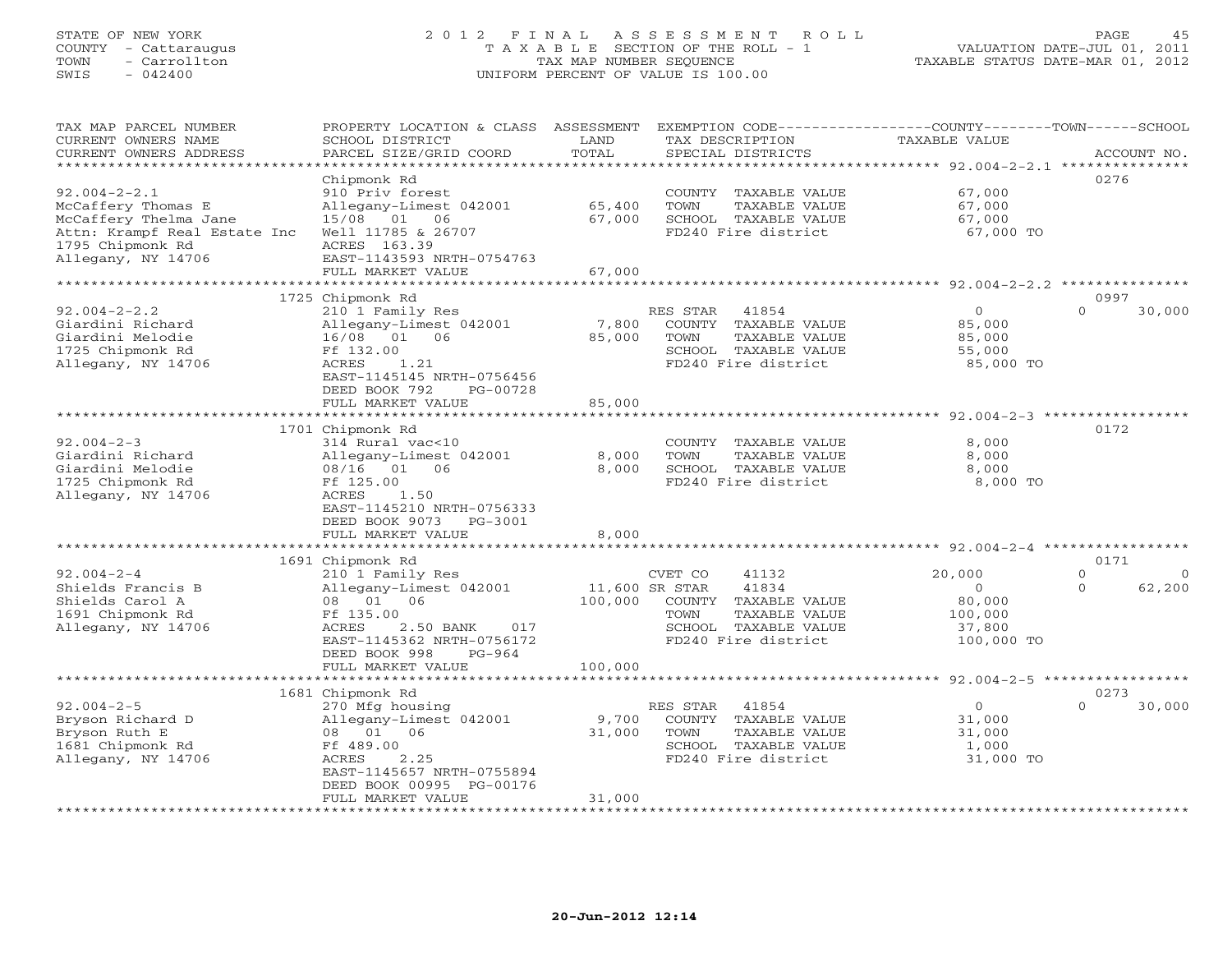# STATE OF NEW YORK 2 0 1 2 F I N A L A S S E S S M E N T R O L L PAGE 46 COUNTY - Cattaraugus T A X A B L E SECTION OF THE ROLL - 1 VALUATION DATE-JUL 01, 2011 TOWN - Carrollton TAX MAP NUMBER SEQUENCE TAXABLE STATUS DATE-MAR 01, 2012 SWIS - 042400 UNIFORM PERCENT OF VALUE IS 100.00UNIFORM PERCENT OF VALUE IS 100.00

| TAX MAP PARCEL NUMBER<br>CURRENT OWNERS NAME | PROPERTY LOCATION & CLASS ASSESSMENT<br>SCHOOL DISTRICT  | LAND                  |             | TAX DESCRIPTION      | EXEMPTION CODE-----------------COUNTY-------TOWN------SCHOOL<br>TAXABLE VALUE |                    |
|----------------------------------------------|----------------------------------------------------------|-----------------------|-------------|----------------------|-------------------------------------------------------------------------------|--------------------|
| CURRENT OWNERS ADDRESS                       | PARCEL SIZE/GRID COORD                                   | TOTAL<br>*******      |             | SPECIAL DISTRICTS    | *********** 92.004-2-6.1 ****************                                     | ACCOUNT NO.        |
|                                              | 1678 Chipmonk Rd                                         |                       |             |                      |                                                                               | 0143               |
| $92.004 - 2 - 6.1$                           | 210 1 Family Res                                         |                       | RES STAR    | 41854                | $\circ$                                                                       | $\Omega$<br>30,000 |
| King Heidi F                                 | Allegany-Limest 042001                                   | 6,200                 | COUNTY      | TAXABLE VALUE        | 55,000                                                                        |                    |
| 1678 Chipmonk Rd                             | 08 01 06                                                 | 55,000                | TOWN        | TAXABLE VALUE        | 55,000                                                                        |                    |
| Allegany, NY 14706                           | FRNT 219.00 DPTH 150.00                                  |                       |             | SCHOOL TAXABLE VALUE | 25,000                                                                        |                    |
|                                              | BANK<br>017                                              |                       |             | FD240 Fire district  | 55,000 TO                                                                     |                    |
|                                              | EAST-1145978 NRTH-0755845<br>DEED BOOK 6356<br>$PG-6005$ |                       |             |                      |                                                                               |                    |
|                                              | FULL MARKET VALUE                                        | 55,000                |             |                      |                                                                               |                    |
|                                              |                                                          |                       |             |                      | ********************* 92.004-2-7.1 ***********                                |                    |
|                                              | 1648 Chipmonk Rd                                         |                       |             |                      |                                                                               | 0005               |
| $92.004 - 2 - 7.1$                           | 210 1 Family Res                                         |                       | RES STAR    | 41854                | $\mathbf{0}$                                                                  | $\Omega$<br>30,000 |
| Ackley Valerie M                             | Allegany-Limest 042001                                   | 6,500                 | COUNTY      | TAXABLE VALUE        | 34,900                                                                        |                    |
| 1648 Chipmonk Rd                             | 08 01 06                                                 | 34,900                | <b>TOWN</b> | TAXABLE VALUE        | 34,900                                                                        |                    |
| Allegany, NY 14706                           | $162x165$ -W Side Rd                                     |                       |             | SCHOOL TAXABLE VALUE | 4,900                                                                         |                    |
|                                              | 1.00 A.                                                  |                       |             | FD240 Fire district  | 34,900 TO                                                                     |                    |
|                                              | FRNT 162.00 DPTH 165.00                                  |                       |             |                      |                                                                               |                    |
|                                              | ACRES<br>0.61                                            |                       |             |                      |                                                                               |                    |
|                                              | EAST-1145848 NRTH-0755682<br>DEED BOOK 13903 PG-4004     |                       |             |                      |                                                                               |                    |
|                                              | FULL MARKET VALUE                                        | 34,900                |             |                      |                                                                               |                    |
|                                              | **************************                               |                       |             |                      |                                                                               |                    |
|                                              | 1678 Chipmonk Rd                                         |                       |             |                      |                                                                               | 0466               |
| $92.004 - 2 - 8.1$                           | 323 Vacant rural                                         |                       | COUNTY      | TAXABLE VALUE        | 29,500                                                                        |                    |
| Carls Kevin D                                | Allegany-Limest 042001                                   | 29,500                | <b>TOWN</b> | TAXABLE VALUE        | 29,500                                                                        |                    |
| 501 Butcher Hollow Rd                        | $92.004 - 2 - 6.2$ combined her                          | 29,500                | SCHOOL      | TAXABLE VALUE        | 29,500                                                                        |                    |
| Allegany, NY 14706                           | FRNT<br>40.00 DPTH                                       |                       |             |                      |                                                                               |                    |
|                                              | ACRES<br>45.50                                           |                       |             |                      |                                                                               |                    |
|                                              | EAST-1147504 NRTH-0756012                                |                       |             |                      |                                                                               |                    |
|                                              | DEED BOOK 6356<br>$PG-6004$                              |                       |             |                      |                                                                               |                    |
|                                              | FULL MARKET VALUE                                        | 29,500                |             |                      |                                                                               |                    |
|                                              |                                                          |                       |             |                      | *********** 92.004-2-8.2 *********                                            |                    |
|                                              | 1680 Chipmonk Rd                                         |                       |             |                      |                                                                               | 1371               |
| $92.004 - 2 - 8.2$                           | 210 1 Family Res                                         |                       | RES STAR    | 41854                | $\circ$                                                                       | $\Omega$<br>30,000 |
| Cornman Deana                                | Allegany-Limest 042001                                   | 9,200                 |             | COUNTY TAXABLE VALUE | 50,000                                                                        |                    |
| 1680 Chipmonk Rd                             | FRNT 180.00 DPTH                                         | 50,000                | TOWN        | TAXABLE VALUE        | 50,000                                                                        |                    |
| Allegany, NY 14706                           | 2.10<br>ACRES<br>EAST-1146016 NRTH-0756103               |                       |             | SCHOOL TAXABLE VALUE | 20,000                                                                        |                    |
|                                              | DEED BOOK 2937<br>PG-9001                                |                       |             |                      |                                                                               |                    |
|                                              | FULL MARKET VALUE                                        | 50,000                |             |                      |                                                                               |                    |
|                                              | ***********************                                  | * * * * * * * * * * * |             |                      | ************************ 92.004-2-9 ******************                        |                    |
|                                              | 1581 Chipmonk Rd                                         |                       |             |                      |                                                                               | 0177               |
| $92.004 - 2 - 9$                             | 816 UNKNOWN PCLS                                         |                       |             | COUNTY TAXABLE VALUE | 36,700                                                                        |                    |
| Allegany Limited Partnership                 | Allegany-Limest 042001                                   | 22,700                | TOWN        | TAXABLE VALUE        | 36,700                                                                        |                    |
| Hydro-Carbon Generation                      | 07 01<br>06                                              | 36,700                |             | SCHOOL TAXABLE VALUE | 36,700                                                                        |                    |
| 221 Homer St                                 | Ff 1480.00                                               |                       |             | FD240 Fire district  | 36,700 TO                                                                     |                    |
| Olean, NY 14760                              | ACRES 49.98                                              |                       |             |                      |                                                                               |                    |
|                                              | EAST-1145836 NRTH-0754954                                |                       |             |                      |                                                                               |                    |
|                                              | DEED BOOK 00945 PG-00996                                 |                       |             |                      |                                                                               |                    |
|                                              | FULL MARKET VALUE                                        | 36,700                |             |                      |                                                                               |                    |
|                                              |                                                          |                       |             |                      |                                                                               |                    |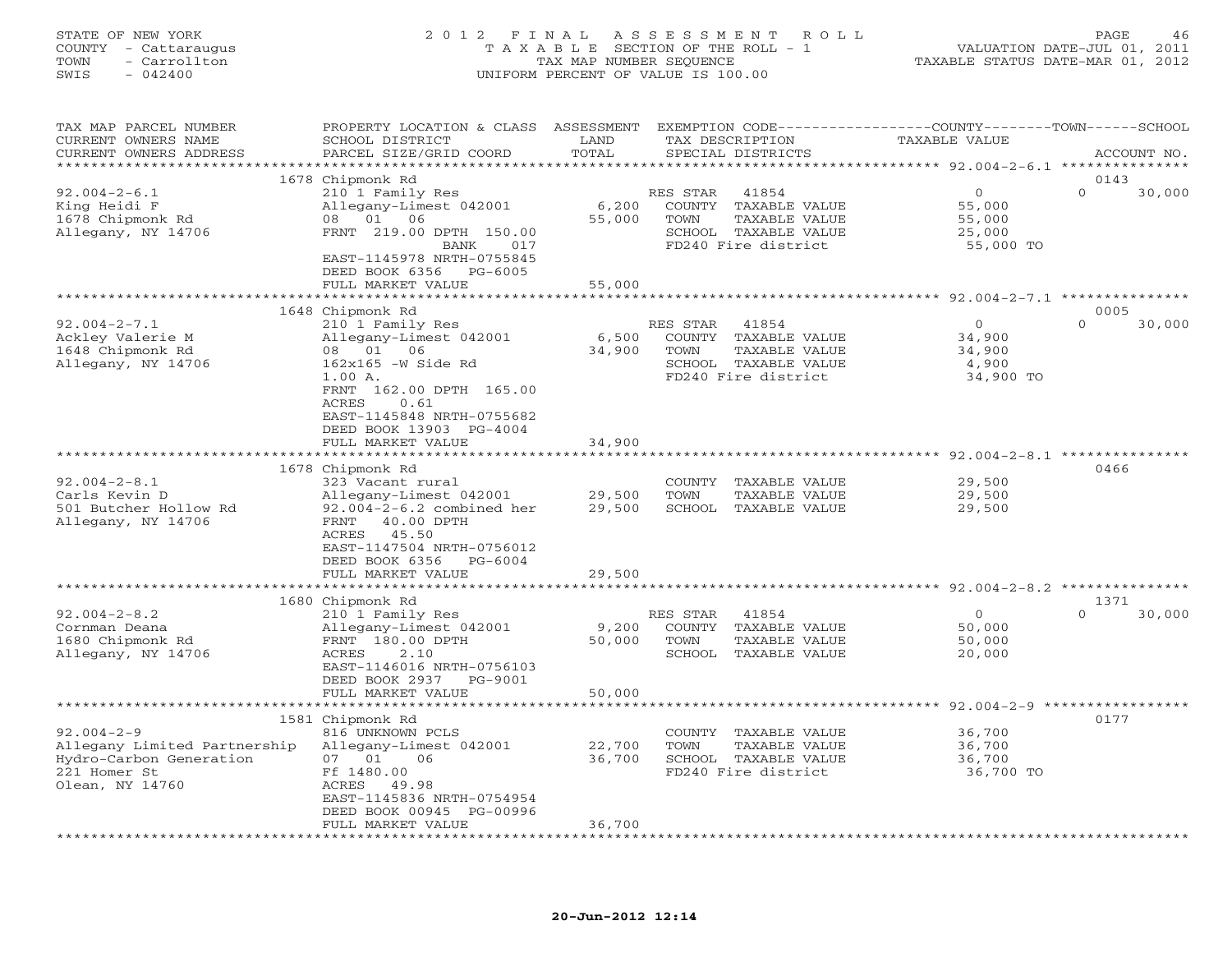| COUNTY<br>- Cattaraugus<br>TOWN<br>- Carrollton<br>$-042400$<br>SWIS                                                    | T A X A B L E SECTION OF THE ROLL - 1<br>TAX MAP NUMBER SEQUENCE<br>UNIFORM PERCENT OF VALUE IS 100.00                                                                                                                              | TAXABLE STATUS DATE-MAR 01, 2012                | VALUATION DATE-JUL 01, 2011                                                                  |                                                                     |             |
|-------------------------------------------------------------------------------------------------------------------------|-------------------------------------------------------------------------------------------------------------------------------------------------------------------------------------------------------------------------------------|-------------------------------------------------|----------------------------------------------------------------------------------------------|---------------------------------------------------------------------|-------------|
| TAX MAP PARCEL NUMBER<br>CURRENT OWNERS NAME<br>CURRENT OWNERS ADDRESS<br>**********************                        | PROPERTY LOCATION & CLASS ASSESSMENT EXEMPTION CODE----------------COUNTY-------TOWN------SCHOOL<br>SCHOOL DISTRICT<br>PARCEL SIZE/GRID COORD                                                                                       | LAND<br>TOTAL                                   | TAX DESCRIPTION<br>SPECIAL DISTRICTS                                                         | TAXABLE VALUE                                                       | ACCOUNT NO. |
|                                                                                                                         | 1516 Chipmonk Rd                                                                                                                                                                                                                    |                                                 |                                                                                              |                                                                     | 613         |
| $92.004 - 2 - 10.1$<br>Hydrocarbon Genertion<br>221 Homer St.<br>Olean, NY 14760-1131                                   | 323 Vacant rural<br>Allegany-Limest 042001<br>07 01 06<br>Ff 550.00<br>FRNT 550.00 DPTH<br>ACRES 28.95<br>EAST-1148294 NRTH-0754968<br>DEED BOOK 205<br>PG-3001<br>FULL MARKET VALUE                                                | 21,500<br>21,500<br>21,500                      | COUNTY TAXABLE VALUE<br>TOWN<br>TAXABLE VALUE<br>SCHOOL TAXABLE VALUE<br>FD240 Fire district | 21,500<br>21,500<br>21,500<br>21,500 TO                             |             |
|                                                                                                                         | *******************                                                                                                                                                                                                                 | **************                                  |                                                                                              |                                                                     |             |
| $92.004 - 2 - 10.2$<br>Elwell John D<br>Elwell Sheri A<br>490 Route 16<br>Olean, NY 14760<br>****************           | 1524 Chipmonk Rd<br>323 Vacant rural<br>Allegany-Limest 042001<br>ACRES 23.15<br>EAST-1147526 NRTH-0755147<br>FULL MARKET VALUE<br>************************                                                                         | 8,000<br>8,000<br>8,000<br>* * * * * * * * * *  | COUNTY TAXABLE VALUE<br>TOWN<br>TAXABLE VALUE<br>SCHOOL TAXABLE VALUE                        | 8,000<br>8,000<br>8,000<br>********** 92.004-2-11 ***************** | 1362        |
|                                                                                                                         | 1516 Chipmonk Rd                                                                                                                                                                                                                    |                                                 |                                                                                              |                                                                     | 0409        |
| $92.004 - 2 - 11$<br>Woods Bradley S<br>Woods Cynthia A<br>369 Quinn Rd<br>Limestone, NY 14753                          | 280 Res Multiple<br>Allegany-Limest 042001<br>07 01 06<br>Ff 250.00<br>FRNT 250.00 DPTH<br>ACRES 27.38<br>EAST-1148505 NRTH-0754496<br>DEED BOOK 16067 PG-6009                                                                      | 17,000<br>72,000                                | COUNTY TAXABLE VALUE<br>TOWN<br>TAXABLE VALUE<br>SCHOOL TAXABLE VALUE<br>FD240 Fire district | 72,000<br>72,000<br>72,000<br>72,000 TO                             |             |
|                                                                                                                         | FULL MARKET VALUE                                                                                                                                                                                                                   | 72,000                                          |                                                                                              |                                                                     |             |
| $92.004 - 2 - 12$<br>Ryan-Pelletier Deborah A<br>Pelletier Jean I<br>6428 Larger Cross Rd<br>Bedminister, NJ 07921-2984 | 1506 Chipmonk Rd<br>210 1 Family Res<br>Allegany-Limest 042001<br>07 01 06<br>Ff 161.00<br>ACRES<br>1.57<br>EAST-1147769 NRTH-0753918<br>DEED BOOK 1022<br>PG-419<br>FULL MARKET VALUE                                              | 8,400<br>91,000<br>91,000                       | COUNTY TAXABLE VALUE<br>TOWN<br>TAXABLE VALUE<br>SCHOOL TAXABLE VALUE<br>FD240 Fire district | 91,000<br>91,000<br>91,000<br>91,000 TO                             | 0405        |
|                                                                                                                         |                                                                                                                                                                                                                                     |                                                 |                                                                                              |                                                                     |             |
| $92.004 - 2 - 13$<br>Ryan William R<br>452 Rush-Scottsville Rd<br>Rush, NY 14543-9724<br>**********************         | 1480 Chipmonk Rd<br>323 Vacant rural<br>Allegany-Limest 042001<br>07 01 06<br>Ff 140.00<br>ACRES<br>16.56<br>EAST-1148628 NRTH-0753910<br>DEED BOOK 889<br>PG-00602<br>FULL MARKET VALUE<br>* * * * * * * * * * * * * * * * * * * * | 11,500<br>11,500<br>11,500<br>* * * * * * * * * | COUNTY TAXABLE VALUE<br>TOWN<br>TAXABLE VALUE<br>SCHOOL TAXABLE VALUE<br>FD240 Fire district | 11,500<br>11,500<br>11,500<br>11,500 TO                             | 0408        |

STATE OF NEW YORK 2 0 1 2 F I N A L A S S E S S M E N T R O L L PAGE 47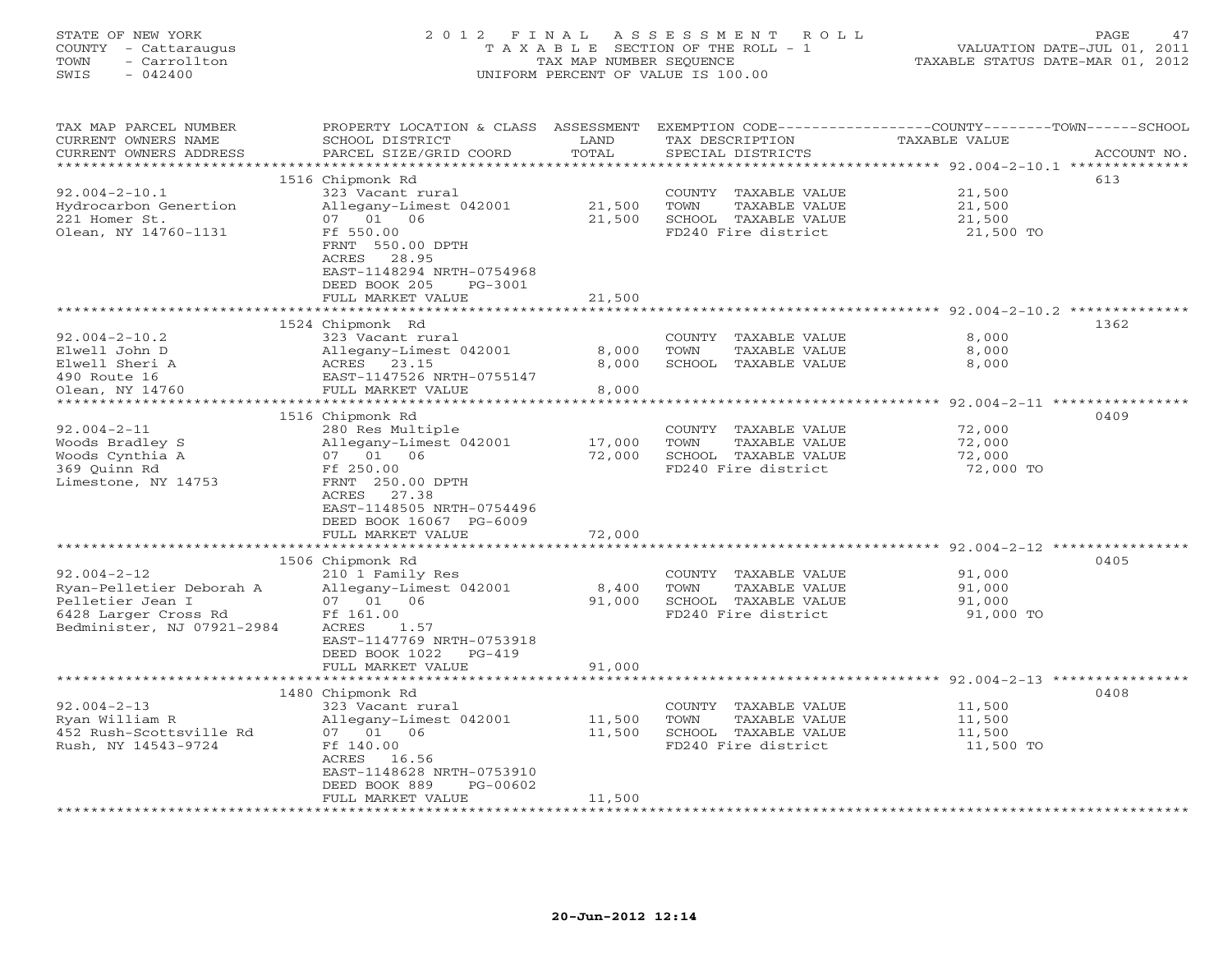#### STATE OF NEW YORK 2 0 1 2 F I N A L A S S E S S M E N T R O L L PAGE 48 COUNTY - Cattaraugus T A X A B L E SECTION OF THE ROLL - 1 VALUATION DATE-JUL 01, 2011 TOWN - Carrollton TAX MAP NUMBER SEQUENCE TAXABLE STATUS DATE-MAR 01, 2012 SWIS - 042400 UNIFORM PERCENT OF VALUE IS 100.00UNIFORM PERCENT OF VALUE IS 100.00

| TAX MAP PARCEL NUMBER<br>CURRENT OWNERS NAME<br>CURRENT OWNERS ADDRESS                            | PROPERTY LOCATION & CLASS ASSESSMENT<br>SCHOOL DISTRICT<br>PARCEL SIZE/GRID COORD                                                                                                                              | LAND<br>TOTAL                      | TAX DESCRIPTION<br>SPECIAL DISTRICTS                                                                                                                                        | EXEMPTION CODE-----------------COUNTY-------TOWN-----SCHOOL<br>TAXABLE VALUE                                        | ACCOUNT NO.                                        |
|---------------------------------------------------------------------------------------------------|----------------------------------------------------------------------------------------------------------------------------------------------------------------------------------------------------------------|------------------------------------|-----------------------------------------------------------------------------------------------------------------------------------------------------------------------------|---------------------------------------------------------------------------------------------------------------------|----------------------------------------------------|
| $92.004 - 2 - 15$<br>Taylor Richard<br>Taylor Mary Ann<br>1468 Chipmonk Rd<br>Allegany, NY 14706  | 1468 Chipmonk Rd (Off)<br>240 Rural res<br>Allegany-Limest 042001<br>07 01 06<br>$92.004 - 2 - 14$ combined with<br>ACRES 14.30<br>EAST-1148466 NRTH-0753410<br>DEED BOOK 905<br>PG-00595<br>FULL MARKET VALUE | 19,000 SR STAR<br>55,000<br>55,000 | 85 PCT OF VALUE USED FOR EXEMPTION PURPOSES<br>WVET CO<br>41122<br>41834<br>COUNTY TAXABLE VALUE<br>TOWN<br>TAXABLE VALUE<br>SCHOOL TAXABLE VALUE<br>FD240 Fire district    | 7,013<br>$\circ$<br>47,987<br>55,000<br>$\circ$<br>55,000 TO                                                        | 0486<br>$\circ$<br>0<br>55,000<br>$\Omega$         |
| $92.004 - 2 - 16.2$<br>Schwab Marie<br>1450 Chipmonk Rd<br>Allegany, NY 14706                     | 1450 Chipmonk Rd<br>241 Rural res&ag<br>Allegany-Limest 042001<br>06<br>07 01<br>Ff 570<br>ACRES<br>7.45<br>EAST-1148460 NRTH-0753055<br>DEED BOOK 768<br>PG-00196<br>FULL MARKET VALUE                        | 15,300 SR STAR<br>59,000<br>59,000 | 88 PCT OF VALUE USED FOR EXEMPTION PURPOSES<br>41122<br>WVET CO<br>41834<br>COUNTY<br>TAXABLE VALUE<br>TAXABLE VALUE<br>TOWN<br>SCHOOL TAXABLE VALUE<br>FD240 Fire district | ******************** 92.004-2-16.2 *********<br>7,788<br>$\overline{0}$<br>51,212<br>59,000<br>$\circ$<br>59,000 TO | 0407<br>$\Omega$<br>$\Omega$<br>$\Omega$<br>59,000 |
| $92.004 - 2 - 16.5$<br>Schwab Debra<br>1450 Chipmonk Rd<br>Allegany, NY 14706                     | 1400 Chipmonk Rd<br>323 Vacant rural<br>Allegany-Limest 042001<br>7 1 6<br>Ff 465<br>ACRES 16.90<br>EAST-1148809 NRTH-0752711<br>PG-572<br>DEED BOOK 1015<br>FULL MARKET VALUE                                 | 20,000<br>20,000<br>20,000         | COUNTY TAXABLE VALUE<br>TOWN<br>TAXABLE VALUE<br>SCHOOL TAXABLE VALUE<br>FD240 Fire district                                                                                | **************** 92.004-2-16.5 **************<br>20,000<br>20,000<br>20,000<br>20,000 TO                            | 1348                                               |
| $92.004 - 2 - 17.1$<br>Ryan Robert P<br>Ryan Rosemary M<br>1300 Chipmunk Rd<br>Allegany, NY 14706 | Chipmonk Rd<br>314 Rural vac<10<br>Allegany-Limest 042001<br>07/06 01 06<br>4.85<br>ACRES<br>EAST-1149111 NRTH-0751962<br>DEED BOOK 513<br>PG-00068<br>FULL MARKET VALUE                                       | 13,000<br>13,000<br>13,000         | COUNTY TAXABLE VALUE<br>TOWN<br>TAXABLE VALUE<br>SCHOOL TAXABLE VALUE<br>FD240 Fire district                                                                                | 13,000<br>13,000<br>13,000<br>13,000 TO                                                                             | 0410                                               |
| $92.004 - 2 - 17.2$<br>Costa Theodore<br>Costa Diane<br>1380 Chipmonk Rd<br>Allegany, NY 14706    | 1380 Chipmonk Rd<br>210 1 Family Res<br>Allegany-Limest 042001<br>07/06 01<br>06<br>FRNT 213.00 DPTH<br>3.30<br>ACRES<br>EAST-1148916 NRTH-0751950<br>DEED BOOK 833<br>PG-00354<br>FULL MARKET VALUE           | 11,000<br>88,500<br>88,500         | RES STAR<br>41854<br>COUNTY TAXABLE VALUE<br>TOWN<br>TAXABLE VALUE<br>SCHOOL TAXABLE VALUE<br>FD240 Fire district<br>******************************                         | $\circ$<br>88,500<br>88,500<br>58,500<br>88,500 TO                                                                  | 1086<br>$\Omega$<br>30,000                         |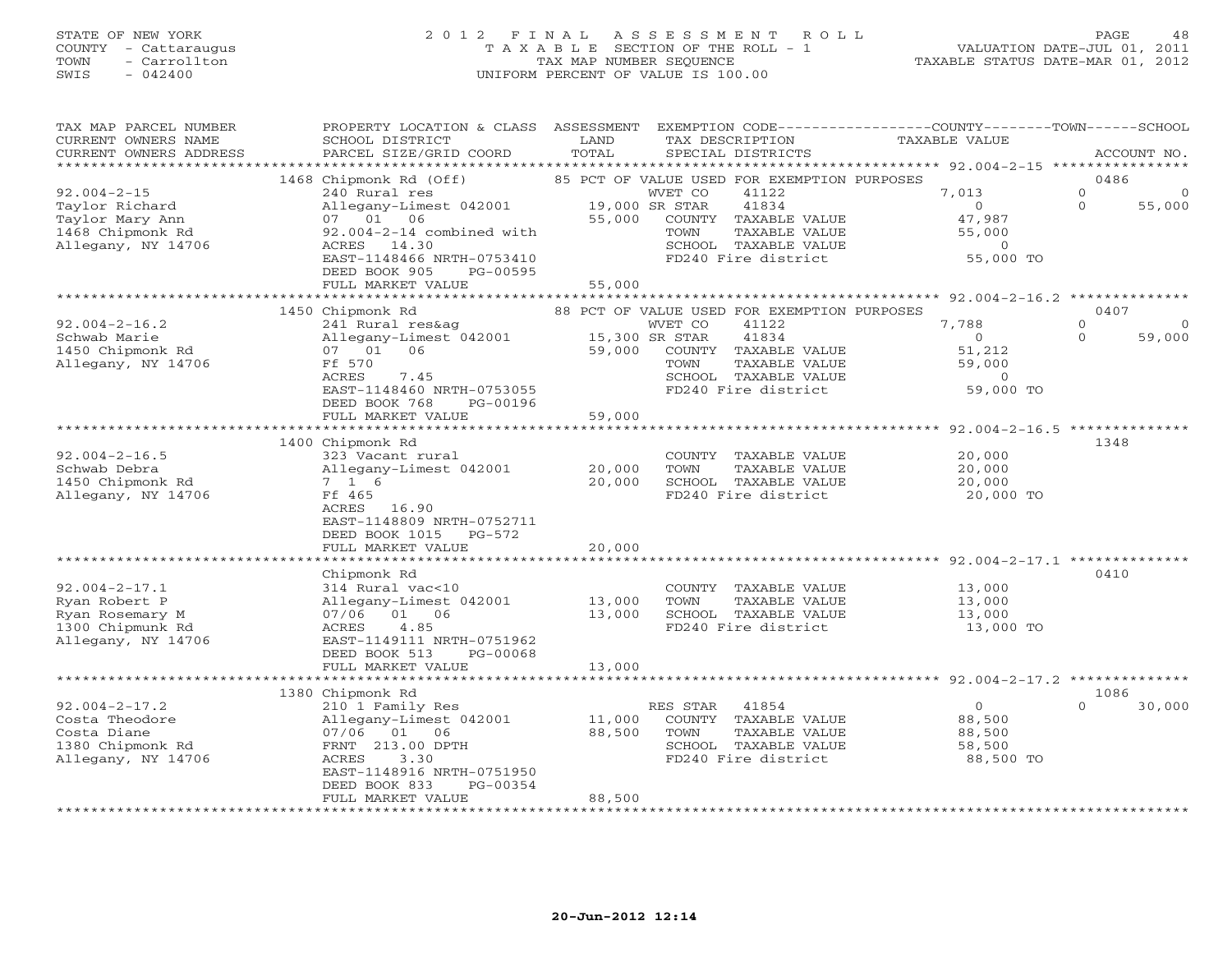# STATE OF NEW YORK 2 0 1 2 F I N A L A S S E S S M E N T R O L L PAGE 49 COUNTY - Cattaraugus T A X A B L E SECTION OF THE ROLL - 1 VALUATION DATE-JUL 01, 2011 TOWN - Carrollton TAX MAP NUMBER SEQUENCE TAXABLE STATUS DATE-MAR 01, 2012 SWIS - 042400 UNIFORM PERCENT OF VALUE IS 100.00UNIFORM PERCENT OF VALUE IS 100.00

| TAX MAP PARCEL NUMBER<br>CURRENT OWNERS NAME<br>CURRENT OWNERS ADDRESS | PROPERTY LOCATION & CLASS ASSESSMENT<br>SCHOOL DISTRICT<br>PARCEL SIZE/GRID COORD | LAND<br>TOTAL                  | EXEMPTION CODE-----------------COUNTY-------TOWN------SCHOOL<br>TAX DESCRIPTION<br>SPECIAL DISTRICTS | TAXABLE VALUE                                       | ACCOUNT NO.        |
|------------------------------------------------------------------------|-----------------------------------------------------------------------------------|--------------------------------|------------------------------------------------------------------------------------------------------|-----------------------------------------------------|--------------------|
| *******************                                                    |                                                                                   |                                |                                                                                                      |                                                     |                    |
|                                                                        | Chipmonk Rd                                                                       |                                |                                                                                                      |                                                     | 1232               |
| $92.004 - 2 - 17.3$                                                    | 311 Res vac land                                                                  |                                | COUNTY TAXABLE VALUE                                                                                 | 1,200                                               |                    |
| French Kevin E<br>French Judith M                                      | Allegany-Limest 042001<br>06 01 06                                                | 1,200<br>1,200                 | TOWN<br>TAXABLE VALUE<br>SCHOOL TAXABLE VALUE                                                        | 1,200<br>1,200                                      |                    |
| 1332 Chipmonk Rd                                                       | FRNT 150.00 DPTH 200.00                                                           |                                | FD240 Fire district                                                                                  | 1,200 TO                                            |                    |
| Allegany, NY 14706                                                     | EAST-1149165 NRTH-0751456                                                         |                                |                                                                                                      |                                                     |                    |
|                                                                        | DEED BOOK 908<br>PG-00902                                                         |                                |                                                                                                      |                                                     |                    |
|                                                                        | FULL MARKET VALUE                                                                 | 1,200                          |                                                                                                      |                                                     |                    |
|                                                                        | 1340 Chipmonk Rd                                                                  |                                |                                                                                                      |                                                     | 1233               |
| $92.004 - 2 - 17.4$                                                    | 311 Res vac land                                                                  |                                | COUNTY TAXABLE VALUE                                                                                 | 300                                                 |                    |
| Quattrone Samuel L                                                     | Allegany-Limest 042001                                                            | 300                            | TOWN<br>TAXABLE VALUE                                                                                | 300                                                 |                    |
| Quattrone Sheryl                                                       | 06 01 06                                                                          | 300                            | SCHOOL TAXABLE VALUE                                                                                 | 300                                                 |                    |
| 1320 Chipmonk Rd                                                       | FRNT 110.00 DPTH<br>45.00                                                         |                                | FD240 Fire district                                                                                  | 300 TO                                              |                    |
| Allegany, NY 14706                                                     | EAST-1149206 NRTH-0751341                                                         |                                |                                                                                                      |                                                     |                    |
|                                                                        | DEED BOOK 00944 PG-00132                                                          |                                |                                                                                                      |                                                     |                    |
|                                                                        | FULL MARKET VALUE<br>*********************                                        | 300<br>* * * * * * * * * * * * |                                                                                                      |                                                     |                    |
|                                                                        |                                                                                   |                                |                                                                                                      | ********************* 92.004-2-18 ***************** | 0306               |
| $92.004 - 2 - 18$                                                      | 1390 Chipmonk Rd<br>210 1 Family Res                                              |                                | RES STAR<br>41854                                                                                    | $\circ$                                             | 30,000<br>$\Omega$ |
| Farr Edward                                                            | Allegany-Limest 042001                                                            | 7,600                          | COUNTY TAXABLE VALUE                                                                                 | 48,000                                              |                    |
| Farr Kimberly                                                          | 07 01 06                                                                          | 48,000                         | TAXABLE VALUE<br>TOWN                                                                                | 48,000                                              |                    |
| 1390 Chipmonk Rd                                                       | FRNT 288.00 DPTH                                                                  |                                | SCHOOL TAXABLE VALUE                                                                                 | 18,000                                              |                    |
| Allegany, NY 14706                                                     | ACRES<br>1.07                                                                     |                                | FD240 Fire district                                                                                  | 48,000 TO                                           |                    |
|                                                                        | EAST-1148701 NRTH-0751977                                                         |                                |                                                                                                      |                                                     |                    |
|                                                                        | DEED BOOK 00949 PG-00546                                                          |                                |                                                                                                      |                                                     |                    |
|                                                                        | FULL MARKET VALUE                                                                 | 48,000                         |                                                                                                      |                                                     |                    |
|                                                                        | 1501 Chipmonk Rd (Off)                                                            |                                |                                                                                                      |                                                     | 0354               |
| $92.004 - 2 - 19$                                                      | 210 1 Family Res                                                                  |                                | 41854<br>RES STAR                                                                                    | $\overline{0}$                                      | 30,000<br>$\Omega$ |
| Shields Barry W                                                        | Allegany-Limest 042001                                                            | 9,000                          | COUNTY TAXABLE VALUE                                                                                 | 62,000                                              |                    |
| Shields Rebecca T                                                      | 07 01 06                                                                          | 62,000                         | TOWN<br>TAXABLE VALUE                                                                                | 62,000                                              |                    |
| 1501 Chipmonk Rd                                                       | Row                                                                               |                                | SCHOOL TAXABLE VALUE                                                                                 | 32,000                                              |                    |
| Allegany, NY 14706                                                     | ACRES<br>1.99 BANK<br>005                                                         |                                | FD240 Fire district                                                                                  | 62,000 TO                                           |                    |
|                                                                        | EAST-1147172 NRTH-0753530                                                         |                                |                                                                                                      |                                                     |                    |
|                                                                        | DEED BOOK 00963 PG-00857                                                          |                                |                                                                                                      |                                                     |                    |
|                                                                        | FULL MARKET VALUE<br>*********************                                        | 62,000                         |                                                                                                      |                                                     |                    |
|                                                                        | 1515 Chipmonk Rd                                                                  |                                |                                                                                                      |                                                     | 0607               |
| $92.004 - 2 - 20$                                                      | 910 Priv forest                                                                   |                                | COUNTY TAXABLE VALUE                                                                                 | 67,600                                              |                    |
| Penn York Resources Inc                                                | Allegany-Limest 042001                                                            | 54,200                         | TOWN<br><b>TAXABLE VALUE</b>                                                                         | 67,600                                              |                    |
| 1716 Honeoye Rd                                                        | 07 01 06                                                                          | 67,600                         | SCHOOL TAXABLE VALUE                                                                                 | 67,600                                              |                    |
| Shinglehouse, PA 16748                                                 | Ff 1100.00                                                                        |                                | FD240 Fire district                                                                                  | 67,600 TO                                           |                    |
|                                                                        | ACRES 126.71                                                                      |                                |                                                                                                      |                                                     |                    |
|                                                                        | EAST-1146211 NRTH-0753089                                                         |                                |                                                                                                      |                                                     |                    |
|                                                                        | DEED BOOK 1015<br>$PG-165$                                                        |                                |                                                                                                      |                                                     |                    |
|                                                                        | FULL MARKET VALUE<br>********************                                         | 67,600                         |                                                                                                      |                                                     |                    |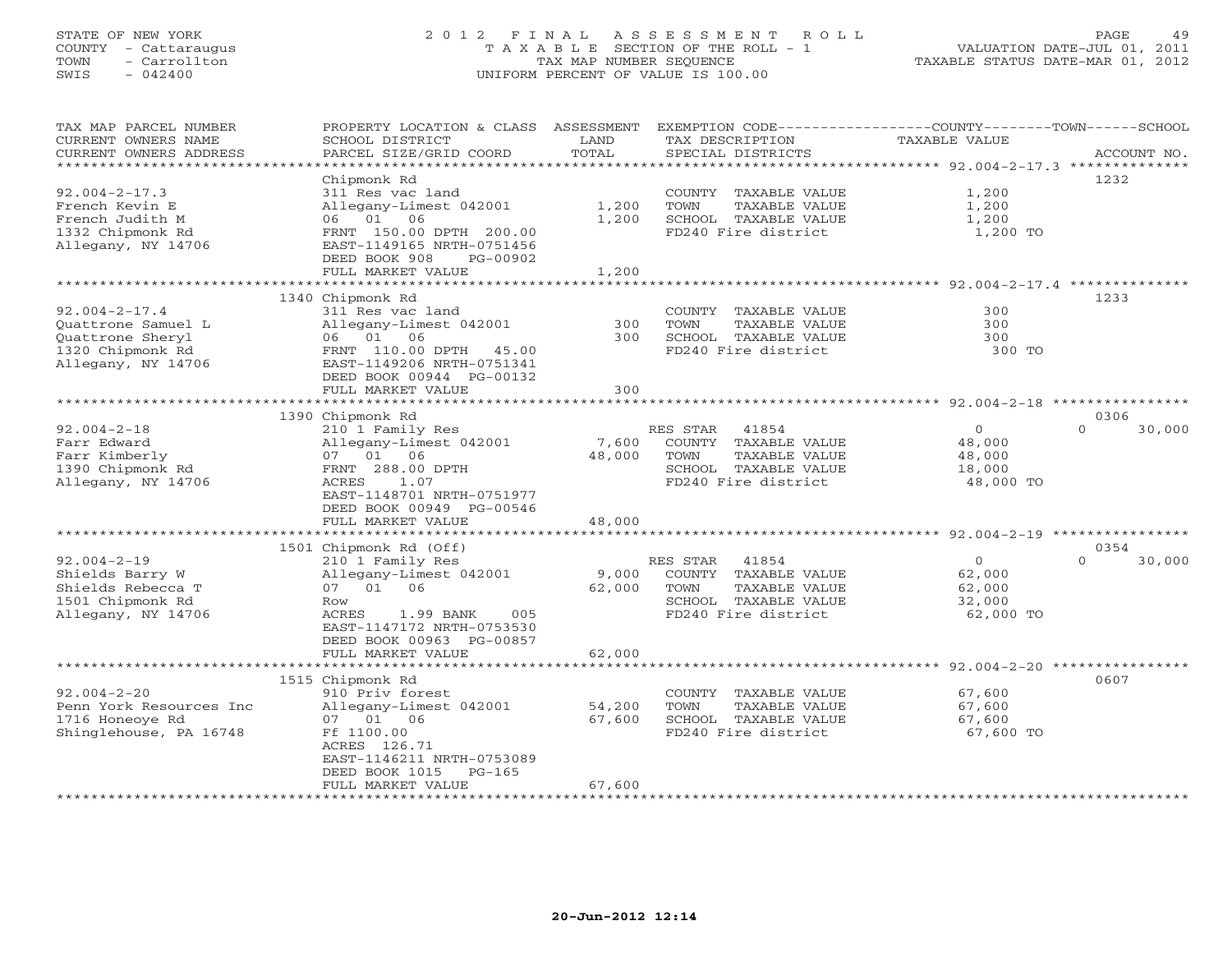# STATE OF NEW YORK 2 0 1 2 F I N A L A S S E S S M E N T R O L L PAGE 50 COUNTY - Cattaraugus T A X A B L E SECTION OF THE ROLL - 1 VALUATION DATE-JUL 01, 2011 TOWN - Carrollton TAX MAP NUMBER SEQUENCE TAXABLE STATUS DATE-MAR 01, 2012 SWIS - 042400 UNIFORM PERCENT OF VALUE IS 100.00UNIFORM PERCENT OF VALUE IS 100.00

| TAX MAP PARCEL NUMBER<br>CURRENT OWNERS NAME<br>CURRENT OWNERS ADDRESS | PROPERTY LOCATION & CLASS ASSESSMENT EXEMPTION CODE----------------COUNTY-------TOWN------SCHOOL<br>SCHOOL DISTRICT<br>PARCEL SIZE/GRID COORD | LAND<br>TOTAL | TAX DESCRIPTION<br>SPECIAL DISTRICTS | TAXABLE VALUE                | ACCOUNT NO.        |
|------------------------------------------------------------------------|-----------------------------------------------------------------------------------------------------------------------------------------------|---------------|--------------------------------------|------------------------------|--------------------|
|                                                                        |                                                                                                                                               |               |                                      |                              |                    |
|                                                                        | Chipmonk Rd (Off)                                                                                                                             |               |                                      |                              | 0614               |
| $92.004 - 2 - 21$                                                      | 910 Priv forest                                                                                                                               |               | COUNTY TAXABLE VALUE                 | 91,800                       |                    |
| Penn York Resources Inc                                                | Allegany-Limest 042001                                                                                                                        | 70,400        | TOWN<br>TAXABLE VALUE                | 91,800                       |                    |
| 1716 Honeoye Rd                                                        | 15 01 06                                                                                                                                      | 91,800        | SCHOOL TAXABLE VALUE                 | 91,800                       |                    |
| Shinglehouse, PA 16748                                                 | ACRES 201.00                                                                                                                                  |               | FD240 Fire district                  | 91,800 TO                    |                    |
|                                                                        | EAST-1143244 NRTH-0752722                                                                                                                     |               |                                      |                              |                    |
|                                                                        | DEED BOOK 1015 PG-165                                                                                                                         |               |                                      |                              |                    |
|                                                                        | FULL MARKET VALUE                                                                                                                             | 91,800        |                                      |                              |                    |
|                                                                        | 6925 Limestone Run Rd                                                                                                                         |               |                                      |                              | 0037               |
| $100.000 - 1 - 10$                                                     | 314 Rural vac<10                                                                                                                              |               | COUNTY TAXABLE VALUE                 | 1,300                        |                    |
| Schenkel Robert F                                                      | Allegany-Limest 042001                                                                                                                        | 1,300         | TOWN<br>TAXABLE VALUE                | 1,300                        |                    |
| 115 Copperfield Rd                                                     | 68 01 06                                                                                                                                      | 1,300         | SCHOOL TAXABLE VALUE                 | 1,300                        |                    |
| Rochester, NY 14615                                                    | FRNT 208.00 DPTH 183.00                                                                                                                       |               | FD240 Fire district                  | 1,300 TO                     |                    |
|                                                                        | 0.87<br>ACRES                                                                                                                                 |               |                                      |                              |                    |
|                                                                        | EAST-1119378 NRTH-0737697                                                                                                                     |               |                                      |                              |                    |
|                                                                        | DEED BOOK 4415<br>PG-6002                                                                                                                     |               |                                      |                              |                    |
|                                                                        | FULL MARKET VALUE                                                                                                                             | 1,300         |                                      |                              |                    |
|                                                                        | *********************************                                                                                                             |               |                                      |                              |                    |
|                                                                        | 6975-76 Limestone Run Rd                                                                                                                      |               |                                      |                              | 0416               |
| $100.000 - 1 - 11$                                                     | 910 Priv forest                                                                                                                               |               | COUNTY TAXABLE VALUE                 | 95,800                       |                    |
| Schenkel Robert F                                                      | Allegany-Limest 042001                                                                                                                        | 95,800        | TOWN<br>TAXABLE VALUE                | 95,800                       |                    |
| 115 Coppfield Rd                                                       | 68 01 06                                                                                                                                      | 95,800        | SCHOOL TAXABLE VALUE                 | 95,800                       |                    |
| Rochester, NY 14615                                                    | Ff 2070.00                                                                                                                                    |               | FD240 Fire district                  | 95,800 TO                    |                    |
|                                                                        | ACRES 177.62<br>EAST-1118475 NRTH-0737770                                                                                                     |               |                                      |                              |                    |
|                                                                        | DEED BOOK 4415<br>PG-6001                                                                                                                     |               |                                      |                              |                    |
|                                                                        | FULL MARKET VALUE                                                                                                                             | 95,800        |                                      |                              |                    |
|                                                                        | *******************                                                                                                                           |               |                                      |                              |                    |
|                                                                        | Limestone Run Rd                                                                                                                              |               |                                      |                              | 5019               |
| $100.004 - 1 - 1.74$                                                   | 690 Misc com srv                                                                                                                              |               | COUNTY TAXABLE VALUE                 | 500                          |                    |
| Eger Susan D                                                           | Allegany-Limest 042001                                                                                                                        | 500           | TAXABLE VALUE<br>TOWN                | 500                          |                    |
| PO Box 695                                                             | Rt. OF Way                                                                                                                                    | 500           | SCHOOL TAXABLE VALUE                 | 500                          |                    |
| Bradford, PA 16701                                                     | 0.01<br>ACRES                                                                                                                                 |               |                                      |                              |                    |
|                                                                        | EAST-0474880 NRTH-0738530                                                                                                                     |               |                                      |                              |                    |
|                                                                        | FULL MARKET VALUE                                                                                                                             | 500           |                                      |                              |                    |
|                                                                        |                                                                                                                                               |               |                                      |                              |                    |
|                                                                        | 6686 Limestone Run Rd                                                                                                                         |               |                                      |                              | 0500<br>$\Omega$   |
| $100.004 - 1 - 1.1$<br>Barnes Jeffrey                                  | 210 1 Family Res<br>Allegany-Limest 042001                                                                                                    | 19,600 AGED S | AGED C/T<br>41801<br>41804           | 38,500<br>38,500<br>$\Omega$ | 30,800<br>$\Omega$ |
| Barnes Maria                                                           | 56 01 06                                                                                                                                      |               | 41834<br>77,000 SR STAR              | $\circ$                      | $\Omega$<br>46,200 |
| 6686 Limestone Run Rd                                                  | Ff 480.00                                                                                                                                     |               | COUNTY TAXABLE VALUE                 | 38,500                       |                    |
| Limestone, NY 14753                                                    | ACRES 15.45                                                                                                                                   |               | TAXABLE VALUE<br>TOWN                | 38,500                       |                    |
|                                                                        | EAST-1122790 NRTH-0738612                                                                                                                     |               | SCHOOL TAXABLE VALUE                 | $\circ$                      |                    |
|                                                                        | DEED BOOK 00920 PG-00185                                                                                                                      |               | FD240 Fire district                  | 77,000 TO                    |                    |
|                                                                        | FULL MARKET VALUE                                                                                                                             | 77,000        |                                      |                              |                    |
|                                                                        |                                                                                                                                               |               |                                      |                              |                    |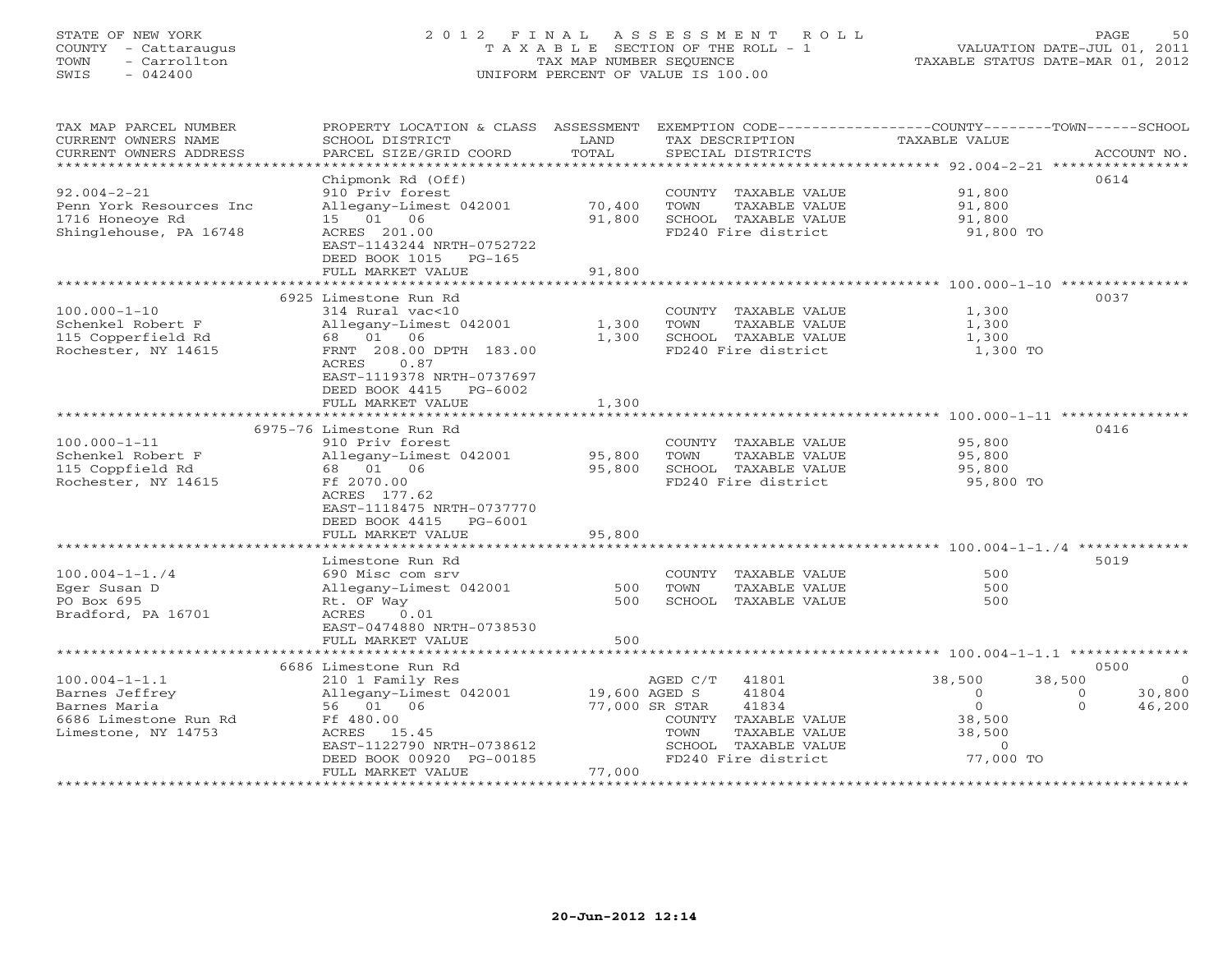# STATE OF NEW YORK 2 0 1 2 F I N A L A S S E S S M E N T R O L L PAGE 51 COUNTY - Cattaraugus T A X A B L E SECTION OF THE ROLL - 1 VALUATION DATE-JUL 01, 2011 TOWN - Carrollton TAX MAP NUMBER SEQUENCE TAXABLE STATUS DATE-MAR 01, 2012 SWIS - 042400 UNIFORM PERCENT OF VALUE IS 100.00UNIFORM PERCENT OF VALUE IS 100.00

| TAX MAP PARCEL NUMBER<br>CURRENT OWNERS NAME<br>CURRENT OWNERS ADDRESS | PROPERTY LOCATION & CLASS ASSESSMENT<br>SCHOOL DISTRICT<br>PARCEL SIZE/GRID COORD | LAND<br>TOTAL | EXEMPTION CODE----------------COUNTY-------TOWN------SCHOOL<br>TAX DESCRIPTION<br>SPECIAL DISTRICTS | TAXABLE VALUE | ACCOUNT NO.        |
|------------------------------------------------------------------------|-----------------------------------------------------------------------------------|---------------|-----------------------------------------------------------------------------------------------------|---------------|--------------------|
|                                                                        |                                                                                   |               |                                                                                                     |               |                    |
|                                                                        | 6700 Limestone Run Rd                                                             |               |                                                                                                     |               | 1260               |
| $100.004 - 1 - 1.4$                                                    | 312 Vac w/imprv                                                                   |               | COUNTY TAXABLE VALUE                                                                                | 38,500        |                    |
| Eger Susan D                                                           | Allegany-Limest 042001                                                            | 34,900        | TOWN<br>TAXABLE VALUE                                                                               | 38,500        |                    |
| PO Box 695                                                             | 56 01 06                                                                          | 38,500        | SCHOOL TAXABLE VALUE                                                                                | 38,500        |                    |
| Bradford, PA s                                                         | FRNT 600.00 DPTH                                                                  |               | FD240 Fire district                                                                                 | 38,500 TO     |                    |
|                                                                        | ACRES<br>79.35                                                                    |               |                                                                                                     |               |                    |
|                                                                        | EAST-1122453 NRTH-0736641                                                         |               |                                                                                                     |               |                    |
|                                                                        | DEED BOOK 00928 PG-00250                                                          |               |                                                                                                     |               |                    |
|                                                                        | FULL MARKET VALUE                                                                 | 38,500        |                                                                                                     |               |                    |
|                                                                        |                                                                                   |               |                                                                                                     |               |                    |
|                                                                        | Roxford Rd                                                                        |               |                                                                                                     |               | 0014               |
| $100.004 - 1 - 2$                                                      | 314 Rural vac<10                                                                  |               | COUNTY TAXABLE VALUE                                                                                | 8,800         |                    |
| Thomas Marc                                                            | Allegany-Limest 042001                                                            | 8,800         | TOWN<br>TAXABLE VALUE                                                                               | 8,800         |                    |
| Thomas Gregg                                                           | 06<br>48 01                                                                       | 8,800         | SCHOOL TAXABLE VALUE                                                                                | 8,800         |                    |
| #1020 Dr<br>9901 Trailwood                                             | Ff 395.00 Row-Access Rd                                                           |               | FD240 Fire district                                                                                 | 8,800 TO      |                    |
| LasVegas, NV 89134                                                     | 4.36<br><b>ACRES</b>                                                              |               |                                                                                                     |               |                    |
|                                                                        | EAST-1125660 NRTH-0739573                                                         |               |                                                                                                     |               |                    |
|                                                                        | DEED BOOK 11058 PG-8001                                                           |               |                                                                                                     |               |                    |
|                                                                        | FULL MARKET VALUE                                                                 | 8,800         |                                                                                                     |               |                    |
|                                                                        |                                                                                   |               |                                                                                                     |               |                    |
|                                                                        | Roxford Rd                                                                        |               |                                                                                                     |               | 0903               |
| $100.004 - 1 - 3.2$                                                    | 314 Rural vac<10                                                                  |               | COUNTY TAXABLE VALUE                                                                                | 4,100         |                    |
| Ouinlan Thomas R                                                       | Allegany-Limest 042001                                                            | 4,100         | TOWN<br>TAXABLE VALUE                                                                               | 4,100         |                    |
| Ouinlan Anita C                                                        | 48 01 06                                                                          | 4,100         | SCHOOL TAXABLE VALUE                                                                                | 4,100         |                    |
| 198 Thorncliff Rd                                                      | Ff 196.40 Row-Access Rd                                                           |               | FD240 Fire district                                                                                 | 4,100 TO      |                    |
| Buffalo, NY 14223                                                      | ACRES<br>1.50                                                                     |               |                                                                                                     |               |                    |
|                                                                        | EAST-1125909 NRTH-0739338                                                         |               |                                                                                                     |               |                    |
|                                                                        | DEED BOOK 14335 PG-6001                                                           |               |                                                                                                     |               |                    |
|                                                                        | FULL MARKET VALUE                                                                 | 4,100         |                                                                                                     |               |                    |
|                                                                        |                                                                                   |               |                                                                                                     |               |                    |
|                                                                        | 6366 Limestone Run Rd                                                             |               |                                                                                                     |               | 0931               |
| $100.004 - 1 - 3.3$                                                    | 210 1 Family Res                                                                  |               | 41854<br>RES STAR                                                                                   | $\circ$       | $\Omega$<br>30,000 |
| Tingley Candace                                                        | Allegany-Limest 042001                                                            | 13,100        | COUNTY TAXABLE VALUE                                                                                | 107,500       |                    |
| 6366 Limestone Run Rd                                                  | 48 01 06                                                                          | 107,500       | TOWN<br>TAXABLE VALUE                                                                               | 107,500       |                    |
| Limestone, NY 14753                                                    | $L/p$ 849-294                                                                     |               | SCHOOL TAXABLE VALUE                                                                                | 77,500        |                    |
|                                                                        | FRNT 546.00 DPTH                                                                  |               | FD240 Fire district                                                                                 | 107,500 TO    |                    |
|                                                                        | 4.70<br>ACRES                                                                     |               |                                                                                                     |               |                    |
|                                                                        | EAST-1128104 NRTH-0736999                                                         |               |                                                                                                     |               |                    |
|                                                                        | DEED BOOK 777<br>PG-01194                                                         |               |                                                                                                     |               |                    |
|                                                                        | FULL MARKET VALUE                                                                 | 107,500       |                                                                                                     |               |                    |
|                                                                        |                                                                                   |               |                                                                                                     |               |                    |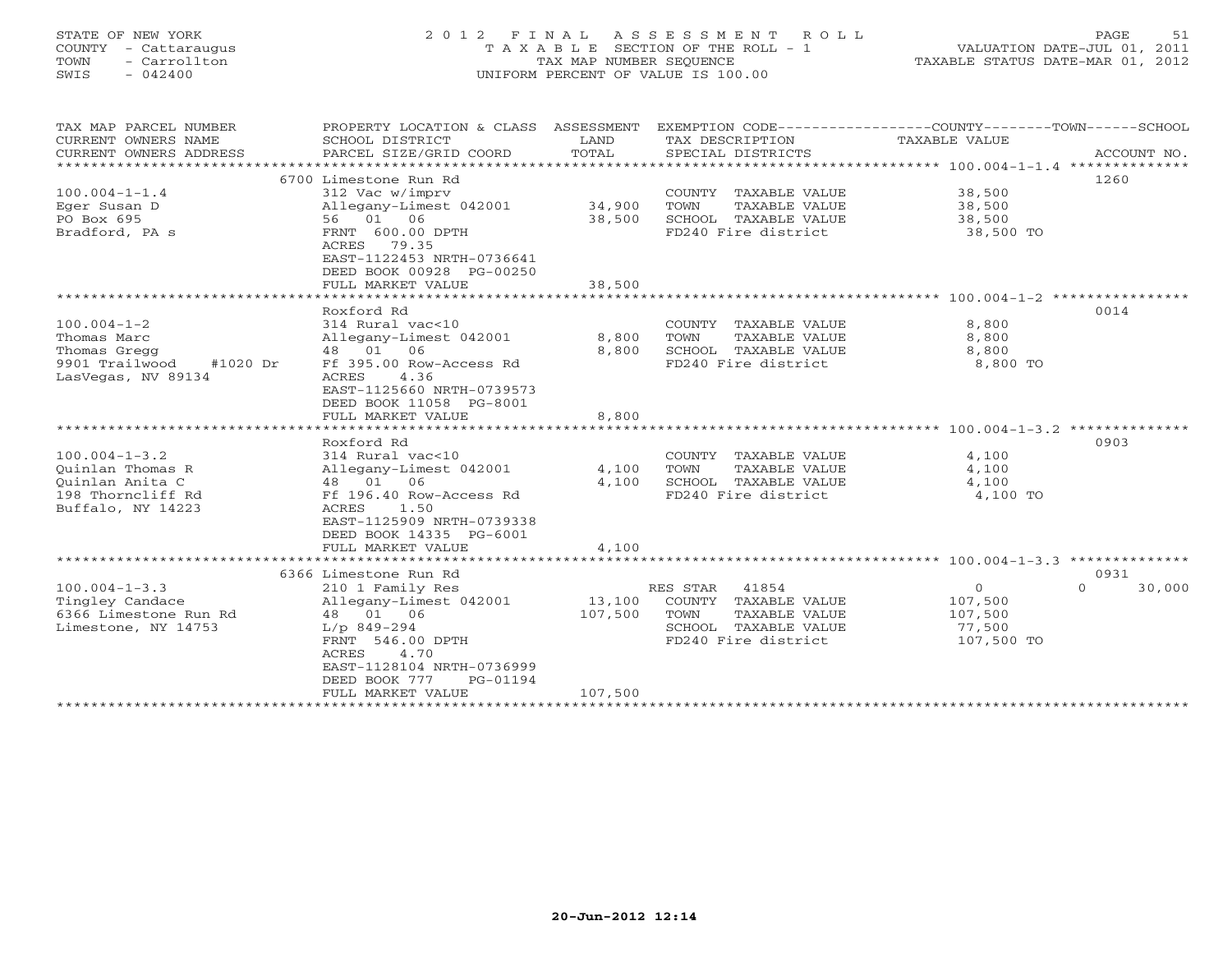## STATE OF NEW YORK 2 0 1 2 F I N A L A S S E S S M E N T R O L L PAGE 52 COUNTY - Cattaraugus T A X A B L E SECTION OF THE ROLL - 1 VALUATION DATE-JUL 01, 2011 TOWN - Carrollton TAX MAP NUMBER SEQUENCE TAXABLE STATUS DATE-MAR 01, 2012 SWIS - 042400 UNIFORM PERCENT OF VALUE IS 100.00UNIFORM PERCENT OF VALUE IS 100.00

| TAX MAP PARCEL NUMBER<br>CURRENT OWNERS NAME<br>CURRENT OWNERS ADDRESS                                                           | PROPERTY LOCATION & CLASS ASSESSMENT<br>SCHOOL DISTRICT<br>PARCEL SIZE/GRID COORD<br><b>++++++++++</b>                                                                                                   | LAND<br>TOTAL              | TAX DESCRIPTION<br>SPECIAL DISTRICTS                                                                                             | EXEMPTION CODE-----------------COUNTY-------TOWN------SCHOOL<br><b>TAXABLE VALUE</b> | ACCOUNT NO.                |
|----------------------------------------------------------------------------------------------------------------------------------|----------------------------------------------------------------------------------------------------------------------------------------------------------------------------------------------------------|----------------------------|----------------------------------------------------------------------------------------------------------------------------------|--------------------------------------------------------------------------------------|----------------------------|
| ********************                                                                                                             |                                                                                                                                                                                                          |                            |                                                                                                                                  |                                                                                      |                            |
| $100.004 - 1 - 3.4$<br>Tully Sandra L<br>6310 Limestone Run Rd<br>Limestone, NY 14753                                            | 6312 Limestone Run Rd<br>210 1 Family Res<br>Allegany-Limest 042001<br>48 01<br>06<br>Ff 198.96<br>ACRES<br>2.45<br>EAST-1129009 NRTH-0737140<br>DEED BOOK 1001<br>$PG-998$<br>FULL MARKET VALUE         | 9,700<br>50,000<br>50,000  | RES STAR<br>41854<br>COUNTY TAXABLE VALUE<br>TOWN<br>TAXABLE VALUE<br>SCHOOL TAXABLE VALUE<br>FD240 Fire district                | $\circ$<br>50,000<br>50,000<br>20,000<br>50,000 TO                                   | 1089<br>$\Omega$<br>30,000 |
|                                                                                                                                  | *****************************                                                                                                                                                                            |                            |                                                                                                                                  |                                                                                      |                            |
| $100.004 - 1 - 3.5$<br>Klenk Frank W<br>500 Camp Rd<br>Limestone, NY 14753                                                       | 504 Camp Rd<br>314 Rural vac<10<br>Allegany-Limest 042001<br>01<br>06<br>48<br>Row<br>FRNT 198.00 DPTH 115.00<br>EAST-1127012 NRTH-0736508<br>DEED BOOK 842<br>PG-00914                                  | 2,000<br>2,000             | COUNTY TAXABLE VALUE<br>TOWN<br>TAXABLE VALUE<br>SCHOOL TAXABLE VALUE<br>FD240 Fire district                                     | 2,000<br>2,000<br>2,000<br>2,000 TO                                                  | 1107                       |
|                                                                                                                                  | FULL MARKET VALUE                                                                                                                                                                                        | 2,000                      |                                                                                                                                  |                                                                                      |                            |
| $100.004 - 1 - 3.10$<br>Tingley Gregory J<br>Tingley Candace<br>6366 Limestone Run Rd<br>Limestone, NY 14753                     | 6435 Limestone Run Rd<br>311 Res vac land<br>Allegany-Limest 042001<br>48 01<br>06<br>FRNT 100.00 DPTH 265.00<br>EAST-1126768 NRTH-0736700<br>DEED BOOK 00964 PG-01057<br>FULL MARKET VALUE              | 6,700<br>6,700<br>6,700    | COUNTY TAXABLE VALUE<br>TOWN<br>TAXABLE VALUE<br>SCHOOL TAXABLE VALUE<br>FD240 Fire district                                     | 6,700<br>6,700<br>6,700<br>6,700 TO                                                  | 1150                       |
|                                                                                                                                  | 6512 Limestone Run Rd                                                                                                                                                                                    |                            |                                                                                                                                  |                                                                                      | 0366                       |
| $100.004 - 1 - 4$<br>Barnes Dennis R<br>6512 Limestone Run Rd<br>Limestone, NY 14753                                             | 210 1 Family Res<br>Allegany-Limest 042001<br>48 01 06<br>Ff 358.00<br>ACRES<br>4.36<br>EAST-1125522 NRTH-0737628<br>DEED BOOK 13992 PG-2001<br>FULL MARKET VALUE                                        | 12,500<br>31,500<br>31,500 | RES STAR<br>41854<br>COUNTY TAXABLE VALUE<br>TOWN<br>TAXABLE VALUE<br>SCHOOL TAXABLE VALUE<br>FD240 Fire district                | $\circ$<br>31,500<br>31,500<br>1,500<br>31,500 TO                                    | $\Omega$<br>30,000         |
|                                                                                                                                  |                                                                                                                                                                                                          |                            |                                                                                                                                  | ******************************* 100.004-1-5 **********                               |                            |
| $100.004 - 1 - 5$<br>Tingley Gregory J<br>Tingley Candace<br>6366 Limestone Run Rd<br>Limestone, NY 14753<br>******************* | 6506 Limestone Run Rd<br>210 1 Family Res<br>Allegany-Limest 042001<br>01<br>06<br>48<br>FRNT 104.00 DPTH<br>ACRES<br>1.08<br>EAST-1125745 NRTH-0737462<br>DEED BOOK 00964 PG-01057<br>FULL MARKET VALUE | 7,600<br>34,900<br>34,900  | COUNTY TAXABLE VALUE<br>TOWN<br>TAXABLE VALUE<br>SCHOOL TAXABLE VALUE<br>FD240 Fire district<br>******************************** | 34,900<br>34,900<br>34,900<br>34,900 TO                                              | 0040                       |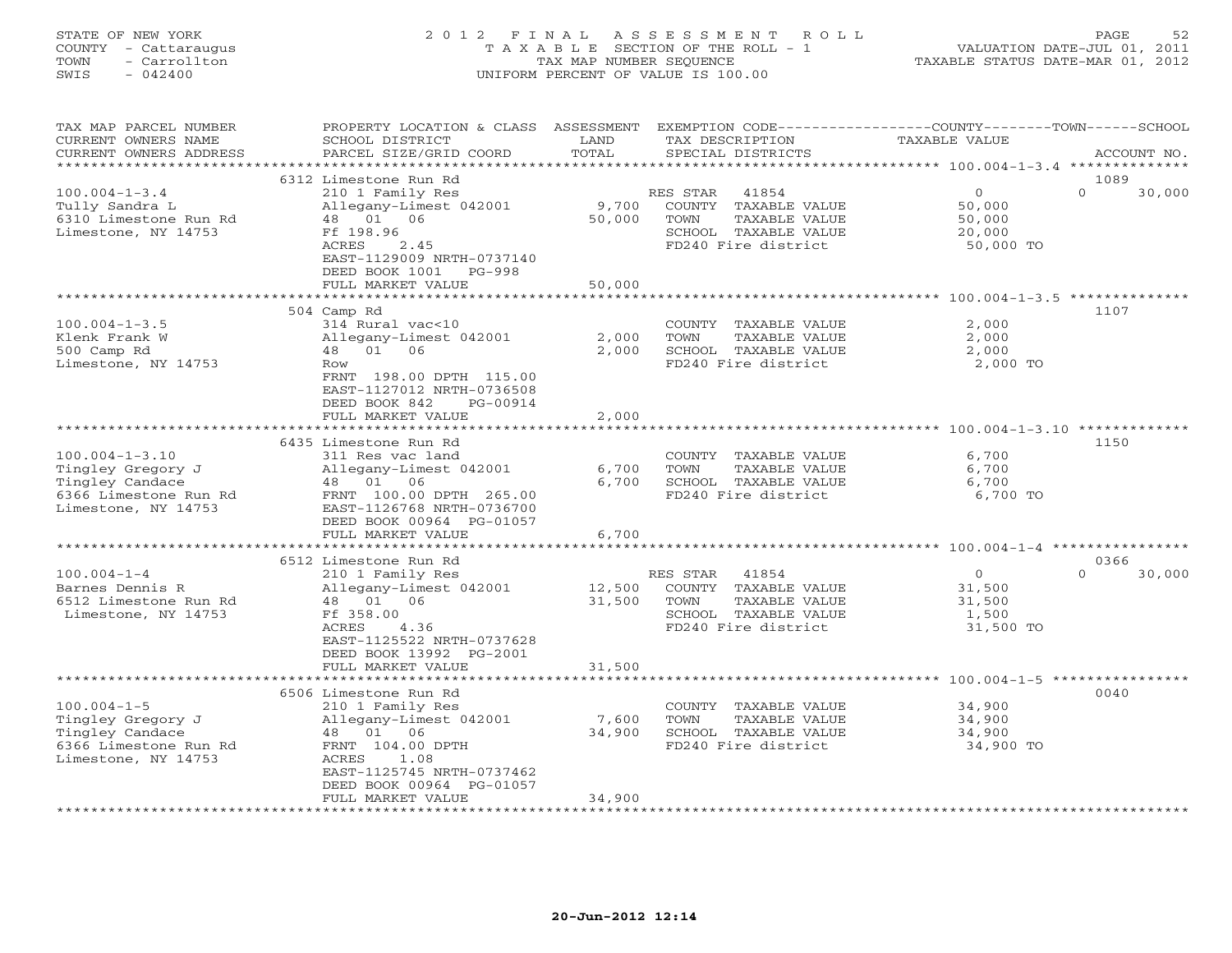## STATE OF NEW YORK 2 0 1 2 F I N A L A S S E S S M E N T R O L L PAGE 53 COUNTY - Cattaraugus T A X A B L E SECTION OF THE ROLL - 1 VALUATION DATE-JUL 01, 2011 TOWN - Carrollton TAX MAP NUMBER SEQUENCE TAXABLE STATUS DATE-MAR 01, 2012 SWIS - 042400 UNIFORM PERCENT OF VALUE IS 100.00

| TAX MAP PARCEL NUMBER<br>CURRENT OWNERS NAME<br>CURRENT OWNERS ADDRESS<br>******************* | PROPERTY LOCATION & CLASS ASSESSMENT<br>SCHOOL DISTRICT<br>PARCEL SIZE/GRID COORD | LAND<br>TOTAL          | EXEMPTION CODE-----------------COUNTY-------TOWN------SCHOOL<br>TAX DESCRIPTION<br>SPECIAL DISTRICTS | <b>TAXABLE VALUE</b>                     | ACCOUNT NO.             |
|-----------------------------------------------------------------------------------------------|-----------------------------------------------------------------------------------|------------------------|------------------------------------------------------------------------------------------------------|------------------------------------------|-------------------------|
|                                                                                               |                                                                                   |                        |                                                                                                      |                                          |                         |
|                                                                                               | 6500 Limestone Run Rd                                                             |                        |                                                                                                      |                                          | 0215                    |
| $100.004 - 1 - 6$                                                                             | 210 1 Family Res                                                                  |                        | VET TOWN<br>41103                                                                                    | $\Omega$                                 | 500                     |
| Corbin Rona                                                                                   | Allegany-Limest 042001                                                            |                        | 8,800 CVET CO<br>41132                                                                               | 9,875                                    | $\circ$<br>$\circ$      |
| 6500 Limestone Run Rd                                                                         | 48  01  06                                                                        |                        | 39,500 SR STAR<br>41834                                                                              | $\Omega$                                 | $\Omega$<br>39,500      |
| Limestone, NY 14753                                                                           | FRNT 205.00 DPTH                                                                  |                        | COUNTY TAXABLE VALUE                                                                                 | 29,625                                   |                         |
|                                                                                               | ACRES<br>1.84                                                                     |                        | TOWN<br>TAXABLE VALUE                                                                                | 39,000                                   |                         |
|                                                                                               | EAST-1125897 NRTH-0737403                                                         |                        | SCHOOL TAXABLE VALUE                                                                                 | $\Omega$                                 |                         |
|                                                                                               | DEED BOOK 16196 PG-7001                                                           |                        | FD240 Fire district                                                                                  | 39,500 TO                                |                         |
|                                                                                               | FULL MARKET VALUE                                                                 | 39,500                 |                                                                                                      |                                          |                         |
|                                                                                               | ***************                                                                   |                        |                                                                                                      |                                          |                         |
|                                                                                               | 6490 Limestone Run Rd                                                             |                        |                                                                                                      |                                          | 0045                    |
| $100.004 - 1 - 7$                                                                             | 210 1 Family Res                                                                  |                        | RES STAR<br>41854                                                                                    | $\overline{0}$                           | $\Omega$<br>30,000      |
| Hushon David                                                                                  | Allegany-Limest 042001                                                            | 7,400                  | COUNTY<br>TAXABLE VALUE                                                                              | 51,500                                   |                         |
| Hushon Amy                                                                                    | 48 01 06                                                                          | 51,500                 | <b>TOWN</b><br>TAXABLE VALUE                                                                         | 51,500                                   |                         |
| 6490 Limestone Run Rd                                                                         | 270                                                                               |                        | SCHOOL TAXABLE VALUE                                                                                 | 21,500                                   |                         |
| Limestone, NY 14753                                                                           | FRNT 208.00 DPTH 183.00                                                           |                        | FD240 Fire district                                                                                  | 51,500 TO                                |                         |
|                                                                                               | EAST-1126089 NRTH-0737212                                                         |                        |                                                                                                      |                                          |                         |
|                                                                                               | DEED BOOK 1006<br>$PG-772$                                                        |                        |                                                                                                      |                                          |                         |
|                                                                                               | FULL MARKET VALUE                                                                 | 51,500                 |                                                                                                      |                                          |                         |
|                                                                                               |                                                                                   |                        |                                                                                                      | ******** 100.004-1-8 **                  |                         |
|                                                                                               | 6476 Limestone Run Rd                                                             |                        |                                                                                                      |                                          | 0097                    |
| $100.004 - 1 - 8$                                                                             | 210 1 Family Res                                                                  |                        | 41854<br>RES STAR                                                                                    | $\overline{0}$                           | $\Omega$<br>30,000      |
| Cullen David                                                                                  | Allegany-Limest 042001                                                            | 7,400                  | COUNTY TAXABLE VALUE                                                                                 | 64,000                                   |                         |
| Cullen Sharon                                                                                 | 48  01  06                                                                        | 64,000                 | TOWN<br>TAXABLE VALUE                                                                                | 64,000                                   |                         |
| 6476 Limestone Run                                                                            | FRNT 208.00 DPTH 183.00                                                           |                        | SCHOOL TAXABLE VALUE                                                                                 | 34,000                                   |                         |
| Limestone, NY 14753                                                                           | EAST-1126284 NRTH-0737134                                                         |                        | FD240 Fire district                                                                                  | 64,000 TO                                |                         |
|                                                                                               | DEED BOOK 759<br>PG-00946                                                         |                        |                                                                                                      |                                          |                         |
|                                                                                               | FULL MARKET VALUE                                                                 | 64,000                 |                                                                                                      |                                          |                         |
|                                                                                               |                                                                                   |                        |                                                                                                      | **************** 100.004-1-9 *********** |                         |
|                                                                                               | 6464 Limestone Run Rd                                                             |                        |                                                                                                      |                                          | 0429                    |
| $100.004 - 1 - 9$                                                                             | 270 Mfg housing                                                                   |                        | COUNTY<br>TAXABLE VALUE                                                                              | 14,800                                   |                         |
| Jackson Bernard                                                                               |                                                                                   |                        | TOWN<br>TAXABLE VALUE                                                                                | 14,800                                   |                         |
|                                                                                               | Allegany-Limest 042001                                                            | 8,200<br>14,800        |                                                                                                      |                                          |                         |
| Jackson Thelma                                                                                | 48  01  06                                                                        |                        | SCHOOL TAXABLE VALUE<br>FD240 Fire district                                                          | 14,800                                   |                         |
| 6459 Limestone Run                                                                            | Ff 208.70                                                                         |                        |                                                                                                      | 14,800 TO                                |                         |
| Limestone, NY 14753                                                                           | ACRES<br>1.45                                                                     |                        |                                                                                                      |                                          |                         |
|                                                                                               | EAST-1126478 NRTH-0737132                                                         |                        |                                                                                                      |                                          |                         |
|                                                                                               | DEED BOOK 14061 PG-8003                                                           |                        |                                                                                                      |                                          |                         |
|                                                                                               | FULL MARKET VALUE<br>*******************                                          | 14,800                 |                                                                                                      |                                          |                         |
|                                                                                               | 6454 Limestone Run Rd                                                             |                        |                                                                                                      |                                          | 0512                    |
| $100.004 - 1 - 10$                                                                            | 271 Mfg housings                                                                  |                        |                                                                                                      | 5,950                                    | $\Omega$<br>$\mathbf 0$ |
|                                                                                               |                                                                                   |                        | CVET CO<br>41132<br>41142                                                                            |                                          | $\Omega$<br>$\circ$     |
| Wooster James                                                                                 | Allegany-Limest 042001                                                            |                        | 7,900 DVET CO                                                                                        | 1,190                                    | $\Omega$                |
| Wooster Patricia                                                                              | 48  01  06                                                                        |                        | 23,800 RES STAR<br>41854                                                                             | $\circ$                                  | 23,800                  |
| 6454 Limestone Run Rd                                                                         | James & Patricia L/u Only                                                         |                        | COUNTY TAXABLE VALUE                                                                                 | 16,660                                   |                         |
| Limestone, NY 14753                                                                           | ACRES<br>1.26                                                                     |                        | TOWN<br>TAXABLE VALUE                                                                                | 23,800                                   |                         |
|                                                                                               | EAST-1126663 NRTH-0737041                                                         |                        | SCHOOL TAXABLE VALUE                                                                                 | $\circ$                                  |                         |
|                                                                                               | DEED BOOK 1008<br>$PG-725$                                                        |                        | FD240 Fire district                                                                                  | 23,800 TO                                |                         |
|                                                                                               | FULL MARKET VALUE<br>********************                                         | 23,800<br>************ |                                                                                                      |                                          |                         |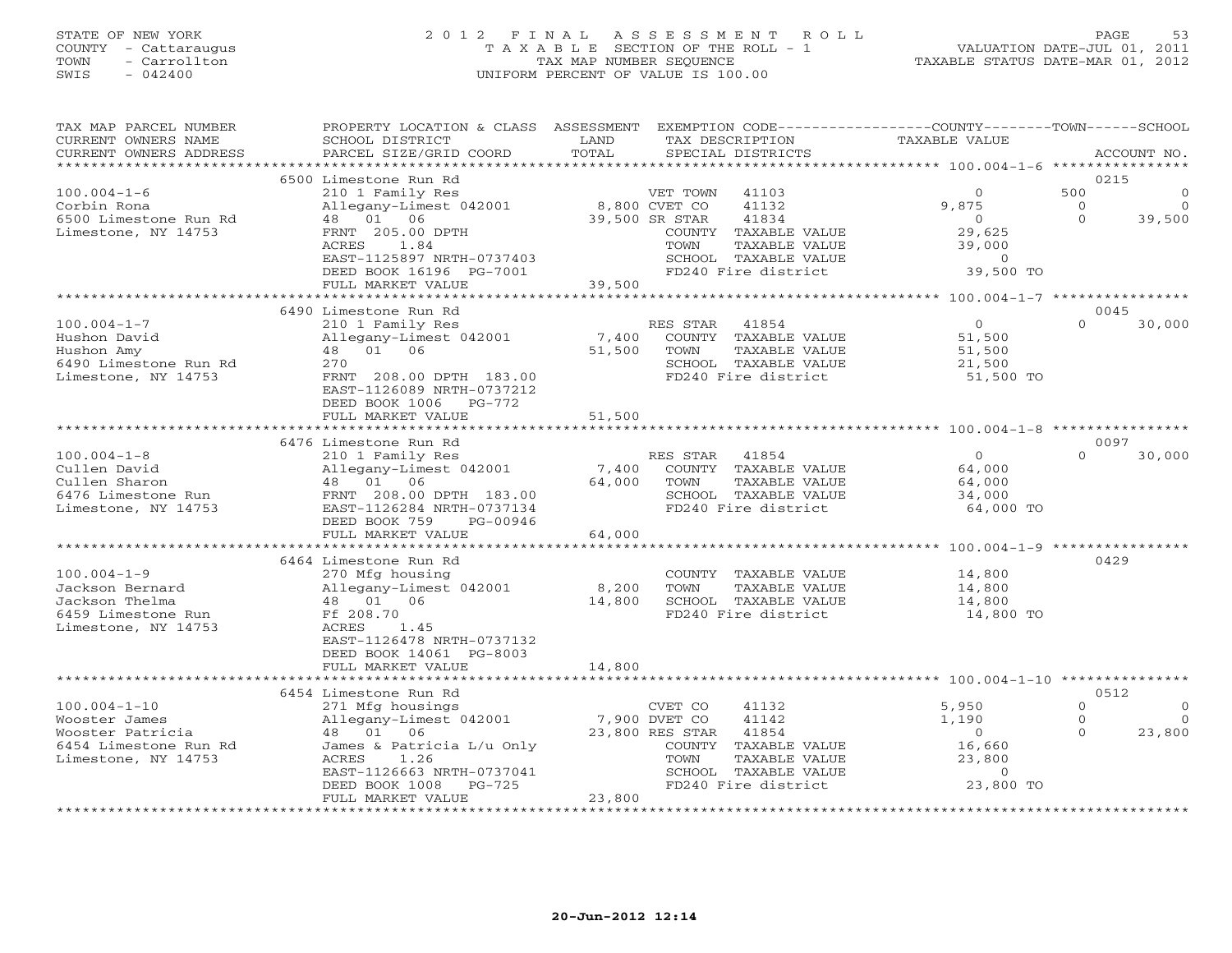# STATE OF NEW YORK 2 0 1 2 F I N A L A S S E S S M E N T R O L L PAGE 54 COUNTY - Cattaraugus T A X A B L E SECTION OF THE ROLL - 1 VALUATION DATE-JUL 01, 2011 TOWN - Carrollton TAX MAP NUMBER SEQUENCE TAXABLE STATUS DATE-MAR 01, 2012 SWIS - 042400 UNIFORM PERCENT OF VALUE IS 100.00UNIFORM PERCENT OF VALUE IS 100.00

| TAX MAP PARCEL NUMBER<br>CURRENT OWNERS NAME<br>CURRENT OWNERS ADDRESS | PROPERTY LOCATION & CLASS ASSESSMENT<br>SCHOOL DISTRICT<br>PARCEL SIZE/GRID COORD | LAND<br>TOTAL | EXEMPTION CODE-----------------COUNTY-------TOWN------SCHOOL<br>TAX DESCRIPTION<br>SPECIAL DISTRICTS | <b>TAXABLE VALUE</b> | ACCOUNT NO.                  |
|------------------------------------------------------------------------|-----------------------------------------------------------------------------------|---------------|------------------------------------------------------------------------------------------------------|----------------------|------------------------------|
|                                                                        |                                                                                   |               |                                                                                                      |                      |                              |
|                                                                        | 6436 Limestone Run Rd                                                             |               |                                                                                                      |                      | 0507                         |
| $100.004 - 1 - 11$                                                     | 449 Other Storag                                                                  |               | COUNTY TAXABLE VALUE                                                                                 | 28,000               |                              |
| Walker Dahny M                                                         | Allegany-Limest 042001                                                            | 6,700         | TOWN<br>TAXABLE VALUE                                                                                | 28,000               |                              |
| 6430 Limestone Run Rd                                                  | 48 01<br>06                                                                       | 28,000        | SCHOOL TAXABLE VALUE                                                                                 | 28,000               |                              |
| Limestone, NY 14753                                                    | FRNT 113.00 DPTH 306.00<br>EAST-1126796 NRTH-0736978                              |               | FD240 Fire district                                                                                  | 28,000 TO            |                              |
|                                                                        | DEED BOOK 4592<br>PG-6002                                                         |               |                                                                                                      |                      |                              |
|                                                                        | FULL MARKET VALUE<br>************************************                         | 28,000        |                                                                                                      |                      |                              |
|                                                                        |                                                                                   |               |                                                                                                      |                      |                              |
|                                                                        | Roxford Rd                                                                        |               |                                                                                                      |                      | 0508                         |
| $100.004 - 1 - 12$                                                     | 210 1 Family Res                                                                  |               | AGED C/T/S 41800                                                                                     | 22,500<br>$\circ$    | 22,500<br>22,500<br>$\Omega$ |
| Walker Palma J<br>Walker Dahny M                                       | Allegany-Limest 042001<br>48 01 06                                                | 45,000        | 41834<br>14,400 SR STAR                                                                              | 22,500               | 22,500                       |
| 6436 Limestone Run Rd                                                  | Ff 30.00                                                                          |               | COUNTY TAXABLE VALUE<br>TAXABLE VALUE<br>TOWN                                                        |                      |                              |
| Limestone, NY 14753                                                    | ACRES<br>6.21                                                                     |               | SCHOOL TAXABLE VALUE                                                                                 | 22,500<br>$\Omega$   |                              |
|                                                                        | EAST-1126977 NRTH-0737590                                                         |               | FD240 Fire district                                                                                  | 45,000 TO            |                              |
|                                                                        | DEED BOOK 6171<br>PG-3001                                                         |               |                                                                                                      |                      |                              |
|                                                                        | FULL MARKET VALUE                                                                 | 45,000        |                                                                                                      |                      |                              |
|                                                                        |                                                                                   |               |                                                                                                      |                      |                              |
|                                                                        | 6396 Limestone Run Rd                                                             |               |                                                                                                      |                      | 0441                         |
| $100.004 - 1 - 13$                                                     | 270 Mfg housing                                                                   |               | COUNTY TAXABLE VALUE                                                                                 | 15,100               |                              |
| Difonzo Terri                                                          | Allegany-Limest 042001                                                            | 6,800         | TOWN<br>TAXABLE VALUE                                                                                | 15,100               |                              |
| Steck Martin                                                           | 48 01 06                                                                          | 15,100        | SCHOOL TAXABLE VALUE                                                                                 | 15,100               |                              |
| PO Box 149                                                             | FRNT 100.00 DPTH 275.00                                                           |               | FD240 Fire district                                                                                  | 15,100 TO            |                              |
| Gifford, PA 16732                                                      | EAST-1127579 NRTH-0736915                                                         |               |                                                                                                      |                      |                              |
|                                                                        | DEED BOOK 1003<br>PG-1010                                                         |               |                                                                                                      |                      |                              |
|                                                                        | FULL MARKET VALUE                                                                 | 15,100        |                                                                                                      |                      |                              |
|                                                                        |                                                                                   |               |                                                                                                      |                      |                              |
|                                                                        | 6390 Limestone Run Rd                                                             |               |                                                                                                      |                      | 0458                         |
| $100.004 - 1 - 14$                                                     | 210 1 Family Res                                                                  |               | 41854<br>RES STAR                                                                                    | $\Omega$             | 30,000<br>$\Omega$           |
| Boser Debra S                                                          | Allegany-Limest 042001                                                            | 6,800         | COUNTY TAXABLE VALUE                                                                                 | 40,000               |                              |
| 6390 Limestone Run Rd                                                  | 48 01 06                                                                          | 40,000        | TOWN<br>TAXABLE VALUE                                                                                | 40,000               |                              |
| Limestone, NY 14753                                                    | FRNT 100.00 DPTH 275.00                                                           |               | SCHOOL TAXABLE VALUE                                                                                 | 10,000               |                              |
|                                                                        | EAST-1127680 NRTH-0736923                                                         |               | FD240 Fire district                                                                                  | 40,000 TO            |                              |
|                                                                        | DEED BOOK 4229<br>PG-2001                                                         |               |                                                                                                      |                      |                              |
|                                                                        | FULL MARKET VALUE                                                                 | 40,000        |                                                                                                      |                      |                              |
|                                                                        | 6384 Limestone Run Rd                                                             |               |                                                                                                      |                      | 0055                         |
| $100.004 - 1 - 15$                                                     | 210 1 Family Res                                                                  |               | COUNTY TAXABLE VALUE                                                                                 | 36,700               |                              |
| Difonzo Terri                                                          | Allegany-Limest 042001                                                            | 6,800         | TOWN<br>TAXABLE VALUE                                                                                | 36,700               |                              |
| Steck Martin                                                           | 48 01 06                                                                          | 36,700        | SCHOOL TAXABLE VALUE                                                                                 | 36,700               |                              |
| PO Box 149                                                             | FRNT 100.00 DPTH 275.00                                                           |               | FD240 Fire district                                                                                  | 36,700 TO            |                              |
| Gifford, PA 16732                                                      | EAST-1127784 NRTH-0736932                                                         |               |                                                                                                      |                      |                              |
|                                                                        | DEED BOOK 1003<br>PG-1008                                                         |               |                                                                                                      |                      |                              |
|                                                                        | FULL MARKET VALUE                                                                 | 36,700        |                                                                                                      |                      |                              |
|                                                                        |                                                                                   |               |                                                                                                      |                      |                              |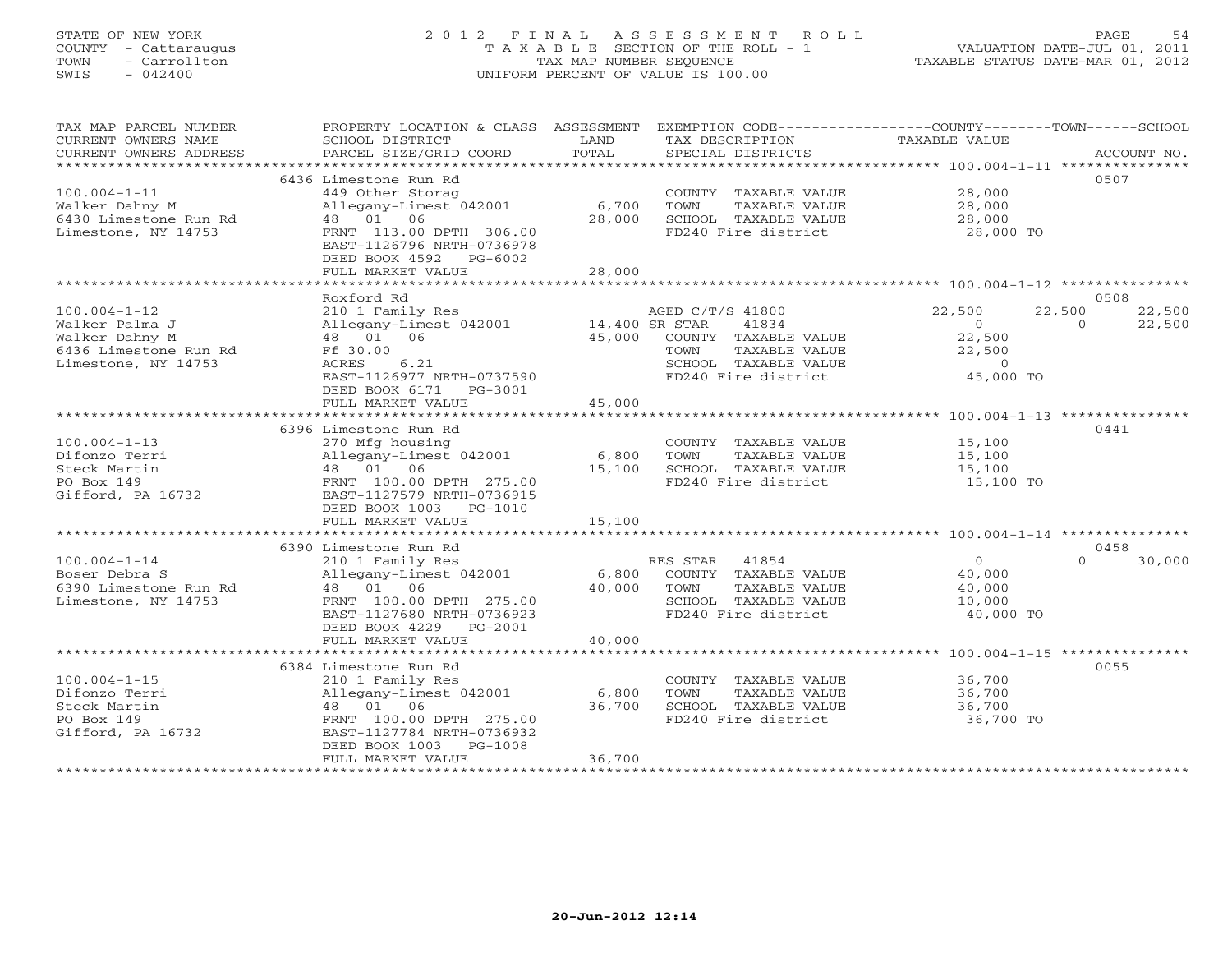## STATE OF NEW YORK 2 0 1 2 F I N A L A S S E S S M E N T R O L L PAGE 55 COUNTY - Cattaraugus T A X A B L E SECTION OF THE ROLL - 1 VALUATION DATE-JUL 01, 2011 TOWN - Carrollton TAX MAP NUMBER SEQUENCE TAXABLE STATUS DATE-MAR 01, 2012 SWIS - 042400 UNIFORM PERCENT OF VALUE IS 100.00UNIFORM PERCENT OF VALUE IS 100.00

| TOTAL<br>CURRENT OWNERS ADDRESS<br>PARCEL SIZE/GRID COORD<br>SPECIAL DISTRICTS<br>ACCOUNT NO.<br>*********************<br>6340 Limestone Run Rd<br>0482<br>$\Omega$<br>$100.004 - 1 - 16.1$<br>210 1 Family Res<br>$\overline{0}$<br>62,200<br>SR STAR<br>41834<br>Tingley Raymond J<br>Allegany-Limest 042001<br>6,800<br>COUNTY TAXABLE VALUE<br>63,900<br>63,900<br>6340 Limestone Run Rd<br>48 01 06<br>TOWN<br>TAXABLE VALUE<br>63,900<br>Limestone, NY 14753<br>FRNT 100.00 DPTH 275.00<br>SCHOOL TAXABLE VALUE<br>1,700<br>EAST-1128557 NRTH-0736995<br>FD240 Fire district<br>63,900 TO<br>DEED BOOK 652<br>PG-00100<br>63,900<br>FULL MARKET VALUE<br>*********************** 100.004-1-16.2 *************<br>6346-6350 Limestone Run Rd<br>1301<br>$100.004 - 1 - 16.2$<br>280 Res Multiple<br>COUNTY TAXABLE VALUE<br>47,500<br>10,700<br>Tingley Gregory J<br>Allegany-Limest 042001<br>TOWN<br>TAXABLE VALUE<br>47,500<br>48  01  06<br>Tingley Candace<br>47,500<br>SCHOOL TAXABLE VALUE<br>47,500<br>FD240 Fire district<br>6366 Limestone Run Rd<br>$L/p$ 981-154<br>47,500 TO<br>Limestone, NY 14753<br>FRNT 136.30 DPTH 275.00<br>EAST-1128443 NRTH-0736985<br>DEED BOOK 952<br>PG-1027<br>47,500<br>FULL MARKET VALUE<br>6332 Limestone Run Rd<br>0480<br>$100.004 - 1 - 17$<br>210 1 Family Res<br>41854<br>$\overline{0}$<br>$\Omega$<br>30,000<br>RES STAR<br>Schoonover Kari<br>Allegany-Limest 042001<br>6,300<br>COUNTY TAXABLE VALUE<br>43,900<br>Attn: First American Tax Servi 48<br>01 06<br>43,900<br>TOWN<br>TAXABLE VALUE<br>43,900<br>Rural Housing Service<br>FRNT<br>88.00 DPTH 275.00<br>SCHOOL TAXABLE VALUE<br>13,900<br>6332 Limestone Run Rd<br>FD240 Fire district<br>43,900 TO<br>BANK<br>017<br>Limestone, NY 14753<br>EAST-1128648 NRTH-0736999<br>DEED BOOK 1014<br>PG-1092<br>FULL MARKET VALUE<br>43,900<br>0149<br>6326 Limestone Run Rd<br>$100.004 - 1 - 18$<br>271 Mfg housings<br>RES STAR<br>41854<br>$\overline{0}$<br>$\Omega$<br>13,000<br>Franklin Darlene<br>Allegany-Limest 042001<br>8,000<br>COUNTY TAXABLE VALUE<br>13,000<br>6326 Limestone Run<br>48  01  06<br>13,000<br>TOWN<br>TAXABLE VALUE<br>13,000<br>Limestone, NY 14753<br>FRNT 200.00 DPTH<br>SCHOOL TAXABLE VALUE<br>$\Omega$<br>1.33<br>FD240 Fire district<br>13,000 TO<br>ACRES<br>EAST-1128798 NRTH-0737013<br>DEED BOOK 2134<br>PG-4001<br>FULL MARKET VALUE<br>13,000<br>0015<br>6300 Limestone Run Rd<br>$100.004 - 1 - 19$<br>7,335<br>$\Omega$<br>210 1 Family Res<br>WVET CO<br>41122<br>41834<br>Barger Dora H<br>Allegany-Limest 042001<br>12,800 SR STAR<br>$\circ$<br>$\Omega$<br>48,900<br>6300 Limestone Run<br>48 01<br>06<br>48,900<br>COUNTY TAXABLE VALUE<br>41,565<br>Ff 208.00<br>48,900<br>Limestone, NY 14753<br>TOWN<br>TAXABLE VALUE<br><b>ACRES</b><br>4.54<br>SCHOOL TAXABLE VALUE<br>$\Omega$<br>48,900 TO<br>EAST-1129234 NRTH-0737414<br>FD240 Fire district<br>DEED BOOK 00730 PG-00045<br>FULL MARKET VALUE<br>48,900 | TAX MAP PARCEL NUMBER<br>CURRENT OWNERS NAME | PROPERTY LOCATION & CLASS ASSESSMENT<br>SCHOOL DISTRICT | LAND | TAX DESCRIPTION | EXEMPTION CODE-----------------COUNTY-------TOWN------SCHOOL<br><b>TAXABLE VALUE</b> |  |
|-----------------------------------------------------------------------------------------------------------------------------------------------------------------------------------------------------------------------------------------------------------------------------------------------------------------------------------------------------------------------------------------------------------------------------------------------------------------------------------------------------------------------------------------------------------------------------------------------------------------------------------------------------------------------------------------------------------------------------------------------------------------------------------------------------------------------------------------------------------------------------------------------------------------------------------------------------------------------------------------------------------------------------------------------------------------------------------------------------------------------------------------------------------------------------------------------------------------------------------------------------------------------------------------------------------------------------------------------------------------------------------------------------------------------------------------------------------------------------------------------------------------------------------------------------------------------------------------------------------------------------------------------------------------------------------------------------------------------------------------------------------------------------------------------------------------------------------------------------------------------------------------------------------------------------------------------------------------------------------------------------------------------------------------------------------------------------------------------------------------------------------------------------------------------------------------------------------------------------------------------------------------------------------------------------------------------------------------------------------------------------------------------------------------------------------------------------------------------------------------------------------------------------------------------------------------------------------------------------------------------------------------------------------------------------------------------------------------------------------------------------------------------------------------------------------------------------------------------------------------------------------------------------------------------------------------------------------------------------------|----------------------------------------------|---------------------------------------------------------|------|-----------------|--------------------------------------------------------------------------------------|--|
|                                                                                                                                                                                                                                                                                                                                                                                                                                                                                                                                                                                                                                                                                                                                                                                                                                                                                                                                                                                                                                                                                                                                                                                                                                                                                                                                                                                                                                                                                                                                                                                                                                                                                                                                                                                                                                                                                                                                                                                                                                                                                                                                                                                                                                                                                                                                                                                                                                                                                                                                                                                                                                                                                                                                                                                                                                                                                                                                                                                   |                                              |                                                         |      |                 |                                                                                      |  |
|                                                                                                                                                                                                                                                                                                                                                                                                                                                                                                                                                                                                                                                                                                                                                                                                                                                                                                                                                                                                                                                                                                                                                                                                                                                                                                                                                                                                                                                                                                                                                                                                                                                                                                                                                                                                                                                                                                                                                                                                                                                                                                                                                                                                                                                                                                                                                                                                                                                                                                                                                                                                                                                                                                                                                                                                                                                                                                                                                                                   |                                              |                                                         |      |                 |                                                                                      |  |
|                                                                                                                                                                                                                                                                                                                                                                                                                                                                                                                                                                                                                                                                                                                                                                                                                                                                                                                                                                                                                                                                                                                                                                                                                                                                                                                                                                                                                                                                                                                                                                                                                                                                                                                                                                                                                                                                                                                                                                                                                                                                                                                                                                                                                                                                                                                                                                                                                                                                                                                                                                                                                                                                                                                                                                                                                                                                                                                                                                                   |                                              |                                                         |      |                 |                                                                                      |  |
|                                                                                                                                                                                                                                                                                                                                                                                                                                                                                                                                                                                                                                                                                                                                                                                                                                                                                                                                                                                                                                                                                                                                                                                                                                                                                                                                                                                                                                                                                                                                                                                                                                                                                                                                                                                                                                                                                                                                                                                                                                                                                                                                                                                                                                                                                                                                                                                                                                                                                                                                                                                                                                                                                                                                                                                                                                                                                                                                                                                   |                                              |                                                         |      |                 |                                                                                      |  |
|                                                                                                                                                                                                                                                                                                                                                                                                                                                                                                                                                                                                                                                                                                                                                                                                                                                                                                                                                                                                                                                                                                                                                                                                                                                                                                                                                                                                                                                                                                                                                                                                                                                                                                                                                                                                                                                                                                                                                                                                                                                                                                                                                                                                                                                                                                                                                                                                                                                                                                                                                                                                                                                                                                                                                                                                                                                                                                                                                                                   |                                              |                                                         |      |                 |                                                                                      |  |
|                                                                                                                                                                                                                                                                                                                                                                                                                                                                                                                                                                                                                                                                                                                                                                                                                                                                                                                                                                                                                                                                                                                                                                                                                                                                                                                                                                                                                                                                                                                                                                                                                                                                                                                                                                                                                                                                                                                                                                                                                                                                                                                                                                                                                                                                                                                                                                                                                                                                                                                                                                                                                                                                                                                                                                                                                                                                                                                                                                                   |                                              |                                                         |      |                 |                                                                                      |  |
|                                                                                                                                                                                                                                                                                                                                                                                                                                                                                                                                                                                                                                                                                                                                                                                                                                                                                                                                                                                                                                                                                                                                                                                                                                                                                                                                                                                                                                                                                                                                                                                                                                                                                                                                                                                                                                                                                                                                                                                                                                                                                                                                                                                                                                                                                                                                                                                                                                                                                                                                                                                                                                                                                                                                                                                                                                                                                                                                                                                   |                                              |                                                         |      |                 |                                                                                      |  |
|                                                                                                                                                                                                                                                                                                                                                                                                                                                                                                                                                                                                                                                                                                                                                                                                                                                                                                                                                                                                                                                                                                                                                                                                                                                                                                                                                                                                                                                                                                                                                                                                                                                                                                                                                                                                                                                                                                                                                                                                                                                                                                                                                                                                                                                                                                                                                                                                                                                                                                                                                                                                                                                                                                                                                                                                                                                                                                                                                                                   |                                              |                                                         |      |                 |                                                                                      |  |
|                                                                                                                                                                                                                                                                                                                                                                                                                                                                                                                                                                                                                                                                                                                                                                                                                                                                                                                                                                                                                                                                                                                                                                                                                                                                                                                                                                                                                                                                                                                                                                                                                                                                                                                                                                                                                                                                                                                                                                                                                                                                                                                                                                                                                                                                                                                                                                                                                                                                                                                                                                                                                                                                                                                                                                                                                                                                                                                                                                                   |                                              |                                                         |      |                 |                                                                                      |  |
|                                                                                                                                                                                                                                                                                                                                                                                                                                                                                                                                                                                                                                                                                                                                                                                                                                                                                                                                                                                                                                                                                                                                                                                                                                                                                                                                                                                                                                                                                                                                                                                                                                                                                                                                                                                                                                                                                                                                                                                                                                                                                                                                                                                                                                                                                                                                                                                                                                                                                                                                                                                                                                                                                                                                                                                                                                                                                                                                                                                   |                                              |                                                         |      |                 |                                                                                      |  |
|                                                                                                                                                                                                                                                                                                                                                                                                                                                                                                                                                                                                                                                                                                                                                                                                                                                                                                                                                                                                                                                                                                                                                                                                                                                                                                                                                                                                                                                                                                                                                                                                                                                                                                                                                                                                                                                                                                                                                                                                                                                                                                                                                                                                                                                                                                                                                                                                                                                                                                                                                                                                                                                                                                                                                                                                                                                                                                                                                                                   |                                              |                                                         |      |                 |                                                                                      |  |
|                                                                                                                                                                                                                                                                                                                                                                                                                                                                                                                                                                                                                                                                                                                                                                                                                                                                                                                                                                                                                                                                                                                                                                                                                                                                                                                                                                                                                                                                                                                                                                                                                                                                                                                                                                                                                                                                                                                                                                                                                                                                                                                                                                                                                                                                                                                                                                                                                                                                                                                                                                                                                                                                                                                                                                                                                                                                                                                                                                                   |                                              |                                                         |      |                 |                                                                                      |  |
|                                                                                                                                                                                                                                                                                                                                                                                                                                                                                                                                                                                                                                                                                                                                                                                                                                                                                                                                                                                                                                                                                                                                                                                                                                                                                                                                                                                                                                                                                                                                                                                                                                                                                                                                                                                                                                                                                                                                                                                                                                                                                                                                                                                                                                                                                                                                                                                                                                                                                                                                                                                                                                                                                                                                                                                                                                                                                                                                                                                   |                                              |                                                         |      |                 |                                                                                      |  |
|                                                                                                                                                                                                                                                                                                                                                                                                                                                                                                                                                                                                                                                                                                                                                                                                                                                                                                                                                                                                                                                                                                                                                                                                                                                                                                                                                                                                                                                                                                                                                                                                                                                                                                                                                                                                                                                                                                                                                                                                                                                                                                                                                                                                                                                                                                                                                                                                                                                                                                                                                                                                                                                                                                                                                                                                                                                                                                                                                                                   |                                              |                                                         |      |                 |                                                                                      |  |
|                                                                                                                                                                                                                                                                                                                                                                                                                                                                                                                                                                                                                                                                                                                                                                                                                                                                                                                                                                                                                                                                                                                                                                                                                                                                                                                                                                                                                                                                                                                                                                                                                                                                                                                                                                                                                                                                                                                                                                                                                                                                                                                                                                                                                                                                                                                                                                                                                                                                                                                                                                                                                                                                                                                                                                                                                                                                                                                                                                                   |                                              |                                                         |      |                 |                                                                                      |  |
|                                                                                                                                                                                                                                                                                                                                                                                                                                                                                                                                                                                                                                                                                                                                                                                                                                                                                                                                                                                                                                                                                                                                                                                                                                                                                                                                                                                                                                                                                                                                                                                                                                                                                                                                                                                                                                                                                                                                                                                                                                                                                                                                                                                                                                                                                                                                                                                                                                                                                                                                                                                                                                                                                                                                                                                                                                                                                                                                                                                   |                                              |                                                         |      |                 |                                                                                      |  |
|                                                                                                                                                                                                                                                                                                                                                                                                                                                                                                                                                                                                                                                                                                                                                                                                                                                                                                                                                                                                                                                                                                                                                                                                                                                                                                                                                                                                                                                                                                                                                                                                                                                                                                                                                                                                                                                                                                                                                                                                                                                                                                                                                                                                                                                                                                                                                                                                                                                                                                                                                                                                                                                                                                                                                                                                                                                                                                                                                                                   |                                              |                                                         |      |                 |                                                                                      |  |
|                                                                                                                                                                                                                                                                                                                                                                                                                                                                                                                                                                                                                                                                                                                                                                                                                                                                                                                                                                                                                                                                                                                                                                                                                                                                                                                                                                                                                                                                                                                                                                                                                                                                                                                                                                                                                                                                                                                                                                                                                                                                                                                                                                                                                                                                                                                                                                                                                                                                                                                                                                                                                                                                                                                                                                                                                                                                                                                                                                                   |                                              |                                                         |      |                 |                                                                                      |  |
|                                                                                                                                                                                                                                                                                                                                                                                                                                                                                                                                                                                                                                                                                                                                                                                                                                                                                                                                                                                                                                                                                                                                                                                                                                                                                                                                                                                                                                                                                                                                                                                                                                                                                                                                                                                                                                                                                                                                                                                                                                                                                                                                                                                                                                                                                                                                                                                                                                                                                                                                                                                                                                                                                                                                                                                                                                                                                                                                                                                   |                                              |                                                         |      |                 |                                                                                      |  |
|                                                                                                                                                                                                                                                                                                                                                                                                                                                                                                                                                                                                                                                                                                                                                                                                                                                                                                                                                                                                                                                                                                                                                                                                                                                                                                                                                                                                                                                                                                                                                                                                                                                                                                                                                                                                                                                                                                                                                                                                                                                                                                                                                                                                                                                                                                                                                                                                                                                                                                                                                                                                                                                                                                                                                                                                                                                                                                                                                                                   |                                              |                                                         |      |                 |                                                                                      |  |
|                                                                                                                                                                                                                                                                                                                                                                                                                                                                                                                                                                                                                                                                                                                                                                                                                                                                                                                                                                                                                                                                                                                                                                                                                                                                                                                                                                                                                                                                                                                                                                                                                                                                                                                                                                                                                                                                                                                                                                                                                                                                                                                                                                                                                                                                                                                                                                                                                                                                                                                                                                                                                                                                                                                                                                                                                                                                                                                                                                                   |                                              |                                                         |      |                 |                                                                                      |  |
|                                                                                                                                                                                                                                                                                                                                                                                                                                                                                                                                                                                                                                                                                                                                                                                                                                                                                                                                                                                                                                                                                                                                                                                                                                                                                                                                                                                                                                                                                                                                                                                                                                                                                                                                                                                                                                                                                                                                                                                                                                                                                                                                                                                                                                                                                                                                                                                                                                                                                                                                                                                                                                                                                                                                                                                                                                                                                                                                                                                   |                                              |                                                         |      |                 |                                                                                      |  |
|                                                                                                                                                                                                                                                                                                                                                                                                                                                                                                                                                                                                                                                                                                                                                                                                                                                                                                                                                                                                                                                                                                                                                                                                                                                                                                                                                                                                                                                                                                                                                                                                                                                                                                                                                                                                                                                                                                                                                                                                                                                                                                                                                                                                                                                                                                                                                                                                                                                                                                                                                                                                                                                                                                                                                                                                                                                                                                                                                                                   |                                              |                                                         |      |                 |                                                                                      |  |
|                                                                                                                                                                                                                                                                                                                                                                                                                                                                                                                                                                                                                                                                                                                                                                                                                                                                                                                                                                                                                                                                                                                                                                                                                                                                                                                                                                                                                                                                                                                                                                                                                                                                                                                                                                                                                                                                                                                                                                                                                                                                                                                                                                                                                                                                                                                                                                                                                                                                                                                                                                                                                                                                                                                                                                                                                                                                                                                                                                                   |                                              |                                                         |      |                 |                                                                                      |  |
|                                                                                                                                                                                                                                                                                                                                                                                                                                                                                                                                                                                                                                                                                                                                                                                                                                                                                                                                                                                                                                                                                                                                                                                                                                                                                                                                                                                                                                                                                                                                                                                                                                                                                                                                                                                                                                                                                                                                                                                                                                                                                                                                                                                                                                                                                                                                                                                                                                                                                                                                                                                                                                                                                                                                                                                                                                                                                                                                                                                   |                                              |                                                         |      |                 |                                                                                      |  |
|                                                                                                                                                                                                                                                                                                                                                                                                                                                                                                                                                                                                                                                                                                                                                                                                                                                                                                                                                                                                                                                                                                                                                                                                                                                                                                                                                                                                                                                                                                                                                                                                                                                                                                                                                                                                                                                                                                                                                                                                                                                                                                                                                                                                                                                                                                                                                                                                                                                                                                                                                                                                                                                                                                                                                                                                                                                                                                                                                                                   |                                              |                                                         |      |                 |                                                                                      |  |
|                                                                                                                                                                                                                                                                                                                                                                                                                                                                                                                                                                                                                                                                                                                                                                                                                                                                                                                                                                                                                                                                                                                                                                                                                                                                                                                                                                                                                                                                                                                                                                                                                                                                                                                                                                                                                                                                                                                                                                                                                                                                                                                                                                                                                                                                                                                                                                                                                                                                                                                                                                                                                                                                                                                                                                                                                                                                                                                                                                                   |                                              |                                                         |      |                 |                                                                                      |  |
|                                                                                                                                                                                                                                                                                                                                                                                                                                                                                                                                                                                                                                                                                                                                                                                                                                                                                                                                                                                                                                                                                                                                                                                                                                                                                                                                                                                                                                                                                                                                                                                                                                                                                                                                                                                                                                                                                                                                                                                                                                                                                                                                                                                                                                                                                                                                                                                                                                                                                                                                                                                                                                                                                                                                                                                                                                                                                                                                                                                   |                                              |                                                         |      |                 |                                                                                      |  |
|                                                                                                                                                                                                                                                                                                                                                                                                                                                                                                                                                                                                                                                                                                                                                                                                                                                                                                                                                                                                                                                                                                                                                                                                                                                                                                                                                                                                                                                                                                                                                                                                                                                                                                                                                                                                                                                                                                                                                                                                                                                                                                                                                                                                                                                                                                                                                                                                                                                                                                                                                                                                                                                                                                                                                                                                                                                                                                                                                                                   |                                              |                                                         |      |                 |                                                                                      |  |
|                                                                                                                                                                                                                                                                                                                                                                                                                                                                                                                                                                                                                                                                                                                                                                                                                                                                                                                                                                                                                                                                                                                                                                                                                                                                                                                                                                                                                                                                                                                                                                                                                                                                                                                                                                                                                                                                                                                                                                                                                                                                                                                                                                                                                                                                                                                                                                                                                                                                                                                                                                                                                                                                                                                                                                                                                                                                                                                                                                                   |                                              |                                                         |      |                 |                                                                                      |  |
|                                                                                                                                                                                                                                                                                                                                                                                                                                                                                                                                                                                                                                                                                                                                                                                                                                                                                                                                                                                                                                                                                                                                                                                                                                                                                                                                                                                                                                                                                                                                                                                                                                                                                                                                                                                                                                                                                                                                                                                                                                                                                                                                                                                                                                                                                                                                                                                                                                                                                                                                                                                                                                                                                                                                                                                                                                                                                                                                                                                   |                                              |                                                         |      |                 |                                                                                      |  |
|                                                                                                                                                                                                                                                                                                                                                                                                                                                                                                                                                                                                                                                                                                                                                                                                                                                                                                                                                                                                                                                                                                                                                                                                                                                                                                                                                                                                                                                                                                                                                                                                                                                                                                                                                                                                                                                                                                                                                                                                                                                                                                                                                                                                                                                                                                                                                                                                                                                                                                                                                                                                                                                                                                                                                                                                                                                                                                                                                                                   |                                              |                                                         |      |                 |                                                                                      |  |
|                                                                                                                                                                                                                                                                                                                                                                                                                                                                                                                                                                                                                                                                                                                                                                                                                                                                                                                                                                                                                                                                                                                                                                                                                                                                                                                                                                                                                                                                                                                                                                                                                                                                                                                                                                                                                                                                                                                                                                                                                                                                                                                                                                                                                                                                                                                                                                                                                                                                                                                                                                                                                                                                                                                                                                                                                                                                                                                                                                                   |                                              |                                                         |      |                 |                                                                                      |  |
|                                                                                                                                                                                                                                                                                                                                                                                                                                                                                                                                                                                                                                                                                                                                                                                                                                                                                                                                                                                                                                                                                                                                                                                                                                                                                                                                                                                                                                                                                                                                                                                                                                                                                                                                                                                                                                                                                                                                                                                                                                                                                                                                                                                                                                                                                                                                                                                                                                                                                                                                                                                                                                                                                                                                                                                                                                                                                                                                                                                   |                                              |                                                         |      |                 |                                                                                      |  |
|                                                                                                                                                                                                                                                                                                                                                                                                                                                                                                                                                                                                                                                                                                                                                                                                                                                                                                                                                                                                                                                                                                                                                                                                                                                                                                                                                                                                                                                                                                                                                                                                                                                                                                                                                                                                                                                                                                                                                                                                                                                                                                                                                                                                                                                                                                                                                                                                                                                                                                                                                                                                                                                                                                                                                                                                                                                                                                                                                                                   |                                              |                                                         |      |                 |                                                                                      |  |
|                                                                                                                                                                                                                                                                                                                                                                                                                                                                                                                                                                                                                                                                                                                                                                                                                                                                                                                                                                                                                                                                                                                                                                                                                                                                                                                                                                                                                                                                                                                                                                                                                                                                                                                                                                                                                                                                                                                                                                                                                                                                                                                                                                                                                                                                                                                                                                                                                                                                                                                                                                                                                                                                                                                                                                                                                                                                                                                                                                                   |                                              |                                                         |      |                 |                                                                                      |  |
|                                                                                                                                                                                                                                                                                                                                                                                                                                                                                                                                                                                                                                                                                                                                                                                                                                                                                                                                                                                                                                                                                                                                                                                                                                                                                                                                                                                                                                                                                                                                                                                                                                                                                                                                                                                                                                                                                                                                                                                                                                                                                                                                                                                                                                                                                                                                                                                                                                                                                                                                                                                                                                                                                                                                                                                                                                                                                                                                                                                   |                                              |                                                         |      |                 |                                                                                      |  |
|                                                                                                                                                                                                                                                                                                                                                                                                                                                                                                                                                                                                                                                                                                                                                                                                                                                                                                                                                                                                                                                                                                                                                                                                                                                                                                                                                                                                                                                                                                                                                                                                                                                                                                                                                                                                                                                                                                                                                                                                                                                                                                                                                                                                                                                                                                                                                                                                                                                                                                                                                                                                                                                                                                                                                                                                                                                                                                                                                                                   |                                              |                                                         |      |                 |                                                                                      |  |
|                                                                                                                                                                                                                                                                                                                                                                                                                                                                                                                                                                                                                                                                                                                                                                                                                                                                                                                                                                                                                                                                                                                                                                                                                                                                                                                                                                                                                                                                                                                                                                                                                                                                                                                                                                                                                                                                                                                                                                                                                                                                                                                                                                                                                                                                                                                                                                                                                                                                                                                                                                                                                                                                                                                                                                                                                                                                                                                                                                                   |                                              |                                                         |      |                 |                                                                                      |  |
|                                                                                                                                                                                                                                                                                                                                                                                                                                                                                                                                                                                                                                                                                                                                                                                                                                                                                                                                                                                                                                                                                                                                                                                                                                                                                                                                                                                                                                                                                                                                                                                                                                                                                                                                                                                                                                                                                                                                                                                                                                                                                                                                                                                                                                                                                                                                                                                                                                                                                                                                                                                                                                                                                                                                                                                                                                                                                                                                                                                   |                                              |                                                         |      |                 |                                                                                      |  |
|                                                                                                                                                                                                                                                                                                                                                                                                                                                                                                                                                                                                                                                                                                                                                                                                                                                                                                                                                                                                                                                                                                                                                                                                                                                                                                                                                                                                                                                                                                                                                                                                                                                                                                                                                                                                                                                                                                                                                                                                                                                                                                                                                                                                                                                                                                                                                                                                                                                                                                                                                                                                                                                                                                                                                                                                                                                                                                                                                                                   |                                              |                                                         |      |                 |                                                                                      |  |
|                                                                                                                                                                                                                                                                                                                                                                                                                                                                                                                                                                                                                                                                                                                                                                                                                                                                                                                                                                                                                                                                                                                                                                                                                                                                                                                                                                                                                                                                                                                                                                                                                                                                                                                                                                                                                                                                                                                                                                                                                                                                                                                                                                                                                                                                                                                                                                                                                                                                                                                                                                                                                                                                                                                                                                                                                                                                                                                                                                                   |                                              |                                                         |      |                 |                                                                                      |  |
|                                                                                                                                                                                                                                                                                                                                                                                                                                                                                                                                                                                                                                                                                                                                                                                                                                                                                                                                                                                                                                                                                                                                                                                                                                                                                                                                                                                                                                                                                                                                                                                                                                                                                                                                                                                                                                                                                                                                                                                                                                                                                                                                                                                                                                                                                                                                                                                                                                                                                                                                                                                                                                                                                                                                                                                                                                                                                                                                                                                   |                                              |                                                         |      |                 |                                                                                      |  |
|                                                                                                                                                                                                                                                                                                                                                                                                                                                                                                                                                                                                                                                                                                                                                                                                                                                                                                                                                                                                                                                                                                                                                                                                                                                                                                                                                                                                                                                                                                                                                                                                                                                                                                                                                                                                                                                                                                                                                                                                                                                                                                                                                                                                                                                                                                                                                                                                                                                                                                                                                                                                                                                                                                                                                                                                                                                                                                                                                                                   |                                              |                                                         |      |                 |                                                                                      |  |
|                                                                                                                                                                                                                                                                                                                                                                                                                                                                                                                                                                                                                                                                                                                                                                                                                                                                                                                                                                                                                                                                                                                                                                                                                                                                                                                                                                                                                                                                                                                                                                                                                                                                                                                                                                                                                                                                                                                                                                                                                                                                                                                                                                                                                                                                                                                                                                                                                                                                                                                                                                                                                                                                                                                                                                                                                                                                                                                                                                                   |                                              |                                                         |      |                 |                                                                                      |  |
|                                                                                                                                                                                                                                                                                                                                                                                                                                                                                                                                                                                                                                                                                                                                                                                                                                                                                                                                                                                                                                                                                                                                                                                                                                                                                                                                                                                                                                                                                                                                                                                                                                                                                                                                                                                                                                                                                                                                                                                                                                                                                                                                                                                                                                                                                                                                                                                                                                                                                                                                                                                                                                                                                                                                                                                                                                                                                                                                                                                   |                                              |                                                         |      |                 |                                                                                      |  |
|                                                                                                                                                                                                                                                                                                                                                                                                                                                                                                                                                                                                                                                                                                                                                                                                                                                                                                                                                                                                                                                                                                                                                                                                                                                                                                                                                                                                                                                                                                                                                                                                                                                                                                                                                                                                                                                                                                                                                                                                                                                                                                                                                                                                                                                                                                                                                                                                                                                                                                                                                                                                                                                                                                                                                                                                                                                                                                                                                                                   |                                              |                                                         |      |                 |                                                                                      |  |
|                                                                                                                                                                                                                                                                                                                                                                                                                                                                                                                                                                                                                                                                                                                                                                                                                                                                                                                                                                                                                                                                                                                                                                                                                                                                                                                                                                                                                                                                                                                                                                                                                                                                                                                                                                                                                                                                                                                                                                                                                                                                                                                                                                                                                                                                                                                                                                                                                                                                                                                                                                                                                                                                                                                                                                                                                                                                                                                                                                                   |                                              |                                                         |      |                 |                                                                                      |  |
|                                                                                                                                                                                                                                                                                                                                                                                                                                                                                                                                                                                                                                                                                                                                                                                                                                                                                                                                                                                                                                                                                                                                                                                                                                                                                                                                                                                                                                                                                                                                                                                                                                                                                                                                                                                                                                                                                                                                                                                                                                                                                                                                                                                                                                                                                                                                                                                                                                                                                                                                                                                                                                                                                                                                                                                                                                                                                                                                                                                   |                                              |                                                         |      |                 |                                                                                      |  |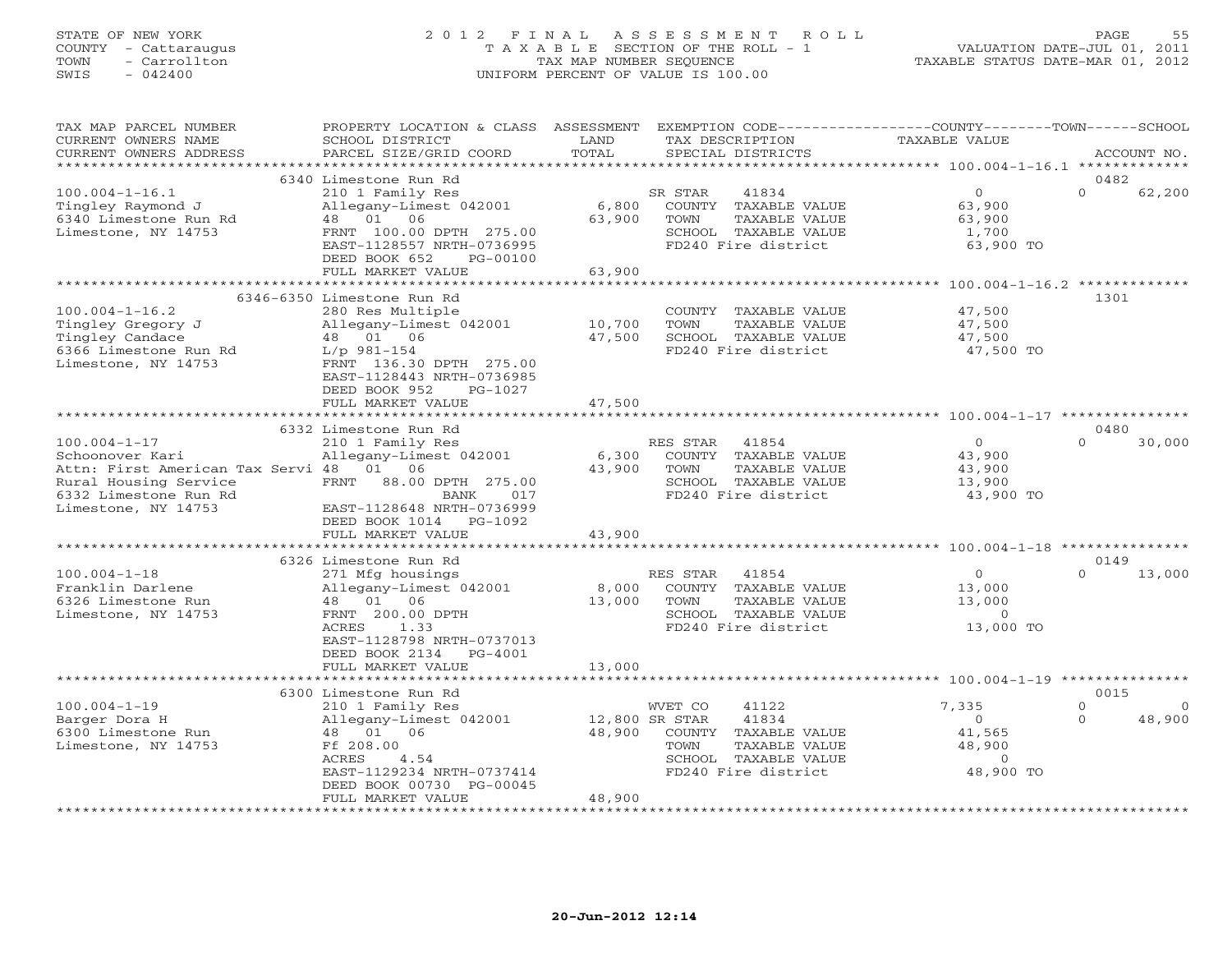## STATE OF NEW YORK 2 0 1 2 F I N A L A S S E S S M E N T R O L L PAGE 56 COUNTY - Cattaraugus T A X A B L E SECTION OF THE ROLL - 1 VALUATION DATE-JUL 01, 2011 TOWN - Carrollton TAX MAP NUMBER SEQUENCE TAXABLE STATUS DATE-MAR 01, 2012 SWIS - 042400 UNIFORM PERCENT OF VALUE IS 100.00UNIFORM PERCENT OF VALUE IS 100.00

| TAX MAP PARCEL NUMBER<br>CURRENT OWNERS NAME<br>CURRENT OWNERS ADDRESS | PROPERTY LOCATION & CLASS ASSESSMENT<br>SCHOOL DISTRICT<br>PARCEL SIZE/GRID COORD | LAND<br>TOTAL | TAX DESCRIPTION<br>SPECIAL DISTRICTS          | EXEMPTION CODE----------------COUNTY-------TOWN------SCHOOL<br><b>TAXABLE VALUE</b> | ACCOUNT NO.                   |
|------------------------------------------------------------------------|-----------------------------------------------------------------------------------|---------------|-----------------------------------------------|-------------------------------------------------------------------------------------|-------------------------------|
| *************************                                              |                                                                                   |               |                                               |                                                                                     |                               |
| $100.004 - 1 - 22$                                                     | 6367 Limestone Run Rd<br>210 1 Family Res                                         |               | VET C/T<br>41101                              | 950                                                                                 | 0209<br>950<br>$\overline{0}$ |
| Chadwick Barbara J<br>Pentecostal Tabernacle                           | Allegany-Limest 042001<br>48  01  06                                              | 4,800 CLERGY  | 41400<br>41834<br>57,000 SR STAR              | 1,500<br>1,500<br>$\overline{0}$                                                    | 1,500<br>55,500<br>$\Omega$   |
| 6367 Limestone Run Rd<br>Limestone, NY 14753                           | FRNT 100.00 DPTH 125.00<br>EAST-1128091 NRTH-0736705                              |               | COUNTY TAXABLE VALUE<br>TOWN<br>TAXABLE VALUE | 54,550<br>54,550                                                                    |                               |
|                                                                        | DEED BOOK 13370 PG-2002<br>FULL MARKET VALUE                                      | 57,000        | SCHOOL TAXABLE VALUE<br>FD240 Fire district   | $\overline{0}$<br>57,000 TO                                                         |                               |
|                                                                        | 6375 Limestone Run Rd                                                             |               |                                               |                                                                                     | 0081                          |
| $100.004 - 1 - 23.1$                                                   | 311 Res vac land                                                                  |               | COUNTY TAXABLE VALUE                          | 13,900                                                                              |                               |
| Combs Larry S                                                          | Allegany-Limest 042001                                                            | 13,900        | TAXABLE VALUE<br>TOWN                         | 13,900                                                                              |                               |
| Combs Russell V Sr                                                     | 48 01<br>06                                                                       | 13,900        | SCHOOL TAXABLE VALUE                          | 13,900                                                                              |                               |
| 6381 Limestone Run                                                     | Ff 9688                                                                           |               | FD240 Fire district                           | 13,900 TO                                                                           |                               |
| Limestone, NY 14753                                                    | 5.57<br>ACRES<br>EAST-1127902 NRTH-0736271<br>DEED BOOK 2070<br>PG-8002           |               |                                               |                                                                                     |                               |
|                                                                        | FULL MARKET VALUE                                                                 | 13,900        |                                               |                                                                                     |                               |
|                                                                        |                                                                                   |               |                                               |                                                                                     |                               |
|                                                                        | 6383 Limestone Run Rd                                                             |               |                                               |                                                                                     | 1149                          |
| $100.004 - 1 - 23.2$                                                   | 312 Vac w/imprv                                                                   |               | COUNTY TAXABLE VALUE                          | 8,900                                                                               |                               |
| Combs Larry S                                                          | Allegany-Limest 042001                                                            | 6,100         | TAXABLE VALUE<br>TOWN                         | 8,900                                                                               |                               |
| 6383 Limestone Run Rd                                                  | 48 01 06                                                                          | 8,900         | SCHOOL TAXABLE VALUE                          | 8,900                                                                               |                               |
| Limestone, NY 14753                                                    | 75.00 DPTH 335.00<br>FRNT                                                         |               | FD240 Fire district                           | 8,900 TO                                                                            |                               |
|                                                                        | EAST-1127757 NRTH-0736574                                                         |               |                                               |                                                                                     |                               |
|                                                                        | DEED BOOK 899<br>PG-01095                                                         |               |                                               |                                                                                     |                               |
|                                                                        | FULL MARKET VALUE                                                                 | 8,900         |                                               |                                                                                     |                               |
|                                                                        | 6375 Limestone Run Rd                                                             |               |                                               |                                                                                     | 1242                          |
| $100.004 - 1 - 23.3$                                                   | 270 Mfg housing                                                                   |               | COUNTY TAXABLE VALUE                          | 21,500                                                                              |                               |
| Combs Russell V                                                        | Allegany-Limest 042001                                                            | 5,400         | TOWN<br>TAXABLE VALUE                         | 21,500                                                                              |                               |
| Combs Renee L                                                          | 48 01 06                                                                          | 21,500        | SCHOOL TAXABLE VALUE                          | 21,500                                                                              |                               |
| 9336 Shadduck Rd                                                       | 75.70 DPTH 249.00<br>FRNT                                                         |               | FD240 Fire district                           | 21,500 TO                                                                           |                               |
| Mckean, PA 16426                                                       | EAST-1127922 NRTH-0736637                                                         |               |                                               |                                                                                     |                               |
|                                                                        | DEED BOOK 913<br>PG-00399                                                         |               |                                               |                                                                                     |                               |
|                                                                        | FULL MARKET VALUE                                                                 | 21,500        |                                               |                                                                                     |                               |
|                                                                        | ****************************                                                      |               |                                               |                                                                                     |                               |
|                                                                        | 6381 Limestone Run Rd                                                             |               |                                               |                                                                                     | 1334                          |
| $100.004 - 1 - 23.4$                                                   | 210 1 Family Res                                                                  |               | CVET CO<br>41132                              | 7,125                                                                               | $\Omega$<br>$\Omega$          |
| Combs Larry S                                                          | Allegany-Limest 042001                                                            |               | 7,400 SR STAR<br>41834                        | $\circ$                                                                             | $\Omega$<br>28,500            |
| Combs Diana L                                                          | 48 01 06                                                                          | 28,500        | COUNTY TAXABLE VALUE                          | 21,375                                                                              |                               |
| 6381 Limestone Run Rd                                                  | FRNT<br>9.80 DPTH 335.00                                                          |               | TOWN<br>TAXABLE VALUE                         | 28,500                                                                              |                               |
| Limestone, NY 14753                                                    | EAST-1127842 NRTH-0736575                                                         |               | SCHOOL TAXABLE VALUE                          | $\overline{O}$                                                                      |                               |
|                                                                        | $PG-260$<br>DEED BOOK 1000                                                        |               | FD240 Fire district                           | 28,500 TO                                                                           |                               |
|                                                                        | FULL MARKET VALUE                                                                 | 28,500        |                                               |                                                                                     |                               |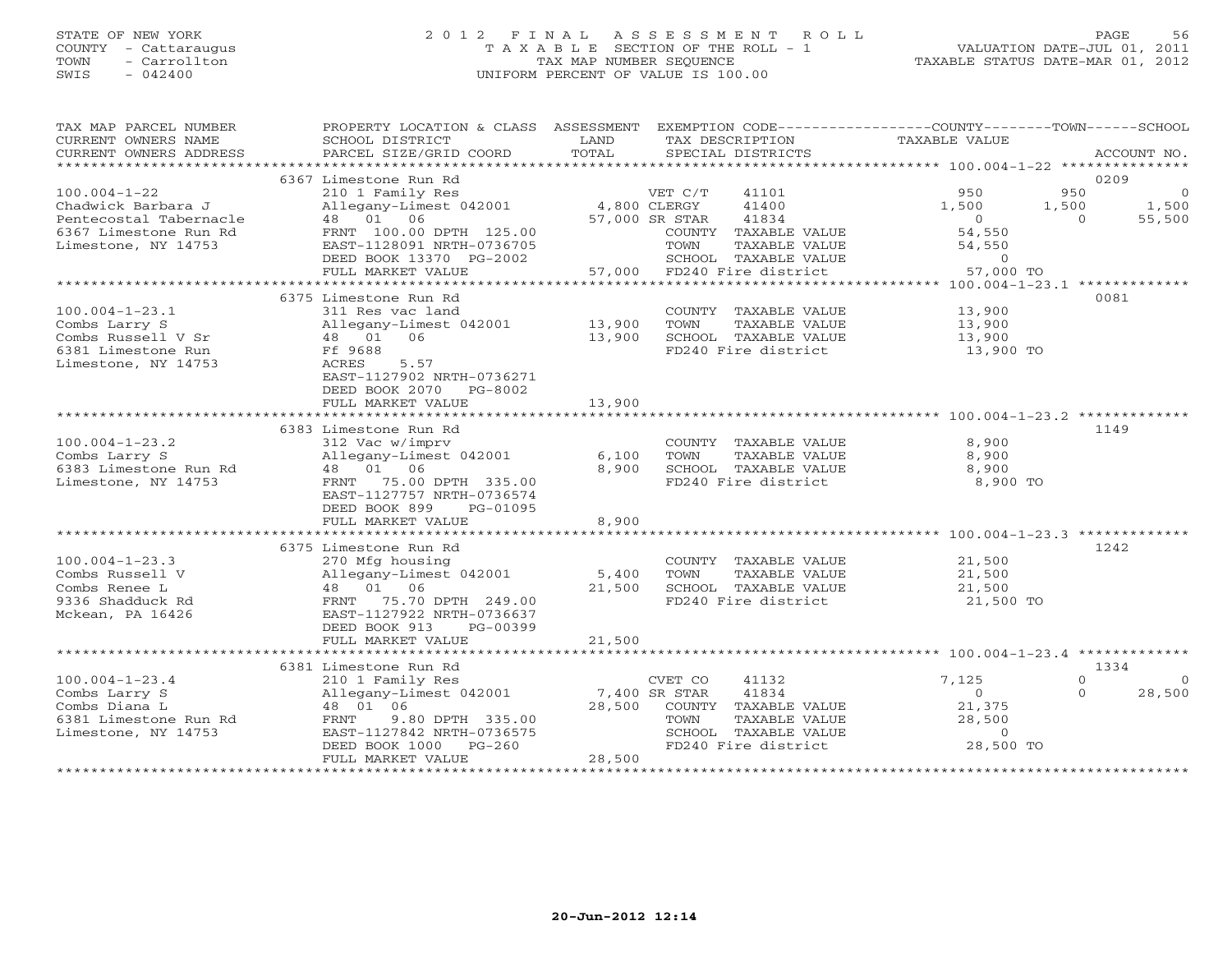# STATE OF NEW YORK 2 0 1 2 F I N A L A S S E S S M E N T R O L L PAGE 57 COUNTY - Cattaraugus T A X A B L E SECTION OF THE ROLL - 1 VALUATION DATE-JUL 01, 2011 TOWN - Carrollton TAX MAP NUMBER SEQUENCE TAXABLE STATUS DATE-MAR 01, 2012 SWIS - 042400 UNIFORM PERCENT OF VALUE IS 100.00UNIFORM PERCENT OF VALUE IS 100.00

| TAX MAP PARCEL NUMBER<br>CURRENT OWNERS NAME<br>CURRENT OWNERS ADDRESS | PROPERTY LOCATION & CLASS ASSESSMENT<br>SCHOOL DISTRICT<br>PARCEL SIZE/GRID COORD | LAND<br>TOTAL   | EXEMPTION CODE-----------------COUNTY-------TOWN------SCHOOL<br>TAX DESCRIPTION<br>SPECIAL DISTRICTS | <b>TAXABLE VALUE</b>                                         | ACCOUNT NO.        |
|------------------------------------------------------------------------|-----------------------------------------------------------------------------------|-----------------|------------------------------------------------------------------------------------------------------|--------------------------------------------------------------|--------------------|
|                                                                        | .                                                                                 | * * * * * * * * |                                                                                                      | ********** 100.004-1-24 ***                                  | ************       |
|                                                                        | 6395 Limestone Run Rd                                                             |                 |                                                                                                      |                                                              | 0519               |
| $100.004 - 1 - 24$                                                     | 210 1 Family Res                                                                  |                 | COUNTY TAXABLE VALUE                                                                                 | 64,400                                                       |                    |
| Nowak Gerald                                                           | Allegany-Limest 042001                                                            | 15,900          | TOWN<br>TAXABLE VALUE                                                                                | 64,400                                                       |                    |
| Nowak Nancy                                                            | 48 01 06                                                                          | 64,400          | SCHOOL TAXABLE VALUE                                                                                 | 64,400                                                       |                    |
| 26 Vanderbilt St                                                       | Ff 416.00                                                                         |                 | FD240 Fire district                                                                                  | 64,400 TO                                                    |                    |
| Depew, NY 14043                                                        | ACRES<br>8.25                                                                     |                 |                                                                                                      |                                                              |                    |
|                                                                        | EAST-1127472 NRTH-0736319<br>DEED BOOK 844<br>PG-00874                            |                 |                                                                                                      |                                                              |                    |
|                                                                        | FULL MARKET VALUE                                                                 | 64,400          |                                                                                                      |                                                              |                    |
|                                                                        |                                                                                   | ********        |                                                                                                      | ******************************* 100.004-1-25 *************** |                    |
|                                                                        | 6421 Limestone Run Rd                                                             |                 |                                                                                                      |                                                              | 0260               |
| $100.004 - 1 - 25$                                                     | 210 1 Family Res                                                                  |                 | COUNTY TAXABLE VALUE                                                                                 | 43,000                                                       |                    |
| Kenemuth Virginia M                                                    | Allegany-Limest 042001                                                            | 13,200          | TOWN<br>TAXABLE VALUE                                                                                | 43,000                                                       |                    |
| 11612 Rt. 97 North                                                     | 48  01  06                                                                        | 43,000          | SCHOOL TAXABLE VALUE                                                                                 | 43,000                                                       |                    |
| Waterford, PA 16441                                                    | Ff 208.00                                                                         |                 | FD240 Fire district                                                                                  | 43,000 TO                                                    |                    |
|                                                                        | ACRES<br>4.77                                                                     |                 |                                                                                                      |                                                              |                    |
|                                                                        | EAST-1127142 NRTH-0736237                                                         |                 |                                                                                                      |                                                              |                    |
|                                                                        | DEED BOOK 531<br>PG-00260                                                         |                 |                                                                                                      |                                                              |                    |
|                                                                        | FULL MARKET VALUE                                                                 | 43,000          |                                                                                                      |                                                              |                    |
|                                                                        |                                                                                   |                 |                                                                                                      | ******************** 100.004-1-26 ***************            | 0237               |
| $100.004 - 1 - 26$                                                     | 6427 Limestone Run Rd<br>210 1 Family Res                                         |                 | COUNTY TAXABLE VALUE                                                                                 | 26,000                                                       |                    |
| Banner Jeffery M                                                       | Allegany-Limest 042001                                                            | 4,800           | TOWN<br>TAXABLE VALUE                                                                                | 26,000                                                       |                    |
| Banner Shelly M                                                        | 48 01 06                                                                          | 26,000          | SCHOOL TAXABLE VALUE                                                                                 | 26,000                                                       |                    |
| 6454 Limestone Run Rd                                                  | FRNT 100.00 DPTH 125.00                                                           |                 | FD240 Fire district                                                                                  | 26,000 TO                                                    |                    |
| Limestone, NY 14753                                                    | EAST-1127036 NRTH-0736666                                                         |                 |                                                                                                      |                                                              |                    |
|                                                                        | DEED BOOK 16077 PG-6002                                                           |                 |                                                                                                      |                                                              |                    |
|                                                                        | FULL MARKET VALUE                                                                 | 26,000          |                                                                                                      |                                                              |                    |
|                                                                        | **********************                                                            |                 |                                                                                                      |                                                              |                    |
|                                                                        | 500 Camp Rd                                                                       |                 |                                                                                                      |                                                              | 0268               |
| $100.004 - 1 - 27$                                                     | 210 1 Family Res                                                                  |                 | SR STAR<br>41834                                                                                     | $\circ$                                                      | $\Omega$<br>38,600 |
| Klenk Frank W                                                          | Allegany-Limest 042001                                                            | 7,500           | COUNTY TAXABLE VALUE                                                                                 | 38,600                                                       |                    |
| 500 Camp Rd                                                            | 48 01 06                                                                          | 38,600          | TOWN<br>TAXABLE VALUE                                                                                | 38,600                                                       |                    |
| Limestone, NY 14753                                                    | Ff 395.00 Row                                                                     |                 | SCHOOL TAXABLE VALUE                                                                                 | $\circ$<br>38,600 TO                                         |                    |
|                                                                        | ACRES<br>1.00<br>EAST-1126974 NRTH-0736192                                        |                 | FD240 Fire district                                                                                  |                                                              |                    |
|                                                                        | DEED BOOK 00718 PG-01031                                                          |                 |                                                                                                      |                                                              |                    |
|                                                                        | FULL MARKET VALUE                                                                 | 38,600          |                                                                                                      |                                                              |                    |
|                                                                        | ***************************                                                       |                 |                                                                                                      |                                                              |                    |
|                                                                        | 468 Camp Rd                                                                       |                 |                                                                                                      |                                                              | 0906               |
| $100.004 - 1 - 28$                                                     | 314 Rural vac<10                                                                  |                 | COUNTY TAXABLE VALUE                                                                                 | 3,000                                                        |                    |
| Klenk Frank W                                                          | Allegany-Limest 042001                                                            | 3,000           | TOWN<br>TAXABLE VALUE                                                                                | 3,000                                                        |                    |
| 500 Camp Rd                                                            | 48  01  06                                                                        | 3,000           | SCHOOL TAXABLE VALUE                                                                                 | 3,000                                                        |                    |
| Limestone, NY 14753                                                    | Row                                                                               |                 | FD240 Fire district                                                                                  | 3,000 TO                                                     |                    |
|                                                                        | FRNT 300.00 DPTH 115.00                                                           |                 |                                                                                                      |                                                              |                    |
|                                                                        | EAST-1126899 NRTH-0735875                                                         |                 |                                                                                                      |                                                              |                    |
|                                                                        | DEED BOOK 758<br>PG-00373<br>FULL MARKET VALUE                                    | 3,000           |                                                                                                      |                                                              |                    |
|                                                                        |                                                                                   |                 |                                                                                                      |                                                              |                    |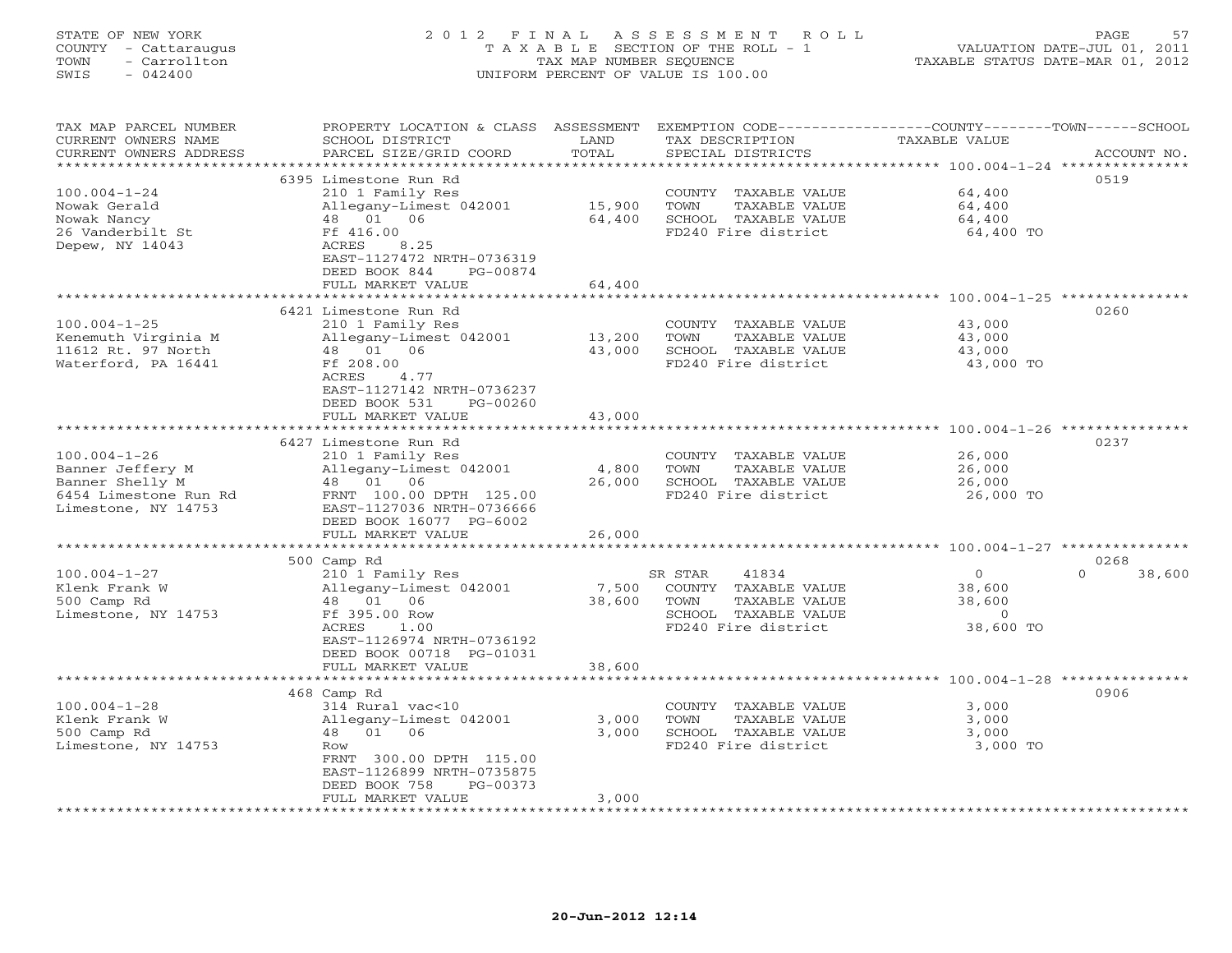# STATE OF NEW YORK 2 0 1 2 F I N A L A S S E S S M E N T R O L L PAGE 58 COUNTY - Cattaraugus T A X A B L E SECTION OF THE ROLL - 1 VALUATION DATE-JUL 01, 2011 TOWN - Carrollton TAX MAP NUMBER SEQUENCE TAXABLE STATUS DATE-MAR 01, 2012 SWIS - 042400 UNIFORM PERCENT OF VALUE IS 100.00UNIFORM PERCENT OF VALUE IS 100.00

| TAX MAP PARCEL NUMBER                            | PROPERTY LOCATION & CLASS                        | ASSESSMENT                | EXEMPTION CODE-----------------COUNTY-------TOWN-----SCHOOL         |                                                           |             |
|--------------------------------------------------|--------------------------------------------------|---------------------------|---------------------------------------------------------------------|-----------------------------------------------------------|-------------|
| CURRENT OWNERS NAME                              | SCHOOL DISTRICT                                  | LAND                      | TAX DESCRIPTION                                                     | TAXABLE VALUE                                             |             |
| CURRENT OWNERS ADDRESS<br>********************** | PARCEL SIZE/GRID COORD<br>********************** | TOTAL<br>**************** | SPECIAL DISTRICTS                                                   |                                                           | ACCOUNT NO. |
|                                                  | Limestone Run Rd (Off)                           |                           | ************************************** 100.004-1-29 *************** |                                                           | 0336        |
| $100.004 - 1 - 29$                               | 260 Seasonal res                                 |                           | COUNTY<br>TAXABLE VALUE                                             | 8,500                                                     |             |
| Weitz James P                                    | Allegany-Limest 042001                           | 7,600                     | TOWN<br>TAXABLE VALUE                                               | 8,500                                                     |             |
| 4 Westwood Dr                                    | 47 01 06                                         | 8,500                     | SCHOOL TAXABLE VALUE                                                | 8,500                                                     |             |
| West Seneca, NY 14224                            | Ff 225.00 Row                                    |                           | FD240 Fire district                                                 | 8,500 TO                                                  |             |
|                                                  | ACRES<br>1.04                                    |                           |                                                                     |                                                           |             |
|                                                  | EAST-1126821 NRTH-0735668                        |                           |                                                                     |                                                           |             |
|                                                  | DEED BOOK 00939 PG-01136                         |                           |                                                                     |                                                           |             |
|                                                  | FULL MARKET VALUE                                | 8,500<br>$+ + + + +$      |                                                                     |                                                           |             |
|                                                  |                                                  |                           |                                                                     | ********** 100.004-1-30 **********                        | 0078        |
| $100.004 - 1 - 30$                               | 505 Camp Rd<br>260 Seasonal res                  |                           | COUNTY TAXABLE VALUE                                                | 8,000                                                     |             |
| Debolt Wilbur                                    | Allegany-Limest 042001                           | 3,500                     | TOWN<br>TAXABLE VALUE                                               | 8,000                                                     |             |
| James Debolt                                     | 01 06<br>48                                      | 8,000                     | SCHOOL TAXABLE VALUE                                                | 8,000                                                     |             |
| 7507 Derby Rd                                    | Row                                              |                           | FD240 Fire district                                                 | 8,000 TO                                                  |             |
| Derby, NY 14047                                  | FRNT 100.00 DPTH 200.00                          |                           |                                                                     |                                                           |             |
|                                                  | EAST-1126828 NRTH-0736551                        |                           |                                                                     |                                                           |             |
|                                                  | DEED BOOK 665<br>PG-00581                        |                           |                                                                     |                                                           |             |
|                                                  | FULL MARKET VALUE                                | 8,000                     |                                                                     |                                                           |             |
|                                                  | ***********************                          | ***********               |                                                                     |                                                           |             |
|                                                  | 497 Camp Run Rd                                  |                           |                                                                     |                                                           | 0340        |
| $100.004 - 1 - 31$<br>Kowalewski Raymond         | 260 Seasonal res<br>Allegany-Limest 042001       | 900                       | COUNTY TAXABLE VALUE<br>TOWN<br>TAXABLE VALUE                       | 21,000<br>21,000                                          |             |
| 6643 Hamilton Dr                                 | 48<br>01<br>06                                   | 21,000                    | SCHOOL TAXABLE VALUE                                                | 21,000                                                    |             |
| Derby, NY 14047                                  | Row                                              |                           | FD240 Fire district                                                 | 21,000 TO                                                 |             |
|                                                  | FRNT<br>50.00 DPTH 200.00                        |                           |                                                                     |                                                           |             |
|                                                  | EAST-1126825 NRTH-0736472                        |                           |                                                                     |                                                           |             |
|                                                  | DEED BOOK 870<br>PG-01115                        |                           |                                                                     |                                                           |             |
|                                                  | FULL MARKET VALUE                                | 21,000                    |                                                                     |                                                           |             |
|                                                  | **********************                           | ***********               |                                                                     | ********************************* 100.004-1-32 ********** |             |
|                                                  | 495 Camp Rd                                      |                           |                                                                     |                                                           | 0108        |
| $100.004 - 1 - 32$<br>Kowalewski Raymond         | 312 Vac w/imprv<br>Allegany-Limest 042001        | 2,600                     | COUNTY TAXABLE VALUE<br>TOWN<br>TAXABLE VALUE                       | 4,600<br>4,600                                            |             |
| 6643 Hamilton Dr                                 | 01<br>48<br>06                                   | 4,600                     | SCHOOL TAXABLE VALUE                                                | 4,600                                                     |             |
| Derby, NY 14047                                  | Row                                              |                           | FD240 Fire district                                                 | 4,600 TO                                                  |             |
|                                                  | FRNT 150.00 DPTH 200.00                          |                           |                                                                     |                                                           |             |
|                                                  | EAST-1126821 NRTH-0736367                        |                           |                                                                     |                                                           |             |
|                                                  | DEED BOOK 6422<br>PG-8001                        |                           |                                                                     |                                                           |             |
|                                                  | FULL MARKET VALUE                                | 4,600                     |                                                                     |                                                           |             |
|                                                  | *******************                              |                           |                                                                     |                                                           |             |
| $100.004 - 1 - 33$                               | 491 Camp Rd                                      |                           |                                                                     |                                                           | 0018        |
| Barnes Dennis R                                  | 260 Seasonal res<br>Allegany-Limest 042001       | 7,500                     | COUNTY<br>TAXABLE VALUE<br>TOWN<br>TAXABLE VALUE                    | 32,000<br>32,000                                          |             |
| 6512 Limestone Run Rd                            | 01<br>06<br>48                                   | 32,000                    | SCHOOL TAXABLE VALUE                                                | 32,000                                                    |             |
| Limestone, NY 14753                              | Row                                              |                           | FD240 Fire district                                                 | 32,000 TO                                                 |             |
|                                                  | FRNT 200.00 DPTH 200.00                          |                           |                                                                     |                                                           |             |
|                                                  | EAST-1126791 NRTH-0736193                        |                           |                                                                     |                                                           |             |
|                                                  | DEED BOOK 9033<br>$PG-4003$                      |                           |                                                                     |                                                           |             |
|                                                  | FULL MARKET VALUE                                | 32,000                    |                                                                     |                                                           |             |
|                                                  | * * * * * * * * * * * * * * * * * *              |                           | ********************                                                |                                                           |             |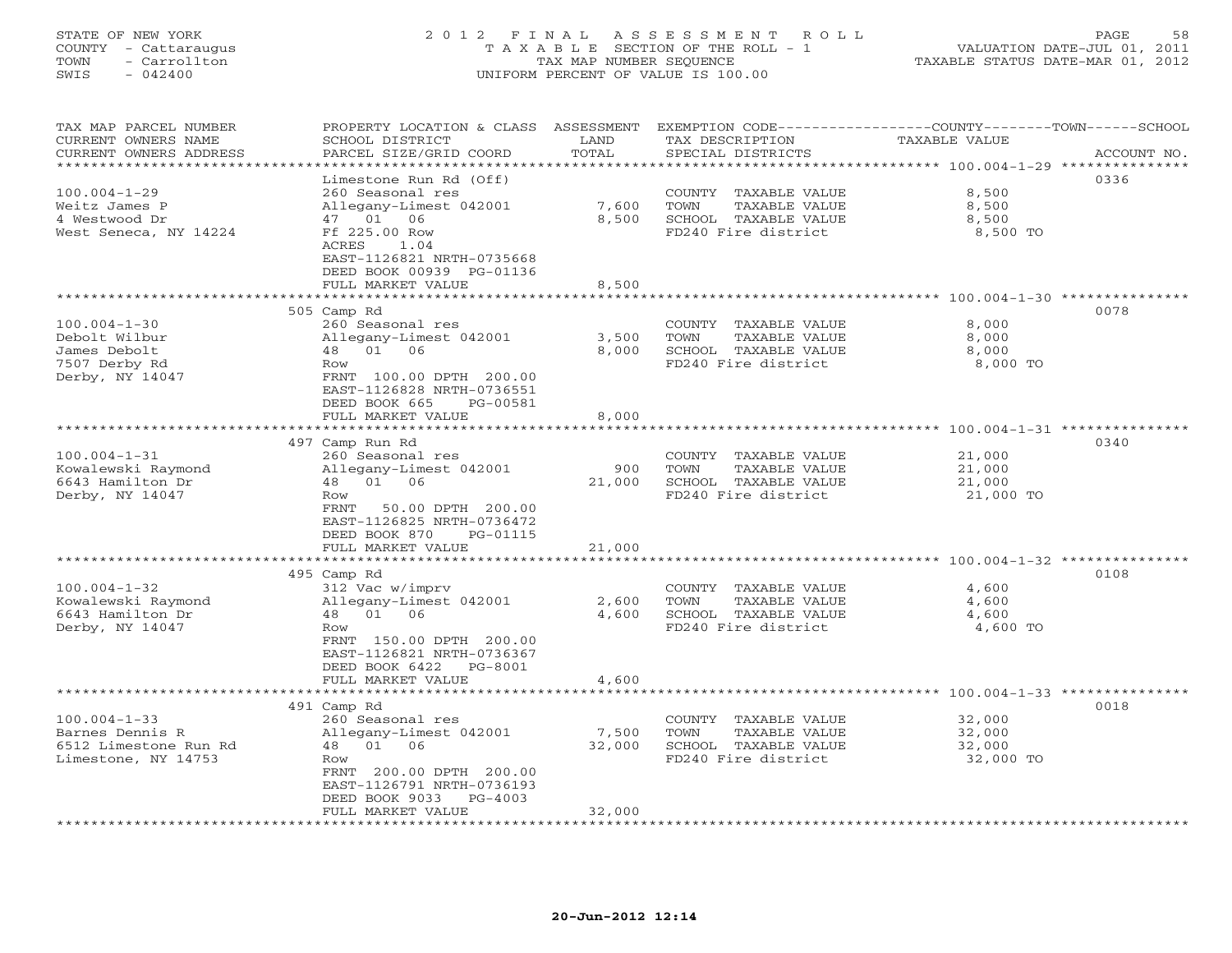# STATE OF NEW YORK 2 0 1 2 F I N A L A S S E S S M E N T R O L L PAGE 59 COUNTY - Cattaraugus T A X A B L E SECTION OF THE ROLL - 1 VALUATION DATE-JUL 01, 2011 TOWN - Carrollton TAX MAP NUMBER SEQUENCE TAXABLE STATUS DATE-MAR 01, 2012 SWIS - 042400 UNIFORM PERCENT OF VALUE IS 100.00UNIFORM PERCENT OF VALUE IS 100.00

| TAX MAP PARCEL NUMBER                              | PROPERTY LOCATION & CLASS ASSESSMENT          |                                                   | EXEMPTION CODE-----------------COUNTY-------TOWN------SCHOOL |
|----------------------------------------------------|-----------------------------------------------|---------------------------------------------------|--------------------------------------------------------------|
| CURRENT OWNERS NAME                                | SCHOOL DISTRICT                               | TAX DESCRIPTION<br>LAND                           | <b>TAXABLE VALUE</b>                                         |
| CURRENT OWNERS ADDRESS<br>************************ | PARCEL SIZE/GRID COORD                        | TOTAL<br>SPECIAL DISTRICTS                        | ACCOUNT NO.                                                  |
|                                                    |                                               |                                                   |                                                              |
| $100.004 - 1 - 34$                                 | 485 Camp Rd                                   |                                                   | 0183<br>$\Omega$<br>$\Omega$                                 |
| Grange Thomas                                      | 210 1 Family Res<br>Allegany-Limest 042001    | 41834<br>SR STAR<br>6,800<br>COUNTY TAXABLE VALUE | 19,000<br>19,000                                             |
| 485 Camp Rd                                        | 48  01  06                                    | 19,000<br>TOWN<br>TAXABLE VALUE                   | 19,000                                                       |
| Limestone, NY 14753                                | Row                                           | SCHOOL TAXABLE VALUE                              | $\overline{0}$                                               |
|                                                    | FRNT 150.00 DPTH 200.00                       | FD240 Fire district                               | 19,000 TO                                                    |
|                                                    | EAST-1126747 NRTH-0736020                     |                                                   |                                                              |
|                                                    | DEED BOOK 3667<br>PG-6000                     |                                                   |                                                              |
|                                                    | FULL MARKET VALUE                             | 19,000                                            |                                                              |
|                                                    |                                               | **********                                        |                                                              |
|                                                    | 465 Camp                                      |                                                   | 0192                                                         |
| $100.004 - 1 - 35$                                 | 260 Seasonal res                              | COUNTY TAXABLE VALUE                              | 17,500                                                       |
| Balcarczyk John P                                  | Allegany-Limest 042001                        | 7,500<br>TOWN<br>TAXABLE VALUE                    | 17,500                                                       |
| 186 Colton Ave                                     | 48  01  06                                    | SCHOOL TAXABLE VALUE<br>17,500                    | 17,500                                                       |
| Lackawanna, NY 14218                               | Ff 209.00 Row                                 | FD240 Fire district                               | 17,500 TO                                                    |
|                                                    | ACRES<br>1.00                                 |                                                   |                                                              |
|                                                    | EAST-1126650 NRTH-0735855                     |                                                   |                                                              |
|                                                    | DEED BOOK 901<br>PG-00587                     |                                                   |                                                              |
|                                                    | FULL MARKET VALUE                             | 17,500                                            |                                                              |
|                                                    | 6459 Limestone Run Rd                         |                                                   | 0254                                                         |
| $100.004 - 1 - 36$                                 | 210 1 Family Res                              | CVET CO<br>41132                                  | 19,250<br>$\circ$<br>$\Omega$                                |
| Jackson Bernard                                    | Allegany-Limest 042001                        | 7,400 RES STAR<br>41854                           | $\Omega$<br>30,000<br>$\Omega$                               |
| Jackson Thelma                                     | 48 01 06                                      | 77,000<br>COUNTY TAXABLE VALUE                    | 57,750                                                       |
| 6459 Limestone Run Rd                              | FRNT 208.00 DPTH 183.00                       | TOWN<br>TAXABLE VALUE                             | 77,000                                                       |
| Limestone, NY 14753                                | EAST-1126473 NRTH-0736820                     | SCHOOL TAXABLE VALUE                              | 47,000                                                       |
|                                                    | DEED BOOK 00757 PG-01191                      | FD240 Fire district                               | 77,000 TO                                                    |
|                                                    | FULL MARKET VALUE                             | 77,000                                            |                                                              |
|                                                    |                                               |                                                   |                                                              |
|                                                    | 6471 Limestone Run Rd                         |                                                   | 0450                                                         |
| $100.004 - 1 - 37$                                 | 210 1 Family Res                              | RES STAR<br>41854                                 | $\Omega$<br>$\Omega$<br>30,000                               |
| Hatch Richard                                      | Allegany-Limest 042001                        | 9,100<br>COUNTY<br>TAXABLE VALUE                  | 74,900                                                       |
| Hatch Kristie A                                    | 48 01 06                                      | 74,900<br>TOWN<br>TAXABLE VALUE                   | 74,900                                                       |
| 6471 Limestone Run                                 | Ff 208.00                                     | SCHOOL TAXABLE VALUE                              | 44,900                                                       |
| Limestone, NY 14753                                | ACRES<br>2.06                                 | FD240 Fire district                               | 74,900 TO                                                    |
|                                                    | EAST-1126257 NRTH-0736784                     |                                                   |                                                              |
|                                                    | DEED BOOK 00790 PG-00709<br>FULL MARKET VALUE | 74,900                                            |                                                              |
|                                                    |                                               | ***********                                       | ******************************** 100.004-1-38 *********      |
|                                                    | 6489 Limestone Run Rd                         |                                                   | 0451                                                         |
| $100.004 - 1 - 38$                                 | 312 Vac w/imprv                               | COUNTY TAXABLE VALUE                              | 16,400                                                       |
| Hatch Richard                                      | Allegany-Limest 042001                        | TAXABLE VALUE<br>13,800<br>TOWN                   | 16,400                                                       |
| Hatch Kristie A                                    | 48  01  06                                    | 16,400<br>SCHOOL TAXABLE VALUE                    | 16,400                                                       |
| 6471 Limestone Run                                 | Ff 238.00                                     | FD240 Fire district                               | 16,400 TO                                                    |
| Limestone, NY 14753                                | ACRES<br>5.42                                 |                                                   |                                                              |
|                                                    | EAST-1125948 NRTH-0736722                     |                                                   |                                                              |
|                                                    | DEED BOOK 00790 PG-00709                      |                                                   |                                                              |
|                                                    | FULL MARKET VALUE                             | 16,400                                            |                                                              |
|                                                    | *********************                         |                                                   |                                                              |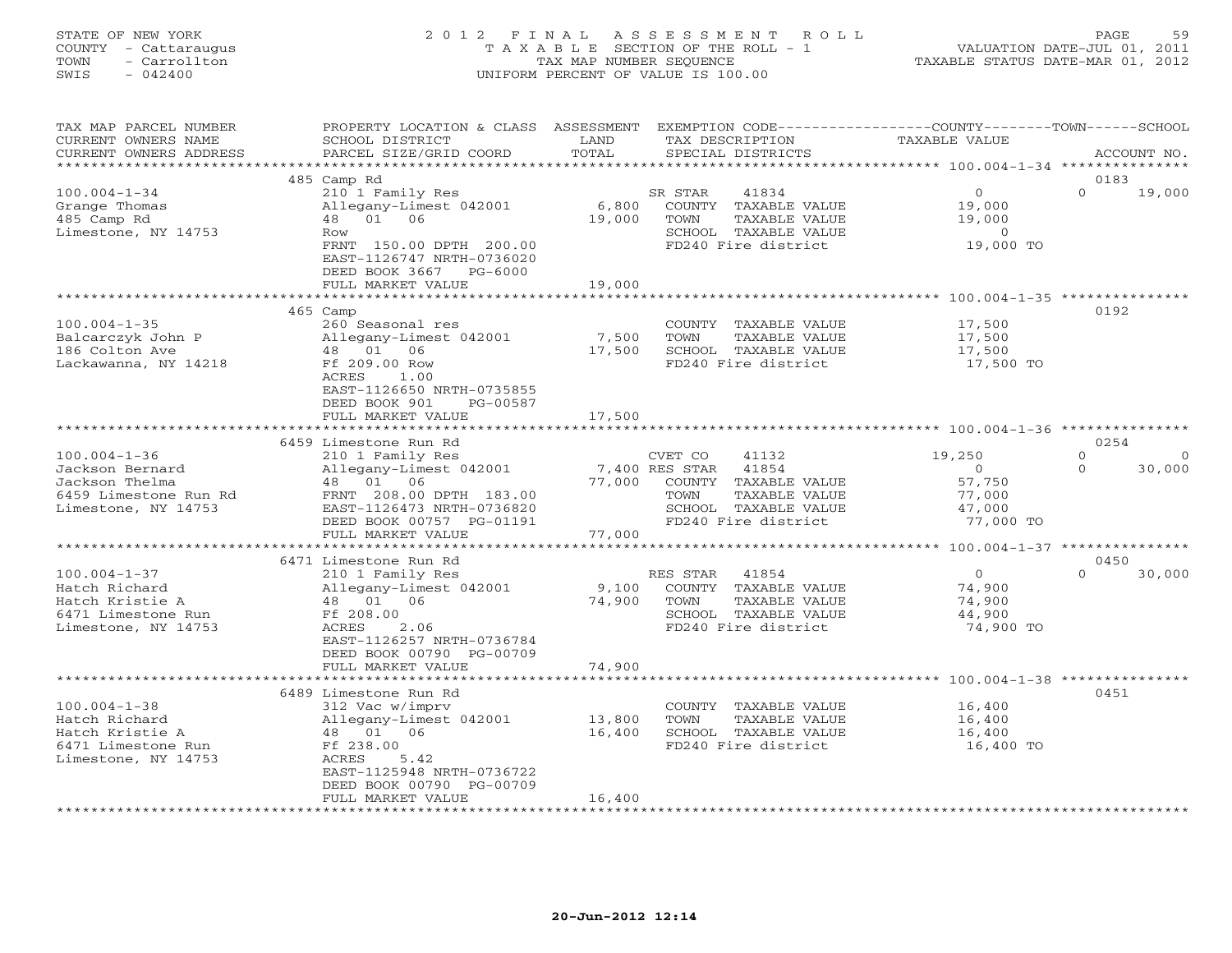## STATE OF NEW YORK 2 0 1 2 F I N A L A S S E S S M E N T R O L L PAGE 60 COUNTY - Cattaraugus T A X A B L E SECTION OF THE ROLL - 1 VALUATION DATE-JUL 01, 2011 TOWN - Carrollton TAX MAP NUMBER SEQUENCE TAXABLE STATUS DATE-MAR 01, 2012 SWIS - 042400 UNIFORM PERCENT OF VALUE IS 100.00UNIFORM PERCENT OF VALUE IS 100.00

| TAX MAP PARCEL NUMBER<br>CURRENT OWNERS NAME<br>CURRENT OWNERS ADDRESS | PROPERTY LOCATION & CLASS ASSESSMENT<br>SCHOOL DISTRICT<br>PARCEL SIZE/GRID COORD | LAND<br>TOTAL         | EXEMPTION CODE-----------------COUNTY-------TOWN------SCHOOL<br>TAX DESCRIPTION<br>SPECIAL DISTRICTS | TAXABLE VALUE                                 | ACCOUNT NO.        |
|------------------------------------------------------------------------|-----------------------------------------------------------------------------------|-----------------------|------------------------------------------------------------------------------------------------------|-----------------------------------------------|--------------------|
|                                                                        | * * * * * * * * * * * * * * * *                                                   | * * * * * * * * :     |                                                                                                      | ********** 100.004-1-39 ***                   | ************       |
|                                                                        | 6499 Limestone Run Rd                                                             |                       |                                                                                                      |                                               | 0214               |
| $100.004 - 1 - 39$                                                     | 311 Res vac land                                                                  |                       | COUNTY TAXABLE VALUE                                                                                 | 8,500                                         |                    |
| Hatch Richard                                                          | Allegany-Limest 042001                                                            | 8,500                 | TOWN<br>TAXABLE VALUE                                                                                | 8,500                                         |                    |
| Hatch Kristie                                                          | 48 01<br>06                                                                       | 8,500                 | SCHOOL TAXABLE VALUE                                                                                 | 8,500                                         |                    |
| 6471 Limestone Run Rd                                                  | Ff 170.00                                                                         |                       | FD240 Fire district                                                                                  | 8,500 TO                                      |                    |
| Limestone, NY 14753                                                    | FRNT 170.00 DPTH                                                                  |                       |                                                                                                      |                                               |                    |
|                                                                        | ACRES<br>1.12                                                                     |                       |                                                                                                      |                                               |                    |
|                                                                        | EAST-1125868 NRTH-0737009                                                         |                       |                                                                                                      |                                               |                    |
|                                                                        | DEED BOOK 11887 PG-8001                                                           |                       |                                                                                                      |                                               |                    |
|                                                                        | FULL MARKET VALUE                                                                 | 8,500                 |                                                                                                      |                                               |                    |
|                                                                        |                                                                                   |                       |                                                                                                      |                                               |                    |
|                                                                        | 6505 Limestone Run Rd                                                             |                       |                                                                                                      |                                               | 0426               |
| $100.004 - 1 - 40$                                                     | 210 1 Family Res                                                                  |                       | RES STAR<br>41854                                                                                    | $\circ$                                       | $\Omega$<br>30,000 |
| Mills Cary D                                                           | Allegany-Limest 042001                                                            | 8,600                 | COUNTY TAXABLE VALUE                                                                                 | 35,000                                        |                    |
| 6505 Limestone Run Rd                                                  | 48 01 06                                                                          | 35,000                | TOWN<br>TAXABLE VALUE                                                                                | 35,000                                        |                    |
| Limestone, NY 14753                                                    | FRNT 208.00 DPTH                                                                  |                       | SCHOOL TAXABLE VALUE                                                                                 | 5,000                                         |                    |
|                                                                        | 1.70 BANK<br>ACRES<br>023                                                         |                       | FD240 Fire district                                                                                  | 35,000 TO                                     |                    |
|                                                                        | EAST-1125697 NRTH-0737039                                                         |                       |                                                                                                      |                                               |                    |
|                                                                        | DEED BOOK 10209 PG-4001                                                           |                       |                                                                                                      |                                               |                    |
|                                                                        | FULL MARKET VALUE                                                                 | 35,000                |                                                                                                      |                                               |                    |
|                                                                        | *************                                                                     |                       |                                                                                                      |                                               |                    |
|                                                                        | 6519 Limestone Run Rd                                                             |                       |                                                                                                      |                                               | 0119               |
| $100.004 - 1 - 41$                                                     | 210 1 Family Res                                                                  |                       | RES STAR<br>41854                                                                                    | $\Omega$                                      | $\Omega$<br>30,000 |
| Johnson Sue A                                                          | Allegany-Limest 042001                                                            | 8,500                 | COUNTY TAXABLE VALUE                                                                                 | 51,500                                        |                    |
| 6519 Limestone Run Rd                                                  | 48 01 06                                                                          | 51,500                | TOWN<br>TAXABLE VALUE                                                                                | 51,500                                        |                    |
| Limestone, NY 14753                                                    | Ff 208.00                                                                         |                       | SCHOOL TAXABLE VALUE                                                                                 | 21,500                                        |                    |
|                                                                        | 1.64<br>ACRES                                                                     |                       | FD240 Fire district                                                                                  | 51,500 TO                                     |                    |
|                                                                        | EAST-1125504 NRTH-0737108                                                         |                       |                                                                                                      |                                               |                    |
|                                                                        | DEED BOOK 00761 PG-00954                                                          |                       |                                                                                                      |                                               |                    |
|                                                                        | FULL MARKET VALUE                                                                 | 51,500                |                                                                                                      |                                               |                    |
|                                                                        | + + + + + + + + + + + + + + +                                                     | ******                |                                                                                                      | ******************** 100.004-1-42 *********** |                    |
|                                                                        | 6527 Limestone Run Rd                                                             |                       |                                                                                                      |                                               | 0287               |
| $100.004 - 1 - 42$                                                     | 534 Social org.                                                                   |                       | COUNTY TAXABLE VALUE                                                                                 | 24,000                                        |                    |
| Limestone Sportmans Club                                               | Allegany-Limest 042001                                                            | 13,600                | TOWN<br>TAXABLE VALUE                                                                                | 24,000                                        |                    |
| Attn: George Farrell                                                   | 01<br>06<br>48                                                                    | 24,000                | SCHOOL TAXABLE VALUE                                                                                 | 24,000                                        |                    |
| Box 278                                                                | Ff 60.00                                                                          |                       | FD240 Fire district                                                                                  | 24,000 TO                                     |                    |
| Limestone, NY 14753                                                    | ACRES<br>4.63                                                                     |                       |                                                                                                      |                                               |                    |
|                                                                        | EAST-1125490 NRTH-0736726                                                         |                       |                                                                                                      |                                               |                    |
|                                                                        | DEED BOOK 517<br>$PG-00569$                                                       |                       |                                                                                                      |                                               |                    |
|                                                                        | FULL MARKET VALUE                                                                 | 24,000                |                                                                                                      |                                               |                    |
|                                                                        | **********************                                                            | * * * * * * * * * * * |                                                                                                      | ********************* 100.004-1-43 *********  |                    |
|                                                                        | 6530 Limestone Run Rd                                                             |                       |                                                                                                      |                                               | 0179               |
| $100.004 - 1 - 43$                                                     | 260 Seasonal res                                                                  |                       | COUNTY TAXABLE VALUE                                                                                 | 18,500                                        |                    |
| Gorton Richard                                                         | Allegany-Limest 042001                                                            | 16,700                | TOWN<br>TAXABLE VALUE                                                                                | 18,500                                        |                    |
| Gorton Kathryn                                                         | 56 01 06                                                                          | 18,500                | SCHOOL TAXABLE VALUE                                                                                 | 18,500                                        |                    |
| 259 E Main St                                                          | Ff 1730.00                                                                        |                       | FD240 Fire district                                                                                  | 18,500 TO                                     |                    |
| Bradford, PA 16701                                                     | ACRES<br>9.30                                                                     |                       |                                                                                                      |                                               |                    |
|                                                                        | EAST-1124867 NRTH-0737781                                                         |                       |                                                                                                      |                                               |                    |
|                                                                        | DEED BOOK 00630 PG-00099                                                          |                       |                                                                                                      |                                               |                    |
|                                                                        | FULL MARKET VALUE                                                                 | 18,500                |                                                                                                      |                                               |                    |
|                                                                        |                                                                                   |                       |                                                                                                      |                                               |                    |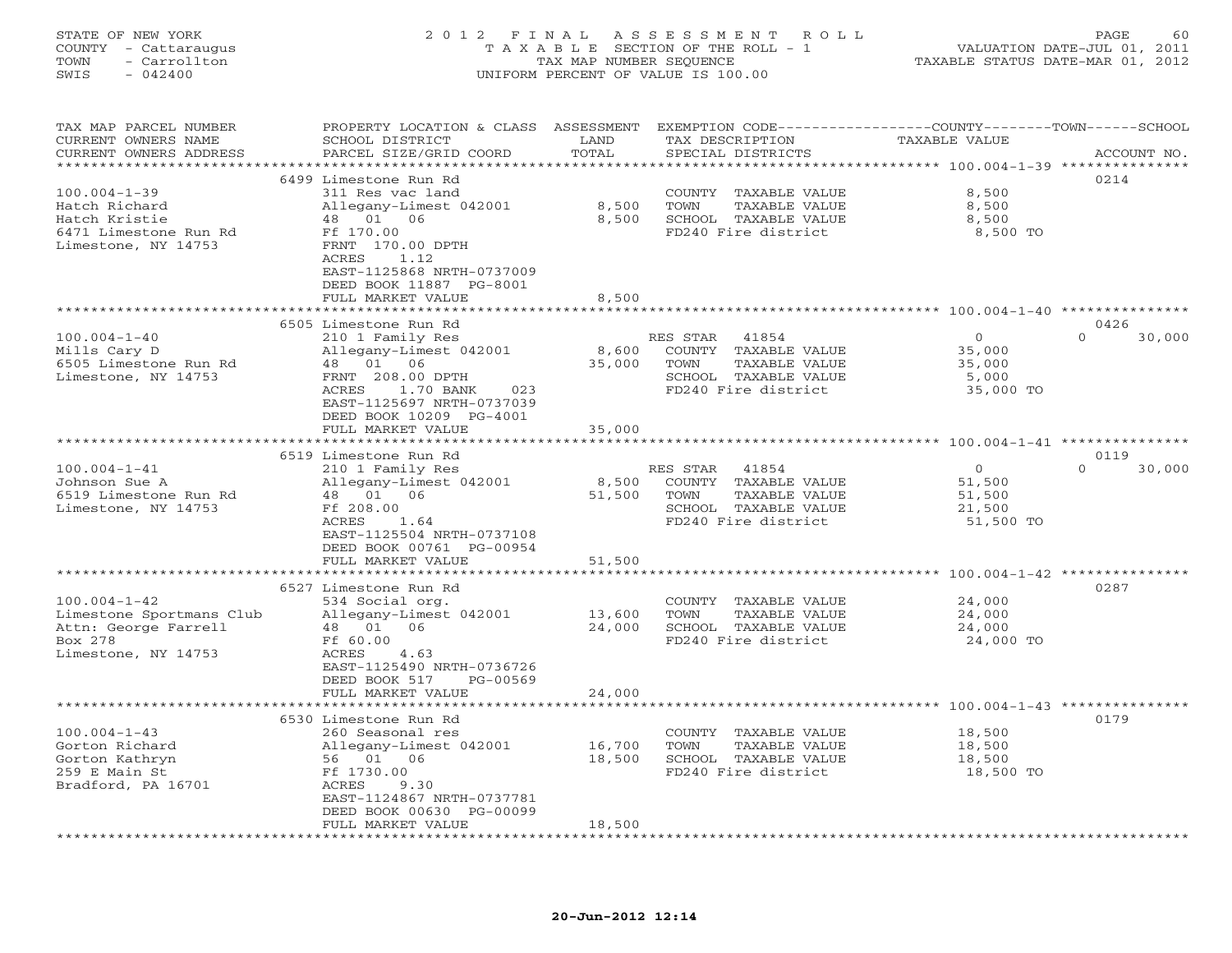# STATE OF NEW YORK 2 0 1 2 F I N A L A S S E S S M E N T R O L L PAGE 61 COUNTY - Cattaraugus T A X A B L E SECTION OF THE ROLL - 1 VALUATION DATE-JUL 01, 2011 TOWN - Carrollton TAX MAP NUMBER SEQUENCE TAXABLE STATUS DATE-MAR 01, 2012 SWIS - 042400 UNIFORM PERCENT OF VALUE IS 100.00UNIFORM PERCENT OF VALUE IS 100.00

| EXEMPTION CODE----------------COUNTY-------TOWN-----SCHOOL<br>TAX MAP PARCEL NUMBER<br>PROPERTY LOCATION & CLASS ASSESSMENT<br>CURRENT OWNERS NAME<br>TAX DESCRIPTION<br><b>TAXABLE VALUE</b><br>SCHOOL DISTRICT<br>LAND<br>TOTAL<br>CURRENT OWNERS ADDRESS<br>PARCEL SIZE/GRID COORD<br>SPECIAL DISTRICTS                                                                                    | ACCOUNT NO.                |
|-----------------------------------------------------------------------------------------------------------------------------------------------------------------------------------------------------------------------------------------------------------------------------------------------------------------------------------------------------------------------------------------------|----------------------------|
| **********************                                                                                                                                                                                                                                                                                                                                                                        |                            |
| 6541 Limestone Run Rd<br>$100.004 - 1 - 44.1$<br>322 Rural vac>10<br>21,900<br>COUNTY TAXABLE VALUE<br>21,900<br>21,900<br>Little Jay<br>Allegany-Limest 042001<br>TOWN<br>TAXABLE VALUE<br>56 01 06<br>5460 Nichols Run Rd<br>21,900<br>SCHOOL TAXABLE VALUE<br>21,900                                                                                                                       | 0452                       |
| 985<br>FD240 Fire district<br>21,900 TO<br>Limestone, NY 14753<br>ACRES 46.30<br>EAST-1124052 NRTH-0736773<br>DEED BOOK 15158 PG-4001<br>FULL MARKET VALUE<br>21,900                                                                                                                                                                                                                          |                            |
| **********************<br>****************** 100.004-1-44.2                                                                                                                                                                                                                                                                                                                                   |                            |
| 6601 Limestone Run Rd                                                                                                                                                                                                                                                                                                                                                                         | 0923                       |
| $100.004 - 1 - 44.2$<br>260 Seasonal res<br>COUNTY TAXABLE VALUE<br>20,900<br>Widger Annie<br>12,900<br>TAXABLE VALUE<br>20,900<br>Allegany-Limest 042001<br>TOWN<br>7067 Hencoop Hollow Rd<br>56 01 06<br>20,900<br>SCHOOL TAXABLE VALUE<br>20,900<br>Ellicottville, NY 14731<br>Ff 350.00<br>FD240 Fire district<br>20,900 TO<br>FRNT 280.69 DPTH                                           |                            |
| ACRES<br>4.62<br>EAST-1123540 NRTH-0737617<br>DEED BOOK 12451 PG-3001<br>20,900<br>FULL MARKET VALUE<br>*******************<br>********                                                                                                                                                                                                                                                       |                            |
| ****************** 100.004-1-44.3 *********                                                                                                                                                                                                                                                                                                                                                   |                            |
| 6537 Limestone Run Rd<br>$100.004 - 1 - 44.3$<br>311 Res vac land<br>COUNTY TAXABLE VALUE<br>15,600<br>Little Jay<br>15,600<br>TAXABLE VALUE<br>Allegany-Limest 042001<br>TOWN<br>15,600<br>5460 Nichols Run Rd<br>56 01 06<br>SCHOOL TAXABLE VALUE<br>15,600<br>15,600<br>FD240 Fire district<br>Limestone, NY 14753<br>Ff 250.00<br>15,600 TO<br>7.85<br>ACRES<br>EAST-1123727 NRTH-0737322 | 1047                       |
| DEED BOOK 15175 PG-6001                                                                                                                                                                                                                                                                                                                                                                       |                            |
| 15,600<br>FULL MARKET VALUE                                                                                                                                                                                                                                                                                                                                                                   |                            |
| 6454 Limestone Run Rd                                                                                                                                                                                                                                                                                                                                                                         | 1421                       |
| $100.004 - 1 - 44.5$<br>COUNTY TAXABLE VALUE<br>9,000<br>311 Res vac land                                                                                                                                                                                                                                                                                                                     |                            |
| Benner Jeffery M<br>9,000<br>TAXABLE VALUE<br>9,000<br>Allegany-Limest 042001<br>TOWN                                                                                                                                                                                                                                                                                                         |                            |
| 9,000<br>9,000<br>Benner Shely M<br>FRNT 300.00 DPTH<br>SCHOOL TAXABLE VALUE                                                                                                                                                                                                                                                                                                                  |                            |
| 6454 Limestone Run Rd<br>ACRES<br>3.00                                                                                                                                                                                                                                                                                                                                                        |                            |
| FULL MARKET VALUE<br>9.000<br>Limestone, NY 14753<br>******************                                                                                                                                                                                                                                                                                                                       |                            |
|                                                                                                                                                                                                                                                                                                                                                                                               |                            |
| 6531 Limestone Run Rd<br>$100.004 - 1 - 44.6$<br>41854<br>$\circ$<br>210 1 Family Res<br>RES STAR                                                                                                                                                                                                                                                                                             | 1429<br>$\Omega$<br>30,000 |
| 27,050<br>82,250<br>Maley Joseph E<br>Allegany-Limest 042001<br>COUNTY TAXABLE VALUE                                                                                                                                                                                                                                                                                                          |                            |
| Maley Traci L<br>FRNT 189.80 DPTH<br>82,250<br>TOWN<br>TAXABLE VALUE<br>82,250                                                                                                                                                                                                                                                                                                                |                            |
| 6531 Limestone Run Rd<br>ACRES 29.50<br>SCHOOL TAXABLE VALUE<br>52,250                                                                                                                                                                                                                                                                                                                        |                            |
| EAST-1124923 NRTH-0736551<br>Limestone, NY 14753                                                                                                                                                                                                                                                                                                                                              |                            |
| FULL MARKET VALUE<br>82,250<br>********************************                                                                                                                                                                                                                                                                                                                               |                            |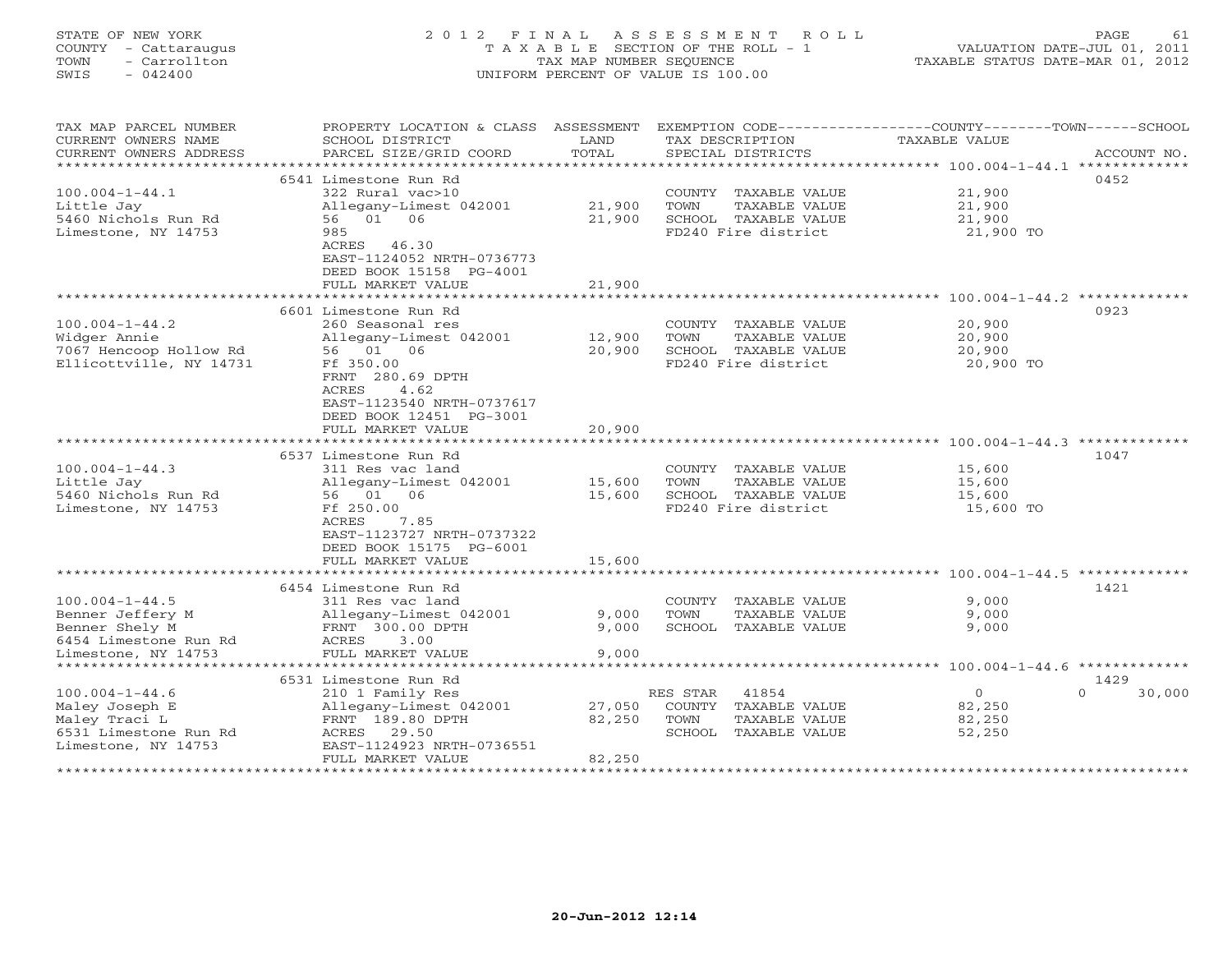# STATE OF NEW YORK 2 0 1 2 F I N A L A S S E S S M E N T R O L L PAGE 62 COUNTY - Cattaraugus T A X A B L E SECTION OF THE ROLL - 1 VALUATION DATE-JUL 01, 2011 TOWN - Carrollton TAX MAP NUMBER SEQUENCE TAXABLE STATUS DATE-MAR 01, 2012 SWIS - 042400 UNIFORM PERCENT OF VALUE IS 100.00

TAX MAP PARCEL NUMBER PROPERTY LOCATION & CLASS ASSESSMENT EXEMPTION CODE------------------COUNTY--------TOWN------SCHOOL CURRENT OWNERS NAME SCHOOL DISTRICT LAND TAX DESCRIPTION TAXABLE VALUE CURRENT OWNERS ADDRESS BARCEL SIZE/GRID COORD TOTAL SPECIAL DISTRICTS SECOUNT NO. \*\*\*\*\*\*\*\*\*\*\*\*\*\*\*\*\*\*\*\*\*\*\*\*\*\*\*\*\*\*\*\*\*\*\*\*\*\*\*\*\*\*\*\*\*\*\*\*\*\*\*\*\*\*\*\*\*\*\*\*\*\*\*\*\*\*\*\*\*\*\*\*\*\*\*\*\*\*\*\*\*\*\*\*\*\*\*\*\*\*\*\*\*\*\*\*\*\*\*\*\*\*\* 100.004-1-45.1 \*\*\*\*\*\*\*\*\*\*\*\*\* 6673 Limestone Run Rd 0503100.004-1-45.1 260 Seasonal res COUNTY TAXABLE VALUE 33,500 Klimtzak David S Allegany-Limest 042001 10,800 TOWN TAXABLE VALUE 33,500 Attn: Gene Romanyshyn 56 01 06 33,500 SCHOOL TAXABLE VALUE 33,500 5289 Roberts Rd L/p 865-599 FD240 Fire district 33,500 TO Hamburg, NY 14075 Ff 360.00 ACRES 3.21 EAST-1123034 NRTH-0737709 DEED BOOK 864 PG-00393FULL MARKET VALUE 33,500 \*\*\*\*\*\*\*\*\*\*\*\*\*\*\*\*\*\*\*\*\*\*\*\*\*\*\*\*\*\*\*\*\*\*\*\*\*\*\*\*\*\*\*\*\*\*\*\*\*\*\*\*\*\*\*\*\*\*\*\*\*\*\*\*\*\*\*\*\*\*\*\*\*\*\*\*\*\*\*\*\*\*\*\*\*\*\*\*\*\*\*\*\*\*\*\*\*\*\*\*\*\*\* 100.004-1-45.2 \*\*\*\*\*\*\*\*\*\*\*\*\* 6645 Limestone Run Rd 1008100.004-1-45.2 260 Seasonal res COUNTY TAXABLE VALUE 25,500 Gibbons Patrick J Allegany-Limest 042001 8,100 TOWN TAXABLE VALUE 25,500 Gibbons Lisa M 56 01 06 25,500 SCHOOL TAXABLE VALUE 25,500 1344 E Robinson Rd Ff 154.00 FD240 Fire district 25,500 TO North Tonawanda, NY 14120 ACRES 1.38 EAST-1123291 NRTH-0737722 DEED BOOK 5833 PG-9002FULL MARKET VALUE 25,500 \*\*\*\*\*\*\*\*\*\*\*\*\*\*\*\*\*\*\*\*\*\*\*\*\*\*\*\*\*\*\*\*\*\*\*\*\*\*\*\*\*\*\*\*\*\*\*\*\*\*\*\*\*\*\*\*\*\*\*\*\*\*\*\*\*\*\*\*\*\*\*\*\*\*\*\*\*\*\*\*\*\*\*\*\*\*\*\*\*\*\*\*\*\*\*\*\*\*\*\*\*\*\* 100.004-1-46 \*\*\*\*\*\*\*\*\*\*\*\*\*\*\* 6719 Limestone Run Rd 0039100.004-1-46 260 Seasonal res COUNTY TAXABLE VALUE 65,000 Eger Susan D Allegany-Limest 042001 20,000 TOWN TAXABLE VALUE 65,000 PO Box 695 56 01 06 65,000 SCHOOL TAXABLE VALUE 65,000 Bradford, PA 16701 Ff 871.00 FD240 Fire district 65,000 TO ACRES 16.71 EAST-1121785 NRTH-0737470 DEED BOOK 00928 PG-00252 FULL MARKET VALUE 65,000 \*\*\*\*\*\*\*\*\*\*\*\*\*\*\*\*\*\*\*\*\*\*\*\*\*\*\*\*\*\*\*\*\*\*\*\*\*\*\*\*\*\*\*\*\*\*\*\*\*\*\*\*\*\*\*\*\*\*\*\*\*\*\*\*\*\*\*\*\*\*\*\*\*\*\*\*\*\*\*\*\*\*\*\*\*\*\*\*\*\*\*\*\*\*\*\*\*\*\*\*\*\*\* 100.004-1-47 \*\*\*\*\*\*\*\*\*\*\*\*\*\*\* 6630 Limestone Run Rd 0497100.004-1-47 210 1 Family Res COUNTY TAXABLE VALUE 68,000 Wiswall Charles M Allegany-Limest 042001 7,400 TOWN TAXABLE VALUE 68,000 6630 Limestone Run Rd 56 01 06 68,000 SCHOOL TAXABLE VALUE 68,000 Limestone, NY 14753 FRNT 208.70 DPTH 183.00 FD240 Fire district 68,000 TO EAST-1123475 NRTH-0738055 DEED BOOK 12853 PG-2002 FULL MARKET VALUE 68,000 \*\*\*\*\*\*\*\*\*\*\*\*\*\*\*\*\*\*\*\*\*\*\*\*\*\*\*\*\*\*\*\*\*\*\*\*\*\*\*\*\*\*\*\*\*\*\*\*\*\*\*\*\*\*\*\*\*\*\*\*\*\*\*\*\*\*\*\*\*\*\*\*\*\*\*\*\*\*\*\*\*\*\*\*\*\*\*\*\*\*\*\*\*\*\*\*\*\*\*\*\*\*\* 101.001-1-2 \*\*\*\*\*\*\*\*\*\*\*\*\*\*\*\* 1300 Parkside Dr 0494 $0 62,200$ 101.001-1-2 210 1 Family Res SR STAR 41834 0 0 62,200 Godwin Francis Allegany-Limest 042001 17,500 COUNTY TAXABLE VALUE 69,000 Godwin Diane 44 01 06 69,000 TOWN TAXABLE VALUE 69,000 1270 Parkside Dr ACRES 10.33 SCHOOL TAXABLE VALUE 6,800 Limestone, NY 14753 EAST-1131514 NRTH-0750277 FD240 Fire district 69,000 TO DEED BOOK 00941 PG-00701 FULL MARKET VALUE 69,000 \*\*\*\*\*\*\*\*\*\*\*\*\*\*\*\*\*\*\*\*\*\*\*\*\*\*\*\*\*\*\*\*\*\*\*\*\*\*\*\*\*\*\*\*\*\*\*\*\*\*\*\*\*\*\*\*\*\*\*\*\*\*\*\*\*\*\*\*\*\*\*\*\*\*\*\*\*\*\*\*\*\*\*\*\*\*\*\*\*\*\*\*\*\*\*\*\*\*\*\*\*\*\*\*\*\*\*\*\*\*\*\*\*\*\*\*\*\*\*\*\*\*\*\*\*\*\*\*\*\*\*\*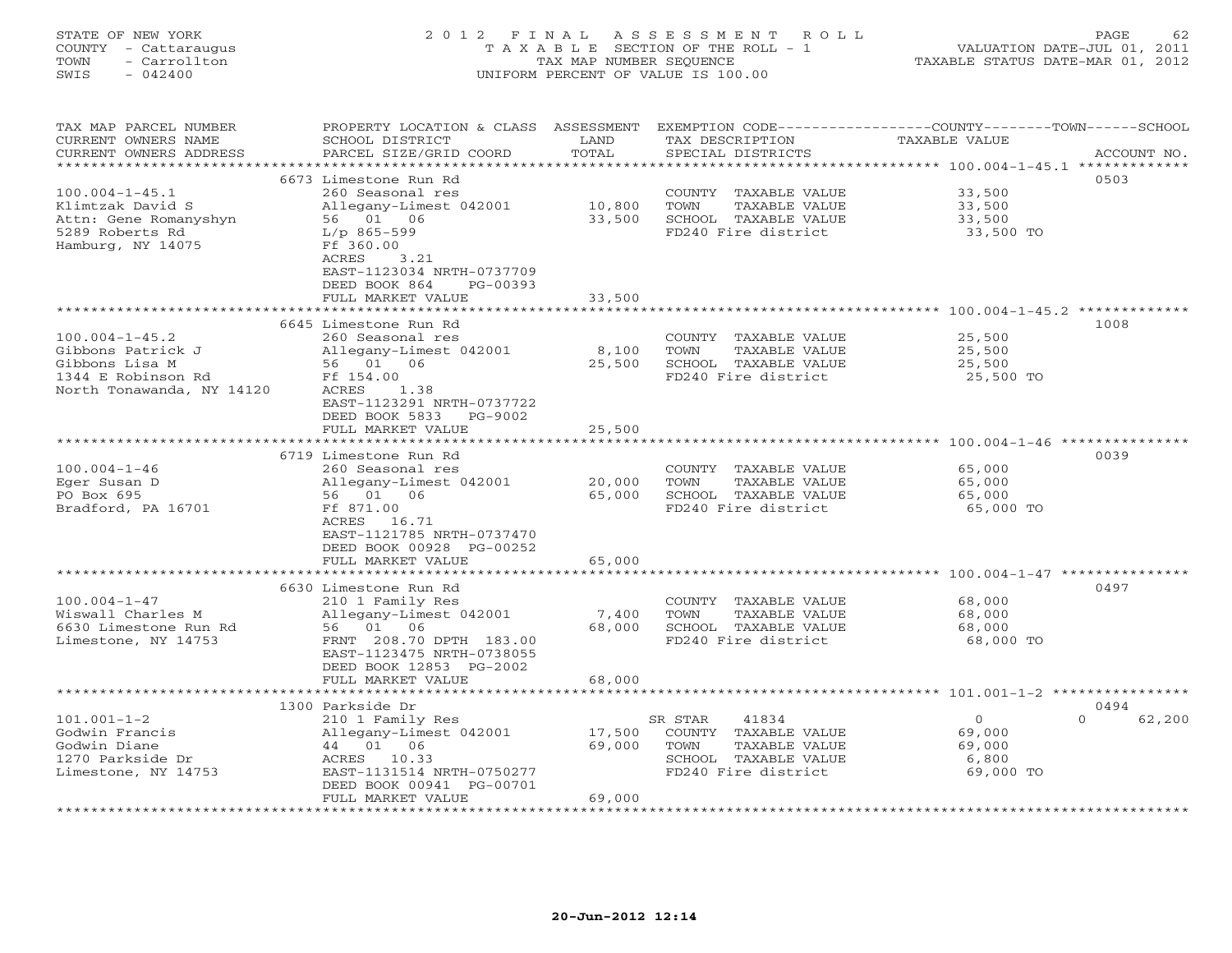# STATE OF NEW YORK 2 0 1 2 F I N A L A S S E S S M E N T R O L L PAGE 63 COUNTY - Cattaraugus T A X A B L E SECTION OF THE ROLL - 1 VALUATION DATE-JUL 01, 2011 TOWN - Carrollton TAX MAP NUMBER SEQUENCE TAXABLE STATUS DATE-MAR 01, 2012 SWIS - 042400 UNIFORM PERCENT OF VALUE IS 100.00UNIFORM PERCENT OF VALUE IS 100.00

| TAX MAP PARCEL NUMBER<br>CURRENT OWNERS NAME<br>CURRENT OWNERS ADDRESS                                 | PROPERTY LOCATION & CLASS ASSESSMENT<br>SCHOOL DISTRICT<br>PARCEL SIZE/GRID COORD                                                                                                                      | LAND<br>TOTAL              | EXEMPTION CODE-----------------COUNTY-------TOWN------SCHOOL<br>TAX DESCRIPTION<br>SPECIAL DISTRICTS                                                                   | TAXABLE VALUE                                                                      | ACCOUNT NO.                                     |
|--------------------------------------------------------------------------------------------------------|--------------------------------------------------------------------------------------------------------------------------------------------------------------------------------------------------------|----------------------------|------------------------------------------------------------------------------------------------------------------------------------------------------------------------|------------------------------------------------------------------------------------|-------------------------------------------------|
|                                                                                                        |                                                                                                                                                                                                        |                            |                                                                                                                                                                        |                                                                                    |                                                 |
| $101.001 - 1 - 3$<br>Godwin Francis<br>Godwin Diane<br>1270 Parkside Dr<br>Limestone, NY 14753         | 1270 Parkside Dr<br>323 Vacant rural<br>Allegany-Limest 042001<br>44 01 06<br>ACRES 31.25<br>EAST-1132338 NRTH-0750253<br>DEED BOOK 00941 PG-00701<br>FULL MARKET VALUE<br>*************************** | 25,000<br>25,000<br>25,000 | COUNTY TAXABLE VALUE<br>TOWN<br>TAXABLE VALUE<br>SCHOOL TAXABLE VALUE<br>FD240 Fire district                                                                           | 25,000<br>25,000<br>25,000<br>25,000 TO                                            | 0495                                            |
|                                                                                                        | 1237 Parkside Dr                                                                                                                                                                                       |                            |                                                                                                                                                                        |                                                                                    | 0136                                            |
| $101.001 - 1 - 5$<br>Fagerstrom Myrna K<br>1237 Parkside Dr<br>Limestone, NY 14753                     | 210 1 Family Res<br>Allegany-Limest 042001<br>44 01 06<br>ACRES<br>8.67<br>EAST-1131126 NRTH-0749135<br>DEED BOOK 3393<br>PG-6001<br>FULL MARKET VALUE                                                 | 77,500                     | CVET CO<br>41132<br>16,300 AGED C/T/S 41800<br>77,500 SR STAR<br>41834<br>COUNTY TAXABLE VALUE<br>TOWN<br>TAXABLE VALUE<br>SCHOOL TAXABLE VALUE<br>FD240 Fire district | 19,375<br>38,750<br>29,063<br>$\Omega$<br>29,062<br>38,750<br>$\circ$<br>77,500 TO | $\Omega$<br>- 0<br>38,750<br>$\Omega$<br>38,750 |
|                                                                                                        |                                                                                                                                                                                                        | ***********                | ***********************                                                                                                                                                | ********** 101.001-1-7.1 ***************                                           |                                                 |
| $101.001 - 1 - 7.1$<br>Fidurko Edward T Jr<br>Fidurko Debra<br>1140 Parkside Dr<br>Limestone, NY 14753 | 1200 Parkside Dr<br>323 Vacant rural<br>Allegany-Limest 042001<br>44 01 06<br>ACRES 13.95<br>EAST-1132209 NRTH-0748499<br>DEED BOOK 00961 PG-00589                                                     | 19,000<br>19,000           | COUNTY TAXABLE VALUE<br>TOWN<br>TAXABLE VALUE<br>SCHOOL TAXABLE VALUE<br>FD240 Fire district                                                                           | 19,000<br>19,000<br>19,000<br>19,000 TO                                            | 0255                                            |
|                                                                                                        | FULL MARKET VALUE                                                                                                                                                                                      | 19,000                     |                                                                                                                                                                        |                                                                                    |                                                 |
|                                                                                                        |                                                                                                                                                                                                        |                            |                                                                                                                                                                        |                                                                                    |                                                 |
| $101.001 - 1 - 7.2$<br>Fidurko Edward T Jr<br>Fidurko Debra<br>1140 Parkside Dr<br>Limestone, NY 14753 | 1140 Parkside Dr<br>210 1 Family Res<br>Allegany-Limest 042001<br>44 01 06<br>FRNT 150.00 DPTH 200.00<br>EAST-1131775 NRTH-0748123<br>DEED BOOK 838<br>PG-00156                                        | 6,800<br>75,500            | RES STAR<br>41854<br>COUNTY TAXABLE VALUE<br>TOWN<br>TAXABLE VALUE<br>SCHOOL TAXABLE VALUE<br>FD240 Fire district                                                      | $\circ$<br>75,500<br>75,500<br>45,500<br>75,500 TO                                 | 1090<br>30,000<br>$\Omega$                      |
|                                                                                                        | FULL MARKET VALUE                                                                                                                                                                                      | 75,500                     |                                                                                                                                                                        |                                                                                    |                                                 |
|                                                                                                        | 1190 Parkside Dr                                                                                                                                                                                       |                            |                                                                                                                                                                        |                                                                                    | 1151                                            |
| $101.001 - 1 - 7.3$<br>Isenberg Dale I<br>Isenberg Kathryn<br>1190 Parkside Dr<br>Limestone, NY 14753  | 210 1 Family Res<br>Allegany-Limest 042001<br>44 01 06<br>ACRES<br>1.50<br>EAST-1131693 NRTH-0748349<br>DEED BOOK 2373<br>PG-8001<br>FULL MARKET VALUE                                                 | 8,300<br>59,500<br>59,500  | RES STAR<br>41854<br>COUNTY TAXABLE VALUE<br>TOWN<br>TAXABLE VALUE<br>SCHOOL TAXABLE VALUE<br>FD240 Fire district                                                      | $\circ$<br>59,500<br>59,500<br>29,500<br>59,500 TO                                 | $\cap$<br>30,000                                |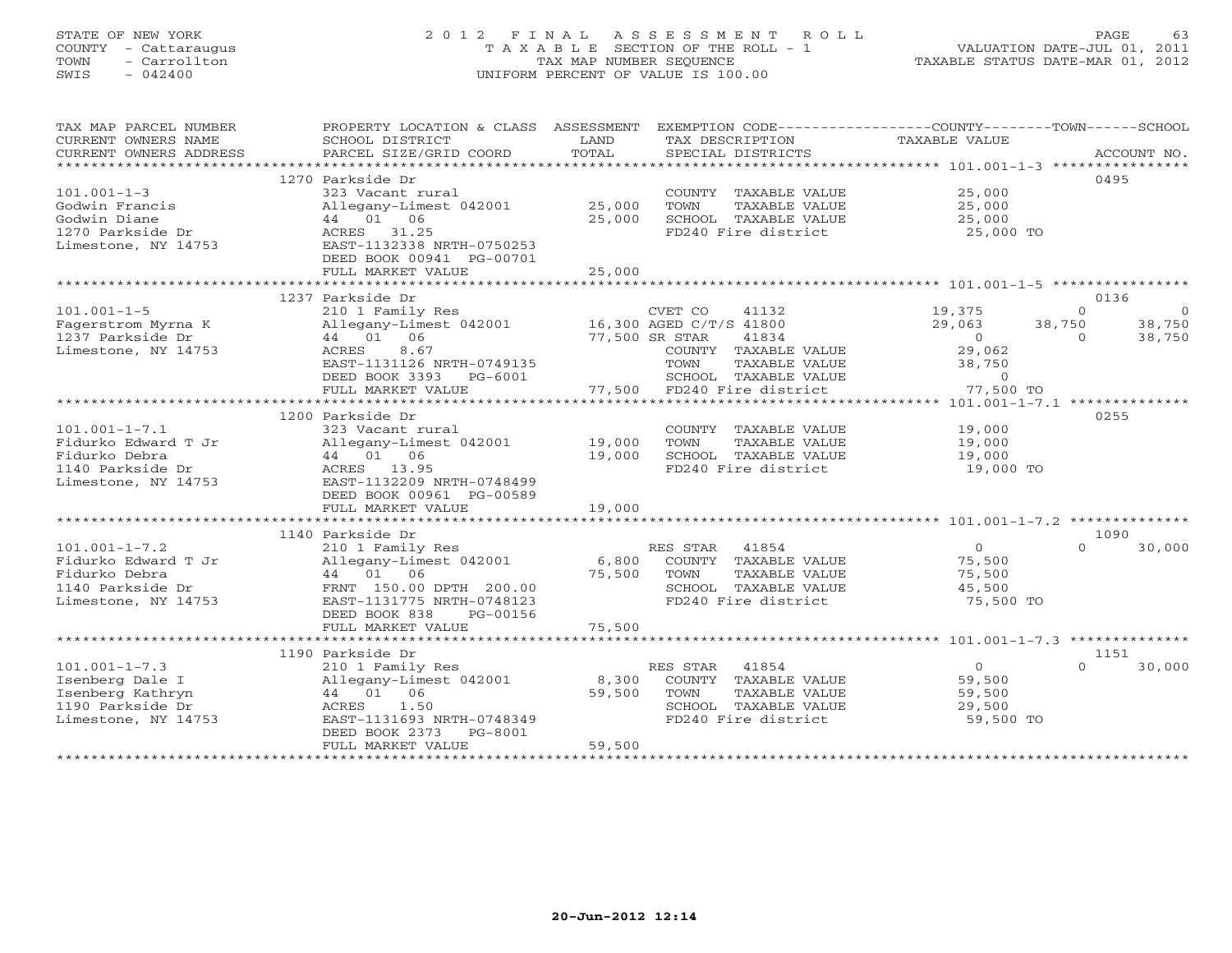# STATE OF NEW YORK 2 0 1 2 F I N A L A S S E S S M E N T R O L L PAGE 64 COUNTY - Cattaraugus T A X A B L E SECTION OF THE ROLL - 1 VALUATION DATE-JUL 01, 2011 TOWN - Carrollton TAX MAP NUMBER SEQUENCE TAXABLE STATUS DATE-MAR 01, 2012 SWIS - 042400 UNIFORM PERCENT OF VALUE IS 100.00UNIFORM PERCENT OF VALUE IS 100.00

| *********************<br>1130 Parkside Dr<br>0284<br>$101.001 - 1 - 8$<br>311 Res vac land<br>7,400<br>COUNTY TAXABLE VALUE<br>7,400<br>7,400<br>Fidurko Edward T Jr<br>Allegany-Limest 042001<br>TOWN<br>TAXABLE VALUE<br>44 01 06<br>7,400<br>SCHOOL TAXABLE VALUE<br>1140 Parkside Dr<br>7,400<br>FD240 Fire district<br>Limestone, NY 14753<br>FRNT 190.00 DPTH 200.00<br>7,400 TO<br>EAST-1131890 NRTH-0747862<br>DEED BOOK 00920 PG-00560<br>FULL MARKET VALUE<br>7,400<br>*****************************<br>*************<br>1108 Parkside Dr<br>0392<br>$101.001 - 1 - 9.1$<br>314 Rural vac<10<br>COUNTY TAXABLE VALUE<br>4,500<br>Severn Gary<br>Allegany-Limest 042001<br>4,500<br>TOWN<br>TAXABLE VALUE<br>4,500<br>PO Box 117<br>44 01 06<br>4,500<br>SCHOOL TAXABLE VALUE<br>4,500<br>77.00 DPTH 150.00<br>FD240 Fire district<br>4,500 TO<br>Limestone, NY 14753<br>FRNT<br>EAST-1131951 NRTH-0747667<br>DEED BOOK 00984 PG-00184<br>FULL MARKET VALUE<br>4,500<br>0927<br>1112 Parkside Dr<br>$101.001 - 1 - 9.2$<br>270 Mfg housing<br>COUNTY TAXABLE VALUE<br>7,000<br>Bartram Richard F<br>Allegany-Limest 042001<br>4,400<br>TOWN<br>TAXABLE VALUE<br>7,000<br>44 01<br>06<br>7,000<br>SCHOOL TAXABLE VALUE<br>Attn: Ron Kinn<br>7,000<br>FD240 Fire district<br>7,000 TO<br>PO Box 813<br>73.00 DPTH 150.00<br>FRNT<br>Hamburg, NY 14075<br>EAST-1131921 NRTH-0747736<br>DEED BOOK 795<br>PG-00175<br>7,000<br>FULL MARKET VALUE<br>0096<br>1116 Parkside Dr<br>$101.001 - 1 - 10$<br>323 Vacant rural<br>COUNTY TAXABLE VALUE<br>21,000<br>Tarasek John L<br>Allegany-Limest 042001<br>21,000<br>TOWN<br>TAXABLE VALUE<br>21,000<br>Lewis William<br>44 01 06<br>21,000<br>SCHOOL TAXABLE VALUE<br>21,000<br>Box 211<br>Ff 50.00<br>FD240 Fire district<br>21,000 TO<br>Limestone, NY 14753<br>FRNT<br>50.00 DPTH<br>19.80<br>ACRES<br>EAST-1132632 NRTH-0747880<br>DEED BOOK 828<br>PG-00187<br>21,000<br>FULL MARKET VALUE<br>********************<br>0595<br>Us Rte 219<br>$101.001 - 1 - 11.1$<br>910 Priv forest<br>168,000<br>COUNTY TAXABLE VALUE<br>Penn York Resources Inc<br>Allegany-Limest 042001<br>137,800<br>TOWN<br>TAXABLE VALUE<br>168,000<br>28 01 06<br>168,000<br>SCHOOL TAXABLE VALUE<br>1716 Honeoye Rd<br>168,000<br>Shinglehouse, PA 16748<br>Ff 2800.00<br>FD240 Fire district<br>168,000 TO<br>ACRES 322.07<br>EAST-1135468 NRTH-0749547<br>DEED BOOK 1015<br>$PG-165$<br>168,000<br>FULL MARKET VALUE | TAX MAP PARCEL NUMBER<br>CURRENT OWNERS NAME<br>CURRENT OWNERS ADDRESS | PROPERTY LOCATION & CLASS ASSESSMENT<br>SCHOOL DISTRICT<br>PARCEL SIZE/GRID COORD | LAND<br>TOTAL | TAX DESCRIPTION<br>SPECIAL DISTRICTS | EXEMPTION CODE----------------COUNTY-------TOWN-----SCHOOL<br>TAXABLE VALUE<br>ACCOUNT NO. |
|--------------------------------------------------------------------------------------------------------------------------------------------------------------------------------------------------------------------------------------------------------------------------------------------------------------------------------------------------------------------------------------------------------------------------------------------------------------------------------------------------------------------------------------------------------------------------------------------------------------------------------------------------------------------------------------------------------------------------------------------------------------------------------------------------------------------------------------------------------------------------------------------------------------------------------------------------------------------------------------------------------------------------------------------------------------------------------------------------------------------------------------------------------------------------------------------------------------------------------------------------------------------------------------------------------------------------------------------------------------------------------------------------------------------------------------------------------------------------------------------------------------------------------------------------------------------------------------------------------------------------------------------------------------------------------------------------------------------------------------------------------------------------------------------------------------------------------------------------------------------------------------------------------------------------------------------------------------------------------------------------------------------------------------------------------------------------------------------------------------------------------------------------------------------------------------------------------------------------------------------------------------------------------------------------------------------------------------------------------------------------------------------------------------------------------------------------------|------------------------------------------------------------------------|-----------------------------------------------------------------------------------|---------------|--------------------------------------|--------------------------------------------------------------------------------------------|
|                                                                                                                                                                                                                                                                                                                                                                                                                                                                                                                                                                                                                                                                                                                                                                                                                                                                                                                                                                                                                                                                                                                                                                                                                                                                                                                                                                                                                                                                                                                                                                                                                                                                                                                                                                                                                                                                                                                                                                                                                                                                                                                                                                                                                                                                                                                                                                                                                                                        |                                                                        |                                                                                   |               |                                      |                                                                                            |
|                                                                                                                                                                                                                                                                                                                                                                                                                                                                                                                                                                                                                                                                                                                                                                                                                                                                                                                                                                                                                                                                                                                                                                                                                                                                                                                                                                                                                                                                                                                                                                                                                                                                                                                                                                                                                                                                                                                                                                                                                                                                                                                                                                                                                                                                                                                                                                                                                                                        |                                                                        |                                                                                   |               |                                      |                                                                                            |
|                                                                                                                                                                                                                                                                                                                                                                                                                                                                                                                                                                                                                                                                                                                                                                                                                                                                                                                                                                                                                                                                                                                                                                                                                                                                                                                                                                                                                                                                                                                                                                                                                                                                                                                                                                                                                                                                                                                                                                                                                                                                                                                                                                                                                                                                                                                                                                                                                                                        |                                                                        |                                                                                   |               |                                      |                                                                                            |
|                                                                                                                                                                                                                                                                                                                                                                                                                                                                                                                                                                                                                                                                                                                                                                                                                                                                                                                                                                                                                                                                                                                                                                                                                                                                                                                                                                                                                                                                                                                                                                                                                                                                                                                                                                                                                                                                                                                                                                                                                                                                                                                                                                                                                                                                                                                                                                                                                                                        |                                                                        |                                                                                   |               |                                      |                                                                                            |
|                                                                                                                                                                                                                                                                                                                                                                                                                                                                                                                                                                                                                                                                                                                                                                                                                                                                                                                                                                                                                                                                                                                                                                                                                                                                                                                                                                                                                                                                                                                                                                                                                                                                                                                                                                                                                                                                                                                                                                                                                                                                                                                                                                                                                                                                                                                                                                                                                                                        |                                                                        |                                                                                   |               |                                      |                                                                                            |
|                                                                                                                                                                                                                                                                                                                                                                                                                                                                                                                                                                                                                                                                                                                                                                                                                                                                                                                                                                                                                                                                                                                                                                                                                                                                                                                                                                                                                                                                                                                                                                                                                                                                                                                                                                                                                                                                                                                                                                                                                                                                                                                                                                                                                                                                                                                                                                                                                                                        |                                                                        |                                                                                   |               |                                      |                                                                                            |
|                                                                                                                                                                                                                                                                                                                                                                                                                                                                                                                                                                                                                                                                                                                                                                                                                                                                                                                                                                                                                                                                                                                                                                                                                                                                                                                                                                                                                                                                                                                                                                                                                                                                                                                                                                                                                                                                                                                                                                                                                                                                                                                                                                                                                                                                                                                                                                                                                                                        |                                                                        |                                                                                   |               |                                      |                                                                                            |
|                                                                                                                                                                                                                                                                                                                                                                                                                                                                                                                                                                                                                                                                                                                                                                                                                                                                                                                                                                                                                                                                                                                                                                                                                                                                                                                                                                                                                                                                                                                                                                                                                                                                                                                                                                                                                                                                                                                                                                                                                                                                                                                                                                                                                                                                                                                                                                                                                                                        |                                                                        |                                                                                   |               |                                      |                                                                                            |
|                                                                                                                                                                                                                                                                                                                                                                                                                                                                                                                                                                                                                                                                                                                                                                                                                                                                                                                                                                                                                                                                                                                                                                                                                                                                                                                                                                                                                                                                                                                                                                                                                                                                                                                                                                                                                                                                                                                                                                                                                                                                                                                                                                                                                                                                                                                                                                                                                                                        |                                                                        |                                                                                   |               |                                      |                                                                                            |
|                                                                                                                                                                                                                                                                                                                                                                                                                                                                                                                                                                                                                                                                                                                                                                                                                                                                                                                                                                                                                                                                                                                                                                                                                                                                                                                                                                                                                                                                                                                                                                                                                                                                                                                                                                                                                                                                                                                                                                                                                                                                                                                                                                                                                                                                                                                                                                                                                                                        |                                                                        |                                                                                   |               |                                      |                                                                                            |
|                                                                                                                                                                                                                                                                                                                                                                                                                                                                                                                                                                                                                                                                                                                                                                                                                                                                                                                                                                                                                                                                                                                                                                                                                                                                                                                                                                                                                                                                                                                                                                                                                                                                                                                                                                                                                                                                                                                                                                                                                                                                                                                                                                                                                                                                                                                                                                                                                                                        |                                                                        |                                                                                   |               |                                      |                                                                                            |
|                                                                                                                                                                                                                                                                                                                                                                                                                                                                                                                                                                                                                                                                                                                                                                                                                                                                                                                                                                                                                                                                                                                                                                                                                                                                                                                                                                                                                                                                                                                                                                                                                                                                                                                                                                                                                                                                                                                                                                                                                                                                                                                                                                                                                                                                                                                                                                                                                                                        |                                                                        |                                                                                   |               |                                      |                                                                                            |
|                                                                                                                                                                                                                                                                                                                                                                                                                                                                                                                                                                                                                                                                                                                                                                                                                                                                                                                                                                                                                                                                                                                                                                                                                                                                                                                                                                                                                                                                                                                                                                                                                                                                                                                                                                                                                                                                                                                                                                                                                                                                                                                                                                                                                                                                                                                                                                                                                                                        |                                                                        |                                                                                   |               |                                      |                                                                                            |
|                                                                                                                                                                                                                                                                                                                                                                                                                                                                                                                                                                                                                                                                                                                                                                                                                                                                                                                                                                                                                                                                                                                                                                                                                                                                                                                                                                                                                                                                                                                                                                                                                                                                                                                                                                                                                                                                                                                                                                                                                                                                                                                                                                                                                                                                                                                                                                                                                                                        |                                                                        |                                                                                   |               |                                      |                                                                                            |
|                                                                                                                                                                                                                                                                                                                                                                                                                                                                                                                                                                                                                                                                                                                                                                                                                                                                                                                                                                                                                                                                                                                                                                                                                                                                                                                                                                                                                                                                                                                                                                                                                                                                                                                                                                                                                                                                                                                                                                                                                                                                                                                                                                                                                                                                                                                                                                                                                                                        |                                                                        |                                                                                   |               |                                      |                                                                                            |
|                                                                                                                                                                                                                                                                                                                                                                                                                                                                                                                                                                                                                                                                                                                                                                                                                                                                                                                                                                                                                                                                                                                                                                                                                                                                                                                                                                                                                                                                                                                                                                                                                                                                                                                                                                                                                                                                                                                                                                                                                                                                                                                                                                                                                                                                                                                                                                                                                                                        |                                                                        |                                                                                   |               |                                      |                                                                                            |
|                                                                                                                                                                                                                                                                                                                                                                                                                                                                                                                                                                                                                                                                                                                                                                                                                                                                                                                                                                                                                                                                                                                                                                                                                                                                                                                                                                                                                                                                                                                                                                                                                                                                                                                                                                                                                                                                                                                                                                                                                                                                                                                                                                                                                                                                                                                                                                                                                                                        |                                                                        |                                                                                   |               |                                      |                                                                                            |
|                                                                                                                                                                                                                                                                                                                                                                                                                                                                                                                                                                                                                                                                                                                                                                                                                                                                                                                                                                                                                                                                                                                                                                                                                                                                                                                                                                                                                                                                                                                                                                                                                                                                                                                                                                                                                                                                                                                                                                                                                                                                                                                                                                                                                                                                                                                                                                                                                                                        |                                                                        |                                                                                   |               |                                      |                                                                                            |
|                                                                                                                                                                                                                                                                                                                                                                                                                                                                                                                                                                                                                                                                                                                                                                                                                                                                                                                                                                                                                                                                                                                                                                                                                                                                                                                                                                                                                                                                                                                                                                                                                                                                                                                                                                                                                                                                                                                                                                                                                                                                                                                                                                                                                                                                                                                                                                                                                                                        |                                                                        |                                                                                   |               |                                      |                                                                                            |
|                                                                                                                                                                                                                                                                                                                                                                                                                                                                                                                                                                                                                                                                                                                                                                                                                                                                                                                                                                                                                                                                                                                                                                                                                                                                                                                                                                                                                                                                                                                                                                                                                                                                                                                                                                                                                                                                                                                                                                                                                                                                                                                                                                                                                                                                                                                                                                                                                                                        |                                                                        |                                                                                   |               |                                      |                                                                                            |
|                                                                                                                                                                                                                                                                                                                                                                                                                                                                                                                                                                                                                                                                                                                                                                                                                                                                                                                                                                                                                                                                                                                                                                                                                                                                                                                                                                                                                                                                                                                                                                                                                                                                                                                                                                                                                                                                                                                                                                                                                                                                                                                                                                                                                                                                                                                                                                                                                                                        |                                                                        |                                                                                   |               |                                      |                                                                                            |
|                                                                                                                                                                                                                                                                                                                                                                                                                                                                                                                                                                                                                                                                                                                                                                                                                                                                                                                                                                                                                                                                                                                                                                                                                                                                                                                                                                                                                                                                                                                                                                                                                                                                                                                                                                                                                                                                                                                                                                                                                                                                                                                                                                                                                                                                                                                                                                                                                                                        |                                                                        |                                                                                   |               |                                      |                                                                                            |
|                                                                                                                                                                                                                                                                                                                                                                                                                                                                                                                                                                                                                                                                                                                                                                                                                                                                                                                                                                                                                                                                                                                                                                                                                                                                                                                                                                                                                                                                                                                                                                                                                                                                                                                                                                                                                                                                                                                                                                                                                                                                                                                                                                                                                                                                                                                                                                                                                                                        |                                                                        |                                                                                   |               |                                      |                                                                                            |
|                                                                                                                                                                                                                                                                                                                                                                                                                                                                                                                                                                                                                                                                                                                                                                                                                                                                                                                                                                                                                                                                                                                                                                                                                                                                                                                                                                                                                                                                                                                                                                                                                                                                                                                                                                                                                                                                                                                                                                                                                                                                                                                                                                                                                                                                                                                                                                                                                                                        |                                                                        |                                                                                   |               |                                      |                                                                                            |
|                                                                                                                                                                                                                                                                                                                                                                                                                                                                                                                                                                                                                                                                                                                                                                                                                                                                                                                                                                                                                                                                                                                                                                                                                                                                                                                                                                                                                                                                                                                                                                                                                                                                                                                                                                                                                                                                                                                                                                                                                                                                                                                                                                                                                                                                                                                                                                                                                                                        |                                                                        |                                                                                   |               |                                      |                                                                                            |
|                                                                                                                                                                                                                                                                                                                                                                                                                                                                                                                                                                                                                                                                                                                                                                                                                                                                                                                                                                                                                                                                                                                                                                                                                                                                                                                                                                                                                                                                                                                                                                                                                                                                                                                                                                                                                                                                                                                                                                                                                                                                                                                                                                                                                                                                                                                                                                                                                                                        |                                                                        |                                                                                   |               |                                      |                                                                                            |
|                                                                                                                                                                                                                                                                                                                                                                                                                                                                                                                                                                                                                                                                                                                                                                                                                                                                                                                                                                                                                                                                                                                                                                                                                                                                                                                                                                                                                                                                                                                                                                                                                                                                                                                                                                                                                                                                                                                                                                                                                                                                                                                                                                                                                                                                                                                                                                                                                                                        |                                                                        |                                                                                   |               |                                      |                                                                                            |
|                                                                                                                                                                                                                                                                                                                                                                                                                                                                                                                                                                                                                                                                                                                                                                                                                                                                                                                                                                                                                                                                                                                                                                                                                                                                                                                                                                                                                                                                                                                                                                                                                                                                                                                                                                                                                                                                                                                                                                                                                                                                                                                                                                                                                                                                                                                                                                                                                                                        |                                                                        |                                                                                   |               |                                      |                                                                                            |
|                                                                                                                                                                                                                                                                                                                                                                                                                                                                                                                                                                                                                                                                                                                                                                                                                                                                                                                                                                                                                                                                                                                                                                                                                                                                                                                                                                                                                                                                                                                                                                                                                                                                                                                                                                                                                                                                                                                                                                                                                                                                                                                                                                                                                                                                                                                                                                                                                                                        |                                                                        |                                                                                   |               |                                      |                                                                                            |
|                                                                                                                                                                                                                                                                                                                                                                                                                                                                                                                                                                                                                                                                                                                                                                                                                                                                                                                                                                                                                                                                                                                                                                                                                                                                                                                                                                                                                                                                                                                                                                                                                                                                                                                                                                                                                                                                                                                                                                                                                                                                                                                                                                                                                                                                                                                                                                                                                                                        |                                                                        |                                                                                   |               |                                      |                                                                                            |
|                                                                                                                                                                                                                                                                                                                                                                                                                                                                                                                                                                                                                                                                                                                                                                                                                                                                                                                                                                                                                                                                                                                                                                                                                                                                                                                                                                                                                                                                                                                                                                                                                                                                                                                                                                                                                                                                                                                                                                                                                                                                                                                                                                                                                                                                                                                                                                                                                                                        |                                                                        |                                                                                   |               |                                      |                                                                                            |
|                                                                                                                                                                                                                                                                                                                                                                                                                                                                                                                                                                                                                                                                                                                                                                                                                                                                                                                                                                                                                                                                                                                                                                                                                                                                                                                                                                                                                                                                                                                                                                                                                                                                                                                                                                                                                                                                                                                                                                                                                                                                                                                                                                                                                                                                                                                                                                                                                                                        |                                                                        |                                                                                   |               |                                      |                                                                                            |
|                                                                                                                                                                                                                                                                                                                                                                                                                                                                                                                                                                                                                                                                                                                                                                                                                                                                                                                                                                                                                                                                                                                                                                                                                                                                                                                                                                                                                                                                                                                                                                                                                                                                                                                                                                                                                                                                                                                                                                                                                                                                                                                                                                                                                                                                                                                                                                                                                                                        |                                                                        |                                                                                   |               |                                      |                                                                                            |
|                                                                                                                                                                                                                                                                                                                                                                                                                                                                                                                                                                                                                                                                                                                                                                                                                                                                                                                                                                                                                                                                                                                                                                                                                                                                                                                                                                                                                                                                                                                                                                                                                                                                                                                                                                                                                                                                                                                                                                                                                                                                                                                                                                                                                                                                                                                                                                                                                                                        |                                                                        |                                                                                   |               |                                      |                                                                                            |
|                                                                                                                                                                                                                                                                                                                                                                                                                                                                                                                                                                                                                                                                                                                                                                                                                                                                                                                                                                                                                                                                                                                                                                                                                                                                                                                                                                                                                                                                                                                                                                                                                                                                                                                                                                                                                                                                                                                                                                                                                                                                                                                                                                                                                                                                                                                                                                                                                                                        |                                                                        |                                                                                   |               |                                      |                                                                                            |
|                                                                                                                                                                                                                                                                                                                                                                                                                                                                                                                                                                                                                                                                                                                                                                                                                                                                                                                                                                                                                                                                                                                                                                                                                                                                                                                                                                                                                                                                                                                                                                                                                                                                                                                                                                                                                                                                                                                                                                                                                                                                                                                                                                                                                                                                                                                                                                                                                                                        |                                                                        |                                                                                   |               |                                      |                                                                                            |
|                                                                                                                                                                                                                                                                                                                                                                                                                                                                                                                                                                                                                                                                                                                                                                                                                                                                                                                                                                                                                                                                                                                                                                                                                                                                                                                                                                                                                                                                                                                                                                                                                                                                                                                                                                                                                                                                                                                                                                                                                                                                                                                                                                                                                                                                                                                                                                                                                                                        |                                                                        |                                                                                   |               |                                      |                                                                                            |
|                                                                                                                                                                                                                                                                                                                                                                                                                                                                                                                                                                                                                                                                                                                                                                                                                                                                                                                                                                                                                                                                                                                                                                                                                                                                                                                                                                                                                                                                                                                                                                                                                                                                                                                                                                                                                                                                                                                                                                                                                                                                                                                                                                                                                                                                                                                                                                                                                                                        |                                                                        |                                                                                   |               |                                      |                                                                                            |
|                                                                                                                                                                                                                                                                                                                                                                                                                                                                                                                                                                                                                                                                                                                                                                                                                                                                                                                                                                                                                                                                                                                                                                                                                                                                                                                                                                                                                                                                                                                                                                                                                                                                                                                                                                                                                                                                                                                                                                                                                                                                                                                                                                                                                                                                                                                                                                                                                                                        |                                                                        |                                                                                   |               |                                      |                                                                                            |
|                                                                                                                                                                                                                                                                                                                                                                                                                                                                                                                                                                                                                                                                                                                                                                                                                                                                                                                                                                                                                                                                                                                                                                                                                                                                                                                                                                                                                                                                                                                                                                                                                                                                                                                                                                                                                                                                                                                                                                                                                                                                                                                                                                                                                                                                                                                                                                                                                                                        |                                                                        |                                                                                   |               |                                      |                                                                                            |
|                                                                                                                                                                                                                                                                                                                                                                                                                                                                                                                                                                                                                                                                                                                                                                                                                                                                                                                                                                                                                                                                                                                                                                                                                                                                                                                                                                                                                                                                                                                                                                                                                                                                                                                                                                                                                                                                                                                                                                                                                                                                                                                                                                                                                                                                                                                                                                                                                                                        |                                                                        |                                                                                   |               |                                      |                                                                                            |
|                                                                                                                                                                                                                                                                                                                                                                                                                                                                                                                                                                                                                                                                                                                                                                                                                                                                                                                                                                                                                                                                                                                                                                                                                                                                                                                                                                                                                                                                                                                                                                                                                                                                                                                                                                                                                                                                                                                                                                                                                                                                                                                                                                                                                                                                                                                                                                                                                                                        |                                                                        |                                                                                   |               |                                      |                                                                                            |
|                                                                                                                                                                                                                                                                                                                                                                                                                                                                                                                                                                                                                                                                                                                                                                                                                                                                                                                                                                                                                                                                                                                                                                                                                                                                                                                                                                                                                                                                                                                                                                                                                                                                                                                                                                                                                                                                                                                                                                                                                                                                                                                                                                                                                                                                                                                                                                                                                                                        |                                                                        |                                                                                   |               |                                      |                                                                                            |
|                                                                                                                                                                                                                                                                                                                                                                                                                                                                                                                                                                                                                                                                                                                                                                                                                                                                                                                                                                                                                                                                                                                                                                                                                                                                                                                                                                                                                                                                                                                                                                                                                                                                                                                                                                                                                                                                                                                                                                                                                                                                                                                                                                                                                                                                                                                                                                                                                                                        |                                                                        |                                                                                   |               |                                      |                                                                                            |
|                                                                                                                                                                                                                                                                                                                                                                                                                                                                                                                                                                                                                                                                                                                                                                                                                                                                                                                                                                                                                                                                                                                                                                                                                                                                                                                                                                                                                                                                                                                                                                                                                                                                                                                                                                                                                                                                                                                                                                                                                                                                                                                                                                                                                                                                                                                                                                                                                                                        |                                                                        |                                                                                   |               | ******************************       |                                                                                            |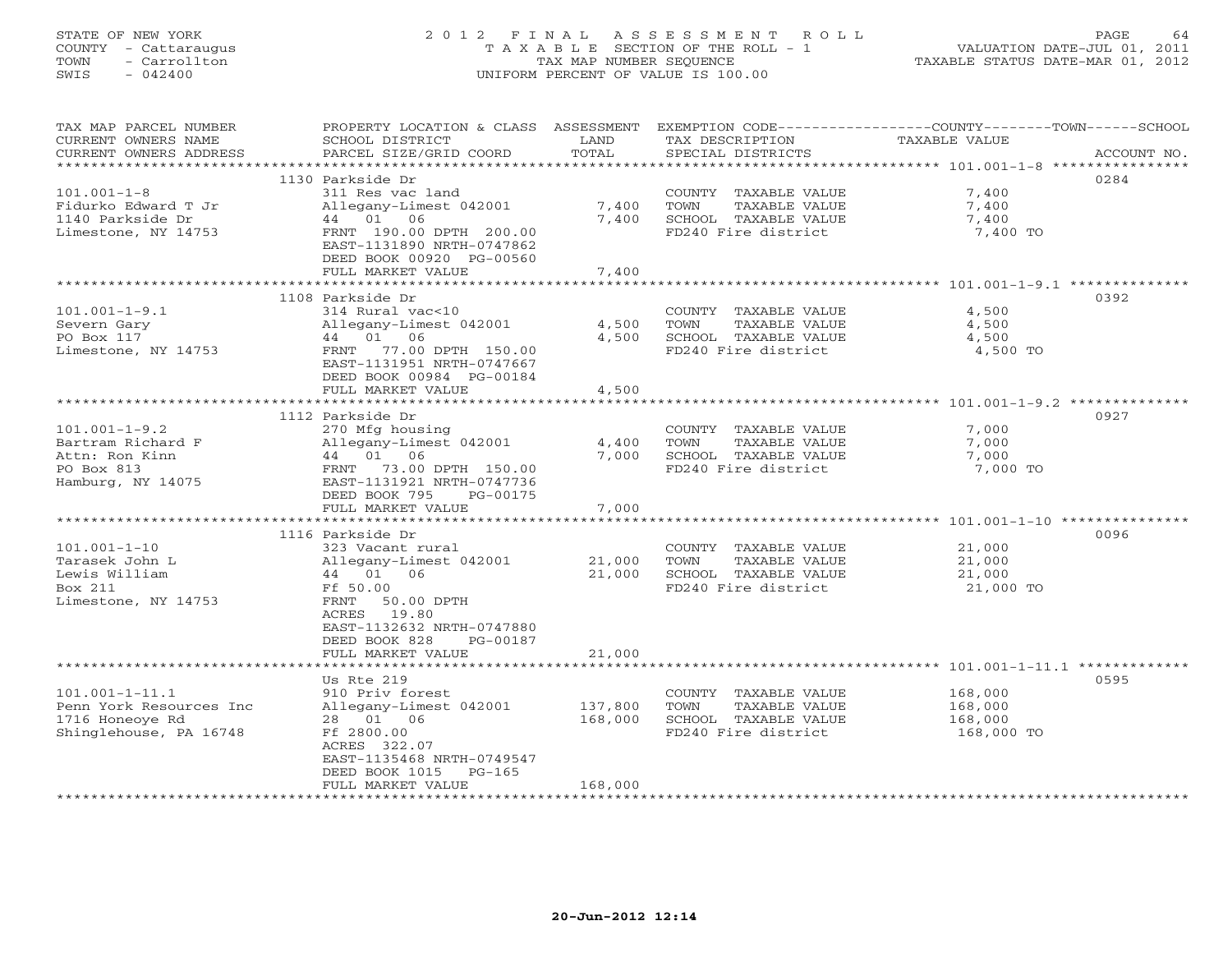# STATE OF NEW YORK 2 0 1 2 F I N A L A S S E S S M E N T R O L L PAGE 65 COUNTY - Cattaraugus T A X A B L E SECTION OF THE ROLL - 1 VALUATION DATE-JUL 01, 2011 TOWN - Carrollton TAX MAP NUMBER SEQUENCE TAXABLE STATUS DATE-MAR 01, 2012 SWIS - 042400 UNIFORM PERCENT OF VALUE IS 100.00UNIFORM PERCENT OF VALUE IS 100.00

| EXEMPTION CODE-----------------COUNTY--------TOWN------SCHOOL<br>TAX MAP PARCEL NUMBER<br>PROPERTY LOCATION & CLASS ASSESSMENT<br>CURRENT OWNERS NAME<br>SCHOOL DISTRICT<br>LAND<br>TAX DESCRIPTION | <b>TAXABLE VALUE</b> |                    |
|-----------------------------------------------------------------------------------------------------------------------------------------------------------------------------------------------------|----------------------|--------------------|
| TOTAL<br>PARCEL SIZE/GRID COORD<br>SPECIAL DISTRICTS<br>CURRENT OWNERS ADDRESS<br>**********************                                                                                            |                      | ACCOUNT NO.        |
|                                                                                                                                                                                                     |                      |                    |
| 1119 N. Main St                                                                                                                                                                                     |                      | 1417               |
| $101.001 - 1 - 11.2$<br>311 Res vac land<br>COUNTY<br>TAXABLE VALUE                                                                                                                                 | 6.000                |                    |
| Allegany-Limest 042001<br>6,000<br>TOWN<br>TAXABLE VALUE<br>Williams Michael D                                                                                                                      | 6,000                |                    |
| 6,000<br>Williams Sandra L<br>FRNT 452.00 DPTH<br>SCHOOL TAXABLE VALUE                                                                                                                              | 6,000                |                    |
| 1113 N. Main St<br>1.60<br>ACRES                                                                                                                                                                    |                      |                    |
| Limestone, NY 14753<br>EAST-1134390 NRTH-0747820                                                                                                                                                    |                      |                    |
| DEED BOOK 9238 PG-7001                                                                                                                                                                              |                      |                    |
| 6,000<br>FULL MARKET VALUE                                                                                                                                                                          |                      |                    |
|                                                                                                                                                                                                     |                      |                    |
| 1128 N Main St                                                                                                                                                                                      |                      | 0043               |
| $101.001 - 1 - 12$<br>SR STAR<br>41834<br>210 1 Family Res                                                                                                                                          | $\overline{0}$       | $\Omega$<br>55,000 |
| Brown George D<br>Allegany-Limest 042001<br>7,600<br>COUNTY TAXABLE VALUE                                                                                                                           | 55,000               |                    |
| 28  01  06<br>Brown Linda<br>55,000<br>TOWN<br>TAXABLE VALUE                                                                                                                                        | 55,000               |                    |
| 1.07<br>1128 N Main St<br>SCHOOL TAXABLE VALUE<br>ACRES                                                                                                                                             | $\Omega$             |                    |
| Limestone, NY 14753<br>EAST-1134296 NRTH-0748358<br>FD240 Fire district                                                                                                                             | 55,000 TO            |                    |
| DEED BOOK 00740 PG-01002                                                                                                                                                                            |                      |                    |
| FULL MARKET VALUE<br>55,000                                                                                                                                                                         |                      |                    |
| *********************                                                                                                                                                                               |                      |                    |
| 1113 N Main St                                                                                                                                                                                      |                      | 0094               |
| $101.001 - 1 - 13$<br>210 1 Family Res<br>41854<br>RES STAR                                                                                                                                         | $\overline{O}$       | $\Omega$<br>30,000 |
| Williams Michael D<br>7,500<br>COUNTY TAXABLE VALUE<br>Allegany-Limest 042001                                                                                                                       | 67,000               |                    |
| 28  01  06<br>Williams Sandra<br>67,000<br>TOWN<br>TAXABLE VALUE                                                                                                                                    | 67,000               |                    |
| 1113 N Main<br>Lot 27-A. 111X200 Irr<br>SCHOOL TAXABLE VALUE                                                                                                                                        | 37,000               |                    |
| Limestone, NY 14753<br>ACRES<br>1.00<br>FD240 Fire district                                                                                                                                         | 67,000 TO            |                    |
| EAST-1134646 NRTH-0747715                                                                                                                                                                           |                      |                    |
| DEED BOOK 801<br>PG-01141                                                                                                                                                                           |                      |                    |
| 67,000<br>FULL MARKET VALUE                                                                                                                                                                         |                      |                    |
|                                                                                                                                                                                                     |                      |                    |
| Us Rte 219                                                                                                                                                                                          |                      | 0027               |
| $101.001 - 1 - 14.1$<br>314 Rural vac<10<br>COUNTY TAXABLE VALUE                                                                                                                                    | 100                  |                    |
| 100<br>TOWN<br>Thomas Dennis L<br>Allegany-Limest 042001<br>TAXABLE VALUE                                                                                                                           | 100                  |                    |
| 27 01 06<br>100<br>2588 Canal Ave<br>SCHOOL TAXABLE VALUE                                                                                                                                           | 100                  |                    |
| Olean, NY 14760<br>FRNT 40.00 DPTH<br>16.00                                                                                                                                                         |                      |                    |
| $\mathbf F$<br>BANK                                                                                                                                                                                 |                      |                    |
| EAST-1134273 NRTH-0747615                                                                                                                                                                           |                      |                    |
| DEED BOOK 1021 PG-359                                                                                                                                                                               |                      |                    |
| 100<br>FULL MARKET VALUE                                                                                                                                                                            |                      |                    |
|                                                                                                                                                                                                     |                      |                    |
| 1091 N Main St                                                                                                                                                                                      |                      | 0972               |
| 41854<br>$101.001 - 1 - 14.3$<br>210 1 Family Res<br>RES STAR                                                                                                                                       | $\overline{0}$       | $\Omega$<br>30,000 |
| 5,500<br>COUNTY TAXABLE VALUE<br>Bush Edward T<br>Allegany-Limest 042001                                                                                                                            | 55,400               |                    |
| 55,400<br>TOWN<br>Bush Joanne F<br>27 01 06<br>TAXABLE VALUE                                                                                                                                        | 55,400               |                    |
| 1091 N Main St<br>FRNT 258.70 DPTH<br>SCHOOL TAXABLE VALUE                                                                                                                                          | 25,400               |                    |
| Limestone, NY 14753<br>ACRES<br>5.50<br>FD240 Fire district                                                                                                                                         | 55,400 TO            |                    |
| EAST-1134524 NRTH-0747463                                                                                                                                                                           |                      |                    |
| DEED BOOK 815<br>PG-00240<br>55,400<br>FULL MARKET VALUE                                                                                                                                            |                      |                    |
|                                                                                                                                                                                                     |                      |                    |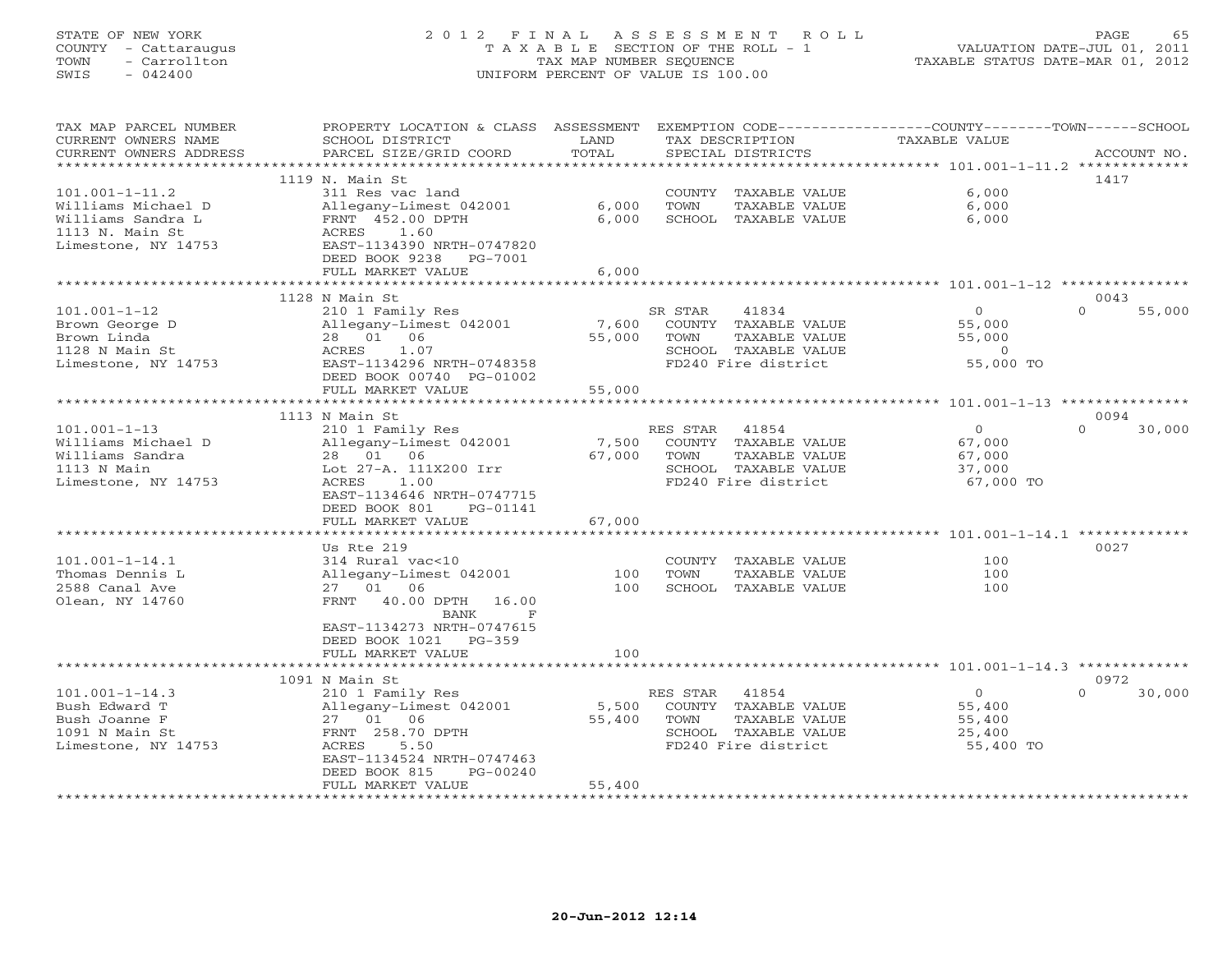## STATE OF NEW YORK 2 0 1 2 F I N A L A S S E S S M E N T R O L L PAGE 66 COUNTY - Cattaraugus T A X A B L E SECTION OF THE ROLL - 1 VALUATION DATE-JUL 01, 2011 TOWN - Carrollton TAX MAP NUMBER SEQUENCE TAXABLE STATUS DATE-MAR 01, 2012 SWIS - 042400 UNIFORM PERCENT OF VALUE IS 100.00UNIFORM PERCENT OF VALUE IS 100.00

| TAX MAP PARCEL NUMBER    | PROPERTY LOCATION & CLASS ASSESSMENT EXEMPTION CODE---------------COUNTY-------TOWN------SCHOOL |        |                       |                |                    |
|--------------------------|-------------------------------------------------------------------------------------------------|--------|-----------------------|----------------|--------------------|
| CURRENT OWNERS NAME      | SCHOOL DISTRICT                                                                                 | LAND   | TAX DESCRIPTION       | TAXABLE VALUE  |                    |
| CURRENT OWNERS ADDRESS   | PARCEL SIZE/GRID COORD                                                                          | TOTAL  | SPECIAL DISTRICTS     |                | ACCOUNT NO.        |
|                          |                                                                                                 |        |                       |                |                    |
|                          | 1087 N Main St                                                                                  |        |                       |                | 0971               |
| $101.001 - 1 - 14.4$     | 210 1 Family Res                                                                                |        | RES STAR<br>41854     | $\circ$        | $\Omega$<br>30,000 |
| Frick James J            | Allegany-Limest 042001                                                                          | 7,400  | COUNTY TAXABLE VALUE  | 59,000         |                    |
| 1087 Main St             | 27  01  06                                                                                      | 59,000 | TOWN<br>TAXABLE VALUE | 59,000         |                    |
| Limestone, NY 14753-9502 | FRNT 197.90 DPTH 195.00                                                                         |        | SCHOOL TAXABLE VALUE  | 29,000         |                    |
|                          | EAST-1134793 NRTH-0747281                                                                       |        | FD240 Fire district   | 59,000 TO      |                    |
|                          | DEED BOOK 835<br>PG-01165                                                                       |        |                       |                |                    |
|                          | FULL MARKET VALUE                                                                               | 59,000 |                       |                |                    |
|                          |                                                                                                 |        |                       |                |                    |
|                          | 1100 N Main St                                                                                  |        |                       |                | 0359               |
| $101.001 - 1 - 16$       | 210 1 Family Res                                                                                |        | RES STAR<br>41854     | $\overline{0}$ | $\Omega$<br>30,000 |
| Payne Dennis L           | Allegany-Limest 042001                                                                          | 9,900  | COUNTY TAXABLE VALUE  | 50,500         |                    |
| Fox Gloria M             | 27 01<br>06                                                                                     | 50,500 | TOWN<br>TAXABLE VALUE | 50,500         |                    |
| 1100 N Main St           | Life Use - Dennis                                                                               |        | SCHOOL TAXABLE VALUE  | 20,500         |                    |
| Limestone, NY 14753      | ACRES<br>2.61                                                                                   |        | FD240 Fire district   | 50,500 TO      |                    |
|                          | EAST-1135049 NRTH-0747398                                                                       |        |                       |                |                    |
|                          | DEED BOOK 01011 PG-00836                                                                        |        |                       |                |                    |
|                          | FULL MARKET VALUE                                                                               | 50,500 |                       |                |                    |
|                          |                                                                                                 |        |                       |                |                    |
|                          | N Main St                                                                                       |        |                       |                | 0548               |
| $101.001 - 1 - 17$       | 323 Vacant rural                                                                                |        | COUNTY TAXABLE VALUE  | 16,500         |                    |
| Wedge William H          | Allegany-Limest 042001                                                                          | 16,500 | TOWN<br>TAXABLE VALUE | 16,500         |                    |
| Wedge Terri F            | 27 01 06                                                                                        | 16,500 | SCHOOL TAXABLE VALUE  | 16,500         |                    |
| PO Box 225               | FRNT 170.00 DPTH                                                                                |        | FD240 Fire district   | 16,500 TO      |                    |
| Limestone, NY 14753      | ACRES 27.53                                                                                     |        |                       |                |                    |
|                          | EAST-1136194 NRTH-0747320                                                                       |        |                       |                |                    |
|                          | DEED BOOK 00973 PG-00176                                                                        |        |                       |                |                    |
|                          | FULL MARKET VALUE                                                                               | 16,500 |                       |                |                    |
|                          |                                                                                                 |        |                       |                |                    |
|                          | 1070 N Main St                                                                                  |        |                       |                | 0411               |
| $101.001 - 1 - 18.1$     | 323 Vacant rural                                                                                |        | COUNTY TAXABLE VALUE  | 14,000         |                    |
| Barnes Simon R           | Allegany-Limest 042001                                                                          | 14,000 | TOWN<br>TAXABLE VALUE | 14,000         |                    |
| Barnes Lori Beth         | 27 01 06                                                                                        | 14,000 | SCHOOL TAXABLE VALUE  | 14,000         |                    |
| 1068 N Main              | FRNT 230.00 DPTH                                                                                |        | FD240 Fire district   | 14,000 TO      |                    |
| Limestone, NY 14753      | 20.00<br>ACRES                                                                                  |        |                       |                |                    |
|                          | EAST-1136248 NRTH-0746788                                                                       |        |                       |                |                    |
|                          | DEED BOOK 850<br>PG-01074                                                                       |        |                       |                |                    |
|                          | FULL MARKET VALUE                                                                               | 14,000 |                       |                |                    |
|                          | ***********************                                                                         |        |                       |                |                    |
|                          | 1068 N Main St                                                                                  |        |                       |                | 1141               |
| $101.001 - 1 - 18.2$     | 210 1 Family Res                                                                                |        | RES STAR 41854        | $\overline{0}$ | 30,000<br>$\Omega$ |
| Barnes Simon R           | Allegany-Limest 042001                                                                          | 11,700 | COUNTY TAXABLE VALUE  | 87,600         |                    |
| Barnes Lori Beth         | 27 01<br>06                                                                                     | 87,600 | TOWN<br>TAXABLE VALUE | 87,600         |                    |
| 1068 N Main St           | FRNT 266.00 DPTH                                                                                |        | SCHOOL TAXABLE VALUE  | 57,600         |                    |
| Limestone, NY 14753      | ACRES<br>3.79                                                                                   |        | FD240 Fire district   | 87,600 TO      |                    |
|                          | EAST-1135232 NRTH-0746656                                                                       |        |                       |                |                    |
|                          | DEED BOOK 856<br>PG-00554                                                                       |        |                       |                |                    |
|                          | FULL MARKET VALUE                                                                               | 87,600 |                       |                |                    |
|                          |                                                                                                 |        |                       |                |                    |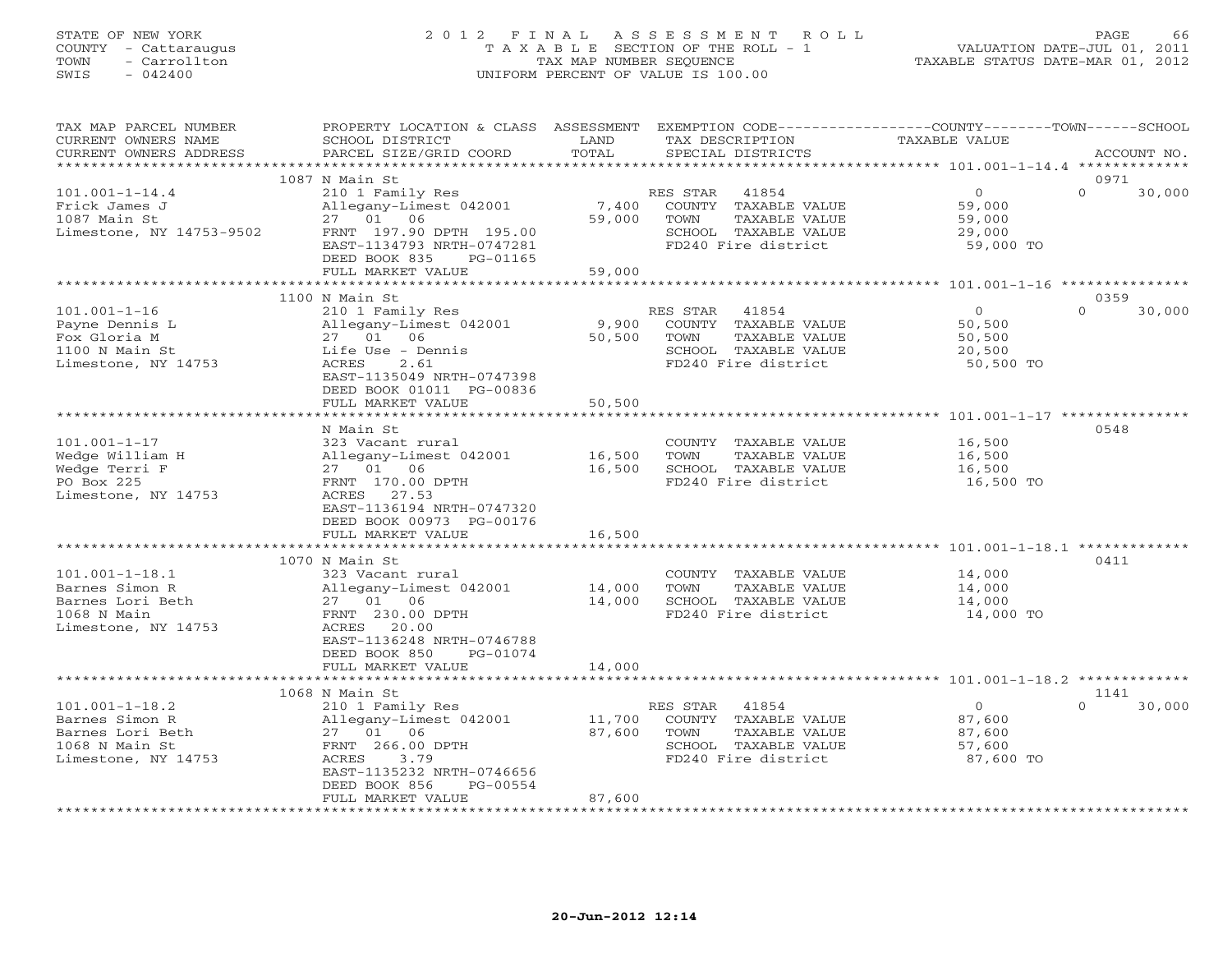# STATE OF NEW YORK 2 0 1 2 F I N A L A S S E S S M E N T R O L L PAGE 67 COUNTY - Cattaraugus T A X A B L E SECTION OF THE ROLL - 1 VALUATION DATE-JUL 01, 2011 TOWN - Carrollton TAX MAP NUMBER SEQUENCE TAXABLE STATUS DATE-MAR 01, 2012 SWIS - 042400 UNIFORM PERCENT OF VALUE IS 100.00UNIFORM PERCENT OF VALUE IS 100.00

| TAX MAP PARCEL NUMBER                                | PROPERTY LOCATION & CLASS ASSESSMENT          |                        | EXEMPTION CODE-----------------COUNTY-------TOWN------SCHOOL |                                                  |                           |
|------------------------------------------------------|-----------------------------------------------|------------------------|--------------------------------------------------------------|--------------------------------------------------|---------------------------|
| CURRENT OWNERS NAME                                  | SCHOOL DISTRICT                               | LAND                   | TAX DESCRIPTION                                              | TAXABLE VALUE                                    |                           |
| CURRENT OWNERS ADDRESS                               | PARCEL SIZE/GRID COORD                        | TOTAL                  | SPECIAL DISTRICTS                                            |                                                  | ACCOUNT NO.               |
|                                                      |                                               |                        |                                                              |                                                  |                           |
|                                                      | 1064 Us Rte 219                               |                        |                                                              |                                                  | 0060                      |
| $101.001 - 1 - 19$                                   | 312 Vac w/imprv                               |                        | COUNTY TAXABLE VALUE                                         | 2,000                                            |                           |
| Barnes Simon R                                       | Allegany-Limest 042001                        | 1,000                  | TOWN<br>TAXABLE VALUE                                        | 2,000                                            |                           |
| 1068 Main St                                         | 27 01 06                                      | 2,000                  | SCHOOL TAXABLE VALUE                                         | 2,000                                            |                           |
| Limestone, NY 14753-2450                             | FRNT 75.00 DPTH 200.00                        |                        | FD240 Fire district                                          | 2,000 TO                                         |                           |
|                                                      | EAST-1135051 NRTH-0746515                     |                        |                                                              |                                                  |                           |
|                                                      | DEED BOOK 879<br>PG-00018                     |                        |                                                              |                                                  |                           |
|                                                      | FULL MARKET VALUE                             | 2,000                  |                                                              |                                                  |                           |
|                                                      |                                               |                        |                                                              |                                                  |                           |
|                                                      | 1076 Us Rte 219                               |                        |                                                              |                                                  | 0955                      |
| $101.001 - 1 - 20.2$                                 | 270 Mfg housing                               |                        | SR STAR<br>41834                                             | $\bigcirc$                                       | $\Omega$<br>29,500        |
| Hughes Lorna                                         | Allegany-Limest 042001 12,900                 |                        | COUNTY TAXABLE VALUE                                         | 29,500                                           |                           |
| Hughes Daniel<br>1076 Rte 219<br>Limestone, NY 14753 | 27 01 06                                      | 29,500                 | TOWN<br>TAXABLE VALUE                                        | 29,500                                           |                           |
|                                                      | 4.60<br>ACRES                                 |                        | SCHOOL TAXABLE VALUE                                         | $\sim$ 0                                         |                           |
|                                                      | EAST-1134483 NRTH-0746879                     |                        | FD240 Fire district                                          | 29,500 TO                                        |                           |
|                                                      | DEED BOOK 872<br>PG-00523                     |                        |                                                              |                                                  |                           |
|                                                      | FULL MARKET VALUE                             | 29,500                 |                                                              |                                                  |                           |
|                                                      |                                               |                        |                                                              |                                                  |                           |
|                                                      | 1067-1069 N Main St                           |                        |                                                              |                                                  | 1162                      |
| $101.001 - 1 - 20.4$                                 | 281 Multiple res                              |                        | SR STAR<br>41834                                             |                                                  | $\Omega$<br>31,500        |
| Crooks Myra A                                        | Allegany-Limest 042001                        | $10,000$ <sup>SF</sup> | COUNTY TAXABLE VALUE                                         | $\begin{array}{c}0\\31.500\end{array}$<br>31,500 |                           |
| 1067-1069 N Main St                                  | 27 01 06                                      | 31,500                 | TAXABLE VALUE<br>TOWN                                        | 31,500                                           |                           |
| Limestone, NY 14753                                  | 270                                           |                        | SCHOOL TAXABLE VALUE                                         | $\circ$                                          |                           |
|                                                      | ACRES<br>2.65                                 |                        | FD240 Fire district 31,500 TO                                |                                                  |                           |
|                                                      | EAST-1134735 NRTH-0747002                     |                        |                                                              |                                                  |                           |
|                                                      | DEED BOOK 7276 PG-7001                        |                        |                                                              |                                                  |                           |
|                                                      | FULL MARKET VALUE                             | 31,500                 |                                                              |                                                  |                           |
|                                                      |                                               |                        |                                                              |                                                  |                           |
|                                                      | 1060 Rt 219 St                                |                        |                                                              |                                                  | 0363                      |
| $101.001 - 1 - 21$                                   | 210 1 Family Res                              |                        | RES STAR<br>41854                                            | $\overline{0}$                                   | $\Omega$<br>30,000        |
| Cutshall Cindi M                                     | Allegany-Limest 042001 11,200                 |                        | COUNTY TAXABLE VALUE                                         | 86,000                                           |                           |
| Mary Curcio                                          | 27 01 06                                      | 86,000                 | TAXABLE VALUE<br>TOWN                                        | 86,000                                           |                           |
| 1060 Rt 219                                          | Ff 199.90                                     |                        | SCHOOL TAXABLE VALUE                                         | 56,000                                           |                           |
| Limestone, NY 14753                                  | ACRES<br>3.47                                 |                        | FD240 Fire district                                          | 86,000 TO                                        |                           |
|                                                      | EAST-1134634 NRTH-0746484                     |                        |                                                              |                                                  |                           |
|                                                      | DEED BOOK 3683 PG-2001                        |                        |                                                              |                                                  |                           |
|                                                      | FULL MARKET VALUE                             | 86,000                 |                                                              |                                                  |                           |
|                                                      |                                               |                        |                                                              |                                                  |                           |
|                                                      | 1040 Us Rte 219                               |                        |                                                              |                                                  | 0365                      |
| $101.001 - 1 - 22$                                   | 210 1 Family Res                              |                        | WVET CO<br>41122                                             | 7,500                                            | $\circ$<br>$\overline{0}$ |
| Grove Sharon                                         | Allegany-Limest 042001 5,600 AGED C/T/S 41800 |                        |                                                              | 21,250                                           | 25,000<br>25,000          |
| 1040 Us Rte 219                                      | 27 01 06                                      |                        | 50,000 SR STAR<br>41834                                      | $\overline{0}$                                   | 25,000<br>$\Omega$        |
| Limestone, NY 14753                                  | FRNT 100.00 DPTH 164.00                       |                        | COUNTY TAXABLE VALUE                                         | 21,250                                           |                           |
|                                                      | EAST-1134498 NRTH-0746357                     |                        | TOWN<br>TAXABLE VALUE                                        | 25,000                                           |                           |
|                                                      | DEED BOOK 00960 PG-00925                      |                        | SCHOOL TAXABLE VALUE                                         | $\overline{0}$                                   |                           |
|                                                      | FULL MARKET VALUE                             | 50,000                 | FD240 Fire district                                          | 50,000 TO                                        |                           |
|                                                      |                                               |                        |                                                              |                                                  |                           |
|                                                      |                                               |                        |                                                              |                                                  |                           |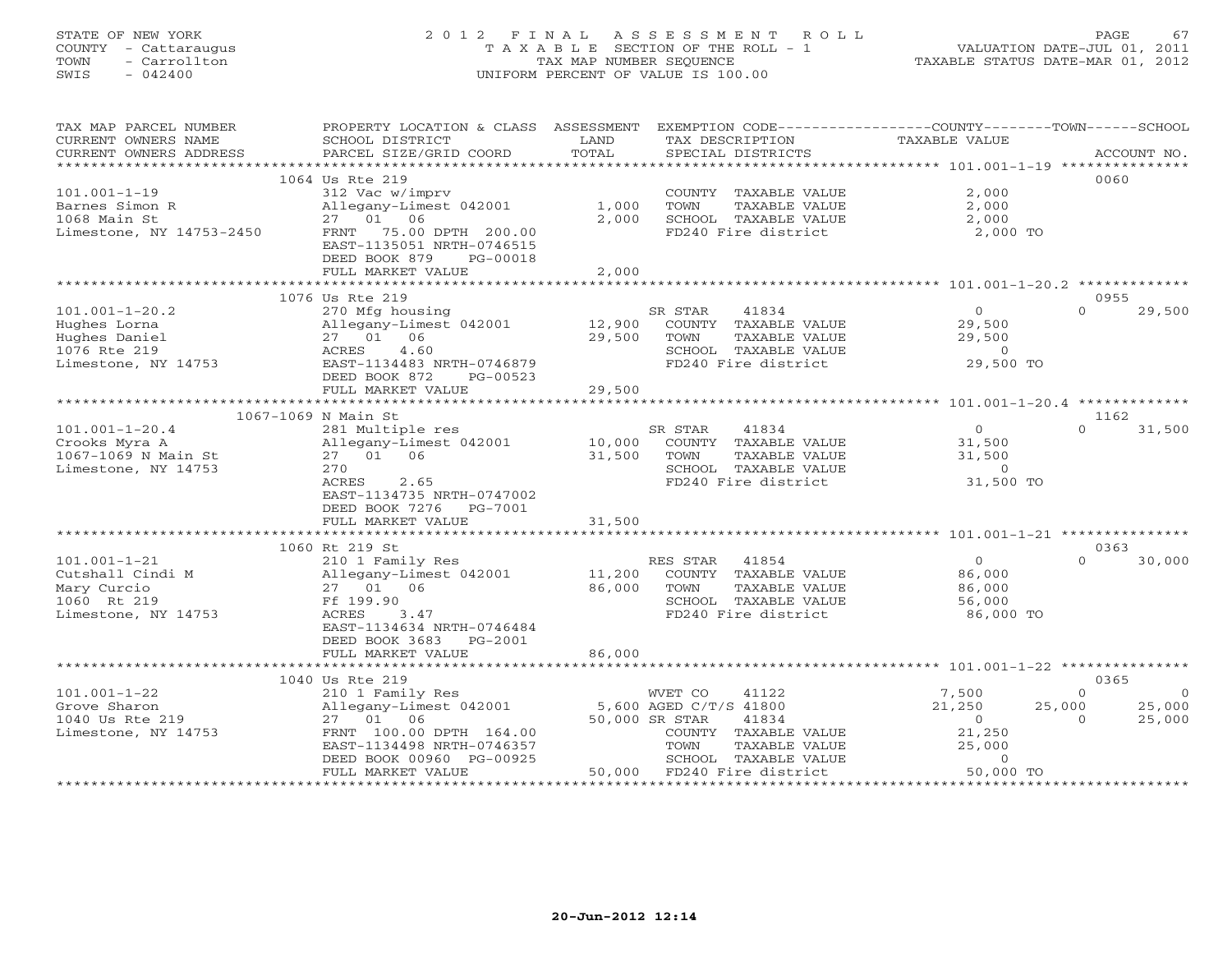## STATE OF NEW YORK 2 0 1 2 F I N A L A S S E S S M E N T R O L L PAGE 68 COUNTY - Cattaraugus T A X A B L E SECTION OF THE ROLL - 1 VALUATION DATE-JUL 01, 2011 TOWN - Carrollton TAX MAP NUMBER SEQUENCE TAXABLE STATUS DATE-MAR 01, 2012 SWIS - 042400 UNIFORM PERCENT OF VALUE IS 100.00UNIFORM PERCENT OF VALUE IS 100.00

| TAX MAP PARCEL NUMBER                                                                                                                                                                                                                                                                                                      |                                                                                                              |        |                                                                                                                   | PROPERTY LOCATION & CLASS ASSESSMENT EXEMPTION CODE----------------COUNTY-------TOWN------SCHOOL                                                                                                                                                                                                                                                                                                                                                                                   |
|----------------------------------------------------------------------------------------------------------------------------------------------------------------------------------------------------------------------------------------------------------------------------------------------------------------------------|--------------------------------------------------------------------------------------------------------------|--------|-------------------------------------------------------------------------------------------------------------------|------------------------------------------------------------------------------------------------------------------------------------------------------------------------------------------------------------------------------------------------------------------------------------------------------------------------------------------------------------------------------------------------------------------------------------------------------------------------------------|
|                                                                                                                                                                                                                                                                                                                            |                                                                                                              |        |                                                                                                                   | $\begin{tabular}{lllllll} \multicolumn{2}{c}{\textbf{CURRENT}} & \multicolumn{2}{c}{\textbf{WNERS}} & \multicolumn{2}{c}{\textbf{NAME}} & \multicolumn{2}{c}{\textbf{SCHOOL}} & \multicolumn{2}{c}{\textbf{LAND}} & \multicolumn{2}{c}{\textbf{TAX} \textbf{DESCRIPTION}} & \multicolumn{2}{c}{\textbf{TAXABLE} \textbf{ VALUE}} & \multicolumn{2}{c}{\textbf{ACCOUNT NO.}} \\ & & & & & & & \\ \multicolumn{2}{c}{\textbf{CURRENT}} & \multicolumn{2}{c}{\textbf{WNERS} \textbf{$ |
|                                                                                                                                                                                                                                                                                                                            |                                                                                                              |        |                                                                                                                   |                                                                                                                                                                                                                                                                                                                                                                                                                                                                                    |
|                                                                                                                                                                                                                                                                                                                            |                                                                                                              |        |                                                                                                                   |                                                                                                                                                                                                                                                                                                                                                                                                                                                                                    |
|                                                                                                                                                                                                                                                                                                                            | 1030 N Main St                                                                                               |        |                                                                                                                   | 1221                                                                                                                                                                                                                                                                                                                                                                                                                                                                               |
|                                                                                                                                                                                                                                                                                                                            |                                                                                                              |        |                                                                                                                   | $\Omega$<br>30,000                                                                                                                                                                                                                                                                                                                                                                                                                                                                 |
|                                                                                                                                                                                                                                                                                                                            |                                                                                                              |        |                                                                                                                   |                                                                                                                                                                                                                                                                                                                                                                                                                                                                                    |
|                                                                                                                                                                                                                                                                                                                            |                                                                                                              |        |                                                                                                                   |                                                                                                                                                                                                                                                                                                                                                                                                                                                                                    |
|                                                                                                                                                                                                                                                                                                                            |                                                                                                              |        |                                                                                                                   |                                                                                                                                                                                                                                                                                                                                                                                                                                                                                    |
|                                                                                                                                                                                                                                                                                                                            |                                                                                                              |        | SCHOOL TAXABLE VALUE 85,000<br>FD240 Fire district 115,000 TO                                                     |                                                                                                                                                                                                                                                                                                                                                                                                                                                                                    |
|                                                                                                                                                                                                                                                                                                                            |                                                                                                              |        |                                                                                                                   |                                                                                                                                                                                                                                                                                                                                                                                                                                                                                    |
|                                                                                                                                                                                                                                                                                                                            |                                                                                                              |        |                                                                                                                   |                                                                                                                                                                                                                                                                                                                                                                                                                                                                                    |
| 101.001-1-24 210 1 Family Res<br>Wedge William H 210 1 Family Res<br>Wedge Terri F 27 01 06 115,000 TOWNTY TAXABLE VALUE<br>PO Box 225 ACRES 98.87 SCHOOL TAXABLE VALUE<br>Limestone, NY 14753 EAST-1136098 NRTH-0745561 EED BOOK 009                                                                                      |                                                                                                              |        |                                                                                                                   |                                                                                                                                                                                                                                                                                                                                                                                                                                                                                    |
|                                                                                                                                                                                                                                                                                                                            | 1030 Us Rte 219                                                                                              |        |                                                                                                                   | 0129                                                                                                                                                                                                                                                                                                                                                                                                                                                                               |
| 101.001-1-25.1<br>Degitz Sigmund<br>1030 Rte 219<br>Limestone, NY 14753<br>$\begin{array}{cccccc}\n & & & & & 280 & \text{Res Multiple} \\  & & & & & 280 & \text{Res Multiple} \\  & & & & & 27 & 01 & 06 \\  & & & & & 27 & 01 & 06 \\  & & & & & & 28,500 & \text{SCHOO} \\  & & & & & & & \text{SCHOO} \\ \end{array}$ |                                                                                                              |        | COUNTY TAXABLE VALUE 98,500                                                                                       |                                                                                                                                                                                                                                                                                                                                                                                                                                                                                    |
|                                                                                                                                                                                                                                                                                                                            |                                                                                                              |        | TAXABLE VALUE                                                                                                     | 98,500                                                                                                                                                                                                                                                                                                                                                                                                                                                                             |
|                                                                                                                                                                                                                                                                                                                            |                                                                                                              |        | SCHOOL TAXABLE VALUE 98,500                                                                                       |                                                                                                                                                                                                                                                                                                                                                                                                                                                                                    |
|                                                                                                                                                                                                                                                                                                                            |                                                                                                              |        | FD240 Fire district                                                                                               | 98,500 TO                                                                                                                                                                                                                                                                                                                                                                                                                                                                          |
|                                                                                                                                                                                                                                                                                                                            | EAST-1134706 NRTH-0745676                                                                                    |        |                                                                                                                   |                                                                                                                                                                                                                                                                                                                                                                                                                                                                                    |
|                                                                                                                                                                                                                                                                                                                            | DEED BOOK 903 PG-00564                                                                                       |        |                                                                                                                   |                                                                                                                                                                                                                                                                                                                                                                                                                                                                                    |
|                                                                                                                                                                                                                                                                                                                            | FULL MARKET VALUE                                                                                            | 98,500 |                                                                                                                   |                                                                                                                                                                                                                                                                                                                                                                                                                                                                                    |
|                                                                                                                                                                                                                                                                                                                            |                                                                                                              |        |                                                                                                                   |                                                                                                                                                                                                                                                                                                                                                                                                                                                                                    |
|                                                                                                                                                                                                                                                                                                                            | 930 N Main St                                                                                                |        |                                                                                                                   | 0036                                                                                                                                                                                                                                                                                                                                                                                                                                                                               |
|                                                                                                                                                                                                                                                                                                                            |                                                                                                              |        |                                                                                                                   |                                                                                                                                                                                                                                                                                                                                                                                                                                                                                    |
|                                                                                                                                                                                                                                                                                                                            |                                                                                                              |        | COUNTY TAXABLE VALUE 33,900<br>TOWN TAXABLE VALUE 33,900                                                          |                                                                                                                                                                                                                                                                                                                                                                                                                                                                                    |
|                                                                                                                                                                                                                                                                                                                            |                                                                                                              |        |                                                                                                                   |                                                                                                                                                                                                                                                                                                                                                                                                                                                                                    |
|                                                                                                                                                                                                                                                                                                                            | 27 01 06 33,900<br>ACRES 13.80<br>EAST-1135500 NRTH-0744328<br>DEED BOOK 00979 PG-00438<br>FULL MARKET VALUE |        | CHOOL TAXABLE VALUE<br>FD240 Fire district 33,900 TO<br>FF242 Sewer fr ftg 350 TO<br>SW242 Sewer dist 1 33,900 TO |                                                                                                                                                                                                                                                                                                                                                                                                                                                                                    |
|                                                                                                                                                                                                                                                                                                                            |                                                                                                              |        |                                                                                                                   |                                                                                                                                                                                                                                                                                                                                                                                                                                                                                    |
|                                                                                                                                                                                                                                                                                                                            |                                                                                                              |        |                                                                                                                   |                                                                                                                                                                                                                                                                                                                                                                                                                                                                                    |
|                                                                                                                                                                                                                                                                                                                            |                                                                                                              |        |                                                                                                                   |                                                                                                                                                                                                                                                                                                                                                                                                                                                                                    |
|                                                                                                                                                                                                                                                                                                                            |                                                                                                              |        |                                                                                                                   |                                                                                                                                                                                                                                                                                                                                                                                                                                                                                    |
|                                                                                                                                                                                                                                                                                                                            |                                                                                                              |        |                                                                                                                   |                                                                                                                                                                                                                                                                                                                                                                                                                                                                                    |
|                                                                                                                                                                                                                                                                                                                            | 923 N Main St                                                                                                |        |                                                                                                                   | 1003                                                                                                                                                                                                                                                                                                                                                                                                                                                                               |
|                                                                                                                                                                                                                                                                                                                            |                                                                                                              |        |                                                                                                                   |                                                                                                                                                                                                                                                                                                                                                                                                                                                                                    |
|                                                                                                                                                                                                                                                                                                                            |                                                                                                              |        |                                                                                                                   |                                                                                                                                                                                                                                                                                                                                                                                                                                                                                    |
|                                                                                                                                                                                                                                                                                                                            |                                                                                                              |        |                                                                                                                   |                                                                                                                                                                                                                                                                                                                                                                                                                                                                                    |
| 101.001-1-26.3<br>Bartlett Ruth E<br>Bartlett Fodd<br>Bartlett Todd 27 01 06<br>ERNT 195.00 DPTH 103.00<br>ERNT 195.00 DPTH 103.00<br>ERD BOOK 856 PG-00731<br>FRNAHLE VALUE<br>FRNAHLE VALUE<br>27 01 06<br>16,000 SCHOOL TAXABLE VALUE<br>27 01 0                                                                        |                                                                                                              |        |                                                                                                                   |                                                                                                                                                                                                                                                                                                                                                                                                                                                                                    |
|                                                                                                                                                                                                                                                                                                                            |                                                                                                              |        |                                                                                                                   |                                                                                                                                                                                                                                                                                                                                                                                                                                                                                    |
|                                                                                                                                                                                                                                                                                                                            |                                                                                                              |        |                                                                                                                   |                                                                                                                                                                                                                                                                                                                                                                                                                                                                                    |
|                                                                                                                                                                                                                                                                                                                            |                                                                                                              |        |                                                                                                                   |                                                                                                                                                                                                                                                                                                                                                                                                                                                                                    |
|                                                                                                                                                                                                                                                                                                                            |                                                                                                              |        |                                                                                                                   |                                                                                                                                                                                                                                                                                                                                                                                                                                                                                    |
|                                                                                                                                                                                                                                                                                                                            | Us Rte 219 (Off)                                                                                             |        |                                                                                                                   | 1288                                                                                                                                                                                                                                                                                                                                                                                                                                                                               |
| 101.001-1-26.4<br>Potter Lumber Co Inc (2001)<br>Po Box 10 (27 01 06 (11,200)<br>27 01 06 (11,200)                                                                                                                                                                                                                         |                                                                                                              |        | COUNTY TAXABLE VALUE 11,200                                                                                       |                                                                                                                                                                                                                                                                                                                                                                                                                                                                                    |
|                                                                                                                                                                                                                                                                                                                            |                                                                                                              |        | TOWN                                                                                                              | TAXABLE VALUE 11,200<br>TAXABLE VALUE 11,200                                                                                                                                                                                                                                                                                                                                                                                                                                       |
|                                                                                                                                                                                                                                                                                                                            |                                                                                                              |        | SCHOOL TAXABLE VALUE                                                                                              |                                                                                                                                                                                                                                                                                                                                                                                                                                                                                    |
| Allegany, NY 14706                                                                                                                                                                                                                                                                                                         |                                                                                                              |        | FD240 Fire district 11,200 TO                                                                                     |                                                                                                                                                                                                                                                                                                                                                                                                                                                                                    |
|                                                                                                                                                                                                                                                                                                                            | 27 01 06 11,200<br>ACRES 32.03<br>EAST-1136531 NRTH-0744110                                                  |        | SW242 Sewer dist 1                                                                                                | 11,200 TO                                                                                                                                                                                                                                                                                                                                                                                                                                                                          |
|                                                                                                                                                                                                                                                                                                                            | DEED BOOK 00945 PG-00419                                                                                     |        |                                                                                                                   |                                                                                                                                                                                                                                                                                                                                                                                                                                                                                    |
|                                                                                                                                                                                                                                                                                                                            | FULL MARKET VALUE                                                                                            | 11,200 |                                                                                                                   |                                                                                                                                                                                                                                                                                                                                                                                                                                                                                    |
|                                                                                                                                                                                                                                                                                                                            |                                                                                                              |        |                                                                                                                   |                                                                                                                                                                                                                                                                                                                                                                                                                                                                                    |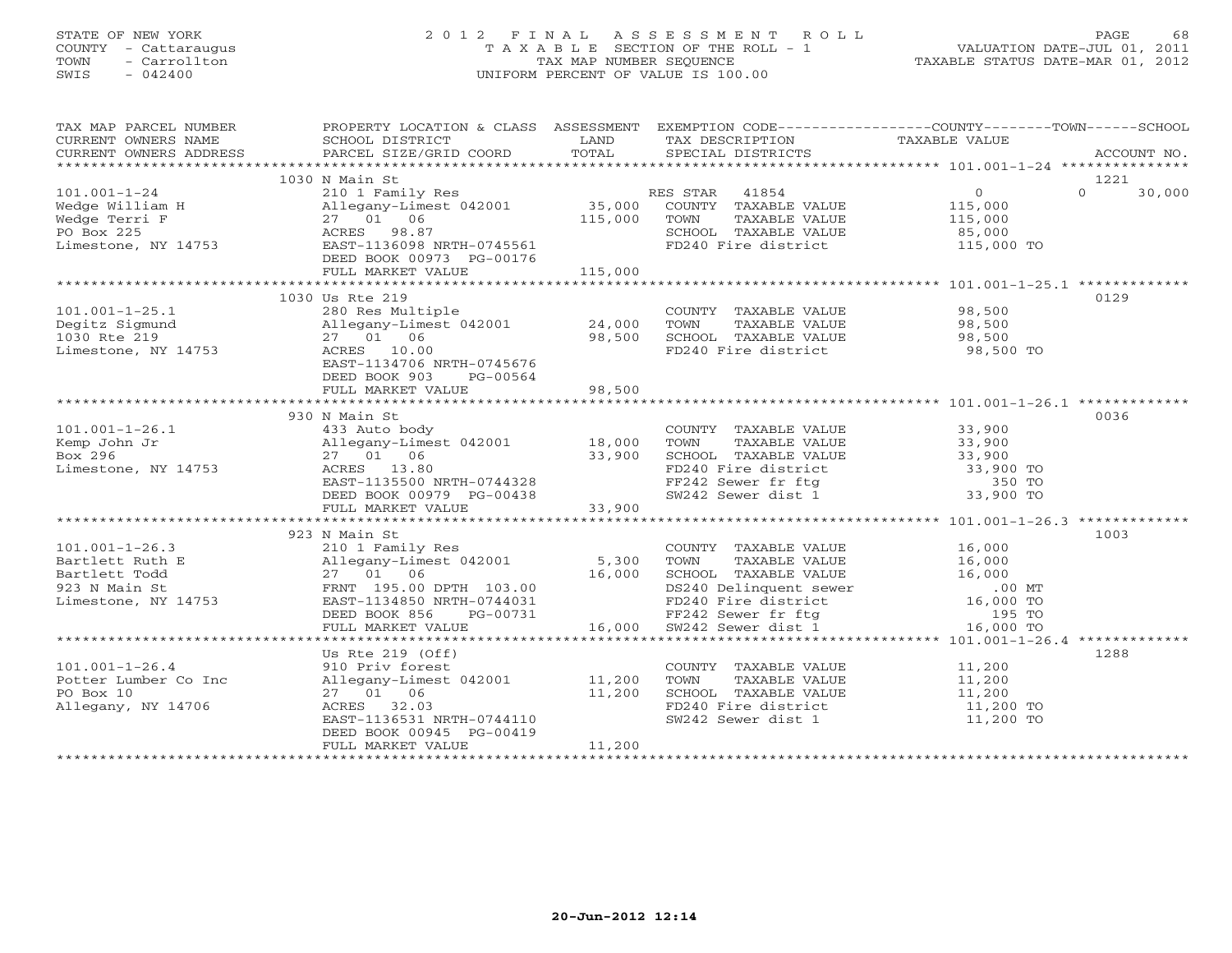# STATE OF NEW YORK 2 0 1 2 F I N A L A S S E S S M E N T R O L L PAGE 69 COUNTY - Cattaraugus T A X A B L E SECTION OF THE ROLL - 1 VALUATION DATE-JUL 01, 2011 TOWN - Carrollton - Carrollton TAX MAP NUMBER SEQUENCE TAXABLE STATUS DATE-MAR 01, 2012<br>
TOWN - Carrollton - Carrollton - Carrollton - Carrollton - TAXABLE STATUS DATE-MAR 01, 2012 SWIS - 042400 UNIFORM PERCENT OF VALUE IS 100.00

| TAX MAP PARCEL NUMBER<br>CURRENT OWNERS NAME<br>CURRENT OWNERS ADDRESS          | PROPERTY LOCATION & CLASS ASSESSMENT<br>SCHOOL DISTRICT<br>PARCEL SIZE/GRID COORD                                                                                                                                                                                                                             | LAND<br>TOTAL                   | EXEMPTION CODE----------------COUNTY-------TOWN------SCHOOL<br>TAX DESCRIPTION<br>SPECIAL DISTRICTS                                                                | TAXABLE VALUE                                                | ACCOUNT NO.        |
|---------------------------------------------------------------------------------|---------------------------------------------------------------------------------------------------------------------------------------------------------------------------------------------------------------------------------------------------------------------------------------------------------------|---------------------------------|--------------------------------------------------------------------------------------------------------------------------------------------------------------------|--------------------------------------------------------------|--------------------|
|                                                                                 |                                                                                                                                                                                                                                                                                                               |                                 |                                                                                                                                                                    |                                                              |                    |
|                                                                                 | 936-938 N Main St                                                                                                                                                                                                                                                                                             |                                 |                                                                                                                                                                    |                                                              | 0303               |
| $101.001 - 1 - 27$<br>Kemp John W Jr<br>938 N Main Rd<br>Limestone, NY 14753    | 280 Res Multiple<br>Allegany-Limest 042001<br>27 01 06<br>Ff 100.00                                                                                                                                                                                                                                           | $10,300$ <sup>R</sup><br>66,900 | RES STAR<br>41854<br>COUNTY TAXABLE VALUE<br>TOWN<br>TAXABLE VALUE<br>SCHOOL TAXABLE VALUE                                                                         | $\overline{0}$<br>66,900<br>66,900<br>36,900                 | $\Omega$<br>30,000 |
|                                                                                 | ACRES<br>1.25<br>EAST-1135202 NRTH-0744355<br>DEED BOOK 00986 PG-01194<br>FULL MARKET VALUE                                                                                                                                                                                                                   | 66,900                          | SCHOOL TAAABLE VALUE<br>DS240 Delinquent sewer<br>FD240 Fire district<br>SW242 Sewer dist 1                                                                        | $.00$ MT<br>66,900 TO<br>66,900 TO                           |                    |
|                                                                                 |                                                                                                                                                                                                                                                                                                               |                                 |                                                                                                                                                                    |                                                              |                    |
|                                                                                 | 926 N Main St (Old Rte 219)                                                                                                                                                                                                                                                                                   |                                 |                                                                                                                                                                    |                                                              | 0469               |
| $101.001 - 1 - 29$<br>Kemp John W Jr<br>Box 296<br>Limestone, NY 14753          | 210 1 Family Res<br>Allegany-Limest 042001 7,900<br>27 01 06 12,000<br>27 01 06 12,000 SCHOOL TAXABLE VALUE 12,000 NCRES 1.25<br>BS240 Delinquent sewer 12,000 MT<br>EAST-1135210 NRTH-0744074 FD240 Fire district 12,000 TO<br>DEED BOOK 00975 PG-00140 FF242 Sewer fit ftg 105 TO<br>FULL MARKET VALUE 12,0 |                                 | COUNTY TAXABLE VALUE<br>TOWN<br>TAXABLE VALUE                                                                                                                      | 12,000<br>12,000<br>12,000<br>12,000                         |                    |
|                                                                                 |                                                                                                                                                                                                                                                                                                               |                                 |                                                                                                                                                                    |                                                              |                    |
|                                                                                 | 920 N Main St                                                                                                                                                                                                                                                                                                 |                                 |                                                                                                                                                                    |                                                              | 0470               |
| $101.001 - 1 - 30$                                                              | 210 1 Family Res                                                                                                                                                                                                                                                                                              |                                 | RES STAR<br>41854                                                                                                                                                  | $\overline{0}$                                               | $\Omega$<br>28,500 |
| Vaughan Dennis E<br>920 N Main St<br>Limestone, NY 14753                        | Allegany-Limest 042001<br>27 01 06<br>FRNT 84.74 DPTH 495.00                                                                                                                                                                                                                                                  | 7,200<br>28,500                 | COUNTY TAXABLE VALUE<br>TOWN<br>TAXABLE VALUE                                                                                                                      | 28,500<br>28,500<br>$\overline{0}$                           |                    |
|                                                                                 | EAST-1135165 NRTH-0743984<br>DEED BOOK 13163 PG-2001<br>FULL MARKET VALUE                                                                                                                                                                                                                                     |                                 | 28,500 FF242 Sewer fr ftg                                                                                                                                          | $.00$ MT<br>28,500 TO<br>85 TO<br>28,500 TO                  |                    |
|                                                                                 |                                                                                                                                                                                                                                                                                                               |                                 |                                                                                                                                                                    |                                                              |                    |
|                                                                                 | 914 N Main St                                                                                                                                                                                                                                                                                                 |                                 |                                                                                                                                                                    |                                                              | 0414               |
| $101.001 - 1 - 31.1$                                                            | 210 1 Family Res                                                                                                                                                                                                                                                                                              | 10,400                          | RES STAR<br>41854                                                                                                                                                  | 0                                                            | 30,000<br>$\Omega$ |
| Persichini James M<br>Persichini Jody L<br>914 N Main St<br>Limestone, NY 14753 | 212 1 22 1 22 23 24 25 26 26 27<br>27 01 06<br>ACRES 2.90<br>EAST-1135322 NRTH-0743827<br>DEED BOOK 00993 PG-01174<br>FULL MARKET VALUE                                                                                                                                                                       | 50,500<br>50,500                | COUNTY TAXABLE VALUE<br>TAXABLE VALUE<br>TOWN<br>SCHOOL TAXABLE VALUE<br>DS240 Delinquent sewer<br>FD240 Fire district<br>FF242 Sewer fr ftg<br>SW242 Sewer dist 1 | 50,500<br>50,500<br>20,500<br>$.00$ MT<br>50,500 TO<br>72 TO |                    |
|                                                                                 |                                                                                                                                                                                                                                                                                                               |                                 |                                                                                                                                                                    | 50,500 TO                                                    |                    |
|                                                                                 |                                                                                                                                                                                                                                                                                                               |                                 |                                                                                                                                                                    |                                                              |                    |
|                                                                                 | 916 N Main St                                                                                                                                                                                                                                                                                                 |                                 |                                                                                                                                                                    |                                                              | 1152               |
| $101.001 - 1 - 31.2$                                                            | 270 Mfg housing                                                                                                                                                                                                                                                                                               |                                 | COUNTY TAXABLE VALUE                                                                                                                                               | 8,500                                                        |                    |
| Boyea Ann                                                                       | Allegany-Limest 042001                                                                                                                                                                                                                                                                                        | 4,300                           | TAXABLE VALUE<br>TOWN                                                                                                                                              | 8,500                                                        |                    |
| Boyea Neal E                                                                    | 27 01<br>06                                                                                                                                                                                                                                                                                                   | 8,500                           | SCHOOL TAXABLE VALUE                                                                                                                                               | 8,500                                                        |                    |
| Boyea Neal E<br>Attn: Norbert Pokormowski<br>7836 Wide Wing Dr                  | FRNT 73.00 DPTH 141.00                                                                                                                                                                                                                                                                                        |                                 | FD240 Fire district<br>FF242 Sewer fr ftg                                                                                                                          | 8,500 TO                                                     |                    |
|                                                                                 | EAST-1135033 NRTH-0743901                                                                                                                                                                                                                                                                                     |                                 |                                                                                                                                                                    | 73 TO                                                        |                    |
| N Las Vegas, NV 89084-3765                                                      | DEED BOOK 00965 PG-00015<br>FULL MARKET VALUE                                                                                                                                                                                                                                                                 | 8,500                           | SW242 Sewer dist 1                                                                                                                                                 | 8,500 TO                                                     |                    |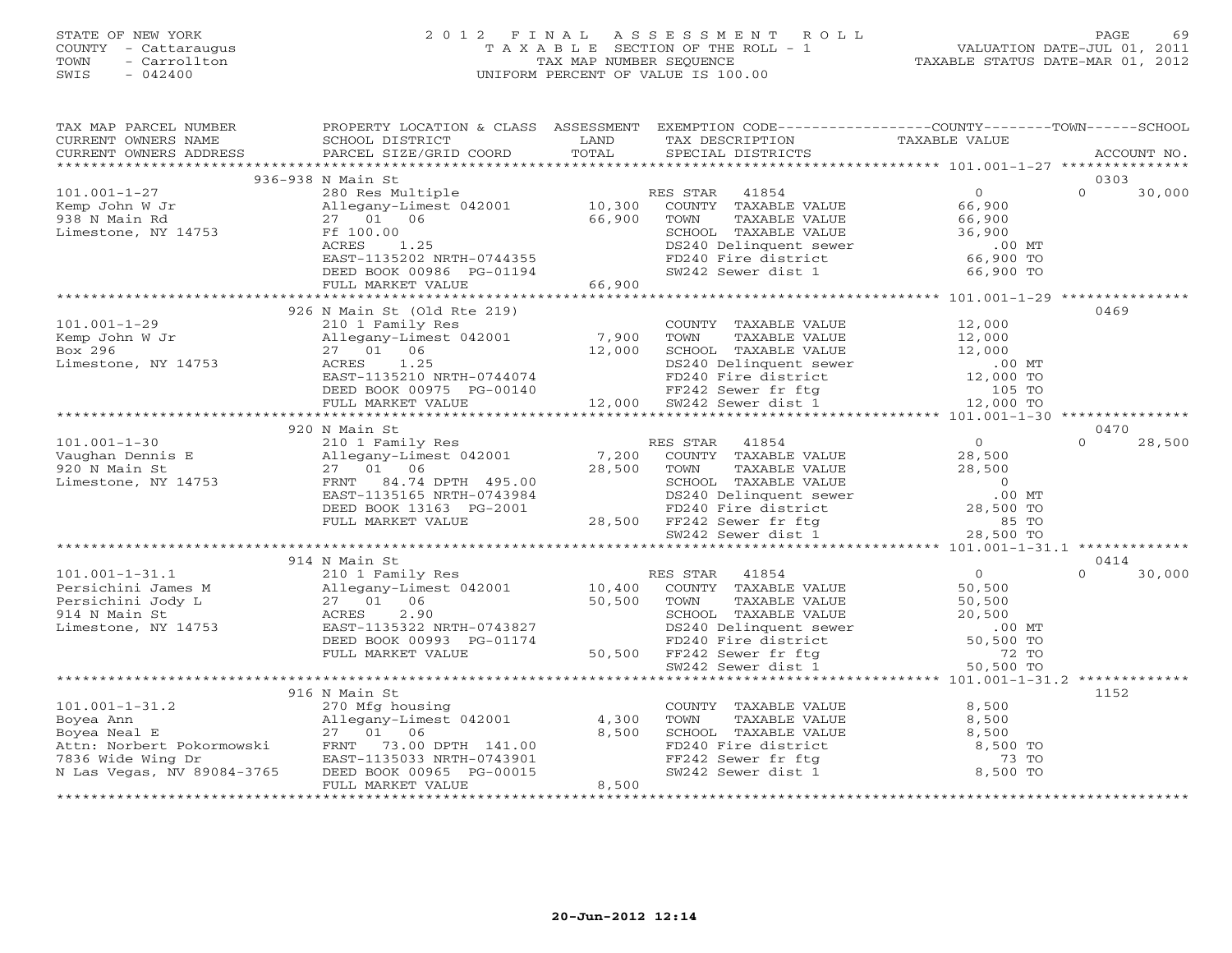## STATE OF NEW YORK 2 0 1 2 F I N A L A S S E S S M E N T R O L L PAGE 70 COUNTY - Cattaraugus T A X A B L E SECTION OF THE ROLL - 1 VALUATION DATE-JUL 01, 2011 TOWN - Carrollton TAX MAP NUMBER SEQUENCE TAXABLE STATUS DATE-MAR 01, 2012 SWIS - 042400 UNIFORM PERCENT OF VALUE IS 100.00UNIFORM PERCENT OF VALUE IS 100.00

| TAX MAP PARCEL NUMBER<br>$\begin{array}{ccccccccc}\n\text{CURRENT} & \text{WNERS} & \text{NMEE} & \text{SCHDOL} & \text{DISTRICT} & \text{LAND} & \text{TAX} & \text{DESTRICT} & \text{RACCOUNT NO.} \\ \text{CURRENT} & \text{WNERS} & \text{ADDRESS} & \text{PARGE L} & \text{SCEL} & \text{SIZE/GRID COORD} & \text{TOTAL} & \text{SPECIAL DISTRIBUT} & \text{TASTRICTS} & \text{ACCOUNT NO.} \\ \text{VIRRENT} & \text{WNERS} & \text{ADDRESS} & \text{PARGE L} & \text{SCEL} & \text$ | PROPERTY LOCATION & CLASS ASSESSMENT EXEMPTION CODE----------------COUNTY-------TOWN------SCHOOL                                                                                                                                    |        |                                                                                                                                             |                |                                                          |
|--------------------------------------------------------------------------------------------------------------------------------------------------------------------------------------------------------------------------------------------------------------------------------------------------------------------------------------------------------------------------------------------------------------------------------------------------------------------------------------------|-------------------------------------------------------------------------------------------------------------------------------------------------------------------------------------------------------------------------------------|--------|---------------------------------------------------------------------------------------------------------------------------------------------|----------------|----------------------------------------------------------|
|                                                                                                                                                                                                                                                                                                                                                                                                                                                                                            |                                                                                                                                                                                                                                     |        |                                                                                                                                             |                |                                                          |
| $101.001 - 1 - 32$                                                                                                                                                                                                                                                                                                                                                                                                                                                                         | 908 N Main St<br>210 1 Family Res                                                                                                                                                                                                   |        | WVET CO 41122                                                                                                                               | 7,425          | 0064<br>$\Omega$<br>$\overline{0}$<br>$\Omega$<br>49,500 |
| E & M Case Family Trust I allegany-Limest 042001 7,600 SR STAR 41834<br>Case Ellsworth H 27 01 06 49,500 COUNTY TAXABLE VALUE<br>908 N Main St ACRES 1.04 TOWN TAXABLE VALUE<br>Limestone, NY 14753 EAST-1135135 NRTH-0743713 SCHOOL                                                                                                                                                                                                                                                       | ACRES 1.04<br>ACRES 1.04<br>BAST-1135135 NRTH-0743713<br>DEED BOOK 690 PG-00161 PD240 Fire district applications of the swap of the swap of the swap of the swap of the swap of the swap of the swap of the swap of the swap of the |        |                                                                                                                                             | $0$<br>42.075  |                                                          |
|                                                                                                                                                                                                                                                                                                                                                                                                                                                                                            |                                                                                                                                                                                                                                     |        |                                                                                                                                             |                |                                                          |
|                                                                                                                                                                                                                                                                                                                                                                                                                                                                                            |                                                                                                                                                                                                                                     |        |                                                                                                                                             |                |                                                          |
|                                                                                                                                                                                                                                                                                                                                                                                                                                                                                            |                                                                                                                                                                                                                                     |        |                                                                                                                                             |                | 0516                                                     |
|                                                                                                                                                                                                                                                                                                                                                                                                                                                                                            |                                                                                                                                                                                                                                     |        |                                                                                                                                             | $\overline{0}$ | 22,500<br>22,500<br>22,500<br>$\circ$                    |
| $\begin{tabular}{lcccc} \texttt{\textbf{101.001--1-33}} & & & 905\text{ N Main St} & & & & & & 210\text{ 1 Family Res} \\ & & 210\text{ 1 Family Res} & & & 210\text{ 1 Family Res} & & & & 22,500 & & 22,500 \\ \texttt{Wedge Marjorie} & & & 210\text{ 1 Family Res} & & & 6,500\text{ SR STAR} & 41834 & & 0 \\ \texttt{MainsC} & & & 27\text{ 01} & 06 & & 45,000 & & 000\text{OPT} & \text{TAXABLE VALUE} & &$                                                                        |                                                                                                                                                                                                                                     |        |                                                                                                                                             |                |                                                          |
|                                                                                                                                                                                                                                                                                                                                                                                                                                                                                            |                                                                                                                                                                                                                                     |        |                                                                                                                                             |                |                                                          |
|                                                                                                                                                                                                                                                                                                                                                                                                                                                                                            |                                                                                                                                                                                                                                     |        |                                                                                                                                             |                |                                                          |
|                                                                                                                                                                                                                                                                                                                                                                                                                                                                                            | 915 N Main St                                                                                                                                                                                                                       |        |                                                                                                                                             |                | 0281                                                     |
| 101.001-1-34<br>McCracken Theodore 210 1 Family Res SR STAR 41834 0<br>McCracken Theodore Allegany-Limest 042001 6,400 COUNTY TAXABLE VALUE 60,500<br>PO Box 38 27 01 06 60,500 TOWN TAXABLE VALUE 60,500<br>Limestone, NY 14753 FRNT                                                                                                                                                                                                                                                      |                                                                                                                                                                                                                                     |        |                                                                                                                                             |                | $\cap$<br>60,500                                         |
|                                                                                                                                                                                                                                                                                                                                                                                                                                                                                            |                                                                                                                                                                                                                                     |        |                                                                                                                                             |                |                                                          |
|                                                                                                                                                                                                                                                                                                                                                                                                                                                                                            |                                                                                                                                                                                                                                     |        |                                                                                                                                             |                |                                                          |
|                                                                                                                                                                                                                                                                                                                                                                                                                                                                                            |                                                                                                                                                                                                                                     |        |                                                                                                                                             |                |                                                          |
|                                                                                                                                                                                                                                                                                                                                                                                                                                                                                            |                                                                                                                                                                                                                                     |        |                                                                                                                                             |                |                                                          |
|                                                                                                                                                                                                                                                                                                                                                                                                                                                                                            | DEED BOOK 00966 PG-00575 FF242 Sewer fr ftg<br>FULL MARKET VALUE 60,500 SW242 Sewer dist 1                                                                                                                                          |        | COUNT TAXABLE VALUE<br>TOWN TAXABLE VALUE<br>FD240 Fire district 60,500 TO<br>FF242 Sewer fr ftg 140 TO<br>SW242 Sewer dist 1 101 00,500 TO |                |                                                          |
|                                                                                                                                                                                                                                                                                                                                                                                                                                                                                            |                                                                                                                                                                                                                                     |        |                                                                                                                                             |                |                                                          |
|                                                                                                                                                                                                                                                                                                                                                                                                                                                                                            | Us Rte $219$ (Off)                                                                                                                                                                                                                  |        |                                                                                                                                             |                | 0032                                                     |
| $101.001 - 1 - 35$                                                                                                                                                                                                                                                                                                                                                                                                                                                                         | 323 Vacant rural                                                                                                                                                                                                                    |        |                                                                                                                                             |                |                                                          |
| 101.001-1-35<br>Newhouse Carolyn Boser allegany-Limest 042001<br>Boser Gary 27 01 09<br>Gregg Boser access 25.00                                                                                                                                                                                                                                                                                                                                                                           |                                                                                                                                                                                                                                     |        | COUNTY TAXABLE VALUE 5,000<br>5,000 TOWN TAXABLE VALUE 5,000<br>5,000 SCHOOL TAXABLE VALUE 5,000<br>FD240 Fire district 5,000               |                |                                                          |
|                                                                                                                                                                                                                                                                                                                                                                                                                                                                                            |                                                                                                                                                                                                                                     |        |                                                                                                                                             |                |                                                          |
|                                                                                                                                                                                                                                                                                                                                                                                                                                                                                            |                                                                                                                                                                                                                                     |        |                                                                                                                                             | 5,000 TO       |                                                          |
| Gregg bosc.<br>229 Rutherford Run Rd<br>Distance Da 16701<br>Bradford, PA 16701                                                                                                                                                                                                                                                                                                                                                                                                            | EAST-1133551 NRTH-0744150<br>DEED BOOK 00990 PG-01195                                                                                                                                                                               |        |                                                                                                                                             |                |                                                          |
|                                                                                                                                                                                                                                                                                                                                                                                                                                                                                            | FULL MARKET VALUE                                                                                                                                                                                                                   | 5,000  |                                                                                                                                             |                |                                                          |
|                                                                                                                                                                                                                                                                                                                                                                                                                                                                                            |                                                                                                                                                                                                                                     |        |                                                                                                                                             |                |                                                          |
|                                                                                                                                                                                                                                                                                                                                                                                                                                                                                            | 1025 Us Rte 219                                                                                                                                                                                                                     |        |                                                                                                                                             |                | 0566                                                     |
|                                                                                                                                                                                                                                                                                                                                                                                                                                                                                            |                                                                                                                                                                                                                                     |        | COUNTY TAXABLE VALUE 12,300                                                                                                                 |                |                                                          |
|                                                                                                                                                                                                                                                                                                                                                                                                                                                                                            |                                                                                                                                                                                                                                     |        | TOWN<br>TAXABLE VALUE                                                                                                                       | 12,300         |                                                          |
|                                                                                                                                                                                                                                                                                                                                                                                                                                                                                            |                                                                                                                                                                                                                                     |        | SCHOOL TAXABLE VALUE 12,300                                                                                                                 |                |                                                          |
|                                                                                                                                                                                                                                                                                                                                                                                                                                                                                            |                                                                                                                                                                                                                                     |        | FD240 Fire district                                                                                                                         | 12,300 TO      |                                                          |
| 101.001-1-36.1<br>Newhouse James L<br>Newhouse Carolyn<br>12,300<br>479 Minard Run Rd<br>Bradford, PA 16701-3763<br>27 01 06<br>27 01 06<br>27 01 06<br>27 01 06<br>27 01 06<br>27 01 06<br>27 01 06<br>27 01 06<br>27 01 06<br>27 01 06<br>27 01 06<br>27 01 06                                                                                                                                                                                                                           |                                                                                                                                                                                                                                     |        |                                                                                                                                             |                |                                                          |
|                                                                                                                                                                                                                                                                                                                                                                                                                                                                                            | DEED BOOK 999<br>PG-1173                                                                                                                                                                                                            | 12,300 |                                                                                                                                             |                |                                                          |
|                                                                                                                                                                                                                                                                                                                                                                                                                                                                                            | FULL MARKET VALUE                                                                                                                                                                                                                   |        |                                                                                                                                             |                |                                                          |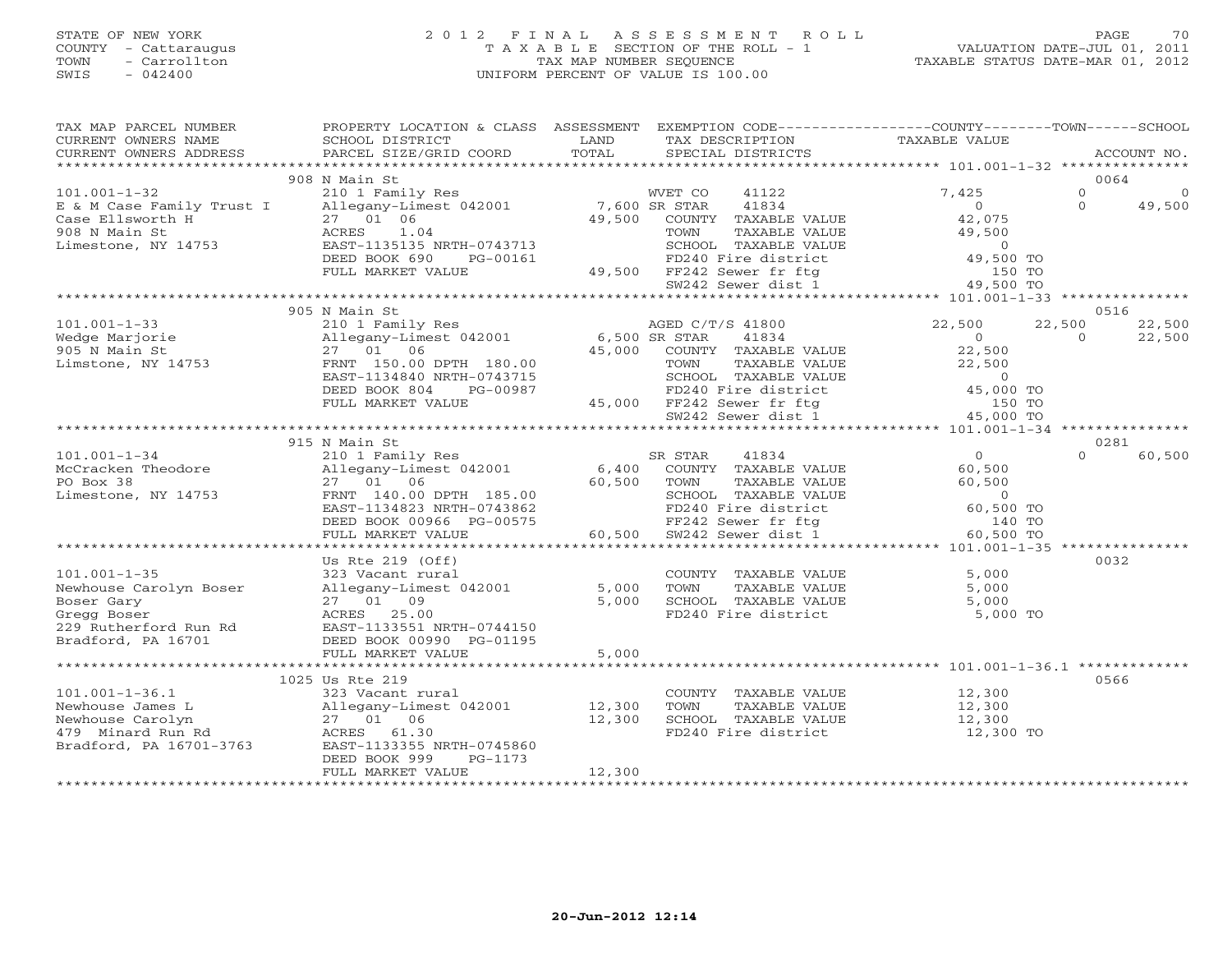# STATE OF NEW YORK 2 0 1 2 F I N A L A S S E S S M E N T R O L L PAGE 71 COUNTY - Cattaraugus T A X A B L E SECTION OF THE ROLL - 1 VALUATION DATE-JUL 01, 2011 TOWN - Carrollton TAX MAP NUMBER SEQUENCE TAXABLE STATUS DATE-MAR 01, 2012 SWIS - 042400 UNIFORM PERCENT OF VALUE IS 100.00UNIFORM PERCENT OF VALUE IS 100.00

| TAX MAP PARCEL NUMBER   | PROPERTY LOCATION & CLASS ASSESSMENT EXEMPTION CODE---------------COUNTY-------TOWN------SCHOOL |               |                             |                |                    |
|-------------------------|-------------------------------------------------------------------------------------------------|---------------|-----------------------------|----------------|--------------------|
| CURRENT OWNERS NAME     | SCHOOL DISTRICT                                                                                 | LAND<br>TOTAL | TAX DESCRIPTION             | TAXABLE VALUE  |                    |
| CURRENT OWNERS ADDRESS  | PARCEL SIZE/GRID COORD                                                                          |               | SPECIAL DISTRICTS           |                | ACCOUNT NO.        |
|                         | 1049 Us Rte 219 (Off)                                                                           |               |                             |                | 1295               |
| $101.001 - 1 - 36.2$    | 323 Vacant rural                                                                                |               | COUNTY TAXABLE VALUE        | 500            |                    |
| Barnes Simon            | Allegany-Limest 042001                                                                          | 500           | TOWN<br>TAXABLE VALUE       | 500            |                    |
| 1068 Main St            | 27 01 06                                                                                        | 500           | SCHOOL TAXABLE VALUE        | 500            |                    |
| Limestone, NY 14753     | 2.50<br>ACRES                                                                                   |               | FD240 Fire district         | 500 TO         |                    |
|                         | EAST-1133886 NRTH-0746285                                                                       |               |                             |                |                    |
|                         | DEED BOOK 1009 PG-349                                                                           |               |                             |                |                    |
|                         | FULL MARKET VALUE                                                                               | 500           |                             |                |                    |
|                         |                                                                                                 |               |                             |                |                    |
|                         | 1073-1077 Us Rte 219                                                                            |               |                             |                | 0017               |
| $101.001 - 1 - 37$      | 280 Res Multiple                                                                                |               | RES STAR 41854              | $\overline{0}$ | $\Omega$<br>30,000 |
| Redeye Clifford C       | Allegany-Limest 042001                                                                          |               | 26,100 COUNTY TAXABLE VALUE | 133,000        |                    |
| Redeye Beverly          | 27 01 06                                                                                        | 133,000       | TAXABLE VALUE<br>TOWN       | 133,000        |                    |
| 6136 Thrope Hollow      | ACRES 13.58                                                                                     |               | SCHOOL TAXABLE VALUE        | 103,000        |                    |
| Killbuck, NY 14748      | EAST-1133625 NRTH-0747065                                                                       |               | FD240 Fire district         | 133,000 TO     |                    |
|                         | DEED BOOK 1018 PG-392<br>FULL MARKET VALUE                                                      | 133,000       |                             |                |                    |
|                         |                                                                                                 |               |                             |                |                    |
|                         | 745-1561 Us Rte 219 (Off)                                                                       |               |                             |                | 0884               |
| $101.001 - 1 - 39$      | 314 Rural vac<10                                                                                |               | COUNTY TAXABLE VALUE        | 6,600          |                    |
| Ponikvar Frank          | Allegany-Limest 042001                                                                          | 6,600         | TOWN<br>TAXABLE VALUE       | 6,600          |                    |
| 100 Kasson Rd           | Part Of 92.003                                                                                  | 6,600         | SCHOOL TAXABLE VALUE        | 6,600          |                    |
| PO Box 299A             | ACRES 11.00                                                                                     |               | FD240 Fire district         | 6,600 TO       |                    |
| Smethport, PA 16709     | EAST-1133920 NRTH-0747782                                                                       |               | SW242 Sewer dist 1          | 6,600 TO       |                    |
|                         | DEED BOOK 10906 PG-6002                                                                         |               |                             |                |                    |
|                         | FULL MARKET VALUE                                                                               | 6,600         |                             |                |                    |
|                         |                                                                                                 |               |                             |                |                    |
|                         | Us Rte 219 S                                                                                    |               |                             |                | 0594               |
| $101.002 - 1 - 1$       | 910 Priv forest                                                                                 |               | COUNTY TAXABLE VALUE        | 167,800        |                    |
| Penn York Resources Inc | Allegany-Limest 042001                                                                          | 128,700       | TOWN<br>TAXABLE VALUE       | 167,800        |                    |
| 1716 Honeoye Rd         | 22 01 06                                                                                        | 167,800       | SCHOOL TAXABLE VALUE        | 167,800        |                    |
| Shinglehouse, PA 16748  | ACRES 367.78<br>EAST-1139278 NRTH-0749601                                                       |               | FD240 Fire district         | 167,800 TO     |                    |
|                         | DEED BOOK 1015 PG-165                                                                           |               |                             |                |                    |
|                         | FULL MARKET VALUE                                                                               | 167,800       |                             |                |                    |
|                         |                                                                                                 |               |                             |                |                    |
|                         | Chipmonk Rd                                                                                     |               |                             |                | 0611               |
| $101.002 - 1 - 2$       | 910 Priv forest                                                                                 |               | COUNTY TAXABLE VALUE        | 161,700        |                    |
| Penn York Resources Inc | Allegany-Limest 042001                                                                          | 124,100       | TAXABLE VALUE<br>TOWN       | 161,700        |                    |
| 1716 Honeove Rd         | 14 01 06                                                                                        | 161,700       | SCHOOL TAXABLE VALUE        | 161,700        |                    |
| Shinglehouse, PA 16748  | ACRES 354.64                                                                                    |               | FD240 Fire district         | 161,700 TO     |                    |
|                         | EAST-1143247 NRTH-0749631                                                                       |               |                             |                |                    |
|                         | DEED BOOK 1015<br>$PG-165$                                                                      |               |                             |                |                    |
|                         | FULL MARKET VALUE                                                                               | 161,700       |                             |                |                    |
|                         |                                                                                                 |               |                             |                |                    |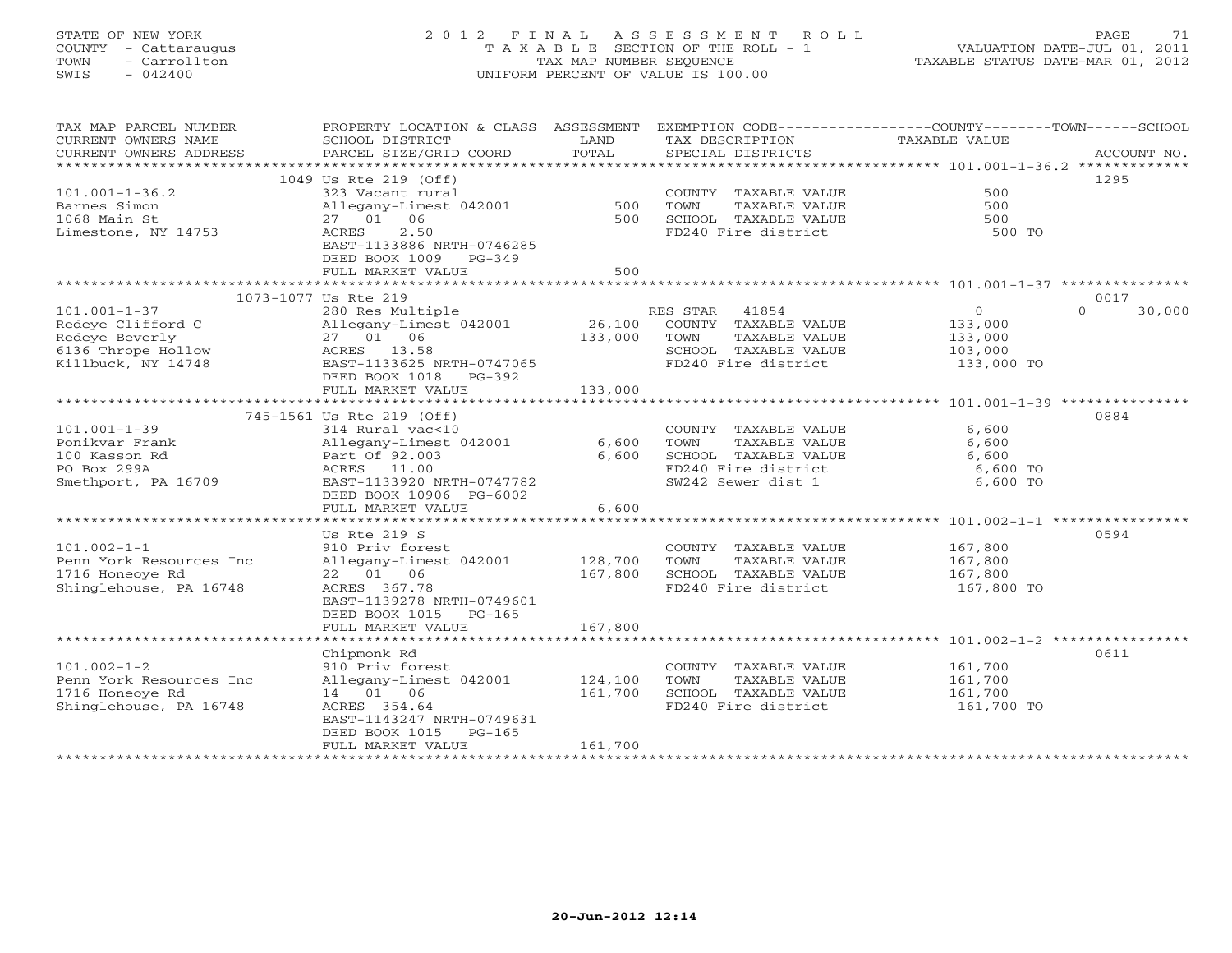## STATE OF NEW YORK 2 0 1 2 F I N A L A S S E S S M E N T R O L L PAGE 72 COUNTY - Cattaraugus T A X A B L E SECTION OF THE ROLL - 1 VALUATION DATE-JUL 01, 2011 TOWN - Carrollton TAX MAP NUMBER SEQUENCE TAXABLE STATUS DATE-MAR 01, 2012 SWIS - 042400 UNIFORM PERCENT OF VALUE IS 100.00UNIFORM PERCENT OF VALUE IS 100.00

| TAX MAP PARCEL NUMBER<br>CURRENT OWNERS NAME<br>CURRENT OWNERS ADDRESS<br>***********************    | PROPERTY LOCATION & CLASS ASSESSMENT<br>SCHOOL DISTRICT<br>PARCEL SIZE/GRID COORD                                                                                                                               | LAND<br>TOTAL              | EXEMPTION CODE-----------------COUNTY-------TOWN------SCHOOL<br>TAX DESCRIPTION<br>SPECIAL DISTRICTS             | TAXABLE VALUE                                              | ACCOUNT NO.        |
|------------------------------------------------------------------------------------------------------|-----------------------------------------------------------------------------------------------------------------------------------------------------------------------------------------------------------------|----------------------------|------------------------------------------------------------------------------------------------------------------|------------------------------------------------------------|--------------------|
|                                                                                                      | 1377 Chipmonk Rd                                                                                                                                                                                                |                            |                                                                                                                  |                                                            | 0461               |
| $101.002 - 1 - 3$<br>Trowbridge Jean<br>Taylor Mary Ann<br>1377 Chipmonk Rd<br>Allegany, NY 14706    | 210 1 Family Res<br>Allegany-Limest 042001<br>06 01 06<br>ACRES 113.06<br>EAST-1147228 NRTH-0751674<br>DEED BOOK 4786<br>PG-9001<br>FULL MARKET VALUE                                                           | 53,700<br>88,000<br>88,000 | 41834<br>SR STAR<br>COUNTY TAXABLE VALUE<br>TOWN<br>TAXABLE VALUE<br>SCHOOL TAXABLE VALUE<br>FD240 Fire district | $\Omega$<br>88,000<br>88,000<br>25,800<br>88,000 TO        | $\Omega$<br>62,200 |
|                                                                                                      |                                                                                                                                                                                                                 |                            |                                                                                                                  |                                                            |                    |
| $101.002 - 1 - 4$<br>Stevenson George W<br>Stevenson Susan<br>1287 Chipmonk Rd<br>Allegany, NY 14706 | 1325 Chipmonk Rd<br>910 Priv forest<br>Allegany-Limest 042001<br>06 01 06<br>ACRES 129.79<br>EAST-1147339 NRTH-0750223<br>DEED BOOK 911<br>PG-00558<br>FULL MARKET VALUE                                        | 45,400<br>67,700<br>67,700 | COUNTY TAXABLE VALUE<br>TOWN<br>TAXABLE VALUE<br>SCHOOL TAXABLE VALUE<br>FD240 Fire district                     | 67,700<br>67,700<br>67,700<br>67,700 TO                    | 0460               |
|                                                                                                      | ********************                                                                                                                                                                                            | * * * * * * * * * * * *    |                                                                                                                  | .********************************* 101.002-1-5 *********** |                    |
| $101.002 - 1 - 5$<br>Odell David A<br>Odell Melissa M<br>4954 Flatstone Rd<br>Allegany, NY 14706     | Chipmonk Rd (Off)<br>910 Priv forest<br>Allegany-Limest 042001<br>06 01 06<br>ACRES 80.11<br>EAST-1147230 NRTH-0749069<br>DEED BOOK 00928 PG-00851                                                              | 26,000<br>32,600           | COUNTY TAXABLE VALUE<br>TOWN<br>TAXABLE VALUE<br>SCHOOL TAXABLE VALUE<br>FD240 Fire district                     | 32,600<br>32,600<br>32,600<br>32,600 TO                    | 0351               |
|                                                                                                      | FULL MARKET VALUE                                                                                                                                                                                               | 32,600                     |                                                                                                                  |                                                            |                    |
|                                                                                                      |                                                                                                                                                                                                                 |                            |                                                                                                                  |                                                            |                    |
| $101.002 - 1 - 6$<br>Potter Lumber Co Inc<br>PO Box 10<br>Allegany, NY 14706                         | Chipmonk Rd (Off)<br>910 Priv forest<br>Allegany-Limest 042001<br>06 01 06<br>ACRES 86.06<br>EAST-1147217 NRTH-0748166<br>DEED BOOK 00921 PG-00057<br>FULL MARKET VALUE                                         | 30,000<br>30,000<br>30,000 | COUNTY TAXABLE VALUE<br>TOWN<br>TAXABLE VALUE<br>SCHOOL TAXABLE VALUE<br>FD240 Fire district                     | 30,000<br>30,000<br>30,000<br>30,000 TO                    | 0920               |
|                                                                                                      |                                                                                                                                                                                                                 |                            |                                                                                                                  |                                                            |                    |
| $101.002 - 1 - 7$<br>Penn York Resources Inc<br>1716 Honeoye Rd<br>Shinglehouse, PA 16748            | Chipmonk Rd<br>910 Priv forest<br>Allegany-Limest 042001<br>05 01 06<br>ACRES 100.56<br>EAST-1148232 NRTH-0746602<br>DEED BOOK 1015<br>$PG-165$<br>FULL MARKET VALUE<br>* * * * * * * * * * * * * * * * * * * * | 35,200<br>43,700<br>43,700 | COUNTY TAXABLE VALUE<br>TAXABLE VALUE<br>TOWN<br>SCHOOL TAXABLE VALUE<br>FD240 Fire district                     | 43,700<br>43,700<br>43,700<br>43,700 TO                    | 0612               |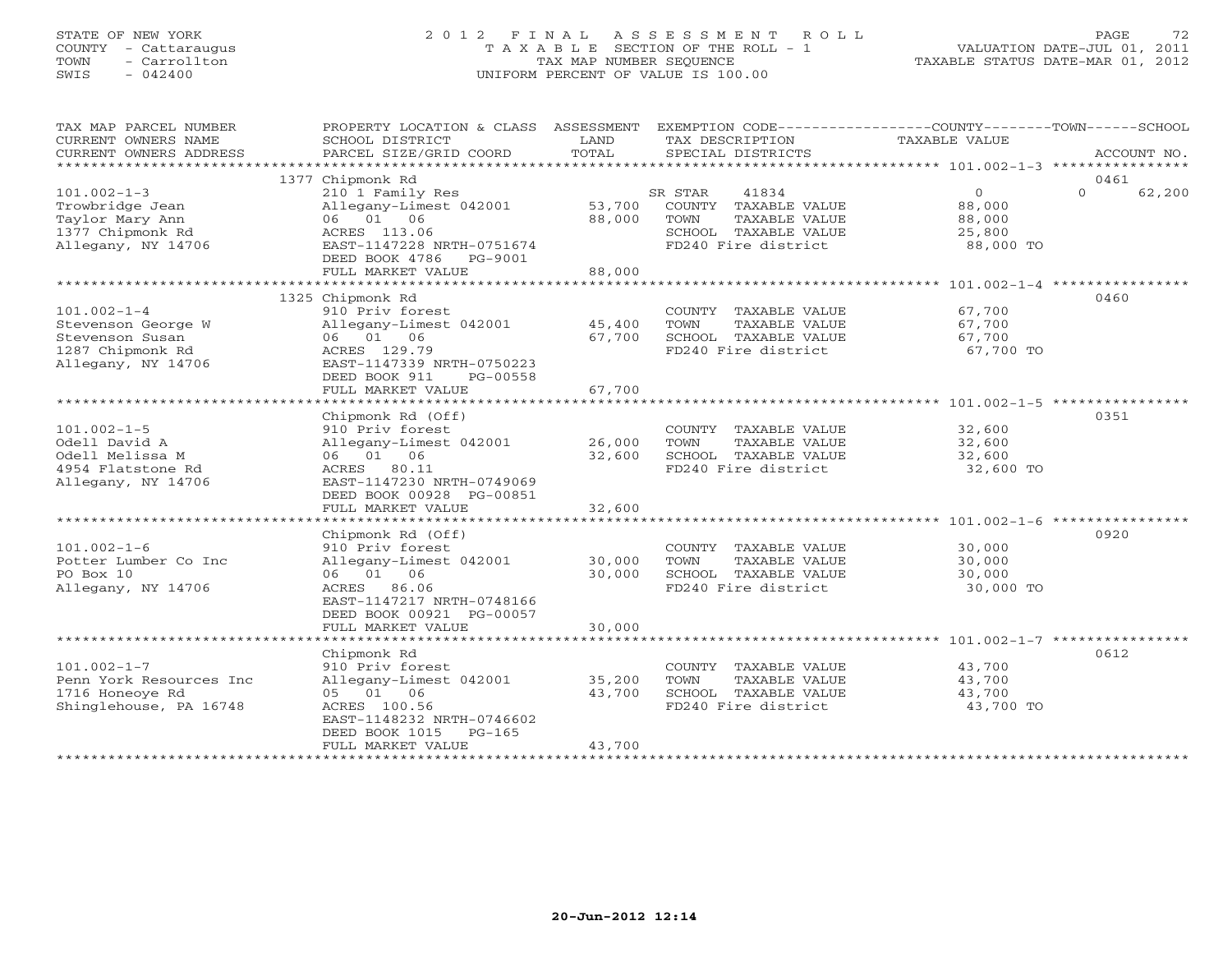# STATE OF NEW YORK 2 0 1 2 F I N A L A S S E S S M E N T R O L L PAGE 73 COUNTY - Cattaraugus T A X A B L E SECTION OF THE ROLL - 1 VALUATION DATE-JUL 01, 2011 TOWN - Carrollton TAX MAP NUMBER SEQUENCE TAXABLE STATUS DATE-MAR 01, 2012 SWIS - 042400 UNIFORM PERCENT OF VALUE IS 100.00UNIFORM PERCENT OF VALUE IS 100.00

TAX MAP PARCEL NUMBER PROPERTY LOCATION & CLASS ASSESSMENT EXEMPTION CODE----------------COUNTY-------TOWN------SCHOOL

| CURRENT OWNERS NAME     | SCHOOL DISTRICT            | LAND     | TAX DESCRIPTION              | <b>TAXABLE VALUE</b>                                 |             |
|-------------------------|----------------------------|----------|------------------------------|------------------------------------------------------|-------------|
| CURRENT OWNERS ADDRESS  | PARCEL SIZE/GRID COORD     | TOTAL    | SPECIAL DISTRICTS            |                                                      | ACCOUNT NO. |
|                         |                            |          |                              | $****$ 101.002-1-8                                   |             |
|                         | Loney Hollow Rd (Off)      |          |                              |                                                      | 0626        |
| $101.002 - 1 - 8$       | 910 Priv forest            |          | TAXABLE VALUE<br>COUNTY      | 51,000                                               |             |
| Hydrocarbon Generation  | Allegany-Limest 042001     | 51,000   | TOWN<br>TAXABLE VALUE        | 51,000                                               |             |
| 221 Homer St            | 05 01 06                   | 51,000   | SCHOOL TAXABLE VALUE         | 51,000                                               |             |
| Olean, NY 14760-1131    | ACRES 102.03               |          | FD240 Fire district          | 51,000 TO                                            |             |
|                         | EAST-1146228 NRTH-0746598  |          |                              |                                                      |             |
|                         | DEED BOOK 00962 PG-00158   |          |                              |                                                      |             |
|                         | FULL MARKET VALUE          | 51,000   |                              |                                                      |             |
|                         | **********************     |          |                              |                                                      |             |
|                         | Chipmonk Rd                |          |                              |                                                      | 0604        |
| $101.002 - 1 - 9$       | 910 Priv forest            |          | TAXABLE VALUE<br>COUNTY      | 22,000                                               |             |
| Penn York Resources Inc | Allegany-Limest 042001     | 17,700   | TOWN<br>TAXABLE VALUE        | 22,000                                               |             |
| 1716 Honeoye Rd         | 05 01 06                   | 22,000   | SCHOOL TAXABLE VALUE         | 22,000                                               |             |
| Shinglehouse, PA 16748  | ACRES<br>50.51             |          | FD240 Fire district          | 22,000 TO                                            |             |
|                         | EAST-1148456 NRTH-0744464  |          |                              |                                                      |             |
|                         | DEED BOOK 1015<br>$PG-165$ |          |                              |                                                      |             |
|                         | FULL MARKET VALUE          | 22,000   |                              |                                                      |             |
|                         |                            |          |                              | $101.002 - 1 - 10.1$ ******                          |             |
|                         | Chipmonk Rd                |          |                              |                                                      | 0602        |
|                         |                            |          |                              |                                                      |             |
| $101.002 - 1 - 10.1$    | 910 Priv forest            |          | COUNTY TAXABLE VALUE         | 26,200                                               |             |
| Penn York Resources Inc | Allegany-Limest 042001     | 16,550   | TAXABLE VALUE<br>TOWN        | 26,200                                               |             |
| 1716 Honeoye Rd         | 05 01 06                   | 26,200   | SCHOOL TAXABLE VALUE         | 26,200                                               |             |
| Shinglehouse, PA 16748  | ACRES<br>66.61             |          | FD240 Fire district          | 26,200 TO                                            |             |
|                         | EAST-1147357 NRTH-0744643  |          |                              |                                                      |             |
|                         | DEED BOOK 1015<br>$PG-165$ |          |                              |                                                      |             |
|                         | FULL MARKET VALUE          | 26,200   |                              |                                                      |             |
|                         | *******************        | ******** |                              | ************************ 101.002-1-10.2 ************ |             |
|                         | Chipmonk Rd                |          |                              |                                                      | 1437        |
| 101.002-1-10.2          | 910 Priv forest            |          | COUNTY<br>TAXABLE VALUE      | 23,000                                               |             |
| Hausrath Terry L        | Allegany-Limest 042001     | 23,000   | TOWN<br>TAXABLE VALUE        | 23,000                                               |             |
| 27 Ladner Ave           | 05 01 06                   | 23,000   | SCHOOL TAXABLE VALUE         | 23,000                                               |             |
| Buffalo, NY 14220       | ACRES<br>46.00             |          | FD240 Fire district          | 23,000 TO                                            |             |
|                         | EAST-1145777 NRTH-0744599  |          |                              |                                                      |             |
|                         | DEED BOOK 16689 PG-3002    |          |                              |                                                      |             |
|                         | FULL MARKET VALUE          | 23,000   |                              |                                                      |             |
|                         |                            |          |                              | **************** 101.002-1-11 *****                  |             |
|                         | 1005 Loney Hollow Rd       |          |                              |                                                      | 0590        |
| 101.002-1-11            | 910 Priv forest            |          | COUNTY TAXABLE VALUE         | 71,000                                               |             |
| Hausrath Terry L        | Allegany-Limest 042001     | 53,700   | TOWN<br><b>TAXABLE VALUE</b> | 71,000                                               |             |
| 27 Ladner Ave           | 13 01 06                   | 71,000   | SCHOOL TAXABLE VALUE         | 71,000                                               |             |
| Buffalo, NY 14220-2103  | ACRES<br>93.33             |          | FD240 Fire district          | 71,000 TO                                            |             |
|                         | EAST-1144354 NRTH-0744795  |          |                              |                                                      |             |
|                         | DEED BOOK 11167 PG-6001    |          |                              |                                                      |             |
|                         | FULL MARKET VALUE          | 71,000   |                              |                                                      |             |
|                         |                            |          |                              |                                                      |             |
|                         |                            |          |                              |                                                      |             |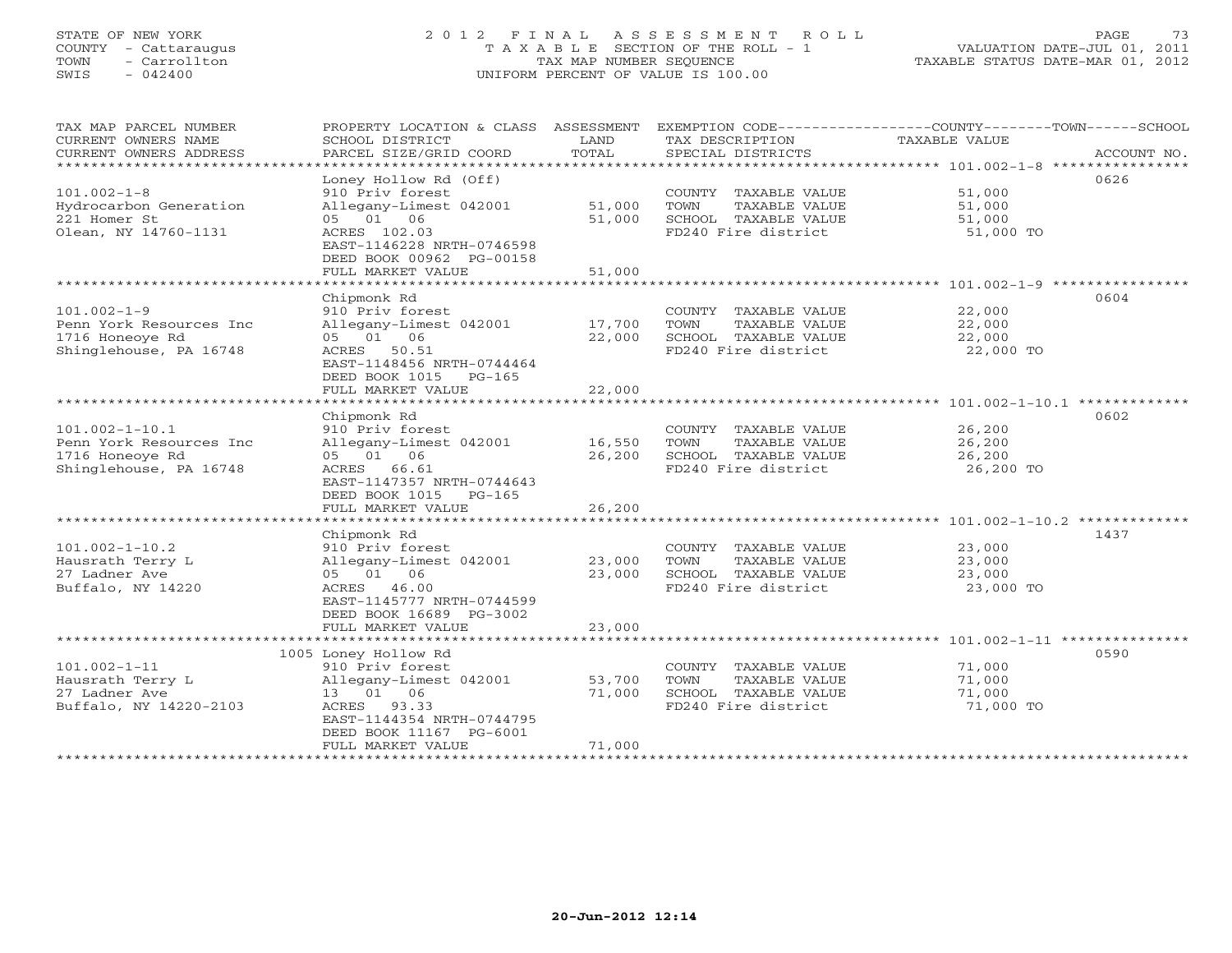# STATE OF NEW YORK 2 0 1 2 F I N A L A S S E S S M E N T R O L L PAGE 74 COUNTY - Cattaraugus T A X A B L E SECTION OF THE ROLL - 1 VALUATION DATE-JUL 01, 2011 TOWN - Carrollton TAX MAP NUMBER SEQUENCE TAXABLE STATUS DATE-MAR 01, 2012 SWIS - 042400 UNIFORM PERCENT OF VALUE IS 100.00UNIFORM PERCENT OF VALUE IS 100.00

| TAX MAP PARCEL NUMBER                         | PROPERTY LOCATION & CLASS ASSESSMENT      |                      |                                      | EXEMPTION CODE-----------------COUNTY-------TOWN------SCHOOL |
|-----------------------------------------------|-------------------------------------------|----------------------|--------------------------------------|--------------------------------------------------------------|
| CURRENT OWNERS NAME<br>CURRENT OWNERS ADDRESS | SCHOOL DISTRICT<br>PARCEL SIZE/GRID COORD | LAND<br>TOTAL        | TAX DESCRIPTION<br>SPECIAL DISTRICTS | TAXABLE VALUE<br>ACCOUNT NO.                                 |
| **********************                        |                                           |                      |                                      |                                                              |
|                                               | 1003 Loney Hollow Rd                      |                      |                                      | 0343                                                         |
| $101.002 - 1 - 12$                            | 910 Priv forest                           |                      | COUNTY TAXABLE VALUE                 | 42,000                                                       |
| Volchko Randy Scott                           | Allegany-Limest 042001                    | 42,000               | TOWN<br>TAXABLE VALUE                | 42,000                                                       |
| 5815 West Oriole Ave                          | 13 01<br>06                               | 42,000               | SCHOOL TAXABLE VALUE                 | 42,000                                                       |
| Visalia, CA 93291                             | ACRES 70.10                               |                      | FD240 Fire district                  | 42,000 TO                                                    |
|                                               | EAST-1143913 NRTH-0746556                 |                      |                                      |                                                              |
|                                               | DEED BOOK 00963 PG-00190                  |                      |                                      |                                                              |
|                                               | FULL MARKET VALUE<br>*******************  | 42,000<br>********** |                                      |                                                              |
|                                               | Loney Hollow Rd                           |                      |                                      | 0609                                                         |
| $101.002 - 1 - 13$                            | 910 Priv forest                           |                      | COUNTY TAXABLE VALUE                 | 11,400                                                       |
| Penn York Resources Inc                       | Allegany-Limest 042001                    | 8,700                | TOWN<br>TAXABLE VALUE                | 11,400                                                       |
| 1716 Honoeye Rd                               | 13 01 06                                  | 11,400               | SCHOOL TAXABLE VALUE                 | 11,400                                                       |
| Shinglehouse, PA 16748                        | ACRES 24.96                               |                      | FD240 Fire district                  | 11,400 TO                                                    |
|                                               | EAST-1144323 NRTH-0747372                 |                      |                                      |                                                              |
|                                               | DEED BOOK 1015<br>PG-165                  |                      |                                      |                                                              |
|                                               | FULL MARKET VALUE                         | 11,400               |                                      |                                                              |
|                                               |                                           |                      |                                      |                                                              |
|                                               | 965 Loney Hollow Rd                       |                      |                                      | 0893                                                         |
| $101.002 - 1 - 14.1$                          | 322 Rural vac>10                          |                      | COUNTY TAXABLE VALUE                 | 11,325                                                       |
| Spittler Curtis                               | Allegany-Limest 042001                    | 11,325               | TOWN<br>TAXABLE VALUE                | 11,325                                                       |
| Spittler Margaret                             | 13 01 06                                  | 11,325               | SCHOOL TAXABLE VALUE                 | 11,325                                                       |
| 135 Dauphin St                                | ACRES 15.10                               |                      | FD240 Fire district                  | 11,325 TO                                                    |
| Enterprise, AL 36330                          | EAST-1142499 NRTH-0746610                 |                      |                                      |                                                              |
|                                               | DEED BOOK 886<br>PG-00585                 |                      |                                      |                                                              |
|                                               | FULL MARKET VALUE                         | 11,325               |                                      |                                                              |
|                                               |                                           |                      |                                      |                                                              |
|                                               | Loney Hollow Rd                           |                      |                                      | 0493                                                         |
| $101.002 - 1 - 14.2$                          | 323 Vacant rural                          |                      | COUNTY TAXABLE VALUE                 | 7,500                                                        |
| Spittler Curtis                               | Allegany-Limest 042001                    | 7,500                | TOWN<br>TAXABLE VALUE                | 7,500                                                        |
| Spittler Margaret                             | 13 01 06                                  | 7,500                | SCHOOL TAXABLE VALUE                 | 7,500                                                        |
| 135 Dauphin St                                | ACRES 10.00                               |                      | FD240 Fire district                  | 7,500 TO                                                     |
| Enterprise, AL 36330                          | EAST-1142741 NRTH-0746643                 |                      |                                      |                                                              |
|                                               | DEED BOOK 860<br>PG-00311                 |                      |                                      |                                                              |
|                                               | FULL MARKET VALUE                         | 7,500                |                                      |                                                              |
|                                               |                                           |                      |                                      | 0905                                                         |
| $101.002 - 1 - 14.3$                          | 969 Loney Hollow Rd<br>311 Res vac land   |                      | COUNTY TAXABLE VALUE                 | 7,800                                                        |
| Kipp Rose                                     | Allegany-Limest 042001                    | 7,800                | TOWN<br>TAXABLE VALUE                | 7,800                                                        |
| Skidmore Karen                                | 13 01 06                                  | 7,800                | SCHOOL TAXABLE VALUE                 | 7,800                                                        |
| 6055 E Canal Rd                               | FRNT 100.00 DPTH 400.00                   |                      | FD240 Fire district                  | 7,800 TO                                                     |
| Lockport, NY 14094                            | EAST-1142792 NRTH-0745012                 |                      |                                      |                                                              |
|                                               | DEED BOOK 876<br>PG-00713                 |                      |                                      |                                                              |
|                                               | FULL MARKET VALUE                         | 7,800                |                                      |                                                              |
|                                               |                                           |                      |                                      |                                                              |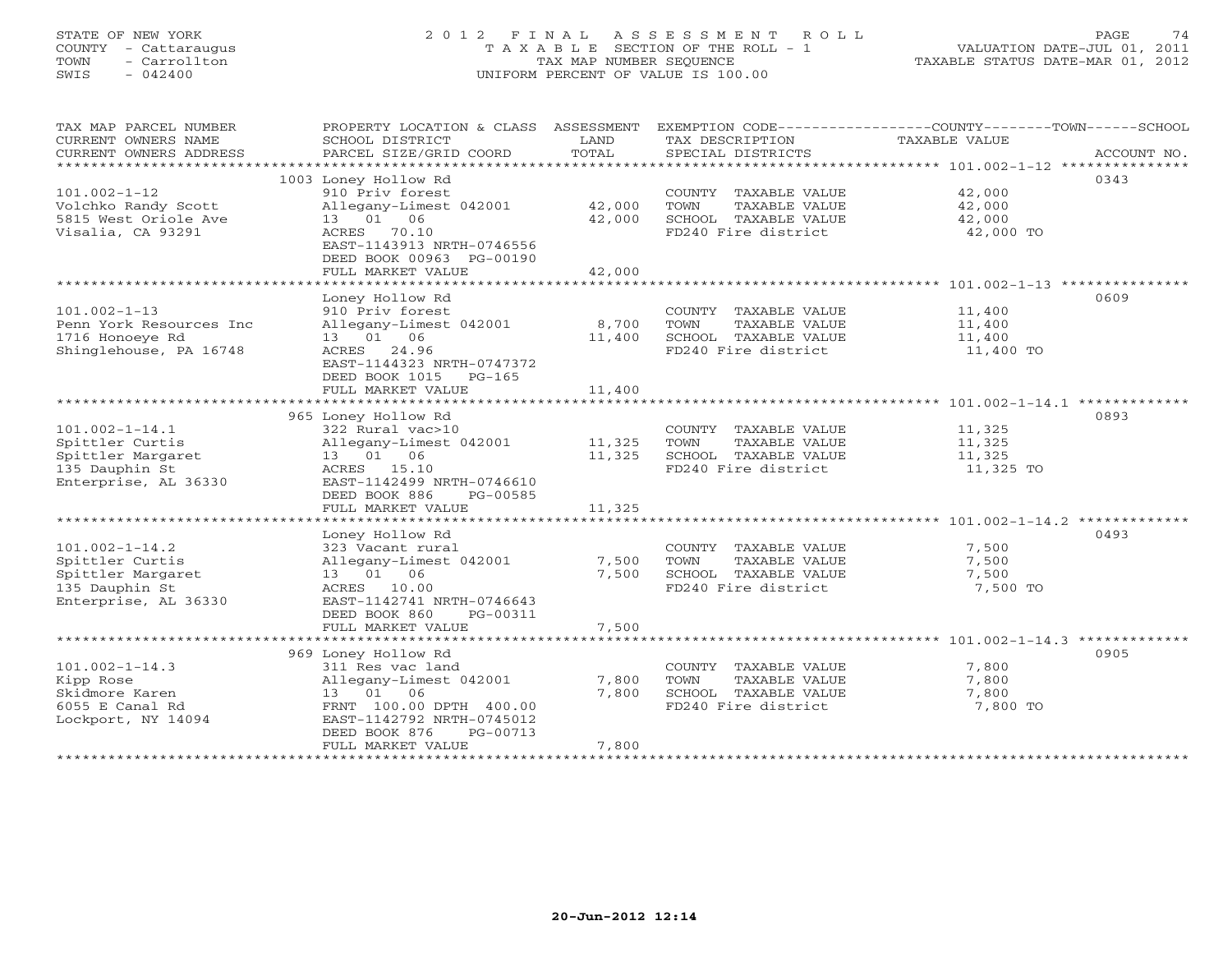# STATE OF NEW YORK 2 0 1 2 F I N A L A S S E S S M E N T R O L L PAGE 75 COUNTY - Cattaraugus T A X A B L E SECTION OF THE ROLL - 1 VALUATION DATE-JUL 01, 2011 TOWN - Carrollton TAX MAP NUMBER SEQUENCE TAXABLE STATUS DATE-MAR 01, 2012 SWIS - 042400 UNIFORM PERCENT OF VALUE IS 100.00UNIFORM PERCENT OF VALUE IS 100.00

| TAX MAP PARCEL NUMBER<br>CURRENT OWNERS NAME<br>CURRENT OWNERS ADDRESS                                         | PROPERTY LOCATION & CLASS ASSESSMENT<br>SCHOOL DISTRICT<br>PARCEL SIZE/GRID COORD                                                                                             | LAND<br>TOTAL                        | TAX DESCRIPTION<br>SPECIAL DISTRICTS                                                                                                        | EXEMPTION CODE----------------COUNTY-------TOWN------SCHOOL<br>TAXABLE VALUE | ACCOUNT NO.                                              |
|----------------------------------------------------------------------------------------------------------------|-------------------------------------------------------------------------------------------------------------------------------------------------------------------------------|--------------------------------------|---------------------------------------------------------------------------------------------------------------------------------------------|------------------------------------------------------------------------------|----------------------------------------------------------|
| $101.002 - 1 - 14.4$<br>Hinchman Rodney D<br>Hinchman Patricia K<br>965 Loney Hollow Rd<br>Limestone, NY 14753 | 965 Loney Hollow Rd<br>210 1 Family Res<br>Allegany-Limest 042001<br>13  01  06<br>6.25<br>ACRES<br>EAST-1142701 NRTH-0745353<br>DEED BOOK 12918 PG-9002<br>FULL MARKET VALUE | 14,400<br>52,500<br>52,500           | COUNTY TAXABLE VALUE<br>TOWN<br>TAXABLE VALUE<br>SCHOOL TAXABLE VALUE<br>FD240 Fire district                                                | 52,500<br>52,500<br>52,500<br>52,500 TO                                      | 1087                                                     |
|                                                                                                                | 963 Loney Hollow Rd                                                                                                                                                           |                                      |                                                                                                                                             |                                                                              | 1192                                                     |
| $101.002 - 1 - 14.5$<br>Redeye Wayne<br>Redeye Angela<br>963 Loney Hollow Rd<br>Limestone, NY 14753            | 210 1 Family Res<br>Allegany-Limest 042001<br>13  01  06<br>1.50<br>ACRES<br>EAST-1142432 NRTH-0745587<br>DEED BOOK 1874<br>PG-9001<br>FULL MARKET VALUE                      | 65,000<br>65,000                     | CVET CO<br>41132<br>8,300 RES STAR<br>41854<br>COUNTY TAXABLE VALUE<br>TOWN<br>TAXABLE VALUE<br>SCHOOL TAXABLE VALUE<br>FD240 Fire district | 16,250<br>$\Omega$<br>48,750<br>65,000<br>35,000<br>65,000 TO                | $\Omega$<br>$\Omega$<br>30,000<br>$\Omega$               |
|                                                                                                                |                                                                                                                                                                               |                                      |                                                                                                                                             |                                                                              |                                                          |
| $101.002 - 1 - 15$<br>Volchko Randy Scott<br>5815 West Oriole Ave<br>Visalia, CA 93291                         | 1001 Loney Hollow Rd<br>323 Vacant rural<br>Allegany-Limest 042001<br>13 01 06<br>ACRES 13.69<br>EAST-1143092 NRTH-0745557<br>DEED BOOK 00963 PG-00190                        | 18,900<br>18,900                     | COUNTY TAXABLE VALUE<br>TOWN<br>TAXABLE VALUE<br>SCHOOL TAXABLE VALUE<br>FD240 Fire district                                                | 18,900<br>18,900<br>18,900<br>18,900 TO                                      | 1070                                                     |
|                                                                                                                | FULL MARKET VALUE                                                                                                                                                             | 18,900                               |                                                                                                                                             |                                                                              |                                                          |
| $101.002 - 1 - 16.2$<br>Thrush Wayde Paul<br>5558 Leonard Run                                                  | 990 Loney Hollow Rd<br>312 Vac w/imprv<br>Allegany-Limest 042001<br>13 01 06                                                                                                  | 800<br>1,100                         | COUNTY TAXABLE VALUE<br>TOWN<br>TAXABLE VALUE<br>SCHOOL TAXABLE VALUE                                                                       | 1,100<br>1,100<br>1,100                                                      | 1067                                                     |
| Limestone, NY 14753-0247                                                                                       | FRNT 206.80 DPTH 96.00<br>EAST-1143314 NRTH-0745031<br>DEED BOOK 998<br>$PG-300$<br>FULL MARKET VALUE                                                                         | 1,100                                | FD240 Fire district                                                                                                                         | 1,100 TO                                                                     |                                                          |
|                                                                                                                |                                                                                                                                                                               |                                      |                                                                                                                                             |                                                                              |                                                          |
| $101.002 - 1 - 16.3$<br>Shanahan Daniel B<br>Shanahan Barbara<br>988 Loney Holw<br>Limestone, NY 14753         | 988 Loney Hollow Rd<br>210 1 Family Res<br>Allegany-Limest 042001<br>13 01 06<br>ACRES 14.70<br>EAST-1143102 NRTH-0744306<br>DEED BOOK 901<br>PG-00025<br>FULL MARKET VALUE   | 19,300 SR STAR<br>147,000<br>147,000 | WVET C/T 41121<br>41834<br>COUNTY TAXABLE VALUE<br>TAXABLE VALUE<br>TOWN<br>SCHOOL TAXABLE VALUE<br>FD240 Fire district                     | 12,000<br>$\circ$<br>135,000<br>147,000<br>84,800<br>147,000 TO              | 1155<br>$\Omega$<br>$\overline{0}$<br>62,200<br>$\Omega$ |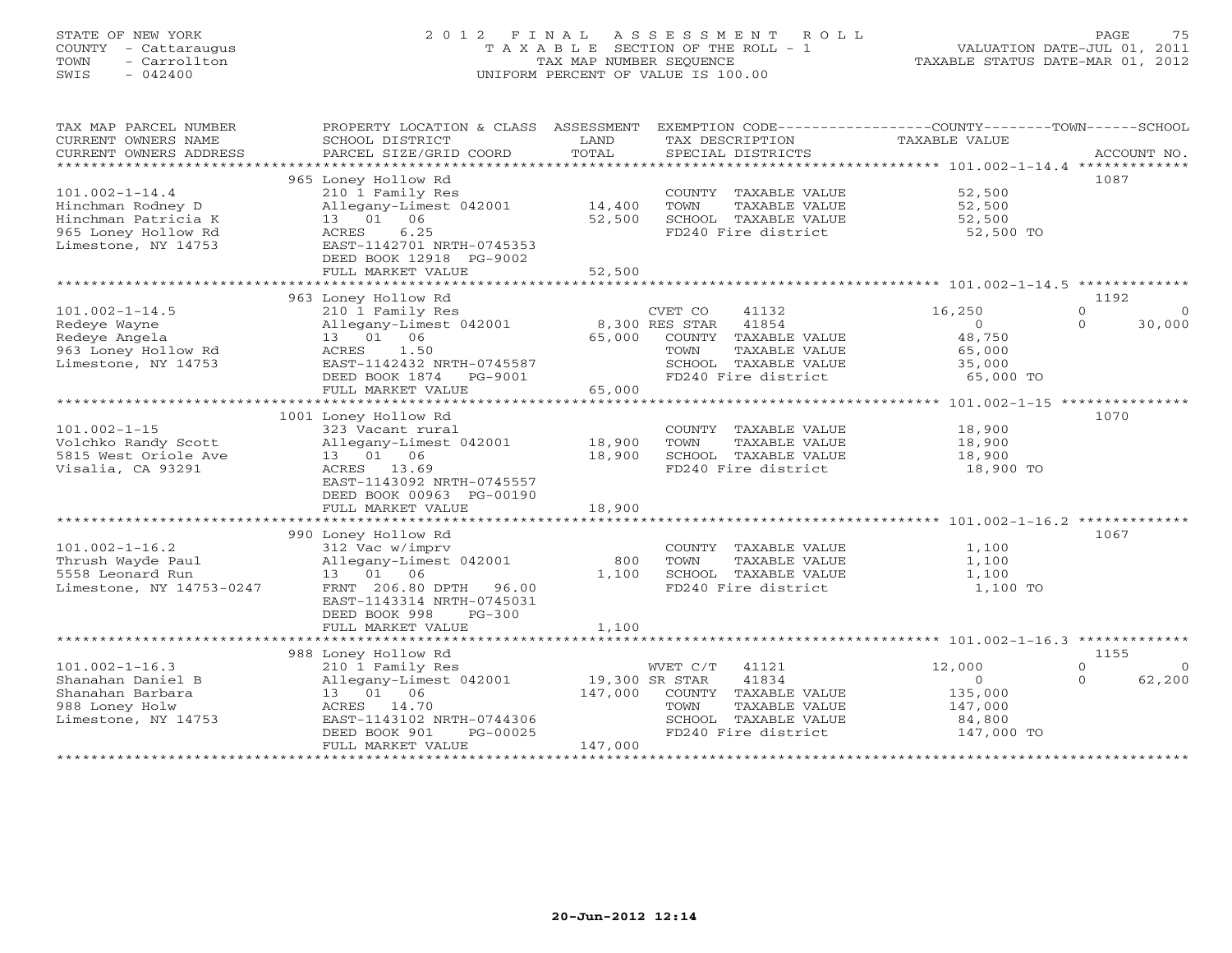# STATE OF NEW YORK 2 0 1 2 F I N A L A S S E S S M E N T R O L L PAGE 76 COUNTY - Cattaraugus T A X A B L E SECTION OF THE ROLL - 1 VALUATION DATE-JUL 01, 2011 TOWN - Carrollton TAX MAP NUMBER SEQUENCE TAXABLE STATUS DATE-MAR 01, 2012 SWIS - 042400 UNIFORM PERCENT OF VALUE IS 100.00UNIFORM PERCENT OF VALUE IS 100.00

| TAX MAP PARCEL NUMBER<br>CURRENT OWNERS NAME<br>CURRENT OWNERS ADDRESS                                    | PROPERTY LOCATION & CLASS<br>SCHOOL DISTRICT<br>PARCEL SIZE/GRID COORD                                                                                                                                 | ASSESSMENT<br>LAND<br>TOTAL             | EXEMPTION CODE-----------------COUNTY-------TOWN------SCHOOL<br>TAX DESCRIPTION<br>SPECIAL DISTRICTS                                                                        | TAXABLE VALUE                                                       | ACCOUNT NO.                            |
|-----------------------------------------------------------------------------------------------------------|--------------------------------------------------------------------------------------------------------------------------------------------------------------------------------------------------------|-----------------------------------------|-----------------------------------------------------------------------------------------------------------------------------------------------------------------------------|---------------------------------------------------------------------|----------------------------------------|
| $101.002 - 1 - 17$<br>Mason Hobert L<br>Mason Rolena F<br>903 Loney Hollow Rd<br>Limestone, NY 14753-9703 | 970 Loney Hollow Rd<br>314 Rural vac<10<br>Allegany-Limest 042001<br>13 01 06<br>ACRES<br>1.98<br>EAST-1142781 NRTH-0744346<br>DEED BOOK 00746 PG-01127<br>FULL MARKET VALUE<br>********************** | 3,000<br>3,000<br>3,000<br>************ | COUNTY TAXABLE VALUE<br>TOWN<br>TAXABLE VALUE<br>SCHOOL TAXABLE VALUE<br>FD240 Fire district                                                                                | 3,000<br>3,000<br>3,000<br>3,000 TO                                 | 0305                                   |
| $101.002 - 1 - 18.1$<br>Maguire Hugh G<br>Maquire Dawn R<br>961 Loney Hollow Rd<br>Limestone, NY 14753    | 961 Loney Hollow Rd<br>210 1 Family Res<br>Allegany-Limest 042001<br>13 01 06<br>ACRES<br>4.94<br>EAST-1142448 NRTH-0744914<br>DEED BOOK 00977 PG-01036<br>FULL MARKET VALUE                           | 64,500<br>64,500                        | CVET CO<br>41132<br>41854<br>13,400 RES STAR<br>COUNTY TAXABLE VALUE<br>TOWN<br>TAXABLE VALUE<br>SCHOOL TAXABLE VALUE<br>FD240 Fire district                                | 16,125<br>$\overline{0}$<br>48,375<br>64,500<br>34,500<br>64,500 TO | 0065<br>$\Omega$<br>$\Omega$<br>30,000 |
| $101.002 - 1 - 18.2$<br>Payne Thomas<br>Payne Donna<br>955 Loney Hollow Rd<br>Limestone, NY 14753         | 949 Loney Hollow Rd<br>210 1 Family Res<br>Allegany-Limest 042001<br>13  01  06<br>ACRES<br>1.56<br>EAST-1142374 NRTH-0744557<br>DEED BOOK 795<br>PG-00819<br>FULL MARKET VALUE                        | 8,300<br>65,000<br>65,000               | RES STAR<br>41854<br>COUNTY TAXABLE VALUE<br>TOWN<br>TAXABLE VALUE<br>SCHOOL TAXABLE VALUE<br>FD240 Fire district                                                           | $\circ$<br>65,000<br>65,000<br>35,000<br>65,000 TO                  | 0924<br>$\Omega$<br>30,000             |
| $101.002 - 1 - 19$<br>Leonard Kenneth<br>39 Thomas Dr<br>West Senca, NY 14224                             | 950 Loney Hollow Rd<br>260 Seasonal res<br>Allegany-Limest 042001<br>13 06 01<br>ACRES<br>8.37<br>EAST-1142535 NRTH-0744053<br>DEED BOOK 4064<br>PG-5002<br>FULL MARKET VALUE                          | 16,000<br>53,000<br>53,000              | COUNTY TAXABLE VALUE<br>TAXABLE VALUE<br>TOWN<br>SCHOOL TAXABLE VALUE<br>FD240 Fire district                                                                                | 53,000<br>53,000<br>53,000<br>53,000 TO                             | 0921                                   |
| $101.002 - 1 - 20$<br>Stevenson Scott R Jr<br>925 Loney Hollow Rd<br>Limestone, NY 14753                  | 925 933 Loney Hollow Rd<br>281 Multiple res<br>Allegany-Limest 042001<br>13 01 06<br>271<br>48.44<br>ACRES<br>EAST-1142041 NRTH-0745696<br>DEED BOOK 00766 PG-00238<br>FULL MARKET VALUE               | 45,200 RES STAR<br>165,000<br>165,000   | 53 PCT OF VALUE USED FOR EXEMPTION PURPOSES<br>CVET CO<br>41132<br>41854<br>COUNTY<br>TAXABLE VALUE<br>TAXABLE VALUE<br>TOWN<br>SCHOOL TAXABLE VALUE<br>FD240 Fire district | 20,000<br>$\circ$<br>145,000<br>165,000<br>135,000<br>165,000 TO    | 0462<br>$\Omega$<br>30,000<br>$\Omega$ |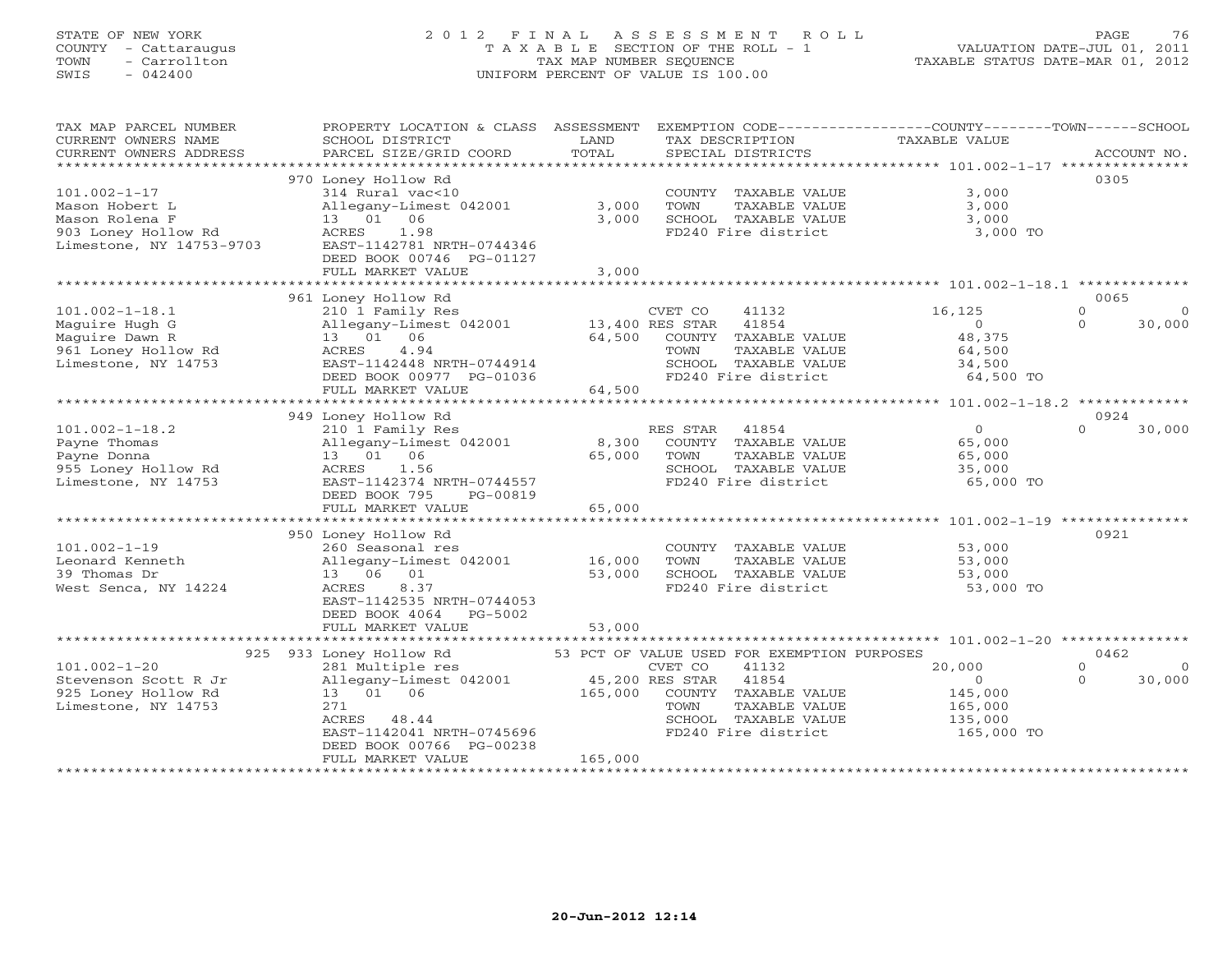# STATE OF NEW YORK 2 0 1 2 F I N A L A S S E S S M E N T R O L L PAGE 77 COUNTY - Cattaraugus T A X A B L E SECTION OF THE ROLL - 1 VALUATION DATE-JUL 01, 2011 TOWN - Carrollton TAX MAP NUMBER SEQUENCE TAXABLE STATUS DATE-MAR 01, 2012 SWIS - 042400 UNIFORM PERCENT OF VALUE IS 100.00UNIFORM PERCENT OF VALUE IS 100.00

| TAX MAP PARCEL NUMBER<br>CURRENT OWNERS NAME<br>CURRENT OWNERS ADDRESS                                 | PROPERTY LOCATION & CLASS ASSESSMENT<br>SCHOOL DISTRICT<br>PARCEL SIZE/GRID COORD                                                                        | LAND<br>TOTAL    | EXEMPTION CODE-----------------COUNTY-------TOWN------SCHOOL<br>TAX DESCRIPTION<br>SPECIAL DISTRICTS              | TAXABLE VALUE                                              | ACCOUNT NO.                |
|--------------------------------------------------------------------------------------------------------|----------------------------------------------------------------------------------------------------------------------------------------------------------|------------------|-------------------------------------------------------------------------------------------------------------------|------------------------------------------------------------|----------------------------|
|                                                                                                        |                                                                                                                                                          |                  |                                                                                                                   |                                                            |                            |
| $101.002 - 1 - 21.1$<br>Alicea Deborah S<br>899 Loney Hollow Rd<br>Limestone, NY 14753-9703            | 899 Loney Hollow Rd<br>210 1 Family Res<br>Allegany-Limest 042001<br>13 01 06<br>2.45<br>ACRES<br>EAST-1141383 NRTH-0743900<br>DEED BOOK 1006 PG-275     | 9,700<br>40,000  | 41854<br>RES STAR<br>COUNTY TAXABLE VALUE<br>TAXABLE VALUE<br>TOWN<br>SCHOOL TAXABLE VALUE<br>FD240 Fire district | $\overline{O}$<br>40,000<br>40,000<br>10,000<br>40,000 TO  | 0267<br>$\Omega$<br>30,000 |
|                                                                                                        | FULL MARKET VALUE                                                                                                                                        | 40,000           |                                                                                                                   |                                                            |                            |
| $101.002 - 1 - 21.2$                                                                                   | 895 Loney Hollow Rd<br>210 1 Family Res                                                                                                                  |                  | RES STAR 41854                                                                                                    | $\circ$                                                    | 0957<br>$\Omega$<br>30,000 |
| Deemer Frederick<br>Deemer Vickie<br>895 Loney Hollow Rd<br>Limestone, NY 14753                        | Allegany-Limest 042001<br>$12/13$ 01 06<br>FRNT 180.00 DPTH<br>1.20<br>ACRES<br>EAST-1141296 NRTH-0743726<br>DEED BOOK 00813 PG-00156                    | 7,800<br>59,000  | COUNTY TAXABLE VALUE<br>TOWN<br>TAXABLE VALUE<br>SCHOOL TAXABLE VALUE<br>FD240 Fire district                      | 59,000<br>59,000<br>29,000<br>59,000 TO                    |                            |
|                                                                                                        | FULL MARKET VALUE                                                                                                                                        | 59,000           |                                                                                                                   |                                                            |                            |
| $101.002 - 1 - 21.3$<br>Potter Lumber Co Inc<br>PO Box 10<br>Allegany, NY 14706                        | Loney Hollow Rd (Off)<br>910 Priv forest<br>Allegany-Limest 042001<br>13  01  06<br>ACRES 43.15<br>EAST-1141496 NRTH-0745955<br>DEED BOOK 00949 PG-00684 | 17,300<br>17,300 | COUNTY TAXABLE VALUE<br>TOWN<br>TAXABLE VALUE<br>SCHOOL TAXABLE VALUE<br>FD240 Fire district                      | 17,300<br>17,300<br>17,300<br>17,300 TO                    | 1293                       |
|                                                                                                        | FULL MARKET VALUE                                                                                                                                        | 17,300           |                                                                                                                   |                                                            |                            |
|                                                                                                        | 903 Loney Hollow Rd                                                                                                                                      |                  |                                                                                                                   |                                                            | 1336                       |
| $101.002 - 1 - 21.4$<br>Mason Rolena F<br>Mason Donald M<br>903 Loney Hollow Rd<br>Limestone, NY 14753 | 270 Mfg housing<br>Allegany-Limest 042001<br>13  01  06<br>1.20<br>ACRES<br>EAST-1141434 NRTH-0744010<br>DEED BOOK 1006<br>$PG-269$                      | 7,800<br>16,000  | SR STAR<br>41834<br>COUNTY TAXABLE VALUE<br>TOWN<br>TAXABLE VALUE<br>SCHOOL TAXABLE VALUE<br>FD240 Fire district  | $\circ$<br>16,000<br>16,000<br>$\overline{0}$<br>16,000 TO | 16,000<br>$\cap$           |
|                                                                                                        | FULL MARKET VALUE                                                                                                                                        | 16,000           |                                                                                                                   |                                                            |                            |
|                                                                                                        | ****************************<br>909 Loney Hollow Rd                                                                                                      |                  |                                                                                                                   |                                                            | 1337                       |
| $101.002 - 1 - 21.5$<br>Kightlinger Thomas<br>1007 River St<br>Olean, NY 14760                         | 314 Rural vac<10<br>Allegany-Limest 042001<br>13 01 06<br>FRNT 10.00 DPTH<br>2.40<br>ACRES<br>EAST-1141578 NRTH-0744077<br>DEED BOOK 1006<br>$PG-272$    | 3,600<br>3,600   | COUNTY TAXABLE VALUE<br>TOWN<br>TAXABLE VALUE<br>SCHOOL TAXABLE VALUE<br>FD240 Fire district                      | 3,600<br>3,600<br>3,600<br>3,600 TO                        |                            |
|                                                                                                        | FULL MARKET VALUE                                                                                                                                        | 3,600            |                                                                                                                   |                                                            |                            |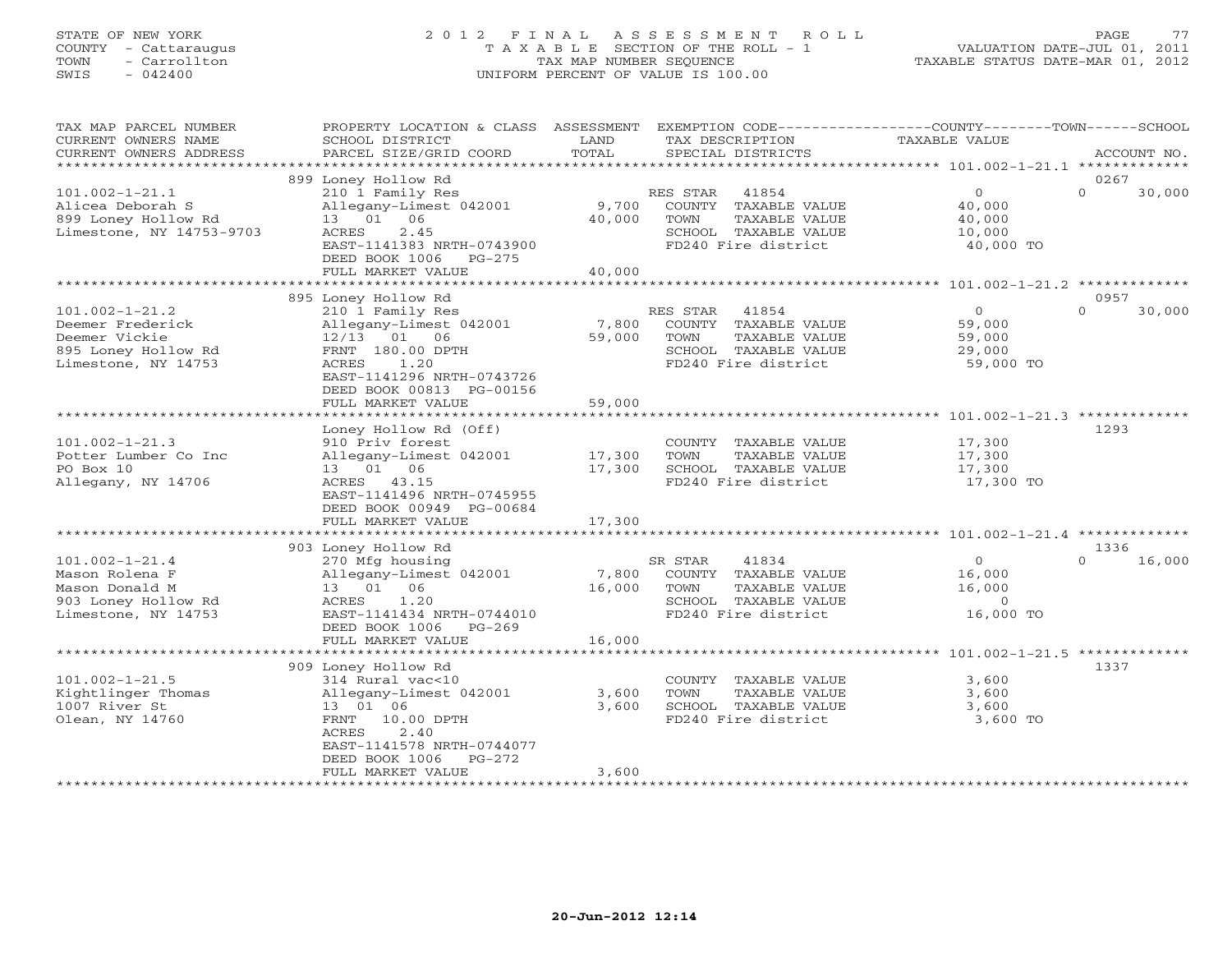# STATE OF NEW YORK 2 0 1 2 F I N A L A S S E S S M E N T R O L L PAGE 78 COUNTY - Cattaraugus T A X A B L E SECTION OF THE ROLL - 1 VALUATION DATE-JUL 01, 2011 TOWN - Carrollton TAX MAP NUMBER SEQUENCE TAXABLE STATUS DATE-MAR 01, 2012 SWIS - 042400 UNIFORM PERCENT OF VALUE IS 100.00UNIFORM PERCENT OF VALUE IS 100.00

| TAX MAP PARCEL NUMBER<br>CURRENT OWNERS NAME<br>CURRENT OWNERS ADDRESS<br>*************************                        | PROPERTY LOCATION & CLASS ASSESSMENT<br>SCHOOL DISTRICT<br>PARCEL SIZE/GRID COORD                                                                                                                               | LAND<br>TOTAL                 | TAX DESCRIPTION<br>SPECIAL DISTRICTS                                                         | EXEMPTION CODE-----------------COUNTY-------TOWN------SCHOOL<br>TAXABLE VALUE<br>ACCOUNT NO. |
|----------------------------------------------------------------------------------------------------------------------------|-----------------------------------------------------------------------------------------------------------------------------------------------------------------------------------------------------------------|-------------------------------|----------------------------------------------------------------------------------------------|----------------------------------------------------------------------------------------------|
|                                                                                                                            |                                                                                                                                                                                                                 |                               |                                                                                              |                                                                                              |
| $101.002 - 1 - 21.6$<br>Rader Paul<br>Schwab Julie                                                                         | 907 Loney Hollow Rd<br>280 Res Multiple<br>Allegany-Limest 042001<br>FRNT 99.00 DPTH 158.00                                                                                                                     | 5,500<br>55,000               | RES STAR<br>41854<br>COUNTY TAXABLE VALUE<br>TOWN<br>TAXABLE VALUE                           | 1375<br>$\overline{0}$<br>$\Omega$<br>30,000<br>55,000<br>55,000                             |
| 907 Loney Hollow Rd<br>Limestone, NY 14753                                                                                 | EAST-1141659 NRTH-0743924<br>DEED BOOK 4908 PG-5001<br>FULL MARKET VALUE                                                                                                                                        | 55,000                        | SCHOOL TAXABLE VALUE                                                                         | 25,000                                                                                       |
| **********************                                                                                                     |                                                                                                                                                                                                                 |                               |                                                                                              |                                                                                              |
| $101.002 - 1 - 22$<br>Penn York Resources Inc<br>1716 Honeove Rd<br>Shinglehouse, PA 16748                                 | Leonard Run Rd<br>910 Priv forest<br>Allegany-Limest 042001<br>21 01 06<br>ACRES 363.76<br>EAST-1139237 NRTH-0745651<br>DEED BOOK 1015 PG-165                                                                   | 127,300<br>165,900<br>165,900 | COUNTY TAXABLE VALUE<br>TAXABLE VALUE<br>TOWN<br>SCHOOL TAXABLE VALUE<br>FD240 Fire district | 0592<br>165,900<br>165,900<br>165,900<br>165,900 TO                                          |
|                                                                                                                            | FULL MARKET VALUE                                                                                                                                                                                               |                               |                                                                                              |                                                                                              |
| $101.003 - 1 - 1$<br>Coghlan Velma<br>Poplaski Leona<br>Attn: Christine Emborsky<br>884 Parkside Dr<br>Limestone, NY 14753 | 887 Parkside Dr<br>210 1 Family Res<br>Allegany-Limest 042001<br>43 01 06<br>ACRES<br>5.19<br>EAST-1132011 NRTH-0744135<br>DEED BOOK 745<br>PG-00780                                                            | 13,600<br>34,500              | COUNTY TAXABLE VALUE<br>TAXABLE VALUE<br>TOWN<br>SCHOOL TAXABLE VALUE<br>FD240 Fire district | 0092<br>34,500<br>34,500<br>34,500<br>34,500 TO                                              |
|                                                                                                                            | FULL MARKET VALUE                                                                                                                                                                                               | 34,500                        |                                                                                              |                                                                                              |
| $101.003 - 1 - 3$<br>White Donald<br>White Cynthia<br>81 King St<br>Elma, NY 14059                                         | ***************************<br>882 Parkside Dr<br>260 Seasonal res<br>Allegany-Limest 042001<br>43 01 06<br>FRNT 75.00 DPTH 225.00<br>EAST-1132440 NRTH-0743987<br>DEED BOOK 12404 PG-7001<br>FULL MARKET VALUE | 5,200<br>18,000<br>18,000     | COUNTY TAXABLE VALUE<br>TAXABLE VALUE<br>TOWN<br>SCHOOL TAXABLE VALUE<br>FD240 Fire district | 0889<br>18,000<br>18,000<br>18,000<br>18,000 TO                                              |
| $101.003 - 1 - 4$<br>Scarpello Joseph N<br>25 Cove Creek Run<br>West Seneca, NY 14224                                      | 903 Parkside Dr<br>260 Seasonal res<br>Allegany-Limest 042001<br>43 01 06<br>FRNT 100.00 DPTH 200.00<br>EAST-1132136 NRTH-0743672<br>DEED BOOK 12497 PG-9002<br>FULL MARKET VALUE                               | 6,000<br>17,500<br>17,500     | COUNTY TAXABLE VALUE<br>TAXABLE VALUE<br>TOWN<br>SCHOOL TAXABLE VALUE<br>FD240 Fire district | 0415<br>17,500<br>17,500<br>17,500<br>17,500 TO                                              |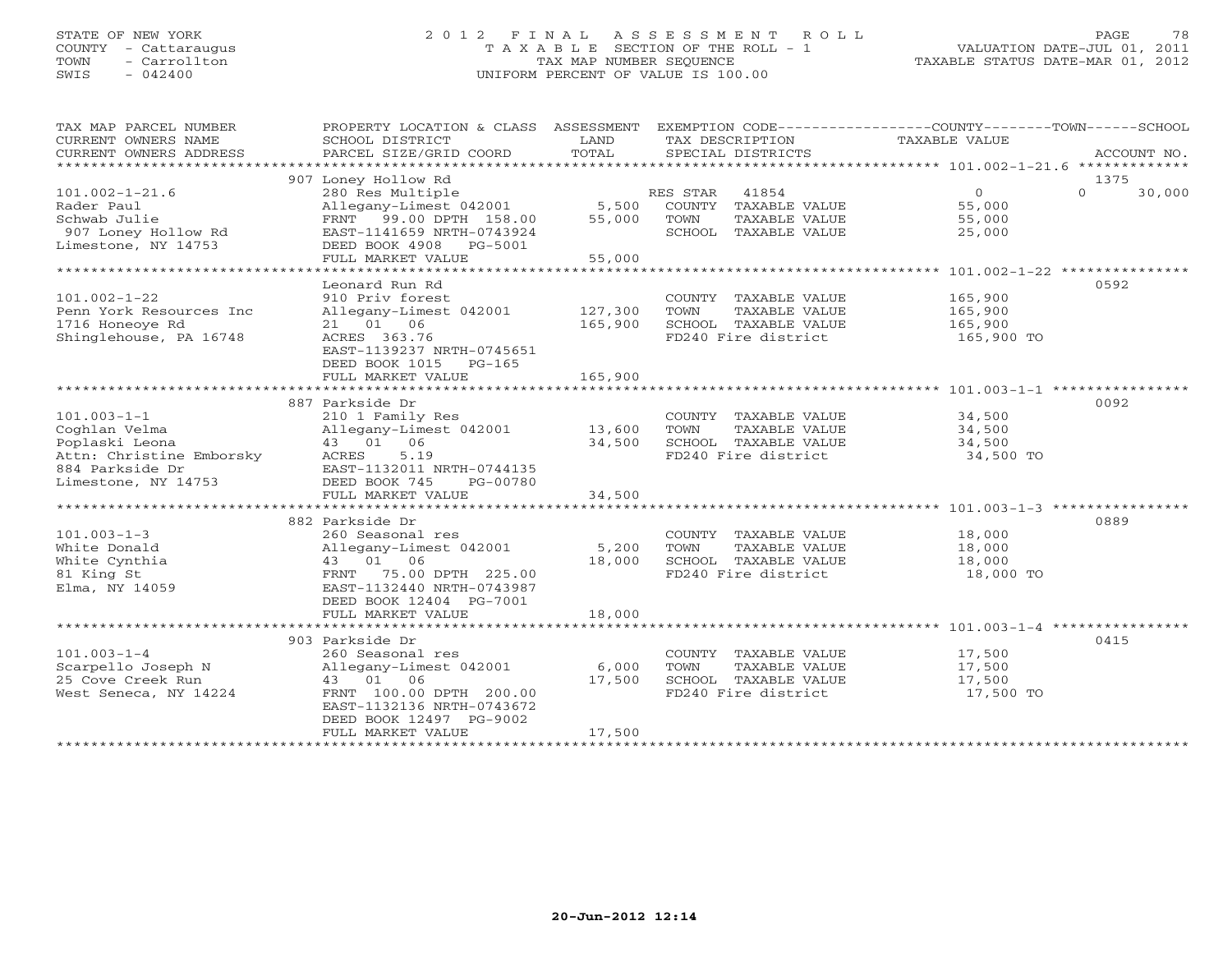### STATE OF NEW YORK 2 0 1 2 F I N A L A S S E S S M E N T R O L L PAGE 79 COUNTY - Cattaraugus T A X A B L E SECTION OF THE ROLL - 1 VALUATION DATE-JUL 01, 2011 TOWN - Carrollton TAX MAP NUMBER SEQUENCE TAXABLE STATUS DATE-MAR 01, 2012 SWIS - 042400 UNIFORM PERCENT OF VALUE IS 100.00UNIFORM PERCENT OF VALUE IS 100.00

| TAX MAP PARCEL NUMBER<br>CURRENT OWNERS NAME<br>CURRENT OWNERS ADDRESS | PROPERTY LOCATION & CLASS ASSESSMENT<br>SCHOOL DISTRICT<br>PARCEL SIZE/GRID COORD | LAND<br>TOTAL           | TAX DESCRIPTION<br>SPECIAL DISTRICTS             | EXEMPTION CODE-----------------COUNTY-------TOWN------SCHOOL<br>TAXABLE VALUE | ACCOUNT NO.                         |
|------------------------------------------------------------------------|-----------------------------------------------------------------------------------|-------------------------|--------------------------------------------------|-------------------------------------------------------------------------------|-------------------------------------|
| *******************                                                    |                                                                                   |                         |                                                  |                                                                               |                                     |
|                                                                        | 881 Parkside Dr                                                                   |                         |                                                  |                                                                               | 0204                                |
| $101.003 - 1 - 5$<br>Hare William R<br>Hare June J                     | 210 1 Family Res<br>Allegany-Limest 042001<br>42 01 06                            | 8,600 SR STAR<br>67,000 | AGED C<br>41802<br>41834<br>COUNTY TAXABLE VALUE | 16,750<br>$\Omega$<br>50,250                                                  | $\Omega$<br>∩<br>$\Omega$<br>62,200 |
| 881 Parkside Dr<br>Limestone, NY 14753                                 | 1.70<br>ACRES<br>EAST-1131869 NRTH-0743412                                        |                         | TAXABLE VALUE<br>TOWN<br>SCHOOL TAXABLE VALUE    | 67,000<br>4,800                                                               |                                     |
|                                                                        | DEED BOOK 814<br>PG-00339<br>FULL MARKET VALUE                                    | 67,000                  | FD240 Fire district                              | 67,000 TO                                                                     |                                     |
|                                                                        | ************************                                                          |                         |                                                  |                                                                               |                                     |
|                                                                        | 847 Parkside Dr                                                                   |                         |                                                  |                                                                               | 0202                                |
| $101.003 - 1 - 6.1$                                                    | 210 1 Family Res                                                                  |                         | COUNTY TAXABLE VALUE                             | 105,000                                                                       |                                     |
| Hare William R                                                         | Allegany-Limest 042001                                                            | 78,600                  | TAXABLE VALUE<br>TOWN                            | 105,000                                                                       |                                     |
| Hare June J                                                            | 42/43 01 06                                                                       | 105,000                 | SCHOOL TAXABLE VALUE                             | 105,000                                                                       |                                     |
| 881 Parkside Dr<br>Limestone, NY 14753                                 | 210<br>ACRES 181.05<br>EAST-1130299 NRTH-0743480<br>DEED BOOK 00917 PG-00277      |                         | FD240 Fire district                              | 105,000 TO                                                                    |                                     |
|                                                                        | FULL MARKET VALUE                                                                 | 105,000                 |                                                  |                                                                               |                                     |
|                                                                        | **********************                                                            | * * * * * * * * * *     |                                                  | ***************************** 101.003-1-6.2 *********                         |                                     |
|                                                                        | 904 Parkside Dr                                                                   |                         |                                                  |                                                                               | 0913                                |
| $101.003 - 1 - 6.2$                                                    | 314 Rural vac<10                                                                  |                         | COUNTY TAXABLE VALUE                             | 4,500                                                                         |                                     |
| Hare William C                                                         | Allegany-Limest 042001                                                            | 4,500                   | TOWN<br>TAXABLE VALUE                            | 4,500                                                                         |                                     |
| 885 Parkside Dr                                                        | 43 01 06                                                                          | 4,500                   | SCHOOL TAXABLE VALUE                             | 4,500                                                                         |                                     |
| Limestone, NY 14753                                                    | FRNT 75.00 DPTH 150.00<br>EAST-1132387 NRTH-0743748<br>DEED BOOK 00947 PG-00494   |                         | FD240 Fire district                              | 4,500 TO                                                                      |                                     |
|                                                                        | FULL MARKET VALUE                                                                 | 4,500                   |                                                  |                                                                               |                                     |
|                                                                        |                                                                                   |                         |                                                  |                                                                               |                                     |
|                                                                        | 883 Parkside Dr                                                                   |                         |                                                  |                                                                               | 0919                                |
| $101.003 - 1 - 6.3$<br>Hare William 0                                  | 311 Res vac land<br>Allegany-Limest 042001                                        | 2,000                   | COUNTY TAXABLE VALUE<br>TAXABLE VALUE<br>TOWN    | 2,000<br>2,000                                                                |                                     |
| Hare June J                                                            | 43 01 06                                                                          | 2,000                   | SCHOOL TAXABLE VALUE                             | 2,000                                                                         |                                     |
| 883 Parkside Dr                                                        | 449                                                                               |                         | FD240 Fire district                              | 2,000 TO                                                                      |                                     |
| Limestone, NY 14753                                                    | FRNT 100.00 DPTH 170.00<br>EAST-1132042 NRTH-0743500<br>DEED BOOK 765<br>PG-00229 |                         |                                                  |                                                                               |                                     |
|                                                                        | FULL MARKET VALUE                                                                 | 2,000                   |                                                  |                                                                               |                                     |
|                                                                        | 910 Parkside Dr                                                                   |                         |                                                  |                                                                               | 1000                                |
| $101.003 - 1 - 6.4$                                                    | 314 Rural vac<10                                                                  |                         | COUNTY TAXABLE VALUE                             | 7,200                                                                         |                                     |
| White Donald                                                           | Allegany-Limest 042001                                                            | 7,200                   | TOWN<br>TAXABLE VALUE                            | 7,200                                                                         |                                     |
| White Cynthia                                                          | 43 01 06                                                                          | 7,200                   | SCHOOL TAXABLE VALUE                             | 7,200                                                                         |                                     |
| 81 King Rd                                                             | FRNT 162.00 DPTH 225.00                                                           |                         | FD240 Fire district                              | 7,200 TO                                                                      |                                     |
| Elma, NY 14059                                                         | EAST-1132438 NRTH-0743868<br>DEED BOOK 1440<br>PG-4001                            |                         |                                                  |                                                                               |                                     |
|                                                                        | FULL MARKET VALUE                                                                 | 7,200                   |                                                  |                                                                               |                                     |
|                                                                        |                                                                                   |                         |                                                  |                                                                               |                                     |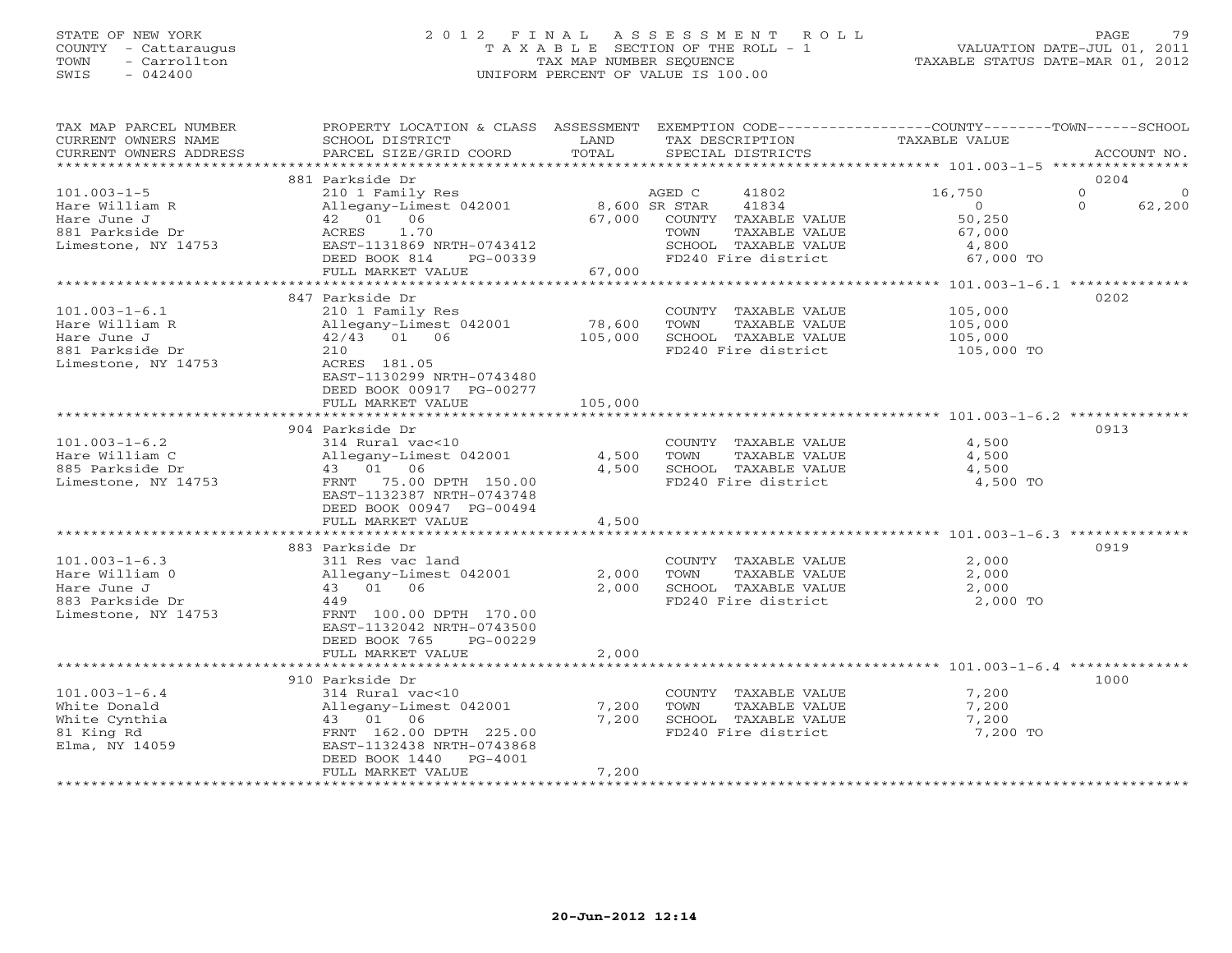# STATE OF NEW YORK 2 0 1 2 F I N A L A S S E S S M E N T R O L L PAGE 80 COUNTY - Cattaraugus T A X A B L E SECTION OF THE ROLL - 1 VALUATION DATE-JUL 01, 2011 TOWN - Carrollton TAX MAP NUMBER SEQUENCE TAXABLE STATUS DATE-MAR 01, 2012 SWIS - 042400 UNIFORM PERCENT OF VALUE IS 100.00UNIFORM PERCENT OF VALUE IS 100.00

| TAX MAP PARCEL NUMBER<br>CURRENT OWNERS NAME<br>CURRENT OWNERS ADDRESS | PROPERTY LOCATION & CLASS ASSESSMENT<br>SCHOOL DISTRICT<br>PARCEL SIZE/GRID COORD | LAND<br>TOTAL |                       | TAX DESCRIPTION<br>SPECIAL DISTRICTS | EXEMPTION CODE-----------------COUNTY-------TOWN------SCHOOL<br>TAXABLE VALUE |          | ACCOUNT NO.    |
|------------------------------------------------------------------------|-----------------------------------------------------------------------------------|---------------|-----------------------|--------------------------------------|-------------------------------------------------------------------------------|----------|----------------|
|                                                                        |                                                                                   |               |                       |                                      |                                                                               |          |                |
|                                                                        | 899 Parkside Dr                                                                   |               |                       |                                      |                                                                               |          | 0922           |
| $101.003 - 1 - 6.5$                                                    | 314 Rural vac<10                                                                  |               |                       | COUNTY TAXABLE VALUE                 | 5,800                                                                         |          |                |
| Bleier Gregg L                                                         | Allegany-Limest 042001                                                            | 5,800         | TOWN                  | TAXABLE VALUE                        | 5,800                                                                         |          |                |
| Bleier Fay L                                                           | 43 01 06                                                                          | 5,800         |                       | SCHOOL TAXABLE VALUE                 | 5,800                                                                         |          |                |
| 883 Parkside Dr                                                        | 95.00 DPTH 200.00<br>FRNT                                                         |               |                       | FD240 Fire district                  | 5,800 TO                                                                      |          |                |
| Limestone, NY 14753                                                    | EAST-1132096 NRTH-0743583                                                         |               |                       |                                      |                                                                               |          |                |
|                                                                        | DEED BOOK 00933 PG-00031                                                          |               |                       |                                      |                                                                               |          |                |
|                                                                        | FULL MARKET VALUE                                                                 | 5,800         |                       |                                      |                                                                               |          |                |
|                                                                        |                                                                                   |               |                       |                                      |                                                                               |          |                |
|                                                                        | 885 Parkside Dr                                                                   |               |                       |                                      |                                                                               |          | 1060           |
| $101.003 - 1 - 6.6$                                                    | 210 1 Family Res                                                                  |               | RES STAR 41854        |                                      | $\Omega$                                                                      | $\Omega$ | 30,000         |
| Hare William C                                                         | Allegany-Limest 042001                                                            | 10,400        |                       | COUNTY TAXABLE VALUE                 | 75,000                                                                        |          |                |
| 885 Parkside Dr                                                        | 43 01 06                                                                          | 75,000        | TOWN                  | TAXABLE VALUE                        | 75,000                                                                        |          |                |
| Limestone, NY 14753                                                    | 2.95<br>ACRES                                                                     |               |                       | SCHOOL TAXABLE VALUE                 | 45,000                                                                        |          |                |
|                                                                        | EAST-1131672 NRTH-0744146                                                         |               |                       | FD240 Fire district                  | 75,000 TO                                                                     |          |                |
|                                                                        | DEED BOOK 00924 PG-00431                                                          |               |                       |                                      |                                                                               |          |                |
|                                                                        | FULL MARKET VALUE                                                                 | 75,000        |                       |                                      |                                                                               |          |                |
|                                                                        |                                                                                   |               |                       |                                      |                                                                               |          |                |
|                                                                        | 860 Parkside Dr                                                                   |               |                       |                                      |                                                                               |          | 1102           |
| $101.003 - 1 - 6.7$                                                    | 210 1 Family Res                                                                  |               | CVET CO               | 41132                                | 14,000                                                                        | $\Omega$ | $\overline{0}$ |
| Howard Lloyd J                                                         | Allegany-Limest 042001                                                            |               | 6,700 DVET CO         | 41142                                | 14,000                                                                        | $\Omega$ | $\Omega$       |
| 860 Parkside Dr                                                        | 42 01 06                                                                          |               | 56,000 SR STAR        | 41834                                | $\overline{0}$                                                                | $\Omega$ | 56,000         |
| Limestone, NY 14753                                                    | FRNT 340.00 DPTH 100.00                                                           |               |                       | COUNTY TAXABLE VALUE                 | 28,000                                                                        |          |                |
|                                                                        | EAST-1131884 NRTH-0742724                                                         |               | TOWN                  | TAXABLE VALUE                        | 56,000                                                                        |          |                |
|                                                                        | DEED BOOK 7210 PG-8001                                                            |               |                       | SCHOOL TAXABLE VALUE                 | $\Omega$                                                                      |          |                |
|                                                                        | FULL MARKET VALUE                                                                 |               |                       | 56,000 FD240 Fire district           | 56,000 TO                                                                     |          |                |
|                                                                        |                                                                                   |               |                       |                                      |                                                                               |          |                |
|                                                                        | 993 Parkdide Drive                                                                |               |                       |                                      |                                                                               |          | 1422           |
| $101.003 - 1 - 6.8$                                                    | 210 1 Family Res                                                                  |               | RES STAR              | 41854                                | $\circ$                                                                       | $\circ$  | 30,000         |
| Bleier Gregg L                                                         | Allegany-Limest 042001                                                            |               | 6,100 BUS C/T/S 47610 |                                      | 8,906                                                                         | 8,906    | 8,906          |
| Bleier Fay L                                                           | FRNT 125.00 DPTH                                                                  | 94,500        |                       | COUNTY TAXABLE VALUE                 | 85,594                                                                        |          |                |
| 993 Parkside Drive Rd                                                  | 2.60<br>ACRES                                                                     |               | TOWN                  | TAXABLE VALUE                        | 85,594                                                                        |          |                |
| Limestome, NY 14753                                                    | EAST-1131910 NRTH-0743721                                                         |               |                       | SCHOOL TAXABLE VALUE                 | 55,594                                                                        |          |                |
|                                                                        | FULL MARKET VALUE                                                                 | 94,500        |                       |                                      |                                                                               |          |                |
|                                                                        |                                                                                   |               |                       |                                      |                                                                               |          |                |
|                                                                        | 883 Parkside Dr.                                                                  |               |                       |                                      |                                                                               |          | 1423           |
| $101.003 - 1 - 6.9$                                                    | 314 Rural vac<10                                                                  |               |                       | COUNTY TAXABLE VALUE                 | 100                                                                           |          |                |
| Bleier Gregg L                                                         | Allegany-Limest 042001                                                            | 100           | TOWN                  | TAXABLE VALUE                        | 100                                                                           |          |                |
| Bleier Fay L                                                           | FRNT 25.00 DPTH 180.00                                                            | 100           |                       | SCHOOL TAXABLE VALUE                 | 100                                                                           |          |                |
| 883 Parkside Dr.                                                       | FULL MARKET VALUE                                                                 | 100           |                       |                                      |                                                                               |          |                |
| Limestone, NY 14753                                                    |                                                                                   |               |                       |                                      |                                                                               |          |                |
| **************                                                         |                                                                                   |               |                       |                                      |                                                                               |          |                |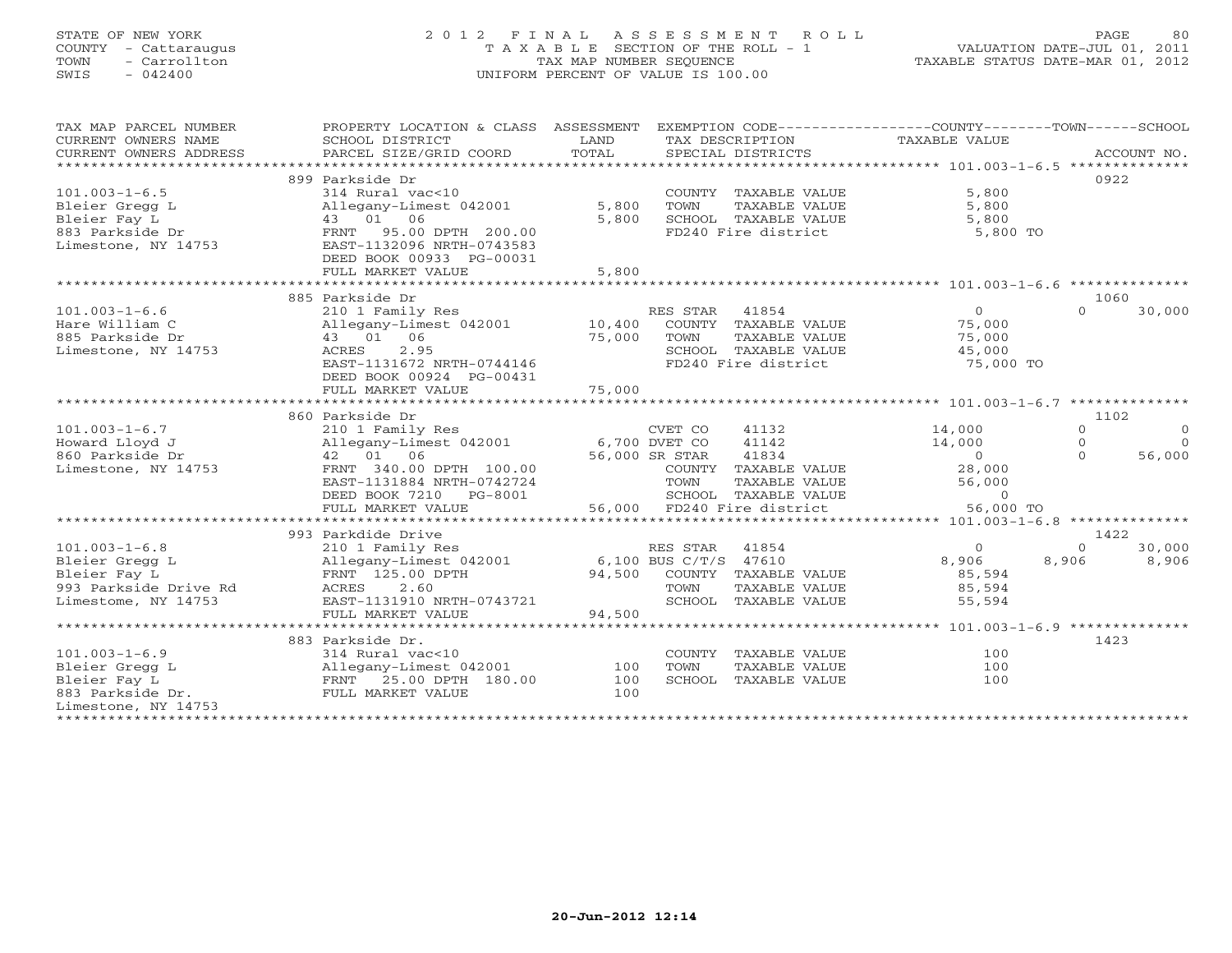# STATE OF NEW YORK 2 0 1 2 F I N A L A S S E S S M E N T R O L L PAGE 81 COUNTY - Cattaraugus T A X A B L E SECTION OF THE ROLL - 1 VALUATION DATE-JUL 01, 2011 TOWN - Carrollton TAX MAP NUMBER SEQUENCE TAXABLE STATUS DATE-MAR 01, 2012 SWIS - 042400 UNIFORM PERCENT OF VALUE IS 100.00UNIFORM PERCENT OF VALUE IS 100.00

| TAX MAP PARCEL NUMBER<br>CURRENT OWNERS NAME<br>CURRENT OWNERS ADDRESS                                                | PROPERTY LOCATION & CLASS ASSESSMENT<br>SCHOOL DISTRICT<br>PARCEL SIZE/GRID COORD                                                                                                   | LAND<br>TOTAL              | TAX DESCRIPTION<br>SPECIAL DISTRICTS                                                                                                                         | EXEMPTION CODE----------------COUNTY-------TOWN------SCHOOL<br>TAXABLE VALUE | ACCOUNT NO.        |
|-----------------------------------------------------------------------------------------------------------------------|-------------------------------------------------------------------------------------------------------------------------------------------------------------------------------------|----------------------------|--------------------------------------------------------------------------------------------------------------------------------------------------------------|------------------------------------------------------------------------------|--------------------|
| $101.003 - 1 - 7$<br>Andolino Todd<br>Filer Warren John<br>38 Tracy Lynn Ln<br>West Seneca, NY 14224                  | 914 Parkside Dr<br>260 Seasonal res<br>Allegany-Limest 042001<br>43 01 06<br>FRNT 100.00 DPTH 215.00<br>EAST-1132434 NRTH-0744378<br>DEED BOOK 5335 PG-7001<br>FULL MARKET VALUE    | 6,100<br>31,000<br>31,000  | COUNTY TAXABLE VALUE<br>TOWN<br>TAXABLE VALUE<br>SCHOOL TAXABLE VALUE<br>FD240 Fire district                                                                 | 31,000<br>31,000<br>31,000<br>31,000 TO                                      | 0381               |
|                                                                                                                       |                                                                                                                                                                                     |                            |                                                                                                                                                              |                                                                              |                    |
| $101.003 - 1 - 8$<br>Ralph Gary E<br>Ralph William J Jr<br>676 Bennett Rd<br>Angola, NY 14006                         | 930 Parkside Dr<br>260 Seasonal res<br>Allegany-Limest 042001<br>43 01 06<br>FRNT 100.00 DPTH 170.00<br>EAST-1132401 NRTH-0744285<br>DEED BOOK 876<br>PG-00211<br>FULL MARKET VALUE | 5,600<br>39,500<br>39,500  | COUNTY TAXABLE VALUE<br>TOWN<br>TAXABLE VALUE<br>SCHOOL TAXABLE VALUE<br>FD240 Fire district                                                                 | 39,500<br>39,500<br>39,500<br>39,500 TO                                      | 0382               |
|                                                                                                                       |                                                                                                                                                                                     |                            |                                                                                                                                                              |                                                                              |                    |
| $101.003 - 1 - 9$<br>Shanahan William D<br>Shanaahan Janet M<br>William Shanahan<br>573 Woodley Rd<br>Alden, NY 14004 | 926 Parkside Dr<br>260 Seasonal res<br>Allegany-Limest 042001<br>1<br>43 01 06<br>FRNT 50.00 DPTH 150.00<br>EAST-1132405 NRTH-0744206<br>FULL MARKET VALUE                          | 6,000<br>23,000<br>23,000  | COUNTY TAXABLE VALUE<br>TOWN<br>TAXABLE VALUE<br>SCHOOL TAXABLE VALUE<br>FD240 Fire district                                                                 | 23,000<br>23,000<br>23,000<br>23,000 TO                                      | 0433               |
|                                                                                                                       | 887 Parkside Dr                                                                                                                                                                     |                            |                                                                                                                                                              |                                                                              | 0442               |
| $101.003 - 1 - 10$<br>Emborsky Christine<br>Porter Jacqueline<br>884 Parkside Dr<br>Limestone, NY 14753               | 210 1 Family Res<br>Allegany-Limest 042001<br>43 01 06<br>FRNT 100.00 DPTH 200.00<br>EAST-1132430 NRTH-0744132<br>DEED BOOK 1006 PG-987<br>FULL MARKET VALUE                        | 6,000<br>32,000<br>32,000  | RES STAR 41854<br>COUNTY TAXABLE VALUE<br>TOWN<br>TAXABLE VALUE<br>SCHOOL TAXABLE VALUE<br>FD240 Fire district                                               | $\overline{0}$<br>32,000<br>32,000<br>2,000<br>32,000 TO                     | 30,000<br>$\Omega$ |
|                                                                                                                       |                                                                                                                                                                                     |                            |                                                                                                                                                              |                                                                              |                    |
| $101.003 - 1 - 11.1$<br>Wentworth Benjamin J<br>Wentworth John<br>720 E Main St<br>Bradford, PA 16701                 | 898 N Main St<br>323 Vacant rural<br>Allegany-Limest 042001<br>26 01 06<br>ACRES 29.65<br>EAST-1136405 NRTH-0743143<br>DEED BOOK 00923 PG-00888<br>FULL MARKET VALUE                | 24,900<br>24,900<br>24,900 | COUNTY TAXABLE VALUE<br>TOWN<br>TAXABLE VALUE<br>SCHOOL TAXABLE VALUE<br>FD240 Fire district<br>FD240 Fire under<br>FF242 Sewer fr ftg<br>FF242 Sewer dist 1 | 24,900<br>24,900<br>24,900<br>24,900 TO<br>139 TO<br>24,900 TO               | 0294               |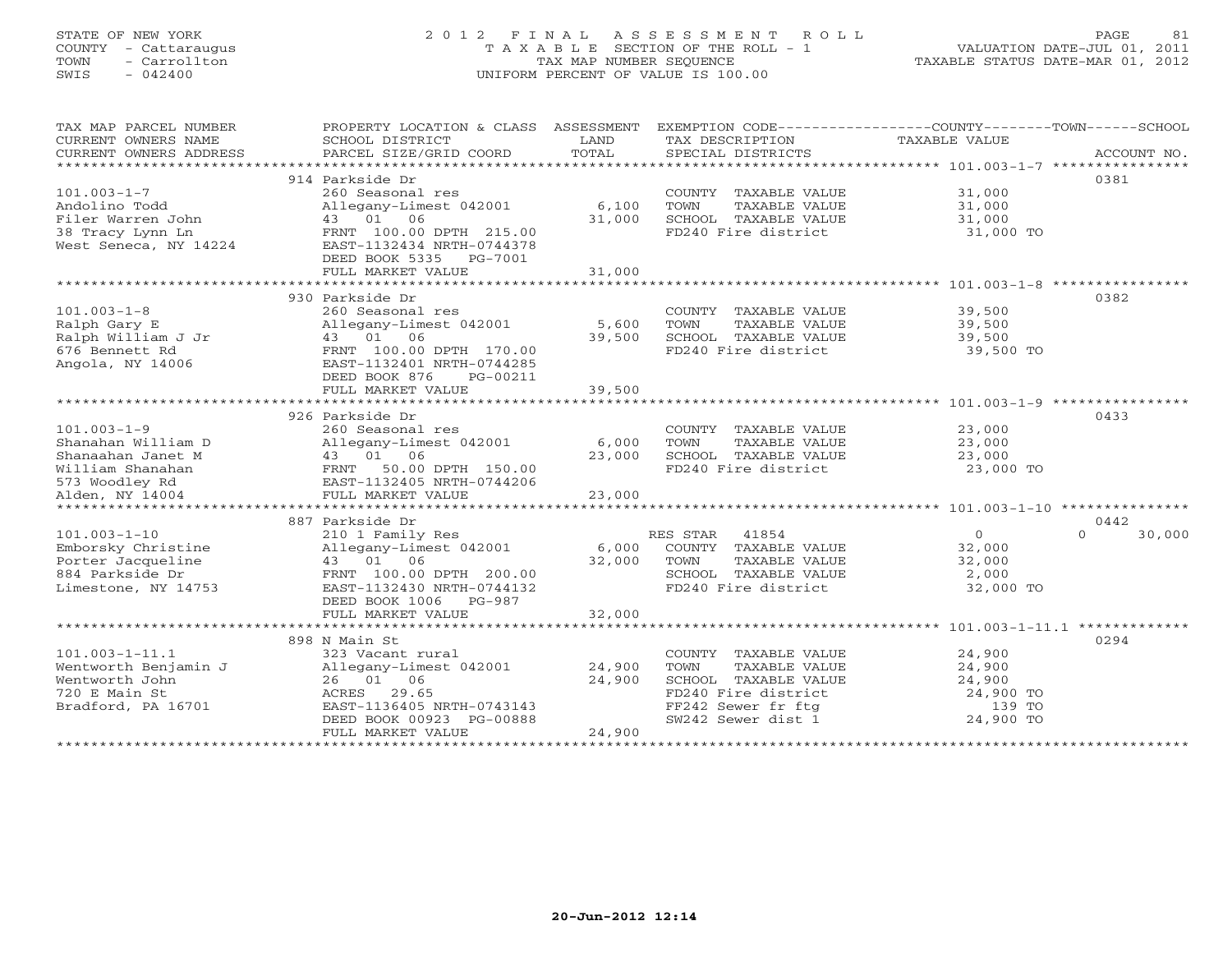# STATE OF NEW YORK 2 0 1 2 F I N A L A S S E S S M E N T R O L L PAGE 82COUNTY - Cattaraugus T A X A B L E SECTION OF THE ROLL - 1<br>
TOWN - Carrollton TAX MAP NUMBER SEQUENCE<br>
SWIS - 042400 SWIS - 042400 UNIFORM PERCENT OF VALUE IS 100.00

| TAX MAP PARCEL NUMBER<br>CURRENT OWNERS NAME<br>CURRENT OWNERS ADDRESS | PROPERTY LOCATION & CLASS ASSESSMENT<br>SCHOOL DISTRICT<br>PARCEL SIZE/GRID COORD                                            | LAND<br>TOTAL | TAX DESCRIPTION<br>SPECIAL DISTRICTS                                                                                        | EXEMPTION CODE-----------------COUNTY-------TOWN------SCHOOL<br>TAXABLE VALUE | ACCOUNT NO.        |
|------------------------------------------------------------------------|------------------------------------------------------------------------------------------------------------------------------|---------------|-----------------------------------------------------------------------------------------------------------------------------|-------------------------------------------------------------------------------|--------------------|
|                                                                        |                                                                                                                              |               |                                                                                                                             |                                                                               |                    |
|                                                                        | 904 N Main St                                                                                                                |               |                                                                                                                             |                                                                               | 1091               |
| $101.003 - 1 - 11.2$                                                   | 314 Rural vac<10                                                                                                             |               | COUNTY TAXABLE VALUE                                                                                                        | 4,000                                                                         |                    |
| Middaugh Richard                                                       | Allegany-Limest 042001                                                                                                       | 4,000         | TOWN<br>TAXABLE VALUE                                                                                                       | 4,000                                                                         |                    |
| 6148 County Rd. 18                                                     | 26 01 06                                                                                                                     | 4,000         | SCHOOL TAXABLE VALUE<br>FD240 Fire district                                                                                 | 4,000                                                                         |                    |
| Alma, NY 14708                                                         | FRNT 81.70 DPTH                                                                                                              |               |                                                                                                                             | 4,000 TO                                                                      |                    |
|                                                                        | 4.15<br>ACRES                                                                                                                |               | FF242 Sewer fr ftg                                                                                                          | 81 TO                                                                         |                    |
|                                                                        | EAST-1136138 NRTH-0743603                                                                                                    |               | SW242 Sewer dist 1                                                                                                          | 4,000 TO                                                                      |                    |
|                                                                        | DEED BOOK 1014 PG-270                                                                                                        |               |                                                                                                                             |                                                                               |                    |
|                                                                        | FULL MARKET VALUE                                                                                                            | 4,000         |                                                                                                                             |                                                                               |                    |
|                                                                        |                                                                                                                              |               |                                                                                                                             |                                                                               |                    |
|                                                                        | N Main St                                                                                                                    |               |                                                                                                                             |                                                                               | 1092               |
| $101.003 - 1 - 11.3$                                                   |                                                                                                                              |               | COUNTY TAXABLE VALUE                                                                                                        | 500                                                                           |                    |
| Thomas Dennis                                                          | <sup>214</sup> Kural vac<10<br>Allegany-Limest 042001 500<br>26 01 06                                                        |               | TOWN<br>TAXABLE VALUE                                                                                                       | 500                                                                           |                    |
| 2588 Canal Ave                                                         | 26 01 06                                                                                                                     | 500           | SCHOOL TAXABLE VALUE                                                                                                        | 500                                                                           |                    |
| Olean, NY 14760                                                        | 2.55<br>ACRES                                                                                                                |               | VALUE COMMADLE VALUE                                                                                                        | 500 TO                                                                        |                    |
|                                                                        | EAST-1133717 NRTH-0743590                                                                                                    |               |                                                                                                                             |                                                                               |                    |
|                                                                        | DEED BOOK 1014 PG-91                                                                                                         |               |                                                                                                                             |                                                                               |                    |
|                                                                        | FULL MARKET VALUE                                                                                                            | 500           |                                                                                                                             |                                                                               |                    |
|                                                                        |                                                                                                                              |               |                                                                                                                             |                                                                               |                    |
|                                                                        | 875 N Main St                                                                                                                |               |                                                                                                                             |                                                                               | 1267               |
| $101.003 - 1 - 11.4$                                                   | 323 Vacant rural                                                                                                             |               | COUNTY TAXABLE VALUE                                                                                                        | 22,000                                                                        |                    |
| Wentworth Benjamin J                                                   |                                                                                                                              |               | TOWN<br>TAXABLE VALUE                                                                                                       | 22,000                                                                        |                    |
| Wentworth John                                                         | 325 vacant fuitat<br>Allegany-Limest 042001 22,000<br>26 01 06 22,000<br>ACRES 73.95 EAST-1133578 NRTH-0742599               |               |                                                                                                                             |                                                                               |                    |
| 720 E Main St                                                          |                                                                                                                              |               |                                                                                                                             |                                                                               |                    |
| Bradford, PA 16701                                                     |                                                                                                                              |               | SCHOOL TAXABLE VALUE $22,000$<br>FD240 Fire district 22,000 TO<br>FF242 Sewer fr ftg 370 TO<br>SW242 Sewer dist 1 22,000 TO |                                                                               |                    |
|                                                                        | DEED BOOK 00923 PG-00888                                                                                                     |               |                                                                                                                             |                                                                               |                    |
|                                                                        | FULL MARKET VALUE                                                                                                            | 22,000        |                                                                                                                             |                                                                               |                    |
|                                                                        |                                                                                                                              |               |                                                                                                                             |                                                                               |                    |
|                                                                        | 895 N Main St                                                                                                                |               |                                                                                                                             |                                                                               | 0417               |
| $101.003 - 1 - 12.1$                                                   | 210 1 Family Res                                                                                                             |               | RES STAR 41854                                                                                                              | $\overline{0}$                                                                | $\Omega$<br>30,000 |
| Eberly Lawrence                                                        |                                                                                                                              | 6,300         | COUNTY TAXABLE VALUE                                                                                                        | 58,000                                                                        |                    |
| Withrow Susan                                                          |                                                                                                                              | 58,000        | TOWN<br>TAXABLE VALUE                                                                                                       | 58,000                                                                        |                    |
| PO Box 302                                                             | -11egany-Limest 042001<br>27 01 06<br>FRNT 130.00 DPTH 187.00<br>EAST-1134863 NRTH-0743523                                   |               |                                                                                                                             |                                                                               |                    |
| Limestone, NY 14753                                                    |                                                                                                                              |               | CHOOL TAXABLE VALUE $28,000$<br>FD240 Fire district 58,000 TO<br>FF242 Sewer fr ftg 260 TO<br>SW242 Sewer dist 1 58,000 TO  |                                                                               |                    |
|                                                                        | DEED BOOK 1026 PG-386                                                                                                        |               |                                                                                                                             |                                                                               |                    |
|                                                                        | FULL MARKET VALUE                                                                                                            |               | FF242 Sewer fr ftg<br>58,000 SW242 Sewer dist 1                                                                             |                                                                               |                    |
|                                                                        |                                                                                                                              |               |                                                                                                                             |                                                                               |                    |
|                                                                        | 901 N Main St                                                                                                                |               |                                                                                                                             |                                                                               | 1358               |
| $101.003 - 1 - 12.2$                                                   | 210 1 Family Res                                                                                                             |               | RES STAR<br>41854                                                                                                           | $\overline{0}$                                                                | $\Omega$<br>30,000 |
| Myers Michele                                                          | 210 1 Family Res<br>Allegany-Limest 042001<br>FRNT 127.00 DPTH 187.00<br>EAST-1134860 NRTH-0743565<br>Allegany-Limest 042001 |               | 6,200 COUNTY TAXABLE VALUE                                                                                                  | 60,000                                                                        |                    |
| 901 N Main St                                                          |                                                                                                                              | 60,000        | TOWN<br>TAXABLE VALUE                                                                                                       | 60,000                                                                        |                    |
| PO Box 275                                                             | EAST-1134860 NRTH-0743565                                                                                                    |               | SCHOOL TAXABLE VALUE                                                                                                        | 30,000                                                                        |                    |
| Limestone, NY 14753                                                    | DEED BOOK 1026<br>$PG-383$                                                                                                   |               |                                                                                                                             |                                                                               |                    |
|                                                                        | FULL MARKET VALUE                                                                                                            | 60,000        |                                                                                                                             |                                                                               |                    |
|                                                                        |                                                                                                                              |               |                                                                                                                             |                                                                               |                    |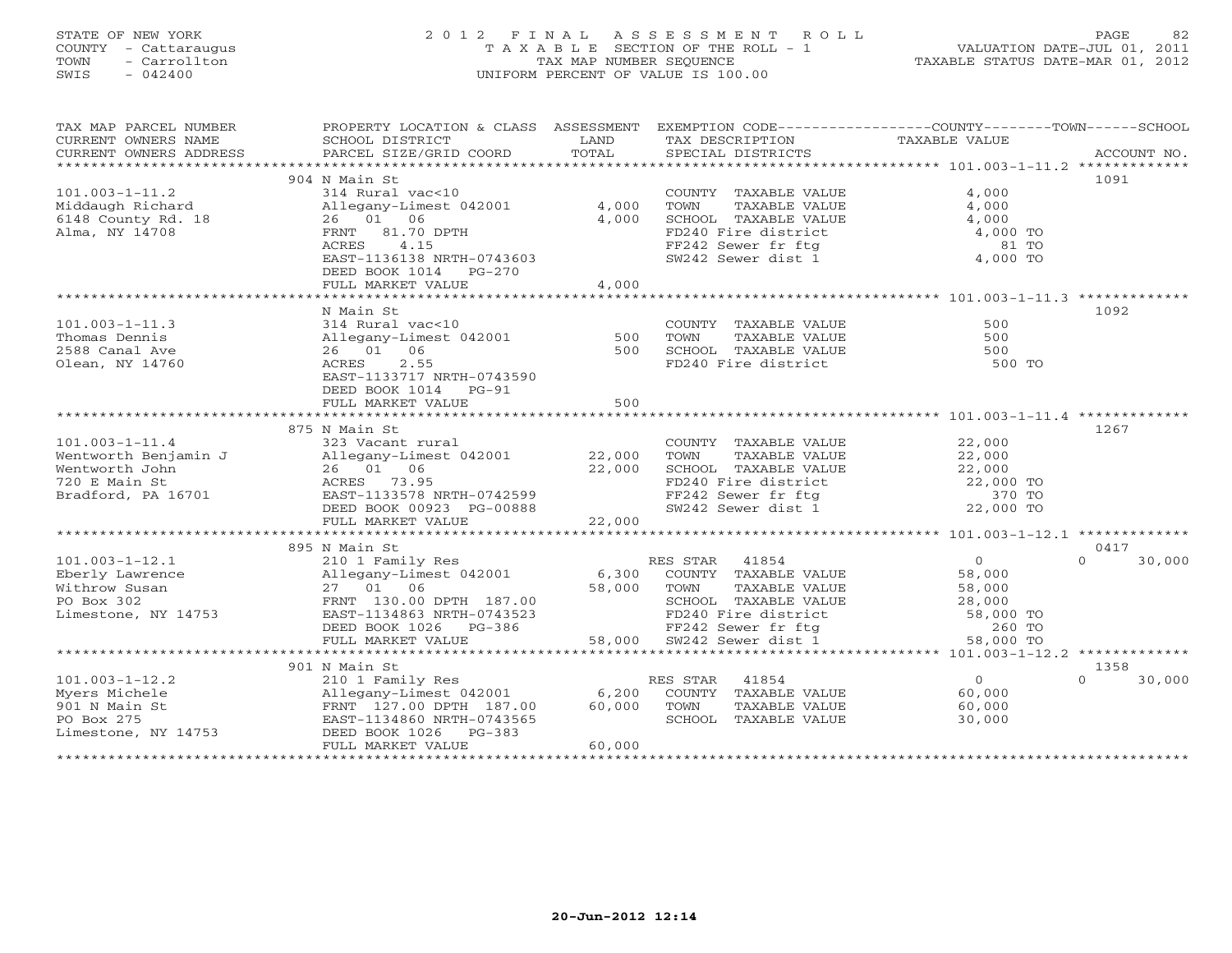### STATE OF NEW YORK 2 0 1 2 F I N A L A S S E S S M E N T R O L L PAGE 83 COUNTY - Cattaraugus T A X A B L E SECTION OF THE ROLL - 1 VALUATION DATE-JUL 01, 2011 TOWN - Carrollton TAX MAP NUMBER SEQUENCE TAXABLE STATUS DATE-MAR 01, 2012 SWIS - 042400 UNIFORM PERCENT OF VALUE IS 100.00

| TAX MAP PARCEL NUMBER                                                                                                                                                                                                                                                                                                                                                                            | PROPERTY LOCATION & CLASS ASSESSMENT EXEMPTION CODE---------------COUNTY-------TOWN------SCHOOL |                                                                                                                                                                                                         |                |                              |
|--------------------------------------------------------------------------------------------------------------------------------------------------------------------------------------------------------------------------------------------------------------------------------------------------------------------------------------------------------------------------------------------------|-------------------------------------------------------------------------------------------------|---------------------------------------------------------------------------------------------------------------------------------------------------------------------------------------------------------|----------------|------------------------------|
| CURRENT OWNERS NAME<br>CURRENT OWNERS ADDRESS PARCEL SIZE/GRID COORD                                                                                                                                                                                                                                                                                                                             |                                                                                                 |                                                                                                                                                                                                         |                |                              |
|                                                                                                                                                                                                                                                                                                                                                                                                  | 869 N Main St                                                                                   |                                                                                                                                                                                                         | 0195           |                              |
| $\begin{array}{lllllllllllllll} 101.003\mbox{--}1\mbox{--}13 & 869\text{ N Main St} & & & \\ \text{CNB Bank} & 210\text{ 1 Family Res} & & & \\ \text{CNB Bank} & \text{Allegany–Limest 042001} & 4,400 & \\ \text{1 S Second St} & 26 & 01 & 06 & 38,000 & \\ \text{Clearfield, PA 16830} & \text{FRNT} & 73.33\text{ DPTH} & 160.00 & \\ \text{EAST-}1134933\text{ NRTH-}0742968 & & \\ \text$ |                                                                                                 | COUNTY TAXABLE VALUE<br>TOWN TAXABLE VALUE<br>SCHOOL TAXABLE VALUE<br>SCHOOL TAXABLE VALUE<br>TD240 Fire district<br>FF242 Sewer fr ftg<br>SW242 Sewer dist 1 38,000 TO<br>SW242 Sewer dist 1 38,000 TO |                |                              |
|                                                                                                                                                                                                                                                                                                                                                                                                  |                                                                                                 |                                                                                                                                                                                                         |                |                              |
|                                                                                                                                                                                                                                                                                                                                                                                                  |                                                                                                 |                                                                                                                                                                                                         |                |                              |
|                                                                                                                                                                                                                                                                                                                                                                                                  |                                                                                                 |                                                                                                                                                                                                         |                |                              |
|                                                                                                                                                                                                                                                                                                                                                                                                  |                                                                                                 |                                                                                                                                                                                                         |                |                              |
|                                                                                                                                                                                                                                                                                                                                                                                                  |                                                                                                 |                                                                                                                                                                                                         |                |                              |
|                                                                                                                                                                                                                                                                                                                                                                                                  |                                                                                                 |                                                                                                                                                                                                         |                |                              |
|                                                                                                                                                                                                                                                                                                                                                                                                  | 865 N Main St                                                                                   |                                                                                                                                                                                                         | 0218           |                              |
| $101.003 - 1 - 14$                                                                                                                                                                                                                                                                                                                                                                               | 210 1 Family Res                                                                                | COUNTY TAXABLE VALUE 15,000                                                                                                                                                                             |                |                              |
|                                                                                                                                                                                                                                                                                                                                                                                                  |                                                                                                 | COWN TAXABLE VALUE<br>TOWN TAXABLE VALUE<br>SCHOOL TAXABLE VALUE<br>FD240 Fire district<br>FF242 Sewer fr ftg<br>SW242 Sewer dist 1 15,000 TO<br>15,000 TO<br>55 TO<br>15,000 TO<br>15,000 TO           |                |                              |
|                                                                                                                                                                                                                                                                                                                                                                                                  |                                                                                                 |                                                                                                                                                                                                         |                |                              |
|                                                                                                                                                                                                                                                                                                                                                                                                  |                                                                                                 |                                                                                                                                                                                                         |                |                              |
|                                                                                                                                                                                                                                                                                                                                                                                                  |                                                                                                 |                                                                                                                                                                                                         |                |                              |
| 101.003-1-14<br>CNB Bank<br>1 S Second St<br>1 S Second St<br>Clearfield, PA 16830<br>26 01 06<br>EAST-1134941 NRTH-0742899<br>DEED BOOK 16629 PG-8001<br>FULL MARKET VALUE<br>FULL MARKET VALUE<br>FULL MARKET VALUE<br>FULL MARKET VALUE                                                                                                                                                       |                                                                                                 |                                                                                                                                                                                                         |                |                              |
|                                                                                                                                                                                                                                                                                                                                                                                                  |                                                                                                 |                                                                                                                                                                                                         |                |                              |
|                                                                                                                                                                                                                                                                                                                                                                                                  | 863 N Main St                                                                                   |                                                                                                                                                                                                         | 0518           |                              |
|                                                                                                                                                                                                                                                                                                                                                                                                  |                                                                                                 |                                                                                                                                                                                                         | $0 \t30,000$   |                              |
|                                                                                                                                                                                                                                                                                                                                                                                                  |                                                                                                 |                                                                                                                                                                                                         |                |                              |
|                                                                                                                                                                                                                                                                                                                                                                                                  |                                                                                                 |                                                                                                                                                                                                         |                |                              |
|                                                                                                                                                                                                                                                                                                                                                                                                  |                                                                                                 |                                                                                                                                                                                                         |                |                              |
|                                                                                                                                                                                                                                                                                                                                                                                                  |                                                                                                 |                                                                                                                                                                                                         |                |                              |
| 101.003-1-15<br>Nuzdzal Cory P<br>2003 North Main 26 01 06<br>2001 Tem imest 042001 3,400 COUNTY TAXABLE VALUE 57,500<br>26 01 06 57,500 TOWN TAXABLE VALUE 57,500<br>27,500 EAST-1134945 NRTH-0742842<br>DEED BOOK 14297 PG-7003 57,500                                                                                                                                                         |                                                                                                 |                                                                                                                                                                                                         |                |                              |
|                                                                                                                                                                                                                                                                                                                                                                                                  |                                                                                                 |                                                                                                                                                                                                         |                |                              |
|                                                                                                                                                                                                                                                                                                                                                                                                  | 845 N Main St                                                                                   |                                                                                                                                                                                                         | 0292<br>700    |                              |
|                                                                                                                                                                                                                                                                                                                                                                                                  |                                                                                                 |                                                                                                                                                                                                         | $\overline{0}$ | $\overline{0}$<br>$\bigcirc$ |
|                                                                                                                                                                                                                                                                                                                                                                                                  |                                                                                                 |                                                                                                                                                                                                         | $\bigcap$      | 30,000                       |
|                                                                                                                                                                                                                                                                                                                                                                                                  |                                                                                                 |                                                                                                                                                                                                         |                |                              |
|                                                                                                                                                                                                                                                                                                                                                                                                  |                                                                                                 |                                                                                                                                                                                                         |                |                              |
|                                                                                                                                                                                                                                                                                                                                                                                                  |                                                                                                 |                                                                                                                                                                                                         |                |                              |
|                                                                                                                                                                                                                                                                                                                                                                                                  |                                                                                                 |                                                                                                                                                                                                         |                |                              |
|                                                                                                                                                                                                                                                                                                                                                                                                  |                                                                                                 |                                                                                                                                                                                                         |                |                              |
|                                                                                                                                                                                                                                                                                                                                                                                                  |                                                                                                 |                                                                                                                                                                                                         |                |                              |
|                                                                                                                                                                                                                                                                                                                                                                                                  | 852 N Main St                                                                                   |                                                                                                                                                                                                         | 0295           |                              |
|                                                                                                                                                                                                                                                                                                                                                                                                  |                                                                                                 |                                                                                                                                                                                                         | 1,000          | $\circ$                      |
|                                                                                                                                                                                                                                                                                                                                                                                                  |                                                                                                 |                                                                                                                                                                                                         | $\overline{0}$ | $\Omega$                     |
|                                                                                                                                                                                                                                                                                                                                                                                                  |                                                                                                 |                                                                                                                                                                                                         | $\Omega$       | 62,200                       |
|                                                                                                                                                                                                                                                                                                                                                                                                  |                                                                                                 |                                                                                                                                                                                                         |                |                              |
|                                                                                                                                                                                                                                                                                                                                                                                                  |                                                                                                 |                                                                                                                                                                                                         |                |                              |
|                                                                                                                                                                                                                                                                                                                                                                                                  |                                                                                                 |                                                                                                                                                                                                         |                |                              |
|                                                                                                                                                                                                                                                                                                                                                                                                  |                                                                                                 |                                                                                                                                                                                                         |                |                              |
|                                                                                                                                                                                                                                                                                                                                                                                                  |                                                                                                 |                                                                                                                                                                                                         |                |                              |
|                                                                                                                                                                                                                                                                                                                                                                                                  |                                                                                                 |                                                                                                                                                                                                         |                |                              |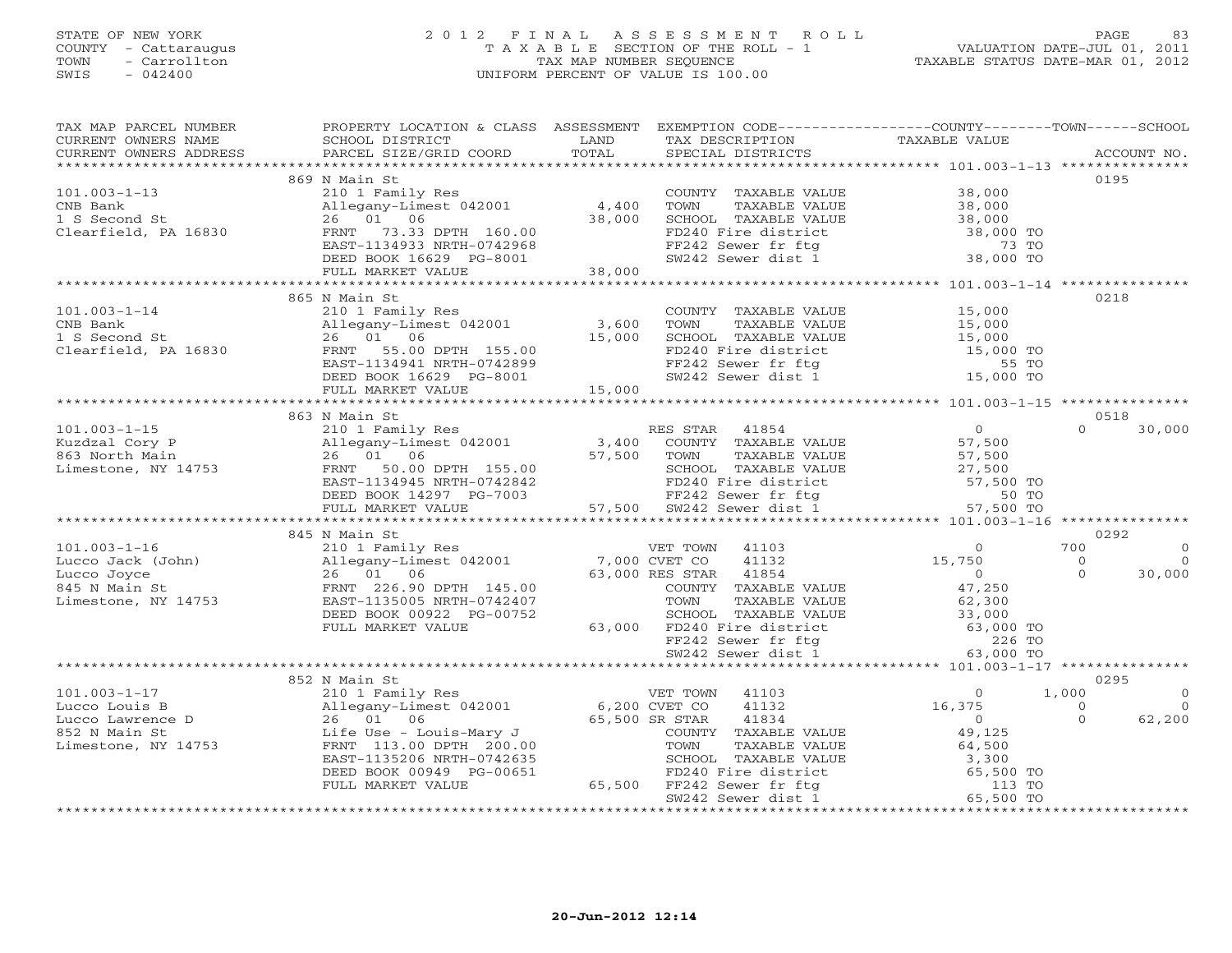## STATE OF NEW YORK 2 0 1 2 F I N A L A S S E S S M E N T R O L L PAGE 84 COUNTY - Cattaraugus T A X A B L E SECTION OF THE ROLL - 1 VALUATION DATE-JUL 01, 2011 TOWN - Carrollton TAX MAP NUMBER SEQUENCE TAXABLE STATUS DATE-MAR 01, 2012 SWIS - 042400 UNIFORM PERCENT OF VALUE IS 100.00UNIFORM PERCENT OF VALUE IS 100.00

| TAX MAP PARCEL NUMBER                                                                                                                                                                                                                      | PROPERTY LOCATION & CLASS ASSESSMENT EXEMPTION CODE----------------COUNTY-------TOWN------SCHOOL |                                                                                                                                                                                                                               |                                             |                                            |
|--------------------------------------------------------------------------------------------------------------------------------------------------------------------------------------------------------------------------------------------|--------------------------------------------------------------------------------------------------|-------------------------------------------------------------------------------------------------------------------------------------------------------------------------------------------------------------------------------|---------------------------------------------|--------------------------------------------|
| CURRENT OWNERS NAME                                                                                                                                                                                                                        |                                                                                                  |                                                                                                                                                                                                                               |                                             |                                            |
| CURRENT OWNERS ADDRESS                                                                                                                                                                                                                     |                                                                                                  |                                                                                                                                                                                                                               |                                             |                                            |
|                                                                                                                                                                                                                                            |                                                                                                  |                                                                                                                                                                                                                               |                                             |                                            |
|                                                                                                                                                                                                                                            | 836 N Main St                                                                                    |                                                                                                                                                                                                                               |                                             | 0293                                       |
| 101.003-1-18.1<br>Lucco Louis B 22,000<br>852 N Main St 26 01 06<br>Limestone, NY 14753<br>22,000<br>22,000<br>22,000                                                                                                                      |                                                                                                  |                                                                                                                                                                                                                               |                                             |                                            |
|                                                                                                                                                                                                                                            |                                                                                                  |                                                                                                                                                                                                                               |                                             |                                            |
|                                                                                                                                                                                                                                            |                                                                                                  |                                                                                                                                                                                                                               |                                             |                                            |
|                                                                                                                                                                                                                                            |                                                                                                  |                                                                                                                                                                                                                               |                                             |                                            |
|                                                                                                                                                                                                                                            |                                                                                                  |                                                                                                                                                                                                                               |                                             |                                            |
|                                                                                                                                                                                                                                            |                                                                                                  |                                                                                                                                                                                                                               |                                             |                                            |
|                                                                                                                                                                                                                                            |                                                                                                  |                                                                                                                                                                                                                               |                                             |                                            |
|                                                                                                                                                                                                                                            |                                                                                                  |                                                                                                                                                                                                                               |                                             |                                            |
|                                                                                                                                                                                                                                            | 856 N Main St                                                                                    |                                                                                                                                                                                                                               |                                             | 0998                                       |
|                                                                                                                                                                                                                                            |                                                                                                  |                                                                                                                                                                                                                               |                                             |                                            |
|                                                                                                                                                                                                                                            |                                                                                                  |                                                                                                                                                                                                                               |                                             |                                            |
|                                                                                                                                                                                                                                            |                                                                                                  |                                                                                                                                                                                                                               |                                             |                                            |
|                                                                                                                                                                                                                                            |                                                                                                  |                                                                                                                                                                                                                               |                                             |                                            |
|                                                                                                                                                                                                                                            |                                                                                                  |                                                                                                                                                                                                                               |                                             |                                            |
|                                                                                                                                                                                                                                            |                                                                                                  |                                                                                                                                                                                                                               |                                             |                                            |
|                                                                                                                                                                                                                                            |                                                                                                  |                                                                                                                                                                                                                               |                                             |                                            |
|                                                                                                                                                                                                                                            |                                                                                                  |                                                                                                                                                                                                                               |                                             |                                            |
|                                                                                                                                                                                                                                            |                                                                                                  |                                                                                                                                                                                                                               |                                             |                                            |
|                                                                                                                                                                                                                                            | 859 N Main St                                                                                    |                                                                                                                                                                                                                               |                                             | 1055                                       |
|                                                                                                                                                                                                                                            |                                                                                                  |                                                                                                                                                                                                                               |                                             | 30,000<br>$\Omega$                         |
|                                                                                                                                                                                                                                            |                                                                                                  |                                                                                                                                                                                                                               |                                             |                                            |
|                                                                                                                                                                                                                                            |                                                                                                  |                                                                                                                                                                                                                               |                                             |                                            |
|                                                                                                                                                                                                                                            |                                                                                                  |                                                                                                                                                                                                                               |                                             |                                            |
|                                                                                                                                                                                                                                            |                                                                                                  |                                                                                                                                                                                                                               |                                             |                                            |
|                                                                                                                                                                                                                                            |                                                                                                  |                                                                                                                                                                                                                               |                                             |                                            |
| 101.003-1-18.4 $\footnotesize$<br>Peterson Debra A allegany-Limest 042001 3,500 COUNTY TAXABLE VALUE 36,000 TOWN TAXABLE VALUE 36,000 36,000 ESP N Main St<br>EXECTION TAXABLE VALUE 36,000 TOWN TAXABLE VALUE 36,000 SCHOOL TAXABLE VALUE |                                                                                                  |                                                                                                                                                                                                                               |                                             |                                            |
|                                                                                                                                                                                                                                            |                                                                                                  |                                                                                                                                                                                                                               |                                             |                                            |
|                                                                                                                                                                                                                                            | 820 N Main St                                                                                    |                                                                                                                                                                                                                               |                                             | 1068                                       |
| $101.003 - 1 - 18.5$                                                                                                                                                                                                                       | 210 1 Family Res                                                                                 | 41132<br>CVET CO<br>41834                                                                                                                                                                                                     | 16,400<br>$\overline{O}$ and $\overline{O}$ | $\Omega$<br>$\Omega$<br>62,200<br>$\Omega$ |
|                                                                                                                                                                                                                                            |                                                                                                  |                                                                                                                                                                                                                               |                                             |                                            |
|                                                                                                                                                                                                                                            |                                                                                                  |                                                                                                                                                                                                                               |                                             |                                            |
| 101.003-1-18.5<br>Douthit Richard A Allegany-Limest 042001 13,000 SR STAR<br>Douthit Sandra 26 01 06 65,600 COUNTY<br>820 N Main St PRNT 335.00 DPTH TOWN<br>Limestone, NY 14753 ACRES 10.75 SCHOOL<br>EAST-1135928 NRTH-0741907 PD240<br> |                                                                                                  | 39,200<br>H 65,600 COUNTY TAXABLE VALUE<br>TOWN TAXABLE VALUE<br>SCHOOL TAXABLE VALUE<br>SCHOOL TAXABLE VALUE<br>SCHOOL TAXABLE VALUE<br>55,600 SCHOOL TAXABLE VALUE<br>FD240 Fire district<br>FF242 Sever fr ftg 335 TO<br>E |                                             |                                            |
|                                                                                                                                                                                                                                            |                                                                                                  |                                                                                                                                                                                                                               |                                             |                                            |
|                                                                                                                                                                                                                                            | DEED BOOK 820                                                                                    |                                                                                                                                                                                                                               |                                             |                                            |
|                                                                                                                                                                                                                                            | FULL MARKET VALUE                                                                                |                                                                                                                                                                                                                               |                                             |                                            |
|                                                                                                                                                                                                                                            |                                                                                                  |                                                                                                                                                                                                                               |                                             |                                            |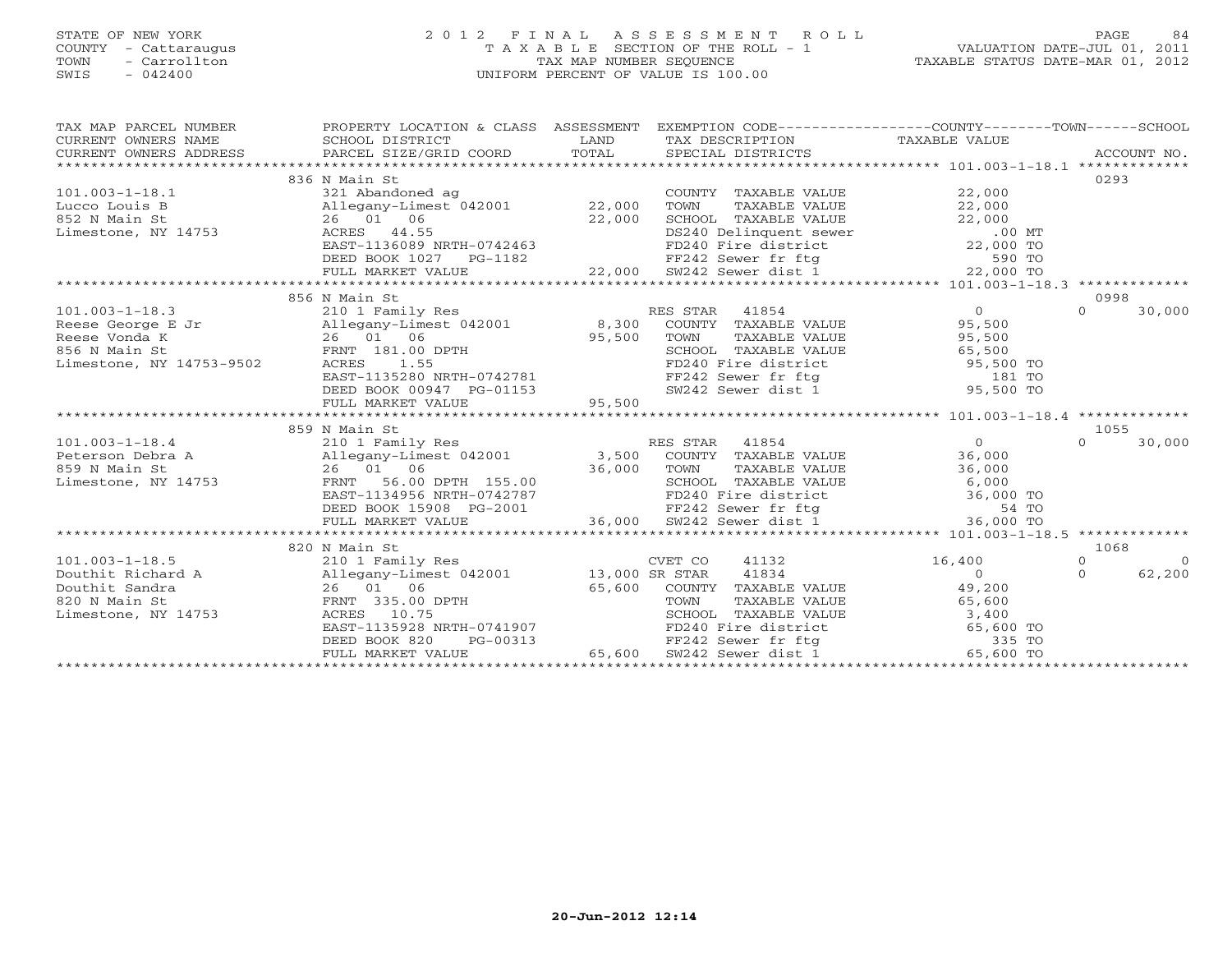### STATE OF NEW YORK 2 0 1 2 F I N A L A S S E S S M E N T R O L L PAGE 85 COUNTY - Cattaraugus T A X A B L E SECTION OF THE ROLL - 1 VALUATION DATE-JUL 01, 2011 TOWN - Carrollton TAX MAP NUMBER SEQUENCE TAXABLE STATUS DATE-MAR 01, 2012 SWIS - 042400 UNIFORM PERCENT OF VALUE IS 100.00UNIFORM PERCENT OF VALUE IS 100.00

| TAX MAP PARCEL NUMBER<br>$\begin{tabular}{lllllll} \multicolumn{2}{c}{\textbf{CURRENT}} & \multicolumn{2}{c}{\textbf{WNERS}} & \multicolumn{2}{c}{\textbf{NAME}} & \multicolumn{2}{c}{\textbf{SCHOOL}} & \multicolumn{2}{c}{\textbf{DISTRICT}} & \multicolumn{2}{c}{\textbf{LAND}} & \multicolumn{2}{c}{\textbf{TAX} \textbf{DESCRIPTION}} & \multicolumn{2}{c}{\textbf{TAXABLE} \textbf{ VALUE}} & \multicolumn{2}{c}{\textbf{NALUE}} \\ & & & & & & & \\ \multicolumn{2}{c}{\textbf{CURRENT}} & \multicolumn{$ | PROPERTY LOCATION & CLASS ASSESSMENT EXEMPTION CODE----------------COUNTY-------TOWN------SCHOOL |                  |       |                      |
|------------------------------------------------------------------------------------------------------------------------------------------------------------------------------------------------------------------------------------------------------------------------------------------------------------------------------------------------------------------------------------------------------------------------------------------------------------------------------------------------------------------|--------------------------------------------------------------------------------------------------|------------------|-------|----------------------|
|                                                                                                                                                                                                                                                                                                                                                                                                                                                                                                                  | 848 N Main St (Off)                                                                              |                  |       | 1195                 |
| $101.003 - 1 - 18.7$                                                                                                                                                                                                                                                                                                                                                                                                                                                                                             | 210 1 Family Res                                                                                 | WVET CO<br>41122 | 5,955 | $\Omega$<br>$\Omega$ |
|                                                                                                                                                                                                                                                                                                                                                                                                                                                                                                                  |                                                                                                  |                  |       |                      |
|                                                                                                                                                                                                                                                                                                                                                                                                                                                                                                                  |                                                                                                  |                  |       |                      |
|                                                                                                                                                                                                                                                                                                                                                                                                                                                                                                                  |                                                                                                  |                  |       |                      |
|                                                                                                                                                                                                                                                                                                                                                                                                                                                                                                                  |                                                                                                  |                  |       |                      |
| 101.003-1-18.000 MM and the main in the same of the same of the same of the same of the same of the same of the same of the same of the same of the same of the same of the same of the same of the same of the same of the sa                                                                                                                                                                                                                                                                                   |                                                                                                  |                  |       |                      |
|                                                                                                                                                                                                                                                                                                                                                                                                                                                                                                                  |                                                                                                  |                  |       |                      |
|                                                                                                                                                                                                                                                                                                                                                                                                                                                                                                                  |                                                                                                  |                  |       |                      |
|                                                                                                                                                                                                                                                                                                                                                                                                                                                                                                                  |                                                                                                  |                  |       |                      |
|                                                                                                                                                                                                                                                                                                                                                                                                                                                                                                                  | 857 N Main St                                                                                    |                  |       | 1268                 |
|                                                                                                                                                                                                                                                                                                                                                                                                                                                                                                                  |                                                                                                  |                  |       |                      |
|                                                                                                                                                                                                                                                                                                                                                                                                                                                                                                                  |                                                                                                  |                  |       |                      |
|                                                                                                                                                                                                                                                                                                                                                                                                                                                                                                                  |                                                                                                  |                  |       |                      |
|                                                                                                                                                                                                                                                                                                                                                                                                                                                                                                                  |                                                                                                  |                  |       |                      |
|                                                                                                                                                                                                                                                                                                                                                                                                                                                                                                                  |                                                                                                  |                  |       |                      |
|                                                                                                                                                                                                                                                                                                                                                                                                                                                                                                                  |                                                                                                  |                  |       |                      |
|                                                                                                                                                                                                                                                                                                                                                                                                                                                                                                                  |                                                                                                  |                  |       |                      |
|                                                                                                                                                                                                                                                                                                                                                                                                                                                                                                                  |                                                                                                  |                  |       |                      |
|                                                                                                                                                                                                                                                                                                                                                                                                                                                                                                                  | 855 N Main St                                                                                    |                  |       | 1269                 |
|                                                                                                                                                                                                                                                                                                                                                                                                                                                                                                                  |                                                                                                  |                  |       | $\Omega$<br>30,000   |
|                                                                                                                                                                                                                                                                                                                                                                                                                                                                                                                  |                                                                                                  |                  |       |                      |
|                                                                                                                                                                                                                                                                                                                                                                                                                                                                                                                  |                                                                                                  |                  |       |                      |
|                                                                                                                                                                                                                                                                                                                                                                                                                                                                                                                  |                                                                                                  |                  |       |                      |
|                                                                                                                                                                                                                                                                                                                                                                                                                                                                                                                  |                                                                                                  |                  |       |                      |
|                                                                                                                                                                                                                                                                                                                                                                                                                                                                                                                  |                                                                                                  |                  |       |                      |
|                                                                                                                                                                                                                                                                                                                                                                                                                                                                                                                  |                                                                                                  |                  |       |                      |
|                                                                                                                                                                                                                                                                                                                                                                                                                                                                                                                  | 853 N Main St                                                                                    |                  |       | 1270                 |
|                                                                                                                                                                                                                                                                                                                                                                                                                                                                                                                  |                                                                                                  |                  |       | $\Omega$             |
|                                                                                                                                                                                                                                                                                                                                                                                                                                                                                                                  |                                                                                                  |                  |       | 30,000               |
|                                                                                                                                                                                                                                                                                                                                                                                                                                                                                                                  |                                                                                                  |                  |       |                      |
|                                                                                                                                                                                                                                                                                                                                                                                                                                                                                                                  |                                                                                                  |                  |       |                      |
| Limestone, NY 14753                                                                                                                                                                                                                                                                                                                                                                                                                                                                                              |                                                                                                  |                  |       |                      |
|                                                                                                                                                                                                                                                                                                                                                                                                                                                                                                                  |                                                                                                  |                  |       |                      |
|                                                                                                                                                                                                                                                                                                                                                                                                                                                                                                                  |                                                                                                  |                  |       |                      |
|                                                                                                                                                                                                                                                                                                                                                                                                                                                                                                                  |                                                                                                  |                  |       |                      |
|                                                                                                                                                                                                                                                                                                                                                                                                                                                                                                                  |                                                                                                  |                  |       |                      |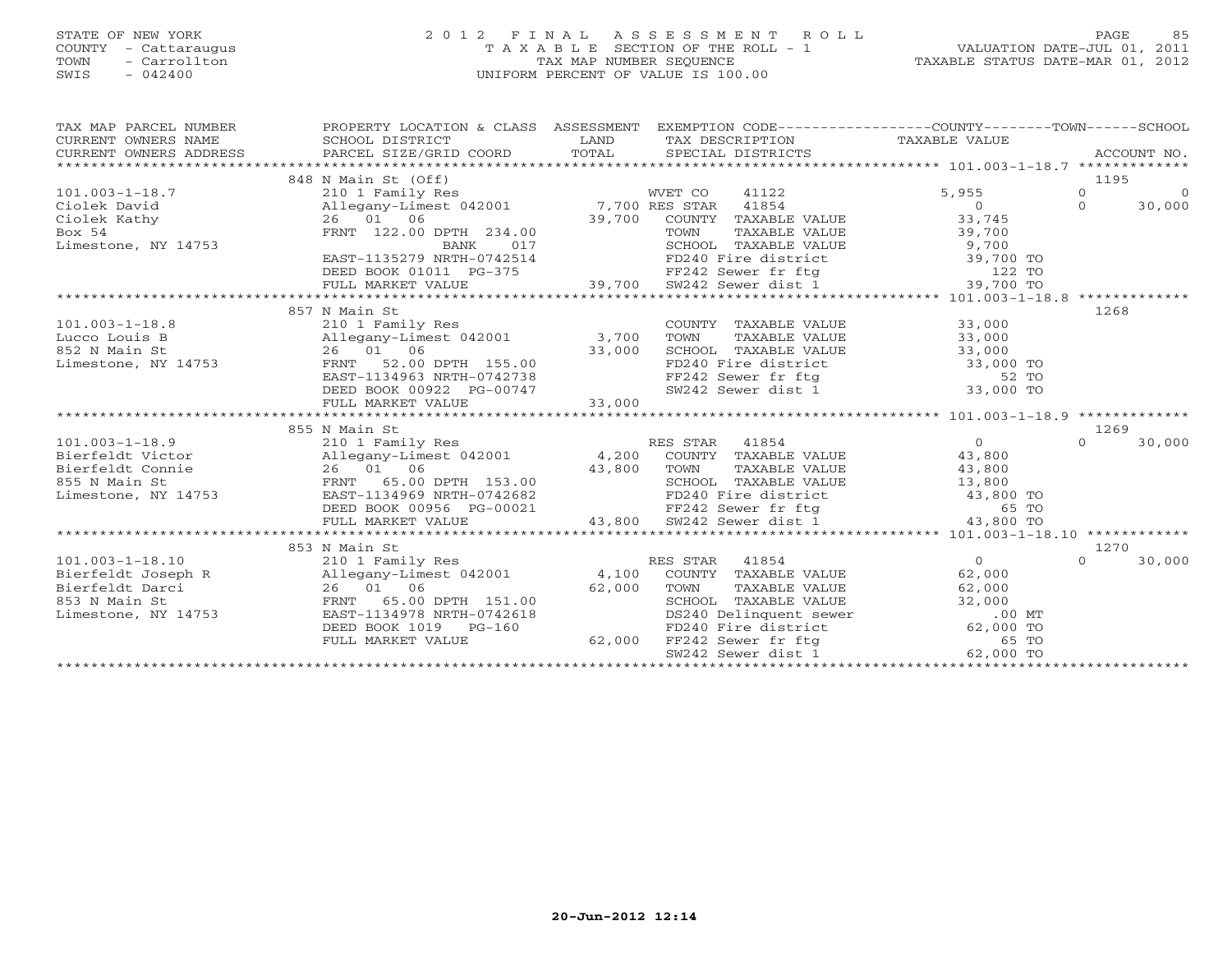# STATE OF NEW YORK 2 0 1 2 F I N A L A S S E S S M E N T R O L L PAGE 86 COUNTY - Cattaraugus T A X A B L E SECTION OF THE ROLL - 1 VALUATION DATE-JUL 01, 2011 TOWN - Carrollton TAX MAP NUMBER SEQUENCE TAXABLE STATUS DATE-MAR 01, 2012 SWIS - 042400 UNIFORM PERCENT OF VALUE IS 100.00UNIFORM PERCENT OF VALUE IS 100.00

| TAX MAP PARCEL NUMBER<br>CURRENT OWNERS NAME<br>CURRENT OWNERS ADDRESS | PROPERTY LOCATION & CLASS ASSESSMENT<br>SCHOOL DISTRICT<br>PARCEL SIZE/GRID COORD                       | LAND<br>TOTAL | TAX DESCRIPTION<br>SPECIAL DISTRICTS                                                                                                                   | EXEMPTION CODE-----------------COUNTY-------TOWN------SCHOOL<br>---COUNTY---<br>TAXABLE VALUE<br>A | ACCOUNT NO.               |
|------------------------------------------------------------------------|---------------------------------------------------------------------------------------------------------|---------------|--------------------------------------------------------------------------------------------------------------------------------------------------------|----------------------------------------------------------------------------------------------------|---------------------------|
|                                                                        | 849 N Main St                                                                                           |               |                                                                                                                                                        |                                                                                                    | 1271                      |
| $101.003 - 1 - 18.11$                                                  | 210 1 Family Res                                                                                        |               | WVET CO<br>41122                                                                                                                                       | 7,500                                                                                              | $\overline{0}$<br>$\circ$ |
| Carlson Larry L                                                        | Allegany-Limest 042001 4,100 RES STAR 41854                                                             |               |                                                                                                                                                        | $\overline{0}$                                                                                     | $\Omega$<br>30,000        |
| Carlson Julie M                                                        | 26 01 06                                                                                                | 50,000        | COUNTY TAXABLE VALUE                                                                                                                                   | 42,500                                                                                             |                           |
| 849 N Main St                                                          | FRNT 45.00 DPTH 145.00                                                                                  |               | TOWN<br>TAXABLE VALUE                                                                                                                                  | 50,000                                                                                             |                           |
| Limestone, NY 14753                                                    | EAST-1134987 NRTH-0742549                                                                               |               |                                                                                                                                                        |                                                                                                    |                           |
|                                                                        | DEED BOOK 1025 PG-335                                                                                   |               | SCHOOL TAXABLE VALUE<br>FD240 Fire district 50,000 TO<br>FD240 Fire district 50,000 TO<br>FF242 Sewer dist 1 50,000 TO<br>SW242 Sewer dist 1 50,000 TO |                                                                                                    |                           |
|                                                                        | FULL MARKET VALUE                                                                                       |               |                                                                                                                                                        |                                                                                                    |                           |
|                                                                        |                                                                                                         |               |                                                                                                                                                        |                                                                                                    |                           |
|                                                                        |                                                                                                         |               |                                                                                                                                                        |                                                                                                    |                           |
|                                                                        | 844 N Main St                                                                                           |               |                                                                                                                                                        |                                                                                                    | 1272                      |
| $101.003 - 1 - 18.12$                                                  | 312 Vac w/imprv                                                                                         |               | COUNTY TAXABLE VALUE                                                                                                                                   | 7,000                                                                                              |                           |
| Lucco Jack (John)                                                      | Allegany-Limest 042001 1,000                                                                            |               | TOWN<br>TAXABLE VALUE                                                                                                                                  | 7,000                                                                                              |                           |
| Lucco Joyce                                                            | 26 01 06<br>FRNT 100.00 DPTH 125.00                                                                     | 7,000         | SCHOOL TAXABLE VALUE<br>FD240 Fire district                                                                                                            | 7,000                                                                                              |                           |
| 845 N Main St                                                          |                                                                                                         |               |                                                                                                                                                        | $7,000$ TO                                                                                         |                           |
| Limestone, NY 14753                                                    | EAST-1135317 NRTH-0742388                                                                               |               | SW242 Sewer dist 1                                                                                                                                     | 7,000 TO                                                                                           |                           |
|                                                                        | DEED BOOK 1011<br>PG-377                                                                                |               |                                                                                                                                                        |                                                                                                    |                           |
|                                                                        | FULL MARKET VALUE                                                                                       | 7,000         |                                                                                                                                                        |                                                                                                    |                           |
|                                                                        |                                                                                                         |               |                                                                                                                                                        |                                                                                                    |                           |
|                                                                        | 840 Main St N<br>Main St N<br>220 2 Family Res<br>Allegany-Limest 042001 6,100 SR STAR<br>59,000 COUNTY |               |                                                                                                                                                        |                                                                                                    | 1344                      |
| $101.003 - 1 - 18.13$                                                  |                                                                                                         |               | 41132                                                                                                                                                  | 14,750                                                                                             | $\circ$<br>$\Omega$       |
| Clark Danny R Sr                                                       |                                                                                                         |               | 41834                                                                                                                                                  | $\overline{0}$                                                                                     | $\Omega$<br>59,000        |
| Clark Debra                                                            |                                                                                                         |               | 59,000 COUNTY TAXABLE VALUE                                                                                                                            | 44,250                                                                                             |                           |
| PO Box 189                                                             | FRNT 185.50 DPTH 134.00                                                                                 |               | TOWN<br>TAXABLE VALUE                                                                                                                                  | 59,000                                                                                             |                           |
| Limestone, NY 14753                                                    | EAST-1135202 NRTH-0742360                                                                               |               | SCHOOL TAXABLE VALUE<br>FD240 Fire district 59,000<br>FF242 Sewer fr ftg 59,000<br>SW242 Sewer dist 1 59,000                                           |                                                                                                    |                           |
|                                                                        | DEED BOOK 1011 PG-373                                                                                   |               |                                                                                                                                                        | 59,000 TO                                                                                          |                           |
|                                                                        | FULL MARKET VALUE                                                                                       |               |                                                                                                                                                        | 185 TO<br>59,000 TO                                                                                |                           |
|                                                                        |                                                                                                         |               |                                                                                                                                                        |                                                                                                    |                           |
|                                                                        | 5742-5744 Leonard Run Rd                                                                                |               |                                                                                                                                                        |                                                                                                    | 0132                      |
| $101.003 - 1 - 19$                                                     | 281 Multiple res                                                                                        |               | RES STAR 41854                                                                                                                                         | $\Omega$                                                                                           | $\Omega$<br>30,000        |
| Eidson Leonard                                                         | Allegany-Limest 042001 13,900                                                                           |               | COUNTY TAXABLE VALUE                                                                                                                                   | 66,000                                                                                             |                           |
| PO Box 274                                                             | 26 01 06                                                                                                | 66,000        | TOWN<br>TAXABLE VALUE                                                                                                                                  | 66,000                                                                                             |                           |
| Limestone, NY 14753                                                    | Ff 220.00                                                                                               |               | SCHOOL TAXABLE VALUE                                                                                                                                   | 36,000                                                                                             |                           |
|                                                                        | 1.10<br>ACRES                                                                                           |               | SCHOOL TAXABLE VALUE<br>DS240 Delinquent sewer<br>FD240 Fire district                                                                                  | $.00$ MT                                                                                           |                           |
|                                                                        | EAST-1137094 NRTH-0741596                                                                               |               |                                                                                                                                                        | 66,000 TO                                                                                          |                           |
|                                                                        | DEED BOOK 00974 PG-00632                                                                                |               | FF242 Sewer fr ftg                                                                                                                                     | 220 TO                                                                                             |                           |
|                                                                        | FULL MARKET VALUE                                                                                       | 66,000        | SW242 Sewer dist 1                                                                                                                                     | 66,000 TO                                                                                          |                           |
|                                                                        |                                                                                                         |               |                                                                                                                                                        |                                                                                                    |                           |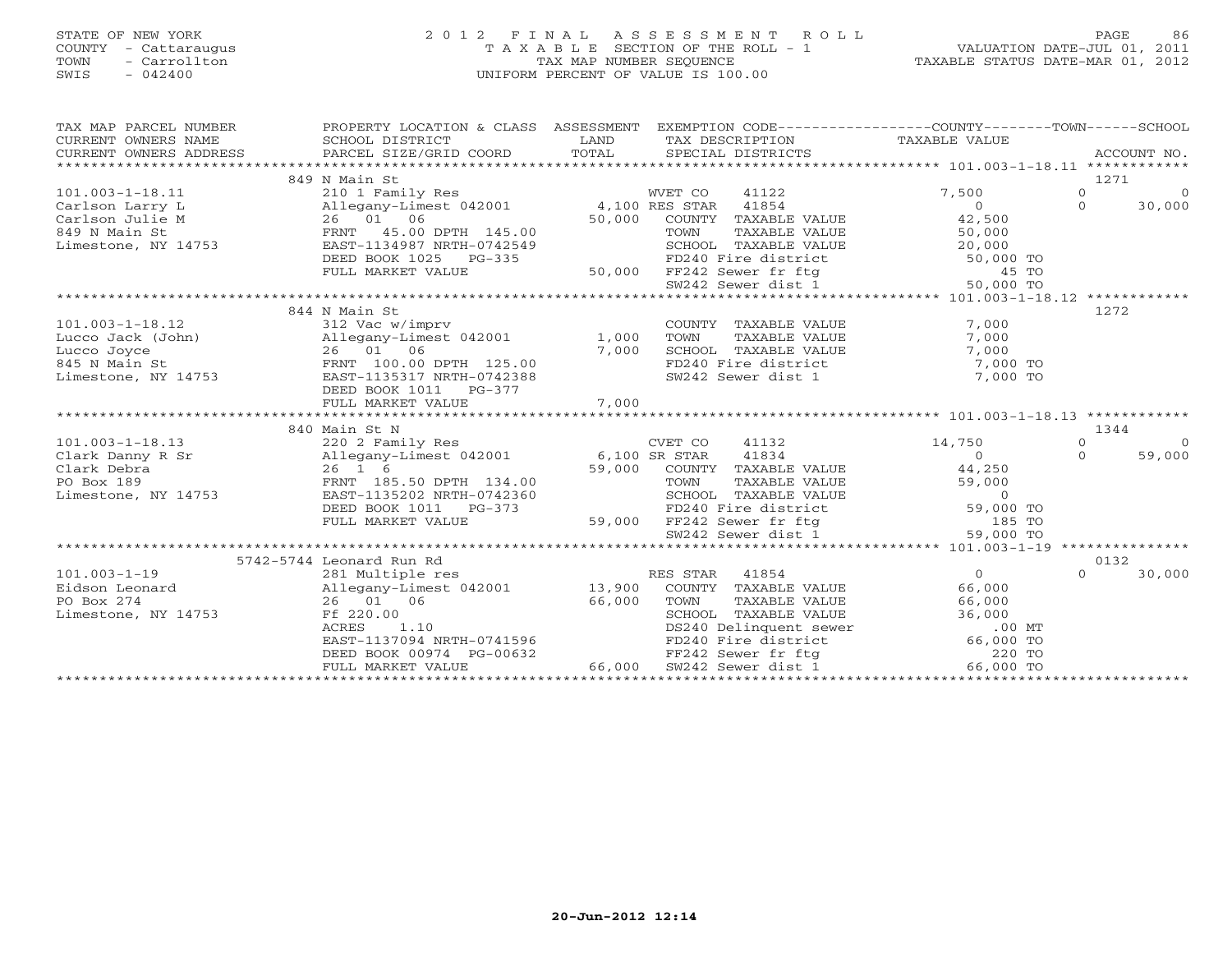# STATE OF NEW YORK 2 0 1 2 F I N A L A S S E S S M E N T R O L L PAGE 87 COUNTY - Cattaraugus T A X A B L E SECTION OF THE ROLL - 1 VALUATION DATE-JUL 01, 2011 TOWN - Carrollton TAX MAP NUMBER SEQUENCE TAXABLE STATUS DATE-MAR 01, 2012 SWIS - 042400 UNIFORM PERCENT OF VALUE IS 100.00UNIFORM PERCENT OF VALUE IS 100.00

| TAX MAP PARCEL NUMBER                                                                                                                                                                                                                              | PROPERTY LOCATION & CLASS ASSESSMENT EXEMPTION CODE---------------COUNTY-------TOWN------SCHOOL |                                                                                                                        |                                                                                                                                                                             |                  |                  |             |
|----------------------------------------------------------------------------------------------------------------------------------------------------------------------------------------------------------------------------------------------------|-------------------------------------------------------------------------------------------------|------------------------------------------------------------------------------------------------------------------------|-----------------------------------------------------------------------------------------------------------------------------------------------------------------------------|------------------|------------------|-------------|
| CURRENT OWNERS NAME                                                                                                                                                                                                                                | SCHOOL DISTRICT                                                                                 | <b>EXAMPLE SERVICE SERVICE SERVICE SERVICE SERVICE SERVICE SERVICE SERVICE SERVICE SERVICE SERVICE SERVICE SERVICE</b> | TAX DESCRIPTION                                                                                                                                                             | TAXABLE VALUE    |                  |             |
| CURRENT OWNERS ADDRESS                                                                                                                                                                                                                             | PARCEL SIZE/GRID COORD                                                                          | TOTAL                                                                                                                  | SPECIAL DISTRICTS                                                                                                                                                           |                  |                  | ACCOUNT NO. |
|                                                                                                                                                                                                                                                    |                                                                                                 |                                                                                                                        |                                                                                                                                                                             |                  |                  |             |
|                                                                                                                                                                                                                                                    | 5738 Leonard Run Rd                                                                             |                                                                                                                        |                                                                                                                                                                             | $\overline{0}$   | 0471<br>$\Omega$ |             |
| $101.003 - 1 - 20$                                                                                                                                                                                                                                 | 210 1 Family Res                                                                                |                                                                                                                        | SR STAR 41834<br>5,800 COUNTY TAXABLE VALUE                                                                                                                                 |                  |                  | 28,700      |
| Swineford Betty J<br>PO Box 324                                                                                                                                                                                                                    | Allegany-Limest 042001<br>26 01 06                                                              | 28,700 TOWN                                                                                                            |                                                                                                                                                                             |                  |                  |             |
| Limestone, NY 14753                                                                                                                                                                                                                                | FRNT 70.00 DPTH 329.00                                                                          |                                                                                                                        |                                                                                                                                                                             |                  |                  |             |
|                                                                                                                                                                                                                                                    | EAST-1137219 NRTH-0741587                                                                       |                                                                                                                        |                                                                                                                                                                             |                  |                  |             |
|                                                                                                                                                                                                                                                    | DEED BOOK 00643 PG-00036                                                                        |                                                                                                                        |                                                                                                                                                                             |                  |                  |             |
|                                                                                                                                                                                                                                                    | FULL MARKET VALUE                                                                               |                                                                                                                        | 10036 FF242 Sewer fr ftg<br>28,700 SW242 Sewer dist 1                                                                                                                       |                  |                  |             |
|                                                                                                                                                                                                                                                    |                                                                                                 |                                                                                                                        |                                                                                                                                                                             |                  |                  |             |
|                                                                                                                                                                                                                                                    | 5735 Leonard Run Rd                                                                             |                                                                                                                        |                                                                                                                                                                             |                  | 0472             |             |
| $101.003 - 1 - 21$                                                                                                                                                                                                                                 |                                                                                                 |                                                                                                                        |                                                                                                                                                                             | 7,800            |                  |             |
| 101.003-1-21<br>Swineford Ralph R<br>Swineford Betty J<br>PO Box 324<br>Limestone, NY 14753<br>ERNT 132.00 DPTH 305.00<br>ERNT 132.00 DPTH 305.00<br>ERNT 132.00 DPTH 305.00<br>ERST-1137185 NRTH-0741246<br>PO BOX 324<br>ERST-1137185 NRTH-07412 | 312 Vac w/imprv<br>Allegany-Limest 042001 7,700                                                 |                                                                                                                        | COUNTY TAXABLE VALUE<br>TOWN     TAXABLE VALUE                                                                                                                              | 7,800            |                  |             |
|                                                                                                                                                                                                                                                    |                                                                                                 | 7,800                                                                                                                  | SCHOOL TAXABLE VALUE<br>FD240 Fire district<br>FF242 Sewer fr ftg<br>SW242 Sewer dist 1                                                                                     | 7,800            |                  |             |
|                                                                                                                                                                                                                                                    |                                                                                                 |                                                                                                                        |                                                                                                                                                                             | $7,800$ TO       |                  |             |
|                                                                                                                                                                                                                                                    |                                                                                                 |                                                                                                                        |                                                                                                                                                                             | 132 TO           |                  |             |
|                                                                                                                                                                                                                                                    | DEED BOOK 00669 PG-00028                                                                        |                                                                                                                        |                                                                                                                                                                             | $7,800$ TO       |                  |             |
|                                                                                                                                                                                                                                                    | FULL MARKET VALUE                                                                               | 7,800                                                                                                                  |                                                                                                                                                                             |                  |                  |             |
|                                                                                                                                                                                                                                                    |                                                                                                 |                                                                                                                        |                                                                                                                                                                             |                  |                  |             |
|                                                                                                                                                                                                                                                    | 750 N Main St & Leonard Run                                                                     |                                                                                                                        |                                                                                                                                                                             |                  | 0530             |             |
| $101.003 - 1 - 22.1$                                                                                                                                                                                                                               | 210 1 Family Res                                                                                |                                                                                                                        | COUNTY TAXABLE VALUE                                                                                                                                                        | 57,000           |                  |             |
| Frederick David L                                                                                                                                                                                                                                  | Allegany-Limest 042001 17,000                                                                   |                                                                                                                        |                                                                                                                                                                             |                  |                  |             |
| Frederick Tara L                                                                                                                                                                                                                                   | 26 01 06                                                                                        | 57,000                                                                                                                 |                                                                                                                                                                             |                  |                  |             |
| PO Box 257                                                                                                                                                                                                                                         | Ff 345                                                                                          |                                                                                                                        |                                                                                                                                                                             |                  |                  |             |
| Limestone, NY 14753                                                                                                                                                                                                                                | ACRES 20.20                                                                                     |                                                                                                                        |                                                                                                                                                                             |                  |                  |             |
|                                                                                                                                                                                                                                                    | EAST-1136171 NRTH-0740997                                                                       |                                                                                                                        | TOWN TAXABLE VALUE<br>TOWN TAXABLE VALUE<br>SCHOOL TAXABLE VALUE<br>FD240 Fire district<br>FF242 Sewer fr ftg<br>SW242 Sewer dist 1 57,000 TO                               |                  |                  |             |
|                                                                                                                                                                                                                                                    | DEED BOOK 1009 PG-389                                                                           |                                                                                                                        |                                                                                                                                                                             |                  |                  |             |
|                                                                                                                                                                                                                                                    | FULL MARKET VALUE                                                                               | 57,000                                                                                                                 |                                                                                                                                                                             |                  |                  |             |
|                                                                                                                                                                                                                                                    |                                                                                                 |                                                                                                                        |                                                                                                                                                                             |                  |                  |             |
|                                                                                                                                                                                                                                                    | 774 N Main St                                                                                   |                                                                                                                        |                                                                                                                                                                             |                  | 1335             |             |
| $101.003 - 1 - 22.2$                                                                                                                                                                                                                               | 314 Rural vac<10                                                                                |                                                                                                                        | COUNTY TAXABLE VALUE                                                                                                                                                        | 5,000            |                  |             |
|                                                                                                                                                                                                                                                    | Allegany-Limest 042001                                                                          |                                                                                                                        |                                                                                                                                                                             |                  |                  |             |
|                                                                                                                                                                                                                                                    |                                                                                                 |                                                                                                                        |                                                                                                                                                                             |                  |                  |             |
| Newbury Danny C<br>Newbury Danny C<br>Newbury Darlene S<br>26 01 06<br>776 N Main St<br>Limestone, NY 14753<br>EAST-1135367 NRTH-0741161                                                                                                           |                                                                                                 |                                                                                                                        |                                                                                                                                                                             |                  |                  |             |
|                                                                                                                                                                                                                                                    |                                                                                                 |                                                                                                                        |                                                                                                                                                                             |                  |                  |             |
|                                                                                                                                                                                                                                                    | DEED BOOK 1004 PG-1006                                                                          |                                                                                                                        |                                                                                                                                                                             |                  |                  |             |
|                                                                                                                                                                                                                                                    | FULL MARKET VALUE                                                                               | 5.007                                                                                                                  | 5,000 TOWN TAXABLE VALUE<br>5,000 SCHOOL TAXABLE VALUE<br>DS240 Delinquent sewer<br>FD240 Fire district<br>FF242 Sewer dist 1 5,000 TO<br>5,000 SW242 Sewer dist 1 5,000 TO |                  |                  |             |
|                                                                                                                                                                                                                                                    |                                                                                                 |                                                                                                                        |                                                                                                                                                                             |                  |                  |             |
|                                                                                                                                                                                                                                                    | Us Rte $219$ (Off)                                                                              |                                                                                                                        |                                                                                                                                                                             |                  | 0024             |             |
| Wentworth Benjamin J<br>Wentworth John M<br>Wentworth John M<br>26 01 06 11,500<br>270 E Main St<br>2720 E Main St<br>273 CRES<br>27.65<br>2720 E Main St<br>2720 E Main St<br>27.65                                                               |                                                                                                 |                                                                                                                        | COUNTY TAXABLE VALUE                                                                                                                                                        | 11,500<br>11,500 |                  |             |
|                                                                                                                                                                                                                                                    |                                                                                                 |                                                                                                                        | TOWN<br>TAXABLE VALUE                                                                                                                                                       |                  |                  |             |
|                                                                                                                                                                                                                                                    |                                                                                                 |                                                                                                                        |                                                                                                                                                                             |                  |                  |             |
|                                                                                                                                                                                                                                                    |                                                                                                 |                                                                                                                        |                                                                                                                                                                             |                  |                  |             |
| Bradford, PA 16701                                                                                                                                                                                                                                 | EAST-1133481 NRTH-0741221                                                                       |                                                                                                                        |                                                                                                                                                                             |                  |                  |             |
|                                                                                                                                                                                                                                                    | DEED BOOK 00945 PG-00482                                                                        |                                                                                                                        |                                                                                                                                                                             |                  |                  |             |
|                                                                                                                                                                                                                                                    | FULL MARKET VALUE                                                                               | 11,500                                                                                                                 |                                                                                                                                                                             |                  |                  |             |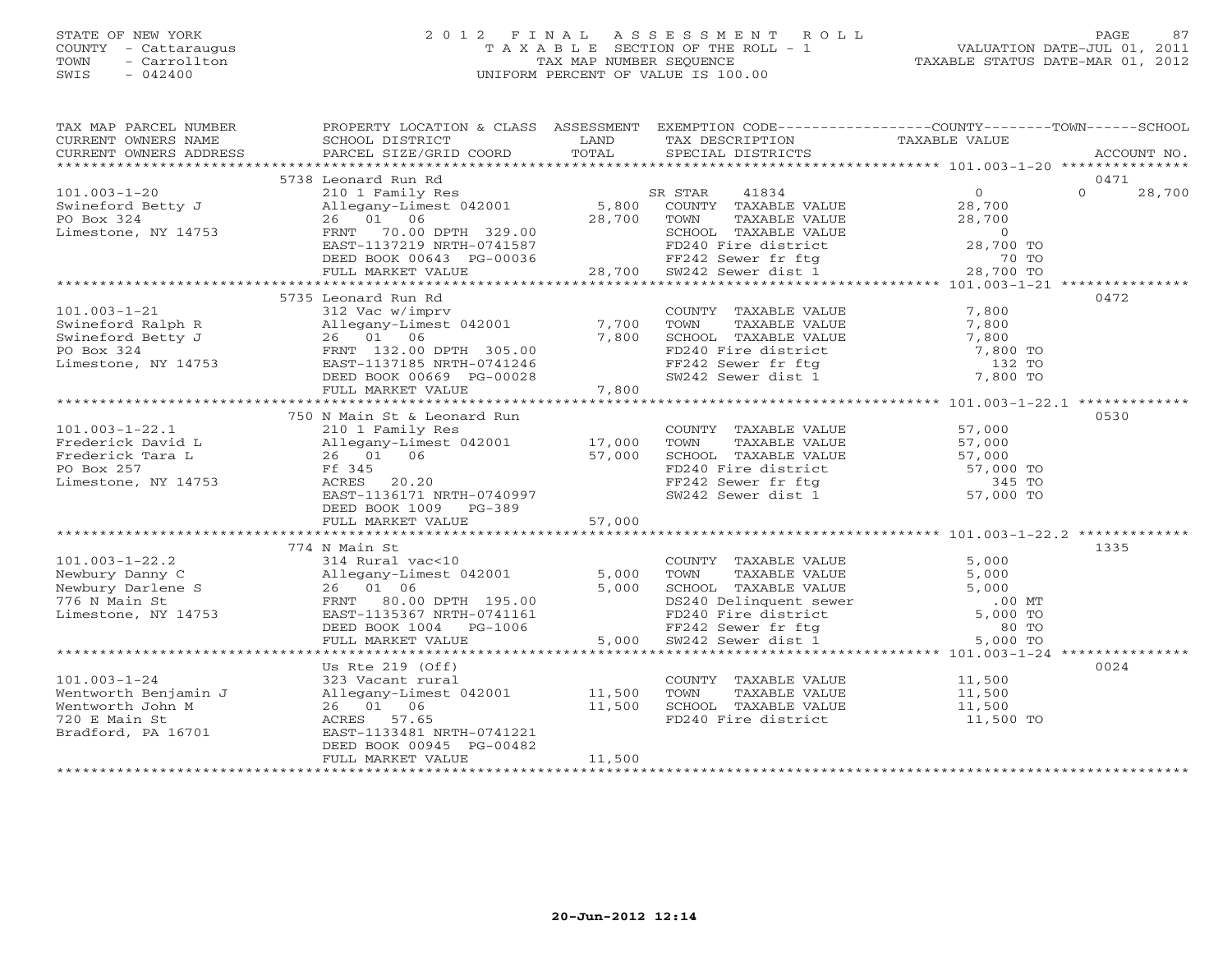# STATE OF NEW YORK 2 0 1 2 F I N A L A S S E S S M E N T R O L L PAGE 88 COUNTY - Cattaraugus T A X A B L E SECTION OF THE ROLL - 1 VALUATION DATE-JUL 01, 2011 TOWN - Carrollton TAX MAP NUMBER SEQUENCE TAXABLE STATUS DATE-MAR 01, 2012 SWIS - 042400 UNIFORM PERCENT OF VALUE IS 100.00UNIFORM PERCENT OF VALUE IS 100.00

| TAX MAP PARCEL NUMBER<br>CURRENT OWNERS NAME<br>CURRENT OWNERS ADDRESS | PROPERTY LOCATION & CLASS ASSESSMENT<br>SCHOOL DISTRICT<br>PARCEL SIZE/GRID COORD | LAND<br>TOTAL   | TAX DESCRIPTION<br>SPECIAL DISTRICTS          | EXEMPTION CODE-----------------COUNTY-------TOWN------SCHOOL<br>TAXABLE VALUE | ACCOUNT NO.      |
|------------------------------------------------------------------------|-----------------------------------------------------------------------------------|-----------------|-----------------------------------------------|-------------------------------------------------------------------------------|------------------|
| ***********************                                                |                                                                                   |                 |                                               |                                                                               |                  |
|                                                                        | 797 Parkside Dr                                                                   |                 |                                               |                                                                               | 1322             |
| $101.003 - 1 - 26.2$                                                   | 260 Seasonal res                                                                  |                 | COUNTY TAXABLE VALUE                          | 33,000                                                                        |                  |
| Clementoni Michael J<br>Clementoni Jeanette S                          | Allegany-Limest 042001<br>42 01 06                                                | 7,700<br>33,000 | TOWN<br>TAXABLE VALUE<br>SCHOOL TAXABLE VALUE | 33,000<br>33,000                                                              |                  |
| 4275 Rt. 220 Hwy                                                       | FRNT 150.00 DPTH 275.00                                                           |                 | FD240 Fire district                           | 33,000 TO                                                                     |                  |
| Hughesville, PA 17737                                                  | EAST-1131588 NRTH-0741705                                                         |                 |                                               |                                                                               |                  |
|                                                                        | DEED BOOK 912<br>PG-7001                                                          |                 |                                               |                                                                               |                  |
|                                                                        | FULL MARKET VALUE                                                                 | 33,000          |                                               |                                                                               |                  |
|                                                                        |                                                                                   |                 |                                               |                                                                               |                  |
|                                                                        | 820 Parkside Dr                                                                   |                 |                                               |                                                                               | 1289             |
| $101.003 - 1 - 26.3$<br>Hare William R                                 | 314 Rural vac<10<br>Allegany-Limest 042001                                        | 15,000          | COUNTY TAXABLE VALUE<br>TOWN<br>TAXABLE VALUE | 15,000<br>15,000                                                              |                  |
| Hare June J                                                            | 42 01<br>06                                                                       | 15,000          | SCHOOL TAXABLE VALUE                          | 15,000                                                                        |                  |
| 881 Parkside Dr                                                        | 7.55<br>ACRES                                                                     |                 | FD240 Fire district                           | 15,000 TO                                                                     |                  |
| Limestone, NY 14753                                                    | EAST-1132180 NRTH-0742313                                                         |                 |                                               |                                                                               |                  |
|                                                                        | DEED BOOK 00945 PG-00704                                                          |                 |                                               |                                                                               |                  |
|                                                                        | FULL MARKET VALUE                                                                 | 15,000          |                                               |                                                                               |                  |
|                                                                        |                                                                                   |                 |                                               |                                                                               |                  |
|                                                                        | 803 Parkside Dr                                                                   |                 |                                               |                                                                               | 1290<br>$\Omega$ |
| $101.003 - 1 - 26.4$<br>Wojtowicz Richard W Jr                         | 210 1 Family Res<br>Allegany-Limest 042001                                        | 7,500           | RES STAR 41854<br>COUNTY TAXABLE VALUE        | $\overline{0}$<br>53,500                                                      | 30,000           |
| 803 Parkside Dr                                                        | 42 01 06                                                                          | 53,500          | TOWN<br>TAXABLE VALUE                         | 53,500                                                                        |                  |
| Limestone, NY 14753-9704                                               | ACRES<br>1.00                                                                     |                 | SCHOOL TAXABLE VALUE                          | 23,500                                                                        |                  |
|                                                                        | EAST-1131575 NRTH-0741861                                                         |                 | FD240 Fire district                           | 53,500 TO                                                                     |                  |
|                                                                        | DEED BOOK 00946 PG-00252                                                          |                 |                                               |                                                                               |                  |
|                                                                        | FULL MARKET VALUE                                                                 | 53,500          |                                               |                                                                               |                  |
|                                                                        |                                                                                   |                 |                                               |                                                                               |                  |
| $101.003 - 1 - 26.5$                                                   | 793 Parkside Dr<br>270 Mfg housing                                                |                 | COUNTY TAXABLE VALUE                          | 6,500                                                                         | 1294             |
| Carlson Lin M                                                          | Allegany-Limest 042001                                                            | 5,100           | TAXABLE VALUE<br>TOWN                         | 6,500                                                                         |                  |
| John Krise                                                             | 42 01 06                                                                          | 6,500           | SCHOOL TAXABLE VALUE                          | 6,500                                                                         |                  |
| 47 Pratt Hollow                                                        | FRNT 67.00 DPTH 250.00                                                            |                 | FD240 Fire district                           | 6,500 TO                                                                      |                  |
| Bradford, PA 16701                                                     | EAST-1131581 NRTH-0741597                                                         |                 |                                               |                                                                               |                  |
|                                                                        | DEED BOOK 10607 PG-7001                                                           |                 |                                               |                                                                               |                  |
|                                                                        | FULL MARKET VALUE                                                                 | 6,500           |                                               |                                                                               |                  |
|                                                                        |                                                                                   |                 |                                               |                                                                               |                  |
| $101.003 - 1 - 26.6$                                                   | 800 Parkside Dr<br>312 Vac w/imprv                                                |                 | COUNTY TAXABLE VALUE                          | 29,900                                                                        | 1306             |
| Wojtowicz Richard W Jr.                                                | Allegany-Limest 042001                                                            | 8,700           | TAXABLE VALUE<br>TOWN                         | 29,900                                                                        |                  |
| 803 Parkside Dr                                                        | 42 01 06                                                                          | 29,900          | SCHOOL TAXABLE VALUE                          | 29,900                                                                        |                  |
| Limestone, NY 14753                                                    | 5.45<br>ACRES                                                                     |                 | FD240 Fire district                           | 29,900 TO                                                                     |                  |
|                                                                        | EAST-1132035 NRTH-0741863                                                         |                 |                                               |                                                                               |                  |
|                                                                        | DEED BOOK 7634<br>$PG-4001$                                                       |                 |                                               |                                                                               |                  |
|                                                                        | FULL MARKET VALUE                                                                 | 29,900          |                                               |                                                                               |                  |
|                                                                        |                                                                                   |                 |                                               |                                                                               |                  |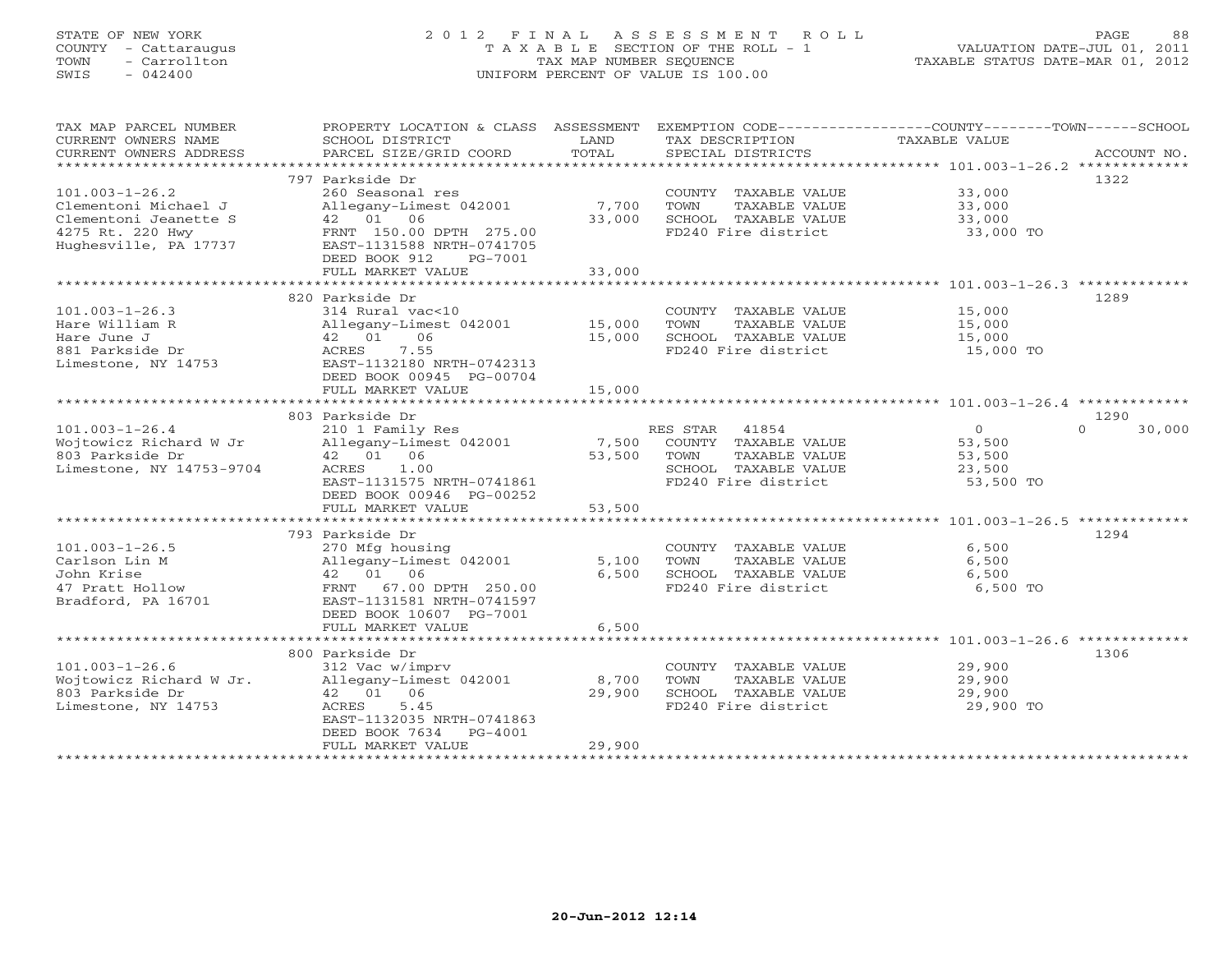# STATE OF NEW YORK 2 0 1 2 F I N A L A S S E S S M E N T R O L L PAGE 89 COUNTY - Cattaraugus T A X A B L E SECTION OF THE ROLL - 1 VALUATION DATE-JUL 01, 2011 TOWN - Carrollton TAX MAP NUMBER SEQUENCE TAXABLE STATUS DATE-MAR 01, 2012 SWIS - 042400 UNIFORM PERCENT OF VALUE IS 100.00UNIFORM PERCENT OF VALUE IS 100.00

| TAX MAP PARCEL NUMBER<br>CURRENT OWNERS NAME<br>CURRENT OWNERS ADDRESS                                      | PROPERTY LOCATION & CLASS ASSESSMENT<br>SCHOOL DISTRICT<br>PARCEL SIZE/GRID COORD                                                                                                                         | LAND<br>TOTAL             | EXEMPTION CODE-----------------COUNTY-------TOWN-----SCHOOL<br>TAX DESCRIPTION<br>SPECIAL DISTRICTS               | <b>TAXABLE VALUE</b>                                  | ACCOUNT NO.                |
|-------------------------------------------------------------------------------------------------------------|-----------------------------------------------------------------------------------------------------------------------------------------------------------------------------------------------------------|---------------------------|-------------------------------------------------------------------------------------------------------------------|-------------------------------------------------------|----------------------------|
| **********************                                                                                      |                                                                                                                                                                                                           |                           |                                                                                                                   |                                                       |                            |
| $101.003 - 1 - 27$<br>Clancy Lucinda R<br>807 Parkside Dr<br>PO Box 196<br>Limestone, NY 14753              | 807 Parkside Dr<br>210 1 Family Res<br>Allegany-Limest 042001<br>42  01  06<br>FRNT 114.00 DPTH<br>87.00<br>ACRES<br>0.26<br>EAST-1131697 NRTH-0741951<br>DEED BOOK 1022<br>$PG-235$<br>FULL MARKET VALUE | 4,000<br>43,000<br>43,000 | 41854<br>RES STAR<br>COUNTY TAXABLE VALUE<br>TOWN<br>TAXABLE VALUE<br>SCHOOL TAXABLE VALUE<br>FD240 Fire district | $\circ$<br>43,000<br>43,000<br>13,000<br>43,000 TO    | 0016<br>$\Omega$<br>30,000 |
|                                                                                                             |                                                                                                                                                                                                           |                           |                                                                                                                   |                                                       |                            |
| $101.003 - 1 - 28$<br>Severn Gary<br>PO Box 117<br>Limestone, NY 14753                                      | 815 Parkside Dr<br>270 Mfg housing<br>Allegany-Limest 042001<br>42 01 06<br>ACRES<br>1.06<br>EAST-1131587 NRTH-0742063<br>DEED BOOK 850<br>PG-00932                                                       | 7,600<br>18,900           | COUNTY TAXABLE VALUE<br>TOWN<br>TAXABLE VALUE<br>SCHOOL TAXABLE VALUE<br>FD240 Fire district                      | 18,900<br>18,900<br>18,900<br>18,900 TO               | 0478                       |
|                                                                                                             | FULL MARKET VALUE                                                                                                                                                                                         | 18,900                    |                                                                                                                   |                                                       |                            |
|                                                                                                             | 887 Parkside Dr                                                                                                                                                                                           |                           |                                                                                                                   |                                                       | 0091                       |
| $101.003 - 1 - 29$<br>Ukolowicz Sandra M<br>Ukolowicz Dana M<br>887 Parkside Dr<br>Limestone, NY 14753      | 270 Mfg housing<br>Allegany-Limest 042001<br>43 01 06<br>FRNT 208.00 DPTH 183.00<br>EAST-1132200 NRTH-0744173<br>DEED BOOK 1006<br>$PG-985$                                                               | 7,400<br>27,000           | SR STAR<br>41834<br>COUNTY TAXABLE VALUE<br>TOWN<br>TAXABLE VALUE<br>SCHOOL TAXABLE VALUE<br>FD240 Fire district  | $\Omega$<br>27,000<br>27,000<br>$\Omega$<br>27,000 TO | $\Omega$<br>27,000         |
|                                                                                                             | FULL MARKET VALUE                                                                                                                                                                                         | 27,000                    |                                                                                                                   |                                                       |                            |
| $101.003 - 2 - 1.1$<br>Mascioni Marsha A<br>585 Parkside Dr<br>Limestone, NY 14753                          | ***************************<br>653 Parkside Dr<br>910 Priv forest<br>Allegany-Limest 042001<br>06<br>41 01<br>ACRES 111.17<br>EAST-1130695 NRTH-0738941<br>DEED BOOK 00992 PG-00930                       | 55,600<br>55,600          | COUNTY TAXABLE VALUE<br>TOWN<br>TAXABLE VALUE<br>SCHOOL TAXABLE VALUE<br>FD240 Fire district                      | 55,600<br>55,600<br>55,600<br>55,600 TO               | 0302                       |
|                                                                                                             | FULL MARKET VALUE                                                                                                                                                                                         | 55,600                    |                                                                                                                   |                                                       |                            |
|                                                                                                             | 655 Parkside Dr (Off)                                                                                                                                                                                     |                           |                                                                                                                   |                                                       | 1349                       |
| $101.003 - 2 - 1.2$<br>Mascioni Andrew P<br>Mascioni Kara A<br>655 Parkside Dr (Off)<br>Limestone, NY 14753 | 210 1 Family Res<br>Allegany-Limest 042001<br>41 1 6<br>ACRES<br>1.00<br>EAST-1129925 NRTH-0738943<br>DEED BOOK 9948<br>PG-7001<br>FULL MARKET VALUE                                                      | 7,500<br>75,000<br>75,000 | 41854<br>RES STAR<br>COUNTY TAXABLE VALUE<br>TOWN<br>TAXABLE VALUE<br>SCHOOL TAXABLE VALUE<br>FD240 Fire district | $\Omega$<br>75,000<br>75,000<br>45,000<br>75,000 TO   | 30,000<br>$\cap$           |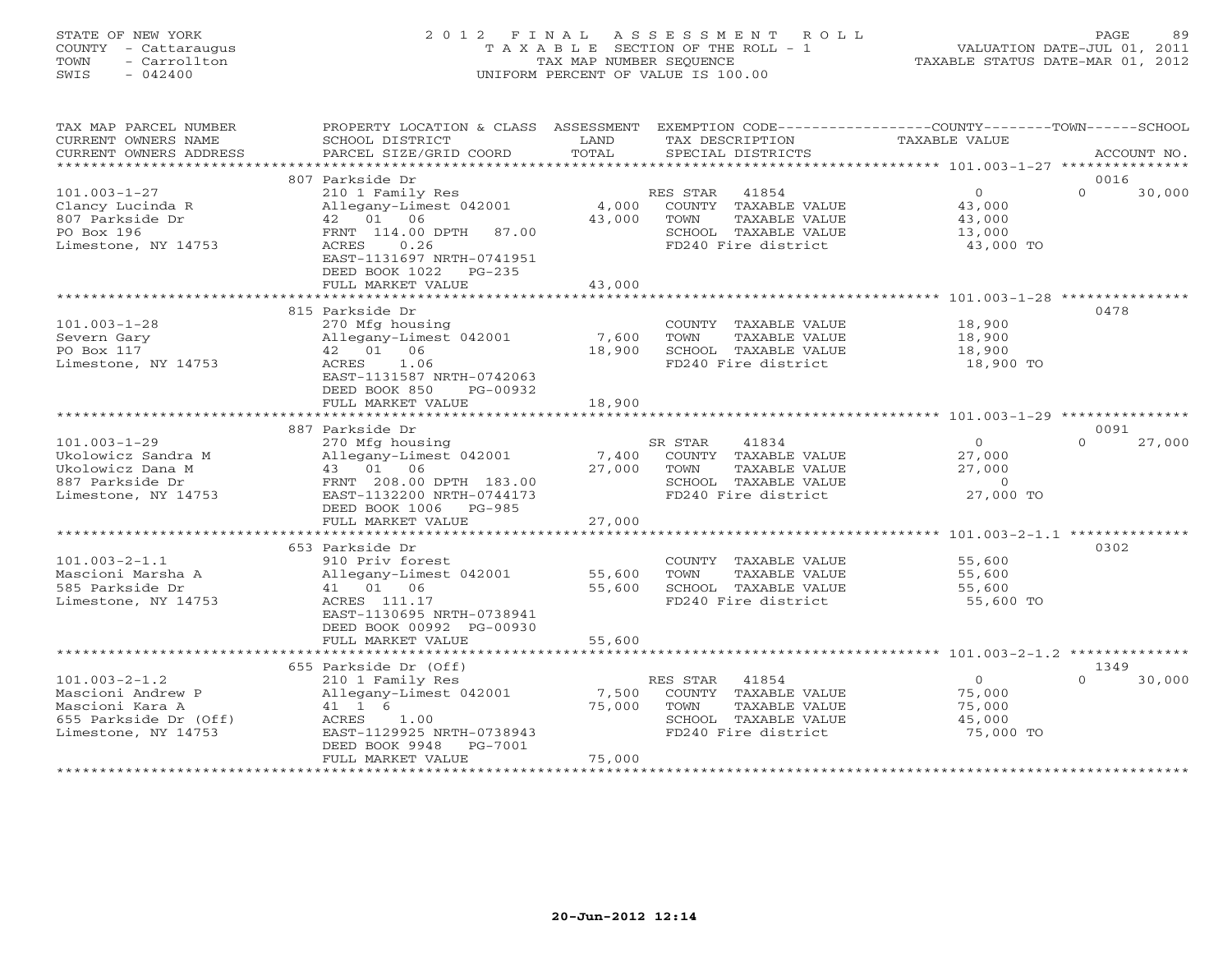# STATE OF NEW YORK 2 0 1 2 F I N A L A S S E S S M E N T R O L L PAGE 90 COUNTY - Cattaraugus T A X A B L E SECTION OF THE ROLL - 1 VALUATION DATE-JUL 01, 2011 TOWN - Carrollton TAX MAP NUMBER SEQUENCE TAXABLE STATUS DATE-MAR 01, 2012 SWIS - 042400 UNIFORM PERCENT OF VALUE IS 100.00UNIFORM PERCENT OF VALUE IS 100.00

| TAX MAP PARCEL NUMBER  | PROPERTY LOCATION & CLASS ASSESSMENT |                | EXEMPTION CODE-----------------COUNTY-------TOWN------SCHOOL |               |                    |
|------------------------|--------------------------------------|----------------|--------------------------------------------------------------|---------------|--------------------|
| CURRENT OWNERS NAME    | SCHOOL DISTRICT                      | LAND           | TAX DESCRIPTION                                              | TAXABLE VALUE |                    |
| CURRENT OWNERS ADDRESS | PARCEL SIZE/GRID COORD               | TOTAL          | SPECIAL DISTRICTS                                            |               | ACCOUNT NO.        |
| ********************** |                                      |                |                                                              |               |                    |
|                        | 6162 Limestone Run Rd                |                |                                                              |               | 0490               |
| $101.003 - 2 - 2.1$    | 322 Rural vac>10                     |                | COUNTY TAXABLE VALUE                                         | 17,500        |                    |
| Mchenry David          | Allegany-Limest 042001               | 17,500         | TOWN<br>TAXABLE VALUE                                        | 17,500        |                    |
| Mchenry Sherry A       | 41 01 06                             | 17,500         | SCHOOL TAXABLE VALUE                                         | 17,500        |                    |
| 1760 Allegany St       | ACRES 22.55                          |                | FD240 Fire district                                          | 17,500 TO     |                    |
| PO Box 133             | EAST-1130762 NRTH-0737699            |                |                                                              |               |                    |
| Allegany, NY 14706     | DEED BOOK 00982 PG-00418             |                |                                                              |               |                    |
|                        | FULL MARKET VALUE                    | 17,500         |                                                              |               |                    |
|                        |                                      |                |                                                              |               |                    |
|                        | 6166 Limestone Run Rd                |                |                                                              |               | 0968               |
| $101.003 - 2 - 2.2$    | 210 1 Family Res                     |                | AGED C/T/S 41800                                             | 32,600        | 32,600<br>32,600   |
| Farrell David J        | Allegany-Limest 042001               | 10,200 SR STAR | 41834                                                        | $\Omega$      | 32,600<br>$\Omega$ |
| Farrell Renee Patricia | 41 01 06                             | 65,200         | COUNTY TAXABLE VALUE                                         | 32,600        |                    |
| 6166 Limestone Run Rd  | L/u - George Farrell                 |                | TOWN<br>TAXABLE VALUE                                        | 32,600        |                    |
| Limestone, NY 14753    | ACRES<br>4.10                        |                | SCHOOL TAXABLE VALUE                                         | $\circ$       |                    |
|                        | EAST-1131685 NRTH-0737554            |                | FD240 Fire district                                          | 65,200 TO     |                    |
|                        | DEED BOOK 790<br>PG-00381            |                |                                                              |               |                    |
|                        | FULL MARKET VALUE                    | 65,200         |                                                              |               |                    |
|                        | ****************************         |                |                                                              |               |                    |
|                        | 6170 Limestone Run Rd                |                |                                                              |               | 1136               |
| $101.003 - 2 - 2.3$    | 311 Res vac land                     |                | COUNTY TAXABLE VALUE                                         | 2,000         |                    |
| Case Sally A           | Allegany-Limest 042001               | 2,000          | TOWN<br>TAXABLE VALUE                                        | 2,000         |                    |
| PO Box 212             | 41 01 06                             | 2,000          | SCHOOL TAXABLE VALUE                                         | 2,000         |                    |
| Limestone, NY 14753    | 1.44<br>ACRES                        |                | FD240 Fire district                                          | 2,000 TO      |                    |
|                        | EAST-1131444 NRTH-0737641            |                |                                                              |               |                    |
|                        | DEED BOOK 3220<br>PG-6002            |                |                                                              |               |                    |
|                        | FULL MARKET VALUE                    | 2,000          |                                                              |               |                    |
|                        | ***********************              | ************   |                                                              |               |                    |
|                        | 6172 Limestone Run Rd                |                |                                                              |               | 1137               |
| $101.003 - 2 - 2.4$    | 210 1 Family Res                     |                | RES STAR<br>41854                                            | $\circ$       | 30,000             |
| Case Sally A           | Allegany-Limest 042001               | 5,300          | COUNTY TAXABLE VALUE                                         | 43,500        |                    |
| PO Box 212             | 41 01 06                             | 43,500         | TOWN<br>TAXABLE VALUE                                        | 43,500        |                    |
| Limestone, NY 14753    | 81.50 DPTH 205.00<br>FRNT            |                | SCHOOL TAXABLE VALUE                                         | 13,500        |                    |
|                        | EAST-1131426 NRTH-0737359            |                | FD240 Fire district                                          | 43,500 TO     |                    |
|                        | DEED BOOK 3220<br>PG-6002            |                |                                                              |               |                    |
|                        | FULL MARKET VALUE                    | 43,500         |                                                              |               |                    |
|                        |                                      |                |                                                              |               |                    |
|                        | 6168 Limestone Run Rd                |                |                                                              |               | 1138               |
| $101.003 - 2 - 2.5$    | 270 Mfg housing                      |                | COUNTY TAXABLE VALUE                                         | 11,500        |                    |
| Farrell George R       | Allegany-Limest 042001               | 5,600          | TOWN<br>TAXABLE VALUE                                        | 11,500        |                    |
| Farrell Patricia       | 41 01 06                             | 11,500         | SCHOOL TAXABLE VALUE                                         | 11,500        |                    |
| 6166 Limestone Run Rd  | FRNT 89.60 DPTH 203.00               |                | FD240 Fire district                                          | 11,500 TO     |                    |
| Limestone, NY 14753    | EAST-1131511 NRTH-0737359            |                |                                                              |               |                    |
|                        | DEED BOOK 00975 PG-01076             |                |                                                              |               |                    |
|                        | FULL MARKET VALUE                    | 11,500         |                                                              |               |                    |
|                        |                                      |                |                                                              |               |                    |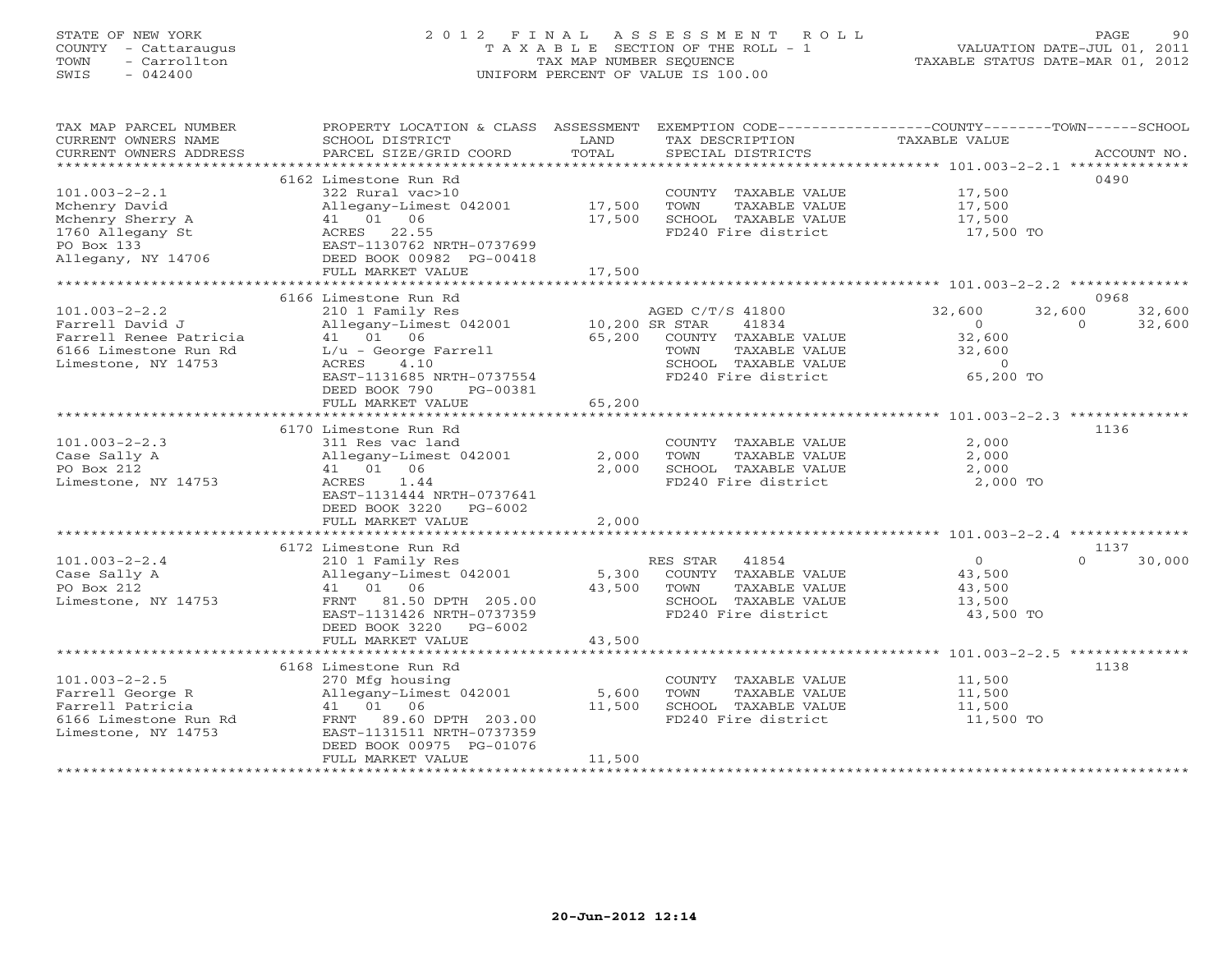# STATE OF NEW YORK 2 0 1 2 F I N A L A S S E S S M E N T R O L L PAGE 91 COUNTY - Cattaraugus T A X A B L E SECTION OF THE ROLL - 1 VALUATION DATE-JUL 01, 2011 TOWN - Carrollton TAX MAP NUMBER SEQUENCE TAXABLE STATUS DATE-MAR 01, 2012 SWIS - 042400 UNIFORM PERCENT OF VALUE IS 100.00UNIFORM PERCENT OF VALUE IS 100.00

| TAX MAP PARCEL NUMBER<br>CURRENT OWNERS NAME<br>CURRENT OWNERS ADDRESS | PROPERTY LOCATION & CLASS ASSESSMENT<br>SCHOOL DISTRICT<br>PARCEL SIZE/GRID COORD | LAND<br>TOTAL   | EXEMPTION CODE-----------------COUNTY-------TOWN------SCHOOL<br>TAX DESCRIPTION<br>SPECIAL DISTRICTS | <b>TAXABLE VALUE</b> | ACCOUNT NO.          |
|------------------------------------------------------------------------|-----------------------------------------------------------------------------------|-----------------|------------------------------------------------------------------------------------------------------|----------------------|----------------------|
| ***********************                                                |                                                                                   |                 |                                                                                                      |                      |                      |
|                                                                        | 6160 Limestone Run Rd                                                             |                 |                                                                                                      |                      | 1287                 |
| $101.003 - 2 - 2.6$                                                    | 210 1 Family Res                                                                  |                 | COUNTY TAXABLE VALUE                                                                                 | 65,000               |                      |
| Updegrove Marion P                                                     | Allegany-Limest 042001                                                            | 7,800           | TOWN<br>TAXABLE VALUE                                                                                | 65,000               |                      |
| 75 School St                                                           | 01 06<br>41                                                                       | 65,000          | SCHOOL TAXABLE VALUE<br>FD240 Fire district                                                          | 65,000               |                      |
| Bradford, PA 16701                                                     | FRNT 190.00 DPTH 278.00<br>EAST-1132081 NRTH-0737368                              |                 |                                                                                                      | 65,000 TO            |                      |
|                                                                        | DEED BOOK 00943 PG-00989<br>FULL MARKET VALUE                                     | 65,000          |                                                                                                      |                      |                      |
|                                                                        | ************************                                                          |                 |                                                                                                      |                      |                      |
|                                                                        | 6180 Limestone Run Rd                                                             |                 |                                                                                                      |                      | 0236                 |
| $101.003 - 2 - 3$                                                      | 210 1 Family Res                                                                  |                 | RES STAR<br>41854                                                                                    | $\circ$              | $\Omega$<br>30,000   |
| Rounsville James J                                                     | Allegany-Limest 042001                                                            | 7,800           | COUNTY TAXABLE VALUE                                                                                 | 69,500               |                      |
| Rounsville Kelli                                                       | 41 01 06                                                                          | 69,500          | TOWN<br>TAXABLE VALUE                                                                                | 69,500               |                      |
| 6180 Limestone Run Rd                                                  | FRNT 100.00 DPTH 410.00                                                           |                 | SCHOOL TAXABLE VALUE                                                                                 | 39,500               |                      |
| Limestone, NY 14753                                                    | EAST-1131325 NRTH-0737465                                                         |                 | FD240 Fire district                                                                                  | 69,500 TO            |                      |
|                                                                        | DEED BOOK 1019 PG-16                                                              |                 |                                                                                                      |                      |                      |
|                                                                        | FULL MARKET VALUE                                                                 | 69,500          |                                                                                                      |                      |                      |
|                                                                        | 6190 Limestone Run Rd                                                             |                 |                                                                                                      |                      | 0398                 |
| $101.003 - 2 - 4$                                                      | 210 1 Family Res                                                                  |                 | RES STAR<br>41854                                                                                    | $\Omega$             | $\Omega$<br>30,000   |
| Maben Pattie                                                           | Allegany-Limest 042001                                                            | 7,800           | COUNTY TAXABLE VALUE                                                                                 | 35,000               |                      |
| Maben Lawrence                                                         | 41 01 06                                                                          | 35,000          | TOWN<br>TAXABLE VALUE                                                                                | 35,000               |                      |
| 6190 Limestone Run                                                     | FRNT 100.00 DPTH 410.00                                                           |                 | SCHOOL TAXABLE VALUE                                                                                 | 5,000                |                      |
| Limestone, NY 14753                                                    | EAST-1131214 NRTH-0737469                                                         |                 | FD240 Fire district                                                                                  | 35,000 TO            |                      |
|                                                                        | DEED BOOK 7906<br>PG-4001                                                         |                 |                                                                                                      |                      |                      |
|                                                                        | FULL MARKET VALUE                                                                 | 35,000          |                                                                                                      |                      |                      |
|                                                                        |                                                                                   |                 |                                                                                                      |                      |                      |
|                                                                        | 6194 Limestone Run Rd                                                             |                 |                                                                                                      | $\Omega$             | 0453                 |
| $101.003 - 2 - 5$                                                      | 270 Mfg housing                                                                   |                 | RES STAR<br>41854                                                                                    |                      | $\Omega$<br>22,400   |
| Shea Michael E<br>Shea Mary D                                          | Allegany-Limest 042001<br>41 01 06                                                | 7,500<br>22,400 | COUNTY TAXABLE VALUE<br>TOWN<br>TAXABLE VALUE                                                        | 22,400<br>22,400     |                      |
| 6194 Limestone Dr                                                      | FRNT 410.00 DPTH 100.00                                                           |                 | SCHOOL TAXABLE VALUE                                                                                 | $\Omega$             |                      |
| Limestone, NY 14753                                                    | EAST-1131110 NRTH-0737467                                                         |                 | FD240 Fire district                                                                                  | 22,400 TO            |                      |
|                                                                        | DEED BOOK 00988 PG-00618                                                          |                 |                                                                                                      |                      |                      |
|                                                                        | FULL MARKET VALUE                                                                 | 22,400          |                                                                                                      |                      |                      |
|                                                                        |                                                                                   |                 |                                                                                                      |                      |                      |
|                                                                        | 6200 Limestone Run Rd                                                             |                 |                                                                                                      |                      | 0190                 |
| $101.003 - 2 - 6$                                                      | 210 1 Family Res                                                                  |                 | VET TOWN<br>41103                                                                                    | $\Omega$             | 550<br>$\Omega$      |
| Griffin Howard                                                         | Allegany-Limest 042001                                                            | 10,200 CVET CO  | 41132                                                                                                | 11,250               | $\Omega$<br>$\Omega$ |
| Jackson Thelma L                                                       | 41 01 06                                                                          |                 | 41834<br>45,000 SR STAR                                                                              | $\circ$              | 45,000<br>$\Omega$   |
| 6200 Limestone Run Rd<br>Limestone, NY 14753                           | Life Use<br>2.78<br>ACRES                                                         |                 | COUNTY TAXABLE VALUE<br>TOWN<br>TAXABLE VALUE                                                        | 33,750<br>44,450     |                      |
|                                                                        | EAST-1130903 NRTH-0737434                                                         |                 | SCHOOL TAXABLE VALUE                                                                                 | $\mathbf{0}$         |                      |
|                                                                        | DEED BOOK 00919 PG-00480                                                          |                 | FD240 Fire district                                                                                  | 45,000 TO            |                      |
|                                                                        | FULL MARKET VALUE                                                                 | 45,000          |                                                                                                      |                      |                      |
|                                                                        |                                                                                   |                 |                                                                                                      |                      |                      |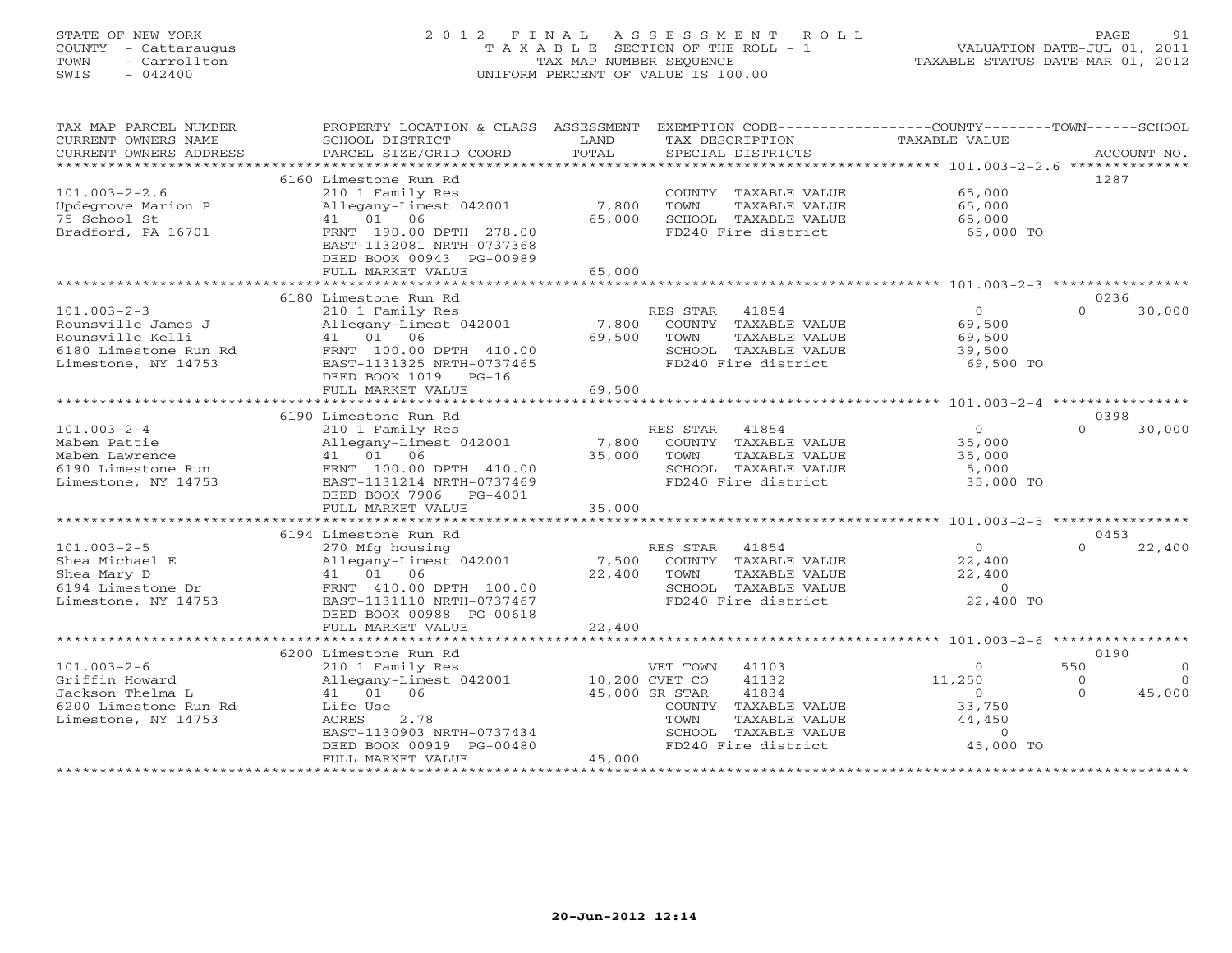# STATE OF NEW YORK 2 0 1 2 F I N A L A S S E S S M E N T R O L L PAGE 92 COUNTY - Cattaraugus T A X A B L E SECTION OF THE ROLL - 1 VALUATION DATE-JUL 01, 2011 TOWN - Carrollton TAX MAP NUMBER SEQUENCE TAXABLE STATUS DATE-MAR 01, 2012 SWIS - 042400 UNIFORM PERCENT OF VALUE IS 100.00UNIFORM PERCENT OF VALUE IS 100.00

| TAX MAP PARCEL NUMBER<br>CURRENT OWNERS NAME<br>CURRENT OWNERS ADDRESS<br>*************************                  | PROPERTY LOCATION & CLASS ASSESSMENT<br>SCHOOL DISTRICT<br>PARCEL SIZE/GRID COORD                                                                                                                              | LAND<br>TOTAL              | EXEMPTION CODE-----------------COUNTY-------TOWN------SCHOOL<br>TAX DESCRIPTION<br>SPECIAL DISTRICTS                                                                    | <b>TAXABLE VALUE</b>                                                                                         | ACCOUNT NO.                                        |
|----------------------------------------------------------------------------------------------------------------------|----------------------------------------------------------------------------------------------------------------------------------------------------------------------------------------------------------------|----------------------------|-------------------------------------------------------------------------------------------------------------------------------------------------------------------------|--------------------------------------------------------------------------------------------------------------|----------------------------------------------------|
| $101.003 - 2 - 7$<br>Speedy George<br>1588 Gingko Trl<br>Ridgeway, SC 29130                                          | 6226 Limestone Run Rd<br>260 Seasonal res<br>Allegany-Limest 042001<br>41 01 06<br><b>ACRES</b><br>4.70<br>EAST-1130517 NRTH-0737377<br>DEED BOOK 16890 PG-3002<br>FULL MARKET VALUE                           | 13,100<br>61,000<br>61,000 | COUNTY TAXABLE VALUE<br><b>TOWN</b><br>TAXABLE VALUE<br>SCHOOL TAXABLE VALUE<br>FD240 Fire district                                                                     | 61,000<br>61,000<br>61,000<br>61,000 TO                                                                      | 0113                                               |
| $101.003 - 2 - 9$<br>Peters John Jr<br>6254 Limestone Run<br>14753, NY 17453<br>Limestone                            | 6254 Limestone Run Rd<br>210 1 Family Res<br>Allegany-Limest 042001<br>41 01 06<br>2.00<br>ACRES<br>EAST-1130002 NRTH-0737248<br>DEED BOOK 00954 PG-00533<br>FULL MARKET VALUE                                 | 45,000<br>45,000           | WVET CO<br>41122<br>9,000 SR STAR<br>41834<br>COUNTY TAXABLE VALUE<br>TOWN<br>TAXABLE VALUE<br>SCHOOL TAXABLE VALUE<br>FD240 Fire district<br>************************  | 6,750<br>$\Omega$<br>38,250<br>45,000<br>$\circ$<br>45,000 TO<br>************* 101.003-2-10 **************** | 0362<br>$\Omega$<br>45,000<br>$\Omega$             |
| $101.003 - 2 - 10$<br>Schoonover John F Jr<br>Schoonover Edwardene J<br>6260 Limestone Run Rd<br>Limestone, NY 14753 | 6260 Limestone Run Rd<br>210 1 Family Res<br>Allegany-Limest 042001<br>41 01 06<br>FRNT 410.00 DPTH 100.00<br>EAST-1129856 NRTH-0737215<br>DEED BOOK 741<br>PG-01046<br>FULL MARKET VALUE                      | 68,500<br>68,500           | CVET CO<br>41132<br>41854<br>7,500 RES STAR<br>COUNTY<br>TAXABLE VALUE<br>TOWN<br>TAXABLE VALUE<br>SCHOOL TAXABLE VALUE<br>FD240 Fire district                          | 17,125<br>$\Omega$<br>51,375<br>68,500<br>38,500<br>68,500 TO                                                | 0427<br>$\Omega$<br>30,000<br>$\Omega$             |
| $101.003 - 2 - 11$<br>Tingley Jerome B<br>6266 Limestone Run Rd<br>Limestone, NY 14753                               | **************************<br>6266 Limestone Run Rd<br>270 Mfg housing<br>Allegany-Limest 042001<br>41 01 06<br>3.19<br>ACRES<br>EAST-1129704 NRTH-0737373<br>DEED BOOK 00758 PG-00926<br>FULL MARKET VALUE    | 30,300<br>30,300           | ***********************<br>41132<br>CVET CO<br>10,800 RES STAR<br>41854<br>COUNTY TAXABLE VALUE<br>TOWN<br>TAXABLE VALUE<br>SCHOOL TAXABLE VALUE<br>FD240 Fire district | ************** 101.003-2-11 ****************<br>7,575<br>$\Omega$<br>22,725<br>30,300<br>300<br>30,300 TO    | 0481<br>$\Omega$<br>$\Omega$<br>30,000<br>$\Omega$ |
| $101.003 - 2 - 12$<br>Stover Edward<br>Stover Darlene<br>6272 Limestone Run Rd<br>Limestone, NY 14753                | 6272 Limestone Run Rd<br>210 1 Family Res<br>Allegany-Limest 042001<br>41 01 06<br>2.04<br>ACRES<br>EAST-1129595 NRTH-0737377<br>DEED BOOK 687<br>PG-00198<br>FULL MARKET VALUE<br>*************************** | 9,100<br>62,500<br>62,500  | SR STAR<br>41834<br>COUNTY TAXABLE VALUE<br>TOWN<br>TAXABLE VALUE<br>SCHOOL TAXABLE VALUE<br>FD240 Fire district                                                        | $\Omega$<br>62,500<br>62,500<br>300<br>62,500 TO                                                             | 0464<br>62,200<br>$\cap$                           |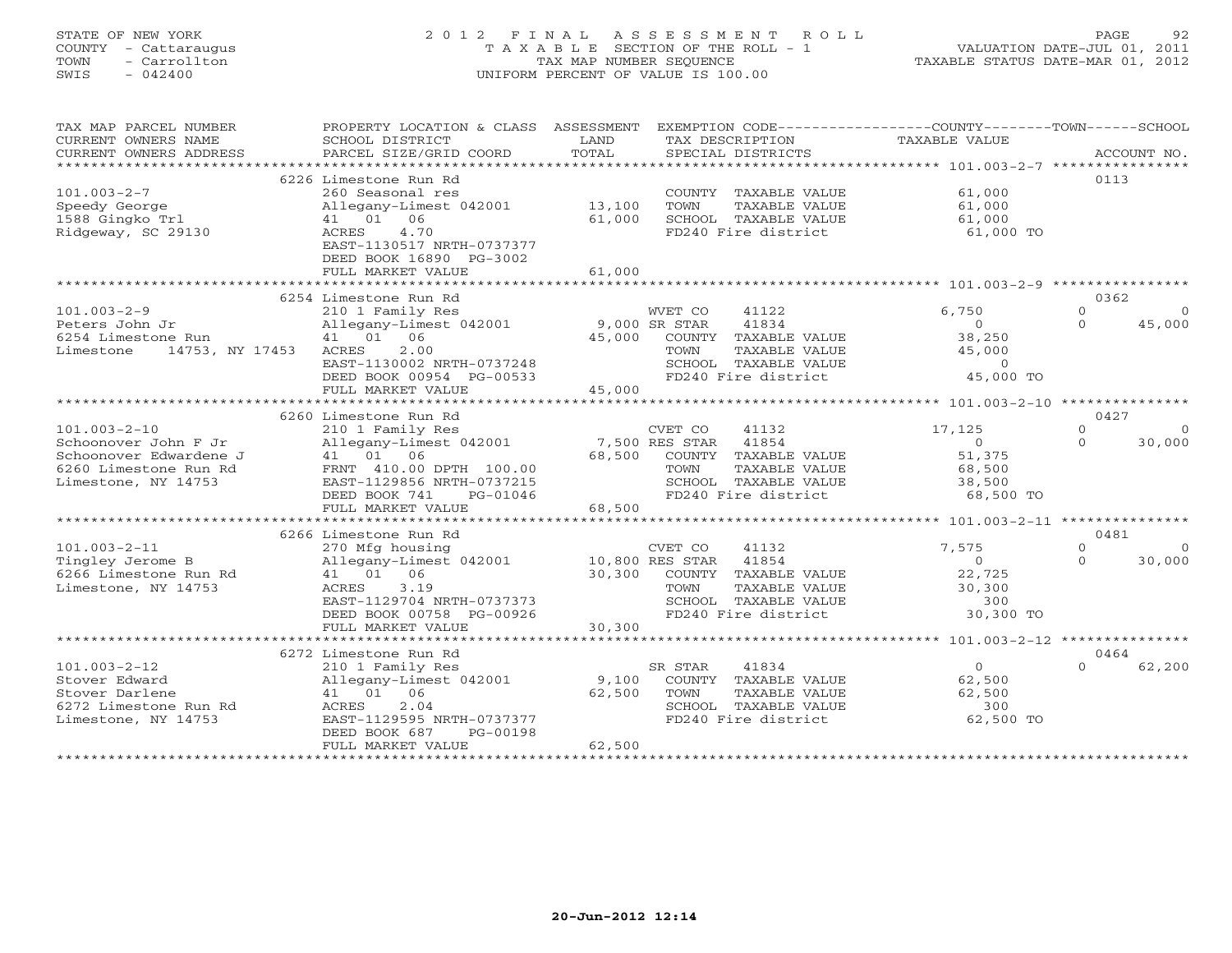# STATE OF NEW YORK 2 0 1 2 F I N A L A S S E S S M E N T R O L L PAGE 93 COUNTY - Cattaraugus T A X A B L E SECTION OF THE ROLL - 1 VALUATION DATE-JUL 01, 2011 TOWN - Carrollton TAX MAP NUMBER SEQUENCE TAXABLE STATUS DATE-MAR 01, 2012 SWIS - 042400 UNIFORM PERCENT OF VALUE IS 100.00UNIFORM PERCENT OF VALUE IS 100.00

| TAX MAP PARCEL NUMBER<br>CURRENT OWNERS NAME<br>CURRENT OWNERS ADDRESS | PROPERTY LOCATION & CLASS ASSESSMENT<br>SCHOOL DISTRICT<br>PARCEL SIZE/GRID COORD | LAND<br>TOTAL | EXEMPTION CODE-----------------COUNTY-------TOWN------SCHOOL<br>TAX DESCRIPTION<br>SPECIAL DISTRICTS | <b>TAXABLE VALUE</b> |                  | ACCOUNT NO. |
|------------------------------------------------------------------------|-----------------------------------------------------------------------------------|---------------|------------------------------------------------------------------------------------------------------|----------------------|------------------|-------------|
| ***********************                                                |                                                                                   |               |                                                                                                      |                      |                  |             |
|                                                                        | 6288 Limestone Run Rd                                                             |               |                                                                                                      |                      | 0439             |             |
| $101.003 - 2 - 13.1$                                                   | 210 1 Family Res                                                                  |               | AGED C/T/S 41800                                                                                     | 16,500               | 16,500           | 16,500      |
| Lunn Patricia A                                                        | Allegany-Limest 042001                                                            |               | 5,500 SR STAR<br>41834                                                                               | $\Omega$             | $\Omega$         | 16,500      |
| Tom Craig                                                              | 41 01 06                                                                          | 33,000        | COUNTY TAXABLE VALUE                                                                                 | 16,500               |                  |             |
| 2060 W. Washingyon St                                                  | FRNT 76.00 DPTH 255.00                                                            |               | <b>TOWN</b><br>TAXABLE VALUE                                                                         | 16,500               |                  |             |
| Bradford, PA 16701                                                     | EAST-1129499 NRTH-0737055                                                         |               | SCHOOL TAXABLE VALUE                                                                                 | $\Omega$             |                  |             |
|                                                                        | DEED BOOK 855<br>PG-01110                                                         |               | FD240 Fire district                                                                                  | 33,000 TO            |                  |             |
|                                                                        | FULL MARKET VALUE                                                                 | 33,000        |                                                                                                      |                      |                  |             |
|                                                                        |                                                                                   |               |                                                                                                      |                      |                  |             |
|                                                                        | 6294 Limestone Run Rd                                                             |               |                                                                                                      |                      | 0999             |             |
| $101.003 - 2 - 13.3$                                                   | 210 1 Family Res                                                                  |               | CVET CO<br>41132                                                                                     | 17,250               | $\Omega$         | $\Omega$    |
| Parsons Jack L                                                         | Allegany-Limest 042001                                                            |               | 11,100 RES STAR<br>41854                                                                             | $\Omega$             | $\Omega$         | 30,000      |
| Parsons Kristen L                                                      | 41 01 06                                                                          | 69,000        | COUNTY TAXABLE VALUE                                                                                 | 51,750               |                  |             |
| 6294 Limestone Run                                                     | 3.40<br>ACRES                                                                     |               | TOWN<br>TAXABLE VALUE                                                                                | 69,000               |                  |             |
| Limestone, NY 14753                                                    | EAST-1129435 NRTH-0737389<br>$PG-1030$                                            |               | SCHOOL TAXABLE VALUE<br>FD240 Fire district                                                          | 39,000<br>69,000 TO  |                  |             |
|                                                                        | DEED BOOK 1008<br>FULL MARKET VALUE                                               | 69,000        |                                                                                                      |                      |                  |             |
|                                                                        |                                                                                   |               |                                                                                                      |                      |                  |             |
|                                                                        | Limestone Run Rd                                                                  |               |                                                                                                      |                      | 0499             |             |
| $101.003 - 2 - 14$                                                     | 323 Vacant rural                                                                  |               | COUNTY TAXABLE VALUE                                                                                 | 26,000               |                  |             |
| Rossignol Living Trust                                                 | Allegany-Limest 042001                                                            | 26,000        | TOWN<br>TAXABLE VALUE                                                                                | 26,000               |                  |             |
| 11470 LaVerne Dr                                                       | 41 01 06                                                                          | 26,000        | SCHOOL TAXABLE VALUE                                                                                 | 26,000               |                  |             |
| Riverside, CA 92505                                                    | ACRES<br>33.80                                                                    |               | FD240 Fire district                                                                                  | 26,000 TO            |                  |             |
|                                                                        | EAST-1129965 NRTH-0736340                                                         |               |                                                                                                      |                      |                  |             |
|                                                                        | DEED BOOK 15852 PG-7002                                                           |               |                                                                                                      |                      |                  |             |
|                                                                        | FULL MARKET VALUE                                                                 | 26,000        |                                                                                                      |                      |                  |             |
|                                                                        |                                                                                   |               |                                                                                                      |                      |                  |             |
|                                                                        | 6239 Limestone Run Rd                                                             |               |                                                                                                      |                      | 0504             |             |
| $101.003 - 2 - 15$                                                     | 210 1 Family Res                                                                  |               | AGED C/T/S 41800                                                                                     | 26,500               | 26,500           | 26,500      |
| Hatch (L/U) Eulagene M                                                 | Allegany-Limest 042001                                                            |               | 7,900 SR STAR<br>41834                                                                               | $\Omega$             | $\Omega$         | 26,500      |
| Hatch Ronald E                                                         | 41  01  06                                                                        | 53,000        | COUNTY TAXABLE VALUE                                                                                 | 26,500               |                  |             |
| 8203 W Oraibi Dr Apt 2108                                              | 1.25<br>ACRES                                                                     |               | TOWN<br>TAXABLE VALUE                                                                                | 26,500               |                  |             |
| Peoria, AZ 85382                                                       | EAST-1130364 NRTH-0736959                                                         |               | SCHOOL TAXABLE VALUE                                                                                 | $\Omega$             |                  |             |
|                                                                        | DEED BOOK 14595 PG-6001                                                           |               | FD240 Fire district                                                                                  | 53,000 TO            |                  |             |
|                                                                        | FULL MARKET VALUE                                                                 | 53,000        |                                                                                                      |                      |                  |             |
|                                                                        |                                                                                   |               |                                                                                                      |                      |                  |             |
|                                                                        | 581 Parkside Dr                                                                   |               |                                                                                                      |                      | 1059<br>$\Omega$ |             |
| $101.003 - 2 - 16$                                                     | 210 1 Family Res                                                                  |               | RES STAR<br>41854                                                                                    | $\circ$              |                  | 30,000      |
| Maley Dennis M                                                         | Allegany-Limest 042001<br>41 01 06                                                | 3,800         | COUNTY TAXABLE VALUE                                                                                 | 53,000               |                  |             |
| Maley Leasa A<br>6118 Maley Dr                                         | FRNT 250.00 DPTH 235.00                                                           | 53,000        | TOWN<br>TAXABLE VALUE<br>SCHOOL TAXABLE VALUE                                                        | 53,000<br>23,000     |                  |             |
| Limestone, NY 14753                                                    | EAST-1132023 NRTH-0737905                                                         |               | FD240 Fire district                                                                                  | 53,000 TO            |                  |             |
|                                                                        | DEED BOOK 812<br>PG-00026                                                         |               |                                                                                                      |                      |                  |             |
|                                                                        | FULL MARKET VALUE                                                                 | 53,000        |                                                                                                      |                      |                  |             |
|                                                                        |                                                                                   |               |                                                                                                      |                      |                  |             |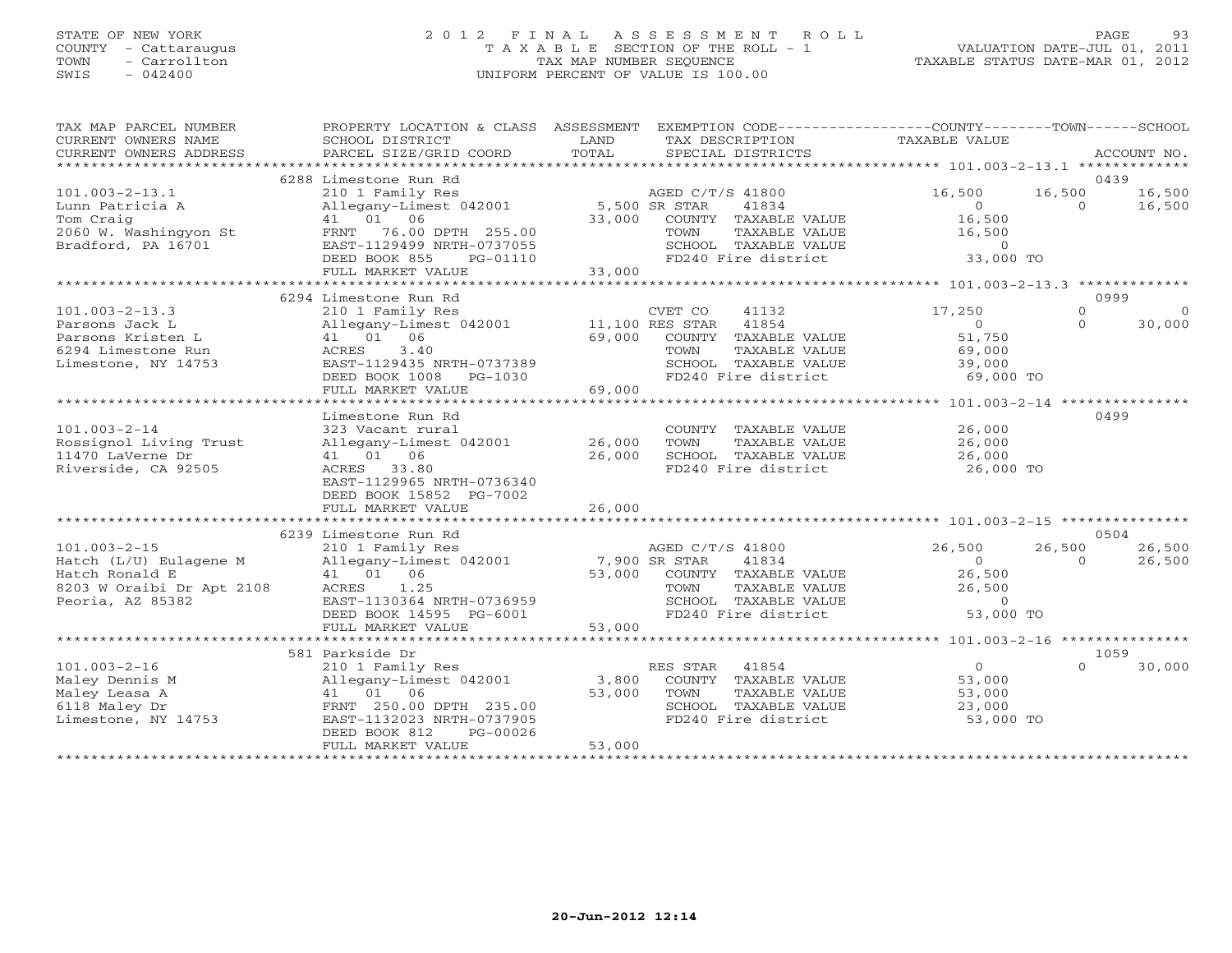# STATE OF NEW YORK 2 0 1 2 F I N A L A S S E S S M E N T R O L L PAGE 94 COUNTY - Cattaraugus T A X A B L E SECTION OF THE ROLL - 1 VALUATION DATE-JUL 01, 2011 TOWN - Carrollton TAX MAP NUMBER SEQUENCE TAXABLE STATUS DATE-MAR 01, 2012 SWIS - 042400 UNIFORM PERCENT OF VALUE IS 100.00UNIFORM PERCENT OF VALUE IS 100.00

| TAX MAP PARCEL NUMBER<br>CURRENT OWNERS NAME | PROPERTY LOCATION & CLASS ASSESSMENT EXEMPTION CODE---------------COUNTY-------TOWN------SCHOOL<br>SCHOOL DISTRICT | LAND   | TAX DESCRIPTION                                                                                                             | TAXABLE VALUE    |             |
|----------------------------------------------|--------------------------------------------------------------------------------------------------------------------|--------|-----------------------------------------------------------------------------------------------------------------------------|------------------|-------------|
| CURRENT OWNERS ADDRESS                       | PARCEL SIZE/GRID COORD                                                                                             | TOTAL  | SPECIAL DISTRICTS                                                                                                           |                  | ACCOUNT NO. |
|                                              |                                                                                                                    |        |                                                                                                                             |                  | 0965        |
| $101.003 - 2 - 17$                           | 6220 Limestone Run Rd<br>311 Res vac land                                                                          |        | 41400<br>CLERGY                                                                                                             | 1,500<br>1,500   | 1,500       |
| Pawlowski Joseph F                           | Allegany-Limest 042001                                                                                             | 7,300  | COUNTY TAXABLE VALUE                                                                                                        | 5,800            |             |
| Pawlowski Marcia K                           | 41 01 06                                                                                                           | 7,300  | TOWN<br>TAXABLE VALUE                                                                                                       | 5,800            |             |
| 140 Hostetler Rd                             | FRNT 110.00 DPTH 302.00                                                                                            |        | SCHOOL TAXABLE VALUE                                                                                                        | 5,800            |             |
| Johnstown, PA 15904                          | EAST-1132215 NRTH-0737390                                                                                          |        | FD240 Fire district 7,300 TO                                                                                                |                  |             |
|                                              | DEED BOOK 5891 PG-6001                                                                                             |        |                                                                                                                             |                  |             |
|                                              | FULL MARKET VALUE                                                                                                  | 7,300  |                                                                                                                             |                  |             |
|                                              |                                                                                                                    |        |                                                                                                                             |                  |             |
|                                              | 5728 Leonard Run Rd                                                                                                |        |                                                                                                                             |                  | 0166        |
| $101.004 - 1 - 1.1$                          | 323 Vacant rural                                                                                                   |        | COUNTY TAXABLE VALUE                                                                                                        |                  |             |
| Gelyon Charles A                             | Allegany-Limest 042001 14,500                                                                                      |        | TOWN<br>TAXABLE VALUE                                                                                                       | 14,500<br>14,500 |             |
| 786<br>Willet Rd                             | ACRES 13.92                                                                                                        | 14,500 | SCHOOL TAXABLE VALUE                                                                                                        | 14,500           |             |
| Lackawana, NY 14218                          | EAST-1137669 NRTH-0742531                                                                                          |        |                                                                                                                             |                  |             |
|                                              | DEED BOOK 3172    PG-2002                                                                                          |        |                                                                                                                             |                  |             |
|                                              |                                                                                                                    |        |                                                                                                                             |                  |             |
|                                              |                                                                                                                    |        |                                                                                                                             |                  |             |
|                                              | 5736 Leonard Run Rd                                                                                                |        |                                                                                                                             |                  | 1369        |
| $101.004 - 1 - 1.2$                          | 270 Mfg housing                                                                                                    |        | COUNTY TAXABLE VALUE                                                                                                        | 19,600           |             |
| Gelyon Peter A                               | Allegany-Limest 042001 14,300                                                                                      |        | TOWN<br>TAXABLE VALUE                                                                                                       | 19,600           |             |
| 3405 Emerling Dr                             | FRNT 278.70 DPTH                                                                                                   | 19,600 | SCHOOL TAXABLE VALUE                                                                                                        | 19,600           |             |
| Blasdell, NY 14219                           | ACRES 14.70                                                                                                        |        |                                                                                                                             |                  |             |
|                                              | EAST-1137379 NRTH-0742541                                                                                          |        |                                                                                                                             |                  |             |
|                                              | DEED BOOK 3172 PG-2001                                                                                             |        |                                                                                                                             |                  |             |
|                                              | FULL MARKET VALUE                                                                                                  | 19,600 |                                                                                                                             |                  |             |
|                                              |                                                                                                                    |        |                                                                                                                             |                  |             |
|                                              | 5650 Leonard Run Rd                                                                                                |        |                                                                                                                             |                  | 0026        |
| $101.004 - 1 - 2.1$                          | 260 Seasonal res                                                                                                   |        | COUNTY TAXABLE VALUE                                                                                                        | 61,500           |             |
| Grabowski Gerald                             | Allegany-Limest 042001 22,200                                                                                      |        | TOWN<br>TAXABLE VALUE                                                                                                       | 61,500           |             |
| 64 Trudy Ln                                  | 20 01 06                                                                                                           | 61,500 |                                                                                                                             |                  |             |
| Cheektowaga, NY 14227                        | ACRES 23.05                                                                                                        |        |                                                                                                                             |                  |             |
|                                              | EAST-1138435 NRTH-0742483                                                                                          |        |                                                                                                                             |                  |             |
|                                              | DEED BOOK 00924 PG-00319                                                                                           |        | SCHOOL TAXABLE VALUE 61,500<br>FD240 Fire district 61,500 TO<br>FF242 Sewer fr ftg (420 TO<br>SW242 Sewer dist 1 (61,500 TO |                  |             |
|                                              | FULL MARKET VALUE                                                                                                  | 61,500 |                                                                                                                             |                  |             |
|                                              |                                                                                                                    |        |                                                                                                                             |                  |             |
|                                              | 5682 Leonard Run Rd                                                                                                |        |                                                                                                                             |                  | 1056        |
| $101.004 - 1 - 2.2$                          | 311 Res vac land                                                                                                   |        | COUNTY TAXABLE VALUE                                                                                                        | 9,500            |             |
| Dixon Eugene E                               | Allegany-Limest 042001 9,500                                                                                       |        | TAXABLE VALUE<br>TOWN                                                                                                       | 9,500            |             |
| Mills Sheree L                               | 20 01 06                                                                                                           | 9,500  | SCHOOL TAXABLE VALUE<br>SCHOOL TAXABLE VALUE<br>FD240 Fire district                                                         | 9,500            |             |
| 5529 Leonard Run Rd                          | ACRES 19.00                                                                                                        |        |                                                                                                                             | 9,500 TO         |             |
| Limestone, NY 14753                          | EAST-1138025 NRTH-0742482                                                                                          |        | FF242 Sewer fr ftg<br>CW242 Sewer dist 1                                                                                    | 408 TO           |             |
|                                              | DEED BOOK 3510<br>PG-8002                                                                                          |        | SW242 Sewer dist 1                                                                                                          | 9,500 TO         |             |
|                                              | FULL MARKET VALUE                                                                                                  | 9,500  |                                                                                                                             |                  |             |
|                                              |                                                                                                                    |        |                                                                                                                             |                  |             |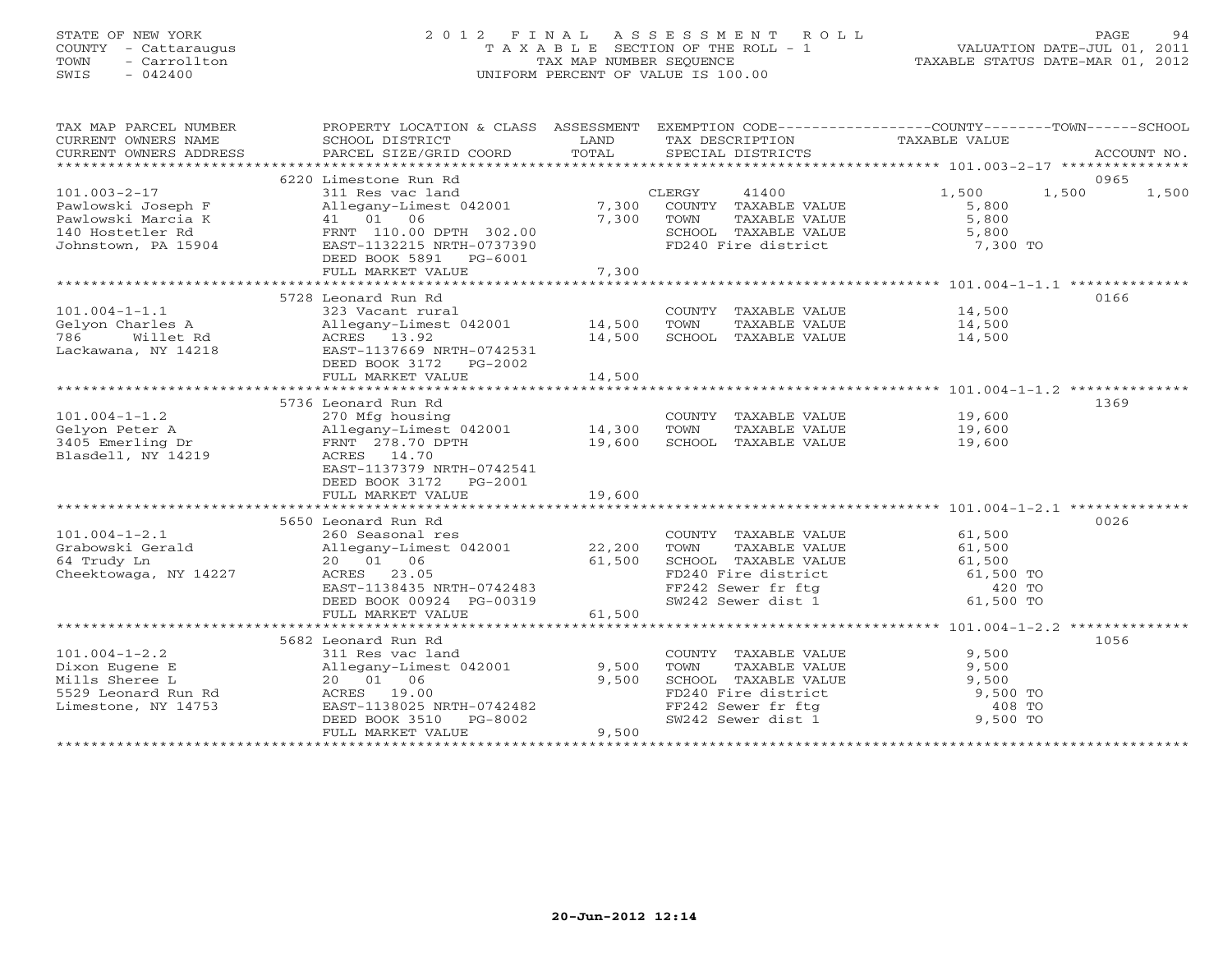### STATE OF NEW YORK 2 0 1 2 F I N A L A S S E S S M E N T R O L L PAGE 95 COUNTY - Cattaraugus T A X A B L E SECTION OF THE ROLL - 1 VALUATION DATE-JUL 01, 2011 TOWN - Carrollton TAX MAP NUMBER SEQUENCE TAXABLE STATUS DATE-MAR 01, 2012 SWIS - 042400 UNIFORM PERCENT OF VALUE IS 100.00UNIFORM PERCENT OF VALUE IS 100.00

| TAX MAP PARCEL NUMBER<br>CURRENT OWNERS NAME                                                                              | PROPERTY LOCATION & CLASS ASSESSMENT EXEMPTION CODE---------------COUNTY-------TOWN------SCHOOL<br>SCHOOL DISTRICT                                                                                                                                                                                               | LAND   | TAX DESCRIPTION TAXABLE VALUE                                                                                                                                                                                                                                                          |                              |                      | ACCOUNT NO.        |
|---------------------------------------------------------------------------------------------------------------------------|------------------------------------------------------------------------------------------------------------------------------------------------------------------------------------------------------------------------------------------------------------------------------------------------------------------|--------|----------------------------------------------------------------------------------------------------------------------------------------------------------------------------------------------------------------------------------------------------------------------------------------|------------------------------|----------------------|--------------------|
| $101.004 - 1 - 2.3$<br>Burroughs Dean E<br>Burroughs Melanie S<br>5682 Leonard Run Rd<br>Limestone, NY 14753              | 5680 Leonard Run Rd<br>210 1 Family Res<br>Allegany-Limest 042001 10,200 COUNTY TAXABLE VALUE<br>FRNT 408.80 DPTH<br>ACRES 2.80<br>EAST-1138019 NRTH-0741481<br>FIILL MARRED 123111111                                                                                                                           | 61,500 | TOWN TAXABLE VALUE<br>SCHOOL TAXABLE VALUE<br>FD240 Fire district<br>108 TO                                                                                                                                                                                                            | $0 \qquad \qquad$<br>61,500  | 1373<br>$\Omega$     | 30,000             |
|                                                                                                                           | FULL MARKET VALUE                                                                                                                                                                                                                                                                                                |        | 61,500 FF242 Sewer fr ftg (408 TO 408 TO SW242 Sewer dist 1 (61,500 TO                                                                                                                                                                                                                 |                              |                      |                    |
|                                                                                                                           | 5620 Leonard Run Rd                                                                                                                                                                                                                                                                                              |        |                                                                                                                                                                                                                                                                                        |                              | 0023                 |                    |
| $101.004 - 1 - 3$<br>Lixon Colleen R<br>5620 Leonard Run Rd<br>Limestone, NY 14753<br>E                                   | 210 1 Family Res<br>Allegany-Limest 042001 17,200 COUNTY TAXABLE VALUE<br>20 01 06 51,000 TOWN TAXABLE VALUE 51,000<br>ACRES 9.89 SCHOOL TAXABLE VALUE 51,000<br>EAST-1138854 NRTH-0741906 DS240 Delinquent sewer .00 MT<br>DEED BOOK 14797 PG-2001 FD240 Fire district 51,000 TOWN<br>FD240 Fire district 51,00 | 51,000 | RES STAR<br>41854                                                                                                                                                                                                                                                                      | $\overline{0}$<br>51,000     | $\Omega$             | 30,000             |
|                                                                                                                           |                                                                                                                                                                                                                                                                                                                  |        |                                                                                                                                                                                                                                                                                        |                              |                      |                    |
|                                                                                                                           | 5632 Leonard Run Rd                                                                                                                                                                                                                                                                                              |        |                                                                                                                                                                                                                                                                                        |                              | 0479                 |                    |
| $101.004 - 1 - 4$<br>Glover James<br>Glover Mildred<br>5632 Leonard Run Rd<br>Jimestuu Yang Run Rd<br>Limestone, NY 14753 | 210 1 Family Res CVET CO<br>Allegany-Limest 042001 7,400 SR STAR<br>20 01 06<br>FRNT 217.00 DPTH 176.00<br>EAST-1138744 NRTH-0741410<br>DEED BOOK 774<br>PG-00019                                                                                                                                                |        | 41132<br>41834<br>49,000 COUNTY TAXABLE VALUE<br>176.00<br>TOWN TAXABLE VALUE 49,000<br>0741410<br>G-00019<br>49,000 FF242 Sewer fr ftg 217 TO<br>SERIODL TAXABLE VALUE 49,000 TO<br>FD240 Fire district 49,000 TO<br>49,000 FF242 Sewer fr ftg 217 TO<br>SW242 Sewer dist 1 49,000 TO | 12,250<br>$\Omega$<br>36,750 | $\Omega$<br>$\Omega$ | $\Omega$<br>49,000 |
|                                                                                                                           | FULL MARKET VALUE                                                                                                                                                                                                                                                                                                |        |                                                                                                                                                                                                                                                                                        |                              |                      |                    |
|                                                                                                                           |                                                                                                                                                                                                                                                                                                                  |        |                                                                                                                                                                                                                                                                                        |                              |                      |                    |
| $101.004 - 1 - 5$<br>Dixon Eugene E<br>Mills Sheree L<br>5529 Leonard Run Rd<br>Limestone, NY 14753                       | 5610 Leonard Run Rd<br>210 1 Family Res<br>Allegany-Limest 042001 12,800<br>20  01  06<br>ACRES<br>4.53                                                                                                                                                                                                          | 57,500 | COUNTY TAXABLE VALUE 57,500<br>SCHOOL TAXABLE VALUE 57,500<br>FD240 Fire district 57,500 TO                                                                                                                                                                                            |                              | 0511                 |                    |
|                                                                                                                           |                                                                                                                                                                                                                                                                                                                  |        |                                                                                                                                                                                                                                                                                        |                              |                      |                    |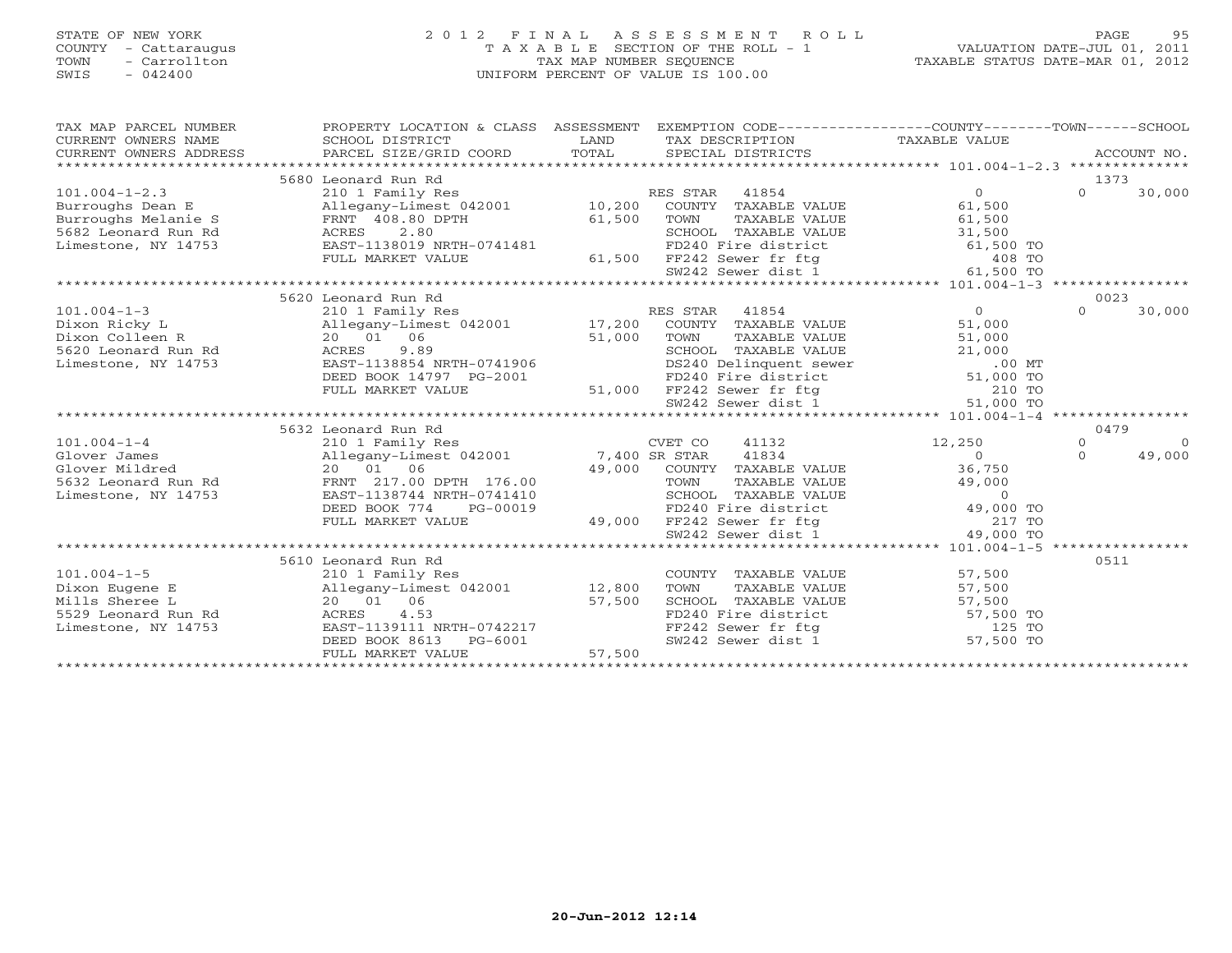### STATE OF NEW YORK 2 0 1 2 F I N A L A S S E S S M E N T R O L L PAGE 96 COUNTY - Cattaraugus T A X A B L E SECTION OF THE ROLL - 1 VALUATION DATE-JUL 01, 2011 TOWN - Carrollton TAX MAP NUMBER SEQUENCE TAXABLE STATUS DATE-MAR 01, 2012 SWIS - 042400 UNIFORM PERCENT OF VALUE IS 100.00UNIFORM PERCENT OF VALUE IS 100.00

| TAX MAP PARCEL NUMBER<br>CURRENT OWNERS NAME<br>CURRENT OWNERS ADDRESS             | PROPERTY LOCATION & CLASS ASSESSMENT EXEMPTION CODE---------------COUNTY-------TOWN------SCHOOL<br>SCHOOL DISTRICT<br>PARCEL SIZE/GRID COORD | LAND<br>TOTAL | TAX DESCRIPTION TAXABLE VALUE<br>SPECIAL DISTRICTS                                                                                                                                      |                   | ACCOUNT NO.        |
|------------------------------------------------------------------------------------|----------------------------------------------------------------------------------------------------------------------------------------------|---------------|-----------------------------------------------------------------------------------------------------------------------------------------------------------------------------------------|-------------------|--------------------|
|                                                                                    | 5602 Leonard Run Rd                                                                                                                          |               |                                                                                                                                                                                         |                   | 0021               |
| $101.004 - 1 - 6$                                                                  |                                                                                                                                              |               |                                                                                                                                                                                         | $0 \qquad \qquad$ | $\Omega$<br>30,000 |
| Milliron Thomas R                                                                  |                                                                                                                                              |               |                                                                                                                                                                                         | 55,000            |                    |
| 5602 Leonard Run Rd                                                                |                                                                                                                                              |               |                                                                                                                                                                                         | 55,000            |                    |
| Limestone, NY 14753                                                                | Ff 75.00                                                                                                                                     |               |                                                                                                                                                                                         |                   |                    |
|                                                                                    | ACRES<br>2.95                                                                                                                                |               |                                                                                                                                                                                         |                   |                    |
|                                                                                    | EAST-1139208 NRTH-0742208                                                                                                                    |               | CHOOL TAXABLE VALUE<br>DES CHOOL TAXABLE VALUE<br>DES CHOOL TAXABLE VALUE<br>FD240 Fire district<br>FD240 Fire district<br>FF242 Sewer dist 1 55,000 TO<br>SUZ42 Sewer dist 1 55,000 TO |                   |                    |
|                                                                                    | DEED BOOK 8900                                                                                                                               | $PG-4001$     |                                                                                                                                                                                         |                   |                    |
|                                                                                    | FULL MARKET VALUE                                                                                                                            | 55,000        |                                                                                                                                                                                         |                   |                    |
|                                                                                    |                                                                                                                                              |               |                                                                                                                                                                                         |                   |                    |
|                                                                                    | 5592 Leonard Run Rd                                                                                                                          |               |                                                                                                                                                                                         |                   | 0118               |
| $101.004 - 1 - 7$                                                                  | 210 1 Family Res                                                                                                                             |               | COUNTY TAXABLE VALUE                                                                                                                                                                    | 27,000            |                    |
| Wittman John<br>PO Box 783                                                         | Allegany-Limest 042001 13,400<br>20 01 06                                                                                                    |               | TOWN<br>TAXABLE VALUE                                                                                                                                                                   | 27,000            |                    |
| Lake Panasoffkee, FL 33538                                                         | FRNT 200.00 DPTH                                                                                                                             | 27,000        |                                                                                                                                                                                         |                   |                    |
|                                                                                    | 4.92<br>ACRES                                                                                                                                |               |                                                                                                                                                                                         |                   |                    |
|                                                                                    | EAST-1139348 NRTH-0741896                                                                                                                    |               | SCHOOL TAXABLE VALUE 27,000<br>DS240 Delinquent sewer 00 MT<br>FD240 Fire district 27,000 TO<br>FF242 Sewer fr ftg 200 TO<br>SW242 Sewer dist 1 27,000 TO                               |                   |                    |
|                                                                                    | DEED BOOK 2021 PG-356                                                                                                                        |               |                                                                                                                                                                                         |                   |                    |
|                                                                                    | FULL MARKET VALUE                                                                                                                            | 27,000        |                                                                                                                                                                                         |                   |                    |
|                                                                                    |                                                                                                                                              |               |                                                                                                                                                                                         |                   |                    |
|                                                                                    | 5562 Leonard Run Rd                                                                                                                          |               |                                                                                                                                                                                         |                   | 0473               |
| $101.004 - 1 - 8$                                                                  | 323 Vacant rural                                                                                                                             |               | COUNTY TAXABLE VALUE                                                                                                                                                                    | 26,500            |                    |
| Taylor John E                                                                      | Allegany-Limest 042001 26,500                                                                                                                |               | TAXABLE VALUE<br>TOWN                                                                                                                                                                   | 26,500            |                    |
| Taylor Melissa T                                                                   | 20 01 06                                                                                                                                     | 26,500        | SCHOOL TAXABLE VALUE 26,500                                                                                                                                                             |                   |                    |
| Attn: Harry E Taylor FRNT 50.00 DPTH<br>20 Delmar Ridge Dr             ACRES 39.40 |                                                                                                                                              |               | FD240 Fire district<br>FD240 Fire district<br>FF242 Sewer fr ftg 140 TO<br>SW242 Sewer dist 1 26,500 TO                                                                                 |                   |                    |
| 20 Delmar Ridge Dr                                                                 | FRNT 50.00 DPTH<br>ACRES 39.40<br>EAST-1139322 NRTH-0742918<br>ACRES 39.40                                                                   |               |                                                                                                                                                                                         |                   |                    |
| Wellsboro, PA 16901                                                                |                                                                                                                                              |               |                                                                                                                                                                                         |                   |                    |
|                                                                                    | DEED BOOK 00918 PG-00430                                                                                                                     |               |                                                                                                                                                                                         |                   |                    |
|                                                                                    | FULL MARKET VALUE                                                                                                                            | 26,500        |                                                                                                                                                                                         |                   |                    |
|                                                                                    |                                                                                                                                              |               |                                                                                                                                                                                         |                   |                    |
|                                                                                    | 5576 Leonard Run Rd                                                                                                                          |               |                                                                                                                                                                                         |                   | 0116               |
| $101.004 - 1 - 9$                                                                  | 210 1 Family Res<br>Allegany-Limest 042001<br>20 01 06                                                                                       |               | RES STAR<br>41854                                                                                                                                                                       | $0 \qquad \qquad$ | 30,000<br>$\Omega$ |
| Dixon Steven J                                                                     |                                                                                                                                              |               | 5,500 COUNTY TAXABLE VALUE                                                                                                                                                              | 39,500            |                    |
| 5576 Leonard Run                                                                   | 70.00 DPTH 275.00                                                                                                                            | 39,500        |                                                                                                                                                                                         |                   |                    |
| Limestone, NY 14753                                                                | FRNT<br>EAST-1139578 NRTH-0741559                                                                                                            |               |                                                                                                                                                                                         |                   |                    |
|                                                                                    | DEED BOOK 00722 PG-00665                                                                                                                     |               | CONTRAINING TOWN<br>TOWN TAXABLE VALUE<br>SCHOOL TAXABLE VALUE 39,500<br>FD240 Fire district 39,500 TO<br>FF242 Sewer fr ftg 70 TO                                                      |                   |                    |
|                                                                                    | FULL MARKET VALUE                                                                                                                            | 39,500        | SW242 Sewer dist 1                                                                                                                                                                      | 39,500 TO         |                    |
|                                                                                    |                                                                                                                                              |               |                                                                                                                                                                                         |                   |                    |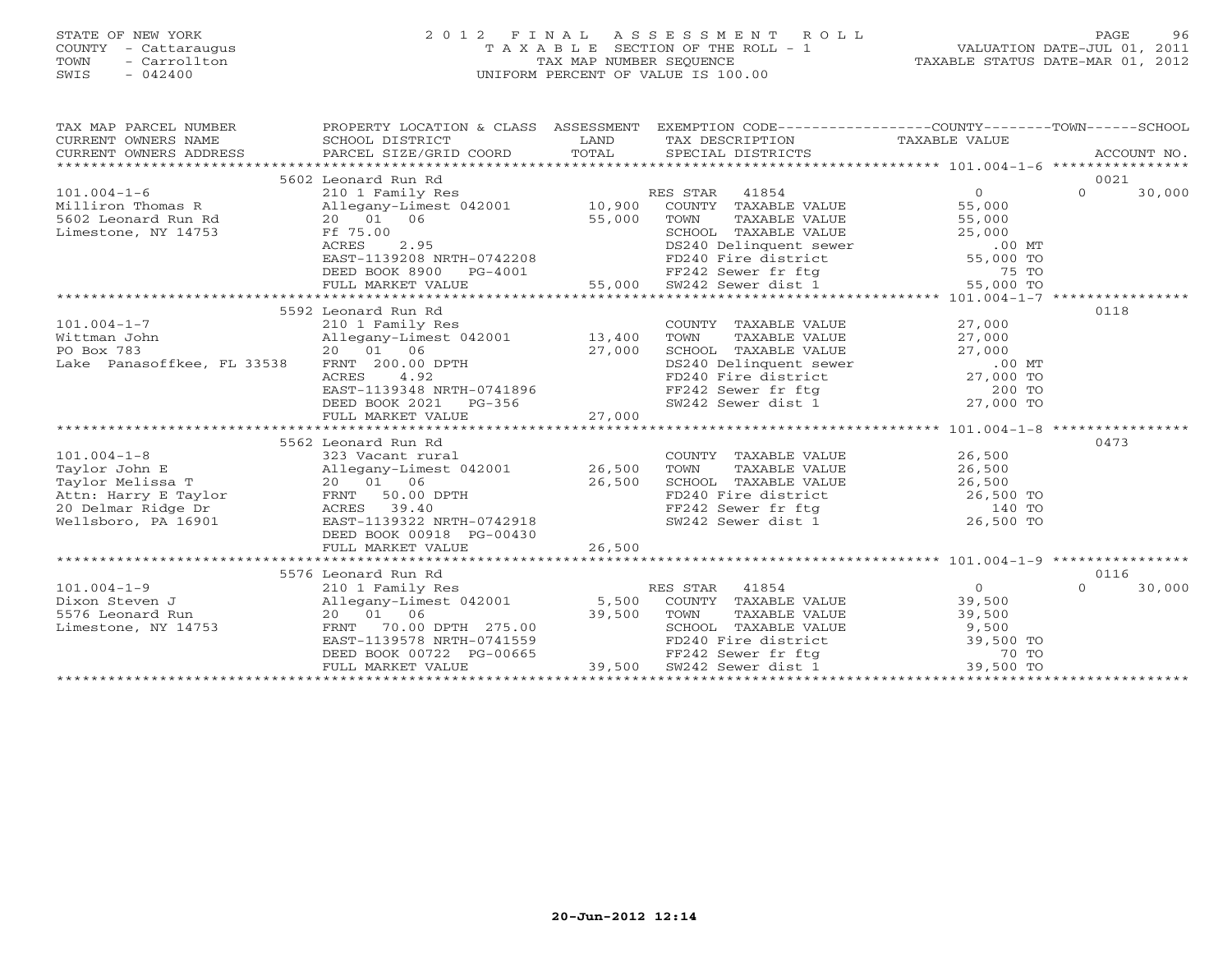# STATE OF NEW YORK 2 0 1 2 F I N A L A S S E S S M E N T R O L L PAGE 97 COUNTY - Cattaraugus T A X A B L E SECTION OF THE ROLL - 1 VALUATION DATE-JUL 01, 2011 TOWN - Carrollton TAX MAP NUMBER SEQUENCE TAXABLE STATUS DATE-MAR 01, 2012 SWIS - 042400 UNIFORM PERCENT OF VALUE IS 100.00UNIFORM PERCENT OF VALUE IS 100.00

| TAX MAP PARCEL NUMBER<br>CURRENT OWNERS NAME                                                                                                                                                                                                                       | PROPERTY LOCATION & CLASS ASSESSMENT EXEMPTION CODE----------------COUNTY-------TOWN------SCHOOL                                                                                                                                      |        | TAX DESCRIPTION TAXABLE VALUE<br>SPECIAL DISTRICTS                                                                                                                                                                                           | ACCOUNT NO.        |
|--------------------------------------------------------------------------------------------------------------------------------------------------------------------------------------------------------------------------------------------------------------------|---------------------------------------------------------------------------------------------------------------------------------------------------------------------------------------------------------------------------------------|--------|----------------------------------------------------------------------------------------------------------------------------------------------------------------------------------------------------------------------------------------------|--------------------|
|                                                                                                                                                                                                                                                                    | 5568 Leonard Run Rd                                                                                                                                                                                                                   |        |                                                                                                                                                                                                                                              | 0022               |
|                                                                                                                                                                                                                                                                    |                                                                                                                                                                                                                                       |        |                                                                                                                                                                                                                                              | 0970               |
| 1-11.2<br>Thrush Wayde<br>Thrush Sarbara J<br>20 01 06 2001 9,700 COUNTY TAXABLE VALUE<br>558 Leonard Run<br>Limestone, NY 14753<br>20 01 06 2.44<br>Limestone, NY 14753<br>2.44<br>2.82T-1139836 NRTH-0741890<br>2.44<br>2.82T-1139836 NRTH-0741890               | ACRES 2.44<br>EAST-1139836 NRTH-0741890<br>DEED BOOK 00789 PG-00548<br>FD240 Fire district approximate the sever district approximate the sever of the sever district approximate the<br>FC242 Sever district approximate approximate |        |                                                                                                                                                                                                                                              | $\Omega$<br>30,000 |
|                                                                                                                                                                                                                                                                    |                                                                                                                                                                                                                                       |        |                                                                                                                                                                                                                                              |                    |
|                                                                                                                                                                                                                                                                    |                                                                                                                                                                                                                                       |        |                                                                                                                                                                                                                                              |                    |
|                                                                                                                                                                                                                                                                    |                                                                                                                                                                                                                                       |        |                                                                                                                                                                                                                                              |                    |
| 101.004-1-11.3<br>Thrush Wayde P<br>5548 Leonard Run Rd<br>5548 Leonard Run Rd<br>20 01 06<br>10,500<br>10,500<br>10,500<br>10,500<br>20 01 06<br>10,500<br>20 01 06<br>20 01 06<br>20 01 06<br>20 01 06<br>20 00 DPTH<br>290.00 DPTH<br>290.00 DPTH<br>290.00 DPT | 5548 Leonard Run Rd<br>EAST-1140036 NRTH-0741820<br>DEED BOOK 9970 PG-4001                                                                                                                                                            |        | COUNTY TAXABLE VALUE<br>TOWN TAXABLE VALUE<br>SCHOOL TAXABLE VALUE<br>FD240 Fire district<br>FF242 Sewer fr ftg 290 TO<br>SW242 Sewer dist 1 10,500 TO                                                                                       | 1411               |
|                                                                                                                                                                                                                                                                    | FULL MARKET VALUE                                                                                                                                                                                                                     | 10,500 |                                                                                                                                                                                                                                              |                    |
|                                                                                                                                                                                                                                                                    |                                                                                                                                                                                                                                       |        |                                                                                                                                                                                                                                              |                    |
| Limestone, NY 14753                                                                                                                                                                                                                                                | 5522 Leonard Run Rd<br>ACRES<br>3.55<br>EAST-1140297 NRTH-0741910                                                                                                                                                                     |        | COUNTY TAXABLE VALUE 63,000<br>TOWN TAXABLE VALUE<br>TOWN TAXABLE VALUE<br>SCHOOL TAXABLE VALUE<br>DS240 Delinquent sewer<br>FD240 Fire district<br>FF242 Sewer fr ftg<br>SW242 Sewer dist 1<br>63,000 TO<br>SW242 Sewer dist 1<br>63,000 TO | 1202               |
|                                                                                                                                                                                                                                                                    | DEED BOOK 903<br>FULL MARKET VALUE                                                                                                                                                                                                    |        | PG-01157<br>PG-01157 63,000 SW242 Sewer dist 1<br>FIFR 63,000 SW242 Sewer dist 1                                                                                                                                                             |                    |
|                                                                                                                                                                                                                                                                    |                                                                                                                                                                                                                                       |        |                                                                                                                                                                                                                                              |                    |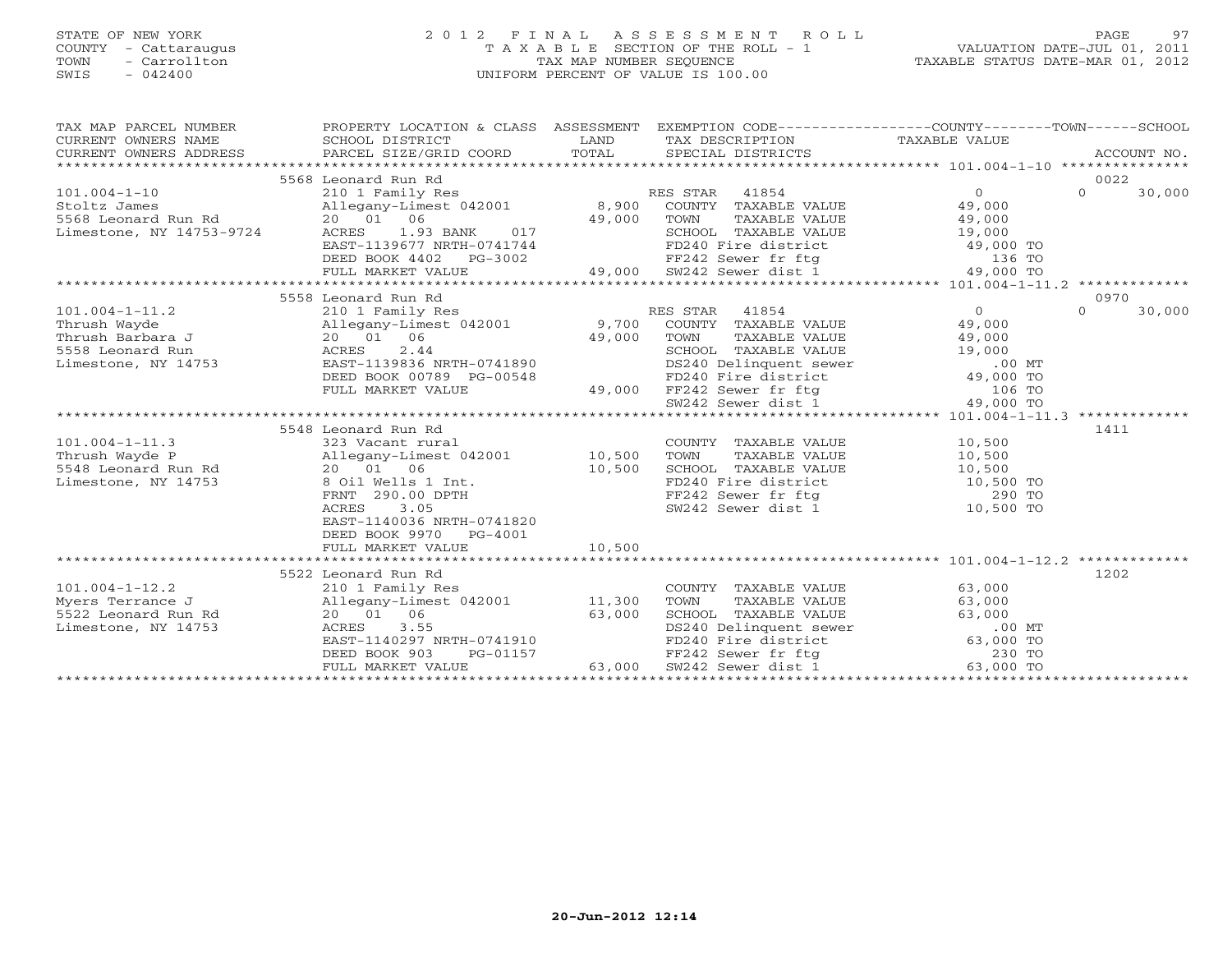## STATE OF NEW YORK 2 0 1 2 F I N A L A S S E S S M E N T R O L L PAGE 98 COUNTY - Cattaraugus T A X A B L E SECTION OF THE ROLL - 1 VALUATION DATE-JUL 01, 2011 TOWN - Carrollton TAX MAP NUMBER SEQUENCE TAXABLE STATUS DATE-MAR 01, 2012 SWIS - 042400 UNIFORM PERCENT OF VALUE IS 100.00

| TAX MAP PARCEL NUMBER<br>CURRENT OWNERS NAME<br>CURRENT OWNERS ADDRESS<br>************************        | PROPERTY LOCATION & CLASS ASSESSMENT<br>SCHOOL DISTRICT<br>PARCEL SIZE/GRID COORD                                                                                               | LAND<br>TOTAL                 | TAX DESCRIPTION<br>SPECIAL DISTRICTS                                                                                                                                                           | EXEMPTION CODE-----------------COUNTY-------TOWN------SCHOOL<br>TAXABLE VALUE | ACCOUNT NO.                |
|-----------------------------------------------------------------------------------------------------------|---------------------------------------------------------------------------------------------------------------------------------------------------------------------------------|-------------------------------|------------------------------------------------------------------------------------------------------------------------------------------------------------------------------------------------|-------------------------------------------------------------------------------|----------------------------|
|                                                                                                           | 837 Loney Hollow Rd                                                                                                                                                             |                               |                                                                                                                                                                                                |                                                                               | 0001                       |
| $101.004 - 1 - 13.1$<br>Abrams George G<br>837 Loney Hollow Rd<br>Limestone, NY 14753                     | 210 1 Family Res<br>Allegany-Limest 042001<br>20  01  06<br>270<br>ACRES<br>2.20<br>EAST-1140473 NRTH-0742581<br>DEED BOOK 839                                                  | 9,300<br>56,600<br>$PG-00330$ | RES STAR 41854<br>COUNTY TAXABLE VALUE<br>TOWN<br>TAXABLE VALUE<br>SCHOOL TAXABLE VALUE $26,600$<br>FD240 Fire district 56,600 TO<br>FF242 Sewer fr ftg 150 TO<br>SW242 Sewer dist 1 56,600 TO | $\overline{0}$<br>56,600<br>56,600                                            | $\Omega$<br>30,000         |
|                                                                                                           | FULL MARKET VALUE                                                                                                                                                               | 56,600                        |                                                                                                                                                                                                |                                                                               |                            |
|                                                                                                           |                                                                                                                                                                                 |                               |                                                                                                                                                                                                |                                                                               |                            |
| $101.004 - 1 - 13.2$<br>Abrams Alan<br>George Abrams<br>837 Loney Hollow Rd<br>Limestone, NY 14753        | 847 Loney Hollow Rd<br>210 1 Family Res<br>Allegany-Limest 042001<br>20  01  06<br>1.80<br>ACRES<br>EAST-1140497 NRTH-0742787<br>DEED BOOK 819<br>PG-00712                      | 8,700<br>44,000               | RES STAR<br>41854<br>COUNTY TAXABLE VALUE<br>TOWN<br>TAXABLE VALUE<br>SCHOOL TAXABLE VALUE<br>FD240 Fire district $44,000$ TO<br>FF242 Sewer fr ftg 256 TO<br>SW242 Sewer dist 1 44,000 TO     | $\Omega$<br>44,000<br>44,000<br>14,000                                        | 0954<br>$\Omega$<br>30,000 |
|                                                                                                           | FULL MARKET VALUE                                                                                                                                                               | 44,000                        |                                                                                                                                                                                                |                                                                               |                            |
|                                                                                                           |                                                                                                                                                                                 |                               |                                                                                                                                                                                                |                                                                               |                            |
| $101.004 - 1 - 14$<br>Williams Robert T Jr<br>Williams Sandra C<br>8825 Telegraph Rd<br>Gasport, NY 14067 | 831 Loney Hollow Rd<br>260 Seasonal res<br>Allegany-Limest 042001 29,900<br>20 01 06<br>FRNT 325.00 DPTH<br>ACRES 23.60<br>EAST-1140479 NRTH-0742420<br>DEED BOOK 12334 PG-4001 | 41,600                        | COUNTY TAXABLE VALUE<br>TOWN<br>TAXABLE VALUE<br>SCHOOL TAXABLE VALUE<br>FD240 Fire district                                                                                                   | 41,600<br>41,600<br>$41,600$<br>$41,600$<br>41,600 TO                         | 0058                       |
|                                                                                                           | FULL MARKET VALUE                                                                                                                                                               | 41,600                        |                                                                                                                                                                                                |                                                                               |                            |
| $101.004 - 1 - 16.1$<br>Luca David<br>149 N Eighth St<br>Olean, NY 14760                                  | 803 Loney Hollow Rd<br>210 1 Family Res<br>Allegany-Limest 042001<br>20 01 06<br>FRNT<br>80.00 DPTH 260.00<br>EAST-1140554 NRTH-0742035<br>DEED BOOK 00919 PG-00647             | 6,100<br>33,500               | COUNTY TAXABLE VALUE<br>TAXABLE VALUE<br>TOWN<br>SCHOOL TAXABLE VALUE 33,500<br>FD240 Fire district 33,500 TO<br>FF242 Sewer fr ftg<br>SW242 Sewer dist 1                                      | 33,500<br>33,500<br>80 TO<br>33,500 TO                                        | 0146                       |
|                                                                                                           | FULL MARKET VALUE                                                                                                                                                               | 33,500                        |                                                                                                                                                                                                |                                                                               |                            |
|                                                                                                           |                                                                                                                                                                                 |                               |                                                                                                                                                                                                |                                                                               |                            |
| $101.004 - 1 - 17.1$                                                                                      | 5512 Leonard Run Rd                                                                                                                                                             |                               | RES STAR<br>41854                                                                                                                                                                              | $\overline{0}$                                                                | 0046<br>$\Omega$<br>30,000 |
| Buchanan Carl<br>5512 Leonard Run<br>Limestone, NY 14753                                                  | 210 1 Family Res<br>Allegany-Limest 042001<br>20  01  06<br>FRNT 176.66 DPTH 280.00<br>EAST-1140488 NRTH-0741810<br>PG-00799<br>DEED BOOK 798<br>FULL MARKET VALUE              | 7,700<br>74,000<br>74,000     | COUNTY TAXABLE VALUE<br>TOWN<br>TAXABLE VALUE<br>CHOOL TAXABLE VALUE<br>SCHOOL TAXABLE VALUE<br>FD240 Fire district 74,000 TO<br>FF242 Sewer fr ftg 176 TO<br>απολο Sewer dist 1 74,000 TO     | 74,000<br>74,000                                                              |                            |
|                                                                                                           |                                                                                                                                                                                 |                               |                                                                                                                                                                                                |                                                                               |                            |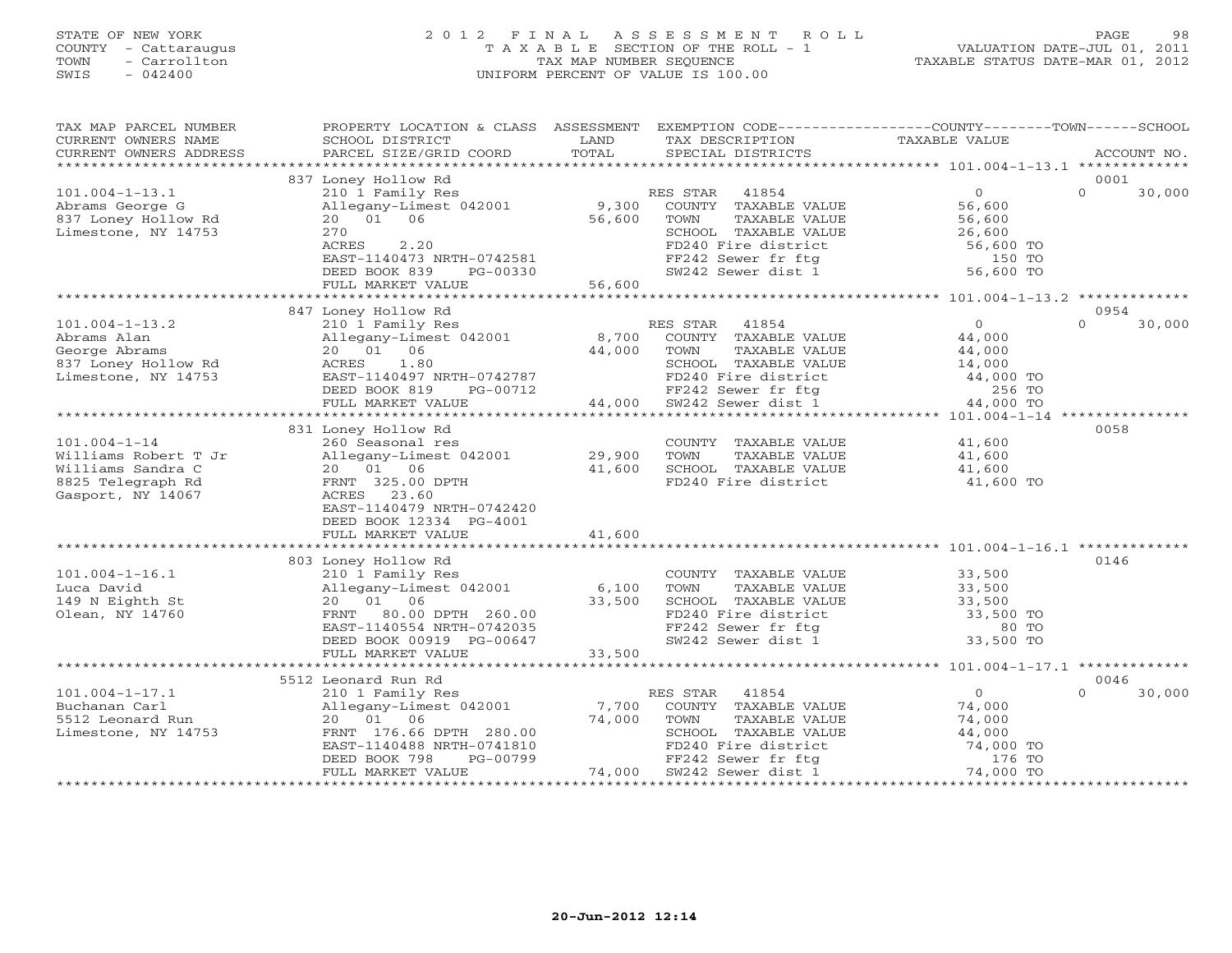# STATE OF NEW YORK 2 0 1 2 F I N A L A S S E S S M E N T R O L L PAGE 99 COUNTY - Cattaraugus T A X A B L E SECTION OF THE ROLL - 1 VALUATION DATE-JUL 01, 2011 TOWN - Carrollton TAX MAP NUMBER SEQUENCE TAXABLE STATUS DATE-MAR 01, 2012 SWIS - 042400 UNIFORM PERCENT OF VALUE IS 100.00UNIFORM PERCENT OF VALUE IS 100.00

| TAX MAP PARCEL NUMBER | PROPERTY LOCATION & CLASS ASSESSMENT EXEMPTION CODE----------------COUNTY-------TOWN------SCHOOL                                                                                                                              |        |                                                                                                                             |                                        |                            |
|-----------------------|-------------------------------------------------------------------------------------------------------------------------------------------------------------------------------------------------------------------------------|--------|-----------------------------------------------------------------------------------------------------------------------------|----------------------------------------|----------------------------|
| CURRENT OWNERS NAME   | SCHOOL DISTRICT                                                                                                                                                                                                               | LAND   | TAX DESCRIPTION                                                                                                             | TAXABLE VALUE                          |                            |
|                       | CURRENT OWNERS ADDRESS PARCEL SIZE/GRID COORD<br>CURRENT OWNERS ADDRESS FORCEL SIZE/GRID COORD FOTAL SECIAL DISTRICTS FOR ACCOUNT NO.<br>FORRENT OWNERS ADDRESS PARCEL SIZE/GRID COORD TOTAL SECIAL DISTRICTS FOR ACCOUNT NO. |        |                                                                                                                             |                                        |                            |
|                       |                                                                                                                                                                                                                               |        |                                                                                                                             |                                        |                            |
|                       | 5500 Leonard Run Rd                                                                                                                                                                                                           |        |                                                                                                                             |                                        | 1050                       |
| $101.004 - 1 - 17.2$  | -  vac<10<br>Allegany-Limest 042001 1,000<br>20 01 06 1.000<br>FRNT 100.00 ---                                                                                                                                                |        |                                                                                                                             |                                        |                            |
|                       |                                                                                                                                                                                                                               |        | COUNTY TAXABLE VALUE<br>TOWN      TAXABLE VALUE                                                                             | $1,000$<br>$1,000$                     |                            |
|                       |                                                                                                                                                                                                                               |        |                                                                                                                             |                                        |                            |
|                       |                                                                                                                                                                                                                               | 1,000  |                                                                                                                             |                                        |                            |
|                       |                                                                                                                                                                                                                               |        | SCHOOL TAXABLE VALUE<br>FD240 Fire district 1,000 TO<br>FF242 Sewer fr ftg 100 TO<br>SW242 Sewer dist 1 1,000 TO            |                                        |                            |
|                       |                                                                                                                                                                                                                               |        |                                                                                                                             |                                        |                            |
|                       |                                                                                                                                                                                                                               |        |                                                                                                                             |                                        |                            |
|                       |                                                                                                                                                                                                                               |        |                                                                                                                             |                                        |                            |
|                       |                                                                                                                                                                                                                               |        |                                                                                                                             |                                        |                            |
|                       | 809 Loney Hollow Rd                                                                                                                                                                                                           |        |                                                                                                                             |                                        | 1093                       |
| $101.004 - 1 - 17.3$  | 311 Res vac land                                                                                                                                                                                                              |        | COUNTY TAXABLE VALUE                                                                                                        | 900                                    |                            |
|                       | Allegany-Limest 042001 900                                                                                                                                                                                                    |        | TAXABLE VALUE<br>TOWN                                                                                                       | 900                                    |                            |
|                       |                                                                                                                                                                                                                               | 900    |                                                                                                                             |                                        |                            |
|                       | Puchanan Carl (and the state of the state of the state of the state of the state of the state of the state of<br>S512 Leonard Run Rd (a) 20 01 06<br>Limestone, NY 14753 (FRNT 70.00 DPTH 160.00                              |        |                                                                                                                             |                                        |                            |
|                       |                                                                                                                                                                                                                               |        |                                                                                                                             |                                        |                            |
|                       |                                                                                                                                                                                                                               |        |                                                                                                                             |                                        |                            |
|                       |                                                                                                                                                                                                                               |        | SCHOOL TAXABLE VALUE<br>FD240 Fire district 900 TO<br>FF242 Sewer fr ftg 70 TO<br>SW242 Sewer dist 1 900 TO                 |                                        |                            |
|                       | 20 01 00<br>FRNT 70.00 DPTH 160.00<br>EAST-1140602 NRTH-0741931<br>DEED BOOK 836 PG-01001<br>FULL MARKET VALUE 900                                                                                                            |        |                                                                                                                             |                                        |                            |
|                       |                                                                                                                                                                                                                               |        |                                                                                                                             |                                        |                            |
|                       | 821 Loney Hollow Rd                                                                                                                                                                                                           |        |                                                                                                                             |                                        | 0145                       |
| $101.004 - 1 - 18$    | 270 Mfg housing                                                                                                                                                                                                               |        | COUNTY TAXABLE VALUE 20,500                                                                                                 |                                        |                            |
|                       |                                                                                                                                                                                                                               |        | TAXABLE VALUE 20,500<br>TOWN                                                                                                |                                        |                            |
| PO Box 453            | 20 01 06                                                                                                                                                                                                                      |        |                                                                                                                             |                                        |                            |
|                       |                                                                                                                                                                                                                               | 20,500 |                                                                                                                             |                                        |                            |
| Gasport, NY 14067     | ACRES 1.20                                                                                                                                                                                                                    |        |                                                                                                                             |                                        |                            |
|                       |                                                                                                                                                                                                                               |        |                                                                                                                             |                                        |                            |
|                       |                                                                                                                                                                                                                               |        | SCHOOL TAXABLE VALUE $20,500$<br>FD240 Fire district 20,500 TO<br>FF242 Sewer fr ftg 200 TO<br>SW242 Sewer dist 1 20,500 TO |                                        |                            |
|                       | ACRES 1.20<br>EAST-1140555 NRTH-0742196<br>DEED BOOK 12811 PG-9001<br>FULL MARKET VALUE 20,500<br>20,500                                                                                                                      |        |                                                                                                                             |                                        |                            |
|                       |                                                                                                                                                                                                                               |        |                                                                                                                             |                                        |                            |
|                       | 833 Loney Hollow Rd (Off)                                                                                                                                                                                                     |        |                                                                                                                             |                                        | 0003                       |
|                       |                                                                                                                                                                                                                               |        |                                                                                                                             |                                        | $\cap$<br>19,000           |
|                       |                                                                                                                                                                                                                               |        |                                                                                                                             |                                        |                            |
|                       |                                                                                                                                                                                                                               |        |                                                                                                                             |                                        |                            |
|                       |                                                                                                                                                                                                                               |        |                                                                                                                             |                                        |                            |
|                       |                                                                                                                                                                                                                               |        |                                                                                                                             |                                        |                            |
|                       |                                                                                                                                                                                                                               |        |                                                                                                                             |                                        |                            |
|                       |                                                                                                                                                                                                                               |        |                                                                                                                             |                                        |                            |
|                       |                                                                                                                                                                                                                               |        |                                                                                                                             |                                        |                            |
|                       |                                                                                                                                                                                                                               |        |                                                                                                                             |                                        |                            |
|                       |                                                                                                                                                                                                                               |        |                                                                                                                             |                                        | 0264                       |
|                       |                                                                                                                                                                                                                               |        | 41132                                                                                                                       | 16,625                                 | $\Omega$<br>$\overline{0}$ |
|                       |                                                                                                                                                                                                                               |        |                                                                                                                             |                                        | $\Omega$<br>30,000         |
|                       |                                                                                                                                                                                                                               |        |                                                                                                                             | $\begin{array}{c}0\\49,875\end{array}$ |                            |
|                       |                                                                                                                                                                                                                               |        | 66,500 COUNTY TAXABLE VALUE<br>TOWN       TAXABLE VALUF                                                                     |                                        |                            |
|                       |                                                                                                                                                                                                                               |        | TAXABLE VALUE 66,500                                                                                                        |                                        |                            |
|                       |                                                                                                                                                                                                                               |        | SCHOOL TAXABLE VALUE 36,500<br>FD240 Fire district 66,500 TO                                                                |                                        |                            |
|                       | $PG-325$                                                                                                                                                                                                                      |        |                                                                                                                             |                                        |                            |
|                       | FULL MARKET VALUE                                                                                                                                                                                                             | 66,500 |                                                                                                                             |                                        |                            |
|                       |                                                                                                                                                                                                                               |        |                                                                                                                             |                                        |                            |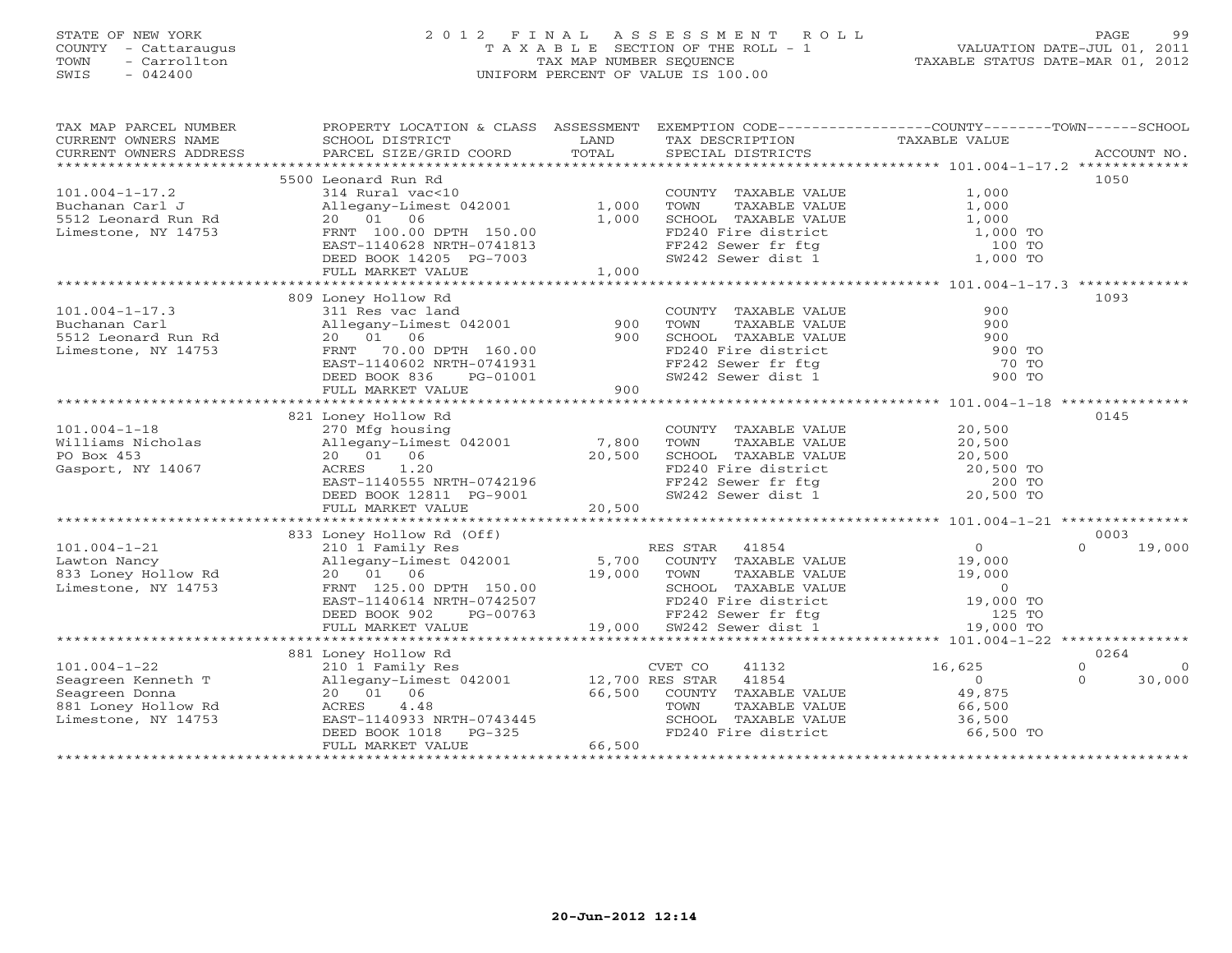# STATE OF NEW YORK 2 0 1 2 F I N A L A S S E S S M E N T R O L L PAGE 100 COUNTY - Cattaraugus T A X A B L E SECTION OF THE ROLL - 1 VALUATION DATE-JUL 01, 2011 TOWN - Carrollton TAX MAP NUMBER SEQUENCE TAXABLE STATUS DATE-MAR 01, 2012 SWIS - 042400 UNIFORM PERCENT OF VALUE IS 100.00UNIFORM PERCENT OF VALUE IS 100.00

| SCHOOL DISTRICT<br>PARCEL SIZE/GRID COORD                                                                                     | LAND<br>TOTAL                                                                                                        | SPECIAL DISTRICTS                                                                                                                                                      | TAXABLE VALUE                                                                                                                                                                                                                                                     | ACCOUNT NO.                                                                                                                    |
|-------------------------------------------------------------------------------------------------------------------------------|----------------------------------------------------------------------------------------------------------------------|------------------------------------------------------------------------------------------------------------------------------------------------------------------------|-------------------------------------------------------------------------------------------------------------------------------------------------------------------------------------------------------------------------------------------------------------------|--------------------------------------------------------------------------------------------------------------------------------|
| 270 Mfg housing<br>12 01 06<br>DEED BOOK 00975 PG-00652<br>FULL MARKET VALUE                                                  | 35,500                                                                                                               | 41854<br>COUNTY TAXABLE VALUE<br>TOWN<br>TAXABLE VALUE<br>SCHOOL TAXABLE VALUE<br>FD240 Fire district                                                                  | $\circ$<br>35,500<br>35,500<br>5,500<br>35,500 TO                                                                                                                                                                                                                 | 0115<br>$\Omega$<br>30,000                                                                                                     |
| 240 Rural res<br>12/20 01 06<br>ACRES 74.05<br>EAST-1141347 NRTH-0742145<br>DEED BOOK 00982 PG-00978<br>FULL MARKET VALUE     | 80,000<br>80,000                                                                                                     | COUNTY TAXABLE VALUE<br>TOWN<br>TAXABLE VALUE<br>SCHOOL TAXABLE VALUE<br>FD240 Fire district                                                                           | 80,000<br>80,000<br>80,000<br>80,000 TO                                                                                                                                                                                                                           | 0048                                                                                                                           |
|                                                                                                                               |                                                                                                                      |                                                                                                                                                                        |                                                                                                                                                                                                                                                                   | 1135                                                                                                                           |
| 210 1 Family Res<br>20  01  06<br>1.20<br>ACRES<br>DEED BOOK 853<br>PG-00155                                                  |                                                                                                                      | 41854<br>COUNTY TAXABLE VALUE<br>TOWN<br>TAXABLE VALUE                                                                                                                 | $\overline{O}$<br>17,000<br>17,000<br>$\Omega$<br>17,000 TO                                                                                                                                                                                                       | 17,000<br>$\Omega$                                                                                                             |
|                                                                                                                               |                                                                                                                      |                                                                                                                                                                        |                                                                                                                                                                                                                                                                   |                                                                                                                                |
|                                                                                                                               |                                                                                                                      |                                                                                                                                                                        |                                                                                                                                                                                                                                                                   | 0141                                                                                                                           |
| 210 1 Family Res<br>20  01  06<br>ACRES<br>4.85<br>EAST-1140676 NRTH-0740676<br>DEED BOOK 00936 PG-00151<br>FULL MARKET VALUE |                                                                                                                      | 41132<br>41142<br>41834<br>COUNTY TAXABLE VALUE<br>TOWN<br>TAXABLE VALUE<br>SCHOOL<br>TAXABLE VALUE<br>FD240 Fire district<br>FF242 Sewer fr ftg<br>SW242 Sewer dist 1 | 8,000<br>3,200<br>$\overline{0}$<br>20,800<br>32,000<br>$\circ$<br>32,000 TO<br>115 TO<br>32,000 TO                                                                                                                                                               | $\Omega$<br>$\Omega$<br>$\Omega$<br>$\Omega$<br>$\Omega$<br>32,000                                                             |
|                                                                                                                               | 887 Loney Hollow Rd (Off)<br>5487 Loney Hollow Rd<br>846 Loney Hollow Rd<br>FULL MARKET VALUE<br>5505 Leonard Run Rd | FRNT 235.00 DPTH 280.00<br>EAST-1141240 NRTH-0743546<br>EAST-1140877 NRTH-0742988<br>17,000                                                                            | PROPERTY LOCATION & CLASS ASSESSMENT<br>RES STAR<br>Allegany-Limest 042001 8,300<br>35,500<br>Allegany-Limest 042001 40,100<br>RES STAR<br>Allegany-Limest 042001 7,800<br>17,000<br>CVET CO<br>Allegany-Limest 042001 13,300 DVET CO<br>32,000 SR STAR<br>32,000 | EXEMPTION CODE-----------------COUNTY-------TOWN------SCHOOL<br>TAX DESCRIPTION<br>SCHOOL TAXABLE VALUE<br>FD240 Fire district |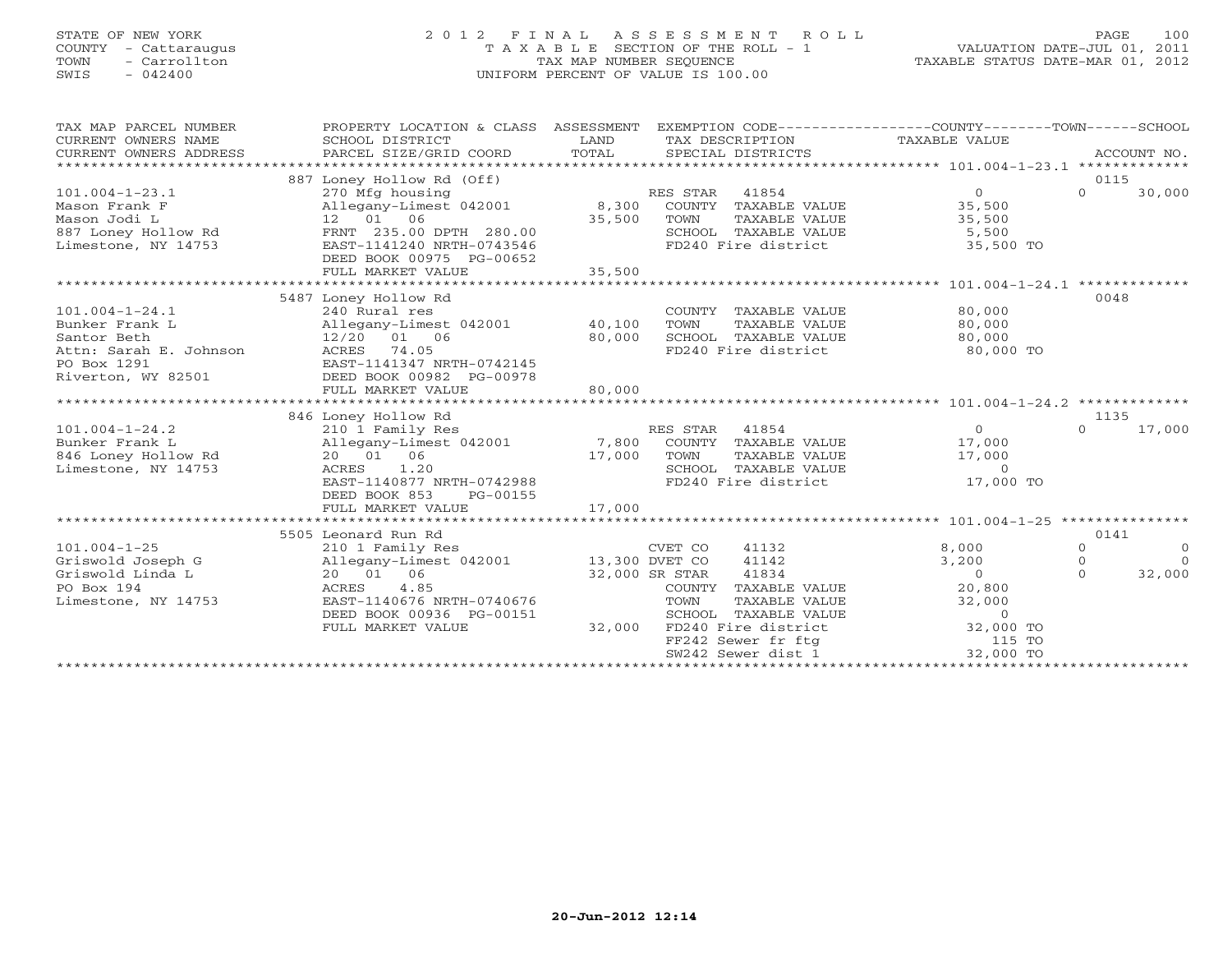# STATE OF NEW YORK 2 0 1 2 F I N A L A S S E S S M E N T R O L L PAGE 101 COUNTY - Cattaraugus T A X A B L E SECTION OF THE ROLL - 1 VALUATION DATE-JUL 01, 2011 TOWN - Carrollton TAX MAP NUMBER SEQUENCE TAXABLE STATUS DATE-MAR 01, 2012 SWIS - 042400 UNIFORM PERCENT OF VALUE IS 100.00UNIFORM PERCENT OF VALUE IS 100.00

| TAX MAP PARCEL NUMBER<br>CURRENT OWNERS NAME<br>CURRENT OWNERS ADDRESS |                                                                                                                                                                                                |                                                                                                                                                                                                                                                                                                                                                   | PROPERTY LOCATION & CLASS ASSESSMENT EXEMPTION CODE----------------COUNTY-------TOWN------SCHOOL |
|------------------------------------------------------------------------|------------------------------------------------------------------------------------------------------------------------------------------------------------------------------------------------|---------------------------------------------------------------------------------------------------------------------------------------------------------------------------------------------------------------------------------------------------------------------------------------------------------------------------------------------------|--------------------------------------------------------------------------------------------------|
|                                                                        |                                                                                                                                                                                                |                                                                                                                                                                                                                                                                                                                                                   | 0114                                                                                             |
|                                                                        | 5517 Leonard Run Rd                                                                                                                                                                            | CVET CO<br>41132                                                                                                                                                                                                                                                                                                                                  | $\overline{0}$<br>16,000<br>$\overline{0}$                                                       |
| $101.004 - 1 - 26$<br>Dixon Danny L                                    | 210 1 Family Res<br>210 1 Family Res<br>Allegany-Limest 042001 17,500 RES STAR 41854<br>20 01 06 64,000 COUNTY TAXABLE<br>ACRES 10.29 TOWN TAXABLE<br>EAST-1140511 NRTH-0740653 SCHOOL TAXABLE |                                                                                                                                                                                                                                                                                                                                                   | $\overline{0}$<br>$\Omega$                                                                       |
| Dixon Sheree A                                                         |                                                                                                                                                                                                | COUNTY TAXABLE VALUE 48,000                                                                                                                                                                                                                                                                                                                       | 30,000                                                                                           |
| PO Box 198                                                             |                                                                                                                                                                                                |                                                                                                                                                                                                                                                                                                                                                   |                                                                                                  |
| Limestone, NY 14753                                                    |                                                                                                                                                                                                |                                                                                                                                                                                                                                                                                                                                                   |                                                                                                  |
|                                                                        | DEED BOOK 00930 PG-00961                                                                                                                                                                       | TOWN TAXABLE VALUE 64,000<br>SCHOOL TAXABLE VALUE 64,000<br>TD240 Fire district 64,000 TO<br>FD240 Fire district 64,000 TO<br>FE242 Sewer fr ftg 240 TO<br>SM242 Sewer district 64,000 TO                                                                                                                                                         |                                                                                                  |
|                                                                        | FULL MARKET VALUE                                                                                                                                                                              |                                                                                                                                                                                                                                                                                                                                                   |                                                                                                  |
|                                                                        |                                                                                                                                                                                                |                                                                                                                                                                                                                                                                                                                                                   |                                                                                                  |
|                                                                        |                                                                                                                                                                                                |                                                                                                                                                                                                                                                                                                                                                   |                                                                                                  |
|                                                                        | 5529 Leonard Run Rd                                                                                                                                                                            |                                                                                                                                                                                                                                                                                                                                                   | 0117                                                                                             |
| $101.004 - 1 - 27$                                                     | 210 1 Family Res                                                                                                                                                                               | CVET CO<br>41132                                                                                                                                                                                                                                                                                                                                  | $\Omega$<br>18,625<br>$\Omega$                                                                   |
| Dixon Eugene E                                                         |                                                                                                                                                                                                |                                                                                                                                                                                                                                                                                                                                                   | $\begin{array}{c}\n55 \\ 0\n\end{array}$<br>30,000<br>$\Omega$                                   |
| Mills Sheree L                                                         |                                                                                                                                                                                                | 74,500 COUNTY TAXABLE VALUE                                                                                                                                                                                                                                                                                                                       |                                                                                                  |
| 5529 Leonard Run                                                       |                                                                                                                                                                                                |                                                                                                                                                                                                                                                                                                                                                   | TAXABLE VALUE 74,500                                                                             |
| Limestone, NY 14753                                                    |                                                                                                                                                                                                |                                                                                                                                                                                                                                                                                                                                                   |                                                                                                  |
|                                                                        |                                                                                                                                                                                                |                                                                                                                                                                                                                                                                                                                                                   |                                                                                                  |
|                                                                        |                                                                                                                                                                                                | Life Use<br>ACRES 9.70<br>EAST-1140289 NRTH-0740598 FD240 Fire district<br>DEED BOOK 8613 PG-6002 FF242 Sewer fr ftg<br>FILI. MARKET VALUE 74,500 SW242 Sewer dist 1<br>FILI. MARKET VALUE 74,500 SW242 Sewer dist 1<br>SCHOOL TAXABLE VALUE 44,500<br>FD240 Fire district 74,500 TO<br>FF242 Sewer fr ftg 250 TO<br>SW242 Sewer dist 1 74,500 TO |                                                                                                  |
|                                                                        |                                                                                                                                                                                                |                                                                                                                                                                                                                                                                                                                                                   |                                                                                                  |
|                                                                        |                                                                                                                                                                                                |                                                                                                                                                                                                                                                                                                                                                   |                                                                                                  |
|                                                                        | 5621 Leonard Run Rd                                                                                                                                                                            |                                                                                                                                                                                                                                                                                                                                                   | 0280                                                                                             |
| $101.004 - 1 - 29$                                                     | 210 1 Family Res                                                                                                                                                                               | CVET CO<br>41132                                                                                                                                                                                                                                                                                                                                  | 13,375<br>$\Omega$<br>$\bigcirc$                                                                 |
|                                                                        | Lewandowski Eugene P Allegany-Limest 042001 7,600 SR STAR                                                                                                                                      | 41834                                                                                                                                                                                                                                                                                                                                             | $\Omega$<br>53,500<br>$\Omega$                                                                   |
| 5621 Leonard Run Rd                                                    | 20 01 06                                                                                                                                                                                       | 53,500 COUNTY TAXABLE VALUE                                                                                                                                                                                                                                                                                                                       | 40,125                                                                                           |
| Limestone, NY 14753                                                    | ACRES 1.08                                                                                                                                                                                     |                                                                                                                                                                                                                                                                                                                                                   |                                                                                                  |
|                                                                        | EAST-1139239 NRTH-0741172                                                                                                                                                                      | FOWN TAXABLE VALUE<br>TOWN TAXABLE VALUE<br>SCHOOL TAXABLE VALUE<br>FD240 Fire district<br>FF242 Sewer fr ftg<br>SW242 Sewer dist 1 53,500 TO                                                                                                                                                                                                     |                                                                                                  |
|                                                                        | DEED BOOK 770<br>PG-00928                                                                                                                                                                      |                                                                                                                                                                                                                                                                                                                                                   |                                                                                                  |
|                                                                        | FULL MARKET VALUE                                                                                                                                                                              | 53,500                                                                                                                                                                                                                                                                                                                                            |                                                                                                  |
|                                                                        |                                                                                                                                                                                                |                                                                                                                                                                                                                                                                                                                                                   |                                                                                                  |
|                                                                        |                                                                                                                                                                                                |                                                                                                                                                                                                                                                                                                                                                   |                                                                                                  |
|                                                                        | 5605 Leonard Run Rd                                                                                                                                                                            |                                                                                                                                                                                                                                                                                                                                                   | 0071                                                                                             |
| $101.004 - 1 - 30.1$                                                   |                                                                                                                                                                                                |                                                                                                                                                                                                                                                                                                                                                   |                                                                                                  |
| Lewandowski Eugene P                                                   |                                                                                                                                                                                                |                                                                                                                                                                                                                                                                                                                                                   |                                                                                                  |
| 5621 Leonard Run Rd                                                    | 39.00<br>ACRES                                                                                                                                                                                 |                                                                                                                                                                                                                                                                                                                                                   |                                                                                                  |
| Limestone, NY 14753                                                    |                                                                                                                                                                                                |                                                                                                                                                                                                                                                                                                                                                   |                                                                                                  |
|                                                                        | DEED BOOK 867<br>PG-01064                                                                                                                                                                      | COUNTY TAXABLE VALUE<br>TOWN TAXABLE VALUE<br>SCHOOL TAXABLE VALUE<br>FD240 Fire district<br>FF242 Sewer fr ftg<br>SW242 Sewer dist 1 26,500 TO<br>26,500 TO<br>SW242 Sewer dist 1 26,500 TO                                                                                                                                                      |                                                                                                  |
|                                                                        | FULL MARKET VALUE                                                                                                                                                                              | 26,500                                                                                                                                                                                                                                                                                                                                            |                                                                                                  |
|                                                                        |                                                                                                                                                                                                |                                                                                                                                                                                                                                                                                                                                                   |                                                                                                  |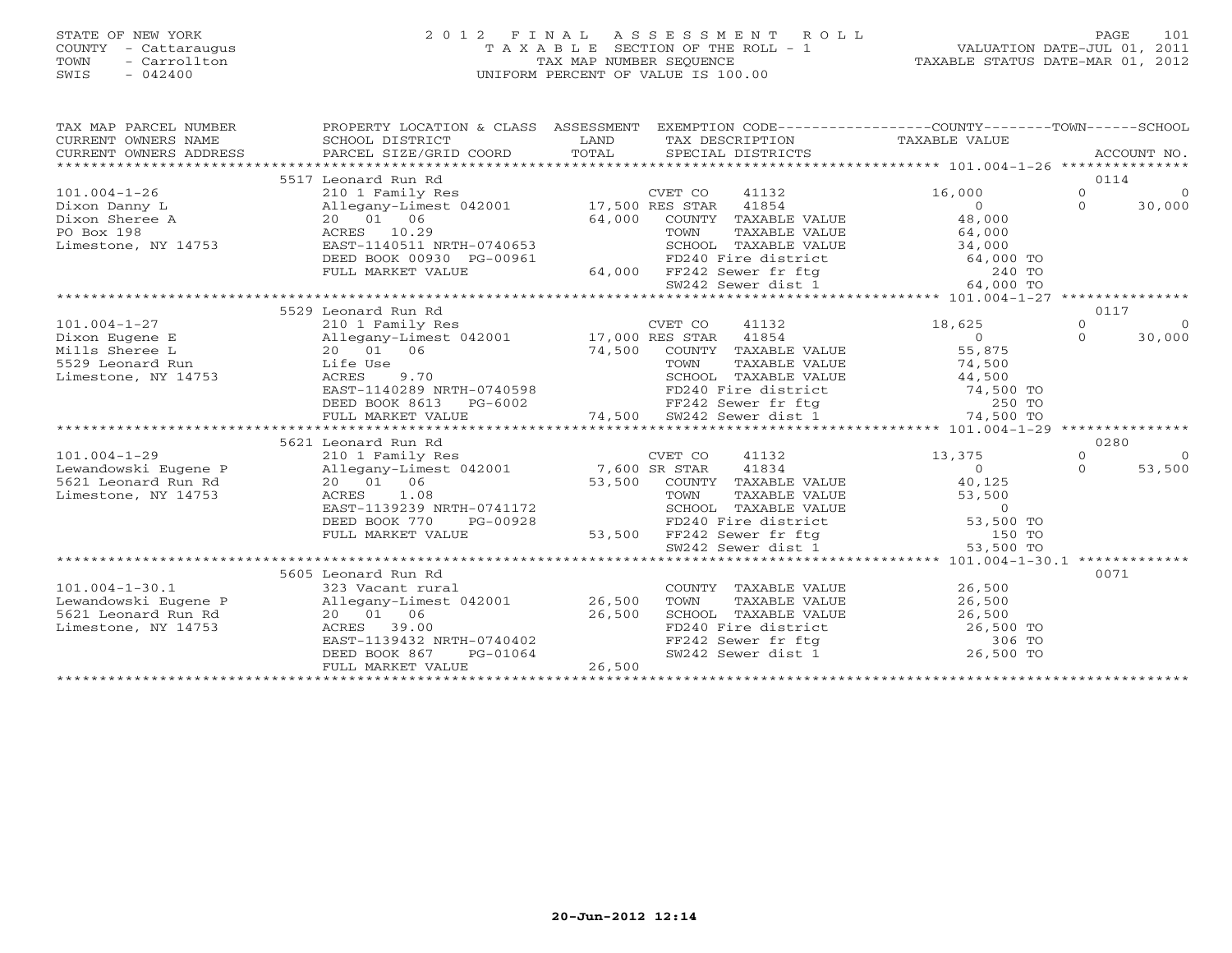### STATE OF NEW YORK 2 0 1 2 F I N A L A S S E S S M E N T R O L L PAGE 102 COUNTY - Cattaraugus T A X A B L E SECTION OF THE ROLL - 1 VALUATION DATE-JUL 01, 2011 TOWN - Carrollton TAX MAP NUMBER SEQUENCE TAXABLE STATUS DATE-MAR 01, 2012 SWIS - 042400 UNIFORM PERCENT OF VALUE IS 100.00UNIFORM PERCENT OF VALUE IS 100.00

| TAX MAP PARCEL NUMBER      | PROPERTY LOCATION & CLASS ASSESSMENT EXEMPTION CODE----------------COUNTY-------TOWN------SCHOOL                                                                                                                                                                                                                                                                                                                                                                                                                       |        |                                                                                                                                                                                                                                      |                |                    |
|----------------------------|------------------------------------------------------------------------------------------------------------------------------------------------------------------------------------------------------------------------------------------------------------------------------------------------------------------------------------------------------------------------------------------------------------------------------------------------------------------------------------------------------------------------|--------|--------------------------------------------------------------------------------------------------------------------------------------------------------------------------------------------------------------------------------------|----------------|--------------------|
| CURRENT OWNERS NAME        | SCHOOL DISTRICT                                                                                                                                                                                                                                                                                                                                                                                                                                                                                                        | LAND   | TAX DESCRIPTION                                                                                                                                                                                                                      | TAXABLE VALUE  |                    |
|                            | $\begin{minipage}{.45\textwidth} \begin{minipage}{.45\textwidth} \begin{minipage}{.45\textwidth} \begin{minipage}{.45\textwidth} \begin{minipage}{.45\textwidth} \begin{minipage}{.45\textwidth} \begin{minipage}{.45\textwidth} \begin{minipage}{.45\textwidth} \begin{minipage}{.45\textwidth} \begin{minipage}{.45\textwidth} \begin{minipage}{.45\textwidth} \begin{minipage}{.45\textwidth} \begin{minipage}{.45\textwidth} \begin{minipage}{.45\textwidth} \begin{minipage}{.45\textwidth} \begin{minipage}{.45$ |        |                                                                                                                                                                                                                                      |                |                    |
|                            | 5575 Leonard Run Rd                                                                                                                                                                                                                                                                                                                                                                                                                                                                                                    |        |                                                                                                                                                                                                                                      |                | 0939               |
|                            | 101.004-1-30.2<br>McAndrew Timothy M<br>McAndrew Sandra<br>McAndrew Sandra<br>McAndrew Sandra<br>McAndrew Sandra<br>20 01 06<br>20 01 06<br>20 01 06<br>20 01 06<br>2.20<br>ACRES 2.20<br>EAST-1139789 NRTH-0741252<br>EED BOOK 852<br>PG-00784<br>2.20<br>FD                                                                                                                                                                                                                                                          |        |                                                                                                                                                                                                                                      |                | $\Omega$<br>30,000 |
|                            |                                                                                                                                                                                                                                                                                                                                                                                                                                                                                                                        |        |                                                                                                                                                                                                                                      |                |                    |
|                            |                                                                                                                                                                                                                                                                                                                                                                                                                                                                                                                        |        |                                                                                                                                                                                                                                      |                |                    |
|                            |                                                                                                                                                                                                                                                                                                                                                                                                                                                                                                                        |        |                                                                                                                                                                                                                                      |                |                    |
|                            |                                                                                                                                                                                                                                                                                                                                                                                                                                                                                                                        |        |                                                                                                                                                                                                                                      |                |                    |
|                            |                                                                                                                                                                                                                                                                                                                                                                                                                                                                                                                        |        |                                                                                                                                                                                                                                      |                |                    |
|                            |                                                                                                                                                                                                                                                                                                                                                                                                                                                                                                                        |        |                                                                                                                                                                                                                                      |                |                    |
|                            |                                                                                                                                                                                                                                                                                                                                                                                                                                                                                                                        |        |                                                                                                                                                                                                                                      |                |                    |
|                            | 5557 Leonard Run Rd                                                                                                                                                                                                                                                                                                                                                                                                                                                                                                    |        |                                                                                                                                                                                                                                      |                | 1064               |
| $101.004 - 1 - 30.3$       | 210 1 Family Res                                                                                                                                                                                                                                                                                                                                                                                                                                                                                                       |        | RES STAR 41854                                                                                                                                                                                                                       | $\overline{0}$ | $\Omega$<br>30,000 |
| Ralph Gregory D            | D<br>Allegany-Limest 042001 8,400<br>20 01 06 62,000                                                                                                                                                                                                                                                                                                                                                                                                                                                                   |        | -<br>COUNTY TAXABLE VALUE 62,000<br>TOWN TAXABLE VALUE 62,000                                                                                                                                                                        |                |                    |
| PO Box 157                 |                                                                                                                                                                                                                                                                                                                                                                                                                                                                                                                        |        |                                                                                                                                                                                                                                      |                |                    |
| Limestone, NY 14753        |                                                                                                                                                                                                                                                                                                                                                                                                                                                                                                                        |        |                                                                                                                                                                                                                                      |                |                    |
|                            |                                                                                                                                                                                                                                                                                                                                                                                                                                                                                                                        |        |                                                                                                                                                                                                                                      |                |                    |
|                            |                                                                                                                                                                                                                                                                                                                                                                                                                                                                                                                        |        |                                                                                                                                                                                                                                      |                |                    |
|                            | ACRES 1.60 SCHOOL TAXABLE VALUE 32,000<br>EAST-1140063 NRTH-0741332 FD240 Fire district 62,000 TO<br>DEED BOOK 16613 PG-3001 62,000 SW242 Sewer fr ftg 286 TO<br>FULL MARKET VALUE 62,000 SW242 Sewer dist 1 62,000 TO                                                                                                                                                                                                                                                                                                 |        |                                                                                                                                                                                                                                      |                |                    |
|                            |                                                                                                                                                                                                                                                                                                                                                                                                                                                                                                                        |        |                                                                                                                                                                                                                                      |                |                    |
|                            | 5629 Leonard Run Rd                                                                                                                                                                                                                                                                                                                                                                                                                                                                                                    |        |                                                                                                                                                                                                                                      |                | 0514               |
| $101.004 - 1 - 32$         | 210 1 Family Res                                                                                                                                                                                                                                                                                                                                                                                                                                                                                                       |        | ES STAR 41854<br>COUNTY TAXABLE VALUE 36,500<br>RES STAR 41854                                                                                                                                                                       |                | $\Omega$<br>30,000 |
| $Fa \sim$<br>Kloss David W | Allegany-Limest 042001 8,500                                                                                                                                                                                                                                                                                                                                                                                                                                                                                           |        |                                                                                                                                                                                                                                      |                |                    |
| 5629 Leonard Run Rd        |                                                                                                                                                                                                                                                                                                                                                                                                                                                                                                                        |        |                                                                                                                                                                                                                                      |                |                    |
| Limestone, NY 14753        |                                                                                                                                                                                                                                                                                                                                                                                                                                                                                                                        |        |                                                                                                                                                                                                                                      |                |                    |
|                            |                                                                                                                                                                                                                                                                                                                                                                                                                                                                                                                        |        |                                                                                                                                                                                                                                      |                |                    |
|                            |                                                                                                                                                                                                                                                                                                                                                                                                                                                                                                                        |        |                                                                                                                                                                                                                                      |                |                    |
|                            |                                                                                                                                                                                                                                                                                                                                                                                                                                                                                                                        |        |                                                                                                                                                                                                                                      |                |                    |
|                            |                                                                                                                                                                                                                                                                                                                                                                                                                                                                                                                        |        |                                                                                                                                                                                                                                      |                |                    |
|                            |                                                                                                                                                                                                                                                                                                                                                                                                                                                                                                                        |        |                                                                                                                                                                                                                                      |                |                    |
|                            | 5635 Leonard Run Rd                                                                                                                                                                                                                                                                                                                                                                                                                                                                                                    |        |                                                                                                                                                                                                                                      |                | 0232               |
|                            |                                                                                                                                                                                                                                                                                                                                                                                                                                                                                                                        |        | COUNTY TAXABLE VALUE 13,400                                                                                                                                                                                                          |                |                    |
|                            |                                                                                                                                                                                                                                                                                                                                                                                                                                                                                                                        |        |                                                                                                                                                                                                                                      |                |                    |
|                            |                                                                                                                                                                                                                                                                                                                                                                                                                                                                                                                        |        |                                                                                                                                                                                                                                      |                |                    |
|                            | 101.004-1-33<br>Ingrao Giovanni 1972 - 270 Mfg housing<br>Allegany-Limest 042001 7,500<br>Nicolino Ingrao 20 01 06 13,400<br>129 Avalon Dr Uppr RCRES 1.00<br>Snyder, NY 14226 BAST-1138836 NRTH-0741122                                                                                                                                                                                                                                                                                                               |        | TOWN TAXABLE VALUE<br>TOWN TAXABLE VALUE<br>SCHOOL TAXABLE VALUE<br>FD240 Fire district<br>FF242 Sewer fr ftg<br>SW242 Sewer dist 1 13,400 TO                                                                                        |                |                    |
|                            |                                                                                                                                                                                                                                                                                                                                                                                                                                                                                                                        |        |                                                                                                                                                                                                                                      |                |                    |
|                            | DEED BOOK 7803 PG-6001<br>FULL MARKET VALUE                                                                                                                                                                                                                                                                                                                                                                                                                                                                            | 13,400 |                                                                                                                                                                                                                                      |                |                    |
|                            |                                                                                                                                                                                                                                                                                                                                                                                                                                                                                                                        |        |                                                                                                                                                                                                                                      |                |                    |
|                            | 5637 Leonard Run Rd                                                                                                                                                                                                                                                                                                                                                                                                                                                                                                    |        |                                                                                                                                                                                                                                      |                | 0006               |
| $101.004 - 1 - 34$         | 210 1 Family Res                                                                                                                                                                                                                                                                                                                                                                                                                                                                                                       |        | RES STAR 41854<br>$\begin{tabular}{lllllll} \texttt{\sc S} \texttt{STAR} & & & & 41854 \\ \texttt{\tt COUNTY} & \texttt{\tt TAXABLE} \texttt{VALUE} & & & \end{tabular}.$                                                            | $\overline{O}$ | $\Omega$<br>25,000 |
| Adams Joel                 | Allegany-Limest 042001 7,500                                                                                                                                                                                                                                                                                                                                                                                                                                                                                           |        |                                                                                                                                                                                                                                      | 25,000         |                    |
| 5637 Leonard Run           | 20  01  06                                                                                                                                                                                                                                                                                                                                                                                                                                                                                                             |        |                                                                                                                                                                                                                                      |                |                    |
| Limestone, NY 14753        | 1.01<br>ACRES                                                                                                                                                                                                                                                                                                                                                                                                                                                                                                          |        |                                                                                                                                                                                                                                      |                |                    |
|                            | EAST-1138705 NRTH-0741116                                                                                                                                                                                                                                                                                                                                                                                                                                                                                              |        | 001 7,500 COUNTY TAABLE VALUE<br>25,000 TOWN TAXABLE VALUE<br>3-3001 5CHOOL TAXABLE VALUE<br>3-3001 FD240 Delinquent sewer 0 0 MT<br>25,000 FF242 Sewer fr ftg<br>5W242 Sewer dist 1 25,000 TO<br>38 TO 5W242 Sewer dist 1 25,000 TO |                |                    |
|                            | PG-3001<br>DEED BOOK 6634                                                                                                                                                                                                                                                                                                                                                                                                                                                                                              |        |                                                                                                                                                                                                                                      |                |                    |
|                            | FULL MARKET VALUE                                                                                                                                                                                                                                                                                                                                                                                                                                                                                                      |        |                                                                                                                                                                                                                                      |                |                    |
|                            |                                                                                                                                                                                                                                                                                                                                                                                                                                                                                                                        |        |                                                                                                                                                                                                                                      |                |                    |
|                            |                                                                                                                                                                                                                                                                                                                                                                                                                                                                                                                        |        |                                                                                                                                                                                                                                      |                |                    |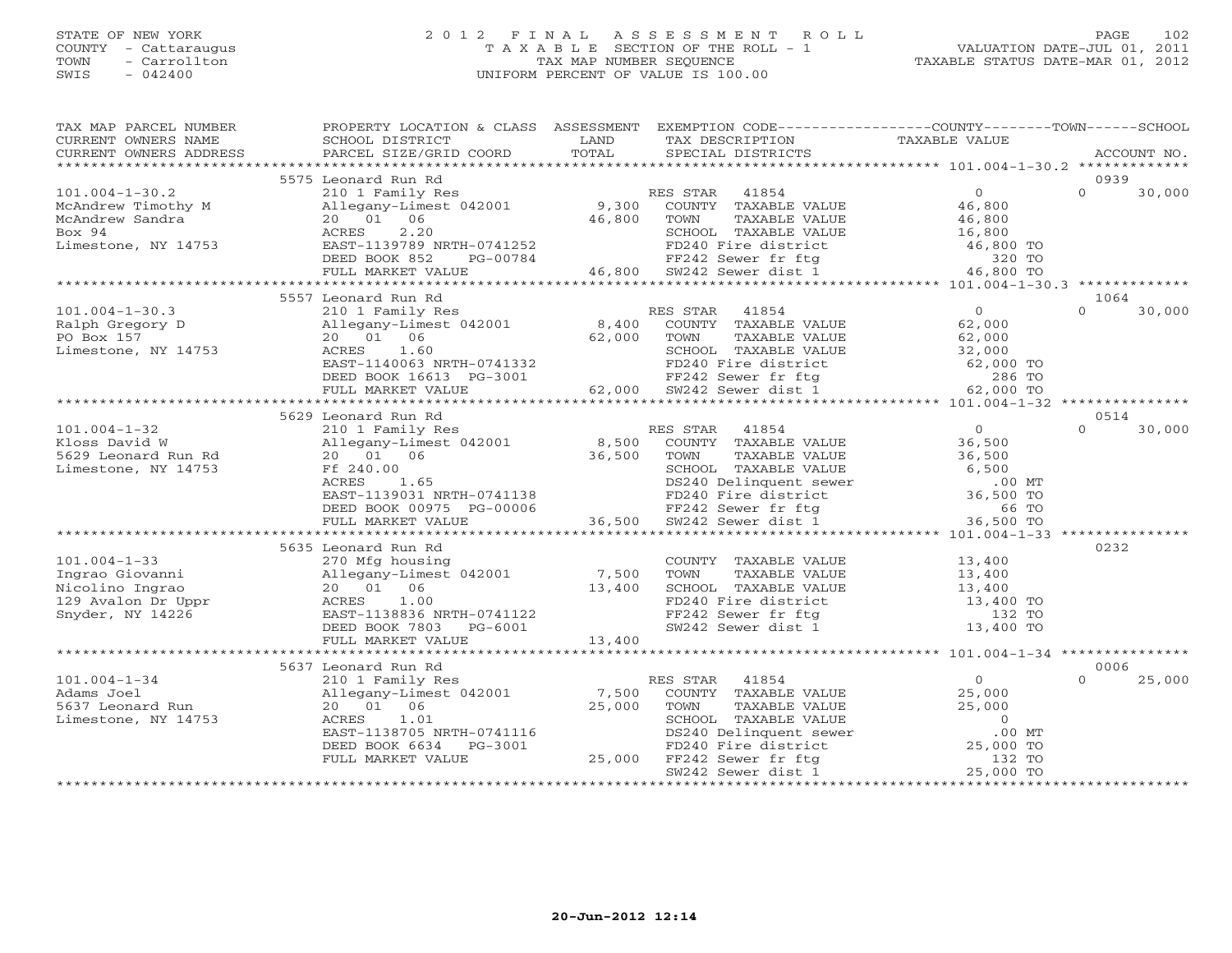### STATE OF NEW YORK 2 0 1 2 F I N A L A S S E S S M E N T R O L L PAGE 103 COUNTY - Cattaraugus T A X A B L E SECTION OF THE ROLL - 1 VALUATION DATE-JUL 01, 2011 TOWN - Carrollton TAX MAP NUMBER SEQUENCE TAXABLE STATUS DATE-MAR 01, 2012 SWIS - 042400 UNIFORM PERCENT OF VALUE IS 100.00UNIFORM PERCENT OF VALUE IS 100.00

| TAX MAP PARCEL NUMBER   |                                                                                       |               |                                                                                                                                                                                                                                                        | PROPERTY LOCATION & CLASS ASSESSMENT EXEMPTION CODE----------------COUNTY-------TOWN------SCHOOL |      |
|-------------------------|---------------------------------------------------------------------------------------|---------------|--------------------------------------------------------------------------------------------------------------------------------------------------------------------------------------------------------------------------------------------------------|--------------------------------------------------------------------------------------------------|------|
| CURRENT OWNERS NAME     | SCHOOL DISTRICT<br><b>Example 12</b> LAND                                             |               | TAX DESCRIPTION                                                                                                                                                                                                                                        | TAXABLE VALUE                                                                                    |      |
|                         |                                                                                       |               |                                                                                                                                                                                                                                                        |                                                                                                  |      |
|                         |                                                                                       |               |                                                                                                                                                                                                                                                        |                                                                                                  |      |
|                         | 5705 Leonard Run Rd                                                                   |               |                                                                                                                                                                                                                                                        |                                                                                                  | 1236 |
| $101.004 - 1 - 35.1$    | 270 Mfg housing                                                                       |               | COUNTY TAXABLE VALUE 12,000                                                                                                                                                                                                                            |                                                                                                  |      |
| Burdick David D         | Allegany-Limest 042001 7,400                                                          |               |                                                                                                                                                                                                                                                        |                                                                                                  |      |
| 5705 Leonard Run Rd     | 20  01  06                                                                            | 12,000        |                                                                                                                                                                                                                                                        |                                                                                                  |      |
| Limestone, NY 14753     | FRNT 242.00 DPTH 155.00                                                               |               | TOWN TAXABLE VALUE<br>TOWN TAXABLE VALUE<br>SCHOOL TAXABLE VALUE<br>DESCHOOL TAXABLE VALUE<br>DESCHOOL TAXABLE VALUE<br>12,000<br>DESCHOOL TAXABLE VALUE<br>12,000<br>TED 12,000 TO<br>FE242 Sewer dist 1<br>242 TO<br>SW242 Sewer dist 1<br>12,000 TO |                                                                                                  |      |
|                         | EAST-1137364 NRTH-0741274                                                             |               |                                                                                                                                                                                                                                                        |                                                                                                  |      |
|                         |                                                                                       |               |                                                                                                                                                                                                                                                        |                                                                                                  |      |
|                         |                                                                                       |               |                                                                                                                                                                                                                                                        |                                                                                                  |      |
|                         |                                                                                       |               |                                                                                                                                                                                                                                                        |                                                                                                  |      |
|                         | 5699 Leonard Run Rd                                                                   |               |                                                                                                                                                                                                                                                        |                                                                                                  | 1197 |
| $101.004 - 1 - 35.2$    | 322 Rural vac>10<br>Allegany-Limest 042001 15,900<br>Allegany-                        |               | COUNTY TAXABLE VALUE 15,900                                                                                                                                                                                                                            |                                                                                                  |      |
| Pecora Robert P         |                                                                                       |               | TOWN TAXABLE VALUE 15,900<br>SCHOOL TAXABLE VALUE 15,900                                                                                                                                                                                               |                                                                                                  |      |
| 190 Jackson Ave         |                                                                                       | 15,900        |                                                                                                                                                                                                                                                        |                                                                                                  |      |
| Bradford, PA 16701      | ACRES 17.84                                                                           |               | FD240 Fire district<br>FF242 Sewer fr ftg<br>SW242 Sewer dist 1 15,900 TO                                                                                                                                                                              |                                                                                                  |      |
|                         | EAST-1137583 NRTH-0740572                                                             |               |                                                                                                                                                                                                                                                        |                                                                                                  |      |
|                         | DEED BOOK 3771 PG-5002                                                                | $02$ $15,900$ |                                                                                                                                                                                                                                                        |                                                                                                  |      |
|                         | FULL MARKET VALUE                                                                     |               |                                                                                                                                                                                                                                                        |                                                                                                  |      |
|                         |                                                                                       |               |                                                                                                                                                                                                                                                        |                                                                                                  |      |
|                         | 5679 Leonard Run Rd                                                                   |               |                                                                                                                                                                                                                                                        |                                                                                                  | 1229 |
| $101.004 - 1 - 35.3$    |                                                                                       |               | COUNTY TAXABLE VALUE 14,500<br>TOWN TAXABLE VALUE 14,500                                                                                                                                                                                               |                                                                                                  |      |
| Pecora Robert P         |                                                                                       |               |                                                                                                                                                                                                                                                        |                                                                                                  |      |
| 190 Jackson Ave         | 323 Vacant rural<br>Allegany-Limest 042001 14,500<br>20 01 06 14,500<br>ACRES 15.43   |               |                                                                                                                                                                                                                                                        |                                                                                                  |      |
| Bradford, PA 16701      |                                                                                       |               |                                                                                                                                                                                                                                                        |                                                                                                  |      |
|                         |                                                                                       |               |                                                                                                                                                                                                                                                        |                                                                                                  |      |
|                         | --,----<br>EAST-1138042 NRTH-0740465<br>DEED BOOK 3771 PG-5001<br>FULL MARKET VALUE   |               | SCHOOL TAXABLE VALUE 14,500<br>FD240 Fire district 14,500 TO<br>FF242 Sewer fr ftg 344 TO<br>SW242 Sewer dist 1 14,500 TO                                                                                                                              |                                                                                                  |      |
|                         | FULL MARKET VALUE                                                                     | 14,500        |                                                                                                                                                                                                                                                        |                                                                                                  |      |
|                         |                                                                                       |               |                                                                                                                                                                                                                                                        |                                                                                                  |      |
|                         | 5655 Leonard Run Rd                                                                   |               |                                                                                                                                                                                                                                                        |                                                                                                  | 1230 |
| $101.004 - 1 - 35.4$    | 323 Vacant rural                                                                      |               | COUNTY TAXABLE VALUE 14,500                                                                                                                                                                                                                            |                                                                                                  |      |
| Pecora Robert           | 323 vacant rurai<br>Allegany-Limest 042001      14,500<br>20   01   06         14,500 |               | TOWN                                                                                                                                                                                                                                                   | TAXABLE VALUE 14,500                                                                             |      |
| 190 Jackson Ave         | 14,500                                                                                |               |                                                                                                                                                                                                                                                        |                                                                                                  |      |
| Bradford, PA 16701      | ACRES 15.43                                                                           |               | SCHOOL TAXABLE VALUE<br>FD240 Fire district 14,500 TO<br>FF242 Sewer fr ftg 344 TO<br>SW242 Sewer dist 1 14,500 TO                                                                                                                                     |                                                                                                  |      |
|                         | EAST-1138443 NRTH-0740471                                                             |               |                                                                                                                                                                                                                                                        |                                                                                                  |      |
|                         |                                                                                       |               |                                                                                                                                                                                                                                                        |                                                                                                  |      |
|                         | DEED BOOK 3771 PG-5003<br>FULL MARKET VALUE 14,500                                    |               |                                                                                                                                                                                                                                                        |                                                                                                  |      |
|                         |                                                                                       |               |                                                                                                                                                                                                                                                        |                                                                                                  |      |
|                         | Leonard Run Rd                                                                        |               |                                                                                                                                                                                                                                                        |                                                                                                  | 0610 |
| $101.004 - 2 - 1$       | 910 Priv forest                                                                       |               | COUNTY TAXABLE VALUE 64,700                                                                                                                                                                                                                            |                                                                                                  |      |
| Penn York Resources Inc |                                                                                       |               |                                                                                                                                                                                                                                                        |                                                                                                  |      |
| 1716 Honeoye Rd         | Allegany-Limest 042001 52,200<br>12 01 06 64,700                                      |               | TOWN TAXABLE VALUE 64,700<br>SCHOOL TAXABLE VALUE 64,700                                                                                                                                                                                               |                                                                                                  |      |
| Shinglehouse, PA 16748  | ACRES 149.03                                                                          |               | FD240 Fire district 64,700 TO                                                                                                                                                                                                                          |                                                                                                  |      |
|                         | EAST-1143638 NRTH-0742645                                                             |               |                                                                                                                                                                                                                                                        |                                                                                                  |      |
|                         | DEED BOOK 1015 PG-165                                                                 |               |                                                                                                                                                                                                                                                        |                                                                                                  |      |
|                         | FULL MARKET VALUE                                                                     | 64,700        |                                                                                                                                                                                                                                                        |                                                                                                  |      |
|                         |                                                                                       |               |                                                                                                                                                                                                                                                        |                                                                                                  |      |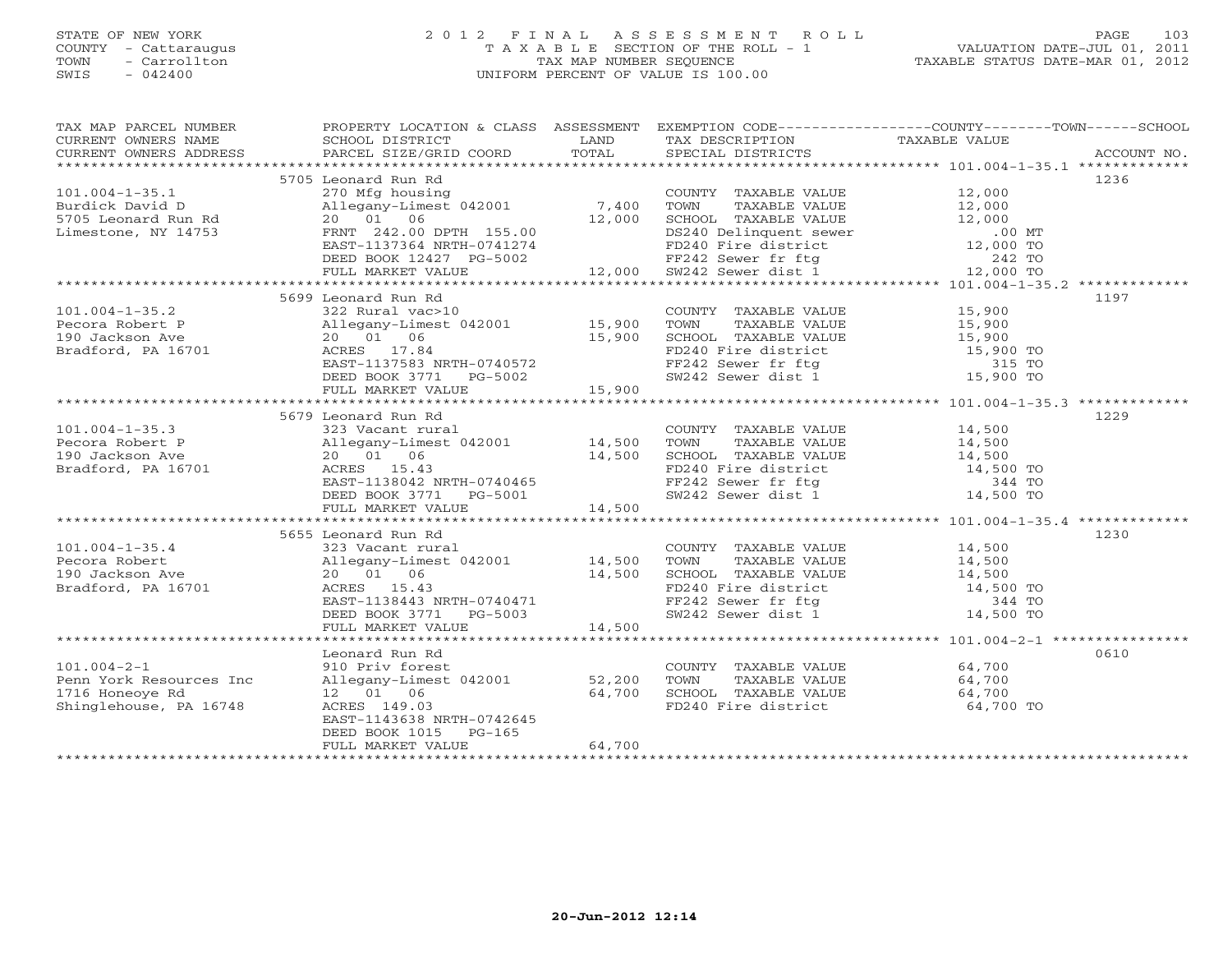## STATE OF NEW YORK 2 0 1 2 F I N A L A S S E S S M E N T R O L L PAGE 104 COUNTY - Cattaraugus T A X A B L E SECTION OF THE ROLL - 1 VALUATION DATE-JUL 01, 2011 TOWN - Carrollton TAX MAP NUMBER SEQUENCE TAXABLE STATUS DATE-MAR 01, 2012 SWIS - 042400 UNIFORM PERCENT OF VALUE IS 100.00UNIFORM PERCENT OF VALUE IS 100.00

| TAX MAP PARCEL NUMBER<br>CURRENT OWNERS NAME<br>CURRENT OWNERS ADDRESS | PROPERTY LOCATION & CLASS ASSESSMENT<br>SCHOOL DISTRICT<br>PARCEL SIZE/GRID COORD | LAND<br>TOTAL | EXEMPTION CODE-----------------COUNTY-------TOWN------SCHOOL<br>TAX DESCRIPTION<br>SPECIAL DISTRICTS | <b>TAXABLE VALUE</b>   | ACCOUNT NO.        |
|------------------------------------------------------------------------|-----------------------------------------------------------------------------------|---------------|------------------------------------------------------------------------------------------------------|------------------------|--------------------|
| ************************                                               |                                                                                   |               |                                                                                                      |                        |                    |
| $101.004 - 2 - 2.1$                                                    | Leonard Run Rd<br>910 Priv forest                                                 |               |                                                                                                      |                        | 0623               |
| Satterlee Bonnie L                                                     | Allegany-Limest 042001                                                            | 19,900        | COUNTY TAXABLE VALUE<br>TOWN<br>TAXABLE VALUE                                                        | 19,900<br>19,900       |                    |
| Warner Carol                                                           | 12 01 06                                                                          | 19,900        | SCHOOL TAXABLE VALUE                                                                                 | 19,900                 |                    |
| 7 Als Ln                                                               | ACRES 57.02                                                                       |               | FD240 Fire district                                                                                  | 19,900 TO              |                    |
| Lewis Run, PA 16738                                                    | EAST-1144009 NRTH-0741149                                                         |               |                                                                                                      |                        |                    |
|                                                                        | DEED BOOK 908<br>PG-00793                                                         |               |                                                                                                      |                        |                    |
|                                                                        | FULL MARKET VALUE                                                                 | 19,900        |                                                                                                      |                        |                    |
|                                                                        |                                                                                   | ***********   |                                                                                                      |                        |                    |
|                                                                        | 5440 Leonard Run Rd                                                               |               |                                                                                                      |                        | 0930               |
| $101.004 - 2 - 2.2$                                                    | 280 Res Multiple                                                                  |               | RES STAR<br>41854                                                                                    | $\circ$                | $\Omega$<br>30,000 |
| Hazzard Cheryl Dawn                                                    | Allegany-Limest 042001                                                            | 28,100        | COUNTY TAXABLE VALUE                                                                                 | 117,900                |                    |
| 5440 Leonard Run Rd                                                    | 12  01  06                                                                        | 117,900       | TOWN<br>TAXABLE VALUE                                                                                | 117,900                |                    |
| Limestone, NY 14753                                                    | ACRES 19.46                                                                       |               | SCHOOL TAXABLE VALUE                                                                                 | 87,900                 |                    |
|                                                                        | EAST-1142366 NRTH-0741237                                                         |               | FD240 Fire district                                                                                  | 117,900 TO             |                    |
|                                                                        | DEED BOOK 1443 PG-6005                                                            |               |                                                                                                      |                        |                    |
|                                                                        | FULL MARKET VALUE                                                                 | 117,900       |                                                                                                      |                        |                    |
|                                                                        |                                                                                   |               |                                                                                                      |                        |                    |
|                                                                        | 5477 Leonard Run Rd                                                               |               |                                                                                                      |                        | 0622<br>$\Omega$   |
| $101.004 - 2 - 2.3$<br>Horton Robert E                                 | 270 Mfg housing<br>Allegany-Limest 042001                                         | 11,700        | SR STAR<br>41834<br>COUNTY TAXABLE VALUE                                                             | $\mathbf{0}$<br>46,900 | 46,900             |
| Cochran Sally                                                          | 12  01  06                                                                        | 46,900        | TOWN<br>TAXABLE VALUE                                                                                | 46,900                 |                    |
| 5477 Leonard Run Rd                                                    | FRNT 550.00 DPTH                                                                  |               | SCHOOL TAXABLE VALUE                                                                                 | $\overline{0}$         |                    |
| Limestone, NY 14753                                                    | 3.80<br>ACRES                                                                     |               | FD240 Fire district                                                                                  | 46,900 TO              |                    |
|                                                                        | EAST-1141536 NRTH-0741419                                                         |               |                                                                                                      |                        |                    |
|                                                                        | DEED BOOK 2040<br>PG-5001                                                         |               |                                                                                                      |                        |                    |
|                                                                        | FULL MARKET VALUE                                                                 | 46,900        |                                                                                                      |                        |                    |
|                                                                        |                                                                                   |               |                                                                                                      |                        |                    |
|                                                                        | Leonard Run Rd                                                                    |               |                                                                                                      |                        | 1142               |
| $101.004 - 2 - 2.4$                                                    | 323 Vacant rural                                                                  |               | COUNTY TAXABLE VALUE                                                                                 | 14,500                 |                    |
| Pruyn Kenneth                                                          | Allegany-Limest 042001                                                            | 14,500        | TOWN<br>TAXABLE VALUE                                                                                | 14,500                 |                    |
| Pruyn Darlene                                                          | 12 01 06                                                                          | 14,500        | SCHOOL TAXABLE VALUE                                                                                 | 14,500                 |                    |
| 3512 Breezeway Dr                                                      | ACRES 15.00                                                                       |               | FD240 Fire district                                                                                  | 14,500 TO              |                    |
| Erie, PA 16506                                                         | EAST-1141590 NRTH-0740962                                                         |               |                                                                                                      |                        |                    |
|                                                                        | DEED BOOK 2040<br>PG-5001                                                         |               |                                                                                                      |                        |                    |
|                                                                        | FULL MARKET VALUE                                                                 | 14,500        |                                                                                                      |                        |                    |
|                                                                        | 5400-5399 Leonard Run Rd                                                          |               |                                                                                                      |                        | 0389               |
| $101.004 - 2 - 3$                                                      | 910 Priv forest                                                                   |               | COUNTY TAXABLE VALUE                                                                                 | 62,000                 |                    |
| Monighan Stella                                                        | Allegany-Limest 042001                                                            | 62,000        | TOWN<br>TAXABLE VALUE                                                                                | 62,000                 |                    |
| Kevin Monighan                                                         | 12  01  07                                                                        | 62,000        | SCHOOL TAXABLE VALUE                                                                                 | 62,000                 |                    |
| PO Box 114                                                             | ACRES 110.16                                                                      |               | FD240 Fire district                                                                                  | 62,000 TO              |                    |
| Pobesonia, PA 19551                                                    | EAST-1142203 NRTH-0739544                                                         |               |                                                                                                      |                        |                    |
|                                                                        | DEED BOOK 1016<br>$PG-114$                                                        |               |                                                                                                      |                        |                    |
|                                                                        | FULL MARKET VALUE                                                                 | 62,000        |                                                                                                      |                        |                    |
|                                                                        |                                                                                   |               |                                                                                                      |                        |                    |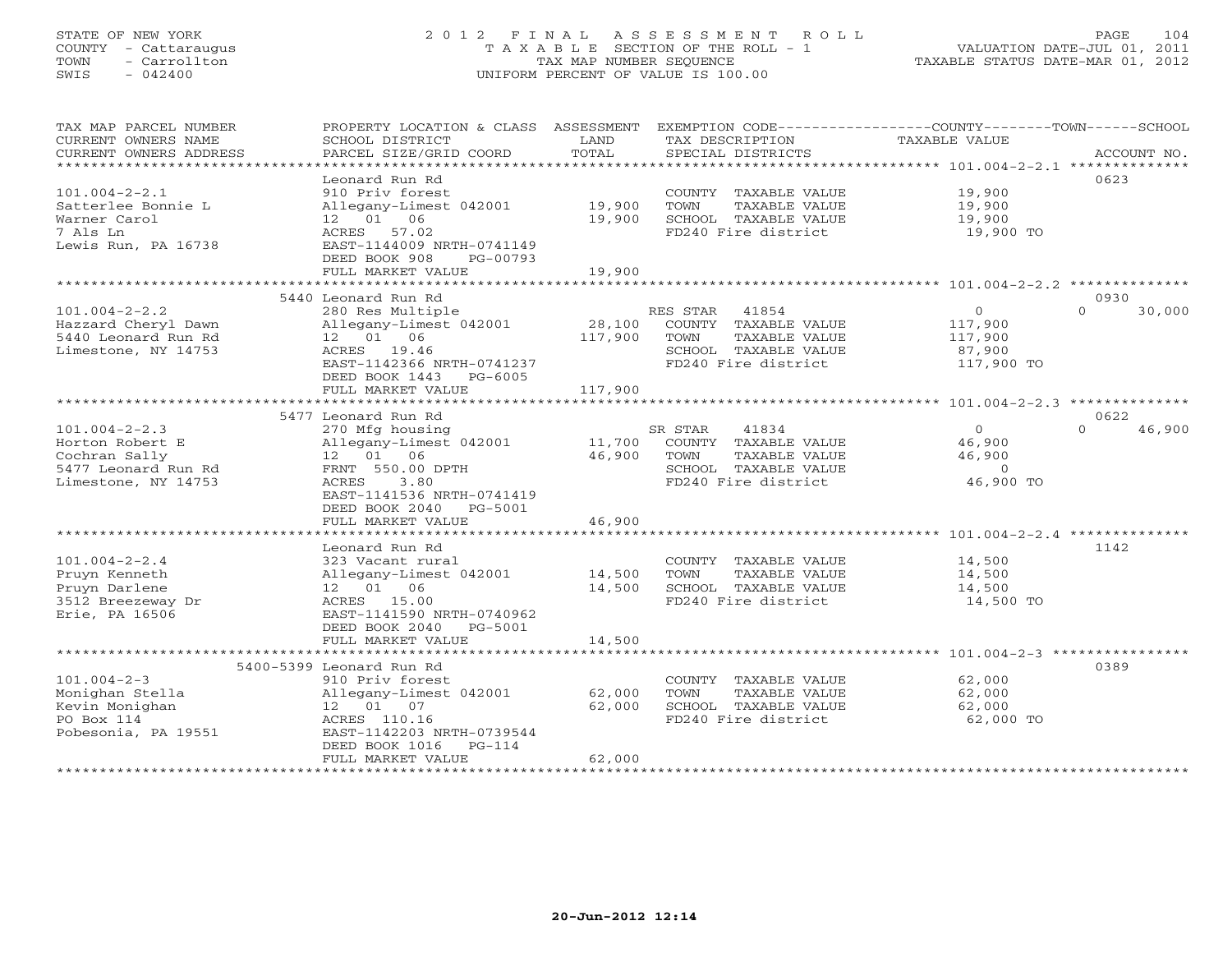# STATE OF NEW YORK 2 0 1 2 F I N A L A S S E S S M E N T R O L L PAGE 105 COUNTY - Cattaraugus T A X A B L E SECTION OF THE ROLL - 1 VALUATION DATE-JUL 01, 2011 TOWN - Carrollton TAX MAP NUMBER SEQUENCE TAXABLE STATUS DATE-MAR 01, 2012 SWIS - 042400 UNIFORM PERCENT OF VALUE IS 100.00UNIFORM PERCENT OF VALUE IS 100.00

| TAX MAP PARCEL NUMBER<br>CURRENT OWNERS NAME<br>CURRENT OWNERS ADDRESS | PROPERTY LOCATION & CLASS<br>SCHOOL DISTRICT<br>PARCEL SIZE/GRID COORD | ASSESSMENT<br>LAND<br>TOTAL | EXEMPTION CODE--<br>TAX DESCRIPTION<br>SPECIAL DISTRICTS | -----COUNTY-------TOWN------SCHOOL<br><b>TAXABLE VALUE</b>    | ACCOUNT NO. |
|------------------------------------------------------------------------|------------------------------------------------------------------------|-----------------------------|----------------------------------------------------------|---------------------------------------------------------------|-------------|
|                                                                        |                                                                        |                             |                                                          | *******<br>***** $101.004-2-4$ ***                            |             |
| $101.004 - 2 - 4$                                                      | 5334 Leonard Run Rd<br>270 Mfg housing                                 |                             | TAXABLE VALUE<br>COUNTY                                  | 0076<br>14,000                                                |             |
| Wilt Darrell L<br>59 Limestone St                                      | Allegany-Limest 042001<br>01<br>06<br>12                               | 11,100<br>14,000            | TOWN<br>TAXABLE VALUE<br>SCHOOL<br>TAXABLE VALUE         | 14,000<br>14,000                                              |             |
| Bradford, PA 16701                                                     | ACRES<br>3.37                                                          |                             | FD240 Fire district                                      | 14,000 TO                                                     |             |
|                                                                        | EAST-1143626 NRTH-0740293<br>DEED BOOK 00772 PG-00483                  |                             |                                                          |                                                               |             |
|                                                                        | FULL MARKET VALUE                                                      | 14,000                      |                                                          |                                                               |             |
|                                                                        |                                                                        |                             |                                                          |                                                               |             |
|                                                                        | 5300 Leonard Run Rd                                                    |                             |                                                          | 0456                                                          |             |
| $101.004 - 2 - 5$                                                      | 210 1 Family Res                                                       |                             | RES STAR<br>41854                                        | $\overline{0}$<br>$\Omega$                                    | 30,000      |
| Silvis Suzanne M<br>5300 Leonard Run Rd                                | Allegany-Limest 042001<br>06<br>01<br>12                               | 26,200<br>85,000            | COUNTY<br>TAXABLE VALUE<br>TOWN<br>TAXABLE VALUE         | 85,000<br>85,000                                              |             |
| Limestone, NY 14753                                                    | ACRES<br>34.52                                                         |                             | SCHOOL TAXABLE VALUE                                     | 55,000                                                        |             |
|                                                                        | EAST-1144442 NRTH-0740125                                              |                             | FD240 Fire district                                      | 85,000 TO                                                     |             |
|                                                                        | DEED BOOK 15933 PG-2001                                                |                             |                                                          |                                                               |             |
|                                                                        | FULL MARKET VALUE                                                      | 85,000                      |                                                          |                                                               |             |
|                                                                        |                                                                        |                             |                                                          | ******************************** 101.004-2-6.1 ************** |             |
|                                                                        | Ouinn Rd.                                                              |                             |                                                          | 1432                                                          |             |
| $101.004 - 2 - 6.1$                                                    | 910 Priv forest                                                        |                             | <b>COUNTY</b><br><b>TAXABLE VALUE</b>                    | 127,700                                                       |             |
| Penn-York Resources<br>1716 Honeoye Rd                                 | Allegany-Limest 042001<br>ACRES 293.47                                 | 127,700<br>127,700          | TOWN<br><b>TAXABLE VALUE</b><br>SCHOOL TAXABLE VALUE     | 127,700<br>127,700                                            |             |
| Shingle House, PA 16748                                                | FULL MARKET VALUE                                                      | 127,700                     |                                                          |                                                               |             |
|                                                                        | * * * * * * * * * * * * * * *                                          |                             |                                                          | $101.004 - 2 - 6.2$ **************                            |             |
|                                                                        | Ouinn Rd.                                                              |                             |                                                          | 1433                                                          |             |
| $101.004 - 2 - 6.2$                                                    | 910 Priv forest                                                        |                             | COUNTY<br>TAXABLE VALUE                                  | 68,000                                                        |             |
| Penn-York Resources Inc.                                               | Allegany-Limest 042001                                                 | 68,000                      | TOWN<br>TAXABLE VALUE                                    | 68,000                                                        |             |
| Ouinn Rd.                                                              | ACRES<br>85.56                                                         | 68,000                      | SCHOOL<br>TAXABLE VALUE                                  | 68,000                                                        |             |
| PO Box 181<br>Limestone, NY 14753                                      | DEED BOOK 1483<br>$PG-2005$<br>FULL MARKET VALUE                       | 68,000                      |                                                          |                                                               |             |
| ******************                                                     | ******************                                                     |                             |                                                          | ********* 101.004-2-7 ****************                        |             |
|                                                                        | Loney Hollow Rd                                                        |                             |                                                          | 0588                                                          |             |
| $101.004 - 2 - 7$                                                      | 910 Priv forest                                                        |                             | TAXABLE VALUE<br>COUNTY                                  | 70,300                                                        |             |
| Case Brothers Inc                                                      | Allegany-Limest 042001                                                 | 70,300                      | TOWN<br><b>TAXABLE VALUE</b>                             | 70,300                                                        |             |
| PO Box 181                                                             | 01<br>06<br>03                                                         | 70,300                      | SCHOOL TAXABLE VALUE                                     | 70,300                                                        |             |
| Limestone, NY 14753                                                    | ACRES 140.68                                                           |                             | FD240 Fire district                                      | 70,300 TO                                                     |             |
|                                                                        | EAST-1145962 NRTH-0737736                                              |                             |                                                          |                                                               |             |
|                                                                        | DEED BOOK 10416 PG-3003<br>FULL MARKET VALUE                           | 70,300                      |                                                          |                                                               |             |
|                                                                        |                                                                        |                             |                                                          | $101.004 - 2 - 8$ ****************                            |             |
|                                                                        | Ouinn Rd                                                               |                             |                                                          | 0615                                                          |             |
| $101.004 - 2 - 8$                                                      | 910 Priv forest                                                        |                             | COUNTY<br>TAXABLE VALUE                                  | 109,900                                                       |             |
| Case Brothers Inc                                                      | Allegany-Limest 042001                                                 | 109,900                     | TOWN<br>TAXABLE VALUE                                    | 109,900                                                       |             |
| PO Box 181                                                             | 03<br>01<br>06                                                         | 109,900                     | SCHOOL TAXABLE VALUE                                     | 109,900                                                       |             |
| Limestone, NY 14733                                                    | ACRES 219.81                                                           |                             | FD240 Fire district                                      | 109,900 TO                                                    |             |
|                                                                        | EAST-1147997 NRTH-0737647<br>DEED BOOK 10416 PG-2001                   |                             |                                                          |                                                               |             |
|                                                                        | FULL MARKET VALUE                                                      | 109,900                     |                                                          |                                                               |             |
|                                                                        |                                                                        |                             |                                                          |                                                               |             |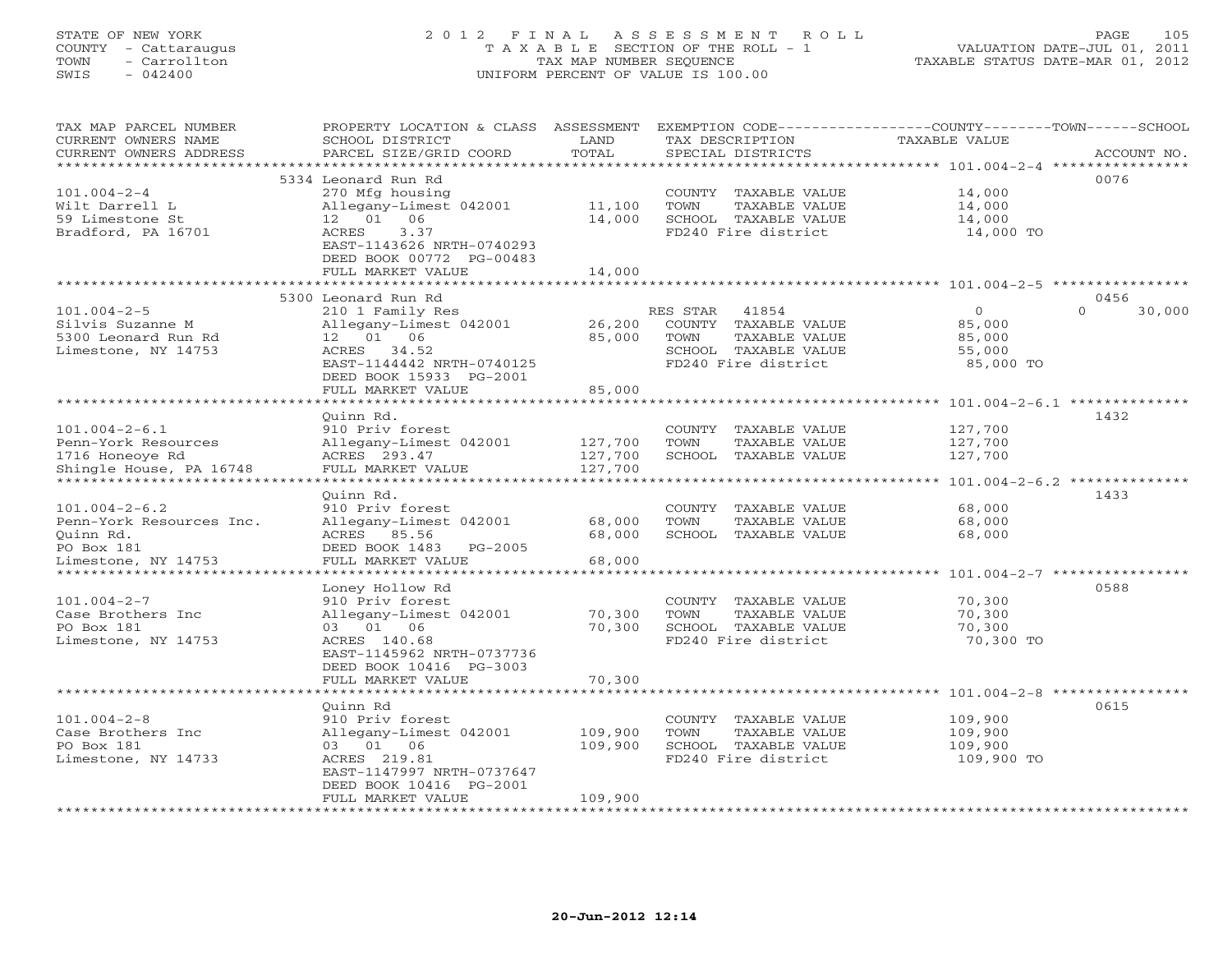# STATE OF NEW YORK 2 0 1 2 F I N A L A S S E S S M E N T R O L L PAGE 106 COUNTY - Cattaraugus T A X A B L E SECTION OF THE ROLL - 1 VALUATION DATE-JUL 01, 2011 TOWN - Carrollton TAX MAP NUMBER SEQUENCE TAXABLE STATUS DATE-MAR 01, 2012 SWIS - 042400 UNIFORM PERCENT OF VALUE IS 100.00UNIFORM PERCENT OF VALUE IS 100.00

| TAX MAP PARCEL NUMBER                                | PROPERTY LOCATION & CLASS ASSESSMENT EXEMPTION CODE----------------COUNTY-------TOWN------SCHOOL |        |                                               |                     |                    |
|------------------------------------------------------|--------------------------------------------------------------------------------------------------|--------|-----------------------------------------------|---------------------|--------------------|
| CURRENT OWNERS NAME                                  | SCHOOL DISTRICT                                                                                  | LAND   | TAX DESCRIPTION                               | TAXABLE VALUE       |                    |
| CURRENT OWNERS ADDRESS<br>************************** | PARCEL SIZE/GRID COORD                                                                           | TOTAL  | SPECIAL DISTRICTS                             |                     | ACCOUNT NO.        |
|                                                      |                                                                                                  |        |                                               |                     | 0163               |
| $101.004 - 2 - 9$                                    | 428 Ouinn Rd<br>311 Res vac land                                                                 |        |                                               | 1,400               |                    |
| Wallin Richard E                                     | Allegany-Limest 042001                                                                           | 1,400  | COUNTY TAXABLE VALUE<br>TOWN<br>TAXABLE VALUE | 1,400               |                    |
| Wallin Colleen M                                     | 02 01 06                                                                                         | 1,400  | SCHOOL TAXABLE VALUE                          | 1,400               |                    |
| 419 Quinn Rd                                         | FRNT 222.00 DPTH 250.00                                                                          |        | FD240 Fire district                           | 1,400 TO            |                    |
| Limestone, NY 14753                                  | EAST-1146697 NRTH-0736355                                                                        |        |                                               |                     |                    |
|                                                      | DEED BOOK 9488 PG-5002                                                                           |        |                                               |                     |                    |
|                                                      | FULL MARKET VALUE                                                                                | 1,400  |                                               |                     |                    |
|                                                      |                                                                                                  |        |                                               |                     |                    |
|                                                      | Quinn Rd                                                                                         |        |                                               |                     | 0140               |
| $101.004 - 2 - 10$                                   | 210 1 Family Res                                                                                 |        | RES STAR 41854                                | $\Omega$            | $\Omega$<br>30,000 |
| Wallin Richard E                                     | Allegany-Limest 042001 10,500                                                                    |        | COUNTY TAXABLE VALUE                          | 56,900              |                    |
| Wallin Colleen M                                     | 03 01 06                                                                                         | 56,900 | TOWN<br>TAXABLE VALUE                         | 56,900              |                    |
| 419 Quinn Rd                                         | 3.03<br>ACRES                                                                                    |        | SCHOOL TAXABLE VALUE                          | 26,900              |                    |
| Limestone, NY 14753                                  | EAST-1146535 NRTH-0736102                                                                        |        | FD240 Fire district                           | 56,900 TO           |                    |
|                                                      | DEED BOOK 854<br>PG-00536                                                                        |        |                                               |                     |                    |
|                                                      |                                                                                                  |        |                                               |                     |                    |
|                                                      | 403 Quinn Rd                                                                                     |        |                                               |                     | 0422               |
| $101.004 - 2 - 11$                                   | (11 mm ku)<br>210 1 Family Res<br>Allegany-Limest 042001 11,800                                  |        | RES STAR<br>41854                             | $\bigcirc$          | $\Omega$<br>30,000 |
| Warwick Gregory C                                    |                                                                                                  |        | COUNTY TAXABLE VALUE                          | 72,500              |                    |
| 403 Quinn Rd                                         |                                                                                                  |        | TOWN<br>TAXABLE VALUE                         | 72,500              |                    |
| Limestone, NY 14753                                  | ACRES<br>3.87                                                                                    |        | SCHOOL TAXABLE VALUE                          | 42,500              |                    |
|                                                      | EAST-1146528 NRTH-0735740                                                                        |        | FD240 Fire district                           | 72,500 TO           |                    |
|                                                      | DEED BOOK 910<br>PG-00459                                                                        |        |                                               |                     |                    |
|                                                      | FULL MARKET VALUE                                                                                | 72,500 |                                               |                     |                    |
|                                                      |                                                                                                  |        |                                               |                     |                    |
|                                                      | Nichols Run Rd                                                                                   |        |                                               |                     | 0581               |
| $101.004 - 2 - 12$                                   | 323 Vacant rural                                                                                 |        | COUNTY TAXABLE VALUE                          | 32,500              |                    |
| Little Jay<br>5460 Nichols Run Rd                    | Allegany-Limest 042001 32,500<br>11 01 06                                                        | 32,500 | TOWN<br>TAXABLE VALUE<br>SCHOOL TAXABLE VALUE | 32,500              |                    |
| Limestone, NY 14753                                  | ACRES 92.85                                                                                      |        | FD240 Fire district                           | 32,500<br>32,500 TO |                    |
|                                                      | EAST-1144109 NRTH-0736620                                                                        |        |                                               |                     |                    |
|                                                      | DEED BOOK 10126 PG-5002                                                                          |        |                                               |                     |                    |
|                                                      | FULL MARKET VALUE                                                                                | 32,500 |                                               |                     |                    |
|                                                      |                                                                                                  |        |                                               |                     |                    |
|                                                      | Loney Hollow Rd                                                                                  |        |                                               |                     | 0587               |
| $101.004 - 2 - 13$                                   | 910 Priv forest                                                                                  |        | COUNTY TAXABLE VALUE 53,200                   |                     |                    |
| Little Jay R                                         | Allegany-Limest 042001 44,600                                                                    |        | TOWN<br>TAXABLE VALUE                         | 53,200              |                    |
| 5460 Nichols Run Rd                                  | 11 01 06                                                                                         | 53,200 | SCHOOL TAXABLE VALUE                          | 53,200              |                    |
| Limestone, NY 14753                                  | Ff 110.00                                                                                        |        | FD240 Fire district                           | 53,200 TO           |                    |
|                                                      | ACRES 103.63                                                                                     |        |                                               |                     |                    |
|                                                      | EAST-1144118 NRTH-0738600                                                                        |        |                                               |                     |                    |
|                                                      | DEED BOOK 13451 PG-3006<br>FULL MARKET VALUE                                                     | 53,200 |                                               |                     |                    |
|                                                      |                                                                                                  |        |                                               |                     |                    |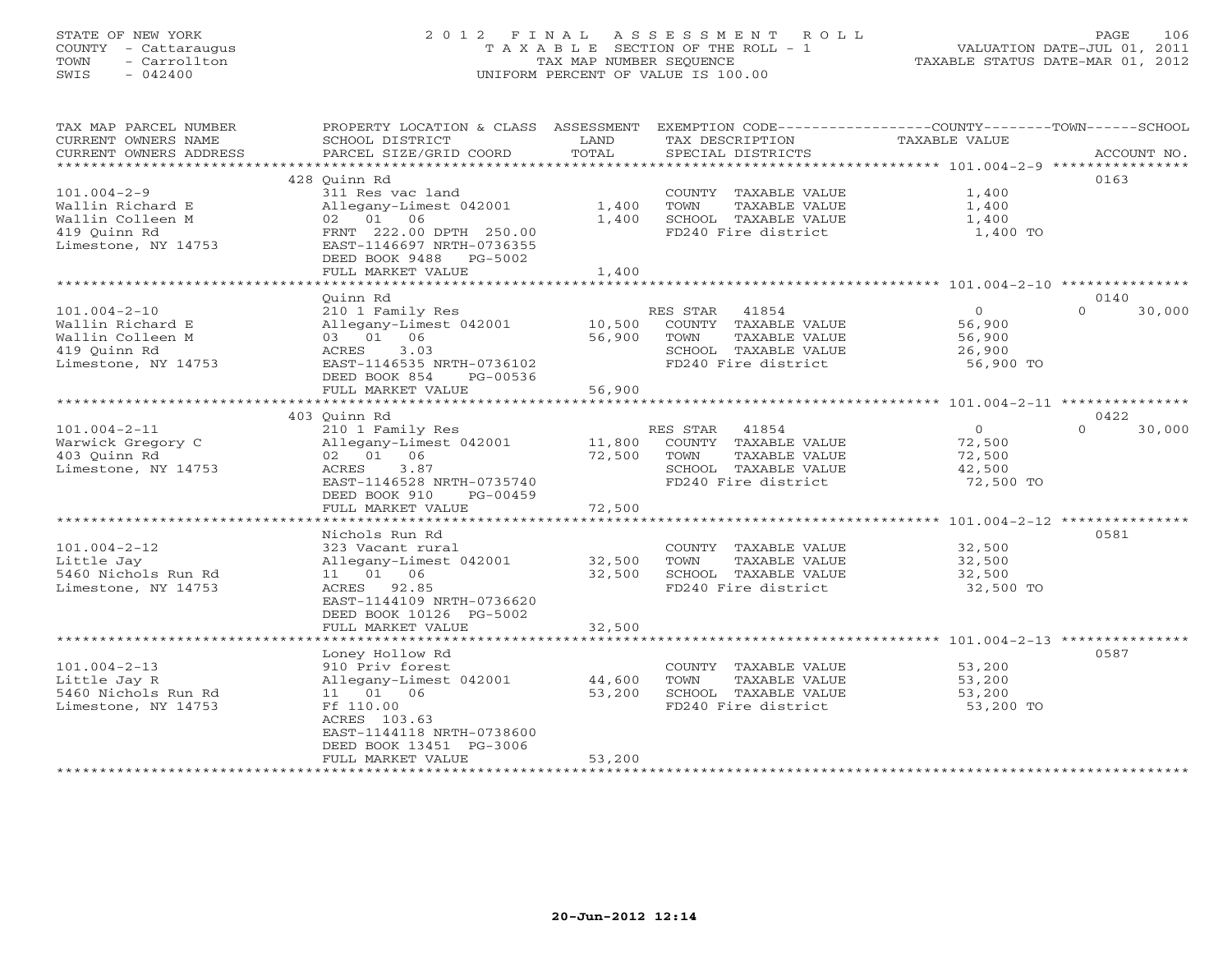# STATE OF NEW YORK 2 0 1 2 F I N A L A S S E S S M E N T R O L L PAGE 107 COUNTY - Cattaraugus T A X A B L E SECTION OF THE ROLL - 1 VALUATION DATE-JUL 01, 2011 TOWN - Carrollton TAX MAP NUMBER SEQUENCE TAXABLE STATUS DATE-MAR 01, 2012 SWIS - 042400 UNIFORM PERCENT OF VALUE IS 100.00UNIFORM PERCENT OF VALUE IS 100.00

| TAX MAP PARCEL NUMBER<br>CURRENT OWNERS NAME<br>CURRENT OWNERS ADDRESS | PROPERTY LOCATION & CLASS ASSESSMENT<br>SCHOOL DISTRICT<br>PARCEL SIZE/GRID COORD | LAND<br>TOTAL            | EXEMPTION CODE-----------------COUNTY-------TOWN-----SCHOOL<br>TAX DESCRIPTION<br>SPECIAL DISTRICTS | TAXABLE VALUE                                       | ACCOUNT NO.        |
|------------------------------------------------------------------------|-----------------------------------------------------------------------------------|--------------------------|-----------------------------------------------------------------------------------------------------|-----------------------------------------------------|--------------------|
| ***********************                                                |                                                                                   |                          |                                                                                                     |                                                     |                    |
|                                                                        | 5388 Nichols Run Rd                                                               |                          |                                                                                                     |                                                     | 0134               |
| $101.004 - 2 - 14.1$                                                   | 270 Mfg housing                                                                   |                          | COUNTY TAXABLE VALUE                                                                                | 35,000                                              |                    |
| Little Jay R                                                           | Allegany-Limest 042001                                                            | 32,300                   | TOWN<br>TAXABLE VALUE                                                                               | 35,000                                              |                    |
| Little Tracy L<br>5460 Nichols Run                                     | 10 01 06<br>ACRES 51.75                                                           | 35,000                   | SCHOOL TAXABLE VALUE<br>FD240 Fire district                                                         | 35,000                                              |                    |
| Limestone, NY 14753                                                    | EAST-1142653 NRTH-0736892                                                         |                          |                                                                                                     | 35,000 TO                                           |                    |
|                                                                        | DEED BOOK 00988 PG-00935                                                          |                          |                                                                                                     |                                                     |                    |
|                                                                        | FULL MARKET VALUE                                                                 | 35,000                   |                                                                                                     |                                                     |                    |
|                                                                        | *****************                                                                 | **********               |                                                                                                     | ********************** 101.004-2-14.2 ************* |                    |
|                                                                        | 5384 Nichols Run Rd                                                               |                          |                                                                                                     |                                                     | 1327               |
| $101.004 - 2 - 14.2$                                                   | 210 1 Family Res                                                                  |                          | RES STAR<br>41854                                                                                   | $\circ$                                             | $\Omega$<br>30,000 |
| Darrow Michael A                                                       | Allegany-Limest 042001                                                            | 11,600                   | COUNTY TAXABLE VALUE                                                                                | 69,900                                              |                    |
| Darrow Lori L                                                          | 10/11 01<br>06                                                                    | 69,900                   | TOWN<br>TAXABLE VALUE                                                                               | 69,900                                              |                    |
| 5384 Nichols Run Rd                                                    | FRNT 576.00 DPTH                                                                  |                          | SCHOOL TAXABLE VALUE                                                                                | 39,900                                              |                    |
| Limestone, NY 14753                                                    | ACRES<br>3.75 BANK<br>017                                                         |                          | FD240 Fire district                                                                                 | 69,900 TO                                           |                    |
|                                                                        | EAST-1142863 NRTH-0735227                                                         |                          |                                                                                                     |                                                     |                    |
|                                                                        | DEED BOOK 8242<br>PG-7001                                                         |                          |                                                                                                     |                                                     |                    |
|                                                                        | FULL MARKET VALUE                                                                 | 69,900                   |                                                                                                     |                                                     |                    |
|                                                                        | **************************                                                        |                          |                                                                                                     |                                                     |                    |
|                                                                        | 5460 Nichols Run Rd                                                               |                          |                                                                                                     |                                                     | 0448               |
| $101.004 - 2 - 15$                                                     | 210 1 Family Res                                                                  |                          | RES STAR<br>41854                                                                                   | $\Omega$                                            | $\Omega$<br>30,000 |
| Little Jay R<br>Little Tracy L                                         | Allegany-Limest 042001<br>11  01  06                                              | 28,600<br>89,000         | COUNTY TAXABLE VALUE<br>TOWN<br>TAXABLE VALUE                                                       | 89,000<br>89,000                                    |                    |
| 5460 Nichols Run Rd                                                    | ACRES 41.16                                                                       |                          | SCHOOL TAXABLE VALUE                                                                                | 59,000                                              |                    |
| Limestone, NY 14753                                                    | EAST-1141943 NRTH-0736946                                                         |                          | FD240 Fire district                                                                                 | 89,000 TO                                           |                    |
|                                                                        | DEED BOOK 00960 PG-00405                                                          |                          |                                                                                                     |                                                     |                    |
|                                                                        | FULL MARKET VALUE                                                                 | 89,000                   |                                                                                                     |                                                     |                    |
|                                                                        |                                                                                   |                          |                                                                                                     |                                                     |                    |
|                                                                        | 5468 Nichols Run Rd                                                               |                          |                                                                                                     |                                                     | 0012               |
| $101.004 - 2 - 16$                                                     | 210 1 Family Res                                                                  |                          | RES STAR<br>41854                                                                                   | $\Omega$                                            | $\Omega$<br>30,000 |
| Fuller Leon Jr                                                         | Allegany-Limest 042001                                                            | 24,600                   | COUNTY TAXABLE VALUE                                                                                | 66,500                                              |                    |
| 5468 Limestone Run Rd                                                  | 11 01 06                                                                          | 66,500                   | TAXABLE VALUE<br>TOWN                                                                               | 66,500                                              |                    |
| Limestone, NY 14753                                                    | ACRES<br>29.86                                                                    |                          | SCHOOL TAXABLE VALUE                                                                                | 36,500                                              |                    |
|                                                                        | EAST-1141396 NRTH-0737174                                                         |                          | FD240 Fire district                                                                                 | 66,500 TO                                           |                    |
|                                                                        | DEED BOOK 00952 PG-01119                                                          |                          |                                                                                                     |                                                     |                    |
|                                                                        | FULL MARKET VALUE<br>***************************                                  | 66,500<br>************** |                                                                                                     |                                                     |                    |
|                                                                        |                                                                                   |                          |                                                                                                     |                                                     |                    |
|                                                                        | 5502 Nichols Run Rd                                                               |                          |                                                                                                     | $\Omega$                                            | 0367<br>$\Omega$   |
| $101.004 - 2 - 17$<br>Minich Clydia J                                  | 210 1 Family Res<br>Allegany-Limest 042001                                        | 7,600                    | RES STAR<br>41854<br>COUNTY TAXABLE VALUE                                                           | 63,000                                              | 30,000             |
| 5502 Nichols Run Rd                                                    | 19 01 06                                                                          | 63,000                   | TAXABLE VALUE<br>TOWN                                                                               | 63,000                                              |                    |
| Limestone, NY 14753                                                    | FRNT 200.00 DPTH 209.75                                                           |                          | SCHOOL TAXABLE VALUE                                                                                | 33,000                                              |                    |
|                                                                        | EAST-1140971 NRTH-0736208                                                         |                          | FD240 Fire district                                                                                 | 63,000 TO                                           |                    |
|                                                                        | DEED BOOK 16610 PG-9001                                                           |                          |                                                                                                     |                                                     |                    |
|                                                                        | FULL MARKET VALUE                                                                 | 63,000                   |                                                                                                     |                                                     |                    |
|                                                                        |                                                                                   |                          |                                                                                                     |                                                     |                    |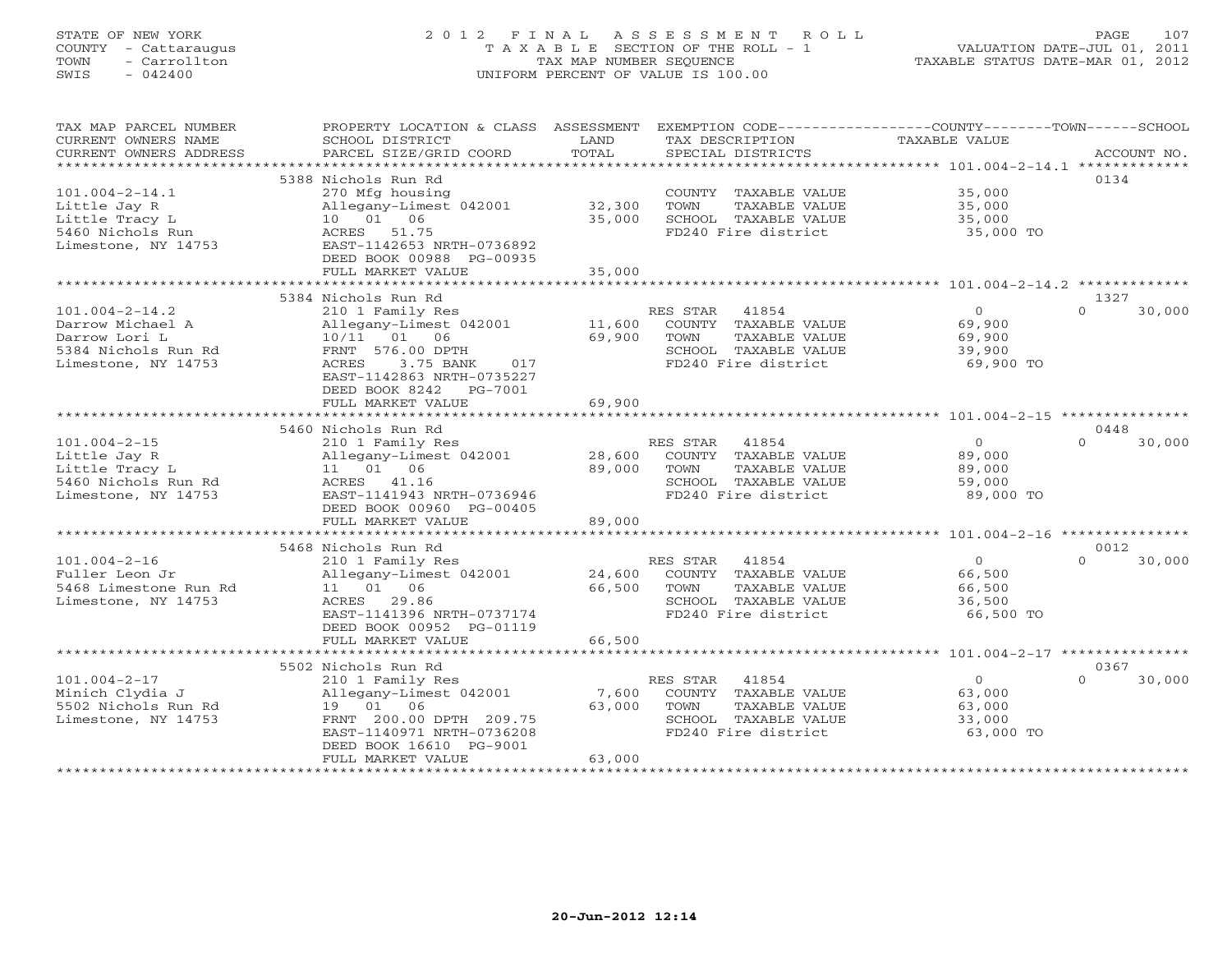## STATE OF NEW YORK 2 0 1 2 F I N A L A S S E S S M E N T R O L L PAGE 108 COUNTY - Cattaraugus T A X A B L E SECTION OF THE ROLL - 1 VALUATION DATE-JUL 01, 2011 TOWN - Carrollton TAX MAP NUMBER SEQUENCE TAXABLE STATUS DATE-MAR 01, 2012 SWIS - 042400 UNIFORM PERCENT OF VALUE IS 100.00UNIFORM PERCENT OF VALUE IS 100.00

| TAX MAP PARCEL NUMBER<br>CURRENT OWNERS NAME<br>CURRENT OWNERS ADDRESS PARCEL SIZE/GRID COORD                                                 | PROPERTY LOCATION & CLASS ASSESSMENT EXEMPTION CODE----------------COUNTY-------TOWN------SCHOOL<br>SCHOOL DISTRICT                                                                                      | <b>Example 12</b> LAND<br>TOTAL | SPECIAL DISTRICTS |                                                                                              | TAX DESCRIPTION TAXABLE VALUE                                                                                                                                                                                                                                      |                              | ACCOUNT NO.          |
|-----------------------------------------------------------------------------------------------------------------------------------------------|----------------------------------------------------------------------------------------------------------------------------------------------------------------------------------------------------------|---------------------------------|-------------------|----------------------------------------------------------------------------------------------|--------------------------------------------------------------------------------------------------------------------------------------------------------------------------------------------------------------------------------------------------------------------|------------------------------|----------------------|
| $101.004 - 2 - 18$<br>Winger Philip<br>Winger Diane E $19 - 01 - 06$<br>5560 Nichols Run Rd ACRES 30.95<br>Limestone, NY 14753 EAST-1140352 N | 5560 Nichols Run Rd<br>210 1 Family Res<br>Allegany-Limest 042001 25,000 RES STAR<br>EAST-1140352 NRTH-0736880<br>DEED BOOK 769                                                                          |                                 | WVET CO           | 41854                                                                                        | 41122 11,850<br>$\Omega$<br>79,000 COUNTY TAXABLE VALUE 67,150<br>79,000 COUNTY TAXABLE VALUE 79,000<br>SCHOOL TAXABLE VALUE 79,000<br>PG-00951 FD240 Fire district 79,000 TO                                                                                      | 0437<br>$\Omega$<br>$\Omega$ | $\bigcirc$<br>30,000 |
| $101.004 - 2 - 19$<br>Remington Barbara<br>5620 Nichols Run Rd<br>Limestone, NY 14753                                                         | 5620 Nichols Run Rd<br>271 Mfg housings (EVET CO Allegany-Limest 042001 13,100 SR STAR<br>19  01  06<br>4.70<br>ACRES<br>EAST-1139338 NRTH-0737126<br>DEED BOOK 474<br>FULL MARKET VALUE                 |                                 |                   | 50 PCT OF VALUE USED FOR EXEMPTION PURPOSES<br>41132<br>41834<br>57,500 COUNTY TAXABLE VALUE | 7,188<br>$\Omega$<br>50,312<br>97,900 COUNTY TAXABLE VALUE<br>TOWN TAXABLE VALUE<br>SCHOOL TAXABLE VALUE<br>PG-3001 FD240 Fire district 57,500 TO<br>E 57,500 FF242 Sewer dist.1<br>tititititivitititities 57,500 TO<br>FM242 Sewer dist.1<br>tititities 57,500 TO | 0390<br>$\Omega$<br>$\Omega$ | $\bigcirc$<br>57,500 |
|                                                                                                                                               |                                                                                                                                                                                                          |                                 |                   |                                                                                              |                                                                                                                                                                                                                                                                    |                              |                      |
|                                                                                                                                               | 5628 Nichols Run Rd                                                                                                                                                                                      |                                 |                   |                                                                                              |                                                                                                                                                                                                                                                                    | 0066                         |                      |
| $101.004 - 2 - 20$<br>Jacoby Donald L<br>Jacoby Judy A<br>5628 Nichols Run<br>Limestone, NY 14753                                             | 210 1 Family Res<br>Allegany-Limest 042001 10,300 COUNTY TAXABLE VALUE<br>19 01 06 65,000 TOWN TAXABLE VALUE<br>ACRES 2.88 SCHOOL TAXABLE VALUE<br>EAST-1139107 NRTH-0737222<br>DEED BOOK 00769 PG-00414 |                                 |                   | TAXABLE VALUE<br>SCHOOL TAXABLE VALUE                                                        | $\overline{0}$<br>65,000<br>65,000<br>35,000<br>0737222 DS240 Delinquent sewer 00414<br>G-00414 FD240 Fire district 65,000 TO<br>65,000 FF242 Sewer fr ftg 200 TO<br>SW242 Sewer dist 1 65,000 TO                                                                  | $\Omega$                     | 30,000               |
|                                                                                                                                               | FULL MARKET VALUE                                                                                                                                                                                        |                                 |                   |                                                                                              |                                                                                                                                                                                                                                                                    |                              |                      |
|                                                                                                                                               |                                                                                                                                                                                                          |                                 |                   |                                                                                              |                                                                                                                                                                                                                                                                    |                              |                      |
| $101.004 - 2 - 21.1$<br>White Walter W<br>19 01<br>White Christina<br>5812 Leonard Run Rd<br>Limestone, NY 14753<br>EAST-1                    | 5636 1/2 Nichols Run Rd<br>311 $\text{Res } \text{vac } \text{tan}$<br>Allegany-Limest 042001 1,500<br>06<br>1.00<br>EAST-1138982 NRTH-0737323<br>PG-00536<br>DEED BOOK 848<br>FULL MARKET VALUE         | 1,500<br>1,500                  | TOWN              | COUNTY TAXABLE VALUE<br>TAXABLE VALUE<br>SW242 Sewer dist 1                                  | 1,500<br>1,500<br>SCHOOL TAXABLE VALUE 1,500<br>FD240 Fire district 1,500 TO<br>1,500 TO                                                                                                                                                                           | 0067                         |                      |
|                                                                                                                                               |                                                                                                                                                                                                          |                                 |                   |                                                                                              |                                                                                                                                                                                                                                                                    |                              |                      |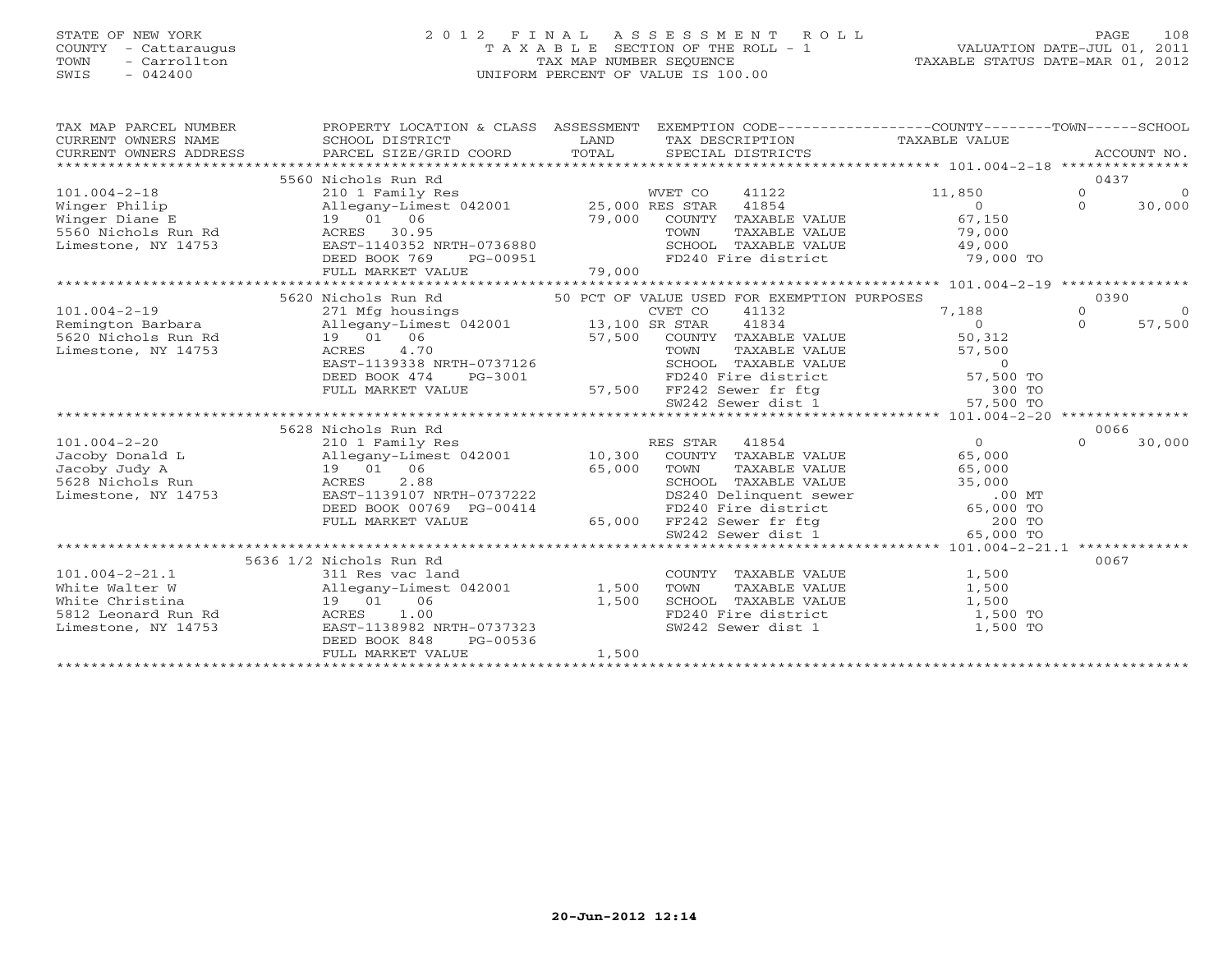# STATE OF NEW YORK 2 0 1 2 F I N A L A S S E S S M E N T R O L L PAGE 109 COUNTY - Cattaraugus T A X A B L E SECTION OF THE ROLL - 1 VALUATION DATE-JUL 01, 2011 TOWN - Carrollton TAX MAP NUMBER SEQUENCE TAXABLE STATUS DATE-MAR 01, 2012 SWIS - 042400 UNIFORM PERCENT OF VALUE IS 100.00UNIFORM PERCENT OF VALUE IS 100.00

| TAX MAP PARCEL NUMBER  | PROPERTY LOCATION & CLASS ASSESSMENT EXEMPTION CODE----------------COUNTY-------TOWN------SCHOOL                                          |               |                                                                                                                                                                                                                                                                                                                                             |                |          |             |
|------------------------|-------------------------------------------------------------------------------------------------------------------------------------------|---------------|---------------------------------------------------------------------------------------------------------------------------------------------------------------------------------------------------------------------------------------------------------------------------------------------------------------------------------------------|----------------|----------|-------------|
| CURRENT OWNERS NAME    | SCHOOL DISTRICT                                                                                                                           | LAND          | TAX DESCRIPTION                                                                                                                                                                                                                                                                                                                             | TAXABLE VALUE  |          |             |
| CURRENT OWNERS ADDRESS | PARCEL SIZE/GRID COORD                                                                                                                    | TOTAL         | SPECIAL DISTRICTS                                                                                                                                                                                                                                                                                                                           |                |          | ACCOUNT NO. |
|                        |                                                                                                                                           |               |                                                                                                                                                                                                                                                                                                                                             |                |          |             |
|                        | 5636 Nichols Run Rd                                                                                                                       |               |                                                                                                                                                                                                                                                                                                                                             |                | 1309     |             |
| $101.004 - 2 - 21.2$   | 210 1 Family Res<br>Allegany-Limest 042001                                                                                                |               | RES STAR<br>41854                                                                                                                                                                                                                                                                                                                           |                | $\Omega$ | 30,000      |
| Fox Michael P          |                                                                                                                                           | 5,900         | COUNTY TAXABLE VALUE                                                                                                                                                                                                                                                                                                                        |                |          |             |
|                        |                                                                                                                                           | 65,000        | TOWN<br>TAXABLE VALUE                                                                                                                                                                                                                                                                                                                       | 65,000         |          |             |
|                        |                                                                                                                                           |               |                                                                                                                                                                                                                                                                                                                                             |                |          |             |
| Limestone, NY 14753    | EAST-1138793 NRTH-0737164                                                                                                                 |               |                                                                                                                                                                                                                                                                                                                                             |                |          |             |
|                        | DEED BOOK 00971 PG-00646                                                                                                                  |               | 2.50<br>CHOOL TAXABLE VALUE 35,000<br>7164 DS240 Delinquent sewer 0646<br>FD240 Fire district 65,000 TO<br>65,000 FF242 Sewer fr ftg 100 TO<br>W242 Sewer dist 1 65,000 TO                                                                                                                                                                  |                |          |             |
|                        | FULL MARKET VALUE                                                                                                                         |               |                                                                                                                                                                                                                                                                                                                                             |                |          |             |
|                        |                                                                                                                                           |               |                                                                                                                                                                                                                                                                                                                                             |                |          |             |
|                        |                                                                                                                                           |               |                                                                                                                                                                                                                                                                                                                                             |                |          |             |
|                        | 5640 Nichols Run Rd                                                                                                                       |               |                                                                                                                                                                                                                                                                                                                                             |                | 0491     |             |
| $101.004 - 2 - 22$     | 210 1 Family Res                                                                                                                          |               | CVET CO<br>41132                                                                                                                                                                                                                                                                                                                            | 17,975         | $\Omega$ | $\circ$     |
|                        | Magara James C Jr allegany-Limest 042001 7,500 DVET CO<br>Magara Jodi L 19 01 06 71,900 RES STAR<br>5640 Nichols Run Rd ACRES 1.02 COUNTY |               | 41142                                                                                                                                                                                                                                                                                                                                       | 3,595          | $\circ$  | $\bigcirc$  |
|                        |                                                                                                                                           |               | 71,900 RES STAR 41854                                                                                                                                                                                                                                                                                                                       | $\overline{0}$ | $\cap$   | 30,000      |
|                        |                                                                                                                                           |               | COUNTY TAXABLE VALUE                                                                                                                                                                                                                                                                                                                        | 50,330         |          |             |
| Limestone, NY 14753    | EAST-1138799 NRTH-0737299                                                                                                                 |               |                                                                                                                                                                                                                                                                                                                                             |                |          |             |
|                        | DEED BOOK 1017 PG-42                                                                                                                      |               |                                                                                                                                                                                                                                                                                                                                             |                |          |             |
|                        | FULL MARKET VALUE                                                                                                                         | 71,900        |                                                                                                                                                                                                                                                                                                                                             |                |          |             |
|                        |                                                                                                                                           |               |                                                                                                                                                                                                                                                                                                                                             |                |          |             |
|                        |                                                                                                                                           |               |                                                                                                                                                                                                                                                                                                                                             |                |          |             |
|                        |                                                                                                                                           |               | FOWN TAXABLE VALUE<br>SCHOOL TAXABLE VALUE<br>SCHOOL TAXABLE VALUE<br>DS240 Delinquent sewer<br>FD240 Fire district<br>FD242 Sewer fr ftg<br>SW242 Sewer district<br>T1,900 TO<br>TV242 Sewer district<br>T1,900 TO<br>TV242 Sewer district<br>T1,90                                                                                        |                |          |             |
|                        |                                                                                                                                           |               |                                                                                                                                                                                                                                                                                                                                             |                |          |             |
|                        | 5644 Nichols Run Rd                                                                                                                       |               |                                                                                                                                                                                                                                                                                                                                             |                | 0178     |             |
| $101.004 - 2 - 23$     | 210 1 Family Res                                                                                                                          |               | RES STAR 41854                                                                                                                                                                                                                                                                                                                              | $\overline{0}$ | $\Omega$ | 30,000      |
| Babb Michael S         | Allegany-Limest 042001 7,400 COUNTY TAXABLE VALUE                                                                                         |               |                                                                                                                                                                                                                                                                                                                                             | 46,000         |          |             |
| 5644 Nichols Run Rd    | $19$ 01 06<br>46,000 TOWN                                                                                                                 |               | TAXABLE VALUE                                                                                                                                                                                                                                                                                                                               | 46,000         |          |             |
| Limestone, NY 14753    | FRNT 100.00 DPTH 350.00                                                                                                                   |               |                                                                                                                                                                                                                                                                                                                                             |                |          |             |
|                        | EAST-1138676 NRTH-0737331                                                                                                                 |               |                                                                                                                                                                                                                                                                                                                                             |                |          |             |
|                        | DEED BOOK 3120 PG-5001                                                                                                                    |               | SCHOOL TAXABLE VALUE $16,000$<br>FD240 Fire district $46,000$ TO<br>FF242 Sewer fr ftg $100$ TO<br>SW242 Sewer dist 1 $46,000$ TO<br>5001 FF242 Sewer fr ftg<br>46,000 SW242 Sewer dist 1                                                                                                                                                   |                |          |             |
|                        | FULL MARKET VALUE                                                                                                                         |               |                                                                                                                                                                                                                                                                                                                                             |                |          |             |
|                        |                                                                                                                                           |               |                                                                                                                                                                                                                                                                                                                                             |                |          |             |
|                        | 5650 Nichols Run Rd                                                                                                                       |               |                                                                                                                                                                                                                                                                                                                                             |                | 0025     |             |
| $101.004 - 2 - 24$     | 210 1 Family Res                                                                                                                          |               | WVET CO<br>41122                                                                                                                                                                                                                                                                                                                            | 8,100          | $\Omega$ | $\bigcirc$  |
| Smeal Kevin J          | Allegany-Limest 042001 7,700 RES STAR<br>19 01 06 54.000 COIMTY T                                                                         |               | 41854                                                                                                                                                                                                                                                                                                                                       | $\overline{0}$ | $\Omega$ | 30,000      |
| 5650 Nichols Run Rd    | 19 01 06                                                                                                                                  | 54,000        | COUNTY TAXABLE VALUE                                                                                                                                                                                                                                                                                                                        | 45,900         |          |             |
| Limestone, NY 14753    | Ff 195.00                                                                                                                                 |               | TOWN<br>TAXABLE VALUE                                                                                                                                                                                                                                                                                                                       | 54,000         |          |             |
|                        | ACRES<br>1.05                                                                                                                             |               |                                                                                                                                                                                                                                                                                                                                             |                |          |             |
|                        | EAST-1138500 NRTH-0737372                                                                                                                 |               |                                                                                                                                                                                                                                                                                                                                             |                |          |             |
|                        | DEED BOOK 6438<br>PG-3001                                                                                                                 | 001<br>54,000 |                                                                                                                                                                                                                                                                                                                                             |                |          |             |
|                        | FULL MARKET VALUE                                                                                                                         |               |                                                                                                                                                                                                                                                                                                                                             |                |          |             |
|                        |                                                                                                                                           |               | SCHOOL TAXABLE VALUE<br>DS240 Delinquent sewer<br>FD240 Fire district<br>FF242 Sewer fr ftg<br>$\begin{array}{ccccc}\n & & & 24,000 & \text{MT} \\ \text{FD240 Fire district} & & & 54,000 & \text{TO} \\ \text{FF242 Sewer fr ffg} & & & 195 & \text{TO} \\ \text{54242 Sewer diff} & & & 54,000 & \text{TO} \\ \text{5543434444444445446$ |                |          |             |
|                        |                                                                                                                                           |               |                                                                                                                                                                                                                                                                                                                                             |                |          |             |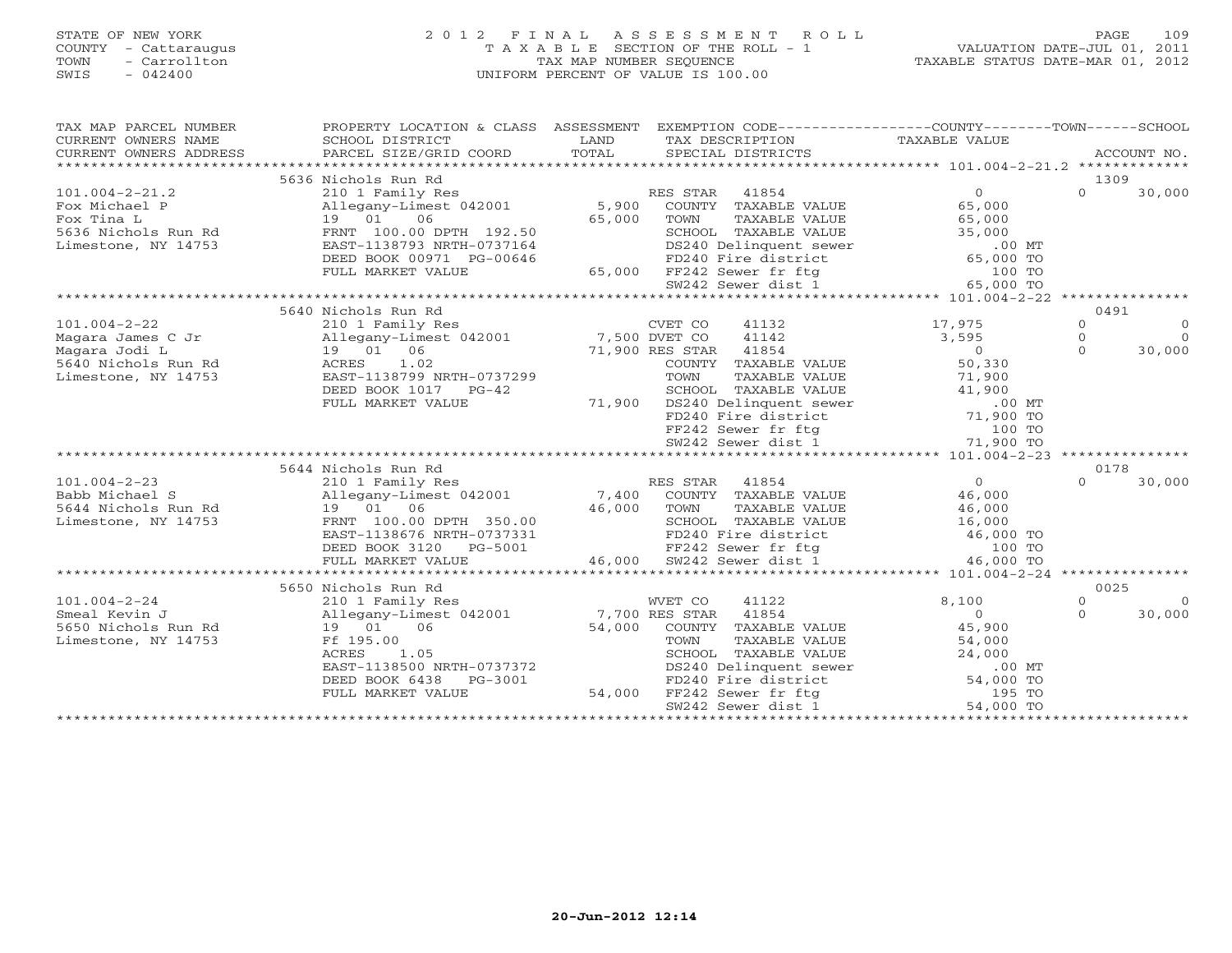# STATE OF NEW YORK 2 0 1 2 F I N A L A S S E S S M E N T R O L L PAGE 110 COUNTY - Cattaraugus T A X A B L E SECTION OF THE ROLL - 1 VALUATION DATE-JUL 01, 2011 TOWN - Carrollton TAX MAP NUMBER SEQUENCE TAXABLE STATUS DATE-MAR 01, 2012 SWIS - 042400 UNIFORM PERCENT OF VALUE IS 100.00UNIFORM PERCENT OF VALUE IS 100.00

| TAX MAP PARCEL NUMBER<br>CURRENT OWNERS NAME                                                                                                                                           | SCHOOL DISTRICT                                   | LAND           | TAX DESCRIPTION                                                                                                                                                                                                                   | PROPERTY LOCATION & CLASS ASSESSMENT EXEMPTION CODE---------------COUNTY-------TOWN------SCHOOL<br>TAXABLE VALUE |
|----------------------------------------------------------------------------------------------------------------------------------------------------------------------------------------|---------------------------------------------------|----------------|-----------------------------------------------------------------------------------------------------------------------------------------------------------------------------------------------------------------------------------|------------------------------------------------------------------------------------------------------------------|
| CURRENT OWNERS ADDRESS                                                                                                                                                                 | PARCEL SIZE/GRID COORD                            | TOTAL          | SPECIAL DISTRICTS                                                                                                                                                                                                                 | ACCOUNT NO.                                                                                                      |
|                                                                                                                                                                                        |                                                   |                |                                                                                                                                                                                                                                   |                                                                                                                  |
| $101.004 - 2 - 25$                                                                                                                                                                     | 5666 Nichols Run Rd                               |                | SR STAR<br>41834                                                                                                                                                                                                                  | 0084<br>$0 \qquad \qquad$<br>$\Omega$<br>60,000                                                                  |
| Conrad Wilby E                                                                                                                                                                         | 210 1 Family Res<br>Allegany-Limest 042001 6,300  |                | COUNTY TAXABLE VALUE                                                                                                                                                                                                              | 60,000                                                                                                           |
| Box 226                                                                                                                                                                                | 19  01  06                                        | 60,000         | TOWN<br>TAXABLE VALUE                                                                                                                                                                                                             | 60,000                                                                                                           |
| Limestone, NY 14753                                                                                                                                                                    | FRNT 240.00 DPTH 120.00                           |                |                                                                                                                                                                                                                                   |                                                                                                                  |
|                                                                                                                                                                                        | EAST-1138221 NRTH-0737455                         |                |                                                                                                                                                                                                                                   |                                                                                                                  |
|                                                                                                                                                                                        | DEED BOOK 847<br>PG-00859                         |                |                                                                                                                                                                                                                                   |                                                                                                                  |
|                                                                                                                                                                                        | FULL MARKET VALUE                                 |                | SCHOOL TAXABLE VALUE 0<br>FD240 Fire district 60,000 TO<br>FF242 Sewer fr ftg 240 TO<br>SW242 Sewer dist 1 60,000 TO<br>60,000 SW242 Sewer dist 1                                                                                 |                                                                                                                  |
|                                                                                                                                                                                        |                                                   |                |                                                                                                                                                                                                                                   |                                                                                                                  |
|                                                                                                                                                                                        | 5660 1/2 Nichols Run Rd                           |                |                                                                                                                                                                                                                                   | 0333                                                                                                             |
| $101.004 - 2 - 26.1$                                                                                                                                                                   | 323 Vacant rural                                  |                | COUNTY TAXABLE VALUE                                                                                                                                                                                                              | 6,500                                                                                                            |
| Kessel Donna L                                                                                                                                                                         | Allegany-Limest 042001                            |                | 2,600 TOWN<br>TAXABLE VALUE                                                                                                                                                                                                       | 6,500                                                                                                            |
| 3693 Lost Oak Dr                                                                                                                                                                       | 19  01  06                                        | 6,500          | SCHOOL TAXABLE VALUE                                                                                                                                                                                                              | 6,500                                                                                                            |
| Buford, GA 30519                                                                                                                                                                       | ACRES 18.50                                       |                | FD240 Fire district                                                                                                                                                                                                               | 6,500 TO                                                                                                         |
|                                                                                                                                                                                        | EAST-1138806 NRTH-0737736                         |                |                                                                                                                                                                                                                                   |                                                                                                                  |
|                                                                                                                                                                                        | DEED BOOK 6708 PG-9002                            | 6,500          |                                                                                                                                                                                                                                   |                                                                                                                  |
|                                                                                                                                                                                        | FULL MARKET VALUE                                 |                |                                                                                                                                                                                                                                   |                                                                                                                  |
|                                                                                                                                                                                        | Nichols Run Rd                                    |                |                                                                                                                                                                                                                                   | 1073                                                                                                             |
| $101.004 - 2 - 26.2$                                                                                                                                                                   | 323 Vacant rural                                  |                | COUNTY TAXABLE VALUE                                                                                                                                                                                                              | 7,000                                                                                                            |
| Winger Philip                                                                                                                                                                          |                                                   | 7,000          | <b>TOWN</b><br>TAXABLE VALUE                                                                                                                                                                                                      | 7,000                                                                                                            |
| Winger Diane E                                                                                                                                                                         | Allegany-Limest 042001<br>19 01 06<br>ACRES 20.00 | 7,000          | SCHOOL TAXABLE VALUE                                                                                                                                                                                                              | 7,000                                                                                                            |
| 5560 Nichols Run Rd                                                                                                                                                                    | ACRES 20.00                                       |                | FD240 Fire district                                                                                                                                                                                                               | 7,000 TO                                                                                                         |
| Limestone, NY 14753                                                                                                                                                                    | EAST-1140354 NRTH-0737704                         |                |                                                                                                                                                                                                                                   |                                                                                                                  |
|                                                                                                                                                                                        | DEED BOOK 829<br>PG-00583                         |                |                                                                                                                                                                                                                                   |                                                                                                                  |
|                                                                                                                                                                                        | FULL MARKET VALUE                                 | 7,000          |                                                                                                                                                                                                                                   |                                                                                                                  |
|                                                                                                                                                                                        |                                                   |                |                                                                                                                                                                                                                                   |                                                                                                                  |
|                                                                                                                                                                                        | 5670 Nichols Run Rd                               |                |                                                                                                                                                                                                                                   | 1392                                                                                                             |
| $101.004 - 2 - 26.3$                                                                                                                                                                   | 323 Vacant rural                                  |                | COUNTY TAXABLE VALUE                                                                                                                                                                                                              | 1,000                                                                                                            |
|                                                                                                                                                                                        |                                                   | 1,000<br>1,000 | TAXABLE VALUE<br>TOWN<br>SCHOOL TAXABLE VALUE                                                                                                                                                                                     | 1,000<br>1,000                                                                                                   |
| Fudson Bruce R<br>Hudson Christine I (Allegany-Limest 042001)<br>Hudson Christine I (ACRES 2.15<br>5708 Church St (EAST-1138110 NRTH-0737809)<br>Limestone, NY 14733 FULL MARKET VALUE |                                                   |                | SW241 Sewer                                                                                                                                                                                                                       | 1,000 TO                                                                                                         |
|                                                                                                                                                                                        |                                                   | 1,000          | EXAMPLE SERVER SWAAT SERVER TO THE MODEL OF THE MODEL OF THE MANUSCRIPT OF THE MANUSCRIPT OF THE MANUSCRIPT OF<br>A SAMPLE SERVER THE MANUSCRIPT OF THE MANUSCRIPT OF THE MANUSCRIPT OF THE MANUSCRIPT OF THE MANUSCRIPT OF THE M |                                                                                                                  |
|                                                                                                                                                                                        |                                                   |                | WS240 Water/Sewer District                                                                                                                                                                                                        | $.00$ MT                                                                                                         |
|                                                                                                                                                                                        |                                                   |                |                                                                                                                                                                                                                                   |                                                                                                                  |
|                                                                                                                                                                                        | Nichols Run Rd (Off)                              |                |                                                                                                                                                                                                                                   | 0272                                                                                                             |
| $101.004 - 2 - 27$                                                                                                                                                                     | 910 Priv forest                                   |                | COUNTY TAXABLE VALUE                                                                                                                                                                                                              | 43,300                                                                                                           |
| Case Thomas A                                                                                                                                                                          | Allegany-Limest 042001 43,300                     |                | TOWN<br>TAXABLE VALUE                                                                                                                                                                                                             | 43,300                                                                                                           |
| Case Kelly A                                                                                                                                                                           | 10 01 06                                          | 43,300         | SCHOOL TAXABLE VALUE                                                                                                                                                                                                              | 43,300                                                                                                           |
| Box 181                                                                                                                                                                                | ACRES 86.64                                       |                | FD240 Fire district                                                                                                                                                                                                               | 43,300 TO                                                                                                        |
| Limestone, NY 14753                                                                                                                                                                    | EAST-1139672 NRTH-0738572                         |                |                                                                                                                                                                                                                                   |                                                                                                                  |
|                                                                                                                                                                                        | DEED BOOK 00965 PG-00836                          |                |                                                                                                                                                                                                                                   |                                                                                                                  |
|                                                                                                                                                                                        | FULL MARKET VALUE                                 | 43,300         |                                                                                                                                                                                                                                   |                                                                                                                  |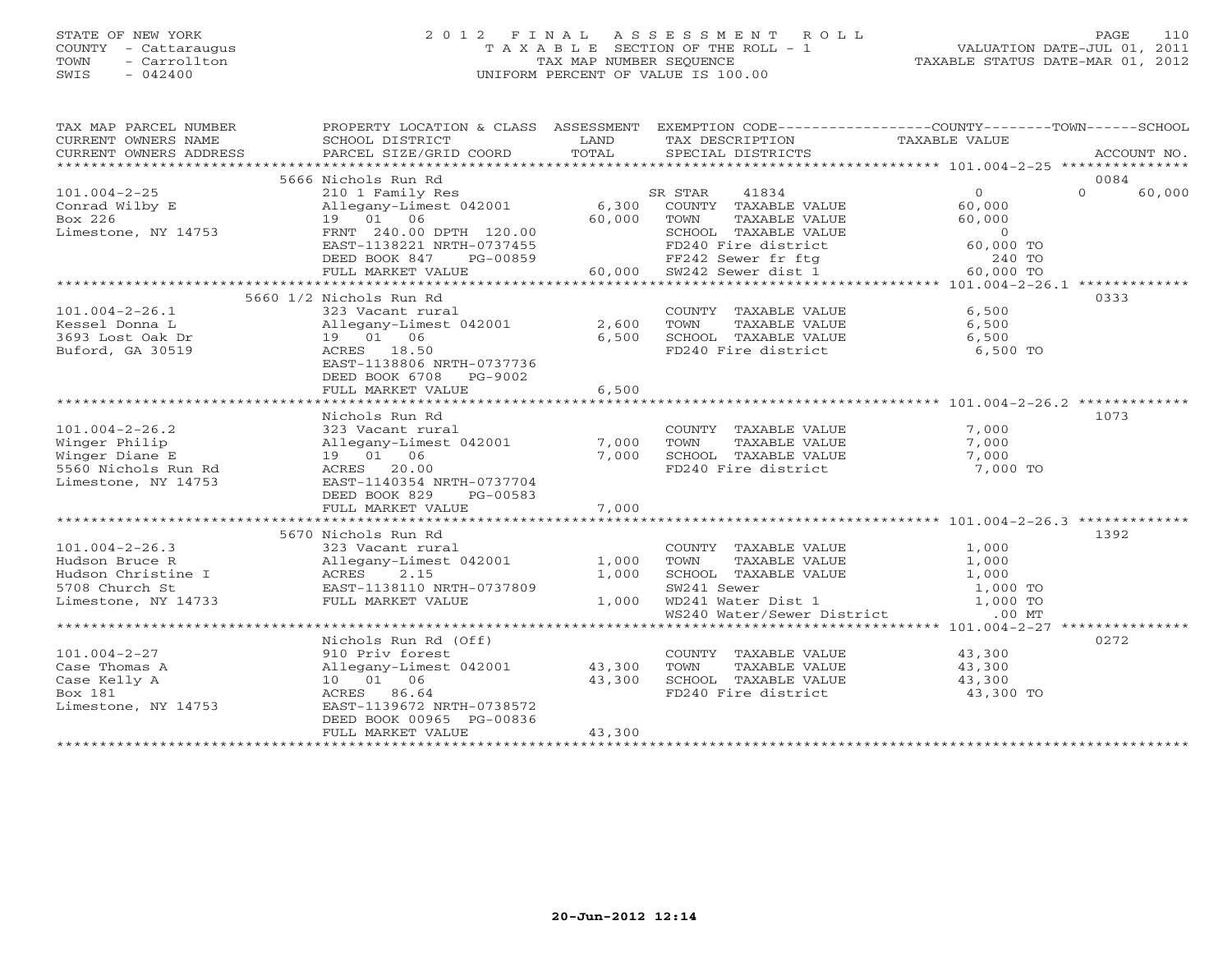# STATE OF NEW YORK 2 0 1 2 F I N A L A S S E S S M E N T R O L L PAGE 111 COUNTY - Cattaraugus T A X A B L E SECTION OF THE ROLL - 1 VALUATION DATE-JUL 01, 2011 TOWN - Carrollton TAX MAP NUMBER SEQUENCE TAXABLE STATUS DATE-MAR 01, 2012 SWIS - 042400 UNIFORM PERCENT OF VALUE IS 100.00UNIFORM PERCENT OF VALUE IS 100.00

| TAX MAP PARCEL NUMBER<br>CURRENT OWNERS NAME<br>CURRENT OWNERS ADDRESS | PROPERTY LOCATION & CLASS ASSESSMENT<br>SCHOOL DISTRICT<br>PARCEL SIZE/GRID COORD | LAND<br>TOTAL | EXEMPTION CODE-----------------COUNTY-------TOWN------SCHOOL<br>TAX DESCRIPTION<br>SPECIAL DISTRICTS | TAXABLE VALUE       | ACCOUNT NO.        |
|------------------------------------------------------------------------|-----------------------------------------------------------------------------------|---------------|------------------------------------------------------------------------------------------------------|---------------------|--------------------|
|                                                                        |                                                                                   |               |                                                                                                      |                     |                    |
|                                                                        | Nichols Run Rd (Off)                                                              |               |                                                                                                      |                     | 0449               |
| $101.004 - 2 - 28.1$                                                   | 910 Priv forest                                                                   |               | COUNTY TAXABLE VALUE                                                                                 | 23,700              |                    |
| Mollander Michael S                                                    | Allegany-Limest 042001                                                            | 23,700        | TOWN<br>TAXABLE VALUE                                                                                | 23,700              |                    |
| Mollander Dana                                                         | 20 01 06                                                                          | 23,700        | SCHOOL TAXABLE VALUE                                                                                 | 23,700              |                    |
| 42 Lake Circle Dr                                                      | Lot 19                                                                            |               | FD240 Fire district                                                                                  | 23,700 TO           |                    |
| Bradford, PA 16701                                                     | ACRES 47.46                                                                       |               |                                                                                                      |                     |                    |
|                                                                        | EAST-1139141 NRTH-0739316                                                         |               |                                                                                                      |                     |                    |
|                                                                        | DEED BOOK 1005 PG-226                                                             |               |                                                                                                      |                     |                    |
|                                                                        | FULL MARKET VALUE                                                                 | 23,700        |                                                                                                      |                     |                    |
|                                                                        | 685 Parkside Dr                                                                   |               |                                                                                                      |                     | 0776               |
| $101.062 - 1 - 1$                                                      | 210 1 Family Res                                                                  |               | RES STAR<br>41854                                                                                    | $\overline{0}$      | $\Omega$<br>30,000 |
| Hoover Keith R                                                         | Allegany-Limest 042001                                                            | 21,600        | COUNTY TAXABLE VALUE                                                                                 | 91,000              |                    |
| Kuret Lisa M                                                           | 42 01 06                                                                          | 91,000        | TOWN<br>TAXABLE VALUE                                                                                | 91,000              |                    |
| 685 Parkside Dr                                                        | FRNT 998.00 DPTH                                                                  |               | SCHOOL TAXABLE VALUE                                                                                 | 61,000              |                    |
| Limestone, NY 14753                                                    | ACRES 21.32                                                                       |               | FD240 Fire district                                                                                  | 91,000 TO           |                    |
|                                                                        | EAST-1131950 NRTH-0740361                                                         |               |                                                                                                      |                     |                    |
|                                                                        | DEED BOOK 14470 PG-8001                                                           |               |                                                                                                      |                     |                    |
|                                                                        | FULL MARKET VALUE                                                                 | 91,000        |                                                                                                      |                     |                    |
|                                                                        |                                                                                   |               |                                                                                                      |                     |                    |
|                                                                        | 737 Us Rte 219                                                                    |               |                                                                                                      |                     | 1231               |
| $101.062 - 1 - 2$                                                      | 321 Abandoned ag                                                                  |               | COUNTY TAXABLE VALUE                                                                                 | 8,800               |                    |
| Wentworth Benjamin J                                                   | Allegany-Limest 042001                                                            | 8,800         | TOWN<br>TAXABLE VALUE                                                                                | 8,800               |                    |
| Wentworth John M                                                       | 26 01 06                                                                          | 8,800         | SCHOOL TAXABLE VALUE                                                                                 | 8,800               |                    |
| 720 E Main St                                                          | ACRES 43.00<br>EAST-1133695 NRTH-0740231                                          |               | FD240 Fire district                                                                                  | 8,800 TO            |                    |
| Bradford, PA 16701                                                     |                                                                                   |               |                                                                                                      |                     |                    |
|                                                                        | DEED BOOK 00945 PG-00482                                                          | 8,800         |                                                                                                      |                     |                    |
|                                                                        | FULL MARKET VALUE                                                                 |               |                                                                                                      |                     |                    |
|                                                                        | 755 N Main St                                                                     |               |                                                                                                      |                     | 1189               |
| $101.063 - 1 - 1$                                                      | 311 Res vac land                                                                  |               | COUNTY TAXABLE VALUE                                                                                 | 400                 |                    |
| Rink Brothers                                                          | Allegany-Limest 042001                                                            | 400           | TAXABLE VALUE<br>TOWN                                                                                | 400                 |                    |
| 900 E Main St                                                          | 26 01 06                                                                          | 400           | SCHOOL TAXABLE VALUE                                                                                 | 400                 |                    |
| Bradford, PA 16701                                                     | FRNT 165.00 DPTH 50.00                                                            |               | FD240 Fire district                                                                                  | 400 TO              |                    |
|                                                                        | EAST-1135184 NRTH-0740812                                                         |               | FF242 Sewer fr ftg                                                                                   | 165 TO              |                    |
|                                                                        | DEED BOOK 1005 PG-14                                                              |               | SW242 Sewer dist 1                                                                                   | 400 TO              |                    |
|                                                                        | FULL MARKET VALUE                                                                 | 400           |                                                                                                      |                     |                    |
|                                                                        |                                                                                   |               |                                                                                                      |                     |                    |
|                                                                        | 761 N Main St                                                                     |               |                                                                                                      |                     | 0053               |
| $101.063 - 1 - 2$                                                      | 210 1 Family Res                                                                  |               | 41834<br>SR STAR                                                                                     | $\circ$             | 27,000<br>$\Omega$ |
| Burkett William B                                                      | Allegany-Limest 042001                                                            | 2,700         | COUNTY TAXABLE VALUE                                                                                 | 27,000              |                    |
| Burkett Eva L                                                          | 26 01 06                                                                          | 27,000        | TOWN<br>TAXABLE VALUE                                                                                | 27,000              |                    |
| 761 N Main St                                                          | FRNT 102.00 DPTH 59.00                                                            |               | SCHOOL TAXABLE VALUE                                                                                 | $\overline{0}$      |                    |
| Limestone, NY 14753                                                    | EAST-1135168 NRTH-0740944<br>PG-00834<br>DEED BOOK 707                            |               | FD240 Fire district<br>FF242 Sewer fr ftg                                                            | 27,000 TO<br>100 TO |                    |
|                                                                        | FULL MARKET VALUE                                                                 |               | 27,000 SW242 Sewer dist 1                                                                            | 27,000 TO           |                    |
|                                                                        |                                                                                   |               |                                                                                                      |                     |                    |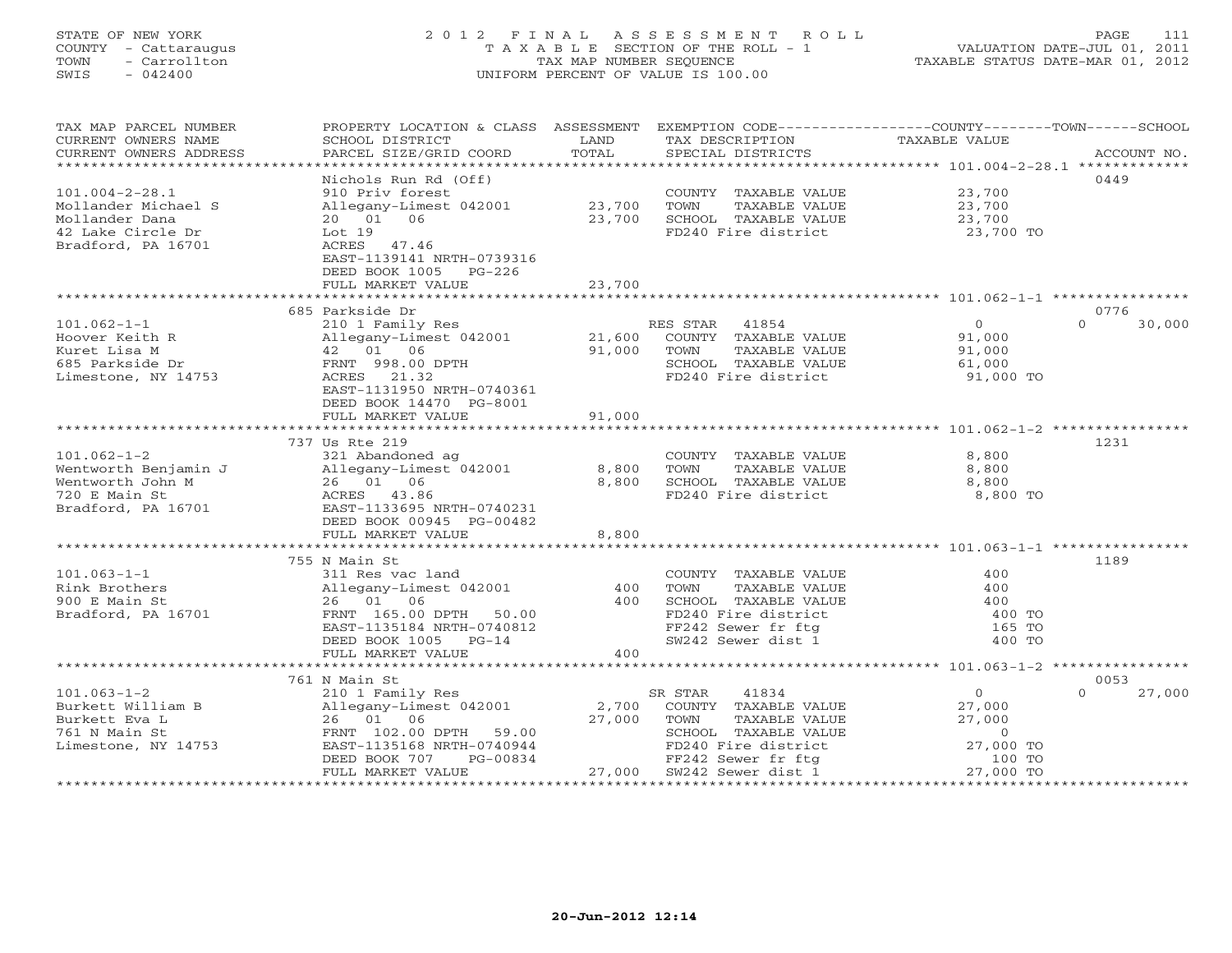# STATE OF NEW YORK 2 0 1 2 F I N A L A S S E S S M E N T R O L L PAGE 112 COUNTY - Cattaraugus T A X A B L E SECTION OF THE ROLL - 1 VALUATION DATE-JUL 01, 2011 TOWN - Carrollton TAX MAP NUMBER SEQUENCE TAXABLE STATUS DATE-MAR 01, 2012 SWIS - 042400 UNIFORM PERCENT OF VALUE IS 100.00UNIFORM PERCENT OF VALUE IS 100.00

| TAX MAP PARCEL NUMBER                                                                                                                                                                                                                                    | PROPERTY LOCATION & CLASS ASSESSMENT EXEMPTION CODE----------------COUNTY-------TOWN------SCHOOL |        |                                                                                                                                                                               |                |          |                    |
|----------------------------------------------------------------------------------------------------------------------------------------------------------------------------------------------------------------------------------------------------------|--------------------------------------------------------------------------------------------------|--------|-------------------------------------------------------------------------------------------------------------------------------------------------------------------------------|----------------|----------|--------------------|
|                                                                                                                                                                                                                                                          |                                                                                                  |        |                                                                                                                                                                               |                |          |                    |
|                                                                                                                                                                                                                                                          |                                                                                                  |        |                                                                                                                                                                               |                |          |                    |
|                                                                                                                                                                                                                                                          |                                                                                                  |        |                                                                                                                                                                               |                |          |                    |
|                                                                                                                                                                                                                                                          | 773 N Main St                                                                                    |        |                                                                                                                                                                               |                | 0327     |                    |
| $101.063 - 1 - 3$                                                                                                                                                                                                                                        | 220 2 Family Res                                                                                 |        | RES STAR 41854                                                                                                                                                                | $\overline{0}$ | $\Omega$ | 30,000             |
|                                                                                                                                                                                                                                                          |                                                                                                  |        |                                                                                                                                                                               |                |          |                    |
|                                                                                                                                                                                                                                                          |                                                                                                  |        |                                                                                                                                                                               |                |          |                    |
| x-1.00 1 21 200 200 200 3,900 COUNTY TAXABLE VALUE 56,500<br>PO Box 257 26 01 06 56,500 TOWN TAXABLE VALUE 56,500<br>Limestone, NY 14753 270 200 00 200 1 10 56,500 SCHOOL TAXABLE VALUE 26,500                                                          |                                                                                                  |        |                                                                                                                                                                               |                |          |                    |
|                                                                                                                                                                                                                                                          |                                                                                                  |        |                                                                                                                                                                               |                |          |                    |
|                                                                                                                                                                                                                                                          |                                                                                                  |        |                                                                                                                                                                               |                |          |                    |
|                                                                                                                                                                                                                                                          |                                                                                                  |        |                                                                                                                                                                               |                |          |                    |
|                                                                                                                                                                                                                                                          |                                                                                                  |        |                                                                                                                                                                               |                |          |                    |
| Frequity Allies (ALUE 26 01 06<br>PO Box 257 26 01 06<br>Limestone, NY 14753 270<br>EATART 200.00 DPTH 71.00<br>EATARILE VALUE 26,500<br>FRNT 200.00 DPTH 71.00<br>EATARILE VALUE 56,500 TOWN TAXABLE VALUE 26,500<br>FOLL MARKET VALUE 56,5             |                                                                                                  |        |                                                                                                                                                                               |                |          |                    |
|                                                                                                                                                                                                                                                          | 777 N Main St                                                                                    |        |                                                                                                                                                                               |                | 0326     |                    |
| Prederick David Land Res vac land<br>Frederick David Land Allegany-Limest 042001<br>PO Box 257 26 01 06<br>Limestone, NY 14753                                                                                                                           |                                                                                                  |        |                                                                                                                                                                               |                |          |                    |
|                                                                                                                                                                                                                                                          |                                                                                                  |        |                                                                                                                                                                               |                |          |                    |
|                                                                                                                                                                                                                                                          |                                                                                                  |        |                                                                                                                                                                               |                |          |                    |
|                                                                                                                                                                                                                                                          |                                                                                                  |        |                                                                                                                                                                               |                |          |                    |
|                                                                                                                                                                                                                                                          |                                                                                                  |        |                                                                                                                                                                               |                |          |                    |
|                                                                                                                                                                                                                                                          |                                                                                                  |        |                                                                                                                                                                               |                |          |                    |
| 101.063-1-4<br>Frederick David L 311 Res vac land<br>PO Box 257 26 01 06<br>Limestone, NY 14753 FRNT 100.00 DPTH 80.00<br>EXABLE VALUE 700<br>EXABLE VALUE 700<br>COUNTY TAXABLE VALUE 700<br>TOWN TAXABLE VALUE 700<br>TOWN TAXABLE VALUE 70            |                                                                                                  |        |                                                                                                                                                                               |                |          |                    |
|                                                                                                                                                                                                                                                          |                                                                                                  |        |                                                                                                                                                                               |                |          |                    |
|                                                                                                                                                                                                                                                          | 783 Main St N                                                                                    |        |                                                                                                                                                                               |                | 0317     |                    |
| $101.063 - 1 - 5$                                                                                                                                                                                                                                        | 210 1 Family Res                                                                                 |        | COUNTY TAXABLE VALUE 43,900<br>TOWN TAXABLE VALUE 43,900                                                                                                                      |                |          |                    |
|                                                                                                                                                                                                                                                          |                                                                                                  |        |                                                                                                                                                                               |                |          |                    |
|                                                                                                                                                                                                                                                          |                                                                                                  |        | CHOOL TAXABLE VALUE<br>FD240 Fire district and the district and the sever fr ftg<br>FF242 Sewer fr ftg and the sever dist 1 and 43,900 TO<br>SW242 Sewer dist 1 and 43,900 TO |                |          |                    |
|                                                                                                                                                                                                                                                          |                                                                                                  |        |                                                                                                                                                                               |                |          |                    |
|                                                                                                                                                                                                                                                          |                                                                                                  |        |                                                                                                                                                                               |                |          |                    |
| 101.063-1-5<br>Dixon Eugene E<br>Dixon Eugene E<br>529 Leonard Run Rd<br>Limestone, NY 14753<br>26 01 06<br>EAST-1135126 NRTH-0741338<br>DEED BOOK PC-1144<br>CHOOL FO240 Fi<br>26 01 06<br>26 01 06<br>26 01 06<br>26 02 020 PDPH 86.00<br>EAST-1135126 |                                                                                                  |        |                                                                                                                                                                               |                |          |                    |
|                                                                                                                                                                                                                                                          | FULL MARKET VALUE                                                                                | 43,900 |                                                                                                                                                                               |                |          |                    |
|                                                                                                                                                                                                                                                          |                                                                                                  |        |                                                                                                                                                                               |                | 0205     |                    |
|                                                                                                                                                                                                                                                          | 787 Main St                                                                                      |        |                                                                                                                                                                               |                |          |                    |
|                                                                                                                                                                                                                                                          |                                                                                                  |        |                                                                                                                                                                               |                |          | $\Omega$<br>30,000 |
|                                                                                                                                                                                                                                                          |                                                                                                  |        |                                                                                                                                                                               |                |          |                    |
|                                                                                                                                                                                                                                                          |                                                                                                  |        |                                                                                                                                                                               |                |          |                    |
|                                                                                                                                                                                                                                                          |                                                                                                  |        |                                                                                                                                                                               |                |          |                    |
|                                                                                                                                                                                                                                                          |                                                                                                  |        |                                                                                                                                                                               |                |          |                    |
|                                                                                                                                                                                                                                                          |                                                                                                  |        |                                                                                                                                                                               |                |          |                    |
|                                                                                                                                                                                                                                                          |                                                                                                  |        |                                                                                                                                                                               |                |          |                    |
|                                                                                                                                                                                                                                                          |                                                                                                  |        |                                                                                                                                                                               |                |          |                    |
|                                                                                                                                                                                                                                                          |                                                                                                  |        |                                                                                                                                                                               |                |          |                    |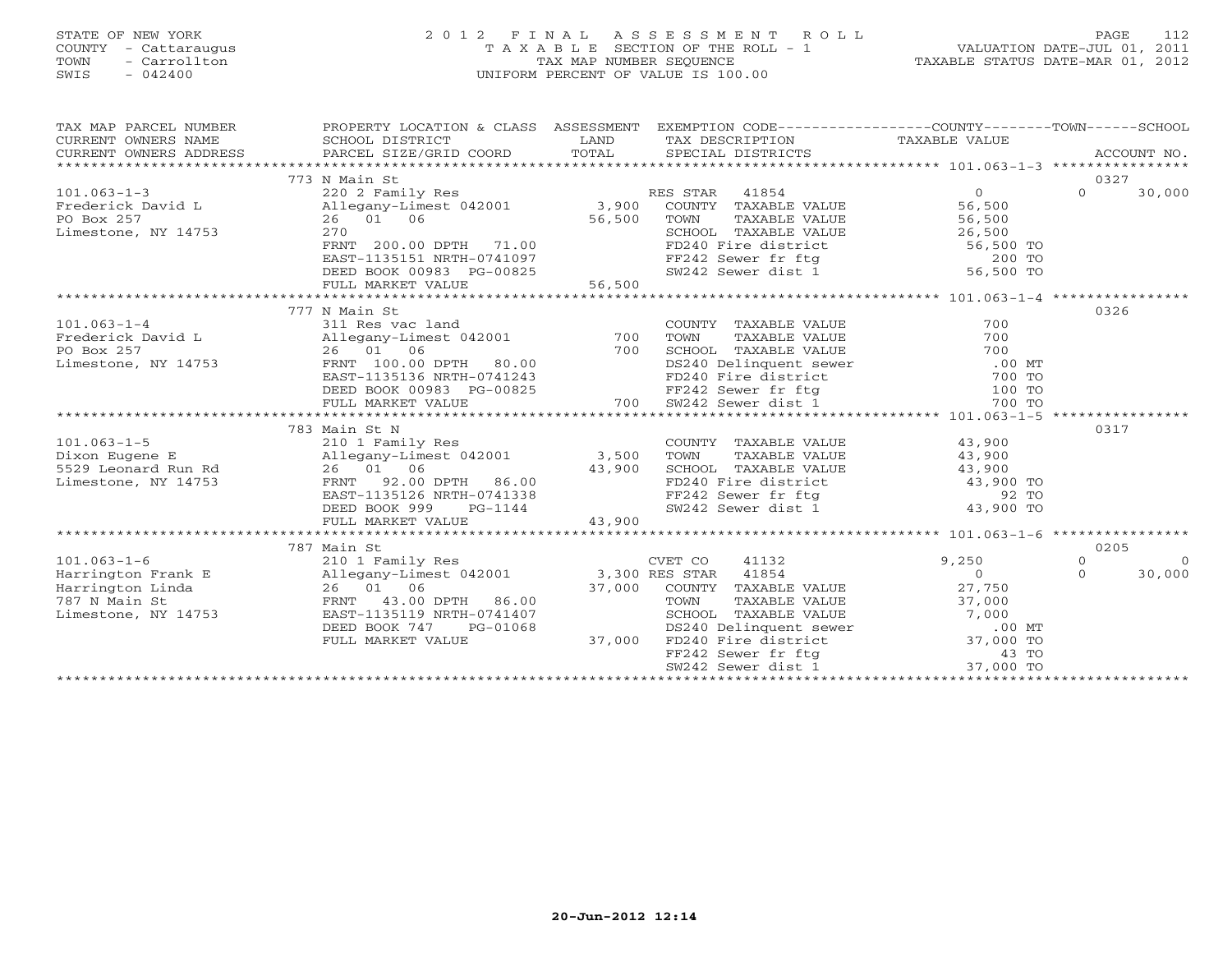# STATE OF NEW YORK 2 0 1 2 F I N A L A S S E S S M E N T R O L L PAGE 113COUNTY - Cattaraugus T A X A B L E SECTION OF THE ROLL - 1 VALUATION DATE-JUL 01, 2011 SWIS - 042400 UNIFORM PERCENT OF VALUE IS 100.00

| TAX MAP PARCEL NUMBER<br>TAX PARCES NOTICELL DESCRIPTION AND TRIAL POSITION TRAFFICTS CONDUCTER TRIAL PRESSURE TRIAL PRESSURE TRIAL PRESSURE TRIAL TRIAL PRESSURE TRIAL PRESSURE TRIAL PRESSURE TRIAL PRESSURE TRIAL PRESSURE TRIAL PRESSURE TRIAL PRES                | PROPERTY LOCATION & CLASS ASSESSMENT EXEMPTION CODE---------------COUNTY-------TOWN------SCHOOL                                                                                                                                        |                                                    |                |                    |
|------------------------------------------------------------------------------------------------------------------------------------------------------------------------------------------------------------------------------------------------------------------------|----------------------------------------------------------------------------------------------------------------------------------------------------------------------------------------------------------------------------------------|----------------------------------------------------|----------------|--------------------|
|                                                                                                                                                                                                                                                                        |                                                                                                                                                                                                                                        |                                                    |                |                    |
| Arives -- 1999 -- 1999<br>Baribeau Rachele I (1990)<br>Pierce James R (1990)<br>Pierce James R (1990)<br>Text PRIT 100.00 DPTH 103.00 (1990)<br>PRIT 100.00 DPTH 103.00 (1990)<br>EAST-1135112 NRTH-0741480<br>Limestone, NY 14753 (DEED BOO                           | 793 N Main St                                                                                                                                                                                                                          |                                                    |                | 0068               |
|                                                                                                                                                                                                                                                                        |                                                                                                                                                                                                                                        |                                                    |                |                    |
|                                                                                                                                                                                                                                                                        |                                                                                                                                                                                                                                        |                                                    |                |                    |
|                                                                                                                                                                                                                                                                        |                                                                                                                                                                                                                                        |                                                    |                |                    |
|                                                                                                                                                                                                                                                                        |                                                                                                                                                                                                                                        |                                                    |                |                    |
|                                                                                                                                                                                                                                                                        |                                                                                                                                                                                                                                        |                                                    |                |                    |
|                                                                                                                                                                                                                                                                        |                                                                                                                                                                                                                                        |                                                    |                |                    |
|                                                                                                                                                                                                                                                                        |                                                                                                                                                                                                                                        |                                                    |                |                    |
|                                                                                                                                                                                                                                                                        |                                                                                                                                                                                                                                        |                                                    |                |                    |
|                                                                                                                                                                                                                                                                        | 797 N Main St                                                                                                                                                                                                                          |                                                    |                | 0282               |
|                                                                                                                                                                                                                                                                        |                                                                                                                                                                                                                                        |                                                    |                |                    |
|                                                                                                                                                                                                                                                                        |                                                                                                                                                                                                                                        |                                                    |                |                    |
|                                                                                                                                                                                                                                                                        |                                                                                                                                                                                                                                        |                                                    |                |                    |
|                                                                                                                                                                                                                                                                        |                                                                                                                                                                                                                                        |                                                    |                |                    |
|                                                                                                                                                                                                                                                                        |                                                                                                                                                                                                                                        |                                                    |                |                    |
|                                                                                                                                                                                                                                                                        |                                                                                                                                                                                                                                        |                                                    |                |                    |
|                                                                                                                                                                                                                                                                        |                                                                                                                                                                                                                                        |                                                    |                |                    |
|                                                                                                                                                                                                                                                                        |                                                                                                                                                                                                                                        |                                                    |                |                    |
|                                                                                                                                                                                                                                                                        | 801 N Main St                                                                                                                                                                                                                          |                                                    |                | 0510               |
|                                                                                                                                                                                                                                                                        |                                                                                                                                                                                                                                        |                                                    |                | $\Omega$<br>30,000 |
|                                                                                                                                                                                                                                                                        |                                                                                                                                                                                                                                        |                                                    |                |                    |
|                                                                                                                                                                                                                                                                        |                                                                                                                                                                                                                                        |                                                    |                |                    |
|                                                                                                                                                                                                                                                                        |                                                                                                                                                                                                                                        |                                                    |                |                    |
|                                                                                                                                                                                                                                                                        |                                                                                                                                                                                                                                        |                                                    |                |                    |
|                                                                                                                                                                                                                                                                        |                                                                                                                                                                                                                                        |                                                    |                |                    |
| 101.063-1-9<br>Rogozinski Michael A<br>270 Mfg housing<br>26 01 06<br>26 01 06<br>26 01 06<br>26 01 06<br>26 01 06<br>26 01 06<br>26 01 06<br>26 01 06<br>26 01 06<br>26 01 06<br>26 01 06<br>26 01 06<br>26 01 06<br>26 01 06<br>26 01 06<br>26 01 06<br>26 01 06<br> |                                                                                                                                                                                                                                        |                                                    |                |                    |
|                                                                                                                                                                                                                                                                        | 5866 Leonard Run Rd                                                                                                                                                                                                                    |                                                    |                | 0509               |
|                                                                                                                                                                                                                                                                        |                                                                                                                                                                                                                                        |                                                    |                |                    |
|                                                                                                                                                                                                                                                                        |                                                                                                                                                                                                                                        |                                                    |                |                    |
|                                                                                                                                                                                                                                                                        |                                                                                                                                                                                                                                        |                                                    |                |                    |
|                                                                                                                                                                                                                                                                        |                                                                                                                                                                                                                                        |                                                    |                |                    |
|                                                                                                                                                                                                                                                                        |                                                                                                                                                                                                                                        |                                                    |                |                    |
|                                                                                                                                                                                                                                                                        |                                                                                                                                                                                                                                        |                                                    |                |                    |
|                                                                                                                                                                                                                                                                        |                                                                                                                                                                                                                                        |                                                    |                |                    |
|                                                                                                                                                                                                                                                                        |                                                                                                                                                                                                                                        |                                                    |                |                    |
|                                                                                                                                                                                                                                                                        | 5860 Leonard Run Rd                                                                                                                                                                                                                    |                                                    |                | 0106               |
|                                                                                                                                                                                                                                                                        |                                                                                                                                                                                                                                        | SR STAR                                            | $\overline{0}$ | $\Omega$<br>49,500 |
| -<br>Sherk Katherine A<br>5860 Leonard Run Rd<br>Limestone, NY 14753                                                                                                                                                                                                   | 210 1 Family Res<br>Allegany-Limest 042001 3,400<br>26 01 06                                                                                                                                                                           | R STAR 41834 (2001)<br>COUNTY TAXABLE VALUE 49,500 |                |                    |
|                                                                                                                                                                                                                                                                        |                                                                                                                                                                                                                                        |                                                    |                |                    |
|                                                                                                                                                                                                                                                                        | 26 01 06 49,500 TOWN TAXABLE VALUE 49,500<br>FRNT 70.00 DPTH 100.00 49,500 TOWN TAXABLE VALUE 49,500<br>EAST-1135377 NRTH-0741696 FD240 Fire district 49,500 TO<br>DEED BOOK 834 PG-01024 FF242 Sewer fr ftg 70 TO<br>FULL MARKET VALU |                                                    |                |                    |
|                                                                                                                                                                                                                                                                        |                                                                                                                                                                                                                                        |                                                    |                |                    |
|                                                                                                                                                                                                                                                                        |                                                                                                                                                                                                                                        |                                                    |                |                    |
|                                                                                                                                                                                                                                                                        |                                                                                                                                                                                                                                        |                                                    |                |                    |
|                                                                                                                                                                                                                                                                        |                                                                                                                                                                                                                                        |                                                    |                |                    |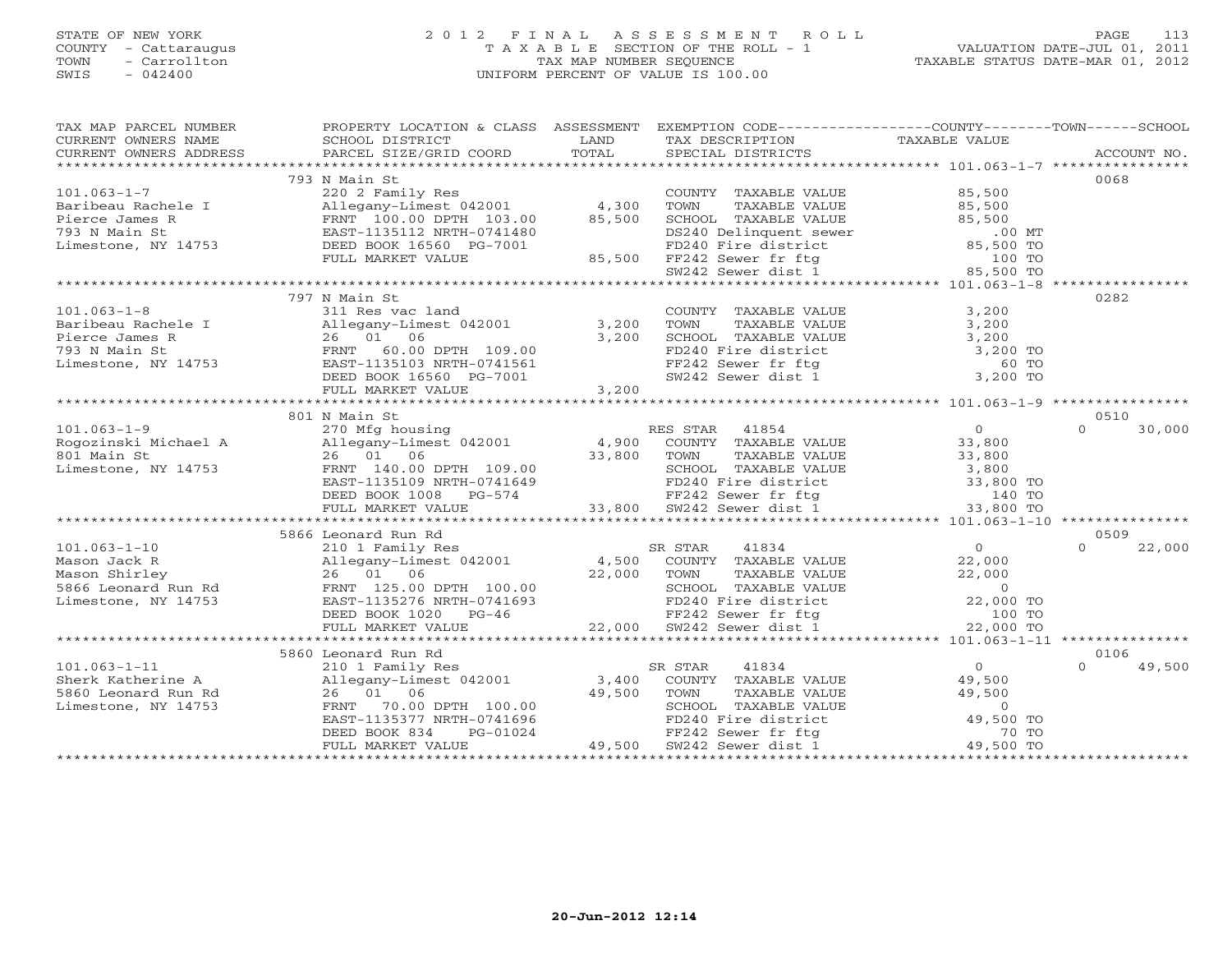#### STATE OF NEW YORK 2 0 1 2 F I N A L A S S E S S M E N T R O L L PAGE 114COUNTY - Cattaraugus T A X A B L E SECTION OF THE ROLL - 1 VALUATION DATE-JUL 01, 2011 TOWN - Carrollton TAX MAP NUMBER SEQUENCE TAXABLE STATUS DATE-MAR 01, 2012<br>TAXABLE STATUS DATE-MAR 01, 2012 SWIS - 042400 UNIFORM PERCENT OF VALUE IS 100.00

| TAX MAP PARCEL NUMBER<br>CURRENT OWNERS NAME      | PROPERTY LOCATION & CLASS ASSESSMENT<br>SCHOOL DISTRICT | LAND   | EXEMPTION CODE-----------------COUNTY-------TOWN------SCHOOL<br>TAX DESCRIPTION | TAXABLE VALUE                                     |                  |             |
|---------------------------------------------------|---------------------------------------------------------|--------|---------------------------------------------------------------------------------|---------------------------------------------------|------------------|-------------|
| CURRENT OWNERS ADDRESS<br>*********************** | PARCEL SIZE/GRID COORD                                  | TOTAL  | SPECIAL DISTRICTS                                                               |                                                   |                  | ACCOUNT NO. |
|                                                   |                                                         |        |                                                                                 |                                                   |                  |             |
| $101.063 - 1 - 12$                                | 5856 Leonard Run Rd                                     |        |                                                                                 | 0                                                 | 0521<br>$\Omega$ | 30,000      |
|                                                   | 281 Multiple res                                        | 4,300  | RES STAR<br>41854<br>COUNTY TAXABLE VALUE                                       | 55,000                                            |                  |             |
| Osborne George M Jr<br>5856 Leonard Run Rd        | Allegany-Limest 042001<br>26 01 06                      | 55,000 | TOWN<br>TAXABLE VALUE                                                           | 55,000                                            |                  |             |
| Limestone, NY 14753                               | FRNT 107.00 DPTH 100.00                                 |        | SCHOOL TAXABLE VALUE                                                            |                                                   |                  |             |
|                                                   | EAST-1135465 NRTH-0741699                               |        | FD240 Fire district                                                             | 25,000<br>55,000 TO                               |                  |             |
|                                                   | DEED BOOK 1016 PG-679                                   |        | FD240 File also<br>FF242 Sewer fr ftg<br>Also Compare dist 1                    | 54 TO                                             |                  |             |
|                                                   | FULL MARKET VALUE                                       | 55,000 |                                                                                 | 55,000 TO                                         |                  |             |
|                                                   |                                                         |        |                                                                                 | ******************* 101.063-1-14 **************** |                  |             |
|                                                   | 5844 Leonard Run Rd                                     |        |                                                                                 |                                                   | 0206             |             |
| $101.063 - 1 - 14$                                | 210 1 Family Res                                        |        | SR STAR<br>41834                                                                | $\Omega$                                          | $\Omega$         | 62,200      |
| Sertick Marilyn R                                 | Allegany-Limest 042001                                  | 4,600  | COUNTY TAXABLE VALUE                                                            | 90,000                                            |                  |             |
| 5844 Leonard Run                                  | 26 01 06                                                | 90,000 | TOWN<br>TAXABLE VALUE                                                           | 90,000                                            |                  |             |
| Limestone, NY 14753                               | FRNT 142.00 DPTH 100.00                                 |        | SCHOOL TAXABLE VALUE                                                            | 27,800                                            |                  |             |
|                                                   | EAST-1135591 NRTH-0741701                               |        | FD240 Fire district                                                             | 90,000 TO                                         |                  |             |
|                                                   | DEED BOOK 00748 PG-00388                                |        | FF242 Sewer fr ftg                                                              | 142 TO                                            |                  |             |
|                                                   | FULL MARKET VALUE                                       | 90,000 | SW242 Sewer dist 1                                                              | 90,000 TO                                         |                  |             |
|                                                   |                                                         |        |                                                                                 |                                                   |                  |             |
|                                                   | 5838 Leonard Run Rd                                     |        |                                                                                 |                                                   | 0423             |             |
| $101.063 - 1 - 15$                                | 210 1 Family Res                                        |        | RES STAR<br>41854                                                               | $\overline{0}$                                    | $\cap$           | 30,000      |
| Nelson Phillip                                    | Allegany-Limest 042001                                  | 3,400  | COUNTY TAXABLE VALUE                                                            | 39,000                                            |                  |             |
| 5838 Leonard Run Rd                               | 26 01 06                                                | 39,000 | TAXABLE VALUE<br>TOWN                                                           | 39,000                                            |                  |             |
| Limestone, NY 14753                               | FRNT<br>70.00 DPTH 100.00                               |        | SCHOOL TAXABLE VALUE                                                            | 9,000                                             |                  |             |
|                                                   | BANK<br>017                                             |        | FD240 Fire district                                                             | 39,000 TO                                         |                  |             |
|                                                   | EAST-1135700 NRTH-0741701                               |        | FF242 Sewer fr ftg                                                              | 70 TO                                             |                  |             |
|                                                   | DEED BOOK 00980 PG-00039                                |        | SW242 Sewer dist 1                                                              | 39,000 TO                                         |                  |             |
|                                                   | FULL MARKET VALUE                                       | 39,000 |                                                                                 |                                                   |                  |             |
|                                                   |                                                         |        |                                                                                 |                                                   |                  |             |
|                                                   | 5834 Leonard Run Rd                                     |        |                                                                                 |                                                   | 0049             |             |
| $101.063 - 1 - 16$                                | 270 Mfg housing                                         |        | COUNTY TAXABLE VALUE                                                            | 5,000                                             |                  |             |
| Bauer Terry                                       | Allegany-Limest 042001                                  | 2,700  | TOWN<br>TAXABLE VALUE                                                           | 5,000                                             |                  |             |
| 5834 Leonard Run Rd                               | 26 01 06                                                | 5,000  | SCHOOL TAXABLE VALUE                                                            | 5,000                                             |                  |             |
| Limestone, NY 14753                               | 50.00 DPTH<br>FRNT<br>96.00                             |        | SCHOOL TAXABLE VALUE<br>FD240 Fire district                                     | 5,000 TO                                          |                  |             |
|                                                   | EAST-1135762 NRTH-0741697                               |        | FF242 Sewer fr ftg                                                              | 50 TO                                             |                  |             |
|                                                   | DEED BOOK 00966 PG-00073                                |        | SW242 Sewer dist 1                                                              | 5,000 TO                                          |                  |             |
|                                                   | FULL MARKET VALUE                                       | 5,000  |                                                                                 |                                                   |                  |             |
|                                                   |                                                         |        |                                                                                 |                                                   |                  |             |
|                                                   | 5828 Leonard Run Rd                                     |        |                                                                                 |                                                   | 0291             |             |
| $101.063 - 1 - 17$                                | 210 1 Family Res                                        |        | CVET CO<br>41132                                                                | 11,125                                            | $\Omega$         | $\Omega$    |
| Lockwood Richard W                                | Allegany-Limest 042001                                  |        | 4,600 RES STAR<br>41854                                                         | $\Omega$                                          | $\Omega$         | 30,000      |
| 5828 Leonard Run Rd                               | 26 01 06                                                | 44,500 | COUNTY TAXABLE VALUE                                                            | 33,375                                            |                  |             |
| Limestone, NY 14753                               | FRNT 136.00 DPTH 100.00                                 |        | TOWN<br>TAXABLE VALUE                                                           | 44,500                                            |                  |             |
|                                                   | EAST-1135857 NRTH-0741693                               |        | SCHOOL TAXABLE VALUE                                                            | 14,500                                            |                  |             |
|                                                   | DEED BOOK 11399 PG-2001                                 |        | FD240 Fire district                                                             | 44,500 TO                                         |                  |             |
|                                                   | FULL MARKET VALUE                                       |        | 44,500 FF242 Sewer fr ftg                                                       | 136 TO                                            |                  |             |
|                                                   |                                                         |        | SW242 Sewer dist 1                                                              | 44,500 TO                                         |                  |             |
|                                                   |                                                         |        |                                                                                 |                                                   |                  |             |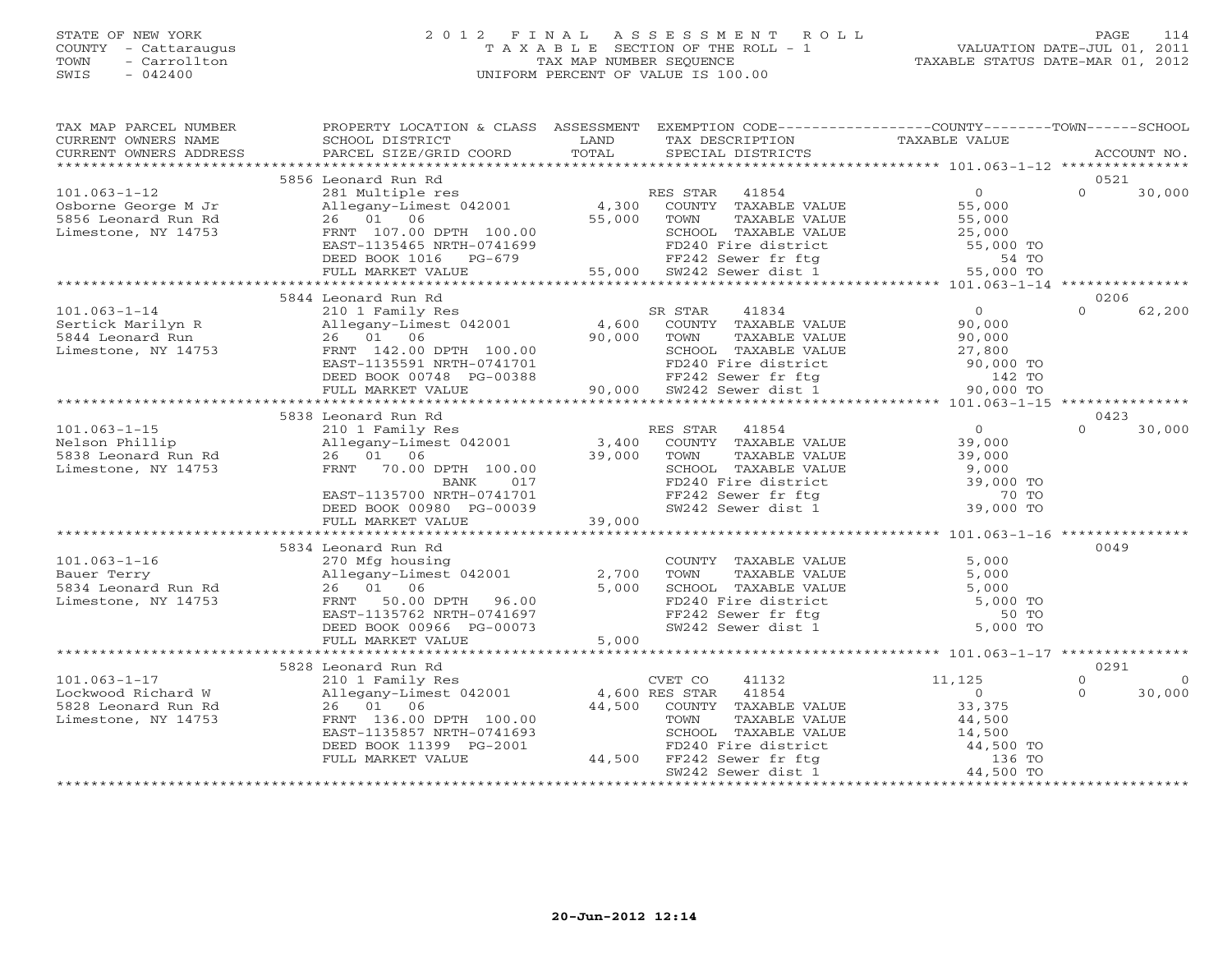# STATE OF NEW YORK 2 0 1 2 F I N A L A S S E S S M E N T R O L L PAGE 115 COUNTY - Cattaraugus T A X A B L E SECTION OF THE ROLL - 1 VALUATION DATE-JUL 01, 2011 TOWN - Carrollton TAX MAP NUMBER SEQUENCE TAXABLE STATUS DATE-MAR 01, 2012 SWIS - 042400 UNIFORM PERCENT OF VALUE IS 100.00UNIFORM PERCENT OF VALUE IS 100.00

| TAX MAP PARCEL NUMBER<br>CURRENT OWNERS NAME<br>CURRENT OWNERS ADDRESS                                         | PROPERTY LOCATION & CLASS ASSESSMENT<br>SCHOOL DISTRICT<br>PARCEL SIZE/GRID COORD                                                                                                                         | LAND<br>TOTAL             | EXEMPTION CODE-----------------COUNTY-------TOWN------SCHOOL<br>TAX DESCRIPTION<br>SPECIAL DISTRICTS                                                                                                                              | TAXABLE VALUE                                                                                           | ACCOUNT NO.                                       |
|----------------------------------------------------------------------------------------------------------------|-----------------------------------------------------------------------------------------------------------------------------------------------------------------------------------------------------------|---------------------------|-----------------------------------------------------------------------------------------------------------------------------------------------------------------------------------------------------------------------------------|---------------------------------------------------------------------------------------------------------|---------------------------------------------------|
| ***********************                                                                                        |                                                                                                                                                                                                           |                           |                                                                                                                                                                                                                                   |                                                                                                         |                                                   |
| $101.063 - 1 - 18$<br>Spry Tamie M<br>5820 Leonard Run Rd<br>PO Box 303<br>Limestone, NY 14753                 | 5820 Leonard Run Rd<br>210 1 Family Res<br>210 I Family Res<br>Allegany-Limest 042001<br>26 01 06<br>FRNT 150.00 DPTH 118.00<br>ACRES<br>0.41<br>EAST-1136001 NRTH-0741690<br>DEED BOOK 12294 PG-6001     | 5,200<br>38,500           | RES STAR<br>41854<br>COUNTY TAXABLE VALUE<br>TOWN<br>TAXABLE VALUE<br>SCHOOL TAXABLE VALUE<br>FD240 Fire district<br>FF242 Sewer fr ftg<br>SW242 Sewer dist 1                                                                     | $\overline{0}$<br>38,500<br>38,500<br>8,500<br>38,500 TO<br>150 TO<br>38,500 TO                         | 0345<br>$\Omega$<br>30,000                        |
|                                                                                                                | FULL MARKET VALUE                                                                                                                                                                                         | 38,500                    |                                                                                                                                                                                                                                   |                                                                                                         |                                                   |
| $101.063 - 1 - 19$<br>White Walter W<br>White Christina<br>5812 Leonard Run Rd<br>Limestone, NY 14753          | 5812 Leonard Run Rd<br>210 1 Family Res<br>210 1 Family Res<br>Allegany-Limest 042001<br>26 01 06<br>FRNT 85.00 DPTH 130.00<br>EAST-1136118 NRTH-0741688<br>DEED BOOK 00788 PG-00934<br>FULL MARKET VALUE | 4,400<br>51,300<br>51,300 | SR STAR<br>41834<br>COUNTY TAXABLE VALUE<br>TAXABLE VALUE<br>TOWN<br>SCHOOL TAXABLE VALUE<br>FD240 Fire district 51,300 TO<br>FF242 Sewer fr ftg 51,300 TO<br>SW242 Sewer dist 1                                                  | $\overline{0}$<br>51,300<br>51,300<br>$\overline{0}$<br>51,300 TO<br>***************** 101.063-1-20 *** | 0211<br>$\Omega$<br>51,300                        |
|                                                                                                                | 5802 Leonard Run Rd                                                                                                                                                                                       |                           |                                                                                                                                                                                                                                   |                                                                                                         | 0523                                              |
| $101.063 - 1 - 20$<br>Robar Stephen F<br>Robar Kelly Davin J<br>5802 Leonard Run Rd<br>Limestone, NY 14753     | 210 1 Family Res<br>Allegany-Limest 042001<br>26 01 06<br>FRNT 205.00 DPTH 152.00<br>BANK<br>017<br>EAST-1136266 NRTH-0741682<br>DEED BOOK 11119 PG-7001<br>FULL MARKET VALUE                             | 6,800<br>84,000<br>84,000 | COUNTY TAXABLE VALUE<br>TOWN<br>TAXABLE VALUE<br>SCHOOL TAXABLE VALUE<br>FD240 Fire district<br>FF242 Sewer fr ftg<br>SW242 Sewer dist 1                                                                                          | 84,000<br>84,000<br>84,000<br>84,000 TO<br>140 TO<br>84,000 TO                                          |                                                   |
|                                                                                                                |                                                                                                                                                                                                           |                           |                                                                                                                                                                                                                                   |                                                                                                         |                                                   |
| $101.063 - 1 - 21$<br>Kessel Ronald D<br>5790 Leonard Run Rd<br>Limestone, NY 14753                            | 5790 Leonard Run Rd<br>210 1 Family Res<br>Allegany-Limest 042001<br>26 01 06<br>FRNT 190.00 DPTH 160.00<br>EAST-1136458 NRTH-0741668<br>DEED BOOK 717<br>PG-00922<br>FULL MARKET VALUE                   | 6,800 SR STAR             | CVET CO<br>41132<br>41834<br>49,500 COUNTY TAXABLE VALUE<br>TAXABLE VALUE<br>TOWN<br>TOWN IONALLY<br>SCHOOL TAXABLE VALUE<br>FD240 Fire district 49,500 TO<br>for fight 190 TO<br>49,500 FF242 Sewer fr ftg<br>SW242 Sewer dist 1 | 12,375<br>$\Omega$<br>37,125<br>49,500<br>49,500 TO                                                     | 0266<br>$\circ$<br>$\Omega$<br>49,500<br>$\Omega$ |
|                                                                                                                | ********************************                                                                                                                                                                          |                           |                                                                                                                                                                                                                                   |                                                                                                         |                                                   |
| $101.063 - 1 - 22$<br>Przemielewski Joseph<br>Przemielewski Justine<br>49 Raymond Ave<br>Cheektowaga, NY 14227 | 5743 Leonard Run Rd<br>260 Seasonal res<br>Allegany-Limest 042001<br>26 01 06<br>Ff 132.00<br>ACRES<br>1.49<br>EAST-1137058 NRTH-0741177<br>DEED BOOK 5707<br>PG-4001<br>FULL MARKET VALUE                | 8,200<br>84,000<br>84,000 | COUNTY TAXABLE VALUE<br>TOWN<br>TAXABLE VALUE<br>SCHOOL TAXABLE VALUE<br>FD240 Fire district<br>FF242 Sewer fr ftg<br>SW242 Sewer dist 1                                                                                          | 84,000<br>84,000<br>84,000<br>84,000 TO<br>132 TO<br>84,000 TO                                          | 0320                                              |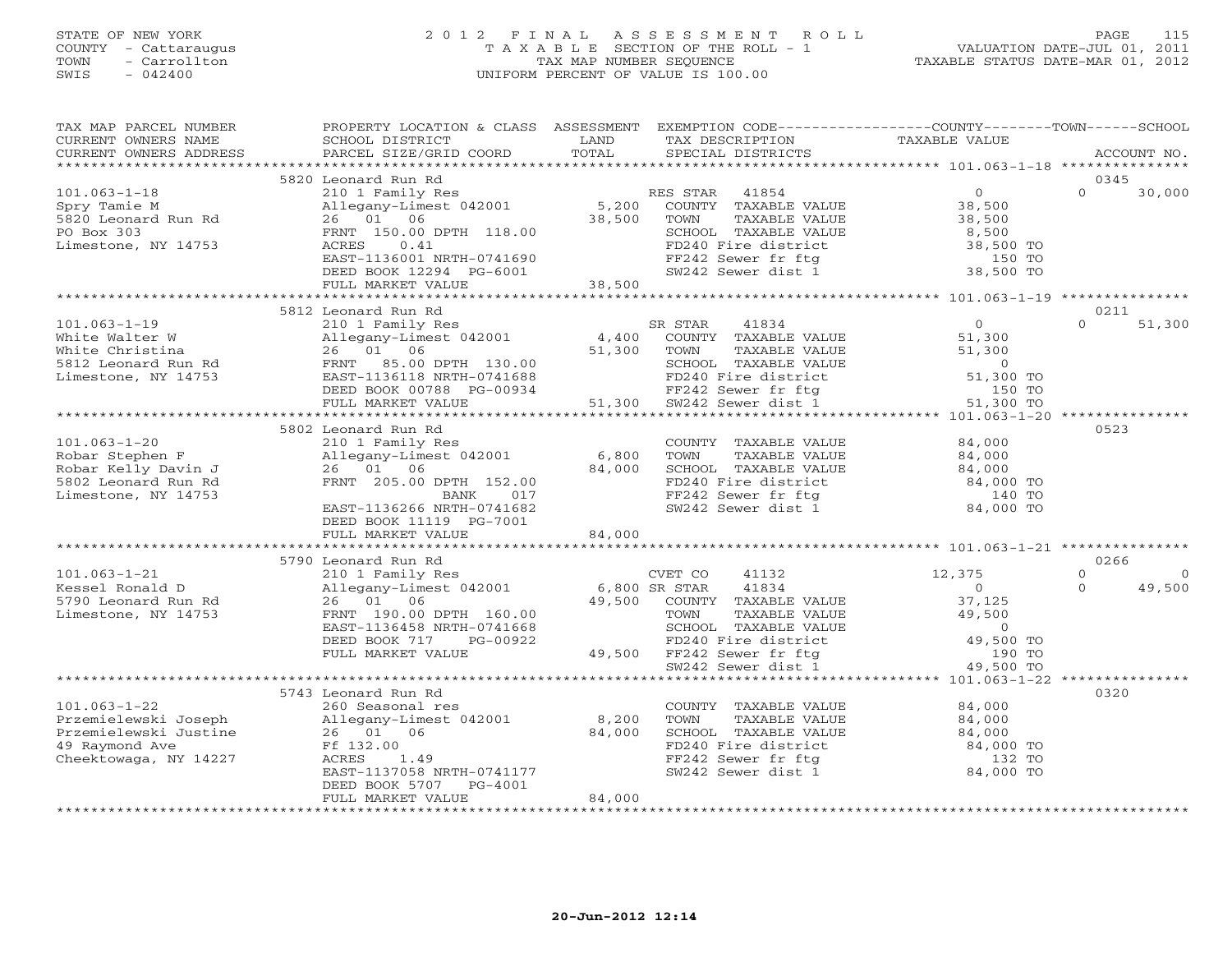# STATE OF NEW YORK 2 0 1 2 F I N A L A S S E S S M E N T R O L L PAGE 116 COUNTY - Cattaraugus T A X A B L E SECTION OF THE ROLL - 1 VALUATION DATE-JUL 01, 2011 TOWN - Carrollton TAX MAP NUMBER SEQUENCE TAXABLE STATUS DATE-MAR 01, 2012 SWIS - 042400 UNIFORM PERCENT OF VALUE IS 100.00UNIFORM PERCENT OF VALUE IS 100.00

| TAX MAP PARCEL NUMBER                                                                                                                                                                                                                                                                                                                                                                                                                                           | PROPERTY LOCATION & CLASS ASSESSMENT EXEMPTION CODE---------------COUNTY-------TOWN-----SCHOOL                                                                                                                                         |        |                                                                                                                                                                              |                |                     |                |
|-----------------------------------------------------------------------------------------------------------------------------------------------------------------------------------------------------------------------------------------------------------------------------------------------------------------------------------------------------------------------------------------------------------------------------------------------------------------|----------------------------------------------------------------------------------------------------------------------------------------------------------------------------------------------------------------------------------------|--------|------------------------------------------------------------------------------------------------------------------------------------------------------------------------------|----------------|---------------------|----------------|
| $\begin{tabular}{lllllll} \multicolumn{2}{c}{\textbf{CURRENT}} & \multicolumn{2}{c}{\textbf{WMERS}} & \multicolumn{2}{c}{\textbf{NAME}} & \multicolumn{2}{c}{\textbf{CURRENT}} & \multicolumn{2}{c}{\textbf{WMERS}} & \multicolumn{2}{c}{\textbf{NAME}} & \multicolumn{2}{c}{\textbf{NAME}} & \multicolumn{2}{c}{\textbf{NAME}} & \multicolumn{2}{c}{\textbf{NAME}} & \multicolumn{2}{c}{\textbf{NAME}} & \multicolumn{2}{c}{\textbf{NAME}} & \multicolumn{2}{$ |                                                                                                                                                                                                                                        |        |                                                                                                                                                                              |                |                     |                |
|                                                                                                                                                                                                                                                                                                                                                                                                                                                                 |                                                                                                                                                                                                                                        |        |                                                                                                                                                                              |                |                     |                |
|                                                                                                                                                                                                                                                                                                                                                                                                                                                                 | 5759 Leonard Run Rd                                                                                                                                                                                                                    |        |                                                                                                                                                                              |                | 0242                |                |
| $101.063 - 1 - 24$                                                                                                                                                                                                                                                                                                                                                                                                                                              | 210 1 Family Res                                                                                                                                                                                                                       |        | RES STAR 41854                                                                                                                                                               | $\Omega$       | $\Omega$            | 30,000         |
| Smith Patrick J                                                                                                                                                                                                                                                                                                                                                                                                                                                 | Allegany-Limest 042001 9,000                                                                                                                                                                                                           |        | COUNTY TAXABLE VALUE                                                                                                                                                         | 83,500         |                     |                |
| 5759 Leonard Run 26 01 06<br>Limestone, NY 14753 Ff 247.00                                                                                                                                                                                                                                                                                                                                                                                                      |                                                                                                                                                                                                                                        |        |                                                                                                                                                                              |                |                     |                |
|                                                                                                                                                                                                                                                                                                                                                                                                                                                                 |                                                                                                                                                                                                                                        |        |                                                                                                                                                                              |                |                     |                |
|                                                                                                                                                                                                                                                                                                                                                                                                                                                                 | ACRES                                                                                                                                                                                                                                  |        |                                                                                                                                                                              |                |                     |                |
|                                                                                                                                                                                                                                                                                                                                                                                                                                                                 | EAST-1136884 NRTH-0741277                                                                                                                                                                                                              |        |                                                                                                                                                                              |                |                     |                |
|                                                                                                                                                                                                                                                                                                                                                                                                                                                                 | DEED BOOK 13332 PG-3001                                                                                                                                                                                                                | 83,500 | TOWN TAXABLE VALUE<br>SCHOOL TAXABLE VALUE<br>FD240 Fire district<br>FF242 Sewer fr ftg<br>SW242 Sewer dist 1 83,500 TO<br>SW242 Sewer dist 1 83,500 TO                      |                |                     |                |
|                                                                                                                                                                                                                                                                                                                                                                                                                                                                 | FULL MARKET VALUE                                                                                                                                                                                                                      |        |                                                                                                                                                                              |                |                     |                |
|                                                                                                                                                                                                                                                                                                                                                                                                                                                                 |                                                                                                                                                                                                                                        |        |                                                                                                                                                                              |                |                     |                |
|                                                                                                                                                                                                                                                                                                                                                                                                                                                                 | 5783 Leonard Run Rd                                                                                                                                                                                                                    |        |                                                                                                                                                                              |                | 0271                |                |
| $101.063 - 1 - 25$                                                                                                                                                                                                                                                                                                                                                                                                                                              | 210 1 Family Res                                                                                                                                                                                                                       |        | WVET CO 41122                                                                                                                                                                | 12,000         | $\Omega$            | $\overline{0}$ |
| Cochran James S                                                                                                                                                                                                                                                                                                                                                                                                                                                 | Allegany-Limest 042001 10,500 SR STAR                                                                                                                                                                                                  |        | 41834                                                                                                                                                                        | $\overline{0}$ | $\Omega$            | 62,200         |
| 5783 Leonard Run Rd                                                                                                                                                                                                                                                                                                                                                                                                                                             | 26 01 06                                                                                                                                                                                                                               |        | 84,500 COUNTY TAXABLE VALUE<br>TOWN TAXABLE VALUE<br>SCHOOL TAXABLE VALUE                                                                                                    | 72,500         |                     |                |
| Limestone, NY 14753                                                                                                                                                                                                                                                                                                                                                                                                                                             | FRNT 396.00 DPTH                                                                                                                                                                                                                       |        |                                                                                                                                                                              |                |                     |                |
|                                                                                                                                                                                                                                                                                                                                                                                                                                                                 |                                                                                                                                                                                                                                        |        |                                                                                                                                                                              |                |                     |                |
|                                                                                                                                                                                                                                                                                                                                                                                                                                                                 |                                                                                                                                                                                                                                        |        |                                                                                                                                                                              |                |                     |                |
|                                                                                                                                                                                                                                                                                                                                                                                                                                                                 | FRNT 396.00 DPTH TOWN TAXABLE VALUE 84,500<br>ACRES 2.99 SCHOOL TAXABLE VALUE 22,300<br>EAST-1136559 NRTH-0741362 FD240 Fire district 84,500 TO<br>DEED BOOK 7186 PG-9001 84,500 SW242 Sewer dist 1 84,500 TO<br>FULL MARKET VALUE 84, |        |                                                                                                                                                                              |                |                     |                |
|                                                                                                                                                                                                                                                                                                                                                                                                                                                                 |                                                                                                                                                                                                                                        |        |                                                                                                                                                                              |                |                     |                |
|                                                                                                                                                                                                                                                                                                                                                                                                                                                                 |                                                                                                                                                                                                                                        |        |                                                                                                                                                                              |                |                     |                |
|                                                                                                                                                                                                                                                                                                                                                                                                                                                                 | 5801 Leonard Run Rd                                                                                                                                                                                                                    |        |                                                                                                                                                                              | 9,600          | 0099                | $\overline{0}$ |
| 101.003-1-20<br>Saunders Steven T<br>Saunders Steven T<br>26 01 06 64,000 COUNTY TAXARLEY<br>1954<br>Timestons NY 11752                                                                                                                                                                                                                                                                                                                                         |                                                                                                                                                                                                                                        |        |                                                                                                                                                                              | $\overline{0}$ | $\circ$<br>$\Omega$ |                |
|                                                                                                                                                                                                                                                                                                                                                                                                                                                                 |                                                                                                                                                                                                                                        |        |                                                                                                                                                                              |                |                     | 30,000         |
| Limestone, NY 14753                                                                                                                                                                                                                                                                                                                                                                                                                                             | FRNT 100.00 DPTH 330.00                                                                                                                                                                                                                |        | 64,000 COUNTY TAXABLE VALUE 54,400                                                                                                                                           |                |                     |                |
|                                                                                                                                                                                                                                                                                                                                                                                                                                                                 | EAST-1136250 NRTH-0741411                                                                                                                                                                                                              |        |                                                                                                                                                                              |                |                     |                |
|                                                                                                                                                                                                                                                                                                                                                                                                                                                                 | DEED BOOK 4531 PG-6001                                                                                                                                                                                                                 |        |                                                                                                                                                                              |                |                     |                |
|                                                                                                                                                                                                                                                                                                                                                                                                                                                                 | FULL MARKET VALUE                                                                                                                                                                                                                      |        |                                                                                                                                                                              |                |                     |                |
|                                                                                                                                                                                                                                                                                                                                                                                                                                                                 |                                                                                                                                                                                                                                        |        | 30.00<br>TOWN TAXABLE VALUE 64,000<br>11411 SCHOOL TAXABLE VALUE 34,000<br>FD240 Fire district 64,000 TO<br>64,000 FF242 Sewer fr ftg 100 TO<br>SW242 Sewer dist 1 64,000 TO |                |                     |                |
|                                                                                                                                                                                                                                                                                                                                                                                                                                                                 |                                                                                                                                                                                                                                        |        |                                                                                                                                                                              |                |                     |                |
|                                                                                                                                                                                                                                                                                                                                                                                                                                                                 | 5811 Leonard Run Rd                                                                                                                                                                                                                    |        |                                                                                                                                                                              |                | 0105                |                |
| $101.063 - 1 - 27$                                                                                                                                                                                                                                                                                                                                                                                                                                              | 311 Res vac land                                                                                                                                                                                                                       |        | COUNTY TAXABLE VALUE                                                                                                                                                         | 7,500          |                     |                |
| 101.063-1-27<br>Debattiste Frank                       Allegany-Limest 042001               7,500                                                                                                                                                                                                                                                                                                                                                               |                                                                                                                                                                                                                                        |        | TOWN<br>TAXABLE VALUE                                                                                                                                                        | 7,500          |                     |                |
| Attn: Margaret A Bellmore 26 01 06                                                                                                                                                                                                                                                                                                                                                                                                                              |                                                                                                                                                                                                                                        | 7,500  |                                                                                                                                                                              |                |                     |                |
| Ff 132.00<br>PO Box 370                                                                                                                                                                                                                                                                                                                                                                                                                                         |                                                                                                                                                                                                                                        |        |                                                                                                                                                                              |                |                     |                |
| West Chesterfield, NH 03466                                                                                                                                                                                                                                                                                                                                                                                                                                     |                                                                                                                                                                                                                                        |        |                                                                                                                                                                              |                |                     |                |
|                                                                                                                                                                                                                                                                                                                                                                                                                                                                 | Ff 132.00<br>ACRES 1.01<br>EAST-1136137 NRTH-0741413                                                                                                                                                                                   |        | CHOOL TAXABLE VALUE<br>SCHOOL TAXABLE VALUE<br>FD240 Fire district<br>FF242 Sewer fr ftg<br>SW242 Sewer dist 1 7,500 TO<br>7,500 TO                                          |                |                     |                |
|                                                                                                                                                                                                                                                                                                                                                                                                                                                                 | DEED BOOK 638<br>PG-00078                                                                                                                                                                                                              |        |                                                                                                                                                                              |                |                     |                |
|                                                                                                                                                                                                                                                                                                                                                                                                                                                                 | FULL MARKET VALUE                                                                                                                                                                                                                      | 7,500  |                                                                                                                                                                              |                |                     |                |
|                                                                                                                                                                                                                                                                                                                                                                                                                                                                 |                                                                                                                                                                                                                                        |        |                                                                                                                                                                              |                |                     |                |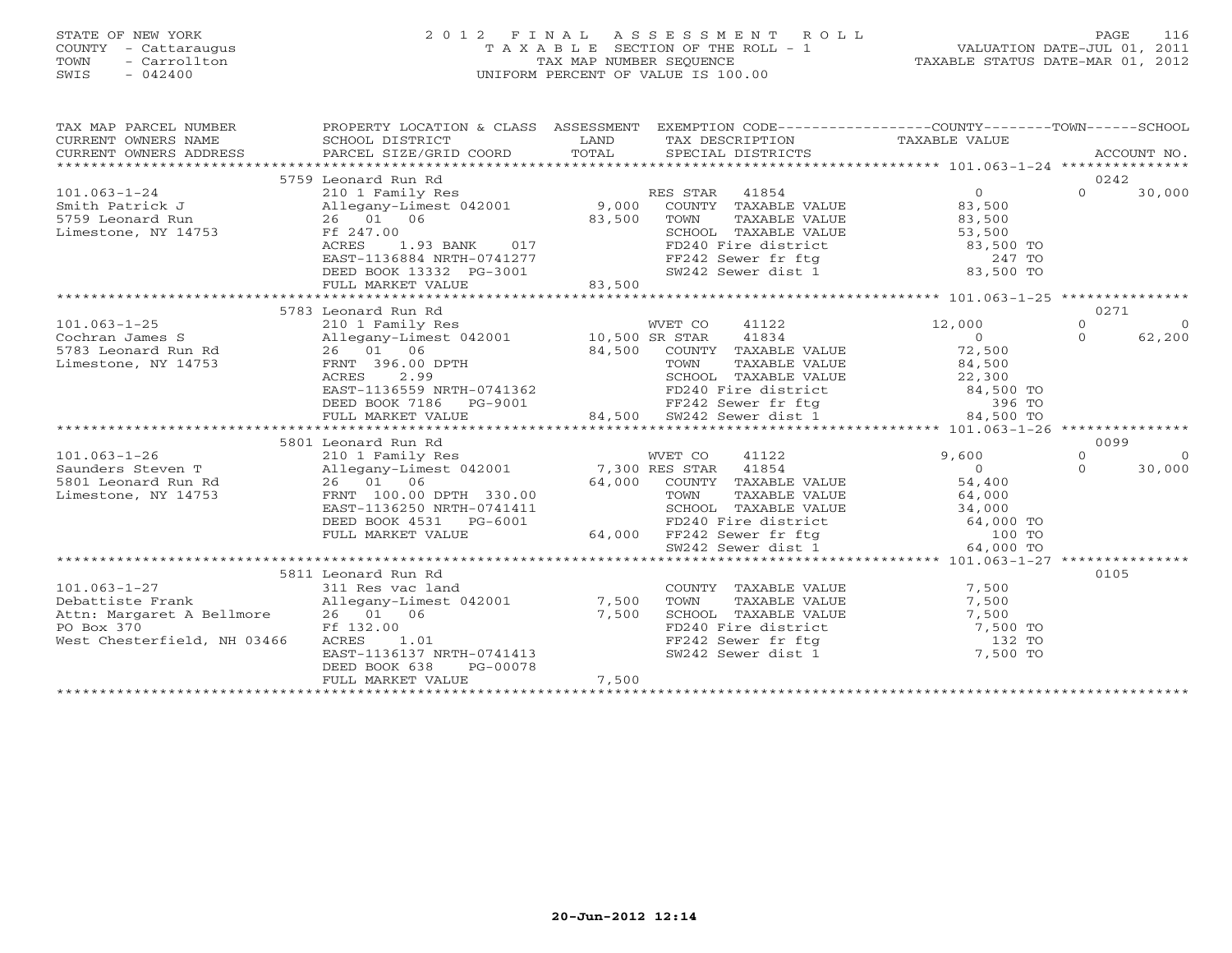# STATE OF NEW YORK 2 0 1 2 F I N A L A S S E S S M E N T R O L L PAGE 117 COUNTY - Cattaraugus T A X A B L E SECTION OF THE ROLL - 1 VALUATION DATE-JUL 01, 2011 TOWN - Carrollton TAX MAP NUMBER SEQUENCE TAXABLE STATUS DATE-MAR 01, 2012 SWIS - 042400 UNIFORM PERCENT OF VALUE IS 100.00UNIFORM PERCENT OF VALUE IS 100.00

| TAX MAP PARCEL NUMBER<br>CURRENT OWNERS NAME<br>CURRENT OWNERS ADDRESS | PROPERTY LOCATION & CLASS ASSESSMENT<br>SCHOOL DISTRICT<br>PARCEL SIZE/GRID COORD | LAND<br>TOTAL | EXEMPTION CODE-----------------COUNTY-------TOWN------SCHOOL<br>TAX DESCRIPTION<br>SPECIAL DISTRICTS                            | TAXABLE VALUE                                    | ACCOUNT NO.         |
|------------------------------------------------------------------------|-----------------------------------------------------------------------------------|---------------|---------------------------------------------------------------------------------------------------------------------------------|--------------------------------------------------|---------------------|
|                                                                        | 5821 Leonard Run Rd                                                               |               |                                                                                                                                 |                                                  | 0144                |
| $101.063 - 1 - 28$                                                     | 270 Mfg housing                                                                   |               | RES STAR 41854                                                                                                                  | $\Omega$                                         | $\Omega$<br>30,000  |
| Bennett Tammy J                                                        | Allegany-Limest 042001 7,500 COUNTY TAXABLE VALUE                                 |               |                                                                                                                                 | 42,700                                           |                     |
| 5821 Leonard Run Rd                                                    | 26 01 06                                                                          | 42,700        | TAXABLE VALUE<br>TOWN                                                                                                           | 42,700                                           |                     |
| Limestone, NY 14753                                                    | Ff 132.00                                                                         |               | SCHOOL TAXABLE VALUE                                                                                                            |                                                  |                     |
|                                                                        | 1.01<br>ACRES                                                                     |               | SCHOOL TAXABLE VALUE 12,700<br>DS240 Delinquent sewer .00 MT<br>FD240 Fire district 42,700 TO                                   |                                                  |                     |
|                                                                        | EAST-1136006 NRTH-0741427                                                         |               |                                                                                                                                 |                                                  |                     |
|                                                                        | DEED BOOK 8988                                                                    | PG-9001       |                                                                                                                                 |                                                  |                     |
|                                                                        | FULL MARKET VALUE                                                                 | 42,700        | FF242 Sewer fr ftg 132 TO<br>SW242 Sewer dist 1 42,700 TO                                                                       |                                                  |                     |
|                                                                        |                                                                                   |               |                                                                                                                                 |                                                  |                     |
|                                                                        | 5839 Leonard Run Rd                                                               |               |                                                                                                                                 |                                                  | 0057                |
| $101.063 - 1 - 29.1$                                                   | 280 Res Multiple                                                                  |               | COUNTY TAXABLE VALUE                                                                                                            | 53,000                                           |                     |
| Lewandowski Eugene P                                                   | Allegany-Limest 042001 10,500                                                     |               | TAXABLE VALUE<br>TOWN                                                                                                           | 53,000                                           |                     |
| Lewandowski Karen L                                                    | 26 01 06                                                                          | 53,000        |                                                                                                                                 | 53,000<br>53,000                                 |                     |
| 5605 Leonard Run Rd                                                    | FRNT 175.00 DPTH 175.00                                                           |               | SCHOOL TAXABLE VALUE 53,000<br>FD240 Fire district 53,000 TO<br>FF242 Sewer fr ftg 175 TO<br>SW242 Sewer dist 1 53,000 TO       |                                                  |                     |
| Limestone, NY 14753                                                    | EAST-1135715 NRTH-0741511                                                         |               |                                                                                                                                 |                                                  |                     |
|                                                                        | DEED BOOK 5875<br>PG-9001                                                         |               |                                                                                                                                 |                                                  |                     |
|                                                                        | FULL MARKET VALUE                                                                 | 53,000        |                                                                                                                                 |                                                  |                     |
|                                                                        |                                                                                   |               |                                                                                                                                 |                                                  |                     |
|                                                                        | 5829 Leonard Run Rd                                                               |               | 65 PCT OF VALUE USED FOR EXEMPTION PURPOSES                                                                                     |                                                  | 0936                |
| $101.063 - 1 - 29.2$                                                   | 271 Mfg housings                                                                  |               | DVET CO<br>41142                                                                                                                | 8,775                                            | $\circ$<br>$\Omega$ |
| Babb Mary Lou                                                          | Allegany-Limest 042001 7,700 SR STAR                                              |               | 41834                                                                                                                           | $\Omega$                                         | 27,000<br>$\Omega$  |
| 5829 Leonard Run Rd                                                    | 26 01 06                                                                          |               | 27,000 COUNTY TAXABLE VALUE                                                                                                     | 18,225                                           |                     |
| Limestone, NY 14753                                                    | FRNT 132.00 DPTH 310.00                                                           |               |                                                                                                                                 |                                                  |                     |
|                                                                        | EAST-1135873 NRTH-0741439                                                         |               |                                                                                                                                 |                                                  |                     |
|                                                                        | DEED BOOK 5695 PG-8001                                                            |               | TOWN TAXABLE VALUE 27,000<br>SCHOOL TAXABLE VALUE 0<br>FD240 Fire district 27,000 TO                                            |                                                  |                     |
|                                                                        | FULL MARKET VALUE                                                                 | 27,000        | FF242 Sewer fr ftg                                                                                                              | $132 T0$<br>$132 T0$                             |                     |
|                                                                        |                                                                                   |               | SW242 Sewer dist 1                                                                                                              |                                                  |                     |
|                                                                        |                                                                                   |               |                                                                                                                                 | ****************** 101.063-1-30 **************** |                     |
|                                                                        | 5847 Leonard Run Rd                                                               |               |                                                                                                                                 |                                                  | 0325                |
| $101.063 - 1 - 30$                                                     | 210 1 Family Res                                                                  |               | RES STAR<br>41854                                                                                                               | $\overline{0}$                                   | $\Omega$<br>30,000  |
| Middaugh William                                                       | Allegany-Limest 042001                                                            |               | 7,500 COUNTY TAXABLE VALUE                                                                                                      | 78,100                                           |                     |
| 5847 Leonard Run Rd                                                    | 26 01 06                                                                          | 78,100        | TOWN<br>TAXABLE VALUE                                                                                                           | 78,100                                           |                     |
| Limestone, NY 14753                                                    | Ff 200.00                                                                         |               | SCHOOL TAXABLE VALUE<br>FD240 Fire district to the 18,100 TO<br>TO 10 TO 10 TO 10 TO 10 TO 10 TO 10 TO 10 TO 10 TO 10 TO 200 TO |                                                  |                     |
|                                                                        | 1.02<br>ACRES                                                                     |               |                                                                                                                                 |                                                  |                     |
|                                                                        | EAST-1135527 NRTH-0741490                                                         |               |                                                                                                                                 |                                                  |                     |
|                                                                        | DEED BOOK 1885<br>PG-4001                                                         |               |                                                                                                                                 |                                                  |                     |
|                                                                        | FULL MARKET VALUE                                                                 | 78,100        |                                                                                                                                 |                                                  |                     |
|                                                                        |                                                                                   |               |                                                                                                                                 | *************************************            |                     |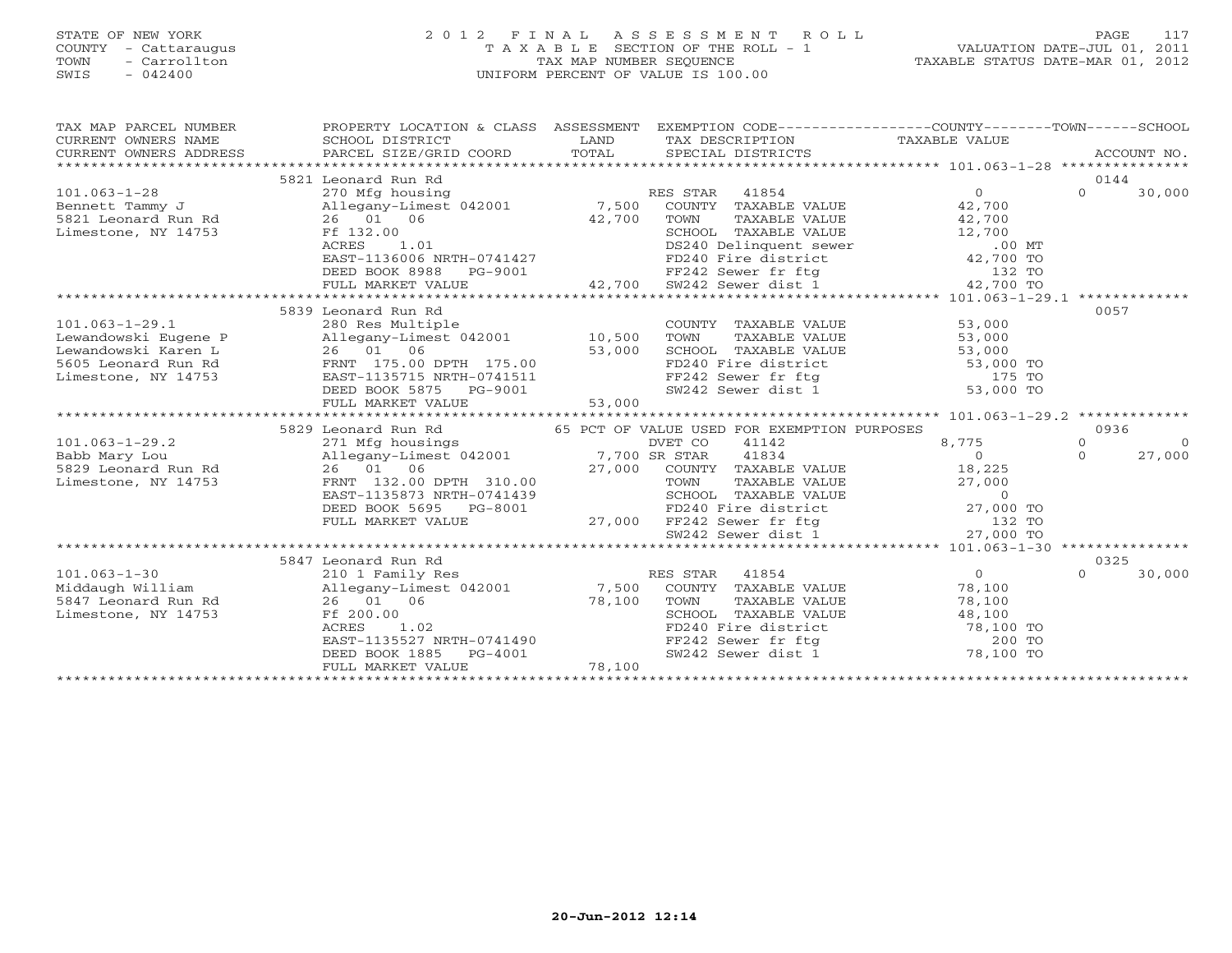#### STATE OF NEW YORK 2 0 1 2 F I N A L A S S E S S M E N T R O L L PAGE 118 COUNTY - Cattaraugus T A X A B L E SECTION OF THE ROLL - 1 VALUATION DATE-JUL 01, 2011 TOWN - Carrollton TAX MAP NUMBER SEQUENCE TAXABLE STATUS DATE-MAR 01, 2012 SWIS - 042400 UNIFORM PERCENT OF VALUE IS 100.00UNIFORM PERCENT OF VALUE IS 100.00

| TAX MAP PARCEL NUMBER                                                                                                                                                                                                                                                                                                                                                                                                                                                                                                  | PROPERTY LOCATION & CLASS ASSESSMENT EXEMPTION CODE---------------COUNTY-------TOWN------SCHOOL |       |                                                                                                                                                                                  |                    |
|------------------------------------------------------------------------------------------------------------------------------------------------------------------------------------------------------------------------------------------------------------------------------------------------------------------------------------------------------------------------------------------------------------------------------------------------------------------------------------------------------------------------|-------------------------------------------------------------------------------------------------|-------|----------------------------------------------------------------------------------------------------------------------------------------------------------------------------------|--------------------|
| CURRENT OWNERS NAME                                                                                                                                                                                                                                                                                                                                                                                                                                                                                                    | SCHOOL DISTRICT                                                                                 | LAND  | TAX DESCRIPTION TAXABLE VALUE SPECIAL DISTRICTS                                                                                                                                  |                    |
| $\begin{minipage}{.45\textwidth} \begin{minipage}{.45\textwidth} \begin{minipage}{.45\textwidth} \begin{minipage}{.45\textwidth} \begin{minipage}{.45\textwidth} \begin{minipage}{.45\textwidth} \begin{minipage}{.45\textwidth} \begin{minipage}{.45\textwidth} \begin{minipage}{.45\textwidth} \begin{minipage}{.45\textwidth} \begin{minipage}{.45\textwidth} \begin{minipage}{.45\textwidth} \begin{minipage}{.45\textwidth} \begin{minipage}{.45\textwidth} \begin{minipage}{.45\textwidth} \begin{minipage}{.45$ |                                                                                                 |       |                                                                                                                                                                                  |                    |
|                                                                                                                                                                                                                                                                                                                                                                                                                                                                                                                        |                                                                                                 |       |                                                                                                                                                                                  |                    |
|                                                                                                                                                                                                                                                                                                                                                                                                                                                                                                                        | 796 N Main St                                                                                   |       |                                                                                                                                                                                  | 0210               |
| 101.063-1-31<br>Hatch Kenneth G<br>Hatch Jane E<br>Hatch Jane E<br>26 01 06<br>26 01 06<br>FRNT 160.00 DPTH 195.00<br>26 01 06<br>FRNT 160.00 DPTH 195.00<br>26 01 06<br>26 01 06<br>FRNT 160.00 SCHOOL TAXABLE VALUE<br>26 01 06<br>26 01 06<br>26 01 06                                                                                                                                                                                                                                                              |                                                                                                 |       |                                                                                                                                                                                  | $\Omega$<br>30,000 |
|                                                                                                                                                                                                                                                                                                                                                                                                                                                                                                                        |                                                                                                 |       |                                                                                                                                                                                  |                    |
|                                                                                                                                                                                                                                                                                                                                                                                                                                                                                                                        |                                                                                                 |       |                                                                                                                                                                                  |                    |
|                                                                                                                                                                                                                                                                                                                                                                                                                                                                                                                        |                                                                                                 |       |                                                                                                                                                                                  |                    |
|                                                                                                                                                                                                                                                                                                                                                                                                                                                                                                                        |                                                                                                 |       |                                                                                                                                                                                  |                    |
|                                                                                                                                                                                                                                                                                                                                                                                                                                                                                                                        |                                                                                                 |       |                                                                                                                                                                                  |                    |
|                                                                                                                                                                                                                                                                                                                                                                                                                                                                                                                        |                                                                                                 |       |                                                                                                                                                                                  |                    |
|                                                                                                                                                                                                                                                                                                                                                                                                                                                                                                                        | 786-788 N Main St                                                                               |       |                                                                                                                                                                                  | 0072               |
| 101.063-1-33<br>Clark Dale Dewey<br>271 Mfg housings<br>271 Mfg housings<br>271 Mfg housings<br>28,2001<br>2791 Paradise Rd<br>26 01 06<br>28,200 TOWN TAXABLE VALUE<br>28,200<br>28,200 TOWN TAXABLE VALUE<br>28,200<br>28,200 TOWN TAXABLE VALUE<br>2                                                                                                                                                                                                                                                                |                                                                                                 |       |                                                                                                                                                                                  | $\Omega$<br>28,200 |
|                                                                                                                                                                                                                                                                                                                                                                                                                                                                                                                        |                                                                                                 |       |                                                                                                                                                                                  |                    |
|                                                                                                                                                                                                                                                                                                                                                                                                                                                                                                                        |                                                                                                 |       |                                                                                                                                                                                  |                    |
|                                                                                                                                                                                                                                                                                                                                                                                                                                                                                                                        |                                                                                                 |       |                                                                                                                                                                                  |                    |
|                                                                                                                                                                                                                                                                                                                                                                                                                                                                                                                        |                                                                                                 |       |                                                                                                                                                                                  |                    |
|                                                                                                                                                                                                                                                                                                                                                                                                                                                                                                                        |                                                                                                 |       |                                                                                                                                                                                  |                    |
|                                                                                                                                                                                                                                                                                                                                                                                                                                                                                                                        |                                                                                                 |       |                                                                                                                                                                                  |                    |
|                                                                                                                                                                                                                                                                                                                                                                                                                                                                                                                        |                                                                                                 |       |                                                                                                                                                                                  |                    |
|                                                                                                                                                                                                                                                                                                                                                                                                                                                                                                                        |                                                                                                 |       |                                                                                                                                                                                  |                    |
|                                                                                                                                                                                                                                                                                                                                                                                                                                                                                                                        | 782 N Main St                                                                                   |       |                                                                                                                                                                                  | 0270               |
| 101.063-1-34 $\footnotesize$<br>Weezorak Paul 2.00 PM 2.600 COUNTY TAXABLE VALUE 54,000<br>782 N Main St 26 01 06 Dimestone, NY 14753 FRNT 75.00 DPTH 195.00 SCHOOL TAXABLE VALUE 54,000<br>EAST-1135335 NRTH-0741326 FR242 Sewer fr ftg 54,                                                                                                                                                                                                                                                                           |                                                                                                 |       |                                                                                                                                                                                  | $\Omega$<br>30,000 |
|                                                                                                                                                                                                                                                                                                                                                                                                                                                                                                                        |                                                                                                 |       |                                                                                                                                                                                  |                    |
|                                                                                                                                                                                                                                                                                                                                                                                                                                                                                                                        |                                                                                                 |       |                                                                                                                                                                                  |                    |
|                                                                                                                                                                                                                                                                                                                                                                                                                                                                                                                        |                                                                                                 |       |                                                                                                                                                                                  |                    |
|                                                                                                                                                                                                                                                                                                                                                                                                                                                                                                                        |                                                                                                 |       |                                                                                                                                                                                  |                    |
|                                                                                                                                                                                                                                                                                                                                                                                                                                                                                                                        |                                                                                                 |       |                                                                                                                                                                                  |                    |
|                                                                                                                                                                                                                                                                                                                                                                                                                                                                                                                        |                                                                                                 |       |                                                                                                                                                                                  |                    |
|                                                                                                                                                                                                                                                                                                                                                                                                                                                                                                                        |                                                                                                 |       |                                                                                                                                                                                  |                    |
|                                                                                                                                                                                                                                                                                                                                                                                                                                                                                                                        |                                                                                                 |       |                                                                                                                                                                                  |                    |
|                                                                                                                                                                                                                                                                                                                                                                                                                                                                                                                        |                                                                                                 |       |                                                                                                                                                                                  | 0356               |
|                                                                                                                                                                                                                                                                                                                                                                                                                                                                                                                        |                                                                                                 |       |                                                                                                                                                                                  |                    |
|                                                                                                                                                                                                                                                                                                                                                                                                                                                                                                                        |                                                                                                 |       |                                                                                                                                                                                  |                    |
|                                                                                                                                                                                                                                                                                                                                                                                                                                                                                                                        |                                                                                                 |       |                                                                                                                                                                                  |                    |
|                                                                                                                                                                                                                                                                                                                                                                                                                                                                                                                        |                                                                                                 |       |                                                                                                                                                                                  |                    |
|                                                                                                                                                                                                                                                                                                                                                                                                                                                                                                                        |                                                                                                 |       |                                                                                                                                                                                  |                    |
|                                                                                                                                                                                                                                                                                                                                                                                                                                                                                                                        |                                                                                                 |       |                                                                                                                                                                                  |                    |
|                                                                                                                                                                                                                                                                                                                                                                                                                                                                                                                        |                                                                                                 |       |                                                                                                                                                                                  |                    |
|                                                                                                                                                                                                                                                                                                                                                                                                                                                                                                                        |                                                                                                 |       |                                                                                                                                                                                  |                    |
|                                                                                                                                                                                                                                                                                                                                                                                                                                                                                                                        | 750 N Main St                                                                                   |       |                                                                                                                                                                                  | 0220               |
|                                                                                                                                                                                                                                                                                                                                                                                                                                                                                                                        |                                                                                                 |       |                                                                                                                                                                                  |                    |
|                                                                                                                                                                                                                                                                                                                                                                                                                                                                                                                        |                                                                                                 |       |                                                                                                                                                                                  |                    |
|                                                                                                                                                                                                                                                                                                                                                                                                                                                                                                                        |                                                                                                 |       |                                                                                                                                                                                  |                    |
| 101.063-1-36<br>Frederick David<br>750 N Main St<br>750 N Main St<br>750 N Main St<br>750 N Main St<br>750 N Main St<br>750 N Main St<br>760 N Main St<br>760 N Main St<br>760 N Main St<br>760 N Main St<br>760 N Main St<br>760 N Main St<br>760 N Main                                                                                                                                                                                                                                                              |                                                                                                 |       | COUNTY TAXABLE VALUE 4,000<br>TOWN TAXABLE VALUE 4,000<br>SCHOOL TAXABLE VALUE 4,000<br>FD240 Fire district 4,000 TO<br>FF242 Sewer fr ftg 100 TO<br>SW242 Sewer dist 1 4,000 TO |                    |
|                                                                                                                                                                                                                                                                                                                                                                                                                                                                                                                        |                                                                                                 |       |                                                                                                                                                                                  |                    |
|                                                                                                                                                                                                                                                                                                                                                                                                                                                                                                                        |                                                                                                 |       |                                                                                                                                                                                  |                    |
|                                                                                                                                                                                                                                                                                                                                                                                                                                                                                                                        | FULL MARKET VALUE                                                                               | 4,000 |                                                                                                                                                                                  |                    |
|                                                                                                                                                                                                                                                                                                                                                                                                                                                                                                                        |                                                                                                 |       |                                                                                                                                                                                  |                    |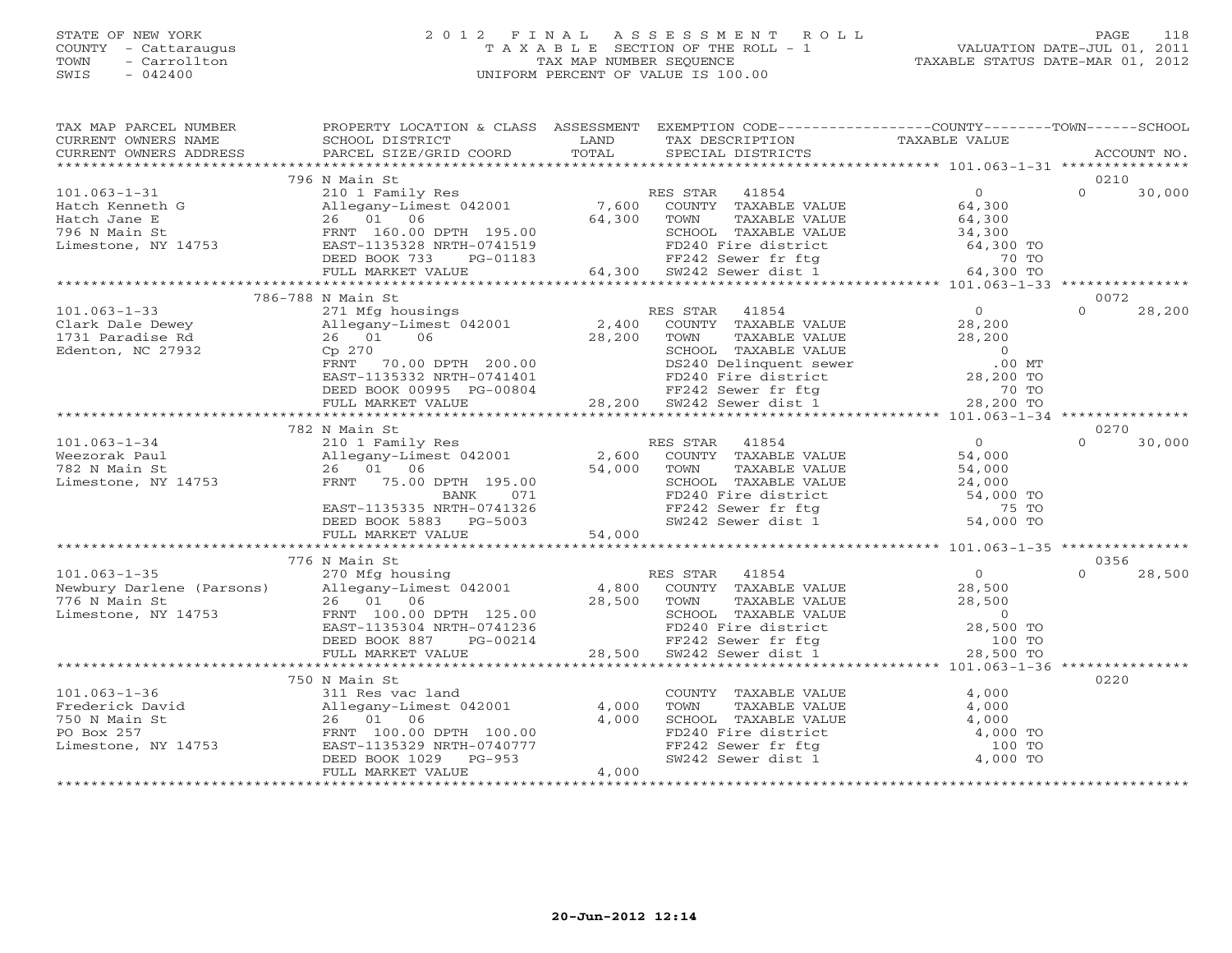# STATE OF NEW YORK 2 0 1 2 F I N A L A S S E S S M E N T R O L L PAGE 119 COUNTY - Cattaraugus T A X A B L E SECTION OF THE ROLL - 1 VALUATION DATE-JUL 01, 2011 TOWN - Carrollton TAX MAP NUMBER SEQUENCE TAXABLE STATUS DATE-MAR 01, 2012 SWIS - 042400 UNIFORM PERCENT OF VALUE IS 100.00UNIFORM PERCENT OF VALUE IS 100.00

| TAX MAP PARCEL NUMBER<br>CURRENT OWNERS NAME<br>CURRENT OWNERS ADDRESS                                                                                                                                                                                                                                                                                                                                             | PROPERTY LOCATION & CLASS ASSESSMENT EXEMPTION CODE---------------COUNTY-------TOWN-----SCHOOL<br>SCHOOL DISTRICT LAND |       | THE TEST TEST THE TAXABLE VALUE<br>SPECIAL DISTRICTS TAXABLE VALUE                                                                                                                                                |      |
|--------------------------------------------------------------------------------------------------------------------------------------------------------------------------------------------------------------------------------------------------------------------------------------------------------------------------------------------------------------------------------------------------------------------|------------------------------------------------------------------------------------------------------------------------|-------|-------------------------------------------------------------------------------------------------------------------------------------------------------------------------------------------------------------------|------|
| COUNING SURFACE SERVICED COORD TOTAL SERVICES SERVICES RESOUND NO.<br>CURRENT OWNERS ADDRESS PARCEL SIZE/GRID COORD TOTAL SERVICES SERVICES SERVICES ACCOUNT NO.                                                                                                                                                                                                                                                   |                                                                                                                        |       |                                                                                                                                                                                                                   |      |
| 101.063-1-37 5780 Leonard Run Rd<br>$\begin{array}{l} 5780 \text{ Leonard Run Rd} \\ \text{Rornacki Jeff} \\ \text{R20 Apt's - Apt. 3} \\ 204pts - Apt. 3 \\ 6011 \text{ Southern Blvd} \\ \text{Hamburg, NY 14075} \\ \text{Hamburg, NY 14075} \\ \text{R20 Apt's - Apt. 3} \\ \text{R20 Art's - Apt. 3} \\ \text{R20 Art's - Apt. 3} \\ \text{R20 Art's - Apt. 3} \\ \text{R20 Art's - Apt. 3} \\ \text{R20 Art$ | 5780 Leonard Run Rd                                                                                                    |       |                                                                                                                                                                                                                   | 1111 |
|                                                                                                                                                                                                                                                                                                                                                                                                                    |                                                                                                                        |       |                                                                                                                                                                                                                   |      |
| $101.063 - 2 - 1$<br>Shell Oil Co.<br>Shell Oil Co.<br>Property Tax Dept.<br>26 01 06 1,300<br>PO Box 4369 2001 1,300<br>Houston, TX 77210-4369 EAST-1134483 NRTH-0739861<br>EED BOOK 1005 PG-1053<br>TULL MARKET VALUE<br>TULL MARKET VALUE                                                                                                                                                                       | 701 Main St<br>314 Rural vac<10                                                                                        |       | COUNTY TAXABLE VALUE 1,300<br>TOWN TAXABLE VALUE 1,300<br>SCHOOL TAXABLE VALUE 1,300<br>FD240 Fire district 1,300 TO                                                                                              | 0817 |
|                                                                                                                                                                                                                                                                                                                                                                                                                    |                                                                                                                        |       |                                                                                                                                                                                                                   |      |
| 101.063-2-2<br>Bottone Ralph J<br>690 Main St<br>FO Box 245<br>E VALUE<br>FO Box 245<br>Limestone, NY 14753<br>ELL MARKET VALUE<br>FULL MARKET VALUE<br>FULL MARKET VALUE<br>FULL MARKET VALUE<br>FULL MARKET VALUE<br>FULL MARKET VALUE<br>FULL MARKET                                                                                                                                                            | 701 Main St                                                                                                            |       |                                                                                                                                                                                                                   | 1081 |
|                                                                                                                                                                                                                                                                                                                                                                                                                    |                                                                                                                        |       |                                                                                                                                                                                                                   | 0818 |
| 101.063-2-3<br>Deems William M<br>Deems Everly A<br>Mallegary-Limest 042001<br>Deems Everly A<br>26 01 06<br>EX 124<br>EXST-1135311 NRTH-0740064<br>EXST-1135311 NRTH-0740064<br>EXST-1135311 NRTH-0740064<br>EXST-1135311 NRTH-0740064<br>FULL MAR                                                                                                                                                                | 715 Main St                                                                                                            |       |                                                                                                                                                                                                                   |      |
|                                                                                                                                                                                                                                                                                                                                                                                                                    |                                                                                                                        |       |                                                                                                                                                                                                                   |      |
| 101.063-2-4.1<br>Benjamin Truck<br>745 Main St<br>Limestone, NY 14753<br>ERNT 160.00 DPTH 40.00<br>ERNT 160.00 DPTH 40.00<br>TERNT 160.00 DPTH 40.00<br>TERNT 160.00 DPTH 40.00<br>TERNT 160.00 DPTH 40.00<br>TERNT 160.00 DPTH 40.00<br>TERNT 16                                                                                                                                                                  | 745 Main St<br>$PG-600$<br>DEED BOOK 569<br>FULL MARKET VALUE                                                          | 1,500 | COUNTY TAXABLE VALUE<br>TOWN TAXABLE VALUE<br>SCHOOL TAXABLE VALUE<br>FD240 Fire district<br>FD240 Fire district<br>SW241 Sewer 1,500 TO<br>WD241 Water Dist 1<br>WS240 Water/Sewer District<br>1,500 TO<br>00 MT | 0689 |
|                                                                                                                                                                                                                                                                                                                                                                                                                    |                                                                                                                        |       |                                                                                                                                                                                                                   |      |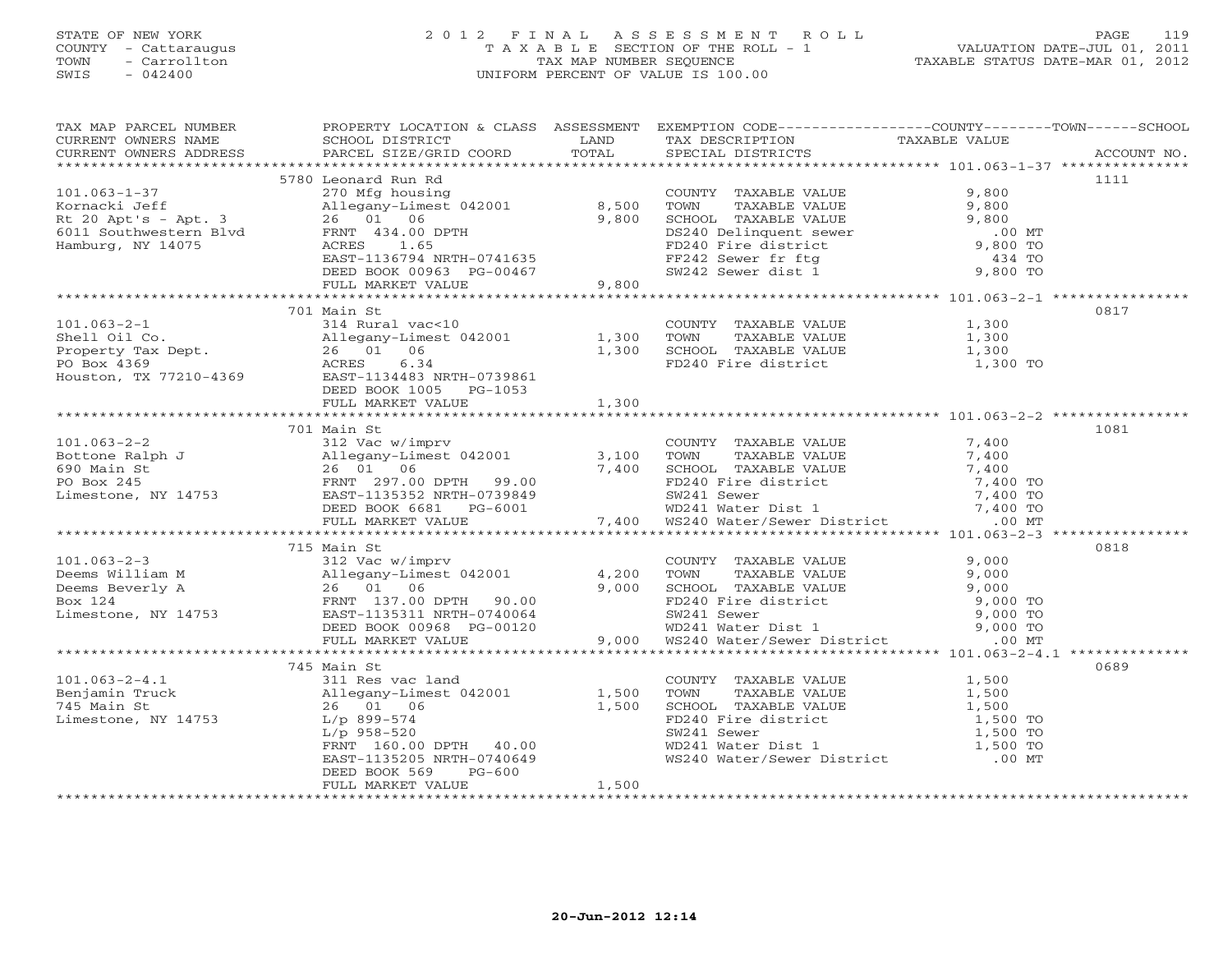# STATE OF NEW YORK 2 0 1 2 F I N A L A S S E S S M E N T R O L L PAGE 120 COUNTY - Cattaraugus T A X A B L E SECTION OF THE ROLL - 1 VALUATION DATE-JUL 01, 2011 TOWN - Carrollton TAX MAP NUMBER SEQUENCE TAXABLE STATUS DATE-MAR 01, 2012 SWIS - 042400 UNIFORM PERCENT OF VALUE IS 100.00UNIFORM PERCENT OF VALUE IS 100.00

| 1351<br>746 Main St<br>101.063-2-4.2<br>Benjamin Nicholas D<br>Enjamin Amy M<br>26 01 06<br>26 01 06<br>26 01 06<br>26 01 06<br>26 01 06<br>26 01 06<br>26 01 06<br>26 01 06<br>27,500<br>27,500<br>27,500<br>27,500<br>27,500<br>27,500<br>27,500<br>27,500<br>27,500<br>27,500<br>27,500<br>27,<br>$\Omega$<br>30,000<br>Benjamin Amy M<br>746 N Main St<br>1990 1001 1014-1017<br>22, 300 1000 124, 300 1000 124, 300 124, 300 124, 22, 500 22, 500<br>EAST-1135372 NRTH-0740649 52,500 WD241 Water District 52,500 TO<br>EED BOOK 8180 PG-2001 52,500 WD241 Wat<br>0690<br>300 300<br>300<br>$\bigcirc$<br>$\overline{0}$<br>$\overline{0}$<br>30,000<br>37,100<br>TOWN TAXABLE VALUE<br>TOWN TAXABLE VALUE<br>SCHOOL TAXABLE VALUE<br>TOWN TAXABLE VALUE<br>TOWN TAXABLE VALUE<br>TAGO TO TO TO SW241 Sewer<br>WD241 Water Dist 1<br>WS240 Water/Sewer District<br>.00 MT<br>725 Us Rte 219<br>1277<br>$\begin{tabular}{llllll} \multicolumn{2}{c}{\textbf{COUNTY}} & \textbf{TAXABLE VALUE} & & & & 40,000 \\ \multicolumn{2}{c}{\textbf{TOWN}} & \textbf{TAXABLE VALUE} & & & 40,000 \end{tabular}$<br>101.063-2-5.2<br>Benjamin Stacy D<br>Benjamin Diane L<br>PO Box 44<br>Limestone, NY 14753<br>Contract Data Case of the Surface of the Same Book 00928<br>Contract Data Case Case Case of the Same Book 00928<br>PO Box 44<br>Contract Data Ca<br>26 01 06 40,000 SCHOOL TAXABLE VALUE 40,000 TO<br>FRNT 350.00 DPTH 82.00 FD240 Fire district 40,000 TO<br>EAST-1135269 NRTH-0740292 SW241 Sewer 40,000 TO<br>DEED BOOK 00928 PG-00227 WD241 Water Dist 1 40,000 TO<br>FULL MARKET VALU<br>728 Main St<br>1298<br>COUNTY TAXABLE VALUE 23,000<br>TOWN TAXABLE VALUE 23,000<br>5.4<br>13,700<br>13,700<br>13,700<br>13,700<br>13,700<br>13,700<br>13,700<br>13,700<br>13,700<br>13,700<br>13,700<br>13,000<br>Ff 100.00<br>13,000<br>NY 14753<br>13,000<br>FOWN TAXABLE VALUE<br>SCHOOL TAXABLE VALUE<br>SCHOOL TAXABLE VALUE<br>PD240 Fire district<br>SW241 Sewer<br>WD241 Water Dist 1<br>WS240 Water/Sewer District<br>CO MT<br>26 01 06 23,000<br>Ff 100.00 23,000<br>RCRES 18.65<br>EAST-1136346 NRTH-0740513<br>DEED BOOK 00958 PG-00517<br>FULL MARKET VALUE 23,000 | TAX MAP PARCEL NUMBER<br>CURRENT OWNERS NAME<br>CURRENT OWNERS NAME<br>CURRENT OWNERS ADDRESS | PROPERTY LOCATION & CLASS ASSESSMENT EXEMPTION CODE---------------COUNTY-------TOWN------SCHOOL |  |  |  |
|------------------------------------------------------------------------------------------------------------------------------------------------------------------------------------------------------------------------------------------------------------------------------------------------------------------------------------------------------------------------------------------------------------------------------------------------------------------------------------------------------------------------------------------------------------------------------------------------------------------------------------------------------------------------------------------------------------------------------------------------------------------------------------------------------------------------------------------------------------------------------------------------------------------------------------------------------------------------------------------------------------------------------------------------------------------------------------------------------------------------------------------------------------------------------------------------------------------------------------------------------------------------------------------------------------------------------------------------------------------------------------------------------------------------------------------------------------------------------------------------------------------------------------------------------------------------------------------------------------------------------------------------------------------------------------------------------------------------------------------------------------------------------------------------------------------------------------------------------------------------------------------------------------------------------------------------------------------------------------------------------------------------------------------------------------------------------------------------------------------------------------------------------------------------------------------|-----------------------------------------------------------------------------------------------|-------------------------------------------------------------------------------------------------|--|--|--|
|                                                                                                                                                                                                                                                                                                                                                                                                                                                                                                                                                                                                                                                                                                                                                                                                                                                                                                                                                                                                                                                                                                                                                                                                                                                                                                                                                                                                                                                                                                                                                                                                                                                                                                                                                                                                                                                                                                                                                                                                                                                                                                                                                                                          |                                                                                               |                                                                                                 |  |  |  |
|                                                                                                                                                                                                                                                                                                                                                                                                                                                                                                                                                                                                                                                                                                                                                                                                                                                                                                                                                                                                                                                                                                                                                                                                                                                                                                                                                                                                                                                                                                                                                                                                                                                                                                                                                                                                                                                                                                                                                                                                                                                                                                                                                                                          |                                                                                               |                                                                                                 |  |  |  |
|                                                                                                                                                                                                                                                                                                                                                                                                                                                                                                                                                                                                                                                                                                                                                                                                                                                                                                                                                                                                                                                                                                                                                                                                                                                                                                                                                                                                                                                                                                                                                                                                                                                                                                                                                                                                                                                                                                                                                                                                                                                                                                                                                                                          |                                                                                               |                                                                                                 |  |  |  |
|                                                                                                                                                                                                                                                                                                                                                                                                                                                                                                                                                                                                                                                                                                                                                                                                                                                                                                                                                                                                                                                                                                                                                                                                                                                                                                                                                                                                                                                                                                                                                                                                                                                                                                                                                                                                                                                                                                                                                                                                                                                                                                                                                                                          |                                                                                               |                                                                                                 |  |  |  |
|                                                                                                                                                                                                                                                                                                                                                                                                                                                                                                                                                                                                                                                                                                                                                                                                                                                                                                                                                                                                                                                                                                                                                                                                                                                                                                                                                                                                                                                                                                                                                                                                                                                                                                                                                                                                                                                                                                                                                                                                                                                                                                                                                                                          |                                                                                               |                                                                                                 |  |  |  |
|                                                                                                                                                                                                                                                                                                                                                                                                                                                                                                                                                                                                                                                                                                                                                                                                                                                                                                                                                                                                                                                                                                                                                                                                                                                                                                                                                                                                                                                                                                                                                                                                                                                                                                                                                                                                                                                                                                                                                                                                                                                                                                                                                                                          |                                                                                               |                                                                                                 |  |  |  |
|                                                                                                                                                                                                                                                                                                                                                                                                                                                                                                                                                                                                                                                                                                                                                                                                                                                                                                                                                                                                                                                                                                                                                                                                                                                                                                                                                                                                                                                                                                                                                                                                                                                                                                                                                                                                                                                                                                                                                                                                                                                                                                                                                                                          |                                                                                               |                                                                                                 |  |  |  |
|                                                                                                                                                                                                                                                                                                                                                                                                                                                                                                                                                                                                                                                                                                                                                                                                                                                                                                                                                                                                                                                                                                                                                                                                                                                                                                                                                                                                                                                                                                                                                                                                                                                                                                                                                                                                                                                                                                                                                                                                                                                                                                                                                                                          |                                                                                               |                                                                                                 |  |  |  |
|                                                                                                                                                                                                                                                                                                                                                                                                                                                                                                                                                                                                                                                                                                                                                                                                                                                                                                                                                                                                                                                                                                                                                                                                                                                                                                                                                                                                                                                                                                                                                                                                                                                                                                                                                                                                                                                                                                                                                                                                                                                                                                                                                                                          |                                                                                               |                                                                                                 |  |  |  |
|                                                                                                                                                                                                                                                                                                                                                                                                                                                                                                                                                                                                                                                                                                                                                                                                                                                                                                                                                                                                                                                                                                                                                                                                                                                                                                                                                                                                                                                                                                                                                                                                                                                                                                                                                                                                                                                                                                                                                                                                                                                                                                                                                                                          |                                                                                               |                                                                                                 |  |  |  |
|                                                                                                                                                                                                                                                                                                                                                                                                                                                                                                                                                                                                                                                                                                                                                                                                                                                                                                                                                                                                                                                                                                                                                                                                                                                                                                                                                                                                                                                                                                                                                                                                                                                                                                                                                                                                                                                                                                                                                                                                                                                                                                                                                                                          |                                                                                               |                                                                                                 |  |  |  |
|                                                                                                                                                                                                                                                                                                                                                                                                                                                                                                                                                                                                                                                                                                                                                                                                                                                                                                                                                                                                                                                                                                                                                                                                                                                                                                                                                                                                                                                                                                                                                                                                                                                                                                                                                                                                                                                                                                                                                                                                                                                                                                                                                                                          |                                                                                               |                                                                                                 |  |  |  |
|                                                                                                                                                                                                                                                                                                                                                                                                                                                                                                                                                                                                                                                                                                                                                                                                                                                                                                                                                                                                                                                                                                                                                                                                                                                                                                                                                                                                                                                                                                                                                                                                                                                                                                                                                                                                                                                                                                                                                                                                                                                                                                                                                                                          |                                                                                               |                                                                                                 |  |  |  |
|                                                                                                                                                                                                                                                                                                                                                                                                                                                                                                                                                                                                                                                                                                                                                                                                                                                                                                                                                                                                                                                                                                                                                                                                                                                                                                                                                                                                                                                                                                                                                                                                                                                                                                                                                                                                                                                                                                                                                                                                                                                                                                                                                                                          |                                                                                               |                                                                                                 |  |  |  |
|                                                                                                                                                                                                                                                                                                                                                                                                                                                                                                                                                                                                                                                                                                                                                                                                                                                                                                                                                                                                                                                                                                                                                                                                                                                                                                                                                                                                                                                                                                                                                                                                                                                                                                                                                                                                                                                                                                                                                                                                                                                                                                                                                                                          |                                                                                               |                                                                                                 |  |  |  |
|                                                                                                                                                                                                                                                                                                                                                                                                                                                                                                                                                                                                                                                                                                                                                                                                                                                                                                                                                                                                                                                                                                                                                                                                                                                                                                                                                                                                                                                                                                                                                                                                                                                                                                                                                                                                                                                                                                                                                                                                                                                                                                                                                                                          |                                                                                               |                                                                                                 |  |  |  |
|                                                                                                                                                                                                                                                                                                                                                                                                                                                                                                                                                                                                                                                                                                                                                                                                                                                                                                                                                                                                                                                                                                                                                                                                                                                                                                                                                                                                                                                                                                                                                                                                                                                                                                                                                                                                                                                                                                                                                                                                                                                                                                                                                                                          |                                                                                               |                                                                                                 |  |  |  |
|                                                                                                                                                                                                                                                                                                                                                                                                                                                                                                                                                                                                                                                                                                                                                                                                                                                                                                                                                                                                                                                                                                                                                                                                                                                                                                                                                                                                                                                                                                                                                                                                                                                                                                                                                                                                                                                                                                                                                                                                                                                                                                                                                                                          |                                                                                               |                                                                                                 |  |  |  |
|                                                                                                                                                                                                                                                                                                                                                                                                                                                                                                                                                                                                                                                                                                                                                                                                                                                                                                                                                                                                                                                                                                                                                                                                                                                                                                                                                                                                                                                                                                                                                                                                                                                                                                                                                                                                                                                                                                                                                                                                                                                                                                                                                                                          |                                                                                               |                                                                                                 |  |  |  |
|                                                                                                                                                                                                                                                                                                                                                                                                                                                                                                                                                                                                                                                                                                                                                                                                                                                                                                                                                                                                                                                                                                                                                                                                                                                                                                                                                                                                                                                                                                                                                                                                                                                                                                                                                                                                                                                                                                                                                                                                                                                                                                                                                                                          |                                                                                               |                                                                                                 |  |  |  |
|                                                                                                                                                                                                                                                                                                                                                                                                                                                                                                                                                                                                                                                                                                                                                                                                                                                                                                                                                                                                                                                                                                                                                                                                                                                                                                                                                                                                                                                                                                                                                                                                                                                                                                                                                                                                                                                                                                                                                                                                                                                                                                                                                                                          |                                                                                               |                                                                                                 |  |  |  |
|                                                                                                                                                                                                                                                                                                                                                                                                                                                                                                                                                                                                                                                                                                                                                                                                                                                                                                                                                                                                                                                                                                                                                                                                                                                                                                                                                                                                                                                                                                                                                                                                                                                                                                                                                                                                                                                                                                                                                                                                                                                                                                                                                                                          |                                                                                               |                                                                                                 |  |  |  |
|                                                                                                                                                                                                                                                                                                                                                                                                                                                                                                                                                                                                                                                                                                                                                                                                                                                                                                                                                                                                                                                                                                                                                                                                                                                                                                                                                                                                                                                                                                                                                                                                                                                                                                                                                                                                                                                                                                                                                                                                                                                                                                                                                                                          |                                                                                               |                                                                                                 |  |  |  |
|                                                                                                                                                                                                                                                                                                                                                                                                                                                                                                                                                                                                                                                                                                                                                                                                                                                                                                                                                                                                                                                                                                                                                                                                                                                                                                                                                                                                                                                                                                                                                                                                                                                                                                                                                                                                                                                                                                                                                                                                                                                                                                                                                                                          |                                                                                               |                                                                                                 |  |  |  |
|                                                                                                                                                                                                                                                                                                                                                                                                                                                                                                                                                                                                                                                                                                                                                                                                                                                                                                                                                                                                                                                                                                                                                                                                                                                                                                                                                                                                                                                                                                                                                                                                                                                                                                                                                                                                                                                                                                                                                                                                                                                                                                                                                                                          |                                                                                               |                                                                                                 |  |  |  |
|                                                                                                                                                                                                                                                                                                                                                                                                                                                                                                                                                                                                                                                                                                                                                                                                                                                                                                                                                                                                                                                                                                                                                                                                                                                                                                                                                                                                                                                                                                                                                                                                                                                                                                                                                                                                                                                                                                                                                                                                                                                                                                                                                                                          |                                                                                               |                                                                                                 |  |  |  |
|                                                                                                                                                                                                                                                                                                                                                                                                                                                                                                                                                                                                                                                                                                                                                                                                                                                                                                                                                                                                                                                                                                                                                                                                                                                                                                                                                                                                                                                                                                                                                                                                                                                                                                                                                                                                                                                                                                                                                                                                                                                                                                                                                                                          |                                                                                               |                                                                                                 |  |  |  |
|                                                                                                                                                                                                                                                                                                                                                                                                                                                                                                                                                                                                                                                                                                                                                                                                                                                                                                                                                                                                                                                                                                                                                                                                                                                                                                                                                                                                                                                                                                                                                                                                                                                                                                                                                                                                                                                                                                                                                                                                                                                                                                                                                                                          |                                                                                               |                                                                                                 |  |  |  |
|                                                                                                                                                                                                                                                                                                                                                                                                                                                                                                                                                                                                                                                                                                                                                                                                                                                                                                                                                                                                                                                                                                                                                                                                                                                                                                                                                                                                                                                                                                                                                                                                                                                                                                                                                                                                                                                                                                                                                                                                                                                                                                                                                                                          |                                                                                               |                                                                                                 |  |  |  |
|                                                                                                                                                                                                                                                                                                                                                                                                                                                                                                                                                                                                                                                                                                                                                                                                                                                                                                                                                                                                                                                                                                                                                                                                                                                                                                                                                                                                                                                                                                                                                                                                                                                                                                                                                                                                                                                                                                                                                                                                                                                                                                                                                                                          |                                                                                               |                                                                                                 |  |  |  |
|                                                                                                                                                                                                                                                                                                                                                                                                                                                                                                                                                                                                                                                                                                                                                                                                                                                                                                                                                                                                                                                                                                                                                                                                                                                                                                                                                                                                                                                                                                                                                                                                                                                                                                                                                                                                                                                                                                                                                                                                                                                                                                                                                                                          |                                                                                               |                                                                                                 |  |  |  |
|                                                                                                                                                                                                                                                                                                                                                                                                                                                                                                                                                                                                                                                                                                                                                                                                                                                                                                                                                                                                                                                                                                                                                                                                                                                                                                                                                                                                                                                                                                                                                                                                                                                                                                                                                                                                                                                                                                                                                                                                                                                                                                                                                                                          | $101.063 - 2 - 5.4$                                                                           |                                                                                                 |  |  |  |
|                                                                                                                                                                                                                                                                                                                                                                                                                                                                                                                                                                                                                                                                                                                                                                                                                                                                                                                                                                                                                                                                                                                                                                                                                                                                                                                                                                                                                                                                                                                                                                                                                                                                                                                                                                                                                                                                                                                                                                                                                                                                                                                                                                                          | Benjamin Stacy D                                                                              |                                                                                                 |  |  |  |
|                                                                                                                                                                                                                                                                                                                                                                                                                                                                                                                                                                                                                                                                                                                                                                                                                                                                                                                                                                                                                                                                                                                                                                                                                                                                                                                                                                                                                                                                                                                                                                                                                                                                                                                                                                                                                                                                                                                                                                                                                                                                                                                                                                                          | Benjamin Diane L                                                                              |                                                                                                 |  |  |  |
|                                                                                                                                                                                                                                                                                                                                                                                                                                                                                                                                                                                                                                                                                                                                                                                                                                                                                                                                                                                                                                                                                                                                                                                                                                                                                                                                                                                                                                                                                                                                                                                                                                                                                                                                                                                                                                                                                                                                                                                                                                                                                                                                                                                          | PO Box 44                                                                                     |                                                                                                 |  |  |  |
|                                                                                                                                                                                                                                                                                                                                                                                                                                                                                                                                                                                                                                                                                                                                                                                                                                                                                                                                                                                                                                                                                                                                                                                                                                                                                                                                                                                                                                                                                                                                                                                                                                                                                                                                                                                                                                                                                                                                                                                                                                                                                                                                                                                          | Limestone, NY 14753                                                                           |                                                                                                 |  |  |  |
|                                                                                                                                                                                                                                                                                                                                                                                                                                                                                                                                                                                                                                                                                                                                                                                                                                                                                                                                                                                                                                                                                                                                                                                                                                                                                                                                                                                                                                                                                                                                                                                                                                                                                                                                                                                                                                                                                                                                                                                                                                                                                                                                                                                          |                                                                                               |                                                                                                 |  |  |  |
|                                                                                                                                                                                                                                                                                                                                                                                                                                                                                                                                                                                                                                                                                                                                                                                                                                                                                                                                                                                                                                                                                                                                                                                                                                                                                                                                                                                                                                                                                                                                                                                                                                                                                                                                                                                                                                                                                                                                                                                                                                                                                                                                                                                          |                                                                                               |                                                                                                 |  |  |  |
|                                                                                                                                                                                                                                                                                                                                                                                                                                                                                                                                                                                                                                                                                                                                                                                                                                                                                                                                                                                                                                                                                                                                                                                                                                                                                                                                                                                                                                                                                                                                                                                                                                                                                                                                                                                                                                                                                                                                                                                                                                                                                                                                                                                          |                                                                                               |                                                                                                 |  |  |  |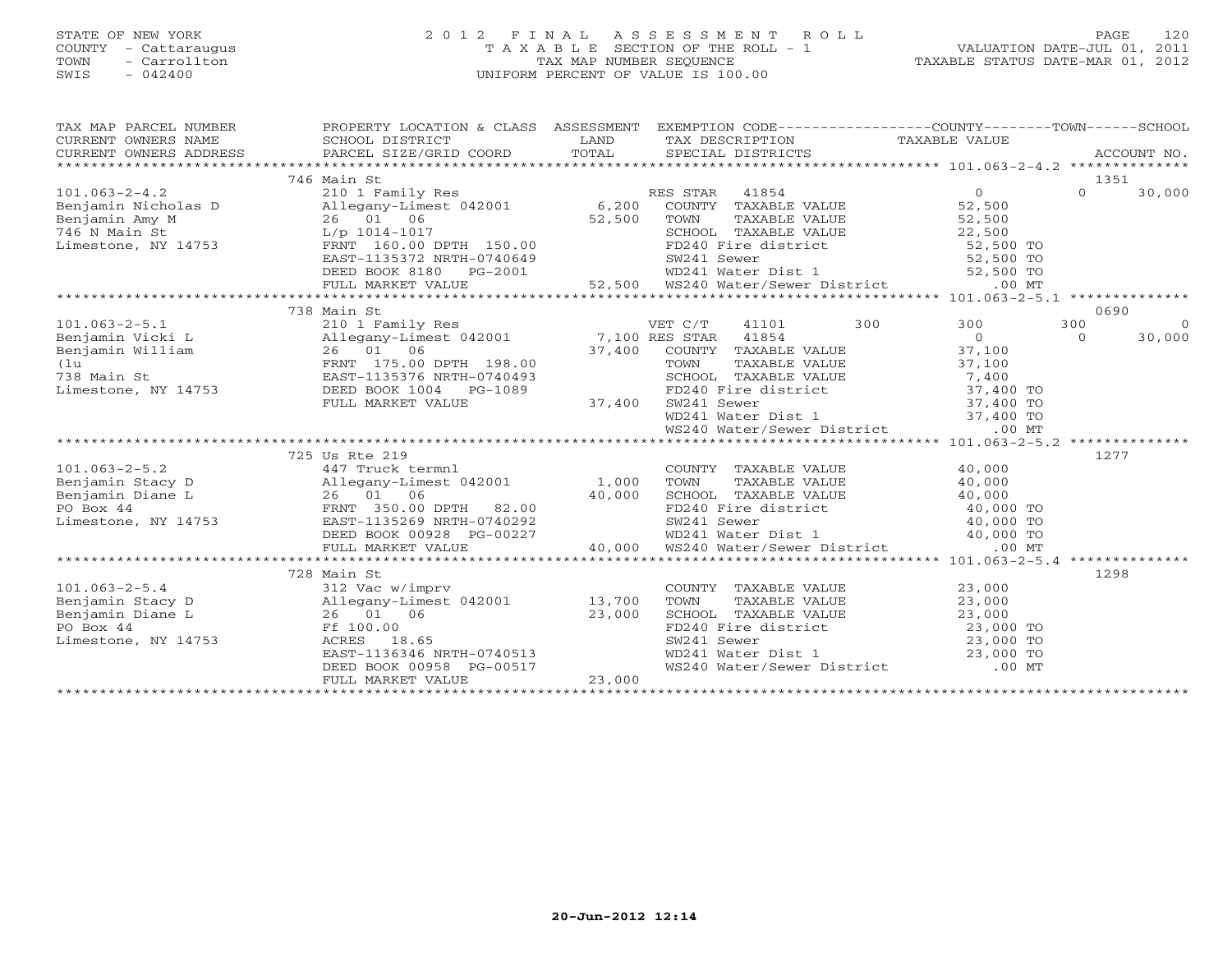# STATE OF NEW YORK 2 0 1 2 F I N A L A S S E S S M E N T R O L L PAGE 121 COUNTY - Cattaraugus T A X A B L E SECTION OF THE ROLL - 1 VALUATION DATE-JUL 01, 2011 TOWN - Carrollton TAX MAP NUMBER SEQUENCE TAXABLE STATUS DATE-MAR 01, 2012 SWIS - 042400 UNIFORM PERCENT OF VALUE IS 100.00UNIFORM PERCENT OF VALUE IS 100.00

| $\begin{tabular}{lllllllll} \multicolumn{3}{l}{{\small\sc{CURER}}}& $\text{MME}$ & $\text{SCHOOL} & $\text{DISTRICT}$ & $\text{LAND}$ & $\text{TAX} & $\text{DESCRIPTION}$ & $\text{TAXABLE} & $\text{VALUE}$ \\ & $\text{CURERPT} & $\text{WWERS} & $\text{ADDRES} & $\text{PARCEL} & $\text{SIZE/GRID} & $\text{COORD}$ & $\text{TOTAL}$ & $\text{SPECIAL} & $\text{DISTRICTS} & $\text{RCCOUNT NO} \\ & $\text{*}\text{*}\text{*}\text{*}\text{*}\text{*}\text{*}\text{*}\text{*}\text{*}\text$ |          |
|----------------------------------------------------------------------------------------------------------------------------------------------------------------------------------------------------------------------------------------------------------------------------------------------------------------------------------------------------------------------------------------------------------------------------------------------------------------------------------------------------|----------|
|                                                                                                                                                                                                                                                                                                                                                                                                                                                                                                    |          |
| 0719<br>101.003-2-6<br>Benjamin Stacy D<br>Benjamin Diane L<br>26 01 06<br>Box 44<br>Limestone, NY 14753<br>CHOOL TAXABLE VALUE<br>FE 76.48<br>PENT 76.48<br>DPTH<br>PENT 76.48<br>PENT 76.48<br>PENT 16.100<br>PENT TAXABLE VALUE<br>SCHOOL TAXABLE VALUE<br>SCHOOL                                                                                                                                                                                                                               |          |
| $\Omega$                                                                                                                                                                                                                                                                                                                                                                                                                                                                                           | 30,000   |
|                                                                                                                                                                                                                                                                                                                                                                                                                                                                                                    |          |
|                                                                                                                                                                                                                                                                                                                                                                                                                                                                                                    |          |
|                                                                                                                                                                                                                                                                                                                                                                                                                                                                                                    |          |
|                                                                                                                                                                                                                                                                                                                                                                                                                                                                                                    |          |
|                                                                                                                                                                                                                                                                                                                                                                                                                                                                                                    |          |
|                                                                                                                                                                                                                                                                                                                                                                                                                                                                                                    |          |
| COWN TAXABLE VALUE<br>TOWN TAXABLE VALUE<br>SCHOOL TAXABLE VALUE<br>FD240 Fire district<br>SW241 Sewer<br>WD241 Water Dist 1<br>WS240 Water/Sewer District<br>99,900 TO<br>WS240 Water/Sewer District<br>00 MT                                                                                                                                                                                                                                                                                     |          |
|                                                                                                                                                                                                                                                                                                                                                                                                                                                                                                    |          |
|                                                                                                                                                                                                                                                                                                                                                                                                                                                                                                    |          |
| 720 Main St<br>0819                                                                                                                                                                                                                                                                                                                                                                                                                                                                                |          |
|                                                                                                                                                                                                                                                                                                                                                                                                                                                                                                    |          |
|                                                                                                                                                                                                                                                                                                                                                                                                                                                                                                    |          |
|                                                                                                                                                                                                                                                                                                                                                                                                                                                                                                    |          |
|                                                                                                                                                                                                                                                                                                                                                                                                                                                                                                    |          |
|                                                                                                                                                                                                                                                                                                                                                                                                                                                                                                    |          |
|                                                                                                                                                                                                                                                                                                                                                                                                                                                                                                    |          |
| 101.063-2-7<br>Deems William M $311$ Res vac land<br>Deems William M $25$ 01.0619<br>Neems Hotel and $25$ 01.0619<br>Neems Box 124<br>EXT-1135871 NRTH-0740126<br>DEED BOX 10,900<br>DEED BOX 10,900<br>DEED BOX 10,900<br>DEED BOX 10,900<br>DEE                                                                                                                                                                                                                                                  |          |
| 714 Main St<br>0696                                                                                                                                                                                                                                                                                                                                                                                                                                                                                |          |
| 101.063-2-8<br>101.063-2-8<br>101.063-2-8<br>11122<br>11122<br>11122<br>11122<br>11122<br>11122<br>11122<br>11122<br>11122<br>11122<br>11122<br>11122<br>11122<br>11122<br>1122<br>1122<br>1122<br>1122<br>1122<br>1122<br>1122<br>1122<br>11354<br>11354<br>11854<br>11854<br>11854<br>11<br>$9,135$<br>0<br>$\Omega$                                                                                                                                                                             | $\Omega$ |
| $\Omega$                                                                                                                                                                                                                                                                                                                                                                                                                                                                                           | 30,000   |
|                                                                                                                                                                                                                                                                                                                                                                                                                                                                                                    |          |
|                                                                                                                                                                                                                                                                                                                                                                                                                                                                                                    |          |
|                                                                                                                                                                                                                                                                                                                                                                                                                                                                                                    |          |
|                                                                                                                                                                                                                                                                                                                                                                                                                                                                                                    |          |
| DEED BOOK 00945 PG-01025<br>FULL MARKET VALUE 60,900                                                                                                                                                                                                                                                                                                                                                                                                                                               |          |
|                                                                                                                                                                                                                                                                                                                                                                                                                                                                                                    |          |
| TOWN TAXABLE VALUE<br>TOWN TAXABLE VALUE<br>SCHOOL TAXABLE VALUE<br>SCHOOL TAXABLE VALUE<br>TOWN TAXABLE VALUE<br>SCHOOL TAXABLE VALUE<br>TO 30,900<br>FD240 Fire district<br>WD241 Water District<br>WS240 Water/Sewer District<br>.00 MT<br>.00 MT                                                                                                                                                                                                                                               |          |
|                                                                                                                                                                                                                                                                                                                                                                                                                                                                                                    |          |
| 702 Main St<br>0732<br>$0$ 94,000<br>94,000<br>24,000<br>24,000                                                                                                                                                                                                                                                                                                                                                                                                                                    |          |
| $\Omega$                                                                                                                                                                                                                                                                                                                                                                                                                                                                                           | 30,000   |
|                                                                                                                                                                                                                                                                                                                                                                                                                                                                                                    |          |
|                                                                                                                                                                                                                                                                                                                                                                                                                                                                                                    |          |
|                                                                                                                                                                                                                                                                                                                                                                                                                                                                                                    |          |
|                                                                                                                                                                                                                                                                                                                                                                                                                                                                                                    |          |
|                                                                                                                                                                                                                                                                                                                                                                                                                                                                                                    |          |
| 101.063-2-9.1<br>210 1 Family Res<br>2001 External B,000 COUNTY TAXABLE VALUE<br>26 01 06 94,000 TOWN TAXABLE VALUE<br>26 01 06 94,000 TOWN TAXABLE VALUE<br>26 01 06 94,000 TOWN TAXABLE VALUE<br>26 01 06 94,000 TOWN TAXABLE VALUE<br>26<br>CONOOL TAXABLE VALUE<br>SCHOOL TAXABLE VALUE<br>FD240 Fire district<br>SW241 Sewer<br>WD241 Water Dist 1<br>WS240 Water/Sewer District<br>00 MT                                                                                                     |          |
|                                                                                                                                                                                                                                                                                                                                                                                                                                                                                                    |          |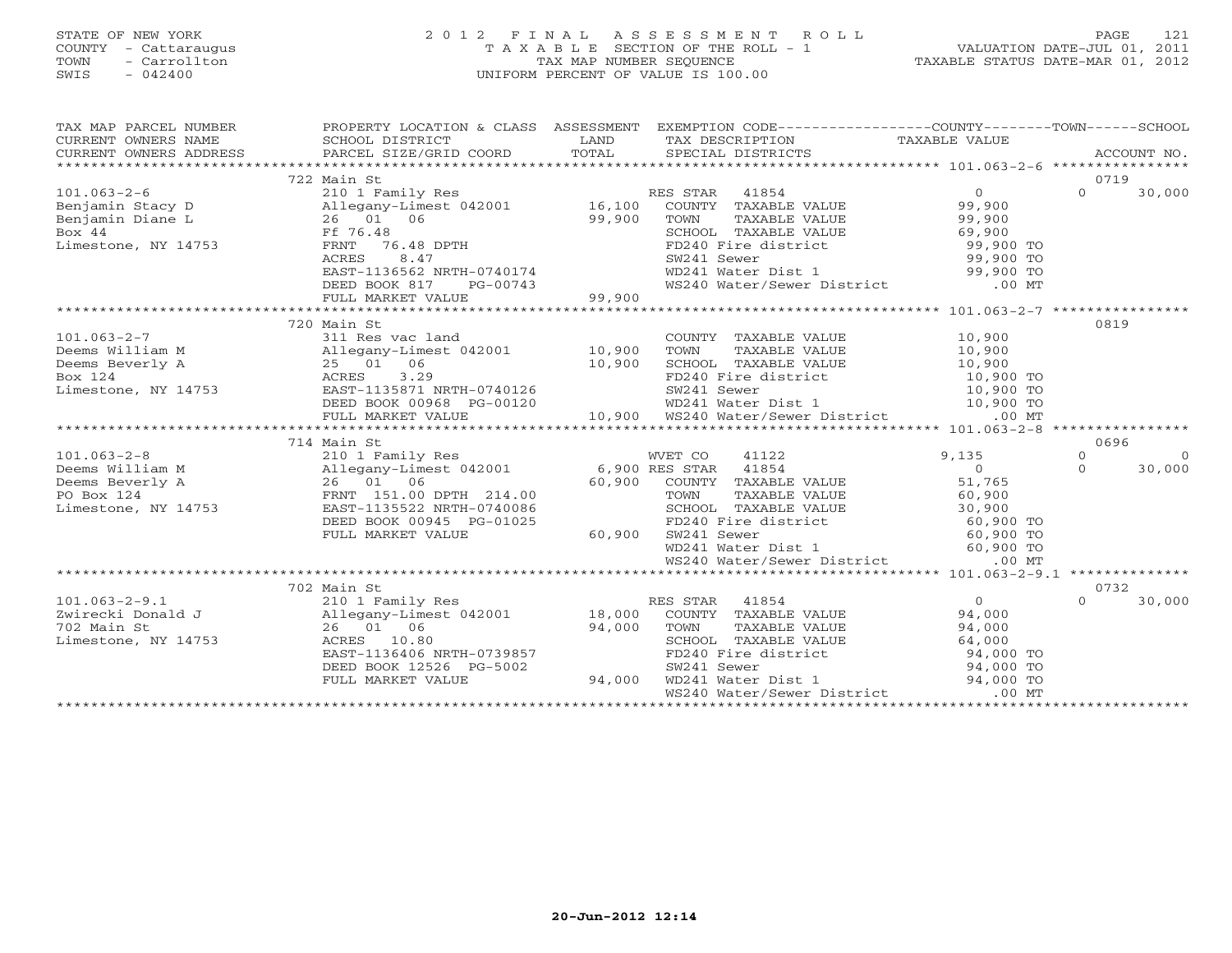# STATE OF NEW YORK 2 0 1 2 F I N A L A S S E S S M E N T R O L L PAGE 122 COUNTY - Cattaraugus T A X A B L E SECTION OF THE ROLL - 1 VALUATION DATE-JUL 01, 2011 TOWN - Carrollton TAX MAP NUMBER SEQUENCE TAXABLE STATUS DATE-MAR 01, 2012 SWIS - 042400 UNIFORM PERCENT OF VALUE IS 100.00UNIFORM PERCENT OF VALUE IS 100.00

| $\begin{tabular}{lllllllll} \textsc{rank} & \textsc{rank} & \textsc{rank} & \textsc{rank} & \textsc{rank} & \textsc{rank} & \textsc{rank} & \textsc{rank} & \textsc{rank} & \textsc{rank} & \textsc{rank} & \textsc{rank} & \textsc{rank} & \textsc{rank} & \textsc{rank} & \textsc{rank} & \textsc{rank} & \textsc{rank} & \textsc{rank} & \textsc{rank} & \textsc{rank} & \textsc{rank} & \textsc{rank} & \textsc{rank} & \textsc{rank} & \textsc{rank} & \textsc{rank} & \textsc{rank} & \textsc{rank} & \textsc{rank$ |                                                                                                                                                                                                                                                      |                                   |                    |
|---------------------------------------------------------------------------------------------------------------------------------------------------------------------------------------------------------------------------------------------------------------------------------------------------------------------------------------------------------------------------------------------------------------------------------------------------------------------------------------------------------------------------|------------------------------------------------------------------------------------------------------------------------------------------------------------------------------------------------------------------------------------------------------|-----------------------------------|--------------------|
|                                                                                                                                                                                                                                                                                                                                                                                                                                                                                                                           |                                                                                                                                                                                                                                                      |                                   |                    |
|                                                                                                                                                                                                                                                                                                                                                                                                                                                                                                                           |                                                                                                                                                                                                                                                      |                                   |                    |
|                                                                                                                                                                                                                                                                                                                                                                                                                                                                                                                           |                                                                                                                                                                                                                                                      |                                   |                    |
|                                                                                                                                                                                                                                                                                                                                                                                                                                                                                                                           |                                                                                                                                                                                                                                                      |                                   |                    |
|                                                                                                                                                                                                                                                                                                                                                                                                                                                                                                                           |                                                                                                                                                                                                                                                      |                                   |                    |
|                                                                                                                                                                                                                                                                                                                                                                                                                                                                                                                           |                                                                                                                                                                                                                                                      |                                   |                    |
|                                                                                                                                                                                                                                                                                                                                                                                                                                                                                                                           |                                                                                                                                                                                                                                                      |                                   |                    |
|                                                                                                                                                                                                                                                                                                                                                                                                                                                                                                                           | 1/p 878-40<br>FRNT 130.00 DPTH 236.00<br>EAST-1135593 NRTH-0739788<br>DEED BOOK 3704 PG-3001<br>FULL MARKET VALUE<br>FULL MARKET VALUE<br>BOOK 3704 PG-3001<br>BOOK 3704 PG-3001<br>BOOK 3704 PG-3001<br>BOOK 3704 PG-3001<br>BOOK 3704 PG-3001<br>B |                                   |                    |
|                                                                                                                                                                                                                                                                                                                                                                                                                                                                                                                           |                                                                                                                                                                                                                                                      |                                   |                    |
|                                                                                                                                                                                                                                                                                                                                                                                                                                                                                                                           |                                                                                                                                                                                                                                                      |                                   |                    |
|                                                                                                                                                                                                                                                                                                                                                                                                                                                                                                                           |                                                                                                                                                                                                                                                      |                                   |                    |
|                                                                                                                                                                                                                                                                                                                                                                                                                                                                                                                           |                                                                                                                                                                                                                                                      | WS240 Water/Sewer District .00 MT |                    |
|                                                                                                                                                                                                                                                                                                                                                                                                                                                                                                                           |                                                                                                                                                                                                                                                      |                                   |                    |
| 101.063-2-9.3<br>Young Laura G<br>Young Laura G<br>2010 I Family Res<br>26 01 06 DPTH 210.00<br>ERNT 150.00 DPTH 210.00<br>ERNT 150.00 DPTH 210.00<br>ERSTAR 41834<br>26 01 06 DFTH 210.00<br>ERSTAR 41834<br>26 01 06 DFTH 210.00<br>ERSTAR 41834<br>                                                                                                                                                                                                                                                                    | 700 Main St                                                                                                                                                                                                                                          |                                   | 1171               |
|                                                                                                                                                                                                                                                                                                                                                                                                                                                                                                                           |                                                                                                                                                                                                                                                      |                                   | $\Omega$<br>56,500 |
|                                                                                                                                                                                                                                                                                                                                                                                                                                                                                                                           |                                                                                                                                                                                                                                                      |                                   |                    |
|                                                                                                                                                                                                                                                                                                                                                                                                                                                                                                                           |                                                                                                                                                                                                                                                      |                                   |                    |
|                                                                                                                                                                                                                                                                                                                                                                                                                                                                                                                           |                                                                                                                                                                                                                                                      |                                   |                    |
|                                                                                                                                                                                                                                                                                                                                                                                                                                                                                                                           |                                                                                                                                                                                                                                                      |                                   |                    |
|                                                                                                                                                                                                                                                                                                                                                                                                                                                                                                                           |                                                                                                                                                                                                                                                      |                                   |                    |
|                                                                                                                                                                                                                                                                                                                                                                                                                                                                                                                           |                                                                                                                                                                                                                                                      |                                   |                    |
|                                                                                                                                                                                                                                                                                                                                                                                                                                                                                                                           |                                                                                                                                                                                                                                                      |                                   |                    |
|                                                                                                                                                                                                                                                                                                                                                                                                                                                                                                                           |                                                                                                                                                                                                                                                      |                                   |                    |
|                                                                                                                                                                                                                                                                                                                                                                                                                                                                                                                           |                                                                                                                                                                                                                                                      |                                   |                    |
|                                                                                                                                                                                                                                                                                                                                                                                                                                                                                                                           |                                                                                                                                                                                                                                                      |                                   |                    |
|                                                                                                                                                                                                                                                                                                                                                                                                                                                                                                                           |                                                                                                                                                                                                                                                      |                                   |                    |
|                                                                                                                                                                                                                                                                                                                                                                                                                                                                                                                           |                                                                                                                                                                                                                                                      |                                   |                    |
|                                                                                                                                                                                                                                                                                                                                                                                                                                                                                                                           |                                                                                                                                                                                                                                                      |                                   |                    |
|                                                                                                                                                                                                                                                                                                                                                                                                                                                                                                                           |                                                                                                                                                                                                                                                      |                                   |                    |
|                                                                                                                                                                                                                                                                                                                                                                                                                                                                                                                           |                                                                                                                                                                                                                                                      |                                   |                    |
| $\begin{array}{cccccccc} 101.063-2-9.5 & & & & & & & & 1308 \\ -9.5 & & & & & & & & & & 1308 \\ \mbox{Bottom Ralph J} & & & & & & & & 1308 \\ \mbox{Bottom Ralph J} & & & & & & & 1308 \\ \mbox{Box 245} & & & & & & & 1308 \\ \mbox{Dox 245} & & & & & & & 1308 \\ \mbox{Limes, NY 14753-0245} & & & & & & 1308 \\ \mbox{Dax 245} & & & & & & & 1308 \\ \mbox{Dax 246} & & & & & & $                                                                                                                                     |                                                                                                                                                                                                                                                      |                                   |                    |
|                                                                                                                                                                                                                                                                                                                                                                                                                                                                                                                           |                                                                                                                                                                                                                                                      |                                   |                    |
|                                                                                                                                                                                                                                                                                                                                                                                                                                                                                                                           |                                                                                                                                                                                                                                                      |                                   |                    |
|                                                                                                                                                                                                                                                                                                                                                                                                                                                                                                                           |                                                                                                                                                                                                                                                      |                                   |                    |
|                                                                                                                                                                                                                                                                                                                                                                                                                                                                                                                           |                                                                                                                                                                                                                                                      |                                   |                    |
|                                                                                                                                                                                                                                                                                                                                                                                                                                                                                                                           |                                                                                                                                                                                                                                                      |                                   | $0 \t 26,500$      |
|                                                                                                                                                                                                                                                                                                                                                                                                                                                                                                                           |                                                                                                                                                                                                                                                      |                                   |                    |
|                                                                                                                                                                                                                                                                                                                                                                                                                                                                                                                           |                                                                                                                                                                                                                                                      |                                   |                    |
| 101.063-2-9.6<br>686 1/2 Main St.<br>210 1 Family Res RES STAR 41854 0 1374<br>26,500 0 26,600 0 26,500 0 26,500 0 26,500 0 26,500 0 26,500 0 26,500 0 26,500 0 26,500 0 26,500 0 26,500 0 26,500 0 26,500 0 26,500 0 26,500 0 26,5                                                                                                                                                                                                                                                                                       |                                                                                                                                                                                                                                                      |                                   |                    |
|                                                                                                                                                                                                                                                                                                                                                                                                                                                                                                                           |                                                                                                                                                                                                                                                      |                                   |                    |
|                                                                                                                                                                                                                                                                                                                                                                                                                                                                                                                           |                                                                                                                                                                                                                                                      |                                   |                    |
|                                                                                                                                                                                                                                                                                                                                                                                                                                                                                                                           |                                                                                                                                                                                                                                                      |                                   |                    |
|                                                                                                                                                                                                                                                                                                                                                                                                                                                                                                                           |                                                                                                                                                                                                                                                      |                                   |                    |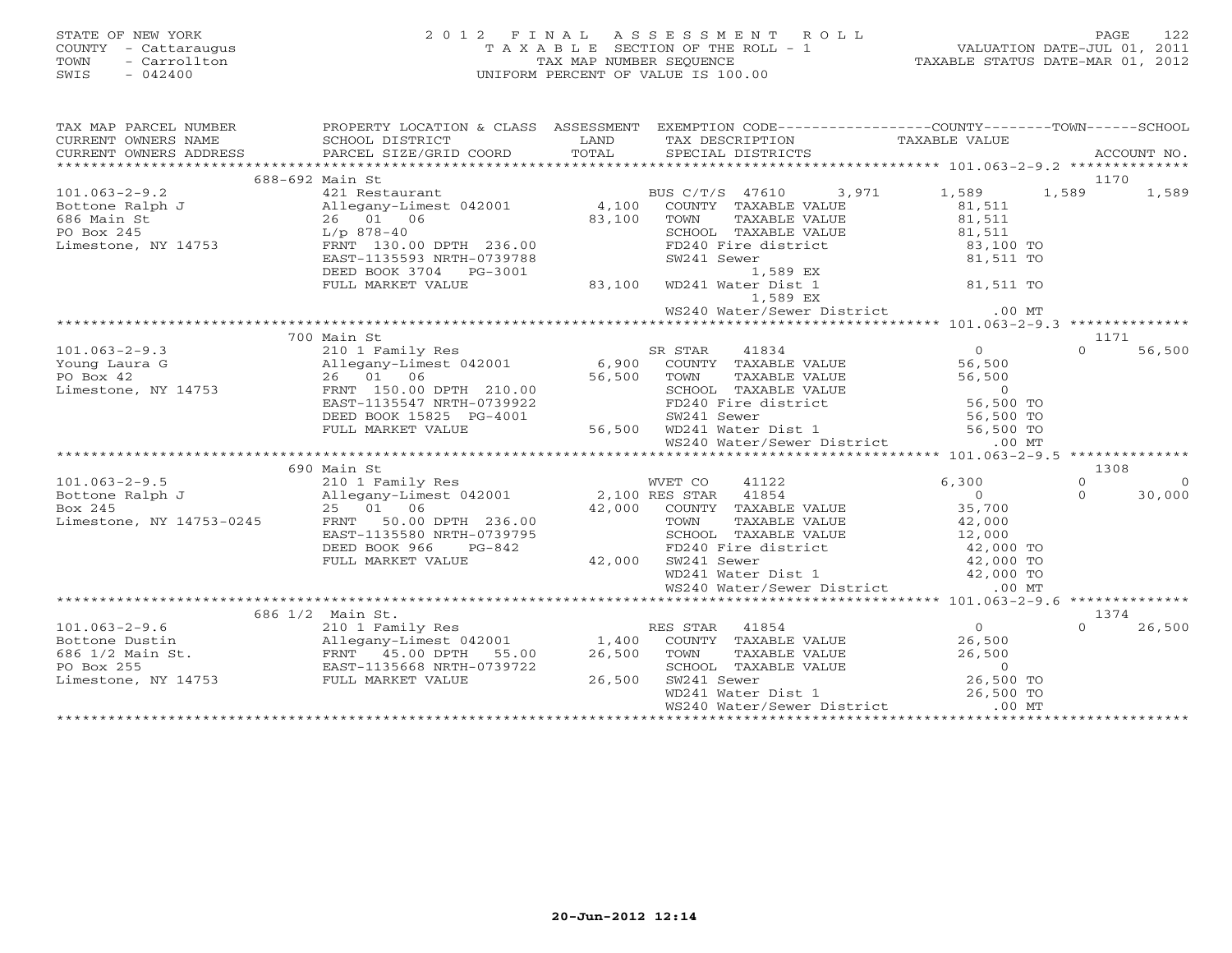STATE OF NEW YORK 2 0 1 2 F I N A L A S S E S S M E N T R O L L PAGE 123 COUNTY - Cattaraugus T A X A B L E SECTION OF THE ROLL - 1 VALUATION DATE-JUL 01, 2011 TOWN - Carrollton TAX MAP NUMBER SEQUENCE TAXABLE STATUS DATE-MAR 01, 2012 SWIS - 042400 UNIFORM PERCENT OF VALUE IS 100.00 TAX MAP PARCEL NUMBER PROPERTY LOCATION & CLASS ASSESSMENT EXEMPTION CODE------------------COUNTY--------TOWN------SCHOOL CURRENT OWNERS NAME SCHOOL DISTRICT LAND TAX DESCRIPTION TAXABLE VALUE

| CURRENT OWNERS ADDRESS | PARCEL SIZE/GRID COORD                         | TOTAL                 | SPECIAL DISTRICTS                                              |                                  | ACCOUNT NO.                |
|------------------------|------------------------------------------------|-----------------------|----------------------------------------------------------------|----------------------------------|----------------------------|
|                        |                                                |                       |                                                                |                                  |                            |
|                        | 5699 1/2 Leonard Run                           |                       |                                                                |                                  | 0373                       |
| $101.063 - 2 - 10$     | 311 Res vac land                               |                       | COUNTY TAXABLE VALUE                                           | 1,500                            |                            |
| Pecora Robert P        | Allegany-Limest 042001                         | 1,500                 | TAXABLE VALUE<br>TOWN                                          | 1,500                            |                            |
| 190 Jackson Ave        | 20 01<br>06                                    | 1,500                 | SCHOOL TAXABLE VALUE                                           | 1,500                            |                            |
| Bradford, PA 16701     | 3.09<br>ACRES<br>EAST-1137335 NRTH-0740046     |                       | FD240 Fire district                                            | 1,500 TO                         |                            |
|                        | DEED BOOK 3771<br>PG-5002                      |                       |                                                                |                                  |                            |
|                        | FULL MARKET VALUE<br>************************* | 1,500<br>************ |                                                                |                                  |                            |
|                        |                                                |                       | ********************************* 101.070-1-1.1 ************** |                                  |                            |
|                        | 627 Parkside Dr                                |                       |                                                                |                                  | 0796                       |
| $101.070 - 1 - 1.1$    | 311 Res vac land                               |                       | COUNTY TAXABLE VALUE                                           | 6,400                            |                            |
| Rounsville Jeremy W    | Allegany-Limest 042001                         | 6,400                 | TAXABLE VALUE<br>TOWN                                          | 6,400                            |                            |
| 621 Parkside Dr        | 41 01 06                                       | 6,400                 | SCHOOL TAXABLE VALUE                                           | 6,400                            |                            |
| Limestone, NY 14753    | Ff 710.00                                      |                       | FD240 Fire district                                            | 6,400 TO                         |                            |
|                        | ACRES<br>7.90                                  |                       |                                                                |                                  |                            |
|                        | EAST-1131860 NRTH-0739384                      |                       |                                                                |                                  |                            |
|                        | DEED BOOK 9596<br>PG-9001                      |                       |                                                                |                                  |                            |
|                        | FULL MARKET VALUE                              | 6,400                 |                                                                |                                  |                            |
|                        | *****************                              |                       |                                                                | ******** 101.070-1-1.2 ********* |                            |
|                        | 621 Parkside Dr                                |                       |                                                                |                                  | 1061                       |
| $101.070 - 1 - 1.2$    | 210 1 Family Res                               |                       | RES STAR<br>41854                                              | $\Omega$                         | $\Omega$<br>30,000         |
| Rounsville William Jr  | Allegany-Limest 042001                         | 9,000                 | COUNTY TAXABLE VALUE                                           | 90,300                           |                            |
| Rounsville Karla J     | 41 01 06                                       | 90,300                | TOWN<br><b>TAXABLE VALUE</b>                                   | 90,300                           |                            |
| 621 Parkside Dr        | Ff 200.00                                      |                       | SCHOOL TAXABLE VALUE                                           | 60,300                           |                            |
| Limestone, NY 14753    | <b>ACRES</b><br>2.00                           |                       | FD240 Fire district                                            | 90,300 TO                        |                            |
|                        | EAST-1132010 NRTH-0738924                      |                       |                                                                |                                  |                            |
|                        | DEED BOOK 1001<br>$PG-300$                     |                       |                                                                |                                  |                            |
|                        | FULL MARKET VALUE                              | 90,300                |                                                                |                                  |                            |
|                        |                                                |                       |                                                                |                                  |                            |
|                        |                                                |                       |                                                                |                                  |                            |
| $101.070 - 1 - 1.3$    | 585 Parkside Dr                                |                       | RES STAR<br>41854                                              | $\Omega$                         | 1062<br>$\Omega$<br>30,000 |
|                        | 210 1 Family Res                               |                       |                                                                |                                  |                            |
| Mascioni Marsha A      | Allegany-Limest 042001                         | 11,700                | COUNTY TAXABLE VALUE                                           | 81,500                           |                            |
| 585 Parkside Dr        | 41 01 06                                       | 81,500                | TOWN<br>TAXABLE VALUE                                          | 81,500                           |                            |
| Limestone, NY 14753    | Ff 128.00                                      |                       | SCHOOL TAXABLE VALUE                                           | 51,500                           |                            |
|                        | <b>ACRES</b><br>3.80                           |                       | FD240 Fire district                                            | 81,500 TO                        |                            |
|                        | EAST-1132074 NRTH-0738474                      |                       |                                                                |                                  |                            |
|                        | DEED BOOK 00992 PG-00930                       |                       |                                                                |                                  |                            |
|                        | FULL MARKET VALUE                              | 81,500                |                                                                |                                  |                            |
|                        | ***********************                        | *************         |                                                                |                                  |                            |
|                        | 615 Parkside Dr                                |                       |                                                                |                                  | 0824                       |
| $101.070 - 1 - 2$      | 210 1 Family Res                               |                       | RES STAR<br>41854                                              | $\circ$                          | 30,000<br>$\Omega$         |
| Colley Robert A        | Allegany-Limest 042001                         | 6,400                 | COUNTY TAXABLE VALUE                                           | 75,000                           |                            |
| Colley Lora A          | 41 01<br>06                                    | 75,000                | TOWN<br>TAXABLE VALUE                                          | 75,000                           |                            |
| 615 Parkside Dr        | FRNT 132.00 DPTH 195.00                        |                       | SCHOOL TAXABLE VALUE                                           | 45,000                           |                            |
| Limestone, NY 14753    | EAST-1132202 NRTH-0738675                      |                       | FD240 Fire district                                            | 75,000 TO                        |                            |
|                        | DEED BOOK 10303 PG-4001                        |                       |                                                                |                                  |                            |
|                        | FULL MARKET VALUE                              | 75,000                |                                                                |                                  |                            |
| ********************   |                                                |                       |                                                                |                                  |                            |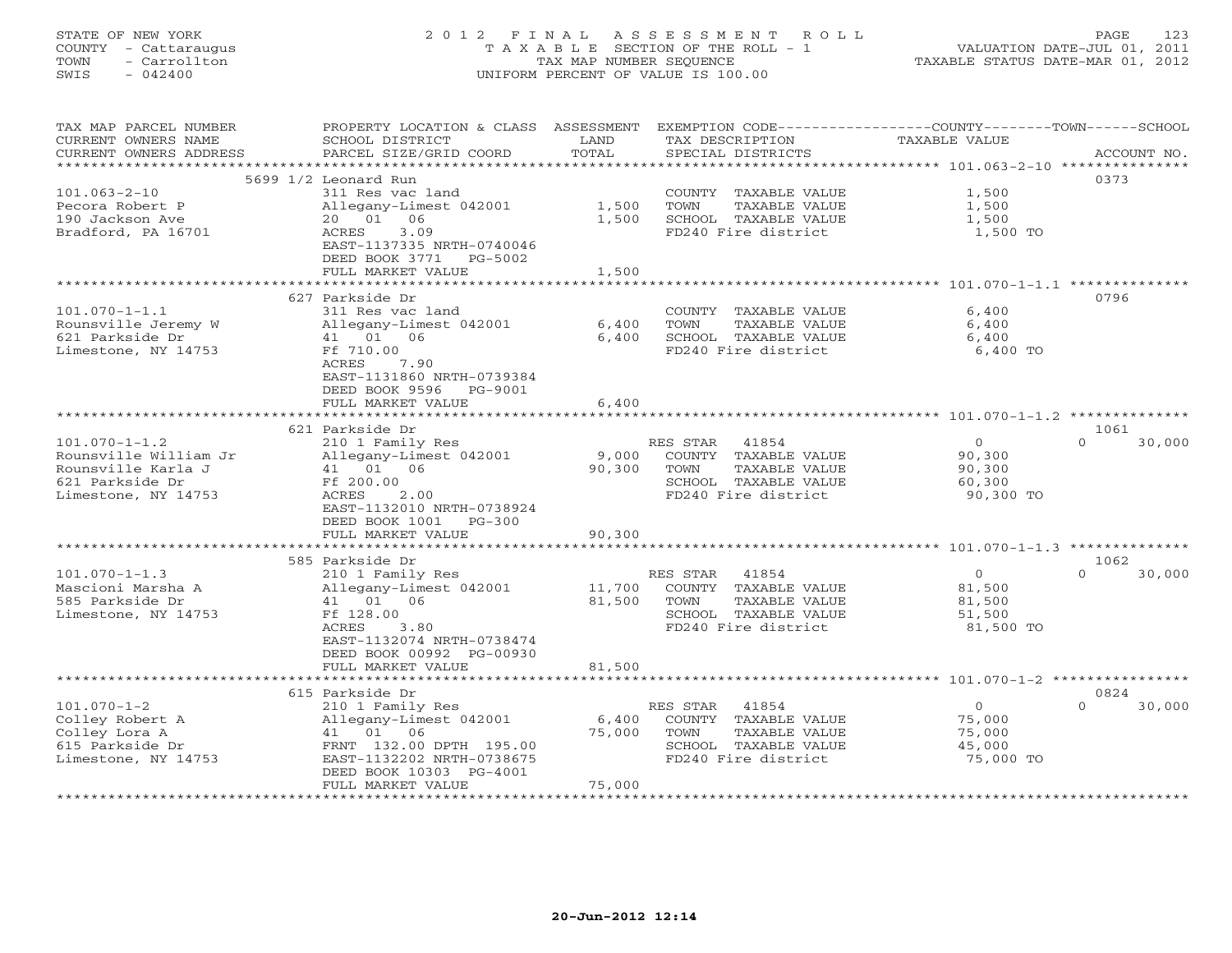# STATE OF NEW YORK 2 0 1 2 F I N A L A S S E S S M E N T R O L L PAGE 124 COUNTY - Cattaraugus T A X A B L E SECTION OF THE ROLL - 1 VALUATION DATE-JUL 01, 2011 TOWN - Carrollton TAX MAP NUMBER SEQUENCE TAXABLE STATUS DATE-MAR 01, 2012 SWIS - 042400 UNIFORM PERCENT OF VALUE IS 100.00UNIFORM PERCENT OF VALUE IS 100.00

| TAX MAP PARCEL NUMBER  | PROPERTY LOCATION & CLASS ASSESSMENT EXEMPTION CODE----------------COUNTY-------TOWN------SCHOOL |               |                          |                            |                     |
|------------------------|--------------------------------------------------------------------------------------------------|---------------|--------------------------|----------------------------|---------------------|
| CURRENT OWNERS NAME    | SCHOOL DISTRICT                                                                                  | LAND          | TAX DESCRIPTION          | TAXABLE VALUE              |                     |
| CURRENT OWNERS ADDRESS | PARCEL SIZE/GRID COORD                                                                           | TOTAL         | SPECIAL DISTRICTS        |                            | ACCOUNT NO.         |
|                        |                                                                                                  |               |                          |                            |                     |
|                        | 611 Parkside Dr                                                                                  |               |                          |                            | 0727                |
| $101.070 - 1 - 3$      | 210 1 Family Res                                                                                 |               | COUNTY TAXABLE VALUE     | 55,000                     |                     |
| Wilcox Steven J        | Allegany-Limest 042001                                                                           | 6,900         | TOWN<br>TAXABLE VALUE    | 55,000                     |                     |
| Wilcox Betty Jo        | 41 01 06                                                                                         | 55,000        | SCHOOL TAXABLE VALUE     | 55,000                     |                     |
| 611 Parkside Dr        | FRNT 162.00 DPTH 195.00                                                                          |               | FD240 Fire district      | 55,000 TO                  |                     |
| Limestone, NY 14753    | EAST-1132245 NRTH-0738527                                                                        |               |                          |                            |                     |
|                        | DEED BOOK 667<br>PG-3001                                                                         |               |                          |                            |                     |
|                        | FULL MARKET VALUE                                                                                | 55,000        |                          |                            |                     |
|                        |                                                                                                  |               |                          |                            |                     |
|                        | 595 Parkside Dr                                                                                  |               |                          |                            | 0686                |
| $101.070 - 1 - 4$      | 210 1 Family Res                                                                                 |               | WVET CO<br>41122         | 8,700                      | $\Omega$<br>$\circ$ |
| Baxter Family Trust I  | Allegany-Limest 042001                                                                           | 7,200 SR STAR | 41834                    | $\Omega$<br>$\overline{0}$ | 58,000              |
| Baxter Eugene W        | 41 01 06                                                                                         | 58,000        | COUNTY TAXABLE VALUE     | 49,300                     |                     |
| 595 Parkside Dr        | FRNT 175.00 DPTH 208.00                                                                          |               | TOWN<br>TAXABLE VALUE    | 58,000                     |                     |
| Limestone, NY 14753    | EAST-1132302 NRTH-0738343                                                                        |               | SCHOOL TAXABLE VALUE     | $\circ$                    |                     |
|                        | DEED BOOK 2379 PG-8002                                                                           |               | FD240 Fire district      | 58,000 TO                  |                     |
|                        | FULL MARKET VALUE                                                                                | 58,000        |                          |                            |                     |
|                        |                                                                                                  |               |                          |                            |                     |
|                        | 589 Parkside Dr                                                                                  |               |                          |                            | 0857                |
| $101.070 - 1 - 5$      | 210 1 Family Res                                                                                 |               | COUNTY TAXABLE VALUE     | 55,000                     |                     |
| Mascioni Marsha A      | Allegany-Limest 042001                                                                           | 7,200         | TOWN<br>TAXABLE VALUE    | 55,000                     |                     |
| 585 Parkside Dr        | 41 01 06                                                                                         | 55,000        | SCHOOL TAXABLE VALUE     | 55,000                     |                     |
| Limestone, NY 14753    | FRNT 175.00 DPTH 208.00                                                                          |               | FD240 Fire district      | 55,000 TO                  |                     |
|                        | EAST-1132348 NRTH-0738181                                                                        |               |                          |                            |                     |
|                        | DEED BOOK 00992 PG-00928                                                                         |               |                          |                            |                     |
|                        | FULL MARKET VALUE                                                                                | 55,000        |                          |                            |                     |
|                        |                                                                                                  |               |                          |                            |                     |
|                        |                                                                                                  |               |                          |                            |                     |
|                        | 618 Parkside Dr (Off)                                                                            |               |                          | 799                        | 0770                |
| $101.070 - 1 - 6$      | 581 Chd/adt camp                                                                                 |               | 3,193<br>BUS C/T/S 47610 | 799                        | 799                 |
| Rounsville William Jr  | Allegany-Limest 042001                                                                           | 47,700        | COUNTY TAXABLE VALUE     | 72,701                     |                     |
| Clark Karla            | 41/26 01 06                                                                                      | 73,500        | TOWN<br>TAXABLE VALUE    | 72,701                     |                     |
| 621 Parkside Dr        | ACRES 46.08                                                                                      |               | SCHOOL TAXABLE VALUE     | 72,701                     |                     |
| Limestone, NY 14753    | EAST-1133508 NRTH-0738870                                                                        |               | FD240 Fire district      | 73,500 TO                  |                     |
|                        | DEED BOOK 00943 PG-00976                                                                         |               |                          |                            |                     |
|                        | FULL MARKET VALUE                                                                                | 73,500        |                          |                            |                     |
|                        |                                                                                                  |               |                          |                            |                     |
|                        | 630 Parkside Dr                                                                                  |               |                          |                            | 0992                |
| $101.070 - 1 - 7.3$    | 557 Outdr sport                                                                                  |               | COUNTY TAXABLE VALUE     | 43,500                     |                     |
| Rounsville William Jr  | Allegany-Limest 042001                                                                           | 7,100         | TOWN<br>TAXABLE VALUE    | 43,500                     |                     |
| Rounsville Karla L     | 41 01 06                                                                                         | 43,500        | SCHOOL TAXABLE VALUE     | 43,500                     |                     |
| 621 Parkside Dr        | FRNT 200.00 DPTH 175.00                                                                          |               | FD240 Fire district      | 43,500 TO                  |                     |
| Limestone, NY 14753    | EAST-1132350 NRTH-0738997                                                                        |               |                          |                            |                     |
|                        | DEED BOOK 00945 PG-00079                                                                         |               |                          |                            |                     |
|                        | FULL MARKET VALUE                                                                                | 43,500        |                          |                            |                     |
|                        |                                                                                                  |               |                          |                            |                     |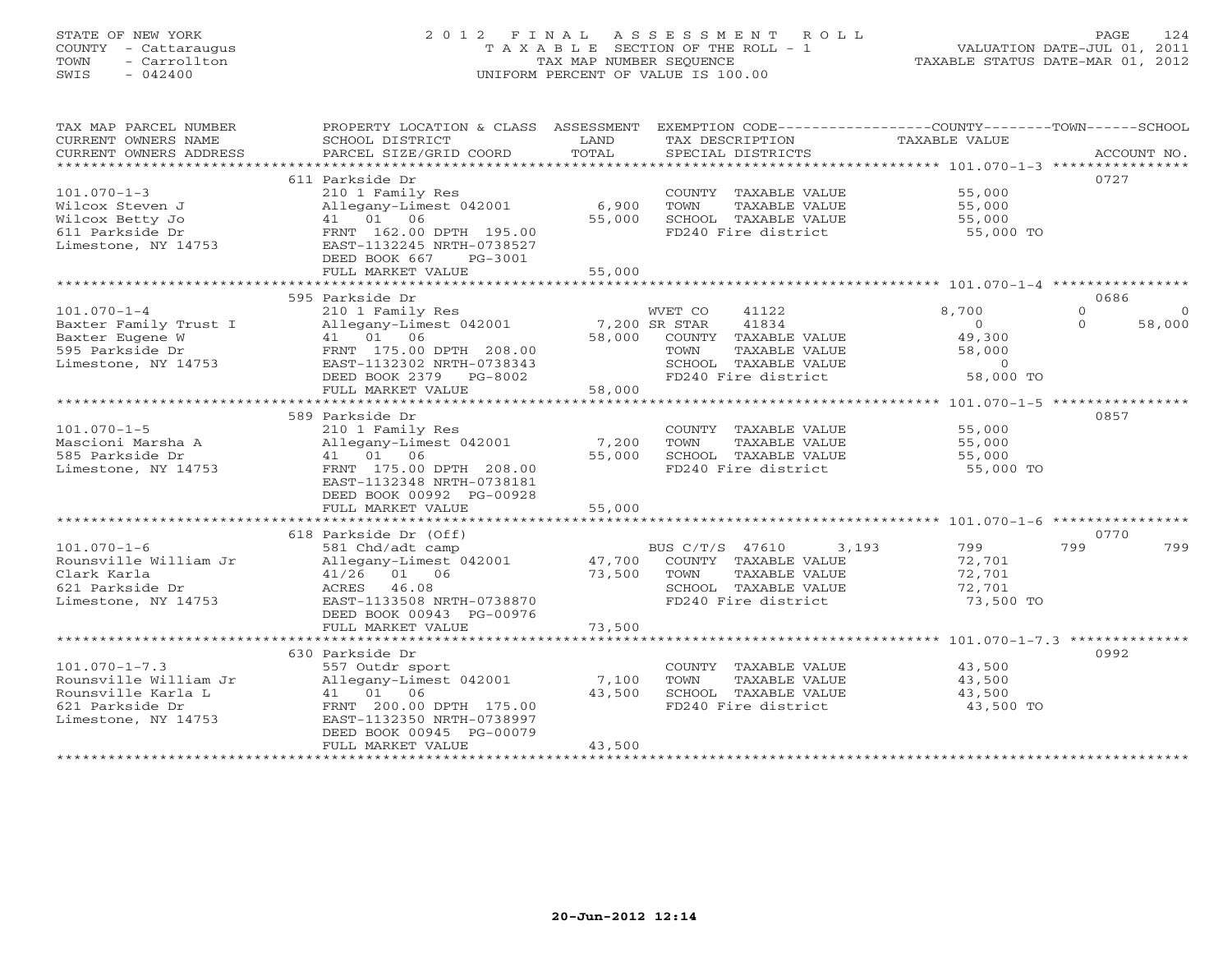# STATE OF NEW YORK 2 0 1 2 F I N A L A S S E S S M E N T R O L L PAGE 125 COUNTY - Cattaraugus T A X A B L E SECTION OF THE ROLL - 1 VALUATION DATE-JUL 01, 2011 TOWN - Carrollton TAX MAP NUMBER SEQUENCE TAXABLE STATUS DATE-MAR 01, 2012 SWIS - 042400 UNIFORM PERCENT OF VALUE IS 100.00UNIFORM PERCENT OF VALUE IS 100.00

| TAX MAP PARCEL NUMBER<br>CURRENT OWNERS NAME<br>CURRENT OWNERS ADDRESS                                    | PROPERTY LOCATION & CLASS ASSESSMENT<br>SCHOOL DISTRICT<br>PARCEL SIZE/GRID COORD                                                                                                                      | LAND<br>TOTAL                        | TAX DESCRIPTION<br>SPECIAL DISTRICTS                                                                              | EXEMPTION CODE-----------------COUNTY-------TOWN------SCHOOL<br>TAXABLE VALUE<br>ACCOUNT NO.              |
|-----------------------------------------------------------------------------------------------------------|--------------------------------------------------------------------------------------------------------------------------------------------------------------------------------------------------------|--------------------------------------|-------------------------------------------------------------------------------------------------------------------|-----------------------------------------------------------------------------------------------------------|
|                                                                                                           |                                                                                                                                                                                                        |                                      |                                                                                                                   |                                                                                                           |
| $101.070 - 1 - 7.4$<br>Clark Karla J<br>621 Parkside Dr<br>Limestone, NY 14753                            | 620 Parkside Dr<br>311 Res vac land<br>Allegany-Limest 042001<br>41 01 06<br>FRNT 150.00 DPTH 175.00<br>EAST-1132402 NRTH-0738829<br>DEED BOOK 00794 PG-01012<br>FULL MARKET VALUE                     | 3,500<br>3,500<br>3,500              | COUNTY TAXABLE VALUE<br>TOWN<br>TAXABLE VALUE<br>SCHOOL TAXABLE VALUE<br>FD240 Fire district                      | 0988<br>3,500<br>3,500<br>3,500<br>3,500 TO                                                               |
|                                                                                                           |                                                                                                                                                                                                        |                                      |                                                                                                                   |                                                                                                           |
|                                                                                                           | 614 Parkside Dr                                                                                                                                                                                        |                                      |                                                                                                                   | 0989                                                                                                      |
| $101.070 - 1 - 7.5$<br>Clark Kelley V<br>Clark Debra J<br>614 Parkside Dr<br>Limestone, NY 14753          | 210 1 Family Res<br>Allegany-Limest 042001<br>41 01 06<br>FRNT 230.00 DPTH 175.00<br>ACRES<br>1.00<br>EAST-1132460 NRTH-0738642<br>DEED BOOK 16647 PG-6001                                             | 7,500<br>47,500                      | RES STAR<br>41854<br>COUNTY TAXABLE VALUE<br>TOWN<br>TAXABLE VALUE<br>SCHOOL TAXABLE VALUE<br>FD240 Fire district | $\overline{0}$<br>$\Omega$<br>30,000<br>47,500<br>47,500<br>17,500<br>47,500 TO                           |
|                                                                                                           | FULL MARKET VALUE                                                                                                                                                                                      | 47,500                               |                                                                                                                   |                                                                                                           |
| $101.070 - 1 - 7.6$<br>Baxter Family Trust I<br>Baxter Eugene W<br>595 Parkside Dr<br>Limestone, NY 14753 | 598 Parkside Dr<br>311 Res vac land<br>Allegany-Limest 042001<br>41 01 06<br>Ff 200.00<br>1.21<br>ACRES<br>EAST-1132570 NRTH-0738436<br>DEED BOOK 2379 PG-8002<br>FULL MARKET VALUE<br>576 Parkside Dr | 7,800<br>7,800<br>7,800<br>********* | COUNTY TAXABLE VALUE<br>TOWN<br>TAXABLE VALUE<br>SCHOOL TAXABLE VALUE<br>FD240 Fire district                      | 0987<br>7,800<br>7,800<br>7,800<br>7,800 TO<br>********************* 101.070-1-7.7 **************<br>0991 |
| $101.070 - 1 - 7.7$<br>Higgins Jay M<br>Higgins Crystal J<br>576 Parkside Dr<br>Limestone, NY 14753       | 270 Mfg housing<br>Allegany-Limest 042001<br>41 01 06<br>Ff 98.00<br>ACRES 1.26<br>EAST-1132752 NRTH-0737986<br>DEED BOOK 2668 PG-7001<br>FULL MARKET VALUE                                            | 7,900<br>37,400<br>37,400            | COUNTY TAXABLE VALUE<br>TOWN<br>TAXABLE VALUE<br>SCHOOL TAXABLE VALUE<br>FD240 Fire district                      | 37,400<br>37,400<br>37,400<br>37,400 TO                                                                   |
|                                                                                                           |                                                                                                                                                                                                        |                                      |                                                                                                                   |                                                                                                           |
| $101.070 - 1 - 7.8$<br>Rounsville William Jr<br>621 Parkside Dr<br>Limestone, NY 14753                    | Parkside Dr (Off)<br>311 Res vac land<br>Allegany-Limest 042001<br>41 01 06<br>ACRES 13.64<br>EAST-1133093 NRTH-0738337<br>DEED BOOK 00959 PG-01102<br>FULL MARKET VALUE                               | 2,700<br>2,700<br>2,700              | COUNTY TAXABLE VALUE<br>TOWN<br>TAXABLE VALUE<br>SCHOOL TAXABLE VALUE<br>FD240 Fire district                      | 0990<br>2,700<br>2,700<br>2,700<br>2,700 TO                                                               |
| ********************                                                                                      |                                                                                                                                                                                                        |                                      |                                                                                                                   |                                                                                                           |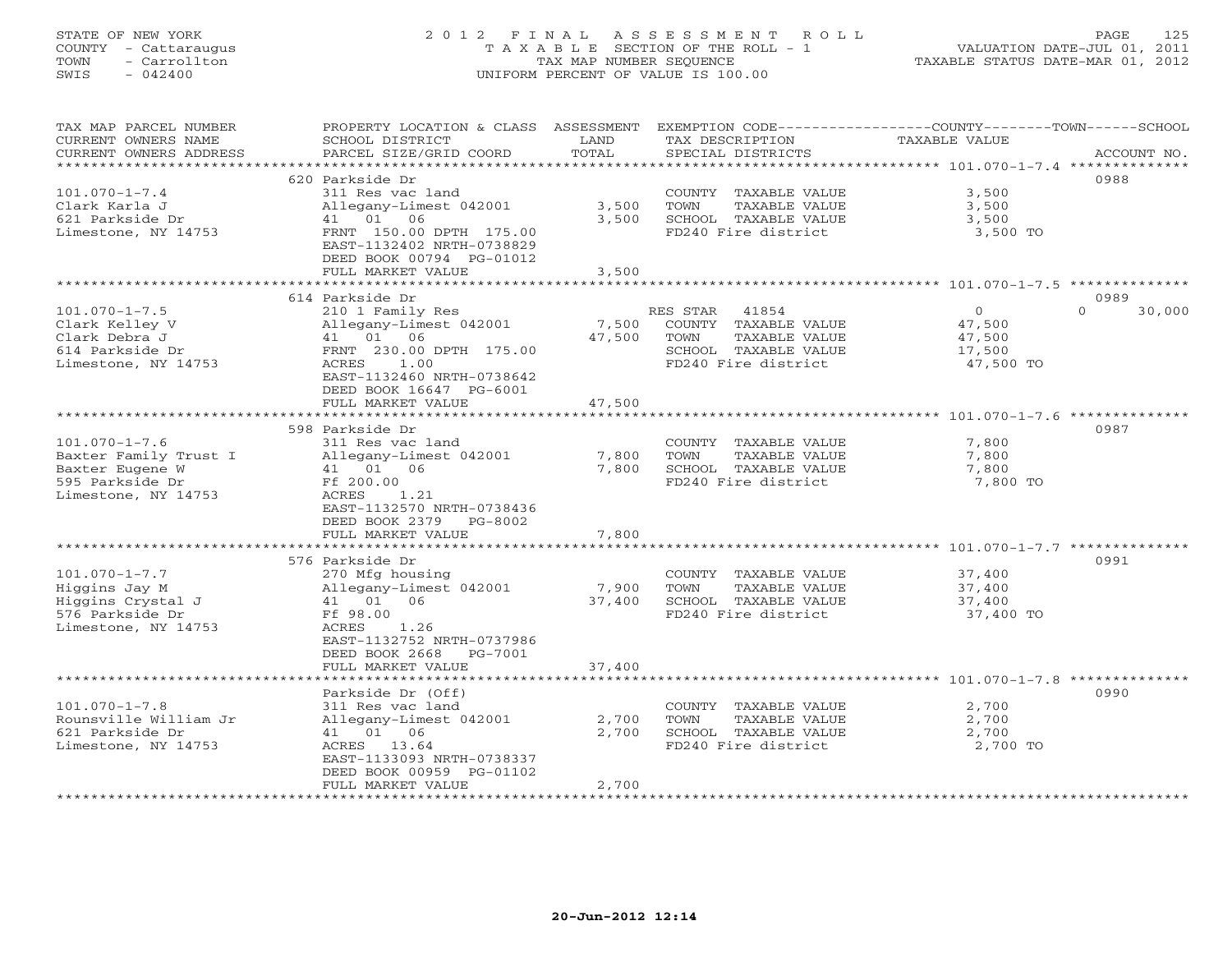# STATE OF NEW YORK 2 0 1 2 F I N A L A S S E S S M E N T R O L L PAGE 126 COUNTY - Cattaraugus T A X A B L E SECTION OF THE ROLL - 1 VALUATION DATE-JUL 01, 2011 TOWN - Carrollton TAX MAP NUMBER SEQUENCE TAXABLE STATUS DATE-MAR 01, 2012 SWIS - 042400 UNIFORM PERCENT OF VALUE IS 100.00UNIFORM PERCENT OF VALUE IS 100.00

| TAX MAP PARCEL NUMBER<br>CURRENT OWNERS NAME<br>CURRENT OWNERS ADDRESS | PROPERTY LOCATION & CLASS ASSESSMENT<br>SCHOOL DISTRICT<br>PARCEL SIZE/GRID COORD   | LAND<br>TOTAL   | EXEMPTION CODE-----------------COUNTY-------TOWN------SCHOOL<br>TAX DESCRIPTION<br>SPECIAL DISTRICTS | <b>TAXABLE VALUE</b> | ACCOUNT NO.        |
|------------------------------------------------------------------------|-------------------------------------------------------------------------------------|-----------------|------------------------------------------------------------------------------------------------------|----------------------|--------------------|
|                                                                        |                                                                                     |                 |                                                                                                      |                      |                    |
|                                                                        | 584 Parkside Dr                                                                     |                 |                                                                                                      |                      | 0816               |
| $101.070 - 1 - 8.1$                                                    | 270 Mfg housing                                                                     |                 | COUNTY TAXABLE VALUE                                                                                 | 32,100               |                    |
| Burgess Bessie                                                         | Allegany-Limest 042001                                                              | 4,500           | TOWN<br>TAXABLE VALUE                                                                                | 32,100               |                    |
| 26 Hobson Pl                                                           | 41 01 06                                                                            | 32,100          | SCHOOL TAXABLE VALUE                                                                                 | 32,100               |                    |
| Bradford, PA 16701                                                     | FRNT<br>50.00 DPTH 265.00<br>EAST-1132647 NRTH-0738172<br>DEED BOOK 9627<br>PG-8001 |                 | FD240 Fire district                                                                                  | 32,100 TO            |                    |
|                                                                        | FULL MARKET VALUE                                                                   | 32,100          |                                                                                                      |                      |                    |
|                                                                        | *****************************                                                       |                 |                                                                                                      |                      |                    |
|                                                                        | 582 Parkside Dr                                                                     |                 |                                                                                                      |                      | 0963               |
| $101.070 - 1 - 8.2$                                                    | 210 1 Family Res                                                                    |                 | RES STAR<br>41854                                                                                    | $\Omega$             | $\Omega$<br>30,000 |
| Seeley Forrest L Jr<br>582 Parkside Dr                                 | Allegany-Limest 042001<br>41 01 06                                                  | 6,700<br>46,000 | COUNTY TAXABLE VALUE<br>TAXABLE VALUE<br>TOWN                                                        | 46,000<br>46,000     |                    |
| Limestone, NY 14753                                                    | FRNT 100.00 DPTH 265.00                                                             |                 | SCHOOL TAXABLE VALUE                                                                                 | 16,000               |                    |
|                                                                        | EAST-1132670 NRTH-0738105                                                           |                 | FD240 Fire district                                                                                  | 46,000 TO            |                    |
|                                                                        | DEED BOOK 1023 PG-522                                                               |                 |                                                                                                      |                      |                    |
|                                                                        | FULL MARKET VALUE                                                                   | 46,000          |                                                                                                      |                      |                    |
|                                                                        |                                                                                     |                 |                                                                                                      |                      |                    |
|                                                                        | 640 Parkside Dr                                                                     |                 |                                                                                                      |                      | 0716               |
| $101.070 - 1 - 9$                                                      | 210 1 Family Res                                                                    |                 | 41834<br>SR STAR                                                                                     | $\circ$              | $\Omega$<br>62,200 |
| Davis Edward                                                           | Allegany-Limest 042001                                                              | 5,700           | COUNTY TAXABLE VALUE                                                                                 | 63,000               |                    |
| Davis Joyce                                                            | 41 01 06                                                                            | 63,000          | TOWN<br>TAXABLE VALUE                                                                                | 63,000               |                    |
| 640 Parkside Dr                                                        | FRNT 100.00 DPTH 175.00                                                             |                 | SCHOOL TAXABLE VALUE                                                                                 | 800                  |                    |
| Limestone, NY 14753                                                    | BANK<br>012<br>EAST-1132305 NRTH-0739140                                            |                 | FD240 Fire district                                                                                  | 63,000 TO            |                    |
|                                                                        | DEED BOOK 00995 PG-00021                                                            |                 |                                                                                                      |                      |                    |
|                                                                        | FULL MARKET VALUE                                                                   | 63,000          |                                                                                                      |                      |                    |
|                                                                        | ******************************                                                      |                 |                                                                                                      |                      |                    |
|                                                                        | 650 Parkside Dr                                                                     |                 |                                                                                                      |                      | 0775               |
| $101.070 - 1 - 10$                                                     | 210 1 Family Res                                                                    |                 | RES STAR<br>41854                                                                                    | $\overline{0}$       | 30,000<br>$\Omega$ |
| Stoddard James R                                                       | Allegany-Limest 042001                                                              | 5,700           | COUNTY TAXABLE VALUE                                                                                 | 70,500               |                    |
| Stoddard Theresa                                                       | 41 01 06                                                                            | 70,500          | TAXABLE VALUE<br>TOWN                                                                                | 70,500               |                    |
| 648 Parkside Dr                                                        | FRNT 100.00 DPTH 175.00                                                             |                 | SCHOOL TAXABLE VALUE                                                                                 | 40,500               |                    |
| Limestone, NY 14753                                                    | EAST-1132275 NRTH-0739237                                                           |                 | FD240 Fire district                                                                                  | 70,500 TO            |                    |
|                                                                        | DEED BOOK 1006 PG-299<br>FULL MARKET VALUE                                          | 70,500          |                                                                                                      |                      |                    |
|                                                                        | **************************                                                          |                 |                                                                                                      |                      |                    |
|                                                                        | 654 Parkside Dr                                                                     |                 |                                                                                                      |                      | 0762               |
| $101.070 - 1 - 11$                                                     | 210 1 Family Res                                                                    |                 | 41854<br>RES STAR                                                                                    | $\Omega$             | $\cap$<br>30,000   |
| Maley Gregory A                                                        | Allegany-Limest 042001                                                              | 5,700           | COUNTY TAXABLE VALUE                                                                                 | 77,900               |                    |
| 654 Parkside Dr                                                        | 41 01 06                                                                            | 77,900          | TAXABLE VALUE<br>TOWN                                                                                | 77,900               |                    |
| Limestone, NY 14753                                                    | FRNT 100.00 DPTH 175.00                                                             |                 | SCHOOL TAXABLE VALUE                                                                                 | 47,900               |                    |
|                                                                        | EAST-1132245 NRTH-0739334                                                           |                 | FD240 Fire district                                                                                  | 77,900 TO            |                    |
|                                                                        | DEED BOOK 00945 PG-00681<br>FULL MARKET VALUE                                       | 77,900          |                                                                                                      |                      |                    |
|                                                                        |                                                                                     |                 |                                                                                                      |                      |                    |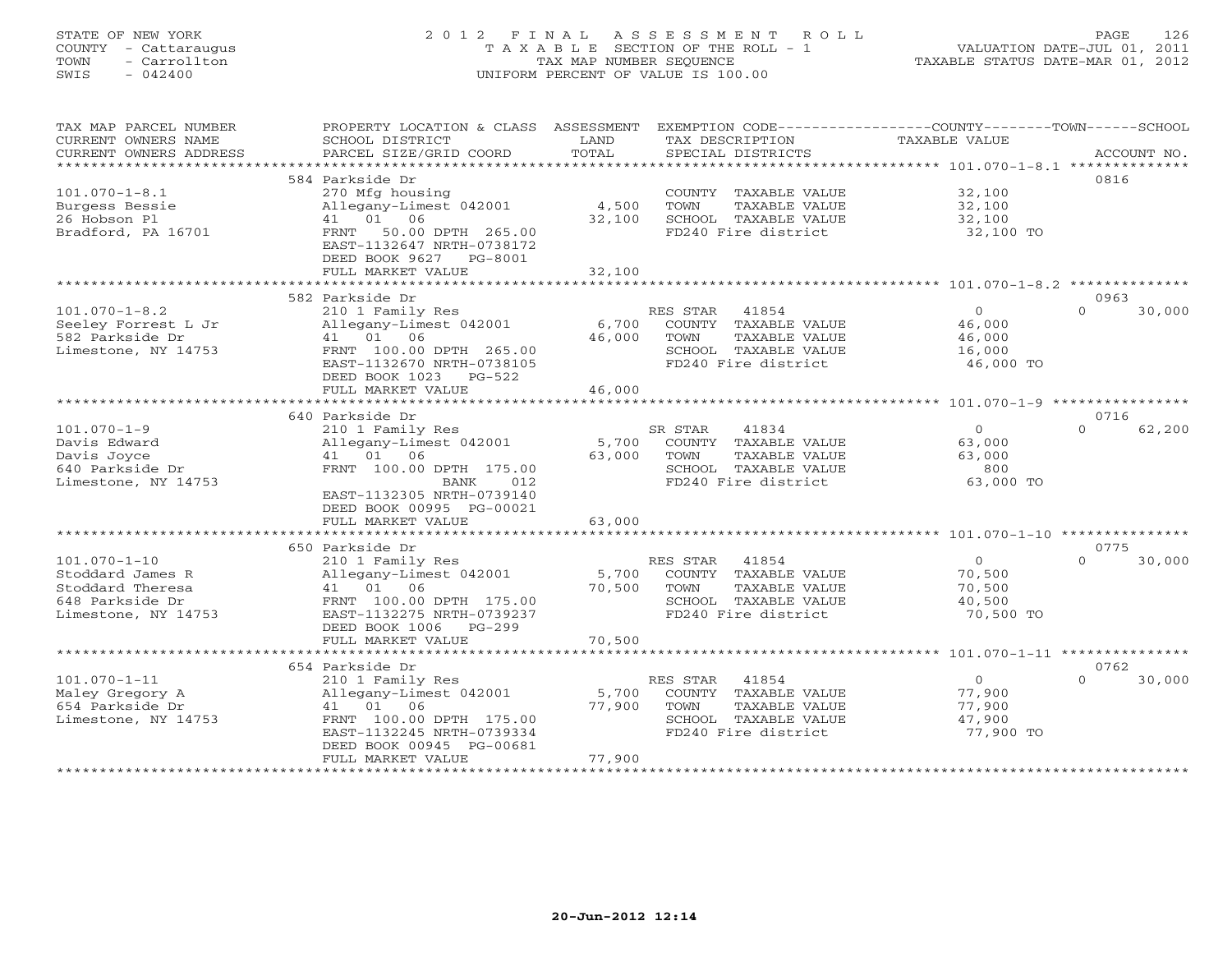# STATE OF NEW YORK 2 0 1 2 F I N A L A S S E S S M E N T R O L L PAGE 127 COUNTY - Cattaraugus T A X A B L E SECTION OF THE ROLL - 1 VALUATION DATE-JUL 01, 2011 TOWN - Carrollton TAX MAP NUMBER SEQUENCE TAXABLE STATUS DATE-MAR 01, 2012 SWIS - 042400 UNIFORM PERCENT OF VALUE IS 100.00UNIFORM PERCENT OF VALUE IS 100.00

| TAX MAP PARCEL NUMBER<br>CURRENT OWNERS NAME<br>CURRENT OWNERS ADDRESS<br>******************* | PROPERTY LOCATION & CLASS ASSESSMENT<br>SCHOOL DISTRICT<br>PARCEL SIZE/GRID COORD | LAND<br>TOTAL | TAX DESCRIPTION<br>SPECIAL DISTRICTS | EXEMPTION CODE-----------------COUNTY-------TOWN------SCHOOL<br><b>TAXABLE VALUE</b><br>ACCOUNT NO. |
|-----------------------------------------------------------------------------------------------|-----------------------------------------------------------------------------------|---------------|--------------------------------------|-----------------------------------------------------------------------------------------------------|
|                                                                                               |                                                                                   |               |                                      |                                                                                                     |
|                                                                                               | 660 Parkside Dr                                                                   |               |                                      | 0771                                                                                                |
| $101.070 - 1 - 12.1$                                                                          | 210 1 Family Res                                                                  |               | COUNTY TAXABLE VALUE                 | 73,000                                                                                              |
| McCleary Michael D                                                                            | Allegany-Limest 042001                                                            | 13,600        | TOWN<br>TAXABLE VALUE                | 73,000                                                                                              |
| 660 Parkside Dr                                                                               | 42/41 01 06                                                                       | 73,000        | SCHOOL TAXABLE VALUE                 | 73,000                                                                                              |
| Limestone, NY 14753                                                                           | $L/u$ - Chester Keller<br>Ff 270.00                                               |               | FD240 Fire district                  | 73,000 TO                                                                                           |
|                                                                                               | ACRES<br>9.70                                                                     |               |                                      |                                                                                                     |
|                                                                                               | EAST-1132448 NRTH-0739762                                                         |               |                                      |                                                                                                     |
|                                                                                               | DEED BOOK 1056 PG-6001                                                            |               |                                      |                                                                                                     |
|                                                                                               | FULL MARKET VALUE                                                                 | 73,000        |                                      |                                                                                                     |
|                                                                                               |                                                                                   |               |                                      |                                                                                                     |
|                                                                                               | 674 Parkside Dr                                                                   |               |                                      | 0935                                                                                                |
| $101.070 - 1 - 12.2$                                                                          | 311 Res vac land                                                                  |               | COUNTY TAXABLE VALUE                 | 5,700                                                                                               |
| Mccleary Cathryn                                                                              | Allegany-Limest 042001                                                            | 5,700         | TOWN<br>TAXABLE VALUE                | 5,700                                                                                               |
| 670 Parkside Dr                                                                               | $42/41$ 01<br>06                                                                  | 5,700         | SCHOOL TAXABLE VALUE                 | 5,700                                                                                               |
| Limestone, NY 14753                                                                           | FRNT 100.00 DPTH 175.00<br>EAST-1132090 NRTH-0739817                              |               | FD240 Fire district                  | 5,700 TO                                                                                            |
|                                                                                               | DEED BOOK 00964 PG-00598<br>FULL MARKET VALUE                                     | 5,700         |                                      |                                                                                                     |
|                                                                                               | ************************                                                          |               |                                      |                                                                                                     |
|                                                                                               | 670 Parkside Dr                                                                   |               |                                      | 0934                                                                                                |
| $101.070 - 1 - 12.3$                                                                          | 210 1 Family Res                                                                  |               | RES STAR<br>41854                    | $\Omega$<br>$\Omega$<br>30,000                                                                      |
| McCleary Michael D                                                                            | Allegany-Limest 042001                                                            | 6,100         | COUNTY TAXABLE VALUE                 | 50,000                                                                                              |
| 670 Parkside Dr                                                                               | 41/42 01 06                                                                       | 50,000        | TOWN<br>TAXABLE VALUE                | 50,000                                                                                              |
| Limestone, NY 14753                                                                           | FRNT 125.00 DPTH 175.00                                                           |               | SCHOOL TAXABLE VALUE                 | 20,000                                                                                              |
|                                                                                               | EAST-1132122 NRTH-0739709                                                         |               | FD240 Fire district                  | 50,000 TO                                                                                           |
|                                                                                               | DEED BOOK 16555 PG-2001                                                           |               |                                      |                                                                                                     |
|                                                                                               | FULL MARKET VALUE                                                                 | 50,000        |                                      |                                                                                                     |
|                                                                                               |                                                                                   |               |                                      |                                                                                                     |
|                                                                                               | 686 Parkside Dr                                                                   |               |                                      | 1281                                                                                                |
| $101.070 - 1 - 12.4$                                                                          | 314 Rural vac<10                                                                  |               | COUNTY TAXABLE VALUE                 | 800                                                                                                 |
| Hoover Keith R                                                                                | Allegany-Limest 042001                                                            | 800           | TOWN<br>TAXABLE VALUE                | 800                                                                                                 |
| Kuret Lisa                                                                                    | 42 01 06                                                                          | 800           | SCHOOL TAXABLE VALUE                 | 800                                                                                                 |
| 685 Parkside Dr                                                                               | FRNT 80.00 DPTH 369.80                                                            |               | FD240 Fire district                  | 800 TO                                                                                              |
| Limestone, NY 14753                                                                           | EAST-1132056 NRTH-0740077                                                         |               |                                      |                                                                                                     |
|                                                                                               | DEED BOOK 14470 PG-8001                                                           |               |                                      |                                                                                                     |
|                                                                                               | FULL MARKET VALUE                                                                 | 800           |                                      |                                                                                                     |
|                                                                                               |                                                                                   | ********      |                                      | ******************** 101.070-1-12.5 *************                                                   |
|                                                                                               | 682 Parkside Dr                                                                   |               |                                      | 1286                                                                                                |
| $101.070 - 1 - 12.5$                                                                          | 311 Res vac land                                                                  |               | COUNTY TAXABLE VALUE                 | 5,700                                                                                               |
| McCleary Cathryn                                                                              | Allegany-Limest 042001                                                            | 5,700         | TOWN<br>TAXABLE VALUE                | 5,700                                                                                               |
| 664 Parkside Dr                                                                               | 42 01<br>06                                                                       | 5,700         | SCHOOL TAXABLE VALUE                 | 5,700                                                                                               |
| Limestone, NY 14753                                                                           | FRNT 100.00 DPTH 175.00                                                           |               | FD240 Fire district                  | 5,700 TO                                                                                            |
|                                                                                               | EAST-1132064 NRTH-0739915                                                         |               |                                      |                                                                                                     |
|                                                                                               | DEED BOOK 6045<br>$PG-6001$                                                       |               |                                      |                                                                                                     |
|                                                                                               | FULL MARKET VALUE                                                                 | 5,700         |                                      |                                                                                                     |
|                                                                                               |                                                                                   |               |                                      |                                                                                                     |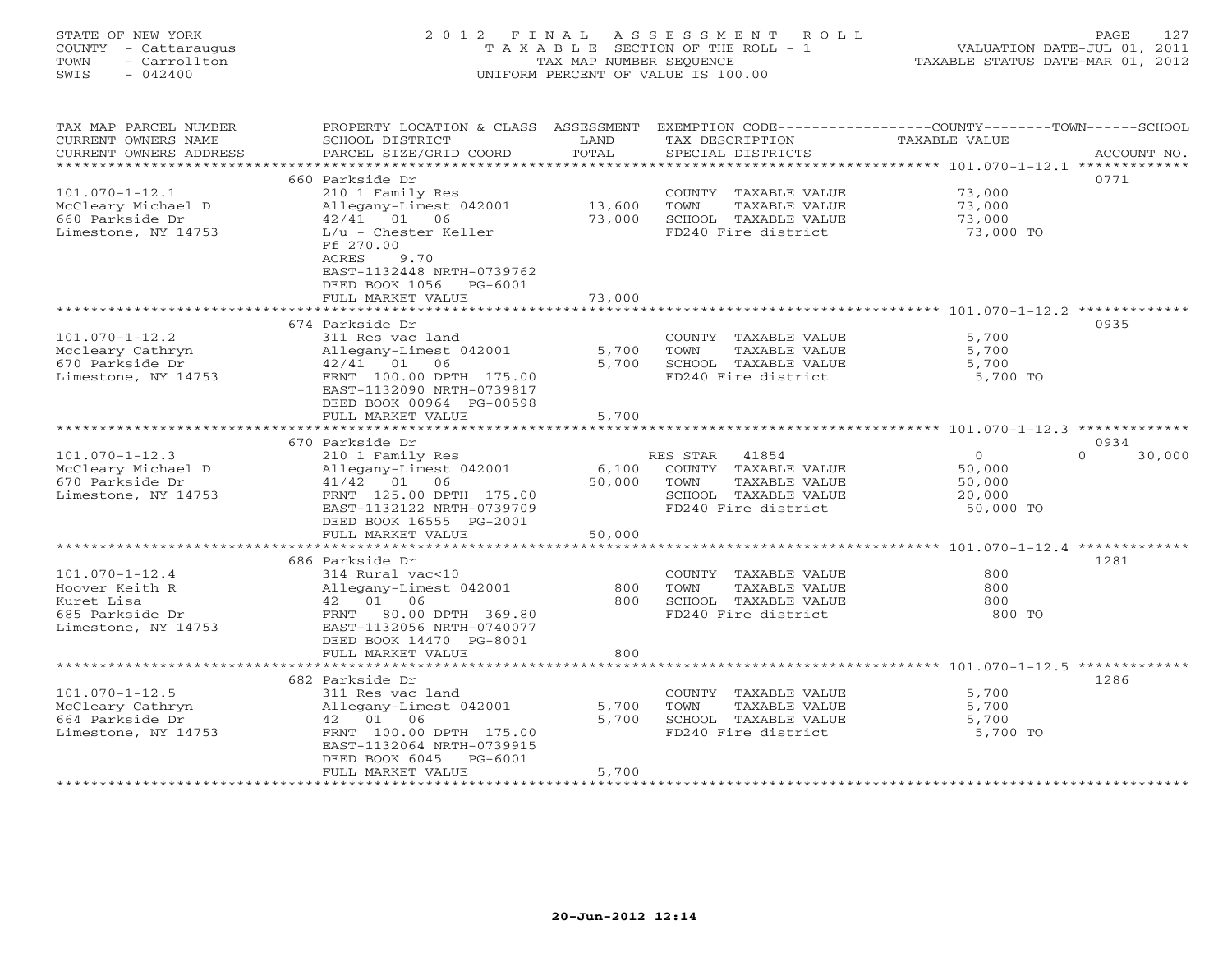# STATE OF NEW YORK 2 0 1 2 F I N A L A S S E S S M E N T R O L L PAGE 128 COUNTY - Cattaraugus T A X A B L E SECTION OF THE ROLL - 1 VALUATION DATE-JUL 01, 2011 TOWN - Carrollton TAX MAP NUMBER SEQUENCE TAXABLE STATUS DATE-MAR 01, 2012 SWIS - 042400 UNIFORM PERCENT OF VALUE IS 100.00UNIFORM PERCENT OF VALUE IS 100.00

| TAX MAP PARCEL NUMBER                                                                                                                                                                                                                |                                                                                                                   |        | PROPERTY LOCATION & CLASS ASSESSMENT EXEMPTION CODE-----------------COUNTY-------TOWN------SCHOOL |                     |                    |
|--------------------------------------------------------------------------------------------------------------------------------------------------------------------------------------------------------------------------------------|-------------------------------------------------------------------------------------------------------------------|--------|---------------------------------------------------------------------------------------------------|---------------------|--------------------|
|                                                                                                                                                                                                                                      | 664 Parkside Dr                                                                                                   |        |                                                                                                   |                     | 0768               |
| $101.070 - 1 - 13$                                                                                                                                                                                                                   |                                                                                                                   |        | COUNTY TAXABLE VALUE                                                                              | 6,300               |                    |
| McCleary Michael D                                                                                                                                                                                                                   | 311 Res vac land<br>Allegany-Limest 042001 6,300                                                                  |        | TAXABLE VALUE<br>TOWN                                                                             | 6,300               |                    |
| 670 Parkside Dr<br>41 02 06                                                                                                                                                                                                          |                                                                                                                   | 6,300  | SCHOOL TAXABLE VALUE                                                                              | 6,300               |                    |
| Limestone, NY 14753 L/u - Keller, chester                                                                                                                                                                                            |                                                                                                                   |        | FD240 Fire district                                                                               | 6,300 TO            |                    |
|                                                                                                                                                                                                                                      | FRNT 120.00 DPTH 200.00                                                                                           |        |                                                                                                   |                     |                    |
|                                                                                                                                                                                                                                      | EAST-1132179 NRTH-0739580                                                                                         |        |                                                                                                   |                     |                    |
|                                                                                                                                                                                                                                      | DEED BOOK 00981 PG-01064                                                                                          |        |                                                                                                   |                     |                    |
|                                                                                                                                                                                                                                      | FULL MARKET VALUE                                                                                                 | 6,300  |                                                                                                   |                     |                    |
|                                                                                                                                                                                                                                      |                                                                                                                   |        |                                                                                                   |                     |                    |
|                                                                                                                                                                                                                                      | 661 Main St                                                                                                       |        |                                                                                                   |                     | 0811               |
| $101.071 - 1 - 3$                                                                                                                                                                                                                    | 210 1 Family Res                                                                                                  |        | RES STAR 41854                                                                                    | $\overline{0}$      | $\Omega$<br>30,000 |
| Bowler William Michael 210 1 Pamily Res<br>Bowler William Michael Allegany-Limest 042001 6,600                                                                                                                                       |                                                                                                                   |        | COUNTY TAXABLE VALUE                                                                              | 57,000              |                    |
| PO Box 64                                                                                                                                                                                                                            | 25 01 06                                                                                                          | 57,000 | TAXABLE VALUE<br>TOWN                                                                             | 57,000              |                    |
| Limestone, NY 14753                                                                                                                                                                                                                  | L/p 956-409                                                                                                       |        | SCHOOL TAXABLE VALUE<br>SCHOOL TAXABLE VALUE<br>FD240 Fire district                               | 27,000<br>57,000 TO |                    |
|                                                                                                                                                                                                                                      |                                                                                                                   |        |                                                                                                   | $57,000$ TO         |                    |
|                                                                                                                                                                                                                                      |                                                                                                                   |        | SW241 Sewer                                                                                       |                     |                    |
|                                                                                                                                                                                                                                      |                                                                                                                   |        | WD241 Water Dist 1 57,000 TO<br>WS240 Water/Sewer District 600 MT                                 |                     |                    |
|                                                                                                                                                                                                                                      | Ff 650.00<br>ACRES 1.66<br>EAST-1135446 NRTH-0739381<br>DEED BOOK 00963 PG-00898<br>FULL MARKET VALUE 57,000      |        |                                                                                                   |                     |                    |
|                                                                                                                                                                                                                                      |                                                                                                                   |        |                                                                                                   |                     |                    |
|                                                                                                                                                                                                                                      | 651 Main St                                                                                                       |        |                                                                                                   |                     | 0827               |
| $101.071 - 1 - 4$                                                                                                                                                                                                                    |                                                                                                                   |        | RES STAR 41854                                                                                    | $\overline{0}$      | $\Omega$<br>30,000 |
| Keane Patrick E                                                                                                                                                                                                                      |                                                                                                                   |        | COUNTY TAXABLE VALUE 61,000                                                                       |                     |                    |
| Keane Shelly L                                                                                                                                                                                                                       | 210 1 Family Res<br>210 1 Family Res<br>Allegany-Limest 042001 4,300<br>25 01 06 61,000<br>FRNT 75.00 DPTH 140.00 | 61,000 |                                                                                                   |                     |                    |
| Box 143                                                                                                                                                                                                                              |                                                                                                                   |        | TOWN TAXABLE VALUE 61,000<br>SCHOOL TAXABLE VALUE 31,000<br>FD240 Fire district 61,000 TO         |                     |                    |
| Limestone, NY 14753                                                                                                                                                                                                                  | EAST-1135508 NRTH-0739028                                                                                         |        |                                                                                                   |                     |                    |
|                                                                                                                                                                                                                                      | DEED BOOK 00956 PG-00106                                                                                          |        |                                                                                                   |                     |                    |
|                                                                                                                                                                                                                                      | FULL MARKET VALUE                                                                                                 | 61,000 |                                                                                                   |                     |                    |
|                                                                                                                                                                                                                                      |                                                                                                                   |        | SW241 Sewer 61,000 TO<br>WD241 Water Dist 1 61,000 TO<br>WS240 Water/Sewer District .00 MT        |                     |                    |
|                                                                                                                                                                                                                                      |                                                                                                                   |        |                                                                                                   |                     |                    |
|                                                                                                                                                                                                                                      | 645 Main St                                                                                                       |        |                                                                                                   |                     | 0847               |
| $101.071 - 1 - 5$                                                                                                                                                                                                                    | 210 1 Family Res                                                                                                  |        | COUNTY TAXABLE VALUE                                                                              | 24,800              |                    |
|                                                                                                                                                                                                                                      |                                                                                                                   |        | TAXABLE VALUE<br>TOWN                                                                             | 24,800              |                    |
| Thrush Wayde Paul Sr and Strams and Strams and Strams and Strams and Strams and Strams and Strams 24,800<br>Thrush Wayde Paul Sr allegany-Limest 042001 3,000<br>S558 Leonard Run FRNT 50.00 DPTH 114.00<br>Limestone, NY 14753 EAST |                                                                                                                   |        | SCHOOL TAXABLE VALUE                                                                              | 24,800              |                    |
|                                                                                                                                                                                                                                      |                                                                                                                   |        |                                                                                                   |                     |                    |
|                                                                                                                                                                                                                                      |                                                                                                                   |        |                                                                                                   |                     |                    |
|                                                                                                                                                                                                                                      | DEED BOOK 1010<br>PG-109                                                                                          |        | FD240 Fire district 24,800 TO<br>SW241 Sewer 24,800 TO<br>WD241 Water Dist 1 24,800 TO            |                     |                    |
|                                                                                                                                                                                                                                      | FULL MARKET VALUE                                                                                                 | 24,800 | WS240 Water/Sewer District                                                                        | $.00$ MT            |                    |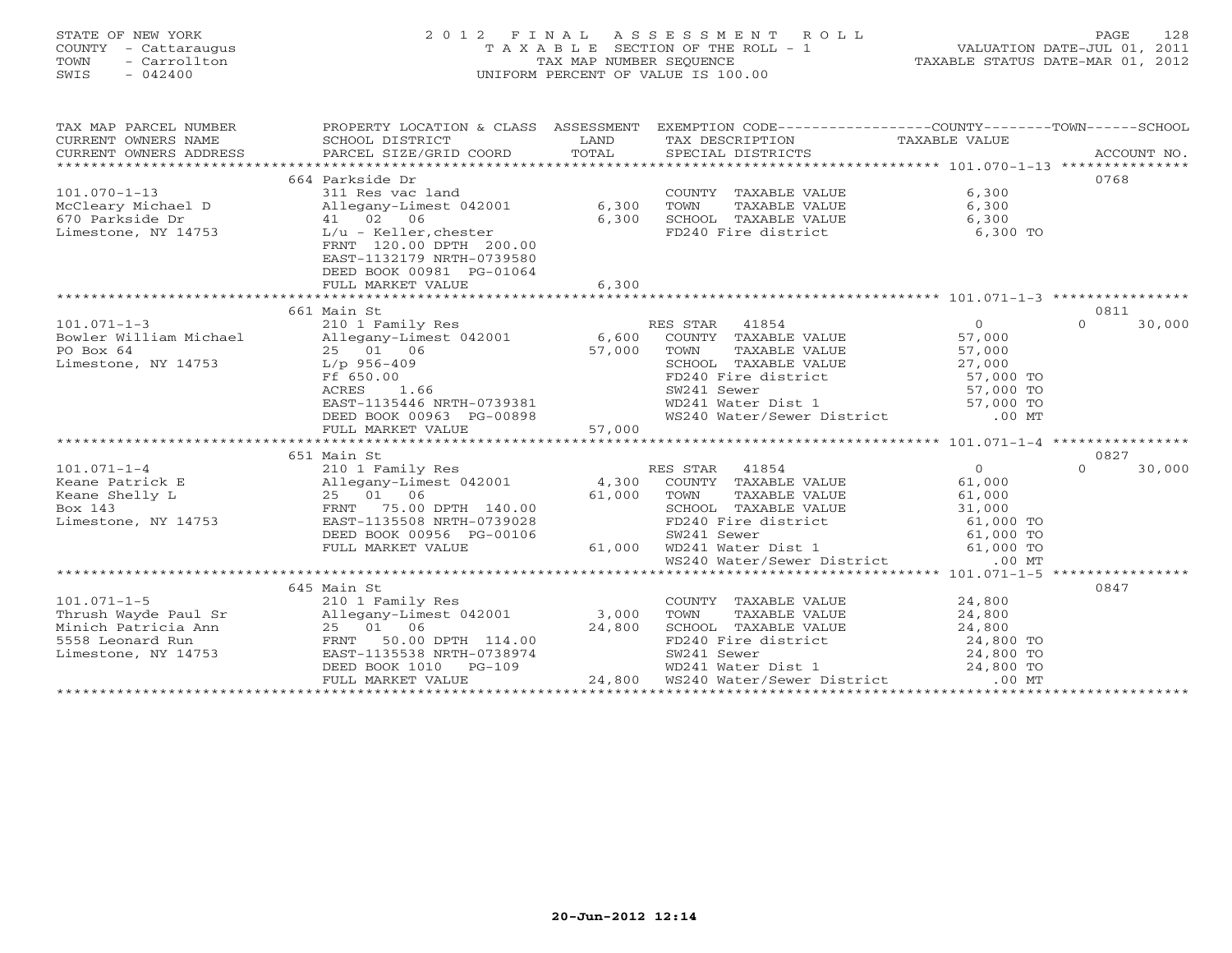# STATE OF NEW YORK 2 0 1 2 F I N A L A S S E S S M E N T R O L L PAGE 129 COUNTY - Cattaraugus T A X A B L E SECTION OF THE ROLL - 1 VALUATION DATE-JUL 01, 2011 TOWN - Carrollton TAX MAP NUMBER SEQUENCE TAXABLE STATUS DATE-MAR 01, 2012 SWIS - 042400 UNIFORM PERCENT OF VALUE IS 100.00

| TAX MAP PARCEL NUMBER                                                                                                                                                                                                                   |                                                                            |                           | PROPERTY LOCATION & CLASS ASSESSMENT EXEMPTION CODE---------------COUNTY-------TOWN------SCHOOL                                                                                                                                                                |                |                  |        |
|-----------------------------------------------------------------------------------------------------------------------------------------------------------------------------------------------------------------------------------------|----------------------------------------------------------------------------|---------------------------|----------------------------------------------------------------------------------------------------------------------------------------------------------------------------------------------------------------------------------------------------------------|----------------|------------------|--------|
| CURRENT OWNERS NAME<br>CURRENT OWNERS NAME SCHOOL DISTRICT – ------- ------- ------- TAX DESCRIPTION TAXABLE VALUE<br>CURRENT OWNERS ADDRESS PARCEL SIZE/GRID COORD TOTAL SPECIAL DISTRICTS ACCOUNT NO.<br>**************************** |                                                                            |                           |                                                                                                                                                                                                                                                                |                |                  |        |
|                                                                                                                                                                                                                                         |                                                                            |                           |                                                                                                                                                                                                                                                                |                |                  |        |
|                                                                                                                                                                                                                                         |                                                                            |                           |                                                                                                                                                                                                                                                                |                |                  |        |
|                                                                                                                                                                                                                                         | 635 Main St                                                                |                           |                                                                                                                                                                                                                                                                |                | 0682             |        |
| $101.071 - 1 - 7$                                                                                                                                                                                                                       |                                                                            |                           |                                                                                                                                                                                                                                                                | $\Omega$       | $\Omega$         | 30,000 |
| Fox Kevin J                                                                                                                                                                                                                             | Allegany-Limest 042002<br>25 01 06 67,000<br>FRNT 54.47 DPTH 175.00 67,000 |                           | COUNTY TAXABLE VALUE 67,000                                                                                                                                                                                                                                    |                |                  |        |
| Fox Karen A                                                                                                                                                                                                                             |                                                                            |                           |                                                                                                                                                                                                                                                                |                |                  |        |
| Box 128                                                                                                                                                                                                                                 |                                                                            |                           |                                                                                                                                                                                                                                                                |                |                  |        |
| Limestone, NY 14753                                                                                                                                                                                                                     |                                                                            |                           |                                                                                                                                                                                                                                                                |                |                  |        |
|                                                                                                                                                                                                                                         | DEED BOOK 834<br>PG-01110                                                  |                           |                                                                                                                                                                                                                                                                |                |                  |        |
|                                                                                                                                                                                                                                         | FULL MARKET VALUE                                                          | 67,000                    |                                                                                                                                                                                                                                                                |                |                  |        |
|                                                                                                                                                                                                                                         |                                                                            |                           | 67,000 TOWN TAXABLE VALUE<br>SCHOOL TAXABLE VALUE<br>TO240 Fire district<br>SW241 Sewer<br>67,000 TO<br>SW241 Sewer<br>67,000 TO<br>WE240 Water/Sewer District<br>167,000 TO<br>7000 TO<br>7000 TO<br>7000 TO<br>167,000 TO<br>7000 TO<br>7000 TO<br>7000 T    |                |                  |        |
|                                                                                                                                                                                                                                         |                                                                            |                           |                                                                                                                                                                                                                                                                |                |                  |        |
|                                                                                                                                                                                                                                         | 631 Main St                                                                |                           |                                                                                                                                                                                                                                                                |                | 0758             |        |
| 101.071-1-8<br>Soper Michael R (Allegany-Limest 042001 (4, 300 COOL)<br>Soper Debra L (2.00 DPTH 175.00 (3000L)<br>PO Box 62 (300 DPTH 175.00 (3000L)<br>PO Box 62 (300 DPTH 175.00 (3000L)<br>PO Box 62 (300 DPTH 175.00 (3000L)       |                                                                            |                           | 210 1 Family Res<br>210 1 Family Res<br>Allegany-Limest 042001 4,300 COUNTY TAXABLE VALUE                                                                                                                                                                      | $\overline{0}$ | $\Omega$         | 30,000 |
|                                                                                                                                                                                                                                         |                                                                            |                           |                                                                                                                                                                                                                                                                | 71,000         |                  |        |
|                                                                                                                                                                                                                                         |                                                                            |                           |                                                                                                                                                                                                                                                                |                |                  |        |
|                                                                                                                                                                                                                                         |                                                                            |                           |                                                                                                                                                                                                                                                                |                |                  |        |
|                                                                                                                                                                                                                                         |                                                                            |                           |                                                                                                                                                                                                                                                                |                |                  |        |
|                                                                                                                                                                                                                                         | DEED BOOK 00926 PG-01052                                                   |                           |                                                                                                                                                                                                                                                                |                |                  |        |
|                                                                                                                                                                                                                                         | FULL MARKET VALUE                                                          |                           |                                                                                                                                                                                                                                                                |                |                  |        |
|                                                                                                                                                                                                                                         |                                                                            |                           | 71,000<br>TOWN TAXABLE VALUE<br>TAXABLE VALUE<br>TAXABLE VALUE<br>PD240 Fire district<br>TAXABLE VALUE<br>41,000<br>TD240 Fire district<br>T1,000 TO<br>TO240 Fire district<br>T1,000 TO<br>T1,000 TO<br>T1,000 TO<br>T1,000 TO<br>T1,000 TO<br>T1,000 TO<br>T |                |                  |        |
|                                                                                                                                                                                                                                         |                                                                            |                           |                                                                                                                                                                                                                                                                |                |                  |        |
|                                                                                                                                                                                                                                         | 627 Main St                                                                |                           |                                                                                                                                                                                                                                                                |                | 0728<br>$\Omega$ |        |
| 0 101.071-1-9 101.071-1-9 210 1 Family Res 542001 53,500 SR STAR 41834 53,500 2001 1 101.071-1-9 101.071-1-9 210 1 Family Res 53,500 53,500 53,500 53,500 53,500 53,500 53,500 53,500 53,500 53,500 53,500 53,500 53,500 53,50          |                                                                            |                           |                                                                                                                                                                                                                                                                |                |                  | 53,500 |
|                                                                                                                                                                                                                                         |                                                                            |                           |                                                                                                                                                                                                                                                                |                |                  |        |
| Dougherty Harriett 25 01 06 53,500<br>Pougherty Harriett 25 01 06 53,500<br>PO Box 131 FRNT 71.00 DPTH 181.00                                                                                                                           |                                                                            | 53,500 TOWN               | TOWN TAXABLE VALUE<br>SCHOOL TAXABLE VALUE<br>FD240 Fire district<br>SV241 Sewer 53,500 TO<br>SW241 Sewer 53,500 TO                                                                                                                                            |                |                  |        |
|                                                                                                                                                                                                                                         |                                                                            |                           |                                                                                                                                                                                                                                                                |                |                  |        |
|                                                                                                                                                                                                                                         |                                                                            |                           |                                                                                                                                                                                                                                                                |                |                  |        |
|                                                                                                                                                                                                                                         | DEED BOOK 00708 PG-00710                                                   |                           | 3-00710 SW241 Sewer 53,500 TO<br>53,500 WD241 Water Dist 1 53,500 TO                                                                                                                                                                                           |                |                  |        |
|                                                                                                                                                                                                                                         | FULL MARKET VALUE                                                          |                           | WS240 Water/Sewer District                                                                                                                                                                                                                                     | $.00$ MT       |                  |        |
|                                                                                                                                                                                                                                         |                                                                            |                           |                                                                                                                                                                                                                                                                |                |                  |        |
|                                                                                                                                                                                                                                         |                                                                            |                           |                                                                                                                                                                                                                                                                |                | 0759             |        |
|                                                                                                                                                                                                                                         |                                                                            |                           |                                                                                                                                                                                                                                                                | $\overline{0}$ | $\Omega$         | 30,000 |
|                                                                                                                                                                                                                                         |                                                                            |                           |                                                                                                                                                                                                                                                                | 53,000         |                  |        |
|                                                                                                                                                                                                                                         |                                                                            |                           |                                                                                                                                                                                                                                                                | 53,000         |                  |        |
| 621 Main St                                                                                                                                                                                                                             |                                                                            |                           |                                                                                                                                                                                                                                                                |                |                  |        |
| Limestone, NY 14753                                                                                                                                                                                                                     | FRNT 172.00 DPTH 200.00<br>EAST-1135602 NRTH-0738508                       |                           | SCHOOL TAXABLE VALUE<br>FD240 Fire district<br>SV241 Sewer 53,000 TO<br>WD241 Water Dist 1 53,000 TO<br>53,000 TO<br>53,000 TO                                                                                                                                 |                |                  |        |
|                                                                                                                                                                                                                                         | DEED BOOK 15901 PG-4001                                                    |                           |                                                                                                                                                                                                                                                                |                |                  |        |
|                                                                                                                                                                                                                                         | FULL MARKET VALUE                                                          | $3-4001$ 53,000<br>53,000 |                                                                                                                                                                                                                                                                |                |                  |        |
|                                                                                                                                                                                                                                         |                                                                            |                           | WS240 Water/Sewer District                                                                                                                                                                                                                                     | $.00$ MT       |                  |        |
|                                                                                                                                                                                                                                         |                                                                            |                           |                                                                                                                                                                                                                                                                |                |                  |        |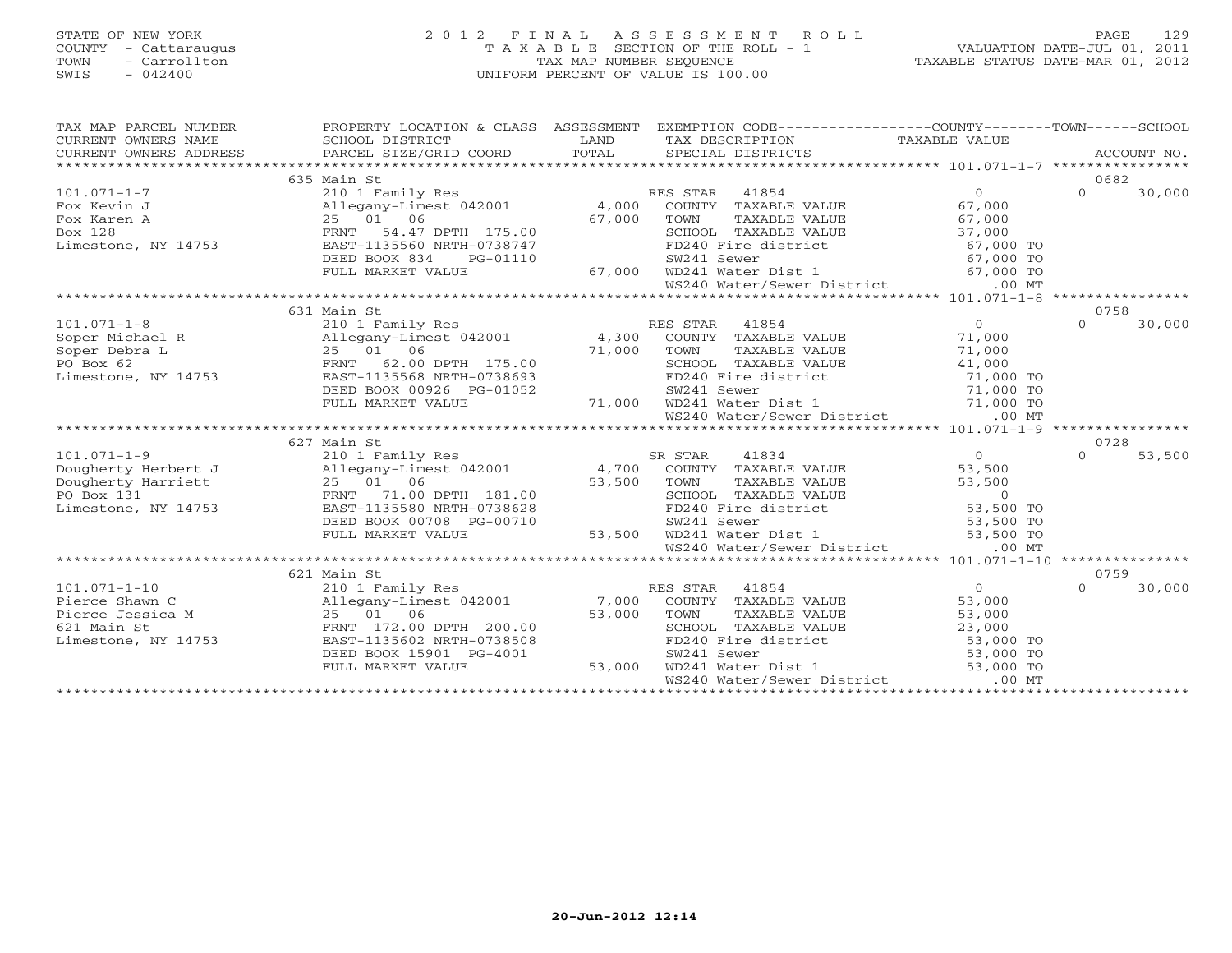# STATE OF NEW YORK 2 0 1 2 F I N A L A S S E S S M E N T R O L L PAGE 130 COUNTY - Cattaraugus T A X A B L E SECTION OF THE ROLL - 1 VALUATION DATE-JUL 01, 2011 TOWN - Carrollton 1999 - TAX MAP NUMBER SEQUENCE TAXABLE STATUS DATE-MAR 01, 2012<br>TAXABLE STATUS DATE-MAR 01, 2012 SWIS - 042400 UNIFORM PERCENT OF VALUE IS 100.00

| SWIS<br>- 042400            |                            |            | UNIFORM PERCENT OF VALUE IS 100.00 |                                                                                                                      |
|-----------------------------|----------------------------|------------|------------------------------------|----------------------------------------------------------------------------------------------------------------------|
|                             |                            |            |                                    |                                                                                                                      |
| TAX MAP PARCEL NUMBER       | PROPERTY LOCATION & CLASS  | ASSESSMENT | EXEMPTION CODE---                  | -COUNTY - - - - - -<br>-SCHOOL<br>$-$ TOWN $   -$                                                                    |
| CURRENT OWNERS NAME         | SCHOOL DISTRICT            | LAND       | TAX DESCRIPTION                    | TAXABLE VALUE                                                                                                        |
| CURRENT OWNERS ADDRESS      | PARCEL SIZE/GRID COORD     | TOTAL      | SPECIAL DISTRICTS                  | ACCOUNT NO.                                                                                                          |
|                             |                            |            |                                    |                                                                                                                      |
|                             | 615 Main St                |            |                                    | 0805                                                                                                                 |
| 101.071-1-11                | 210 1 Family Res           |            | COUNTY<br>TAXABLE VALUE            | 36,000                                                                                                               |
| Terlubob, Inc.              | Allegany-Limest 042001     | 7,500      | TOWN<br>TAXABLE VALUE              | 36,000                                                                                                               |
| 219 Ontario St              | 2.5 0.1<br>06              | 36,000     | SCHOOL<br>TAXABLE VALUE            | 36,000                                                                                                               |
| St. Catherines, Ont. Canada | 198.00 DPTH 200.00<br>FRNT |            | FD240 Fire district                | 36,000 TO                                                                                                            |
|                             | EAST-1135639 NRTH-0738342  |            | SW241 Sewer                        | 36,000 TO                                                                                                            |
|                             |                            |            |                                    | $\begin{array}{ccccccc}\n\bullet & \bullet & \bullet & \bullet & \bullet & \bullet & \bullet & \bullet\n\end{array}$ |

| St. Catherines, Ont. Canada | FRNT 198.00 DPTH 200.00       |        |                | FD240 Fire district               | 36,000 TO      |          |        |
|-----------------------------|-------------------------------|--------|----------------|-----------------------------------|----------------|----------|--------|
|                             | EAST-1135639 NRTH-0738342     |        | SW241 Sewer    |                                   | 36,000 TO      |          |        |
|                             | DEED BOOK 2985 PG-3001        |        |                | WD241 Water Dist 1                | 36,000 TO      |          |        |
|                             | FULL MARKET VALUE             |        |                | 36,000 WS240 Water/Sewer District | $.00$ MT       |          |        |
|                             |                               |        |                |                                   |                |          |        |
|                             | 5910-5914 Plank St            |        |                |                                   |                | 0683     |        |
| $101.071 - 1 - 12$          | 280 Res Multiple              |        | RES STAR 41854 |                                   | $\overline{0}$ | $\Omega$ | 30,000 |
| Schwab Joanne               | Allegany-Limest 042001 10,400 |        |                | COUNTY TAXABLE VALUE              | 54,000         |          |        |
| 5910-5914 Plank St          | 25 01 06                      | 54,000 | TOWN           | TAXABLE VALUE                     | 54,000         |          |        |
| PO Box 172                  | L/u - Esther Aldrich          |        |                | SCHOOL TAXABLE VALUE              | 24,000         |          |        |
| Limestone, NY 14753         | Ff Main St 34.00              |        |                | FD240 Fire district               | 54,000 TO      |          |        |
|                             | FRNT 225.00 DPTH 136.00       |        | SW241 Sewer    |                                   | 54,000 TO      |          |        |
|                             | EAST-1135653 NRTH-0738177     |        |                | WD241 Water Dist 1                | 54,000 TO      |          |        |
|                             | DEED BOOK 00972 PG-00259      |        |                | WS240 Water/Sewer District        | $.00$ MT       |          |        |
|                             | FULL MARKET VALUE             | 54,000 |                |                                   |                |          |        |
|                             |                               |        |                |                                   |                |          |        |
|                             | Railroad St (Off)             |        |                |                                   |                | 1010     |        |
| $101.071 - 1 - 13$          | 311 Res vac land              |        |                | COUNTY TAXABLE VALUE              | 500            |          |        |
| Pecora Richard P Jr         | Allegany-Limest 042001        | 500    | TOWN           | TAXABLE VALUE                     | 500            |          |        |
| 543 Spittler Ln             | 25 01 06                      | 500    |                | SCHOOL TAXABLE VALUE              | 500            |          |        |
| Limestone, NY 14753         | ACRES<br>2.50                 |        |                | FD240 Fire district               | 500 TO         |          |        |
|                             | EAST-1134310 NRTH-0738523     |        |                |                                   |                |          |        |
|                             | DEED BOOK 1004 PG-801         |        |                |                                   |                |          |        |
|                             | FULL MARKET VALUE             | 500    |                |                                   |                |          |        |
|                             | **************************    |        |                |                                   |                |          |        |
|                             | 605 Spittler Ln               |        |                |                                   |                | 1279     |        |
| $101.071 - 1 - 14$          | 210 1 Family Res              |        | RES STAR       | 41854                             | $\Omega$       | $\Omega$ | 30,000 |
| Tanner Bruce E              | Allegany-Limest 042001        | 6,600  |                | COUNTY TAXABLE VALUE              | 48,500         |          |        |
| Moore Julie                 | 25 01 06                      | 48,500 | TOWN           | TAXABLE VALUE                     | 48,500         |          |        |
| 605 Spitler Ln              | FRNT 205.00 DPTH 143.81       |        |                | SCHOOL TAXABLE VALUE              | 18,500         |          |        |
| Limestone, NY 14753         | EAST-1135115 NRTH-0738189     |        |                | FD240 Fire district               | 48,500 TO      |          |        |
|                             | DEED BOOK 00937 PG-00584      |        | SW241 Sewer    |                                   | 48,500 TO      |          |        |
|                             | FULL MARKET VALUE             | 48,500 |                | WD241 Water Dist 1                | 48,500 TO      |          |        |
|                             |                               |        |                | WS240 Water/Sewer District        | $.00$ MT       |          |        |
|                             |                               |        |                |                                   |                |          |        |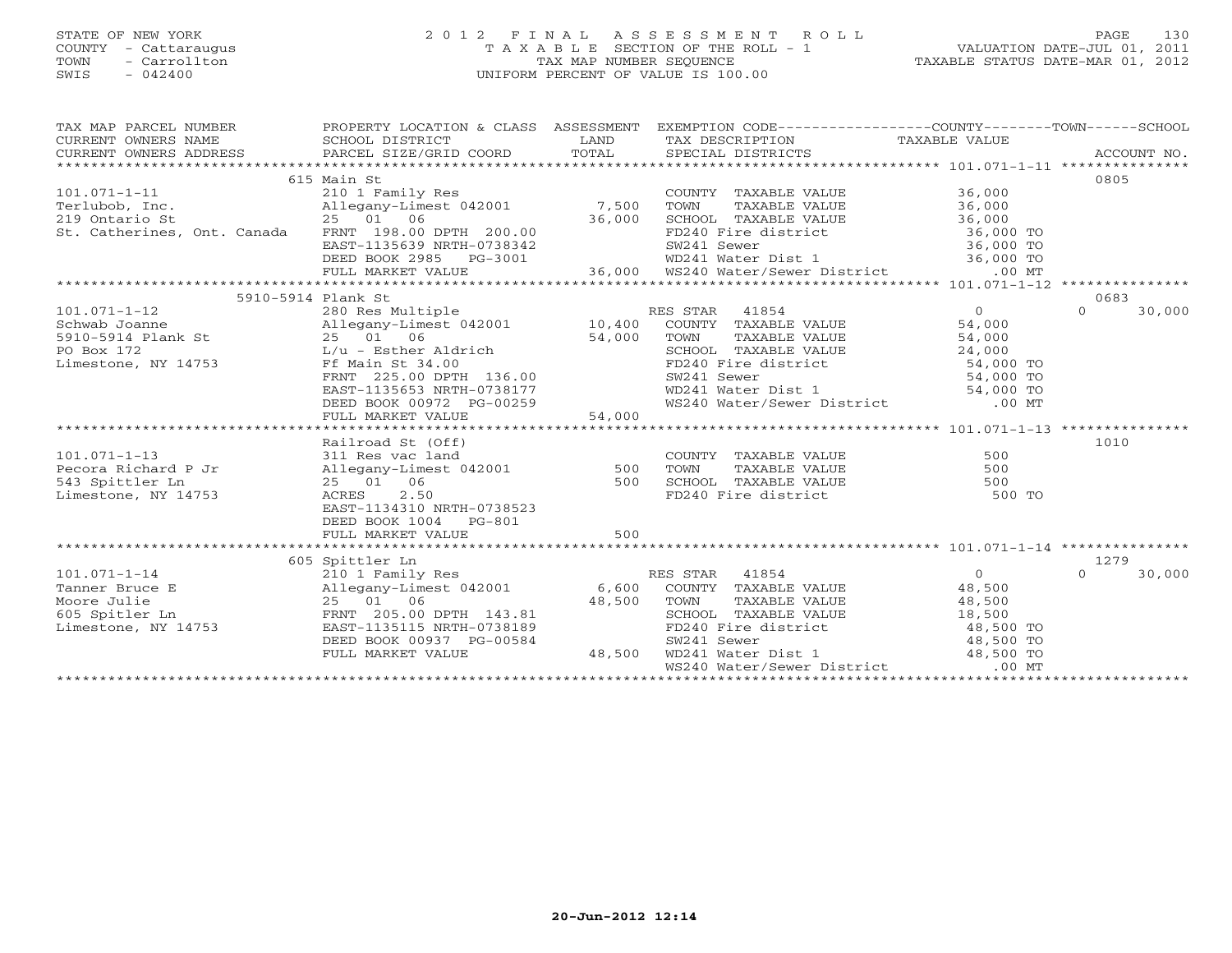# STATE OF NEW YORK 2 0 1 2 F I N A L A S S E S S M E N T R O L L PAGE 131 COUNTY - Cattaraugus T A X A B L E SECTION OF THE ROLL - 1 VALUATION DATE-JUL 01, 2011 TOWN - Carrollton TAX MAP NUMBER SEQUENCE TAXABLE STATUS DATE-MAR 01, 2012 SWIS - 042400 UNIFORM PERCENT OF VALUE IS 100.00

| TAX MAP PARCEL NUMBER | PROPERTY LOCATION & CLASS ASSESSMENT EXEMPTION CODE-----------------COUNTY-------TOWN------SCHOOL                                                                                                                                                |                                |          |        |
|-----------------------|--------------------------------------------------------------------------------------------------------------------------------------------------------------------------------------------------------------------------------------------------|--------------------------------|----------|--------|
|                       |                                                                                                                                                                                                                                                  |                                |          |        |
|                       |                                                                                                                                                                                                                                                  |                                |          |        |
|                       |                                                                                                                                                                                                                                                  |                                |          |        |
|                       | 686 Main St                                                                                                                                                                                                                                      |                                | 0695     |        |
|                       |                                                                                                                                                                                                                                                  |                                | $\Omega$ | 30,000 |
|                       |                                                                                                                                                                                                                                                  |                                |          |        |
|                       |                                                                                                                                                                                                                                                  |                                |          |        |
|                       |                                                                                                                                                                                                                                                  |                                |          |        |
|                       |                                                                                                                                                                                                                                                  |                                |          |        |
|                       |                                                                                                                                                                                                                                                  |                                |          |        |
|                       |                                                                                                                                                                                                                                                  |                                |          |        |
|                       |                                                                                                                                                                                                                                                  |                                |          |        |
|                       |                                                                                                                                                                                                                                                  |                                |          |        |
|                       | 680 Main St                                                                                                                                                                                                                                      |                                | 0826     |        |
|                       |                                                                                                                                                                                                                                                  |                                | $\Omega$ | 25,000 |
|                       |                                                                                                                                                                                                                                                  |                                |          |        |
|                       |                                                                                                                                                                                                                                                  |                                |          |        |
|                       |                                                                                                                                                                                                                                                  |                                |          |        |
|                       |                                                                                                                                                                                                                                                  |                                |          |        |
|                       |                                                                                                                                                                                                                                                  |                                |          |        |
|                       |                                                                                                                                                                                                                                                  |                                |          |        |
|                       | 101.071-2-2 680 Main St<br>Maley Joseph E 210 1 Family Res<br>Maley Joseph E 211 Family Res<br>Maley Traci L 25 01 06 25,000 TOWN TAXABLE VALUE 25,000<br>FRNT 120.00 DPTH 175.00 25,000 TOWN TAXABLE VALUE 25,000<br>FO Box 305 EAST 1          |                                |          |        |
|                       |                                                                                                                                                                                                                                                  |                                |          |        |
|                       | 676 Main St                                                                                                                                                                                                                                      |                                | 0840     |        |
|                       |                                                                                                                                                                                                                                                  |                                |          |        |
|                       | 101.071-2-3.1 676 Main St<br>312 Vac w/imprv<br>312 Vac w/imprv<br>312 Vac w/imprv<br>20,300 TOWN TAXABLE VALUE 29,900<br>29,900 TOWN TAXABLE VALUE 29,900<br>29,900 TOWN TAXABLE VALUE 29,900<br>29,900 TOWN TAXABLE VALUE 29,900<br>29,900 T   |                                |          |        |
|                       |                                                                                                                                                                                                                                                  |                                |          |        |
|                       |                                                                                                                                                                                                                                                  |                                |          |        |
|                       |                                                                                                                                                                                                                                                  |                                |          |        |
|                       | EAST-1136690 NRTH-0739504                                                                                                                                                                                                                        | $WD241$ Water Dist 1 29,900 TO |          |        |
|                       |                                                                                                                                                                                                                                                  |                                |          |        |
|                       |                                                                                                                                                                                                                                                  |                                |          |        |
|                       |                                                                                                                                                                                                                                                  |                                |          |        |
|                       | 670 Main St                                                                                                                                                                                                                                      |                                | 1325     |        |
|                       |                                                                                                                                                                                                                                                  |                                | $\Omega$ | 30,000 |
|                       |                                                                                                                                                                                                                                                  |                                |          |        |
|                       |                                                                                                                                                                                                                                                  |                                |          |        |
|                       |                                                                                                                                                                                                                                                  |                                |          |        |
|                       |                                                                                                                                                                                                                                                  |                                |          |        |
|                       |                                                                                                                                                                                                                                                  |                                |          |        |
|                       | Bridenbaker Louis<br>Bridenbaker Theresa<br>Exaction Strategy (1990)<br>Exaction ACRES 1.90<br>Linestone, NY 14753<br>Exaction Bridenbaker Value<br>Exaction ACRES 1.90<br>Exaction Bridenback Strategy (19988 PG-00701<br>EXACRES 1.90<br>EXACR |                                |          |        |
|                       |                                                                                                                                                                                                                                                  |                                |          |        |
|                       |                                                                                                                                                                                                                                                  |                                |          |        |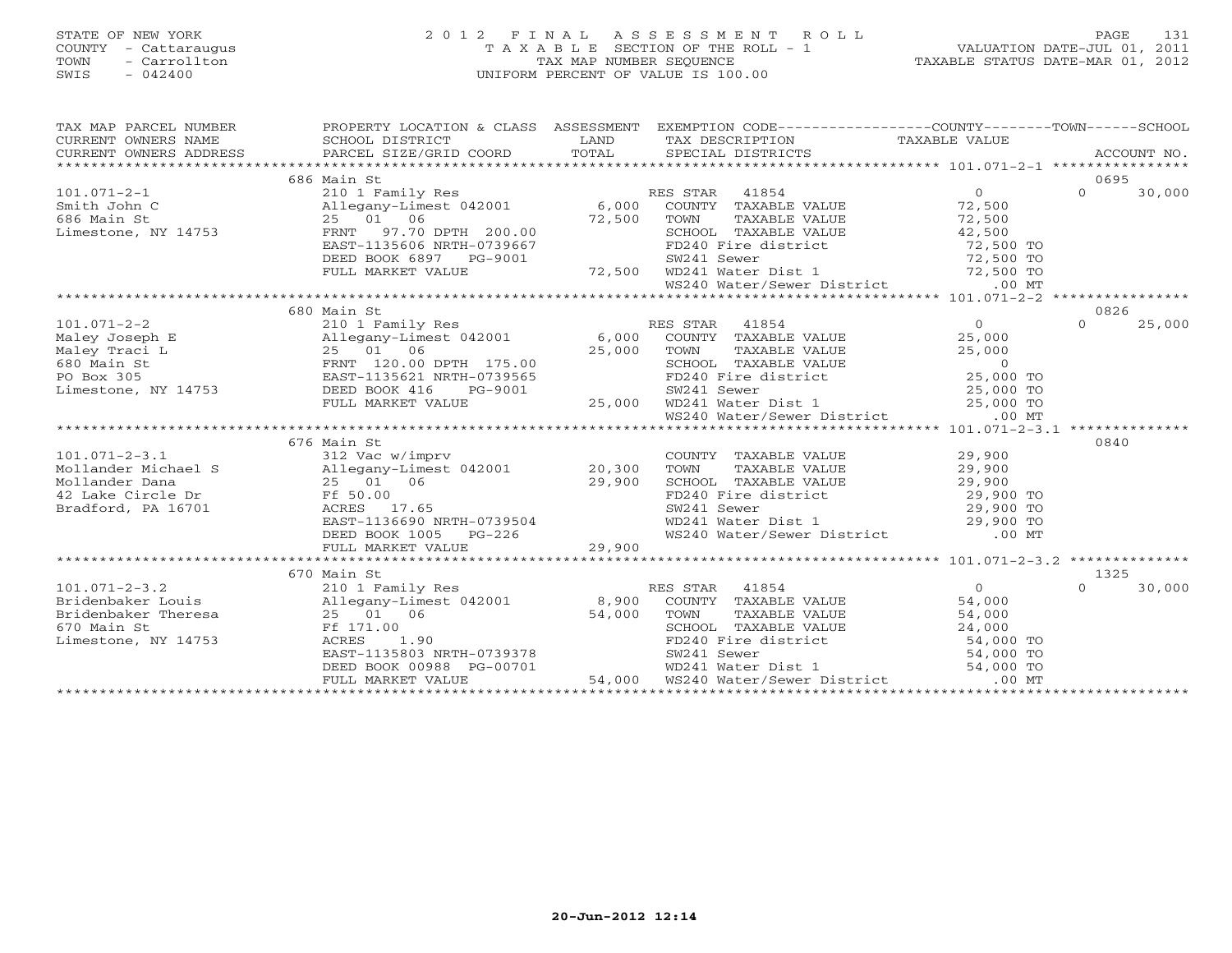# STATE OF NEW YORK 2 0 1 2 F I N A L A S S E S S M E N T R O L L PAGE 132 COUNTY - Cattaraugus T A X A B L E SECTION OF THE ROLL - 1 VALUATION DATE-JUL 01, 2011 TOWN - Carrollton TAX MAP NUMBER SEQUENCE TAXABLE STATUS DATE-MAR 01, 2012 SWIS - 042400 UNIFORM PERCENT OF VALUE IS 100.00UNIFORM PERCENT OF VALUE IS 100.00

| TAX MAP PARCEL NUMBER                                                                                                                                                                                                                                                                                | PROPERTY LOCATION & CLASS ASSESSMENT EXEMPTION CODE----------------COUNTY-------TOWN------SCHOOL                                                                                                                                       |                                                                                                                                                                                                                                          |       |                  |            |
|------------------------------------------------------------------------------------------------------------------------------------------------------------------------------------------------------------------------------------------------------------------------------------------------------|----------------------------------------------------------------------------------------------------------------------------------------------------------------------------------------------------------------------------------------|------------------------------------------------------------------------------------------------------------------------------------------------------------------------------------------------------------------------------------------|-------|------------------|------------|
|                                                                                                                                                                                                                                                                                                      |                                                                                                                                                                                                                                        |                                                                                                                                                                                                                                          |       |                  |            |
|                                                                                                                                                                                                                                                                                                      | 660 Main St                                                                                                                                                                                                                            |                                                                                                                                                                                                                                          |       | 0825<br>$\Omega$ |            |
| 101.071-2-4<br>EX STAR 41854 0<br>EX STAR 41854 0<br>EX STAR 41854 0<br>EX STAR 41854 0<br>EX STAR 41854 0<br>EX STAR 41854 0<br>FRAME VALUE 41,500<br>PO Box 296 25 01 06<br>Limestone, NY 14753-0296 FRNT 101.00 DPTH 279.19<br>EAST-1135749 NRT                                                   |                                                                                                                                                                                                                                        |                                                                                                                                                                                                                                          |       |                  | 30,000     |
|                                                                                                                                                                                                                                                                                                      |                                                                                                                                                                                                                                        |                                                                                                                                                                                                                                          |       |                  |            |
|                                                                                                                                                                                                                                                                                                      |                                                                                                                                                                                                                                        |                                                                                                                                                                                                                                          |       |                  |            |
|                                                                                                                                                                                                                                                                                                      |                                                                                                                                                                                                                                        |                                                                                                                                                                                                                                          |       |                  |            |
|                                                                                                                                                                                                                                                                                                      |                                                                                                                                                                                                                                        |                                                                                                                                                                                                                                          |       |                  |            |
|                                                                                                                                                                                                                                                                                                      |                                                                                                                                                                                                                                        |                                                                                                                                                                                                                                          |       |                  |            |
|                                                                                                                                                                                                                                                                                                      | 25 01 06 41,500 TOWN TAXABLE VALUE 41,500<br>FRNT 101.00 DPTH 279.19 41,500 TOWN TAXABLE VALUE 41,500<br>EAST-1135749 NRTH-0739232 FD240 Fire district 41,500 TO<br>DEED BOOK 00950 PG-01063 5W241 Sewer 41,500 TO<br>FULL MARKET VALU |                                                                                                                                                                                                                                          |       |                  |            |
|                                                                                                                                                                                                                                                                                                      |                                                                                                                                                                                                                                        |                                                                                                                                                                                                                                          |       |                  |            |
|                                                                                                                                                                                                                                                                                                      | 656 Main St                                                                                                                                                                                                                            |                                                                                                                                                                                                                                          |       | 0737             |            |
| 101.071-2-5<br>Frank Lloyd L<br>Frank Elizabeth A 25 01 06<br>PO Box 263<br>Limestone, NY 14753<br>201.071-2-5<br>25 01 06<br>PO Box 263<br>25 01 06<br>25 01 06<br>25 01 06<br>25 01 06<br>25 01 06<br>25 01 06<br>25 01 06<br>26 263<br>27,250<br>27,250<br>27,2                                   |                                                                                                                                                                                                                                        |                                                                                                                                                                                                                                          |       | $\Omega$         | $\bigcirc$ |
|                                                                                                                                                                                                                                                                                                      |                                                                                                                                                                                                                                        |                                                                                                                                                                                                                                          |       | $\Omega$         | 43,000     |
|                                                                                                                                                                                                                                                                                                      |                                                                                                                                                                                                                                        |                                                                                                                                                                                                                                          |       |                  |            |
|                                                                                                                                                                                                                                                                                                      |                                                                                                                                                                                                                                        |                                                                                                                                                                                                                                          |       |                  |            |
|                                                                                                                                                                                                                                                                                                      |                                                                                                                                                                                                                                        |                                                                                                                                                                                                                                          |       |                  |            |
|                                                                                                                                                                                                                                                                                                      |                                                                                                                                                                                                                                        |                                                                                                                                                                                                                                          |       |                  |            |
|                                                                                                                                                                                                                                                                                                      |                                                                                                                                                                                                                                        |                                                                                                                                                                                                                                          |       |                  |            |
|                                                                                                                                                                                                                                                                                                      | DEED BOOK 728 PG-00592 PO FD240 Fire c<br>FULL MARKET VALUE 43,000 SW241 Sewer<br>WD241 Water                                                                                                                                          |                                                                                                                                                                                                                                          |       |                  |            |
|                                                                                                                                                                                                                                                                                                      |                                                                                                                                                                                                                                        | COMINITY ANABLE VALUE<br>TOWN TAXABLE VALUE 43,000<br>SCHOOL TAXABLE VALUE 0<br>FD240 Fire district 43,000 TO<br>SW241 Sewer 43,000 TO<br>WD241 Water District 43,000 TO<br>WS240 Water/Sewer District .00 MT                            |       |                  |            |
|                                                                                                                                                                                                                                                                                                      |                                                                                                                                                                                                                                        |                                                                                                                                                                                                                                          |       |                  |            |
|                                                                                                                                                                                                                                                                                                      | 650 Main St                                                                                                                                                                                                                            |                                                                                                                                                                                                                                          |       | 0688             |            |
|                                                                                                                                                                                                                                                                                                      |                                                                                                                                                                                                                                        |                                                                                                                                                                                                                                          |       | $\Omega$         | 27,500     |
|                                                                                                                                                                                                                                                                                                      |                                                                                                                                                                                                                                        |                                                                                                                                                                                                                                          |       |                  |            |
| 101.071-2-6<br>101.071-2-6<br>101.071-2-6<br>101.071-2-6<br>27,500<br>27,500<br>27,500<br>27,500<br>EAST-1135751 NRTH-0739079<br>27,500<br>27,500<br>27,500<br>27,500<br>27,500<br>27,500<br>27,500<br>27,500<br>27,500<br>27,500<br>27,500<br>27,500<br>27,500<br>27,500<br>                        |                                                                                                                                                                                                                                        |                                                                                                                                                                                                                                          |       |                  |            |
|                                                                                                                                                                                                                                                                                                      |                                                                                                                                                                                                                                        |                                                                                                                                                                                                                                          |       |                  |            |
|                                                                                                                                                                                                                                                                                                      |                                                                                                                                                                                                                                        |                                                                                                                                                                                                                                          |       |                  |            |
|                                                                                                                                                                                                                                                                                                      | DEED BOOK 00937 PG-00902                                                                                                                                                                                                               |                                                                                                                                                                                                                                          |       |                  |            |
|                                                                                                                                                                                                                                                                                                      | FULL MARKET VALUE                                                                                                                                                                                                                      | 27,500 TOWN TAXABLE VALUE<br>268.00 SCHOOL TAXABLE VALUE<br>0739079 FD240 Fire district 27,500 TOWN FOR SCHOOL TAXABLE VALUE<br>27,500 TOWN FOR SCHOOL TAXABLE VALUE<br>27,500 TO SW241 Sever is 27,500 TO<br>27,500 TO SW241 Sever Dist |       |                  |            |
|                                                                                                                                                                                                                                                                                                      |                                                                                                                                                                                                                                        |                                                                                                                                                                                                                                          |       |                  |            |
|                                                                                                                                                                                                                                                                                                      |                                                                                                                                                                                                                                        |                                                                                                                                                                                                                                          |       |                  |            |
|                                                                                                                                                                                                                                                                                                      | 638 Main St                                                                                                                                                                                                                            | COUNTY TAXABLE VALUE                                                                                                                                                                                                                     | 4,300 | 0835             |            |
|                                                                                                                                                                                                                                                                                                      |                                                                                                                                                                                                                                        | TOWN<br>TAXABLE VALUE                                                                                                                                                                                                                    | 4,300 |                  |            |
|                                                                                                                                                                                                                                                                                                      |                                                                                                                                                                                                                                        |                                                                                                                                                                                                                                          |       |                  |            |
| 101.071-2-8<br>Soper Michael R 311 Res vac land<br>631 Main St 25 01 06<br>Limestone, NY 14753<br>$\begin{array}{r} 101.071-2-8 \\ 8.109 \text{ m/s}^2 \end{array}$ and $\begin{array}{r} 311 \text{ Res}$ vacuum Limest 042001 4,300<br>$\begin{array}{r} 25 & 01 & 06 \\ 160.00 \end{array}$ 4,300 |                                                                                                                                                                                                                                        |                                                                                                                                                                                                                                          |       |                  |            |
|                                                                                                                                                                                                                                                                                                      | FRNT 66.00 DPTH 160.00<br>EAST-1135809 NRTH-0738671                                                                                                                                                                                    |                                                                                                                                                                                                                                          |       |                  |            |
|                                                                                                                                                                                                                                                                                                      | DEED BOOK 00995 PG-00091                                                                                                                                                                                                               |                                                                                                                                                                                                                                          |       |                  |            |
|                                                                                                                                                                                                                                                                                                      | FULL MARKET VALUE                                                                                                                                                                                                                      | 4,300 SCHOOL TAXABLE VALUE 4,300 TO<br>4,300 SCHOOL TAXABLE VALUE 4,300 TO<br>FD240 Fire district 4,300 TO<br>WD241 Water Dist 1 4,300 TO<br>4,300 TO<br>WD241 Water District 4,300 TO                                                   |       |                  |            |
|                                                                                                                                                                                                                                                                                                      |                                                                                                                                                                                                                                        |                                                                                                                                                                                                                                          |       |                  |            |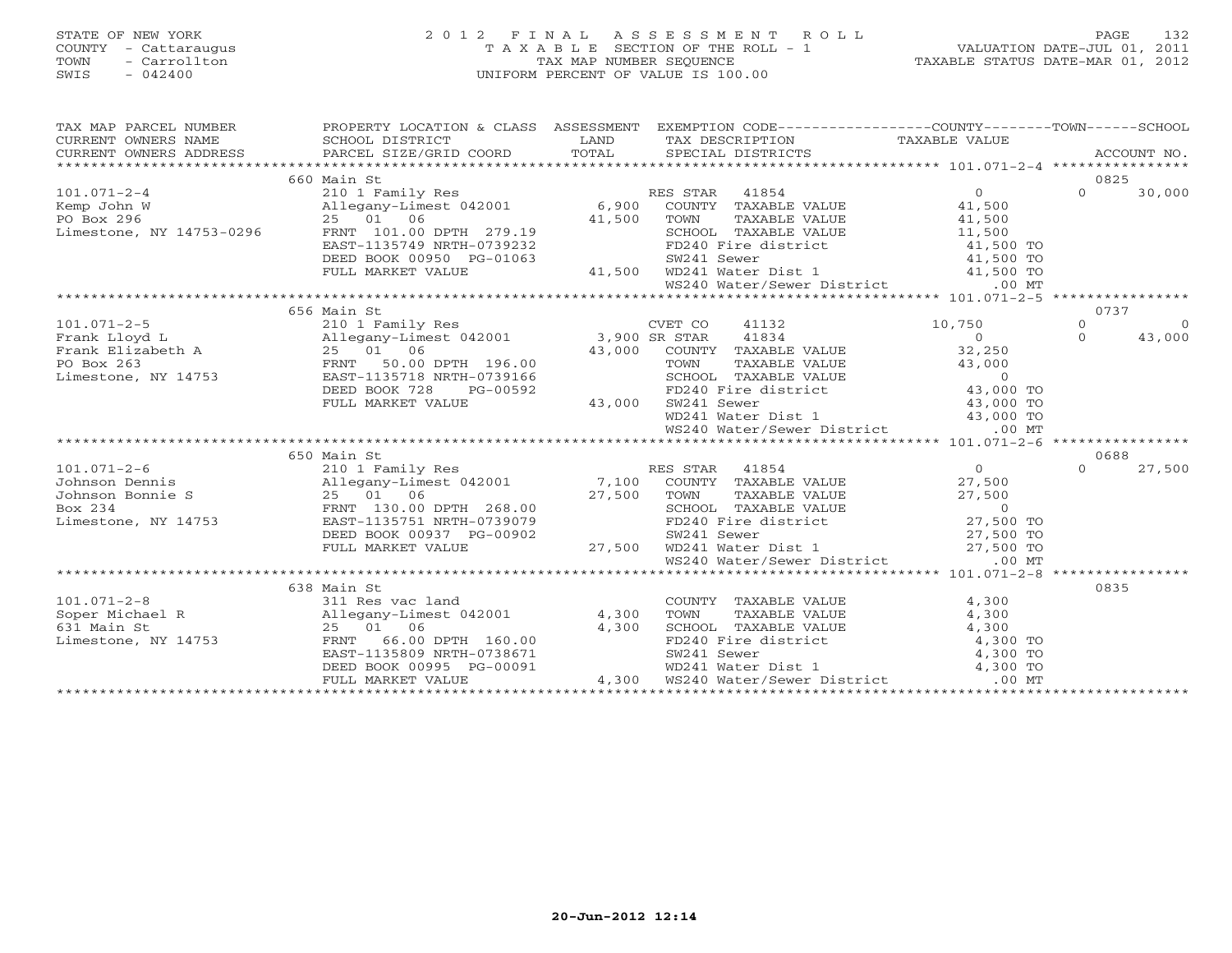# STATE OF NEW YORK 2 0 1 2 F I N A L A S S E S S M E N T R O L L PAGE 133 COUNTY - Cattaraugus T A X A B L E SECTION OF THE ROLL - 1 VALUATION DATE-JUL 01, 2011 TOWN - Carrollton TAX MAP NUMBER SEQUENCE TAXABLE STATUS DATE-MAR 01, 2012 SWIS - 042400 UNIFORM PERCENT OF VALUE IS 100.00UNIFORM PERCENT OF VALUE IS 100.00

| TAX MAP PARCEL NUMBER<br>CURRENT OWNERS NAME<br>CURRENT OWNERS NAME SCHOOL DISTRICT – ------ ------- ------- TAX DESCRIPTION TAXABLE VALUE<br>CURRENT OWNERS ADDRESS PARCEL SIZE/GRID COORD TOTAL SPECIAL DISTRICTS ACCOUNT NO.<br>*****************************<br>CURRENT OWNERS NAME |                           |                    | PROPERTY LOCATION & CLASS ASSESSMENT EXEMPTION CODE----------------COUNTY-------TOWN------SCHOOL                                                                                              |       |          |          |
|-----------------------------------------------------------------------------------------------------------------------------------------------------------------------------------------------------------------------------------------------------------------------------------------|---------------------------|--------------------|-----------------------------------------------------------------------------------------------------------------------------------------------------------------------------------------------|-------|----------|----------|
|                                                                                                                                                                                                                                                                                         | 624 Main St               |                    |                                                                                                                                                                                               |       |          | 0760     |
|                                                                                                                                                                                                                                                                                         |                           |                    |                                                                                                                                                                                               |       |          |          |
|                                                                                                                                                                                                                                                                                         |                           |                    |                                                                                                                                                                                               |       |          |          |
|                                                                                                                                                                                                                                                                                         |                           |                    |                                                                                                                                                                                               |       |          |          |
|                                                                                                                                                                                                                                                                                         |                           |                    |                                                                                                                                                                                               |       |          |          |
|                                                                                                                                                                                                                                                                                         |                           |                    |                                                                                                                                                                                               |       |          |          |
|                                                                                                                                                                                                                                                                                         |                           |                    |                                                                                                                                                                                               |       |          |          |
| 101.071-2-9<br>Soper Michael R<br>Soper Michael R<br>Soper Michael R<br>25 01 06<br>PO Box 62<br>Limestone, NY 14753<br>Limestone, NY 14753<br>COUNTY TAXABLE VALUE<br>25 01 06<br>25 01 06<br>25 01 06<br>25 01 06<br>25 01 06<br>25 01 06<br>25 01 06<br>25                           |                           |                    |                                                                                                                                                                                               |       |          |          |
|                                                                                                                                                                                                                                                                                         |                           |                    |                                                                                                                                                                                               |       |          |          |
|                                                                                                                                                                                                                                                                                         | 5874 North St             |                    |                                                                                                                                                                                               |       |          | 0844     |
|                                                                                                                                                                                                                                                                                         |                           |                    |                                                                                                                                                                                               | 9,225 | $\Omega$ |          |
|                                                                                                                                                                                                                                                                                         |                           |                    |                                                                                                                                                                                               |       | $\Omega$ | $\Omega$ |
|                                                                                                                                                                                                                                                                                         |                           |                    |                                                                                                                                                                                               |       |          | 61,500   |
|                                                                                                                                                                                                                                                                                         |                           |                    |                                                                                                                                                                                               |       |          |          |
|                                                                                                                                                                                                                                                                                         |                           |                    |                                                                                                                                                                                               |       |          |          |
|                                                                                                                                                                                                                                                                                         |                           |                    |                                                                                                                                                                                               |       |          |          |
|                                                                                                                                                                                                                                                                                         | DEED BOOK 744<br>PG-00755 |                    | TOWN TAXABLE VALUE 61,500<br>SCHOOL TAXABLE VALUE 0<br>FD240 Fire district 61,500 TO<br>FD240 Free district 61,500 TO<br>5-00755 FD240 Fire c<br>61,500 SW241 Sewer                           |       |          |          |
|                                                                                                                                                                                                                                                                                         | FULL MARKET VALUE         |                    | SW241 Sewer 61,500 TO<br>WD241 Water Dist 1 61,500 TO                                                                                                                                         |       |          |          |
|                                                                                                                                                                                                                                                                                         |                           |                    |                                                                                                                                                                                               |       |          |          |
|                                                                                                                                                                                                                                                                                         |                           |                    | WS240 Water/Sewer District .00 MT                                                                                                                                                             |       |          |          |
|                                                                                                                                                                                                                                                                                         |                           |                    |                                                                                                                                                                                               |       |          |          |
|                                                                                                                                                                                                                                                                                         | 5866 North St             |                    |                                                                                                                                                                                               |       |          | 0694     |
|                                                                                                                                                                                                                                                                                         |                           |                    |                                                                                                                                                                                               |       |          |          |
|                                                                                                                                                                                                                                                                                         |                           |                    |                                                                                                                                                                                               |       |          |          |
|                                                                                                                                                                                                                                                                                         |                           |                    |                                                                                                                                                                                               |       |          |          |
|                                                                                                                                                                                                                                                                                         |                           |                    |                                                                                                                                                                                               |       |          |          |
|                                                                                                                                                                                                                                                                                         |                           |                    |                                                                                                                                                                                               |       |          |          |
|                                                                                                                                                                                                                                                                                         |                           |                    |                                                                                                                                                                                               |       |          |          |
|                                                                                                                                                                                                                                                                                         |                           |                    |                                                                                                                                                                                               |       |          |          |
|                                                                                                                                                                                                                                                                                         |                           |                    |                                                                                                                                                                                               |       |          |          |
|                                                                                                                                                                                                                                                                                         |                           |                    |                                                                                                                                                                                               |       |          |          |
| 101.071-2-11<br>Bottone Annable<br>Bottone Annable<br>210 1 Family Res<br>22 0 28,250<br>28,250<br>FO Box 267<br>Life Use<br>Life Use<br>22 0 116 0 10 100 12001<br>22 0 28,250<br>28,250<br>28,250<br>28,250<br>28,250<br>28,250<br>28,250<br>28,250<br>28,250<br>                     |                           |                    |                                                                                                                                                                                               |       |          |          |
|                                                                                                                                                                                                                                                                                         |                           |                    |                                                                                                                                                                                               |       |          |          |
|                                                                                                                                                                                                                                                                                         | 5858 North St             |                    |                                                                                                                                                                                               |       |          | 0684     |
|                                                                                                                                                                                                                                                                                         |                           |                    |                                                                                                                                                                                               |       | $\Omega$ | 62,200   |
|                                                                                                                                                                                                                                                                                         |                           |                    |                                                                                                                                                                                               |       |          |          |
|                                                                                                                                                                                                                                                                                         |                           |                    |                                                                                                                                                                                               |       |          |          |
| 101.071-2-12 280 Res Multiple 3R STAR 41834<br>Barrile Joseph Allegany-Limest 042001 5,300 COUNTY TAXABLE VALUE 63,000<br>Barrile Mary 25 01 06 63,000 TOWN TAXABLE VALUE 63,000<br>PO Box 258 FRNT 75.00 DPTH 202.00 SCHOOL TAXABLE                                                    |                           |                    |                                                                                                                                                                                               |       |          |          |
|                                                                                                                                                                                                                                                                                         |                           |                    |                                                                                                                                                                                               |       |          |          |
|                                                                                                                                                                                                                                                                                         |                           |                    |                                                                                                                                                                                               |       |          |          |
|                                                                                                                                                                                                                                                                                         | FULL MARKET VALUE         | $-00321$<br>63,000 | COWN TAXABLE VALUE<br>TOWN TAXABLE VALUE<br>SCHOOL TAXABLE VALUE<br>FD240 Fire district<br>SW241 Sewer<br>FD241 Water Dist 1<br>63,000 TO<br>63,000 TO<br>63,000 TO<br>63,000 TO<br>63,000 TO |       |          |          |
|                                                                                                                                                                                                                                                                                         |                           |                    | WS240 Water/Sewer District .00 MT                                                                                                                                                             |       |          |          |
|                                                                                                                                                                                                                                                                                         |                           |                    |                                                                                                                                                                                               |       |          |          |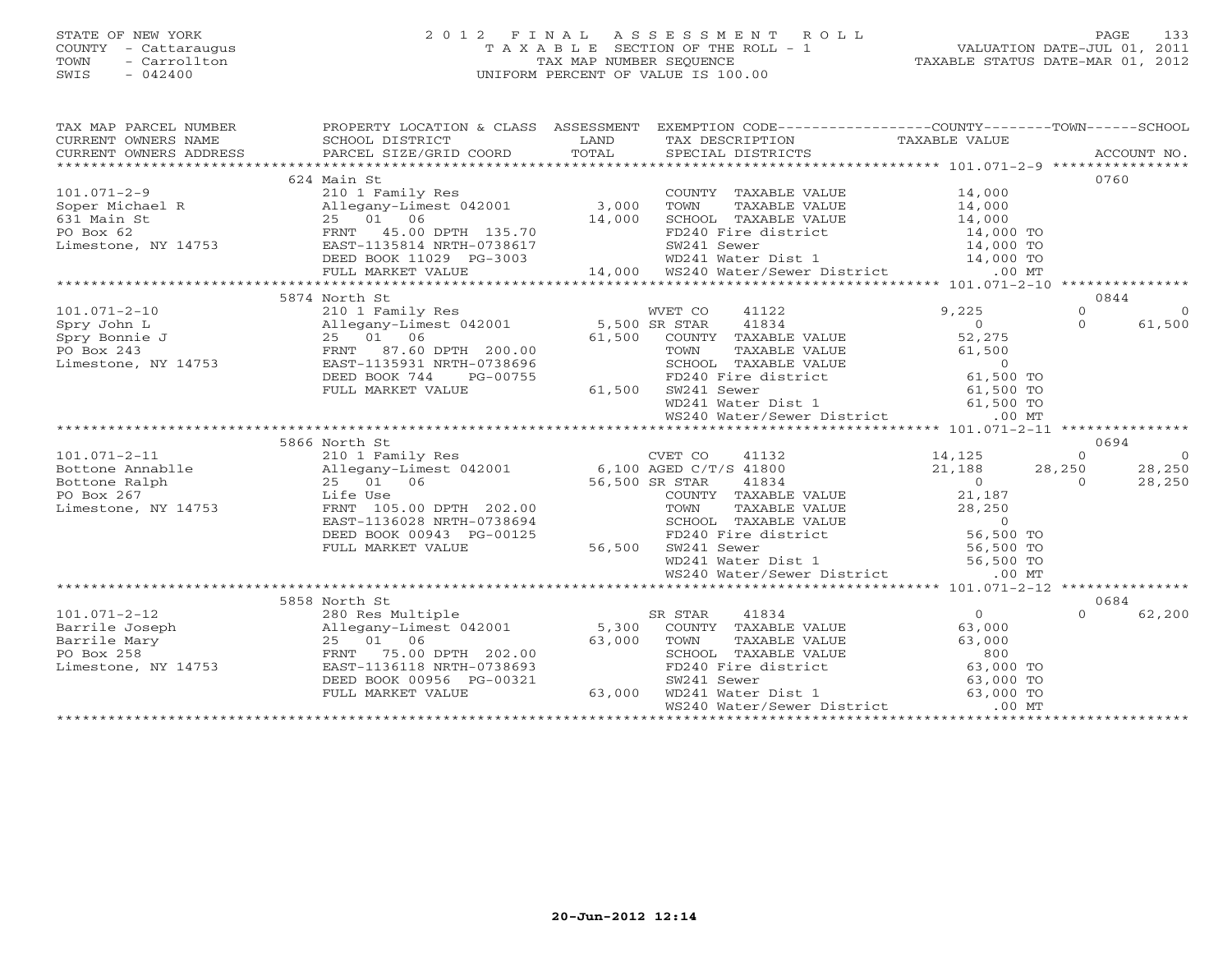# STATE OF NEW YORK 2 0 1 2 F I N A L A S S E S S M E N T R O L L PAGE 134 COUNTY - Cattaraugus T A X A B L E SECTION OF THE ROLL - 1 VALUATION DATE-JUL 01, 2011 TOWN - Carrollton TAX MAP NUMBER SEQUENCE TAXABLE STATUS DATE-MAR 01, 2012<br>TAXABLE STATUS DATE-MAR 01, 2012 SWIS - 042400 UNIFORM PERCENT OF VALUE IS 100.00

|                       | 5854 North St                                                                                                                                                                                                                                                                                                                                                                                                                            |                                                                            |     | 0751 |
|-----------------------|------------------------------------------------------------------------------------------------------------------------------------------------------------------------------------------------------------------------------------------------------------------------------------------------------------------------------------------------------------------------------------------------------------------------------------------|----------------------------------------------------------------------------|-----|------|
|                       |                                                                                                                                                                                                                                                                                                                                                                                                                                          |                                                                            |     |      |
|                       |                                                                                                                                                                                                                                                                                                                                                                                                                                          |                                                                            |     |      |
|                       |                                                                                                                                                                                                                                                                                                                                                                                                                                          |                                                                            |     |      |
|                       |                                                                                                                                                                                                                                                                                                                                                                                                                                          |                                                                            |     |      |
|                       |                                                                                                                                                                                                                                                                                                                                                                                                                                          |                                                                            |     |      |
|                       |                                                                                                                                                                                                                                                                                                                                                                                                                                          |                                                                            |     |      |
|                       |                                                                                                                                                                                                                                                                                                                                                                                                                                          |                                                                            |     |      |
|                       |                                                                                                                                                                                                                                                                                                                                                                                                                                          |                                                                            |     |      |
|                       |                                                                                                                                                                                                                                                                                                                                                                                                                                          |                                                                            |     |      |
|                       | 5850 North St                                                                                                                                                                                                                                                                                                                                                                                                                            |                                                                            |     | 0721 |
|                       |                                                                                                                                                                                                                                                                                                                                                                                                                                          |                                                                            |     |      |
|                       |                                                                                                                                                                                                                                                                                                                                                                                                                                          |                                                                            |     |      |
|                       |                                                                                                                                                                                                                                                                                                                                                                                                                                          |                                                                            |     |      |
|                       |                                                                                                                                                                                                                                                                                                                                                                                                                                          |                                                                            |     |      |
|                       |                                                                                                                                                                                                                                                                                                                                                                                                                                          |                                                                            |     |      |
|                       |                                                                                                                                                                                                                                                                                                                                                                                                                                          |                                                                            |     |      |
|                       |                                                                                                                                                                                                                                                                                                                                                                                                                                          |                                                                            |     |      |
|                       |                                                                                                                                                                                                                                                                                                                                                                                                                                          |                                                                            |     |      |
|                       |                                                                                                                                                                                                                                                                                                                                                                                                                                          |                                                                            |     |      |
|                       |                                                                                                                                                                                                                                                                                                                                                                                                                                          |                                                                            |     |      |
|                       | 5838 North St                                                                                                                                                                                                                                                                                                                                                                                                                            |                                                                            |     | 0722 |
|                       |                                                                                                                                                                                                                                                                                                                                                                                                                                          |                                                                            |     |      |
|                       |                                                                                                                                                                                                                                                                                                                                                                                                                                          |                                                                            |     |      |
|                       |                                                                                                                                                                                                                                                                                                                                                                                                                                          |                                                                            |     |      |
|                       |                                                                                                                                                                                                                                                                                                                                                                                                                                          |                                                                            |     |      |
|                       |                                                                                                                                                                                                                                                                                                                                                                                                                                          |                                                                            |     |      |
|                       |                                                                                                                                                                                                                                                                                                                                                                                                                                          |                                                                            |     |      |
|                       | $\begin{array}{ccccccccc} 101.071–2-15 & & & & & & 5838\!&\mbox{North St} & & & & & & & \mbox{COUNTY TAXABLE VALUE} & & & & & 2,500\;\\ \text{Good Italy D} & & & & & & & & & & & & & 2\\ \text{Good Kathy D} & & & & & & & & & & 25 & 01 & 06 & & & & & 2,500 & \text{SCHOOL TAXABLE VALUE} & & & & & 2,500 & \text{TOONY Y TAXABLE VALUE} & & & & & 2,500 & \text{TOONY Y TAXABLE VALUE} & & & & 2,500 & \text{TOONY Y TAXABLE VALUE}$ |                                                                            |     |      |
|                       |                                                                                                                                                                                                                                                                                                                                                                                                                                          |                                                                            |     |      |
|                       | 5836 North St                                                                                                                                                                                                                                                                                                                                                                                                                            |                                                                            |     |      |
|                       |                                                                                                                                                                                                                                                                                                                                                                                                                                          |                                                                            |     |      |
|                       |                                                                                                                                                                                                                                                                                                                                                                                                                                          |                                                                            |     |      |
|                       |                                                                                                                                                                                                                                                                                                                                                                                                                                          |                                                                            |     |      |
|                       |                                                                                                                                                                                                                                                                                                                                                                                                                                          |                                                                            |     |      |
|                       |                                                                                                                                                                                                                                                                                                                                                                                                                                          |                                                                            |     |      |
|                       |                                                                                                                                                                                                                                                                                                                                                                                                                                          |                                                                            |     |      |
|                       |                                                                                                                                                                                                                                                                                                                                                                                                                                          |                                                                            |     |      |
|                       | 5836 North St<br>311 Res vac land<br>Good Ira and 2,000 TOWN TAXABLE VALUE 2,000<br>FRNT 50.00 DPTH 202.00 2,000 SCHOOL TAXABLE VALUE 2,000<br>FRNT 50.00 DPTH 202.00 2,000 SCHOOL TAXABLE VALUE 2,000 TO<br>FRNT 50.00 DPTH 202.00 2,00                                                                                                                                                                                                 |                                                                            |     |      |
|                       | 5824 1/2 North St                                                                                                                                                                                                                                                                                                                                                                                                                        |                                                                            |     | 1391 |
| $101.071 - 2 - 16.10$ |                                                                                                                                                                                                                                                                                                                                                                                                                                          |                                                                            |     |      |
| Frederick David       |                                                                                                                                                                                                                                                                                                                                                                                                                                          | COUNTY TAXABLE VALUE<br>TOWN TAXABLE VALUE 100<br>SCHOOL TAXABLE VALUE 100 |     |      |
|                       |                                                                                                                                                                                                                                                                                                                                                                                                                                          | FRNT 100.00 DPTH 50.00 100 SCHOOL TAXABLE VALUE                            | 100 |      |

PO Box 272 DEED BOOK 6608 PG-4001 SW241 Sewer 100 TOPO Box 272 **DEED BOOK 6608** PG-4001 SW241 Sewer 100 TO<br>
Limestone, NY 14753 FULL MARKET VALUE 100 WD241 Water Dist 1 100 TO<br>
MS240 Water/Sewer District 1 00 MT

WS240 Water/Sewer District \*\*\*\*\*\*\*\*\*\*\*\*\*\*\*\*\*\*\*\*\*\*\*\*\*\*\*\*\*\*\*\*\*\*\*\*\*\*\*\*\*\*\*\*\*\*\*\*\*\*\*\*\*\*\*\*\*\*\*\*\*\*\*\*\*\*\*\*\*\*\*\*\*\*\*\*\*\*\*\*\*\*\*\*\*\*\*\*\*\*\*\*\*\*\*\*\*\*\*\*\*\*\*\*\*\*\*\*\*\*\*\*\*\*\*\*\*\*\*\*\*\*\*\*\*\*\*\*\*\*\*\*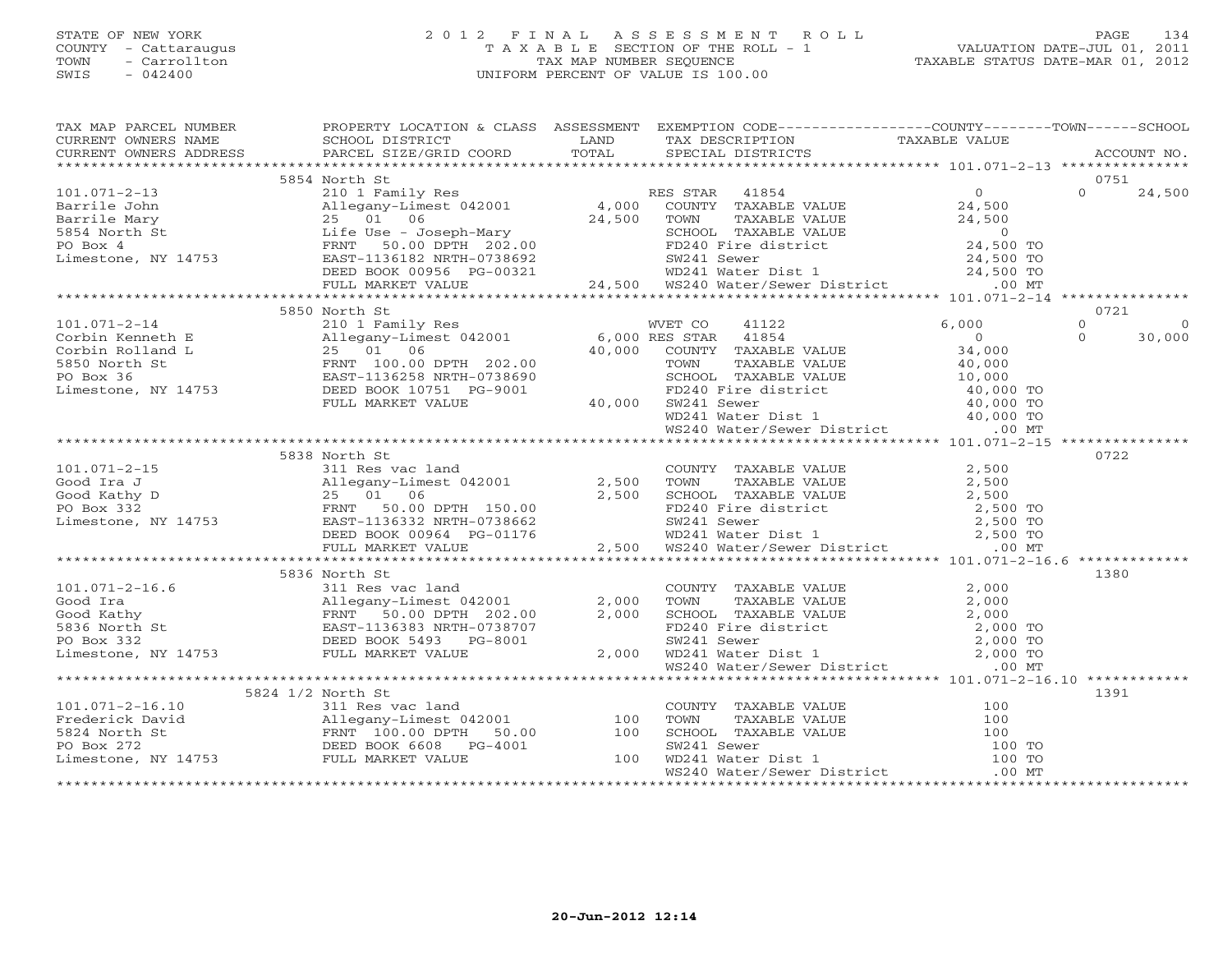#### STATE OF NEW YORK 2 0 1 2 F I N A L A S S E S S M E N T R O L L PAGE 135 COUNTY - Cattaraugus T A X A B L E SECTION OF THE ROLL - 1 VALUATION DATE-JUL 01, 2011 TOWN - Carrollton TAX MAP NUMBER SEQUENCE TAXABLE STATUS DATE-MAR 01, 2012<br>TAXABLE STATUS DATE-MAR 01, 2012 SWIS - 042400 UNIFORM PERCENT OF VALUE IS 100.00

| TAX MAP PARCEL NUMBER | PROPERTY LOCATION & CLASS ASSESSMENT EXEMPTION CODE----------------COUNTY-------TOWN------SCHOOL                                                                                                                                                                                                                                                                                                                                                                                                                       |        |                                                                                                                                    |                |                      |
|-----------------------|------------------------------------------------------------------------------------------------------------------------------------------------------------------------------------------------------------------------------------------------------------------------------------------------------------------------------------------------------------------------------------------------------------------------------------------------------------------------------------------------------------------------|--------|------------------------------------------------------------------------------------------------------------------------------------|----------------|----------------------|
| CURRENT OWNERS NAME   | SCHOOL DISTRICT                                                                                                                                                                                                                                                                                                                                                                                                                                                                                                        | LAND   | TAX DESCRIPTION                                                                                                                    | TAXABLE VALUE  |                      |
|                       | $\begin{minipage}{.45\textwidth} \begin{minipage}{.45\textwidth} \begin{minipage}{.45\textwidth} \begin{minipage}{.45\textwidth} \begin{minipage}{.45\textwidth} \begin{minipage}{.45\textwidth} \begin{minipage}{.45\textwidth} \begin{minipage}{.45\textwidth} \begin{minipage}{.45\textwidth} \begin{minipage}{.45\textwidth} \begin{minipage}{.45\textwidth} \begin{minipage}{.45\textwidth} \begin{minipage}{.45\textwidth} \begin{minipage}{.45\textwidth} \begin{minipage}{.45\textwidth} \begin{minipage}{.45$ |        |                                                                                                                                    |                |                      |
|                       | 5791 North St                                                                                                                                                                                                                                                                                                                                                                                                                                                                                                          |        |                                                                                                                                    |                | 1435                 |
|                       | 101.071-2-16.12<br>Thiel Timothy J<br>Thiel Nancy B<br>5791 North St<br>PO Box 188<br>Thiel Nancy B<br>FULL MARKET VALUE<br>THE MARKET VALUE<br>THE MARKET VALUE<br>THE MARKET VALUE<br>THE MARKET VALUE<br>THE MARKET VALUE<br>THE MARKET VALUE                                                                                                                                                                                                                                                                       |        | COUNTY TAXABLE VALUE                                                                                                               | 6,000          |                      |
|                       | 311 Res vac land<br>Allegany-Limest 042001 6,000                                                                                                                                                                                                                                                                                                                                                                                                                                                                       |        | TOWN<br>TAXABLE VALUE                                                                                                              | 6,000          |                      |
|                       |                                                                                                                                                                                                                                                                                                                                                                                                                                                                                                                        | 6,000  | SCHOOL TAXABLE VALUE                                                                                                               | 6,000          |                      |
|                       |                                                                                                                                                                                                                                                                                                                                                                                                                                                                                                                        |        | SW241 Sewer                                                                                                                        | 6,000 TO       |                      |
|                       |                                                                                                                                                                                                                                                                                                                                                                                                                                                                                                                        | 6,000  |                                                                                                                                    |                |                      |
|                       |                                                                                                                                                                                                                                                                                                                                                                                                                                                                                                                        |        | WD241 Water Dist 1 (0,000 TO<br>WD241 Water Dist 1 (6,000 TO<br>WS240 Water/Sewer District .00 MT                                  |                |                      |
|                       |                                                                                                                                                                                                                                                                                                                                                                                                                                                                                                                        |        |                                                                                                                                    |                |                      |
|                       | 5834 North St                                                                                                                                                                                                                                                                                                                                                                                                                                                                                                          |        |                                                                                                                                    |                | 0697                 |
| $101.071 - 2 - 17$    | 210 1 Family Res                                                                                                                                                                                                                                                                                                                                                                                                                                                                                                       |        | RES STAR<br>41854                                                                                                                  | $\overline{O}$ | $\cap$<br>30,000     |
|                       | Allegany-Limest 042001 4,500                                                                                                                                                                                                                                                                                                                                                                                                                                                                                           |        | COUNTY TAXABLE VALUE                                                                                                               | 50,500         |                      |
|                       |                                                                                                                                                                                                                                                                                                                                                                                                                                                                                                                        | 50,500 | TAXABLE VALUE<br>TOWN                                                                                                              | 50,500         |                      |
|                       |                                                                                                                                                                                                                                                                                                                                                                                                                                                                                                                        |        | SCHOOL TAXABLE VALUE                                                                                                               | 20,500         |                      |
|                       | COM CORRECT 2 210 1 Family Res<br>Good Ira J<br>Good Kathy D<br>PO Box 332<br>Limestone, NY 14753<br>EAST-1136398 NRTH-0738698                                                                                                                                                                                                                                                                                                                                                                                         |        | FD240 Fire district 50,500 TO<br>SW241 Sewer 50,500 TO<br>50,500 WD241 Water Dist 1 50,500 TO<br>WS240 Water/Sewer District .00 MT |                |                      |
|                       | DEED BOOK 00945 PG-00575                                                                                                                                                                                                                                                                                                                                                                                                                                                                                               |        |                                                                                                                                    |                |                      |
|                       | FULL MARKET VALUE                                                                                                                                                                                                                                                                                                                                                                                                                                                                                                      |        |                                                                                                                                    |                |                      |
|                       |                                                                                                                                                                                                                                                                                                                                                                                                                                                                                                                        |        |                                                                                                                                    |                |                      |
|                       |                                                                                                                                                                                                                                                                                                                                                                                                                                                                                                                        |        |                                                                                                                                    |                |                      |
|                       | 5824 North St                                                                                                                                                                                                                                                                                                                                                                                                                                                                                                          |        |                                                                                                                                    |                | 0738                 |
|                       |                                                                                                                                                                                                                                                                                                                                                                                                                                                                                                                        |        | COUNTY TAXABLE VALUE 5,400                                                                                                         |                |                      |
|                       |                                                                                                                                                                                                                                                                                                                                                                                                                                                                                                                        |        |                                                                                                                                    | 5,400          |                      |
|                       |                                                                                                                                                                                                                                                                                                                                                                                                                                                                                                                        |        | TOWN       TAXABLE  VALUE<br>SCHOOL    TAXABLE  VALUE                                                                              | 5,400          |                      |
|                       | 101.071-2-18<br>Frederick David Allegany-Limest 042001<br>773 N Main St 25 01 06 5,400<br>PO Box 257<br>Limestone, NY 14753 BEED BOOK 14205 PG-7001<br>FILM MARKET VALUE 5,400<br>5,400<br>FILM MARKET VALUE 5,400                                                                                                                                                                                                                                                                                                     |        | FD240 Fire district 5,400 TO<br>SW241 Sewer 5,400 TO<br>WD241 Water Dist 1 5,400 TO                                                |                |                      |
|                       |                                                                                                                                                                                                                                                                                                                                                                                                                                                                                                                        |        |                                                                                                                                    |                |                      |
|                       |                                                                                                                                                                                                                                                                                                                                                                                                                                                                                                                        |        |                                                                                                                                    | 5,400 TO       |                      |
|                       |                                                                                                                                                                                                                                                                                                                                                                                                                                                                                                                        |        | 5,400 WS240 Water/Sewer District .00 MT                                                                                            |                |                      |
|                       |                                                                                                                                                                                                                                                                                                                                                                                                                                                                                                                        |        |                                                                                                                                    |                |                      |
|                       | 5818 North St                                                                                                                                                                                                                                                                                                                                                                                                                                                                                                          |        |                                                                                                                                    |                | 0810                 |
| $101.071 - 2 - 19$    | 311 Res vac land                                                                                                                                                                                                                                                                                                                                                                                                                                                                                                       |        | COUNTY TAXABLE VALUE                                                                                                               | 3,600          |                      |
|                       |                                                                                                                                                                                                                                                                                                                                                                                                                                                                                                                        |        |                                                                                                                                    |                |                      |
|                       | 101.071-2-19 311 Res vac land<br>Shoop Timothy Allegany-Limest 042001 3,600<br>79 Congress Apt A 25 01 06 3,600<br>Bradford, PA 16701 FRNT 50.00 DPTH 205.00                                                                                                                                                                                                                                                                                                                                                           |        |                                                                                                                                    |                |                      |
|                       |                                                                                                                                                                                                                                                                                                                                                                                                                                                                                                                        |        |                                                                                                                                    |                |                      |
|                       |                                                                                                                                                                                                                                                                                                                                                                                                                                                                                                                        |        |                                                                                                                                    |                |                      |
|                       | 3.600<br>Allegany-Limest 042001<br>25 01 06 3.600<br>FRNT 50.00 DPTH 205.00 3.600<br>FRNT 50.00 DPTH 205.00 3.600<br>EAST-1136613 NRTH-0738686 5W241 Sewer<br>DEED BOOK 14392 PG-7001 3.600<br>FULL MARKET VALUE<br>FULL MARKET VALUE<br>FULL MA                                                                                                                                                                                                                                                                       |        |                                                                                                                                    |                |                      |
|                       |                                                                                                                                                                                                                                                                                                                                                                                                                                                                                                                        |        |                                                                                                                                    |                |                      |
|                       |                                                                                                                                                                                                                                                                                                                                                                                                                                                                                                                        |        |                                                                                                                                    |                |                      |
|                       | 5814 North St                                                                                                                                                                                                                                                                                                                                                                                                                                                                                                          |        |                                                                                                                                    |                | 0677                 |
| $101.071 - 2 - 20$    | 210 1 Family Res                                                                                                                                                                                                                                                                                                                                                                                                                                                                                                       |        | WVET CO<br>41122                                                                                                                   | 5,925          | $\Omega$<br>$\Omega$ |
|                       | $\text{Spittler}$ Constance $\text{Allegany-Limest } 042001$ $\text{3,600 SR STAR}$<br>PO Box 248                                                                                                                                                                                                                                                                                                                                                                                                                      |        | 41834                                                                                                                              | $\overline{0}$ | 39,500<br>$\Omega$   |
| PO Box 248            | 25 01 06                                                                                                                                                                                                                                                                                                                                                                                                                                                                                                               | 39,500 | COUNTY TAXABLE VALUE                                                                                                               | 33,575         |                      |
| Limestone, NY 14753   | FRNT 70.00 DPTH 206.00                                                                                                                                                                                                                                                                                                                                                                                                                                                                                                 |        |                                                                                                                                    |                |                      |
|                       | EAST-1136672 NRTH-0738696                                                                                                                                                                                                                                                                                                                                                                                                                                                                                              |        | TOWN TAXABLE VALUE<br>TOWN TAXABLE VALUE<br>SCHOOL TAXABLE VALUE<br>FD240 Fire district<br>SW241 Sewer 39,500 TO<br>39,500 TO      |                |                      |
|                       | DEED BOOK 00975 PG-00458                                                                                                                                                                                                                                                                                                                                                                                                                                                                                               |        |                                                                                                                                    |                |                      |
|                       | FULL MARKET VALUE                                                                                                                                                                                                                                                                                                                                                                                                                                                                                                      | 39,500 |                                                                                                                                    |                |                      |
|                       |                                                                                                                                                                                                                                                                                                                                                                                                                                                                                                                        |        | SW241 Sewer<br>WD241 Water Dist 1                                                                                                  | 39,500 TO      |                      |
|                       |                                                                                                                                                                                                                                                                                                                                                                                                                                                                                                                        |        | WS240 Water/Sewer District                                                                                                         | $.00$ MT       |                      |
|                       |                                                                                                                                                                                                                                                                                                                                                                                                                                                                                                                        |        |                                                                                                                                    |                |                      |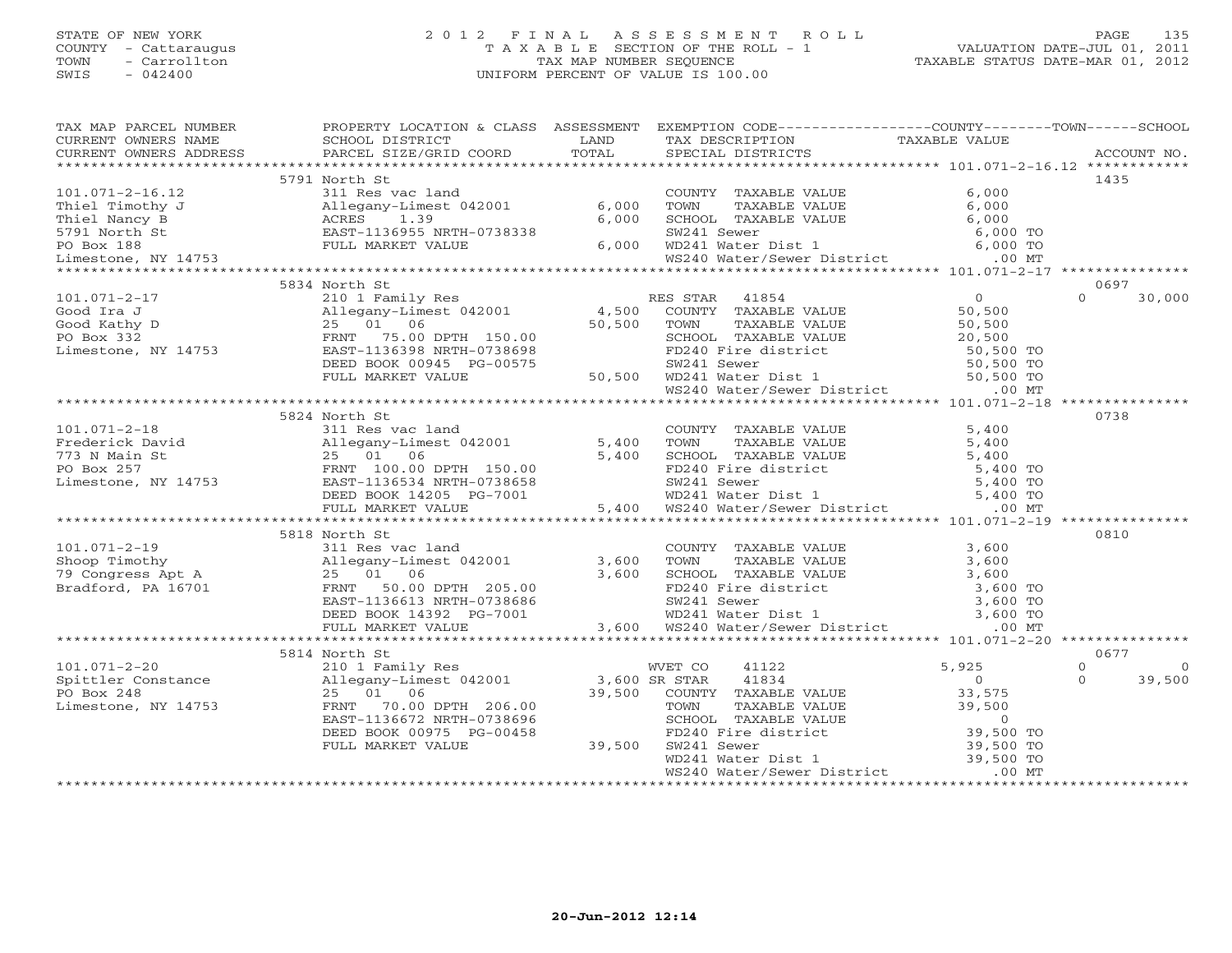# STATE OF NEW YORK 2 0 1 2 F I N A L A S S E S S M E N T R O L L PAGE 136 COUNTY - Cattaraugus T A X A B L E SECTION OF THE ROLL - 1 VALUATION DATE-JUL 01, 2011 TOWN - Carrollton TAX MAP NUMBER SEQUENCE TAXABLE STATUS DATE-MAR 01, 2012 SWIS - 042400 UNIFORM PERCENT OF VALUE IS 100.00UNIFORM PERCENT OF VALUE IS 100.00

| $\begin{tabular}{lllllllll} \textsc{rank} & \textsc{rank} & \textsc{rank} & \textsc{rank} & \textsc{rank} & \textsc{rank} & \textsc{rank} & \textsc{rank} & \textsc{rank} & \textsc{rank} & \textsc{rank} & \textsc{rank} & \textsc{rank} & \textsc{rank} & \textsc{rank} & \textsc{rank} & \textsc{rank} & \textsc{rank} & \textsc{rank} & \textsc{rank} & \textsc{rank} & \textsc{rank} & \textsc{rank} & \textsc{rank} & \textsc{rank} & \textsc{rank} & \textsc{rank} & \textsc{rank} & \textsc{rank} & \textsc{rank$ |                          |                    |                                                                                            |                |                    |
|---------------------------------------------------------------------------------------------------------------------------------------------------------------------------------------------------------------------------------------------------------------------------------------------------------------------------------------------------------------------------------------------------------------------------------------------------------------------------------------------------------------------------|--------------------------|--------------------|--------------------------------------------------------------------------------------------|----------------|--------------------|
|                                                                                                                                                                                                                                                                                                                                                                                                                                                                                                                           |                          |                    |                                                                                            |                |                    |
|                                                                                                                                                                                                                                                                                                                                                                                                                                                                                                                           | 5804 North St            |                    |                                                                                            |                | 0856               |
| 3804 North St<br>Harris Paul<br>210 1 Family Res<br>25 01 06<br>25 01 06<br>25 01 06<br>27,000 TOWN TAXABLE VALUE<br>27,000 TOWN TAXABLE VALUE<br>27,000<br>27,000 SCHOOL TAXABLE VALUE<br>27,000<br>27,000 TOWN TAXABLE VALUE<br>27,000<br>27,000 TOWN                                                                                                                                                                                                                                                                   |                          |                    |                                                                                            |                | $\Omega$<br>30,000 |
|                                                                                                                                                                                                                                                                                                                                                                                                                                                                                                                           |                          |                    |                                                                                            |                |                    |
|                                                                                                                                                                                                                                                                                                                                                                                                                                                                                                                           |                          |                    |                                                                                            |                |                    |
|                                                                                                                                                                                                                                                                                                                                                                                                                                                                                                                           |                          |                    |                                                                                            |                |                    |
|                                                                                                                                                                                                                                                                                                                                                                                                                                                                                                                           |                          |                    |                                                                                            |                |                    |
|                                                                                                                                                                                                                                                                                                                                                                                                                                                                                                                           |                          |                    |                                                                                            |                |                    |
|                                                                                                                                                                                                                                                                                                                                                                                                                                                                                                                           |                          |                    |                                                                                            |                |                    |
|                                                                                                                                                                                                                                                                                                                                                                                                                                                                                                                           |                          |                    |                                                                                            |                |                    |
|                                                                                                                                                                                                                                                                                                                                                                                                                                                                                                                           |                          |                    |                                                                                            |                |                    |
| 101.071-2-22<br>3978 North St<br>310 Allegany-Limest 042001<br>311egany-Limest 042001<br>35 01 06<br>35 01 06<br>35 01 06<br>35 PRNT 139.70 DPTH 115.30<br>32<br>25 01 06<br>35,000 TOWN TAXABLE VALUE<br>36,000 TOWN TAXABLE VALUE<br>35,000 SCHOOL                                                                                                                                                                                                                                                                      | 5784 North St            |                    |                                                                                            |                | 0743               |
|                                                                                                                                                                                                                                                                                                                                                                                                                                                                                                                           |                          |                    |                                                                                            |                | $\Omega$<br>30,000 |
|                                                                                                                                                                                                                                                                                                                                                                                                                                                                                                                           |                          |                    |                                                                                            |                |                    |
|                                                                                                                                                                                                                                                                                                                                                                                                                                                                                                                           |                          |                    |                                                                                            |                |                    |
|                                                                                                                                                                                                                                                                                                                                                                                                                                                                                                                           |                          |                    |                                                                                            |                |                    |
|                                                                                                                                                                                                                                                                                                                                                                                                                                                                                                                           |                          |                    |                                                                                            |                |                    |
|                                                                                                                                                                                                                                                                                                                                                                                                                                                                                                                           |                          |                    |                                                                                            |                |                    |
|                                                                                                                                                                                                                                                                                                                                                                                                                                                                                                                           |                          |                    |                                                                                            |                |                    |
|                                                                                                                                                                                                                                                                                                                                                                                                                                                                                                                           |                          |                    |                                                                                            |                |                    |
|                                                                                                                                                                                                                                                                                                                                                                                                                                                                                                                           | 5781 North St            |                    |                                                                                            |                | 0860               |
|                                                                                                                                                                                                                                                                                                                                                                                                                                                                                                                           |                          |                    |                                                                                            |                |                    |
|                                                                                                                                                                                                                                                                                                                                                                                                                                                                                                                           |                          |                    |                                                                                            |                |                    |
|                                                                                                                                                                                                                                                                                                                                                                                                                                                                                                                           |                          |                    |                                                                                            |                |                    |
|                                                                                                                                                                                                                                                                                                                                                                                                                                                                                                                           |                          |                    |                                                                                            |                |                    |
|                                                                                                                                                                                                                                                                                                                                                                                                                                                                                                                           |                          |                    |                                                                                            |                |                    |
|                                                                                                                                                                                                                                                                                                                                                                                                                                                                                                                           |                          |                    |                                                                                            |                |                    |
|                                                                                                                                                                                                                                                                                                                                                                                                                                                                                                                           |                          |                    |                                                                                            |                |                    |
|                                                                                                                                                                                                                                                                                                                                                                                                                                                                                                                           |                          |                    |                                                                                            |                |                    |
|                                                                                                                                                                                                                                                                                                                                                                                                                                                                                                                           | 611 Paton Dr             |                    |                                                                                            |                | 0678               |
| $101.071 - 2 - 25$                                                                                                                                                                                                                                                                                                                                                                                                                                                                                                        | 270 Mfg housing          |                    | RES STAR 41854                                                                             | $\overline{0}$ | 16,600<br>$\Omega$ |
|                                                                                                                                                                                                                                                                                                                                                                                                                                                                                                                           |                          |                    |                                                                                            |                |                    |
|                                                                                                                                                                                                                                                                                                                                                                                                                                                                                                                           |                          |                    |                                                                                            |                |                    |
|                                                                                                                                                                                                                                                                                                                                                                                                                                                                                                                           |                          |                    |                                                                                            |                |                    |
|                                                                                                                                                                                                                                                                                                                                                                                                                                                                                                                           |                          |                    |                                                                                            |                |                    |
|                                                                                                                                                                                                                                                                                                                                                                                                                                                                                                                           | DEED BOOK 00772 PG-00247 |                    |                                                                                            |                |                    |
|                                                                                                                                                                                                                                                                                                                                                                                                                                                                                                                           | FULL MARKET VALUE        | $3-00247$ $16,600$ | SW241 Sewer 16,600 TO<br>WD241 Water Dist 1 16,600 TO<br>WS240 Water/Sewer District .00 MT |                |                    |
|                                                                                                                                                                                                                                                                                                                                                                                                                                                                                                                           |                          |                    |                                                                                            |                |                    |
|                                                                                                                                                                                                                                                                                                                                                                                                                                                                                                                           |                          |                    |                                                                                            |                |                    |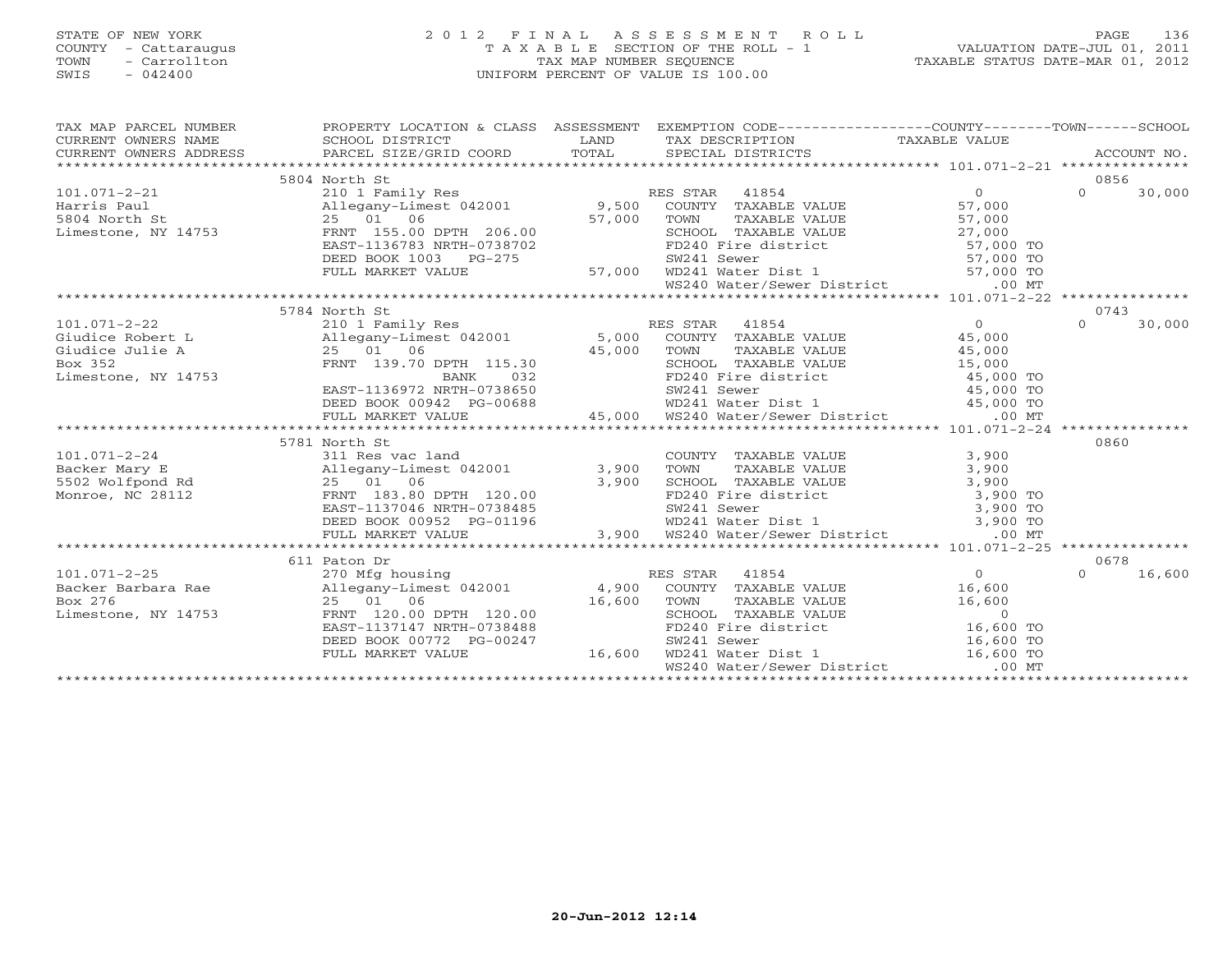# STATE OF NEW YORK 2 0 1 2 F I N A L A S S E S S M E N T R O L L PAGE 137 COUNTY - Cattaraugus T A X A B L E SECTION OF THE ROLL - 1 VALUATION DATE-JUL 01, 2011 TOWN - Carrollton TAX MAP NUMBER SEQUENCE TAXABLE STATUS DATE-MAR 01, 2012 SWIS - 042400 UNIFORM PERCENT OF VALUE IS 100.00UNIFORM PERCENT OF VALUE IS 100.00

| $\begin{tabular}{lllllllllll} \textsc{rank} & & & & & & & \textsc{PROPERTY LOCATION & & & & & \textsc{SSESSMENT} & & & \textsc{EXEMPTION COD} & & & & \textsc{COMPTY-------COUNTY------COWN------SCHOOL} \\ \textsc{CURRENT OWNERS NAME} & & & & & & & \textsc{SCHOOL DISTRICT} & & & & \textsc{LAND} & & \textsc{TSCRIPTION} & & & \textsc{TAXABLE VALUE} & & & \textsc{ACCOUNT NO} \\ & & & & & & & \textsc{CURRENT OWNERS} & & & & \textsc{PARGEL SIZE/GRID COORD} & & & \textsc$ |              |  |                    |
|--------------------------------------------------------------------------------------------------------------------------------------------------------------------------------------------------------------------------------------------------------------------------------------------------------------------------------------------------------------------------------------------------------------------------------------------------------------------------------------|--------------|--|--------------------|
|                                                                                                                                                                                                                                                                                                                                                                                                                                                                                      | 597 Paton Dr |  | 0778               |
| 101.071-2-26 $\begin{array}{l l} \text{Mestraw Paul} & \text{397 }\text{Aton Dr} \\ \text{Mestraw Paul} & \text{20,000} \\ \text{Leonay} & \text{25} & \text{26} \\ \text{Leonay} & \text{270 Mg} \\ \text{Mean Spies} & \text{285} & \text{01} \\ \text{29. 000} & \text{FWT} & \text{86.00 DPTH} & \text{175.00} \\ \text{DESD BOK 1002} & \text{ERFMT} & \text{86.00 DPTH} & \text{175.00} \\ \text{DES$                                                                          |              |  | $\Omega$<br>20,000 |
|                                                                                                                                                                                                                                                                                                                                                                                                                                                                                      |              |  |                    |
|                                                                                                                                                                                                                                                                                                                                                                                                                                                                                      |              |  |                    |
|                                                                                                                                                                                                                                                                                                                                                                                                                                                                                      |              |  |                    |
|                                                                                                                                                                                                                                                                                                                                                                                                                                                                                      |              |  |                    |
|                                                                                                                                                                                                                                                                                                                                                                                                                                                                                      |              |  |                    |
|                                                                                                                                                                                                                                                                                                                                                                                                                                                                                      |              |  |                    |
|                                                                                                                                                                                                                                                                                                                                                                                                                                                                                      |              |  |                    |
|                                                                                                                                                                                                                                                                                                                                                                                                                                                                                      |              |  |                    |
|                                                                                                                                                                                                                                                                                                                                                                                                                                                                                      | 577 Paton Dr |  | 0723               |
| $101.071 - 2 - 27.1$                                                                                                                                                                                                                                                                                                                                                                                                                                                                 |              |  | $\Omega$<br>13,100 |
| Caputo John J                                                                                                                                                                                                                                                                                                                                                                                                                                                                        |              |  |                    |
| 577 Paton Dr                                                                                                                                                                                                                                                                                                                                                                                                                                                                         |              |  |                    |
| PO Box 163                                                                                                                                                                                                                                                                                                                                                                                                                                                                           |              |  |                    |
| Limestone, NY                                                                                                                                                                                                                                                                                                                                                                                                                                                                        |              |  |                    |
|                                                                                                                                                                                                                                                                                                                                                                                                                                                                                      |              |  |                    |
|                                                                                                                                                                                                                                                                                                                                                                                                                                                                                      |              |  |                    |
|                                                                                                                                                                                                                                                                                                                                                                                                                                                                                      |              |  |                    |
|                                                                                                                                                                                                                                                                                                                                                                                                                                                                                      |              |  |                    |
|                                                                                                                                                                                                                                                                                                                                                                                                                                                                                      | 591 Paton Dr |  | 0949               |
|                                                                                                                                                                                                                                                                                                                                                                                                                                                                                      |              |  |                    |
|                                                                                                                                                                                                                                                                                                                                                                                                                                                                                      |              |  |                    |
|                                                                                                                                                                                                                                                                                                                                                                                                                                                                                      |              |  |                    |
|                                                                                                                                                                                                                                                                                                                                                                                                                                                                                      |              |  |                    |
|                                                                                                                                                                                                                                                                                                                                                                                                                                                                                      |              |  |                    |
|                                                                                                                                                                                                                                                                                                                                                                                                                                                                                      |              |  |                    |
|                                                                                                                                                                                                                                                                                                                                                                                                                                                                                      |              |  |                    |
|                                                                                                                                                                                                                                                                                                                                                                                                                                                                                      | 573 Paton Dr |  | 0691               |
|                                                                                                                                                                                                                                                                                                                                                                                                                                                                                      |              |  | 30,000             |
|                                                                                                                                                                                                                                                                                                                                                                                                                                                                                      |              |  |                    |
|                                                                                                                                                                                                                                                                                                                                                                                                                                                                                      |              |  |                    |
|                                                                                                                                                                                                                                                                                                                                                                                                                                                                                      |              |  |                    |
|                                                                                                                                                                                                                                                                                                                                                                                                                                                                                      |              |  |                    |
|                                                                                                                                                                                                                                                                                                                                                                                                                                                                                      |              |  |                    |
|                                                                                                                                                                                                                                                                                                                                                                                                                                                                                      |              |  |                    |
|                                                                                                                                                                                                                                                                                                                                                                                                                                                                                      |              |  |                    |
|                                                                                                                                                                                                                                                                                                                                                                                                                                                                                      |              |  |                    |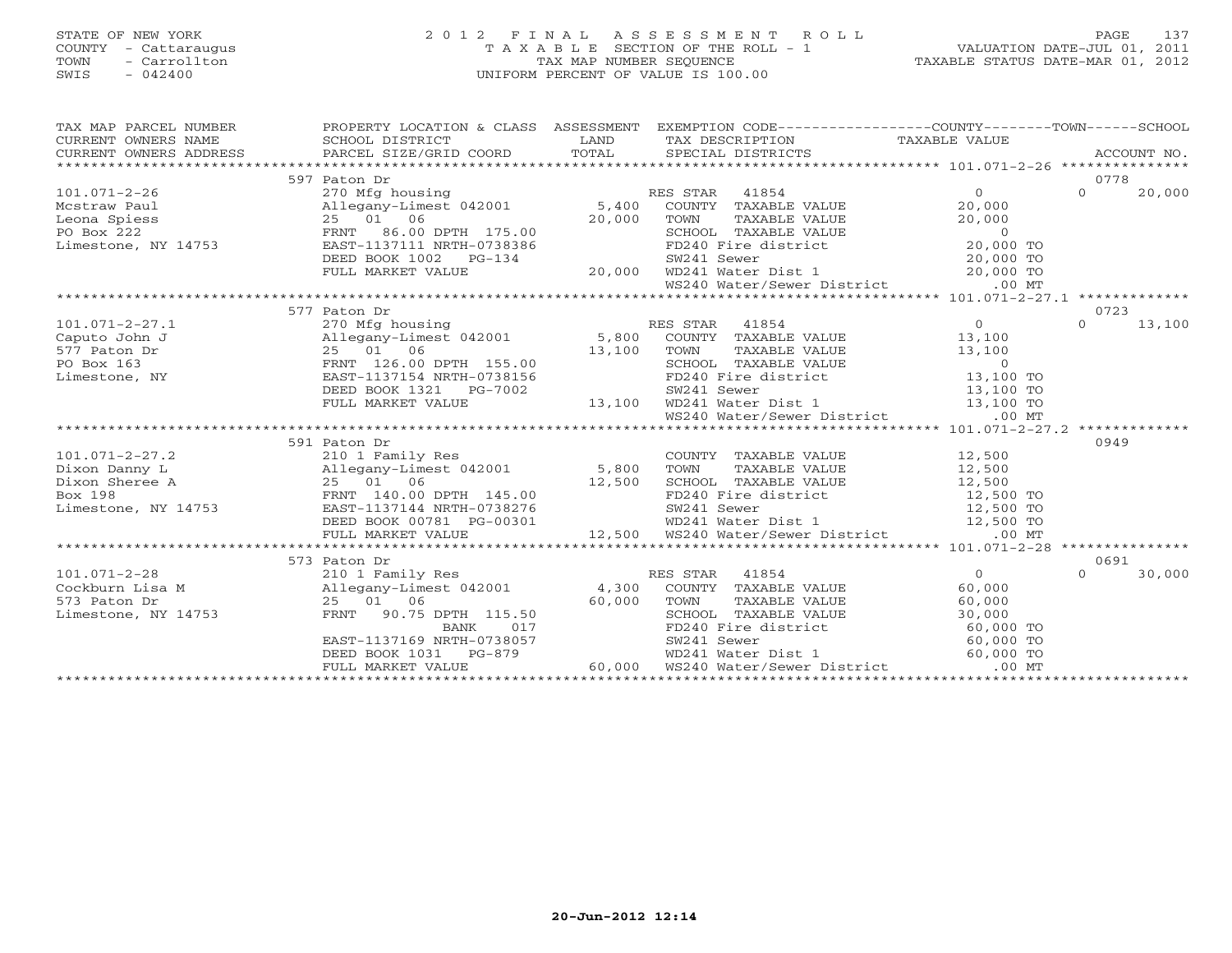# STATE OF NEW YORK 2 0 1 2 F I N A L A S S E S S M E N T R O L L PAGE 138 COUNTY - Cattaraugus T A X A B L E SECTION OF THE ROLL - 1 VALUATION DATE-JUL 01, 2011 TOWN - Carrollton TAX MAP NUMBER SEQUENCE TAXABLE STATUS DATE-MAR 01, 2012 SWIS - 042400 UNIFORM PERCENT OF VALUE IS 100.00UNIFORM PERCENT OF VALUE IS 100.00

| TAX MAP PARCEL NUMBER<br>CURRENT OWNERS NAME<br>CURRENT OWNERS ADDRESS | PROPERTY LOCATION & CLASS ASSESSMENT<br>SCHOOL DISTRICT<br>PARCEL SIZE/GRID COORD                                          | LAND<br>TOTAL | EXEMPTION CODE-----------------COUNTY-------TOWN------SCHOOL<br>TAX DESCRIPTION TAXABLE VALUE<br>SPECIAL DISTRICTS |                        | ACCOUNT NO.        |
|------------------------------------------------------------------------|----------------------------------------------------------------------------------------------------------------------------|---------------|--------------------------------------------------------------------------------------------------------------------|------------------------|--------------------|
|                                                                        | 567 Paton Dr                                                                                                               |               |                                                                                                                    |                        | 0729               |
| $101.071 - 2 - 29$                                                     | 210 1 Family Res                                                                                                           |               | COUNTY TAXABLE VALUE                                                                                               | 57,000                 |                    |
| Anastasia Frank L                                                      | Allegany-Limest 042001                                                                                                     | 4,800         |                                                                                                                    |                        |                    |
| 2554 N Nine Mile Rd                                                    | 25 01 06                                                                                                                   | 57,000        | TOWN TAXABLE VALUE 57,000<br>SCHOOL TAXABLE VALUE 57,000<br>FD240 Fire district 57,000 TO                          |                        |                    |
| Allegany, NY 14706                                                     | FRNT 95.00 DPTH 225.00                                                                                                     |               |                                                                                                                    |                        |                    |
|                                                                        |                                                                                                                            |               |                                                                                                                    |                        |                    |
|                                                                        |                                                                                                                            |               |                                                                                                                    |                        |                    |
|                                                                        |                                                                                                                            |               |                                                                                                                    |                        |                    |
|                                                                        |                                                                                                                            |               |                                                                                                                    |                        |                    |
|                                                                        | 5782 Church St                                                                                                             |               |                                                                                                                    |                        | 0858               |
| $101.071 - 2 - 30$                                                     | 270 Mfg housing<br>270 Mfg housing              RES STAR  41854<br>Allegany-Limest 042001      2,700  COUNTY TAXABLE VALUE |               | RES STAR 41854                                                                                                     | $\overline{0}$         | $\Omega$<br>30,000 |
| Berridge Carol E                                                       |                                                                                                                            |               |                                                                                                                    | 51,000                 |                    |
| 5782 Church St                                                         | 25 01 06                                                                                                                   | 51,000        | TAXABLE VALUE<br>TAXABLE VALUE<br>TAXABLE VALUE<br>TOWN                                                            | 51,000                 |                    |
| Limestone, NY 14753                                                    | FRNT 42.00 DPTH 110.00                                                                                                     |               | SCHOOL TAXABLE VALUE                                                                                               | 21,000                 |                    |
|                                                                        | EAST-1137128 NRTH-0737872                                                                                                  |               | FD240 Fire district 51,000 TO                                                                                      |                        |                    |
|                                                                        | DEED BOOK 00942 PG-00757                                                                                                   |               | SW241 Sewer 51,000 TO<br>WD241 Water Dist 1 51,000 TO                                                              |                        |                    |
|                                                                        | FULL MARKET VALUE                                                                                                          | 51,000        |                                                                                                                    |                        |                    |
|                                                                        |                                                                                                                            |               | WS240 Water/Sewer District .00 MT                                                                                  |                        |                    |
|                                                                        |                                                                                                                            |               |                                                                                                                    |                        |                    |
|                                                                        | 5788 Church St                                                                                                             |               |                                                                                                                    |                        | 0801               |
| $101.071 - 2 - 31$                                                     | 210 1 Family Res                                                                                                           |               | COUNTY TAXABLE VALUE<br>TAXABLE VALUE                                                                              | 30,500                 |                    |
| Middaugh Richard                                                       | Allegany-Limest 042001 5,200                                                                                               |               | TOWN                                                                                                               | 30,500                 |                    |
| 6148 County Road 18<br>Alma, NY 14708                                  | 25 01 06                                                                                                                   | 30,500        | SCHOOL TAXABLE VALUE                                                                                               | 30,500                 |                    |
|                                                                        | 60.50 DPTH 300.00<br>FRNT                                                                                                  |               | FD240 Fire district 30,500 TO                                                                                      |                        |                    |
|                                                                        | EAST-1137083 NRTH-0737968                                                                                                  |               | SW241 Sewer 30,500 TO<br>WD241 Water Dist 1 30,500 TO                                                              |                        |                    |
|                                                                        | DEED BOOK 14513 PG-9001<br>FULL MARKET VALUE                                                                               | 30,500        | WS240 Water/Sewer District                                                                                         | $.00$ MT               |                    |
|                                                                        |                                                                                                                            |               |                                                                                                                    |                        |                    |
|                                                                        | 5792 Church St                                                                                                             |               |                                                                                                                    |                        | 0752               |
| $101.071 - 2 - 32$                                                     | 210 1 Family Res                                                                                                           |               | RES STAR 41854                                                                                                     | $\Omega$               | $\Omega$<br>30,000 |
| Barrile Larry                                                          | Allegany-Limest 042001 5,600                                                                                               |               | COUNTY TAXABLE VALUE                                                                                               | 57,900                 |                    |
| Barrile Lorraine                                                       | 25 01 06                                                                                                                   | 57,900        | TOWN<br>TAXABLE VALUE                                                                                              | 57,900                 |                    |
| Box 43                                                                 | 68.00 DPTH 305.00<br>FRNT                                                                                                  |               | SCHOOL TAXABLE VALUE                                                                                               | 27,900                 |                    |
| Limestone, NY 14753                                                    | EAST-1137017 NRTH-0738007                                                                                                  |               | FD240 Fire district                                                                                                |                        |                    |
|                                                                        | DEED BOOK 00791 PG-00855                                                                                                   |               | SW241 Sewer                                                                                                        | 57,900 TO<br>57,900 TO |                    |
|                                                                        | FULL MARKET VALUE                                                                                                          | 57,900        | WD241 Water Dist 1                                                                                                 | 57,900 TO              |                    |
|                                                                        |                                                                                                                            |               | WS240 Water/Sewer District                                                                                         | $.00$ MT               |                    |
|                                                                        |                                                                                                                            |               |                                                                                                                    |                        |                    |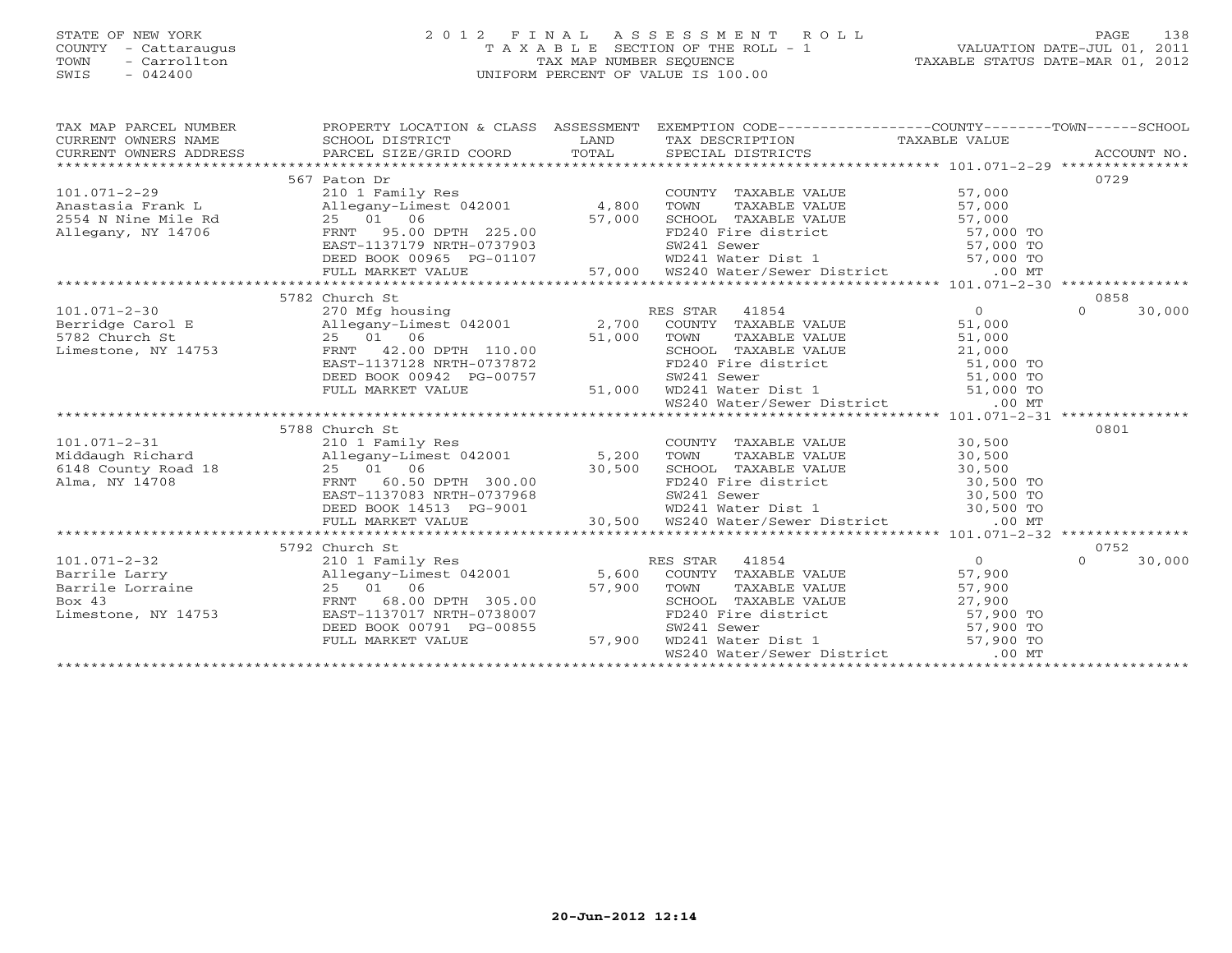# STATE OF NEW YORK 2 0 1 2 F I N A L A S S E S S M E N T R O L L PAGE 139 COUNTY - Cattaraugus T A X A B L E SECTION OF THE ROLL - 1 VALUATION DATE-JUL 01, 2011 TOWN - Carrollton TAX MAP NUMBER SEQUENCE TAXABLE STATUS DATE-MAR 01, 2012 SWIS - 042400 UNIFORM PERCENT OF VALUE IS 100.00UNIFORM PERCENT OF VALUE IS 100.00

| TAX MAP PARCEL NUMBER | PROPERTY LOCATION & CLASS ASSESSMENT EXEMPTION CODE----------------COUNTY-------TOWN------SCHOOL                                                                                                                                                                         |                                                                                                                                                                                           |        |                                            |
|-----------------------|--------------------------------------------------------------------------------------------------------------------------------------------------------------------------------------------------------------------------------------------------------------------------|-------------------------------------------------------------------------------------------------------------------------------------------------------------------------------------------|--------|--------------------------------------------|
|                       |                                                                                                                                                                                                                                                                          |                                                                                                                                                                                           |        |                                            |
|                       |                                                                                                                                                                                                                                                                          |                                                                                                                                                                                           |        |                                            |
|                       | 5798 Church St                                                                                                                                                                                                                                                           |                                                                                                                                                                                           |        | 0679                                       |
|                       |                                                                                                                                                                                                                                                                          |                                                                                                                                                                                           |        | $0 \t30,000$                               |
|                       |                                                                                                                                                                                                                                                                          |                                                                                                                                                                                           |        |                                            |
|                       |                                                                                                                                                                                                                                                                          |                                                                                                                                                                                           |        |                                            |
|                       |                                                                                                                                                                                                                                                                          |                                                                                                                                                                                           |        |                                            |
|                       |                                                                                                                                                                                                                                                                          |                                                                                                                                                                                           |        |                                            |
|                       |                                                                                                                                                                                                                                                                          |                                                                                                                                                                                           |        |                                            |
|                       |                                                                                                                                                                                                                                                                          |                                                                                                                                                                                           |        |                                            |
|                       |                                                                                                                                                                                                                                                                          |                                                                                                                                                                                           |        |                                            |
|                       | 5804 Church St                                                                                                                                                                                                                                                           |                                                                                                                                                                                           | 25,000 | 0747<br>25,000<br>25,000                   |
|                       |                                                                                                                                                                                                                                                                          |                                                                                                                                                                                           |        | 25,000<br>$\overline{0}$                   |
|                       | 101.071-2-34<br>Maben Caroline Greek<br>Maben Caroline Greek<br>25,000<br>Maben Caroline Greek<br>25,000<br>25,000<br>25,000<br>25,000<br>25,000<br>25,000<br>25,000<br>25,000<br>25,000<br>25,000<br>25,000<br>25,000<br>25,000<br>25,000<br>25,000<br>25,000<br>25,000 |                                                                                                                                                                                           |        |                                            |
|                       |                                                                                                                                                                                                                                                                          |                                                                                                                                                                                           |        |                                            |
|                       |                                                                                                                                                                                                                                                                          |                                                                                                                                                                                           |        |                                            |
|                       | DEED BOOK 00648 PG-00133 PD240 Fire d<br>FULL MARKET VALUE 50,000 SW241 Sewer                                                                                                                                                                                            |                                                                                                                                                                                           |        |                                            |
|                       |                                                                                                                                                                                                                                                                          | TOWN TAXABLE VALUE<br>TOWN TAXABLE VALUE<br>FD240 Fire district 50,000 TO<br>SW241 Sewer 50,000 TO<br>WD241 Water Dist 1 50,000 TO<br>TOWN TAXABLE VALUE<br>FD240 Fire district 50,000 TO |        |                                            |
|                       |                                                                                                                                                                                                                                                                          | WS240 Water/Sewer District .00 MT                                                                                                                                                         |        |                                            |
|                       |                                                                                                                                                                                                                                                                          |                                                                                                                                                                                           |        |                                            |
|                       | 5820 Church St                                                                                                                                                                                                                                                           |                                                                                                                                                                                           |        | 0836                                       |
|                       |                                                                                                                                                                                                                                                                          |                                                                                                                                                                                           |        | $\Omega$<br>$\overline{0}$                 |
|                       |                                                                                                                                                                                                                                                                          |                                                                                                                                                                                           |        | $\Omega$<br>30,000                         |
|                       |                                                                                                                                                                                                                                                                          |                                                                                                                                                                                           |        |                                            |
|                       |                                                                                                                                                                                                                                                                          |                                                                                                                                                                                           |        |                                            |
|                       |                                                                                                                                                                                                                                                                          |                                                                                                                                                                                           |        |                                            |
|                       |                                                                                                                                                                                                                                                                          |                                                                                                                                                                                           |        |                                            |
|                       |                                                                                                                                                                                                                                                                          |                                                                                                                                                                                           |        |                                            |
|                       |                                                                                                                                                                                                                                                                          |                                                                                                                                                                                           |        |                                            |
|                       |                                                                                                                                                                                                                                                                          |                                                                                                                                                                                           |        |                                            |
|                       | 3832 Church St<br>210 1 Family Res<br>Monighan Stella M<br>25 01 06 61,500 RES STAR 41854<br>PO Box 114 FRNT 100.00 DPTH 298.00 61,500 RES STAR 41854<br>Robesonia, PA 19551 EAST-1136644 NRTH-0738126 TOWN TAXABLE<br>PERD ROOK 00710 DO                                |                                                                                                                                                                                           |        | 0808                                       |
|                       |                                                                                                                                                                                                                                                                          | VET TOWN 41103                                                                                                                                                                            |        | 5,000<br>$\overline{0}$                    |
|                       |                                                                                                                                                                                                                                                                          | ET TOWN 41103 5,000 0 5,00<br>VET CO 41132 15,375<br>ES STAR 41854 0<br>COUNTY TAXABLE VALUE 46,125                                                                                       |        | $\Omega$<br>$\Omega$<br>30,000<br>$\Omega$ |
|                       |                                                                                                                                                                                                                                                                          |                                                                                                                                                                                           |        |                                            |
|                       |                                                                                                                                                                                                                                                                          |                                                                                                                                                                                           |        |                                            |
|                       |                                                                                                                                                                                                                                                                          |                                                                                                                                                                                           |        |                                            |
|                       | FULL MARKET VALUE                                                                                                                                                                                                                                                        |                                                                                                                                                                                           |        |                                            |
|                       |                                                                                                                                                                                                                                                                          |                                                                                                                                                                                           |        |                                            |
|                       |                                                                                                                                                                                                                                                                          |                                                                                                                                                                                           |        |                                            |
|                       |                                                                                                                                                                                                                                                                          |                                                                                                                                                                                           |        |                                            |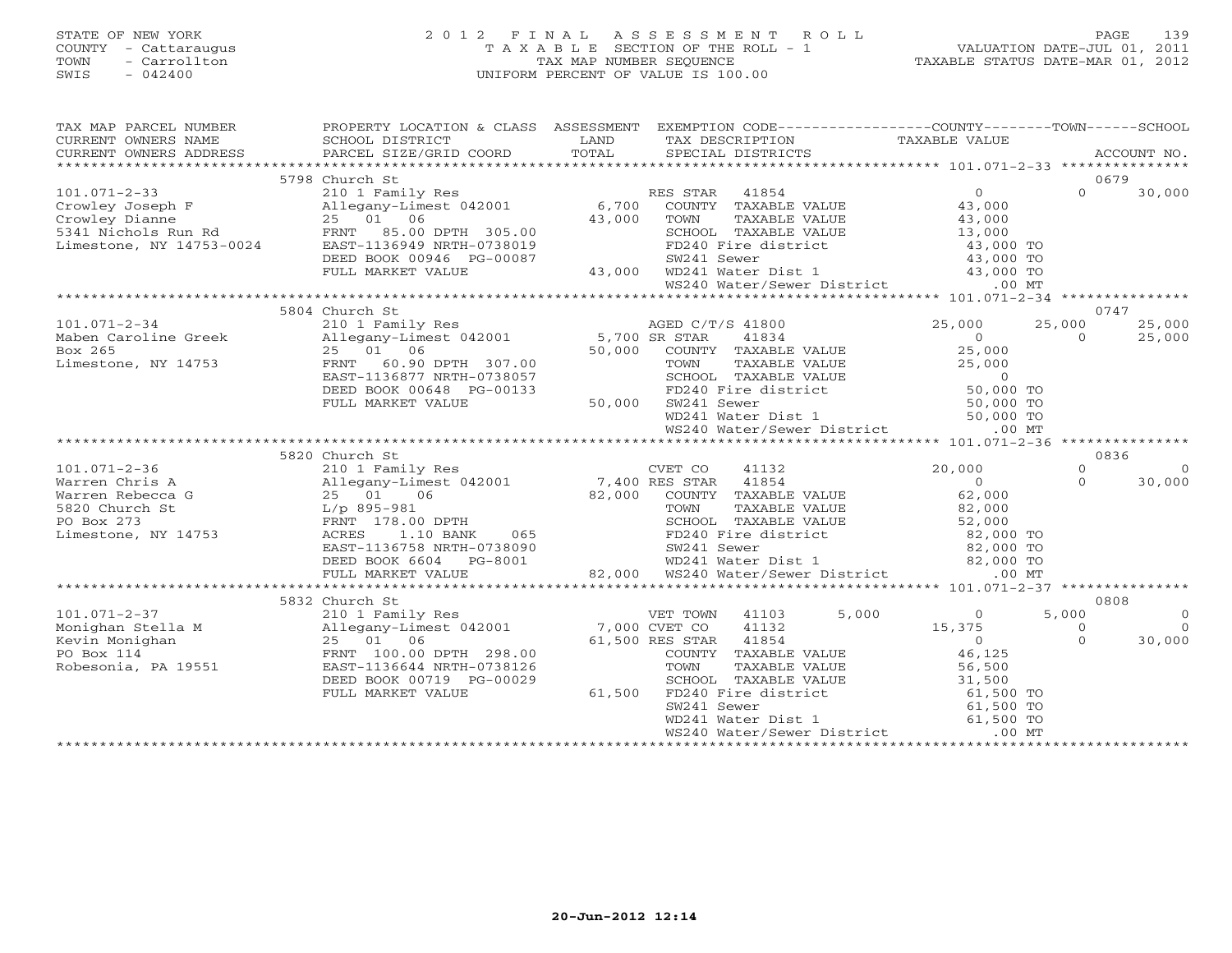# STATE OF NEW YORK 2 0 1 2 F I N A L A S S E S S M E N T R O L L PAGE 140 COUNTY - Cattaraugus T A X A B L E SECTION OF THE ROLL - 1 VALUATION DATE-JUL 01, 2011 TOWN - Carrollton TAX MAP NUMBER SEQUENCE TAXABLE STATUS DATE-MAR 01, 2012 SWIS - 042400 UNIFORM PERCENT OF VALUE IS 100.00UNIFORM PERCENT OF VALUE IS 100.00

| TAX MAP PARCEL NUMBER                                                                                                                                                                                                                                      | PROPERTY LOCATION & CLASS ASSESSMENT EXEMPTION CODE----------------COUNTY-------TOWN------SCHOOL<br>PROPERTY LOCATIC<br>SCHOOL DISTRICT |                                       |                    |
|------------------------------------------------------------------------------------------------------------------------------------------------------------------------------------------------------------------------------------------------------------|-----------------------------------------------------------------------------------------------------------------------------------------|---------------------------------------|--------------------|
| $\begin{array}{ccccccccc}\n\text{CURRENT} & \text{WNERS} & \text{NMEE} & \text{SCHDE} & \text{SCHOOL} & \text{DISTRICT} & \text{LAND} & \text{TAX} & \text{DESCRIPTION} & \text{TAXABLE VALUE} & \text{ACCOUNT NO.} \end{array}$                           |                                                                                                                                         |                                       |                    |
| CURRENT OWNERS ADDRESS                                                                                                                                                                                                                                     |                                                                                                                                         |                                       |                    |
|                                                                                                                                                                                                                                                            |                                                                                                                                         |                                       |                    |
|                                                                                                                                                                                                                                                            | 5834 Church St                                                                                                                          |                                       | 0842               |
|                                                                                                                                                                                                                                                            |                                                                                                                                         |                                       |                    |
|                                                                                                                                                                                                                                                            |                                                                                                                                         |                                       |                    |
|                                                                                                                                                                                                                                                            |                                                                                                                                         |                                       |                    |
|                                                                                                                                                                                                                                                            |                                                                                                                                         |                                       |                    |
|                                                                                                                                                                                                                                                            |                                                                                                                                         |                                       |                    |
|                                                                                                                                                                                                                                                            |                                                                                                                                         |                                       |                    |
|                                                                                                                                                                                                                                                            |                                                                                                                                         |                                       |                    |
|                                                                                                                                                                                                                                                            |                                                                                                                                         |                                       |                    |
|                                                                                                                                                                                                                                                            | 5836 Church St                                                                                                                          |                                       | 0789               |
| 101.071-2-39<br>101.071-2-39<br>101.071-2-39<br>101.071-2-39<br>101.071-2-39<br>2010 Innes Jason R<br>25 01 06<br>25 01 06<br>25 01 06<br>25 01 06<br>25 01 06<br>25 01 06<br>27 1136513 NRTH-0738184<br>27 1136513 NRTH-0738184<br>27 1136513 NRTH-073818 |                                                                                                                                         |                                       | 30,000<br>$\Omega$ |
|                                                                                                                                                                                                                                                            |                                                                                                                                         |                                       |                    |
|                                                                                                                                                                                                                                                            |                                                                                                                                         |                                       |                    |
|                                                                                                                                                                                                                                                            |                                                                                                                                         |                                       |                    |
|                                                                                                                                                                                                                                                            |                                                                                                                                         |                                       |                    |
|                                                                                                                                                                                                                                                            |                                                                                                                                         |                                       |                    |
|                                                                                                                                                                                                                                                            |                                                                                                                                         |                                       |                    |
|                                                                                                                                                                                                                                                            |                                                                                                                                         |                                       |                    |
| 336 Church St (1993) FRNT 66.00 DPTH 290.00<br>336 Church St (19753 EAST-1136513 NRTH-0738184 FRD240 Fire district 38,000 TO<br>28,000 TO SW241 Sewer 38,000 TO SW241 Sewer 38,000 TO SW241 Sewer 38,000 TO SW241 Sewer 38,000 TO                          |                                                                                                                                         |                                       |                    |
|                                                                                                                                                                                                                                                            | 5842 Church St                                                                                                                          |                                       | 0714               |
|                                                                                                                                                                                                                                                            |                                                                                                                                         |                                       | $\cap$<br>30,000   |
|                                                                                                                                                                                                                                                            |                                                                                                                                         |                                       |                    |
|                                                                                                                                                                                                                                                            |                                                                                                                                         |                                       |                    |
|                                                                                                                                                                                                                                                            |                                                                                                                                         |                                       |                    |
|                                                                                                                                                                                                                                                            |                                                                                                                                         |                                       |                    |
|                                                                                                                                                                                                                                                            |                                                                                                                                         |                                       |                    |
|                                                                                                                                                                                                                                                            |                                                                                                                                         |                                       |                    |
|                                                                                                                                                                                                                                                            |                                                                                                                                         |                                       |                    |
|                                                                                                                                                                                                                                                            |                                                                                                                                         |                                       |                    |
|                                                                                                                                                                                                                                                            | 5846 Church St                                                                                                                          | Church St<br>210 1 Family Res<br>27,2 | 0809               |
|                                                                                                                                                                                                                                                            |                                                                                                                                         |                                       | 27,250<br>27,250   |
|                                                                                                                                                                                                                                                            |                                                                                                                                         |                                       | $\Omega$<br>27,250 |
|                                                                                                                                                                                                                                                            |                                                                                                                                         |                                       |                    |
|                                                                                                                                                                                                                                                            |                                                                                                                                         |                                       |                    |
|                                                                                                                                                                                                                                                            |                                                                                                                                         |                                       |                    |
|                                                                                                                                                                                                                                                            |                                                                                                                                         |                                       |                    |
|                                                                                                                                                                                                                                                            |                                                                                                                                         |                                       |                    |
|                                                                                                                                                                                                                                                            |                                                                                                                                         |                                       |                    |
|                                                                                                                                                                                                                                                            |                                                                                                                                         |                                       |                    |
|                                                                                                                                                                                                                                                            |                                                                                                                                         |                                       |                    |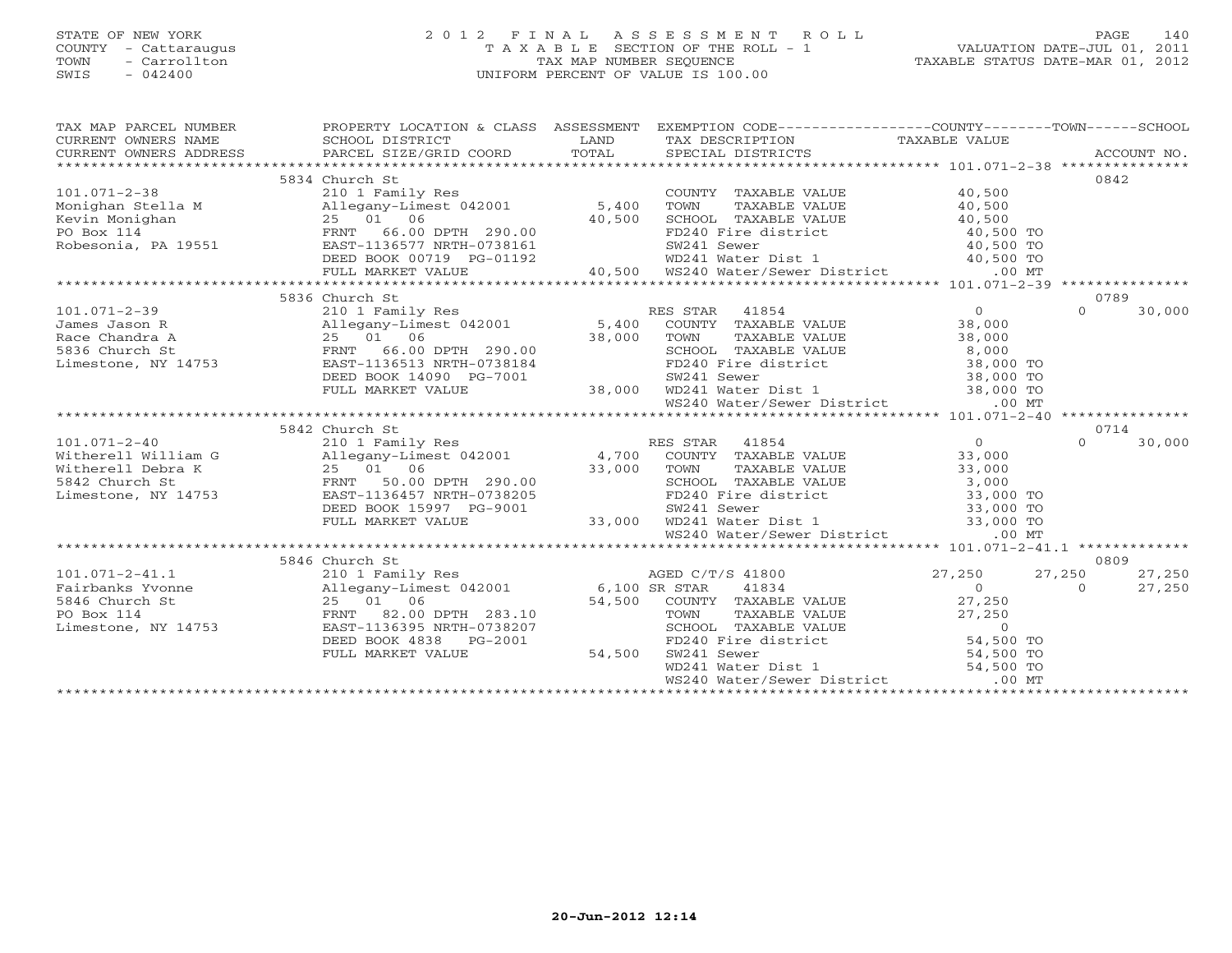# STATE OF NEW YORK 2 0 1 2 F I N A L A S S E S S M E N T R O L L PAGE 141 COUNTY - Cattaraugus T A X A B L E SECTION OF THE ROLL - 1 VALUATION DATE-JUL 01, 2011 TOWN - Carrollton TAX MAP NUMBER SEQUENCE TAXABLE STATUS DATE-MAR 01, 2012 SWIS - 042400 UNIFORM PERCENT OF VALUE IS 100.00UNIFORM PERCENT OF VALUE IS 100.00

| TAX MAP PARCEL NUMBER<br>$\begin{tabular}{lllllll} \multicolumn{2}{c}{\textbf{CURRENT}} & \multicolumn{2}{c}{\textbf{WWERS}} & \multicolumn{2}{c}{\textbf{NAME}} & \multicolumn{2}{c}{\textbf{SCHOOL}} & \multicolumn{2}{c}{\textbf{LAND}} & \multicolumn{2}{c}{\textbf{TAX} \textbf{DESCRIPTION}} & \multicolumn{2}{c}{\textbf{TAXABLE VALUE}} & \multicolumn{2}{c}{\textbf{NALUE}} \\ & & & & & & & \multicolumn{2}{c}{\textbf{CURRENT}} & \multicolumn{2}{c}{\textbf{NALUE}} & \multicolumn{2}{c}{\text$ | PROPERTY LOCATION & CLASS ASSESSMENT                                                                   |        | EXEMPTION CODE----------------COUNTY-------TOWN------SCHOOL                                                                                                                                                                  |                |          |        |
|-------------------------------------------------------------------------------------------------------------------------------------------------------------------------------------------------------------------------------------------------------------------------------------------------------------------------------------------------------------------------------------------------------------------------------------------------------------------------------------------------------------|--------------------------------------------------------------------------------------------------------|--------|------------------------------------------------------------------------------------------------------------------------------------------------------------------------------------------------------------------------------|----------------|----------|--------|
|                                                                                                                                                                                                                                                                                                                                                                                                                                                                                                             |                                                                                                        |        |                                                                                                                                                                                                                              |                |          |        |
|                                                                                                                                                                                                                                                                                                                                                                                                                                                                                                             |                                                                                                        |        |                                                                                                                                                                                                                              |                |          |        |
|                                                                                                                                                                                                                                                                                                                                                                                                                                                                                                             | 5850 Church St                                                                                         |        |                                                                                                                                                                                                                              |                | 1096     |        |
| 101.071-2-41.2<br>Angle Christine Land Coronary 2,400 EXAMPLE PO Box 314<br>2,400 COUNTY TAXABLE<br>PO Box 314<br>25 01 06<br>28,100 TOWN TAXABLE<br>28,100 TOWN TAXABLE<br>28,100 TOWN TAXABLE<br>28,100 TOWN TAXABLE<br>28,100 TOWN TAXABLE<br>2                                                                                                                                                                                                                                                          |                                                                                                        |        |                                                                                                                                                                                                                              | $\overline{0}$ | $\Omega$ | 28,100 |
|                                                                                                                                                                                                                                                                                                                                                                                                                                                                                                             |                                                                                                        |        | COUNTY TAXABLE VALUE                                                                                                                                                                                                         | 28,100         |          |        |
|                                                                                                                                                                                                                                                                                                                                                                                                                                                                                                             |                                                                                                        |        | TOWN TAXABLE VALUE 28,100<br>SCHOOL TAXABLE VALUE 0<br>FD240 Fire district 28,100 TO                                                                                                                                         |                |          |        |
|                                                                                                                                                                                                                                                                                                                                                                                                                                                                                                             |                                                                                                        |        |                                                                                                                                                                                                                              |                |          |        |
|                                                                                                                                                                                                                                                                                                                                                                                                                                                                                                             |                                                                                                        |        |                                                                                                                                                                                                                              |                |          |        |
|                                                                                                                                                                                                                                                                                                                                                                                                                                                                                                             | DEED BOOK 1007 PG-581                                                                                  |        | 3-581 SW241 Sewer 28,100 TO<br>28,100 WD241 Water Dist 1 28,100 TO<br>WS240 Water/Sewer District .00 MT                                                                                                                      |                |          |        |
|                                                                                                                                                                                                                                                                                                                                                                                                                                                                                                             | FULL MARKET VALUE                                                                                      |        |                                                                                                                                                                                                                              |                |          |        |
|                                                                                                                                                                                                                                                                                                                                                                                                                                                                                                             |                                                                                                        |        |                                                                                                                                                                                                                              |                |          |        |
| 1.1.0.1-2-42<br>Wildfire Heidi<br>S852 Church St<br>Limestone, NY 14753<br>TRNT 50.00 DPTH 283.00<br>TOWN TAXABLE VALUE<br>25 01 06<br>27 01 06<br>27 01 06<br>27 01 06<br>27 01 283.00<br>283.00                                                                                                                                                                                                                                                                                                           |                                                                                                        |        |                                                                                                                                                                                                                              |                |          |        |
|                                                                                                                                                                                                                                                                                                                                                                                                                                                                                                             |                                                                                                        |        |                                                                                                                                                                                                                              |                | 0726     |        |
|                                                                                                                                                                                                                                                                                                                                                                                                                                                                                                             |                                                                                                        |        |                                                                                                                                                                                                                              | $\overline{0}$ | $\Omega$ | 30,000 |
|                                                                                                                                                                                                                                                                                                                                                                                                                                                                                                             |                                                                                                        |        |                                                                                                                                                                                                                              | 40,000         |          |        |
|                                                                                                                                                                                                                                                                                                                                                                                                                                                                                                             | $25$ $01$ 06 $40,000$ TOWN<br>FRNT 50.00 DPTH 283.00 $40,000$ SCHOO<br>EAST-1136332 NRTH-0738249 FD240 |        |                                                                                                                                                                                                                              |                |          |        |
|                                                                                                                                                                                                                                                                                                                                                                                                                                                                                                             |                                                                                                        |        |                                                                                                                                                                                                                              |                |          |        |
|                                                                                                                                                                                                                                                                                                                                                                                                                                                                                                             | EAST-1136332 NRTH-0738249                                                                              |        |                                                                                                                                                                                                                              |                |          |        |
|                                                                                                                                                                                                                                                                                                                                                                                                                                                                                                             | DEED BOOK 1032 PG-513                                                                                  |        |                                                                                                                                                                                                                              |                |          |        |
|                                                                                                                                                                                                                                                                                                                                                                                                                                                                                                             | FULL MARKET VALUE                                                                                      |        |                                                                                                                                                                                                                              |                |          |        |
|                                                                                                                                                                                                                                                                                                                                                                                                                                                                                                             |                                                                                                        |        | 40,000 TOWN TAXABLE VALUE 40,000<br>283.00 SCHOOL TAXABLE VALUE 40,000<br>0738249 FD240 Fire district 40,000 TO<br>3-513 SW241 Sewer 40,000 TO<br>40,000 WD241 Water District 40,000 TO<br>WS240 Water/Sewer District .00 MT |                |          |        |
|                                                                                                                                                                                                                                                                                                                                                                                                                                                                                                             |                                                                                                        |        |                                                                                                                                                                                                                              |                |          |        |
|                                                                                                                                                                                                                                                                                                                                                                                                                                                                                                             | 5860 Church St                                                                                         |        |                                                                                                                                                                                                                              |                | 0838     |        |
| 101.071-2-43<br>Sturdevant Tom (1990)<br>210 1 Family Res (1990)<br>25 01 06 (53,700 TOWN TAXABLE VALUE<br>25 01 06 (53,700 TOWN TAXABLE VALUE<br>25 01 06 (53,700 TOWN TAXABLE VALUE<br>27.00 DPTH 283.00 (53,700 TOWN TAXABLE VALUE<br>27.                                                                                                                                                                                                                                                                |                                                                                                        |        |                                                                                                                                                                                                                              | $\overline{0}$ | $\cap$   | 30,000 |
|                                                                                                                                                                                                                                                                                                                                                                                                                                                                                                             |                                                                                                        |        |                                                                                                                                                                                                                              | 63,700         |          |        |
|                                                                                                                                                                                                                                                                                                                                                                                                                                                                                                             |                                                                                                        |        |                                                                                                                                                                                                                              | 63,700         |          |        |
|                                                                                                                                                                                                                                                                                                                                                                                                                                                                                                             |                                                                                                        |        |                                                                                                                                                                                                                              |                |          |        |
|                                                                                                                                                                                                                                                                                                                                                                                                                                                                                                             |                                                                                                        |        | SCHOOL TAXABLE VALUE 33,700<br>FD240 Fire district 63,700 TO<br>SW241 Sewer 63,700 TO                                                                                                                                        |                |          |        |
|                                                                                                                                                                                                                                                                                                                                                                                                                                                                                                             | DEED BOOK 12358 PG-9002                                                                                |        |                                                                                                                                                                                                                              |                |          |        |
|                                                                                                                                                                                                                                                                                                                                                                                                                                                                                                             | FULL MARKET VALUE                                                                                      |        | 63,700 WD241 Water Dist 1 63,700 TO                                                                                                                                                                                          |                |          |        |
|                                                                                                                                                                                                                                                                                                                                                                                                                                                                                                             |                                                                                                        |        | WS240 Water/Sewer District .00 MT                                                                                                                                                                                            |                |          |        |
|                                                                                                                                                                                                                                                                                                                                                                                                                                                                                                             |                                                                                                        |        |                                                                                                                                                                                                                              |                |          |        |
|                                                                                                                                                                                                                                                                                                                                                                                                                                                                                                             |                                                                                                        |        |                                                                                                                                                                                                                              |                | 0800     |        |
| $101.071 - 2 - 44$                                                                                                                                                                                                                                                                                                                                                                                                                                                                                          |                                                                                                        |        |                                                                                                                                                                                                                              | $\overline{0}$ | $\Omega$ | 51,500 |
| Mooney Patrick E                                                                                                                                                                                                                                                                                                                                                                                                                                                                                            |                                                                                                        |        |                                                                                                                                                                                                                              | 51,500         |          |        |
| Mooney Gareth                                                                                                                                                                                                                                                                                                                                                                                                                                                                                               |                                                                                                        |        |                                                                                                                                                                                                                              |                |          |        |
| Box 97                                                                                                                                                                                                                                                                                                                                                                                                                                                                                                      |                                                                                                        |        |                                                                                                                                                                                                                              |                |          |        |
| Limestone, NY 14753                                                                                                                                                                                                                                                                                                                                                                                                                                                                                         |                                                                                                        |        | TOWN TAXABLE VALUE<br>TOWN TAXABLE VALUE<br>SCHOOL TAXABLE VALUE<br>FD240 Fire district<br>FD240 Fire district<br>SM241 Sewer<br>WD241 Water Dist 1<br>51,500 TO<br>51,500 TO<br>51,500 TO                                   |                |          |        |
|                                                                                                                                                                                                                                                                                                                                                                                                                                                                                                             | 00627<br>DEED BOOK 789<br>PG-00627                                                                     |        |                                                                                                                                                                                                                              |                |          |        |
|                                                                                                                                                                                                                                                                                                                                                                                                                                                                                                             | FULL MARKET VALUE                                                                                      | 51,500 |                                                                                                                                                                                                                              |                |          |        |
|                                                                                                                                                                                                                                                                                                                                                                                                                                                                                                             |                                                                                                        |        | WS240 Water/Sewer District                                                                                                                                                                                                   | $.00$ MT       |          |        |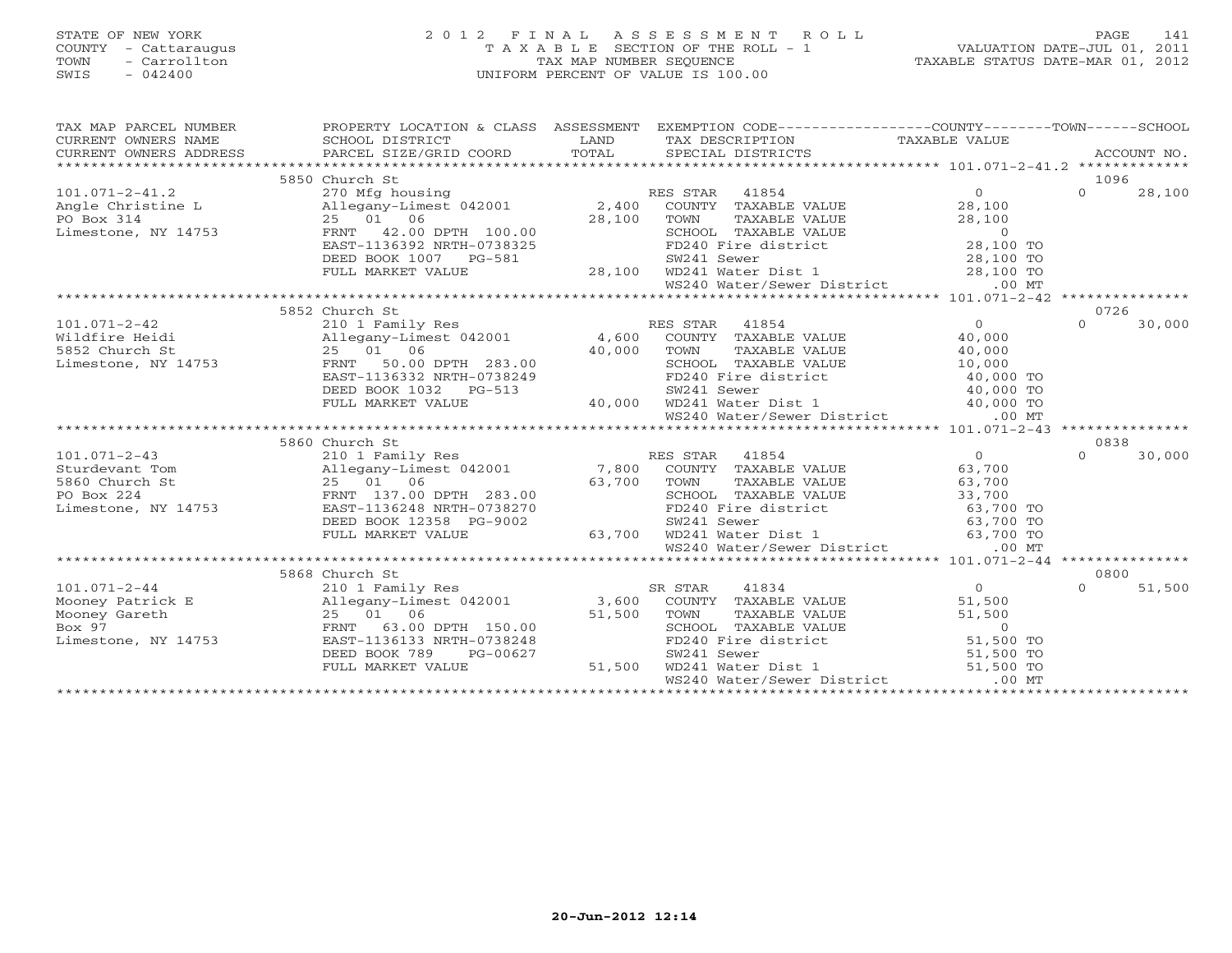# STATE OF NEW YORK 2 0 1 2 F I N A L A S S E S S M E N T R O L L PAGE 142 COUNTY - Cattaraugus T A X A B L E SECTION OF THE ROLL - 1 VALUATION DATE-JUL 01, 2011 TOWN - Carrollton TAX MAP NUMBER SEQUENCE TAXABLE STATUS DATE-MAR 01, 2012 SWIS - 042400 UNIFORM PERCENT OF VALUE IS 100.00

| TAXABLE STATUS DATE-MAR 01, 2012 |  |  |  |  |  |
|----------------------------------|--|--|--|--|--|
|----------------------------------|--|--|--|--|--|

| TAX MAP PARCEL NUMBER | PROPERTY LOCATION & CLASS ASSESSMENT EXEMPTION CODE----------------COUNTY-------TOWN------SCHOOL                                                                                                                                                                 |                    |                                                                                                                                                                                                                                                            |          |        |
|-----------------------|------------------------------------------------------------------------------------------------------------------------------------------------------------------------------------------------------------------------------------------------------------------|--------------------|------------------------------------------------------------------------------------------------------------------------------------------------------------------------------------------------------------------------------------------------------------|----------|--------|
|                       |                                                                                                                                                                                                                                                                  |                    |                                                                                                                                                                                                                                                            |          |        |
|                       |                                                                                                                                                                                                                                                                  |                    |                                                                                                                                                                                                                                                            |          |        |
|                       |                                                                                                                                                                                                                                                                  |                    |                                                                                                                                                                                                                                                            |          |        |
|                       | 5872 Church St                                                                                                                                                                                                                                                   |                    |                                                                                                                                                                                                                                                            | 0837     |        |
|                       |                                                                                                                                                                                                                                                                  |                    | $\begin{tabular}{lllllll} \texttt{R} & \texttt{STAR} & \texttt{41834} & & & & & 0 \\ \texttt{COUNTY} & \texttt{TAXABLE VALUE} & & & & 41,400 \\ \end{tabular}$<br>SR STAR                                                                                  | $\Omega$ | 41,400 |
|                       |                                                                                                                                                                                                                                                                  |                    |                                                                                                                                                                                                                                                            |          |        |
|                       |                                                                                                                                                                                                                                                                  |                    |                                                                                                                                                                                                                                                            |          |        |
|                       | 101.071-2-45<br>Hatch Delores<br>Box 205<br>Expanding the contract of the Milegany-Limest 042001<br>EXPANDED 106<br>EXPANDED 25 01 06<br>EXPANDED 264.00<br>EXPANDED 264.00<br>EXPANDED 264.00<br>EXPANDED 264.00<br>EXPANDED 264.00<br>EXPANDED 264             |                    | 25 01 06 41,400 2001 TOWN TAXABLE VALUE 41,400<br>FRNT 85.00 DPTH 264.00 41,400 TOWN TAXABLE VALUE 41,400<br>EAST-1136075 NRTH-0738302 FD240 Fire district 41,400 TO<br>DEED BOOK 00984 PG-01175 5W241 Sewer 141,400 TO<br>FULL MARKET                     |          |        |
|                       |                                                                                                                                                                                                                                                                  |                    |                                                                                                                                                                                                                                                            |          |        |
|                       |                                                                                                                                                                                                                                                                  |                    |                                                                                                                                                                                                                                                            |          |        |
|                       |                                                                                                                                                                                                                                                                  |                    |                                                                                                                                                                                                                                                            |          |        |
|                       |                                                                                                                                                                                                                                                                  |                    |                                                                                                                                                                                                                                                            |          |        |
|                       |                                                                                                                                                                                                                                                                  |                    |                                                                                                                                                                                                                                                            | 0791     |        |
|                       | 610 Main St                                                                                                                                                                                                                                                      |                    | COUNTY TAXABLE VALUE 55,000                                                                                                                                                                                                                                |          |        |
|                       |                                                                                                                                                                                                                                                                  |                    |                                                                                                                                                                                                                                                            |          |        |
|                       |                                                                                                                                                                                                                                                                  |                    | CONTRAINE VALUE<br>TOWN TAXABLE VALUE<br>S5,000<br>SCHOOL TAXABLE VALUE<br>FD240 Fire district<br>S5,000 TO<br>SW241 Sewer<br>WD241 Water Dist 1<br>WS240 Water/Sewer District<br>55,000 TO<br>ST000 TO<br>55,000 TO<br>55,000 TO<br>55,000 TO<br>55,000 T |          |        |
|                       | 25 01 06 55,000<br>(post Office) 55,000<br>FRNT 206.20 DPTH 239.60                                                                                                                                                                                               |                    |                                                                                                                                                                                                                                                            |          |        |
|                       |                                                                                                                                                                                                                                                                  |                    |                                                                                                                                                                                                                                                            |          |        |
|                       |                                                                                                                                                                                                                                                                  |                    |                                                                                                                                                                                                                                                            |          |        |
|                       |                                                                                                                                                                                                                                                                  |                    |                                                                                                                                                                                                                                                            |          |        |
|                       |                                                                                                                                                                                                                                                                  |                    |                                                                                                                                                                                                                                                            |          |        |
|                       |                                                                                                                                                                                                                                                                  |                    |                                                                                                                                                                                                                                                            |          |        |
|                       | 5867 North St                                                                                                                                                                                                                                                    |                    |                                                                                                                                                                                                                                                            | 0757     |        |
|                       | 386/North St 2101.071-2-48<br>2101.071-2-48<br>2101.071-2-48<br>2101.071-2-48<br>25 01 06<br>25 01 06<br>25 01 06<br>25 01 06<br>25 01 06<br>25 01 06<br>25 01 06<br>25 01 06<br>25 01 06<br>25 01 06<br>25 01 06<br>25 01 06<br>26.00 DPTH 170.00<br>2000L TAXA |                    |                                                                                                                                                                                                                                                            | $\Omega$ | 30,000 |
|                       |                                                                                                                                                                                                                                                                  |                    |                                                                                                                                                                                                                                                            |          |        |
|                       |                                                                                                                                                                                                                                                                  |                    |                                                                                                                                                                                                                                                            |          |        |
|                       |                                                                                                                                                                                                                                                                  |                    |                                                                                                                                                                                                                                                            |          |        |
|                       |                                                                                                                                                                                                                                                                  |                    |                                                                                                                                                                                                                                                            |          |        |
|                       |                                                                                                                                                                                                                                                                  |                    |                                                                                                                                                                                                                                                            |          |        |
|                       |                                                                                                                                                                                                                                                                  |                    |                                                                                                                                                                                                                                                            |          |        |
|                       |                                                                                                                                                                                                                                                                  |                    | 25 01 06 48,500 TOWN TAXABLE VALUE<br>FRNT 86.00 DPTH 170.00 48,500 TOWN TAXABLE VALUE<br>BANK 032 FD240 Fire district 48,500 TO<br>EAST-1136002 NRTH-0738468 5W241 Sewer 48,500 TO<br>DEED BOOK 7466 PG-7003 48,500 WD241 Water Dist                      |          |        |
|                       |                                                                                                                                                                                                                                                                  |                    |                                                                                                                                                                                                                                                            |          |        |
|                       | 5861 North St                                                                                                                                                                                                                                                    |                    |                                                                                                                                                                                                                                                            | 0730     |        |
|                       |                                                                                                                                                                                                                                                                  |                    |                                                                                                                                                                                                                                                            | $\Omega$ | 48,400 |
|                       |                                                                                                                                                                                                                                                                  |                    |                                                                                                                                                                                                                                                            |          |        |
|                       |                                                                                                                                                                                                                                                                  |                    |                                                                                                                                                                                                                                                            |          |        |
|                       |                                                                                                                                                                                                                                                                  |                    |                                                                                                                                                                                                                                                            |          |        |
|                       | 101.071-2-49<br>5861 North St<br>210 1 Family Res<br>Smith Lisa K<br>210 1 Family Res<br>210 1 Family Res<br>210 1 Family Res<br>25 01 06<br>25 01 06<br>FRNT 100.00 DPTH 250.00<br>48,400<br>25 01 06<br>25 01 06<br>25 01 06<br>25 000 POR 188,400<br>25 0     |                    |                                                                                                                                                                                                                                                            |          |        |
|                       |                                                                                                                                                                                                                                                                  |                    |                                                                                                                                                                                                                                                            |          |        |
|                       | FULL MARKET VALUE                                                                                                                                                                                                                                                | $3 - 01100$ 48,400 | FOWN TAXABLE VALUE<br>TOWN TAXABLE VALUE<br>SCHOOL TAXABLE VALUE<br>FD240 Fire district<br>FD241 Sewer<br>WD241 Water Dist 1<br>WD241 Water City Pictrict<br>WD241 Water City Pictrict<br>A8,400 TO<br>48,400 TO<br>48,400 TO                              |          |        |
|                       |                                                                                                                                                                                                                                                                  |                    | WS240 Water/Sewer District .00 MT                                                                                                                                                                                                                          |          |        |
|                       |                                                                                                                                                                                                                                                                  |                    |                                                                                                                                                                                                                                                            |          |        |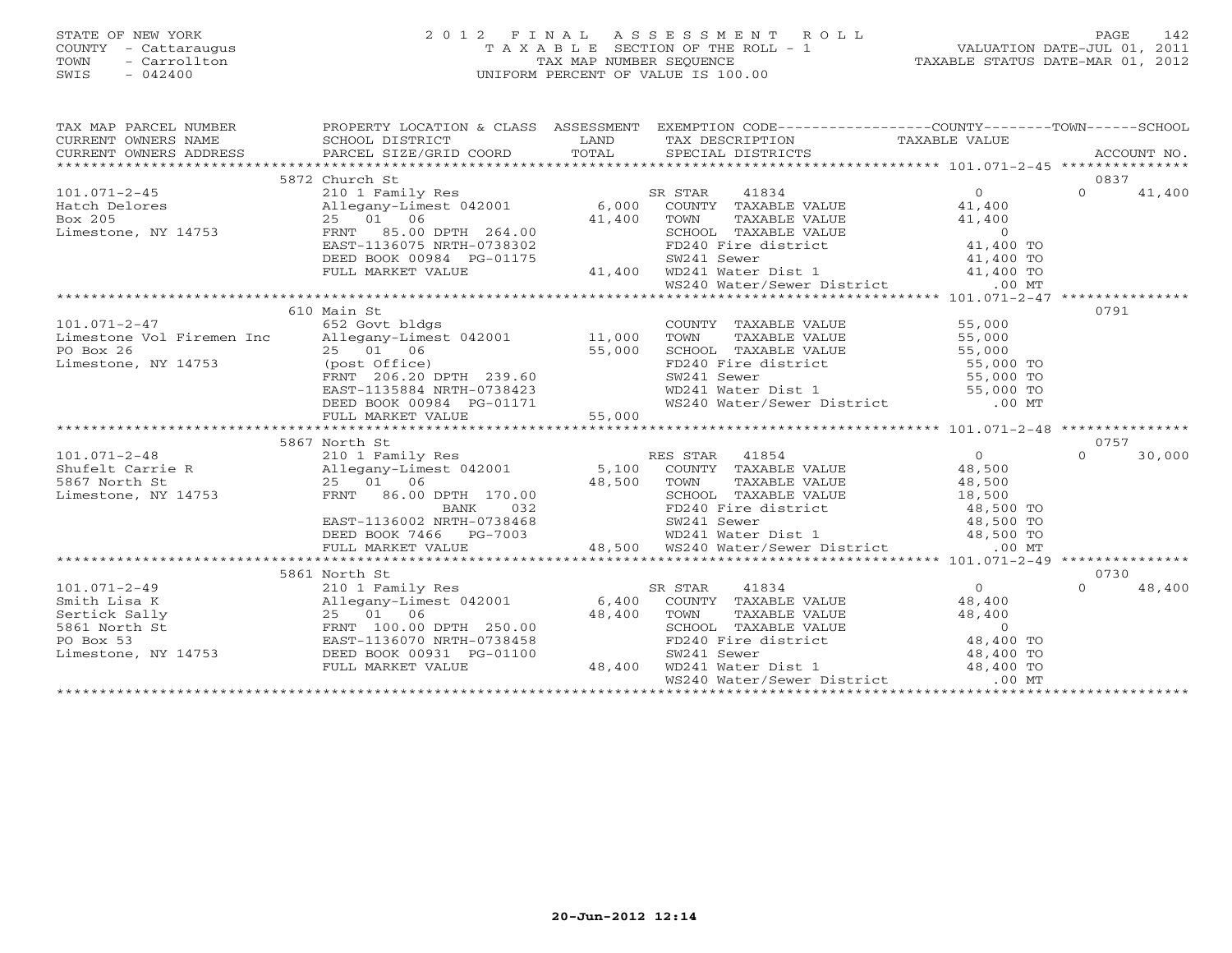# STATE OF NEW YORK 2 0 1 2 F I N A L A S S E S S M E N T R O L L PAGE 143 COUNTY - Cattaraugus T A X A B L E SECTION OF THE ROLL - 1 VALUATION DATE-JUL 01, 2011 TOWN - Carrollton TAX MAP NUMBER SEQUENCE TAXABLE STATUS DATE-MAR 01, 2012 SWIS - 042400 UNIFORM PERCENT OF VALUE IS 100.00UNIFORM PERCENT OF VALUE IS 100.00

| SCHOOL DISTRICT                                |                                                                                                                                                       | TAX DESCRIPTION           |                                                                                                                                                                                                                                                                                                                                                                                                                                                                                                                                                                                              |                                                                                                                                                                                                                                                                                                                                                                                                                                                                                                                                                                                                                                                         |                                                                                                                                                                                                                                                                                                                                                                     |
|------------------------------------------------|-------------------------------------------------------------------------------------------------------------------------------------------------------|---------------------------|----------------------------------------------------------------------------------------------------------------------------------------------------------------------------------------------------------------------------------------------------------------------------------------------------------------------------------------------------------------------------------------------------------------------------------------------------------------------------------------------------------------------------------------------------------------------------------------------|---------------------------------------------------------------------------------------------------------------------------------------------------------------------------------------------------------------------------------------------------------------------------------------------------------------------------------------------------------------------------------------------------------------------------------------------------------------------------------------------------------------------------------------------------------------------------------------------------------------------------------------------------------|---------------------------------------------------------------------------------------------------------------------------------------------------------------------------------------------------------------------------------------------------------------------------------------------------------------------------------------------------------------------|
|                                                |                                                                                                                                                       |                           |                                                                                                                                                                                                                                                                                                                                                                                                                                                                                                                                                                                              |                                                                                                                                                                                                                                                                                                                                                                                                                                                                                                                                                                                                                                                         |                                                                                                                                                                                                                                                                                                                                                                     |
| 5853 North St                                  |                                                                                                                                                       |                           |                                                                                                                                                                                                                                                                                                                                                                                                                                                                                                                                                                                              | 0798                                                                                                                                                                                                                                                                                                                                                                                                                                                                                                                                                                                                                                                    |                                                                                                                                                                                                                                                                                                                                                                     |
|                                                |                                                                                                                                                       |                           |                                                                                                                                                                                                                                                                                                                                                                                                                                                                                                                                                                                              |                                                                                                                                                                                                                                                                                                                                                                                                                                                                                                                                                                                                                                                         | $0 \t 30,000$                                                                                                                                                                                                                                                                                                                                                       |
|                                                |                                                                                                                                                       |                           |                                                                                                                                                                                                                                                                                                                                                                                                                                                                                                                                                                                              |                                                                                                                                                                                                                                                                                                                                                                                                                                                                                                                                                                                                                                                         |                                                                                                                                                                                                                                                                                                                                                                     |
|                                                |                                                                                                                                                       |                           |                                                                                                                                                                                                                                                                                                                                                                                                                                                                                                                                                                                              |                                                                                                                                                                                                                                                                                                                                                                                                                                                                                                                                                                                                                                                         |                                                                                                                                                                                                                                                                                                                                                                     |
| 5837 North St                                  |                                                                                                                                                       |                           |                                                                                                                                                                                                                                                                                                                                                                                                                                                                                                                                                                                              | 0812                                                                                                                                                                                                                                                                                                                                                                                                                                                                                                                                                                                                                                                    |                                                                                                                                                                                                                                                                                                                                                                     |
| 210 1 Family Res                               |                                                                                                                                                       |                           | 49,000                                                                                                                                                                                                                                                                                                                                                                                                                                                                                                                                                                                       | $\Omega$                                                                                                                                                                                                                                                                                                                                                                                                                                                                                                                                                                                                                                                | 30,000                                                                                                                                                                                                                                                                                                                                                              |
|                                                |                                                                                                                                                       |                           |                                                                                                                                                                                                                                                                                                                                                                                                                                                                                                                                                                                              |                                                                                                                                                                                                                                                                                                                                                                                                                                                                                                                                                                                                                                                         |                                                                                                                                                                                                                                                                                                                                                                     |
|                                                |                                                                                                                                                       |                           |                                                                                                                                                                                                                                                                                                                                                                                                                                                                                                                                                                                              | $\Omega$<br>$\Omega$<br>$\Omega$                                                                                                                                                                                                                                                                                                                                                                                                                                                                                                                                                                                                                        | $\overline{0}$<br>$\bigcap$<br>9,600                                                                                                                                                                                                                                                                                                                                |
|                                                |                                                                                                                                                       |                           |                                                                                                                                                                                                                                                                                                                                                                                                                                                                                                                                                                                              |                                                                                                                                                                                                                                                                                                                                                                                                                                                                                                                                                                                                                                                         |                                                                                                                                                                                                                                                                                                                                                                     |
|                                                |                                                                                                                                                       |                           |                                                                                                                                                                                                                                                                                                                                                                                                                                                                                                                                                                                              | 0841                                                                                                                                                                                                                                                                                                                                                                                                                                                                                                                                                                                                                                                    |                                                                                                                                                                                                                                                                                                                                                                     |
| DEED BOOK 848<br>PG-01149<br>FULL MARKET VALUE |                                                                                                                                                       |                           | 12,900<br>$\begin{array}{c} 0 \\ 38,700 \end{array}$                                                                                                                                                                                                                                                                                                                                                                                                                                                                                                                                         | $\Omega$<br>$\Omega$                                                                                                                                                                                                                                                                                                                                                                                                                                                                                                                                                                                                                                    | $\overline{0}$<br>51,600                                                                                                                                                                                                                                                                                                                                            |
|                                                | CURRENT OWNERS ADDRESS<br>210 1 Family Res<br>Allegany-Limest 042001<br>25 01 06<br>Limestone, NY 14753 L/p 807-502<br>5835 North St<br>5825 North St | EAST-1136556 NRTH-0738458 | <b>EXAMPLE SERVICE SERVICE SERVICE SERVICE SERVICE SERVICE SERVICE SERVICE SERVICE SERVICE SERVICE SERVICE SERVICE</b><br>RES STAR 41854<br>49,000 TOWN<br>1/p 807-502<br>L/u John & Helen<br>FRNT 145.00 DPTH 161.00<br>EAST-1136332 NRTH-0738468<br>DEED BOOK 13659 PG-7001<br>FULL MARKET VALUE<br>+ 49,000<br>FULL MARKET VALUE<br>101.071-2-54 210 1 Family Res CVET CO 41132<br>Dougherty Harold Allegany-Limest 042001 5,400 SR STAR 41834<br>5825 North St 25 01 06 51,600 COUNTY TAXABLE<br>Limestone, NY 14753 FRNT 100.00 DPTH 231.00 51,600 COUNTY TAXABLE<br>$\frac{9}{51,600}$ | TAXABLE VALUE<br>210 1 Family Res<br>210 1 Family Res<br>Allegany-Limest 042001 6,200 COUNTY TAXABLE VALUE 54,500<br>$\begin{array}{c} 0 \\ 49,000 \end{array}$<br>5,500 COUNTY TAXABLE VALUE<br>TAXABLE VALUE<br>SCHOOL TAXABLE VALUE<br>FD240 Fire district<br>FD240 Fire district<br>WD241 Sewer<br>WD241 Water Dist 1<br>WS240 Water/Sewer District<br>MS240 Water/Sewer District<br>CO MT<br>51,600 COUNTY TAXABLE VALUE<br>COWN TAXABLE VALUE<br>TOWN TAXABLE VALUE<br>SCHOOL TAXABLE VALUE<br>FD240 Fire district<br>FD240 Fire district<br>WD241 Water District<br>WS240 Water/Sewer District<br>.00 MT<br>WS240 Water/Sewer District<br>.00 MT | PROPERTY LOCATION & CLASS ASSESSMENT EXEMPTION CODE----------------COUNTY-------TOWN------SCHOOL<br>0693<br>101.071-2-53<br>Bosworth Jerry B<br>270 Mfg housing<br>270 Mfg housing<br>270 Mfg housing<br>270 Mfg housing<br>270 Mfg housing<br>270 Mfg housing<br>270 Mfg housing<br>270 Mfg housing<br>270 Mfg housing<br>270 Mfg housing<br>270 Mfg housing<br>27 |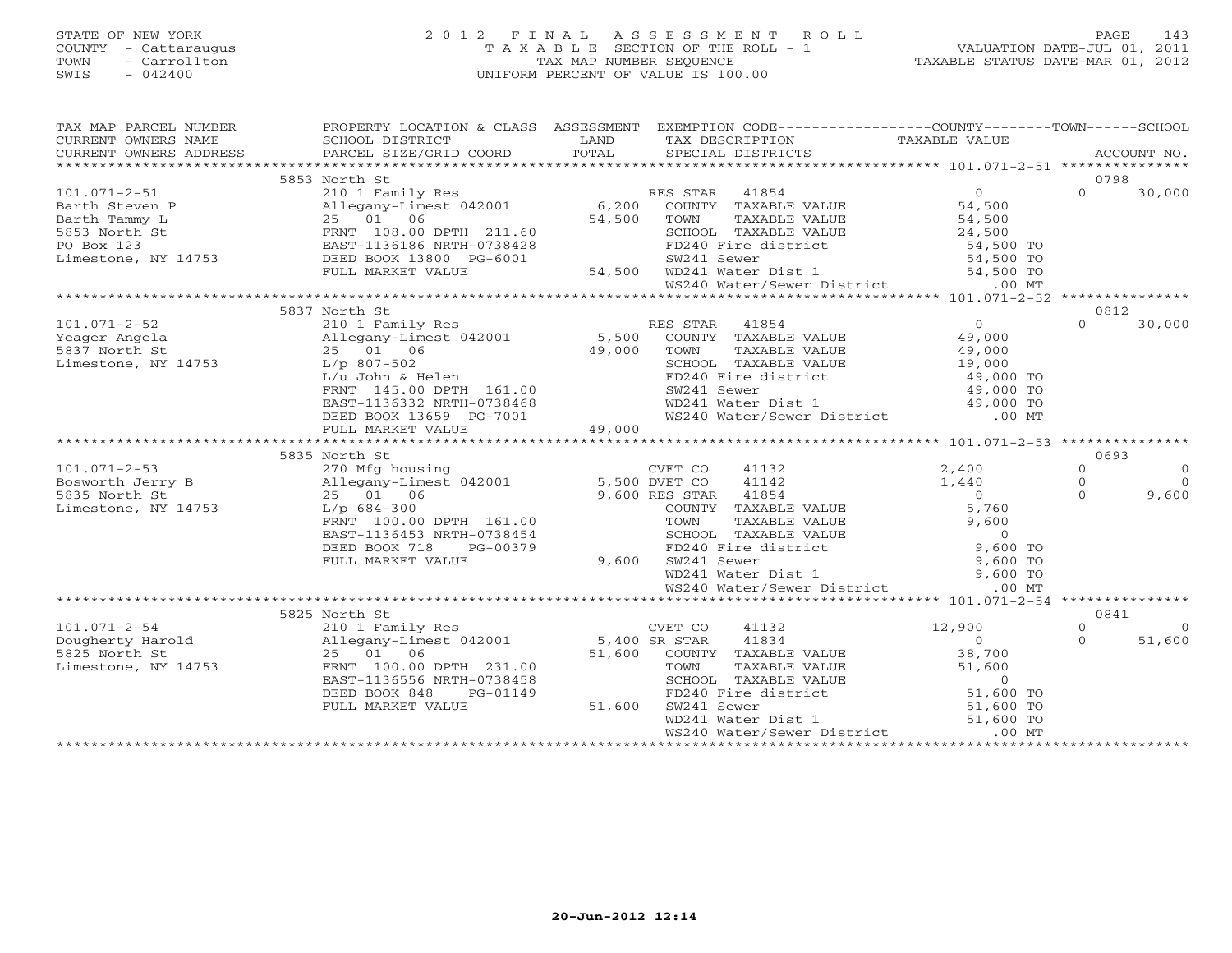# STATE OF NEW YORK 2 0 1 2 F I N A L A S S E S S M E N T R O L L PAGE 144 COUNTY - Cattaraugus T A X A B L E SECTION OF THE ROLL - 1 VALUATION DATE-JUL 01, 2011 TOWN - Carrollton TAX MAP NUMBER SEQUENCE TAXABLE STATUS DATE-MAR 01, 2012 SWIS - 042400 UNIFORM PERCENT OF VALUE IS 100.00UNIFORM PERCENT OF VALUE IS 100.00

| TAX MAP PARCEL NUMBER<br>CURRENT OWNERS NAME<br>CURRENT OWNERS ADDRESS                                                                                                                                                                                      | PROPERTY LOCATION & CLASS ASSESSMENT EXEMPTION CODE----------------COUNTY-------TOWN------SCHOOL                     |        |                                                                                                                                                                                                                                                                                  |                |          | ACCOUNT NO. |  |  |  |  |
|-------------------------------------------------------------------------------------------------------------------------------------------------------------------------------------------------------------------------------------------------------------|----------------------------------------------------------------------------------------------------------------------|--------|----------------------------------------------------------------------------------------------------------------------------------------------------------------------------------------------------------------------------------------------------------------------------------|----------------|----------|-------------|--|--|--|--|
| Champlin James<br>Champlin James<br>PO Box 244<br>Limestone, NY 14753<br>Champlin James<br>25 01 06<br>25 01 06<br>27,800<br>27,800<br>27,800<br>27,800<br>27,800<br>27,800<br>27,800<br>27,800<br>27,800<br>27,800<br>27,800<br>27,800<br>27,800<br>27,800 |                                                                                                                      |        |                                                                                                                                                                                                                                                                                  |                |          |             |  |  |  |  |
|                                                                                                                                                                                                                                                             | 5811 North St                                                                                                        |        |                                                                                                                                                                                                                                                                                  |                | 0713     |             |  |  |  |  |
|                                                                                                                                                                                                                                                             |                                                                                                                      |        |                                                                                                                                                                                                                                                                                  |                | $\Omega$ | 57,800      |  |  |  |  |
|                                                                                                                                                                                                                                                             |                                                                                                                      |        |                                                                                                                                                                                                                                                                                  |                |          |             |  |  |  |  |
|                                                                                                                                                                                                                                                             |                                                                                                                      |        |                                                                                                                                                                                                                                                                                  |                |          |             |  |  |  |  |
|                                                                                                                                                                                                                                                             | 25 01 06 57,800<br>L/p 610-75<br>FRNT 150.00 DPTH 253.00                                                             |        | TOWN TAXABLE VALUE 57,800<br>SCHOOL TAXABLE VALUE 57,800<br>FD240 Fire district 57,800 TO                                                                                                                                                                                        |                |          |             |  |  |  |  |
|                                                                                                                                                                                                                                                             |                                                                                                                      |        |                                                                                                                                                                                                                                                                                  |                |          |             |  |  |  |  |
|                                                                                                                                                                                                                                                             | EAST-1136683 NRTH-0738414<br>DEED BOOK 00683 PG-00460                                                                |        | SW241 Sewer<br>WD241 Water Dist 1 (1957,800 TO                                                                                                                                                                                                                                   |                |          |             |  |  |  |  |
|                                                                                                                                                                                                                                                             |                                                                                                                      |        |                                                                                                                                                                                                                                                                                  |                |          |             |  |  |  |  |
|                                                                                                                                                                                                                                                             | FULL MARKET VALUE                                                                                                    |        | 57,800 WS240 Water/Sewer District                                                                                                                                                                                                                                                | $.00$ MT       |          |             |  |  |  |  |
|                                                                                                                                                                                                                                                             |                                                                                                                      |        |                                                                                                                                                                                                                                                                                  |                |          |             |  |  |  |  |
|                                                                                                                                                                                                                                                             | 5801 North St                                                                                                        |        |                                                                                                                                                                                                                                                                                  |                | 0846     |             |  |  |  |  |
| $101.071 - 2 - 56$                                                                                                                                                                                                                                          | 270 Mfg housing<br>Allegany-Limest 042001 5,400 COUNTY TAXABLE VALUE                                                 |        |                                                                                                                                                                                                                                                                                  | $\overline{0}$ | $\Omega$ | 30,000      |  |  |  |  |
| Thiel Tim                                                                                                                                                                                                                                                   |                                                                                                                      |        |                                                                                                                                                                                                                                                                                  |                |          |             |  |  |  |  |
| PO Box 188                                                                                                                                                                                                                                                  | 25 01 06                                                                                                             |        | TOWN                                                                                                                                                                                                                                                                             |                |          |             |  |  |  |  |
| Limestone, NY 14753                                                                                                                                                                                                                                         | FRNT 100.00 DPTH 286.70                                                                                              |        | COUNTY TAXABLE VALUE 30,400<br>TOWN TAXABLE VALUE 30,400<br>SCHOOL TAXABLE VALUE 400                                                                                                                                                                                             |                |          |             |  |  |  |  |
|                                                                                                                                                                                                                                                             | EAST-1136807 NRTH-0738462                                                                                            | 30,400 | 738462<br>738462<br>738462<br>738462<br>738462<br>738462<br>738462<br>730,400<br>730,400<br>730,400<br>730,400<br>730,400<br>730,400<br>730,400<br>730,400<br>730,400<br>730,400<br>730,400<br>730,400<br>790,400<br>790,400<br>790,400<br>790,400<br>790,400<br>790,400<br>790, |                |          |             |  |  |  |  |
|                                                                                                                                                                                                                                                             | DEED BOOK 00975 PG-01167                                                                                             |        |                                                                                                                                                                                                                                                                                  |                |          |             |  |  |  |  |
|                                                                                                                                                                                                                                                             | FULL MARKET VALUE                                                                                                    |        |                                                                                                                                                                                                                                                                                  |                |          |             |  |  |  |  |
|                                                                                                                                                                                                                                                             |                                                                                                                      |        | WS240 Water/Sewer District .00 MT                                                                                                                                                                                                                                                |                |          |             |  |  |  |  |
|                                                                                                                                                                                                                                                             |                                                                                                                      |        |                                                                                                                                                                                                                                                                                  |                |          |             |  |  |  |  |
|                                                                                                                                                                                                                                                             | 210 1 Family Res<br>210 1 Family Res<br>Allegany-Limest 042001 7,800 RES STAR 41854<br>19 01 06 44 000 COUNTY 7:1854 |        |                                                                                                                                                                                                                                                                                  |                | 0831     |             |  |  |  |  |
| $101.072 - 1 - 1.1$                                                                                                                                                                                                                                         |                                                                                                                      |        |                                                                                                                                                                                                                                                                                  |                | $\Omega$ | $\Omega$    |  |  |  |  |
| Kirk James B                                                                                                                                                                                                                                                |                                                                                                                      |        |                                                                                                                                                                                                                                                                                  |                | $\Omega$ | 30,000      |  |  |  |  |
| 1015 High St                                                                                                                                                                                                                                                |                                                                                                                      |        |                                                                                                                                                                                                                                                                                  |                |          |             |  |  |  |  |
| Bradford, PA 16701                                                                                                                                                                                                                                          | FRNT 45.00 DPTH                                                                                                      |        |                                                                                                                                                                                                                                                                                  |                |          |             |  |  |  |  |
|                                                                                                                                                                                                                                                             | ACRES<br>1.00                                                                                                        |        |                                                                                                                                                                                                                                                                                  |                |          |             |  |  |  |  |
|                                                                                                                                                                                                                                                             | EAST-1137287 NRTH-0738754                                                                                            |        | TOWN TAXABLE VALUE $44,000$<br>SCHOOL TAXABLE VALUE $14,000$<br>FD240 Fire district $44,000$<br>$44,000$<br>$44,000$<br>$44,000$<br>$44,000$<br>$44,000$<br>$44,000$                                                                                                             |                |          |             |  |  |  |  |
|                                                                                                                                                                                                                                                             | DEED BOOK 00926 PG-00798                                                                                             |        |                                                                                                                                                                                                                                                                                  |                |          |             |  |  |  |  |
|                                                                                                                                                                                                                                                             | FULL MARKET VALUE                                                                                                    |        | SW241 Sewer 44,000 TO<br>44,000 WD241 Water Dist 1 44,000 TO                                                                                                                                                                                                                     |                |          |             |  |  |  |  |
|                                                                                                                                                                                                                                                             |                                                                                                                      |        | WS240 Water/Sewer District .00 MT                                                                                                                                                                                                                                                |                |          |             |  |  |  |  |
|                                                                                                                                                                                                                                                             |                                                                                                                      |        |                                                                                                                                                                                                                                                                                  |                |          |             |  |  |  |  |
|                                                                                                                                                                                                                                                             | 600 Paton Dr                                                                                                         |        |                                                                                                                                                                                                                                                                                  |                | 1312     |             |  |  |  |  |
| $101.072 - 1 - 1.2$                                                                                                                                                                                                                                         | 311 Res vac land                                                                                                     |        | COUNTY TAXABLE VALUE 14,500                                                                                                                                                                                                                                                      |                |          |             |  |  |  |  |
|                                                                                                                                                                                                                                                             |                                                                                                                      |        |                                                                                                                                                                                                                                                                                  |                |          |             |  |  |  |  |
|                                                                                                                                                                                                                                                             | Allegany-Limest 042001 14,500<br>19 01 06 14,500                                                                     |        |                                                                                                                                                                                                                                                                                  |                |          |             |  |  |  |  |
| Case Thomas A allegany<br>Case Kelly A 19 01<br>600 Paton Dr 965/836<br>PO Box 181 ACRES<br>Limestone, NY 14753 EAST-113                                                                                                                                    | 965/836 Ff 122.3<br>ACRES 6.30<br>EAST-1137559 NRTH-0738625                                                          |        | TOWN TAXABLE VALUE 14,500<br>SCHOOL TAXABLE VALUE 14,500<br>FD240 Fire district 14,500 TO<br>SW241 Sewer 14,500 TO<br>WD241 Water Dist 1 14,500 TO                                                                                                                               |                |          |             |  |  |  |  |
|                                                                                                                                                                                                                                                             |                                                                                                                      |        |                                                                                                                                                                                                                                                                                  |                |          |             |  |  |  |  |
|                                                                                                                                                                                                                                                             |                                                                                                                      |        |                                                                                                                                                                                                                                                                                  |                |          |             |  |  |  |  |
|                                                                                                                                                                                                                                                             |                                                                                                                      |        | WS240 Water/Sewer District .00 MT                                                                                                                                                                                                                                                |                |          |             |  |  |  |  |
|                                                                                                                                                                                                                                                             | DEED BOOK 00972 PG-00776<br>FULL MARKET VALUE 14,500                                                                 |        |                                                                                                                                                                                                                                                                                  |                |          |             |  |  |  |  |
|                                                                                                                                                                                                                                                             |                                                                                                                      |        |                                                                                                                                                                                                                                                                                  |                |          |             |  |  |  |  |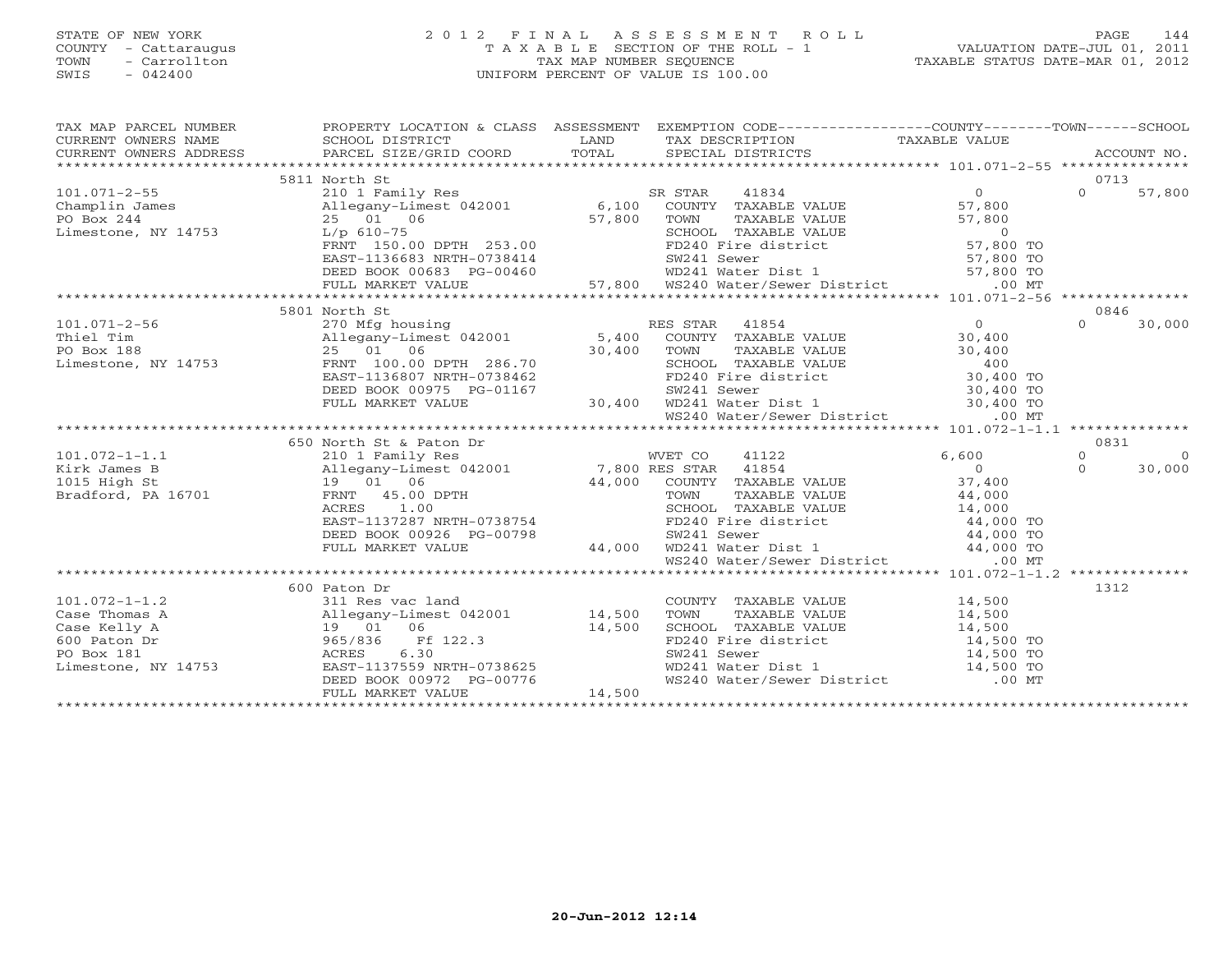# STATE OF NEW YORK 2 0 1 2 F I N A L A S S E S S M E N T R O L L PAGE 145 COUNTY - Cattaraugus T A X A B L E SECTION OF THE ROLL - 1 VALUATION DATE-JUL 01, 2011 TOWN - Carrollton TAX MAP NUMBER SEQUENCE TAXABLE STATUS DATE-MAR 01, 2012 SWIS - 042400 UNIFORM PERCENT OF VALUE IS 100.00UNIFORM PERCENT OF VALUE IS 100.00

| TAX MAP PARCEL NUMBER<br>CURRENT OWNERS NAME<br>CURRENT OWNERS ADDRESS                                                                                                                                                                                                 | PROPERTY LOCATION & CLASS ASSESSMENT<br>SCHOOL DISTRICT<br>PARCEL SIZE/GRID COORD      | LAND<br>TOTAL | EXEMPTION CODE-----------------COUNTY-------TOWN------SCHOOL                                                                                                                                                                               |                | ACCOUNT NO.                |
|------------------------------------------------------------------------------------------------------------------------------------------------------------------------------------------------------------------------------------------------------------------------|----------------------------------------------------------------------------------------|---------------|--------------------------------------------------------------------------------------------------------------------------------------------------------------------------------------------------------------------------------------------|----------------|----------------------------|
|                                                                                                                                                                                                                                                                        | 600 Paton Dr                                                                           |               |                                                                                                                                                                                                                                            |                | 1347                       |
|                                                                                                                                                                                                                                                                        |                                                                                        |               |                                                                                                                                                                                                                                            | 17,225         | $\Omega$<br>$\overline{0}$ |
| COMPT CO 11132<br>Case Jeffrey allegany-Limest 042001 5,800 RES STAR 41854<br>PO Box 238 19 1 6<br>Limestone, NY 14753 FRNT 100.00 DPTH 181.00 68,900 COUNTY TAXABLE                                                                                                   |                                                                                        |               |                                                                                                                                                                                                                                            | $\overline{0}$ | $\Omega$<br>30,000         |
|                                                                                                                                                                                                                                                                        |                                                                                        |               | COUNTY TAXABLE VALUE 51,675                                                                                                                                                                                                                |                |                            |
|                                                                                                                                                                                                                                                                        |                                                                                        |               |                                                                                                                                                                                                                                            |                |                            |
|                                                                                                                                                                                                                                                                        | EAST-1137347 NRTH-0738508                                                              |               |                                                                                                                                                                                                                                            |                |                            |
|                                                                                                                                                                                                                                                                        | DEED BOOK 1012 PG-330                                                                  |               |                                                                                                                                                                                                                                            |                |                            |
|                                                                                                                                                                                                                                                                        | FULL MARKET VALUE                                                                      |               | FD240 Fire d<br>68,900 SW241 Sewer                                                                                                                                                                                                         |                |                            |
|                                                                                                                                                                                                                                                                        |                                                                                        |               |                                                                                                                                                                                                                                            |                |                            |
|                                                                                                                                                                                                                                                                        |                                                                                        |               | TOWN TAXABLE VALUE<br>TOWN TAXABLE VALUE<br>SCHOOL TAXABLE VALUE<br>TOWN TAXABLE VALUE<br>SCHOOL TAXABLE VALUE<br>38,900 TO<br>FD240 Fire district<br>WD241 Water Dist 1<br>WS240 Water/Sewer District<br>00 MT                            |                |                            |
|                                                                                                                                                                                                                                                                        |                                                                                        |               |                                                                                                                                                                                                                                            |                |                            |
|                                                                                                                                                                                                                                                                        | 592 Paton Dr                                                                           |               |                                                                                                                                                                                                                                            |                | 0894                       |
| $101.072 - 1 - 2$                                                                                                                                                                                                                                                      | 210 1 Family Res                                                                       |               | COUNTY TAXABLE VALUE 25,000                                                                                                                                                                                                                |                |                            |
| 16,900 Dowd Adam J<br>592 Paton Dr<br>592 Paton Dr<br>592 Paton Dr<br>592 Paton Dr<br>592 Paton Dr<br>592 Paton Dr<br>592 Paton Dr<br>593 Pr<br>593 Pr<br>593 Pr<br>593 Paton Dr<br>593 Pr<br>593 Pr<br>593 Pr<br>593 Pr<br>594 Pr<br>594 Pr<br>594 Pr<br>594 Pr<br>59 |                                                                                        |               | TOWN<br>TAXABLE VALUE                                                                                                                                                                                                                      | 25,000         |                            |
|                                                                                                                                                                                                                                                                        |                                                                                        |               |                                                                                                                                                                                                                                            |                |                            |
|                                                                                                                                                                                                                                                                        |                                                                                        |               |                                                                                                                                                                                                                                            |                |                            |
|                                                                                                                                                                                                                                                                        |                                                                                        |               |                                                                                                                                                                                                                                            |                |                            |
|                                                                                                                                                                                                                                                                        |                                                                                        |               |                                                                                                                                                                                                                                            |                |                            |
|                                                                                                                                                                                                                                                                        |                                                                                        |               | SCHOOL TAXABLE VALUE<br>FD240 Fire district<br>SW241 Sewer 25,000 TO<br>WD241 Water Dist 1 25,000 TO<br>WS240 Water/Sewer District 00 MT                                                                                                   |                |                            |
|                                                                                                                                                                                                                                                                        |                                                                                        |               |                                                                                                                                                                                                                                            |                |                            |
|                                                                                                                                                                                                                                                                        |                                                                                        |               |                                                                                                                                                                                                                                            |                |                            |
| 588 Paton Dr (101.072-1-3.2)<br>Evans Paul A (101.072-1-3.2) (210 1 Family Res (210 1 Family Res (210 1 Family Res (210 1 Family Res (210 1 Family Res (210 1 Family Res (210 1 Family Res (210 1 Family Res (210 1 Pamily Res (                                       | 588 Paton Dr                                                                           |               |                                                                                                                                                                                                                                            |                | 0940                       |
|                                                                                                                                                                                                                                                                        |                                                                                        |               | SR STAR<br>41834                                                                                                                                                                                                                           | $\overline{0}$ | $\Omega$<br>35,000         |
|                                                                                                                                                                                                                                                                        |                                                                                        |               | COUNTY TAXABLE VALUE 35,000                                                                                                                                                                                                                |                |                            |
|                                                                                                                                                                                                                                                                        |                                                                                        |               |                                                                                                                                                                                                                                            |                |                            |
|                                                                                                                                                                                                                                                                        |                                                                                        |               |                                                                                                                                                                                                                                            |                |                            |
|                                                                                                                                                                                                                                                                        |                                                                                        |               |                                                                                                                                                                                                                                            |                |                            |
|                                                                                                                                                                                                                                                                        | DEED BOOK 895<br>PG-00650                                                              |               |                                                                                                                                                                                                                                            |                |                            |
|                                                                                                                                                                                                                                                                        | FULL MARKET VALUE                                                                      |               | 35,000 TOWN TAXABLE VALUE 35,000<br>300.00 SCHOOL TAXABLE VALUE 35,000<br>0738034 FD240 Fire district 35,000 TOWN<br>PG-00650 SW241 Sever 35,000 TO<br>35,000 WD241 Water District 35,000 TO<br>00 MT 16240 Water/Sever District 35,000 TO |                |                            |
|                                                                                                                                                                                                                                                                        |                                                                                        |               |                                                                                                                                                                                                                                            |                |                            |
|                                                                                                                                                                                                                                                                        | Paton Dr                                                                               |               |                                                                                                                                                                                                                                            |                | 1310                       |
| $101.072 - 1 - 3.3$                                                                                                                                                                                                                                                    | 311 Res vac land                                                                       |               | COUNTY TAXABLE VALUE 1,500                                                                                                                                                                                                                 |                |                            |
| Case Thomas A                                                                                                                                                                                                                                                          |                                                                                        |               | TOWN<br>TAXABLE VALUE                                                                                                                                                                                                                      | 1,500          |                            |
| Case Kelly A                                                                                                                                                                                                                                                           | Allegany-Limest 042001 1,500<br>19 01 06 1,500<br>ACRES 1.20 EAST-1137842 NRTH-0738107 |               |                                                                                                                                                                                                                                            |                |                            |
| 600 Paton Dr                                                                                                                                                                                                                                                           |                                                                                        |               | SCHOOL TAXABLE VALUE 1,500<br>FD240 Fire district                                                                                                                                                                                          | 1,500 TO       |                            |
| PO Box 181                                                                                                                                                                                                                                                             |                                                                                        |               |                                                                                                                                                                                                                                            |                |                            |
| Limestone, NY 14753                                                                                                                                                                                                                                                    | DEED BOOK 965<br>PG-836                                                                |               |                                                                                                                                                                                                                                            |                |                            |
|                                                                                                                                                                                                                                                                        | FULL MARKET VALUE                                                                      | 1,500         |                                                                                                                                                                                                                                            |                |                            |
|                                                                                                                                                                                                                                                                        |                                                                                        |               |                                                                                                                                                                                                                                            |                |                            |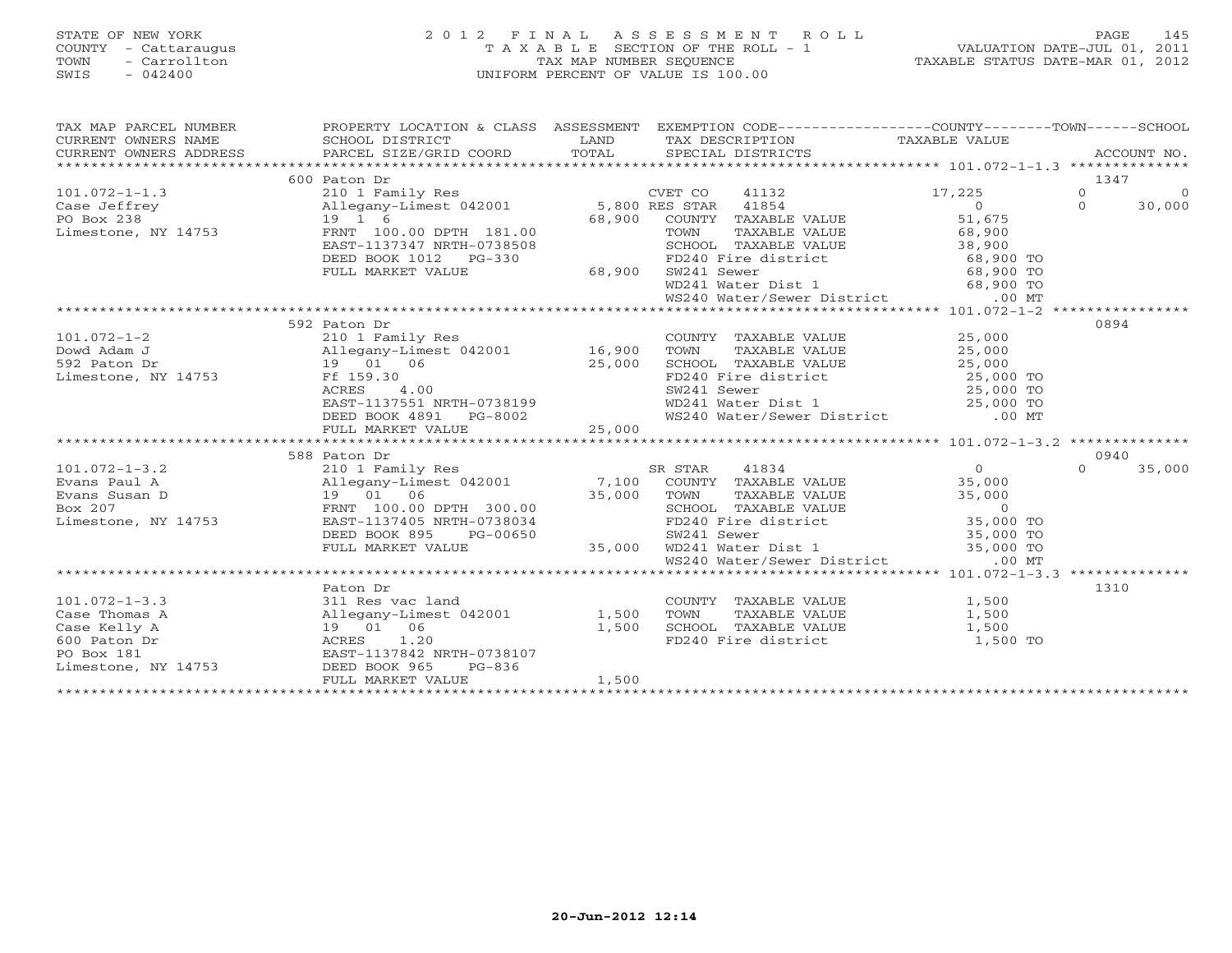# STATE OF NEW YORK 2 0 1 2 F I N A L A S S E S S M E N T R O L L PAGE 146 COUNTY - Cattaraugus T A X A B L E SECTION OF THE ROLL - 1 VALUATION DATE-JUL 01, 2011 TOWN - Carrollton TAX MAP NUMBER SEQUENCE TAXABLE STATUS DATE-MAR 01, 2012 SWIS - 042400 UNIFORM PERCENT OF VALUE IS 100.00UNIFORM PERCENT OF VALUE IS 100.00

| TAX MAP PARCEL NUMBER | PROPERTY LOCATION & CLASS ASSESSMENT EXEMPTION CODE----------------COUNTY-------TOWN------SCHOOL |  |                  |          |                |
|-----------------------|--------------------------------------------------------------------------------------------------|--|------------------|----------|----------------|
|                       | 580 Paton Dr                                                                                     |  |                  | 0740     |                |
|                       |                                                                                                  |  |                  | $\Omega$ | $\overline{0}$ |
|                       |                                                                                                  |  | $1,875$ 0<br>0 0 |          | 12,500         |
|                       |                                                                                                  |  |                  |          |                |
|                       |                                                                                                  |  |                  |          |                |
|                       |                                                                                                  |  |                  |          |                |
|                       |                                                                                                  |  |                  |          |                |
|                       |                                                                                                  |  |                  |          |                |
|                       |                                                                                                  |  |                  |          |                |
|                       |                                                                                                  |  |                  |          |                |
|                       |                                                                                                  |  |                  |          |                |
|                       | 562 Paton Dr                                                                                     |  |                  | 0813     |                |
|                       |                                                                                                  |  |                  | $\cap$   | 16,000         |
|                       |                                                                                                  |  |                  |          |                |
|                       |                                                                                                  |  |                  |          |                |
|                       |                                                                                                  |  |                  |          |                |
|                       |                                                                                                  |  |                  |          |                |
|                       |                                                                                                  |  |                  |          |                |
|                       |                                                                                                  |  |                  |          |                |
|                       |                                                                                                  |  |                  |          |                |
|                       |                                                                                                  |  |                  |          |                |
|                       | 5754 Church St                                                                                   |  |                  | 0720     |                |
|                       |                                                                                                  |  |                  |          |                |
|                       |                                                                                                  |  |                  |          |                |
|                       |                                                                                                  |  |                  |          |                |
|                       |                                                                                                  |  |                  |          |                |
|                       |                                                                                                  |  |                  |          |                |
|                       |                                                                                                  |  |                  |          |                |
|                       |                                                                                                  |  |                  |          |                |
|                       | 5708 Church St                                                                                   |  |                  | 0807     |                |
|                       |                                                                                                  |  |                  |          | 30,000         |
|                       |                                                                                                  |  |                  |          |                |
|                       |                                                                                                  |  |                  |          |                |
|                       |                                                                                                  |  |                  |          |                |
|                       |                                                                                                  |  |                  |          |                |
|                       |                                                                                                  |  |                  |          |                |
|                       |                                                                                                  |  |                  |          |                |
|                       |                                                                                                  |  |                  |          |                |
|                       |                                                                                                  |  |                  |          |                |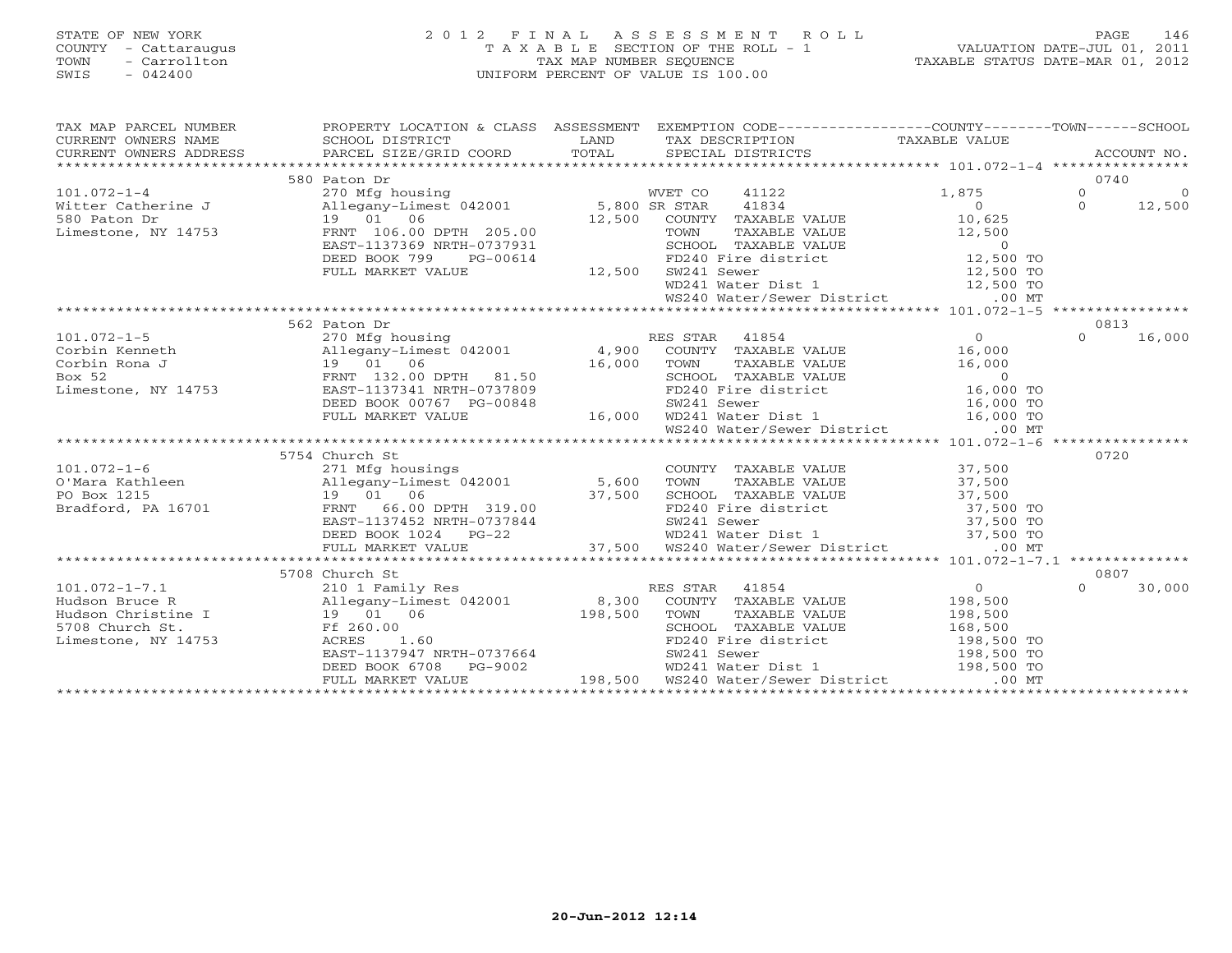## STATE OF NEW YORK 2 0 1 2 F I N A L A S S E S S M E N T R O L L PAGE 147 COUNTY - Cattaraugus T A X A B L E SECTION OF THE ROLL - 1 VALUATION DATE-JUL 01, 2011 TOWN - Carrollton TAX MAP NUMBER SEQUENCE TAXABLE STATUS DATE-MAR 01, 2012 SWIS - 042400 UNIFORM PERCENT OF VALUE IS 100.00UNIFORM PERCENT OF VALUE IS 100.00

| TAX MAP PARCEL NUMBER                                                                     |                                                                                                                                                                                                                                                                                                                         |        | PROPERTY LOCATION & CLASS ASSESSMENT EXEMPTION CODE----------------COUNTY-------TOWN------SCHOOL                                                                                                                          |                                                              |                                                                         |
|-------------------------------------------------------------------------------------------|-------------------------------------------------------------------------------------------------------------------------------------------------------------------------------------------------------------------------------------------------------------------------------------------------------------------------|--------|---------------------------------------------------------------------------------------------------------------------------------------------------------------------------------------------------------------------------|--------------------------------------------------------------|-------------------------------------------------------------------------|
|                                                                                           | 5738 Church St                                                                                                                                                                                                                                                                                                          |        |                                                                                                                                                                                                                           |                                                              | 1065                                                                    |
| Limestone, NY 14753                                                                       | 101.072-1-7.2 210 1 Family Res RE<br>Wilson Susan A 210 1 Family Res RE<br>5738 Church St 19 01 06 48,000<br>Limestone, NY 14753 271<br>Ff 200.00<br>Ff 200.00<br>FRNT 200.00 DPTH 201.00<br>EAST-1137552 NRTH-0737750<br>$PG-4001$<br>DEED BOOK 9629<br>FULL MARKET VALUE                                              | 48,000 | RES STAR 41854<br>COUNTY TAXABLE VALUE<br>TOWN<br>TAXABLE VALUE<br>SCHOOL TAXABLE VALUE 18,000<br>FD240 Fire district 18,000 TO<br>SW241 Sewer<br>WD241 Water Dist 1 48,000 TO<br>WS240 Water/Sewer District 1 00 MT      | $\begin{array}{c} 0 \\ 48 \text{ nno} \end{array}$<br>48,000 | $\Omega$<br>30,000                                                      |
|                                                                                           |                                                                                                                                                                                                                                                                                                                         |        |                                                                                                                                                                                                                           |                                                              |                                                                         |
| $101.072 - 1 - 7.3$<br>Case Thomas A<br>PO Box 181 19 01<br>Limestone, NY 14753 Ff 200.00 | FI 200.00<br>FRNT 200.00 DPTH 133.00<br>EAST-1137848 NRTH-0737935<br>DEED BOOK 1013 PG-507<br>FULL MARKET VALUE                                                                                                                                                                                                         | 700    | COUNTY TAXABLE VALUE<br>TAXABLE VALUE<br>TOWN<br>CONOOL TAXABLE VALUE<br>FD240 Fire district<br>FD240 Fire district<br>WD241 Sewer 700 TO<br>WD241 Water Dist 1 700 TO<br>WS240 Water/Sewer District 00 MT                | 700<br>700                                                   | 1074                                                                    |
|                                                                                           |                                                                                                                                                                                                                                                                                                                         |        |                                                                                                                                                                                                                           |                                                              |                                                                         |
|                                                                                           | 5714 Church St<br>EAST-1137760 NRTH-0737741<br>DEED BOOK 1017    PG-1191<br>FULL MARKET VALUE                                                                                                                                                                                                                           | 97,500 | RES STAR 41854<br>SW241 Sewer<br>WD241 Water Dist 1 97,500 TO<br>WS240 Water/Sewer District 600 MT                                                                                                                        | $\overline{0}$                                               | 1353<br>$\Omega$<br>30,000                                              |
|                                                                                           |                                                                                                                                                                                                                                                                                                                         |        |                                                                                                                                                                                                                           |                                                              |                                                                         |
|                                                                                           | 5728 Church St<br>101.072-1-7.5<br>Ebeling Radley 270 Mfg housing<br>270 Mfg housing<br>270 Mfg housing<br>270 Mfg housing<br>270 Mfg housing<br>270 Mfg housing<br>270 Mfg housing<br>270 Mfg housing<br>270 Mfg housing<br>270 Mfg housing<br>270 Mfg housing<br>270 M<br>DEED BOOK 8594 PG-7000<br>FULL MARKET VALUE | 24,500 | 41132<br>41142<br>24,500 RES STAR 41854<br>COUNTY TAXABLE VALUE 14,700<br>TOWN TAXABLE VALUE 24,500<br>SCHOOL TAXABLE VALUE 24,500<br>SW241 Sewer 24,500 TO<br>WD241 Water Dist 1 24,500 TO<br>WS240 Water/Sewer District | 6,125<br>3,675<br>$\overline{0}$<br>$.00$ MT                 | 1401<br>$\Omega$<br>$\Omega$<br>$\Omega$<br>$\circ$<br>$\cap$<br>24,500 |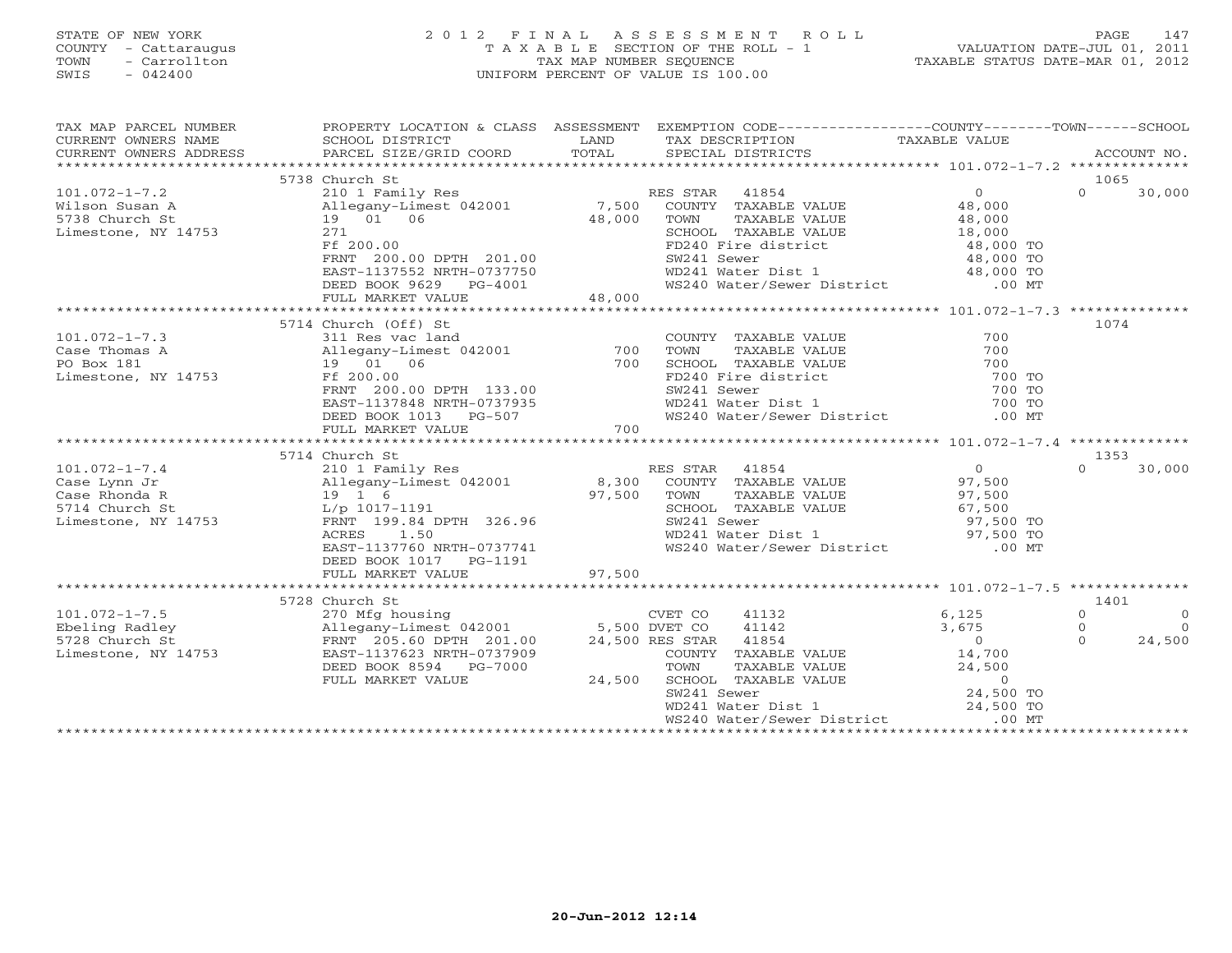## STATE OF NEW YORK 2 0 1 2 F I N A L A S S E S S M E N T R O L L PAGE 148 COUNTY - Cattaraugus T A X A B L E SECTION OF THE ROLL - 1 VALUATION DATE-JUL 01, 2011 TOWN - Carrollton TAX MAP NUMBER SEQUENCE TAXABLE STATUS DATE-MAR 01, 2012 SWIS - 042400 UNIFORM PERCENT OF VALUE IS 100.00UNIFORM PERCENT OF VALUE IS 100.00

| TAX MAP PARCEL NUMBER                         | PROPERTY LOCATION & CLASS ASSESSMENT      |                 | EXEMPTION CODE-----------------COUNTY-------TOWN------SCHOOL |                      |                      |
|-----------------------------------------------|-------------------------------------------|-----------------|--------------------------------------------------------------|----------------------|----------------------|
| CURRENT OWNERS NAME<br>CURRENT OWNERS ADDRESS | SCHOOL DISTRICT<br>PARCEL SIZE/GRID COORD | LAND<br>TOTAL   | TAX DESCRIPTION<br>SPECIAL DISTRICTS                         | <b>TAXABLE VALUE</b> | ACCOUNT NO.          |
|                                               |                                           |                 |                                                              |                      |                      |
|                                               | 5668 Church St                            |                 |                                                              |                      | 1037                 |
| $101.072 - 1 - 8$                             | 311 Res vac land                          |                 | COUNTY TAXABLE VALUE                                         | 100                  |                      |
|                                               |                                           | 100             |                                                              | 100                  |                      |
| Conrad Wilby E<br>Box 226                     | Allegany-Limest 042001<br>19 01 06        | 100             | TOWN<br>TAXABLE VALUE<br>SCHOOL TAXABLE VALUE                | 100                  |                      |
|                                               | 60.00 DPTH                                |                 | FD240 Fire district                                          |                      |                      |
| Limestone, NY 14753                           | FRNT<br>60.00                             |                 |                                                              | 100 TO               |                      |
|                                               | EAST-1138071 NRTH-0737477                 |                 | SW241 Sewer                                                  | 100 TO               |                      |
|                                               | DEED BOOK 847<br>PG-00857                 |                 | WD241 Water Dist 1                                           | 100 TO               |                      |
|                                               | FULL MARKET VALUE                         | 100             | WS240 Water/Sewer District                                   | $.00$ MT             |                      |
|                                               |                                           |                 |                                                              |                      |                      |
|                                               | 579 Parkside Dr                           |                 |                                                              |                      | 0795                 |
| $101.078 - 2 - 1$                             | 433 Auto body                             |                 | COUNTY TAXABLE VALUE                                         | 29,000               |                      |
| Maley Harold L                                | Allegany-Limest 042001                    | 6,000           | TOWN<br>TAXABLE VALUE                                        | 29,000               |                      |
| Maley Mary Ann                                | 41 06 06                                  | 29,000          | SCHOOL TAXABLE VALUE                                         | 29,000               |                      |
| 575 Parkside Dr                               | Row                                       |                 | FD240 Fire district                                          | 29,000 TO            |                      |
| Limestone, NY 14753                           | ACRES<br>1.00                             |                 |                                                              |                      |                      |
|                                               | EAST-1132212 NRTH-0737931                 |                 |                                                              |                      |                      |
|                                               | DEED BOOK 00725 PG-00493                  |                 |                                                              |                      |                      |
|                                               | FULL MARKET VALUE                         | 29,000          |                                                              |                      |                      |
|                                               |                                           |                 |                                                              |                      |                      |
|                                               | 575 Parkside Dr                           |                 |                                                              |                      | 0794                 |
| $101.078 - 2 - 2$                             | 210 1 Family Res                          |                 | 41103<br>VET TOWN                                            | 350<br>$\circ$       | 350<br>$\Omega$      |
| Maley Harold L                                | Allegany-Limest 042001                    |                 | 7,700 CVET CO<br>41132                                       | 15,175               | $\Omega$<br>$\Omega$ |
| Maley Mary Ann                                | 41  01  06                                |                 | 60,700 SR STAR<br>41834                                      | $\Omega$             | 60,700<br>$\Omega$   |
| 575 Parkside Dr                               | FRNT 248.00 DPTH                          |                 | COUNTY TAXABLE VALUE                                         | 45,525               |                      |
| Limestone, NY 14753                           | ACRES<br>1.14                             |                 | TOWN<br>TAXABLE VALUE                                        | 60,350               |                      |
|                                               | EAST-1132409 NRTH-0737984                 |                 | SCHOOL TAXABLE VALUE                                         | $\overline{0}$       |                      |
|                                               | DEED BOOK 00702 PG-00711                  |                 | FD240 Fire district                                          | 60,700 TO            |                      |
|                                               | FULL MARKET VALUE                         | 60,700          |                                                              |                      |                      |
|                                               |                                           |                 |                                                              |                      |                      |
|                                               | 565 Parkside Dr                           |                 |                                                              |                      | 0855                 |
| $101.078 - 2 - 3$                             | 311 Res vac land                          |                 | COUNTY TAXABLE VALUE                                         | 9,800                |                      |
| Mchenry David                                 |                                           |                 | TOWN<br>TAXABLE VALUE                                        |                      |                      |
|                                               | Allegany-Limest 042001<br>41 01 06        | 9,800<br>9,800  |                                                              | 9,800                |                      |
| Mchenry Sherry A                              |                                           |                 | SCHOOL TAXABLE VALUE                                         | 9,800                |                      |
| 1760 Allegany St                              | $L/p$ 790-1140                            |                 | FD240 Fire district                                          | 9,800 TO             |                      |
| PO Box 133                                    | FRNT 277.00 DPTH                          |                 |                                                              |                      |                      |
| Allegany, NY 14706                            | 2.55<br>ACRES                             |                 |                                                              |                      |                      |
|                                               | EAST-1132384 NRTH-0737719                 |                 |                                                              |                      |                      |
|                                               | DEED BOOK 00982 PG-00418                  |                 |                                                              |                      |                      |
|                                               | FULL MARKET VALUE                         | 9,800           |                                                              |                      |                      |
|                                               |                                           |                 |                                                              |                      |                      |
|                                               | 6146 Limestone Run Rd                     |                 |                                                              |                      | 0834                 |
| $101.078 - 2 - 5.1$                           | 311 Res vac land                          |                 | 41400<br>CLERGY                                              | 1,500                | 1,500<br>1,500       |
| Pawlowski Joseph F                            | Allegany-Limest 042001                    | 7,800           | COUNTY TAXABLE VALUE                                         | 6,300                |                      |
| Pawlowski Marcia K                            | 41 01 06                                  | 7,800           | TOWN<br>TAXABLE VALUE                                        | 6,300                |                      |
| 140 Hostetler Rd                              | FRNT 120.00 DPTH 350.00                   |                 | SCHOOL TAXABLE VALUE                                         | 6,300                |                      |
| Johnstown, PA 15904                           | EAST-1132331 NRTH-0737404                 |                 | FD240 Fire district                                          | 7,800 TO             |                      |
|                                               | DEED BOOK 5891<br>PG-6001                 |                 |                                                              |                      |                      |
|                                               | FULL MARKET VALUE                         | 7,800           |                                                              |                      |                      |
|                                               | ****************************              | *************** |                                                              |                      |                      |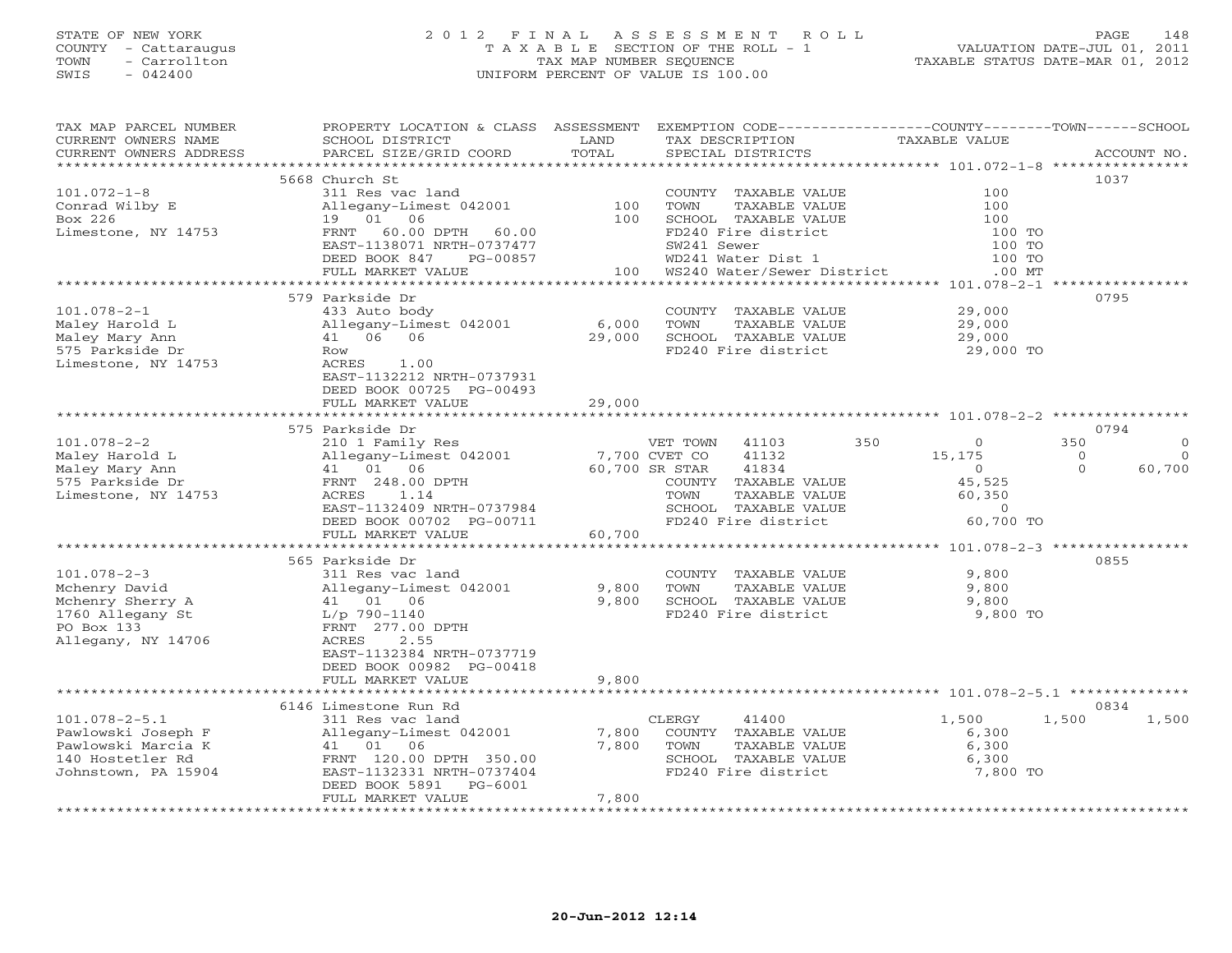## STATE OF NEW YORK 2 0 1 2 F I N A L A S S E S S M E N T R O L L PAGE 149 COUNTY - Cattaraugus T A X A B L E SECTION OF THE ROLL - 1 VALUATION DATE-JUL 01, 2011 TOWN - Carrollton TAX MAP NUMBER SEQUENCE TAXABLE STATUS DATE-MAR 01, 2012 SWIS - 042400 UNIFORM PERCENT OF VALUE IS 100.00UNIFORM PERCENT OF VALUE IS 100.00

| TAX MAP PARCEL NUMBER<br>CURRENT OWNERS NAME                                                               | PROPERTY LOCATION & CLASS ASSESSMENT<br>SCHOOL DISTRICT                                                                                                                               | LAND                       | EXEMPTION CODE-----------------COUNTY-------TOWN------SCHOOL<br>TAX DESCRIPTION                                   | <b>TAXABLE VALUE</b>                                |                    |
|------------------------------------------------------------------------------------------------------------|---------------------------------------------------------------------------------------------------------------------------------------------------------------------------------------|----------------------------|-------------------------------------------------------------------------------------------------------------------|-----------------------------------------------------|--------------------|
| CURRENT OWNERS ADDRESS<br>*********************                                                            | PARCEL SIZE/GRID COORD                                                                                                                                                                | TOTAL                      | SPECIAL DISTRICTS                                                                                                 |                                                     | ACCOUNT NO.        |
|                                                                                                            | 545 Parkside Dr                                                                                                                                                                       |                            |                                                                                                                   |                                                     | 1237               |
| $101.078 - 2 - 5.2$<br>Manley David J<br>Manley Renay<br>545 Parkside Dr<br>Limestone, NY 14753            | 210 1 Family Res<br>Allegany-Limest 042001<br>41 01 06<br>Ff 415 Parkside; 320 River<br>2.55<br>ACRES<br>EAST-1132546 NRTH-0737416<br>DEED BOOK 912<br>PG-00239                       | 9,800<br>48,000            | 41854<br>RES STAR<br>COUNTY TAXABLE VALUE<br>TOWN<br>TAXABLE VALUE<br>SCHOOL TAXABLE VALUE<br>FD240 Fire district | $\Omega$<br>48,000<br>48,000<br>18,000<br>48,000 TO | $\Omega$<br>30,000 |
|                                                                                                            | FULL MARKET VALUE<br>***********************                                                                                                                                          | 48,000                     |                                                                                                                   |                                                     |                    |
|                                                                                                            |                                                                                                                                                                                       | *************              |                                                                                                                   |                                                     |                    |
| $101.078 - 2 - 6$<br>Torrey Thomas C<br>Torrey Martha M<br>201 Parkside Dr<br>Limestone, NY 14753          | 475 Parkside Dr<br>210 1 Family Res<br>Allegany-Limest 042001<br>41 01 06<br>Ff 850.00<br>2.64<br>ACRES<br>EAST-1133052 NRTH-0736098<br>DEED BOOK 00947 PG-00581<br>FULL MARKET VALUE | 10,000<br>35,500<br>35,500 | COUNTY TAXABLE VALUE<br>TOWN<br>TAXABLE VALUE<br>SCHOOL TAXABLE VALUE<br>FD240 Fire district                      | 35,500<br>35,500<br>35,500<br>35,500 TO             | 0767               |
|                                                                                                            |                                                                                                                                                                                       |                            |                                                                                                                   |                                                     |                    |
|                                                                                                            | 474 Parkside Dr                                                                                                                                                                       |                            |                                                                                                                   |                                                     | 0700               |
| $101.078 - 2 - 7$<br>Mackowski Heidi M<br>474 Parkside Dr<br>Limestone, NY 14753                           | 210 1 Family Res<br>Allegany-Limest 042001<br>41 01 06<br>Ff 824.00<br>ACRES<br>4.34<br>EAST-1133285 NRTH-0736144<br>DEED BOOK 00998 PG-00042<br>FULL MARKET VALUE                    | 12,500<br>80,000<br>80,000 | RES STAR<br>41854<br>COUNTY TAXABLE VALUE<br>TAXABLE VALUE<br>TOWN<br>SCHOOL TAXABLE VALUE<br>FD240 Fire district | $\circ$<br>80,000<br>80,000<br>50,000<br>80,000 TO  | $\Omega$<br>30,000 |
|                                                                                                            |                                                                                                                                                                                       |                            |                                                                                                                   | ***************** 101.078-2-8 *****                 |                    |
| $101.078 - 2 - 8$<br>Torrey Thomas C<br>Torrey Martha M<br>201 Parkside Dr<br>Limestone, NY 14753          | 501 Parkside Dr<br>210 1 Family Res<br>Allegany-Limest 042001<br>41 01<br>06<br>C.p.454<br>Ff 1894.00<br>ACRES<br>73.97<br>EAST-1133492 NRTH-0736125<br>DEED BOOK 00947 PG-00581      | 40,000<br>87,500           | COUNTY TAXABLE VALUE<br>TAXABLE VALUE<br>TOWN<br>SCHOOL TAXABLE VALUE<br>FD240 Fire district                      | 87,500<br>87,500<br>87,500<br>87,500 TO             | 0766               |
|                                                                                                            | FULL MARKET VALUE                                                                                                                                                                     | 87,500                     |                                                                                                                   |                                                     |                    |
|                                                                                                            | ******************                                                                                                                                                                    |                            |                                                                                                                   |                                                     |                    |
| $101.078 - 2 - 9$<br>Rounsville William Jr<br>Rounsville Karla J<br>621 Parkside Dr<br>Limestone, NY 14753 | Bailey Dr<br>311 Res vac land<br>Allegany-Limest 042001<br>06<br>41 01<br>Ff 1488.00<br>ACRES<br>14.45<br>EAST-1134154 NRTH-0737461<br>DEED BOOK 00972 PG-00976                       | 7,300<br>7,300             | COUNTY TAXABLE VALUE<br>TOWN<br>TAXABLE VALUE<br>SCHOOL TAXABLE VALUE<br>FD240 Fire district                      | 7,300<br>7,300<br>7,300<br>7,300 TO                 | 0718               |
| **********************                                                                                     | FULL MARKET VALUE<br>*************************                                                                                                                                        | 7,300<br>***********       |                                                                                                                   |                                                     |                    |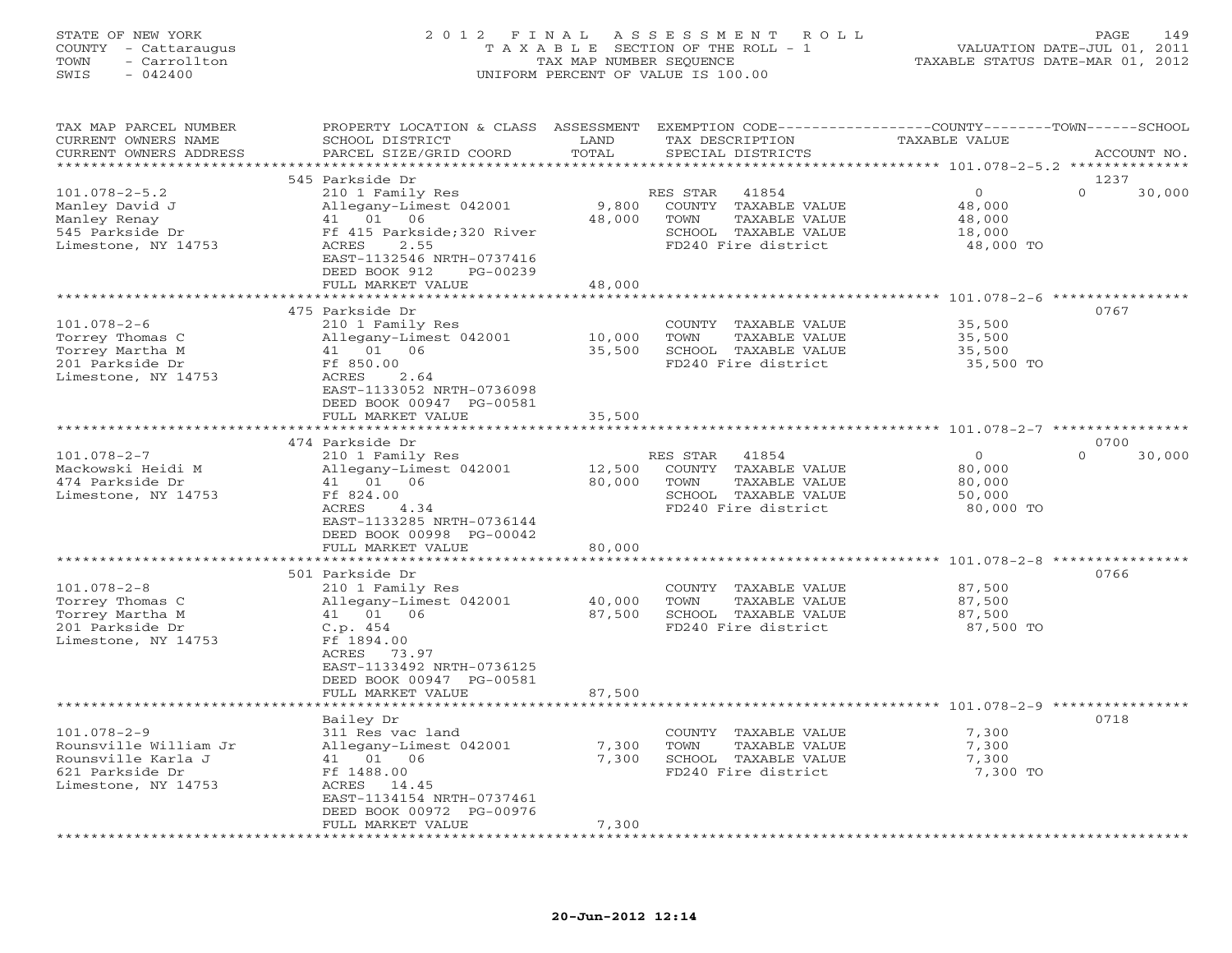# STATE OF NEW YORK 2 0 1 2 F I N A L A S S E S S M E N T R O L L PAGE 150 COUNTY - Cattaraugus T A X A B L E SECTION OF THE ROLL - 1 VALUATION DATE-JUL 01, 2011 TOWN - Carrollton TAX MAP NUMBER SEQUENCE TAXABLE STATUS DATE-MAR 01, 2012 SWIS - 042400 UNIFORM PERCENT OF VALUE IS 100.00UNIFORM PERCENT OF VALUE IS 100.00

| TAX MAP PARCEL NUMBER<br>CURRENT OWNERS NAME<br>CURRENT OWNERS ADDRESS | PROPERTY LOCATION & CLASS<br>SCHOOL DISTRICT<br>PARCEL SIZE/GRID COORD | ASSESSMENT<br>LAND<br>TOTAL | EXEMPTION CODE----<br>TAX DESCRIPTION<br>SPECIAL DISTRICTS | -------------COUNTY--------TOWN------SCHOOL<br>TAXABLE VALUE       | ACCOUNT NO.        |
|------------------------------------------------------------------------|------------------------------------------------------------------------|-----------------------------|------------------------------------------------------------|--------------------------------------------------------------------|--------------------|
|                                                                        |                                                                        | ********                    |                                                            | ******** 101.078-2-10 ***************                              |                    |
|                                                                        | 6070 Bailey Dr                                                         |                             |                                                            |                                                                    | 0848               |
| $101.078 - 2 - 10$                                                     | 210 1 Family Res                                                       |                             | COUNTY TAXABLE VALUE                                       | 46,500                                                             |                    |
| Reynolds David                                                         | Allegany-Limest 042001                                                 | 8,600                       | <b>TOWN</b><br>TAXABLE VALUE                               | 46,500                                                             |                    |
| 6070 Bailey Dr                                                         | 41 01 06                                                               | 46,500                      | SCHOOL<br>TAXABLE VALUE                                    | 46,500                                                             |                    |
| Limestone, NY 14753                                                    | Ff 95' Parkside Dr                                                     |                             | FD240 Fire district                                        | 46,500 TO                                                          |                    |
|                                                                        | 345' River St                                                          |                             |                                                            |                                                                    |                    |
|                                                                        | 1.73<br>ACRES                                                          |                             |                                                            |                                                                    |                    |
|                                                                        | EAST-1133002 NRTH-0737334                                              |                             |                                                            |                                                                    |                    |
|                                                                        | DEED BOOK 10918 PG-6001                                                | 46,500                      |                                                            |                                                                    |                    |
|                                                                        | FULL MARKET VALUE                                                      |                             |                                                            | ********** 101.078-2-11 *********                                  |                    |
|                                                                        | 6082 Parkside Dr                                                       |                             |                                                            |                                                                    | 0715               |
| $101.078 - 2 - 11$                                                     | 210 1 Family Res                                                       |                             | RES STAR<br>41854                                          | $\circ$                                                            | $\Omega$<br>30,000 |
| Mcalpine Donald L                                                      | Allegany-Limest 042001                                                 | 3,600                       | COUNTY TAXABLE VALUE                                       | 35,000                                                             |                    |
| Mcalpine Susan                                                         | 41 01 06                                                               | 35,000                      | TOWN<br>TAXABLE VALUE                                      | 35,000                                                             |                    |
| 6082 Bailey Dr                                                         | FRNT 104.00 DPTH<br>75.00                                              |                             | SCHOOL TAXABLE VALUE                                       | 5,000                                                              |                    |
| Limestone, NY 14753                                                    | EAST-1132834 NRTH-0737280                                              |                             | FD240 Fire district                                        | 35,000 TO                                                          |                    |
|                                                                        | DEED BOOK 00920 PG-00435                                               |                             |                                                            |                                                                    |                    |
|                                                                        | FULL MARKET VALUE                                                      | 35,000                      |                                                            |                                                                    |                    |
|                                                                        |                                                                        |                             |                                                            | *********** 101.078-2-12.1 *************                           |                    |
|                                                                        | 544 Parkside Dr                                                        |                             |                                                            |                                                                    | 0699               |
| $101.078 - 2 - 12.1$                                                   | 210 1 Family Res                                                       |                             | RES STAR<br>41854                                          | $\mathbf 0$                                                        | $\Omega$<br>12,500 |
| Bryant Daniel N                                                        | Allegany-Limest 042001<br>01 06                                        | 10,600                      | COUNTY TAXABLE VALUE                                       | 12,500                                                             |                    |
| 544 Parkside Dr<br>Limestone, NY 14753                                 | 41<br>Ff 186.00                                                        | 12,500                      | TAXABLE VALUE<br>TOWN<br>SCHOOL TAXABLE VALUE              | 12,500<br>$\overline{0}$                                           |                    |
|                                                                        | FRNT 186.00 DPTH 205.20                                                |                             | FD240 Fire district                                        | 12,500 TO                                                          |                    |
|                                                                        | EAST-1133068 NRTH-0737617                                              |                             |                                                            |                                                                    |                    |
|                                                                        | DEED BOOK 1220<br>PG-5001                                              |                             |                                                            |                                                                    |                    |
|                                                                        | FULL MARKET VALUE                                                      | 12,500                      |                                                            |                                                                    |                    |
|                                                                        |                                                                        |                             |                                                            |                                                                    |                    |
|                                                                        | 570 1/2 Parkside Dr                                                    |                             |                                                            |                                                                    | 1403               |
| $101.078 - 2 - 12.2$                                                   | 311 Res vac land                                                       |                             | COUNTY<br>TAXABLE VALUE                                    | 400                                                                |                    |
| Baxter Eugene W                                                        | Allegany-Limest 042001                                                 | 400                         | TOWN<br>TAXABLE VALUE                                      | 400                                                                |                    |
| 595 Parkside Dr                                                        | 04                                                                     | 400                         | SCHOOL TAXABLE VALUE                                       | 400                                                                |                    |
| Limestone, NY 14753                                                    | No Frontage                                                            |                             |                                                            |                                                                    |                    |
|                                                                        | FRNT<br>98.40 DPTH 241.10                                              |                             |                                                            |                                                                    |                    |
|                                                                        | EAST-1133282 NRTH-0737836                                              |                             |                                                            |                                                                    |                    |
|                                                                        | FULL MARKET VALUE                                                      | 400                         |                                                            | ************************************ 101.078-2-13 **************** |                    |
|                                                                        | 6080 Moses St                                                          |                             |                                                            |                                                                    | 0735               |
| $101.078 - 2 - 13$                                                     | 210 1 Family Res                                                       |                             | RES STAR<br>41854                                          | $\Omega$                                                           | $\Omega$<br>24,000 |
| Bottone Joseph A                                                       | Allegany-Limest 042001                                                 | 6,600                       | COUNTY TAXABLE VALUE                                       | 24,000                                                             |                    |
| 6080 Moses St                                                          | 41 01<br>06                                                            | 24,000                      | TOWN<br>TAXABLE VALUE                                      | 24,000                                                             |                    |
| Limestone, NY 14753                                                    | Ff 10.00                                                               |                             | SCHOOL TAXABLE VALUE                                       | $\circ$                                                            |                    |
|                                                                        | ACRES<br>2.20                                                          |                             | FD240 Fire district                                        | 24,000 TO                                                          |                    |
|                                                                        | EAST-1133067 NRTH-0737561                                              |                             |                                                            |                                                                    |                    |
|                                                                        | DEED BOOK 00929 PG-00232                                               |                             |                                                            |                                                                    |                    |
|                                                                        | FULL MARKET VALUE                                                      | 24,000                      |                                                            |                                                                    |                    |
|                                                                        | * * * * * * * * * * * * * *                                            |                             |                                                            |                                                                    |                    |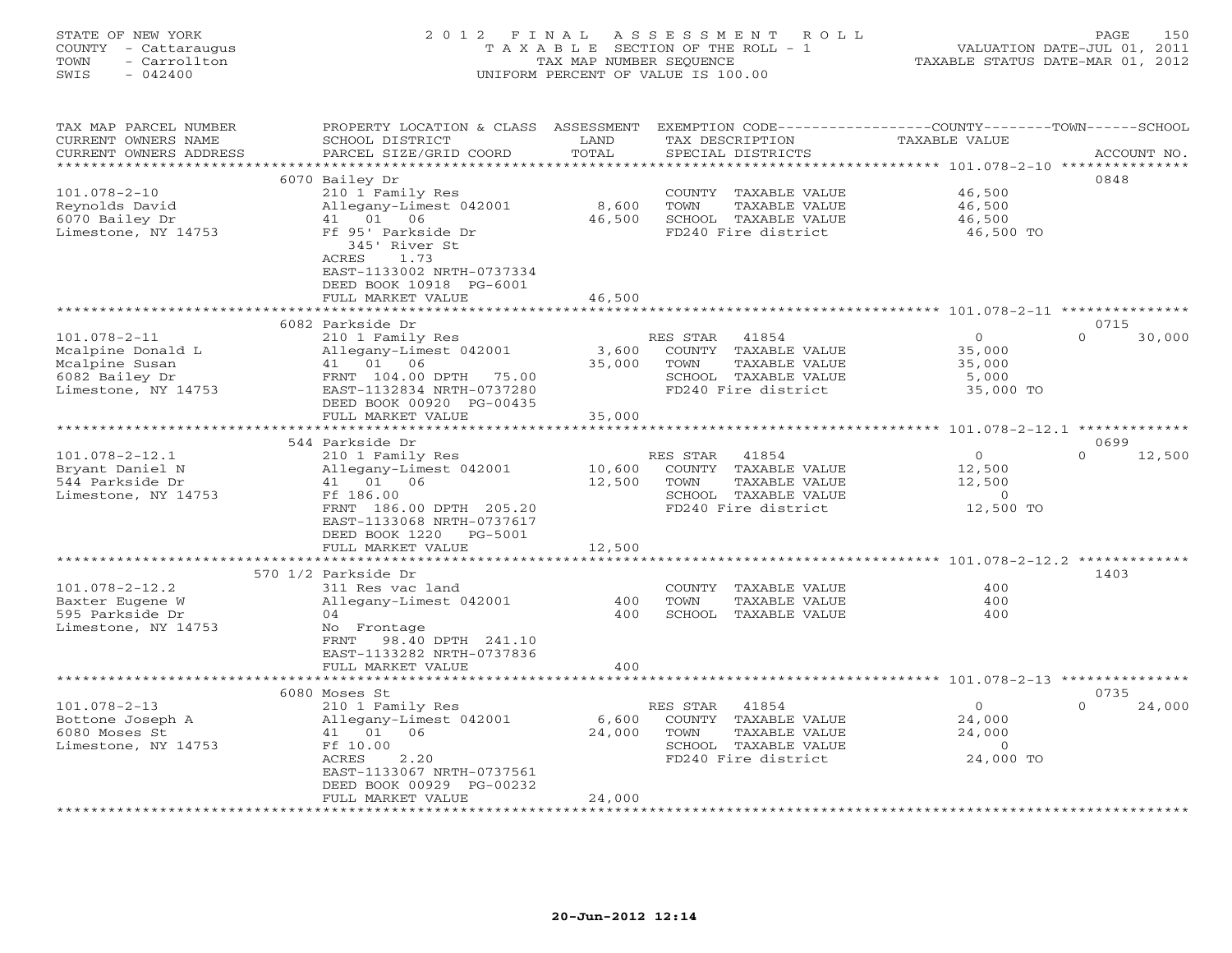# STATE OF NEW YORK 2 0 1 2 F I N A L A S S E S S M E N T R O L L PAGE 151 COUNTY - Cattaraugus T A X A B L E SECTION OF THE ROLL - 1 VALUATION DATE-JUL 01, 2011 TOWN - Carrollton TAX MAP NUMBER SEQUENCE TAXABLE STATUS DATE-MAR 01, 2012 SWIS - 042400 UNIFORM PERCENT OF VALUE IS 100.00UNIFORM PERCENT OF VALUE IS 100.00

| TAX MAP PARCEL NUMBER<br>CURRENT OWNERS NAME<br>$\begin{tabular}{lllllllll} \multicolumn{2}{l}{{\small\sc{CURERNT}}}& $\text{MME}$ & $\text{SCHODL}& $\text{DISTRICT}$ & $\text{LAND}$ & $\text{TAX}~DESCRIPITION}$ & $\text{TAXABLE}~\text{VALUE} \\ & $\text{CURERNT}~\text{OWNERS}~\text{ADDRES} & $\text{PARCEL}~\text{SIZE/GRID COORD} & $\text{TOTAL}$ & $\text{SPECIAL}~\text{DISTRICTS} & $\text{ACCOUNT}~\text{NO}$. \\ & $\text{*}\text{*}\text{*}\text{*}\text{*}\text{*}\text{*}\text{*}\text{*}\text{*}\text{*}\text{*$ | PROPERTY LOCATION & CLASS ASSESSMENT                                                                                                                                         |        |          |                                                                         | EXEMPTION CODE-----------------COUNTY-------TOWN------SCHOOL<br>TAXABLE VALUE        |                    |                  |
|--------------------------------------------------------------------------------------------------------------------------------------------------------------------------------------------------------------------------------------------------------------------------------------------------------------------------------------------------------------------------------------------------------------------------------------------------------------------------------------------------------------------------------------|------------------------------------------------------------------------------------------------------------------------------------------------------------------------------|--------|----------|-------------------------------------------------------------------------|--------------------------------------------------------------------------------------|--------------------|------------------|
|                                                                                                                                                                                                                                                                                                                                                                                                                                                                                                                                      | 6086 Moses St                                                                                                                                                                |        |          |                                                                         |                                                                                      |                    | 0774             |
| $101.078 - 2 - 14$                                                                                                                                                                                                                                                                                                                                                                                                                                                                                                                   | 210 1 Family Res                                                                                                                                                             |        | RES STAR | 41854                                                                   | $\Omega$                                                                             | $\Omega$           | 13,000           |
| Harrington Jeffery T                                                                                                                                                                                                                                                                                                                                                                                                                                                                                                                 | Allegany-Limest 042001                                                                                                                                                       |        |          | 3,200 COUNTY TAXABLE VALUE                                              | 13,000                                                                               |                    |                  |
| harrington Jodi M                                                                                                                                                                                                                                                                                                                                                                                                                                                                                                                    |                                                                                                                                                                              | 13,000 |          | TOWN     TAXABLE VALUE<br>SCHOOL   TAXABLE VALUE<br>FD240 Fire district | 13,000                                                                               |                    |                  |
| 6086 Moses St                                                                                                                                                                                                                                                                                                                                                                                                                                                                                                                        |                                                                                                                                                                              |        |          |                                                                         | $\Omega$                                                                             |                    |                  |
| PO Box 6                                                                                                                                                                                                                                                                                                                                                                                                                                                                                                                             | M $\begin{array}{r} -534.4 \text{ m} \\ 41 \quad 01 \quad 06 \\ \text{FRNT} \quad 80.00 \text{ DPTH} \quad 100.00 \\ \text{EAST} -1132905 \text{ NRTH} -0737555 \end{array}$ |        |          |                                                                         | 13,000 TO                                                                            |                    |                  |
| Limestone, NY 14753 DEED BOOK 3993 PG-2001                                                                                                                                                                                                                                                                                                                                                                                                                                                                                           |                                                                                                                                                                              |        |          |                                                                         |                                                                                      |                    |                  |
|                                                                                                                                                                                                                                                                                                                                                                                                                                                                                                                                      |                                                                                                                                                                              |        |          |                                                                         |                                                                                      |                    |                  |
|                                                                                                                                                                                                                                                                                                                                                                                                                                                                                                                                      |                                                                                                                                                                              |        |          |                                                                         |                                                                                      |                    | 0859             |
| $101.078 - 2 - 15$                                                                                                                                                                                                                                                                                                                                                                                                                                                                                                                   | 6090 Moses St                                                                                                                                                                |        |          |                                                                         | AGED C/T/S 41800 12,250 12,250                                                       |                    |                  |
| Whiteman Angelina                                                                                                                                                                                                                                                                                                                                                                                                                                                                                                                    | 210 1 Family Res<br>Allegany-Limest 042001 5,600 SR STAR                                                                                                                     |        |          | 41834                                                                   | $\overline{0}$                                                                       | 12,250<br>$\Omega$ | 12,250<br>12,250 |
| Whiteman Robert                                                                                                                                                                                                                                                                                                                                                                                                                                                                                                                      | 41 01 06                                                                                                                                                                     |        |          | 24,500 COUNTY TAXABLE VALUE                                             | 12,250                                                                               |                    |                  |
| 6090 Moses St                                                                                                                                                                                                                                                                                                                                                                                                                                                                                                                        | FRNT 90.00 DPTH 205.00                                                                                                                                                       |        |          |                                                                         |                                                                                      |                    |                  |
| Limestone, NY 14753                                                                                                                                                                                                                                                                                                                                                                                                                                                                                                                  | EAST-1132769 NRTH-0737653                                                                                                                                                    |        |          |                                                                         |                                                                                      |                    |                  |
|                                                                                                                                                                                                                                                                                                                                                                                                                                                                                                                                      |                                                                                                                                                                              |        |          |                                                                         | TOWN TAXABLE VALUE 12,250<br>SCHOOL TAXABLE VALUE 0<br>FD240 Fire district 24,500 TO |                    |                  |
|                                                                                                                                                                                                                                                                                                                                                                                                                                                                                                                                      |                                                                                                                                                                              |        |          |                                                                         |                                                                                      |                    |                  |
|                                                                                                                                                                                                                                                                                                                                                                                                                                                                                                                                      |                                                                                                                                                                              |        |          |                                                                         |                                                                                      |                    |                  |
|                                                                                                                                                                                                                                                                                                                                                                                                                                                                                                                                      | 566-570 Parkside Dr                                                                                                                                                          |        |          |                                                                         |                                                                                      |                    | 0687             |
| $101.078 - 2 - 16.1$                                                                                                                                                                                                                                                                                                                                                                                                                                                                                                                 | 312 Vac w/imprv                                                                                                                                                              |        |          | COUNTY TAXABLE VALUE                                                    | 16,000                                                                               |                    |                  |
| Baxter Family Trust I                                                                                                                                                                                                                                                                                                                                                                                                                                                                                                                | Allegany-Limest 042001 9,700                                                                                                                                                 |        | TOWN     | TAXABLE VALUE                                                           | 16,000                                                                               |                    |                  |
| Baxter Eugene W                                                                                                                                                                                                                                                                                                                                                                                                                                                                                                                      | 41 01 06                                                                                                                                                                     | 16,000 |          | SCHOOL TAXABLE VALUE                                                    | 16,000                                                                               |                    |                  |
| 595 Parkside Dr                                                                                                                                                                                                                                                                                                                                                                                                                                                                                                                      | $C.p. 210$<br>Ff 118.90                                                                                                                                                      |        |          | FD240 Fire district                                                     | 16,000 TO                                                                            |                    |                  |
| Limestone, NY 14753                                                                                                                                                                                                                                                                                                                                                                                                                                                                                                                  | Ff 118.90                                                                                                                                                                    |        |          |                                                                         |                                                                                      |                    |                  |
|                                                                                                                                                                                                                                                                                                                                                                                                                                                                                                                                      | 2.37<br>ACRES                                                                                                                                                                |        |          |                                                                         |                                                                                      |                    |                  |
|                                                                                                                                                                                                                                                                                                                                                                                                                                                                                                                                      | EAST-1132935 NRTH-0737818                                                                                                                                                    |        |          |                                                                         |                                                                                      |                    |                  |
|                                                                                                                                                                                                                                                                                                                                                                                                                                                                                                                                      | DEED BOOK 2379 PG-8002                                                                                                                                                       | 16,000 |          |                                                                         |                                                                                      |                    |                  |
|                                                                                                                                                                                                                                                                                                                                                                                                                                                                                                                                      | FULL MARKET VALUE                                                                                                                                                            |        |          |                                                                         |                                                                                      |                    |                  |
|                                                                                                                                                                                                                                                                                                                                                                                                                                                                                                                                      | 560 Parkside Dr                                                                                                                                                              |        |          |                                                                         |                                                                                      |                    | 1035             |
| $101.078 - 2 - 16.2$                                                                                                                                                                                                                                                                                                                                                                                                                                                                                                                 | 210 1 Family Res                                                                                                                                                             |        | RES STAR | 41854                                                                   | $\Omega$                                                                             | $\Omega$           | 30,000           |
| Harrington Gerald R                                                                                                                                                                                                                                                                                                                                                                                                                                                                                                                  | Allegany-Limest 042001                                                                                                                                                       |        |          | 5,400 COUNTY TAXABLE VALUE                                              | 63,000                                                                               |                    |                  |
| Harrington Kimberly                                                                                                                                                                                                                                                                                                                                                                                                                                                                                                                  |                                                                                                                                                                              |        | TOWN     | TAXABLE VALUE                                                           | 63,000                                                                               |                    |                  |
| 560 Parkside Dr                                                                                                                                                                                                                                                                                                                                                                                                                                                                                                                      | FRNT 91.15 DPTH 178.80 63,000<br>EAST-1132732 METH 178.80                                                                                                                    |        |          | SCHOOL TAXABLE VALUE                                                    | 33,000                                                                               |                    |                  |
| Limestone, NY 14753                                                                                                                                                                                                                                                                                                                                                                                                                                                                                                                  | EAST-1132732 NRTH-0737745                                                                                                                                                    |        |          | FD240 Fire district                                                     | 63,000 TO                                                                            |                    |                  |
|                                                                                                                                                                                                                                                                                                                                                                                                                                                                                                                                      | DEED BOOK 845<br>PG-00808                                                                                                                                                    |        |          |                                                                         |                                                                                      |                    |                  |
|                                                                                                                                                                                                                                                                                                                                                                                                                                                                                                                                      | FULL MARKET VALUE                                                                                                                                                            | 63,000 |          |                                                                         |                                                                                      |                    |                  |
|                                                                                                                                                                                                                                                                                                                                                                                                                                                                                                                                      |                                                                                                                                                                              |        |          |                                                                         |                                                                                      |                    |                  |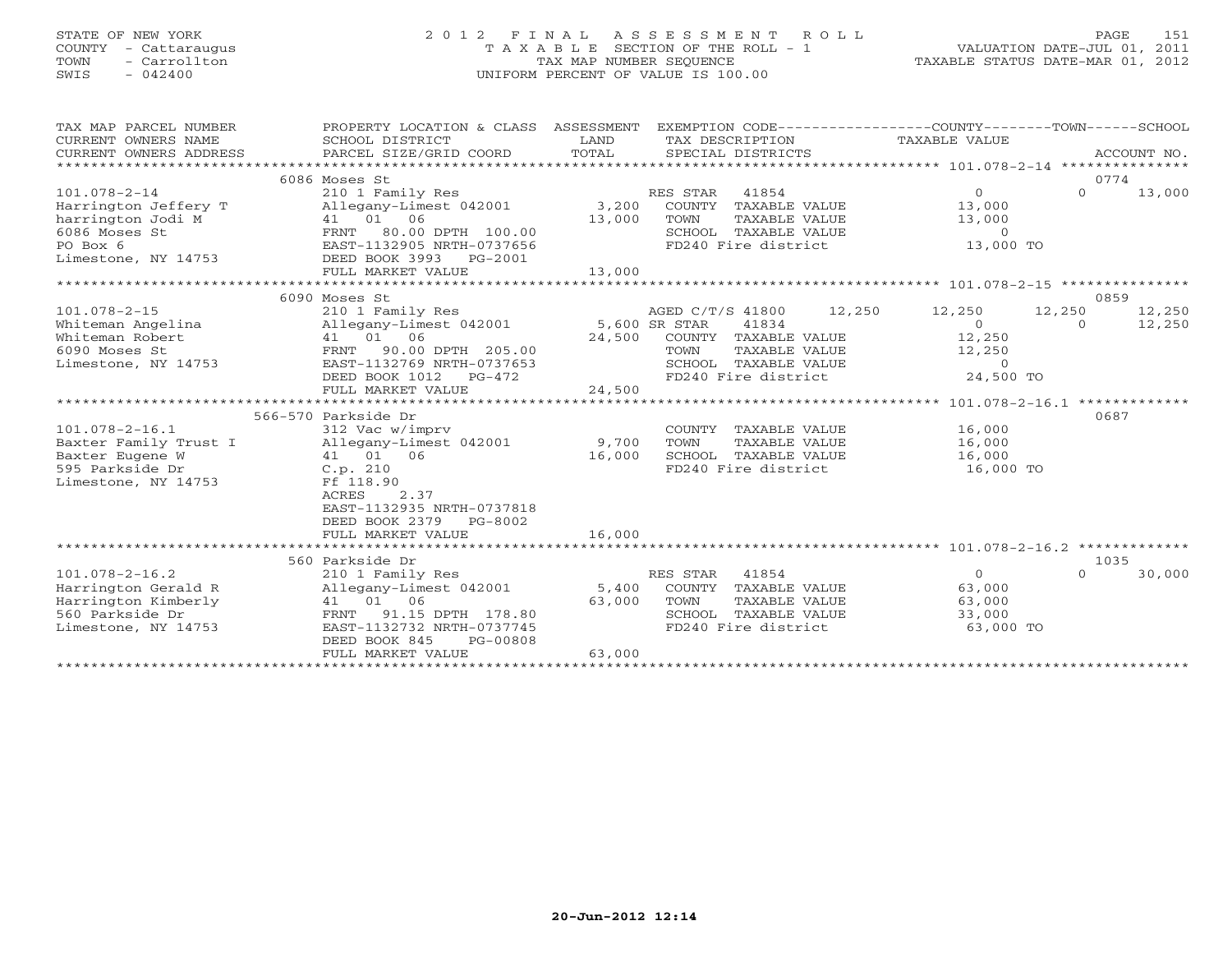# STATE OF NEW YORK 2 0 1 2 F I N A L A S S E S S M E N T R O L L PAGE 152 COUNTY - Cattaraugus T A X A B L E SECTION OF THE ROLL - 1 VALUATION DATE-JUL 01, 2011 TOWN - Carrollton TAX MAP NUMBER SEQUENCE TAXABLE STATUS DATE-MAR 01, 2012 SWIS - 042400 UNIFORM PERCENT OF VALUE IS 100.00UNIFORM PERCENT OF VALUE IS 100.00

| TAX MAP PARCEL NUMBER<br>CURRENT OWNERS NAME<br>CURRENT OWNERS ADDRESS                                                                                                                                                                                     | SCHOOL DISTRICT<br>PARCEL SIZE/GRID COORD                                                                                                       |        | PROPERTY LOCATION & CLASS ASSESSMENT EXEMPTION CODE---------------COUNTY-------TOWN------SCHOOL<br>LAND TAX DESCRIPTION                                                                                                                          |                           | ACCOUNT NO.   |
|------------------------------------------------------------------------------------------------------------------------------------------------------------------------------------------------------------------------------------------------------------|-------------------------------------------------------------------------------------------------------------------------------------------------|--------|--------------------------------------------------------------------------------------------------------------------------------------------------------------------------------------------------------------------------------------------------|---------------------------|---------------|
|                                                                                                                                                                                                                                                            |                                                                                                                                                 |        |                                                                                                                                                                                                                                                  |                           | 0787          |
| $101.079 - 1 - 1.1$                                                                                                                                                                                                                                        | River St<br>425 Bar                                                                                                                             |        | RES STAR 41854                                                                                                                                                                                                                                   | $\circ$                   | $0 \t 30,000$ |
|                                                                                                                                                                                                                                                            |                                                                                                                                                 |        |                                                                                                                                                                                                                                                  | $9,028$ 2,257 2,257 2,257 |               |
|                                                                                                                                                                                                                                                            |                                                                                                                                                 |        |                                                                                                                                                                                                                                                  | 347,743<br>347,743        |               |
|                                                                                                                                                                                                                                                            |                                                                                                                                                 |        |                                                                                                                                                                                                                                                  |                           |               |
|                                                                                                                                                                                                                                                            |                                                                                                                                                 |        |                                                                                                                                                                                                                                                  |                           |               |
|                                                                                                                                                                                                                                                            |                                                                                                                                                 |        | SCHOOL TAXABLE VALUE 317,743<br>FD240 Fire district 350,000 TO<br>SW241 Sewer 347,743 TO                                                                                                                                                         |                           |               |
|                                                                                                                                                                                                                                                            |                                                                                                                                                 |        |                                                                                                                                                                                                                                                  |                           |               |
| 101.079-1-1.1<br>Pecora Richard P Jr<br>27,300 BUS C/T/S 47610<br>543 Spittler Ln<br>Limestone, NY 14753<br>C.p. 210<br>EF 628.00<br>EF 628.00<br>EXERES 41.30<br>EXERES 41.30<br>EXERES 41.30<br>EXERES 41.30<br>FULL MARKET VALUE<br>PEED BOOK 1004<br>P |                                                                                                                                                 |        | WD241 Water Dist 1 347,743 TO<br>2,257 EX                                                                                                                                                                                                        |                           |               |
|                                                                                                                                                                                                                                                            |                                                                                                                                                 |        |                                                                                                                                                                                                                                                  |                           |               |
|                                                                                                                                                                                                                                                            |                                                                                                                                                 |        |                                                                                                                                                                                                                                                  |                           |               |
| LOC 24-25<br>LOC 24-25<br>214 Rural vac<10<br>214 Rural vac<10<br>214 Rural vac<10<br>214 Rural vac<10<br>214 Rural vac<10<br>29,800 TOWN TAXABLE VALUE<br>200 Meridian Centre Suite 300 24/25 01 06<br>200 Meridian Centre Suite 300 24/25 01             |                                                                                                                                                 |        |                                                                                                                                                                                                                                                  |                           | 1043          |
|                                                                                                                                                                                                                                                            |                                                                                                                                                 |        |                                                                                                                                                                                                                                                  |                           |               |
|                                                                                                                                                                                                                                                            |                                                                                                                                                 |        |                                                                                                                                                                                                                                                  |                           |               |
|                                                                                                                                                                                                                                                            |                                                                                                                                                 |        |                                                                                                                                                                                                                                                  | 9,800 TO                  |               |
|                                                                                                                                                                                                                                                            |                                                                                                                                                 |        |                                                                                                                                                                                                                                                  |                           |               |
|                                                                                                                                                                                                                                                            | EAST-1136071 NRTH-0735192                                                                                                                       |        |                                                                                                                                                                                                                                                  |                           |               |
|                                                                                                                                                                                                                                                            | DEED BOOK 1027 PG-171                                                                                                                           |        |                                                                                                                                                                                                                                                  |                           |               |
|                                                                                                                                                                                                                                                            | FULL MARKET VALUE                                                                                                                               | 9,800  |                                                                                                                                                                                                                                                  |                           |               |
|                                                                                                                                                                                                                                                            |                                                                                                                                                 |        |                                                                                                                                                                                                                                                  |                           |               |
| 101.079-1-4.2<br>Ponikvar Frank allegany-Limest 042001 15,000<br>100 Kasson Rd 25 01 06 15,000<br>Smethport, PA 16749 Ff 112.00 River St<br>20.00 Plank Rd<br>ACRES 7.09<br>EAST-1135177 NRTH-0738865<br>FF 112.00 RD EAST-1135177 NRTH-0738               | 544-626 Spittler Lane<br>Spittler Lane<br>314 Rural vac<10                                                                                      |        | COUNTY TAXABLE VALUE 15,000                                                                                                                                                                                                                      |                           | 0986          |
|                                                                                                                                                                                                                                                            |                                                                                                                                                 |        | COUNTY TAXABLE VALUE<br>TOWN TAXABLE VALUE<br>SCHOOL TAXABLE VALUE<br>SCHOOL TAXABLE VALUE<br>FD240 Fire district<br>SW241 Sewer<br>WD241 Water Dist 1<br>WS240 Water/Sewer District<br>COUNTY 15,000 TO<br>NS240 Water/Sewer District<br>COUNTY |                           |               |
|                                                                                                                                                                                                                                                            |                                                                                                                                                 |        |                                                                                                                                                                                                                                                  |                           |               |
|                                                                                                                                                                                                                                                            |                                                                                                                                                 |        |                                                                                                                                                                                                                                                  |                           |               |
|                                                                                                                                                                                                                                                            |                                                                                                                                                 |        |                                                                                                                                                                                                                                                  |                           |               |
|                                                                                                                                                                                                                                                            |                                                                                                                                                 |        |                                                                                                                                                                                                                                                  |                           |               |
|                                                                                                                                                                                                                                                            |                                                                                                                                                 |        |                                                                                                                                                                                                                                                  |                           |               |
|                                                                                                                                                                                                                                                            | DEED BOOK 00959 PG-00858<br>FULL MARKET VALUE                                                                                                   | 15,000 |                                                                                                                                                                                                                                                  |                           |               |
|                                                                                                                                                                                                                                                            |                                                                                                                                                 |        |                                                                                                                                                                                                                                                  |                           |               |
|                                                                                                                                                                                                                                                            | 587-589 Main St & Plank St                                                                                                                      |        |                                                                                                                                                                                                                                                  |                           | 0712          |
| 101.079-1-6.1 311 Res vac land<br>Limestone Real Estate Allegany-Limest 042001 8,800                                                                                                                                                                       |                                                                                                                                                 |        |                                                                                                                                                                                                                                                  |                           |               |
|                                                                                                                                                                                                                                                            |                                                                                                                                                 |        |                                                                                                                                                                                                                                                  |                           |               |
| 587-589 Main St & Plank St 25 01 06                                                                                                                                                                                                                        |                                                                                                                                                 |        |                                                                                                                                                                                                                                                  |                           |               |
| PO Box 598                                                                                                                                                                                                                                                 | Ex Plank St $25\begin{array}{r} 25 & 01 \ 25 & 01 \ 25 & 51 \end{array}$ 06 $8,800$<br>Ff 95.7 Us Rte 219 $221.47$<br>EAST-1135717 NRTH-0737993 |        | COUNTY TAXABLE VALUE<br>TOWN TAXABLE VALUE<br>SCHOOL TAXABLE VALUE<br>FD240 Fire district<br>FD240 Fire district<br>SW241 Sewer<br>WD241 Water Dist 1<br>WS240 Water/Sewer District<br>00 MT                                                     |                           |               |
| Bradford, PA 16701                                                                                                                                                                                                                                         |                                                                                                                                                 |        |                                                                                                                                                                                                                                                  |                           |               |
|                                                                                                                                                                                                                                                            | DEED BOOK 12630 PG-5002                                                                                                                         |        |                                                                                                                                                                                                                                                  |                           |               |
|                                                                                                                                                                                                                                                            | FULL MARKET VALUE                                                                                                                               | 8,800  |                                                                                                                                                                                                                                                  |                           |               |
|                                                                                                                                                                                                                                                            |                                                                                                                                                 |        |                                                                                                                                                                                                                                                  |                           |               |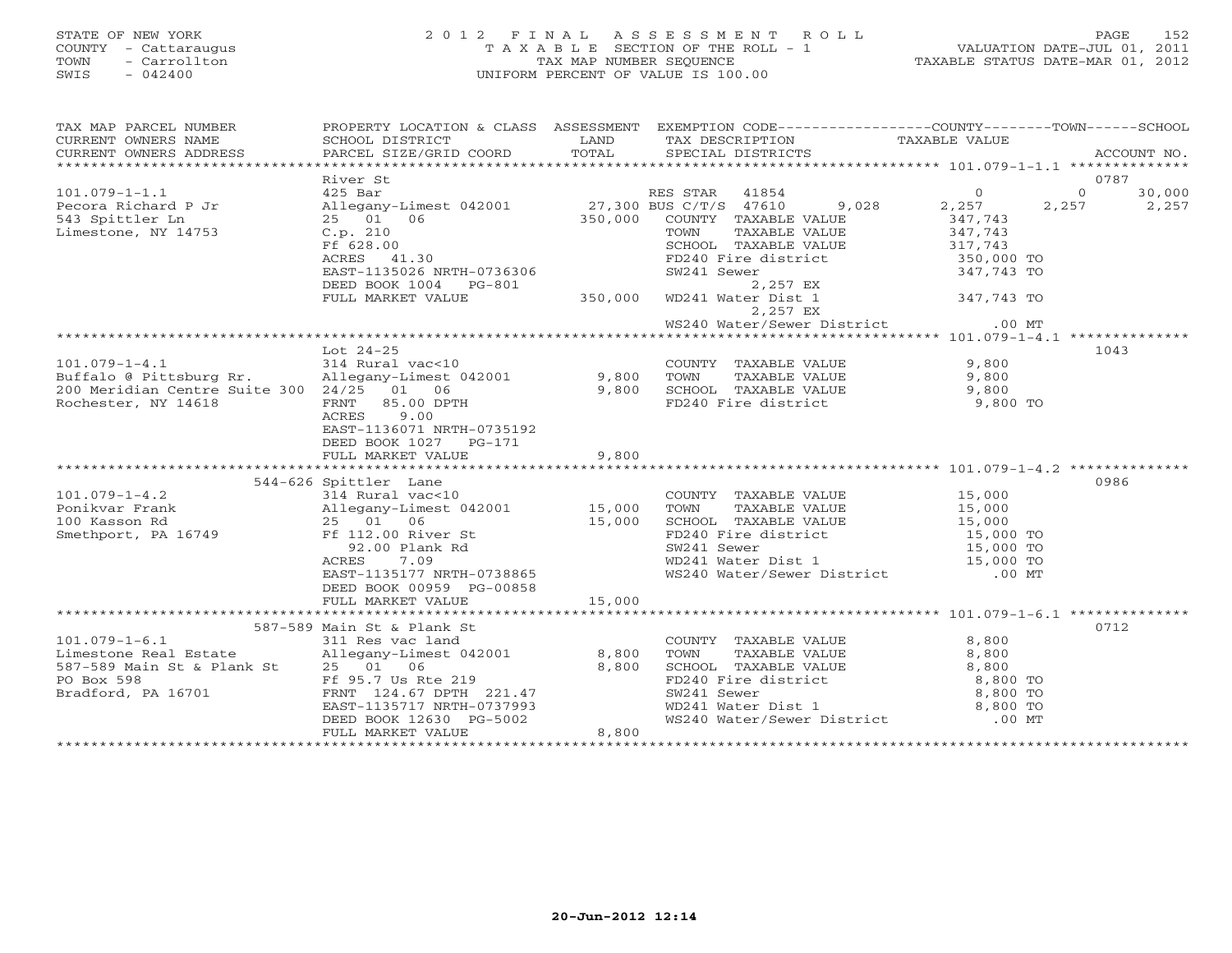## STATE OF NEW YORK 2 0 1 2 F I N A L A S S E S S M E N T R O L L PAGE 153 COUNTY - Cattaraugus T A X A B L E SECTION OF THE ROLL - 1 VALUATION DATE-JUL 01, 2011 TOWN - Carrollton TAX MAP NUMBER SEQUENCE TAXABLE STATUS DATE-MAR 01, 2012 SWIS - 042400 UNIFORM PERCENT OF VALUE IS 100.00UNIFORM PERCENT OF VALUE IS 100.00

| TAX MAP PARCEL NUMBER PROPERTY LOCATION & CLASS ASSESSMENT EXEMPTION CODE---------------COUNTY-------TOWN------SCHOOL                                                                                                                             |                |  |      |
|---------------------------------------------------------------------------------------------------------------------------------------------------------------------------------------------------------------------------------------------------|----------------|--|------|
|                                                                                                                                                                                                                                                   |                |  |      |
|                                                                                                                                                                                                                                                   |                |  |      |
|                                                                                                                                                                                                                                                   |                |  |      |
|                                                                                                                                                                                                                                                   | 582 Us Rte 219 |  | 1046 |
|                                                                                                                                                                                                                                                   |                |  |      |
|                                                                                                                                                                                                                                                   |                |  |      |
|                                                                                                                                                                                                                                                   |                |  |      |
|                                                                                                                                                                                                                                                   |                |  |      |
|                                                                                                                                                                                                                                                   |                |  |      |
|                                                                                                                                                                                                                                                   |                |  |      |
|                                                                                                                                                                                                                                                   |                |  |      |
| 101.079-1-6.2<br>101.079-1-6.2<br>Limestone Real Estate, LLC allegany-Limest 042001<br>PO Box 598<br>25 00 DERI 10.00 DPTH 70.60<br>Exaford, PA 16701<br>EXALE VALUE 2001<br>25 00 DERI 25.00 DPTH 70.60<br>EXALE VALUE 3,900 TOWN TAXABLE VA     |                |  |      |
|                                                                                                                                                                                                                                                   | 577 Main St    |  | 1105 |
|                                                                                                                                                                                                                                                   |                |  |      |
|                                                                                                                                                                                                                                                   |                |  |      |
|                                                                                                                                                                                                                                                   |                |  |      |
|                                                                                                                                                                                                                                                   |                |  |      |
|                                                                                                                                                                                                                                                   |                |  |      |
|                                                                                                                                                                                                                                                   |                |  |      |
|                                                                                                                                                                                                                                                   |                |  |      |
|                                                                                                                                                                                                                                                   |                |  |      |
|                                                                                                                                                                                                                                                   | 575 Main St    |  | 1106 |
|                                                                                                                                                                                                                                                   |                |  |      |
|                                                                                                                                                                                                                                                   |                |  |      |
|                                                                                                                                                                                                                                                   |                |  |      |
|                                                                                                                                                                                                                                                   |                |  |      |
|                                                                                                                                                                                                                                                   |                |  |      |
|                                                                                                                                                                                                                                                   |                |  |      |
|                                                                                                                                                                                                                                                   |                |  |      |
| 101.079-1-6.4<br>Greek Harry L 271 Mfg housings<br>Greek Marry L 211 Mfg housings<br>271 Mfg housings<br>271 Mfg housings<br>271 Mfg housings<br>271 Mfg housings<br>271 Mfg housings<br>271 Mfg housings<br>271 Mfg housings<br>271 Mfg housings |                |  |      |
|                                                                                                                                                                                                                                                   |                |  |      |
|                                                                                                                                                                                                                                                   |                |  |      |
|                                                                                                                                                                                                                                                   |                |  |      |
|                                                                                                                                                                                                                                                   |                |  |      |
|                                                                                                                                                                                                                                                   |                |  |      |
|                                                                                                                                                                                                                                                   |                |  |      |
|                                                                                                                                                                                                                                                   |                |  |      |
|                                                                                                                                                                                                                                                   |                |  |      |
|                                                                                                                                                                                                                                                   |                |  |      |
|                                                                                                                                                                                                                                                   |                |  |      |
|                                                                                                                                                                                                                                                   |                |  | 0823 |
|                                                                                                                                                                                                                                                   |                |  |      |
|                                                                                                                                                                                                                                                   |                |  |      |
|                                                                                                                                                                                                                                                   |                |  |      |
|                                                                                                                                                                                                                                                   |                |  |      |
|                                                                                                                                                                                                                                                   |                |  |      |
|                                                                                                                                                                                                                                                   |                |  |      |
|                                                                                                                                                                                                                                                   |                |  |      |
|                                                                                                                                                                                                                                                   |                |  |      |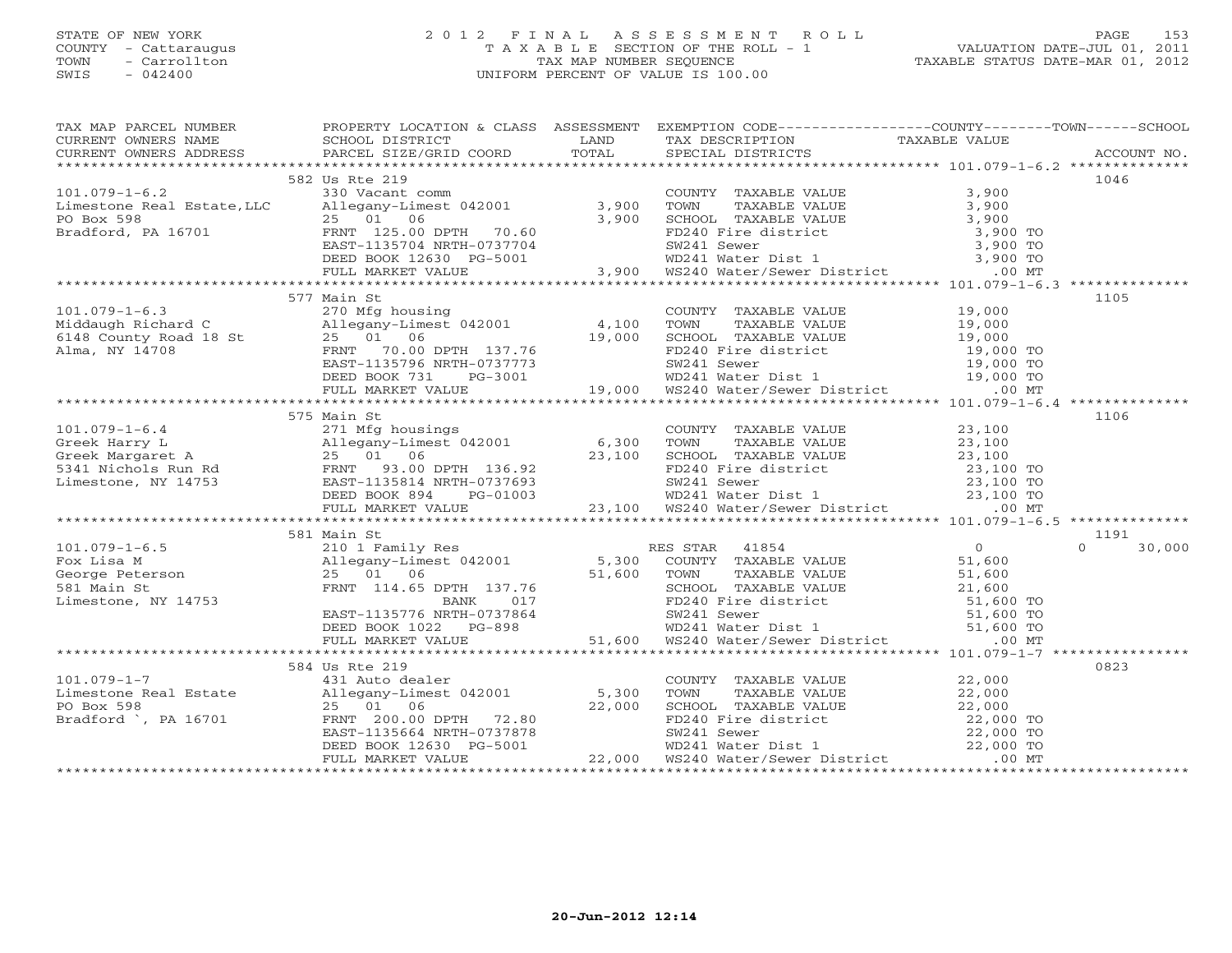# STATE OF NEW YORK 2 0 1 2 F I N A L A S S E S S M E N T R O L L PAGE 154 COUNTY - Cattaraugus T A X A B L E SECTION OF THE ROLL - 1 VALUATION DATE-JUL 01, 2011 TOWN - Carrollton TAX MAP NUMBER SEQUENCE TAXABLE STATUS DATE-MAR 01, 2012 SWIS - 042400 UNIFORM PERCENT OF VALUE IS 100.00

TAX MAP PARCEL NUMBER PROPERTY LOCATION & CLASS ASSESSMENT EXEMPTION CODE-----------------COUNTY-------TOWN------SCHOOL<br>CURRENT OWNERS NAME SCHOOL DISTRICT LAND T

| CURRENT OWNERS NAME                                                                                                                                                                                                                                                                                                                                                                                                                                                                            | SCHOOL DISTRICT AND LAND                                                                                                                                                                                        |               | TAX DESCRIPTION                                                                                                    | TAXABLE VALUE                            |                    |
|------------------------------------------------------------------------------------------------------------------------------------------------------------------------------------------------------------------------------------------------------------------------------------------------------------------------------------------------------------------------------------------------------------------------------------------------------------------------------------------------|-----------------------------------------------------------------------------------------------------------------------------------------------------------------------------------------------------------------|---------------|--------------------------------------------------------------------------------------------------------------------|------------------------------------------|--------------------|
| $\begin{minipage}{0.5in} \begin{minipage}{0.5in} \begin{minipage}{0.5in} \end{minipage} \begin{minipage}{0.5in} \end{minipage} \begin{minipage}{0.5in} \begin{minipage}{0.5in} \end{minipage} \begin{minipage}{0.5in} \begin{minipage}{0.5in} \end{minipage} \begin{minipage}{0.5in} \end{minipage} \begin{minipage}{0.5in} \end{minipage} \begin{minipage}{0.5in} \begin{minipage}{0.5in} \end{minipage} \begin{minipage}{0.5in} \end{minipage} \begin{minipage}{0$<br>CURRENT OWNERS ADDRESS |                                                                                                                                                                                                                 |               |                                                                                                                    |                                          |                    |
|                                                                                                                                                                                                                                                                                                                                                                                                                                                                                                |                                                                                                                                                                                                                 |               |                                                                                                                    |                                          |                    |
|                                                                                                                                                                                                                                                                                                                                                                                                                                                                                                | 5912-14 Tannery St                                                                                                                                                                                              |               |                                                                                                                    |                                          | 0710               |
| $101.079 - 1 - 10$                                                                                                                                                                                                                                                                                                                                                                                                                                                                             |                                                                                                                                                                                                                 |               | COUNTY TAXABLE VALUE                                                                                               | 7,000                                    |                    |
|                                                                                                                                                                                                                                                                                                                                                                                                                                                                                                |                                                                                                                                                                                                                 |               | TAXABLE VALUE<br>TOWN                                                                                              | 7,000                                    |                    |
|                                                                                                                                                                                                                                                                                                                                                                                                                                                                                                |                                                                                                                                                                                                                 |               |                                                                                                                    |                                          |                    |
|                                                                                                                                                                                                                                                                                                                                                                                                                                                                                                |                                                                                                                                                                                                                 |               |                                                                                                                    |                                          |                    |
|                                                                                                                                                                                                                                                                                                                                                                                                                                                                                                |                                                                                                                                                                                                                 |               |                                                                                                                    |                                          |                    |
|                                                                                                                                                                                                                                                                                                                                                                                                                                                                                                |                                                                                                                                                                                                                 |               |                                                                                                                    |                                          |                    |
|                                                                                                                                                                                                                                                                                                                                                                                                                                                                                                |                                                                                                                                                                                                                 |               |                                                                                                                    |                                          |                    |
| Barrile Joseph Allegany-Limest 042001 (25 000 7,000 1000 12 000 7,000 12 000 7,000 12 000 258 FRNT 171.00 DPTH 216.00 7,000 FD240 Fire district 7,000 TO Example William EXT 1135808 NRTH-0737559 EXST-1135808 NRTH-0737559 CE                                                                                                                                                                                                                                                                 |                                                                                                                                                                                                                 |               |                                                                                                                    |                                          |                    |
|                                                                                                                                                                                                                                                                                                                                                                                                                                                                                                | 539 Us Rte 219                                                                                                                                                                                                  |               |                                                                                                                    |                                          | 0742               |
| Marra Mary B<br>Marra Mary B<br>950 Washington St<br>950 Washington St<br>200 SCHOO:<br>200 SCHOO:<br>200 SCHOO:<br>200 SCHOO:<br>200 SCHOO:<br>200 SCHOO:<br>200 SCHOO:<br>200 SCHOO:<br>200 SCHOO:<br>200 SCHOO:<br>200 SCHOO:<br>200 SCHOO:                                                                                                                                                                                                                                                 |                                                                                                                                                                                                                 |               | COUNTY TAXABLE VALUE                                                                                               | 200                                      |                    |
|                                                                                                                                                                                                                                                                                                                                                                                                                                                                                                |                                                                                                                                                                                                                 |               | TAXABLE VALUE                                                                                                      | 200                                      |                    |
|                                                                                                                                                                                                                                                                                                                                                                                                                                                                                                | 25 01 06<br>FRNT 50.00 DPTH 35.30<br>FRNT 50.00 DPTH 35.30<br>EAST-1135795 NRTH-0737269<br>DEED BOOK 867 PG-01129<br>FULL MARKET VALUE<br>PULL MARKET VALUE<br>200 MS240 Water/Sewer District                   |               | SCHOOL TAXABLE VALUE<br>FD240 Fire district<br>SW241 Sewer 200 TO<br>WD241 Water Dist 1 200 TO<br>200 TO<br>200 TO |                                          |                    |
|                                                                                                                                                                                                                                                                                                                                                                                                                                                                                                |                                                                                                                                                                                                                 |               |                                                                                                                    |                                          |                    |
|                                                                                                                                                                                                                                                                                                                                                                                                                                                                                                |                                                                                                                                                                                                                 |               |                                                                                                                    |                                          |                    |
|                                                                                                                                                                                                                                                                                                                                                                                                                                                                                                |                                                                                                                                                                                                                 |               |                                                                                                                    |                                          |                    |
|                                                                                                                                                                                                                                                                                                                                                                                                                                                                                                |                                                                                                                                                                                                                 |               |                                                                                                                    | $.00$ MT                                 |                    |
|                                                                                                                                                                                                                                                                                                                                                                                                                                                                                                |                                                                                                                                                                                                                 |               |                                                                                                                    |                                          |                    |
|                                                                                                                                                                                                                                                                                                                                                                                                                                                                                                | 5911 Tannery St & Us Rte 219                                                                                                                                                                                    |               |                                                                                                                    | $\begin{array}{c}\n0 \\ 27\n\end{array}$ | 0705               |
| ouve Kristen<br>5911 Tannery St<br>10 1 Family<br>5911 Tannery St<br>Limestone, NY 14753<br>25 01 06<br>FRNT<br>55 60                                                                                                                                                                                                                                                                                                                                                                          |                                                                                                                                                                                                                 |               |                                                                                                                    |                                          | $\Omega$<br>27,500 |
|                                                                                                                                                                                                                                                                                                                                                                                                                                                                                                |                                                                                                                                                                                                                 |               |                                                                                                                    |                                          |                    |
|                                                                                                                                                                                                                                                                                                                                                                                                                                                                                                |                                                                                                                                                                                                                 |               |                                                                                                                    |                                          |                    |
|                                                                                                                                                                                                                                                                                                                                                                                                                                                                                                | 27,500<br>FRNT 55.60 DPTH 126.00<br>EAST-1135775 NRTH-0737358<br>DEED BOOK 3608<br>THE ROOK 3608<br>PG-5002<br>THE ROOK 3608<br>PG-5002                                                                         |               | COWN TAXABLE VALUE 27,500<br>SCHOOL TAXABLE VALUE 0<br>FD240 Fire district 27,500 TO<br>SW241 Sewer 27,500 TO      |                                          |                    |
|                                                                                                                                                                                                                                                                                                                                                                                                                                                                                                |                                                                                                                                                                                                                 |               |                                                                                                                    |                                          |                    |
|                                                                                                                                                                                                                                                                                                                                                                                                                                                                                                |                                                                                                                                                                                                                 |               |                                                                                                                    |                                          |                    |
|                                                                                                                                                                                                                                                                                                                                                                                                                                                                                                |                                                                                                                                                                                                                 |               | WD241 Water Dist 1 27,500 TO                                                                                       |                                          |                    |
|                                                                                                                                                                                                                                                                                                                                                                                                                                                                                                | FULL MARKET VALUE                                                                                                                                                                                               |               | 27,500 WS240 Water/Sewer District                                                                                  | $.00$ MT                                 |                    |
|                                                                                                                                                                                                                                                                                                                                                                                                                                                                                                |                                                                                                                                                                                                                 |               |                                                                                                                    |                                          |                    |
|                                                                                                                                                                                                                                                                                                                                                                                                                                                                                                |                                                                                                                                                                                                                 |               |                                                                                                                    |                                          | 0707               |
|                                                                                                                                                                                                                                                                                                                                                                                                                                                                                                |                                                                                                                                                                                                                 |               |                                                                                                                    |                                          | $\Omega$<br>30,000 |
|                                                                                                                                                                                                                                                                                                                                                                                                                                                                                                |                                                                                                                                                                                                                 |               |                                                                                                                    |                                          |                    |
|                                                                                                                                                                                                                                                                                                                                                                                                                                                                                                |                                                                                                                                                                                                                 |               |                                                                                                                    |                                          |                    |
|                                                                                                                                                                                                                                                                                                                                                                                                                                                                                                |                                                                                                                                                                                                                 |               |                                                                                                                    |                                          |                    |
| 101.079-1-13<br>210 1 Family Res<br>Watson Joseph R<br>Watson Soseph R<br>210 1 Family Res<br>210 1 Family Res<br>210 1 Family Res<br>210 1 Family Res<br>210 1 Family Res<br>210 1 Family Res<br>25 01 06<br>25 01 06<br>25 01 06<br>25 01 06<br>25 01 0<br>Limestone, NY 14753                                                                                                                                                                                                               | BANK 017 FD240 Fire district $144,000$ TO<br>DEED BOOK 1016 PG-636 WD241 Sewer 44,000 TO<br>FULL MARKET VALUE 44,000 WD241 Water Dist 1 44,000 TO<br>FULL MARKET VALUE 44,000 WS240 Water/Sewer District .00 MT | $0.00$<br>017 |                                                                                                                    |                                          |                    |
|                                                                                                                                                                                                                                                                                                                                                                                                                                                                                                |                                                                                                                                                                                                                 |               |                                                                                                                    |                                          |                    |
|                                                                                                                                                                                                                                                                                                                                                                                                                                                                                                |                                                                                                                                                                                                                 |               |                                                                                                                    |                                          |                    |
|                                                                                                                                                                                                                                                                                                                                                                                                                                                                                                |                                                                                                                                                                                                                 |               |                                                                                                                    |                                          |                    |
|                                                                                                                                                                                                                                                                                                                                                                                                                                                                                                |                                                                                                                                                                                                                 |               |                                                                                                                    |                                          |                    |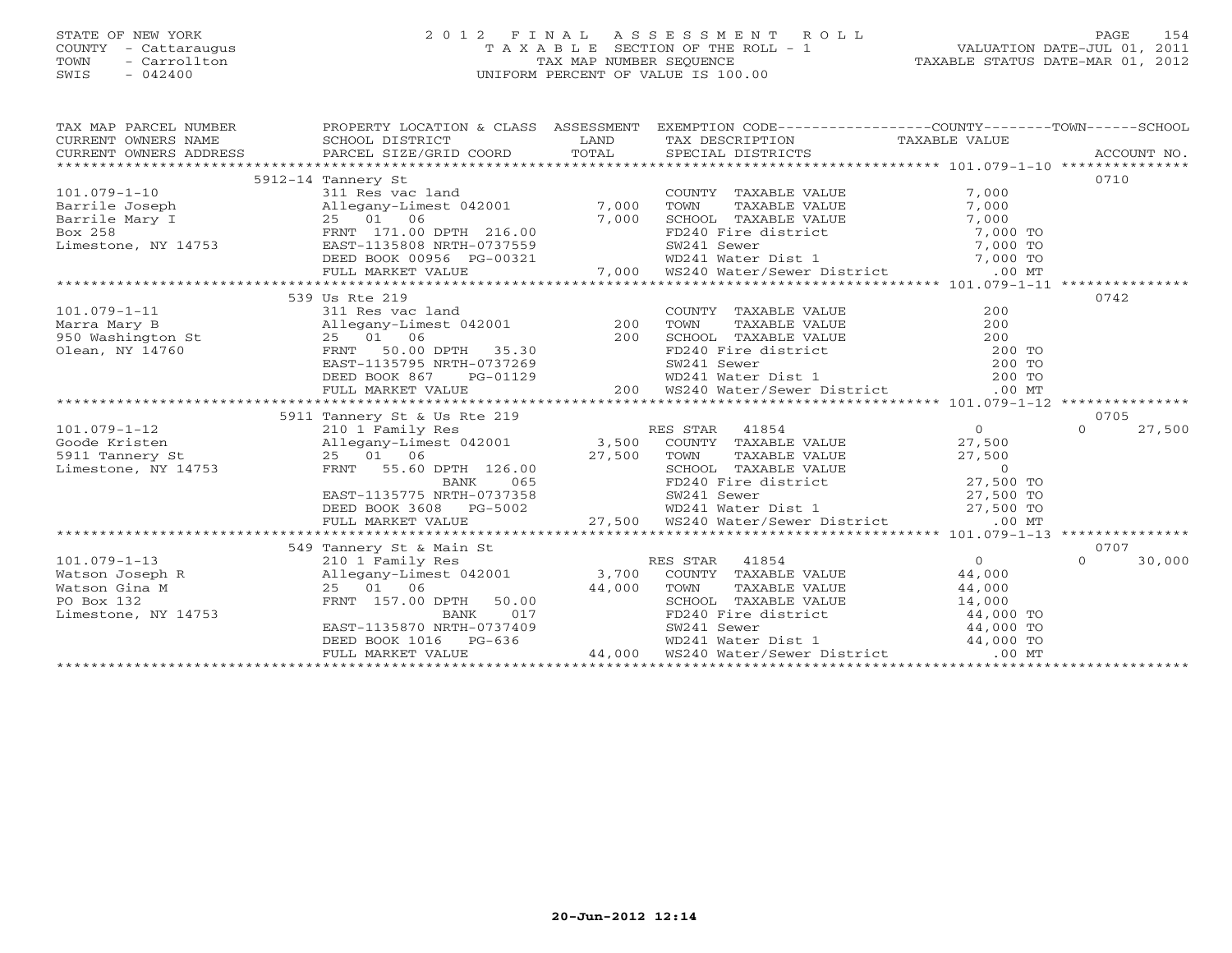## STATE OF NEW YORK 2 0 1 2 F I N A L A S S E S S M E N T R O L L PAGE 155 COUNTY - Cattaraugus T A X A B L E SECTION OF THE ROLL - 1 VALUATION DATE-JUL 01, 2011 TOWN - Carrollton TAX MAP NUMBER SEQUENCE TAXABLE STATUS DATE-MAR 01, 2012 SWIS - 042400 UNIFORM PERCENT OF VALUE IS 100.00UNIFORM PERCENT OF VALUE IS 100.00

| TAX MAP PARCEL NUMBER PROPERTY LOCATION & CLASS ASSESSMENT EXEMPTION CODE--------------COUNTY-------TOWN------SCHOOL                                                                                                                                |                             |  |        |
|-----------------------------------------------------------------------------------------------------------------------------------------------------------------------------------------------------------------------------------------------------|-----------------------------|--|--------|
|                                                                                                                                                                                                                                                     |                             |  |        |
|                                                                                                                                                                                                                                                     |                             |  |        |
|                                                                                                                                                                                                                                                     |                             |  |        |
|                                                                                                                                                                                                                                                     | 545 Main St                 |  | 0822   |
|                                                                                                                                                                                                                                                     |                             |  | 30,000 |
|                                                                                                                                                                                                                                                     |                             |  |        |
|                                                                                                                                                                                                                                                     |                             |  |        |
|                                                                                                                                                                                                                                                     |                             |  |        |
|                                                                                                                                                                                                                                                     |                             |  |        |
|                                                                                                                                                                                                                                                     |                             |  |        |
|                                                                                                                                                                                                                                                     |                             |  |        |
|                                                                                                                                                                                                                                                     |                             |  |        |
|                                                                                                                                                                                                                                                     |                             |  |        |
|                                                                                                                                                                                                                                                     | 541 Main St                 |  | 0706   |
| 101.079-1-15<br>Whiteman Richard 210 1 Family Res COUNTY TAXABLE VALUE 38,000<br>493 Harrisburg Run 25 01 06 38,000 SCHOOL TAXABLE VALUE 38,000<br>87adford, PA 16701-3322 FRNT 88.60 DPTH 80.70 58.000 FD240 FaxABLE VALUE 38,000<br>              |                             |  |        |
|                                                                                                                                                                                                                                                     |                             |  |        |
|                                                                                                                                                                                                                                                     |                             |  |        |
|                                                                                                                                                                                                                                                     |                             |  |        |
|                                                                                                                                                                                                                                                     |                             |  |        |
|                                                                                                                                                                                                                                                     |                             |  |        |
|                                                                                                                                                                                                                                                     |                             |  |        |
|                                                                                                                                                                                                                                                     |                             |  |        |
|                                                                                                                                                                                                                                                     | 535 Main St                 |  | 0701   |
|                                                                                                                                                                                                                                                     |                             |  |        |
|                                                                                                                                                                                                                                                     |                             |  |        |
|                                                                                                                                                                                                                                                     |                             |  |        |
|                                                                                                                                                                                                                                                     |                             |  |        |
|                                                                                                                                                                                                                                                     |                             |  |        |
|                                                                                                                                                                                                                                                     |                             |  |        |
|                                                                                                                                                                                                                                                     |                             |  |        |
|                                                                                                                                                                                                                                                     |                             |  |        |
|                                                                                                                                                                                                                                                     | 5903 Bailey Dr              |  | 0741   |
|                                                                                                                                                                                                                                                     |                             |  |        |
|                                                                                                                                                                                                                                                     |                             |  |        |
|                                                                                                                                                                                                                                                     |                             |  |        |
| $[101.079-1-17$ 5903 Bailey Dr<br>Roundsville John P<br>Roundsville John P<br>Stoddard James R<br>Stoddard James R<br>Stoddard James R<br>Stoddard James R<br>Stoddard James R<br>Stoddard James R<br>Stoddard James R<br>Stoddard James R<br>Stodd |                             |  |        |
|                                                                                                                                                                                                                                                     |                             |  |        |
|                                                                                                                                                                                                                                                     |                             |  |        |
|                                                                                                                                                                                                                                                     |                             |  |        |
|                                                                                                                                                                                                                                                     |                             |  |        |
|                                                                                                                                                                                                                                                     | 529 Main St & Bailey Dr. St |  | 0780   |
|                                                                                                                                                                                                                                                     |                             |  |        |
|                                                                                                                                                                                                                                                     |                             |  |        |
|                                                                                                                                                                                                                                                     |                             |  |        |
|                                                                                                                                                                                                                                                     |                             |  |        |
|                                                                                                                                                                                                                                                     |                             |  |        |
|                                                                                                                                                                                                                                                     |                             |  |        |
|                                                                                                                                                                                                                                                     |                             |  |        |
|                                                                                                                                                                                                                                                     |                             |  |        |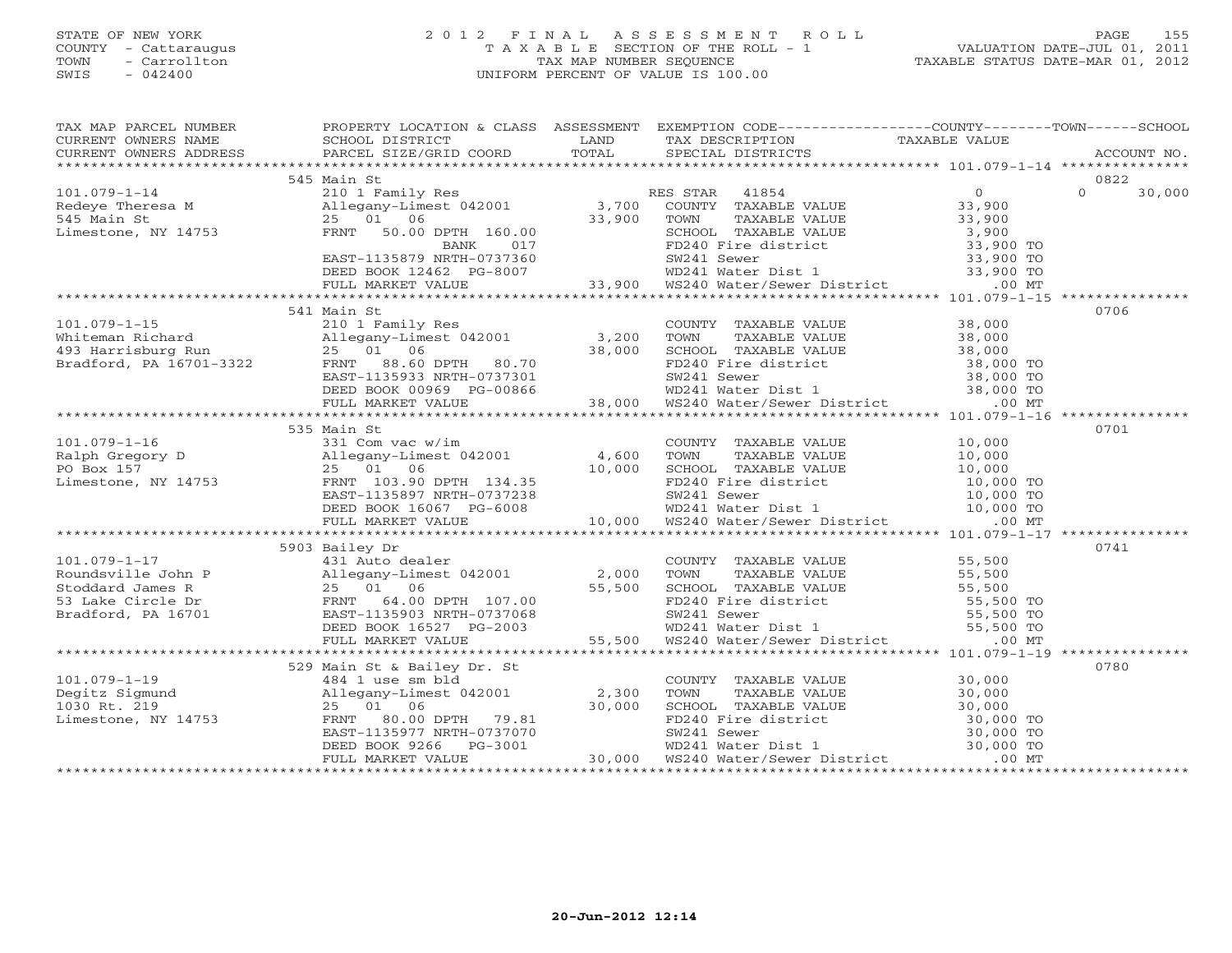# STATE OF NEW YORK 2 0 1 2 F I N A L A S S E S S M E N T R O L L PAGE 156 COUNTY - Cattaraugus T A X A B L E SECTION OF THE ROLL - 1 VALUATION DATE-JUL 01, 2011 TOWN - Carrollton TAX MAP NUMBER SEQUENCE TAXABLE STATUS DATE-MAR 01, 2012 SWIS - 042400 UNIFORM PERCENT OF VALUE IS 100.00UNIFORM PERCENT OF VALUE IS 100.00

| TAX MAP PARCEL NUMBER<br>CURRENT OWNERS NAME<br>CURRENT OWNERS ADDRESS                                                                                                                                                                                                                   | PROPERTY LOCATION & CLASS ASSESSMENT EXEMPTION CODE----------------COUNTY-------TOWN------SCHOOL                                                                                                                                         |                                                                                                                                                    |                |                            |
|------------------------------------------------------------------------------------------------------------------------------------------------------------------------------------------------------------------------------------------------------------------------------------------|------------------------------------------------------------------------------------------------------------------------------------------------------------------------------------------------------------------------------------------|----------------------------------------------------------------------------------------------------------------------------------------------------|----------------|----------------------------|
|                                                                                                                                                                                                                                                                                          |                                                                                                                                                                                                                                          |                                                                                                                                                    |                |                            |
|                                                                                                                                                                                                                                                                                          | 521 Main St/us Rte 219                                                                                                                                                                                                                   |                                                                                                                                                    |                | 0850                       |
| $101.079 - 1 - 22.1$                                                                                                                                                                                                                                                                     | 482 Det row bldg                                                                                                                                                                                                                         | COUNTY TAXABLE VALUE                                                                                                                               | 48,000         |                            |
| Middaugh Richard C                                                                                                                                                                                                                                                                       | Allegany-Limest 042001 3,600                                                                                                                                                                                                             | TAXABLE VALUE 48,000<br>TOWN                                                                                                                       |                |                            |
| 6148 Counyt Rd. 18                                                                                                                                                                                                                                                                       |                                                                                                                                                                                                                                          |                                                                                                                                                    |                |                            |
|                                                                                                                                                                                                                                                                                          | 18 $25 \t 01 \t 06$<br>L/p 900-1144                                                                                                                                                                                                      |                                                                                                                                                    |                |                            |
| Alma, NY 14708                                                                                                                                                                                                                                                                           |                                                                                                                                                                                                                                          |                                                                                                                                                    |                |                            |
|                                                                                                                                                                                                                                                                                          |                                                                                                                                                                                                                                          |                                                                                                                                                    |                |                            |
|                                                                                                                                                                                                                                                                                          | 25 01 06 48,000<br>L/p 900-1144<br>Ff 66.00 Us Rte 219<br>FRNT 82.00 DPTH 146.00<br>EAST-1135968 NRTH-0736988                                                                                                                            | SCHOOL TAXABLE VALUE<br>FD240 Fire district<br>FD240 Fire district<br>SW241 Sewer<br>WD241 Water Dist 1<br>WS240 Water/Sewer District<br>00 MT     |                |                            |
|                                                                                                                                                                                                                                                                                          |                                                                                                                                                                                                                                          |                                                                                                                                                    |                |                            |
|                                                                                                                                                                                                                                                                                          | PG-01146<br>DEED BOOK 900                                                                                                                                                                                                                |                                                                                                                                                    |                |                            |
|                                                                                                                                                                                                                                                                                          |                                                                                                                                                                                                                                          |                                                                                                                                                    |                |                            |
|                                                                                                                                                                                                                                                                                          |                                                                                                                                                                                                                                          |                                                                                                                                                    |                | 0828                       |
|                                                                                                                                                                                                                                                                                          | 515 Main St                                                                                                                                                                                                                              |                                                                                                                                                    |                |                            |
|                                                                                                                                                                                                                                                                                          |                                                                                                                                                                                                                                          |                                                                                                                                                    |                |                            |
|                                                                                                                                                                                                                                                                                          |                                                                                                                                                                                                                                          |                                                                                                                                                    |                |                            |
|                                                                                                                                                                                                                                                                                          |                                                                                                                                                                                                                                          |                                                                                                                                                    |                |                            |
| 101.079-1-23<br>Middaudh Richard C Allegany-Limest 042001 4,300 TOWN<br>6148 County Rd 18 25 01 06 18,000 SCHOO<br>Alma, NY 14708 FRNT 85.00 DPTH 146.00 FD240<br>EAST-1135979 NRTH-0736910 SW241<br>EAST-1135979 NRTH-0736910 SW241                                                     |                                                                                                                                                                                                                                          |                                                                                                                                                    |                |                            |
|                                                                                                                                                                                                                                                                                          |                                                                                                                                                                                                                                          |                                                                                                                                                    |                |                            |
|                                                                                                                                                                                                                                                                                          |                                                                                                                                                                                                                                          |                                                                                                                                                    |                |                            |
|                                                                                                                                                                                                                                                                                          |                                                                                                                                                                                                                                          |                                                                                                                                                    |                |                            |
| $\begin{array}{cccccccc} 01.079-1-23 & 515 & \text{Main St} & 0248 & 000 & 0000 & 0000 & 0000 & 0000 & 0000 & 0000 & 0000 & 0000 & 0000 & 0000 & 0000 & 0000 & 0000 & 0000 & 0000 & 0000 & 0000 & 0000 & 0000 & 0000 & 0000 & 0000 & 0000 & 0000 & 0000 & 0000 & 0000 & 0000 & 0000 & 0$ |                                                                                                                                                                                                                                          |                                                                                                                                                    |                |                            |
|                                                                                                                                                                                                                                                                                          | 507 Main St                                                                                                                                                                                                                              |                                                                                                                                                    |                | 0861                       |
|                                                                                                                                                                                                                                                                                          |                                                                                                                                                                                                                                          |                                                                                                                                                    |                | $\Omega$<br>30,000         |
|                                                                                                                                                                                                                                                                                          |                                                                                                                                                                                                                                          |                                                                                                                                                    |                |                            |
|                                                                                                                                                                                                                                                                                          |                                                                                                                                                                                                                                          |                                                                                                                                                    |                |                            |
|                                                                                                                                                                                                                                                                                          |                                                                                                                                                                                                                                          |                                                                                                                                                    |                |                            |
|                                                                                                                                                                                                                                                                                          |                                                                                                                                                                                                                                          |                                                                                                                                                    |                |                            |
|                                                                                                                                                                                                                                                                                          |                                                                                                                                                                                                                                          |                                                                                                                                                    |                |                            |
|                                                                                                                                                                                                                                                                                          |                                                                                                                                                                                                                                          |                                                                                                                                                    |                |                            |
|                                                                                                                                                                                                                                                                                          | 190 Deboran 23 23 01 00 Rte 219<br>Pox 187 F 64.00 Us Rte 219<br>mestone, NY 14753 FRNT 63.90 DPTH 145.00<br>EAST-1136008 NRTH-0736761 54,800 TO<br>DEED BOOK 869 PG-00585 WD241 Water Dist 1 54,800 TO<br>FULL MARKET VALUE 54,800 WS24 |                                                                                                                                                    |                |                            |
|                                                                                                                                                                                                                                                                                          |                                                                                                                                                                                                                                          |                                                                                                                                                    |                |                            |
|                                                                                                                                                                                                                                                                                          | 499 Main St                                                                                                                                                                                                                              |                                                                                                                                                    |                | 0736                       |
|                                                                                                                                                                                                                                                                                          |                                                                                                                                                                                                                                          | CVET CO 41132                                                                                                                                      | 12,000         | $\Omega$<br>$\overline{0}$ |
|                                                                                                                                                                                                                                                                                          |                                                                                                                                                                                                                                          | 41834                                                                                                                                              | $\overline{0}$ | $\Omega$<br>48,000         |
|                                                                                                                                                                                                                                                                                          |                                                                                                                                                                                                                                          | COUNTY TAXABLE VALUE                                                                                                                               | 36,000         |                            |
|                                                                                                                                                                                                                                                                                          |                                                                                                                                                                                                                                          |                                                                                                                                                    |                |                            |
|                                                                                                                                                                                                                                                                                          |                                                                                                                                                                                                                                          | TOWN TAXABLE VALUE 48,000<br>SCHOOL TAXABLE VALUE 48,000<br>FD240 Fire district 48,000 TO<br>SW241 Sewer 48,000 TO<br>WD241 Water Dist 1 48,000 TO |                |                            |
|                                                                                                                                                                                                                                                                                          |                                                                                                                                                                                                                                          |                                                                                                                                                    |                |                            |
|                                                                                                                                                                                                                                                                                          |                                                                                                                                                                                                                                          |                                                                                                                                                    |                |                            |
|                                                                                                                                                                                                                                                                                          |                                                                                                                                                                                                                                          |                                                                                                                                                    |                |                            |
|                                                                                                                                                                                                                                                                                          | 25 01 06 28,000 5H<br>PF 108.00 Us Rte 219<br>FRNT 124.00 DPTH 140.00<br>BANK 012<br>EAST-1136028 NRTH-0736673<br>DEED BOOK 852 PG-00577<br>FULL MARKET VALUE                                                                            | WS240 Water/Sewer District .00 MT                                                                                                                  |                |                            |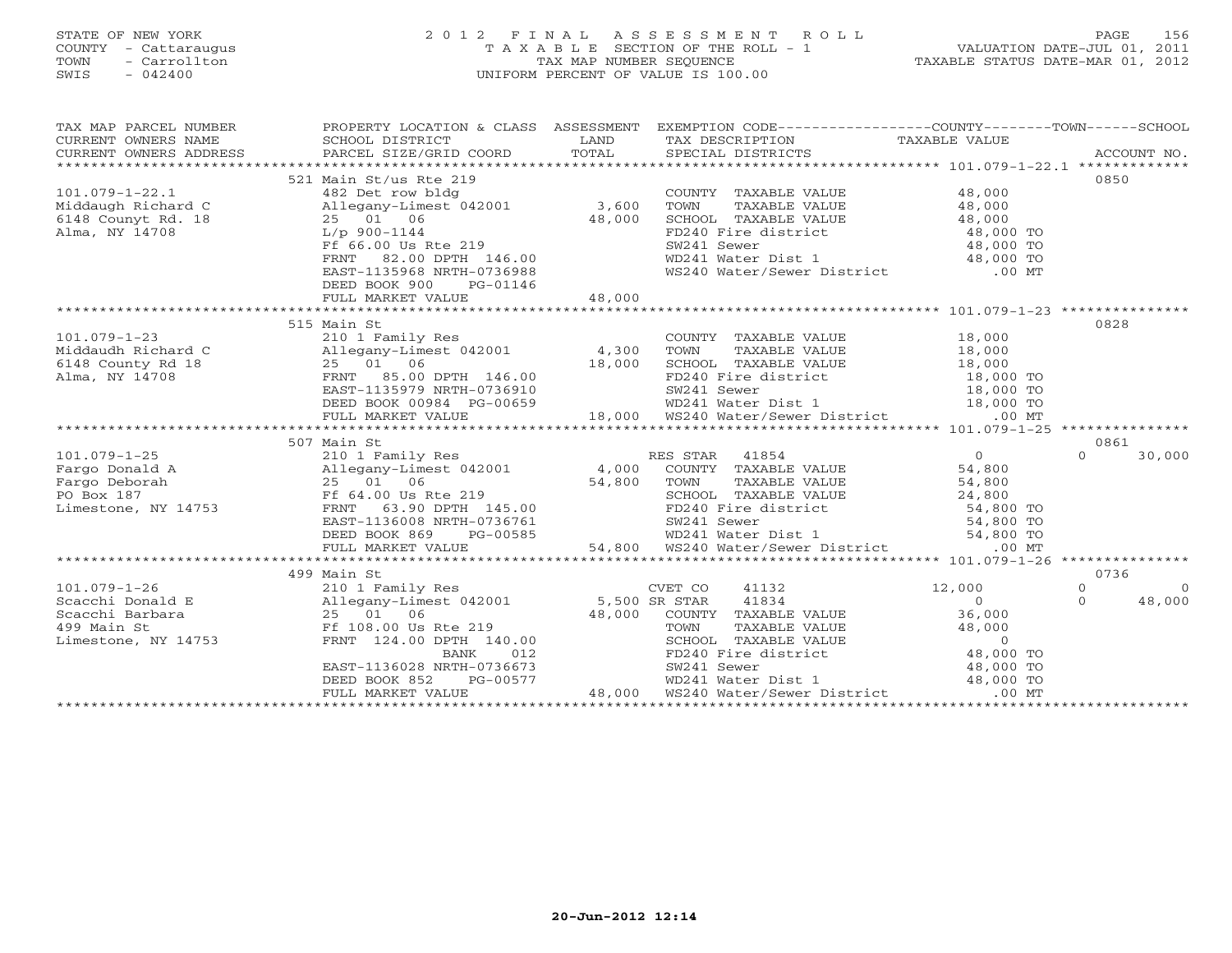# STATE OF NEW YORK 2 0 1 2 F I N A L A S S E S S M E N T R O L L PAGE 157 COUNTY - Cattaraugus T A X A B L E SECTION OF THE ROLL - 1 VALUATION DATE-JUL 01, 2011 TOWN - Carrollton TAX MAP NUMBER SEQUENCE TAXABLE STATUS DATE-MAR 01, 2012 SWIS - 042400 UNIFORM PERCENT OF VALUE IS 100.00UNIFORM PERCENT OF VALUE IS 100.00

| $\begin{tabular}{lllllllllll} \textsc{rank} & \textsc{rank} & \textsc{pr} & \textsc{pr} & \textsc{pr} & \textsc{pr} & \textsc{pr} & \textsc{pr} & \textsc{pr} & \textsc{pr} & \textsc{pr} & \textsc{pr} & \textsc{pr} & \textsc{pr} & \textsc{pr} & \textsc{pr} & \textsc{pr} & \textsc{pr} & \textsc{pr} & \textsc{pr} & \textsc{pr} & \textsc{pr} & \textsc{pr} & \textsc{pr} & \textsc{pr} & \textsc{pr} & \textsc{pr} & \textsc{pr} & \textsc{pr} & \textsc{$ |                          |                                                                                                                       |      |  |
|-------------------------------------------------------------------------------------------------------------------------------------------------------------------------------------------------------------------------------------------------------------------------------------------------------------------------------------------------------------------------------------------------------------------------------------------------------------------|--------------------------|-----------------------------------------------------------------------------------------------------------------------|------|--|
|                                                                                                                                                                                                                                                                                                                                                                                                                                                                   | 485 Main St              |                                                                                                                       | 0703 |  |
|                                                                                                                                                                                                                                                                                                                                                                                                                                                                   |                          |                                                                                                                       |      |  |
|                                                                                                                                                                                                                                                                                                                                                                                                                                                                   |                          |                                                                                                                       |      |  |
|                                                                                                                                                                                                                                                                                                                                                                                                                                                                   |                          |                                                                                                                       |      |  |
|                                                                                                                                                                                                                                                                                                                                                                                                                                                                   |                          |                                                                                                                       |      |  |
|                                                                                                                                                                                                                                                                                                                                                                                                                                                                   |                          |                                                                                                                       |      |  |
|                                                                                                                                                                                                                                                                                                                                                                                                                                                                   |                          |                                                                                                                       |      |  |
|                                                                                                                                                                                                                                                                                                                                                                                                                                                                   |                          |                                                                                                                       |      |  |
|                                                                                                                                                                                                                                                                                                                                                                                                                                                                   |                          |                                                                                                                       |      |  |
|                                                                                                                                                                                                                                                                                                                                                                                                                                                                   |                          |                                                                                                                       |      |  |
|                                                                                                                                                                                                                                                                                                                                                                                                                                                                   | 473 Main St              |                                                                                                                       | 0704 |  |
|                                                                                                                                                                                                                                                                                                                                                                                                                                                                   |                          |                                                                                                                       |      |  |
|                                                                                                                                                                                                                                                                                                                                                                                                                                                                   |                          |                                                                                                                       |      |  |
|                                                                                                                                                                                                                                                                                                                                                                                                                                                                   |                          |                                                                                                                       |      |  |
|                                                                                                                                                                                                                                                                                                                                                                                                                                                                   |                          |                                                                                                                       |      |  |
|                                                                                                                                                                                                                                                                                                                                                                                                                                                                   |                          |                                                                                                                       |      |  |
|                                                                                                                                                                                                                                                                                                                                                                                                                                                                   |                          |                                                                                                                       |      |  |
|                                                                                                                                                                                                                                                                                                                                                                                                                                                                   |                          |                                                                                                                       |      |  |
|                                                                                                                                                                                                                                                                                                                                                                                                                                                                   |                          |                                                                                                                       |      |  |
|                                                                                                                                                                                                                                                                                                                                                                                                                                                                   | 469 Main St              |                                                                                                                       | 0748 |  |
|                                                                                                                                                                                                                                                                                                                                                                                                                                                                   |                          |                                                                                                                       |      |  |
|                                                                                                                                                                                                                                                                                                                                                                                                                                                                   |                          |                                                                                                                       |      |  |
|                                                                                                                                                                                                                                                                                                                                                                                                                                                                   |                          |                                                                                                                       |      |  |
|                                                                                                                                                                                                                                                                                                                                                                                                                                                                   |                          |                                                                                                                       |      |  |
|                                                                                                                                                                                                                                                                                                                                                                                                                                                                   |                          |                                                                                                                       |      |  |
|                                                                                                                                                                                                                                                                                                                                                                                                                                                                   |                          |                                                                                                                       |      |  |
|                                                                                                                                                                                                                                                                                                                                                                                                                                                                   |                          |                                                                                                                       |      |  |
|                                                                                                                                                                                                                                                                                                                                                                                                                                                                   | DEED BOOK 00927 PG-00393 |                                                                                                                       |      |  |
|                                                                                                                                                                                                                                                                                                                                                                                                                                                                   |                          |                                                                                                                       |      |  |
|                                                                                                                                                                                                                                                                                                                                                                                                                                                                   |                          |                                                                                                                       |      |  |
|                                                                                                                                                                                                                                                                                                                                                                                                                                                                   | 459 Main St              |                                                                                                                       | 0692 |  |
|                                                                                                                                                                                                                                                                                                                                                                                                                                                                   |                          |                                                                                                                       |      |  |
|                                                                                                                                                                                                                                                                                                                                                                                                                                                                   |                          |                                                                                                                       |      |  |
|                                                                                                                                                                                                                                                                                                                                                                                                                                                                   |                          |                                                                                                                       |      |  |
| 101.079-1-30<br>Exercise 131,000<br>Exercise 131,000<br>Exercise 131,000<br>Po Box 35<br>Limestone, NY 14753<br>Exercise 136170 NRTH-0736062<br>Exercise 131,000<br>Exercise 131,000<br>Exercise 131,000<br>Exercise 131,000<br>Exercise 131,000<br>Ex                                                                                                                                                                                                            |                          |                                                                                                                       |      |  |
|                                                                                                                                                                                                                                                                                                                                                                                                                                                                   |                          |                                                                                                                       |      |  |
|                                                                                                                                                                                                                                                                                                                                                                                                                                                                   |                          | DEED BOOK 00938 PG-01092 WD241 Water Dist 1 131,000 TO<br>FULL MARKET VALUE 131,000 WS240 Water/Sewer District .00 MT |      |  |
|                                                                                                                                                                                                                                                                                                                                                                                                                                                                   |                          |                                                                                                                       |      |  |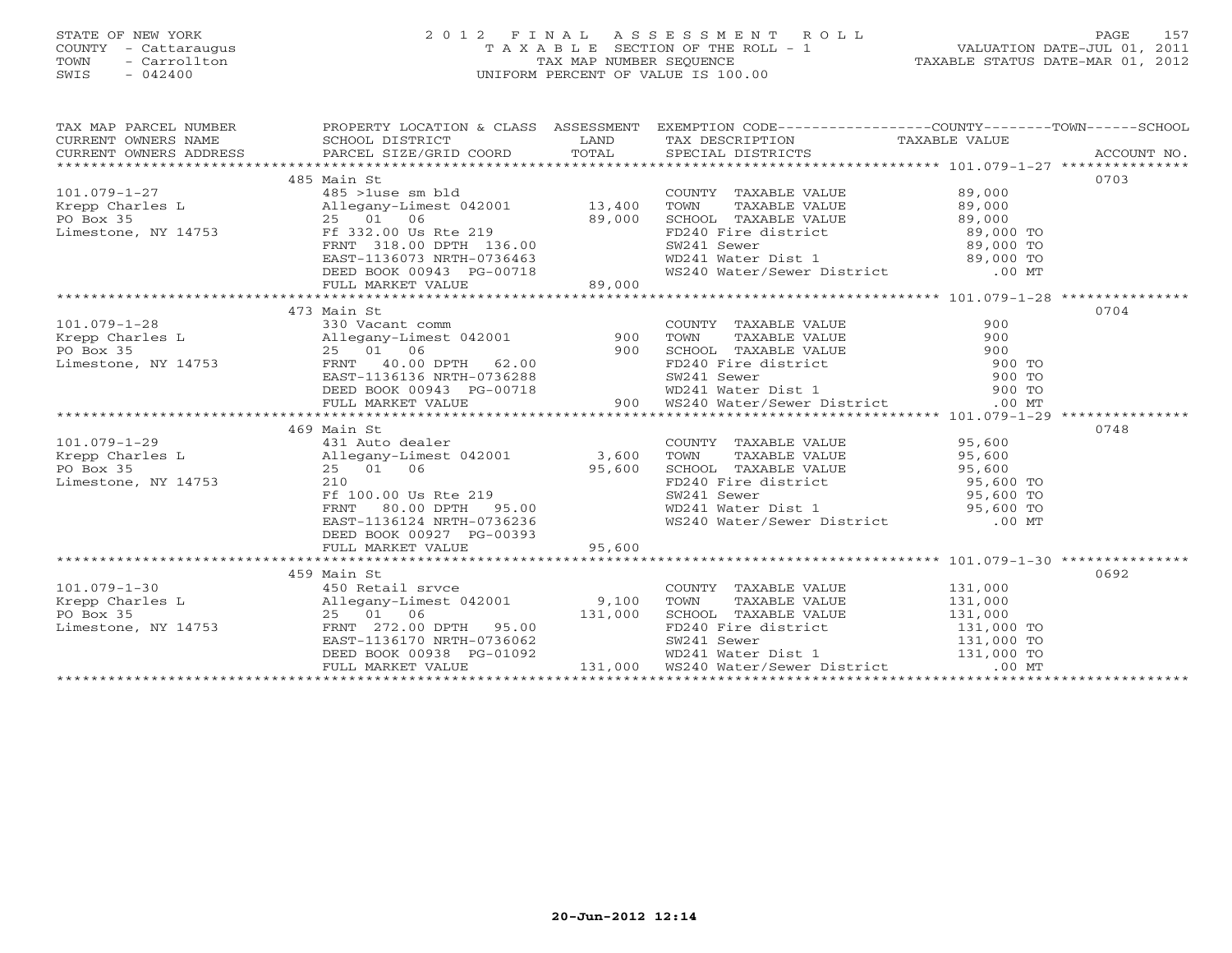## STATE OF NEW YORK 2 0 1 2 F I N A L A S S E S S M E N T R O L L PAGE 158 COUNTY - Cattaraugus T A X A B L E SECTION OF THE ROLL - 1 VALUATION DATE-JUL 01, 2011 TOWN - Carrollton TAX MAP NUMBER SEQUENCE TAXABLE STATUS DATE-MAR 01, 2012 SWIS - 042400 UNIFORM PERCENT OF VALUE IS 100.00UNIFORM PERCENT OF VALUE IS 100.00

| EXAMPLE NOTICES AND EXAMPLE SCHOOL DISTRICT LAND LAND TAXAGETER TAKENT OWNERS ADDRESS SCHOOL DISTRICT LAND TAXAGETER TO TAXABLE VALUE<br>CURRENT OWNERS ADDRESS PARCEL SIZE/GRID COORD TOTAL SPECIAL DISTRICTS ACCOUNT NO.<br>******<br>512 Railroad St<br>0724<br>$\begin{array}{cccccc} 101.079-1-32 & 512 & 1811rod 210 & 1800 & 15000 & 0724 \\ 210 & 18000 & 25 & 010 & 0100 & 0100 & 0100 \\ 310 & 210 & 18000 & 25 & 010 & 0100 & 0100 & 0100 \\ 52 & 210 & 25 & 010 & 010 & 0100 & 015000 & 015000 & 01000 \\ 53 & 22 & 010 & 010 & 0100 & 015$<br>514 River St<br>0803<br>0755 |  |  | TAX MAP PARCEL NUMBER THE PROPERTY LOCATION & CLASS ASSESSMENT EXEMPTION CODE--------------COUNTY-------TOWN------SCHOOL |
|-----------------------------------------------------------------------------------------------------------------------------------------------------------------------------------------------------------------------------------------------------------------------------------------------------------------------------------------------------------------------------------------------------------------------------------------------------------------------------------------------------------------------------------------------------------------------------------------|--|--|--------------------------------------------------------------------------------------------------------------------------|
|                                                                                                                                                                                                                                                                                                                                                                                                                                                                                                                                                                                         |  |  |                                                                                                                          |
|                                                                                                                                                                                                                                                                                                                                                                                                                                                                                                                                                                                         |  |  |                                                                                                                          |
|                                                                                                                                                                                                                                                                                                                                                                                                                                                                                                                                                                                         |  |  |                                                                                                                          |
|                                                                                                                                                                                                                                                                                                                                                                                                                                                                                                                                                                                         |  |  |                                                                                                                          |
|                                                                                                                                                                                                                                                                                                                                                                                                                                                                                                                                                                                         |  |  |                                                                                                                          |
|                                                                                                                                                                                                                                                                                                                                                                                                                                                                                                                                                                                         |  |  |                                                                                                                          |
|                                                                                                                                                                                                                                                                                                                                                                                                                                                                                                                                                                                         |  |  |                                                                                                                          |
|                                                                                                                                                                                                                                                                                                                                                                                                                                                                                                                                                                                         |  |  |                                                                                                                          |
|                                                                                                                                                                                                                                                                                                                                                                                                                                                                                                                                                                                         |  |  |                                                                                                                          |
|                                                                                                                                                                                                                                                                                                                                                                                                                                                                                                                                                                                         |  |  |                                                                                                                          |
|                                                                                                                                                                                                                                                                                                                                                                                                                                                                                                                                                                                         |  |  |                                                                                                                          |
|                                                                                                                                                                                                                                                                                                                                                                                                                                                                                                                                                                                         |  |  |                                                                                                                          |
|                                                                                                                                                                                                                                                                                                                                                                                                                                                                                                                                                                                         |  |  |                                                                                                                          |
|                                                                                                                                                                                                                                                                                                                                                                                                                                                                                                                                                                                         |  |  |                                                                                                                          |
|                                                                                                                                                                                                                                                                                                                                                                                                                                                                                                                                                                                         |  |  |                                                                                                                          |
|                                                                                                                                                                                                                                                                                                                                                                                                                                                                                                                                                                                         |  |  |                                                                                                                          |
|                                                                                                                                                                                                                                                                                                                                                                                                                                                                                                                                                                                         |  |  |                                                                                                                          |
|                                                                                                                                                                                                                                                                                                                                                                                                                                                                                                                                                                                         |  |  |                                                                                                                          |
|                                                                                                                                                                                                                                                                                                                                                                                                                                                                                                                                                                                         |  |  |                                                                                                                          |
|                                                                                                                                                                                                                                                                                                                                                                                                                                                                                                                                                                                         |  |  |                                                                                                                          |
|                                                                                                                                                                                                                                                                                                                                                                                                                                                                                                                                                                                         |  |  |                                                                                                                          |
|                                                                                                                                                                                                                                                                                                                                                                                                                                                                                                                                                                                         |  |  |                                                                                                                          |
|                                                                                                                                                                                                                                                                                                                                                                                                                                                                                                                                                                                         |  |  |                                                                                                                          |
|                                                                                                                                                                                                                                                                                                                                                                                                                                                                                                                                                                                         |  |  |                                                                                                                          |
|                                                                                                                                                                                                                                                                                                                                                                                                                                                                                                                                                                                         |  |  |                                                                                                                          |
|                                                                                                                                                                                                                                                                                                                                                                                                                                                                                                                                                                                         |  |  |                                                                                                                          |
|                                                                                                                                                                                                                                                                                                                                                                                                                                                                                                                                                                                         |  |  |                                                                                                                          |
|                                                                                                                                                                                                                                                                                                                                                                                                                                                                                                                                                                                         |  |  |                                                                                                                          |
|                                                                                                                                                                                                                                                                                                                                                                                                                                                                                                                                                                                         |  |  |                                                                                                                          |
|                                                                                                                                                                                                                                                                                                                                                                                                                                                                                                                                                                                         |  |  |                                                                                                                          |
|                                                                                                                                                                                                                                                                                                                                                                                                                                                                                                                                                                                         |  |  |                                                                                                                          |
|                                                                                                                                                                                                                                                                                                                                                                                                                                                                                                                                                                                         |  |  |                                                                                                                          |
|                                                                                                                                                                                                                                                                                                                                                                                                                                                                                                                                                                                         |  |  |                                                                                                                          |
|                                                                                                                                                                                                                                                                                                                                                                                                                                                                                                                                                                                         |  |  |                                                                                                                          |
|                                                                                                                                                                                                                                                                                                                                                                                                                                                                                                                                                                                         |  |  |                                                                                                                          |
|                                                                                                                                                                                                                                                                                                                                                                                                                                                                                                                                                                                         |  |  |                                                                                                                          |
|                                                                                                                                                                                                                                                                                                                                                                                                                                                                                                                                                                                         |  |  |                                                                                                                          |
|                                                                                                                                                                                                                                                                                                                                                                                                                                                                                                                                                                                         |  |  |                                                                                                                          |
|                                                                                                                                                                                                                                                                                                                                                                                                                                                                                                                                                                                         |  |  |                                                                                                                          |
|                                                                                                                                                                                                                                                                                                                                                                                                                                                                                                                                                                                         |  |  |                                                                                                                          |
|                                                                                                                                                                                                                                                                                                                                                                                                                                                                                                                                                                                         |  |  |                                                                                                                          |
|                                                                                                                                                                                                                                                                                                                                                                                                                                                                                                                                                                                         |  |  |                                                                                                                          |
|                                                                                                                                                                                                                                                                                                                                                                                                                                                                                                                                                                                         |  |  |                                                                                                                          |
|                                                                                                                                                                                                                                                                                                                                                                                                                                                                                                                                                                                         |  |  |                                                                                                                          |
|                                                                                                                                                                                                                                                                                                                                                                                                                                                                                                                                                                                         |  |  |                                                                                                                          |
|                                                                                                                                                                                                                                                                                                                                                                                                                                                                                                                                                                                         |  |  |                                                                                                                          |
|                                                                                                                                                                                                                                                                                                                                                                                                                                                                                                                                                                                         |  |  |                                                                                                                          |
|                                                                                                                                                                                                                                                                                                                                                                                                                                                                                                                                                                                         |  |  |                                                                                                                          |
|                                                                                                                                                                                                                                                                                                                                                                                                                                                                                                                                                                                         |  |  |                                                                                                                          |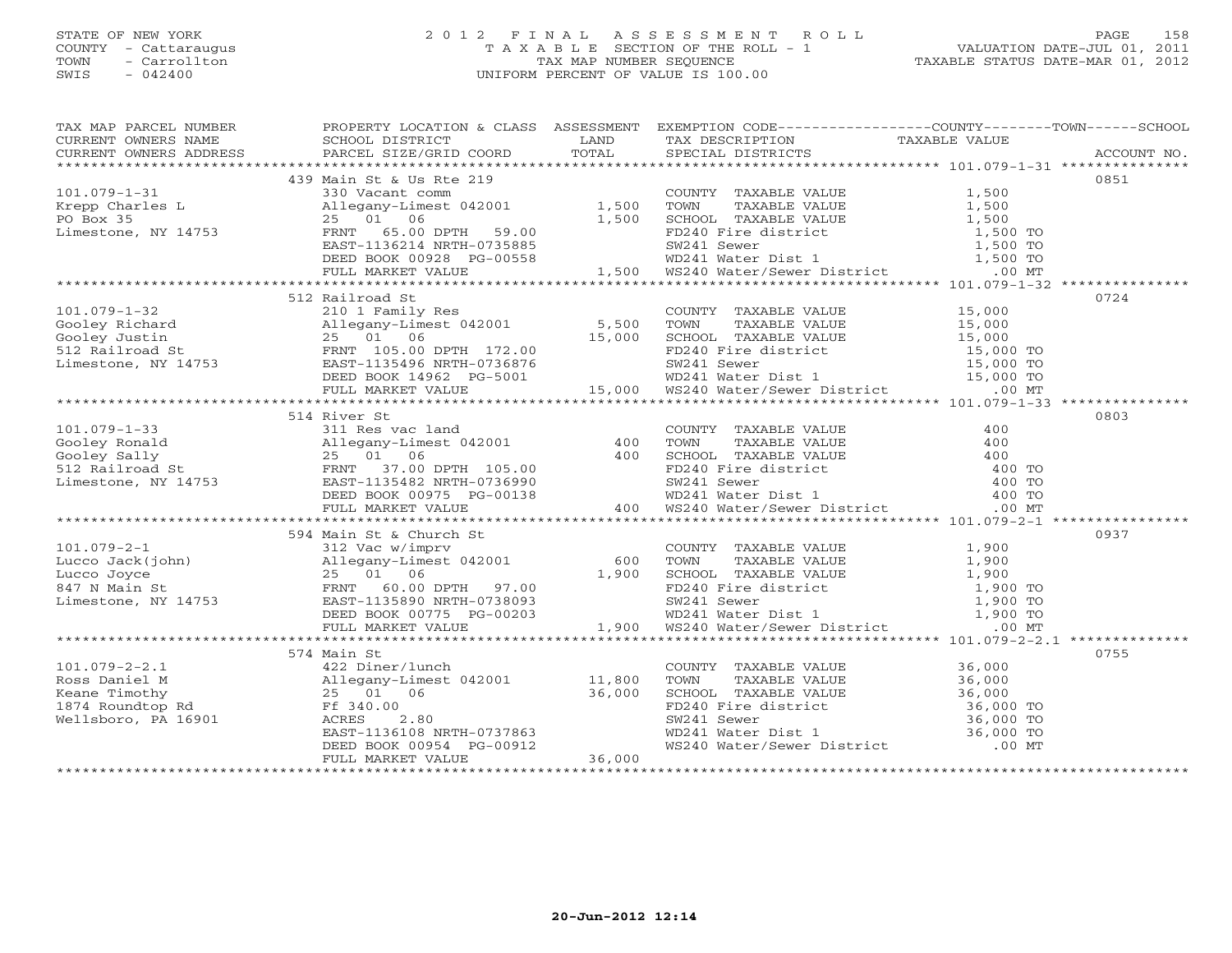# STATE OF NEW YORK 2 0 1 2 F I N A L A S S E S S M E N T R O L L PAGE 159 COUNTY - Cattaraugus T A X A B L E SECTION OF THE ROLL - 1 VALUATION DATE-JUL 01, 2011 TOWN - Carrollton TAX MAP NUMBER SEQUENCE TAXABLE STATUS DATE-MAR 01, 2012 SWIS - 042400 UNIFORM PERCENT OF VALUE IS 100.00UNIFORM PERCENT OF VALUE IS 100.00

| TAX MAP PARCEL NUMBER<br>CURRENT OWNERS NAME<br>CURRENT OWNERS NAME<br>CURRENT OWNERS ADDRESS | PROPERTY LOCATION & CLASS ASSESSMENT EXEMPTION CODE---------------COUNTY-------TOWN------SCHOOL |        |                                                                                                                                                                                    |                       |                    |
|-----------------------------------------------------------------------------------------------|-------------------------------------------------------------------------------------------------|--------|------------------------------------------------------------------------------------------------------------------------------------------------------------------------------------|-----------------------|--------------------|
|                                                                                               |                                                                                                 |        |                                                                                                                                                                                    |                       |                    |
|                                                                                               | 5835 Church St                                                                                  |        |                                                                                                                                                                                    |                       | 0932               |
| $101.079 - 2 - 2.2$                                                                           | 270 Mfg housing                                                                                 |        | COUNTY TAXABLE VALUE<br>TOWN      TAXABLE VALUE                                                                                                                                    | 8,700                 |                    |
| Lucco Joyce E                                                                                 | Allegany-Limest 042001 3,800                                                                    |        |                                                                                                                                                                                    | 8,700                 |                    |
| 845 N Main St                                                                                 | 25 01 06                                                                                        |        |                                                                                                                                                                                    |                       |                    |
| Limestone, NY 14753                                                                           | FRNT<br>50.00 DPTH 175.00                                                                       |        |                                                                                                                                                                                    |                       |                    |
|                                                                                               | EAST-1136436 NRTH-0737918                                                                       |        |                                                                                                                                                                                    |                       |                    |
|                                                                                               | DEED BOOK 915<br>PG-961                                                                         |        |                                                                                                                                                                                    |                       |                    |
|                                                                                               | FULL MARKET VALUE                                                                               |        | 3,300 IOMN TAXABLE VALUE<br>8,700 SCHOOL TAXABLE VALUE 8,700<br>T37918 SW241 Sewer 8,700 TO<br>961 8,700 WS240 Water/Sewer District 8,700 TO<br>8,700 TO 241 Water Dist 1 8,700 TO |                       |                    |
|                                                                                               |                                                                                                 |        |                                                                                                                                                                                    |                       |                    |
|                                                                                               | 5865 Church St                                                                                  |        |                                                                                                                                                                                    |                       | 1063               |
| $101.079 - 2 - 2.3$                                                                           | 270 Mfg housing                                                                                 |        | RES STAR 41854                                                                                                                                                                     | $\Omega$              | 9,200<br>$\Omega$  |
| Lattery Lisa                                                                                  | Allegany-Limest 042001 6,000                                                                    |        | COUNTY TAXABLE VALUE                                                                                                                                                               | 9,200                 |                    |
|                                                                                               |                                                                                                 | 9,200  |                                                                                                                                                                                    |                       |                    |
|                                                                                               |                                                                                                 |        | POWN TAXABLE VALUE<br>SCHOOL TAXABLE VALUE<br>FD240 Fire district 9,200 TO                                                                                                         |                       |                    |
|                                                                                               | EAST-1136247 NRTH-0738008                                                                       |        |                                                                                                                                                                                    |                       |                    |
|                                                                                               | DEED BOOK 11814 PG-3001                                                                         |        | 9,200 TO<br>9,200 WD241 Water Dist 1<br>9,200 TO<br>WS240 Water/Sewer District<br>.00 MT                                                                                           |                       |                    |
|                                                                                               | FULL MARKET VALUE                                                                               |        |                                                                                                                                                                                    |                       |                    |
|                                                                                               |                                                                                                 |        |                                                                                                                                                                                    |                       |                    |
|                                                                                               |                                                                                                 |        |                                                                                                                                                                                    |                       |                    |
|                                                                                               |                                                                                                 |        |                                                                                                                                                                                    |                       | 1354               |
| $101.079 - 2 - 2.4$                                                                           |                                                                                                 |        |                                                                                                                                                                                    | $\Omega$              | $\Omega$<br>30,000 |
| Mintz Rebecca L                                                                               |                                                                                                 |        |                                                                                                                                                                                    | 40,500                |                    |
| PO Box 343                                                                                    |                                                                                                 |        |                                                                                                                                                                                    | 40,500                |                    |
| Limestone, NY 14753                                                                           | FRNT 299.60 DPTH 132.50                                                                         |        | SCHOOL TAXABLE VALUE                                                                                                                                                               | 10,500                |                    |
|                                                                                               | EAST-1136085 NRTH-0738090                                                                       |        |                                                                                                                                                                                    |                       |                    |
|                                                                                               | DEED BOOK 1018 PG-403                                                                           |        | FD240 Fire district $\begin{array}{ccc}\n 40,500 & \text{TO} \\  500 & \text{TO} \\  40,500 & \text{TO} \\  40,500 & \text{TO}\n\end{array}$                                       |                       |                    |
|                                                                                               | FULL MARKET VALUE                                                                               | 40,500 |                                                                                                                                                                                    |                       |                    |
|                                                                                               |                                                                                                 |        | WS240 Water/Sewer District                                                                                                                                                         | $.00$ MT              |                    |
|                                                                                               |                                                                                                 |        |                                                                                                                                                                                    |                       |                    |
|                                                                                               | 5843 Church St                                                                                  |        |                                                                                                                                                                                    |                       | 1355               |
| $101.079 - 2 - 2.5$                                                                           | 270 Mfg housing                                                                                 |        | 41854<br>RES STAR                                                                                                                                                                  | $\overline{0}$        | 22,900<br>$\Omega$ |
| Osgood Luella                                                                                 |                                                                                                 |        | COUNTY TAXABLE VALUE                                                                                                                                                               | 22,900                |                    |
| 5643 Church St                                                                                | Allegany-Limest 042001 5,700<br>25 1 6 22,900<br>FRNT 115.00 DPTH 160.00                        |        | TOWN TAXABLE VALUE 22,900<br>SCHOOL TAXABLE VALUE 0<br>FD240 Fire district 22,900 TO                                                                                               |                       |                    |
| PO Box 293                                                                                    |                                                                                                 |        |                                                                                                                                                                                    |                       |                    |
| Limestone, NY 14753                                                                           | EAST-1136361 NRTH-0737952                                                                       |        |                                                                                                                                                                                    |                       |                    |
|                                                                                               | DEED BOOK 1019    PG-1157                                                                       |        | SW241 Sewer                                                                                                                                                                        | 22,900 TO             |                    |
|                                                                                               | FULL MARKET VALUE                                                                               | 22,900 | SW241 Sewer 22,<br>WD241 Water Dist 1 (22,<br>WS240 Water/Sewer District (22,                                                                                                      | 22,900 TO<br>$.00$ MT |                    |
|                                                                                               |                                                                                                 |        |                                                                                                                                                                                    |                       |                    |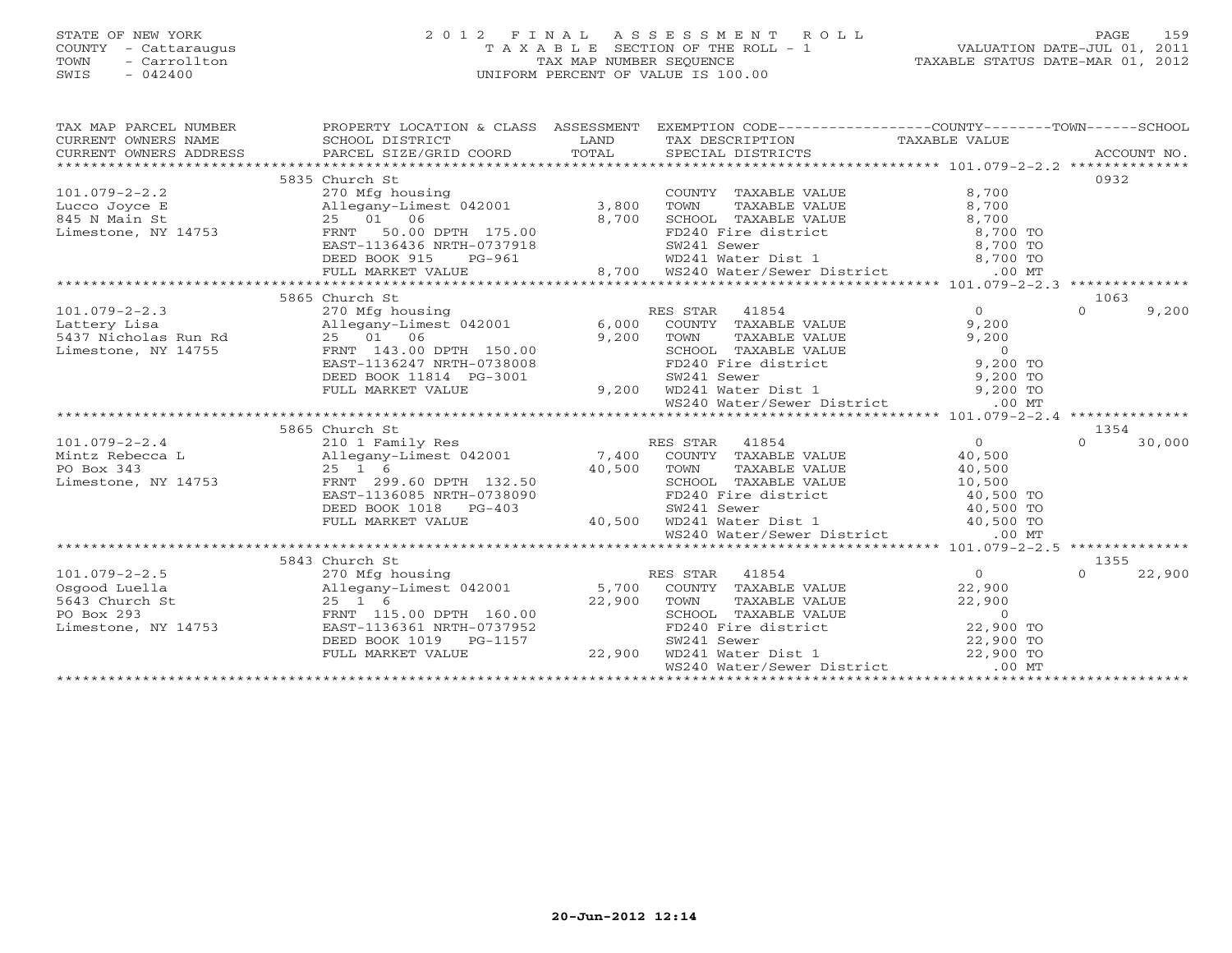# STATE OF NEW YORK 2 0 1 2 F I N A L A S S E S S M E N T R O L L PAGE 160 COUNTY - Cattaraugus T A X A B L E SECTION OF THE ROLL - 1 VALUATION DATE-JUL 01, 2011 TOWN - Carrollton TAX MAP NUMBER SEQUENCE TAXABLE STATUS DATE-MAR 01, 2012 SWIS - 042400 UNIFORM PERCENT OF VALUE IS 100.00UNIFORM PERCENT OF VALUE IS 100.00

| TAX MAP PARCEL NUMBER<br>CURRENT OWNERS NAME<br>$\begin{tabular}{lllllllll} \multicolumn{2}{l}{{\small\sc{CURER}}}& $\text{MME}$ & $\text{SCHOOL} & $\text{DISTRICT}$ & $\text{LAND}$ & $\text{TAX} & $\text{DESCRIPTION}$ & $\text{TAXABLE} & $\text{VALUE}$ \\ & $\text{CURERIT} & $\text{WWERS} & $\text{ADDRES} & $\text{PARCEL} & $\text{SIZE/GRID} & $\text{COORD}$ & $\text{TOTAL}$ & $\text{SPECIAL} & $\text{DISTRICTS} & $\text{RCCOUNT} & $\text{NCCODNT} \\ & $\text{*X$+X$+X$+X$+X$+X$+X$+$<br>CURRENT OWNERS ADDRESS |                                                                                                                                                                                                                                                            |        | PROPERTY LOCATION & CLASS ASSESSMENT EXEMPTION CODE---------------COUNTY-------TOWN------SCHOOL                                                                                                                                                                                         |                | ACCOUNT NO.        |
|------------------------------------------------------------------------------------------------------------------------------------------------------------------------------------------------------------------------------------------------------------------------------------------------------------------------------------------------------------------------------------------------------------------------------------------------------------------------------------------------------------------------------------|------------------------------------------------------------------------------------------------------------------------------------------------------------------------------------------------------------------------------------------------------------|--------|-----------------------------------------------------------------------------------------------------------------------------------------------------------------------------------------------------------------------------------------------------------------------------------------|----------------|--------------------|
|                                                                                                                                                                                                                                                                                                                                                                                                                                                                                                                                    | 5811 Church St                                                                                                                                                                                                                                             |        |                                                                                                                                                                                                                                                                                         |                | 0734               |
| $101.079 - 2 - 4$                                                                                                                                                                                                                                                                                                                                                                                                                                                                                                                  |                                                                                                                                                                                                                                                            |        |                                                                                                                                                                                                                                                                                         | $\Omega$       | $\Omega$<br>30,000 |
| Miles Ethel M<br>5811 Church St                                                                                                                                                                                                                                                                                                                                                                                                                                                                                                    | 210 1 Family Res<br>Allegany-Limest 042001 5,100 COUNTY TAXABLE VALUE                                                                                                                                                                                      |        |                                                                                                                                                                                                                                                                                         | 51,700         |                    |
|                                                                                                                                                                                                                                                                                                                                                                                                                                                                                                                                    | 25 01 06                                                                                                                                                                                                                                                   | 51,700 | TAXABLE VALUE<br>TOWN                                                                                                                                                                                                                                                                   | 51,700         |                    |
| Limestone, NY 14753                                                                                                                                                                                                                                                                                                                                                                                                                                                                                                                | FRNT 99.00 DPTH 140.00                                                                                                                                                                                                                                     |        |                                                                                                                                                                                                                                                                                         |                |                    |
|                                                                                                                                                                                                                                                                                                                                                                                                                                                                                                                                    | EAST-1136769 NRTH-0737781                                                                                                                                                                                                                                  |        |                                                                                                                                                                                                                                                                                         |                |                    |
|                                                                                                                                                                                                                                                                                                                                                                                                                                                                                                                                    | DEED BOOK 1019 PG-1084                                                                                                                                                                                                                                     |        | CONOUL TAXABLE VALUE<br>SCHOOL TAXABLE VALUE<br>FD240 Fire district<br>SW241 Sewer 51,700 TO<br>9.00 SCHOOL TAXABLE VALUE<br>781 FD240 Fire district 51,700 TO<br>51,700 WD241 Water Dist 1 51,700 TO<br>51,700 WD241 Water Dist 1 51,700 TO<br>51,700 WS240 Water/Sewer District 00 MT |                |                    |
|                                                                                                                                                                                                                                                                                                                                                                                                                                                                                                                                    | FULL MARKET VALUE                                                                                                                                                                                                                                          |        |                                                                                                                                                                                                                                                                                         |                |                    |
|                                                                                                                                                                                                                                                                                                                                                                                                                                                                                                                                    |                                                                                                                                                                                                                                                            |        |                                                                                                                                                                                                                                                                                         |                |                    |
|                                                                                                                                                                                                                                                                                                                                                                                                                                                                                                                                    |                                                                                                                                                                                                                                                            |        |                                                                                                                                                                                                                                                                                         |                |                    |
|                                                                                                                                                                                                                                                                                                                                                                                                                                                                                                                                    | 5799 Church St                                                                                                                                                                                                                                             |        |                                                                                                                                                                                                                                                                                         |                | 0839               |
| $101.079 - 2 - 6$                                                                                                                                                                                                                                                                                                                                                                                                                                                                                                                  | 210 1 Family Res                                                                                                                                                                                                                                           |        | COUNTY TAXABLE VALUE 48,000                                                                                                                                                                                                                                                             |                |                    |
|                                                                                                                                                                                                                                                                                                                                                                                                                                                                                                                                    | Allegany-Limest 042001 5,100                                                                                                                                                                                                                               |        | TOWN<br>TAXABLE VALUE                                                                                                                                                                                                                                                                   | 48,000         |                    |
|                                                                                                                                                                                                                                                                                                                                                                                                                                                                                                                                    |                                                                                                                                                                                                                                                            |        |                                                                                                                                                                                                                                                                                         |                |                    |
|                                                                                                                                                                                                                                                                                                                                                                                                                                                                                                                                    |                                                                                                                                                                                                                                                            |        |                                                                                                                                                                                                                                                                                         |                |                    |
|                                                                                                                                                                                                                                                                                                                                                                                                                                                                                                                                    |                                                                                                                                                                                                                                                            |        |                                                                                                                                                                                                                                                                                         |                |                    |
|                                                                                                                                                                                                                                                                                                                                                                                                                                                                                                                                    | 25 01 06 48,000 3CHOOL TAXABLE VALUE 48,000 TO<br>FRNT 119.60 DPTH 140.00 FD240 Fire district 48,000 TO<br>EAST-1136873 NRTH-0737776 5W241 Sewer 48,000 TO<br>DEED BOOK 00961 PG-00384 48,000 WS240 Water District 48,000 TO<br>FULL M                     |        |                                                                                                                                                                                                                                                                                         |                |                    |
|                                                                                                                                                                                                                                                                                                                                                                                                                                                                                                                                    |                                                                                                                                                                                                                                                            |        |                                                                                                                                                                                                                                                                                         |                |                    |
|                                                                                                                                                                                                                                                                                                                                                                                                                                                                                                                                    |                                                                                                                                                                                                                                                            |        |                                                                                                                                                                                                                                                                                         |                |                    |
|                                                                                                                                                                                                                                                                                                                                                                                                                                                                                                                                    | 5793 Church St<br>9/93 Cnurch St<br>210 1 Family Res<br>Allegany-Limest 042001 degang at the state of the Hegany-Limest 042001 degang at the state of the state of the state of the school of the school of the school of the school of the school $\frac$ |        |                                                                                                                                                                                                                                                                                         | $\overline{0}$ | 0802               |
| $101.079 - 2 - 7$                                                                                                                                                                                                                                                                                                                                                                                                                                                                                                                  |                                                                                                                                                                                                                                                            |        |                                                                                                                                                                                                                                                                                         |                | $\Omega$<br>30,000 |
| St John Mary S                                                                                                                                                                                                                                                                                                                                                                                                                                                                                                                     |                                                                                                                                                                                                                                                            |        | TAXABLE VALUE                                                                                                                                                                                                                                                                           | 31,500         |                    |
| James Farr<br>5794 Church St                                                                                                                                                                                                                                                                                                                                                                                                                                                                                                       |                                                                                                                                                                                                                                                            |        |                                                                                                                                                                                                                                                                                         | 31,500         |                    |
| Limestone, NY 14753                                                                                                                                                                                                                                                                                                                                                                                                                                                                                                                | EAST-1136950 NRTH-0737744                                                                                                                                                                                                                                  |        |                                                                                                                                                                                                                                                                                         |                |                    |
|                                                                                                                                                                                                                                                                                                                                                                                                                                                                                                                                    | DEED BOOK 1019 PG-1014                                                                                                                                                                                                                                     |        |                                                                                                                                                                                                                                                                                         |                |                    |
|                                                                                                                                                                                                                                                                                                                                                                                                                                                                                                                                    | FULL MARKET VALUE                                                                                                                                                                                                                                          |        | 135.00 31,500 1000 RCHOOL TAXABLE VALUE 1,500<br>T37744 FD240 Fire district 31,500 TO<br>-1014 50241 Sever 31,500 TO<br>31,500 WD241 Water Dist 1 31,500 TO                                                                                                                             |                |                    |
|                                                                                                                                                                                                                                                                                                                                                                                                                                                                                                                                    |                                                                                                                                                                                                                                                            |        | WS240 Water/Sewer District                                                                                                                                                                                                                                                              | $.00$ MT       |                    |
|                                                                                                                                                                                                                                                                                                                                                                                                                                                                                                                                    |                                                                                                                                                                                                                                                            |        |                                                                                                                                                                                                                                                                                         |                |                    |
|                                                                                                                                                                                                                                                                                                                                                                                                                                                                                                                                    | 5787 Church St                                                                                                                                                                                                                                             |        |                                                                                                                                                                                                                                                                                         |                | 0814               |
| $101.079 - 2 - 8$                                                                                                                                                                                                                                                                                                                                                                                                                                                                                                                  | 210 1 Family Res                                                                                                                                                                                                                                           |        | RES STAR 41854                                                                                                                                                                                                                                                                          | $\overline{O}$ | $\Omega$<br>30,000 |
| Edstrom Sheila A<br>PO Box 171 and the same structure of the structure of the structure of the structure of the structure of the structure<br>PO Box 171 and the structure of the structure of the structure of the structure of                                                                                                                                                                                                                                                                                                   |                                                                                                                                                                                                                                                            |        |                                                                                                                                                                                                                                                                                         | 61,000         |                    |
|                                                                                                                                                                                                                                                                                                                                                                                                                                                                                                                                    |                                                                                                                                                                                                                                                            |        |                                                                                                                                                                                                                                                                                         |                |                    |
|                                                                                                                                                                                                                                                                                                                                                                                                                                                                                                                                    |                                                                                                                                                                                                                                                            |        |                                                                                                                                                                                                                                                                                         |                |                    |
|                                                                                                                                                                                                                                                                                                                                                                                                                                                                                                                                    | EAST-1137038 NRTH-0737709                                                                                                                                                                                                                                  |        | TOWN TAXABLE VALUE 61,000<br>SCHOOL TAXABLE VALUE 31,000<br>FD240 Fire district 61,000 TO                                                                                                                                                                                               |                |                    |
|                                                                                                                                                                                                                                                                                                                                                                                                                                                                                                                                    | DEED BOOK 11369 PG-2001                                                                                                                                                                                                                                    |        |                                                                                                                                                                                                                                                                                         |                |                    |
|                                                                                                                                                                                                                                                                                                                                                                                                                                                                                                                                    | FULL MARKET VALUE                                                                                                                                                                                                                                          | 61,000 |                                                                                                                                                                                                                                                                                         |                |                    |
|                                                                                                                                                                                                                                                                                                                                                                                                                                                                                                                                    |                                                                                                                                                                                                                                                            |        | SW241 Sewer 61,000 TO<br>WD241 Water Dist 1 61,000 TO<br>WS240 Water/Sewer District .00 MT                                                                                                                                                                                              |                |                    |
|                                                                                                                                                                                                                                                                                                                                                                                                                                                                                                                                    |                                                                                                                                                                                                                                                            |        |                                                                                                                                                                                                                                                                                         |                |                    |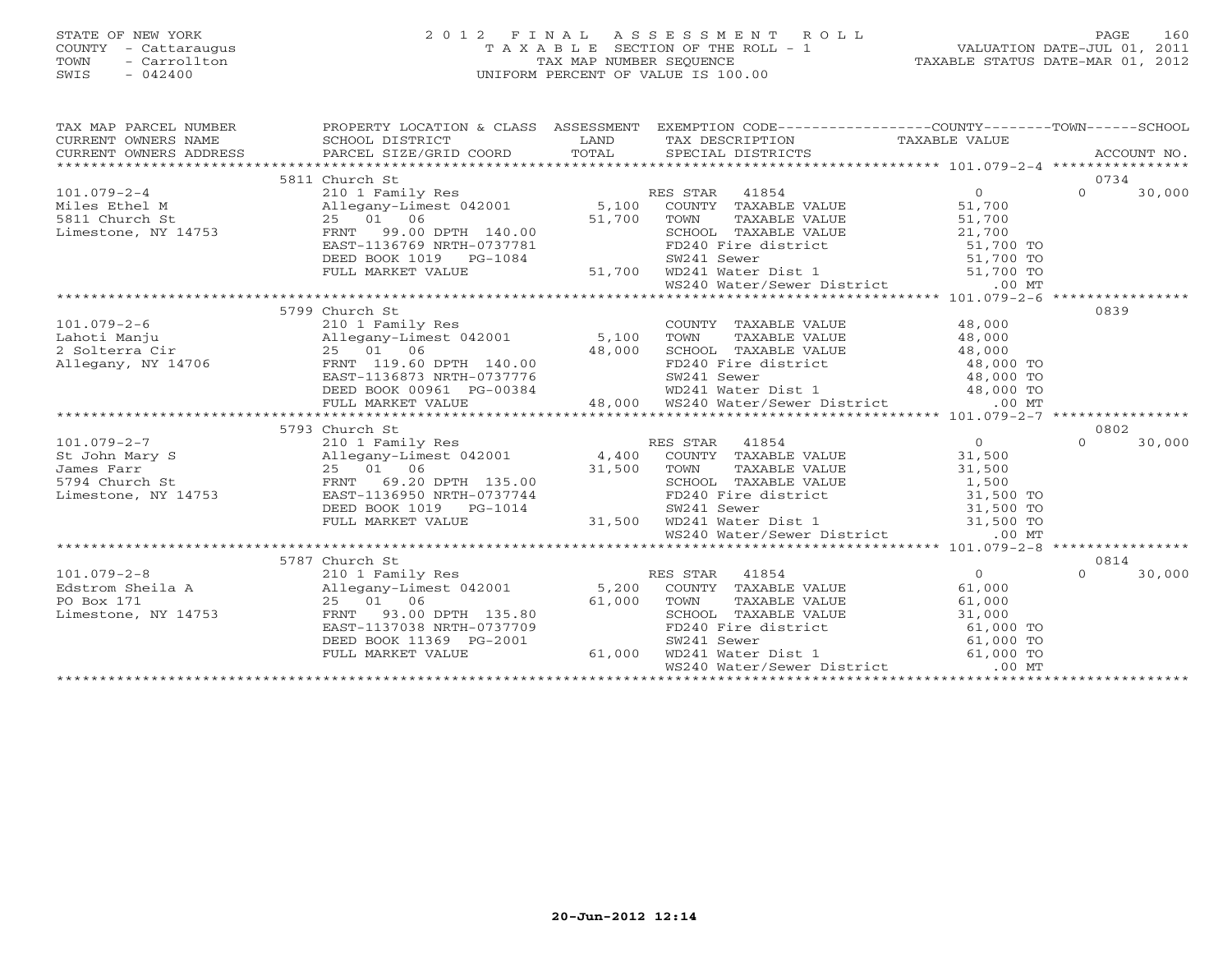# STATE OF NEW YORK 2 0 1 2 F I N A L A S S E S S M E N T R O L L PAGE 161 COUNTY - Cattaraugus T A X A B L E SECTION OF THE ROLL - 1 VALUATION DATE-JUL 01, 2011 TOWN - Carrollton TAX MAP NUMBER SEQUENCE TAXABLE STATUS DATE-MAR 01, 2012 SWIS - 042400 UNIFORM PERCENT OF VALUE IS 100.00UNIFORM PERCENT OF VALUE IS 100.00

| TAX MAP PARCEL NUMBER | PROPERTY LOCATION & CLASS ASSESSMENT EXEMPTION CODE-----------------COUNTY-------TOWN------SCHOOL                                                                                                                                                                                                                                                                                                                                                                                    |                                                  |                                                |
|-----------------------|--------------------------------------------------------------------------------------------------------------------------------------------------------------------------------------------------------------------------------------------------------------------------------------------------------------------------------------------------------------------------------------------------------------------------------------------------------------------------------------|--------------------------------------------------|------------------------------------------------|
|                       |                                                                                                                                                                                                                                                                                                                                                                                                                                                                                      |                                                  |                                                |
|                       |                                                                                                                                                                                                                                                                                                                                                                                                                                                                                      |                                                  |                                                |
|                       | $\begin{tabular}{lllllll} \multicolumn{2}{c}{\textbf{CURRENT}} & \multicolumn{2}{c}{\textbf{WNERS}} & \multicolumn{2}{c}{\textbf{NAME}} & \multicolumn{2}{c}{\textbf{SCHOOL}} & \multicolumn{2}{c}{\textbf{DISTRICT}} & \multicolumn{2}{c}{\textbf{LAND}} & \multicolumn{2}{c}{\textbf{TAX} \textbf{DESCRIPTION}} & \multicolumn{2}{c}{\textbf{TAXABLE} \textbf{ VALUE}} & \multicolumn{2}{c}{\textbf{ACCOUNT NO.}} \\ & \multicolumn{2}{c}{\textbf{CURRENT}} & \multicolumn{2}{c}{$ |                                                  |                                                |
|                       | 5777 Church St                                                                                                                                                                                                                                                                                                                                                                                                                                                                       |                                                  | 0763                                           |
|                       |                                                                                                                                                                                                                                                                                                                                                                                                                                                                                      |                                                  |                                                |
|                       |                                                                                                                                                                                                                                                                                                                                                                                                                                                                                      |                                                  |                                                |
|                       |                                                                                                                                                                                                                                                                                                                                                                                                                                                                                      |                                                  |                                                |
|                       |                                                                                                                                                                                                                                                                                                                                                                                                                                                                                      |                                                  |                                                |
|                       |                                                                                                                                                                                                                                                                                                                                                                                                                                                                                      |                                                  |                                                |
|                       |                                                                                                                                                                                                                                                                                                                                                                                                                                                                                      |                                                  |                                                |
|                       |                                                                                                                                                                                                                                                                                                                                                                                                                                                                                      |                                                  |                                                |
|                       |                                                                                                                                                                                                                                                                                                                                                                                                                                                                                      |                                                  |                                                |
|                       |                                                                                                                                                                                                                                                                                                                                                                                                                                                                                      |                                                  |                                                |
|                       | 5755 Church St                                                                                                                                                                                                                                                                                                                                                                                                                                                                       |                                                  | 0753                                           |
|                       |                                                                                                                                                                                                                                                                                                                                                                                                                                                                                      |                                                  | $\overline{0}$                                 |
|                       |                                                                                                                                                                                                                                                                                                                                                                                                                                                                                      |                                                  | $\begin{matrix} 0 \\ 0 \end{matrix}$<br>30,000 |
|                       |                                                                                                                                                                                                                                                                                                                                                                                                                                                                                      |                                                  |                                                |
|                       |                                                                                                                                                                                                                                                                                                                                                                                                                                                                                      |                                                  |                                                |
|                       |                                                                                                                                                                                                                                                                                                                                                                                                                                                                                      |                                                  |                                                |
|                       |                                                                                                                                                                                                                                                                                                                                                                                                                                                                                      |                                                  |                                                |
|                       |                                                                                                                                                                                                                                                                                                                                                                                                                                                                                      |                                                  |                                                |
|                       |                                                                                                                                                                                                                                                                                                                                                                                                                                                                                      |                                                  |                                                |
|                       |                                                                                                                                                                                                                                                                                                                                                                                                                                                                                      |                                                  |                                                |
|                       |                                                                                                                                                                                                                                                                                                                                                                                                                                                                                      |                                                  |                                                |
|                       | 560 Main St                                                                                                                                                                                                                                                                                                                                                                                                                                                                          |                                                  | 0785                                           |
|                       |                                                                                                                                                                                                                                                                                                                                                                                                                                                                                      |                                                  |                                                |
|                       |                                                                                                                                                                                                                                                                                                                                                                                                                                                                                      |                                                  |                                                |
|                       |                                                                                                                                                                                                                                                                                                                                                                                                                                                                                      |                                                  |                                                |
|                       |                                                                                                                                                                                                                                                                                                                                                                                                                                                                                      |                                                  |                                                |
|                       |                                                                                                                                                                                                                                                                                                                                                                                                                                                                                      |                                                  |                                                |
|                       |                                                                                                                                                                                                                                                                                                                                                                                                                                                                                      |                                                  |                                                |
|                       |                                                                                                                                                                                                                                                                                                                                                                                                                                                                                      |                                                  |                                                |
|                       |                                                                                                                                                                                                                                                                                                                                                                                                                                                                                      |                                                  |                                                |
|                       |                                                                                                                                                                                                                                                                                                                                                                                                                                                                                      |                                                  |                                                |
|                       | 544 Main St                                                                                                                                                                                                                                                                                                                                                                                                                                                                          |                                                  | 0769                                           |
|                       |                                                                                                                                                                                                                                                                                                                                                                                                                                                                                      | AGED C/T/S 41800  13,100  13,100  13,100  13,100 |                                                |
|                       |                                                                                                                                                                                                                                                                                                                                                                                                                                                                                      |                                                  | $0 \t 13,100$                                  |
|                       |                                                                                                                                                                                                                                                                                                                                                                                                                                                                                      |                                                  |                                                |
|                       |                                                                                                                                                                                                                                                                                                                                                                                                                                                                                      |                                                  |                                                |
|                       |                                                                                                                                                                                                                                                                                                                                                                                                                                                                                      |                                                  |                                                |
|                       |                                                                                                                                                                                                                                                                                                                                                                                                                                                                                      |                                                  |                                                |
|                       |                                                                                                                                                                                                                                                                                                                                                                                                                                                                                      |                                                  |                                                |
|                       |                                                                                                                                                                                                                                                                                                                                                                                                                                                                                      |                                                  |                                                |
|                       |                                                                                                                                                                                                                                                                                                                                                                                                                                                                                      |                                                  |                                                |
|                       | $\begin{array}{cccccccc} \texttt{101.079-2-12} & \texttt{544 Main St} & \texttt{Main Set} & \texttt{042001} & \texttt{13,100} & \texttt{13,100} & \texttt{13,100} & \texttt{13,100} & \texttt{13,100} & \texttt{13,100} & \texttt{13,100} & \texttt{13,100} & \texttt{13,100} & \texttt{13,100} & \texttt{13,100} & \texttt{13,100} & \texttt{13,100} & \texttt{13,$                                                                                                                 |                                                  |                                                |
|                       |                                                                                                                                                                                                                                                                                                                                                                                                                                                                                      |                                                  |                                                |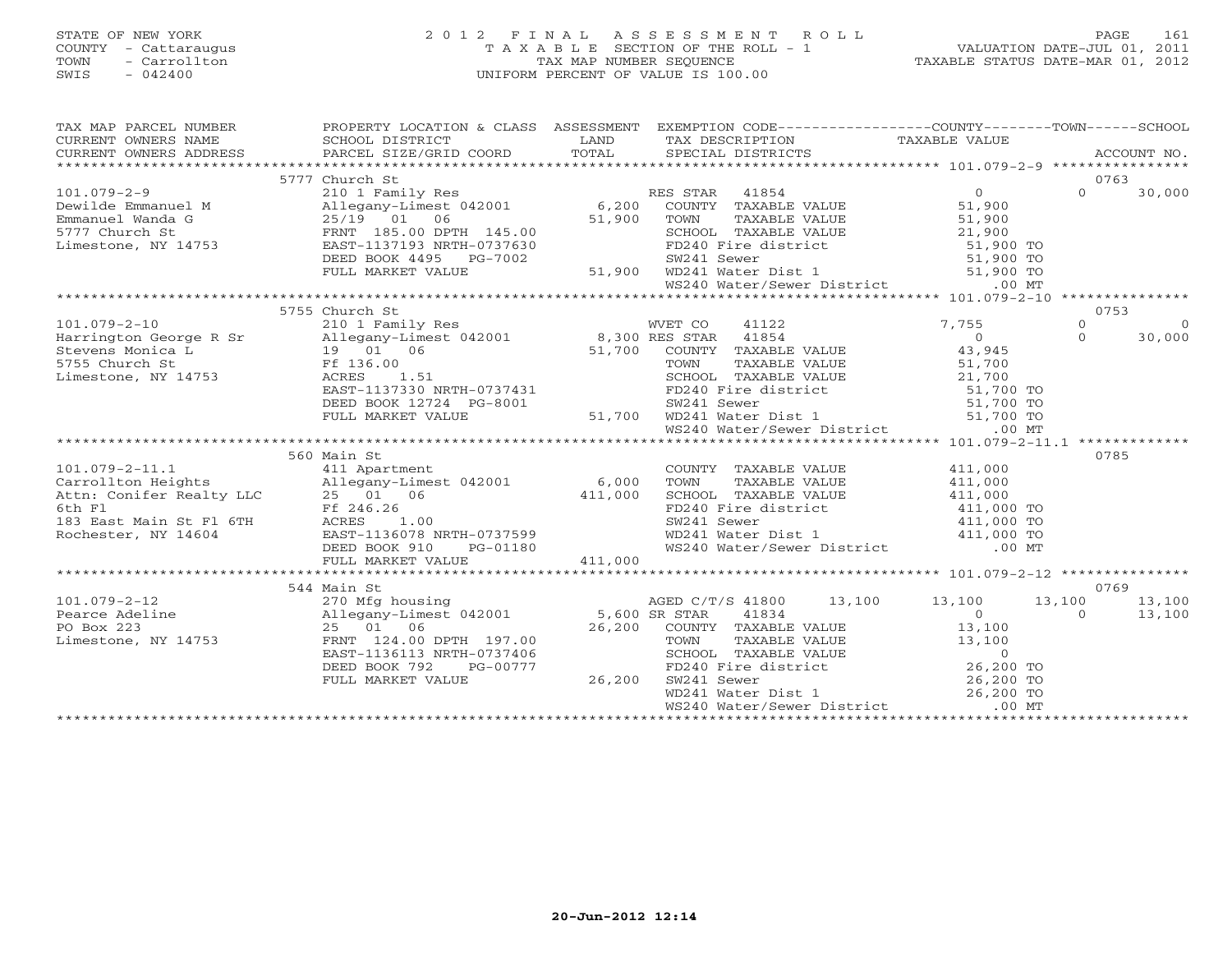## STATE OF NEW YORK 2 0 1 2 F I N A L A S S E S S M E N T R O L L PAGE 162 COUNTY - Cattaraugus T A X A B L E SECTION OF THE ROLL - 1 VALUATION DATE-JUL 01, 2011 TOWN - Carrollton TAX MAP NUMBER SEQUENCE TAXABLE STATUS DATE-MAR 01, 2012 SWIS - 042400 UNIFORM PERCENT OF VALUE IS 100.00UNIFORM PERCENT OF VALUE IS 100.00

| TAX MAP PARCEL NUMBER                                                                                                                                                                                                                                                                                                                                                                                                                                   | PROPERTY LOCATION & CLASS ASSESSMENT EXEMPTION CODE----------------COUNTY-------TOWN------SCHOOL |  |               |
|---------------------------------------------------------------------------------------------------------------------------------------------------------------------------------------------------------------------------------------------------------------------------------------------------------------------------------------------------------------------------------------------------------------------------------------------------------|--------------------------------------------------------------------------------------------------|--|---------------|
|                                                                                                                                                                                                                                                                                                                                                                                                                                                         |                                                                                                  |  |               |
|                                                                                                                                                                                                                                                                                                                                                                                                                                                         |                                                                                                  |  |               |
|                                                                                                                                                                                                                                                                                                                                                                                                                                                         |                                                                                                  |  |               |
|                                                                                                                                                                                                                                                                                                                                                                                                                                                         | 540 Main St                                                                                      |  | 0845          |
|                                                                                                                                                                                                                                                                                                                                                                                                                                                         |                                                                                                  |  |               |
|                                                                                                                                                                                                                                                                                                                                                                                                                                                         |                                                                                                  |  |               |
|                                                                                                                                                                                                                                                                                                                                                                                                                                                         |                                                                                                  |  |               |
|                                                                                                                                                                                                                                                                                                                                                                                                                                                         |                                                                                                  |  |               |
|                                                                                                                                                                                                                                                                                                                                                                                                                                                         |                                                                                                  |  |               |
|                                                                                                                                                                                                                                                                                                                                                                                                                                                         |                                                                                                  |  |               |
|                                                                                                                                                                                                                                                                                                                                                                                                                                                         |                                                                                                  |  |               |
|                                                                                                                                                                                                                                                                                                                                                                                                                                                         |                                                                                                  |  |               |
|                                                                                                                                                                                                                                                                                                                                                                                                                                                         | 532 Main St                                                                                      |  | 0725          |
| 101.079-2-14 $\begin{array}{l} 352 \text{ million} \\\text{230 3 Family Res} \\ 250 \text{Allegany-Limes1 042001} \\ 3110 \text{ Hinsdale Rd} \\ 010 \text{from} \text{NN} \\\text{N} \\\text{14760} \\ 5,000 \text{ from} \\\text{150 00 T} \\ 5,000 \text{ from} \\\text{16.0 0 P} \\ 110 \text{Hinsdale} \\ 5,000 \text{ from} \\\text{178.0 0} \\ 5,000 \text{ from} \\\text{18.0 0} \\ 5,0$                                                        |                                                                                                  |  |               |
|                                                                                                                                                                                                                                                                                                                                                                                                                                                         |                                                                                                  |  |               |
|                                                                                                                                                                                                                                                                                                                                                                                                                                                         |                                                                                                  |  |               |
|                                                                                                                                                                                                                                                                                                                                                                                                                                                         |                                                                                                  |  |               |
|                                                                                                                                                                                                                                                                                                                                                                                                                                                         |                                                                                                  |  |               |
|                                                                                                                                                                                                                                                                                                                                                                                                                                                         |                                                                                                  |  |               |
|                                                                                                                                                                                                                                                                                                                                                                                                                                                         |                                                                                                  |  |               |
|                                                                                                                                                                                                                                                                                                                                                                                                                                                         |                                                                                                  |  |               |
| 101.079-2-15<br>Middaugh Richard C 271 Mfg housings<br>Middaugh Richard C 211 Mfg housings<br>Middaugh Richard 2 211 Mg<br>2 Mobile Homes 19,200 19,200 SCHOOL TAXABLE VALUE 19,200<br>2 Mma, NY 14708 2 Mobile Homes<br>ENST-1136206 NR                                                                                                                                                                                                                | 526 Main St                                                                                      |  | 0806          |
|                                                                                                                                                                                                                                                                                                                                                                                                                                                         |                                                                                                  |  |               |
|                                                                                                                                                                                                                                                                                                                                                                                                                                                         |                                                                                                  |  |               |
|                                                                                                                                                                                                                                                                                                                                                                                                                                                         |                                                                                                  |  |               |
|                                                                                                                                                                                                                                                                                                                                                                                                                                                         |                                                                                                  |  |               |
|                                                                                                                                                                                                                                                                                                                                                                                                                                                         |                                                                                                  |  |               |
|                                                                                                                                                                                                                                                                                                                                                                                                                                                         |                                                                                                  |  |               |
|                                                                                                                                                                                                                                                                                                                                                                                                                                                         |                                                                                                  |  |               |
|                                                                                                                                                                                                                                                                                                                                                                                                                                                         |                                                                                                  |  |               |
|                                                                                                                                                                                                                                                                                                                                                                                                                                                         |                                                                                                  |  |               |
|                                                                                                                                                                                                                                                                                                                                                                                                                                                         | 518 Main St                                                                                      |  | 0832          |
|                                                                                                                                                                                                                                                                                                                                                                                                                                                         |                                                                                                  |  |               |
|                                                                                                                                                                                                                                                                                                                                                                                                                                                         |                                                                                                  |  |               |
|                                                                                                                                                                                                                                                                                                                                                                                                                                                         |                                                                                                  |  |               |
|                                                                                                                                                                                                                                                                                                                                                                                                                                                         |                                                                                                  |  |               |
|                                                                                                                                                                                                                                                                                                                                                                                                                                                         |                                                                                                  |  |               |
|                                                                                                                                                                                                                                                                                                                                                                                                                                                         |                                                                                                  |  |               |
|                                                                                                                                                                                                                                                                                                                                                                                                                                                         |                                                                                                  |  |               |
|                                                                                                                                                                                                                                                                                                                                                                                                                                                         | 512 Main St                                                                                      |  | 0772          |
|                                                                                                                                                                                                                                                                                                                                                                                                                                                         |                                                                                                  |  | $0 \t 30,000$ |
|                                                                                                                                                                                                                                                                                                                                                                                                                                                         |                                                                                                  |  |               |
|                                                                                                                                                                                                                                                                                                                                                                                                                                                         |                                                                                                  |  |               |
|                                                                                                                                                                                                                                                                                                                                                                                                                                                         |                                                                                                  |  |               |
|                                                                                                                                                                                                                                                                                                                                                                                                                                                         |                                                                                                  |  |               |
|                                                                                                                                                                                                                                                                                                                                                                                                                                                         |                                                                                                  |  |               |
|                                                                                                                                                                                                                                                                                                                                                                                                                                                         |                                                                                                  |  |               |
| 101.079-2-17<br>Sout Thelma G $\begin{array}{l} 512 \text{ Main St} \\ 2101 \text{ Family Res} \\ \text{Scott} \text{ The image} \\ \text{PO Box 202} \\ \text{Limes, NY 14753} \\ \text{Limes, NY 14753} \\ \text{EREF-113624} \\ \text{EASTAR} \end{array} \quad \begin{array}{l} \text{RES STAR} \\ \text{RES STAR} \\ \text{S,000} \\ \text{COMTY} \\ \text{COMTY} \\ \text{COMTY} \\ \text{COMTY} \\ \text{COMTY} \\ \text{COMTY} \\ \text{NAABLE$ |                                                                                                  |  |               |
|                                                                                                                                                                                                                                                                                                                                                                                                                                                         |                                                                                                  |  |               |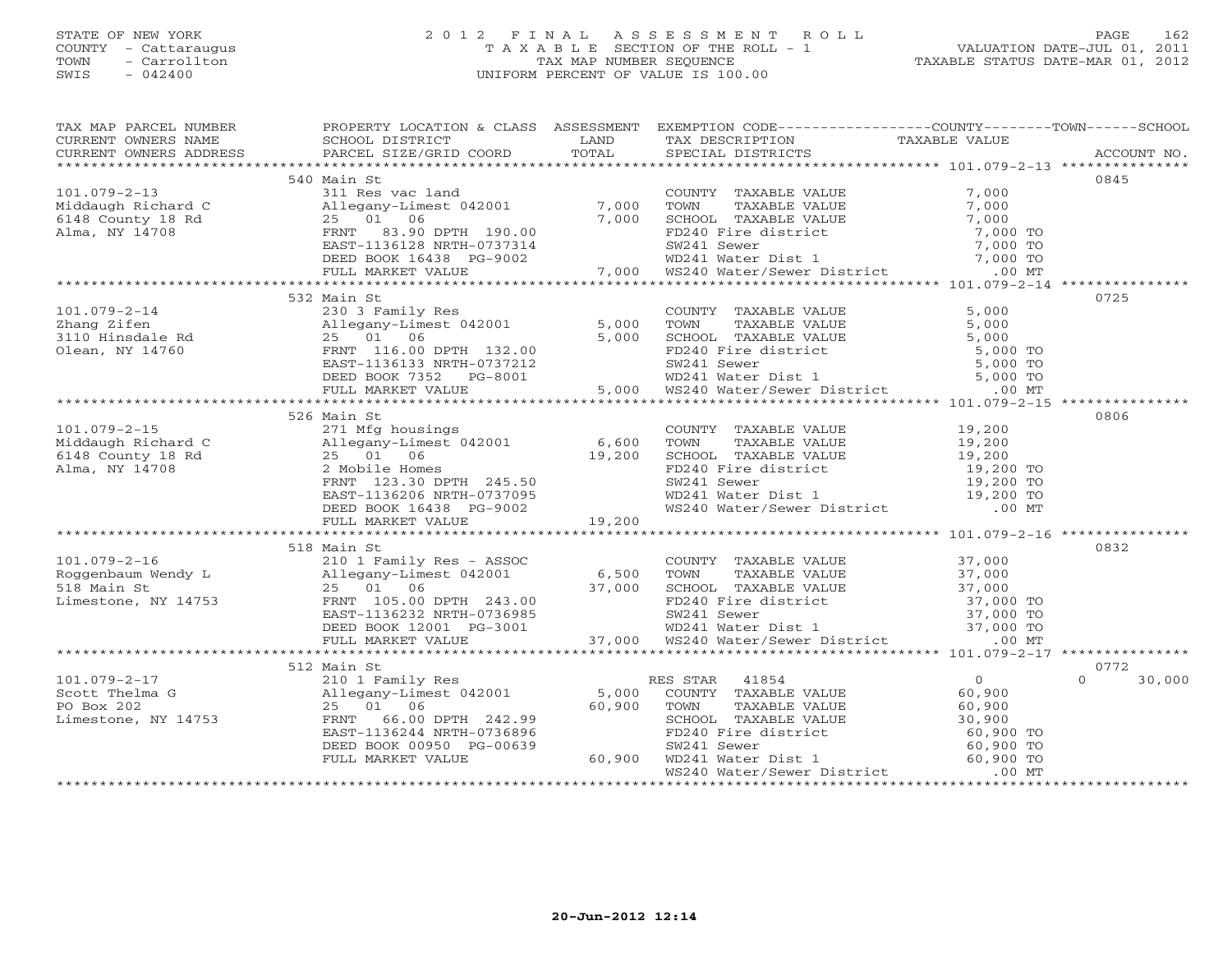## STATE OF NEW YORK 2 0 1 2 F I N A L A S S E S S M E N T R O L L PAGE 163 COUNTY - Cattaraugus T A X A B L E SECTION OF THE ROLL - 1 VALUATION DATE-JUL 01, 2011 TOWN - Carrollton TAX MAP NUMBER SEQUENCE TAXABLE STATUS DATE-MAR 01, 2012 SWIS - 042400 UNIFORM PERCENT OF VALUE IS 100.00UNIFORM PERCENT OF VALUE IS 100.00

| TAX MAP PARCEL NUMBER                                                                                                                                                                                                                                                                                                                                                                                                                                          | PROPERTY LOCATION & CLASS ASSESSMENT EXEMPTION CODE----------------COUNTY-------TOWN------SCHOOL |        |                                                                                                                                                                                                               |                    |
|----------------------------------------------------------------------------------------------------------------------------------------------------------------------------------------------------------------------------------------------------------------------------------------------------------------------------------------------------------------------------------------------------------------------------------------------------------------|--------------------------------------------------------------------------------------------------|--------|---------------------------------------------------------------------------------------------------------------------------------------------------------------------------------------------------------------|--------------------|
| CURRENT OWNERS NAME                                                                                                                                                                                                                                                                                                                                                                                                                                            | SCHOOL DISTRICT                     LAND        TAX DESCRIPTION                  TAXABLE VALUE   |        |                                                                                                                                                                                                               |                    |
|                                                                                                                                                                                                                                                                                                                                                                                                                                                                |                                                                                                  |        |                                                                                                                                                                                                               |                    |
|                                                                                                                                                                                                                                                                                                                                                                                                                                                                |                                                                                                  |        |                                                                                                                                                                                                               | 0756               |
|                                                                                                                                                                                                                                                                                                                                                                                                                                                                | 508 Main St                                                                                      |        |                                                                                                                                                                                                               |                    |
|                                                                                                                                                                                                                                                                                                                                                                                                                                                                |                                                                                                  |        |                                                                                                                                                                                                               |                    |
|                                                                                                                                                                                                                                                                                                                                                                                                                                                                |                                                                                                  |        |                                                                                                                                                                                                               |                    |
|                                                                                                                                                                                                                                                                                                                                                                                                                                                                |                                                                                                  |        |                                                                                                                                                                                                               |                    |
|                                                                                                                                                                                                                                                                                                                                                                                                                                                                |                                                                                                  |        |                                                                                                                                                                                                               |                    |
|                                                                                                                                                                                                                                                                                                                                                                                                                                                                |                                                                                                  |        |                                                                                                                                                                                                               |                    |
|                                                                                                                                                                                                                                                                                                                                                                                                                                                                |                                                                                                  |        |                                                                                                                                                                                                               |                    |
| $\begin{array}{cccccccc} 101.079-2-18 & 508 \text{ Main St.} & 508 \text{ Main St.} & 508 \text{ Main St.} & 508 \text{ Main St.} & 508 \text{ Main St.} & 508 \text{ Volume} & 508 \text{ Volume} & 508 \text{ Volume} & 508 \text{ Volume} & 508 \text{ Volume} & 508 \text{ Volume} & 508 \text{ Volume} & 508 \text{ Volume} & 508 \text{ Volume} & 508 \text{ Volume} & 508 \text{ Volume} & 508 \text{ Volume} & 508 \text{ Volume} & 508 \text{ Volume$ |                                                                                                  |        |                                                                                                                                                                                                               |                    |
|                                                                                                                                                                                                                                                                                                                                                                                                                                                                | 502 Main St                                                                                      |        |                                                                                                                                                                                                               | 0783               |
|                                                                                                                                                                                                                                                                                                                                                                                                                                                                |                                                                                                  |        |                                                                                                                                                                                                               | $\Omega$<br>30,000 |
|                                                                                                                                                                                                                                                                                                                                                                                                                                                                |                                                                                                  |        |                                                                                                                                                                                                               |                    |
|                                                                                                                                                                                                                                                                                                                                                                                                                                                                |                                                                                                  |        |                                                                                                                                                                                                               |                    |
|                                                                                                                                                                                                                                                                                                                                                                                                                                                                |                                                                                                  |        |                                                                                                                                                                                                               |                    |
|                                                                                                                                                                                                                                                                                                                                                                                                                                                                |                                                                                                  |        |                                                                                                                                                                                                               |                    |
|                                                                                                                                                                                                                                                                                                                                                                                                                                                                |                                                                                                  |        |                                                                                                                                                                                                               |                    |
|                                                                                                                                                                                                                                                                                                                                                                                                                                                                |                                                                                                  |        |                                                                                                                                                                                                               |                    |
|                                                                                                                                                                                                                                                                                                                                                                                                                                                                |                                                                                                  |        |                                                                                                                                                                                                               |                    |
|                                                                                                                                                                                                                                                                                                                                                                                                                                                                |                                                                                                  |        |                                                                                                                                                                                                               |                    |
|                                                                                                                                                                                                                                                                                                                                                                                                                                                                | 494-496 Main St                                                                                  |        |                                                                                                                                                                                                               | 0784               |
|                                                                                                                                                                                                                                                                                                                                                                                                                                                                |                                                                                                  |        |                                                                                                                                                                                                               |                    |
|                                                                                                                                                                                                                                                                                                                                                                                                                                                                |                                                                                                  |        |                                                                                                                                                                                                               |                    |
|                                                                                                                                                                                                                                                                                                                                                                                                                                                                |                                                                                                  |        |                                                                                                                                                                                                               |                    |
|                                                                                                                                                                                                                                                                                                                                                                                                                                                                |                                                                                                  |        |                                                                                                                                                                                                               |                    |
|                                                                                                                                                                                                                                                                                                                                                                                                                                                                |                                                                                                  |        |                                                                                                                                                                                                               |                    |
|                                                                                                                                                                                                                                                                                                                                                                                                                                                                |                                                                                                  |        |                                                                                                                                                                                                               |                    |
|                                                                                                                                                                                                                                                                                                                                                                                                                                                                |                                                                                                  |        |                                                                                                                                                                                                               |                    |
| $\begin{array}{cccccccc} 101.079-2-20 & 494-496 \text{ min of 10000} & 101.079-2-20 & 494-496 \text{ min of 10000} & 220 2 Family Res & 220 2 Family Res & 220 2 Family Res & 6,500 TOWN T AXABLE VALUE & 72,500 & 72,500 & 72,500 & 72,500 & 72,500 & 72,500 & 72,500 & 72,500 & 72,500 & 72,500 & 72,500 & 72,500 & 72,50$                                                                                                                                   |                                                                                                  |        |                                                                                                                                                                                                               |                    |
|                                                                                                                                                                                                                                                                                                                                                                                                                                                                | 488 Main St                                                                                      |        |                                                                                                                                                                                                               | 0749               |
|                                                                                                                                                                                                                                                                                                                                                                                                                                                                |                                                                                                  |        |                                                                                                                                                                                                               |                    |
|                                                                                                                                                                                                                                                                                                                                                                                                                                                                |                                                                                                  |        |                                                                                                                                                                                                               |                    |
|                                                                                                                                                                                                                                                                                                                                                                                                                                                                |                                                                                                  |        |                                                                                                                                                                                                               |                    |
|                                                                                                                                                                                                                                                                                                                                                                                                                                                                |                                                                                                  |        |                                                                                                                                                                                                               |                    |
|                                                                                                                                                                                                                                                                                                                                                                                                                                                                |                                                                                                  |        |                                                                                                                                                                                                               |                    |
|                                                                                                                                                                                                                                                                                                                                                                                                                                                                |                                                                                                  |        |                                                                                                                                                                                                               |                    |
| 101.079-2-22<br>Frederick Mark<br>270 Ming housing<br>270 Ming housing<br>25 01 06<br>25 01 06 18,800 SCHOOL TAXABLE VALUE<br>25 01 06 18,800 SCHOOL TAXABLE VALUE<br>25 01 06 18,800 SCHOOL TAXABLE VALUE<br>25 01 06 18,800 TOWN TAXABLE VA                                                                                                                                                                                                                  |                                                                                                  |        |                                                                                                                                                                                                               |                    |
|                                                                                                                                                                                                                                                                                                                                                                                                                                                                | 476 Main St                                                                                      |        |                                                                                                                                                                                                               | 0702               |
|                                                                                                                                                                                                                                                                                                                                                                                                                                                                | 311 Res vac land                                                                                 |        |                                                                                                                                                                                                               |                    |
|                                                                                                                                                                                                                                                                                                                                                                                                                                                                |                                                                                                  |        |                                                                                                                                                                                                               |                    |
|                                                                                                                                                                                                                                                                                                                                                                                                                                                                |                                                                                                  |        |                                                                                                                                                                                                               |                    |
|                                                                                                                                                                                                                                                                                                                                                                                                                                                                |                                                                                                  |        |                                                                                                                                                                                                               |                    |
|                                                                                                                                                                                                                                                                                                                                                                                                                                                                |                                                                                                  |        |                                                                                                                                                                                                               |                    |
|                                                                                                                                                                                                                                                                                                                                                                                                                                                                |                                                                                                  |        |                                                                                                                                                                                                               |                    |
| 101.079-2-23 311 Res vac land<br>Burke Armand W Allegany-Limest 042001 11,000<br>2andi Carl 25 01 06 11,000<br>3279 McMclure Holw Ff 128.00<br>Allegany, NY 14706 ACRES 3.53<br>EAST-1136742 NRTH-0736393<br>DEED BOOK 103 PG-81<br>THE MONG                                                                                                                                                                                                                   |                                                                                                  |        | COUNTY TAXABLE VALUE<br>TOWN TAXABLE VALUE<br>SCHOOL TAXABLE VALUE<br>FD240 Fire district<br>SW241 Sewer<br>WD241 Water Dist 1 11,000 TO<br>WS240 Water/Sewer District<br>MS240 Water/Sewer District<br>COUNT |                    |
|                                                                                                                                                                                                                                                                                                                                                                                                                                                                | FULL MARKET VALUE                                                                                | 11,000 |                                                                                                                                                                                                               |                    |
|                                                                                                                                                                                                                                                                                                                                                                                                                                                                |                                                                                                  |        |                                                                                                                                                                                                               |                    |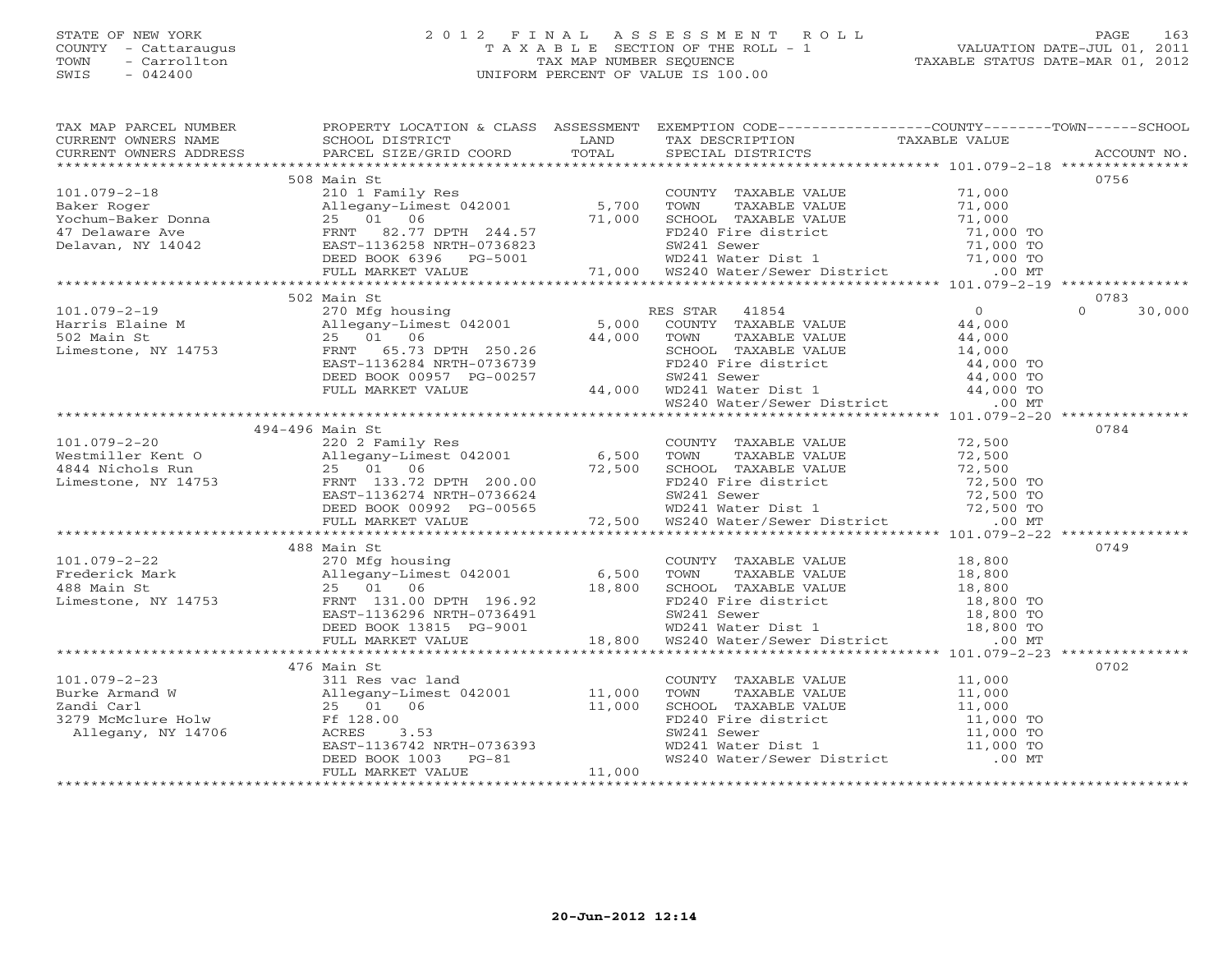## STATE OF NEW YORK 2 0 1 2 F I N A L A S S E S S M E N T R O L L PAGE 164 COUNTY - Cattaraugus T A X A B L E SECTION OF THE ROLL - 1 VALUATION DATE-JUL 01, 2011 TOWN - Carrollton TAX MAP NUMBER SEQUENCE TAXABLE STATUS DATE-MAR 01, 2012 SWIS - 042400 UNIFORM PERCENT OF VALUE IS 100.00UNIFORM PERCENT OF VALUE IS 100.00

| TAX MAP PARCEL NUMBER<br>CORRENT OWNERS NOME CONSUMERT ACCOUNT NO ANNO 1999 CONSUMERT OWNERS ADDRESS TO BURGEL SIZE/GRID COORD TOTAL SPECIAL DISTRICTS ACCOUNT NO CORRENT OWNERS ADDRESS PARCEL SIZE/GRID COORD TOTAL SPECIAL DISTRICTS ACCOUNT NO AND<br>CURRENT OWNERS NAME SCHOOL DISTRICT<br>CURRENT OWNERS ADDRESS PARCEL SIZE/GRII | PROPERTY LOCATION & CLASS ASSESSMENT EXEMPTION CODE----------------COUNTY-------TOWN------SCHOOL |                                                                                                                   |               |           |
|------------------------------------------------------------------------------------------------------------------------------------------------------------------------------------------------------------------------------------------------------------------------------------------------------------------------------------------|--------------------------------------------------------------------------------------------------|-------------------------------------------------------------------------------------------------------------------|---------------|-----------|
|                                                                                                                                                                                                                                                                                                                                          |                                                                                                  |                                                                                                                   |               |           |
|                                                                                                                                                                                                                                                                                                                                          | 468 Main St                                                                                      |                                                                                                                   | 0804          |           |
|                                                                                                                                                                                                                                                                                                                                          |                                                                                                  |                                                                                                                   | $0 \t 30,000$ |           |
|                                                                                                                                                                                                                                                                                                                                          |                                                                                                  |                                                                                                                   |               |           |
|                                                                                                                                                                                                                                                                                                                                          |                                                                                                  |                                                                                                                   |               |           |
|                                                                                                                                                                                                                                                                                                                                          |                                                                                                  |                                                                                                                   |               |           |
|                                                                                                                                                                                                                                                                                                                                          |                                                                                                  |                                                                                                                   |               |           |
|                                                                                                                                                                                                                                                                                                                                          |                                                                                                  |                                                                                                                   |               |           |
|                                                                                                                                                                                                                                                                                                                                          |                                                                                                  |                                                                                                                   |               |           |
|                                                                                                                                                                                                                                                                                                                                          |                                                                                                  |                                                                                                                   |               |           |
|                                                                                                                                                                                                                                                                                                                                          |                                                                                                  |                                                                                                                   |               |           |
|                                                                                                                                                                                                                                                                                                                                          | 5745 Church St                                                                                   |                                                                                                                   | 0792          |           |
|                                                                                                                                                                                                                                                                                                                                          |                                                                                                  |                                                                                                                   |               | 30,000    |
|                                                                                                                                                                                                                                                                                                                                          |                                                                                                  |                                                                                                                   |               |           |
|                                                                                                                                                                                                                                                                                                                                          |                                                                                                  |                                                                                                                   |               |           |
|                                                                                                                                                                                                                                                                                                                                          |                                                                                                  |                                                                                                                   |               |           |
|                                                                                                                                                                                                                                                                                                                                          |                                                                                                  |                                                                                                                   |               |           |
|                                                                                                                                                                                                                                                                                                                                          |                                                                                                  |                                                                                                                   |               |           |
|                                                                                                                                                                                                                                                                                                                                          |                                                                                                  |                                                                                                                   |               |           |
|                                                                                                                                                                                                                                                                                                                                          |                                                                                                  |                                                                                                                   |               |           |
|                                                                                                                                                                                                                                                                                                                                          |                                                                                                  |                                                                                                                   |               |           |
|                                                                                                                                                                                                                                                                                                                                          | 5735 Church St                                                                                   |                                                                                                                   | 0777          |           |
|                                                                                                                                                                                                                                                                                                                                          |                                                                                                  |                                                                                                                   | $\Omega$      | $\Omega$  |
|                                                                                                                                                                                                                                                                                                                                          |                                                                                                  |                                                                                                                   | $\Omega$      | $\bigcap$ |
|                                                                                                                                                                                                                                                                                                                                          |                                                                                                  |                                                                                                                   | $\Omega$      | 30,000    |
|                                                                                                                                                                                                                                                                                                                                          |                                                                                                  |                                                                                                                   |               |           |
|                                                                                                                                                                                                                                                                                                                                          |                                                                                                  |                                                                                                                   |               |           |
|                                                                                                                                                                                                                                                                                                                                          |                                                                                                  |                                                                                                                   |               |           |
|                                                                                                                                                                                                                                                                                                                                          |                                                                                                  |                                                                                                                   |               |           |
|                                                                                                                                                                                                                                                                                                                                          |                                                                                                  |                                                                                                                   |               |           |
|                                                                                                                                                                                                                                                                                                                                          |                                                                                                  |                                                                                                                   |               |           |
|                                                                                                                                                                                                                                                                                                                                          |                                                                                                  | CRTH-07373737<br>PG-00059<br>ALUE 66,000 SW241 Sewer<br>WD241 Water<br>WD241 Water<br>WS240 Water<br>TWS240 Water |               |           |
|                                                                                                                                                                                                                                                                                                                                          |                                                                                                  |                                                                                                                   |               |           |
|                                                                                                                                                                                                                                                                                                                                          |                                                                                                  |                                                                                                                   | 0843          |           |
|                                                                                                                                                                                                                                                                                                                                          |                                                                                                  |                                                                                                                   | $\Omega$      | $\Omega$  |
|                                                                                                                                                                                                                                                                                                                                          |                                                                                                  |                                                                                                                   | $\Omega$      | 48,500    |
|                                                                                                                                                                                                                                                                                                                                          |                                                                                                  |                                                                                                                   |               |           |
|                                                                                                                                                                                                                                                                                                                                          |                                                                                                  |                                                                                                                   |               |           |
|                                                                                                                                                                                                                                                                                                                                          |                                                                                                  |                                                                                                                   |               |           |
|                                                                                                                                                                                                                                                                                                                                          |                                                                                                  |                                                                                                                   |               |           |
|                                                                                                                                                                                                                                                                                                                                          |                                                                                                  |                                                                                                                   |               |           |
|                                                                                                                                                                                                                                                                                                                                          |                                                                                                  |                                                                                                                   |               |           |
|                                                                                                                                                                                                                                                                                                                                          |                                                                                                  |                                                                                                                   |               |           |
|                                                                                                                                                                                                                                                                                                                                          |                                                                                                  |                                                                                                                   |               |           |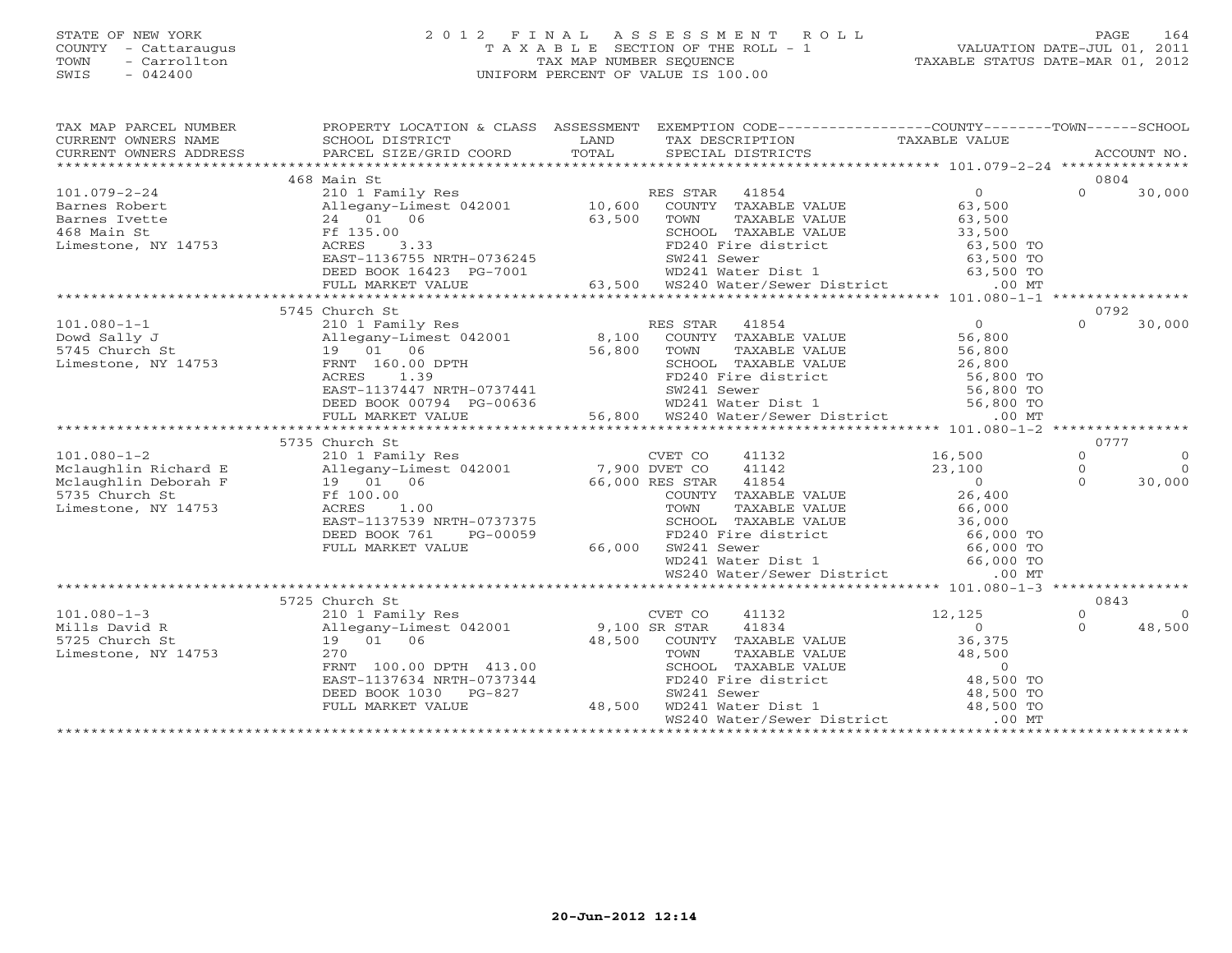# STATE OF NEW YORK 2 0 1 2 F I N A L A S S E S S M E N T R O L L PAGE 165 COUNTY - Cattaraugus T A X A B L E SECTION OF THE ROLL - 1 VALUATION DATE-JUL 01, 2011 TOWN - Carrollton TAX MAP NUMBER SEQUENCE TAXABLE STATUS DATE-MAR 01, 2012 SWIS - 042400 UNIFORM PERCENT OF VALUE IS 100.00UNIFORM PERCENT OF VALUE IS 100.00

| TAX MAP PARCEL NUMBER                                                                                                                                                                                                                                                      | PROPERTY LOCATION & CLASS ASSESSMENT EXEMPTION CODE----------------COUNTY-------TOWN------SCHOOL |        |                               |                                                |
|----------------------------------------------------------------------------------------------------------------------------------------------------------------------------------------------------------------------------------------------------------------------------|--------------------------------------------------------------------------------------------------|--------|-------------------------------|------------------------------------------------|
|                                                                                                                                                                                                                                                                            |                                                                                                  |        | TAX DESCRIPTION TAXABLE VALUE |                                                |
|                                                                                                                                                                                                                                                                            |                                                                                                  |        | SPECIAL DISTRICTS             | ACCOUNT NO.                                    |
|                                                                                                                                                                                                                                                                            |                                                                                                  |        |                               |                                                |
|                                                                                                                                                                                                                                                                            | 5709 Church St                                                                                   |        |                               | 0779                                           |
|                                                                                                                                                                                                                                                                            |                                                                                                  |        |                               | $\Omega$<br>30,000                             |
|                                                                                                                                                                                                                                                                            |                                                                                                  |        |                               |                                                |
|                                                                                                                                                                                                                                                                            |                                                                                                  |        |                               |                                                |
|                                                                                                                                                                                                                                                                            |                                                                                                  |        |                               |                                                |
|                                                                                                                                                                                                                                                                            |                                                                                                  |        |                               |                                                |
|                                                                                                                                                                                                                                                                            |                                                                                                  |        |                               |                                                |
|                                                                                                                                                                                                                                                                            |                                                                                                  |        |                               |                                                |
| 101.080-1-5<br>Deemer Gregory 210 Emmily Res RES STAR 41854<br>Deemer Gregory 210 I Family Res RES STAR 41854<br>210 Hinestone, NY FRANT 135.00 DPTH 210.00<br>ERS STAR 41854<br>21,900 COUNTY TAXABLE VALUE 41,900<br>21,900 TOWN TAXABL                                  |                                                                                                  |        |                               |                                                |
|                                                                                                                                                                                                                                                                            |                                                                                                  |        |                               |                                                |
|                                                                                                                                                                                                                                                                            | 5703 Church St                                                                                   |        |                               | 0681                                           |
| 101.080-1-6.1 $\begin{array}{ccccccccc} 101.080-1-6.1 & 2101111& 500 & 21011 & 50011 & 500 & 2101 & 5001 & 5001 & 5001 & 5001 & 5001 & 5001 & 5001 & 5001 & 5001 & 5001 & 5001 & 5001 & 5001 & 5001 & 5001 & 5001 & 5001 & 5001 & 5001 & 5001 & 5001 & 5001 & 5001 & 5001$ |                                                                                                  |        |                               |                                                |
|                                                                                                                                                                                                                                                                            |                                                                                                  |        |                               |                                                |
|                                                                                                                                                                                                                                                                            |                                                                                                  |        |                               |                                                |
|                                                                                                                                                                                                                                                                            |                                                                                                  |        |                               |                                                |
|                                                                                                                                                                                                                                                                            |                                                                                                  |        |                               |                                                |
|                                                                                                                                                                                                                                                                            |                                                                                                  |        |                               |                                                |
|                                                                                                                                                                                                                                                                            |                                                                                                  |        |                               |                                                |
|                                                                                                                                                                                                                                                                            |                                                                                                  |        |                               |                                                |
|                                                                                                                                                                                                                                                                            | 5701 Church St                                                                                   |        |                               | 0938                                           |
|                                                                                                                                                                                                                                                                            |                                                                                                  |        |                               | $\Omega$<br>$\mathbf{0}$                       |
|                                                                                                                                                                                                                                                                            |                                                                                                  |        |                               | $\bigcirc$                                     |
|                                                                                                                                                                                                                                                                            |                                                                                                  |        |                               | $\begin{matrix} 0 \\ 0 \end{matrix}$<br>50,500 |
|                                                                                                                                                                                                                                                                            |                                                                                                  |        |                               |                                                |
|                                                                                                                                                                                                                                                                            |                                                                                                  |        |                               |                                                |
|                                                                                                                                                                                                                                                                            |                                                                                                  |        |                               |                                                |
|                                                                                                                                                                                                                                                                            |                                                                                                  |        |                               |                                                |
|                                                                                                                                                                                                                                                                            |                                                                                                  |        |                               |                                                |
|                                                                                                                                                                                                                                                                            |                                                                                                  |        |                               |                                                |
|                                                                                                                                                                                                                                                                            |                                                                                                  |        |                               |                                                |
| 101.080-1-6.2<br>Barger David 210 1 Church St<br>25701 Church St<br>25701 Church St<br>25,250<br>25,250<br>Barger Jeanne L<br>19 01 06<br>50,500 SR STAR 41834<br>25,250<br>25,250<br>26,500 TO 200 DVET CO 41142<br>25,250<br>26,500 TO 200 DVET CO 41                    |                                                                                                  |        |                               |                                                |
|                                                                                                                                                                                                                                                                            |                                                                                                  |        |                               |                                                |
|                                                                                                                                                                                                                                                                            | 5685 Church St                                                                                   |        |                               | 0240                                           |
|                                                                                                                                                                                                                                                                            |                                                                                                  |        |                               | $\Omega$<br>30,000                             |
|                                                                                                                                                                                                                                                                            |                                                                                                  |        |                               |                                                |
|                                                                                                                                                                                                                                                                            |                                                                                                  |        |                               |                                                |
|                                                                                                                                                                                                                                                                            |                                                                                                  |        |                               |                                                |
|                                                                                                                                                                                                                                                                            |                                                                                                  |        |                               |                                                |
|                                                                                                                                                                                                                                                                            |                                                                                                  |        |                               |                                                |
|                                                                                                                                                                                                                                                                            |                                                                                                  |        |                               |                                                |
|                                                                                                                                                                                                                                                                            |                                                                                                  |        |                               |                                                |
|                                                                                                                                                                                                                                                                            |                                                                                                  |        |                               |                                                |
|                                                                                                                                                                                                                                                                            |                                                                                                  |        |                               | 0793                                           |
|                                                                                                                                                                                                                                                                            |                                                                                                  |        |                               |                                                |
|                                                                                                                                                                                                                                                                            |                                                                                                  |        |                               |                                                |
| Church St (Off)<br>101.080-1-9<br>Finlan Patricia D<br>Star Rte Box 68<br>Cyclone, PA 16726<br>Cyclone, PA 16726<br>Cyclone, PA 16726<br>Cyclone, PA 16726<br>Cyclone, PA 16726<br>Cyclone, PA 16726<br>Cyclone, PA 16726<br>Cyclone, PA 16726<br>Cycl                     |                                                                                                  |        |                               |                                                |
|                                                                                                                                                                                                                                                                            |                                                                                                  |        |                               |                                                |
|                                                                                                                                                                                                                                                                            |                                                                                                  |        |                               |                                                |
|                                                                                                                                                                                                                                                                            | DEED BOOK 00964 PG-00885                                                                         |        |                               |                                                |
|                                                                                                                                                                                                                                                                            | FULL MARKET VALUE                                                                                | 13,000 |                               |                                                |
|                                                                                                                                                                                                                                                                            |                                                                                                  |        |                               |                                                |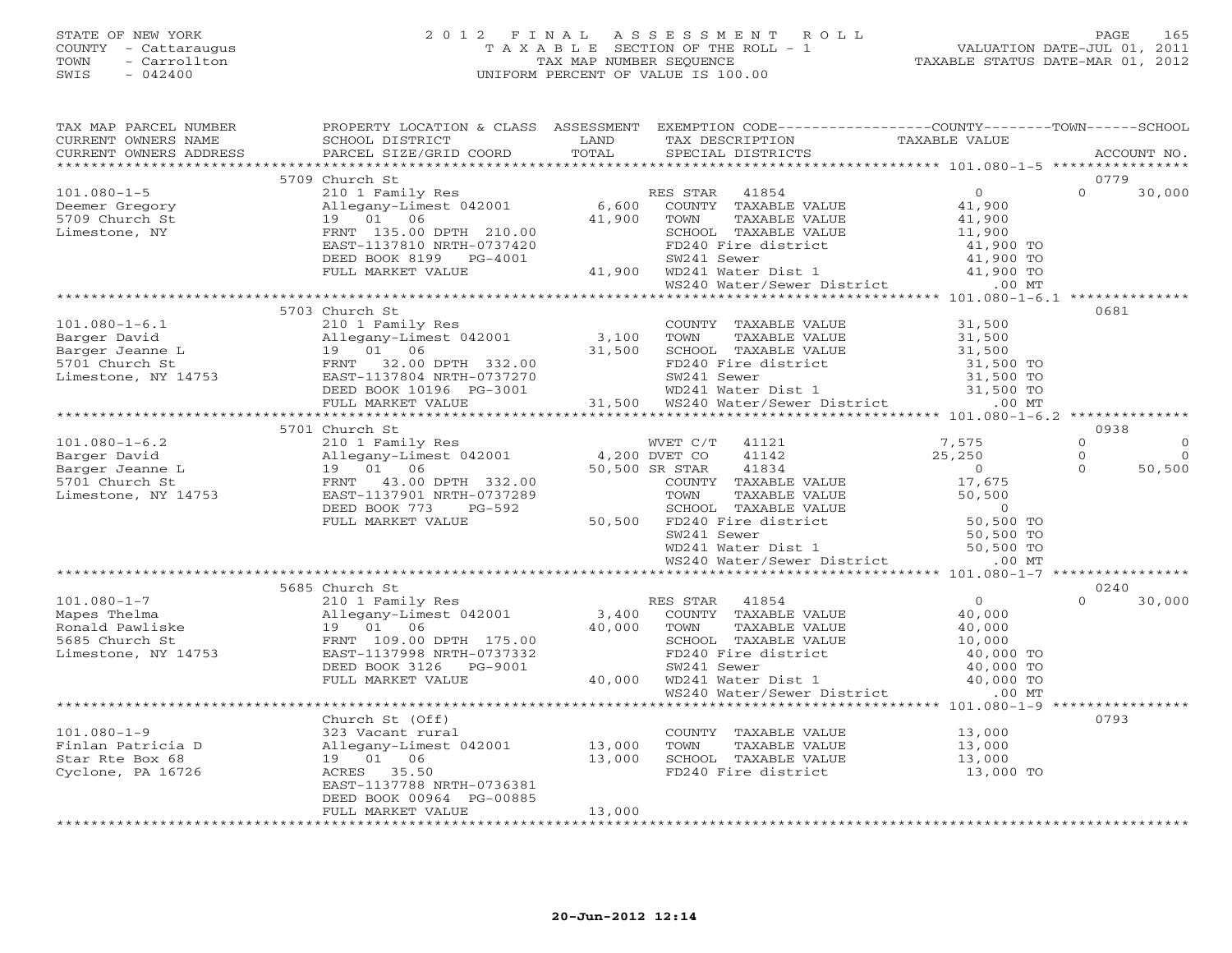# STATE OF NEW YORK 2 0 1 2 F I N A L A S S E S S M E N T R O L L PAGE 166 COUNTY - Cattaraugus T A X A B L E SECTION OF THE ROLL - 1 VALUATION DATE-JUL 01, 2011 TOWN - Carrollton TAX MAP NUMBER SEQUENCE TAXABLE STATUS DATE-MAR 01, 2012 SWIS - 042400 UNIFORM PERCENT OF VALUE IS 100.00UNIFORM PERCENT OF VALUE IS 100.00

| TAX MAP PARCEL NUMBER<br>CURRENT OWNERS NAME<br>CURRENT OWNERS ADDRESS | PROPERTY LOCATION & CLASS ASSESSMENT<br>SCHOOL DISTRICT<br>PARCEL SIZE/GRID COORD | LAND<br>TOTAL    | EXEMPTION CODE-----------------COUNTY-------TOWN------SCHOOL<br>TAX DESCRIPTION<br>SPECIAL DISTRICTS | TAXABLE VALUE    | ACCOUNT NO. |
|------------------------------------------------------------------------|-----------------------------------------------------------------------------------|------------------|------------------------------------------------------------------------------------------------------|------------------|-------------|
|                                                                        |                                                                                   |                  |                                                                                                      |                  |             |
|                                                                        | 5671 1/2 Nichols Run Rd                                                           |                  |                                                                                                      |                  | 1140        |
| $101.080 - 1 - 10$                                                     | 311 Res vac land                                                                  |                  | COUNTY TAXABLE VALUE                                                                                 | 2,300            |             |
| Finlan Patricia D                                                      | Allegany-Limest 042001                                                            | 2,300            | TOWN<br>TAXABLE VALUE                                                                                | 2,300            |             |
| Star Rte Box 68                                                        | 19 01 06                                                                          | 2,300            | SCHOOL TAXABLE VALUE                                                                                 | 2,300            |             |
| Cyclone, PA 16726                                                      | 1.53<br>ACRES<br>EAST-1138073 NRTH-0736991<br>DEED BOOK 00964 PG-00885            |                  | FD240 Fire district                                                                                  | 2,300 TO         |             |
|                                                                        | FULL MARKET VALUE                                                                 | 2,300            |                                                                                                      |                  |             |
|                                                                        |                                                                                   |                  |                                                                                                      |                  |             |
|                                                                        | Limestone Run Rd (Off)                                                            |                  |                                                                                                      |                  | 0375        |
| $109.000 - 1 - 4$                                                      | 910 Priv forest                                                                   |                  | COUNTY TAXABLE VALUE                                                                                 | 80,500           |             |
| Potter Lumber Co Inc<br>PO Box 10                                      | Allegany-Limest 042001<br>46 01 06                                                | 80,500<br>80,500 | TOWN<br>TAXABLE VALUE<br>SCHOOL TAXABLE VALUE                                                        | 80,500<br>80,500 |             |
| Allegany, NY 14706                                                     | ACRES 230.00                                                                      |                  | FD240 Fire district                                                                                  | 80,500 TO        |             |
|                                                                        | EAST-1128655 NRTH-0730992<br>DEED BOOK 676<br>PG-00060                            |                  |                                                                                                      |                  |             |
|                                                                        | FULL MARKET VALUE                                                                 | 80,500           |                                                                                                      |                  |             |
|                                                                        | Limestone Run Rd                                                                  |                  |                                                                                                      |                  | 0252        |
| $110.001 - 1 - 2$                                                      | 910 Priv forest                                                                   |                  | COUNTY TAXABLE VALUE                                                                                 | 53,900           |             |
| Torrey Thomas C                                                        | Allegany-Limest 042001                                                            | 53,900           | TAXABLE VALUE<br>TOWN                                                                                | 53,900           |             |
| Torrey Martha M                                                        | 41  01  06                                                                        | 53,900           | SCHOOL TAXABLE VALUE                                                                                 | 53,900           |             |
| 201 Parkside Dr                                                        | FRNT 1775.00 DPTH                                                                 |                  | FD240 Fire district                                                                                  | 53,900 TO        |             |
| Limestone, NY 14753                                                    | ACRES 141.15                                                                      |                  |                                                                                                      |                  |             |
|                                                                        | EAST-1131503 NRTH-0735786                                                         |                  |                                                                                                      |                  |             |
|                                                                        | DEED BOOK 00947 PG-00581<br>FULL MARKET VALUE                                     | 53,900           |                                                                                                      |                  |             |
|                                                                        |                                                                                   |                  | ********************************* 110.001-1-3 ****************                                       |                  |             |
|                                                                        | 357 1/2 Parkside Dr                                                               |                  |                                                                                                      |                  | 0337        |
| $110.001 - 1 - 3$                                                      | 910 Priv forest                                                                   |                  | COUNTY TAXABLE VALUE                                                                                 | 20,500           |             |
| Morris Thomas J                                                        | Allegany-Limest 042001                                                            | 20,500           | TAXABLE VALUE<br>TOWN                                                                                | 20,500           |             |
| 29 Morris Lane                                                         | 40  01  06                                                                        | 20,500           | SCHOOL TAXABLE VALUE                                                                                 | 20,500           |             |
| Bradford, PA 16701                                                     | By Will                                                                           |                  | FD240 Fire district                                                                                  | 20,500 TO        |             |
|                                                                        | ACRES 40.90                                                                       |                  |                                                                                                      |                  |             |
|                                                                        | EAST-1131579 NRTH-0734411                                                         |                  |                                                                                                      |                  |             |
|                                                                        | FULL MARKET VALUE                                                                 | 20,500           |                                                                                                      |                  |             |
|                                                                        | 347 1/2 Parkside Dr                                                               |                  |                                                                                                      |                  | 0193        |
| $110.001 - 1 - 4$                                                      | 910 Priv forest                                                                   |                  | COUNTY TAXABLE VALUE                                                                                 | 15,000           |             |
| Torrey Thomas C                                                        | Allegany-Limest 042001                                                            | 15,000           | TOWN<br>TAXABLE VALUE                                                                                | 15,000           |             |
| 201 Parkside Dr                                                        | 40 01 06                                                                          | 15,000           | SCHOOL TAXABLE VALUE                                                                                 | 15,000           |             |
| Limestone, NY 14753                                                    | 42.80<br>ACRES                                                                    |                  | FD240 Fire district                                                                                  | 15,000 TO        |             |
|                                                                        | EAST-1131680 NRTH-0733873                                                         |                  |                                                                                                      |                  |             |
|                                                                        | DEED BOOK 906<br>PG-01137                                                         |                  |                                                                                                      |                  |             |
|                                                                        | FULL MARKET VALUE<br>************************                                     | 15,000           |                                                                                                      |                  |             |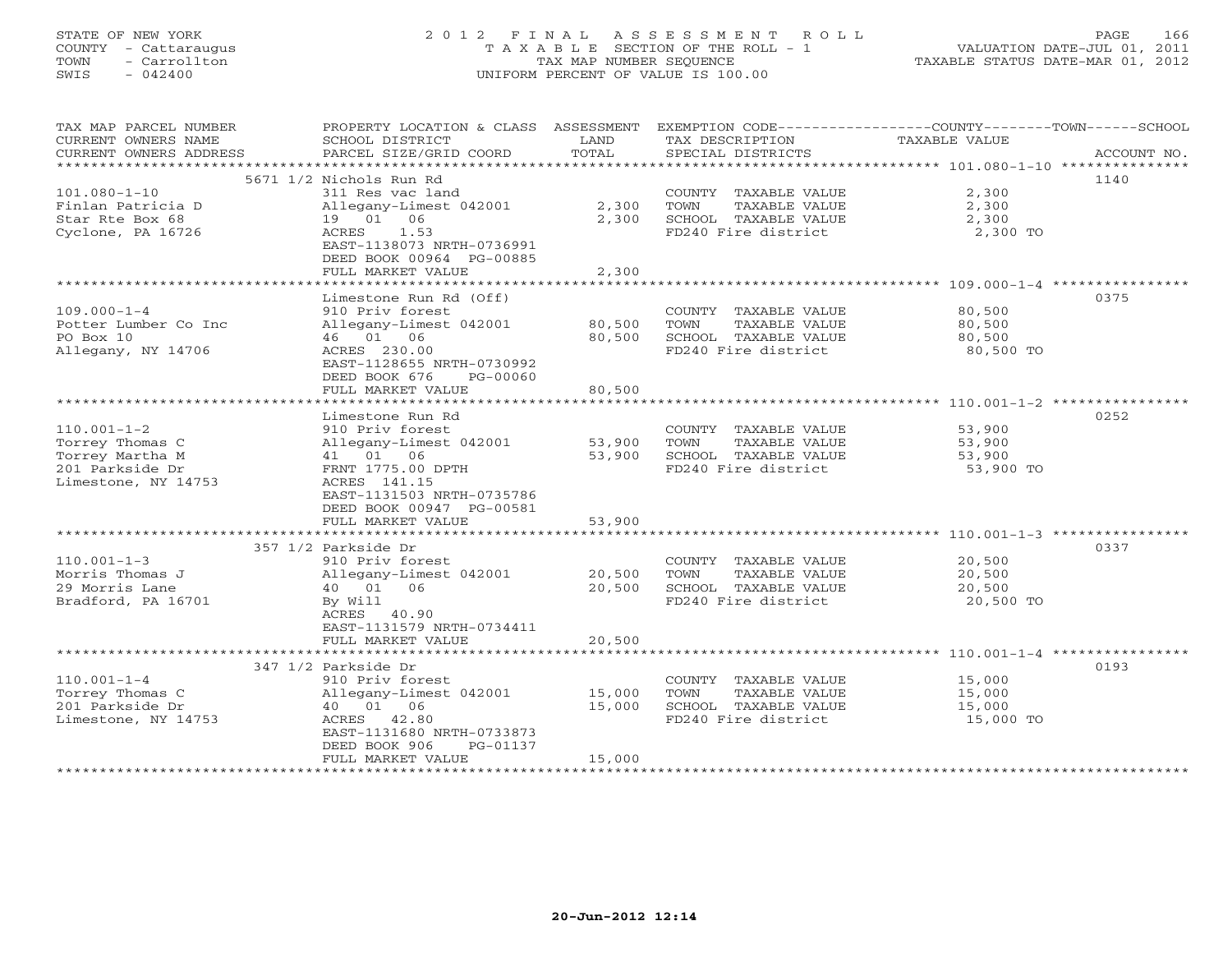## STATE OF NEW YORK 2 0 1 2 F I N A L A S S E S S M E N T R O L L PAGE 167 COUNTY - Cattaraugus T A X A B L E SECTION OF THE ROLL - 1 VALUATION DATE-JUL 01, 2011 TOWN - Carrollton TAX MAP NUMBER SEQUENCE TAXABLE STATUS DATE-MAR 01, 2012 SWIS - 042400 UNIFORM PERCENT OF VALUE IS 100.00UNIFORM PERCENT OF VALUE IS 100.00

| TAX MAP PARCEL NUMBER                              | PROPERTY LOCATION & CLASS ASSESSMENT |               | EXEMPTION CODE-----------------COUNTY-------TOWN------SCHOOL |                      |                      |
|----------------------------------------------------|--------------------------------------|---------------|--------------------------------------------------------------|----------------------|----------------------|
| CURRENT OWNERS NAME                                | SCHOOL DISTRICT                      | LAND          | TAX DESCRIPTION                                              | <b>TAXABLE VALUE</b> |                      |
| CURRENT OWNERS ADDRESS<br>************************ | PARCEL SIZE/GRID COORD               | TOTAL         | SPECIAL DISTRICTS                                            |                      | ACCOUNT NO.          |
|                                                    | Parkside Dr                          |               |                                                              |                      | 1051                 |
| $110.001 - 1 - 5.1$                                | 314 Rural vac<10                     |               | COUNTY TAXABLE VALUE                                         | 2,500                |                      |
| White Walter W                                     | Allegany-Limest 042001               | 2,500         | TOWN<br>TAXABLE VALUE                                        | 2,500                |                      |
| White Christina                                    | 40  01  06                           | 2,500         | SCHOOL TAXABLE VALUE                                         | 2,500                |                      |
| 5812 Leonard Run Rd                                | 5.40<br>ACRES                        |               | FD240 Fire district                                          | 2,500 TO             |                      |
| Limestone, NY 14753                                | EAST-1133776 NRTH-0732873            |               |                                                              |                      |                      |
|                                                    | DEED BOOK 770<br>PG-00629            |               |                                                              |                      |                      |
|                                                    | FULL MARKET VALUE                    | 2,500         |                                                              |                      |                      |
|                                                    |                                      |               |                                                              |                      |                      |
|                                                    | Parkside Dr                          |               |                                                              |                      | 0524                 |
| $110.001 - 1 - 5.2$                                | 910 Priv forest                      |               | COUNTY TAXABLE VALUE                                         | 53,800               |                      |
| Potter Lumber Co Inc                               | Allegany-Limest 042001               | 53,800        | TAXABLE VALUE<br>TOWN                                        | 53,800               |                      |
| PO Box 10                                          | 40 01 06                             | 53,800        | SCHOOL TAXABLE VALUE                                         | 53,800               |                      |
| Allegany, NY 14706                                 | ACRES 153.85                         |               | FD240 Fire district                                          | 53,800 TO            |                      |
|                                                    | EAST-1131806 NRTH-0732669            |               |                                                              |                      |                      |
|                                                    | DEED BOOK 710<br>PG-00629            |               |                                                              |                      |                      |
|                                                    | FULL MARKET VALUE                    | 53,800        |                                                              |                      |                      |
|                                                    |                                      |               |                                                              |                      |                      |
|                                                    | 285 Parkside Dr                      |               |                                                              |                      | 0463                 |
| $110.001 - 1 - 6$                                  | 210 1 Family Res                     |               | AGED C/T/S 41800                                             | 18,000               | 18,000<br>18,000     |
| Stone Joyce                                        | Allegany-Limest 042001               | 8,800 SR STAR | 41834                                                        | $\Omega$             | $\Omega$<br>18,000   |
| PO Box 147                                         | 40  01  06                           | 36,000        | COUNTY TAXABLE VALUE                                         | 18,000               |                      |
| Limestone, NY 14753-9701                           | Ff 264.00                            |               | TAXABLE VALUE<br>TOWN                                        | 18,000               |                      |
|                                                    | 1.85<br>ACRES                        |               | SCHOOL TAXABLE VALUE                                         | $\overline{0}$       |                      |
|                                                    | EAST-1134204 NRTH-0732755            |               | FD240 Fire district                                          | 36,000 TO            |                      |
|                                                    | DEED BOOK 00969 PG-01056             |               |                                                              |                      |                      |
|                                                    | FULL MARKET VALUE                    | 36,000        |                                                              |                      |                      |
|                                                    |                                      |               |                                                              |                      |                      |
|                                                    | 255 Parkside Dr                      |               |                                                              |                      | 0165                 |
| $110.001 - 1 - 7$<br>Gardner Shane D               | 210 1 Family Res                     | 14,800        | COUNTY TAXABLE VALUE<br>TOWN<br>TAXABLE VALUE                | 64,000               |                      |
| Gardner Diane M                                    | Allegany-Limest 042001<br>40  01  06 | 64,000        | SCHOOL TAXABLE VALUE                                         | 64,000<br>64,000     |                      |
| 3443 Avon-Caledonia Rd                             | Ff 391.00                            |               | FD240 Fire district                                          | 64,000 TO            |                      |
| Caledonia, NY 14423                                | ACRES<br>6.75 BANK<br>017            |               |                                                              |                      |                      |
|                                                    | EAST-1134046 NRTH-0732441            |               |                                                              |                      |                      |
|                                                    | DEED BOOK 4228 PG-5001               |               |                                                              |                      |                      |
|                                                    | FULL MARKET VALUE                    | 64,000        |                                                              |                      |                      |
|                                                    | ********************                 |               |                                                              |                      |                      |
|                                                    | 231 Parkside Dr                      |               |                                                              |                      | 1407                 |
| $110.001 - 1 - 8.1$                                | 210 1 Family Res                     |               | CVET CO<br>41132                                             | 11,625               | $\Omega$<br>$\Omega$ |
| Rinfrette Gerald A                                 | Allegany-Limest 042001               |               | 16,100 SR STAR<br>41834                                      | $\Omega$             | 46,500<br>$\Omega$   |
| Rinfrette Gladys I                                 | FRNT 500.00 DPTH                     |               | 46,500 COUNTY TAXABLE VALUE                                  | 34,875               |                      |
| 231 Parkside Dr                                    | 8.52<br>ACRES                        |               | TOWN<br>TAXABLE VALUE                                        | 46,500               |                      |
| Limestone, NY 14753                                | EAST-1134156 NRTH-0732037            |               | SCHOOL TAXABLE VALUE                                         | $\Omega$             |                      |
|                                                    | DEED BOOK 9328<br>$PG-800$           |               |                                                              |                      |                      |
|                                                    | FULL MARKET VALUE                    | 46,500        |                                                              |                      |                      |
|                                                    |                                      |               |                                                              |                      |                      |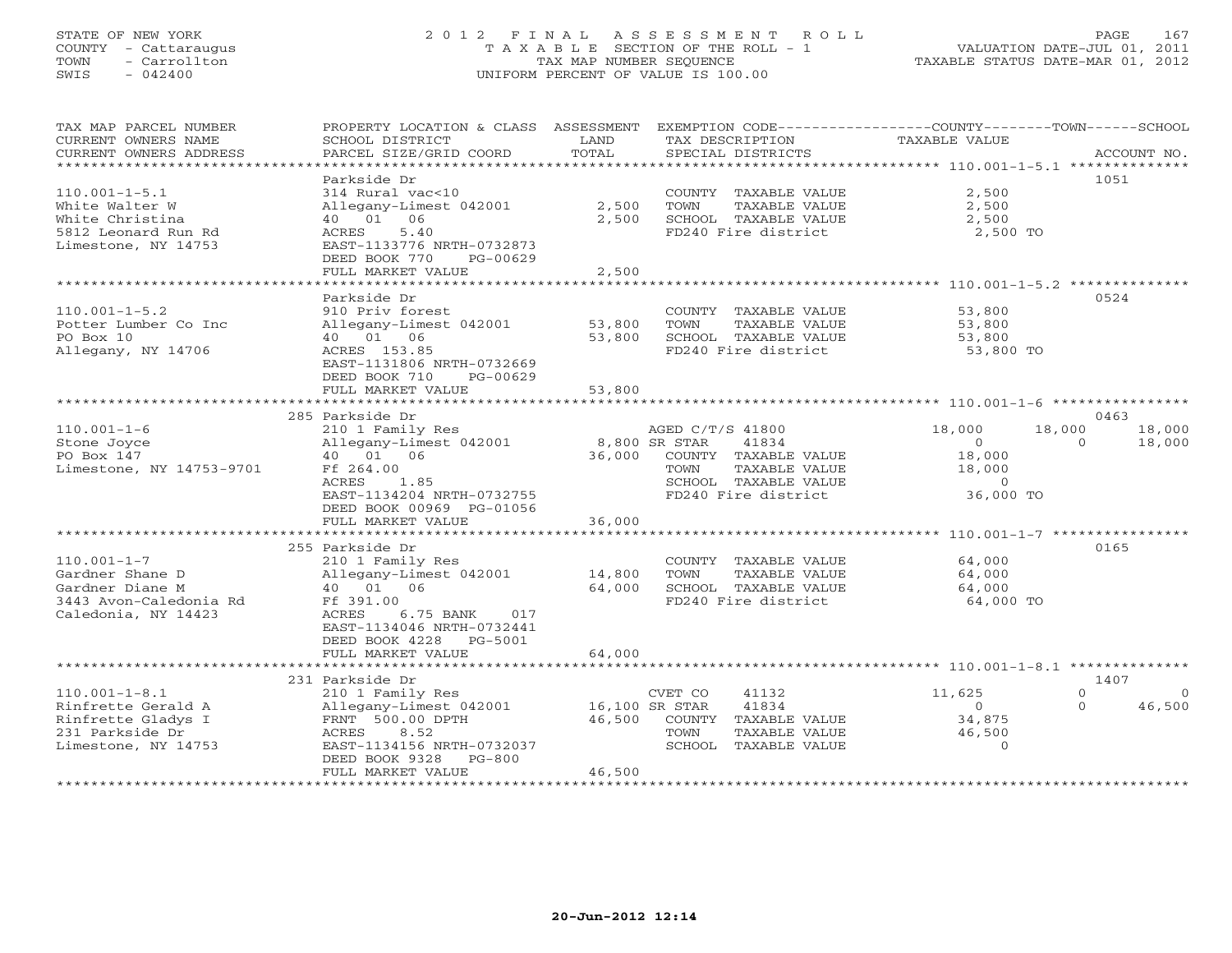# STATE OF NEW YORK 2 0 1 2 F I N A L A S S E S S M E N T R O L L PAGE 168 COUNTY - Cattaraugus T A X A B L E SECTION OF THE ROLL - 1 VALUATION DATE-JUL 01, 2011 TOWN - Carrollton TAX MAP NUMBER SEQUENCE TAXABLE STATUS DATE-MAR 01, 2012 SWIS - 042400 UNIFORM PERCENT OF VALUE IS 100.00UNIFORM PERCENT OF VALUE IS 100.00

| TAX MAP PARCEL NUMBER    |                           |        |                            | PROPERTY LOCATION & CLASS ASSESSMENT EXEMPTION CODE----------------COUNTY-------TOWN------SCHOOL |
|--------------------------|---------------------------|--------|----------------------------|--------------------------------------------------------------------------------------------------|
| CURRENT OWNERS NAME      | SCHOOL DISTRICT           | LAND   | TAX DESCRIPTION            | TAXABLE VALUE                                                                                    |
| CURRENT OWNERS ADDRESS   | PARCEL SIZE/GRID COORD    | TOTAL  | SPECIAL DISTRICTS          | ACCOUNT NO.                                                                                      |
|                          |                           |        |                            |                                                                                                  |
|                          | 230 Parkside Dr           |        |                            | 1416                                                                                             |
| $110.001 - 1 - 8.2$      | 312 Vac w/imprv           |        | COUNTY TAXABLE VALUE       | 33,500                                                                                           |
| Rinfrette Robert V       | Allegany-Limest 042001    | 9,100  | TOWN<br>TAXABLE VALUE      | 33,500                                                                                           |
| 125 Parkside Dr          | 40 01 06                  | 33,500 | SCHOOL TAXABLE VALUE       | 33,500                                                                                           |
| Limestone, NY 14753      | 400                       |        | FD240 Fire district        | 33,500 TO                                                                                        |
|                          | FRNT 400.00 DPTH          |        |                            |                                                                                                  |
|                          | 2.05<br>ACRES             |        |                            |                                                                                                  |
|                          | EAST-1134691 NRTH-0732037 |        |                            |                                                                                                  |
|                          | DEED BOOK 00761 PG-00369  |        |                            |                                                                                                  |
|                          | FULL MARKET VALUE         | 33,500 |                            |                                                                                                  |
|                          |                           |        |                            |                                                                                                  |
|                          |                           |        |                            |                                                                                                  |
|                          | 286 Parkside Dr           |        |                            | 0296<br>$\Omega$                                                                                 |
| $110.001 - 1 - 10$       | 271 Mfg housings          |        | RES STAR 41854             | 11,700<br>$\overline{0}$                                                                         |
| Keesler Mary T           | Allegany-Limest $042001$  |        | 8,100 COUNTY TAXABLE VALUE | 11,700                                                                                           |
| 286 Parkside Dr          | 40  01  06                | 11,700 | TAXABLE VALUE<br>TOWN      | 11,700                                                                                           |
| Limestone, NY 14753      | FRNT 250.00 DPTH 250.00   |        | SCHOOL TAXABLE VALUE       | $\overline{0}$                                                                                   |
|                          | EAST-1134492 NRTH-0732895 |        | FD240 Fire district        | 11,700 TO                                                                                        |
|                          | DEED BOOK 1552 PG-6001    |        |                            |                                                                                                  |
|                          | FULL MARKET VALUE         | 11,700 |                            |                                                                                                  |
|                          |                           |        |                            |                                                                                                  |
|                          | 260 Parkside Dr           |        |                            | 0355                                                                                             |
| $110.001 - 1 - 11$       | 314 Rural vac<10          |        | COUNTY TAXABLE VALUE       | 2,300                                                                                            |
| Gardner Shane D          | Allegany-Limest 042001    | 2,300  | TOWN<br>TAXABLE VALUE      | 2,300                                                                                            |
| 3443 Avon-Caledonia Rd   | 40  01  06                | 2,300  | SCHOOL TAXABLE VALUE       | 2,300                                                                                            |
| PO Box 103               | Ff 298.00                 |        | FD240 Fire district        | 2,300 TO                                                                                         |
| Caledonia, NY 14423-0103 | ACRES<br>1.52             |        |                            |                                                                                                  |
|                          | EAST-1134556 NRTH-0732629 |        |                            |                                                                                                  |
|                          | DEED BOOK 2075 PG-5001    |        |                            |                                                                                                  |
|                          | FULL MARKET VALUE         | 2,300  |                            |                                                                                                  |
|                          |                           |        |                            |                                                                                                  |
|                          | 250 Parkside Dr           |        |                            | 0245                                                                                             |
| $110.001 - 1 - 12$       | 210 1 Family Res          |        | RES STAR 41854             | $\overline{0}$<br>$\Omega$<br>30,000                                                             |
| Hahn Eugene E Jr         | Allegany-Limest 042001    | 4,800  | COUNTY TAXABLE VALUE       | 43,900                                                                                           |
| 250 Parkside Dr          | 40 01 06                  | 43,900 | TOWN<br>TAXABLE VALUE      | 43,900                                                                                           |
| Limestone, NY 14753      | FRNT 100.00 DPTH 125.00   |        | SCHOOL TAXABLE VALUE       | 13,900                                                                                           |
|                          | EAST-1134554 NRTH-0732434 |        | FD240 Fire district        | 43,900 TO                                                                                        |
|                          | DEED BOOK 5441 PG-2001    |        |                            |                                                                                                  |
|                          | FULL MARKET VALUE         | 43,900 |                            |                                                                                                  |
|                          |                           |        |                            |                                                                                                  |
|                          | 240 Parkside Dr           |        |                            | 0247                                                                                             |
|                          |                           |        |                            |                                                                                                  |
| $110.001 - 1 - 13$       | 323 Vacant rural          |        | COUNTY TAXABLE VALUE       | 4,200                                                                                            |
| Torrey Martha            | Allegany-Limest 042001    | 4,200  | TOWN<br>TAXABLE VALUE      | 4,200                                                                                            |
| 201 Parkside Dr          | 40 01 06                  | 4,200  | SCHOOL TAXABLE VALUE       | 4,200                                                                                            |
| Limestone, NY 14753      | Ff 202.00                 |        | FD240 Fire district        | 4,200 TO                                                                                         |
|                          | FRNT 152.00 DPTH          |        |                            |                                                                                                  |
|                          | ACRES<br>21.20            |        |                            |                                                                                                  |
|                          | EAST-1135069 NRTH-0732313 |        |                            |                                                                                                  |
|                          | PG-00521<br>DEED BOOK 915 |        |                            |                                                                                                  |
|                          | FULL MARKET VALUE         | 4,200  |                            |                                                                                                  |
|                          |                           |        |                            |                                                                                                  |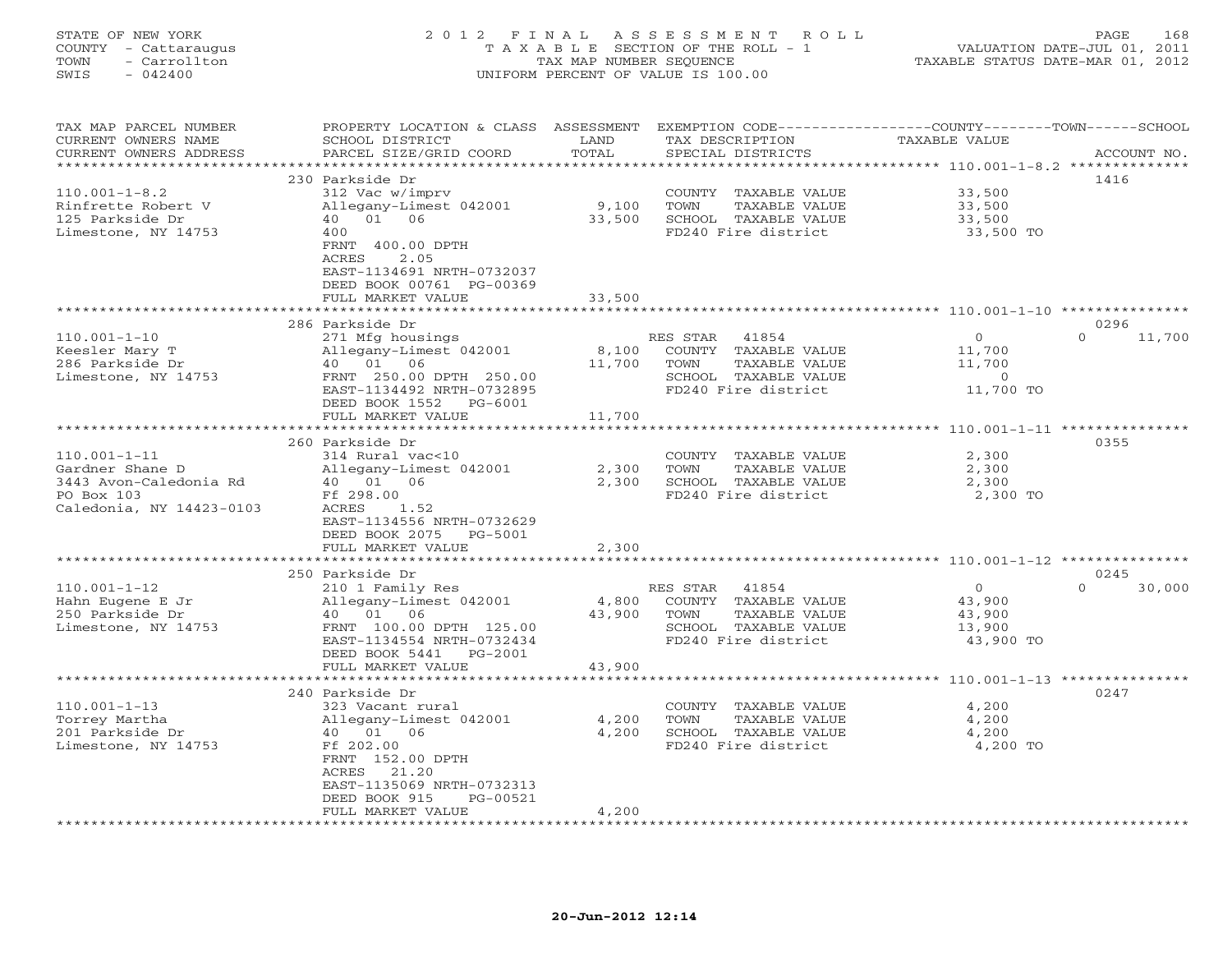# STATE OF NEW YORK 2 0 1 2 F I N A L A S S E S S M E N T R O L L PAGE 169 COUNTY - Cattaraugus T A X A B L E SECTION OF THE ROLL - 1 VALUATION DATE-JUL 01, 2011 TOWN - Carrollton TAX MAP NUMBER SEQUENCE TAXABLE STATUS DATE-MAR 01, 2012 SWIS - 042400 UNIFORM PERCENT OF VALUE IS 100.00UNIFORM PERCENT OF VALUE IS 100.00

| TAX MAP PARCEL NUMBER  | PROPERTY LOCATION & CLASS ASSESSMENT          |                |                 |                      | EXEMPTION CODE-----------------COUNTY-------TOWN------SCHOOL |                    |
|------------------------|-----------------------------------------------|----------------|-----------------|----------------------|--------------------------------------------------------------|--------------------|
| CURRENT OWNERS NAME    | SCHOOL DISTRICT                               | LAND<br>TOTAL  | TAX DESCRIPTION |                      | TAXABLE VALUE                                                |                    |
| CURRENT OWNERS ADDRESS | PARCEL SIZE/GRID COORD                        |                |                 | SPECIAL DISTRICTS    |                                                              | ACCOUNT NO.        |
|                        | 240 West of R. R. Dr                          |                |                 |                      |                                                              | 0151               |
| $110.001 - 1 - 14$     | 323 Vacant rural                              |                |                 | COUNTY TAXABLE VALUE | 3,700                                                        |                    |
| Plateau Energy, Inc    | Allegany-Limest 042001                        | 3,700          | TOWN            | TAXABLE VALUE        | 3,700                                                        |                    |
| McCracken Carl A III   | 24 01 06                                      | 3,700          |                 | SCHOOL TAXABLE VALUE | 3,700                                                        |                    |
| PO Box 1253            | ACRES 18.36                                   |                |                 | FD240 Fire district  | 3,700 TO                                                     |                    |
| Bradford, PA 16701     | EAST-1136357 NRTH-0732101                     |                |                 |                      |                                                              |                    |
|                        | DEED BOOK 11905 PG-6003<br>FULL MARKET VALUE  | 3,700          |                 |                      |                                                              |                    |
|                        | *********************************             | ************** |                 |                      |                                                              |                    |
|                        | 210-230 Us Rte 219                            |                |                 |                      |                                                              | 0150               |
| $110.001 - 1 - 15$     | 323 Vacant rural                              |                | VET C/T         | 41101                | 650                                                          | 650                |
| Frederick Thomas E Sr  | Allegany-Limest 042001                        | 11,600         |                 | COUNTY TAXABLE VALUE | 10,950                                                       |                    |
| 14 Brook St            | 24 01 06                                      | 11,600         | TOWN            | TAXABLE VALUE        | 10,950                                                       |                    |
| Bradford, PA 16701     | ACRES 58.23                                   |                |                 | SCHOOL TAXABLE VALUE | 11,600                                                       |                    |
|                        | EAST-1137165 NRTH-0732590                     |                |                 | FD240 Fire district  | 11,600 TO                                                    |                    |
|                        | DEED BOOK 00419 PG-00165<br>FULL MARKET VALUE | 11,600         |                 |                      |                                                              |                    |
|                        |                                               |                |                 |                      |                                                              |                    |
|                        | 226 Hillside Dr                               |                |                 |                      |                                                              | 435                |
| $110.001 - 1 - 16.1$   | 311 Res vac land                              |                |                 | COUNTY TAXABLE VALUE | 8,300                                                        |                    |
| Pivovarnik Albert R    | Allegany-Limest 042001                        | 8,300          | TOWN            | TAXABLE VALUE        | 8,300                                                        |                    |
| 224 Hillside Dr        | FRNT 187.00 DPTH                              | 8,300          |                 | SCHOOL TAXABLE VALUE | 8,300                                                        |                    |
| Limestone, NY 14753    | ACRES<br>1.53                                 |                |                 |                      |                                                              |                    |
|                        | EAST-1137385 NRTH-0732689                     |                |                 |                      |                                                              |                    |
|                        | DEED BOOK 11077 PG-2001<br>FULL MARKET VALUE  | 8,300          |                 |                      |                                                              |                    |
|                        |                                               |                |                 |                      |                                                              |                    |
|                        | 224 Hillside Dr                               |                |                 |                      |                                                              | 1359               |
| $110.001 - 1 - 16.2$   | 210 1 Family Res                              |                | RES STAR 41854  |                      | $\overline{0}$                                               | $\Omega$<br>30,000 |
| Pivovarnick Albert     | Allegany-Limest 042001                        | 8,300          |                 | COUNTY TAXABLE VALUE | 57,500                                                       |                    |
| 224 Hillside Dr        | FRNT 184.00 DPTH                              | 57,500         | TOWN            | TAXABLE VALUE        | 57,500                                                       |                    |
| Limrstone, NY 14753    | ACRES<br>1.53                                 |                |                 | SCHOOL TAXABLE VALUE | 27,500                                                       |                    |
|                        | EAST-1137457 NRTH-0732536                     |                |                 |                      |                                                              |                    |
|                        | DEED BOOK 1029 PG-646                         | 57,500         |                 |                      |                                                              |                    |
|                        | FULL MARKET VALUE                             |                |                 |                      |                                                              |                    |
|                        | 185 Hillside Dr                               |                |                 |                      |                                                              | 0228               |
| $110.001 - 1 - 17$     | 210 1 Family Res                              |                |                 | COUNTY TAXABLE VALUE | 35,000                                                       |                    |
| Hodgson David A        | Allegany-Limest 042001                        | 3,000          | TOWN            | TAXABLE VALUE        | 35,000                                                       |                    |
| Hodgson Jean M         | 24 01 06                                      | 35,000         |                 | SCHOOL TAXABLE VALUE | 35,000                                                       |                    |
| 369 Bolivar Dr         | FRNT 275.00 DPTH 72.00                        |                |                 | FD240 Fire district  | 35,000 TO                                                    |                    |
| Bradford, PA 16701     | EAST-1137593 NRTH-0731849                     |                |                 |                      |                                                              |                    |
|                        | DEED BOOK 00931 PG-01180<br>FULL MARKET VALUE | 35,000         |                 |                      |                                                              |                    |
|                        |                                               |                |                 |                      |                                                              |                    |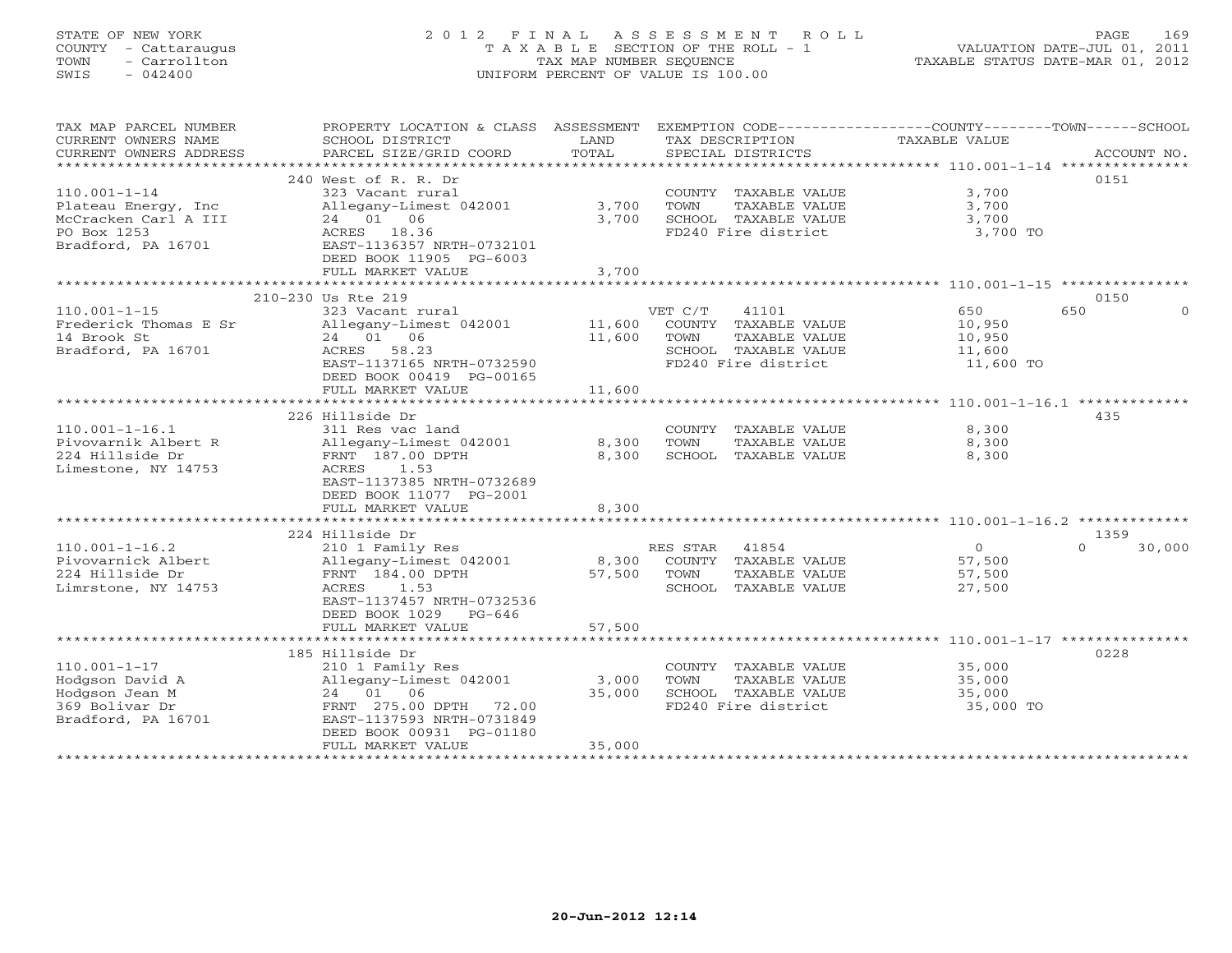# STATE OF NEW YORK 2 0 1 2 F I N A L A S S E S S M E N T R O L L PAGE 170 COUNTY - Cattaraugus T A X A B L E SECTION OF THE ROLL - 1 VALUATION DATE-JUL 01, 2011 TOWN - Carrollton TAX MAP NUMBER SEQUENCE TAXABLE STATUS DATE-MAR 01, 2012 SWIS - 042400 UNIFORM PERCENT OF VALUE IS 100.00UNIFORM PERCENT OF VALUE IS 100.00

| TAX MAP PARCEL NUMBER<br>CURRENT OWNERS NAME<br>CURRENT OWNERS ADDRESS                              | PROPERTY LOCATION & CLASS ASSESSMENT<br>SCHOOL DISTRICT<br>PARCEL SIZE/GRID COORD                                                                                  | LAND<br>TOTAL                         | TAX DESCRIPTION<br>SPECIAL DISTRICTS                                                                                                        | EXEMPTION CODE----------------COUNTY-------TOWN-----SCHOOL<br><b>TAXABLE VALUE</b> | ACCOUNT NO.                        |
|-----------------------------------------------------------------------------------------------------|--------------------------------------------------------------------------------------------------------------------------------------------------------------------|---------------------------------------|---------------------------------------------------------------------------------------------------------------------------------------------|------------------------------------------------------------------------------------|------------------------------------|
| * * * * * * * * * * * * * * * * * * *                                                               |                                                                                                                                                                    | *********                             |                                                                                                                                             |                                                                                    |                                    |
| $110.001 - 1 - 18$<br>White Lawrence E<br>White Marion P                                            | S Main St<br>314 Rural vac<10<br>Allegany-Limest 042001<br>06<br>24 01                                                                                             | 8,000<br>8,000                        | COUNTY TAXABLE VALUE<br>TOWN<br>TAXABLE VALUE<br>SCHOOL TAXABLE VALUE                                                                       | 8,000<br>8,000<br>8,000                                                            | 0216                               |
| 183 Hillside Dr<br>Limestone, NY 14753                                                              | FRNT 150.00 DPTH 300.00<br>EAST-1137849 NRTH-0731810<br>DEED BOOK 860<br>PG-00871<br>FULL MARKET VALUE                                                             | 8,000                                 | FD240 Fire district                                                                                                                         | 8,000 TO                                                                           |                                    |
|                                                                                                     |                                                                                                                                                                    |                                       |                                                                                                                                             | ************* 110.001-1-19 ****************                                        |                                    |
|                                                                                                     | 299 Parkside Dr                                                                                                                                                    |                                       |                                                                                                                                             |                                                                                    | 1084                               |
| $110.001 - 1 - 19$<br>Jacoby Brian<br>299 Parkside Dr<br>Limestone, NY 14753                        | 210 1 Family Res<br>Allegany-Limest 042001<br>40  01  06<br>Ff 190.00<br>ACRES<br>1.45<br>EAST-1134133 NRTH-0732975<br>DEED BOOK 00990 PG-00459                    | 83,000                                | 41122<br>WVET CO<br>7,500 RES STAR<br>41854<br>COUNTY TAXABLE VALUE<br>TOWN<br>TAXABLE VALUE<br>SCHOOL TAXABLE VALUE<br>FD240 Fire district | 12,000<br>$\Omega$<br>71,000<br>83,000<br>53,000<br>83,000 TO                      | $\mathbf{O}$<br>30,000<br>$\Omega$ |
|                                                                                                     | FULL MARKET VALUE<br>**********************                                                                                                                        | 83,000<br>* * * * * * * * * * * * * * |                                                                                                                                             |                                                                                    |                                    |
|                                                                                                     |                                                                                                                                                                    |                                       |                                                                                                                                             | ****************** 110.001-2-1.1 **************                                    |                                    |
| $110.001 - 2 - 1.1$<br>Torrey Martha<br>201 Parkside Dr<br>Limestone, NY 14753                      | 215 Parkside Dr<br>260 Seasonal res<br>Allegany-Limest 042001<br>39 01<br>06<br>6 O.w.<br>ACRES<br>36.90<br>EAST-1133188 NRTH-0731424<br>DEED BOOK 915<br>PG-00527 | 4<br>36,000                           | COUNTY TAXABLE VALUE<br>TAXABLE VALUE<br>TOWN<br>SCHOOL TAXABLE VALUE<br>FD240 Fire district                                                | 36,000<br>36,000<br>36,000<br>36,000 TO                                            | 0484                               |
|                                                                                                     | FULL MARKET VALUE                                                                                                                                                  | 36,000                                |                                                                                                                                             |                                                                                    |                                    |
|                                                                                                     | *****************                                                                                                                                                  |                                       |                                                                                                                                             | ********************** 110.001-2-1.1/2 ************                                |                                    |
| $110.001 - 2 - 1.1/2$<br>Flaherty David                                                             | Parkside Dr<br>734 Junk well<br>Allegany-Limest 042001                                                                                                             | $\Omega$                              | COUNTY TAXABLE VALUE<br>TOWN<br>TAXABLE VALUE                                                                                               | $\mathbf{0}$<br>$\Omega$                                                           | 0555                               |
| PO Box 216<br>Steamburg, NY 14783                                                                   | 01 06<br>39<br>2 Oil Wells<br>ACRES<br>2.50<br>EAST-1133380 NRTH-0731405<br>FULL MARKET VALUE                                                                      | $\Omega$<br>$\Omega$                  | SCHOOL TAXABLE VALUE<br>FD240 Fire district                                                                                                 | $\Omega$<br>0 <sub>0</sub>                                                         |                                    |
|                                                                                                     |                                                                                                                                                                    |                                       |                                                                                                                                             | ********************* 110.001-2-1.2 **************                                 |                                    |
|                                                                                                     | 201 Parkside Dr                                                                                                                                                    |                                       |                                                                                                                                             |                                                                                    | 0960                               |
| $110.001 - 2 - 1.2$<br>Torrey Thomas C<br>Torrey Martha M<br>201 Parkside Dr<br>Limestone, NY 14753 | 210 1 Family Res<br>Allegany-Limest 042001<br>01 06<br>39<br>FRNT 160.00 DPTH<br>ACRES<br>1.48<br>EAST-1134424 NRTH-0731591                                        | 8,200<br>75,000                       | 41854<br>RES STAR<br>COUNTY TAXABLE VALUE<br>TOWN<br>TAXABLE VALUE<br>SCHOOL TAXABLE VALUE<br>FD240 Fire district                           | $\mathbf{O}$<br>75,000<br>75,000<br>45,000<br>75,000 TO                            | $\Omega$<br>30,000                 |
|                                                                                                     | DEED BOOK 00918 PG-00069<br>FULL MARKET VALUE<br>* * * * * * * * * * * * * * * * * * *                                                                             | 75,000<br>**********                  |                                                                                                                                             |                                                                                    |                                    |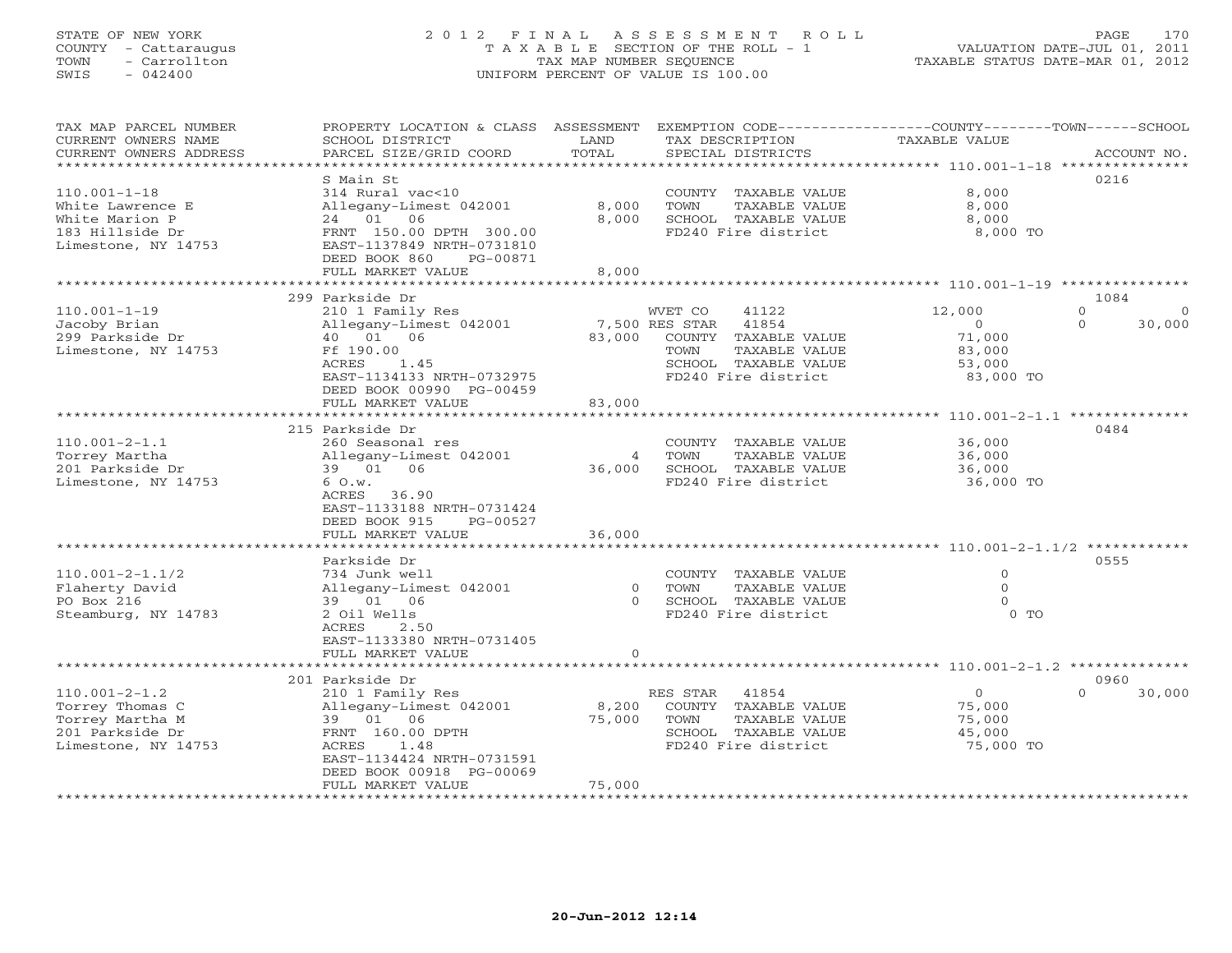# STATE OF NEW YORK 2 0 1 2 F I N A L A S S E S S M E N T R O L L PAGE 171 COUNTY - Cattaraugus T A X A B L E SECTION OF THE ROLL - 1 VALUATION DATE-JUL 01, 2011 TOWN - Carrollton TAX MAP NUMBER SEQUENCE TAXABLE STATUS DATE-MAR 01, 2012 SWIS - 042400 UNIFORM PERCENT OF VALUE IS 100.00UNIFORM PERCENT OF VALUE IS 100.00

| TAX MAP PARCEL NUMBER<br>CURRENT OWNERS NAME<br>CURRENT OWNERS ADDRESS | PROPERTY LOCATION & CLASS ASSESSMENT<br>SCHOOL DISTRICT<br>PARCEL SIZE/GRID COORD | LAND<br>TOTAL    | EXEMPTION CODE-----------------COUNTY-------TOWN-----SCHOOL<br>TAX DESCRIPTION<br>SPECIAL DISTRICTS | TAXABLE VALUE    | ACCOUNT NO.        |
|------------------------------------------------------------------------|-----------------------------------------------------------------------------------|------------------|-----------------------------------------------------------------------------------------------------|------------------|--------------------|
| ***********************                                                |                                                                                   |                  |                                                                                                     |                  |                    |
| $110.001 - 2 - 1.3$                                                    | 180 Parkside Dr<br>449 Other Storag                                               |                  | COUNTY TAXABLE VALUE                                                                                | 59,000           | 1247               |
| Torrey Martha<br>201 Parkside Dr                                       | Allegany-Limest 042001<br>06<br>39 01                                             | 24,800<br>59,000 | TOWN<br>TAXABLE VALUE<br>SCHOOL TAXABLE VALUE                                                       | 59,000<br>59,000 |                    |
| Limestone, NY 14753                                                    | 33.40<br>ACRES<br>EAST-1135413 NRTH-0731235<br>DEED BOOK 915<br>PG-00525          |                  | FD240 Fire district                                                                                 | 59,000 TO        |                    |
|                                                                        | FULL MARKET VALUE<br>**************************                                   | 59,000           |                                                                                                     |                  |                    |
|                                                                        | 175 Parkside Dr                                                                   |                  |                                                                                                     |                  | 0054               |
| $110.001 - 2 - 2$                                                      | 270 Mfg housing                                                                   |                  | SR STAR<br>41834                                                                                    | $\circ$          | $\Omega$<br>31,100 |
| Heysham Robert W                                                       | Allegany-Limest 042001                                                            | 7,200            | COUNTY TAXABLE VALUE                                                                                | 31,100           |                    |
| 175 Parkside Dr                                                        | 39 01 06                                                                          | 31,100           | TAXABLE VALUE<br>TOWN                                                                               | 31,100           |                    |
| Limestone, NY 14753                                                    | FRNT 165.00 DPTH 223.25                                                           |                  | SCHOOL TAXABLE VALUE                                                                                | $\overline{0}$   |                    |
|                                                                        | EAST-1134588 NRTH-0731136<br>DEED BOOK 1003 PG-1161                               |                  | FD240 Fire district                                                                                 | 31,100 TO        |                    |
|                                                                        | FULL MARKET VALUE                                                                 | 31,100           |                                                                                                     |                  |                    |
|                                                                        | 181 Parkside Dr                                                                   |                  |                                                                                                     |                  | 0505               |
| $110.001 - 2 - 3.1$                                                    | 210 1 Family Res                                                                  |                  | RES STAR<br>41854                                                                                   | $\overline{0}$   | $\Omega$<br>30,000 |
| Weilacher Robert J                                                     | Allegany-Limest 042001                                                            | 9,300            | COUNTY TAXABLE VALUE                                                                                | 61,000           |                    |
| Weilacher Beth A                                                       | 39 01 06                                                                          | 61,000           | TOWN<br>TAXABLE VALUE                                                                               | 61,000           |                    |
| 181 Parkside Dr                                                        | FRNT 166.16 DPTH<br>2.20                                                          |                  | SCHOOL TAXABLE VALUE                                                                                | 31,000           |                    |
| Limestone, NY 14753                                                    | ACRES<br>EAST-1134431 NRTH-0731360                                                |                  | FD240 Fire district                                                                                 | 61,000 TO        |                    |
|                                                                        | DEED BOOK 1019<br>$PG-937$                                                        |                  |                                                                                                     |                  |                    |
|                                                                        | FULL MARKET VALUE                                                                 | 61,000           |                                                                                                     |                  |                    |
|                                                                        |                                                                                   |                  |                                                                                                     |                  |                    |
|                                                                        | 185 Parkside Dr                                                                   |                  |                                                                                                     |                  | 1071               |
| $110.001 - 2 - 3.2$                                                    | 270 Mfg housing                                                                   |                  | 41854<br>RES STAR                                                                                   | $\overline{0}$   | 23,200<br>$\Omega$ |
| Weilacher Michael J                                                    | Allegany-Limest 042001                                                            | 6,100            | COUNTY TAXABLE VALUE                                                                                | 23,200           |                    |
| 185 Parkside Dr                                                        | 39 01 06                                                                          | 23,200           | TAXABLE VALUE<br>TOWN                                                                               | 23,200           |                    |
| Limestone, NY 14753                                                    | FRNT 112.00 DPTH 190.00                                                           |                  | SCHOOL TAXABLE VALUE                                                                                | $\Omega$         |                    |
|                                                                        | EAST-1134556 NRTH-0731454<br>DEED BOOK 1024<br>PG-571                             |                  | FD240 Fire district                                                                                 | 23,200 TO        |                    |
|                                                                        | FULL MARKET VALUE                                                                 | 23,200           |                                                                                                     |                  |                    |
|                                                                        |                                                                                   |                  |                                                                                                     |                  |                    |
|                                                                        | Us Rte 219 S                                                                      |                  |                                                                                                     |                  | 1168               |
| $110.001 - 2 - 4$                                                      | 910 Priv forest                                                                   |                  | COUNTY TAXABLE VALUE                                                                                | 14,400           |                    |
| Penn York Resources Inc                                                | Allegany-Limest 042001                                                            | 11,100           | TOWN<br>TAXABLE VALUE                                                                               | 14,400           |                    |
| 1716 Honeove Rd                                                        | 17 01 06                                                                          | 14,400           | SCHOOL TAXABLE VALUE                                                                                | 14,400           |                    |
| Shinglehouse, PA 16748                                                 | 31.64<br>ACRES                                                                    |                  | FD240 Fire district                                                                                 | 14,400 TO        |                    |
|                                                                        | EAST-1136814 NRTH-0731181                                                         |                  |                                                                                                     |                  |                    |
|                                                                        | DEED BOOK 1015<br>$PG-165$                                                        |                  |                                                                                                     |                  |                    |
|                                                                        | FULL MARKET VALUE                                                                 | 14,400           |                                                                                                     |                  |                    |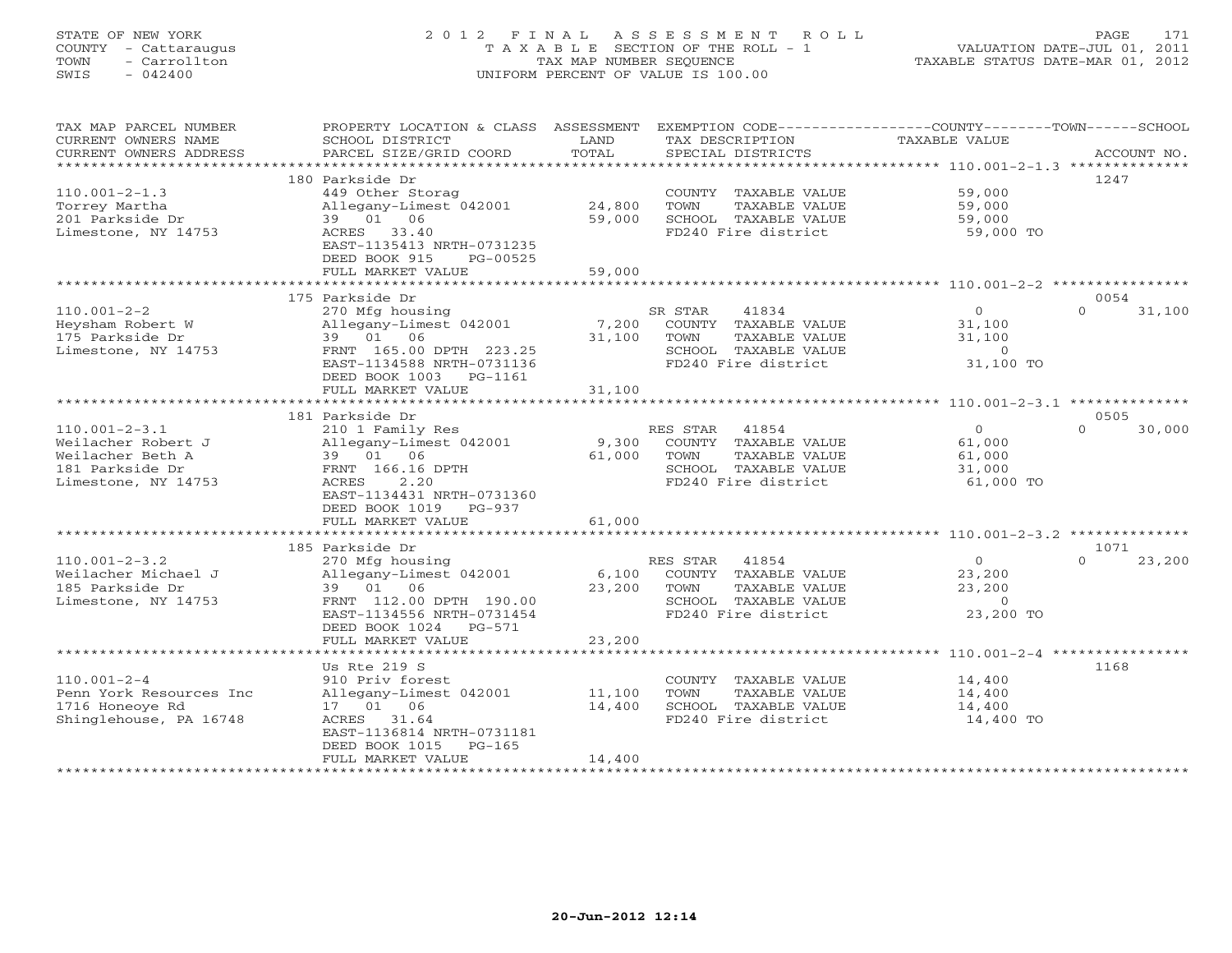## STATE OF NEW YORK 2 0 1 2 F I N A L A S S E S S M E N T R O L L PAGE 172 COUNTY - Cattaraugus T A X A B L E SECTION OF THE ROLL - 1 VALUATION DATE-JUL 01, 2011 TOWN - Carrollton TAX MAP NUMBER SEQUENCE TAXABLE STATUS DATE-MAR 01, 2012 SWIS - 042400 UNIFORM PERCENT OF VALUE IS 100.00UNIFORM PERCENT OF VALUE IS 100.00

| TAX MAP PARCEL NUMBER<br>CURRENT OWNERS NAME<br>CURRENT OWNERS ADDRESS | PROPERTY LOCATION & CLASS ASSESSMENT<br>SCHOOL DISTRICT<br>PARCEL SIZE/GRID COORD | LAND<br>TOTAL  | TAX DESCRIPTION<br>SPECIAL DISTRICTS                                   | EXEMPTION CODE-----------------COUNTY-------TOWN------SCHOOL<br><b>TAXABLE VALUE</b> | ACCOUNT NO.                                                                   |
|------------------------------------------------------------------------|-----------------------------------------------------------------------------------|----------------|------------------------------------------------------------------------|--------------------------------------------------------------------------------------|-------------------------------------------------------------------------------|
|                                                                        |                                                                                   |                |                                                                        |                                                                                      |                                                                               |
| $110.001 - 2 - 5$<br>White Lawrence E<br>White Marion P                | 183 Hillside Dr<br>210 1 Family Res<br>Allegany-Limest 042001<br>17 01 06         |                | CVET CO<br>41132<br>3,300 DVET C/T<br>41141<br>41834<br>48,500 SR STAR | 12,125<br>4,850<br>$\overline{0}$                                                    | 0279<br>$\mathbf{0}$<br>$\circ$<br>$\Omega$<br>$\Omega$<br>$\Omega$<br>48,500 |
| 183 Hillside Dr<br>Limestone, NY 14753                                 | FRNT 80.00 DPTH 105.00<br>EAST-1137646 NRTH-0731707<br>DEED BOOK 00781 PG-00352   |                | COUNTY TAXABLE VALUE<br>TAXABLE VALUE<br>TOWN<br>SCHOOL TAXABLE VALUE  | 31,525<br>48,500<br>$\overline{0}$                                                   |                                                                               |
|                                                                        | FULL MARKET VALUE                                                                 |                | 48,500 FD240 Fire district                                             | 48,500 TO                                                                            |                                                                               |
|                                                                        |                                                                                   |                |                                                                        |                                                                                      |                                                                               |
| $110.001 - 2 - 6$                                                      | 179 Hillside Dr<br>210 1 Family Res                                               |                | COUNTY TAXABLE VALUE                                                   | 25,000                                                                               | 0322                                                                          |
| Allen Ralph                                                            | Allegany-Limest 042001                                                            | 3,500          | TOWN<br>TAXABLE VALUE                                                  | 25,000                                                                               |                                                                               |
| 2121 E Denneys Rd                                                      | 17  01  06                                                                        | 25,000         | SCHOOL TAXABLE VALUE                                                   | 25,000                                                                               |                                                                               |
| Dover, DE 19901                                                        | 85.00 DPTH<br>FRNT<br>90.00                                                       |                | FD240 Fire district                                                    | 25,000 TO                                                                            |                                                                               |
|                                                                        | EAST-1137701 NRTH-0731636<br>DEED BOOK 9663<br>PG-2001                            |                |                                                                        |                                                                                      |                                                                               |
|                                                                        | FULL MARKET VALUE                                                                 | 25,000         |                                                                        |                                                                                      |                                                                               |
|                                                                        | 166 S Main St                                                                     |                |                                                                        |                                                                                      | 0342                                                                          |
| $110.001 - 2 - 7.1$                                                    | 210 1 Family Res                                                                  |                | RES STAR<br>41854                                                      | $\overline{O}$                                                                       | $\Omega$<br>30,000                                                            |
| Kornacki David B                                                       | Allegany-Limest 042001                                                            |                | 5,600 COUNTY TAXABLE VALUE                                             | 52,000                                                                               |                                                                               |
| Kornacki Marion R                                                      | 17 01 06                                                                          | 52,000         | TOWN<br>TAXABLE VALUE                                                  | 52,000                                                                               |                                                                               |
| 166 Hillside Dr                                                        |                                                                                   |                |                                                                        |                                                                                      |                                                                               |
| Limestone, NY 14753                                                    | FRNT 170.00 DPTH 125.00<br>EAST-1137917 NRTH-0731573                              |                | SCHOOL TAXABLE VALUE<br>FD240 Fire district                            | 22,000<br>52,000 TO                                                                  |                                                                               |
|                                                                        |                                                                                   |                |                                                                        |                                                                                      |                                                                               |
|                                                                        | DEED BOOK 00948 PG-00083                                                          | 52,000         |                                                                        |                                                                                      |                                                                               |
|                                                                        | FULL MARKET VALUE<br>**************************                                   | ************** |                                                                        | ************************* 110.001-2-7.2 **************                               |                                                                               |
|                                                                        | 173 Hillside Dr                                                                   |                |                                                                        |                                                                                      | 0943                                                                          |
| $110.001 - 2 - 7.2$                                                    | 311 Res vac land                                                                  |                |                                                                        | 4,700                                                                                |                                                                               |
| Hodgson David A                                                        |                                                                                   | 4,700          | COUNTY TAXABLE VALUE<br>TOWN                                           | 4,700                                                                                |                                                                               |
| Hodgson Jean M                                                         | Allegany-Limest 042001<br>17  01  06                                              | 4,700          | TAXABLE VALUE<br>SCHOOL TAXABLE VALUE                                  | 4,700                                                                                |                                                                               |
| 369 Bolivar Dr                                                         | FRNT 150.00 DPTH 100.00                                                           |                | FD240 Fire district                                                    | 4,700 TO                                                                             |                                                                               |
| Bradford, PA 16701                                                     | EAST-1137772 NRTH-0731486                                                         |                |                                                                        |                                                                                      |                                                                               |
|                                                                        | DEED BOOK 903<br>PG-01138                                                         |                |                                                                        |                                                                                      |                                                                               |
|                                                                        | FULL MARKET VALUE                                                                 | 4,700          |                                                                        |                                                                                      |                                                                               |
|                                                                        |                                                                                   |                |                                                                        |                                                                                      |                                                                               |
|                                                                        | 165 S Main St                                                                     |                |                                                                        |                                                                                      | 0506                                                                          |
| $110.001 - 2 - 8$                                                      | 210 1 Family Res                                                                  |                | RES STAR<br>41854                                                      | $\circ$                                                                              | $\Omega$<br>30,000                                                            |
| Sparks James A                                                         | Allegany-Limest 042001                                                            | 6,500          | COUNTY TAXABLE VALUE                                                   | 34,000                                                                               |                                                                               |
| 165 Hillside Dr                                                        | 17 01 06                                                                          | 34,000         | TAXABLE VALUE<br>TOWN                                                  | 34,000                                                                               |                                                                               |
| Limestone, NY 14753                                                    | FRNT 215.00 DPTH 135.00                                                           |                | SCHOOL TAXABLE VALUE                                                   | 4,000                                                                                |                                                                               |
|                                                                        | EAST-1137846 NRTH-0731332                                                         |                | FD240 Fire district                                                    | 34,000 TO                                                                            |                                                                               |
|                                                                        | PG-00769<br>DEED BOOK 899                                                         |                |                                                                        |                                                                                      |                                                                               |
|                                                                        | FULL MARKET VALUE                                                                 | 34,000         |                                                                        |                                                                                      |                                                                               |
|                                                                        |                                                                                   |                |                                                                        |                                                                                      |                                                                               |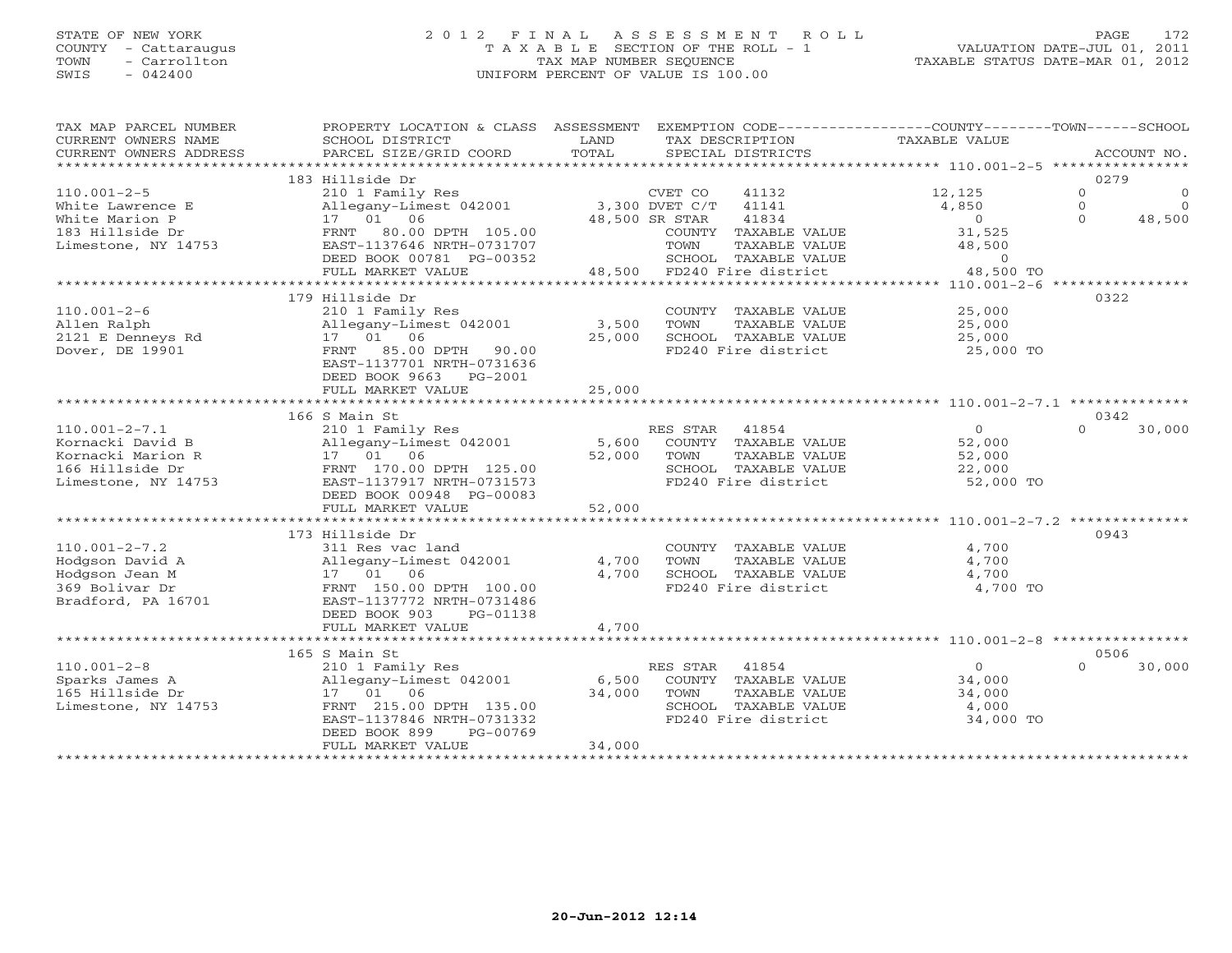# STATE OF NEW YORK 2 0 1 2 F I N A L A S S E S S M E N T R O L L PAGE 173 COUNTY - Cattaraugus T A X A B L E SECTION OF THE ROLL - 1 VALUATION DATE-JUL 01, 2011 TOWN - Carrollton TAX MAP NUMBER SEQUENCE TAXABLE STATUS DATE-MAR 01, 2012 SWIS - 042400 UNIFORM PERCENT OF VALUE IS 100.00UNIFORM PERCENT OF VALUE IS 100.00

| TAX MAP PARCEL NUMBER<br>CURRENT OWNERS NAME<br>CURRENT OWNERS ADDRESS | PROPERTY LOCATION & CLASS ASSESSMENT<br>SCHOOL DISTRICT<br>PARCEL SIZE/GRID COORD | LAND<br>TOTAL | EXEMPTION CODE-----------------COUNTY-------TOWN------SCHOOL<br>TAX DESCRIPTION<br>SPECIAL DISTRICTS | TAXABLE VALUE     | ACCOUNT NO.          |
|------------------------------------------------------------------------|-----------------------------------------------------------------------------------|---------------|------------------------------------------------------------------------------------------------------|-------------------|----------------------|
|                                                                        |                                                                                   |               |                                                                                                      |                   |                      |
|                                                                        | 162 Us Rte 219                                                                    |               |                                                                                                      |                   | 0323                 |
| $110.001 - 2 - 9$                                                      | 311 Res vac land                                                                  |               | COUNTY TAXABLE VALUE                                                                                 | 6,300             |                      |
| Lucas Paul                                                             | Allegany-Limest 042001                                                            | 6,300         | TOWN<br>TAXABLE VALUE                                                                                | 6,300             |                      |
| Lucas Dawn Marie<br>279 Cayuga Creek Rd                                | 17  01  06<br>FRNT 200.00 DPTH 135.00                                             | 6,300         | SCHOOL TAXABLE VALUE<br>FD240 Fire district                                                          | 6,300<br>6,300 TO |                      |
| Cheektowaga, NY 14227                                                  | EAST-1137916 NRTH-0731146                                                         |               |                                                                                                      |                   |                      |
|                                                                        | DEED BOOK 6841 PG-7002                                                            |               |                                                                                                      |                   |                      |
|                                                                        | FULL MARKET VALUE                                                                 | 6,300         |                                                                                                      |                   |                      |
|                                                                        |                                                                                   |               |                                                                                                      |                   |                      |
|                                                                        | 107 Hillside Dr                                                                   |               |                                                                                                      |                   | 0093                 |
| $110.001 - 2 - 10$                                                     | 210 1 Family Res                                                                  |               | RES STAR<br>41854                                                                                    | $\overline{0}$    | 30,000<br>$\Omega$   |
| Welker Lynn                                                            | Allegany-Limest 042001                                                            | 40,000        | 4,400 COUNTY TAXABLE VALUE                                                                           | 40,000            |                      |
| Towne Curtis<br>107 Hillside Dr                                        | 17  01  06<br>FRNT 100.00 DPTH 110.00                                             |               | TOWN<br>TAXABLE VALUE<br>SCHOOL TAXABLE VALUE                                                        | 40,000<br>10,000  |                      |
| Limestone, NY 14753                                                    | EAST-1138260 NRTH-0730392                                                         |               | FD240 Fire district                                                                                  | 40,000 TO         |                      |
|                                                                        | DEED BOOK 17263 PG-3001                                                           |               |                                                                                                      |                   |                      |
|                                                                        | FULL MARKET VALUE                                                                 | 40,000        |                                                                                                      |                   |                      |
|                                                                        | ***********************                                                           | ************* |                                                                                                      |                   |                      |
|                                                                        | N Main St                                                                         |               |                                                                                                      |                   | 0515                 |
| $110.001 - 2 - 11$                                                     | 210 1 Family Res                                                                  |               | VET TOWN<br>41103                                                                                    | $\Omega$          | 300<br>$\Omega$      |
| Weaver Roland E                                                        | Allegany-Limest 042001                                                            | 5,300 WVET CO | 41122                                                                                                | 7,875             | $\Omega$<br>$\Omega$ |
| 101 Hillside Dr                                                        | 17 01 06                                                                          |               | 41834<br>52,500 SR STAR                                                                              | $\bigcirc$        | $\Omega$<br>52,500   |
| Limstone, NY 14753-9708                                                | FRNT 175.00 DPTH 110.00<br>EAST-1138318 NRTH-0730272                              |               | COUNTY TAXABLE VALUE<br>TOWN<br>TAXABLE VALUE                                                        | 44,625<br>52,200  |                      |
|                                                                        | DEED BOOK 00598 PG-00196                                                          |               | SCHOOL TAXABLE VALUE                                                                                 | $\circ$           |                      |
|                                                                        | FULL MARKET VALUE                                                                 |               | 52,500 FD240 Fire district                                                                           | 52,500 TO         |                      |
|                                                                        |                                                                                   |               |                                                                                                      |                   |                      |
|                                                                        | 180 Hillside Dr                                                                   |               |                                                                                                      |                   | 0227                 |
| $110.001 - 2 - 12$                                                     | 270 Mfg housing                                                                   |               | COUNTY TAXABLE VALUE                                                                                 | 13,900            |                      |
| White Lawrence E                                                       | Allegany-Limest 042001                                                            | 5,000         | TOWN<br>TAXABLE VALUE                                                                                | 13,900            |                      |
| White Marion P                                                         | 17  01  06                                                                        | 13,900        | SCHOOL TAXABLE VALUE                                                                                 | 13,900            |                      |
| 183 Hillside Dr                                                        | FRNT 70.00 DPTH 225.00                                                            |               | FD240 Fire district                                                                                  | 13,900 TO         |                      |
| Limestone, NY 14753                                                    | EAST-1137864 NRTH-0731724<br>DEED BOOK 00947 PG-00522                             |               |                                                                                                      |                   |                      |
|                                                                        | FULL MARKET VALUE                                                                 | 13,900        |                                                                                                      |                   |                      |
|                                                                        |                                                                                   |               |                                                                                                      |                   |                      |
|                                                                        | 160 Hillside Dr                                                                   |               |                                                                                                      |                   | 0321                 |
| $110.001 - 2 - 13$                                                     | 210 1 Family Res                                                                  |               | RES STAR 41854                                                                                       | $\overline{O}$    | $\Omega$<br>30,000   |
| Thomson Deborah Underwood                                              | Allegany-Limest 042001 6,300                                                      |               | COUNTY TAXABLE VALUE                                                                                 | 39,500            |                      |
| 160 Hillside Dr                                                        | 17  01  06                                                                        | 39,500        | TOWN<br>TAXABLE VALUE                                                                                | 39,500            |                      |
| Limestone, NY 14753                                                    | 70.00 DPTH 454.00<br>FRNT                                                         |               | SCHOOL TAXABLE VALUE                                                                                 | 9,500             |                      |
|                                                                        | EAST-1138212 NRTH-0731277<br>DEED BOOK 822<br>PG-00234                            |               | FD240 Fire district                                                                                  | 39,500 TO         |                      |
|                                                                        | FULL MARKET VALUE                                                                 | 39,500        |                                                                                                      |                   |                      |
|                                                                        |                                                                                   |               |                                                                                                      |                   |                      |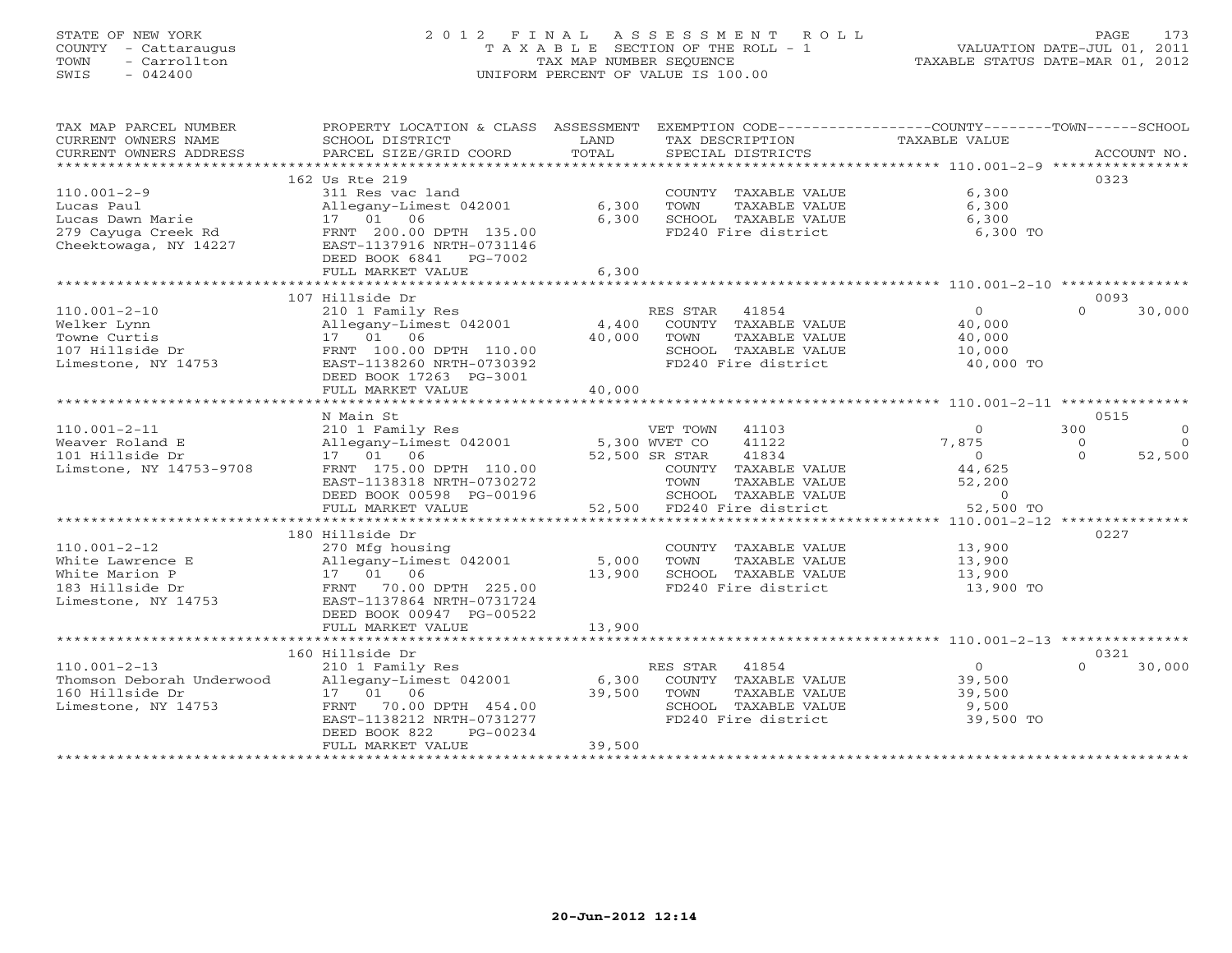# STATE OF NEW YORK 2 0 1 2 F I N A L A S S E S S M E N T R O L L PAGE 174 COUNTY - Cattaraugus T A X A B L E SECTION OF THE ROLL - 1 VALUATION DATE-JUL 01, 2011 TOWN - Carrollton TAX MAP NUMBER SEQUENCE TAXABLE STATUS DATE-MAR 01, 2012 SWIS - 042400 UNIFORM PERCENT OF VALUE IS 100.00UNIFORM PERCENT OF VALUE IS 100.00

| TAX MAP PARCEL NUMBER<br>CURRENT OWNERS NAME<br>CURRENT OWNERS ADDRESS                      | PROPERTY LOCATION & CLASS ASSESSMENT<br>SCHOOL DISTRICT<br>PARCEL SIZE/GRID COORD                                                                      | LAND<br>TOTAL     | TAX DESCRIPTION<br>SPECIAL DISTRICTS                                                         | EXEMPTION CODE-----------------COUNTY-------TOWN------SCHOOL<br><b>TAXABLE VALUE</b><br>ACCOUNT NO. |
|---------------------------------------------------------------------------------------------|--------------------------------------------------------------------------------------------------------------------------------------------------------|-------------------|----------------------------------------------------------------------------------------------|-----------------------------------------------------------------------------------------------------|
| $110.001 - 2 - 14$<br>Penn York Resources Inc<br>1716 Honeove Rd<br>Shinglehouse, PA 16748  | Us Rte 219 S<br>910 Priv forest<br>Allegany-Limest 042001<br>17 01 06<br>ACRES 39.48<br>EAST-1139597 NRTH-0731475<br>DEED BOOK 1015<br>$PG-165$        | 16,900<br>21,100  | COUNTY TAXABLE VALUE<br>TOWN<br>TAXABLE VALUE<br>SCHOOL TAXABLE VALUE<br>FD240 Fire district | 0608<br>21,100<br>21,100<br>21,100<br>21,100 TO                                                     |
|                                                                                             | FULL MARKET VALUE                                                                                                                                      | 21,100            |                                                                                              |                                                                                                     |
|                                                                                             | 140-141 Hillside Dr                                                                                                                                    |                   |                                                                                              | 0597                                                                                                |
| $110.001 - 2 - 15$<br>Penn York Resources Inc.<br>1716 Honeoye Rd<br>Shinglehouse, PA 16748 | 910 Priv forest<br>Allegany-Limest 042001<br>17  01  06<br>ACRES 40.30<br>EAST-1139587 NRTH-0730916<br>DEED BOOK 2430<br>PG-6001                       | 17,200<br>21,600  | COUNTY TAXABLE VALUE<br>TOWN<br>TAXABLE VALUE<br>SCHOOL TAXABLE VALUE<br>FD240 Fire district | 21,600<br>21,600<br>21,600<br>21,600 TO                                                             |
|                                                                                             | FULL MARKET VALUE                                                                                                                                      | 21,600            |                                                                                              |                                                                                                     |
|                                                                                             |                                                                                                                                                        |                   |                                                                                              |                                                                                                     |
| $110.001 - 2 - 16.1$<br>State Line Supply Co<br>1333 E Main St<br>Bradford, PA 16701        | 60 Hillside Dr.<br>330 Vacant comm<br>Allegany-Limest 042001<br>17  01  06<br>ACRES 56.45<br>EAST-1139740 NRTH-0730039<br>DEED BOOK 5314<br>PG-5003    | 45,500<br>45,500  | COUNTY TAXABLE VALUE<br>TAXABLE VALUE<br>TOWN<br>SCHOOL TAXABLE VALUE<br>FD240 Fire district | 0561<br>45,500<br>45,500<br>45,500<br>45,500 TO                                                     |
|                                                                                             | FULL MARKET VALUE                                                                                                                                      | 45,500            |                                                                                              |                                                                                                     |
|                                                                                             |                                                                                                                                                        |                   |                                                                                              |                                                                                                     |
| $110.001 - 2 - 16.2$<br>Ickes Gary R<br>PO Box 65<br>Limestone, NY 14753                    | 72 Hillside Dr<br>484 1 use sm bld<br>Allegany-Limest 042001<br>17  01  06<br>1.27<br>ACRES<br>EAST-1138723 NRTH-0729867<br>DEED BOOK 14155 PG-6002    | 11,400<br>155,000 | COUNTY TAXABLE VALUE<br>TOWN<br>TAXABLE VALUE<br>SCHOOL TAXABLE VALUE<br>FD240 Fire district | 0933<br>155,000<br>155,000<br>155,000<br>155,000 TO                                                 |
|                                                                                             | FULL MARKET VALUE                                                                                                                                      | 155,000           |                                                                                              |                                                                                                     |
|                                                                                             |                                                                                                                                                        |                   |                                                                                              |                                                                                                     |
| $110.001 - 2 - 16.3$<br>Boutros Susan N<br>16 Oak Brook Dr<br>Ithaca, NY 14850              | 12 Hillside Dr<br>323 Vacant rural<br>Allegany-Limest 042001<br>17  01  06<br>54.60<br>ACRES<br>EAST-1140626 NRTH-0729093<br>DEED BOOK 7929<br>PG-7002 | 26,300<br>26,300  | COUNTY TAXABLE VALUE<br>TAXABLE VALUE<br>TOWN<br>SCHOOL TAXABLE VALUE<br>FD240 Fire district | 1157<br>26,300<br>26,300<br>26,300<br>26,300 TO                                                     |
|                                                                                             | FULL MARKET VALUE                                                                                                                                      | 26,300            |                                                                                              |                                                                                                     |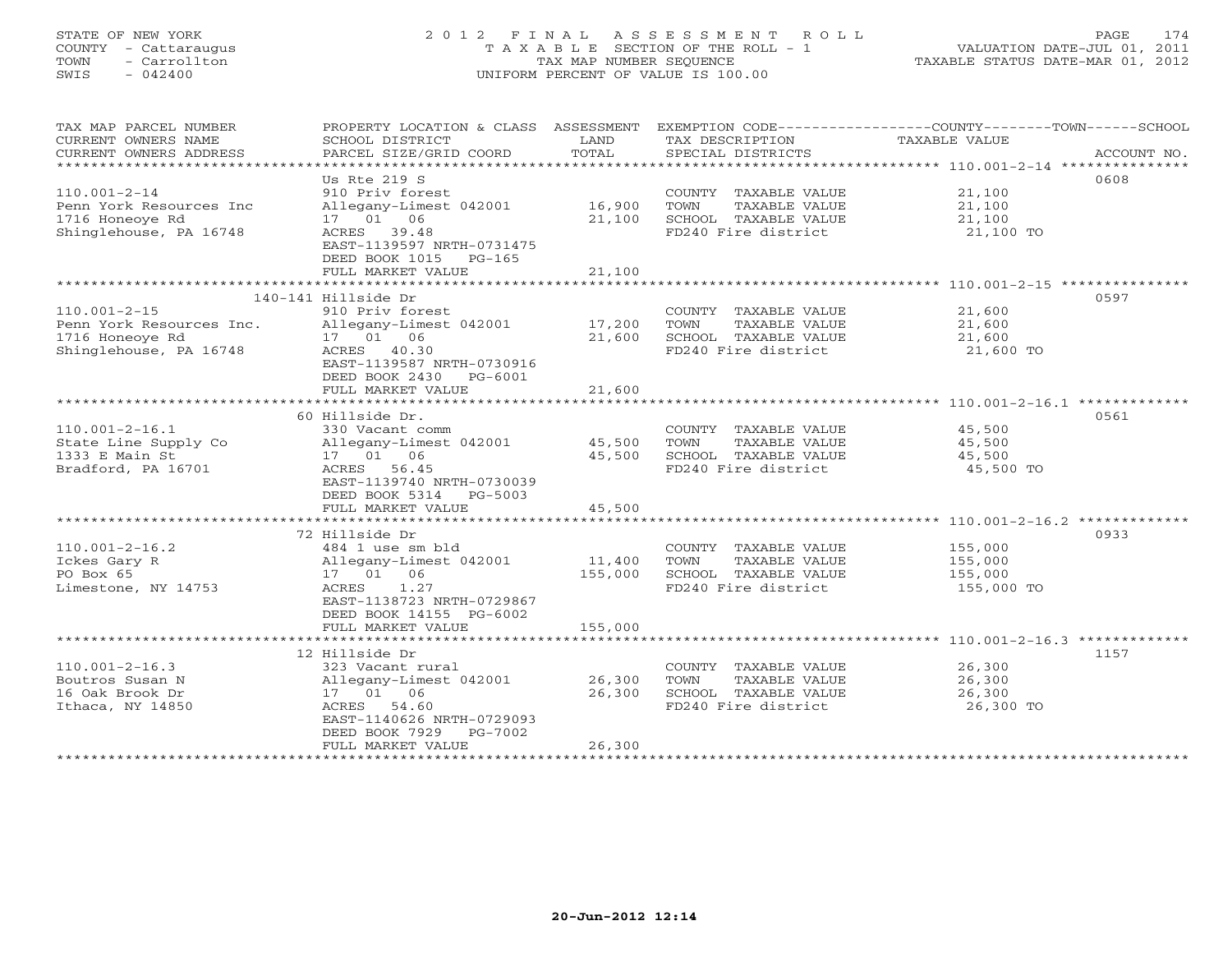# STATE OF NEW YORK 2 0 1 2 F I N A L A S S E S S M E N T R O L L PAGE 175 COUNTY - Cattaraugus T A X A B L E SECTION OF THE ROLL - 1 VALUATION DATE-JUL 01, 2011 TOWN - Carrollton TAX MAP NUMBER SEQUENCE TAXABLE STATUS DATE-MAR 01, 2012 SWIS - 042400 UNIFORM PERCENT OF VALUE IS 100.00UNIFORM PERCENT OF VALUE IS 100.00

| TAX MAP PARCEL NUMBER                                                                                              | PROPERTY LOCATION & CLASS ASSESSMENT EXEMPTION CODE----------------COUNTY-------TOWN------SCHOOL          |        |                  |                                             |                                                                                                                |                |             |
|--------------------------------------------------------------------------------------------------------------------|-----------------------------------------------------------------------------------------------------------|--------|------------------|---------------------------------------------|----------------------------------------------------------------------------------------------------------------|----------------|-------------|
| CURRENT OWNERS NAME                                                                                                | SCHOOL DISTRICT                                                                                           | LAND   |                  | TAX DESCRIPTION                             | TAXABLE VALUE                                                                                                  |                |             |
| CURRENT OWNERS ADDRESS                                                                                             | PARCEL SIZE/GRID COORD                                                                                    | TOTAL  |                  | SPECIAL DISTRICTS                           |                                                                                                                |                | ACCOUNT NO. |
|                                                                                                                    |                                                                                                           |        |                  |                                             |                                                                                                                |                |             |
|                                                                                                                    | 60 Hillside Dr.                                                                                           |        |                  |                                             |                                                                                                                |                | 1378        |
| $110.001 - 2 - 16.4$                                                                                               | 323 Vacant rural                                                                                          |        |                  | COUNTY TAXABLE VALUE                        | 38,300                                                                                                         |                |             |
| McCracken Carl A III                                                                                               | Allegany-Limest 042001 38,300                                                                             |        | TOWN             | TAXABLE VALUE                               | 38,300                                                                                                         |                |             |
|                                                                                                                    | FRNT 1365.00 DPTH                                                                                         | 38,300 |                  | SCHOOL TAXABLE VALUE                        | 38,300                                                                                                         |                |             |
| Plateau Energy Inc<br>189 Harrisburg Run Rd<br>Bradford, PA 16701                                                  | ACRES 74.76                                                                                               |        |                  |                                             |                                                                                                                |                |             |
| Bradford, PA 16701                                                                                                 | EAST-1139801 NRTH-0730120                                                                                 |        |                  |                                             |                                                                                                                |                |             |
|                                                                                                                    | DEED BOOK 17106 PG-8001                                                                                   |        |                  |                                             |                                                                                                                |                |             |
|                                                                                                                    | FULL MARKET VALUE                                                                                         | 38,300 |                  |                                             |                                                                                                                |                |             |
|                                                                                                                    |                                                                                                           |        |                  |                                             |                                                                                                                |                |             |
|                                                                                                                    | 140 S Main St                                                                                             |        |                  |                                             |                                                                                                                |                | 0034        |
| $110.001 - 2 - 17$                                                                                                 | 210 1 Family Res                                                                                          |        |                  | COUNTY TAXABLE VALUE                        | 38,000                                                                                                         |                |             |
| Lucas Paul                                                                                                         | Allegany-Limest 042001                                                                                    | 5,400  | TOWN             | TAXABLE VALUE                               | 38,000                                                                                                         |                |             |
| Eucas Pawn M<br>279 Cayuga Creek Rd<br>279 Cayuga Creek Rd<br>279 Cayuga Creek Rd<br>279 EAST-1138151 NRTH-0731059 |                                                                                                           | 38,000 |                  | SCHOOL TAXABLE VALUE                        | 38,000                                                                                                         |                |             |
|                                                                                                                    |                                                                                                           |        |                  | FD240 Fire district                         | 38,000 TO                                                                                                      |                |             |
|                                                                                                                    |                                                                                                           |        |                  |                                             |                                                                                                                |                |             |
|                                                                                                                    | DEED BOOK 6841    PG-7001                                                                                 |        |                  |                                             |                                                                                                                |                |             |
|                                                                                                                    | FULL MARKET VALUE                                                                                         | 38,000 |                  |                                             |                                                                                                                |                |             |
|                                                                                                                    |                                                                                                           |        |                  |                                             |                                                                                                                |                |             |
|                                                                                                                    | 82 Hillside Dr                                                                                            |        |                  | 68 PCT OF VALUE USED FOR EXEMPTION PURPOSES |                                                                                                                |                | 0133        |
| $110.001 - 2 - 18$                                                                                                 | 280 Res Multiple                                                                                          |        | CVET CO          | 41132                                       | 6,800                                                                                                          | $\Omega$       | $\Omega$    |
| McCartney Robert                                                                                                   | cvET CO و CVET CO<br>Allegany-Limest 042001 3,800 SR STAR                                                 |        |                  | 41834                                       | $\overline{0}$                                                                                                 | $\Omega$       | 40,000      |
| McCartney John C 17 01 06<br>de Dr FRNT 50.00                                                                      |                                                                                                           |        |                  | 40,000 COUNTY TAXABLE VALUE                 |                                                                                                                |                |             |
| 82 Hillside Dr                                                                                                     | FRNT 50.00 DPTH 171.00                                                                                    |        |                  |                                             | 33,200<br>40,000<br>TOWN TAXABLE VALUE $40,000$<br>SCHOOL TAXABLE VALUE $0$<br>FD240 Fire district $40,000$ TO |                |             |
| Limestone, NY 14753                                                                                                |                                                                                                           |        |                  |                                             |                                                                                                                |                |             |
|                                                                                                                    |                                                                                                           |        |                  |                                             |                                                                                                                |                |             |
|                                                                                                                    | FRNT 50.00 DPTH 171.00<br>EAST-1138650 NRTH-0730007<br>DEED BOOK 1636 PG-2001<br>FULL MARKET VALUE 40,000 |        |                  |                                             |                                                                                                                |                |             |
|                                                                                                                    |                                                                                                           |        |                  |                                             |                                                                                                                |                |             |
|                                                                                                                    | 22 Hillside Dr                                                                                            |        |                  |                                             |                                                                                                                |                | 0180        |
| $110.001 - 2 - 19$                                                                                                 | 210 1 Family Res                                                                                          |        | AGED C/T/S 41800 |                                             | 18,500                                                                                                         | 18,500         | 18,500      |
| Prentiss James                                                                                                     | Allegany-Limest 042001 4,900 SR STAR                                                                      |        |                  | 41834                                       | $\overline{0}$                                                                                                 | $\overline{O}$ | 18,500      |
| Weigartz Rhonda                                                                                                    | 17 01 06                                                                                                  | 37,000 |                  | COUNTY TAXABLE VALUE                        | 18,500                                                                                                         |                |             |
| PO Box 25                                                                                                          | FRNT 100.00 DPTH 130.00                                                                                   |        | TOWN             | TAXABLE VALUE                               | 18,500                                                                                                         |                |             |
| Limestone, NY 14753                                                                                                | EAST-1138932 NRTH-0729043                                                                                 |        |                  |                                             |                                                                                                                |                |             |
|                                                                                                                    | PG-00460<br>DEED BOOK 826                                                                                 |        |                  |                                             | SCHOOL TAXABLE VALUE 0<br>FD240 Fire district 37,000 TO                                                        |                |             |
|                                                                                                                    | FULL MARKET VALUE                                                                                         | 37,000 |                  |                                             |                                                                                                                |                |             |
|                                                                                                                    |                                                                                                           |        |                  |                                             |                                                                                                                |                |             |
|                                                                                                                    | 18 S Main St                                                                                              |        |                  |                                             |                                                                                                                |                | 0520        |
| $110.001 - 2 - 20$                                                                                                 | 433 Auto body                                                                                             |        |                  | COUNTY TAXABLE VALUE                        | 35,000                                                                                                         |                |             |
| Dixon John A                                                                                                       | Allegany-Limest 042001                                                                                    | 6,300  | TOWN             | TAXABLE VALUE                               | 35,000                                                                                                         |                |             |
| 418 Main St                                                                                                        | 17 01 06                                                                                                  | 35,000 |                  | SCHOOL TAXABLE VALUE                        | 35,000                                                                                                         |                |             |
| Limestone, NY 14753                                                                                                | FRNT 150.00 DPTH 135.00                                                                                   |        |                  | FD240 Fire district                         | 35,000 TO                                                                                                      |                |             |
|                                                                                                                    | EAST-1138957 NRTH-0728915                                                                                 |        |                  |                                             |                                                                                                                |                |             |
|                                                                                                                    | DEED BOOK 2390 PG-9001                                                                                    |        |                  |                                             |                                                                                                                |                |             |
|                                                                                                                    | FULL MARKET VALUE                                                                                         | 35,000 |                  |                                             |                                                                                                                |                |             |
|                                                                                                                    |                                                                                                           |        |                  |                                             |                                                                                                                |                |             |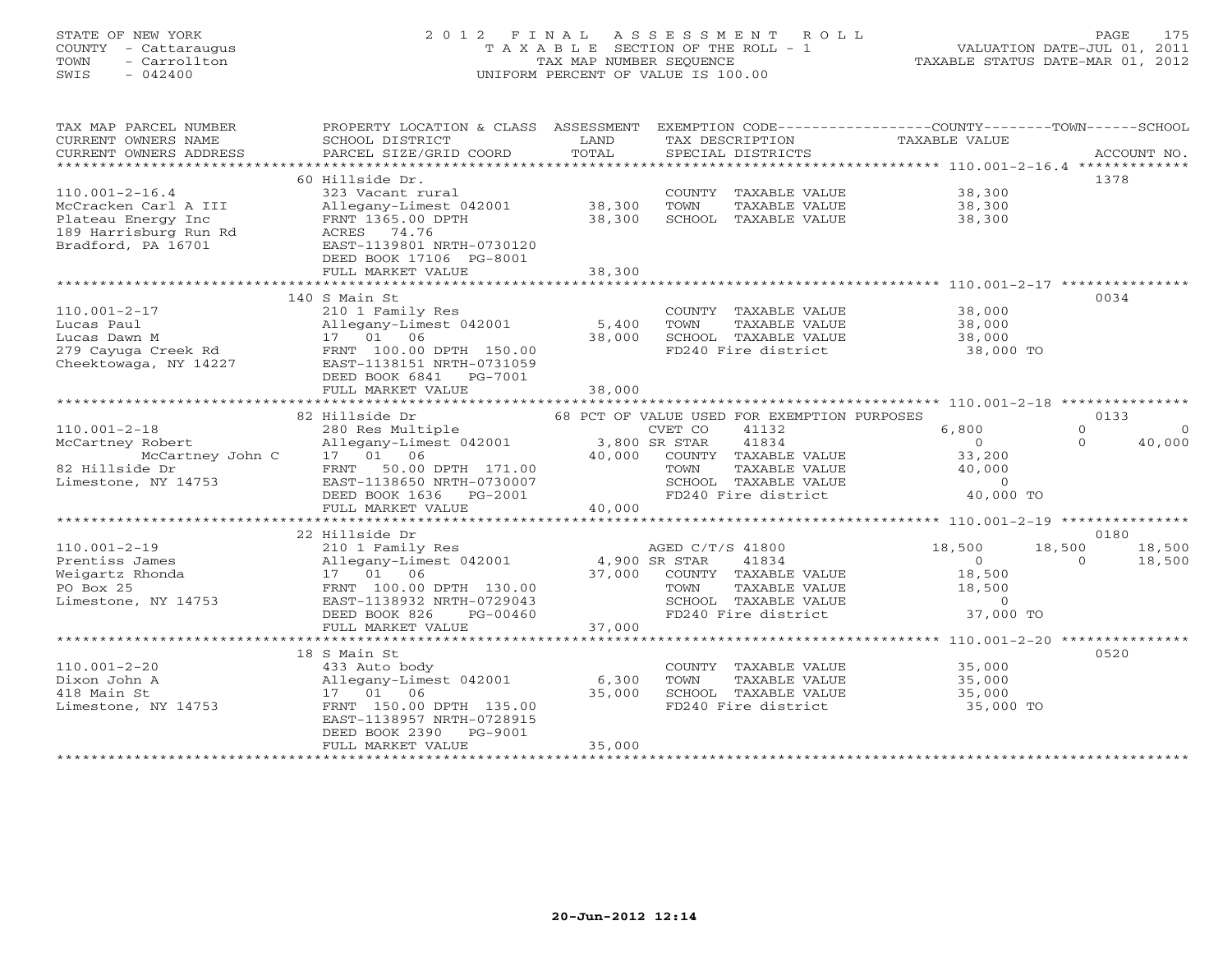# STATE OF NEW YORK 2 0 1 2 F I N A L A S S E S S M E N T R O L L PAGE 176 COUNTY - Cattaraugus T A X A B L E SECTION OF THE ROLL - 1 VALUATION DATE-JUL 01, 2011 TOWN - Carrollton TAX MAP NUMBER SEQUENCE TAXABLE STATUS DATE-MAR 01, 2012 SWIS - 042400 UNIFORM PERCENT OF VALUE IS 100.00UNIFORM PERCENT OF VALUE IS 100.00

| TAX MAP PARCEL NUMBER<br>CURRENT OWNERS NAME | PROPERTY LOCATION & CLASS ASSESSMENT<br>SCHOOL DISTRICT | LAND    | EXEMPTION CODE----------------COUNTY-------TOWN-----SCHOOL<br>TAX DESCRIPTION | <b>TAXABLE VALUE</b> |                    |
|----------------------------------------------|---------------------------------------------------------|---------|-------------------------------------------------------------------------------|----------------------|--------------------|
| CURRENT OWNERS ADDRESS                       | PARCEL SIZE/GRID COORD                                  | TOTAL   | SPECIAL DISTRICTS                                                             |                      | ACCOUNT NO.        |
| *************************                    |                                                         |         |                                                                               |                      |                    |
|                                              | 2 Hillside Dr                                           |         |                                                                               |                      | 0033               |
| $110.001 - 2 - 21$                           | 210 1 Family Res                                        |         | COUNTY TAXABLE VALUE                                                          | 115,000              |                    |
| Boutros Susan N                              | Allegany-Limest 042001                                  | 11,400  | TOWN<br>TAXABLE VALUE                                                         | 115,000              |                    |
| 16 Oak Brook Dr                              | 17 01 06                                                | 115,000 | SCHOOL TAXABLE VALUE                                                          | 115,000              |                    |
| Ithaca, NY 14850                             | 3.63<br>ACRES                                           |         | FD240 Fire district                                                           | 115,000 TO           |                    |
|                                              | EAST-1139758 NRTH-0728734<br>DEED BOOK 7929 PG-7002     |         |                                                                               |                      |                    |
|                                              | FULL MARKET VALUE                                       | 115,000 |                                                                               |                      |                    |
|                                              |                                                         |         |                                                                               |                      |                    |
|                                              | Parkside Dr                                             |         |                                                                               |                      | 0532               |
| $110.001 - 2 - 26$                           | 323 Vacant rural                                        |         | COUNTY TAXABLE VALUE                                                          | 11,000               |                    |
| Williams Dennis J                            | Allegany-Limest 042001                                  | 11,000  | TOWN<br>TAXABLE VALUE                                                         | 11,000               |                    |
| Williams Stacy M                             | 39 01 06                                                | 11,000  | SCHOOL TAXABLE VALUE                                                          | 11,000               |                    |
| 22 Parkside Dr                               | ACRES 20.00                                             |         | FD240 Fire district                                                           | 11,000 TO            |                    |
| Limestone, NY 14753                          | EAST-1136475 NRTH-0728829                               |         |                                                                               |                      |                    |
|                                              |                                                         |         |                                                                               |                      |                    |
|                                              | DEED BOOK 00938 PG-00405                                |         |                                                                               |                      |                    |
|                                              | FULL MARKET VALUE                                       | 11,000  |                                                                               |                      |                    |
|                                              |                                                         |         |                                                                               |                      |                    |
|                                              | 21 Parkside Dr                                          |         |                                                                               |                      | 0635               |
| $110.001 - 2 - 27.1$                         | 323 Vacant rural                                        |         | COUNTY TAXABLE VALUE                                                          | 6,500                |                    |
| Williams Dennis J                            | Allegany-Limest 042001                                  | 6,500   | TOWN<br>TAXABLE VALUE                                                         | 6,500                |                    |
| Williams Stacy M                             | 39 01 06                                                | 6,500   | SCHOOL TAXABLE VALUE                                                          | 6,500                |                    |
| 22 Parkside Dr                               | FRNT 160.00 DPTH 200.00                                 |         | FD240 Fire district                                                           | 6,500 TO             |                    |
| Limestone, NY 14753                          | EAST-1134888 NRTH-0728944                               |         |                                                                               |                      |                    |
|                                              | DEED BOOK 00919 PG-00451                                |         |                                                                               |                      |                    |
|                                              | FULL MARKET VALUE                                       | 6,500   |                                                                               |                      |                    |
|                                              |                                                         |         |                                                                               |                      |                    |
|                                              | Parkside Dr                                             |         |                                                                               |                      | 1434               |
| $110.001 - 2 - 27.2$                         | 323 Vacant rural                                        |         | COUNTY TAXABLE VALUE                                                          | 13,500               |                    |
| Plateau Energy Inc.                          | Allegany-Limest 042001                                  | 13,500  | TOWN<br>TAXABLE VALUE                                                         | 13,500               |                    |
| McCracken 111 Carl A                         | 20.00 DPTH 563.00<br>FRNT                               | 13,500  | SCHOOL TAXABLE VALUE                                                          | 13,500               |                    |
| PO Box 1253                                  | ACRES 24.00                                             |         |                                                                               |                      |                    |
| Bradford, PA 16701                           | DEED BOOK 15062 PG-4001                                 |         |                                                                               |                      |                    |
|                                              | FULL MARKET VALUE                                       | 13,500  |                                                                               |                      |                    |
|                                              |                                                         |         |                                                                               |                      |                    |
|                                              | 22 Parkside Dr                                          |         |                                                                               |                      | 0531               |
|                                              |                                                         |         |                                                                               |                      |                    |
| $110.001 - 2 - 28$                           | 210 1 Family Res                                        |         | RES STAR 41854                                                                | $\overline{0}$       | 30,000<br>$\Omega$ |
| Williams Dennis J                            | Allegany-Limest 042001                                  | 8,600   | COUNTY TAXABLE VALUE                                                          | 56,500               |                    |
| Williams Stacy M                             | 39 01 06                                                | 56,500  | TOWN<br>TAXABLE VALUE                                                         | 56,500               |                    |
| 22 Parkside Dr                               | 1.75<br>ACRES                                           |         | SCHOOL TAXABLE VALUE                                                          | 26,500               |                    |
| Limestone, NY 14753                          | EAST-1135158 NRTH-0729112                               |         | FD240 Fire district                                                           | 56,500 TO            |                    |
|                                              | DEED BOOK 848<br>PG-00358                               |         |                                                                               |                      |                    |
|                                              | FULL MARKET VALUE                                       | 56,500  |                                                                               |                      |                    |
|                                              |                                                         |         |                                                                               |                      |                    |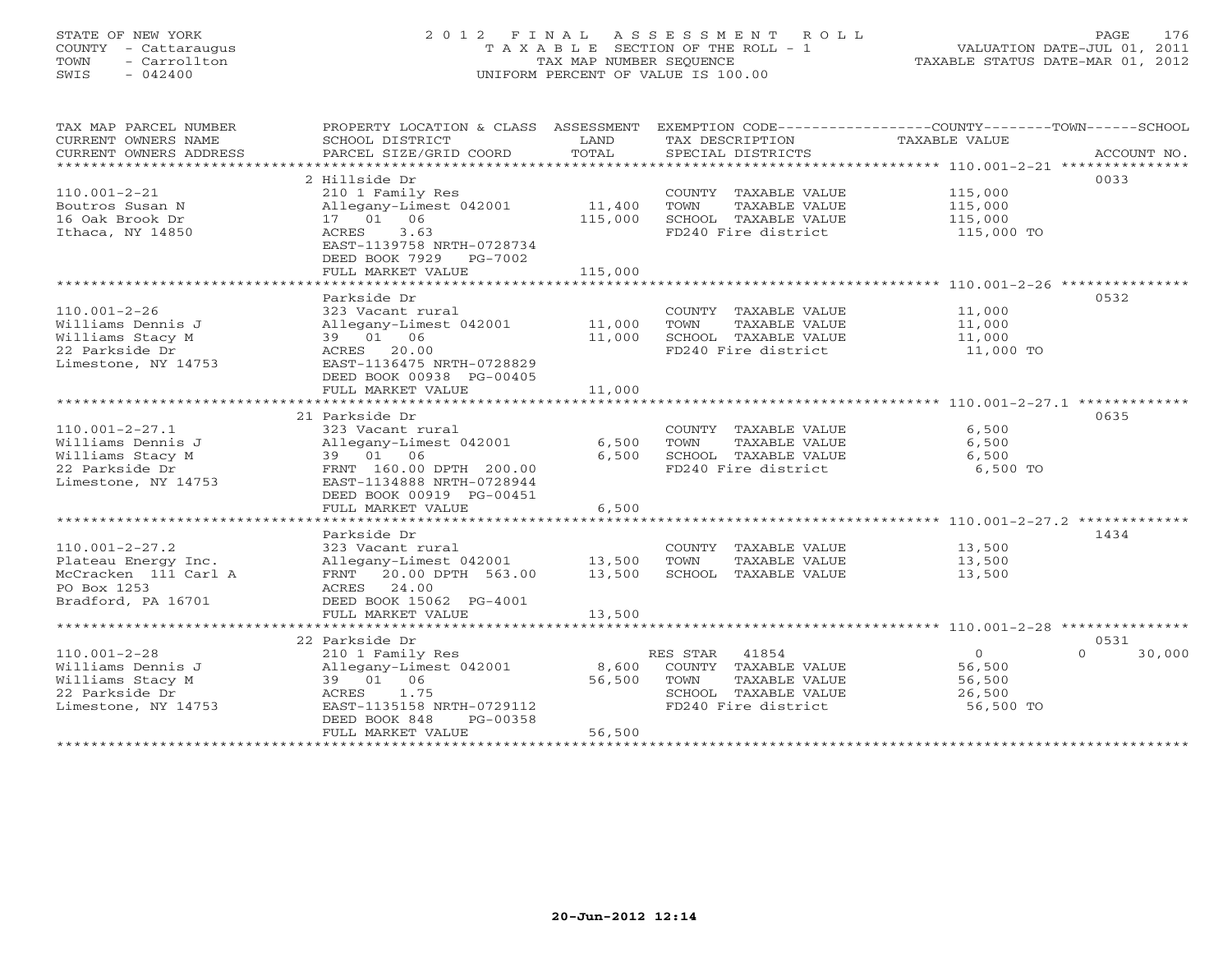# STATE OF NEW YORK 2 0 1 2 F I N A L A S S E S S M E N T R O L L PAGE 177 COUNTY - Cattaraugus T A X A B L E SECTION OF THE ROLL - 1 VALUATION DATE-JUL 01, 2011 TOWN - Carrollton TAX MAP NUMBER SEQUENCE TAXABLE STATUS DATE-MAR 01, 2012 SWIS - 042400 UNIFORM PERCENT OF VALUE IS 100.00UNIFORM PERCENT OF VALUE IS 100.00

| TAX MAP PARCEL NUMBER<br>CURRENT OWNERS NAME<br>CURRENT OWNERS ADDRESS | PROPERTY LOCATION & CLASS ASSESSMENT<br>SCHOOL DISTRICT<br>PARCEL SIZE/GRID COORD | LAND<br>TOTAL            | EXEMPTION CODE-----------------COUNTY-------TOWN------SCHOOL<br>TAX DESCRIPTION<br>SPECIAL DISTRICTS | <b>TAXABLE VALUE</b> | ACCOUNT NO.                      |
|------------------------------------------------------------------------|-----------------------------------------------------------------------------------|--------------------------|------------------------------------------------------------------------------------------------------|----------------------|----------------------------------|
| ***************************                                            |                                                                                   |                          |                                                                                                      |                      |                                  |
|                                                                        | 33 Parkside Dr                                                                    |                          |                                                                                                      |                      | 0485                             |
| $110.001 - 2 - 29$                                                     | 210 1 Family Res                                                                  |                          | COUNTY TAXABLE VALUE                                                                                 | 12,000               |                                  |
| Williams Dennis J                                                      | Allegany-Limest 042001                                                            | 7,800                    | TOWN<br>TAXABLE VALUE                                                                                | 12,000               |                                  |
| Williams Stacy M                                                       | 39 01 06                                                                          | 12,000                   | SCHOOL TAXABLE VALUE                                                                                 | 12,000               |                                  |
| 22 Parkside Dr                                                         | 1.20<br>ACRES                                                                     |                          | FD240 Fire district                                                                                  | 12,000 TO            |                                  |
| Limestone, NY 14753                                                    | EAST-1134864 NRTH-0729186                                                         |                          |                                                                                                      |                      |                                  |
|                                                                        | DEED BOOK 1016<br>$PG-875$                                                        |                          |                                                                                                      |                      |                                  |
|                                                                        | FULL MARKET VALUE<br>*****************************                                | 12,000<br>************** |                                                                                                      |                      |                                  |
|                                                                        | 30 Parkside Dr                                                                    |                          |                                                                                                      |                      | 0019                             |
| $110.001 - 2 - 30$                                                     | 311 Res vac land                                                                  |                          | COUNTY TAXABLE VALUE                                                                                 | 5,500                |                                  |
| Cotton Donald                                                          | Allegany-Limest 042001                                                            | 5,500                    | TOWN<br>TAXABLE VALUE                                                                                | 5,500                |                                  |
| PO Box 203                                                             | 39 01 06                                                                          | 5,500                    | SCHOOL TAXABLE VALUE                                                                                 | 5,500                |                                  |
| Sheridan, NY 14135                                                     | 75.00 DPTH 260.00<br>FRNT                                                         |                          | FD240 Fire district                                                                                  | 5,500 TO             |                                  |
|                                                                        | EAST-1135142 NRTH-0729299                                                         |                          |                                                                                                      |                      |                                  |
|                                                                        | DEED BOOK 862<br>PG-00210                                                         |                          |                                                                                                      |                      |                                  |
|                                                                        | FULL MARKET VALUE                                                                 | 5,500                    |                                                                                                      |                      |                                  |
|                                                                        |                                                                                   |                          |                                                                                                      |                      |                                  |
|                                                                        | 46 Parkside Dr                                                                    |                          |                                                                                                      |                      | 0331                             |
| $110.001 - 2 - 31$                                                     | 210 1 Family Res                                                                  |                          | 41854<br>RES STAR                                                                                    | $\Omega$             | 30,000<br>$\cap$                 |
| Sharbaugh Michael                                                      | Allegany-Limest 042001                                                            | 6,700                    | COUNTY TAXABLE VALUE                                                                                 | 60,000               |                                  |
| 46 Parkside Dr                                                         | 39 01 06                                                                          | 60,000                   | TOWN<br>TAXABLE VALUE                                                                                | 60,000               |                                  |
| Limestone, NY 14753                                                    | FRNT 100.00 DPTH 260.00                                                           |                          | SCHOOL TAXABLE VALUE                                                                                 | 30,000               |                                  |
|                                                                        | EAST-1135135 NRTH-0729408                                                         |                          | FD240 Fire district                                                                                  | 60,000 TO            |                                  |
|                                                                        | DEED BOOK 1913 PG-5001                                                            |                          |                                                                                                      |                      |                                  |
|                                                                        | FULL MARKET VALUE                                                                 | 60,000                   |                                                                                                      |                      |                                  |
|                                                                        | **************************                                                        |                          |                                                                                                      |                      |                                  |
|                                                                        | 9 Parkside Dr                                                                     |                          |                                                                                                      |                      | 0002                             |
| $110.001 - 2 - 32$                                                     | 210 1 Family Res                                                                  |                          | WVET CO<br>41122<br>41834                                                                            | 8,100<br>$\Omega$    | $\Omega$<br>$\Omega$<br>$\Omega$ |
| Mascioni John Sr<br>Mascioni Ruth                                      | Allegany-Limest 042001<br>39 01 06                                                | 54,000                   | 7,700 SR STAR<br>COUNTY TAXABLE VALUE                                                                | 45,900               | 54,000                           |
| 9 Parkside Dr                                                          | 1.10<br>ACRES                                                                     |                          | TAXABLE VALUE<br>TOWN                                                                                | 54,000               |                                  |
| Limestone, NY 14753                                                    | EAST-1134932 NRTH-0728721                                                         |                          | SCHOOL TAXABLE VALUE                                                                                 | $\Omega$             |                                  |
|                                                                        | DEED BOOK 892<br>PG-00234                                                         |                          | FD240 Fire district                                                                                  | 54,000 TO            |                                  |
|                                                                        | FULL MARKET VALUE                                                                 | 54,000                   |                                                                                                      |                      |                                  |
|                                                                        |                                                                                   |                          |                                                                                                      |                      |                                  |
|                                                                        | 99-101 Parkside Dr                                                                |                          |                                                                                                      |                      | 0483                             |
| $110.001 - 2 - 34.1$                                                   | 281 Multiple res                                                                  |                          | RES STAR<br>41854                                                                                    | $\circ$              | $\cap$<br>30,000                 |
| Laird Robert L                                                         | Allegany-Limest 042001                                                            | 15,500                   | COUNTY TAXABLE VALUE                                                                                 | 93,000               |                                  |
| Laird Brenda L                                                         | 39 01 06                                                                          | 93,000                   | TOWN<br>TAXABLE VALUE                                                                                | 93,000               |                                  |
| 101 Parkside Dr                                                        | 2.30<br>ACRES                                                                     |                          | SCHOOL TAXABLE VALUE                                                                                 | 63,000               |                                  |
| Limestone, NY 14753                                                    | EAST-1134728 NRTH-0730218                                                         |                          | FD240 Fire district                                                                                  | 93,000 TO            |                                  |
|                                                                        | DEED BOOK 00917 PG-00590                                                          |                          |                                                                                                      |                      |                                  |
|                                                                        | FULL MARKET VALUE                                                                 | 93,000                   |                                                                                                      |                      |                                  |
|                                                                        |                                                                                   |                          |                                                                                                      |                      |                                  |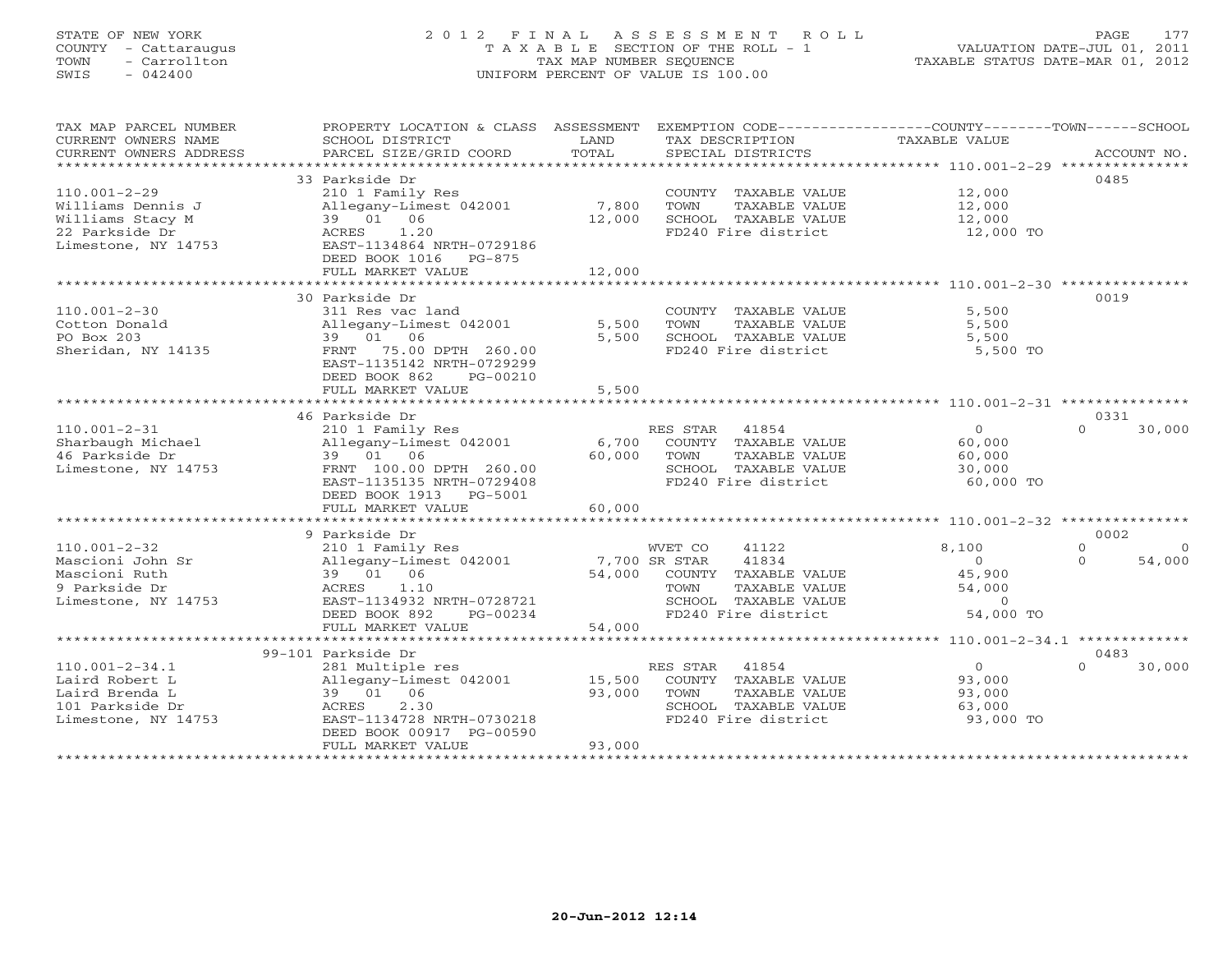# STATE OF NEW YORK 2 0 1 2 F I N A L A S S E S S M E N T R O L L PAGE 178 COUNTY - Cattaraugus T A X A B L E SECTION OF THE ROLL - 1 VALUATION DATE-JUL 01, 2011 TOWN - Carrollton TAX MAP NUMBER SEQUENCE TAXABLE STATUS DATE-MAR 01, 2012 SWIS - 042400 UNIFORM PERCENT OF VALUE IS 100.00UNIFORM PERCENT OF VALUE IS 100.00

| TAX MAP PARCEL NUMBER<br>CURRENT OWNERS NAME<br>CURRENT OWNERS ADDRESS                       | PROPERTY LOCATION & CLASS ASSESSMENT<br>SCHOOL DISTRICT<br>PARCEL SIZE/GRID COORD                                                                                                 | LAND<br>TOTAL                | EXEMPTION CODE-----------------COUNTY-------TOWN------SCHOOL<br>TAX DESCRIPTION<br>SPECIAL DISTRICTS              | <b>TAXABLE VALUE</b>                                         | ACCOUNT NO.                |
|----------------------------------------------------------------------------------------------|-----------------------------------------------------------------------------------------------------------------------------------------------------------------------------------|------------------------------|-------------------------------------------------------------------------------------------------------------------|--------------------------------------------------------------|----------------------------|
| **********************                                                                       |                                                                                                                                                                                   |                              |                                                                                                                   |                                                              |                            |
| $110.001 - 2 - 34.2$<br>Rinfrette Robert V<br>125 Parkside Dr<br>Limestone, NY 14753         | 125 Parkside Dr<br>210 1 Family Res<br>Allegany-Limest 042001<br>39 01 06<br>1.45<br>ACRES<br>EAST-1134410 NRTH-0730610<br>DEED BOOK 00918 PG-00935                               | 8,200<br>62,000              | 41854<br>RES STAR<br>COUNTY TAXABLE VALUE<br>TOWN<br>TAXABLE VALUE<br>SCHOOL TAXABLE VALUE<br>FD240 Fire district | $\overline{0}$<br>62,000<br>62,000<br>32,000<br>62,000 TO    | 1038<br>$\Omega$<br>30,000 |
|                                                                                              | FULL MARKET VALUE                                                                                                                                                                 | 62,000                       |                                                                                                                   |                                                              |                            |
|                                                                                              | *****************************                                                                                                                                                     | ************                 |                                                                                                                   | ****************************** 110.001-2-34.3 ************** |                            |
| $110.001 - 2 - 34.3$<br>Stack Brenda K<br>45 Latchaw Hollow<br>Bradford, PA 16701            | 96-98-102 Parkside Dr<br>117 Horse farm<br>Allegany-Limest 042001<br>39 01 06<br>ACRES 70.30<br>EAST-1136513 NRTH-0729786<br>DEED BOOK 00946 PG-00749<br>FULL MARKET VALUE        | 38,800<br>129,000<br>129,000 | COUNTY TAXABLE VALUE<br>TOWN<br>TAXABLE VALUE<br>SCHOOL TAXABLE VALUE<br>FD240 Fire district                      | 129,000<br>129,000<br>129,000<br>129,000 TO                  | 1248                       |
|                                                                                              | 51 Parkside Dr                                                                                                                                                                    |                              |                                                                                                                   |                                                              | 1249                       |
| $110.001 - 2 - 34.4$<br>Teaque William G<br>51 Parkside Dr<br>Limestone, NY 14753            | 210 1 Family Res<br>Allegany-Limest 042001<br>39 01 06<br>FRNT 180.00 DPTH 225.00<br>EAST-1134839 NRTH-0729397<br>DEED BOOK 2078 PG-6001<br>FULL MARKET VALUE                     | 7,500<br>38,500<br>38,500    | 41854<br>RES STAR<br>COUNTY TAXABLE VALUE<br>TOWN<br>TAXABLE VALUE<br>SCHOOL TAXABLE VALUE<br>FD240 Fire district | $\circ$<br>38,500<br>38,500<br>8,500<br>38,500 TO            | 30,000<br>$\Omega$         |
|                                                                                              |                                                                                                                                                                                   |                              |                                                                                                                   |                                                              |                            |
| $110.001 - 2 - 34.5$<br>Jaworski Todd M<br>6828 Derby Rd<br>Derby, NY 14047                  | 65 Parkside Dr<br>311 Res vac land<br>Allegany-Limest 042001<br>39 01 06<br>1.25<br>ACRES<br>EAST-1134814 NRTH-0729597<br>DEED BOOK 00933 PG-01164                                | 7,900<br>7,900               | COUNTY TAXABLE VALUE<br>TOWN<br>TAXABLE VALUE<br>SCHOOL TAXABLE VALUE<br>FD240 Fire district                      | 7,900<br>7,900<br>7,900<br>7,900 TO                          | 1250                       |
|                                                                                              | FULL MARKET VALUE<br>******************************                                                                                                                               | 7,900<br>************        |                                                                                                                   | ****************************** 110.001-2-34.6 *************  |                            |
|                                                                                              | 87 Parkside Dr                                                                                                                                                                    |                              |                                                                                                                   |                                                              | 1251                       |
| $110.001 - 2 - 34.6$<br>Perry Douglas<br>Perry Lisa<br>87 Parkside Dr<br>Limestone, NY 14753 | 210 1 Family Res<br>Allegany-Limest 042001<br>39 01<br>06<br>FRNT 140.38 DPTH 224.80<br>017<br>BANK<br>EAST-1134769 NRTH-0729928<br>DEED BOOK 01011 PG-00756<br>FULL MARKET VALUE | 5,400<br>47,000<br>47,000    | 41854<br>RES STAR<br>COUNTY TAXABLE VALUE<br>TOWN<br>TAXABLE VALUE<br>SCHOOL TAXABLE VALUE<br>FD240 Fire district | $\overline{0}$<br>47,000<br>47,000<br>17,000<br>47,000 TO    | 30,000<br>$\Omega$         |
|                                                                                              |                                                                                                                                                                                   |                              |                                                                                                                   |                                                              |                            |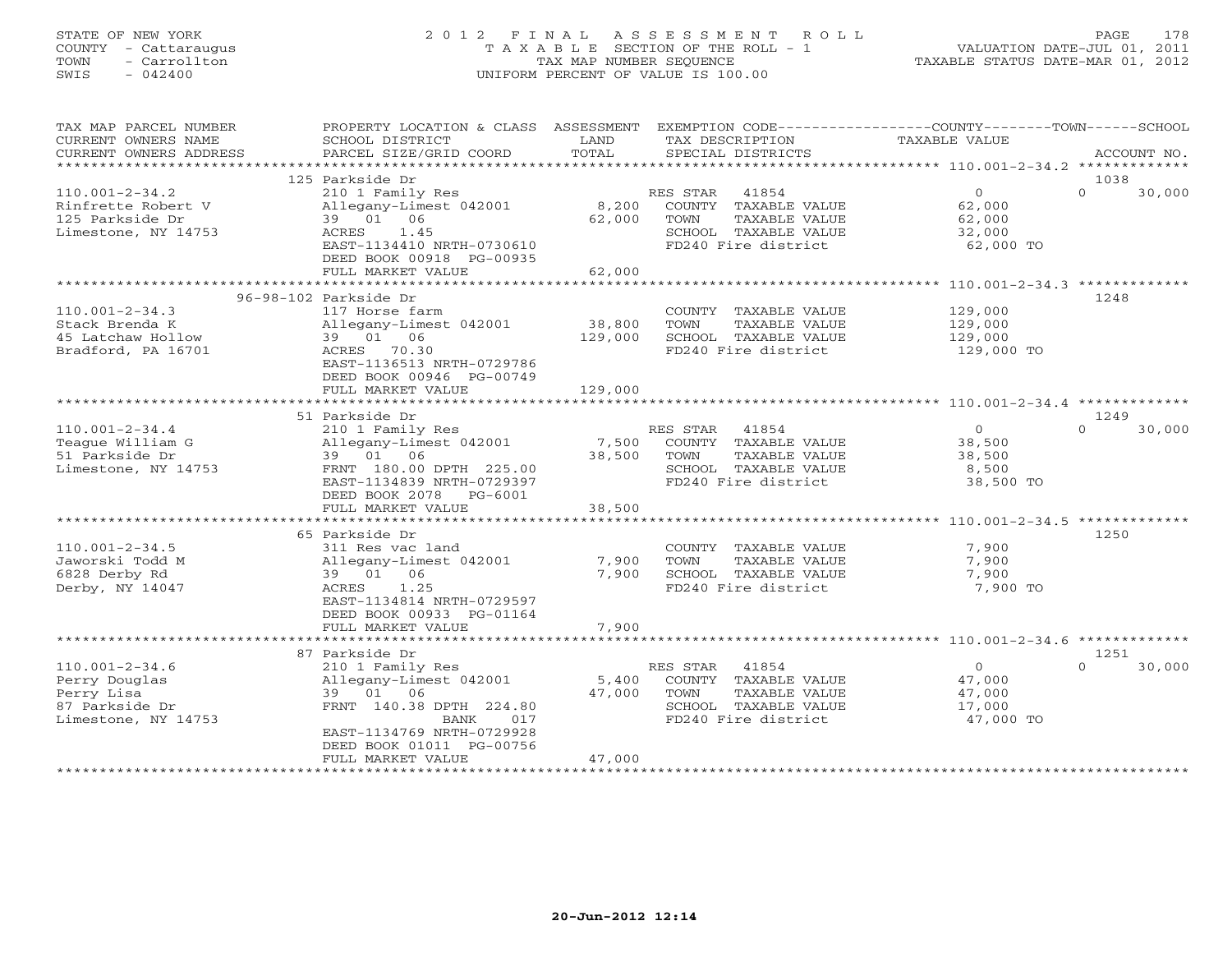# STATE OF NEW YORK 2 0 1 2 F I N A L A S S E S S M E N T R O L L PAGE 179 COUNTY - Cattaraugus T A X A B L E SECTION OF THE ROLL - 1 VALUATION DATE-JUL 01, 2011 TOWN - Carrollton TAX MAP NUMBER SEQUENCE TAXABLE STATUS DATE-MAR 01, 2012 SWIS - 042400 UNIFORM PERCENT OF VALUE IS 100.00UNIFORM PERCENT OF VALUE IS 100.00

| TAX MAP PARCEL NUMBER                               | PROPERTY LOCATION & CLASS ASSESSMENT |            | EXEMPTION CODE----------------COUNTY-------TOWN------SCHOOL |                                                    |                    |
|-----------------------------------------------------|--------------------------------------|------------|-------------------------------------------------------------|----------------------------------------------------|--------------------|
| CURRENT OWNERS NAME                                 | SCHOOL DISTRICT                      | LAND       | TAX DESCRIPTION                                             | <b>TAXABLE VALUE</b>                               |                    |
| CURRENT OWNERS ADDRESS<br>************************* | PARCEL SIZE/GRID COORD               | TOTAL      | SPECIAL DISTRICTS                                           |                                                    | ACCOUNT NO.        |
|                                                     | 75 Parkside Dr                       |            |                                                             |                                                    | 1252               |
| $110.001 - 2 - 34.7$                                | 260 Seasonal res                     |            | COUNTY TAXABLE VALUE                                        | 50,000                                             |                    |
| Jaworski Thomas                                     | Allegany-Limest 042001               | 6,900      | TOWN<br>TAXABLE VALUE                                       | 50,000                                             |                    |
| Jaworski Todd M                                     | 39 01 06                             | 50,000     | SCHOOL TAXABLE VALUE                                        | 50,000                                             |                    |
| 6828 Derby Rd                                       | FRNT 140.38 DPTH 224.80              |            | FD240 Fire district                                         | 50,000 TO                                          |                    |
| Derby, NY 14047                                     | EAST-1134787 NRTH-0729785            |            |                                                             |                                                    |                    |
|                                                     | DEED BOOK 916<br>$PG-148$            |            |                                                             |                                                    |                    |
|                                                     | FULL MARKET VALUE                    | 50,000     |                                                             |                                                    |                    |
|                                                     | ******************                   | ********** |                                                             | ********************* 110.001-2-34.8 ************* |                    |
|                                                     | 99 Parkside Dr                       |            |                                                             |                                                    | 1254               |
| $110.001 - 2 - 34.8$                                | 323 Vacant rural                     |            | COUNTY TAXABLE VALUE                                        | 36,000                                             |                    |
| Laird Clayton C                                     | Allegany-Limest 042001               | 36,000     | TOWN<br>TAXABLE VALUE                                       | 36,000                                             |                    |
| Laird Rochelle                                      | 39 01 06                             | 36,000     | SCHOOL TAXABLE VALUE                                        | 36,000                                             |                    |
| 257 Langmaid Ln                                     | ACRES 99.40                          |            | FD240 Fire district                                         | 36,000 TO                                          |                    |
| Bradford, PA 16701                                  | EAST-1133240 NRTH-0729803            |            |                                                             |                                                    |                    |
|                                                     | DEED BOOK 00916 PG-00971             |            |                                                             |                                                    |                    |
|                                                     | FULL MARKET VALUE                    | 36,000     |                                                             |                                                    |                    |
|                                                     |                                      |            |                                                             |                                                    |                    |
|                                                     | 125 1/2 Parkside Dr.                 |            |                                                             |                                                    | 1390               |
| $110.001 - 2 - 34.9$                                | 312 Vac w/imprv                      |            | COUNTY TAXABLE VALUE                                        | 15,200                                             |                    |
| Rinfrette<br>Robert                                 | Allegany-Limest 042001               | 4,000      | TOWN<br>TAXABLE VALUE                                       | 15,200                                             |                    |
| 125 Parkside Dr.                                    | ACRES<br>2.85                        | 15,200     | SCHOOL TAXABLE VALUE                                        | 15,200                                             |                    |
| Limestone, NY 14753                                 | EAST-1134056 NRTH-0730547            |            |                                                             |                                                    |                    |
|                                                     | DEED BOOK 6518 PG-9001               |            |                                                             |                                                    |                    |
|                                                     | FULL MARKET VALUE                    | 15,200     |                                                             |                                                    |                    |
|                                                     | 132 Parkside Dr                      |            |                                                             |                                                    | 0079               |
| $110.001 - 2 - 35.1$                                | 210 1 Family Res                     |            | COUNTY TAXABLE VALUE                                        | 44,500                                             |                    |
| Colley Max C                                        | Allegany-Limest 042001               | 6,400      | TOWN<br>TAXABLE VALUE                                       | 44,500                                             |                    |
| 133 Parkside Dr                                     | 39 01 06                             | 44,500     | SCHOOL TAXABLE VALUE                                        | 44,500                                             |                    |
| Limestone, NY 14753                                 | Life Use                             |            | FD240 Fire district                                         | 44,500 TO                                          |                    |
|                                                     | FRNT 150.00 DPTH 175.00              |            |                                                             |                                                    |                    |
|                                                     | EAST-1134905 NRTH-0730654            |            |                                                             |                                                    |                    |
|                                                     | DEED BOOK 1004 PG-606                |            |                                                             |                                                    |                    |
|                                                     | FULL MARKET VALUE                    | 44,500     |                                                             |                                                    |                    |
|                                                     |                                      |            |                                                             |                                                    |                    |
|                                                     | 133 Parkside Dr                      |            |                                                             |                                                    | 0904               |
| $110.001 - 2 - 35.2$                                | 210 1 Family Res                     |            | RES STAR<br>41854                                           | $\circ$                                            | 30,000<br>$\Omega$ |
| Colley Max C                                        | Allegany-Limest 042001               | 8,000      | COUNTY TAXABLE VALUE                                        | 72,000                                             |                    |
| 133 Parkside Dr                                     | 39 06<br>06                          | 72,000     | TOWN<br>TAXABLE VALUE                                       | 72,000                                             |                    |
| Limestone, NY 14753                                 | 1.30<br>ACRES                        |            | SCHOOL TAXABLE VALUE                                        | 42,000                                             |                    |
|                                                     | EAST-1134668 NRTH-0730600            |            | FD240 Fire district                                         | 72,000 TO                                          |                    |
|                                                     | DEED BOOK 00824 PG-00084             |            |                                                             |                                                    |                    |
|                                                     | FULL MARKET VALUE                    | 72,000     |                                                             |                                                    |                    |
|                                                     |                                      |            |                                                             |                                                    |                    |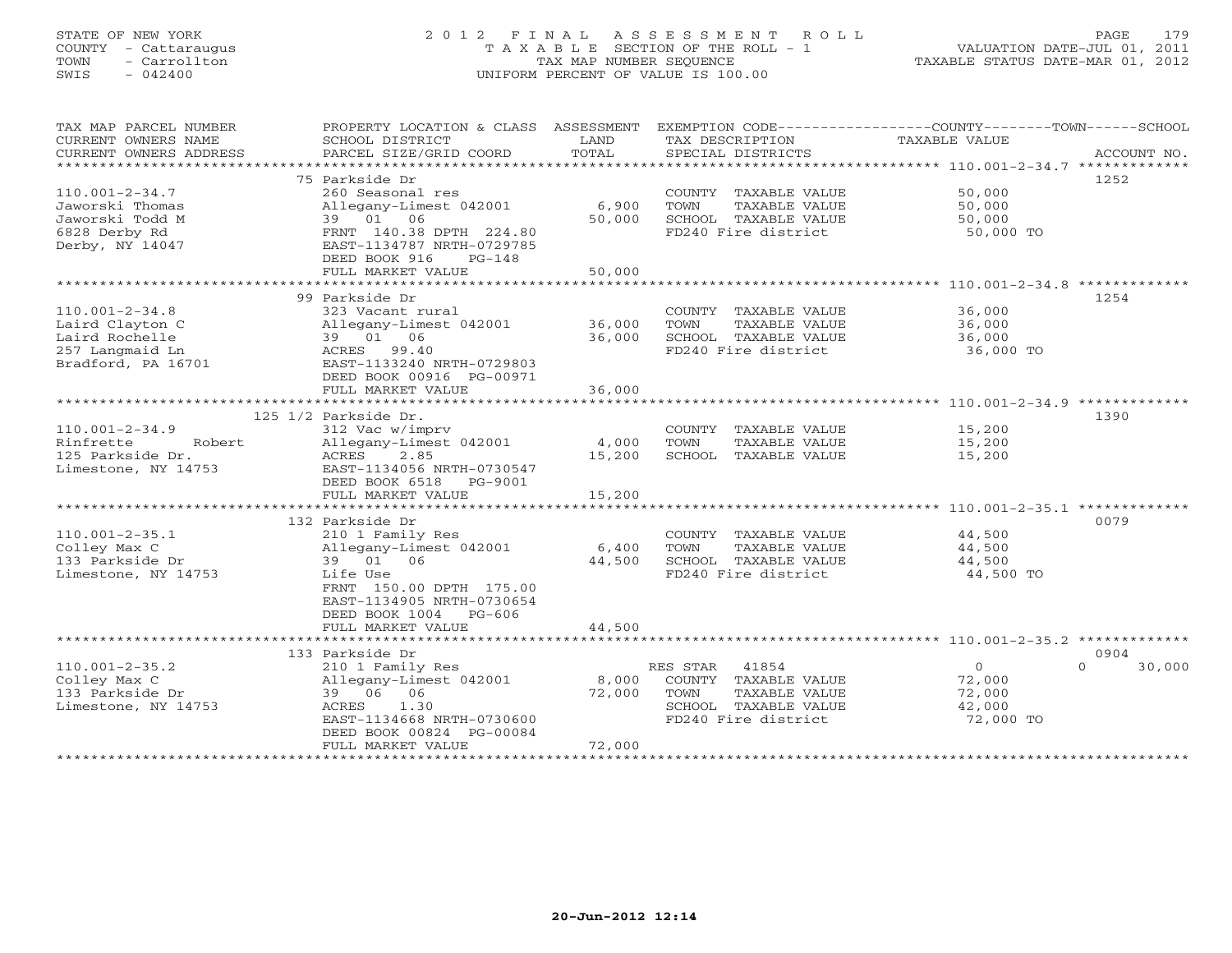## STATE OF NEW YORK 2 0 1 2 F I N A L A S S E S S M E N T R O L L PAGE 180 COUNTY - Cattaraugus T A X A B L E SECTION OF THE ROLL - 1 VALUATION DATE-JUL 01, 2011 TOWN - Carrollton TAX MAP NUMBER SEQUENCE TAXABLE STATUS DATE-MAR 01, 2012 SWIS - 042400 UNIFORM PERCENT OF VALUE IS 100.00UNIFORM PERCENT OF VALUE IS 100.00

| TAX MAP PARCEL NUMBER<br>CURRENT OWNERS NAME                                                                                               | PROPERTY LOCATION & CLASS ASSESSMENT EXEMPTION CODE---------------COUNTY-------TOWN------SCHOOL<br>SCHOOL DISTRICT                                                                          | LAND<br>TOTAL              | TAX DESCRIPTION                                                                                                                                              | <b>TAXABLE VALUE</b>                                                        |                                            |
|--------------------------------------------------------------------------------------------------------------------------------------------|---------------------------------------------------------------------------------------------------------------------------------------------------------------------------------------------|----------------------------|--------------------------------------------------------------------------------------------------------------------------------------------------------------|-----------------------------------------------------------------------------|--------------------------------------------|
| CURRENT OWNERS ADDRESS                                                                                                                     | PARCEL SIZE/GRID COORD                                                                                                                                                                      |                            | SPECIAL DISTRICTS                                                                                                                                            |                                                                             | ACCOUNT NO.                                |
|                                                                                                                                            | 115 Parkside Dr                                                                                                                                                                             |                            |                                                                                                                                                              |                                                                             | 0358                                       |
| $110.001 - 2 - 36$<br>Patchen Richard L<br>Patchen Mary A<br>115 Parkside Dr Rd<br>Limestone, NY 14753-9701                                | 210 1 Family Res<br>Allegany-Limest 042001<br>39 01 06<br>ACRES<br>4.30<br>EAST-1133753 NRTH-0730413<br>DEED BOOK 00673 PG-00548                                                            | 9,300 SR STAR<br>46,900    | 41122<br>WVET CO<br>41834<br>COUNTY TAXABLE VALUE<br>TOWN<br>TAXABLE VALUE<br>SCHOOL TAXABLE VALUE<br>FD240 Fire district                                    | 7,035<br>$\Omega$<br>39,865<br>46,900<br>$\overline{0}$<br>46,900 TO        | $\Omega$<br>$\Omega$<br>$\Omega$<br>46,900 |
|                                                                                                                                            | FULL MARKET VALUE                                                                                                                                                                           | 46,900                     |                                                                                                                                                              |                                                                             |                                            |
|                                                                                                                                            |                                                                                                                                                                                             |                            |                                                                                                                                                              |                                                                             |                                            |
| $110.001 - 2 - 37$<br>Cochran Gary<br>155 Parkside Dr<br>Limestone, NY 14753                                                               | 155 Parkside Dr<br>210 1 Family Res<br>Allegany-Limest 042001<br>39 01 06<br>ACRES 21.87<br>EAST-1133349 NRTH-0730906<br>DEED BOOK 00747 PG-00544                                           | 21,800<br>50,000           | SR STAR<br>41834<br>COUNTY TAXABLE VALUE<br>TOWN<br>TAXABLE VALUE<br>SCHOOL TAXABLE VALUE<br>FD240 Fire district                                             | $\circ$<br>50,000<br>50,000<br>$\overline{0}$<br>50,000 TO                  | 0075<br>$\Omega$<br>50,000                 |
|                                                                                                                                            | FULL MARKET VALUE                                                                                                                                                                           | 50,000                     |                                                                                                                                                              |                                                                             |                                            |
|                                                                                                                                            | Lot 17-27-28                                                                                                                                                                                |                            |                                                                                                                                                              |                                                                             | 1044                                       |
| $110.001 - 2 - 39$<br>Buffalo & Pittsburgh Railroad Allegany-Limest 042001<br>200 Meridian Centre Suite300 17 01 06<br>Rochester, NY 14618 | 323 Vacant rural<br>ACRES 10.67<br>EAST-1137362 NRTH-0730833<br>DEED BOOK 1027<br>PG-171<br>FULL MARKET VALUE                                                                               | 10,700<br>10,700<br>10,700 | COUNTY TAXABLE VALUE<br>TOWN<br>TAXABLE VALUE<br>SCHOOL TAXABLE VALUE<br>FD240 Fire district                                                                 | 10,700<br>10,700<br>10,700<br>10,700 TO                                     |                                            |
|                                                                                                                                            |                                                                                                                                                                                             |                            |                                                                                                                                                              |                                                                             |                                            |
| $110.002 - 1 - 1.1$<br>White Walter W<br>White Christina<br>5812 Leonard Run Rd<br>Limestone, NY 14753                                     | 5639 Nichols Run Rd<br>311 Res vac land<br>Allegany-Limest 042001<br>19  01  06<br>Ff 295.00<br>ACRES<br>3.60<br>EAST-1138476 NRTH-0736960<br>DEED BOOK 00757 PG-00137<br>FULL MARKET VALUE | 5,400<br>5,400<br>5,400    | COUNTY TAXABLE VALUE<br>TOWN<br>TAXABLE VALUE<br>SCHOOL TAXABLE VALUE<br>FD240 Fire district<br>FF242 Sewer fr ftg<br>SW242 Sewer dist 1                     | 5,400<br>5,400<br>5,400<br>5,400 TO<br>330 TO<br>5,400 TO                   | 0468                                       |
|                                                                                                                                            | ***************************                                                                                                                                                                 | ************               |                                                                                                                                                              | ************** 110.002-1-1.2 ***************                                |                                            |
|                                                                                                                                            | 5647 Nichols Run Rd                                                                                                                                                                         |                            |                                                                                                                                                              |                                                                             | 0897                                       |
| $110.002 - 1 - 1.2$<br>Tarasek John L<br>Box 211<br>Limestone, NY 14753                                                                    | 210 1 Family Res<br>Allegany-Limest 042001<br>19  01  06<br>FRNT 236.00 DPTH 160.00<br>EAST-1138449 NRTH-0737119<br>PG-00768<br>DEED BOOK 845<br>FULL MARKET VALUE                          | 7,400<br>40,500<br>40,500  | 41834<br>SR STAR<br>COUNTY TAXABLE VALUE<br>TOWN<br>TAXABLE VALUE<br>SCHOOL TAXABLE VALUE<br>FD240 Fire district<br>FF242 Sewer fr ftg<br>SW242 Sewer dist 1 | 0<br>40,500<br>40,500<br>$\overline{0}$<br>40,500 TO<br>236 TO<br>40,500 TO | $\Omega$<br>40,500                         |
|                                                                                                                                            |                                                                                                                                                                                             |                            |                                                                                                                                                              |                                                                             |                                            |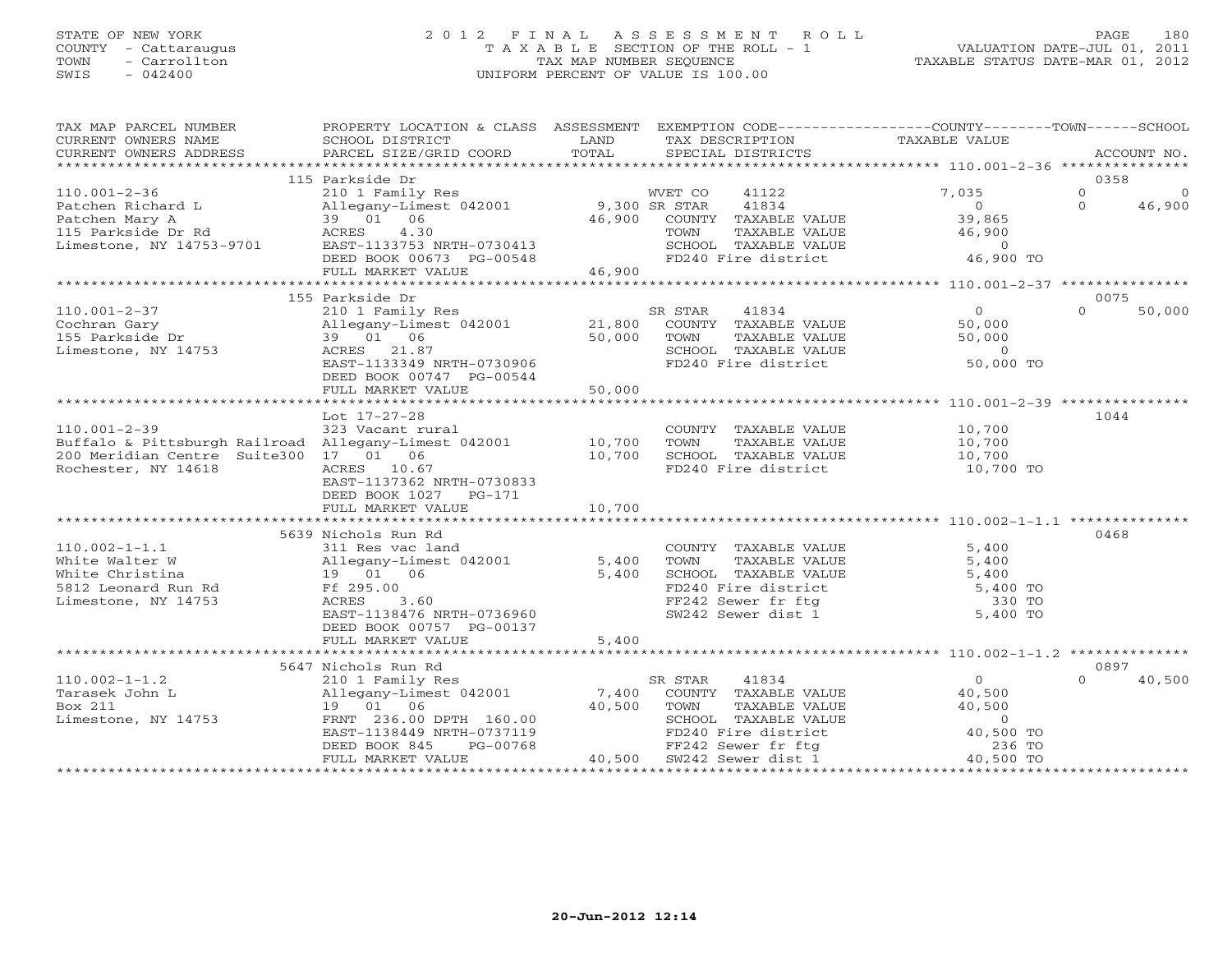### STATE OF NEW YORK 2 0 1 2 F I N A L A S S E S S M E N T R O L L PAGE 181 COUNTY - Cattaraugus T A X A B L E SECTION OF THE ROLL - 1 VALUATION DATE-JUL 01, 2011 TOWN - Carrollton TAX MAP NUMBER SEQUENCE TAXABLE STATUS DATE-MAR 01, 2012 SWIS - 042400 UNIFORM PERCENT OF VALUE IS 100.00UNIFORM PERCENT OF VALUE IS 100.00

| TAX DESCRIPTION TAXABLE VALUE<br>SCHOOL DISTRICT<br>LAND<br>CURRENT OWNERS NAME<br>CURRENT OWNERS ADDRESS<br>- CURRENT OWNERS ADDRESS PARCEL SIZE/GRID COORD TOTAL SPECIAL DISTRICTS (2000) ACCOUNT NO ACCOUNT NO ACCOUNT NO SPECIAL SIZE SERVERS AND A SERVERS ASSESS TRACEL STRICTS (2002) A SERVERS AND A SERVERS AND A SERVERS AND A SE<br>0961<br>Nichols Run Rd<br>270 Mfg housing<br>Allegany-Limest 042001 5,900<br>19 01 06 12,400<br>COUNTY TAXABLE VALUE 12,400<br>$110.002 - 1 - 1.3$<br>Vhite Walter W allegary-Limest 042001<br>White Christina 19 01 06<br>5812 Leonard Run FRNT 100.00 DPTH 190.00<br>Limestone, NY 14753<br>ERRNT 100.00 DPTH 190.00<br>ERRNT 100.00 DPTH 197.07181<br>-11egany-Limest 042001 5,900 TOWN TAXABLE VALUE 12,400<br>19 01 06 12,400 SCHOOL TAXABLE VALUE 12,400<br>FRNT 100.00 DPTH 190.00 12,400 DS240 Delinquent sewer 00 MT<br>EAST-1138297 NRTH-0737181 FD240 Fire district 12,400 TO<br>DEE<br>5641 Nichols Run Rd<br>1045<br>5575 Nichols Run Rd<br>0440<br>$110.002 - 1 - 2.1$<br>$\Omega$<br>3373 NET TOWN 41123<br>210 1 Family Res<br>210 1 Family Res<br>219 01 06<br>27,000 COUNTY TAXABLE VALUE<br>27,000 COUNTY TAXABLE VALUE<br>27,000 TOWN TAXABLE VALUE<br>27,000 TOWN TAXABLE VALUE<br>27,000<br>27,000 EAST-1139125 NRTH-0735230<br><br>$\Omega$<br>Shultz Martin K<br>$\Omega$<br>62,200<br>5575 Nichols Run Rd<br>Limestone, NY 14753<br>FD240 Fire district 97,000 TO<br>5611 Nichols Run Rd<br>0908<br>Allegany-Limest 042001 RES STAR 41854 0<br>Smith David A Jr allegany-Limest 042001 10,500 RES STAR 41864 0<br>5615 Nichols Run Rd 19 01 06 69,500 COUNTY TAXABLE VALUE 69,500<br>Limestone, NY 14753 RRNT 280.00 DPTH TOWN TAXABLE V<br>$\Omega$<br>30,000<br>8,000<br>$\Omega$<br>ACRES 6.05<br>EAST-1138788 NRTH-0736656<br>DEED BOOK 00983 PG-00539 69,500 EXTERNABLE VALUE<br>FEZ42 Sewer fr ftg 280 TO<br>FULL MARKET VALUE 69,500 SW242 Sewer dist 1 69,500 TO<br>0926<br>5601 Nichols Run Rd<br>110.002-1-2.3<br>Hatch Francis J<br>Hatch Francis J<br>Sour Mighousing<br>Hatch Francis J<br>29,000<br>Sour Mighousing<br>Allegany-Limest 042001<br>29,000<br>29,000 TOM TAXABLE VALUE<br>29,000<br>29,000 TOM TAXABLE VALUE<br>29,000<br>29,000 TOM TA<br>$\cap$<br>29,000 | TAX MAP PARCEL NUMBER | PROPERTY LOCATION & CLASS ASSESSMENT EXEMPTION CODE----------------COUNTY-------TOWN------SCHOOL |  |  |
|----------------------------------------------------------------------------------------------------------------------------------------------------------------------------------------------------------------------------------------------------------------------------------------------------------------------------------------------------------------------------------------------------------------------------------------------------------------------------------------------------------------------------------------------------------------------------------------------------------------------------------------------------------------------------------------------------------------------------------------------------------------------------------------------------------------------------------------------------------------------------------------------------------------------------------------------------------------------------------------------------------------------------------------------------------------------------------------------------------------------------------------------------------------------------------------------------------------------------------------------------------------------------------------------------------------------------------------------------------------------------------------------------------------------------------------------------------------------------------------------------------------------------------------------------------------------------------------------------------------------------------------------------------------------------------------------------------------------------------------------------------------------------------------------------------------------------------------------------------------------------------------------------------------------------------------------------------------------------------------------------------------------------------------------------------------------------------------------------------------------------------------------------------------------------------------------------------------------------------------------------------------|-----------------------|--------------------------------------------------------------------------------------------------|--|--|
|                                                                                                                                                                                                                                                                                                                                                                                                                                                                                                                                                                                                                                                                                                                                                                                                                                                                                                                                                                                                                                                                                                                                                                                                                                                                                                                                                                                                                                                                                                                                                                                                                                                                                                                                                                                                                                                                                                                                                                                                                                                                                                                                                                                                                                                                |                       |                                                                                                  |  |  |
|                                                                                                                                                                                                                                                                                                                                                                                                                                                                                                                                                                                                                                                                                                                                                                                                                                                                                                                                                                                                                                                                                                                                                                                                                                                                                                                                                                                                                                                                                                                                                                                                                                                                                                                                                                                                                                                                                                                                                                                                                                                                                                                                                                                                                                                                |                       |                                                                                                  |  |  |
|                                                                                                                                                                                                                                                                                                                                                                                                                                                                                                                                                                                                                                                                                                                                                                                                                                                                                                                                                                                                                                                                                                                                                                                                                                                                                                                                                                                                                                                                                                                                                                                                                                                                                                                                                                                                                                                                                                                                                                                                                                                                                                                                                                                                                                                                |                       |                                                                                                  |  |  |
|                                                                                                                                                                                                                                                                                                                                                                                                                                                                                                                                                                                                                                                                                                                                                                                                                                                                                                                                                                                                                                                                                                                                                                                                                                                                                                                                                                                                                                                                                                                                                                                                                                                                                                                                                                                                                                                                                                                                                                                                                                                                                                                                                                                                                                                                |                       |                                                                                                  |  |  |
|                                                                                                                                                                                                                                                                                                                                                                                                                                                                                                                                                                                                                                                                                                                                                                                                                                                                                                                                                                                                                                                                                                                                                                                                                                                                                                                                                                                                                                                                                                                                                                                                                                                                                                                                                                                                                                                                                                                                                                                                                                                                                                                                                                                                                                                                |                       |                                                                                                  |  |  |
|                                                                                                                                                                                                                                                                                                                                                                                                                                                                                                                                                                                                                                                                                                                                                                                                                                                                                                                                                                                                                                                                                                                                                                                                                                                                                                                                                                                                                                                                                                                                                                                                                                                                                                                                                                                                                                                                                                                                                                                                                                                                                                                                                                                                                                                                |                       |                                                                                                  |  |  |
|                                                                                                                                                                                                                                                                                                                                                                                                                                                                                                                                                                                                                                                                                                                                                                                                                                                                                                                                                                                                                                                                                                                                                                                                                                                                                                                                                                                                                                                                                                                                                                                                                                                                                                                                                                                                                                                                                                                                                                                                                                                                                                                                                                                                                                                                |                       |                                                                                                  |  |  |
|                                                                                                                                                                                                                                                                                                                                                                                                                                                                                                                                                                                                                                                                                                                                                                                                                                                                                                                                                                                                                                                                                                                                                                                                                                                                                                                                                                                                                                                                                                                                                                                                                                                                                                                                                                                                                                                                                                                                                                                                                                                                                                                                                                                                                                                                |                       |                                                                                                  |  |  |
|                                                                                                                                                                                                                                                                                                                                                                                                                                                                                                                                                                                                                                                                                                                                                                                                                                                                                                                                                                                                                                                                                                                                                                                                                                                                                                                                                                                                                                                                                                                                                                                                                                                                                                                                                                                                                                                                                                                                                                                                                                                                                                                                                                                                                                                                |                       |                                                                                                  |  |  |
|                                                                                                                                                                                                                                                                                                                                                                                                                                                                                                                                                                                                                                                                                                                                                                                                                                                                                                                                                                                                                                                                                                                                                                                                                                                                                                                                                                                                                                                                                                                                                                                                                                                                                                                                                                                                                                                                                                                                                                                                                                                                                                                                                                                                                                                                |                       |                                                                                                  |  |  |
|                                                                                                                                                                                                                                                                                                                                                                                                                                                                                                                                                                                                                                                                                                                                                                                                                                                                                                                                                                                                                                                                                                                                                                                                                                                                                                                                                                                                                                                                                                                                                                                                                                                                                                                                                                                                                                                                                                                                                                                                                                                                                                                                                                                                                                                                |                       |                                                                                                  |  |  |
|                                                                                                                                                                                                                                                                                                                                                                                                                                                                                                                                                                                                                                                                                                                                                                                                                                                                                                                                                                                                                                                                                                                                                                                                                                                                                                                                                                                                                                                                                                                                                                                                                                                                                                                                                                                                                                                                                                                                                                                                                                                                                                                                                                                                                                                                |                       |                                                                                                  |  |  |
|                                                                                                                                                                                                                                                                                                                                                                                                                                                                                                                                                                                                                                                                                                                                                                                                                                                                                                                                                                                                                                                                                                                                                                                                                                                                                                                                                                                                                                                                                                                                                                                                                                                                                                                                                                                                                                                                                                                                                                                                                                                                                                                                                                                                                                                                |                       |                                                                                                  |  |  |
|                                                                                                                                                                                                                                                                                                                                                                                                                                                                                                                                                                                                                                                                                                                                                                                                                                                                                                                                                                                                                                                                                                                                                                                                                                                                                                                                                                                                                                                                                                                                                                                                                                                                                                                                                                                                                                                                                                                                                                                                                                                                                                                                                                                                                                                                |                       |                                                                                                  |  |  |
|                                                                                                                                                                                                                                                                                                                                                                                                                                                                                                                                                                                                                                                                                                                                                                                                                                                                                                                                                                                                                                                                                                                                                                                                                                                                                                                                                                                                                                                                                                                                                                                                                                                                                                                                                                                                                                                                                                                                                                                                                                                                                                                                                                                                                                                                |                       |                                                                                                  |  |  |
|                                                                                                                                                                                                                                                                                                                                                                                                                                                                                                                                                                                                                                                                                                                                                                                                                                                                                                                                                                                                                                                                                                                                                                                                                                                                                                                                                                                                                                                                                                                                                                                                                                                                                                                                                                                                                                                                                                                                                                                                                                                                                                                                                                                                                                                                |                       |                                                                                                  |  |  |
|                                                                                                                                                                                                                                                                                                                                                                                                                                                                                                                                                                                                                                                                                                                                                                                                                                                                                                                                                                                                                                                                                                                                                                                                                                                                                                                                                                                                                                                                                                                                                                                                                                                                                                                                                                                                                                                                                                                                                                                                                                                                                                                                                                                                                                                                |                       |                                                                                                  |  |  |
|                                                                                                                                                                                                                                                                                                                                                                                                                                                                                                                                                                                                                                                                                                                                                                                                                                                                                                                                                                                                                                                                                                                                                                                                                                                                                                                                                                                                                                                                                                                                                                                                                                                                                                                                                                                                                                                                                                                                                                                                                                                                                                                                                                                                                                                                |                       |                                                                                                  |  |  |
|                                                                                                                                                                                                                                                                                                                                                                                                                                                                                                                                                                                                                                                                                                                                                                                                                                                                                                                                                                                                                                                                                                                                                                                                                                                                                                                                                                                                                                                                                                                                                                                                                                                                                                                                                                                                                                                                                                                                                                                                                                                                                                                                                                                                                                                                |                       |                                                                                                  |  |  |
|                                                                                                                                                                                                                                                                                                                                                                                                                                                                                                                                                                                                                                                                                                                                                                                                                                                                                                                                                                                                                                                                                                                                                                                                                                                                                                                                                                                                                                                                                                                                                                                                                                                                                                                                                                                                                                                                                                                                                                                                                                                                                                                                                                                                                                                                |                       |                                                                                                  |  |  |
|                                                                                                                                                                                                                                                                                                                                                                                                                                                                                                                                                                                                                                                                                                                                                                                                                                                                                                                                                                                                                                                                                                                                                                                                                                                                                                                                                                                                                                                                                                                                                                                                                                                                                                                                                                                                                                                                                                                                                                                                                                                                                                                                                                                                                                                                |                       |                                                                                                  |  |  |
|                                                                                                                                                                                                                                                                                                                                                                                                                                                                                                                                                                                                                                                                                                                                                                                                                                                                                                                                                                                                                                                                                                                                                                                                                                                                                                                                                                                                                                                                                                                                                                                                                                                                                                                                                                                                                                                                                                                                                                                                                                                                                                                                                                                                                                                                |                       |                                                                                                  |  |  |
|                                                                                                                                                                                                                                                                                                                                                                                                                                                                                                                                                                                                                                                                                                                                                                                                                                                                                                                                                                                                                                                                                                                                                                                                                                                                                                                                                                                                                                                                                                                                                                                                                                                                                                                                                                                                                                                                                                                                                                                                                                                                                                                                                                                                                                                                |                       |                                                                                                  |  |  |
|                                                                                                                                                                                                                                                                                                                                                                                                                                                                                                                                                                                                                                                                                                                                                                                                                                                                                                                                                                                                                                                                                                                                                                                                                                                                                                                                                                                                                                                                                                                                                                                                                                                                                                                                                                                                                                                                                                                                                                                                                                                                                                                                                                                                                                                                |                       |                                                                                                  |  |  |
|                                                                                                                                                                                                                                                                                                                                                                                                                                                                                                                                                                                                                                                                                                                                                                                                                                                                                                                                                                                                                                                                                                                                                                                                                                                                                                                                                                                                                                                                                                                                                                                                                                                                                                                                                                                                                                                                                                                                                                                                                                                                                                                                                                                                                                                                |                       |                                                                                                  |  |  |
|                                                                                                                                                                                                                                                                                                                                                                                                                                                                                                                                                                                                                                                                                                                                                                                                                                                                                                                                                                                                                                                                                                                                                                                                                                                                                                                                                                                                                                                                                                                                                                                                                                                                                                                                                                                                                                                                                                                                                                                                                                                                                                                                                                                                                                                                |                       |                                                                                                  |  |  |
|                                                                                                                                                                                                                                                                                                                                                                                                                                                                                                                                                                                                                                                                                                                                                                                                                                                                                                                                                                                                                                                                                                                                                                                                                                                                                                                                                                                                                                                                                                                                                                                                                                                                                                                                                                                                                                                                                                                                                                                                                                                                                                                                                                                                                                                                |                       |                                                                                                  |  |  |
|                                                                                                                                                                                                                                                                                                                                                                                                                                                                                                                                                                                                                                                                                                                                                                                                                                                                                                                                                                                                                                                                                                                                                                                                                                                                                                                                                                                                                                                                                                                                                                                                                                                                                                                                                                                                                                                                                                                                                                                                                                                                                                                                                                                                                                                                |                       |                                                                                                  |  |  |
|                                                                                                                                                                                                                                                                                                                                                                                                                                                                                                                                                                                                                                                                                                                                                                                                                                                                                                                                                                                                                                                                                                                                                                                                                                                                                                                                                                                                                                                                                                                                                                                                                                                                                                                                                                                                                                                                                                                                                                                                                                                                                                                                                                                                                                                                |                       |                                                                                                  |  |  |
|                                                                                                                                                                                                                                                                                                                                                                                                                                                                                                                                                                                                                                                                                                                                                                                                                                                                                                                                                                                                                                                                                                                                                                                                                                                                                                                                                                                                                                                                                                                                                                                                                                                                                                                                                                                                                                                                                                                                                                                                                                                                                                                                                                                                                                                                |                       |                                                                                                  |  |  |
|                                                                                                                                                                                                                                                                                                                                                                                                                                                                                                                                                                                                                                                                                                                                                                                                                                                                                                                                                                                                                                                                                                                                                                                                                                                                                                                                                                                                                                                                                                                                                                                                                                                                                                                                                                                                                                                                                                                                                                                                                                                                                                                                                                                                                                                                |                       |                                                                                                  |  |  |
|                                                                                                                                                                                                                                                                                                                                                                                                                                                                                                                                                                                                                                                                                                                                                                                                                                                                                                                                                                                                                                                                                                                                                                                                                                                                                                                                                                                                                                                                                                                                                                                                                                                                                                                                                                                                                                                                                                                                                                                                                                                                                                                                                                                                                                                                |                       |                                                                                                  |  |  |
|                                                                                                                                                                                                                                                                                                                                                                                                                                                                                                                                                                                                                                                                                                                                                                                                                                                                                                                                                                                                                                                                                                                                                                                                                                                                                                                                                                                                                                                                                                                                                                                                                                                                                                                                                                                                                                                                                                                                                                                                                                                                                                                                                                                                                                                                |                       |                                                                                                  |  |  |
|                                                                                                                                                                                                                                                                                                                                                                                                                                                                                                                                                                                                                                                                                                                                                                                                                                                                                                                                                                                                                                                                                                                                                                                                                                                                                                                                                                                                                                                                                                                                                                                                                                                                                                                                                                                                                                                                                                                                                                                                                                                                                                                                                                                                                                                                |                       |                                                                                                  |  |  |
|                                                                                                                                                                                                                                                                                                                                                                                                                                                                                                                                                                                                                                                                                                                                                                                                                                                                                                                                                                                                                                                                                                                                                                                                                                                                                                                                                                                                                                                                                                                                                                                                                                                                                                                                                                                                                                                                                                                                                                                                                                                                                                                                                                                                                                                                |                       |                                                                                                  |  |  |
|                                                                                                                                                                                                                                                                                                                                                                                                                                                                                                                                                                                                                                                                                                                                                                                                                                                                                                                                                                                                                                                                                                                                                                                                                                                                                                                                                                                                                                                                                                                                                                                                                                                                                                                                                                                                                                                                                                                                                                                                                                                                                                                                                                                                                                                                |                       |                                                                                                  |  |  |
|                                                                                                                                                                                                                                                                                                                                                                                                                                                                                                                                                                                                                                                                                                                                                                                                                                                                                                                                                                                                                                                                                                                                                                                                                                                                                                                                                                                                                                                                                                                                                                                                                                                                                                                                                                                                                                                                                                                                                                                                                                                                                                                                                                                                                                                                |                       |                                                                                                  |  |  |
|                                                                                                                                                                                                                                                                                                                                                                                                                                                                                                                                                                                                                                                                                                                                                                                                                                                                                                                                                                                                                                                                                                                                                                                                                                                                                                                                                                                                                                                                                                                                                                                                                                                                                                                                                                                                                                                                                                                                                                                                                                                                                                                                                                                                                                                                |                       |                                                                                                  |  |  |
|                                                                                                                                                                                                                                                                                                                                                                                                                                                                                                                                                                                                                                                                                                                                                                                                                                                                                                                                                                                                                                                                                                                                                                                                                                                                                                                                                                                                                                                                                                                                                                                                                                                                                                                                                                                                                                                                                                                                                                                                                                                                                                                                                                                                                                                                |                       |                                                                                                  |  |  |
|                                                                                                                                                                                                                                                                                                                                                                                                                                                                                                                                                                                                                                                                                                                                                                                                                                                                                                                                                                                                                                                                                                                                                                                                                                                                                                                                                                                                                                                                                                                                                                                                                                                                                                                                                                                                                                                                                                                                                                                                                                                                                                                                                                                                                                                                |                       |                                                                                                  |  |  |
|                                                                                                                                                                                                                                                                                                                                                                                                                                                                                                                                                                                                                                                                                                                                                                                                                                                                                                                                                                                                                                                                                                                                                                                                                                                                                                                                                                                                                                                                                                                                                                                                                                                                                                                                                                                                                                                                                                                                                                                                                                                                                                                                                                                                                                                                |                       |                                                                                                  |  |  |
|                                                                                                                                                                                                                                                                                                                                                                                                                                                                                                                                                                                                                                                                                                                                                                                                                                                                                                                                                                                                                                                                                                                                                                                                                                                                                                                                                                                                                                                                                                                                                                                                                                                                                                                                                                                                                                                                                                                                                                                                                                                                                                                                                                                                                                                                |                       |                                                                                                  |  |  |
|                                                                                                                                                                                                                                                                                                                                                                                                                                                                                                                                                                                                                                                                                                                                                                                                                                                                                                                                                                                                                                                                                                                                                                                                                                                                                                                                                                                                                                                                                                                                                                                                                                                                                                                                                                                                                                                                                                                                                                                                                                                                                                                                                                                                                                                                |                       |                                                                                                  |  |  |
|                                                                                                                                                                                                                                                                                                                                                                                                                                                                                                                                                                                                                                                                                                                                                                                                                                                                                                                                                                                                                                                                                                                                                                                                                                                                                                                                                                                                                                                                                                                                                                                                                                                                                                                                                                                                                                                                                                                                                                                                                                                                                                                                                                                                                                                                |                       |                                                                                                  |  |  |
|                                                                                                                                                                                                                                                                                                                                                                                                                                                                                                                                                                                                                                                                                                                                                                                                                                                                                                                                                                                                                                                                                                                                                                                                                                                                                                                                                                                                                                                                                                                                                                                                                                                                                                                                                                                                                                                                                                                                                                                                                                                                                                                                                                                                                                                                |                       |                                                                                                  |  |  |
|                                                                                                                                                                                                                                                                                                                                                                                                                                                                                                                                                                                                                                                                                                                                                                                                                                                                                                                                                                                                                                                                                                                                                                                                                                                                                                                                                                                                                                                                                                                                                                                                                                                                                                                                                                                                                                                                                                                                                                                                                                                                                                                                                                                                                                                                |                       |                                                                                                  |  |  |
|                                                                                                                                                                                                                                                                                                                                                                                                                                                                                                                                                                                                                                                                                                                                                                                                                                                                                                                                                                                                                                                                                                                                                                                                                                                                                                                                                                                                                                                                                                                                                                                                                                                                                                                                                                                                                                                                                                                                                                                                                                                                                                                                                                                                                                                                |                       |                                                                                                  |  |  |
|                                                                                                                                                                                                                                                                                                                                                                                                                                                                                                                                                                                                                                                                                                                                                                                                                                                                                                                                                                                                                                                                                                                                                                                                                                                                                                                                                                                                                                                                                                                                                                                                                                                                                                                                                                                                                                                                                                                                                                                                                                                                                                                                                                                                                                                                |                       |                                                                                                  |  |  |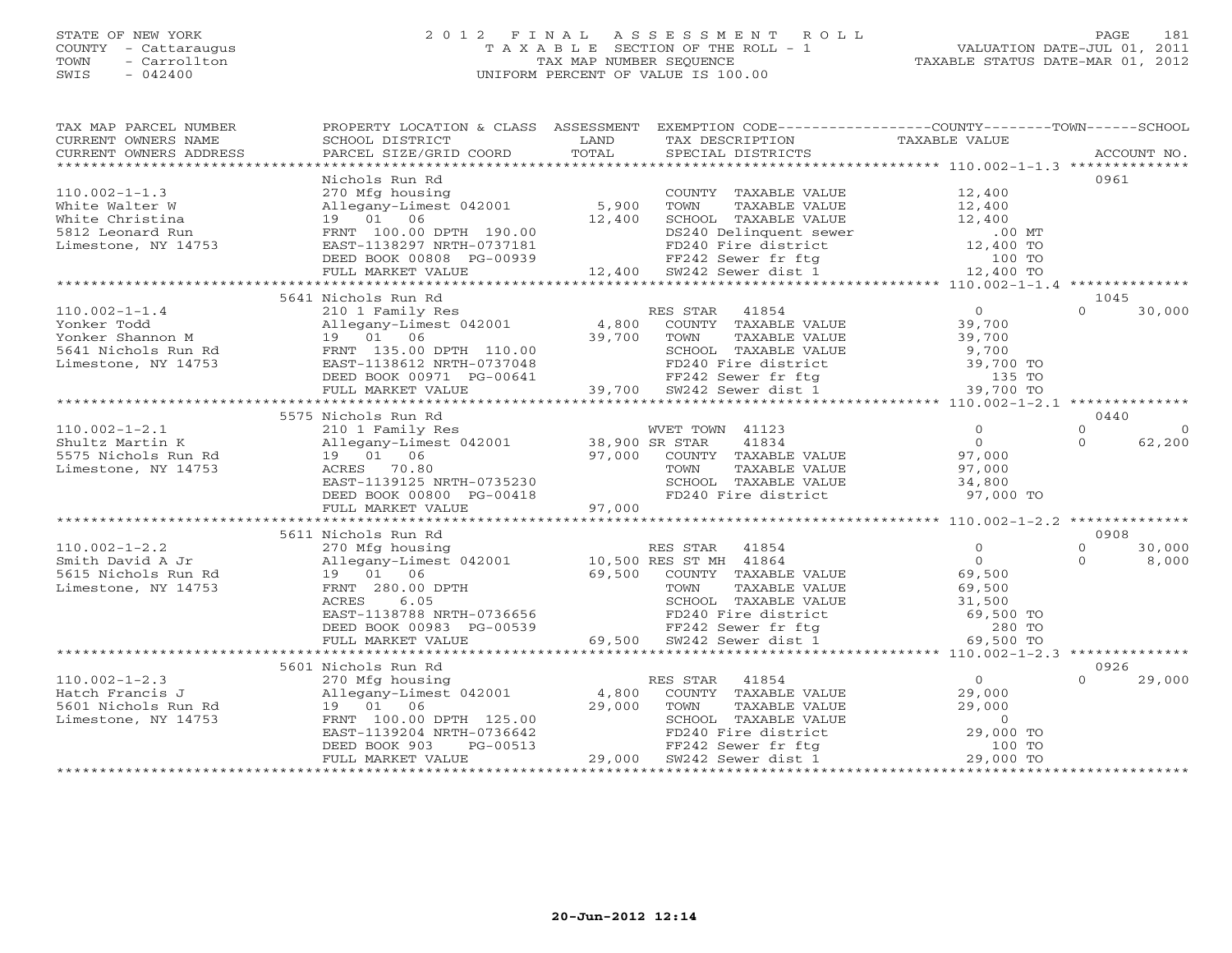# STATE OF NEW YORK 2 0 1 2 F I N A L A S S E S S M E N T R O L L PAGE 182 COUNTY - Cattaraugus T A X A B L E SECTION OF THE ROLL - 1 VALUATION DATE-JUL 01, 2011 TOWN - Carrollton TAX MAP NUMBER SEQUENCE TAXABLE STATUS DATE-MAR 01, 2012 SWIS - 042400 UNIFORM PERCENT OF VALUE IS 100.00UNIFORM PERCENT OF VALUE IS 100.00

| TAX MAP PARCEL NUMBER<br>CURRENT OWNERS NAME<br>CURRENT OWNERS ADDRESS                   | PROPERTY LOCATION & CLASS ASSESSMENT<br>SCHOOL DISTRICT<br>PARCEL SIZE/GRID COORD                                                                 | LAND             | TAX DESCRIPTION                                                                                                | EXEMPTION CODE-----------------COUNTY-------TOWN------SCHOOL<br>TAXABLE VALUE |                        |
|------------------------------------------------------------------------------------------|---------------------------------------------------------------------------------------------------------------------------------------------------|------------------|----------------------------------------------------------------------------------------------------------------|-------------------------------------------------------------------------------|------------------------|
| **********************                                                                   |                                                                                                                                                   |                  |                                                                                                                |                                                                               |                        |
|                                                                                          | 465 Kessell Rd                                                                                                                                    |                  |                                                                                                                |                                                                               | 1083                   |
| $110.002 - 1 - 2.4$<br>Shultz Todd William<br>5567 Nichols Run Rd<br>Limestone, NY 14753 | 210 1 Family Res<br>Allegany-Limest 042001<br>19  01  06<br>$L/p$ 831-8<br>ACRES<br>3.45<br>EAST-1139534 NRTH-0735963<br>DEED BOOK 00966 PG-00579 | 11,200<br>79,500 | RES STAR 41854<br>COUNTY TAXABLE VALUE<br>TOWN<br>TAXABLE VALUE<br>SCHOOL TAXABLE VALUE<br>FD240 Fire district | $\overline{0}$<br>79,500<br>79,500<br>49,500<br>79,500 TO                     | $\Omega$<br>30,000     |
|                                                                                          | FULL MARKET VALUE                                                                                                                                 | 79,500           |                                                                                                                |                                                                               |                        |
|                                                                                          |                                                                                                                                                   |                  |                                                                                                                |                                                                               |                        |
|                                                                                          | 5585 Nichols Run Rd                                                                                                                               |                  |                                                                                                                |                                                                               | 1239                   |
| $110.002 - 1 - 2.5$                                                                      | 210 1 Family Res                                                                                                                                  |                  | RES STAR 41854                                                                                                 | $\Omega$                                                                      | $\cap$<br>30,000       |
| Cochran Alvin                                                                            | Allegany-Limest 042001                                                                                                                            | 5,600            | COUNTY TAXABLE VALUE                                                                                           | 45,500                                                                        |                        |
| Cochran Denise                                                                           | 19 01 06                                                                                                                                          | 45,500           | TOWN<br>TAXABLE VALUE                                                                                          | 45,500                                                                        |                        |
| 5585 Nichols Run Rd                                                                      | FRNT 260.00 DPTH 125.00                                                                                                                           |                  | SCHOOL TAXABLE VALUE                                                                                           | 15,500                                                                        |                        |
| Limestone, NY 14753                                                                      | EAST-1139361 NRTH-0736568                                                                                                                         |                  | FD240 Fire district                                                                                            | 45,500 TO                                                                     |                        |
|                                                                                          | DEED BOOK 3895 PG-8001                                                                                                                            |                  | FF242 Sewer fr ftg                                                                                             | 100 TO                                                                        |                        |
|                                                                                          | FULL MARKET VALUE                                                                                                                                 | 45,500           | SW242 Sewer dist 1                                                                                             | 45,500 TO                                                                     |                        |
|                                                                                          |                                                                                                                                                   |                  |                                                                                                                | $********************110.002-1-3$                                             |                        |
|                                                                                          | 475 Kessell Rd                                                                                                                                    |                  |                                                                                                                |                                                                               | 0265                   |
| $110.002 - 1 - 3$                                                                        | 210 1 Family Res                                                                                                                                  |                  | COUNTY TAXABLE VALUE                                                                                           | 27,500                                                                        |                        |
| Batt Kenneth H                                                                           | Allegany-Limest 042001                                                                                                                            | 4,200            | TOWN<br>TAXABLE VALUE                                                                                          | 27,500                                                                        |                        |
| Batt Pauline S                                                                           | 19 01 06                                                                                                                                          | 27,500           | SCHOOL TAXABLE VALUE                                                                                           | 27,500                                                                        |                        |
| 408 Beers Hollow Rd                                                                      | FRNT 100.00 DPTH 122.60                                                                                                                           |                  | FD240 Fire district                                                                                            | 27,500 TO                                                                     |                        |
| Eldred, PA 16731                                                                         | EAST-1139725 NRTH-0736188                                                                                                                         |                  |                                                                                                                |                                                                               |                        |
|                                                                                          | DEED BOOK 5168 PG-2001                                                                                                                            |                  |                                                                                                                |                                                                               |                        |
|                                                                                          | FULL MARKET VALUE                                                                                                                                 | 27,500           |                                                                                                                |                                                                               |                        |
|                                                                                          | ******************************                                                                                                                    |                  |                                                                                                                |                                                                               |                        |
|                                                                                          | 5557 Nichols Run Rd                                                                                                                               |                  | 67 PCT OF VALUE USED FOR EXEMPTION PURPOSES                                                                    |                                                                               | 0222                   |
| $110.002 - 1 - 4$                                                                        | 280 Res Multiple                                                                                                                                  |                  | CVET CO<br>41132                                                                                               | 18,258                                                                        | $\Omega$<br>$\bigcirc$ |
| Vanscoy James S                                                                          | Allegany-Limest 042001                                                                                                                            | 22,300 SR STAR   | 41834                                                                                                          | $\overline{0}$                                                                | 62,200<br>$\circ$      |
| Vanscoy Regina M                                                                         | 19 01 06                                                                                                                                          |                  | 109,000 SR ST MH 41844                                                                                         | $\Omega$                                                                      | $\cap$<br>10,000       |
| 5557 Nichols Run                                                                         | ACRES<br>7.72                                                                                                                                     |                  | COUNTY TAXABLE VALUE                                                                                           | 90,742                                                                        |                        |
| Limestone, NY 14753                                                                      | EAST-1140161 NRTH-0736009                                                                                                                         |                  | TOWN<br>TAXABLE VALUE                                                                                          | 109,000                                                                       |                        |
|                                                                                          | DEED BOOK 800<br>PG-00746                                                                                                                         |                  | SCHOOL TAXABLE VALUE                                                                                           | 36,800                                                                        |                        |
|                                                                                          | FULL MARKET VALUE                                                                                                                                 |                  | 109,000 FD240 Fire district                                                                                    | 109,000 TO                                                                    |                        |
|                                                                                          | **************************                                                                                                                        |                  | **********************************                                                                             | ******* 110.002-1-6                                                           | ****************       |
|                                                                                          | 5543 Nichols Run Rd                                                                                                                               |                  |                                                                                                                |                                                                               | 0455                   |
| $110.002 - 1 - 6$                                                                        | 210 1 Family Res                                                                                                                                  |                  | RES STAR<br>41854                                                                                              | $\circ$                                                                       | 25,000<br>$\Omega$     |
| Watson Gerald A                                                                          | Allegany-Limest 042001                                                                                                                            | 8,900            | COUNTY TAXABLE VALUE                                                                                           | 25,000                                                                        |                        |
| Watson Deborah J                                                                         | 19 01 06                                                                                                                                          | 25,000           | TOWN<br>TAXABLE VALUE                                                                                          | 25,000                                                                        |                        |
| 5543 Nichols Run                                                                         | ACRES<br>1.90 BANK<br>032                                                                                                                         |                  | SCHOOL TAXABLE VALUE                                                                                           | $\overline{0}$                                                                |                        |
| Limestone, NY 14753                                                                      | EAST-1140452 NRTH-0736219                                                                                                                         |                  | FD240 Fire district                                                                                            | 25,000 TO                                                                     |                        |
|                                                                                          | DEED BOOK 898<br>PG-00353                                                                                                                         |                  |                                                                                                                |                                                                               |                        |
|                                                                                          | FULL MARKET VALUE                                                                                                                                 | 25,000           |                                                                                                                |                                                                               |                        |
|                                                                                          |                                                                                                                                                   |                  |                                                                                                                |                                                                               |                        |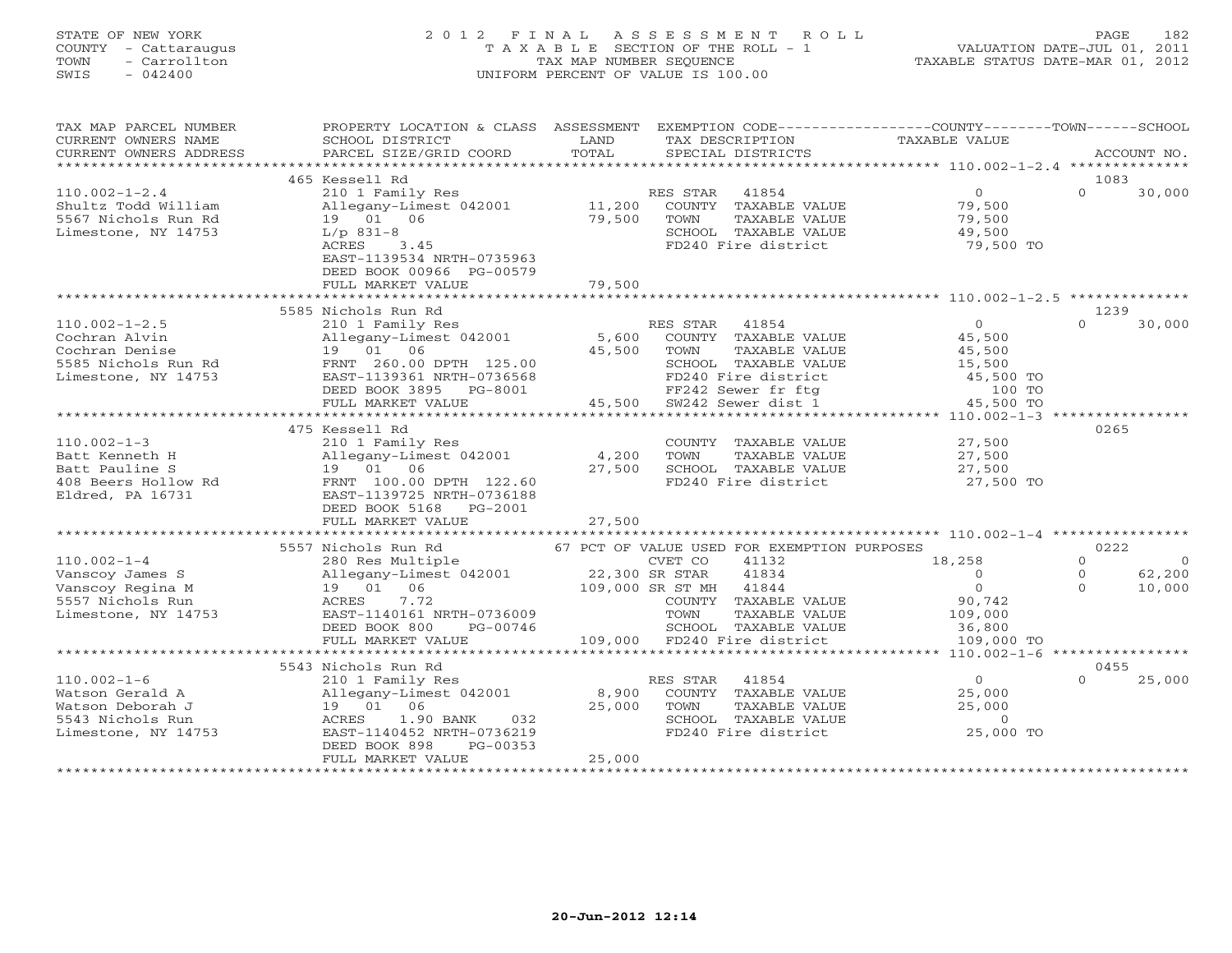# STATE OF NEW YORK 2 0 1 2 F I N A L A S S E S S M E N T R O L L PAGE 183 COUNTY - Cattaraugus T A X A B L E SECTION OF THE ROLL - 1 VALUATION DATE-JUL 01, 2011 TOWN - Carrollton TAX MAP NUMBER SEQUENCE TAXABLE STATUS DATE-MAR 01, 2012 SWIS - 042400 UNIFORM PERCENT OF VALUE IS 100.00UNIFORM PERCENT OF VALUE IS 100.00

| TAX MAP PARCEL NUMBER<br>CURRENT OWNERS NAME<br>CURRENT OWNERS ADDRESS                                      | PROPERTY LOCATION & CLASS ASSESSMENT<br>SCHOOL DISTRICT<br>PARCEL SIZE/GRID COORD                                                                                               | LAND<br>TOTAL             | TAX DESCRIPTION<br>SPECIAL DISTRICTS                                                                              | EXEMPTION CODE-----------------COUNTY-------TOWN------SCHOOL<br>TAXABLE VALUE<br>ACCOUNT NO. |
|-------------------------------------------------------------------------------------------------------------|---------------------------------------------------------------------------------------------------------------------------------------------------------------------------------|---------------------------|-------------------------------------------------------------------------------------------------------------------|----------------------------------------------------------------------------------------------|
|                                                                                                             |                                                                                                                                                                                 |                           |                                                                                                                   |                                                                                              |
| $110.002 - 1 - 7.1$<br>Hatch Thomas J<br>Hatch Shannon J<br>5485 Nichols Run Rd<br>Limestone, NY 14753-9714 | 5493 Nichols Run Rd<br>210 1 Family Res<br>Allegany-Limest 042001<br>19 01 06<br>2.20<br>ACRES<br>EAST-1140968 NRTH-0735844<br>DEED BOOK 854<br>PG-01004<br>FULL MARKET VALUE   | 9,300<br>62,000<br>62,000 | RES STAR<br>41854<br>COUNTY TAXABLE VALUE<br>TOWN<br>TAXABLE VALUE<br>SCHOOL TAXABLE VALUE<br>FD240 Fire district | 0047<br>$\Omega$<br>$\Omega$<br>30,000<br>62,000<br>62,000<br>32,000<br>62,000 TO            |
|                                                                                                             |                                                                                                                                                                                 |                           |                                                                                                                   |                                                                                              |
| $110.002 - 1 - 7.2$<br>Hatch Terry Lee<br>Hatch Judith<br>PO Box 1666<br>Oxford, NC 27565                   | 5499 Nichols Run Rd<br>314 Rural vac<10<br>Allegany-Limest 042001<br>19  01  06<br>2.35<br>ACRES<br>EAST-1140736 NRTH-0735967<br>DEED BOOK 828<br>PG-01048<br>FULL MARKET VALUE | 9,500<br>9,500<br>9,500   | COUNTY TAXABLE VALUE<br>TOWN<br>TAXABLE VALUE<br>SCHOOL TAXABLE VALUE<br>FD240 Fire district                      | 1072<br>9,500<br>9,500<br>9,500<br>9,500 TO                                                  |
|                                                                                                             |                                                                                                                                                                                 |                           |                                                                                                                   |                                                                                              |
| $110.002 - 1 - 8$<br>Starks Roy L<br>Starks Kimberly<br>9525 Curberry Dr<br>Mentor, OH 44060                | 5555 Nichols Run Rd (Off)<br>260 Seasonal res<br>Allegany-Limest 042001<br>18  01  06<br>4.69<br>ACRES<br>EAST-1140001 NRTH-0735139<br>DEED BOOK 6693<br>PG-5001                | 12,900<br>30,500          | COUNTY TAXABLE VALUE<br>TOWN<br>TAXABLE VALUE<br>SCHOOL TAXABLE VALUE<br>FD240 Fire district                      | 0457<br>30,500<br>30,500<br>30,500<br>30,500 TO                                              |
|                                                                                                             | FULL MARKET VALUE                                                                                                                                                               | 30,500                    |                                                                                                                   |                                                                                              |
|                                                                                                             |                                                                                                                                                                                 |                           |                                                                                                                   |                                                                                              |
| $110.002 - 1 - 9$<br>Morgan Jason M<br>5551 Nichols Run Rd<br>Limestone, NY 14753                           | 5551 Nichols Run Rd<br>210 1 Family Res<br>Allegany-Limest 042001<br>18  01  06<br>ACRES<br>4.66<br>EAST-1140199 NRTH-0735138<br>DEED BOOK 10849 PG-8002                        | 13,000<br>68,000          | RES STAR<br>41854<br>COUNTY TAXABLE VALUE<br>TAXABLE VALUE<br>TOWN<br>SCHOOL TAXABLE VALUE<br>FD240 Fire district | 0041<br>$\Omega$<br>$\Omega$<br>30,000<br>68,000<br>68,000<br>38,000<br>68,000 TO            |
|                                                                                                             | FULL MARKET VALUE                                                                                                                                                               | 68,000                    |                                                                                                                   |                                                                                              |
|                                                                                                             | 5465 Nichols Run Rd                                                                                                                                                             |                           |                                                                                                                   | 0201                                                                                         |
| $110.002 - 1 - 10$<br>White John P<br>White Tara L<br>5469 Nichols Run Rds<br>Limestone, NY 14753           | 220 2 Family Res<br>Allegany-Limest 042001<br>11  01  06<br>1.23<br>ACRES<br>EAST-1141354 NRTH-0735680<br>DEED BOOK 6460<br>$PG-2003$                                           | 7,800<br>68,500           | COUNTY TAXABLE VALUE<br>TAXABLE VALUE<br>TOWN<br>SCHOOL TAXABLE VALUE<br>FD240 Fire district                      | 68,500<br>68,500<br>68,500<br>68,500 TO                                                      |
|                                                                                                             | FULL MARKET VALUE                                                                                                                                                               | 68,500                    |                                                                                                                   |                                                                                              |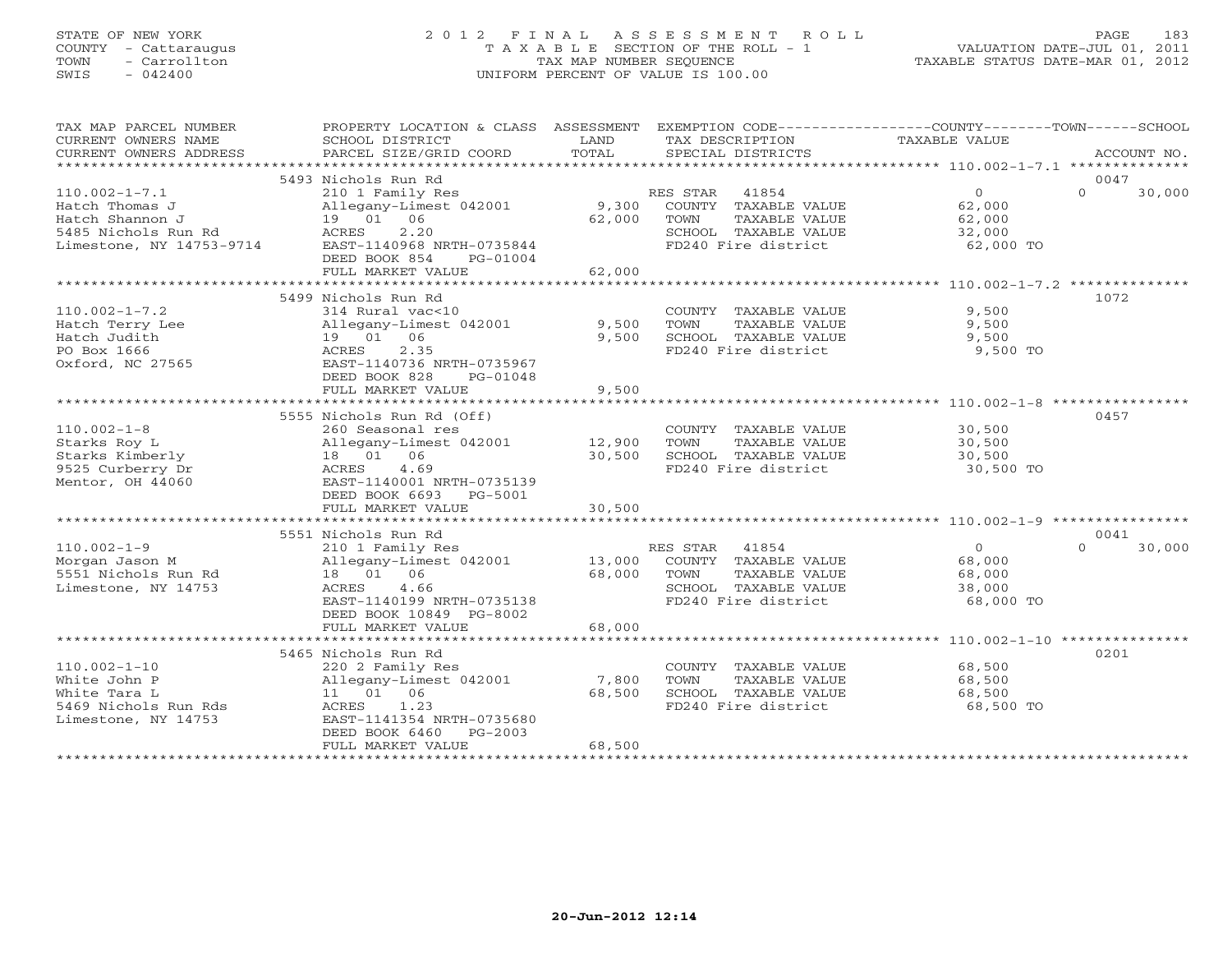# STATE OF NEW YORK 2 0 1 2 F I N A L A S S E S S M E N T R O L L PAGE 184 COUNTY - Cattaraugus T A X A B L E SECTION OF THE ROLL - 1 VALUATION DATE-JUL 01, 2011 TOWN - Carrollton TAX MAP NUMBER SEQUENCE TAXABLE STATUS DATE-MAR 01, 2012 SWIS - 042400 UNIFORM PERCENT OF VALUE IS 100.00UNIFORM PERCENT OF VALUE IS 100.00

| TAX MAP PARCEL NUMBER<br>CURRENT OWNERS NAME<br>CURRENT OWNERS ADDRESS | PROPERTY LOCATION & CLASS ASSESSMENT<br>SCHOOL DISTRICT<br>PARCEL SIZE/GRID COORD | LAND<br>TOTAL       | EXEMPTION CODE----------------COUNTY-------TOWN-----SCHOOL<br>TAX DESCRIPTION<br>SPECIAL DISTRICTS | TAXABLE VALUE                                               | ACCOUNT NO.                    |
|------------------------------------------------------------------------|-----------------------------------------------------------------------------------|---------------------|----------------------------------------------------------------------------------------------------|-------------------------------------------------------------|--------------------------------|
| *************************                                              |                                                                                   |                     |                                                                                                    |                                                             |                                |
|                                                                        | 5446 Nichols Run Rd                                                               |                     |                                                                                                    |                                                             | 0403                           |
| $110.002 - 1 - 11$                                                     | 314 Rural vac<10                                                                  |                     | COUNTY TAXABLE VALUE                                                                               | 400                                                         |                                |
| Tanner Rosalie                                                         | Allegany-Limest 042001                                                            | 400                 | TOWN<br>TAXABLE VALUE                                                                              | 400                                                         |                                |
| 5440 Nichols Run Rd                                                    | 06<br>10 01                                                                       | 400                 | SCHOOL TAXABLE VALUE                                                                               | 400                                                         |                                |
| Limestone, NY 14753                                                    | FRNT 220.00 DPTH 135.00                                                           |                     | FD240 Fire district                                                                                | 400 TO                                                      |                                |
|                                                                        | 0.25<br>ACRES                                                                     |                     |                                                                                                    |                                                             |                                |
|                                                                        | EAST-1141727 NRTH-0735653                                                         |                     |                                                                                                    |                                                             |                                |
|                                                                        | DEED BOOK 853<br>PG-00540                                                         |                     |                                                                                                    |                                                             |                                |
|                                                                        | FULL MARKET VALUE<br>* * * * * * * * * * * * * * * * * * * *                      | 400<br>************ |                                                                                                    | ************************** 110.002-1-12                     |                                |
|                                                                        | 5545 Nichols Run Rd                                                               |                     |                                                                                                    |                                                             | 0430                           |
| $110.002 - 1 - 12$                                                     | 910 Priv forest                                                                   |                     | COUNTY TAXABLE VALUE                                                                               | 27,000                                                      |                                |
| Serra Anthony M                                                        | Allegany-Limest 042001                                                            | 27,000              | TOWN<br>TAXABLE VALUE                                                                              | 27,000                                                      |                                |
| 2015 Transit Rd                                                        | 10 01 06                                                                          | 27,000              | SCHOOL TAXABLE VALUE                                                                               | 27,000                                                      |                                |
| Elma, NY 14059                                                         | ACRES 40.10                                                                       |                     | FD240 Fire district                                                                                | 27,000 TO                                                   |                                |
|                                                                        | EAST-1141566 NRTH-0733666                                                         |                     |                                                                                                    |                                                             |                                |
|                                                                        | DEED BOOK 1029<br>$PG-381$                                                        |                     |                                                                                                    |                                                             |                                |
|                                                                        | FULL MARKET VALUE                                                                 | 27,000              |                                                                                                    |                                                             |                                |
|                                                                        | **************************                                                        | ***********         |                                                                                                    | ****************************** 110.002-1-13.1 ************* |                                |
|                                                                        | 5445 Nichols Run Rd                                                               |                     |                                                                                                    |                                                             | 0551                           |
| $110.002 - 1 - 13.1$                                                   | 323 Vacant rural                                                                  |                     | COUNTY TAXABLE VALUE                                                                               | 22,500                                                      |                                |
| Bottoms Ruth A Bucher                                                  | Allegany-Limest 042001                                                            | 22,500              | TOWN<br>TAXABLE VALUE                                                                              | 22,500                                                      |                                |
| Bucher Joseph                                                          | 10 01 06                                                                          | 22,500              | SCHOOL TAXABLE VALUE                                                                               | 22,500                                                      |                                |
| 4086 Pine St                                                           | ACRES 44.45                                                                       |                     | FD240 Fire district                                                                                | 22,500 TO                                                   |                                |
| Scio, NY 14880                                                         | EAST-1142067 NRTH-0733378                                                         |                     |                                                                                                    |                                                             |                                |
|                                                                        | DEED BOOK 789<br>PG-00226                                                         |                     |                                                                                                    |                                                             |                                |
|                                                                        | FULL MARKET VALUE                                                                 | 22,500              |                                                                                                    |                                                             |                                |
|                                                                        |                                                                                   |                     |                                                                                                    |                                                             |                                |
| $110.002 - 1 - 13.2$                                                   | 5440 Nichols Run Rd                                                               |                     |                                                                                                    |                                                             | 0967<br>$\Omega$               |
| Tanner Rosalie                                                         | 210 1 Family Res                                                                  |                     | CVET CO<br>41132<br>9,800 SR STAR<br>41834                                                         | 20,000<br>$\Omega$                                          | $\Omega$<br>$\Omega$<br>62,200 |
| 5440 Nichols Run Rd                                                    | Allegany-Limest 042001<br>10 01<br>06                                             | 88,000              | COUNTY TAXABLE VALUE                                                                               | 68,000                                                      |                                |
| Limestone, NY 14753                                                    | FRNT 750.00 DPTH                                                                  |                     | TOWN<br>TAXABLE VALUE                                                                              | 88,000                                                      |                                |
|                                                                        | 5.00<br>ACRES                                                                     |                     | SCHOOL TAXABLE VALUE                                                                               | 25,800                                                      |                                |
|                                                                        | EAST-1142163 NRTH-0735512                                                         |                     | FD240 Fire district                                                                                | 88,000 TO                                                   |                                |
|                                                                        | DEED BOOK 792<br>PG-00955                                                         |                     |                                                                                                    |                                                             |                                |
|                                                                        | FULL MARKET VALUE                                                                 | 88,000              |                                                                                                    |                                                             |                                |
|                                                                        | *********************                                                             | ********            |                                                                                                    | ********************** 110.002-1-13.3 *************         |                                |
|                                                                        | 5279 Nichols Run Rd                                                               |                     |                                                                                                    |                                                             | 1094                           |
| $110.002 - 1 - 13.3$                                                   | 210 1 Family Res                                                                  |                     | RES STAR<br>41854                                                                                  | $\overline{0}$                                              | 30,000<br>$\Omega$             |
| Lattery Jeffrey M                                                      | Allegany-Limest 042001                                                            | 17,900              | COUNTY TAXABLE VALUE                                                                               | 74,500                                                      |                                |
| Lattery Penny J                                                        | 10 01 06                                                                          | 74,500              | TOWN<br>TAXABLE VALUE                                                                              | 74,500                                                      |                                |
| 5437 Nichols Run Rd                                                    | 9.90<br>ACRES                                                                     |                     | SCHOOL TAXABLE VALUE                                                                               | 44,500                                                      |                                |
| Limestone, NY 14753                                                    | EAST-1142351 NRTH-0734151                                                         |                     | FD240 Fire district                                                                                | 74,500 TO                                                   |                                |
|                                                                        | DEED BOOK 00958 PG-00789                                                          |                     |                                                                                                    |                                                             |                                |
|                                                                        | FULL MARKET VALUE                                                                 | 74,500              |                                                                                                    |                                                             |                                |
|                                                                        |                                                                                   |                     |                                                                                                    |                                                             |                                |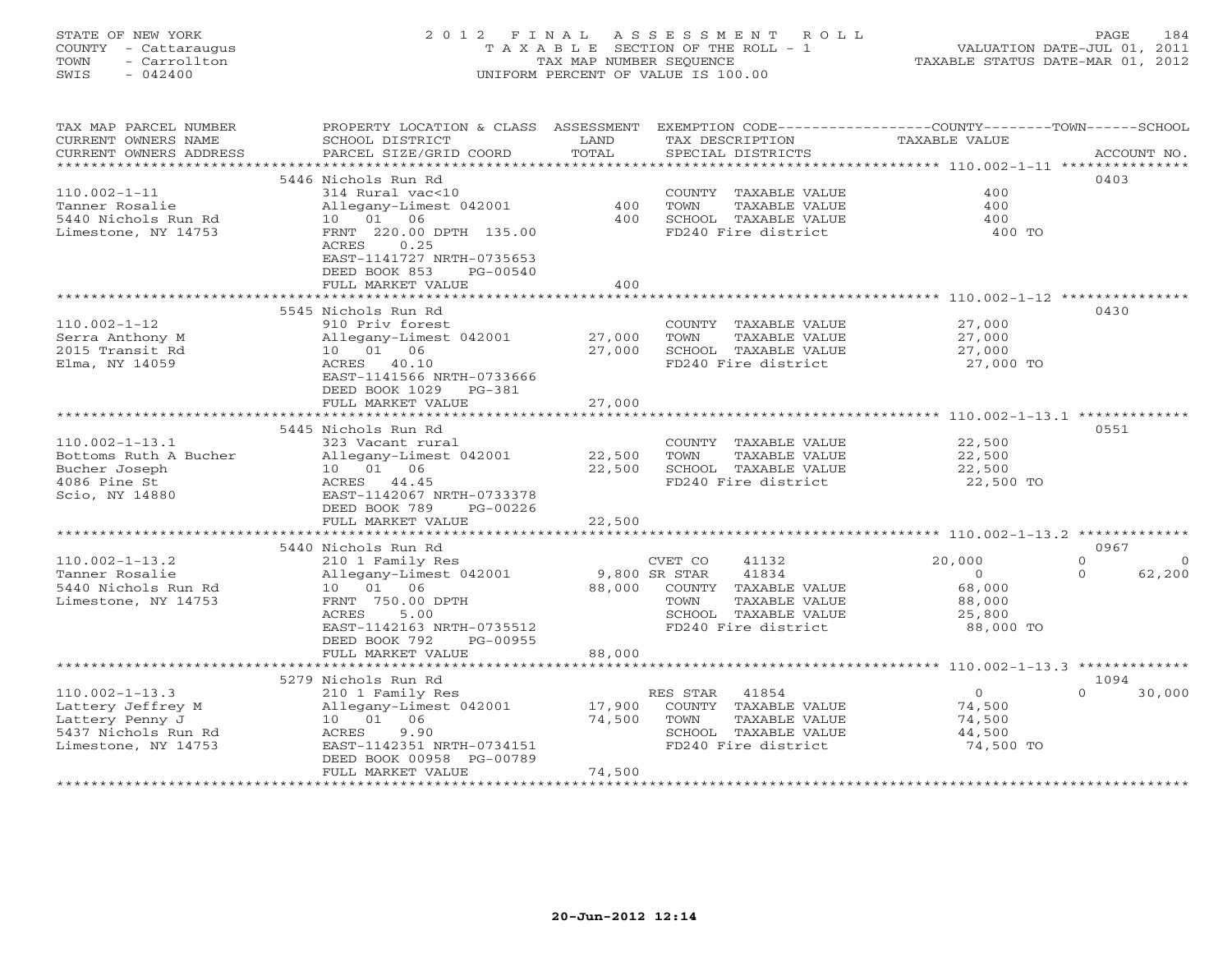# STATE OF NEW YORK 2 0 1 2 F I N A L A S S E S S M E N T R O L L PAGE 185 COUNTY - Cattaraugus T A X A B L E SECTION OF THE ROLL - 1 VALUATION DATE-JUL 01, 2011 TOWN - Carrollton TAX MAP NUMBER SEQUENCE TAXABLE STATUS DATE-MAR 01, 2012 SWIS - 042400 UNIFORM PERCENT OF VALUE IS 100.00UNIFORM PERCENT OF VALUE IS 100.00

| 5381-5 Nichols Run Rd<br>0289<br>$110.002 - 1 - 14$<br>64,800<br>271 Mfg housings<br>COUNTY TAXABLE VALUE<br>Allegany-Limest 042001<br>13,300<br>TOWN<br>TAXABLE VALUE<br>64,800<br>Weilacher Michael J<br>10  01  06<br>5383 Nichols Run Rd<br>64,800<br>SCHOOL TAXABLE VALUE<br>64,800<br>4.85<br>FD240 Fire district<br>64,800 TO<br>Limestone, NY 14753<br>ACRES<br>EAST-1142563 NRTH-0734688<br>DEED BOOK 11216 PG-4001<br>FULL MARKET VALUE<br>64,800<br>0239<br>5373 Nichols Run Rd<br>$110.002 - 1 - 15$<br>271 Mfg housings<br>COUNTY TAXABLE VALUE<br>61,500<br>7,700<br>Jacoby Lavern E<br>Allegany-Limest 042001<br>TOWN<br>TAXABLE VALUE<br>61,500<br>Jacoby Sandra<br>10 01 06<br>61,500<br>SCHOOL TAXABLE VALUE<br>61,500<br>5373 Nichols Run Rd<br>FRNT 172.00 DPTH 246.00<br>FD240 Fire district<br>61,500 TO<br>Limestone, NY 14753<br>EAST-1142754 NRTH-0734884<br>DEED BOOK 16141 PG-5001<br>61,500<br>FULL MARKET VALUE<br>************<br>**************************<br>0244<br>5361 Nichols Run Rd<br>9,300<br>$110.002 - 1 - 16$<br>WVET CO<br>41122<br>$\Omega$<br>210 1 Family Res<br>41834<br>Merritt Marilyn A<br>Allegany-Limest 042001<br>6,700 SR STAR<br>62,000<br>$\circ$<br>$\Omega$<br>10  01  06<br>52,700<br>5361 Nichols Run<br>62,000<br>COUNTY TAXABLE VALUE<br>Limestone, NY 14753-9714<br>FRNT 126.00 DPTH 228.00<br>TAXABLE VALUE<br>62,000<br>TOWN<br>EAST-1142870 NRTH-0734800<br>SCHOOL TAXABLE VALUE<br>$\Omega$<br>FD240 Fire district<br>62,000 TO<br>DEED BOOK 842<br>PG-00819<br>62,000<br>FULL MARKET VALUE<br>5341 Nichols Run Rd<br>0185<br>$110.002 - 1 - 17$<br>WVET CO<br>41122<br>9.150<br>210 1 Family Res<br>$\Omega$<br>$\Omega$<br>Crowley Diane M<br>41834<br>Allegany-Limest 042001<br>13,400 SR STAR<br>$\Omega$<br>$\Omega$<br>61,000<br>Greek Thomas G<br>10  01  06<br>61,000<br>TAXABLE VALUE<br>51,850<br>COUNTY<br>5341 Nicholas Run Rd<br>ACRES<br>4.93<br>TOWN<br>TAXABLE VALUE<br>61,000<br>EAST-1142875 NRTH-0734505<br>SCHOOL TAXABLE VALUE<br>Limestone, NY 14753<br>$\circ$<br>DEED BOOK 14086 PG-2003<br>FD240 Fire district<br>61,000 TO<br>FULL MARKET VALUE<br>61,000<br>0224<br>5340 Nichols Run Rd<br>$110.002 - 1 - 18.1$<br>210 1 Family Res<br>CVET CO<br>41132<br>18,125<br>$\Omega$<br>$\Omega$<br>41834<br>Allegany-Limest 042001<br>11,500 SR STAR<br>$\circ$<br>62,200<br>Hicks Betty J<br>$\Omega$<br>10 01 06<br>Hicks James<br>72,500<br>COUNTY TAXABLE VALUE<br>54,375<br>5340 Nichols Run Rd<br>3.65<br>TOWN<br>TAXABLE VALUE<br>72,500<br>ACRES<br>EAST-1143139 NRTH-0734990<br>SCHOOL<br>TAXABLE VALUE<br>10,300<br>Limestone, NY 14753<br>72,500 TO<br>DEED BOOK 2610<br>PG-3001<br>FD240 Fire district<br>72,500<br>FULL MARKET VALUE | TAX MAP PARCEL NUMBER<br>CURRENT OWNERS NAME<br>CURRENT OWNERS ADDRESS | PROPERTY LOCATION & CLASS<br>SCHOOL DISTRICT<br>PARCEL SIZE/GRID COORD | ASSESSMENT<br>LAND<br>TOTAL | EXEMPTION CODE-----------------COUNTY-------TOWN------SCHOOL<br>TAX DESCRIPTION<br>SPECIAL DISTRICTS | TAXABLE VALUE | ACCOUNT NO. |
|--------------------------------------------------------------------------------------------------------------------------------------------------------------------------------------------------------------------------------------------------------------------------------------------------------------------------------------------------------------------------------------------------------------------------------------------------------------------------------------------------------------------------------------------------------------------------------------------------------------------------------------------------------------------------------------------------------------------------------------------------------------------------------------------------------------------------------------------------------------------------------------------------------------------------------------------------------------------------------------------------------------------------------------------------------------------------------------------------------------------------------------------------------------------------------------------------------------------------------------------------------------------------------------------------------------------------------------------------------------------------------------------------------------------------------------------------------------------------------------------------------------------------------------------------------------------------------------------------------------------------------------------------------------------------------------------------------------------------------------------------------------------------------------------------------------------------------------------------------------------------------------------------------------------------------------------------------------------------------------------------------------------------------------------------------------------------------------------------------------------------------------------------------------------------------------------------------------------------------------------------------------------------------------------------------------------------------------------------------------------------------------------------------------------------------------------------------------------------------------------------------------------------------------------------------------------------------------------------------------------------------------------------------------------------------------------------------------------------------------------|------------------------------------------------------------------------|------------------------------------------------------------------------|-----------------------------|------------------------------------------------------------------------------------------------------|---------------|-------------|
|                                                                                                                                                                                                                                                                                                                                                                                                                                                                                                                                                                                                                                                                                                                                                                                                                                                                                                                                                                                                                                                                                                                                                                                                                                                                                                                                                                                                                                                                                                                                                                                                                                                                                                                                                                                                                                                                                                                                                                                                                                                                                                                                                                                                                                                                                                                                                                                                                                                                                                                                                                                                                                                                                                                                            |                                                                        |                                                                        |                             |                                                                                                      |               |             |
|                                                                                                                                                                                                                                                                                                                                                                                                                                                                                                                                                                                                                                                                                                                                                                                                                                                                                                                                                                                                                                                                                                                                                                                                                                                                                                                                                                                                                                                                                                                                                                                                                                                                                                                                                                                                                                                                                                                                                                                                                                                                                                                                                                                                                                                                                                                                                                                                                                                                                                                                                                                                                                                                                                                                            |                                                                        |                                                                        |                             |                                                                                                      |               |             |
|                                                                                                                                                                                                                                                                                                                                                                                                                                                                                                                                                                                                                                                                                                                                                                                                                                                                                                                                                                                                                                                                                                                                                                                                                                                                                                                                                                                                                                                                                                                                                                                                                                                                                                                                                                                                                                                                                                                                                                                                                                                                                                                                                                                                                                                                                                                                                                                                                                                                                                                                                                                                                                                                                                                                            |                                                                        |                                                                        |                             |                                                                                                      |               |             |
|                                                                                                                                                                                                                                                                                                                                                                                                                                                                                                                                                                                                                                                                                                                                                                                                                                                                                                                                                                                                                                                                                                                                                                                                                                                                                                                                                                                                                                                                                                                                                                                                                                                                                                                                                                                                                                                                                                                                                                                                                                                                                                                                                                                                                                                                                                                                                                                                                                                                                                                                                                                                                                                                                                                                            |                                                                        |                                                                        |                             |                                                                                                      |               |             |
|                                                                                                                                                                                                                                                                                                                                                                                                                                                                                                                                                                                                                                                                                                                                                                                                                                                                                                                                                                                                                                                                                                                                                                                                                                                                                                                                                                                                                                                                                                                                                                                                                                                                                                                                                                                                                                                                                                                                                                                                                                                                                                                                                                                                                                                                                                                                                                                                                                                                                                                                                                                                                                                                                                                                            |                                                                        |                                                                        |                             |                                                                                                      |               |             |
|                                                                                                                                                                                                                                                                                                                                                                                                                                                                                                                                                                                                                                                                                                                                                                                                                                                                                                                                                                                                                                                                                                                                                                                                                                                                                                                                                                                                                                                                                                                                                                                                                                                                                                                                                                                                                                                                                                                                                                                                                                                                                                                                                                                                                                                                                                                                                                                                                                                                                                                                                                                                                                                                                                                                            |                                                                        |                                                                        |                             |                                                                                                      |               |             |
|                                                                                                                                                                                                                                                                                                                                                                                                                                                                                                                                                                                                                                                                                                                                                                                                                                                                                                                                                                                                                                                                                                                                                                                                                                                                                                                                                                                                                                                                                                                                                                                                                                                                                                                                                                                                                                                                                                                                                                                                                                                                                                                                                                                                                                                                                                                                                                                                                                                                                                                                                                                                                                                                                                                                            |                                                                        |                                                                        |                             |                                                                                                      |               |             |
|                                                                                                                                                                                                                                                                                                                                                                                                                                                                                                                                                                                                                                                                                                                                                                                                                                                                                                                                                                                                                                                                                                                                                                                                                                                                                                                                                                                                                                                                                                                                                                                                                                                                                                                                                                                                                                                                                                                                                                                                                                                                                                                                                                                                                                                                                                                                                                                                                                                                                                                                                                                                                                                                                                                                            |                                                                        |                                                                        |                             |                                                                                                      |               |             |
|                                                                                                                                                                                                                                                                                                                                                                                                                                                                                                                                                                                                                                                                                                                                                                                                                                                                                                                                                                                                                                                                                                                                                                                                                                                                                                                                                                                                                                                                                                                                                                                                                                                                                                                                                                                                                                                                                                                                                                                                                                                                                                                                                                                                                                                                                                                                                                                                                                                                                                                                                                                                                                                                                                                                            |                                                                        |                                                                        |                             |                                                                                                      |               |             |
|                                                                                                                                                                                                                                                                                                                                                                                                                                                                                                                                                                                                                                                                                                                                                                                                                                                                                                                                                                                                                                                                                                                                                                                                                                                                                                                                                                                                                                                                                                                                                                                                                                                                                                                                                                                                                                                                                                                                                                                                                                                                                                                                                                                                                                                                                                                                                                                                                                                                                                                                                                                                                                                                                                                                            |                                                                        |                                                                        |                             |                                                                                                      |               |             |
|                                                                                                                                                                                                                                                                                                                                                                                                                                                                                                                                                                                                                                                                                                                                                                                                                                                                                                                                                                                                                                                                                                                                                                                                                                                                                                                                                                                                                                                                                                                                                                                                                                                                                                                                                                                                                                                                                                                                                                                                                                                                                                                                                                                                                                                                                                                                                                                                                                                                                                                                                                                                                                                                                                                                            |                                                                        |                                                                        |                             |                                                                                                      |               |             |
|                                                                                                                                                                                                                                                                                                                                                                                                                                                                                                                                                                                                                                                                                                                                                                                                                                                                                                                                                                                                                                                                                                                                                                                                                                                                                                                                                                                                                                                                                                                                                                                                                                                                                                                                                                                                                                                                                                                                                                                                                                                                                                                                                                                                                                                                                                                                                                                                                                                                                                                                                                                                                                                                                                                                            |                                                                        |                                                                        |                             |                                                                                                      |               |             |
|                                                                                                                                                                                                                                                                                                                                                                                                                                                                                                                                                                                                                                                                                                                                                                                                                                                                                                                                                                                                                                                                                                                                                                                                                                                                                                                                                                                                                                                                                                                                                                                                                                                                                                                                                                                                                                                                                                                                                                                                                                                                                                                                                                                                                                                                                                                                                                                                                                                                                                                                                                                                                                                                                                                                            |                                                                        |                                                                        |                             |                                                                                                      |               |             |
|                                                                                                                                                                                                                                                                                                                                                                                                                                                                                                                                                                                                                                                                                                                                                                                                                                                                                                                                                                                                                                                                                                                                                                                                                                                                                                                                                                                                                                                                                                                                                                                                                                                                                                                                                                                                                                                                                                                                                                                                                                                                                                                                                                                                                                                                                                                                                                                                                                                                                                                                                                                                                                                                                                                                            |                                                                        |                                                                        |                             |                                                                                                      |               |             |
|                                                                                                                                                                                                                                                                                                                                                                                                                                                                                                                                                                                                                                                                                                                                                                                                                                                                                                                                                                                                                                                                                                                                                                                                                                                                                                                                                                                                                                                                                                                                                                                                                                                                                                                                                                                                                                                                                                                                                                                                                                                                                                                                                                                                                                                                                                                                                                                                                                                                                                                                                                                                                                                                                                                                            |                                                                        |                                                                        |                             |                                                                                                      |               |             |
|                                                                                                                                                                                                                                                                                                                                                                                                                                                                                                                                                                                                                                                                                                                                                                                                                                                                                                                                                                                                                                                                                                                                                                                                                                                                                                                                                                                                                                                                                                                                                                                                                                                                                                                                                                                                                                                                                                                                                                                                                                                                                                                                                                                                                                                                                                                                                                                                                                                                                                                                                                                                                                                                                                                                            |                                                                        |                                                                        |                             |                                                                                                      |               |             |
|                                                                                                                                                                                                                                                                                                                                                                                                                                                                                                                                                                                                                                                                                                                                                                                                                                                                                                                                                                                                                                                                                                                                                                                                                                                                                                                                                                                                                                                                                                                                                                                                                                                                                                                                                                                                                                                                                                                                                                                                                                                                                                                                                                                                                                                                                                                                                                                                                                                                                                                                                                                                                                                                                                                                            |                                                                        |                                                                        |                             |                                                                                                      |               |             |
|                                                                                                                                                                                                                                                                                                                                                                                                                                                                                                                                                                                                                                                                                                                                                                                                                                                                                                                                                                                                                                                                                                                                                                                                                                                                                                                                                                                                                                                                                                                                                                                                                                                                                                                                                                                                                                                                                                                                                                                                                                                                                                                                                                                                                                                                                                                                                                                                                                                                                                                                                                                                                                                                                                                                            |                                                                        |                                                                        |                             |                                                                                                      |               |             |
|                                                                                                                                                                                                                                                                                                                                                                                                                                                                                                                                                                                                                                                                                                                                                                                                                                                                                                                                                                                                                                                                                                                                                                                                                                                                                                                                                                                                                                                                                                                                                                                                                                                                                                                                                                                                                                                                                                                                                                                                                                                                                                                                                                                                                                                                                                                                                                                                                                                                                                                                                                                                                                                                                                                                            |                                                                        |                                                                        |                             |                                                                                                      |               |             |
|                                                                                                                                                                                                                                                                                                                                                                                                                                                                                                                                                                                                                                                                                                                                                                                                                                                                                                                                                                                                                                                                                                                                                                                                                                                                                                                                                                                                                                                                                                                                                                                                                                                                                                                                                                                                                                                                                                                                                                                                                                                                                                                                                                                                                                                                                                                                                                                                                                                                                                                                                                                                                                                                                                                                            |                                                                        |                                                                        |                             |                                                                                                      |               |             |
|                                                                                                                                                                                                                                                                                                                                                                                                                                                                                                                                                                                                                                                                                                                                                                                                                                                                                                                                                                                                                                                                                                                                                                                                                                                                                                                                                                                                                                                                                                                                                                                                                                                                                                                                                                                                                                                                                                                                                                                                                                                                                                                                                                                                                                                                                                                                                                                                                                                                                                                                                                                                                                                                                                                                            |                                                                        |                                                                        |                             |                                                                                                      |               |             |
|                                                                                                                                                                                                                                                                                                                                                                                                                                                                                                                                                                                                                                                                                                                                                                                                                                                                                                                                                                                                                                                                                                                                                                                                                                                                                                                                                                                                                                                                                                                                                                                                                                                                                                                                                                                                                                                                                                                                                                                                                                                                                                                                                                                                                                                                                                                                                                                                                                                                                                                                                                                                                                                                                                                                            |                                                                        |                                                                        |                             |                                                                                                      |               |             |
|                                                                                                                                                                                                                                                                                                                                                                                                                                                                                                                                                                                                                                                                                                                                                                                                                                                                                                                                                                                                                                                                                                                                                                                                                                                                                                                                                                                                                                                                                                                                                                                                                                                                                                                                                                                                                                                                                                                                                                                                                                                                                                                                                                                                                                                                                                                                                                                                                                                                                                                                                                                                                                                                                                                                            |                                                                        |                                                                        |                             |                                                                                                      |               |             |
|                                                                                                                                                                                                                                                                                                                                                                                                                                                                                                                                                                                                                                                                                                                                                                                                                                                                                                                                                                                                                                                                                                                                                                                                                                                                                                                                                                                                                                                                                                                                                                                                                                                                                                                                                                                                                                                                                                                                                                                                                                                                                                                                                                                                                                                                                                                                                                                                                                                                                                                                                                                                                                                                                                                                            |                                                                        |                                                                        |                             |                                                                                                      |               |             |
|                                                                                                                                                                                                                                                                                                                                                                                                                                                                                                                                                                                                                                                                                                                                                                                                                                                                                                                                                                                                                                                                                                                                                                                                                                                                                                                                                                                                                                                                                                                                                                                                                                                                                                                                                                                                                                                                                                                                                                                                                                                                                                                                                                                                                                                                                                                                                                                                                                                                                                                                                                                                                                                                                                                                            |                                                                        |                                                                        |                             |                                                                                                      |               |             |
|                                                                                                                                                                                                                                                                                                                                                                                                                                                                                                                                                                                                                                                                                                                                                                                                                                                                                                                                                                                                                                                                                                                                                                                                                                                                                                                                                                                                                                                                                                                                                                                                                                                                                                                                                                                                                                                                                                                                                                                                                                                                                                                                                                                                                                                                                                                                                                                                                                                                                                                                                                                                                                                                                                                                            |                                                                        |                                                                        |                             |                                                                                                      |               |             |
|                                                                                                                                                                                                                                                                                                                                                                                                                                                                                                                                                                                                                                                                                                                                                                                                                                                                                                                                                                                                                                                                                                                                                                                                                                                                                                                                                                                                                                                                                                                                                                                                                                                                                                                                                                                                                                                                                                                                                                                                                                                                                                                                                                                                                                                                                                                                                                                                                                                                                                                                                                                                                                                                                                                                            |                                                                        |                                                                        |                             |                                                                                                      |               |             |
|                                                                                                                                                                                                                                                                                                                                                                                                                                                                                                                                                                                                                                                                                                                                                                                                                                                                                                                                                                                                                                                                                                                                                                                                                                                                                                                                                                                                                                                                                                                                                                                                                                                                                                                                                                                                                                                                                                                                                                                                                                                                                                                                                                                                                                                                                                                                                                                                                                                                                                                                                                                                                                                                                                                                            |                                                                        |                                                                        |                             |                                                                                                      |               |             |
|                                                                                                                                                                                                                                                                                                                                                                                                                                                                                                                                                                                                                                                                                                                                                                                                                                                                                                                                                                                                                                                                                                                                                                                                                                                                                                                                                                                                                                                                                                                                                                                                                                                                                                                                                                                                                                                                                                                                                                                                                                                                                                                                                                                                                                                                                                                                                                                                                                                                                                                                                                                                                                                                                                                                            |                                                                        |                                                                        |                             |                                                                                                      |               |             |
|                                                                                                                                                                                                                                                                                                                                                                                                                                                                                                                                                                                                                                                                                                                                                                                                                                                                                                                                                                                                                                                                                                                                                                                                                                                                                                                                                                                                                                                                                                                                                                                                                                                                                                                                                                                                                                                                                                                                                                                                                                                                                                                                                                                                                                                                                                                                                                                                                                                                                                                                                                                                                                                                                                                                            |                                                                        |                                                                        |                             |                                                                                                      |               |             |
|                                                                                                                                                                                                                                                                                                                                                                                                                                                                                                                                                                                                                                                                                                                                                                                                                                                                                                                                                                                                                                                                                                                                                                                                                                                                                                                                                                                                                                                                                                                                                                                                                                                                                                                                                                                                                                                                                                                                                                                                                                                                                                                                                                                                                                                                                                                                                                                                                                                                                                                                                                                                                                                                                                                                            |                                                                        |                                                                        |                             |                                                                                                      |               |             |
|                                                                                                                                                                                                                                                                                                                                                                                                                                                                                                                                                                                                                                                                                                                                                                                                                                                                                                                                                                                                                                                                                                                                                                                                                                                                                                                                                                                                                                                                                                                                                                                                                                                                                                                                                                                                                                                                                                                                                                                                                                                                                                                                                                                                                                                                                                                                                                                                                                                                                                                                                                                                                                                                                                                                            |                                                                        |                                                                        |                             |                                                                                                      |               |             |
|                                                                                                                                                                                                                                                                                                                                                                                                                                                                                                                                                                                                                                                                                                                                                                                                                                                                                                                                                                                                                                                                                                                                                                                                                                                                                                                                                                                                                                                                                                                                                                                                                                                                                                                                                                                                                                                                                                                                                                                                                                                                                                                                                                                                                                                                                                                                                                                                                                                                                                                                                                                                                                                                                                                                            |                                                                        |                                                                        |                             |                                                                                                      |               |             |
|                                                                                                                                                                                                                                                                                                                                                                                                                                                                                                                                                                                                                                                                                                                                                                                                                                                                                                                                                                                                                                                                                                                                                                                                                                                                                                                                                                                                                                                                                                                                                                                                                                                                                                                                                                                                                                                                                                                                                                                                                                                                                                                                                                                                                                                                                                                                                                                                                                                                                                                                                                                                                                                                                                                                            |                                                                        |                                                                        |                             |                                                                                                      |               |             |
|                                                                                                                                                                                                                                                                                                                                                                                                                                                                                                                                                                                                                                                                                                                                                                                                                                                                                                                                                                                                                                                                                                                                                                                                                                                                                                                                                                                                                                                                                                                                                                                                                                                                                                                                                                                                                                                                                                                                                                                                                                                                                                                                                                                                                                                                                                                                                                                                                                                                                                                                                                                                                                                                                                                                            |                                                                        |                                                                        |                             |                                                                                                      |               |             |
|                                                                                                                                                                                                                                                                                                                                                                                                                                                                                                                                                                                                                                                                                                                                                                                                                                                                                                                                                                                                                                                                                                                                                                                                                                                                                                                                                                                                                                                                                                                                                                                                                                                                                                                                                                                                                                                                                                                                                                                                                                                                                                                                                                                                                                                                                                                                                                                                                                                                                                                                                                                                                                                                                                                                            |                                                                        |                                                                        |                             |                                                                                                      |               |             |
|                                                                                                                                                                                                                                                                                                                                                                                                                                                                                                                                                                                                                                                                                                                                                                                                                                                                                                                                                                                                                                                                                                                                                                                                                                                                                                                                                                                                                                                                                                                                                                                                                                                                                                                                                                                                                                                                                                                                                                                                                                                                                                                                                                                                                                                                                                                                                                                                                                                                                                                                                                                                                                                                                                                                            |                                                                        |                                                                        |                             |                                                                                                      |               |             |
|                                                                                                                                                                                                                                                                                                                                                                                                                                                                                                                                                                                                                                                                                                                                                                                                                                                                                                                                                                                                                                                                                                                                                                                                                                                                                                                                                                                                                                                                                                                                                                                                                                                                                                                                                                                                                                                                                                                                                                                                                                                                                                                                                                                                                                                                                                                                                                                                                                                                                                                                                                                                                                                                                                                                            |                                                                        |                                                                        |                             |                                                                                                      |               |             |
|                                                                                                                                                                                                                                                                                                                                                                                                                                                                                                                                                                                                                                                                                                                                                                                                                                                                                                                                                                                                                                                                                                                                                                                                                                                                                                                                                                                                                                                                                                                                                                                                                                                                                                                                                                                                                                                                                                                                                                                                                                                                                                                                                                                                                                                                                                                                                                                                                                                                                                                                                                                                                                                                                                                                            |                                                                        |                                                                        |                             |                                                                                                      |               |             |
|                                                                                                                                                                                                                                                                                                                                                                                                                                                                                                                                                                                                                                                                                                                                                                                                                                                                                                                                                                                                                                                                                                                                                                                                                                                                                                                                                                                                                                                                                                                                                                                                                                                                                                                                                                                                                                                                                                                                                                                                                                                                                                                                                                                                                                                                                                                                                                                                                                                                                                                                                                                                                                                                                                                                            |                                                                        |                                                                        |                             |                                                                                                      |               |             |
|                                                                                                                                                                                                                                                                                                                                                                                                                                                                                                                                                                                                                                                                                                                                                                                                                                                                                                                                                                                                                                                                                                                                                                                                                                                                                                                                                                                                                                                                                                                                                                                                                                                                                                                                                                                                                                                                                                                                                                                                                                                                                                                                                                                                                                                                                                                                                                                                                                                                                                                                                                                                                                                                                                                                            |                                                                        |                                                                        |                             |                                                                                                      |               |             |
|                                                                                                                                                                                                                                                                                                                                                                                                                                                                                                                                                                                                                                                                                                                                                                                                                                                                                                                                                                                                                                                                                                                                                                                                                                                                                                                                                                                                                                                                                                                                                                                                                                                                                                                                                                                                                                                                                                                                                                                                                                                                                                                                                                                                                                                                                                                                                                                                                                                                                                                                                                                                                                                                                                                                            |                                                                        |                                                                        |                             |                                                                                                      |               |             |
|                                                                                                                                                                                                                                                                                                                                                                                                                                                                                                                                                                                                                                                                                                                                                                                                                                                                                                                                                                                                                                                                                                                                                                                                                                                                                                                                                                                                                                                                                                                                                                                                                                                                                                                                                                                                                                                                                                                                                                                                                                                                                                                                                                                                                                                                                                                                                                                                                                                                                                                                                                                                                                                                                                                                            |                                                                        |                                                                        |                             |                                                                                                      |               |             |
|                                                                                                                                                                                                                                                                                                                                                                                                                                                                                                                                                                                                                                                                                                                                                                                                                                                                                                                                                                                                                                                                                                                                                                                                                                                                                                                                                                                                                                                                                                                                                                                                                                                                                                                                                                                                                                                                                                                                                                                                                                                                                                                                                                                                                                                                                                                                                                                                                                                                                                                                                                                                                                                                                                                                            |                                                                        |                                                                        |                             |                                                                                                      |               |             |
|                                                                                                                                                                                                                                                                                                                                                                                                                                                                                                                                                                                                                                                                                                                                                                                                                                                                                                                                                                                                                                                                                                                                                                                                                                                                                                                                                                                                                                                                                                                                                                                                                                                                                                                                                                                                                                                                                                                                                                                                                                                                                                                                                                                                                                                                                                                                                                                                                                                                                                                                                                                                                                                                                                                                            |                                                                        |                                                                        |                             |                                                                                                      |               |             |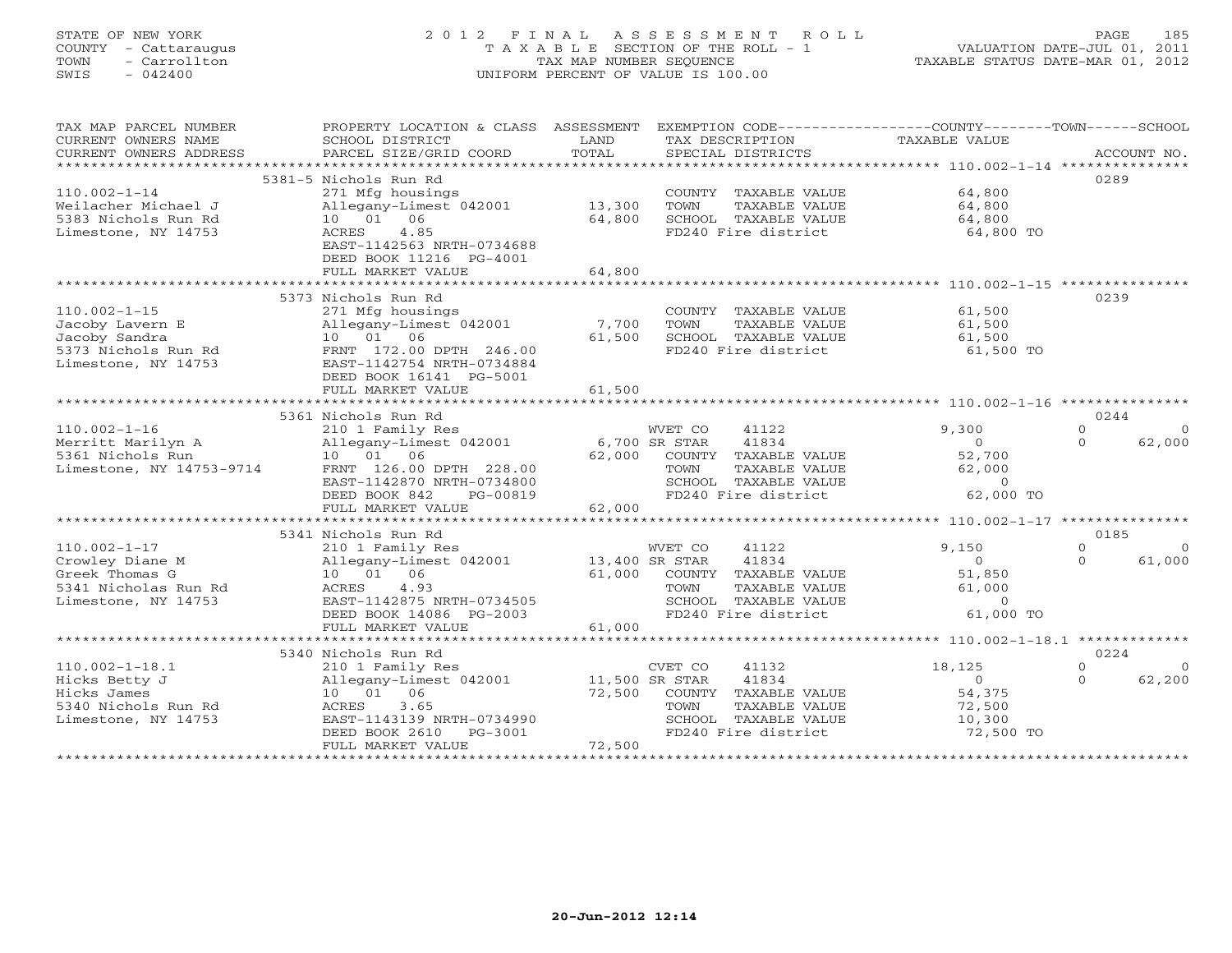# STATE OF NEW YORK 2 0 1 2 F I N A L A S S E S S M E N T R O L L PAGE 186 COUNTY - Cattaraugus T A X A B L E SECTION OF THE ROLL - 1 VALUATION DATE-JUL 01, 2011 TOWN - Carrollton TAX MAP NUMBER SEQUENCE TAXABLE STATUS DATE-MAR 01, 2012 SWIS - 042400 UNIFORM PERCENT OF VALUE IS 100.00UNIFORM PERCENT OF VALUE IS 100.00

| TAX MAP PARCEL NUMBER<br>CURRENT OWNERS NAME<br>CURRENT OWNERS ADDRESS<br>***********************           | PROPERTY LOCATION & CLASS ASSESSMENT<br>SCHOOL DISTRICT<br>PARCEL SIZE/GRID COORD                                                                                                       | LAND<br>TOTAL                     | TAX DESCRIPTION<br>SPECIAL DISTRICTS                                                                                      | EXEMPTION CODE-----------------COUNTY-------TOWN------SCHOOL<br>TAXABLE VALUE  | ACCOUNT NO.                |
|-------------------------------------------------------------------------------------------------------------|-----------------------------------------------------------------------------------------------------------------------------------------------------------------------------------------|-----------------------------------|---------------------------------------------------------------------------------------------------------------------------|--------------------------------------------------------------------------------|----------------------------|
| $110.002 - 1 - 18.2$<br>Maben Caroline Pinkerton<br>Box 265<br>Limestone, NY 14753                          | 5326 Nichols Run Rd<br>270 Mfg housing<br>Allegany-Limest 042001<br>10  01  06<br>9.46<br>ACRES<br>EAST-1143641 NRTH-0734395<br>DEED BOOK 372<br>PG-00034<br>FULL MARKET VALUE          | 16,800<br>20,100<br>20,100        | COUNTY TAXABLE VALUE<br>TAXABLE VALUE<br>TOWN<br>SCHOOL TAXABLE VALUE<br>FD240 Fire district                              | 20,100<br>20,100<br>20,100<br>20,100 TO                                        | 0941                       |
|                                                                                                             | 5342 Nichols Run Rd (Off)                                                                                                                                                               |                                   |                                                                                                                           |                                                                                | 1328                       |
| $110.002 - 1 - 18.3$<br>Podolski Daniel<br>Podolski Kimblerly<br>5342 Nichols Run Rd<br>Limestone, NY 14753 | 270 Mfg housing<br>Allegany-Limest 042001<br>ACRES<br>3.75<br>EAST-1143256 NRTH-0735512<br>DEED BOOK 1005<br>PG-655<br>FULL MARKET VALUE                                                | 5,600<br>20,000<br>20,000         | 41854<br>RES STAR<br>COUNTY TAXABLE VALUE<br>TOWN<br>TAXABLE VALUE<br>SCHOOL TAXABLE VALUE                                | $\overline{0}$<br>20,000<br>20,000<br>$\Omega$                                 | 20,000<br>$\Omega$         |
|                                                                                                             | 5330 Nichols Run Rd (Off)                                                                                                                                                               |                                   |                                                                                                                           |                                                                                | 1329                       |
| $110.002 - 1 - 18.4$<br>Hicks James E<br>Hicks Betty J<br>5330 Nichols Run Rd<br>Limestone, NY 14753        | 323 Vacant rural<br>Allegany-Limest 042001<br>10 01 06<br>ACRES 10.20<br>EAST-1143787 NRTH-0735379<br>DEED BOOK 995<br>$PG-467$<br>FULL MARKET VALUE                                    | 3,600<br>3,600<br>3,600           | COUNTY TAXABLE VALUE<br>TOWN<br>TAXABLE VALUE<br>SCHOOL TAXABLE VALUE<br>FD240 Fire district                              | 3,600<br>3,600<br>3,600<br>3,600 TO                                            |                            |
|                                                                                                             |                                                                                                                                                                                         |                                   |                                                                                                                           |                                                                                |                            |
| $110.002 - 1 - 18.5$<br>Hicks James E<br>Hicks Betty J<br>5330 Nicholes Run Rd<br>Limestone, NY 14753       | 5342 Nichols Run Rd (Off)<br>323 Vacant rural<br>Allegany-Limest 042001<br>10 01 06<br>ACRES 13.00<br>EAST-1143720 NRTH-0734861<br>DEED BOOK 16561 PG-6001<br>FULL MARKET VALUE         | 5,700<br>5,700<br>5,700           | COUNTY TAXABLE VALUE<br>TOWN<br>TAXABLE VALUE<br>SCHOOL TAXABLE VALUE<br>FD240 Fire district                              | 5,700<br>5,700<br>5,700<br>5,700 TO                                            | 1330                       |
|                                                                                                             | *************************                                                                                                                                                               |                                   |                                                                                                                           |                                                                                |                            |
| $110.002 - 1 - 19$<br>Hatch Franklin J<br>5309 Nichols Run<br>Limestone, NY 14753                           | 5309 Nichols Run Rd<br>210 1 Family Res<br>Allegany-Limest 042001<br>10 01 06<br>FRNT 115.00 DPTH 100.00<br>EAST-1143408 NRTH-0734153<br>DEED BOOK 639<br>PG-00036<br>FULL MARKET VALUE | 4,400 SR STAR<br>37,500<br>37,500 | VET C/T<br>41101<br>41834<br>COUNTY TAXABLE VALUE<br>TOWN<br>TAXABLE VALUE<br>SCHOOL TAXABLE VALUE<br>FD240 Fire district | 300<br>300<br>$\Omega$<br>$\Omega$<br>37,200<br>37,200<br>$\circ$<br>37,500 TO | 0207<br>$\Omega$<br>37,500 |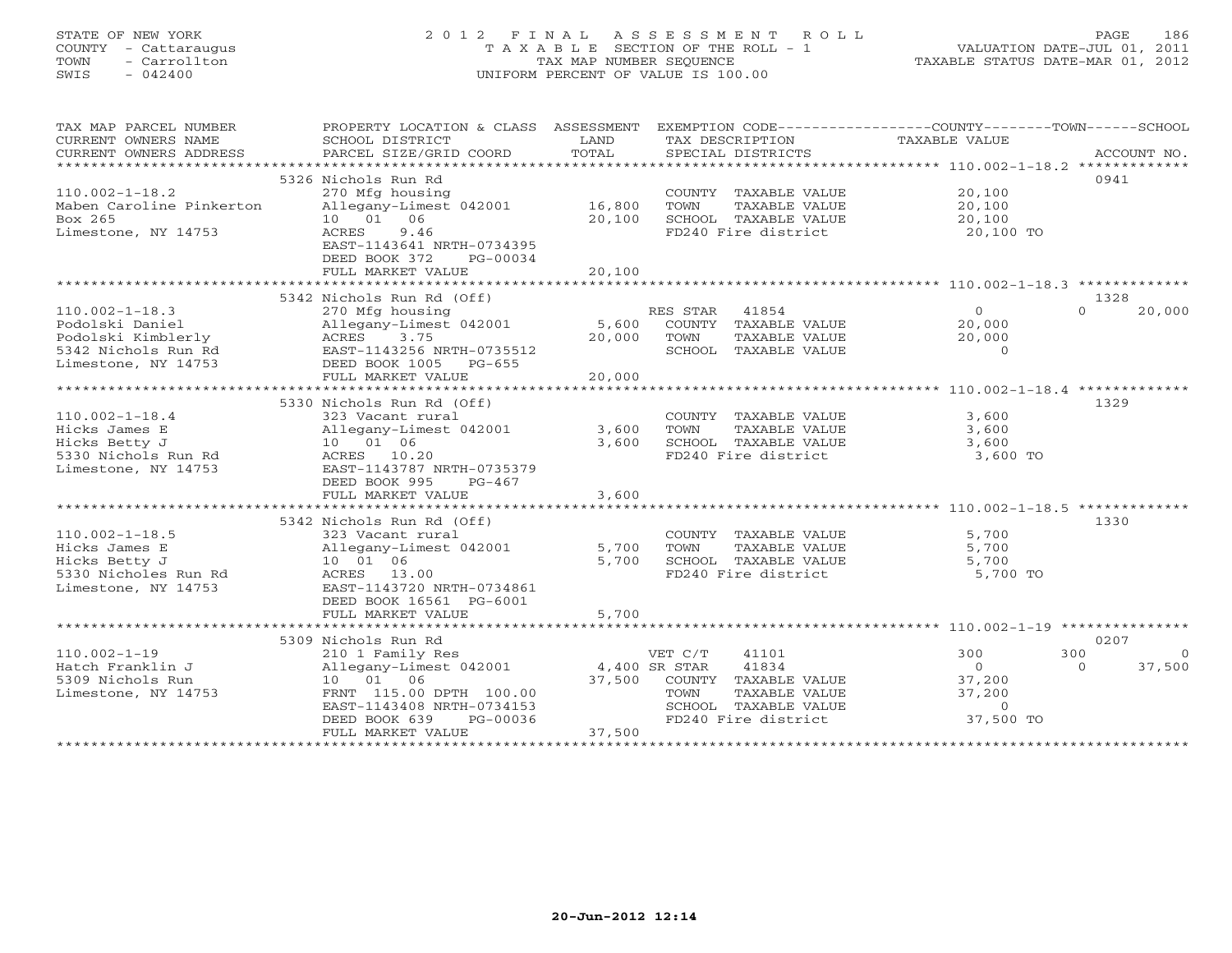# STATE OF NEW YORK 2 0 1 2 F I N A L A S S E S S M E N T R O L L PAGE 187 COUNTY - Cattaraugus T A X A B L E SECTION OF THE ROLL - 1 VALUATION DATE-JUL 01, 2011 TOWN - Carrollton TAX MAP NUMBER SEQUENCE TAXABLE STATUS DATE-MAR 01, 2012 SWIS - 042400 UNIFORM PERCENT OF VALUE IS 100.00UNIFORM PERCENT OF VALUE IS 100.00

| TAX MAP PARCEL NUMBER<br>CURRENT OWNERS NAME<br>CURRENT OWNERS ADDRESS                                 | PROPERTY LOCATION & CLASS ASSESSMENT<br>SCHOOL DISTRICT<br>PARCEL SIZE/GRID COORD                                                                                                       | LAND<br>TOTAL              | EXEMPTION CODE-----------------COUNTY-------TOWN------SCHOOL<br>TAX DESCRIPTION<br>SPECIAL DISTRICTS                    | TAXABLE VALUE                                              | ACCOUNT NO.                |
|--------------------------------------------------------------------------------------------------------|-----------------------------------------------------------------------------------------------------------------------------------------------------------------------------------------|----------------------------|-------------------------------------------------------------------------------------------------------------------------|------------------------------------------------------------|----------------------------|
| $110.002 - 1 - 20$<br>Finlan Patricia D<br>Star Rte Box 68<br>Cyclone, PA 16726                        | Nichols Run Rd<br>323 Vacant rural<br>Allegany-Limest 042001<br>10  01  06<br>ACRES 16.28<br>EAST-1144404 NRTH-0734779<br>DEED BOOK 00964 PG-00888<br>FULL MARKET VALUE                 | 5,700<br>5,700<br>5,700    | COUNTY TAXABLE VALUE<br>TOWN<br>TAXABLE VALUE<br>SCHOOL TAXABLE VALUE<br>FD240 Fire district                            | 5,700<br>5,700<br>5,700<br>5,700 TO                        | 0288                       |
|                                                                                                        | 5260 Nichols Run Rd                                                                                                                                                                     |                            |                                                                                                                         |                                                            | 0384                       |
| $110.002 - 1 - 21.1$<br>Welch Kenneth W<br>Welch Debra D<br>5260 Nichols Run Rd<br>Limestone, NY 14753 | 210 1 Family Res<br>Allegany-Limest 042001<br>10 01 06<br>FRNT 370.00 DPTH 201.00<br>EAST-1144264 NRTH-0733745<br>DEED BOOK 838<br>PG-00535<br>FULL MARKET VALUE                        | 7,700<br>69,000<br>69,000  | RES STAR 41854<br>COUNTY TAXABLE VALUE<br>TOWN<br>TAXABLE VALUE<br>SCHOOL TAXABLE VALUE<br>FD240 Fire district          | $\overline{0}$<br>69,000<br>69,000<br>39,000<br>69,000 TO  | $\Omega$<br>30,000         |
|                                                                                                        |                                                                                                                                                                                         |                            |                                                                                                                         |                                                            |                            |
| $110.002 - 1 - 22$<br>Wagner Judith H<br>4106 Loring Ave<br>Blasdell, NY 14219                         | 5244 Nichols Run Rd<br>270 Mfg housing<br>Allegany-Limest 042001<br>10 01 06<br>FRNT 100.00 DPTH 100.00<br>EAST-1144428 NRTH-0733668<br>DEED BOOK 00954 PG-00428                        | 13,500                     | RES STAR<br>41854<br>4,200 COUNTY TAXABLE VALUE<br>TAXABLE VALUE<br>TOWN<br>SCHOOL TAXABLE VALUE<br>FD240 Fire district | $\overline{0}$<br>13,500<br>13,500<br>$\circ$<br>13,500 TO | 0175<br>13,500<br>$\Omega$ |
|                                                                                                        | FULL MARKET VALUE                                                                                                                                                                       | 13,500                     |                                                                                                                         |                                                            |                            |
| $110.002 - 1 - 23$<br>Stone Clifton<br>Stone Rose<br>72 Main St<br>Salamanca, NY 14779                 | 5685 Nichols Run Rds<br>210 1 Family Res<br>Allegany-Limest 042001<br>10  01  06<br>ACRES<br>1.53<br>EAST-1144505 NRTH-0733785<br>DEED BOOK 8418 PG-3002                                | 8,300<br>36,000            | COUNTY TAXABLE VALUE<br>TOWN<br>TAXABLE VALUE<br>SCHOOL TAXABLE VALUE<br>FD240 Fire district                            | 36,000<br>36,000<br>36,000<br>36,000 TO                    | 0547                       |
|                                                                                                        | FULL MARKET VALUE                                                                                                                                                                       | 36,000                     |                                                                                                                         |                                                            |                            |
| $110.002 - 1 - 24$<br>Lattery Penny J<br>5437 Nichols Run Rd<br>Limestone, NY 14753                    | 5218 Nichols Run Rd<br>210 1 Family Res<br>Allegany-Limest 042001<br>10 01 06<br>FRNT 335.00 DPTH 375.00<br>EAST-1144777 NRTH-0733762<br>DEED BOOK 870<br>PG-00694<br>FULL MARKET VALUE | 10,300<br>19,900<br>19,900 | COUNTY TAXABLE VALUE<br>TAXABLE VALUE<br>TOWN<br>SCHOOL TAXABLE VALUE<br>FD240 Fire district                            | 19,900<br>19,900<br>19,900<br>19,900 TO                    | 0536                       |
|                                                                                                        |                                                                                                                                                                                         |                            |                                                                                                                         |                                                            |                            |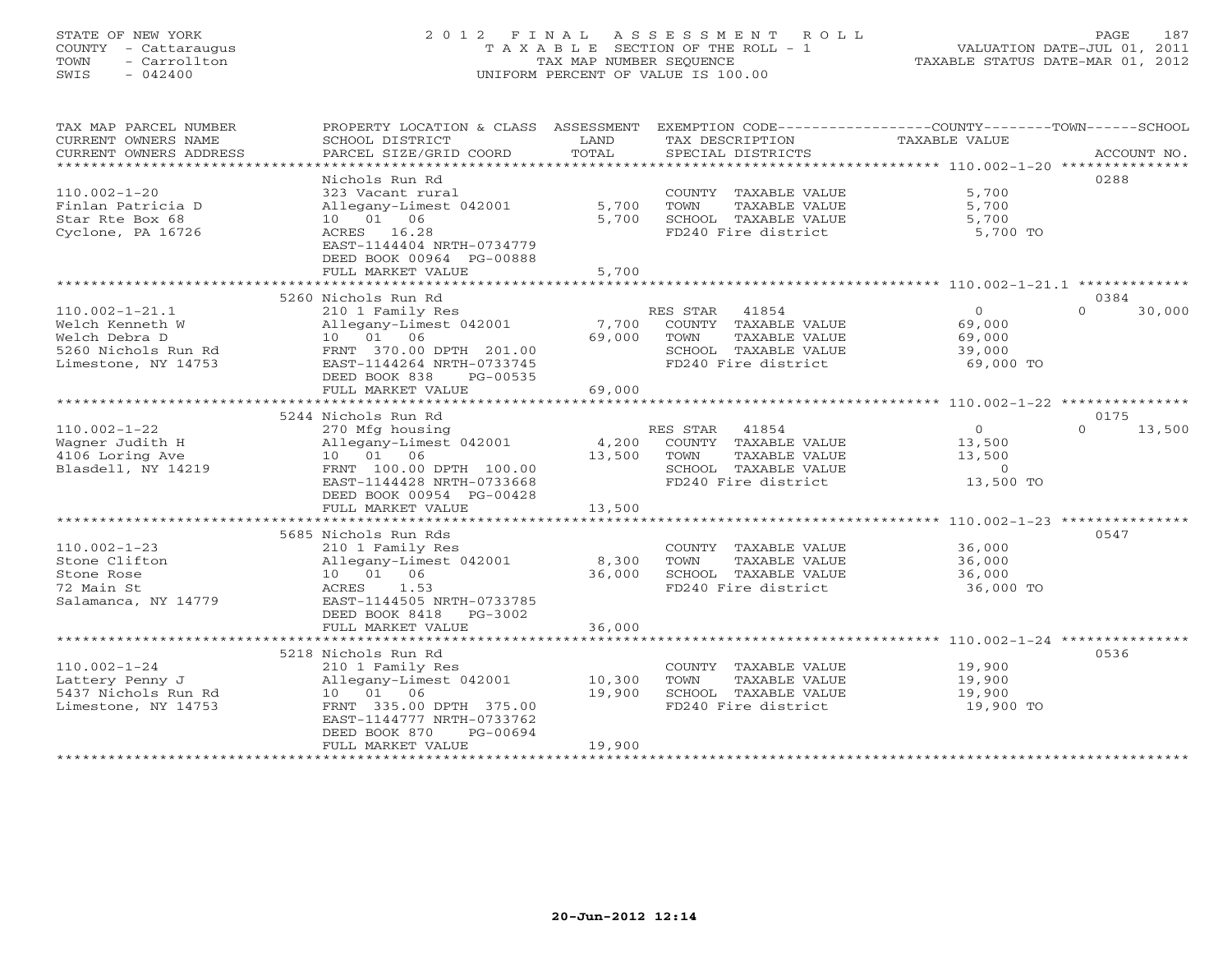# STATE OF NEW YORK 2 0 1 2 F I N A L A S S E S S M E N T R O L L PAGE 188 COUNTY - Cattaraugus T A X A B L E SECTION OF THE ROLL - 1 VALUATION DATE-JUL 01, 2011 TOWN - Carrollton TAX MAP NUMBER SEQUENCE TAXABLE STATUS DATE-MAR 01, 2012 SWIS - 042400 UNIFORM PERCENT OF VALUE IS 100.00UNIFORM PERCENT OF VALUE IS 100.00

| TAX MAP PARCEL NUMBER  | PROPERTY LOCATION & CLASS ASSESSMENT |        | EXEMPTION CODE-----------------COUNTY-------TOWN------SCHOOL |               |                    |
|------------------------|--------------------------------------|--------|--------------------------------------------------------------|---------------|--------------------|
| CURRENT OWNERS NAME    | SCHOOL DISTRICT                      | LAND   | TAX DESCRIPTION                                              | TAXABLE VALUE |                    |
| CURRENT OWNERS ADDRESS | PARCEL SIZE/GRID COORD               | TOTAL  | SPECIAL DISTRICTS                                            |               | ACCOUNT NO.        |
|                        |                                      |        |                                                              |               |                    |
|                        | 5219 Nichols Run Rd                  |        |                                                              |               | 0630               |
| $110.002 - 1 - 25$     | 323 Vacant rural                     |        | COUNTY TAXABLE VALUE                                         | 21,000        |                    |
| Woods Michael T        | Allegany-Limest 042001               | 21,000 | TOWN<br>TAXABLE VALUE                                        | 21,000        |                    |
| 315 Ouinn Rd           | 10 01 06                             | 21,000 | SCHOOL TAXABLE VALUE                                         | 21,000        |                    |
| Limestone, NY 14753    | Ff 995'                              |        | FD240 Fire district                                          | 21,000 TO     |                    |
|                        | ACRES 40.20                          |        |                                                              |               |                    |
|                        | EAST-1144681 NRTH-0732634            |        |                                                              |               |                    |
|                        |                                      |        |                                                              |               |                    |
|                        | DEED BOOK 11122 PG-4001              |        |                                                              |               |                    |
|                        | FULL MARKET VALUE                    | 21,000 |                                                              |               |                    |
|                        |                                      |        |                                                              |               |                    |
|                        | 5291 Nichols Run Rd                  |        |                                                              |               | 0446               |
| $110.002 - 1 - 26.1$   | 323 Vacant rural                     |        | COUNTY TAXABLE VALUE                                         | 21,000        |                    |
| Soper Ronald H         | Allegany-Limest 042001               | 21,000 | TAXABLE VALUE<br>TOWN                                        | 21,000        |                    |
| Soper Angeline L       | 10  01  06                           | 21,000 | SCHOOL TAXABLE VALUE                                         | 21,000        |                    |
| 1075 Three Rod Rd      | ACRES 40.55                          |        | FD240 Fire district                                          | 21,000 TO     |                    |
| Alden, NY 14004        | EAST-1142870 NRTH-0733169            |        |                                                              |               |                    |
|                        | DEED BOOK 782<br>$PG-00242$          |        |                                                              |               |                    |
|                        | FULL MARKET VALUE                    | 21,000 |                                                              |               |                    |
|                        | *******************************      |        |                                                              |               |                    |
|                        | 5268 Nichols Run Rd                  |        |                                                              |               | 0447               |
| $110.002 - 1 - 26.2$   | 210 1 Family Res                     |        | WVET CO<br>41122                                             | 10,725        | $\Omega$           |
| Soper Phillip L        | Allegany-Limest 042001               |        | 7,900 RES STAR<br>41854                                      | $\Omega$      | $\Omega$<br>30,000 |
| Soper Patricia         | 10 01 06                             | 71,500 | COUNTY TAXABLE VALUE                                         | 60,775        |                    |
| 5268 Nichols Run Rd    | FRNT 216.19 DPTH 212.69              |        | TAXABLE VALUE<br>TOWN                                        | 71,500        |                    |
| Limestone, NY 14753    | EAST-1143923 NRTH-0733873            |        | SCHOOL TAXABLE VALUE                                         | 41,500        |                    |
|                        | DEED BOOK 00990 PG-00530             |        | FD240 Fire district                                          | 71,500 TO     |                    |
|                        | FULL MARKET VALUE                    | 71,500 |                                                              |               |                    |
|                        |                                      |        |                                                              |               |                    |
|                        |                                      |        |                                                              |               |                    |
|                        | 5280 Nichols Run Rd                  |        |                                                              |               | 1201               |
| $110.002 - 1 - 26.3$   | 311 Res vac land                     |        | COUNTY TAXABLE VALUE                                         | 2,300         |                    |
| Soper Phillip L        | Allegany-Limest 042001               | 2,300  | TOWN<br>TAXABLE VALUE                                        | 2,300         |                    |
| Soper Patricia         | 10 01 06                             | 2,300  | SCHOOL TAXABLE VALUE                                         | 2,300         |                    |
| 5268 Nichols Run Rd    | 3.10<br>ACRES                        |        | FD240 Fire district                                          | 2,300 TO      |                    |
| Limestone, NY 14753    | EAST-1144016 NRTH-0734014            |        |                                                              |               |                    |
|                        | DEED BOOK 903<br>PG-00587            |        |                                                              |               |                    |
|                        | FULL MARKET VALUE                    | 2,300  |                                                              |               |                    |
|                        | *****************************        |        |                                                              |               |                    |
|                        | 5269 Nichols Run Rd                  |        |                                                              |               | 1243               |
| $110.002 - 1 - 26.4$   | 312 Vac w/imprv                      |        | COUNTY TAXABLE VALUE                                         | 14,500        |                    |
| Soper Mark P           | Allegany-Limest 042001               | 11,000 | TOWN<br>TAXABLE VALUE                                        | 14,500        |                    |
| 39 Cottage St 2        | 10 01 06                             | 14,500 | SCHOOL TAXABLE VALUE                                         | 14,500        |                    |
| Buffalo, NY 14201-2012 | ACRES 11.10                          |        | FD240 Fire district                                          | 14,500 TO     |                    |
|                        | EAST-1143450 NRTH-0733267            |        |                                                              |               |                    |
|                        | DEED BOOK 914<br>PG-00103            |        |                                                              |               |                    |
|                        | FULL MARKET VALUE                    | 14,500 |                                                              |               |                    |
|                        |                                      |        |                                                              |               |                    |
|                        |                                      |        |                                                              |               |                    |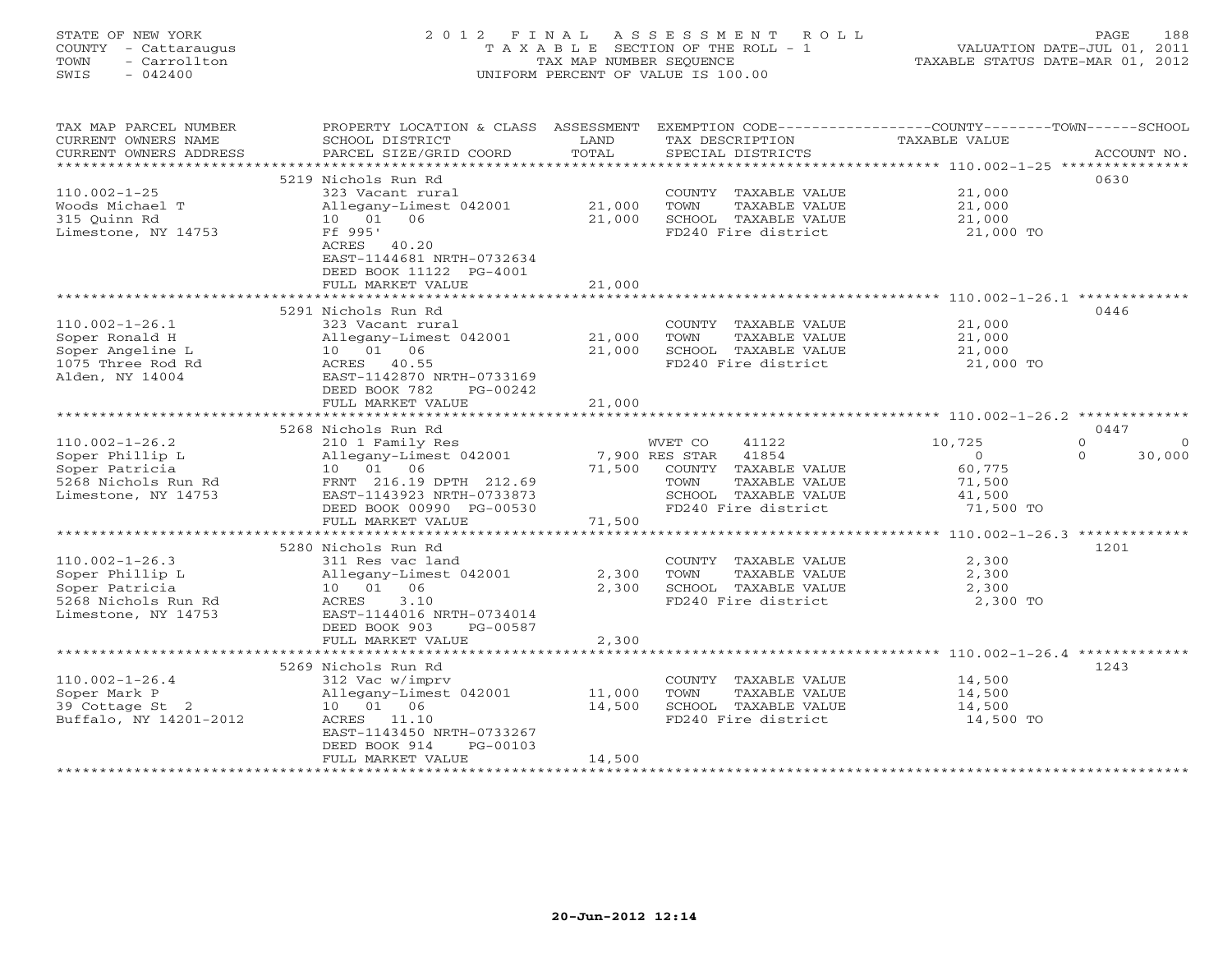# STATE OF NEW YORK 2 0 1 2 F I N A L A S S E S S M E N T R O L L PAGE 189 COUNTY - Cattaraugus T A X A B L E SECTION OF THE ROLL - 1 VALUATION DATE-JUL 01, 2011 TOWN - Carrollton TAX MAP NUMBER SEQUENCE TAXABLE STATUS DATE-MAR 01, 2012 SWIS - 042400 UNIFORM PERCENT OF VALUE IS 100.00UNIFORM PERCENT OF VALUE IS 100.00

| TAX MAP PARCEL NUMBER<br>CURRENT OWNERS NAME<br>CURRENT OWNERS ADDRESS | SCHOOL DISTRICT<br>PARCEL SIZE/GRID COORD | LAND<br>TOTAL | TAX DESCRIPTION<br>SPECIAL DISTRICTS        | PROPERTY LOCATION & CLASS ASSESSMENT EXEMPTION CODE---------------COUNTY-------TOWN------SCHOOL<br>TAXABLE VALUE<br>ACCOUNT NO. |
|------------------------------------------------------------------------|-------------------------------------------|---------------|---------------------------------------------|---------------------------------------------------------------------------------------------------------------------------------|
|                                                                        |                                           |               |                                             |                                                                                                                                 |
|                                                                        | 5265 Nichols Run Rd                       |               |                                             | 1244                                                                                                                            |
| $110.002 - 1 - 26.5$                                                   | 323 Vacant rural                          |               | COUNTY TAXABLE VALUE                        | 11,000                                                                                                                          |
| Soper Ronald H II                                                      | Allegany-Limest 042001 11,000             |               | TOWN<br>TAXABLE VALUE                       | 11,000                                                                                                                          |
| 108 Keystone St                                                        | 10  01  06                                | 11,000        | SCHOOL TAXABLE VALUE                        | 11,000                                                                                                                          |
| Buffalo, NY 14211                                                      | ACRES 11.10                               |               | FD240 Fire district                         | 11,000 TO                                                                                                                       |
|                                                                        | EAST-1143936 NRTH-0733119                 |               |                                             |                                                                                                                                 |
|                                                                        | DEED BOOK 914<br>PG-00101                 |               |                                             |                                                                                                                                 |
|                                                                        | FULL MARKET VALUE                         | 11,000        |                                             |                                                                                                                                 |
|                                                                        | 5267 1/2 Nichols Run Rd (Off)             |               |                                             | 1245                                                                                                                            |
| $110.002 - 1 - 26.6$                                                   | 270 Mfg housing                           |               | COUNTY TAXABLE VALUE                        | 8,250                                                                                                                           |
| Soper Sean D                                                           | Allegany-Limest 042001                    | 8,250         | TOWN<br>TAXABLE VALUE                       | 8,250                                                                                                                           |
| 1075 Three Rod Rd                                                      | 10  01  06                                | 8,250         | SCHOOL TAXABLE VALUE                        | 8,250                                                                                                                           |
| Alden, NY 14004-9606                                                   | ACRES 11.25                               |               | FD240 Fire district                         | 8,250 TO                                                                                                                        |
|                                                                        | EAST-1143305 NRTH-0732280                 |               |                                             |                                                                                                                                 |
|                                                                        | DEED BOOK 914<br>PG-00099                 |               |                                             |                                                                                                                                 |
|                                                                        | FULL MARKET VALUE                         | 8,250         |                                             |                                                                                                                                 |
|                                                                        |                                           | ************* |                                             | ************************************110.002-1-26.7 **************                                                               |
|                                                                        | 5265 1/2 Nichols Run Rd                   |               |                                             | 1246                                                                                                                            |
| $110.002 - 1 - 26.7$                                                   | 270 Mfg housing                           |               | COUNTY TAXABLE VALUE                        | 8,100                                                                                                                           |
| Soper Ronald H                                                         | Allegany-Limest 042001                    | 8,100         | TOWN<br>TAXABLE VALUE                       | 8,100                                                                                                                           |
| Soper Angeline S                                                       | 10 01 06                                  | 8,100         | SCHOOL TAXABLE VALUE                        | 8,100                                                                                                                           |
| 1075 Three Rod Rd                                                      | ACRES 11.25                               |               | FD240 Fire district                         | 8,100 TO                                                                                                                        |
| Alden, NY 14004                                                        | EAST-1143894 NRTH-0732216                 |               |                                             |                                                                                                                                 |
|                                                                        | DEED BOOK 00782 PG-00242                  |               |                                             |                                                                                                                                 |
|                                                                        | FULL MARKET VALUE                         | 8,100         |                                             |                                                                                                                                 |
|                                                                        |                                           |               |                                             |                                                                                                                                 |
|                                                                        | 5290 Nichols Run Rd                       |               |                                             | 1303                                                                                                                            |
| $110.002 - 1 - 26.8$                                                   | 210 1 Family Res                          |               | RES STAR 41854                              | $\overline{0}$<br>30,000<br>$\cap$                                                                                              |
| Chartreau David J                                                      | Allegany-Limest 042001                    | 8,400         | COUNTY TAXABLE VALUE                        | 98,000                                                                                                                          |
| Chartreau Julie E                                                      | 10  01  06                                | 98,000        | TOWN<br>TAXABLE VALUE                       | 98,000                                                                                                                          |
| 5290 Nichols Run Rd                                                    | ACRES 1.60                                |               | SCHOOL TAXABLE VALUE                        | 68,000                                                                                                                          |
| Limestone, NY 14753                                                    | EAST-1143734 NRTH-0734134                 |               | FD240 Fire district                         | 98,000 TO                                                                                                                       |
|                                                                        | DEED BOOK 00968 PG-00085                  |               |                                             |                                                                                                                                 |
|                                                                        | FULL MARKET VALUE                         | 98,000        |                                             |                                                                                                                                 |
|                                                                        |                                           |               |                                             |                                                                                                                                 |
|                                                                        | Nichols Run Rd                            |               |                                             | 0412                                                                                                                            |
| $110.002 - 1 - 27$                                                     | 910 Priv forest                           |               | COUNTY TAXABLE VALUE                        | 5,600                                                                                                                           |
| Potter Lumber Co Inc                                                   | Allegany-Limest 042001                    | 5,600         | TOWN<br>TAXABLE VALUE                       | 5,600                                                                                                                           |
| PO Box 10                                                              | 10  01  06                                | 5,600         | SCHOOL TAXABLE VALUE<br>FD240 Fire district | 5,600<br>5,600 TO                                                                                                               |
| Allegany, NY 14706                                                     | ACRES 11.25<br>EAST-1141236 NRTH-0732853  |               |                                             |                                                                                                                                 |
|                                                                        | DEED BOOK 00866 PG-00759                  |               |                                             |                                                                                                                                 |
|                                                                        | FULL MARKET VALUE                         | 5,600         |                                             |                                                                                                                                 |
|                                                                        |                                           |               |                                             |                                                                                                                                 |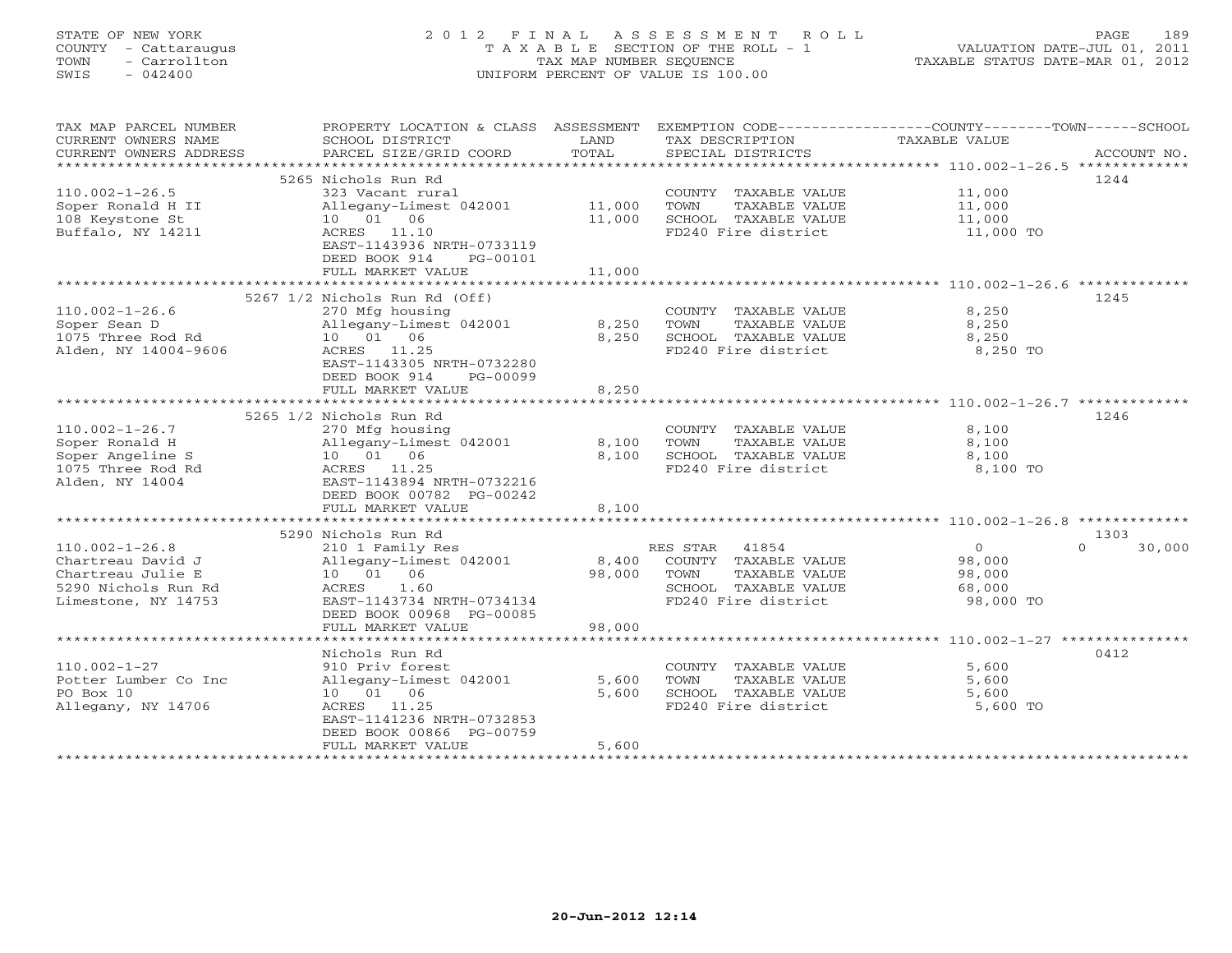# STATE OF NEW YORK 2 0 1 2 F I N A L A S S E S S M E N T R O L L PAGE 190 COUNTY - Cattaraugus T A X A B L E SECTION OF THE ROLL - 1 VALUATION DATE-JUL 01, 2011 TOWN - Carrollton TAX MAP NUMBER SEQUENCE TAXABLE STATUS DATE-MAR 01, 2012 SWIS - 042400 UNIFORM PERCENT OF VALUE IS 100.00UNIFORM PERCENT OF VALUE IS 100.00

| TAX MAP PARCEL NUMBER<br>CURRENT OWNERS NAME<br>CURRENT OWNERS ADDRESS | PROPERTY LOCATION & CLASS ASSESSMENT<br>SCHOOL DISTRICT<br>PARCEL SIZE/GRID COORD  | LAND<br>TOTAL  | EXEMPTION CODE-----------------COUNTY-------TOWN------SCHOOL<br>TAX DESCRIPTION<br>SPECIAL DISTRICTS | TAXABLE VALUE                              | ACCOUNT NO.        |
|------------------------------------------------------------------------|------------------------------------------------------------------------------------|----------------|------------------------------------------------------------------------------------------------------|--------------------------------------------|--------------------|
| ************************                                               |                                                                                    |                |                                                                                                      |                                            |                    |
| $110.002 - 1 - 28$<br>Plateau Energy, Inc.                             | Nichols Run Rd (Off)<br>910 Priv forest<br>Allegany-Limest 042001                  | 56,000         | COUNTY TAXABLE VALUE<br>TOWN<br>TAXABLE VALUE                                                        | 56,000<br>56,000                           | 0570               |
| McCracken Carl<br>189 Harrisburg Run<br>Bradford, PA 16701             | 18  01  06<br>ACRES 112.06<br>EAST-1139995 NRTH-0732993<br>DEED BOOK 14832 PG-9001 | 56,000         | SCHOOL TAXABLE VALUE<br>FD240 Fire district                                                          | 56,000<br>56,000 TO                        |                    |
|                                                                        | FULL MARKET VALUE                                                                  | 56,000         |                                                                                                      |                                            |                    |
|                                                                        |                                                                                    |                |                                                                                                      |                                            |                    |
|                                                                        | Nichols Run Rd (Off)                                                               |                |                                                                                                      |                                            | 0553               |
| $110.002 - 1 - 29$                                                     | 323 Vacant rural                                                                   |                | COUNTY TAXABLE VALUE                                                                                 | 8,400                                      |                    |
| Plateau Energy, Inc                                                    | Allegany-Limest 042001                                                             | 8,400          | TOWN<br>TAXABLE VALUE                                                                                | 8,400                                      |                    |
| PO Box 1253                                                            | 18  01  06                                                                         | 8,400          | SCHOOL TAXABLE VALUE                                                                                 | 8,400                                      |                    |
| Bradford, PA 16701                                                     | ACRES 24.00<br>EAST-1139047 NRTH-0732230<br>DEED BOOK 11740 PG-7001                |                | FD240 Fire district                                                                                  | 8,400 TO                                   |                    |
|                                                                        | FULL MARKET VALUE                                                                  | 8,400          |                                                                                                      |                                            |                    |
|                                                                        | **********************************                                                 | ************** |                                                                                                      |                                            |                    |
|                                                                        | 5469 Nichols Run Rd                                                                |                |                                                                                                      |                                            | 0196               |
| $110.002 - 1 - 30$                                                     | 210 1 Family Res                                                                   |                | COUNTY TAXABLE VALUE                                                                                 | 75,000                                     |                    |
| White John P                                                           | Allegany-Limest 042001                                                             | 33,200         | TOWN<br>TAXABLE VALUE                                                                                | 75,000                                     |                    |
| White Tara L                                                           | 10/18 01 06                                                                        | 75,000         | SCHOOL TAXABLE VALUE                                                                                 | 75,000                                     |                    |
| 5469 Nichols Run Rds                                                   | ACRES<br>53.15                                                                     |                | FD240 Fire district                                                                                  | 75,000 TO                                  |                    |
| Limestone, NY 14753                                                    | EAST-1140652 NRTH-0734800                                                          |                |                                                                                                      |                                            |                    |
|                                                                        | DEED BOOK 6460<br>PG-2003                                                          |                |                                                                                                      |                                            |                    |
|                                                                        | FULL MARKET VALUE                                                                  | 75,000         |                                                                                                      |                                            |                    |
|                                                                        |                                                                                    |                |                                                                                                      |                                            |                    |
|                                                                        | 5665 Church St                                                                     |                |                                                                                                      |                                            | 0290               |
| $110.002 - 1 - 32$                                                     | 210 1 Family Res                                                                   |                | COUNTY TAXABLE VALUE                                                                                 | 34,000                                     |                    |
| Finlan Patricia D                                                      | Allegany-Limest 042001                                                             | 2,200          | TOWN<br>TAXABLE VALUE                                                                                | 34,000                                     |                    |
| Star Rte Box 68                                                        | 19 01 06                                                                           | 34,000         | SCHOOL TAXABLE VALUE                                                                                 | 34,000                                     |                    |
| Cyclone, PA 16726                                                      | 55.00 DPTH<br>FRNT<br>70.00                                                        |                | FD240 Fire district                                                                                  | 34,000 TO                                  |                    |
|                                                                        | EAST-1138172 NRTH-0737274                                                          |                | FF242 Sewer fr ftg                                                                                   | 55 TO                                      |                    |
|                                                                        | DEED BOOK 00964 PG-00885                                                           |                | SW242 Sewer dist 1                                                                                   | 34,000 TO                                  |                    |
|                                                                        | FULL MARKET VALUE<br>*****************                                             | 34,000         |                                                                                                      | ************ 110.002-2-1.1 *************** |                    |
|                                                                        | 5148 Nichols Run Rd                                                                |                |                                                                                                      |                                            | 0918               |
| $110.002 - 2 - 1.1$                                                    | 210 1 Family Res                                                                   |                | RES STAR<br>41854                                                                                    | $\circ$                                    | $\Omega$<br>30,000 |
| Woods Ernest T                                                         | Allegany-Limest 042001                                                             | 21,000         | COUNTY TAXABLE VALUE                                                                                 | 83,800                                     |                    |
| Woods Ernestine                                                        | 10/02 01 06                                                                        | 83,800         | TOWN<br>TAXABLE VALUE                                                                                | 83,800                                     |                    |
| 5148 Nichols Run Rd                                                    | Also 270                                                                           |                | SCHOOL TAXABLE VALUE                                                                                 | 53,800                                     |                    |
| Limestone, NY 14753                                                    | Ff 1480.00                                                                         |                | FD240 Fire district                                                                                  | 83,800 TO                                  |                    |
|                                                                        | FRNT 1480.00 DPTH 360.00                                                           |                |                                                                                                      |                                            |                    |
|                                                                        | ACRES 13.95                                                                        |                |                                                                                                      |                                            |                    |
|                                                                        | EAST-1145711 NRTH-0733705                                                          |                |                                                                                                      |                                            |                    |
|                                                                        | DEED BOOK 00960 PG-01181                                                           |                |                                                                                                      |                                            |                    |
|                                                                        | FULL MARKET VALUE                                                                  | 83,800         |                                                                                                      |                                            |                    |
|                                                                        |                                                                                    |                |                                                                                                      |                                            |                    |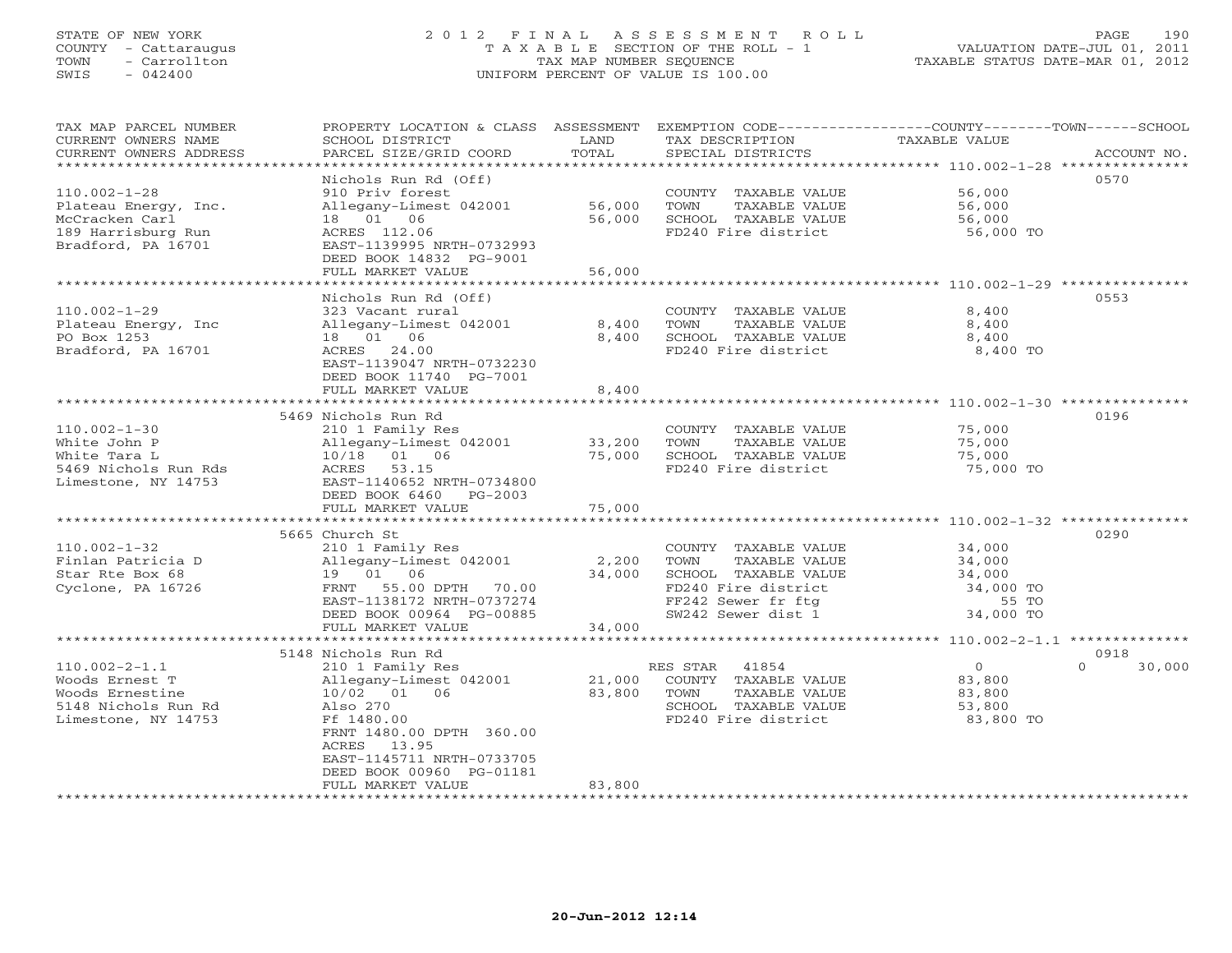### STATE OF NEW YORK 2 0 1 2 F I N A L A S S E S S M E N T R O L L PAGE 191 COUNTY - Cattaraugus T A X A B L E SECTION OF THE ROLL - 1 VALUATION DATE-JUL 01, 2011 TOWN - Carrollton TAX MAP NUMBER SEQUENCE TAXABLE STATUS DATE-MAR 01, 2012 SWIS - 042400 UNIFORM PERCENT OF VALUE IS 100.00UNIFORM PERCENT OF VALUE IS 100.00

| TAX MAP PARCEL NUMBER<br>CURRENT OWNERS NAME<br>CURRENT OWNERS ADDRESS | PROPERTY LOCATION & CLASS ASSESSMENT<br>SCHOOL DISTRICT<br>PARCEL SIZE/GRID COORD | LAND<br>TOTAL | TAX DESCRIPTION<br>SPECIAL DISTRICTS | EXEMPTION CODE-----------------COUNTY-------TOWN------SCHOOL<br>TAXABLE VALUE | ACCOUNT NO.        |
|------------------------------------------------------------------------|-----------------------------------------------------------------------------------|---------------|--------------------------------------|-------------------------------------------------------------------------------|--------------------|
|                                                                        |                                                                                   |               |                                      |                                                                               |                    |
|                                                                        | 369 1/2 Ouinn Rd                                                                  |               |                                      |                                                                               | 1198               |
| $110.002 - 2 - 1.3$                                                    | 210 1 Family Res                                                                  |               | RES STAR<br>41854                    | $\overline{0}$                                                                | $\Omega$<br>30,000 |
| Woods Bradley S                                                        | Allegany-Limest 042001 2,100                                                      |               | COUNTY TAXABLE VALUE                 | 66,400                                                                        |                    |
| 369 Quinn Rd                                                           | 02 01 06                                                                          | 66,400        | TOWN<br>TAXABLE VALUE                | 66,400                                                                        |                    |
| Limestone, NY 14753                                                    | 1.43<br>ACRES                                                                     |               | SCHOOL TAXABLE VALUE                 | 36,400                                                                        |                    |
|                                                                        | $2.2$<br>EAST-1146315 NRTH-0735001                                                |               | FD240 Fire district                  | 66,400 TO                                                                     |                    |
|                                                                        | DEED BOOK 902<br>PG-00649                                                         |               |                                      |                                                                               |                    |
|                                                                        | FULL MARKET VALUE                                                                 | 66,400        |                                      |                                                                               |                    |
|                                                                        |                                                                                   |               |                                      |                                                                               |                    |
|                                                                        | 325 Ouinn Rd                                                                      |               |                                      |                                                                               | 1199               |
| $110.002 - 2 - 1.4$                                                    | 210 1 Family Res                                                                  |               | RES STAR<br>41854                    | $\Omega$                                                                      | $\Omega$<br>30,000 |
| Woods Scott C                                                          | Allegany-Limest 042001 8,100                                                      |               | COUNTY TAXABLE VALUE                 | 75,000                                                                        |                    |
| 325 Ouinn Rd                                                           | 02 01 06                                                                          | 75,000        | TOWN<br>TAXABLE VALUE                | 75,000                                                                        |                    |
| Limestone, NY 14753                                                    | ACRES<br>1.43                                                                     |               | SCHOOL TAXABLE VALUE                 | 45,000                                                                        |                    |
|                                                                        | EAST-1146288 NRTH-0734139                                                         |               | FD240 Fire district                  | 75,000 TO                                                                     |                    |
|                                                                        | DEED BOOK 902<br>PG-00647                                                         |               |                                      |                                                                               |                    |
|                                                                        | FULL MARKET VALUE                                                                 | 75,000        |                                      |                                                                               |                    |
|                                                                        | Nichols Rin Rd.                                                                   |               |                                      |                                                                               | 1427               |
| $110.002 - 2 - 1.5$                                                    | 322 Rural vac>10                                                                  |               | COUNTY TAXABLE VALUE                 | 13,500                                                                        |                    |
| Woods Bradley S                                                        | Allegany-Limest 042001 13,500                                                     |               | TOWN<br>TAXABLE VALUE                | 13,500                                                                        |                    |
| 369 Ouinn Rd                                                           | ACRES 35.90                                                                       | 13,500        | SCHOOL TAXABLE VALUE                 | 13,500                                                                        |                    |
| Limestone, NY 14753                                                    | EAST-1145603 NRTH-0735209                                                         |               |                                      |                                                                               |                    |
|                                                                        | FULL MARKET VALUE                                                                 | 13,500        |                                      |                                                                               |                    |
|                                                                        |                                                                                   |               |                                      |                                                                               |                    |
|                                                                        | Quinn Rd                                                                          |               |                                      |                                                                               | 1428               |
| $110.002 - 2 - 1.6$                                                    | 311 Res vac land                                                                  |               | COUNTY TAXABLE VALUE                 | 13,500                                                                        |                    |
| Woods Scott C                                                          | Allegany-Limest 042001                                                            | 13,500        | TOWN<br>TAXABLE VALUE                | 13,500                                                                        |                    |
| 325 Quinn Rd                                                           | ACRES 35.90                                                                       | 13,500        | SCHOOL TAXABLE VALUE                 | 13,500                                                                        |                    |
| Limestone, NY 14753                                                    | EAST-1145492 NRTH-0734385                                                         |               |                                      |                                                                               |                    |
|                                                                        | FULL MARKET VALUE                                                                 | 13,500        |                                      |                                                                               |                    |
|                                                                        |                                                                                   |               |                                      |                                                                               |                    |
|                                                                        | Acres Rd                                                                          |               |                                      |                                                                               | 0299               |
| $110.002 - 2 - 2$                                                      | 314 Rural vac<10                                                                  |               | COUNTY TAXABLE VALUE                 | 7,800                                                                         |                    |
| Marble Claude                                                          | Allegany-Limest 042001                                                            | 7,800         | TOWN<br>TAXABLE VALUE                | 7,800                                                                         |                    |
| Marble Ann E                                                           | 02 01 06                                                                          | 7,800         | SCHOOL TAXABLE VALUE                 | 7,800                                                                         |                    |
| 17255 SE 260th Ave Rd                                                  | No. 359                                                                           |               | FD240 Fire district                  | 7,800 TO                                                                      |                    |
| Umatilla, FL 32784-6576                                                | FRNT 200.00 DPTH                                                                  |               |                                      |                                                                               |                    |
|                                                                        | ACRES<br>1.17                                                                     |               |                                      |                                                                               |                    |
|                                                                        | EAST-1146550 NRTH-0734700                                                         |               |                                      |                                                                               |                    |
|                                                                        | DEED BOOK 00744 PG-00882                                                          |               |                                      |                                                                               |                    |
|                                                                        | FULL MARKET VALUE                                                                 | 7,800         |                                      |                                                                               |                    |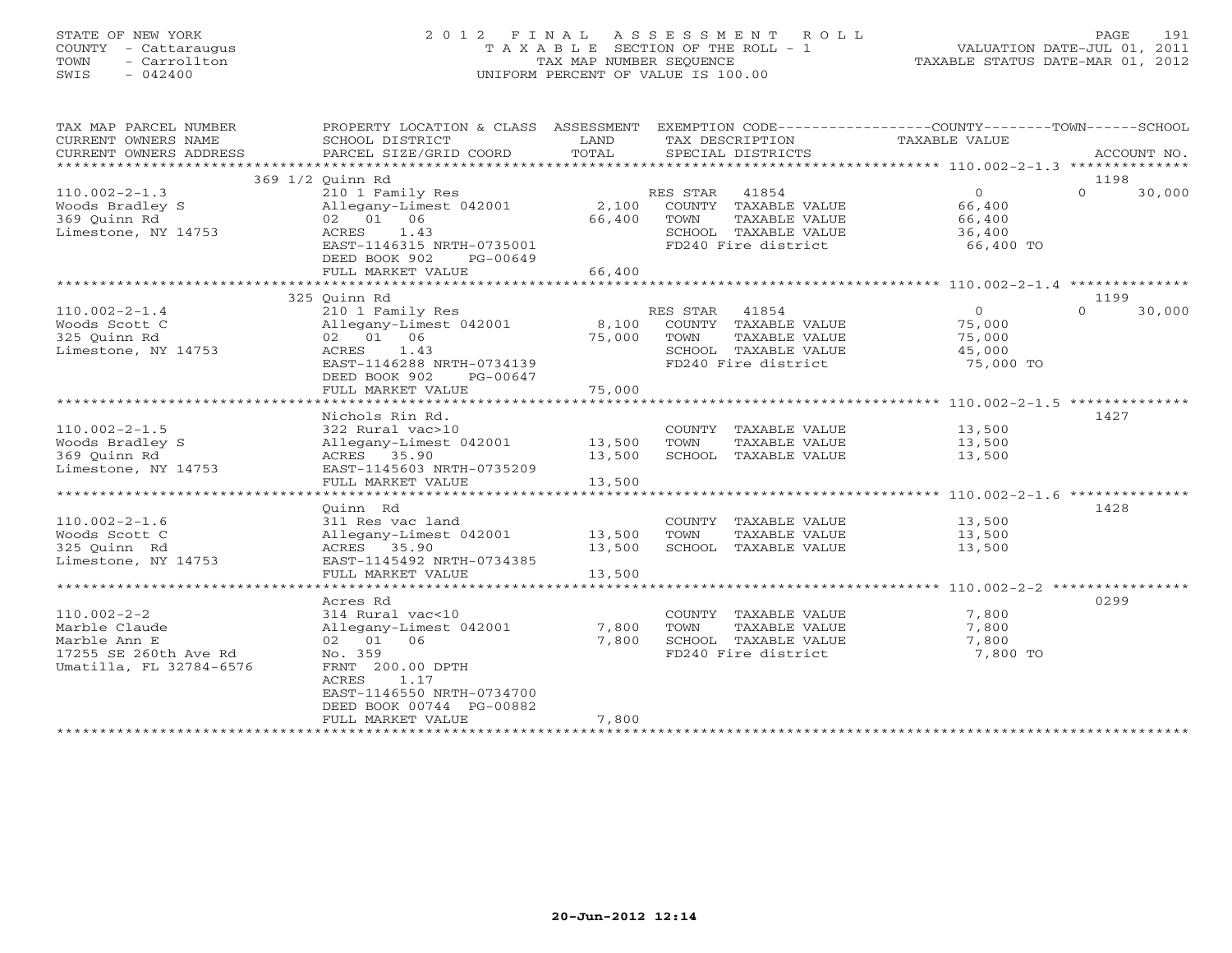# STATE OF NEW YORK 2 0 1 2 F I N A L A S S E S S M E N T R O L L PAGE 192 COUNTY - Cattaraugus T A X A B L E SECTION OF THE ROLL - 1 VALUATION DATE-JUL 01, 2011 TOWN - Carrollton TAX MAP NUMBER SEQUENCE TAXABLE STATUS DATE-MAR 01, 2012 SWIS - 042400 UNIFORM PERCENT OF VALUE IS 100.00UNIFORM PERCENT OF VALUE IS 100.00

| TAX MAP PARCEL NUMBER                                                                                                                                                                                                                                                                                                                                                                                                                                                                                                  | PROPERTY LOCATION & CLASS ASSESSMENT EXEMPTION CODE----------------COUNTY-------TOWN------SCHOOL                     |        |                                                         |                |                    |
|------------------------------------------------------------------------------------------------------------------------------------------------------------------------------------------------------------------------------------------------------------------------------------------------------------------------------------------------------------------------------------------------------------------------------------------------------------------------------------------------------------------------|----------------------------------------------------------------------------------------------------------------------|--------|---------------------------------------------------------|----------------|--------------------|
| CURRENT OWNERS NAME                                                                                                                                                                                                                                                                                                                                                                                                                                                                                                    | SCHOOL DISTRICT                                                                                                      | LAND   | TAX DESCRIPTION                                         | TAXABLE VALUE  |                    |
| $\begin{minipage}{.45\textwidth} \begin{minipage}{.45\textwidth} \begin{minipage}{.45\textwidth} \begin{minipage}{.45\textwidth} \begin{minipage}{.45\textwidth} \begin{minipage}{.45\textwidth} \begin{minipage}{.45\textwidth} \begin{minipage}{.45\textwidth} \begin{minipage}{.45\textwidth} \begin{minipage}{.45\textwidth} \begin{minipage}{.45\textwidth} \begin{minipage}{.45\textwidth} \begin{minipage}{.45\textwidth} \begin{minipage}{.45\textwidth} \begin{minipage}{.45\textwidth} \begin{minipage}{.45$ |                                                                                                                      |        |                                                         |                |                    |
|                                                                                                                                                                                                                                                                                                                                                                                                                                                                                                                        |                                                                                                                      |        |                                                         |                |                    |
|                                                                                                                                                                                                                                                                                                                                                                                                                                                                                                                        | 380 Ouinn Rd                                                                                                         |        |                                                         |                | 0379               |
| $110.002 - 2 - 3.1$                                                                                                                                                                                                                                                                                                                                                                                                                                                                                                    | 270 Mfg housing                                                                                                      |        | COUNTY TAXABLE VALUE                                    | 10,600         |                    |
| Mills Cary D                                                                                                                                                                                                                                                                                                                                                                                                                                                                                                           | Allegany-Limest 042001                                                                                               | 4,900  | TOWN<br>TAXABLE VALUE                                   | 10,600         |                    |
| Mills Darlene M                                                                                                                                                                                                                                                                                                                                                                                                                                                                                                        |                                                                                                                      | 10,600 | SCHOOL TAXABLE VALUE                                    | 10,600         |                    |
| 342 Quinn Rd                                                                                                                                                                                                                                                                                                                                                                                                                                                                                                           | Allegany-Limest 042001<br>02 01 06<br>FRNT 150.00 DPTH 105.00<br>EAST-1146794 NRTH-0735190<br>DEED BOOK 4748 PC-0000 |        | FD240 Fire district                                     | 10,600 TO      |                    |
| PO Box 326                                                                                                                                                                                                                                                                                                                                                                                                                                                                                                             |                                                                                                                      |        |                                                         |                |                    |
| Limestone, NY 14753                                                                                                                                                                                                                                                                                                                                                                                                                                                                                                    | FULL MARKET VALUE                                                                                                    | 10,600 |                                                         |                |                    |
|                                                                                                                                                                                                                                                                                                                                                                                                                                                                                                                        |                                                                                                                      |        |                                                         |                |                    |
|                                                                                                                                                                                                                                                                                                                                                                                                                                                                                                                        | 362 Ouinn Rd                                                                                                         |        |                                                         |                | 1039               |
| $110.002 - 2 - 3.2$                                                                                                                                                                                                                                                                                                                                                                                                                                                                                                    | 210 1 Family Res                                                                                                     |        | COUNTY TAXABLE VALUE                                    | 94,000         |                    |
| Case Brothers Inc.                                                                                                                                                                                                                                                                                                                                                                                                                                                                                                     | Allegany-Limest 042001 34,600                                                                                        |        | TOWN<br>TAXABLE VALUE                                   | 94,000         |                    |
| PO Box 181                                                                                                                                                                                                                                                                                                                                                                                                                                                                                                             | 02 01 06                                                                                                             | 94,000 | SCHOOL TAXABLE VALUE                                    | 94,000         |                    |
| Limestone, NY 14753                                                                                                                                                                                                                                                                                                                                                                                                                                                                                                    | ACRES 58.40                                                                                                          |        | FD240 Fire district                                     | 94,000 TO      |                    |
|                                                                                                                                                                                                                                                                                                                                                                                                                                                                                                                        | EAST-1147791 NRTH-0735143                                                                                            |        |                                                         |                |                    |
|                                                                                                                                                                                                                                                                                                                                                                                                                                                                                                                        | DEED BOOK 16763 PG-2001                                                                                              |        |                                                         |                |                    |
|                                                                                                                                                                                                                                                                                                                                                                                                                                                                                                                        |                                                                                                                      |        |                                                         |                |                    |
|                                                                                                                                                                                                                                                                                                                                                                                                                                                                                                                        |                                                                                                                      |        |                                                         |                |                    |
|                                                                                                                                                                                                                                                                                                                                                                                                                                                                                                                        | 362 Quinn Rd                                                                                                         |        |                                                         |                | 1299               |
| $110.002 - 2 - 3.3$                                                                                                                                                                                                                                                                                                                                                                                                                                                                                                    | 210 1 Family Res                                                                                                     |        | SR STAR<br>41834                                        | $\overline{0}$ | $\Omega$<br>51,000 |
| Case Susan                                                                                                                                                                                                                                                                                                                                                                                                                                                                                                             |                                                                                                                      |        |                                                         | 51,000         |                    |
| 362 Ouinn Rd                                                                                                                                                                                                                                                                                                                                                                                                                                                                                                           | Allegany-Limest 042001 7,800 COUNTY TAXABLE VALUE<br>02 01 06 51,000 TOWN TAXABLE VALUE                              |        |                                                         | 51,000         |                    |
| PO Box 285                                                                                                                                                                                                                                                                                                                                                                                                                                                                                                             | ACRES 1.23                                                                                                           |        |                                                         |                |                    |
| Limestone, NY 14753                                                                                                                                                                                                                                                                                                                                                                                                                                                                                                    | EAST-1147251 NRTH-0735127                                                                                            |        | SCHOOL TAXABLE VALUE 0<br>FD240 Fire district 51,000 TO |                |                    |
|                                                                                                                                                                                                                                                                                                                                                                                                                                                                                                                        | DEED BOOK 00959 PG-00493                                                                                             |        |                                                         |                |                    |
|                                                                                                                                                                                                                                                                                                                                                                                                                                                                                                                        | FULL MARKET VALUE                                                                                                    | 51,000 |                                                         |                |                    |
|                                                                                                                                                                                                                                                                                                                                                                                                                                                                                                                        |                                                                                                                      |        |                                                         |                |                    |
|                                                                                                                                                                                                                                                                                                                                                                                                                                                                                                                        | Ouinn Rd                                                                                                             |        |                                                         |                | 0383               |
| $110.002 - 2 - 4$                                                                                                                                                                                                                                                                                                                                                                                                                                                                                                      | 314 Rural vac<10                                                                                                     |        | COUNTY TAXABLE VALUE                                    | 1,800          |                    |
| Berg David                                                                                                                                                                                                                                                                                                                                                                                                                                                                                                             | Allegany-Limest 042001                                                                                               | 1,800  | TOWN<br>TAXABLE VALUE                                   | 1,800          |                    |
| Nichols Run Rd                                                                                                                                                                                                                                                                                                                                                                                                                                                                                                         | 02 01 06                                                                                                             | 1,800  | SCHOOL TAXABLE VALUE                                    | 1,800          |                    |
| Limestone, NY 14753                                                                                                                                                                                                                                                                                                                                                                                                                                                                                                    | Life Use                                                                                                             |        | FD240 Fire district                                     | 1,800 TO       |                    |
|                                                                                                                                                                                                                                                                                                                                                                                                                                                                                                                        | ACRES 5.00                                                                                                           |        |                                                         |                |                    |
|                                                                                                                                                                                                                                                                                                                                                                                                                                                                                                                        | EAST-1149018 NRTH-0734909                                                                                            |        |                                                         |                |                    |
|                                                                                                                                                                                                                                                                                                                                                                                                                                                                                                                        | DEED BOOK 999<br>PG-1050                                                                                             |        |                                                         |                |                    |
|                                                                                                                                                                                                                                                                                                                                                                                                                                                                                                                        | FULL MARKET VALUE                                                                                                    | 1,800  |                                                         |                |                    |
|                                                                                                                                                                                                                                                                                                                                                                                                                                                                                                                        |                                                                                                                      |        |                                                         |                |                    |
|                                                                                                                                                                                                                                                                                                                                                                                                                                                                                                                        | 5022 Nichols Run Rd                                                                                                  |        |                                                         |                | 0109               |
| $110.002 - 2 - 5.1$                                                                                                                                                                                                                                                                                                                                                                                                                                                                                                    | 210 1 Family Res AGED C/T<br>Allegany-Limest 042001 20,200 SR STAR                                                   |        | AGED C/T/S 41800                                        | 23,000         | 23,000<br>23,000   |
| Deming Dorla J                                                                                                                                                                                                                                                                                                                                                                                                                                                                                                         |                                                                                                                      |        | 41834                                                   | $\overline{0}$ | $\Omega$<br>23,000 |
| Hayes Laura M                                                                                                                                                                                                                                                                                                                                                                                                                                                                                                          | 02 01 06                                                                                                             |        | 46,000 COUNTY TAXABLE VALUE                             | 23,000         |                    |
| 5010 Nicholas Run Rd                                                                                                                                                                                                                                                                                                                                                                                                                                                                                                   | ACRES 17.20                                                                                                          |        | TOWN<br>TAXABLE VALUE                                   | 23,000         |                    |
| Limestone, NY 14753                                                                                                                                                                                                                                                                                                                                                                                                                                                                                                    | EAST-1148721 NRTH-0734198                                                                                            |        | SCHOOL TAXABLE VALUE 0<br>FD240 Fire district 46,000 TO |                |                    |
|                                                                                                                                                                                                                                                                                                                                                                                                                                                                                                                        | DEED BOOK 12779 PG-8001                                                                                              |        |                                                         |                |                    |
|                                                                                                                                                                                                                                                                                                                                                                                                                                                                                                                        | FULL MARKET VALUE                                                                                                    | 46,000 |                                                         |                |                    |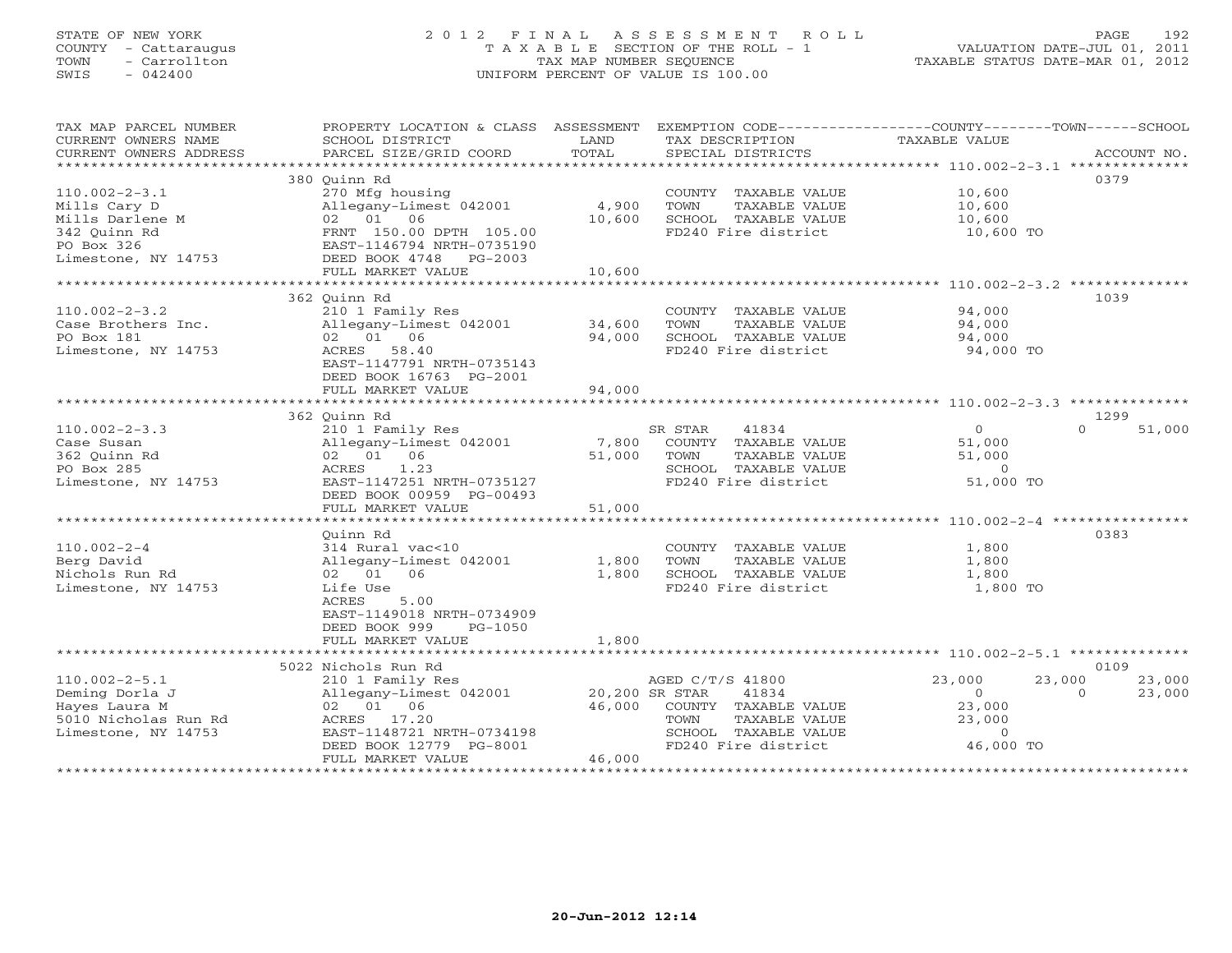# STATE OF NEW YORK 2 0 1 2 F I N A L A S S E S S M E N T R O L L PAGE 193 COUNTY - Cattaraugus T A X A B L E SECTION OF THE ROLL - 1 VALUATION DATE-JUL 01, 2011 TOWN - Carrollton TAX MAP NUMBER SEQUENCE TAXABLE STATUS DATE-MAR 01, 2012 SWIS - 042400 UNIFORM PERCENT OF VALUE IS 100.00

| TAX MAP PARCEL NUMBER<br>CURRENT OWNERS NAME<br>CURRENT OWNERS ADDRESS | PROPERTY LOCATION & CLASS ASSESSMENT EXEMPTION CODE---------------COUNTY-------TOWN------SCHOOL<br>SCHOOL DISTRICT<br>PARCEL SIZE/GRID COORD | LAND<br>TOTAL   | TAX DESCRIPTION<br>SPECIAL DISTRICTS                                  | TAXABLE VALUE              | ACCOUNT NO.                |
|------------------------------------------------------------------------|----------------------------------------------------------------------------------------------------------------------------------------------|-----------------|-----------------------------------------------------------------------|----------------------------|----------------------------|
|                                                                        |                                                                                                                                              |                 |                                                                       |                            |                            |
| $110.002 - 2 - 5.2$                                                    | 5010 Nichols Run Rd<br>210 1 Family Res                                                                                                      |                 | RES STAR<br>41854                                                     | $\Omega$                   | 0958<br>$\Omega$<br>30,000 |
| Hayes George<br>Hayes Laura<br>5010 Nichols Run Rd                     | Allegany-Limest 042001<br>02 01 06<br>2.20 BANK<br>ACRES<br>023                                                                              | 9,300<br>55,000 | COUNTY TAXABLE VALUE<br>TOWN<br>TAXABLE VALUE<br>SCHOOL TAXABLE VALUE | 55,000<br>55,000<br>25,000 |                            |
| Limestone, NY 14753                                                    | EAST-1148976 NRTH-0733727<br>DEED BOOK 911<br>PG-00686                                                                                       |                 | FD240 Fire district                                                   | 55,000 TO                  |                            |
|                                                                        | FULL MARKET VALUE                                                                                                                            | 55,000          |                                                                       |                            |                            |
|                                                                        |                                                                                                                                              |                 |                                                                       |                            |                            |
|                                                                        | 5036 Nichols Run Rd                                                                                                                          |                 |                                                                       |                            | 1139                       |
| $110.002 - 2 - 5.3$                                                    | 312 Vac w/imprv                                                                                                                              |                 | COUNTY TAXABLE VALUE                                                  | 7,000                      |                            |
| Murphy Lawrence                                                        | Allegany-Limest 042001                                                                                                                       | 6,000           | TOWN<br>TAXABLE VALUE                                                 | 7,000                      |                            |
| Murphy Dorothy M                                                       | 02 01 06                                                                                                                                     | 7,000           | SCHOOL TAXABLE VALUE                                                  | 7,000                      |                            |
| 5040 Nichols Run Rd<br>Limestone, NY 14753                             | 4.00<br>ACRES<br>EAST-1148380 NRTH-0733780<br>DEED BOOK 2110<br>$PG-4002$                                                                    |                 | FD240 Fire district                                                   | 7,000 TO                   |                            |
|                                                                        | FULL MARKET VALUE                                                                                                                            | 7,000           |                                                                       |                            |                            |
|                                                                        | 5011 Nichols Run Rd                                                                                                                          |                 |                                                                       |                            | 1188                       |
| $110.002 - 2 - 5.4$                                                    | 210 1 Family Res                                                                                                                             |                 | CVET CO<br>41132                                                      | 10,000                     | $\Omega$<br>$\Omega$       |
| Griffin Leyo W                                                         | Allegany-Limest 042001                                                                                                                       | 5,900 SR STAR   | 41834                                                                 | $\circ$                    | 40,000<br>$\Omega$         |
| Griffin Margaret J                                                     | 02 01 06                                                                                                                                     | 40,000          | COUNTY TAXABLE VALUE                                                  | 30,000                     |                            |
| 5011 Nichols Run Rd                                                    | FRNT 443.17 DPTH 157.00                                                                                                                      |                 | TOWN<br>TAXABLE VALUE                                                 | 40,000                     |                            |
| Limestone, NY 14753                                                    | EAST-1149025 NRTH-0733535                                                                                                                    |                 | SCHOOL TAXABLE VALUE                                                  | $\Omega$                   |                            |
|                                                                        | DEED BOOK 888<br>PG-00558                                                                                                                    |                 | FD240 Fire district                                                   | 40,000 TO                  |                            |
|                                                                        | FULL MARKET VALUE                                                                                                                            | 40,000          |                                                                       |                            |                            |
|                                                                        |                                                                                                                                              |                 |                                                                       |                            |                            |
|                                                                        | 5010 1/2 Nichols Run Rd (Off)                                                                                                                |                 |                                                                       |                            | 1317                       |
| $110.002 - 2 - 5.5$                                                    | 311 Res vac land                                                                                                                             |                 | COUNTY TAXABLE VALUE                                                  | 1,000                      |                            |
| Hayes John W                                                           | Allegany-Limest 042001                                                                                                                       | 1,000           | TAXABLE VALUE<br>TOWN                                                 | 1,000                      |                            |
| Attn: George Hayes                                                     | 02 01 06                                                                                                                                     | 1,000           | SCHOOL TAXABLE VALUE                                                  | 1,000                      |                            |
| 5010 Nichols Run Rd                                                    | 1.00<br>ACRES                                                                                                                                |                 | FD240 Fire district                                                   | 1,000 TO                   |                            |
| Limestone, NY 14753                                                    | EAST-1148375 NRTH-0734063                                                                                                                    |                 |                                                                       |                            |                            |
|                                                                        | DEED BOOK 00975 PG-00765                                                                                                                     |                 |                                                                       |                            |                            |
|                                                                        | FULL MARKET VALUE                                                                                                                            | 1,000           |                                                                       |                            |                            |
|                                                                        | 5040 Nichols Run Rd                                                                                                                          |                 |                                                                       |                            | 0476                       |
| $110.002 - 2 - 6$                                                      | 270 Mfg housing                                                                                                                              |                 | VET TOWN<br>41103                                                     | $\mathbf{0}$               | 600<br>$\circ$             |
| Murphy Lawrence E                                                      | Allegany-Limest 042001                                                                                                                       | 4,000 DVET CO   | 41142                                                                 | 4,150                      | $\Omega$<br>$\Omega$       |
| Murphy Dorothy                                                         | 02 01 06                                                                                                                                     |                 | 16,600 SR STAR<br>41834                                               | $\circ$                    | $\Omega$<br>16,600         |
| 5040 Nichols Run Rd                                                    | FRNT 190.00 DPTH 75.00                                                                                                                       |                 | COUNTY TAXABLE VALUE                                                  | 12,450                     |                            |
| Limestone, NY 14753                                                    | EAST-1148264 NRTH-0733559                                                                                                                    |                 | TOWN<br>TAXABLE VALUE                                                 | 16,000                     |                            |
|                                                                        | $PG-4001$<br>DEED BOOK 2110                                                                                                                  |                 | SCHOOL TAXABLE VALUE                                                  | $\circ$                    |                            |
|                                                                        | FULL MARKET VALUE                                                                                                                            |                 | 16,600 FD240 Fire district                                            | 16,600 TO                  |                            |
|                                                                        |                                                                                                                                              |                 |                                                                       |                            |                            |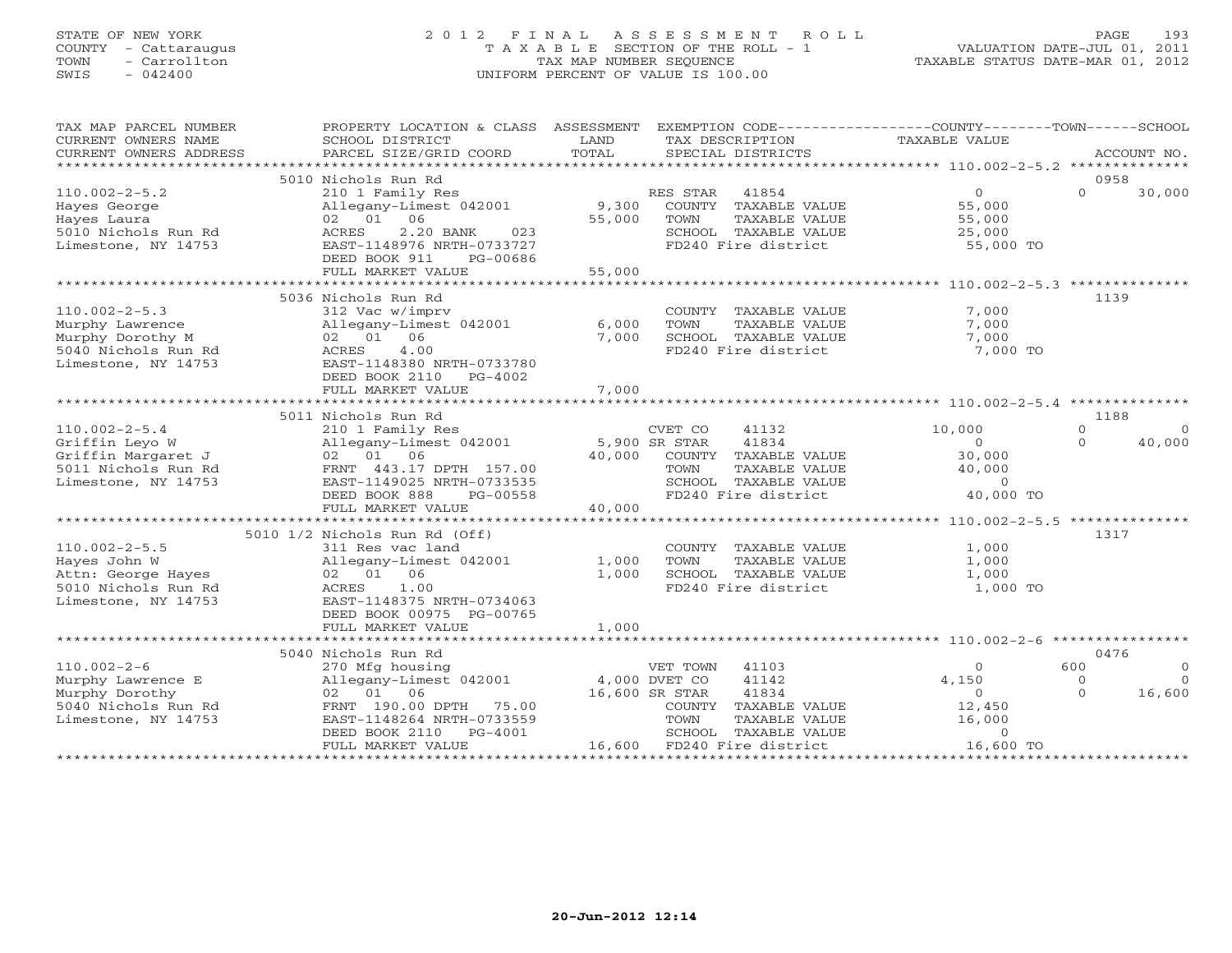# STATE OF NEW YORK 2 0 1 2 F I N A L A S S E S S M E N T R O L L PAGE 194 COUNTY - Cattaraugus T A X A B L E SECTION OF THE ROLL - 1 VALUATION DATE-JUL 01, 2011 TOWN - Carrollton TAX MAP NUMBER SEQUENCE TAXABLE STATUS DATE-MAR 01, 2012 SWIS - 042400 UNIFORM PERCENT OF VALUE IS 100.00UNIFORM PERCENT OF VALUE IS 100.00

| TAX MAP PARCEL NUMBER<br>CURRENT OWNERS NAME<br>CURRENT OWNERS ADDRESS | PROPERTY LOCATION & CLASS ASSESSMENT<br>SCHOOL DISTRICT<br>PARCEL SIZE/GRID COORD | LAND<br>TOTAL | TAX DESCRIPTION<br>SPECIAL DISTRICTS        | EXEMPTION CODE-----------------COUNTY-------TOWN------SCHOOL<br>TAXABLE VALUE | ACCOUNT NO.      |
|------------------------------------------------------------------------|-----------------------------------------------------------------------------------|---------------|---------------------------------------------|-------------------------------------------------------------------------------|------------------|
|                                                                        |                                                                                   |               |                                             |                                                                               |                  |
|                                                                        | 5076 Nichols Run Rd                                                               |               |                                             |                                                                               | 1319             |
| $110.002 - 2 - 7$                                                      | 910 Priv forest                                                                   |               | COUNTY TAXABLE VALUE                        | 19,400                                                                        |                  |
| Mills Carry D                                                          | Allegany-Limest 042001 19,400                                                     |               | TOWN<br>TAXABLE VALUE                       | 19,400                                                                        |                  |
| Darlene M<br>MILLS                                                     | 02 01 06                                                                          | 19,400        | SCHOOL TAXABLE VALUE                        | 19,400                                                                        |                  |
| 342 Ouinn Rd                                                           | ACRES 24.70                                                                       |               | FD240 Fire district                         | 19,400 TO                                                                     |                  |
| PO Box 326                                                             | EAST-1147666 NRTH-0734036                                                         |               |                                             |                                                                               |                  |
| Limestone, NY 14753                                                    | DEED BOOK 2519 PG-4002                                                            |               |                                             |                                                                               |                  |
|                                                                        | FULL MARKET VALUE                                                                 | 19,400        |                                             |                                                                               |                  |
|                                                                        |                                                                                   |               |                                             |                                                                               |                  |
|                                                                        | 320 Ouinn Rd                                                                      |               |                                             |                                                                               | 0300             |
| $110.002 - 2 - 8.1$                                                    | 210 1 Family Res                                                                  |               | RES STAR 41854                              | $\overline{0}$                                                                | 16,000<br>$\cap$ |
| Parsons Carrie L                                                       | Allegany-Limest 042001                                                            |               | 2,300 COUNTY TAXABLE VALUE                  | 16,000                                                                        |                  |
| 320 Ouinn Rd                                                           | 02 01 06                                                                          | 16,000        | TAXABLE VALUE<br>TOWN                       | 16,000                                                                        |                  |
| Limestone, NY 14753                                                    | FRNT 200.00 DPTH 50.00                                                            |               | SCHOOL TAXABLE VALUE<br>FD240 Fire district | $\overline{0}$<br>16,000 TO                                                   |                  |
|                                                                        | EAST-1146468 NRTH-0733925                                                         |               |                                             |                                                                               |                  |
|                                                                        | DEED BOOK 00995 PG-00644<br>FULL MARKET VALUE                                     | 16,000        |                                             |                                                                               |                  |
|                                                                        | *************************                                                         | ************  |                                             |                                                                               |                  |
|                                                                        | Acres Rd                                                                          |               |                                             |                                                                               | 0625             |
| $110.002 - 2 - 8.2$                                                    | 314 Rural vac<10                                                                  |               | COUNTY TAXABLE VALUE                        | 3,000                                                                         |                  |
| Stevenson Scott R Jr                                                   | Allegany-Limest 042001                                                            | 3,000         | TOWN<br>TAXABLE VALUE                       | 3,000                                                                         |                  |
| 925 Loney Hollow Rd                                                    | 02 01 06                                                                          | 3,000         | SCHOOL TAXABLE VALUE                        | 3,000                                                                         |                  |
| Limestone, NY 14753                                                    | 2.20<br>ACRES                                                                     |               | FD240 Fire district                         | 3,000 TO                                                                      |                  |
|                                                                        | EAST-1146508 NRTH-0734375                                                         |               |                                             |                                                                               |                  |
|                                                                        | DEED BOOK 912<br>PG-00454                                                         |               |                                             |                                                                               |                  |
|                                                                        | FULL MARKET VALUE                                                                 | 3,000         |                                             |                                                                               |                  |
|                                                                        |                                                                                   |               |                                             |                                                                               |                  |
|                                                                        | 350 Ouinn Rd                                                                      |               |                                             |                                                                               | 1108             |
| $110.002 - 2 - 8.3$                                                    | 312 Vac w/imprv                                                                   |               | COUNTY TAXABLE VALUE                        | 21,900                                                                        |                  |
| Stevenson Scott R Jr                                                   | Allegany-Limest 042001 11,400                                                     |               | TOWN<br>TAXABLE VALUE                       | 21,900                                                                        |                  |
| 933 Loney Hollow Rd                                                    | 02 01 06                                                                          | 21,900        | SCHOOL TAXABLE VALUE<br>FD240 Fire district | 21,900                                                                        |                  |
| Limestone, NY 14753                                                    | ACRES 12.20                                                                       |               |                                             | 21,900 TO                                                                     |                  |
|                                                                        | EAST-1146851 NRTH-0733928                                                         |               |                                             |                                                                               |                  |
|                                                                        | DEED BOOK 912<br>PG-00454                                                         |               |                                             |                                                                               |                  |
|                                                                        | FULL MARKET VALUE                                                                 | 21,900        |                                             |                                                                               |                  |
|                                                                        | 342 Quinn Rd                                                                      |               |                                             |                                                                               | 1339             |
| $110.002 - 2 - 8.4$                                                    | 210 1 Family Res                                                                  |               | RES STAR 41854                              | $\overline{0}$                                                                | $\cap$<br>30,000 |
| Mills Cary                                                             | Allegany-Limest 042001                                                            | 9,200         | COUNTY TAXABLE VALUE                        | 72,900                                                                        |                  |
| Mills Darlene                                                          | 02 01 06                                                                          | 72,900        | TOWN<br>TAXABLE VALUE                       | 72,900                                                                        |                  |
| PO Box 326                                                             | 2.15<br>ACRES                                                                     |               | SCHOOL TAXABLE VALUE                        | 42,900                                                                        |                  |
| Limestone, NY 14753                                                    | EAST-1146936 NRTH-0734496                                                         |               | FD240 Fire district                         | 72,900 TO                                                                     |                  |
|                                                                        | DEED BOOK 01008 PG-00643                                                          |               |                                             |                                                                               |                  |
|                                                                        | FULL MARKET VALUE                                                                 | 72,900        |                                             |                                                                               |                  |
|                                                                        |                                                                                   |               |                                             |                                                                               |                  |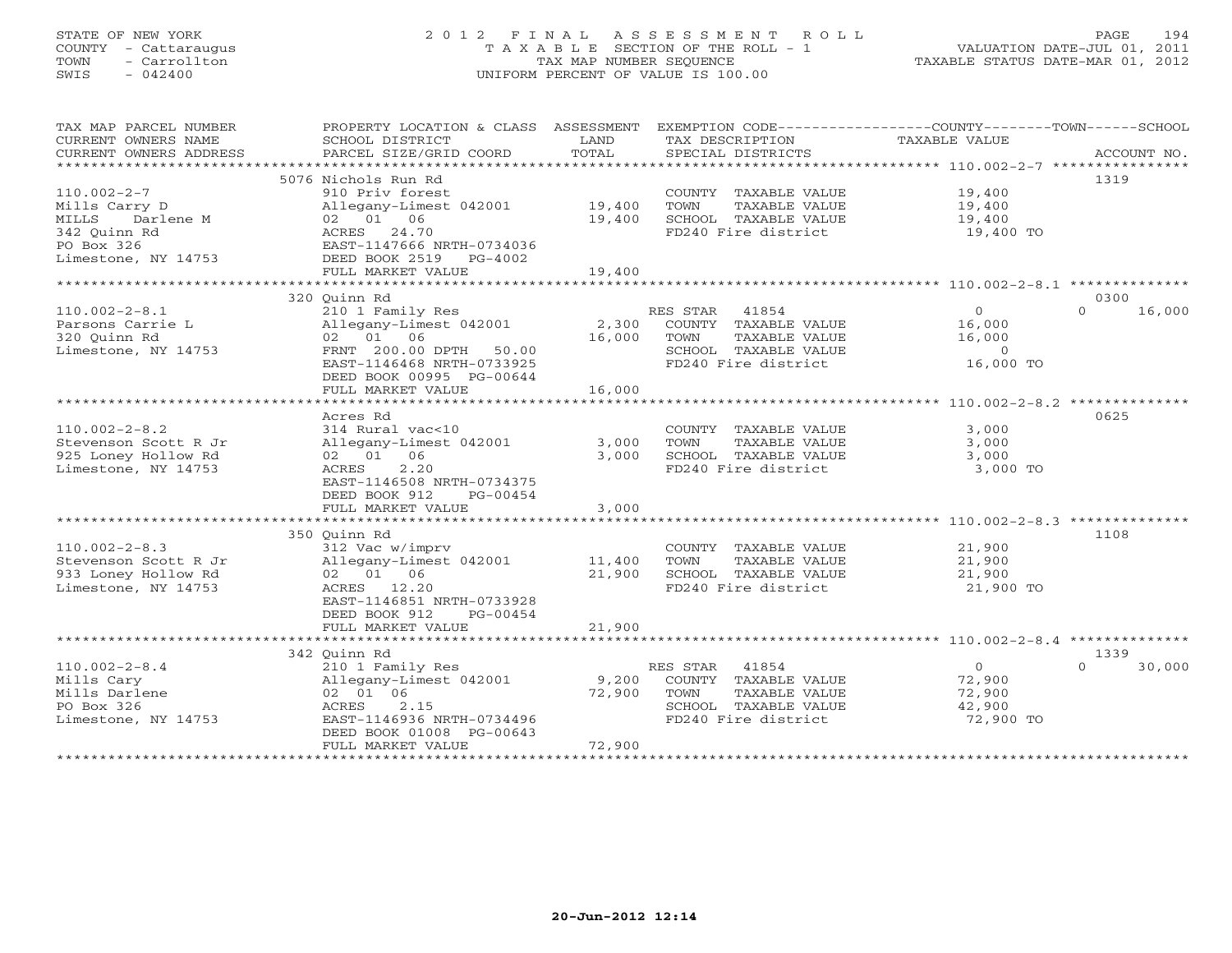# STATE OF NEW YORK 2 0 1 2 F I N A L A S S E S S M E N T R O L L PAGE 195 COUNTY - Cattaraugus T A X A B L E SECTION OF THE ROLL - 1 VALUATION DATE-JUL 01, 2011 TOWN - Carrollton TAX MAP NUMBER SEQUENCE TAXABLE STATUS DATE-MAR 01, 2012 SWIS - 042400 UNIFORM PERCENT OF VALUE IS 100.00UNIFORM PERCENT OF VALUE IS 100.00

| TAX MAP PARCEL NUMBER<br>CURRENT OWNERS NAME<br>CURRENT OWNERS ADDRESS                                     | PROPERTY LOCATION & CLASS ASSESSMENT<br>SCHOOL DISTRICT<br>PARCEL SIZE/GRID COORD                                                                 | LAND<br>TOTAL              | EXEMPTION CODE-----------------COUNTY-------TOWN------SCHOOL<br>TAX DESCRIPTION<br>SPECIAL DISTRICTS           | TAXABLE VALUE                                             | ACCOUNT NO.                |
|------------------------------------------------------------------------------------------------------------|---------------------------------------------------------------------------------------------------------------------------------------------------|----------------------------|----------------------------------------------------------------------------------------------------------------|-----------------------------------------------------------|----------------------------|
| **********************                                                                                     |                                                                                                                                                   |                            |                                                                                                                |                                                           |                            |
| $110.002 - 2 - 9.1$<br>Burton Kathleen                                                                     | 5165 Nichols Run Rd<br>312 Vac w/imprv<br>Allegany-Limest 042001                                                                                  | 12,300                     | COUNTY TAXABLE VALUE<br>TOWN<br>TAXABLE VALUE                                                                  | 22,500<br>22,500                                          | 0538                       |
| 4844 Nichols Run Rd<br>Limestone, NY 14753                                                                 | 02 01 06<br>FRNT 150.00 DPTH<br>ACRES 13.66<br>EAST-1145807 NRTH-0732469<br>DEED BOOK 5660<br>PG-2001                                             | 22,500<br>22,500           | SCHOOL TAXABLE VALUE<br>FD240 Fire district                                                                    | 22,500<br>22,500 TO                                       |                            |
|                                                                                                            | FULL MARKET VALUE                                                                                                                                 |                            |                                                                                                                |                                                           |                            |
|                                                                                                            | 5195 Nichols Run Rd                                                                                                                               |                            |                                                                                                                |                                                           | 1285                       |
| $110.002 - 2 - 9.2$<br>Campbell Philip B<br>Campbell Karen E<br>5195 Nichols Run Rd<br>Limestone, NY 14753 | 210 1 Family Res<br>Allegany-Limest 042001<br>02 01 06<br>FRNT 87.54 DPTH<br>ACRES 13.99<br>EAST-1145356 NRTH-0732662<br>DEED BOOK 00937 PG-00143 | 11,000<br>70,000           | RES STAR 41854<br>COUNTY TAXABLE VALUE<br>TOWN<br>TAXABLE VALUE<br>SCHOOL TAXABLE VALUE<br>FD240 Fire district | $\overline{O}$<br>70,000<br>70,000<br>40,000<br>70,000 TO | $\Omega$<br>30,000         |
|                                                                                                            | FULL MARKET VALUE                                                                                                                                 | 70,000                     |                                                                                                                |                                                           |                            |
|                                                                                                            |                                                                                                                                                   |                            |                                                                                                                |                                                           |                            |
|                                                                                                            | 5155 Nichols Run Rd                                                                                                                               |                            |                                                                                                                |                                                           | 1331                       |
| $110.002 - 2 - 9.3$<br>Campbell Andrews L<br>Campbell Lindy<br>5155 Nichols Run Rd<br>Limestone, NY 14753  | 210 1 Family Res<br>Allegany-Limest 042001<br>02 01 06<br>ACRES<br>5.00<br>EAST-1146184 NRTH-0733257<br>DEED BOOK 995<br>PG-642                   | 13,500<br>47,000           | RES STAR 41854<br>COUNTY TAXABLE VALUE<br>TOWN<br>TAXABLE VALUE<br>SCHOOL TAXABLE VALUE<br>FD240 Fire district | $\circ$<br>47,000<br>47,000<br>17,000<br>47,000 TO        | $\Omega$<br>30,000         |
|                                                                                                            | FULL MARKET VALUE                                                                                                                                 | 47,000                     |                                                                                                                |                                                           |                            |
|                                                                                                            |                                                                                                                                                   |                            |                                                                                                                |                                                           |                            |
| $110.002 - 2 - 9.4$                                                                                        | 5171-5185 Nichols Run Rd.<br>281 Multiple res                                                                                                     |                            | SR STAR<br>41834                                                                                               | $\Omega$                                                  | 1382<br>$\Omega$<br>62,200 |
| Campbell Fay E<br>Parsons Benjamin-Stephanie<br>5171-5185 Nichols Run Rd.<br>Limestone, NY 14753           | Allegany-Limest 042001<br>FRNT 513.57 DPTH<br>ACRES 17.69<br>EAST-1145990 NRTH-0732042<br>DEED BOOK 5554<br>PG-6001                               | 27,500 RES STAR<br>119,500 | 41854<br>COUNTY TAXABLE VALUE<br>TOWN<br>TAXABLE VALUE<br>SCHOOL TAXABLE VALUE                                 | $\circ$<br>119,500<br>119,500<br>27,300                   | $\mathbf{0}$<br>30,000     |
|                                                                                                            | FULL MARKET VALUE<br>*************************                                                                                                    | 119,500                    |                                                                                                                |                                                           |                            |
|                                                                                                            | 5109 Nichols Run Rd                                                                                                                               |                            |                                                                                                                |                                                           | 0431                       |
| $110.002 - 2 - 10$<br>Smith Lisa K<br>8 North St<br>Limestone, NY 14753                                    | 311 Res vac land<br>Allegany-Limest 042001<br>02 01 06<br>FRNT 121.00 DPTH 110.00<br>EAST-1146787 NRTH-0733398<br>DEED BOOK 7598<br>PG-4001       | 900<br>900                 | COUNTY TAXABLE VALUE<br>TOWN<br>TAXABLE VALUE<br>SCHOOL TAXABLE VALUE<br>FD240 Fire district                   | 900<br>900<br>900<br>900 TO                               |                            |
|                                                                                                            | FULL MARKET VALUE                                                                                                                                 | 900                        |                                                                                                                |                                                           |                            |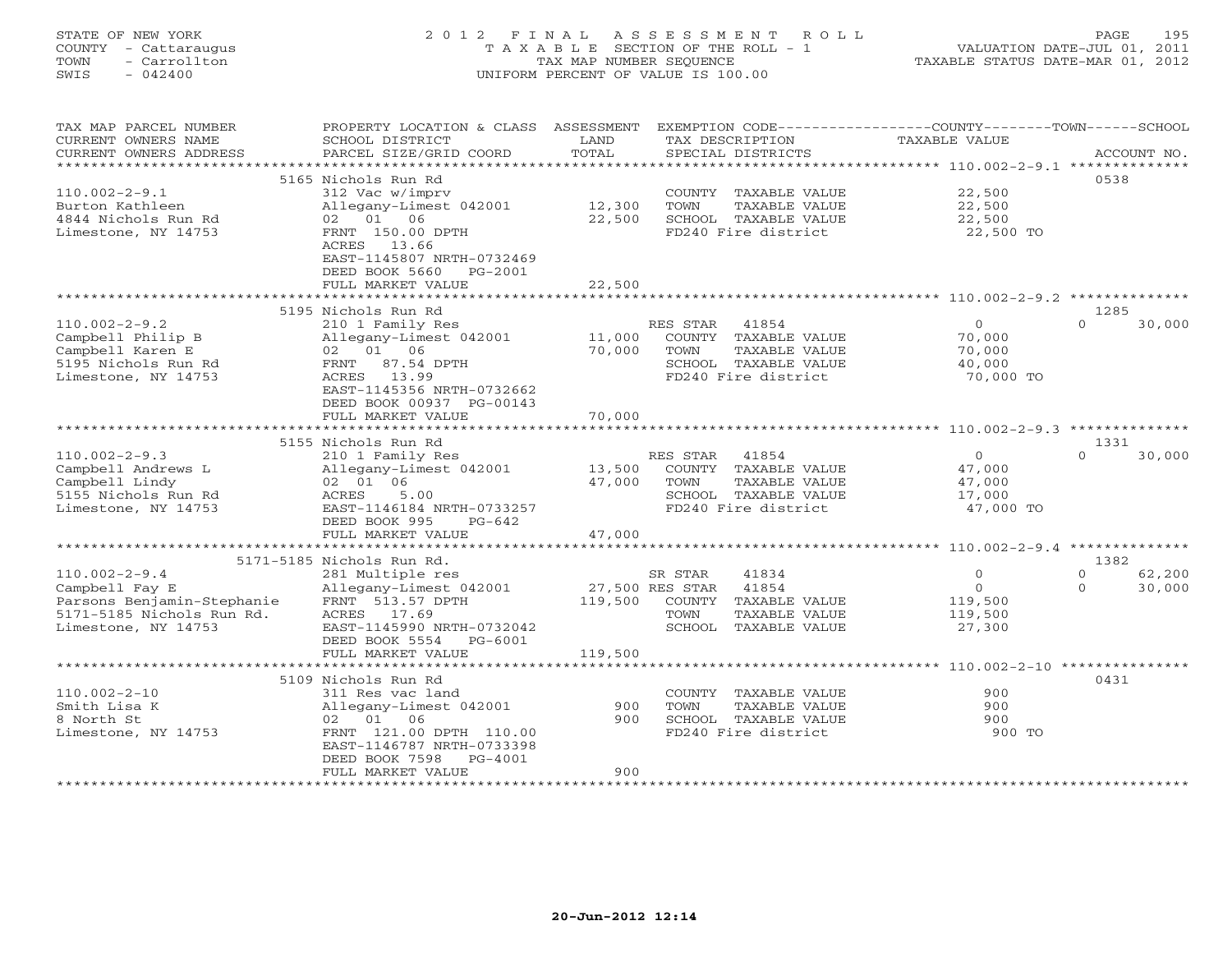# STATE OF NEW YORK 2 0 1 2 F I N A L A S S E S S M E N T R O L L PAGE 196 COUNTY - Cattaraugus T A X A B L E SECTION OF THE ROLL - 1 VALUATION DATE-JUL 01, 2011 TOWN - Carrollton TAX MAP NUMBER SEQUENCE TAXABLE STATUS DATE-MAR 01, 2012 SWIS - 042400 UNIFORM PERCENT OF VALUE IS 100.00UNIFORM PERCENT OF VALUE IS 100.00

| TAX MAP PARCEL NUMBER<br>CURRENT OWNERS NAME<br>CURRENT OWNERS ADDRESS                             | PROPERTY LOCATION & CLASS<br>SCHOOL DISTRICT<br>PARCEL SIZE/GRID COORD                                                                                      | ASSESSMENT<br>LAND<br>TOTAL | EXEMPTION CODE-----------------COUNTY-------TOWN------SCHOOL<br>TAX DESCRIPTION<br>SPECIAL DISTRICTS              | TAXABLE VALUE                                          | ACCOUNT NO.        |
|----------------------------------------------------------------------------------------------------|-------------------------------------------------------------------------------------------------------------------------------------------------------------|-----------------------------|-------------------------------------------------------------------------------------------------------------------|--------------------------------------------------------|--------------------|
| *************************                                                                          |                                                                                                                                                             |                             |                                                                                                                   |                                                        |                    |
| $110.002 - 2 - 11$<br>DeGitz Sigmund<br>Miller Cary & Darlene<br>5115 Nichols Run Rd               | 5115 Nichols Run Rd<br>240 Rural res<br>Allegany-Limest 042001<br>02 01<br>06<br>land contract miller                                                       | 19,700<br>66,000            | COUNTY TAXABLE VALUE<br>TOWN<br>TAXABLE VALUE<br>SCHOOL TAXABLE VALUE<br>FD240 Fire district                      | 66,000<br>66,000<br>66,000<br>66,000 TO                | 0334               |
| PO Box 326<br>Limestone, NY 14753                                                                  | 15.89<br>ACRES<br>EAST-1146643 NRTH-0732564<br>DEED BOOK 16875 PG-5001<br>FULL MARKET VALUE                                                                 | 66,000                      |                                                                                                                   |                                                        |                    |
|                                                                                                    |                                                                                                                                                             |                             |                                                                                                                   |                                                        |                    |
|                                                                                                    | 5089 Nichols Run Rd                                                                                                                                         |                             |                                                                                                                   |                                                        | 0301               |
| $110.002 - 2 - 12.1$<br>Mohr Floyd K<br>Mohr Mary B<br>5089 Nichols Run Rd<br>Limestone, NY 14753  | 210 1 Family Res<br>Allegany-Limest 042001<br>02 01<br>06<br>FRNT 190.00 DPTH 147.00<br>EAST-1146995 NRTH-0733372<br>DEED BOOK 00985 PG-00443               | 6,500<br>41,000             | RES STAR<br>41854<br>COUNTY TAXABLE VALUE<br>TOWN<br>TAXABLE VALUE<br>SCHOOL TAXABLE VALUE<br>FD240 Fire district | $\circ$<br>41,000<br>41,000<br>11,000<br>41,000 TO     | $\Omega$<br>30,000 |
|                                                                                                    | FULL MARKET VALUE                                                                                                                                           | 41,000                      |                                                                                                                   |                                                        |                    |
|                                                                                                    | ***************************                                                                                                                                 |                             |                                                                                                                   |                                                        |                    |
| $110.002 - 2 - 12.2$<br>Degitz Sigmund J<br>1030 Rt/ 219<br>Limestone, NY 14753                    | 5093 Nichols Run Rd<br>312 Vac w/imprv<br>Allegany-Limest 042001<br>02 01 06<br>ACRES<br>1.00<br>EAST-1146955 NRTH-0733266<br>DEED BOOK 883<br>PG-00547     | 7,500<br>12,000             | COUNTY TAXABLE VALUE<br>TOWN<br>TAXABLE VALUE<br>SCHOOL TAXABLE VALUE<br>FD240 Fire district                      | 12,000<br>12,000<br>12,000<br>12,000 TO                | 1112               |
|                                                                                                    | FULL MARKET VALUE                                                                                                                                           | 12,000                      |                                                                                                                   |                                                        |                    |
|                                                                                                    |                                                                                                                                                             |                             |                                                                                                                   |                                                        |                    |
|                                                                                                    | 5185 Nichols Run Rd                                                                                                                                         |                             |                                                                                                                   |                                                        | 0121               |
| $110.002 - 2 - 13$<br>Peterson Jo Ann<br>Kuhn Nancy<br>15 Oakwood Ave<br>Bradford, PA 16701        | 323 Vacant rural<br>Allegany-Limest 042001<br>01/02<br>01 06<br>FRNT 259.50 DPTH<br>18.15<br>ACRES<br>EAST-1147157 NRTH-0732516<br>DEED BOOK 00979 PG-00960 | 13,500<br>13,500            | COUNTY TAXABLE VALUE<br>TOWN<br>TAXABLE VALUE<br>SCHOOL TAXABLE VALUE<br>FD240 Fire district                      | 13,500<br>13,500<br>13,500<br>13,500 TO                |                    |
|                                                                                                    | FULL MARKET VALUE                                                                                                                                           | 13,500                      |                                                                                                                   |                                                        |                    |
|                                                                                                    |                                                                                                                                                             | ********                    |                                                                                                                   | ************************ 110.002-2-15 **************** |                    |
|                                                                                                    | 5073 Nichols Run Rd                                                                                                                                         |                             |                                                                                                                   |                                                        | 0583               |
| $110.002 - 2 - 15$<br>Bouguin Fred L<br>Bouquin Debra L<br>300 S Kendall Ave<br>Bradford, PA 16701 | 312 Vac w/imprv<br>Allegany-Limest 042001<br>02 01 06<br>38.88<br>ACRES<br>EAST-1147966 NRTH-0732421<br>DEED BOOK 9760<br>$PG-2002$                         | 20,800<br>49,000            | COUNTY TAXABLE VALUE<br>TOWN<br>TAXABLE VALUE<br>SCHOOL TAXABLE VALUE<br>FD240 Fire district                      | 49,000<br>49,000<br>49,000<br>49,000 TO                |                    |
|                                                                                                    | FULL MARKET VALUE<br>***********************                                                                                                                | 49,000                      |                                                                                                                   |                                                        |                    |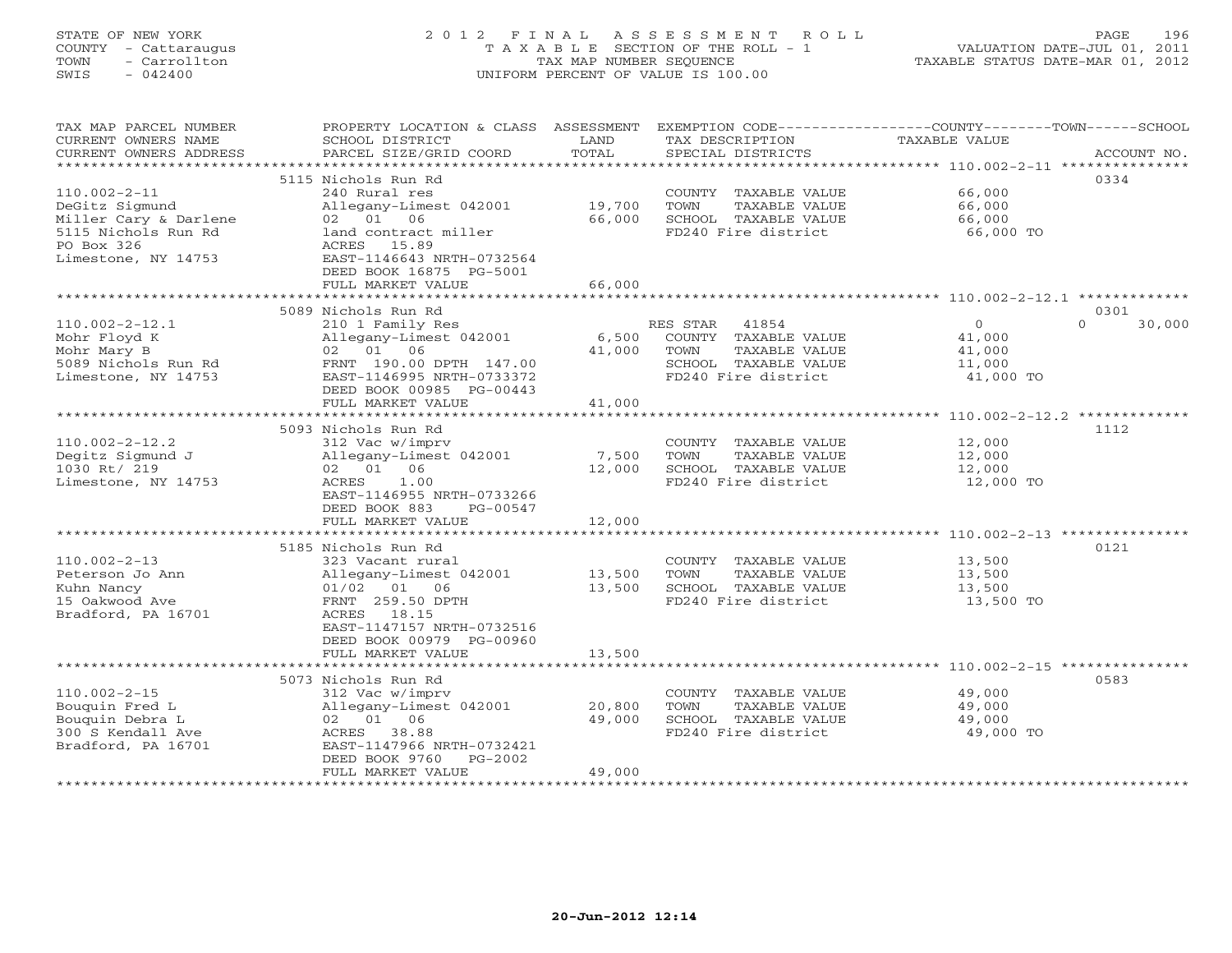| STATE OF NEW YORK    | 2012 FINAL ASSESSMENT ROLL         | 197<br>PAGE                      |
|----------------------|------------------------------------|----------------------------------|
| COUNTY - Cattaraugus | TAXABLE SECTION OF THE ROLL - 1    | VALUATION DATE-JUL 01, 2011      |
| - Carrollton<br>TOWN | TAX MAP NUMBER SEOUENCE            | TAXABLE STATUS DATE-MAR 01, 2012 |
| SWIS<br>$-042400$    | UNIFORM PERCENT OF VALUE IS 100.00 |                                  |
|                      |                                    |                                  |

| TAX MAP PARCEL NUMBER                               | PROPERTY LOCATION & CLASS ASSESSMENT                |             | EXEMPTION CODE----------------COUNTY-------TOWN------SCHOOL |                     |                    |
|-----------------------------------------------------|-----------------------------------------------------|-------------|-------------------------------------------------------------|---------------------|--------------------|
| CURRENT OWNERS NAME                                 | SCHOOL DISTRICT                                     | LAND        | TAX DESCRIPTION                                             | TAXABLE VALUE       |                    |
| CURRENT OWNERS ADDRESS                              | PARCEL SIZE/GRID COORD                              | TOTAL       | SPECIAL DISTRICTS                                           |                     | ACCOUNT NO.        |
| ***********************                             |                                                     |             |                                                             |                     |                    |
|                                                     | 5043 Nichols Run Rd                                 |             |                                                             |                     | 0535               |
| $110.002 - 2 - 16$                                  | 314 Rural vac<10                                    |             | COUNTY TAXABLE VALUE                                        | 14,000              |                    |
| AMERICAN BIOCHEMICAL REFININ Allegany-Limest 042001 |                                                     | 14,000      | TOWN<br>TAXABLE VALUE                                       | 14,000              |                    |
| Suite 215 21 02 01 06<br>100 FOUR FALLS             |                                                     | 14,000      | SCHOOL TAXABLE VALUE                                        | 14,000<br>14,000 TO |                    |
| WEST CONSHOHOCKEN, PA 19428                         | FRNT 106.00 DPTH                                    |             | FD240 Fire district                                         |                     |                    |
|                                                     | ACRES<br>5.64                                       |             |                                                             |                     |                    |
|                                                     | EAST-1148359 NRTH-0732740                           |             |                                                             |                     |                    |
|                                                     | DEED BOOK 00597 PG-00001<br>FULL MARKET VALUE       | 14,000      |                                                             |                     |                    |
|                                                     |                                                     |             |                                                             |                     |                    |
|                                                     | 5043 Nichols Run Rd                                 |             |                                                             |                     | 0467               |
| $110.002 - 2 - 17.1$                                | 323 Vacant rural                                    |             | COUNTY TAXABLE VALUE                                        | 13,000              |                    |
| Hunt Robert C                                       | Allegany-Limest 042001 13,000                       |             | TOWN<br>TAXABLE VALUE                                       | 13,000              |                    |
| 5029 Nichols Run Rd                                 | 02 01 06                                            | 13,000      | SCHOOL TAXABLE VALUE                                        | 13,000              |                    |
| Limestone, NY 14753                                 | ACRES 17.11                                         |             | FD240 Fire district                                         | 13,000 TO           |                    |
|                                                     | EAST-1148819 NRTH-0732527                           |             |                                                             |                     |                    |
|                                                     | DEED BOOK 00946 PG-01046                            |             |                                                             |                     |                    |
|                                                     | FULL MARKET VALUE                                   | 13,000      |                                                             |                     |                    |
|                                                     |                                                     |             |                                                             |                     |                    |
|                                                     | 5039 Nichols Run Rd                                 |             |                                                             |                     | 0951               |
| $110.002 - 2 - 17.2$                                |                                                     |             | SR STAR<br>41834                                            | $\overline{0}$      | 56,000<br>$\Omega$ |
| Hurd Alma M<br>M<br>Nichols Run Rd.                 | 210 1 Family Res 5F<br>Allegany-Limest 042001 9,000 |             | COUNTY TAXABLE VALUE                                        | 56,000              |                    |
| 5039                                                | 02 01 06                                            | 56,000      | TAXABLE VALUE<br>TOWN                                       | 56,000              |                    |
| PO Box 66                                           | 2.00<br>ACRES                                       |             | SCHOOL TAXABLE VALUE                                        | $\sim$ 0            |                    |
| Limestone, NY 14753                                 | EAST-1148417 NRTH-0733314                           |             | FD240 Fire district                                         | 56,000 TO           |                    |
|                                                     | DEED BOOK 2457 PG-3001                              |             |                                                             |                     |                    |
|                                                     | FULL MARKET VALUE                                   | 56,000      |                                                             |                     |                    |
|                                                     |                                                     |             |                                                             |                     |                    |
|                                                     | 5029 Nichols Run Rd                                 |             |                                                             |                     | 0056               |
| $110.002 - 2 - 18$                                  | 210 1 Family Res                                    |             | RES STAR 41854                                              | $\overline{0}$      | $\Omega$<br>30,000 |
| Hunt Robert C                                       |                                                     |             |                                                             | 66,300              |                    |
| 5029 Nichols Run Rd                                 | 02 01 06<br>ACRES 9.00                              | 66,300 TOWN | TAXABLE VALUE                                               | 66,300              |                    |
| Limestone, NY 14753                                 | EAST-1148864 NRTH-0733263                           |             | SCHOOL TAXABLE VALUE<br>FD240 Fire district                 | 36,300<br>66,300 TO |                    |
|                                                     | DEED BOOK 00956 PG-00430                            |             |                                                             |                     |                    |
|                                                     | FULL MARKET VALUE                                   | 66,300      |                                                             |                     |                    |
|                                                     |                                                     |             |                                                             |                     |                    |
|                                                     | Cobb Hollow Rd                                      |             |                                                             |                     | 0122               |
| $110.002 - 2 - 20$                                  | 260 Seasonal res                                    |             | COUNTY TAXABLE VALUE 26,000                                 |                     |                    |
| Campbell Philip B                                   | Allegany-Limest 042001                              | 6,000       | TAXABLE VALUE<br>TOWN                                       | 26,000              |                    |
| Campbell Karen E                                    | 01 01 06                                            | 26,000      | SCHOOL TAXABLE VALUE                                        | 26,000<br>26,000    |                    |
| 5195 Nichols Run                                    | 4 O.W.                                              |             | FD240 Fire district                                         | 26,000 TO           |                    |
| Limestone, NY 14753                                 | ACRES<br>4.00                                       |             |                                                             |                     |                    |
|                                                     | EAST-1148931 NRTH-0731471                           |             |                                                             |                     |                    |
|                                                     | DEED BOOK 1018 PG-1037                              |             |                                                             |                     |                    |
|                                                     | FULL MARKET VALUE                                   | 26,000      |                                                             |                     |                    |
|                                                     |                                                     |             |                                                             |                     |                    |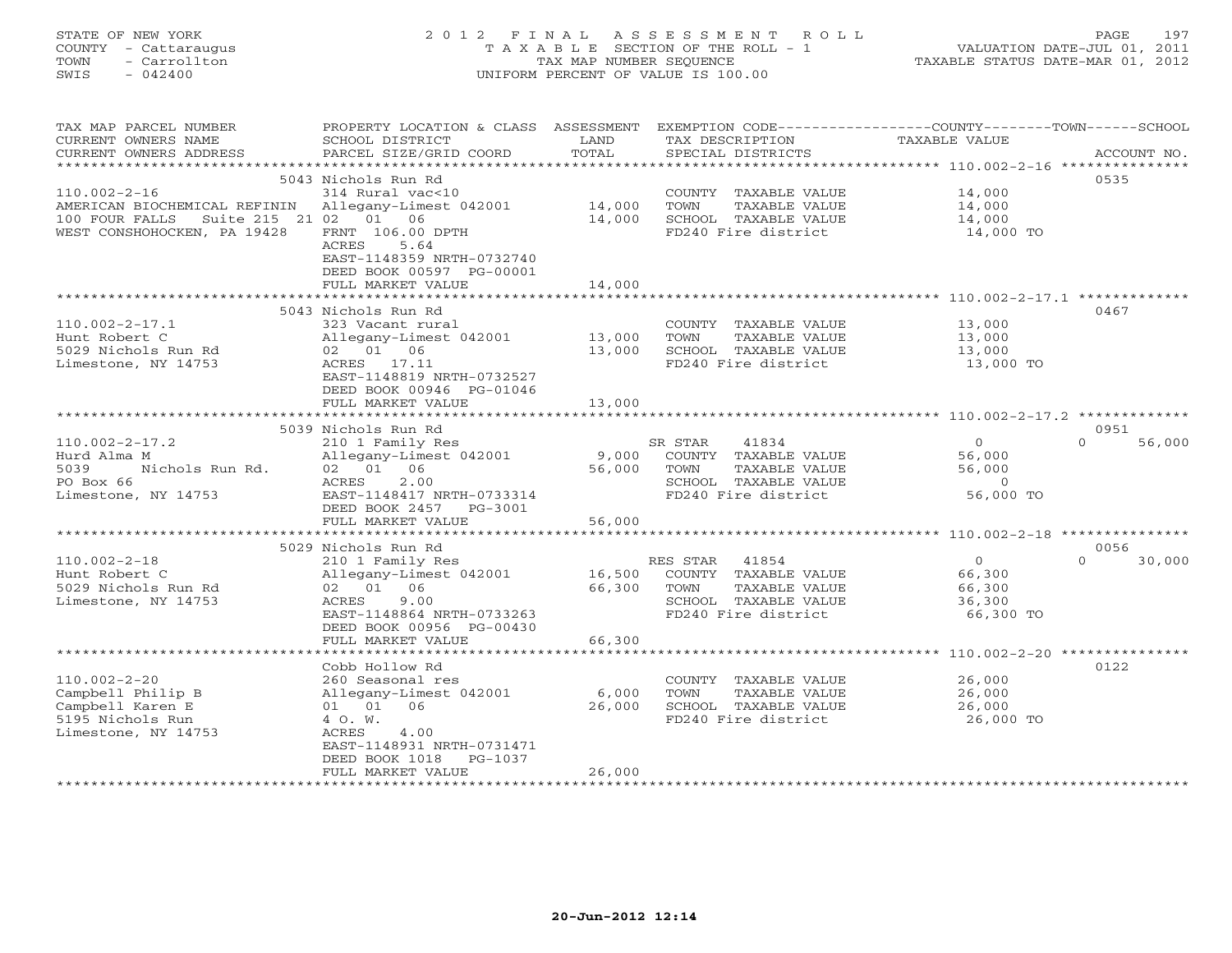# STATE OF NEW YORK 2 0 1 2 F I N A L A S S E S S M E N T R O L L PAGE 198 COUNTY - Cattaraugus T A X A B L E SECTION OF THE ROLL - 1 VALUATION DATE-JUL 01, 2011 TOWN - Carrollton TAX MAP NUMBER SEQUENCE TAXABLE STATUS DATE-MAR 01, 2012 SWIS - 042400 UNIFORM PERCENT OF VALUE IS 100.00UNIFORM PERCENT OF VALUE IS 100.00

| TAX MAP PARCEL NUMBER<br>CURRENT OWNERS NAME<br>CURRENT OWNERS ADDRESS | PROPERTY LOCATION & CLASS ASSESSMENT<br>SCHOOL DISTRICT<br>PARCEL SIZE/GRID COORD | LAND<br>TOTAL | TAX DESCRIPTION<br>SPECIAL DISTRICTS        | EXEMPTION CODE-----------------COUNTY-------TOWN------SCHOOL<br><b>TAXABLE VALUE</b><br>ACCOUNT NO. |
|------------------------------------------------------------------------|-----------------------------------------------------------------------------------|---------------|---------------------------------------------|-----------------------------------------------------------------------------------------------------|
| ***********************                                                |                                                                                   |               |                                             |                                                                                                     |
|                                                                        | Nichols Run Rd                                                                    |               |                                             | 0627                                                                                                |
| $110.002 - 2 - 21$                                                     | 910 Priv forest                                                                   |               | COUNTY TAXABLE VALUE                        | 49,900                                                                                              |
| Penn York Resources In.                                                | Allegany-Limest 042001                                                            | 40,300        | TOWN<br>TAXABLE VALUE                       | 49,900                                                                                              |
| 1716 Honeoye Rd                                                        | 02 01 06                                                                          | 49,900        | SCHOOL TAXABLE VALUE                        | 49,900                                                                                              |
| Shinglehouse, PA 16748                                                 | Sue Lease                                                                         |               | FD240 Fire district                         | 49,900 TO                                                                                           |
|                                                                        | ACRES 115.24                                                                      |               |                                             |                                                                                                     |
|                                                                        | EAST-1147410 NRTH-0730741                                                         |               |                                             |                                                                                                     |
|                                                                        | DEED BOOK 6664<br>PG-8001                                                         |               |                                             |                                                                                                     |
|                                                                        | FULL MARKET VALUE                                                                 | 49,900        |                                             | ************************ 110.002-2-22                                                               |
|                                                                        | Nichols Run Rd                                                                    |               |                                             | 0556                                                                                                |
| $110.002 - 2 - 22$                                                     | 323 Vacant rural                                                                  |               | COUNTY TAXABLE VALUE                        | 10,000                                                                                              |
| Peterson Jo Ann                                                        | Allegany-Limest 042001                                                            | 10,000        | TOWN<br>TAXABLE VALUE                       | 10,000                                                                                              |
| Kuhn Nancy                                                             | 01 01 06                                                                          | 10,000        | SCHOOL TAXABLE VALUE                        | 10,000                                                                                              |
| 15 Oakwood Ave                                                         | ACRES 28.91                                                                       |               | FD240 Fire district                         | 10,000 TO                                                                                           |
| Bradford, PA 16701                                                     | EAST-1145967 NRTH-0731279                                                         |               |                                             |                                                                                                     |
|                                                                        | DEED BOOK 00979 PG-00960                                                          |               |                                             |                                                                                                     |
|                                                                        | FULL MARKET VALUE                                                                 | 10,000        |                                             |                                                                                                     |
|                                                                        | *********************                                                             | ********      |                                             | ****************************** 110.002-2-23 ***************                                         |
|                                                                        | Nichols Run Rd                                                                    |               |                                             | 0618                                                                                                |
| $110.002 - 2 - 23$                                                     | 910 Priv forest                                                                   |               | COUNTY TAXABLE VALUE                        | 49,300                                                                                              |
| Chagrin Land Ltd Ptnrshp                                               | Allegany-Limest 042001                                                            | 49,300        | TOWN<br>TAXABLE VALUE                       | 49,300                                                                                              |
| PO Box 67                                                              | 01 01 06                                                                          | 49,300        | SCHOOL TAXABLE VALUE                        | 49,300                                                                                              |
| Endeavor, PA 16322                                                     | ACRES 140.91                                                                      |               | FD240 Fire district                         | 49,300 TO                                                                                           |
|                                                                        | EAST-1147136 NRTH-0729292                                                         |               |                                             |                                                                                                     |
|                                                                        | DEED BOOK 00974 PG-00485<br>FULL MARKET VALUE                                     | 49,300        |                                             |                                                                                                     |
|                                                                        | *******************                                                               |               |                                             |                                                                                                     |
|                                                                        | Us Rte 219 E                                                                      |               |                                             | 0574                                                                                                |
| $110.002 - 2 - 24.1$                                                   | 910 Priv forest                                                                   |               | COUNTY TAXABLE VALUE                        | 41,600                                                                                              |
| Mccracken Carl A III                                                   | Allegany-Limest 042001                                                            | 41,600        | TAXABLE VALUE<br>TOWN                       | 41,600                                                                                              |
| 189 Harrisburg Run                                                     | 09 01 06                                                                          | 41,600        | SCHOOL TAXABLE VALUE                        | 41,600                                                                                              |
| Bradford, PA 16701                                                     | Mccray Farm                                                                       |               | FD240 Fire district                         | 41,600 TO                                                                                           |
|                                                                        | ACRES 118.75                                                                      |               |                                             |                                                                                                     |
|                                                                        | EAST-1142834 NRTH-0729553                                                         |               |                                             |                                                                                                     |
|                                                                        | DEED BOOK 00972 PG-00840                                                          |               |                                             |                                                                                                     |
|                                                                        | FULL MARKET VALUE                                                                 | 41,600        |                                             |                                                                                                     |
|                                                                        |                                                                                   | *********     |                                             |                                                                                                     |
|                                                                        | Nichols Run Rd (Off)                                                              |               |                                             | 1284                                                                                                |
| $110.002 - 2 - 24.2$                                                   | 910 Priv forest                                                                   |               | COUNTY TAXABLE VALUE                        | 17,800                                                                                              |
| Eakin Robert P                                                         | Allegany-Limest 042001                                                            | 17,800        | TOWN<br>TAXABLE VALUE                       | 17,800                                                                                              |
| Eakin Catherine A                                                      | 09 01 06<br>50.95<br>ACRES                                                        | 17,800        | SCHOOL TAXABLE VALUE<br>FD240 Fire district | 17,800<br>17,800 TO                                                                                 |
| 1137 Big Shanty Rd<br>Lewis Run, PA 16738                              | EAST-1144453 NRTH-0729813                                                         |               |                                             |                                                                                                     |
|                                                                        | DEED BOOK 00936 PG-00618                                                          |               |                                             |                                                                                                     |
|                                                                        | FULL MARKET VALUE                                                                 | 17,800        |                                             |                                                                                                     |
|                                                                        |                                                                                   |               |                                             |                                                                                                     |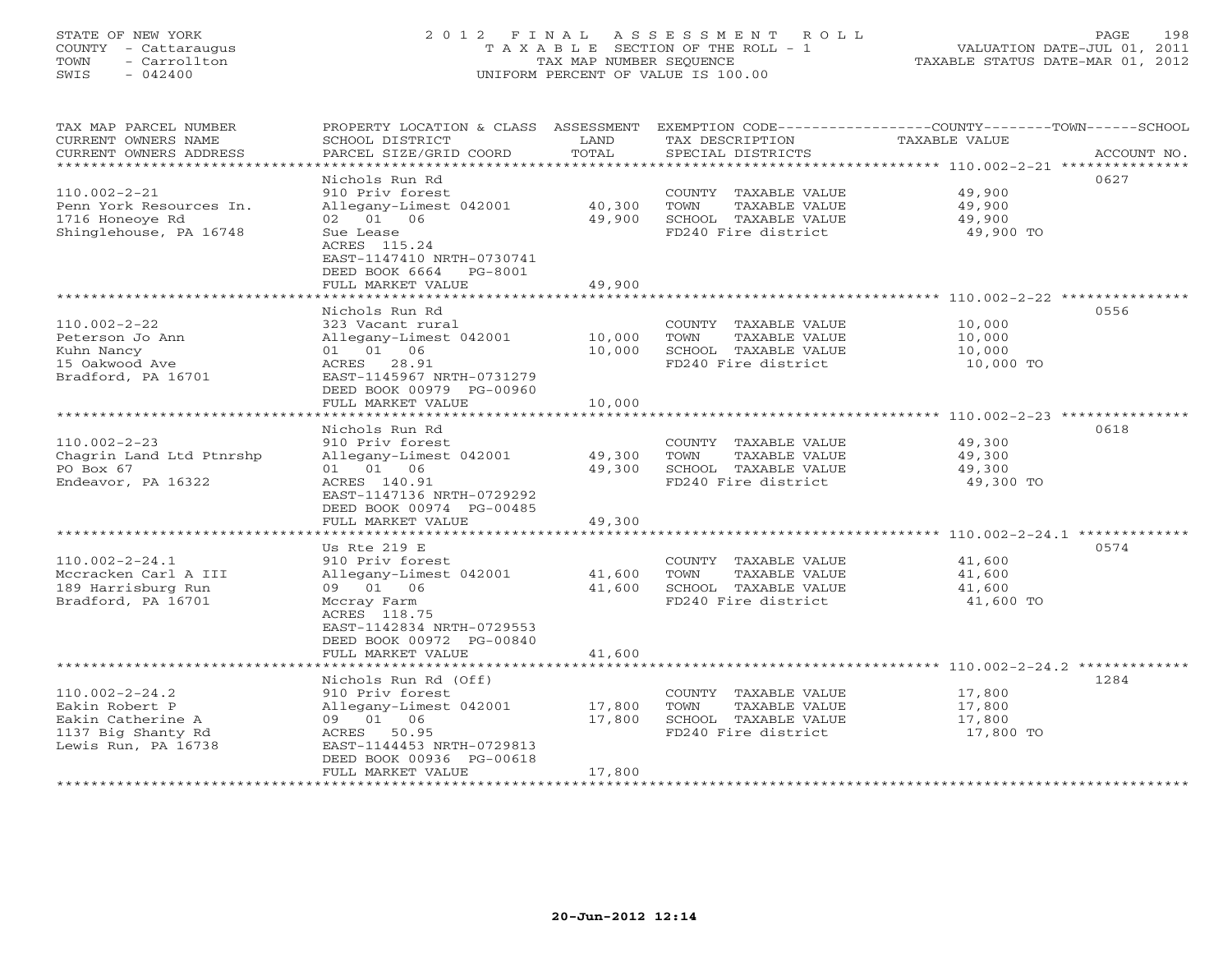# STATE OF NEW YORK 2 0 1 2 F I N A L A S S E S S M E N T R O L L PAGE 199 COUNTY - Cattaraugus T A X A B L E SECTION OF THE ROLL - 1 VALUATION DATE-JUL 01, 2011 TOWN - Carrollton TAX MAP NUMBER SEQUENCE TAXABLE STATUS DATE-MAR 01, 2012 SWIS - 042400 UNIFORM PERCENT OF VALUE IS 100.00UNIFORM PERCENT OF VALUE IS 100.00

| TAX MAP PARCEL NUMBER<br>CURRENT OWNERS NAME<br>CURRENT OWNERS ADDRESS         | PROPERTY LOCATION & CLASS<br>SCHOOL DISTRICT<br>PARCEL SIZE/GRID COORD                       | ASSESSMENT<br>LAND<br>TOTAL | TAX DESCRIPTION<br>SPECIAL DISTRICTS                                                         | EXEMPTION CODE-----------------COUNTY-------TOWN------SCHOOL<br>TAXABLE VALUE<br>ACCOUNT NO. |
|--------------------------------------------------------------------------------|----------------------------------------------------------------------------------------------|-----------------------------|----------------------------------------------------------------------------------------------|----------------------------------------------------------------------------------------------|
| ********************                                                           |                                                                                              |                             |                                                                                              |                                                                                              |
|                                                                                | Nichols Run Rd                                                                               |                             |                                                                                              | 0619                                                                                         |
| $110.002 - 2 - 25$<br>Chagrin Land Ltd Ptnrshp<br>PO Box 67                    | 910 Priv forest<br>Allegany-Limest 042001<br>01<br>06<br>09                                  | 37,300<br>37,300            | COUNTY TAXABLE VALUE<br>TOWN<br>TAXABLE VALUE<br>SCHOOL TAXABLE VALUE                        | 37,300<br>37,300<br>37,300                                                                   |
| Endeavor, PA 16322                                                             | ACRES 106.59<br>EAST-1143143 NRTH-0731156<br>DEED BOOK 00974 PG-00485                        |                             | FD240 Fire district                                                                          | 37,300 TO                                                                                    |
|                                                                                | FULL MARKET VALUE                                                                            | 37,300                      |                                                                                              | *************** 110.022-1-1 **********                                                       |
|                                                                                | 347 Parkside Dr                                                                              |                             |                                                                                              | 0750                                                                                         |
| $110.022 - 1 - 1$<br>Torrey Thomas C<br>201 Parkside Dr<br>Limestone, NY 14753 | 311 Res vac land<br>Allegany-Limest 042001<br>40 01<br>06<br>FRNT 290.00 DPTH                | 15,800<br>15,800            | COUNTY TAXABLE VALUE<br>TOWN<br>TAXABLE VALUE<br>SCHOOL TAXABLE VALUE<br>FD240 Fire district | 15,800<br>15,800<br>15,800<br>15,800 TO                                                      |
|                                                                                | 8.05<br>ACRES<br>EAST-1133781 NRTH-0733875<br>DEED BOOK 906<br>PG-01137<br>FULL MARKET VALUE | 15,800                      |                                                                                              |                                                                                              |
|                                                                                | ************************                                                                     | *********                   |                                                                                              |                                                                                              |
|                                                                                | 357 Parkside Dr                                                                              |                             |                                                                                              | 0866                                                                                         |
| $110.022 - 1 - 2$                                                              | 314 Rural vac<10                                                                             |                             | COUNTY TAXABLE VALUE                                                                         | 16,400                                                                                       |
| Morris Thomas J                                                                | Allegany-Limest 042001                                                                       | 16,400                      | TOWN<br>TAXABLE VALUE                                                                        | 16,400                                                                                       |
| 29 Morris Lane<br>Bradford, PA 16701                                           | 01<br>06<br>40<br>By Will<br>Ff 600.00<br>8.80<br>ACRES                                      | 16,400                      | SCHOOL TAXABLE VALUE<br>FD240 Fire district                                                  | 16,400<br>16,400 TO                                                                          |
|                                                                                | EAST-1133634 NRTH-0734404                                                                    |                             |                                                                                              |                                                                                              |
|                                                                                | FULL MARKET VALUE                                                                            | 16,400                      |                                                                                              |                                                                                              |
|                                                                                | 421 Us Rte 219 (Off)                                                                         |                             |                                                                                              | 0698                                                                                         |
| $110.023 - 1 - 1$                                                              | 323 Vacant rural                                                                             |                             | COUNTY TAXABLE VALUE                                                                         | 15,000                                                                                       |
| Cummins Robert J                                                               | Allegany-Limest 042001                                                                       | 15,000                      | TOWN<br><b>TAXABLE VALUE</b>                                                                 | 15,000                                                                                       |
| 184 Songbird Rd                                                                | 24 01 06                                                                                     | 15,000                      | SCHOOL TAXABLE VALUE                                                                         | 15,000                                                                                       |
| Bradford, PA 16701                                                             | 22.36<br>ACRES<br>EAST-1134995 NRTH-0735469<br>DEED BOOK 00992 PG-00669<br>FULL MARKET VALUE | 15,000                      | FD240 Fire district                                                                          | 15,000 TO                                                                                    |
|                                                                                |                                                                                              |                             |                                                                                              | *** 110.023-1-2.1 *********                                                                  |
|                                                                                | West of R. R.                                                                                |                             |                                                                                              | 0739                                                                                         |
| $110.023 - 1 - 2.1$                                                            | 323 Vacant rural                                                                             |                             | COUNTY TAXABLE VALUE                                                                         | 10,500                                                                                       |
| Lunden David                                                                   | Allegany-Limest 042001                                                                       | 10,500                      | TOWN<br>TAXABLE VALUE                                                                        | 10,500                                                                                       |
| Lunden Deborah                                                                 | 24 01<br>06                                                                                  | 10,500                      | SCHOOL TAXABLE VALUE                                                                         | 10,500                                                                                       |
| 25 Birch St<br>Bradford, PA 16701                                              | 52.31<br>ACRES<br>EAST-1135486 NRTH-0733821<br>DEED BOOK 12360 PG-4001                       |                             | FD240 Fire district                                                                          | 10,500 TO                                                                                    |
|                                                                                | FULL MARKET VALUE                                                                            | 10,500                      |                                                                                              |                                                                                              |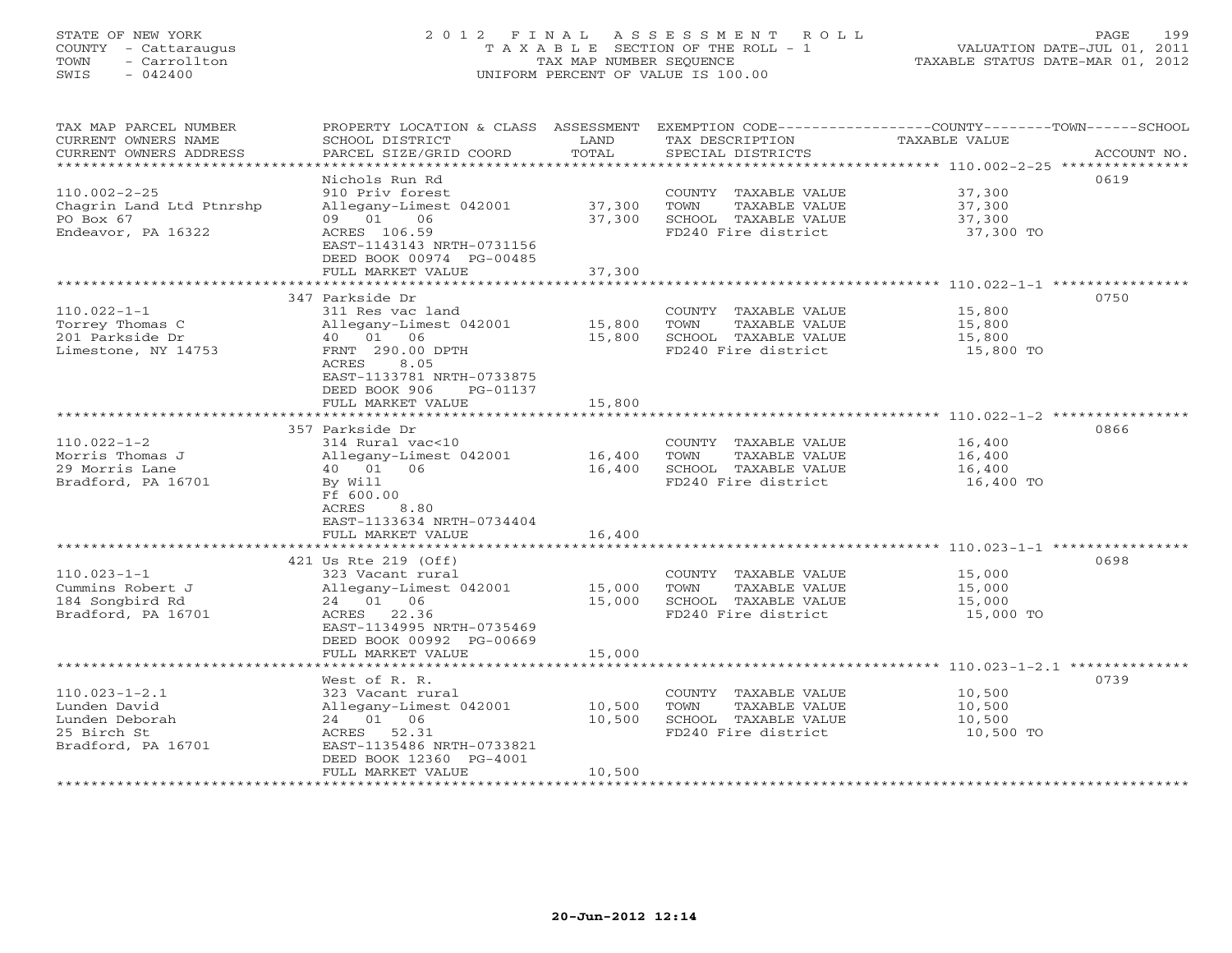### STATE OF NEW YORK 2 0 1 2 F I N A L A S S E S S M E N T R O L L PAGE 200 COUNTY - Cattaraugus T A X A B L E SECTION OF THE ROLL - 1 VALUATION DATE-JUL 01, 2011 TOWN - Carrollton TAX MAP NUMBER SEQUENCE TAXABLE STATUS DATE-MAR 01, 2012 SWIS - 042400 UNIFORM PERCENT OF VALUE IS 100.00

| TAX MAP PARCEL NUMBER<br>$\begin{array}{ccccccccc}\n\text{CURRENT} & \text{OWIERS} & \text{NALE} & \text{SCHOOL} & \text{DISTRICT} & \text{LAND} & \text{TAX} & \text{DESCRIPTION} & \text{TAXABLE VALUE} & \text{ACCOUNT NO.} \end{array}$ |                                                                                    |        | PROPERTY LOCATION & CLASS ASSESSMENT EXEMPTION CODE----------------COUNTY-------TOWN------SCHOOL                                                                                                                                                                         |                  |          |                |
|---------------------------------------------------------------------------------------------------------------------------------------------------------------------------------------------------------------------------------------------|------------------------------------------------------------------------------------|--------|--------------------------------------------------------------------------------------------------------------------------------------------------------------------------------------------------------------------------------------------------------------------------|------------------|----------|----------------|
|                                                                                                                                                                                                                                             |                                                                                    |        |                                                                                                                                                                                                                                                                          |                  |          |                |
| $110.023 - 1 - 2.2$                                                                                                                                                                                                                         | 375 Rte 219<br>323 Vacant rural                                                    |        | COUNTY TAXABLE VALUE<br>TOWN<br>TAXABLE VALUE<br>SCHOOL TAXABLE VALUE 19,600                                                                                                                                                                                             | 19,600<br>19,600 | 1352     |                |
| Bradford, PA 16701                                                                                                                                                                                                                          | ACRES 36.14<br>EAST-1135170 NRTH-0734809<br>DEED BOOK 1015 PG-961                  |        | FD240 Fire district                                                                                                                                                                                                                                                      | 19,600 TO        |          |                |
|                                                                                                                                                                                                                                             |                                                                                    |        |                                                                                                                                                                                                                                                                          |                  |          |                |
|                                                                                                                                                                                                                                             | 464 Main St                                                                        |        |                                                                                                                                                                                                                                                                          |                  | 0830     |                |
| $110.023 - 1 - 3$                                                                                                                                                                                                                           |                                                                                    |        |                                                                                                                                                                                                                                                                          | 15,750           | $\Omega$ | $\overline{0}$ |
|                                                                                                                                                                                                                                             |                                                                                    |        |                                                                                                                                                                                                                                                                          | $\overline{0}$   | $\Omega$ | 9,000          |
| Exercise Alleg<br>Barger Margaret 25<br>464 Main St FRNT<br>Limestone, NY 14753-0330 EAST-                                                                                                                                                  | 25 01 06                                                                           |        | 45,000 SR STAR 41834                                                                                                                                                                                                                                                     | $\Omega$         | $\Omega$ | 36,000         |
|                                                                                                                                                                                                                                             | 52.00 DPTH 416.00                                                                  |        | COUNTY TAXABLE VALUE<br>TOWN TAXABLE VALUE<br>SCHOOL TAXABLE VALUE<br>FD240 Fire district<br>FD240 Fire district<br>45,000 TO<br>45,000 TO<br>45,000 TO                                                                                                                  | 29,250           |          |                |
|                                                                                                                                                                                                                                             | EAST-1136467 NRTH-0736143                                                          |        |                                                                                                                                                                                                                                                                          |                  |          |                |
|                                                                                                                                                                                                                                             | DEED BOOK 00973 PG-01041                                                           |        |                                                                                                                                                                                                                                                                          |                  |          |                |
|                                                                                                                                                                                                                                             | FULL MARKET VALUE                                                                  | 45,000 |                                                                                                                                                                                                                                                                          |                  |          |                |
|                                                                                                                                                                                                                                             |                                                                                    |        |                                                                                                                                                                                                                                                                          |                  |          |                |
|                                                                                                                                                                                                                                             |                                                                                    |        | WD241 Water Dist 1 45,000 TO                                                                                                                                                                                                                                             |                  |          |                |
|                                                                                                                                                                                                                                             |                                                                                    |        | WS240 Water/Sewer District                                                                                                                                                                                                                                               | $.00$ MT         |          |                |
|                                                                                                                                                                                                                                             |                                                                                    |        |                                                                                                                                                                                                                                                                          |                  |          |                |
|                                                                                                                                                                                                                                             | 460 Main St                                                                        |        |                                                                                                                                                                                                                                                                          |                  | 0829     |                |
| $110.023 - 1 - 4$                                                                                                                                                                                                                           | 210 1 Family Res                                                                   |        | 9 AGEN CONTY TAXABLE VALUE<br>30.00 5,400 SR STAR 41834<br>45,700 COUNTY TAXABLE VALUE<br>TOWN TAXABLE VALUE<br>SCHOOL TAXABLE VALUE<br>TOPTH 280.00 TOWN TAXABLE VALUE<br>SCHOOL TAXABLE VALUE<br>FD240 Fire district<br>$\begin{array}{ccccccccc}\n & & & & & & & & &$ |                  | 22,850   | 22,850         |
| Campbell Floyd W 210 1 Funning NCS<br>Campbell Floyd W 25 01 06 45,700 COUNTY<br>Limestone, NY 14753 FRNT 70.50 DPTH 280.00 TOWN                                                                                                            |                                                                                    |        |                                                                                                                                                                                                                                                                          |                  | $\Omega$ | 22,850         |
|                                                                                                                                                                                                                                             |                                                                                    |        |                                                                                                                                                                                                                                                                          |                  |          |                |
|                                                                                                                                                                                                                                             |                                                                                    |        |                                                                                                                                                                                                                                                                          |                  |          |                |
|                                                                                                                                                                                                                                             |                                                                                    |        |                                                                                                                                                                                                                                                                          |                  |          |                |
|                                                                                                                                                                                                                                             | EAST-1136414 NRTH-0736084                                                          |        |                                                                                                                                                                                                                                                                          |                  |          |                |
|                                                                                                                                                                                                                                             | DEED BOOK 8937 PG-7002                                                             |        |                                                                                                                                                                                                                                                                          |                  |          |                |
|                                                                                                                                                                                                                                             | FULL MARKET VALUE                                                                  |        |                                                                                                                                                                                                                                                                          |                  |          |                |
|                                                                                                                                                                                                                                             |                                                                                    |        |                                                                                                                                                                                                                                                                          |                  |          |                |
|                                                                                                                                                                                                                                             |                                                                                    |        |                                                                                                                                                                                                                                                                          |                  |          |                |
|                                                                                                                                                                                                                                             |                                                                                    |        |                                                                                                                                                                                                                                                                          |                  |          |                |
|                                                                                                                                                                                                                                             | 448 Main St                                                                        |        |                                                                                                                                                                                                                                                                          |                  |          | 0731           |
| $110.023 - 1 - 6$                                                                                                                                                                                                                           | 210 1 Family Res<br>Allegany-Limest 042001 4,700 SR STAR<br>25 01 06 40,000 COUNTY |        | AGED C/T/S 41800                                                                                                                                                                                                                                                         | 20,000           | 20,000   | 20,000         |
| Braley Robert W                                                                                                                                                                                                                             |                                                                                    |        | 41834                                                                                                                                                                                                                                                                    | $\overline{0}$   | $\Omega$ | 20,000         |
| Box 115                                                                                                                                                                                                                                     |                                                                                    |        | 40,000 COUNTY TAXABLE VALUE                                                                                                                                                                                                                                              | 20,000           |          |                |
| Limestone, NY 14753                                                                                                                                                                                                                         | FRNT 76.50 DPTH 170.00                                                             |        |                                                                                                                                                                                                                                                                          |                  |          |                |
|                                                                                                                                                                                                                                             | 032<br>BANK                                                                        |        |                                                                                                                                                                                                                                                                          |                  |          |                |
|                                                                                                                                                                                                                                             | EAST-1136390 NRTH-0735915                                                          |        | TOWN TAXABLE VALUE<br>SCHOOL TAXABLE VALUE<br>FD240 Fire district<br>A0,000 TO                                                                                                                                                                                           |                  |          |                |
|                                                                                                                                                                                                                                             | DEED BOOK 00944 PG-00289                                                           |        |                                                                                                                                                                                                                                                                          |                  |          |                |
|                                                                                                                                                                                                                                             | FULL MARKET VALUE                                                                  | 40,000 | SW241 Sewer 40,000 TO<br>WD241 Water Dist 1 40,000 TO                                                                                                                                                                                                                    |                  |          |                |
|                                                                                                                                                                                                                                             |                                                                                    |        | WS240 Water/Sewer District .00 MT                                                                                                                                                                                                                                        |                  |          |                |
|                                                                                                                                                                                                                                             |                                                                                    |        |                                                                                                                                                                                                                                                                          |                  |          |                |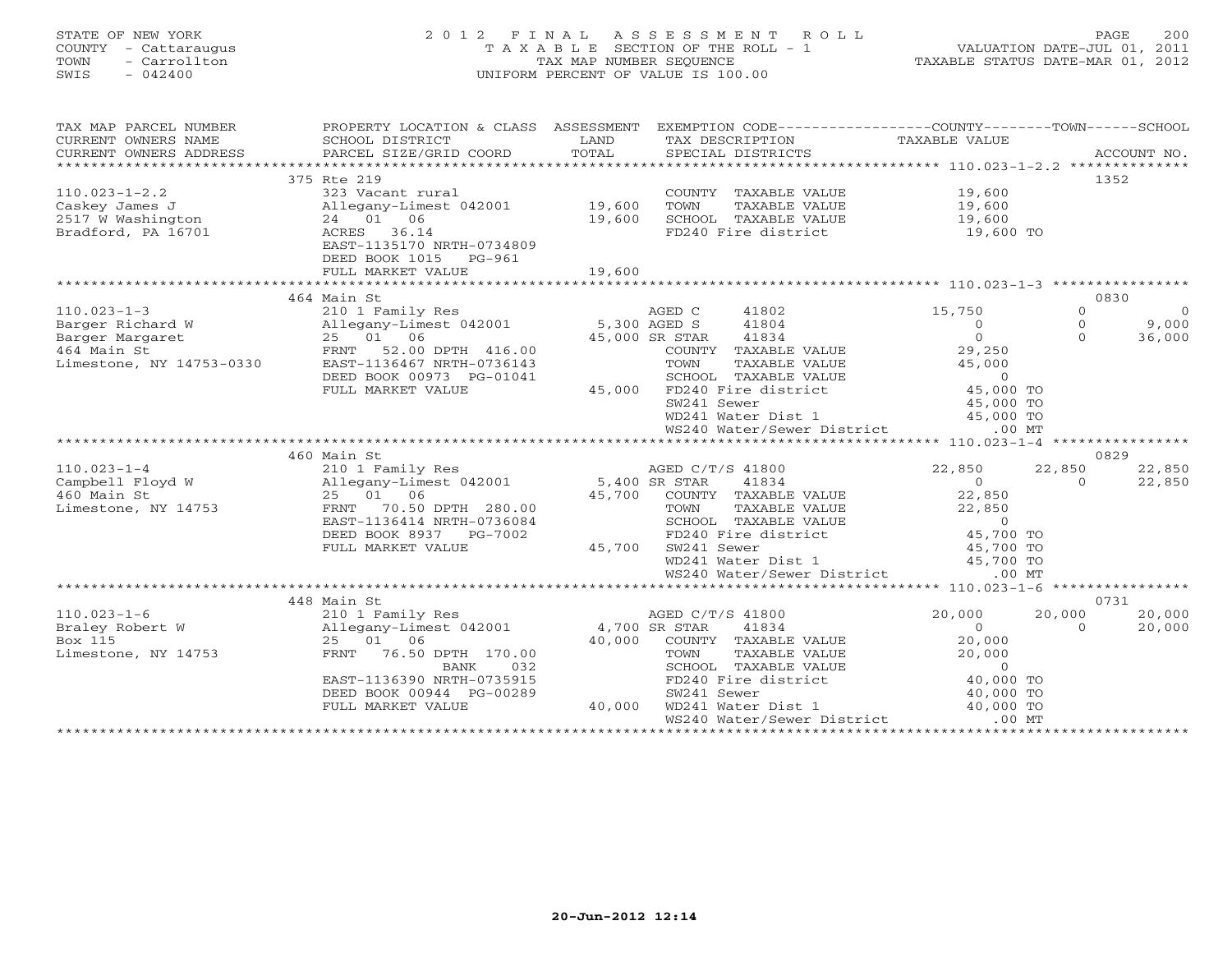### STATE OF NEW YORK 2 0 1 2 F I N A L A S S E S S M E N T R O L L PAGE 201 COUNTY - Cattaraugus T A X A B L E SECTION OF THE ROLL - 1 VALUATION DATE-JUL 01, 2011 TOWN - Carrollton TAX MAP NUMBER SEQUENCE TAXABLE STATUS DATE-MAR 01, 2012 SWIS - 042400 UNIFORM PERCENT OF VALUE IS 100.00UNIFORM PERCENT OF VALUE IS 100.00

| TAX MAP PARCEL NUMBER |                                                                                                                                                                                                                                                     | PROPERTY LOCATION & CLASS ASSESSMENT EXEMPTION CODE----------------COUNTY-------TOWN------SCHOOL |                    |
|-----------------------|-----------------------------------------------------------------------------------------------------------------------------------------------------------------------------------------------------------------------------------------------------|--------------------------------------------------------------------------------------------------|--------------------|
|                       | CURRENT OWNERS NAME<br>CURRENT OWNERS NAME SCHOOL DISTRICT LAND TAX DESCRIPTION TAXABLE VALUE<br>CURRENT OWNERS ADDRESS PARCEL SIZE/GRID COORD TOTAL SPECIAL DISTRICTS                                                                              |                                                                                                  |                    |
|                       |                                                                                                                                                                                                                                                     |                                                                                                  |                    |
|                       |                                                                                                                                                                                                                                                     |                                                                                                  |                    |
|                       | 440 Main St                                                                                                                                                                                                                                         |                                                                                                  | 0862               |
|                       |                                                                                                                                                                                                                                                     |                                                                                                  |                    |
|                       |                                                                                                                                                                                                                                                     |                                                                                                  |                    |
|                       |                                                                                                                                                                                                                                                     |                                                                                                  |                    |
|                       |                                                                                                                                                                                                                                                     |                                                                                                  |                    |
|                       |                                                                                                                                                                                                                                                     |                                                                                                  |                    |
|                       |                                                                                                                                                                                                                                                     |                                                                                                  |                    |
|                       |                                                                                                                                                                                                                                                     |                                                                                                  |                    |
|                       |                                                                                                                                                                                                                                                     |                                                                                                  |                    |
|                       |                                                                                                                                                                                                                                                     |                                                                                                  |                    |
|                       |                                                                                                                                                                                                                                                     |                                                                                                  |                    |
|                       | 430 Main St                                                                                                                                                                                                                                         |                                                                                                  | 0754               |
|                       |                                                                                                                                                                                                                                                     |                                                                                                  | $\Omega$<br>30,000 |
|                       |                                                                                                                                                                                                                                                     |                                                                                                  |                    |
|                       |                                                                                                                                                                                                                                                     |                                                                                                  |                    |
|                       |                                                                                                                                                                                                                                                     |                                                                                                  |                    |
|                       |                                                                                                                                                                                                                                                     |                                                                                                  |                    |
|                       |                                                                                                                                                                                                                                                     |                                                                                                  |                    |
|                       |                                                                                                                                                                                                                                                     |                                                                                                  |                    |
|                       | 110.023-1-9<br>Harris Peter S<br>Harris Peter S<br>Harris Pearl A<br>24 01 06<br>Limestone, NY 14753<br>DEED BOOK 1026 PG-1066<br>FRNT 175.00 DPTH 185.00<br>DEED BOOK 1026 PG-1066<br>FRNT 175.00 DPTH 185.00<br>DEED BOOK 1026 PG-1066<br>FRNT VA |                                                                                                  |                    |
|                       |                                                                                                                                                                                                                                                     |                                                                                                  |                    |
|                       | 422 Main St                                                                                                                                                                                                                                         |                                                                                                  | 0761               |
|                       |                                                                                                                                                                                                                                                     |                                                                                                  |                    |
|                       |                                                                                                                                                                                                                                                     |                                                                                                  |                    |
|                       |                                                                                                                                                                                                                                                     |                                                                                                  |                    |
|                       |                                                                                                                                                                                                                                                     |                                                                                                  |                    |
|                       |                                                                                                                                                                                                                                                     |                                                                                                  |                    |
|                       |                                                                                                                                                                                                                                                     |                                                                                                  |                    |
|                       |                                                                                                                                                                                                                                                     |                                                                                                  |                    |
|                       | 418 Main St                                                                                                                                                                                                                                         |                                                                                                  | 0833               |
|                       |                                                                                                                                                                                                                                                     |                                                                                                  | 30,000             |
|                       |                                                                                                                                                                                                                                                     |                                                                                                  |                    |
|                       |                                                                                                                                                                                                                                                     |                                                                                                  |                    |
|                       |                                                                                                                                                                                                                                                     |                                                                                                  |                    |
|                       |                                                                                                                                                                                                                                                     |                                                                                                  |                    |
|                       |                                                                                                                                                                                                                                                     |                                                                                                  |                    |
|                       |                                                                                                                                                                                                                                                     |                                                                                                  |                    |
|                       |                                                                                                                                                                                                                                                     |                                                                                                  |                    |
|                       |                                                                                                                                                                                                                                                     |                                                                                                  |                    |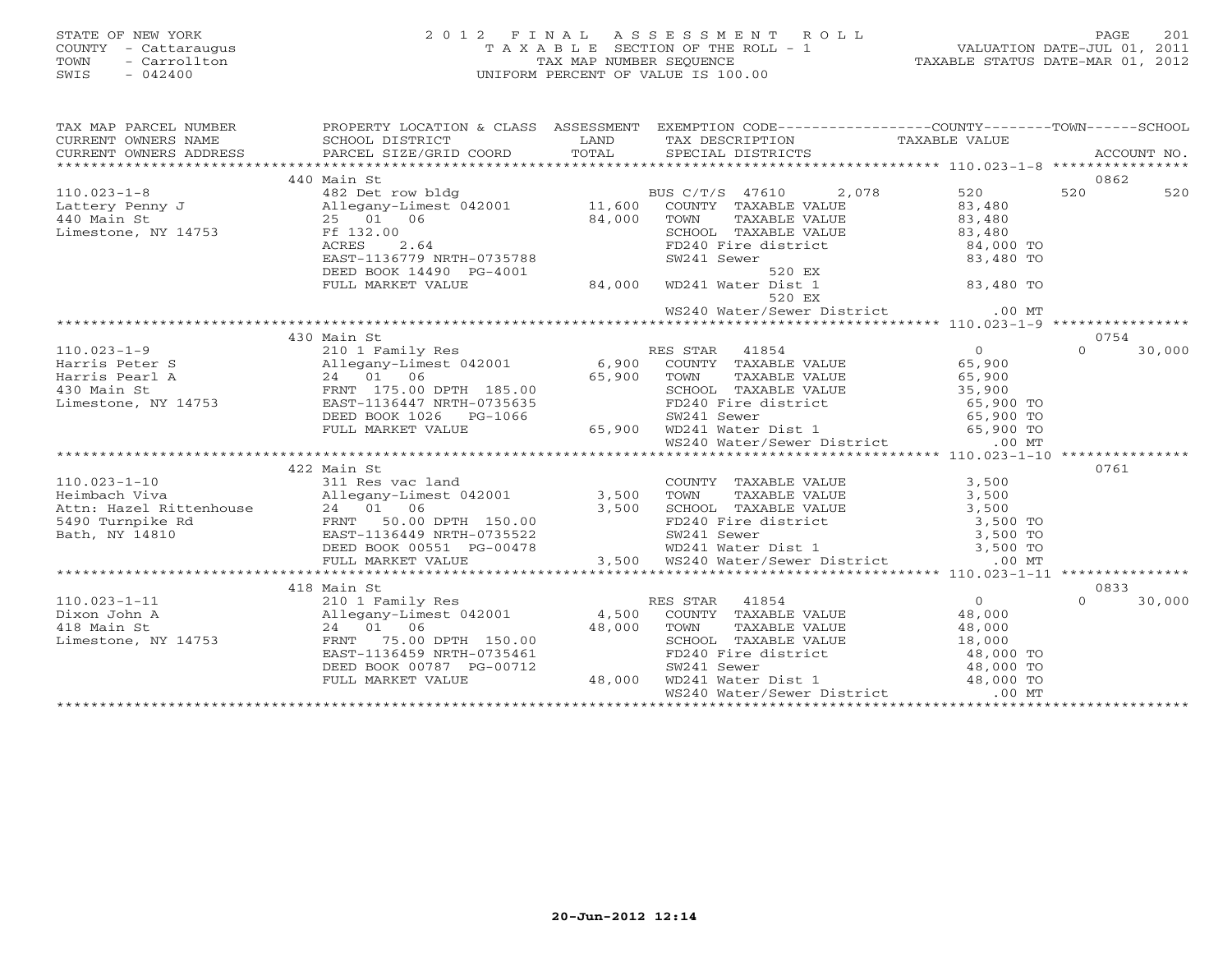# STATE OF NEW YORK 2 0 1 2 F I N A L A S S E S S M E N T R O L L PAGE 202 COUNTY - Cattaraugus T A X A B L E SECTION OF THE ROLL - 1 VALUATION DATE-JUL 01, 2011 TOWN - Carrollton TAX MAP NUMBER SEQUENCE TAXABLE STATUS DATE-MAR 01, 2012 SWIS - 042400 UNIFORM PERCENT OF VALUE IS 100.00UNIFORM PERCENT OF VALUE IS 100.00

| TAX MAP PARCEL NUMBER                                                                                                                                                                                                                                                                                                                                           | PROPERTY LOCATION & CLASS ASSESSMENT EXEMPTION CODE----------------COUNTY-------TOWN------SCHOOL |       |  |                            |
|-----------------------------------------------------------------------------------------------------------------------------------------------------------------------------------------------------------------------------------------------------------------------------------------------------------------------------------------------------------------|--------------------------------------------------------------------------------------------------|-------|--|----------------------------|
| TA PIAN DESCRIPTION TRANSPORTED TRANSPORTED TRANSPORT TRANSPORT TRANSPORT TRANSPORT OWNERS NAME SCHOOL DISTRICT LAND TAXABLES TO TAXABLE VALUE<br>CURRENT OWNERS ADDRESS BARCEL SIZE/GRID COORD TOTAL SPECIAL DISTRICTS ACCOUNT N<br>----<br>CURRENT OWNERS NAME<br>CURRENT OWNERS ADDRESS                                                                      |                                                                                                  |       |  |                            |
|                                                                                                                                                                                                                                                                                                                                                                 |                                                                                                  |       |  |                            |
|                                                                                                                                                                                                                                                                                                                                                                 |                                                                                                  |       |  | 0797                       |
| $\begin{array}{cccccccc} 110.023-1-12 & 374 \text{ Main St} & \text{RES STR} & 41854 & 0 & 0 & 30,000 \\ & 210 & 10 & 10 & 10 & 10 & 10 & 0 & 30,000 \\ \text{Swick Jacqueline} & 210 & 1 & 06 & 49,000 & 0 & 30,000 \\ \text{Limesstone, NY 14753} & \text{FERN T 100.00 DPTH} & 99.00 & \text{SCH 1000} & \text{FDM} & \text{TAXABLE VALUE} & 49,000 \\ & 24$ | 374 Main St                                                                                      |       |  |                            |
|                                                                                                                                                                                                                                                                                                                                                                 |                                                                                                  |       |  |                            |
|                                                                                                                                                                                                                                                                                                                                                                 |                                                                                                  |       |  |                            |
|                                                                                                                                                                                                                                                                                                                                                                 |                                                                                                  |       |  |                            |
|                                                                                                                                                                                                                                                                                                                                                                 |                                                                                                  |       |  |                            |
|                                                                                                                                                                                                                                                                                                                                                                 |                                                                                                  |       |  |                            |
|                                                                                                                                                                                                                                                                                                                                                                 |                                                                                                  |       |  |                            |
|                                                                                                                                                                                                                                                                                                                                                                 |                                                                                                  |       |  |                            |
|                                                                                                                                                                                                                                                                                                                                                                 |                                                                                                  |       |  |                            |
|                                                                                                                                                                                                                                                                                                                                                                 | Main St                                                                                          |       |  | 1203                       |
|                                                                                                                                                                                                                                                                                                                                                                 |                                                                                                  |       |  |                            |
|                                                                                                                                                                                                                                                                                                                                                                 |                                                                                                  |       |  |                            |
|                                                                                                                                                                                                                                                                                                                                                                 |                                                                                                  |       |  |                            |
|                                                                                                                                                                                                                                                                                                                                                                 |                                                                                                  |       |  |                            |
|                                                                                                                                                                                                                                                                                                                                                                 |                                                                                                  |       |  |                            |
|                                                                                                                                                                                                                                                                                                                                                                 |                                                                                                  |       |  |                            |
|                                                                                                                                                                                                                                                                                                                                                                 |                                                                                                  |       |  |                            |
|                                                                                                                                                                                                                                                                                                                                                                 |                                                                                                  |       |  |                            |
|                                                                                                                                                                                                                                                                                                                                                                 | 220-340 Main St                                                                                  |       |  | 0864                       |
|                                                                                                                                                                                                                                                                                                                                                                 |                                                                                                  |       |  |                            |
|                                                                                                                                                                                                                                                                                                                                                                 |                                                                                                  |       |  |                            |
|                                                                                                                                                                                                                                                                                                                                                                 |                                                                                                  |       |  |                            |
|                                                                                                                                                                                                                                                                                                                                                                 |                                                                                                  |       |  |                            |
|                                                                                                                                                                                                                                                                                                                                                                 |                                                                                                  |       |  |                            |
|                                                                                                                                                                                                                                                                                                                                                                 |                                                                                                  |       |  |                            |
|                                                                                                                                                                                                                                                                                                                                                                 |                                                                                                  |       |  |                            |
|                                                                                                                                                                                                                                                                                                                                                                 |                                                                                                  |       |  |                            |
|                                                                                                                                                                                                                                                                                                                                                                 |                                                                                                  |       |  | 0765                       |
|                                                                                                                                                                                                                                                                                                                                                                 |                                                                                                  |       |  | $\Omega$<br>$\overline{0}$ |
|                                                                                                                                                                                                                                                                                                                                                                 |                                                                                                  |       |  | $\overline{0}$             |
|                                                                                                                                                                                                                                                                                                                                                                 |                                                                                                  |       |  | 30,000                     |
|                                                                                                                                                                                                                                                                                                                                                                 |                                                                                                  |       |  |                            |
|                                                                                                                                                                                                                                                                                                                                                                 |                                                                                                  |       |  |                            |
|                                                                                                                                                                                                                                                                                                                                                                 |                                                                                                  |       |  |                            |
|                                                                                                                                                                                                                                                                                                                                                                 |                                                                                                  |       |  |                            |
|                                                                                                                                                                                                                                                                                                                                                                 | DEED BOOK 5298 PG-3002                                                                           |       |  |                            |
|                                                                                                                                                                                                                                                                                                                                                                 | FULL MARKET VALUE 48,000                                                                         |       |  |                            |
|                                                                                                                                                                                                                                                                                                                                                                 |                                                                                                  |       |  |                            |
|                                                                                                                                                                                                                                                                                                                                                                 |                                                                                                  |       |  | 0745                       |
| 314 Rural vacks and the model of the country of the countral on the country of the country of the country of the country of the country of the country of the country of the country of the country of the country of the coun                                                                                                                                  |                                                                                                  |       |  |                            |
|                                                                                                                                                                                                                                                                                                                                                                 |                                                                                                  |       |  |                            |
|                                                                                                                                                                                                                                                                                                                                                                 |                                                                                                  |       |  |                            |
|                                                                                                                                                                                                                                                                                                                                                                 |                                                                                                  |       |  |                            |
|                                                                                                                                                                                                                                                                                                                                                                 |                                                                                                  |       |  |                            |
|                                                                                                                                                                                                                                                                                                                                                                 | DEED BOOK 00956 PG-00230                                                                         |       |  |                            |
|                                                                                                                                                                                                                                                                                                                                                                 | FULL MARKET VALUE                                                                                | 5,800 |  |                            |
|                                                                                                                                                                                                                                                                                                                                                                 |                                                                                                  |       |  |                            |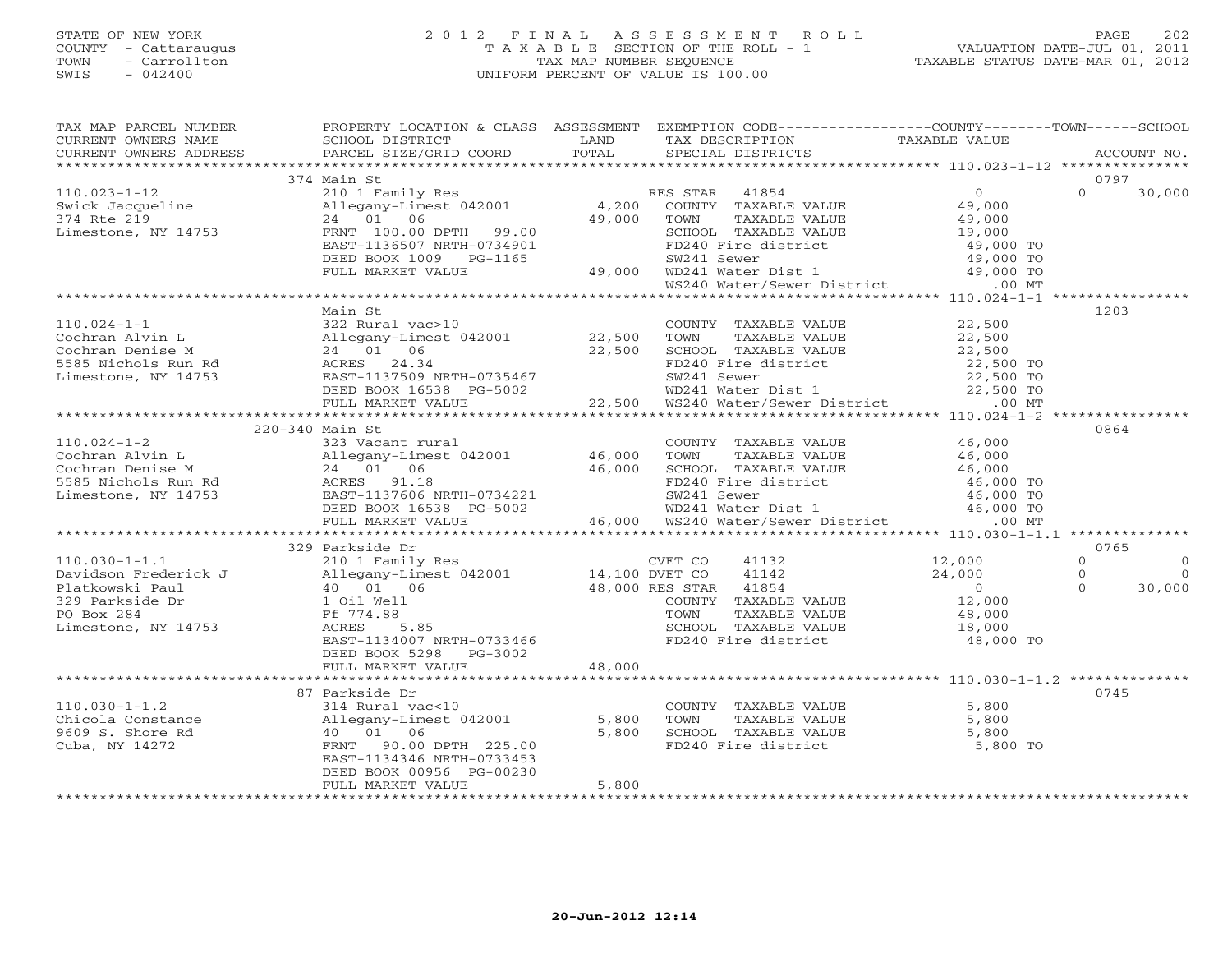# STATE OF NEW YORK 2 0 1 2 F I N A L A S S E S S M E N T R O L L PAGE 203 COUNTY - Cattaraugus T A X A B L E SECTION OF THE ROLL - 1 VALUATION DATE-JUL 01, 2011 TOWN - Carrollton TAX MAP NUMBER SEQUENCE TAXABLE STATUS DATE-MAR 01, 2012 SWIS - 042400 UNIFORM PERCENT OF VALUE IS 100.00UNIFORM PERCENT OF VALUE IS 100.00

| TAX MAP PARCEL NUMBER                            | PROPERTY LOCATION & CLASS ASSESSMENT EXEMPTION CODE---------------COUNTY-------TOWN------SCHOOL |       |                       |                                                             |             |
|--------------------------------------------------|-------------------------------------------------------------------------------------------------|-------|-----------------------|-------------------------------------------------------------|-------------|
| CURRENT OWNERS NAME                              | SCHOOL DISTRICT                                                                                 | LAND  | TAX DESCRIPTION       | TAXABLE VALUE                                               |             |
| CURRENT OWNERS ADDRESS<br>********************** | PARCEL SIZE/GRID COORD                                                                          | TOTAL | SPECIAL DISTRICTS     |                                                             | ACCOUNT NO. |
|                                                  | 320 Parkside Dr                                                                                 |       |                       |                                                             | 0709        |
| $110.030 - 1 - 1.3$                              | 314 Rural vac<10                                                                                |       | COUNTY TAXABLE VALUE  | 8,900                                                       |             |
| Koerner Paul P                                   | Allegany-Limest 042001                                                                          | 8,900 | TOWN<br>TAXABLE VALUE | 8,900                                                       |             |
| Koerner Susan M                                  | 40  01  06                                                                                      | 8,900 | SCHOOL TAXABLE VALUE  | 8,900                                                       |             |
| 7098 Versailles Rd                               | Ff 300.00                                                                                       |       | FD240 Fire district   | 8,900 TO                                                    |             |
| Derby, NY 14047                                  | ACRES<br>1.90                                                                                   |       |                       |                                                             |             |
|                                                  | EAST-1134420 NRTH-0733264                                                                       |       |                       |                                                             |             |
|                                                  | DEED BOOK 901<br>PG-00769                                                                       |       |                       |                                                             |             |
|                                                  | FULL MARKET VALUE                                                                               | 8,900 |                       |                                                             |             |
|                                                  | ****************************                                                                    |       |                       | ****************************** 110.030-1-2 **************** |             |
|                                                  | 345 Parkside Dr                                                                                 |       |                       |                                                             | 0744        |
| $110.030 - 1 - 2$                                | 314 Rural vac<10                                                                                |       | COUNTY TAXABLE VALUE  | 500                                                         |             |
| Jacoby Brian                                     | Allegany-Limest 042001                                                                          | 500   | TOWN<br>TAXABLE VALUE | 500                                                         |             |
| 299 Parkside Dr                                  | 40 01 06                                                                                        | 500   | SCHOOL TAXABLE VALUE  | 500                                                         |             |
| Limestone, NY 14753                              | FRNT 23.00 DPTH 339.00                                                                          |       | FD240 Fire district   | 500 TO                                                      |             |
|                                                  | EAST-1134107 NRTH-0733078<br>DEED BOOK 00990 PG-00459                                           |       |                       |                                                             |             |
|                                                  | FULL MARKET VALUE                                                                               | 500   |                       |                                                             |             |
|                                                  |                                                                                                 |       |                       |                                                             |             |
|                                                  | 336 Parkside Dr                                                                                 |       |                       |                                                             | 0849        |
| $110.030 - 1 - 3$                                | 314 Rural vac<10                                                                                |       | COUNTY TAXABLE VALUE  | 9,000                                                       |             |
| Torrey Martha                                    | Allegany-Limest 042001                                                                          | 9,000 | TAXABLE VALUE<br>TOWN | 9,000                                                       |             |
| 201 Parkside Dr                                  | 40  01  06                                                                                      | 9,000 | SCHOOL TAXABLE VALUE  | 9,000                                                       |             |
| Limestone, NY 14753                              | FRNT 120.00 DPTH                                                                                |       | FD240 Fire district   | 9,000 TO                                                    |             |
|                                                  | ACRES<br>8.45                                                                                   |       |                       |                                                             |             |
|                                                  | EAST-1134801 NRTH-0733366                                                                       |       |                       |                                                             |             |
|                                                  | DEED BOOK 915<br>PG-00521                                                                       |       |                       |                                                             |             |
|                                                  | FULL MARKET VALUE<br>**********************************                                         | 9,000 |                       |                                                             |             |
|                                                  | 302 Parkside Dr                                                                                 |       |                       |                                                             | 0385        |
| $110.030 - 1 - 4$                                | 314 Rural vac<10                                                                                |       | COUNTY TAXABLE VALUE  | 800                                                         |             |
| Torrey Thomas C                                  | Allegany-Limest 042001                                                                          | 800   | TOWN<br>TAXABLE VALUE | 800                                                         |             |
| 201 Parkside Dr                                  | 40 01 06                                                                                        | 800   | SCHOOL TAXABLE VALUE  | 800                                                         |             |
| Limestone, NY 14753                              | FRNT 40.00 DPTH 225.00                                                                          |       | FD240 Fire district   | 800 TO                                                      |             |
|                                                  | EAST-1134446 NRTH-0733094                                                                       |       |                       |                                                             |             |
|                                                  | DEED BOOK 00975 PG-00908                                                                        |       |                       |                                                             |             |
|                                                  | FULL MARKET VALUE                                                                               | 800   |                       |                                                             |             |
|                                                  |                                                                                                 |       |                       |                                                             |             |
|                                                  | Parkside Dr (Off)                                                                               |       |                       |                                                             | 0950        |
| $110.030 - 1 - 5$                                | 314 Rural vac<10                                                                                |       | COUNTY TAXABLE VALUE  | 3,500                                                       |             |
| White Walter W                                   | Allegany-Limest 042001                                                                          | 3,500 | TOWN<br>TAXABLE VALUE | 3,500                                                       |             |
| White Christina                                  | 40 01 06                                                                                        | 3,500 | SCHOOL TAXABLE VALUE  | 3,500                                                       |             |
| 5812 Leonard Run Rd                              | $L/p$ 723-215                                                                                   |       | FD240 Fire district   | 3,500 TO                                                    |             |
| Limestone, NY 14753                              | ACRES<br>4.60<br>EAST-1133690 NRTH-0733346                                                      |       |                       |                                                             |             |
|                                                  | DEED BOOK 770<br>PG-00629                                                                       |       |                       |                                                             |             |
|                                                  | FULL MARKET VALUE                                                                               | 3,500 |                       |                                                             |             |
|                                                  |                                                                                                 |       |                       |                                                             |             |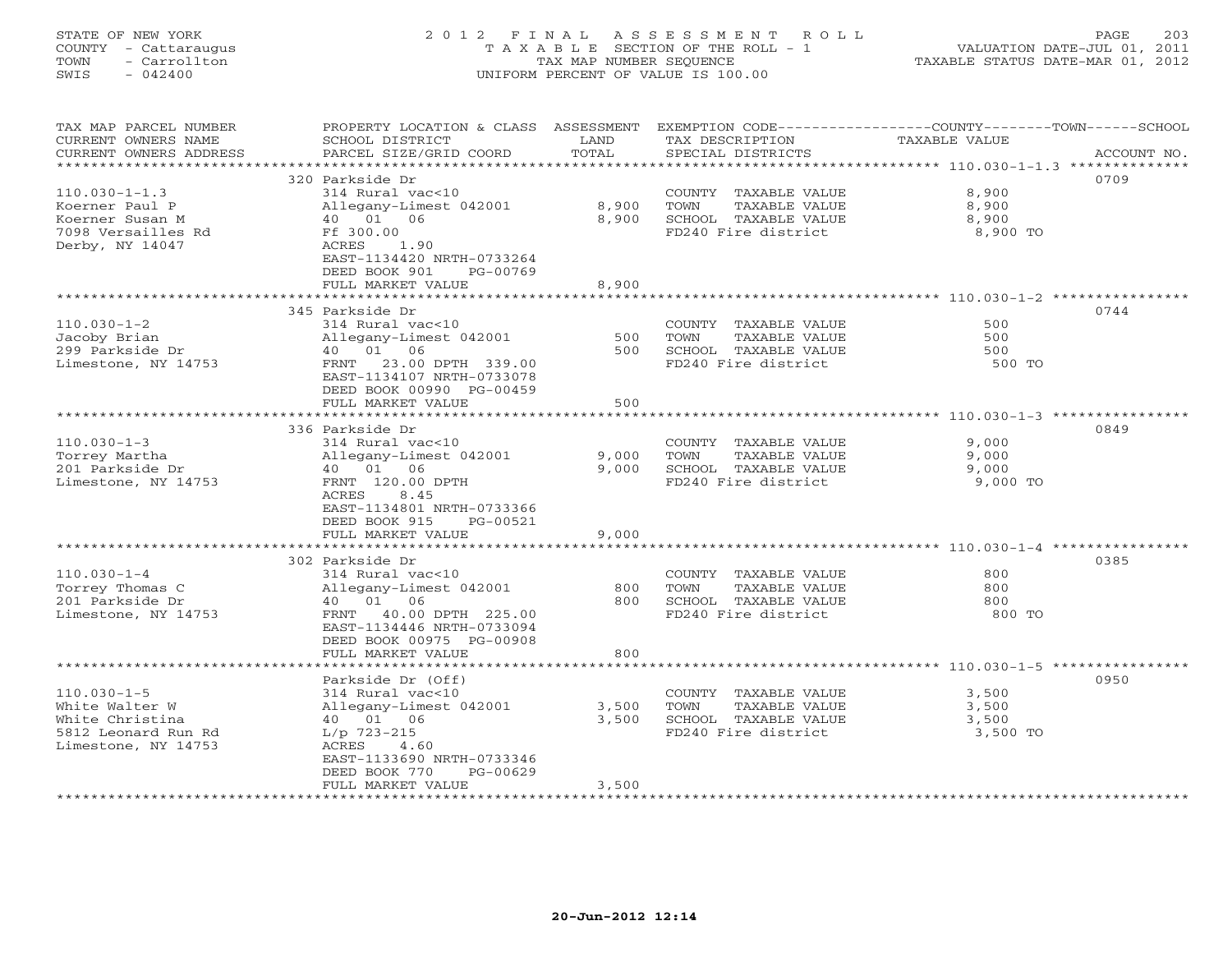| STATE OF NEW YORK    | 2012 FINAL ASSESSMENT ROLL            | 204<br>PAGE                      |
|----------------------|---------------------------------------|----------------------------------|
| COUNTY - Cattaraugus | T A X A B L E SECTION OF THE ROLL - 1 | VALUATION DATE-JUL 01, 2011      |
| TOWN<br>- Carrollton |                                       | TAXABLE STATUS DATE-MAR 01, 2012 |
| SWIS<br>$-042400$    |                                       | RPS150/V04/L015                  |
|                      | UNIFORM PERCENT OF VALUE IS 100.00    | CURRENT DATE 6/20/2012           |
|                      |                                       |                                  |

#### R O L L S U B S E C T I O N - - T O T A L S

#### \*\*\* S P E C I A L D I S T R I C T S U M M A R Y \*\*\*

| CODE | DISTRICT NAME                                           | TOTAL<br>PARCELS | EXTENSION<br>TYPE                   | EXTENSION<br><b>VALUE</b> | AD VALOREM<br><b>VALUE</b>     | EXEMPT<br>AMOUNT | TAXABLE<br>VALUE               |
|------|---------------------------------------------------------|------------------|-------------------------------------|---------------------------|--------------------------------|------------------|--------------------------------|
|      | WD241 Water Dist 1<br>WS240 Water/Sewer Di              |                  | 166 TOTAL<br>166 MOVTAX             |                           | 7206,000                       | 4,366            | 7201,634                       |
|      | DS240 Delinquent sew<br>FD240 Fire district             |                  | 28 MOVTAX<br>922 TOTAL              |                           | 38717,275                      |                  | 38717,275                      |
|      | FF242 Sewer fr ftg<br>SW241 Sewer<br>SW242 Sewer dist 1 |                  | 119 TOTAL<br>166 TOTAL<br>124 TOTAL |                           | 19,980<br>7206,000<br>4991,500 | 4,366            | 19,980<br>7201,634<br>4991,500 |

#### \*\*\* S C H O O L D I S T R I C T S U M M A R Y \*\*\*

| CODE             | DISTRICT NAME                           | TOTAL<br>PARCELS | ASSESSED<br>LAND     | ASSESSED<br>TOTAL     | EXEMPT<br>AMOUNT  | TOTAL<br>TAXABLE      | STAR<br>AMOUNT        | STAR<br>TAXABLE       |
|------------------|-----------------------------------------|------------------|----------------------|-----------------------|-------------------|-----------------------|-----------------------|-----------------------|
| 041600<br>042001 | Salamanca Central<br>Allegany-Limestone | 72<br>897        | 960,900<br>11186,849 | 3219,500<br>37041,025 | 17,500<br>517,896 | 3202,000<br>36523,129 | 1242,600<br>13931,475 | 1959,400<br>22591,654 |
|                  | $SUB - TO T AL$                         | 969              | 12147,749            | 40260,525             | 535,396           | 39725,129             | 15174,075             | 24551,054             |
|                  | TOTAL                                   | 969              | 12147,749            | 40260,525             | 535,396           | 39725,129             | 15174,075             | 24551,054             |

#### \*\*\* S Y S T E M C O D E S S U M M A R Y \*\*\*

#### NO SYSTEM EXEMPTIONS AT THIS LEVEL

#### \*\*\* E X E M P T I O N S U M M A R Y \*\*\*

| CODE  | DESCRIPTION | TOTAL<br>PARCELS | COUNTY  | TOWN   | SCHOOL |
|-------|-------------|------------------|---------|--------|--------|
| 41101 | VET C/T     |                  | 2,200   | 2,200  |        |
| 41103 | VET TOWN    | 11               |         | 24,000 |        |
| 41121 | WVET C/T    |                  | 19,575  |        |        |
| 41122 | WVET CO     | 42               | 354,791 |        |        |
| 41123 | WVET TOWN   |                  |         |        |        |
| 41131 | CVET C/T    |                  | 3,750   |        |        |
| 41132 | CVET CO     | 59               | 800,246 |        |        |
|       |             |                  |         |        |        |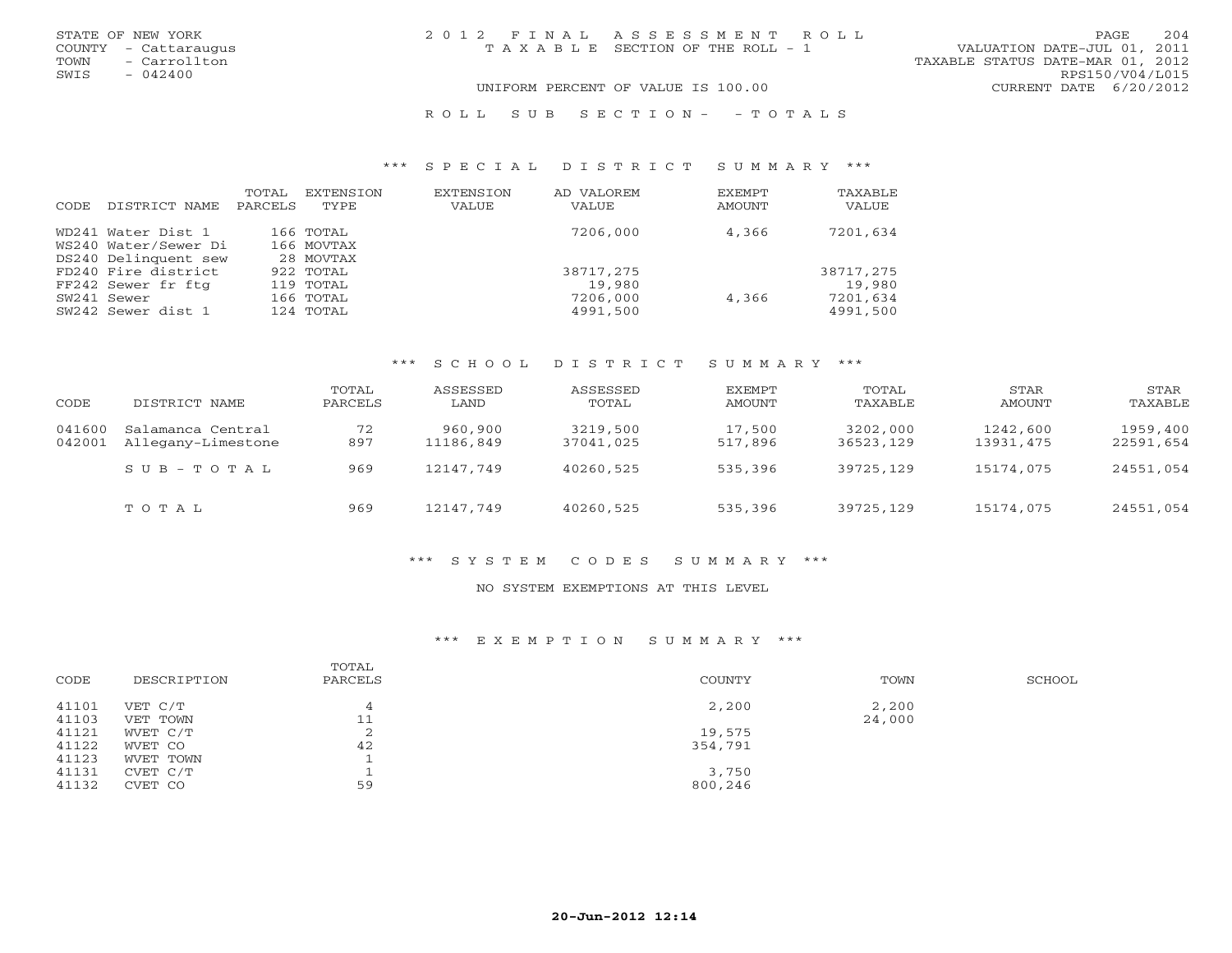| STATE OF NEW YORK    |              | 2012 FINAL ASSESSMENT ROLL            |                                  | PAGE                   | 205 |
|----------------------|--------------|---------------------------------------|----------------------------------|------------------------|-----|
| COUNTY - Cattaraugus |              | T A X A B L E SECTION OF THE ROLL - 1 | VALUATION DATE-JUL 01, 2011      |                        |     |
| TOWN                 | - Carrollton |                                       | TAXABLE STATUS DATE-MAR 01, 2012 |                        |     |
| SWIS<br>$-042400$    |              |                                       |                                  | RPS150/V04/L015        |     |
|                      |              | UNIFORM PERCENT OF VALUE IS 100.00    |                                  | CURRENT DATE 6/20/2012 |     |
|                      |              |                                       |                                  |                        |     |

#### R O L L S U B S E C T I O N - - T O T A L S

#### \*\*\* E X E M P T I O N S U M M A R Y \*\*\*

| CODE  | DESCRIPTION  | TOTAL<br>PARCELS | COUNTY   | TOWN    | SCHOOL    |
|-------|--------------|------------------|----------|---------|-----------|
| 41141 | DVET C/T     | 2                | 7,850    |         |           |
| 41142 | DVET CO      | 14               | 128,675  |         |           |
| 41400 | CLERGY       |                  | 4,500    | 4,500   | 4,500     |
| 41800 | AGED $C/T/S$ | 20               | 440,401  | 467,500 | 469,150   |
| 41801 | AGED C/T     |                  | 68,500   | 68,500  |           |
| 41802 | AGED C       | ∠                | 32,500   |         |           |
| 41804 | AGED S       |                  |          |         | 47,675    |
| 41834 | SR STAR      | 136              |          |         | 6138,975  |
| 41844 | SR ST MH     |                  |          |         | 10,000    |
| 41854 | RES STAR     | 314              |          |         | 9017,100  |
| 41864 | RES ST MH    |                  |          |         | 8,000     |
| 47610 | BUS C/T/S    | 5                | 14,071   | 14,071  | 14,071    |
|       | TOTAL        | 624              | 1877,059 | 580,771 | 15709,471 |

#### \*\*\* G R A N D T O T A L S \*\*\*

| <b>ROLL</b><br><b>SEC</b> | DESCRIPTION | TOTAL<br>PARCELS | <i><b>ASSESSED</b></i><br>∟AND | ASSESSED<br>TOTAL | TAXABLE<br>COUNTY | TAXABLE<br>TOWN | TAXABLE<br>SCHOOL | STAR<br>TAXABLE |
|---------------------------|-------------|------------------|--------------------------------|-------------------|-------------------|-----------------|-------------------|-----------------|
|                           | TAXABLE     | 969              | 12147.749                      | 40260,525         | 38383,466         | 39679,754       | 39725,129         | 24551,054       |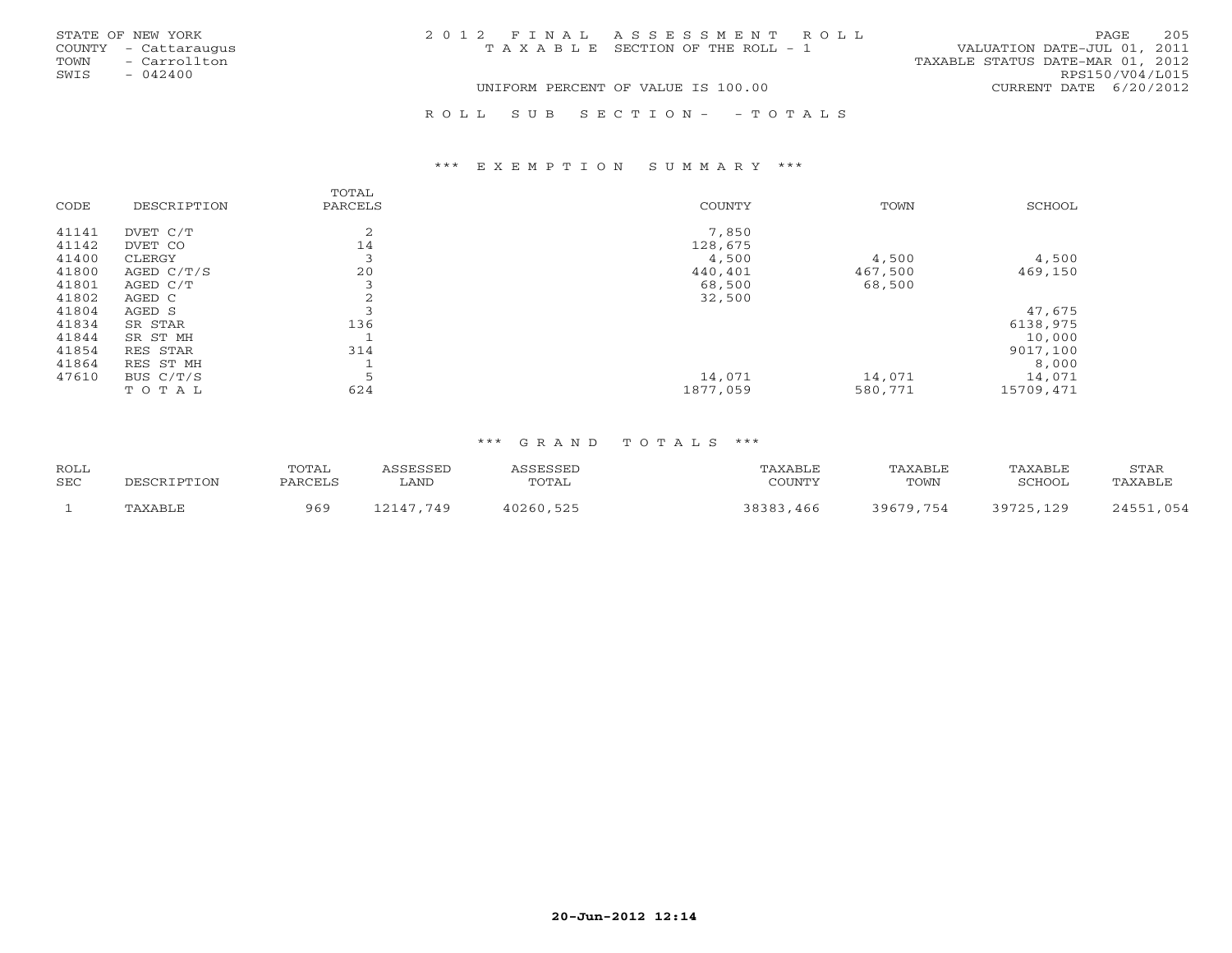| STATE OF NEW YORK |                      |  | 2012 FINAL ASSESSMENT ROLL                                                     |                                  | PAGE. | 206 |
|-------------------|----------------------|--|--------------------------------------------------------------------------------|----------------------------------|-------|-----|
|                   | COUNTY - Cattaraugus |  | T A X A B L E SECTION OF THE ROLL - 1 SUB-SECT - 1 VALUATION DATE-JUL 01, 2011 |                                  |       |     |
| TOWN              | - Carrollton         |  | TAX MAP NUMBER SEOUENCE                                                        | TAXABLE STATUS DATE-MAR 01, 2012 |       |     |
| SWIS              | $-042400$            |  | UNIFORM PERCENT OF VALUE IS 100.00                                             |                                  |       |     |

| TAX MAP PARCEL NUMBER   | PROPERTY LOCATION & CLASS ASSESSMENT |          |                         | EXEMPTION CODE-----------------COUNTY-------TOWN------SCHOOL |
|-------------------------|--------------------------------------|----------|-------------------------|--------------------------------------------------------------|
| CURRENT OWNERS NAME     | SCHOOL DISTRICT                      | LAND     | TAX DESCRIPTION         | TAXABLE VALUE                                                |
| CURRENT OWNERS ADDRESS  | PARCEL SIZE/GRID COORD               | TOTAL    | SPECIAL DISTRICTS       | ACCOUNT NO.                                                  |
| ********************    |                                      |          |                         |                                                              |
|                         | Closser Lease                        |          |                         | 1205                                                         |
| $92.004 - 1 - 1.71$     | 732 Oil-forced                       |          | COUNTY TAXABLE VALUE    | 1,966                                                        |
| P. H. Dieteman Oil Co.  | Allegany-Limest 042001               | $\circ$  | TOWN<br>TAXABLE VALUE   | 1,966                                                        |
| 1905 Chipmonk Rd        | 101.Bbls                             | 1,966    | SCHOOL TAXABLE VALUE    | 1,966                                                        |
| Allegany, NY 14706      | 150.w.                               |          | FD240 Fire district     | 1,966 TO                                                     |
|                         | ACRES<br>0.01                        |          |                         |                                                              |
|                         |                                      |          |                         |                                                              |
|                         | EAST-1142240 NRTH-0758985            |          |                         |                                                              |
|                         | FULL MARKET VALUE                    | 1,966    |                         |                                                              |
|                         | **************************           |          |                         |                                                              |
|                         | 1875 Chipmonk Rd                     |          |                         | 1420                                                         |
| $92.004 - 1 - 25.71$    | 731 Oil-natural                      |          | COUNTY<br>TAXABLE VALUE | 11,350                                                       |
| M. J. McCaffery Oil Co. | Allegany-Limest 042001               | $\circ$  | TOWN<br>TAXABLE VALUE   | 11,350                                                       |
| 1875 Chipmonk Rd        | ACRES 0.01                           | 11,350   | SCHOOL TAXABLE VALUE    | 11,350                                                       |
| Allegany, N Y, NY 14706 | FULL MARKET VALUE                    | 11,350   |                         |                                                              |
|                         |                                      |          |                         |                                                              |
|                         | Chipmonk Rd                          |          |                         | 0573                                                         |
| $92.004 - 1 - 26.71$    | 731 Oil-natural                      |          | COUNTY TAXABLE VALUE    | 21,674                                                       |
| Mccaffery & Krampf Oil  | Allegany-Limest 042001               | $\circ$  | TAXABLE VALUE<br>TOWN   | 21,674                                                       |
| 1875 Chipmonk Rd        | 420 BBLS                             | 21,674   | SCHOOL TAXABLE VALUE    | 21,674                                                       |
|                         |                                      |          |                         |                                                              |
| Allegany, NY 14706      | 12 Oil Wells                         |          | FD240 Fire district     | 21,674 TO                                                    |
|                         | $92.004 - 2 - 2.1$                   |          |                         |                                                              |
|                         | EAST-1143200 NRTH-0754715            |          |                         |                                                              |
|                         | FULL MARKET VALUE                    | 21,674   |                         |                                                              |
|                         |                                      |          |                         | **************** 92.004-1-26./3 **************               |
|                         | Chipmonk Rd                          |          |                         | 1101                                                         |
| $92.004 - 1 - 26.73$    | 731 Oil-natural                      |          | COUNTY TAXABLE VALUE    | 71,189                                                       |
| Mccaffery & Krampf Oil  | Allegany-Limest 042001               | $\Omega$ | TAXABLE VALUE<br>TOWN   | 71,189                                                       |
| Horse Shoe Lease        | 1600 Bbls                            | 71,189   | SCHOOL TAXABLE VALUE    | 71,189                                                       |
| 1875 Chipmonk Rd        | 12 OIL WELLS                         |          | FD240 Fire district     | 71,189 TO                                                    |
| Allegany, NY 14706      | ACRES<br>0.01                        |          |                         |                                                              |
|                         | EAST-1142280 NRTH-0756505            |          |                         |                                                              |
|                         | FULL MARKET VALUE                    | 71,189   |                         |                                                              |
|                         | *******************                  |          |                         | ************************* 92.004-1-28./1 *************       |
|                         |                                      |          |                         |                                                              |
|                         | S Nine Mile Rd                       |          |                         | 1228                                                         |
| $92.004 - 1 - 28.11$    | 731 Oil-natural                      |          | COUNTY TAXABLE VALUE    | 1,221                                                        |
| Roggenbaum J Oil Co     | Allegany-Limest 042001               | $\circ$  | TOWN<br>TAXABLE VALUE   | 1,221                                                        |
| Attn: Michael Mccaffery | 20 Bbls                              | 1,221    | SCHOOL TAXABLE VALUE    | 1,221                                                        |
| 1875 Chipmonk Rd        | 20 O.W.                              |          | FD240 Fire district     | 1,221 TO                                                     |
| Allegany, NY 14706      | ACRES<br>0.01                        |          |                         |                                                              |
|                         | EAST-1142030 NRTH-0758075            |          |                         |                                                              |
|                         | FULL MARKET VALUE                    | 1,221    |                         |                                                              |
|                         |                                      |          |                         |                                                              |
|                         |                                      |          |                         |                                                              |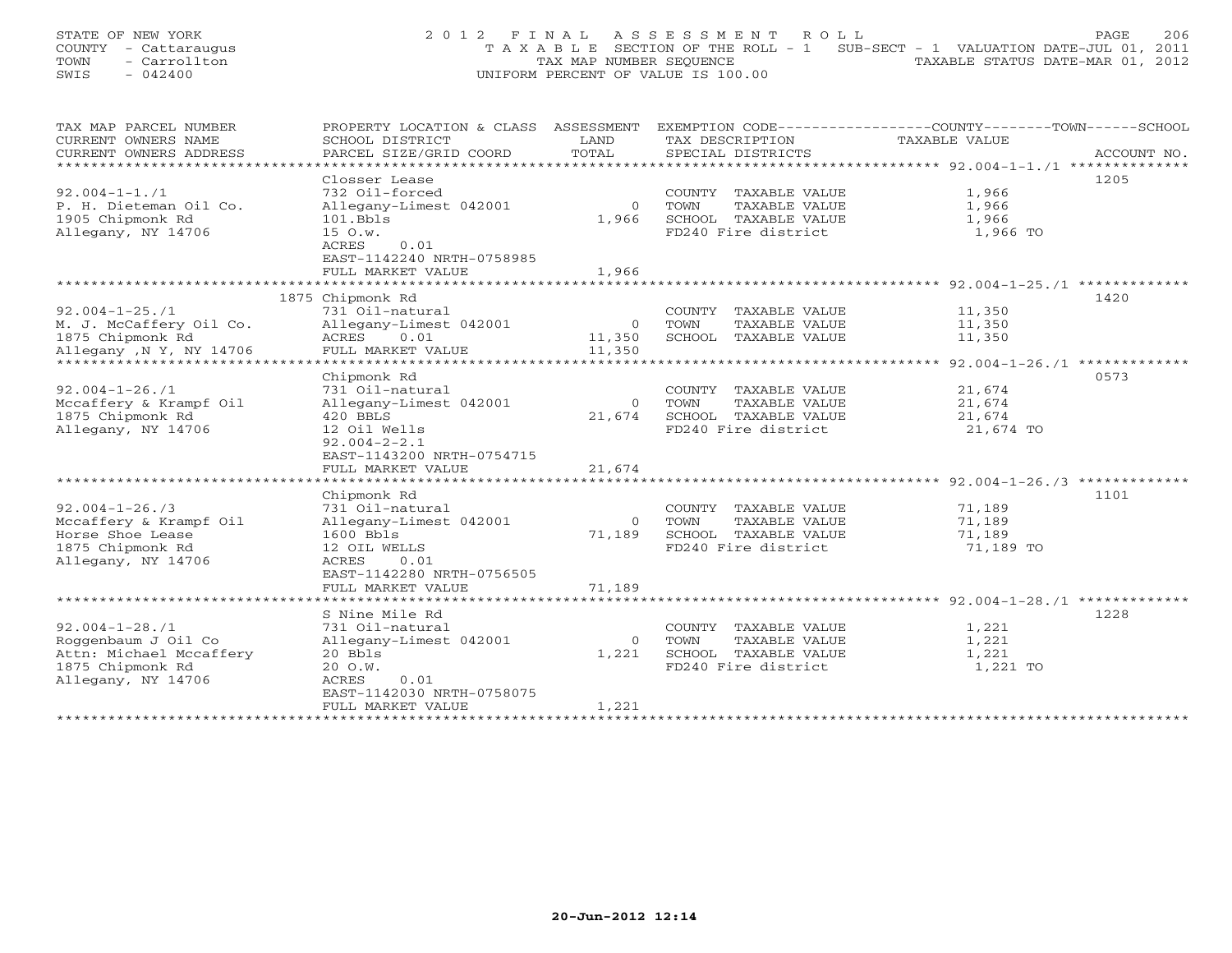STATE OF NEW YORK 2 0 1 2 F I N A L A S S E S S M E N T R O L L PAGE 207 COUNTY - Cattaraugus T A X A B L E SECTION OF THE ROLL - 1 SUB-SECT - 1 VALUATION DATE-JUL 01, 2011 TOWN - Carrollton - Carrollton TAX MAP NUMBER SEQUENCE TAXABLE STATUS DATE-MAR 01, 2012<br>
SWIS - 042400 - CARROLLTON TAXABLE STATUS DATE-MAR 01, 2012 SWIS - 042400 UNIFORM PERCENT OF VALUE IS 100.00

| TAX MAP PARCEL NUMBER   | PROPERTY LOCATION & CLASS ASSESSMENT |                |                         | EXEMPTION CODE-----------------COUNTY-------TOWN-----SCHOOL |             |
|-------------------------|--------------------------------------|----------------|-------------------------|-------------------------------------------------------------|-------------|
| CURRENT OWNERS NAME     | SCHOOL DISTRICT                      | LAND           | TAX DESCRIPTION         | TAXABLE VALUE                                               |             |
| CURRENT OWNERS ADDRESS  | PARCEL SIZE/GRID COORD               | TOTAL          | SPECIAL DISTRICTS       |                                                             | ACCOUNT NO. |
|                         |                                      |                |                         | **************** 92.004-2-10.1/1 ************               |             |
|                         | 1516 Chipmonk Rd                     |                |                         |                                                             | 613         |
| $92.004 - 2 - 10.1/1$   | 731 Oil-natural                      |                | COUNTY TAXABLE VALUE    | 2,094                                                       |             |
| Hydrocarbon Genertion   | Allegany-Limest 042001               | $\Omega$       | TAXABLE VALUE<br>TOWN   | 2,094                                                       |             |
| 221 Homer St.           | 07 01 06                             | 2,094          | SCHOOL TAXABLE VALUE    | 2,094                                                       |             |
|                         |                                      |                |                         |                                                             |             |
| Olean, NY 14760-1131    | 2195 total gas                       |                | FD240 Fire district     | 2,094 TO                                                    |             |
|                         | Ff 550.00                            |                |                         |                                                             |             |
|                         | FRNT 550.00 DPTH                     |                |                         |                                                             |             |
|                         | ACRES<br>0.01                        |                |                         |                                                             |             |
|                         | EAST-1148294 NRTH-0754968            |                |                         |                                                             |             |
|                         | DEED BOOK 205<br>PG-3001             |                |                         |                                                             |             |
|                         | FULL MARKET VALUE                    | 2,094          |                         |                                                             |             |
|                         |                                      |                |                         |                                                             |             |
|                         | Chipmonk Rd                          |                |                         |                                                             | 0599        |
| $101.002 - 1 - 6.72$    | 731 Oil-natural                      |                | COUNTY TAXABLE VALUE    | 61,589                                                      |             |
| Hemlock Oil & Gas       | Allegany-Limest 042001               | $\circ$        | TAXABLE VALUE<br>TOWN   | 61,589                                                      |             |
| Attn: Jeff Krieg        | 1668.38 Bbls                         | 61,589         | SCHOOL TAXABLE VALUE    | 61,589                                                      |             |
| 83 Rutherford Run       | Seneca-Innis Lease                   |                | FD240 Fire district     | 61,589 TO                                                   |             |
| PO Box 99               | EAST-1147250 NRTH-0748205            |                |                         |                                                             |             |
| Bradford, PA 16701      | FULL MARKET VALUE                    | 61,589         |                         |                                                             |             |
| *********************** |                                      |                |                         |                                                             |             |
|                         |                                      |                |                         |                                                             |             |
|                         | Town Of Carrollton                   |                |                         |                                                             | 0567        |
| $101.002 - 2 - .567$    | 732 Oil-forced                       |                | COUNTY TAXABLE VALUE    | $\mathbf{0}$                                                |             |
| Kinley Corportation     | Allegany-Limest 042001               |                | 0 TOWN<br>TAXABLE VALUE | $\mathbf{0}$                                                |             |
| PO Box 1190             | 07 01 06                             |                | 0 SCHOOL TAXABLE VALUE  | $\Omega$                                                    |             |
| Olean, NY 14760         | Royal On O Meara Farm                |                | FD240 Fire district     | $0$ TO                                                      |             |
|                         | DEED BOOK 890<br>PG-00013            |                |                         |                                                             |             |
|                         | FULL MARKET VALUE                    | $\circ$        |                         |                                                             |             |
|                         | *************************            |                |                         |                                                             |             |
|                         | Nichols Run Rd                       |                |                         |                                                             | 1213        |
| $101.004 - 2 - 12.71$   | 732 Oil-forced                       |                | COUNTY TAXABLE VALUE    | 37,308                                                      |             |
| Little Jay R            | Allegany-Limest 042001               | $\overline{0}$ | TOWN<br>TAXABLE VALUE   | 37,308                                                      |             |
| 5460 Nichols Run Rd     | 610 BBLS                             | 37,308         | SCHOOL TAXABLE VALUE    | 37,308                                                      |             |
| Limestone, NY 14753     | Pfouts #1                            |                | FD240 Fire district     | 37,308 TO                                                   |             |
|                         | ACRES<br>0.01                        |                |                         |                                                             |             |
|                         |                                      |                |                         |                                                             |             |
|                         | EAST-1144130 NRTH-0736545            |                |                         |                                                             |             |
|                         | FULL MARKET VALUE                    | 37,308         |                         |                                                             |             |
|                         |                                      |                |                         |                                                             |             |
|                         | Nichols Run Rd                       |                |                         |                                                             | 0582        |
| $101.004 - 2 - 14.72$   | 732 Oil-forced                       |                | COUNTY TAXABLE VALUE    | 58,712                                                      |             |
| Little Jay R            | Allegany-Limest 042001               | $\overline{0}$ | TOWN<br>TAXABLE VALUE   | 58,712                                                      |             |
| 5460 Nichols Run Rd     | 820 Bbls                             | 58,712         | SCHOOL TAXABLE VALUE    | 58,712                                                      |             |
| Limestone, NY 14753     | Pfouts 11                            |                | FD240 Fire district     | 58,712 TO                                                   |             |
|                         | 8 O.W                                |                |                         |                                                             |             |
|                         | ACRES<br>0.01                        |                |                         |                                                             |             |
|                         | EAST-1142670 NRTH-0736975            |                |                         |                                                             |             |
|                         | DEED BOOK 10126 PG-5003              |                |                         |                                                             |             |
|                         | FULL MARKET VALUE                    | 58,712         |                         |                                                             |             |
|                         |                                      |                |                         |                                                             |             |
|                         |                                      |                |                         |                                                             |             |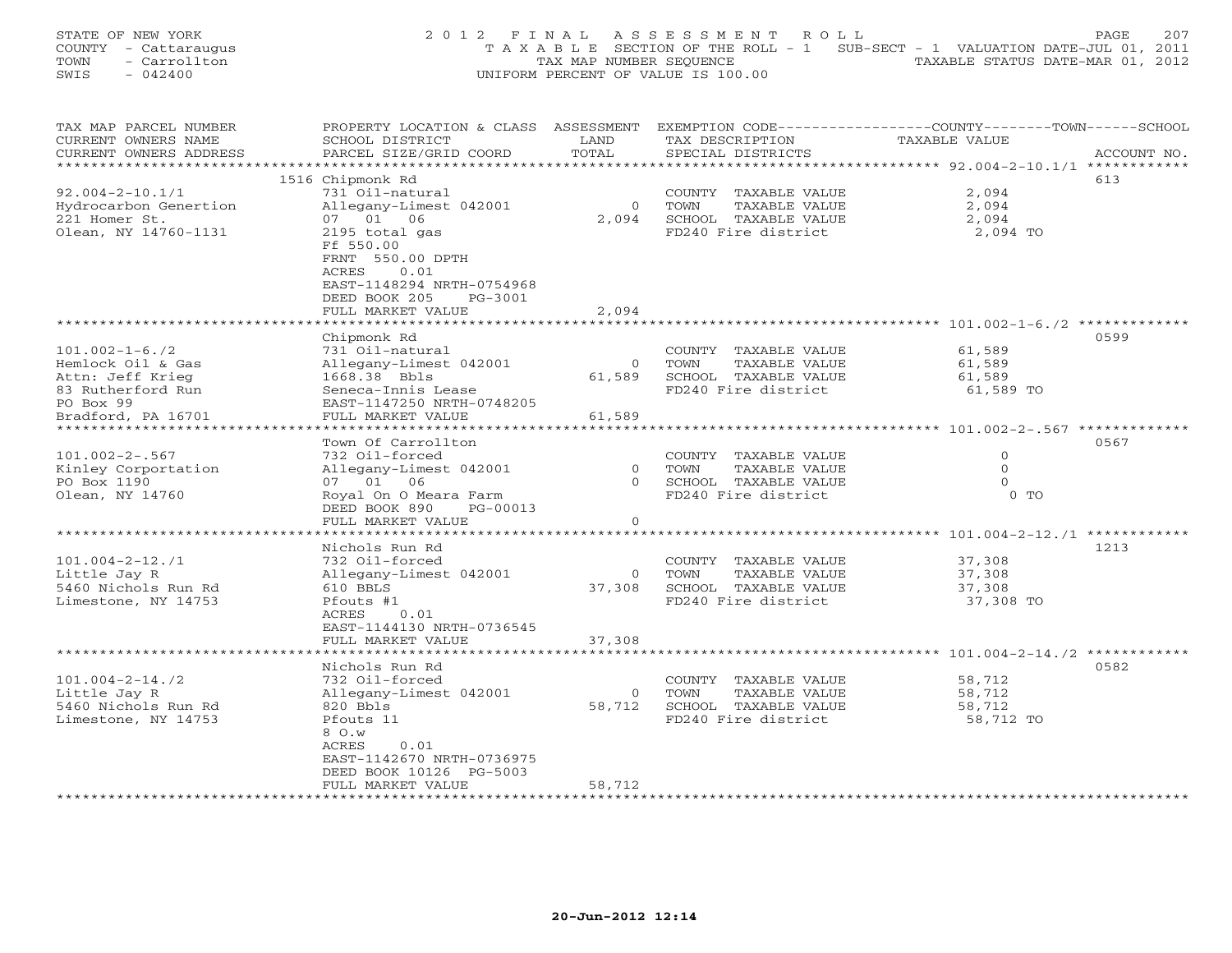STATE OF NEW YORK 2 0 1 2 F I N A L A S S E S S M E N T R O L L PAGE 208 COUNTY - Cattaraugus T A X A B L E SECTION OF THE ROLL - 1 SUB-SECT - 1 VALUATION DATE-JUL 01, 2011 TOWN - Carrollton - Carrollton TAX MAP NUMBER SEQUENCE TAXABLE STATUS DATE-MAR 01, 2012<br>
SWIS - 042400 - CARROLLTON TAXABLE STATUS DATE-MAR 01, 2012 SWIS - 042400 UNIFORM PERCENT OF VALUE IS 100.00

| TAX MAP PARCEL NUMBER   | PROPERTY LOCATION & CLASS ASSESSMENT |                | EXEMPTION CODE-----------------COUNTY-------TOWN------SCHOOL |               |             |
|-------------------------|--------------------------------------|----------------|--------------------------------------------------------------|---------------|-------------|
| CURRENT OWNERS NAME     | SCHOOL DISTRICT                      | LAND           | TAX DESCRIPTION                                              | TAXABLE VALUE |             |
| CURRENT OWNERS ADDRESS  | PARCEL SIZE/GRID COORD               | TOTAL          | SPECIAL DISTRICTS                                            |               | ACCOUNT NO. |
| *******************     |                                      |                |                                                              |               |             |
|                         | Nichols Run Rd                       |                |                                                              |               | 1178        |
| $101.004 - 2 - 15.71$   | 732 Oil-forced                       |                | COUNTY TAXABLE VALUE                                         | 3,975         |             |
| Synergy                 | Allegany-Limest 042001               | $\overline{0}$ | TOWN<br>TAXABLE VALUE                                        | 3,975         |             |
| PO Box 449              | $225$ Bbls                           | 3,975          | SCHOOL TAXABLE VALUE                                         | 3,975         |             |
| Pleasantville, PA 16341 | 11 O.w                               |                | FD240 Fire district                                          | 3,975 TO      |             |
|                         | Lippert-Wedge Prop                   |                |                                                              |               |             |
|                         | 0.01<br>ACRES                        |                |                                                              |               |             |
|                         | EAST-1141920 NRTH-0736995            |                |                                                              |               |             |
|                         | FULL MARKET VALUE                    | 3,975          |                                                              |               |             |
|                         |                                      |                |                                                              |               |             |
|                         | 5550 Nichols Run Rd                  |                |                                                              |               | 1128        |
| $101.004 - 2 - 18.72$   | 731 Oil-natural                      |                | COUNTY TAXABLE VALUE                                         | 4,596         |             |
| Winger Philip-Diane E   |                                      | $\Omega$       | TAXABLE VALUE<br>TOWN                                        | 4,596         |             |
|                         | Allegany-Limest 042001               |                |                                                              |               |             |
| 5560 Nichols Run        | $106$ Bbls                           | 4,596          | SCHOOL TAXABLE VALUE                                         | 4,596         |             |
| Limestone, NY 14753     | 3 O.w.                               |                | FD240 Fire district                                          | 4,596 TO      |             |
|                         | ACRES<br>0.01                        |                |                                                              |               |             |
|                         | EAST-1140150 NRTH-0736905            |                |                                                              |               |             |
|                         | FULL MARKET VALUE                    | 4,596          |                                                              |               |             |
|                         | ***********************              |                |                                                              |               |             |
|                         | Parkside Dr                          |                |                                                              |               | 0560        |
| $109.000 - 1 - 5.72$    | 731 Oil-natural                      |                | COUNTY TAXABLE VALUE                                         | 4,983         |             |
| Copper Ridge Co         | Allegany-Limest 042001               | $\circ$        | TAXABLE VALUE<br>TOWN                                        | 4,983         |             |
| PO Box 626              | 103 barrels                          | 4,983          | SCHOOL TAXABLE VALUE                                         | 4,983         |             |
| Olean, NY 14760         | E & B And Hill Lease                 |                | FD240 Fire district                                          | 4,983 TO      |             |
|                         | 18 O.w                               |                |                                                              |               |             |
|                         | <b>ACRES</b><br>0.01                 |                |                                                              |               |             |
|                         | EAST-1128690 NRTH-0729304            |                |                                                              |               |             |
|                         | DEED BOOK 00972 PG-00262             |                |                                                              |               |             |
|                         | FULL MARKET VALUE                    | 4,983          |                                                              |               |             |
|                         | ********************                 | ************   |                                                              |               |             |
|                         | Parkside Dr.                         |                |                                                              |               | 1409        |
| $110.001 - 1 - 3.71$    | 731 Oil-natural                      |                | COUNTY TAXABLE VALUE                                         | 1096,760      |             |
| Dallas Energy, LLC      | Allegany-Limest 042001               | $\circ$        | TOWN<br>TAXABLE VALUE                                        | 1096,760      |             |
| 103 South Kendall Ave   | 20121 Bbls Oil                       | 1096,760       | SCHOOL TAXABLE VALUE                                         | 1096,760      |             |
| Bradford, PA 16701      | ACRES<br>0.01                        |                |                                                              |               |             |
|                         | FULL MARKET VALUE                    | 1096,760       |                                                              |               |             |
|                         |                                      |                |                                                              |               |             |
|                         | Hillside Dr                          |                |                                                              |               | 1408        |
|                         |                                      |                |                                                              |               |             |
| $110.001 - 1 - 15.71$   | 731 Oil-natural                      |                | COUNTY TAXABLE VALUE                                         | 2486,626      |             |
| McCracken Carl A        | Allegany-Limest 042001               | $\overline{0}$ | TOWN<br>TAXABLE VALUE                                        | 2486,626      |             |
| 189 Harrisburg Run Rd   | 40,273 barrels                       | 2486,626       | SCHOOL TAXABLE VALUE                                         | 2486,626      |             |
| Bradford, PA 16701      | includes all leases                  |                |                                                              |               |             |
|                         | ACRES<br>0.01                        |                |                                                              |               |             |
|                         | FULL MARKET VALUE                    | 2486,626       |                                                              |               |             |
|                         |                                      |                |                                                              |               |             |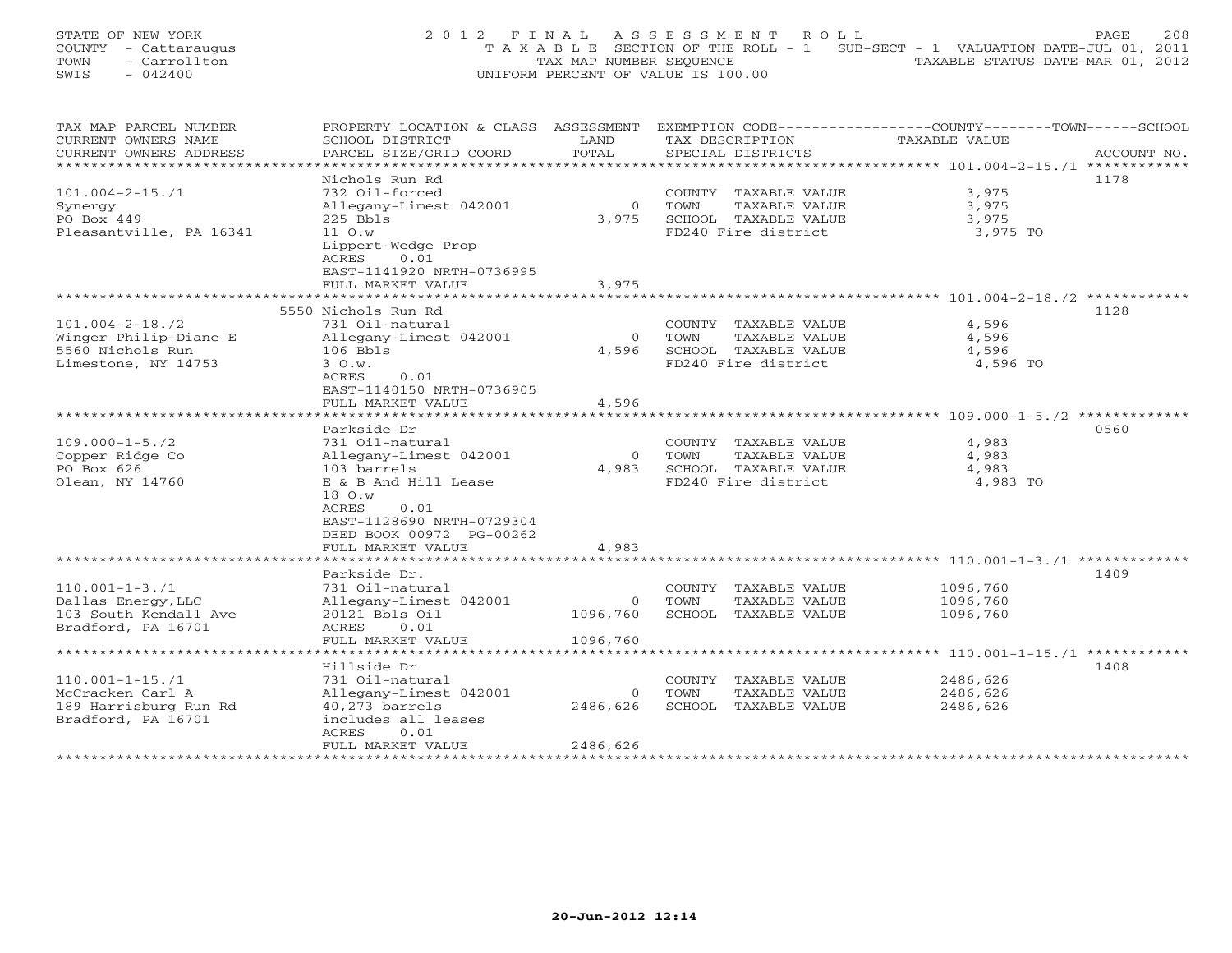STATE OF NEW YORK 20 2 0 1 2 F I N A L A S S E S S M E N T R O L L PAGE 209 COUNTY - Cattaraugus T A X A B L E SECTION OF THE ROLL - 1 SUB-SECT - 1 VALUATION DATE-JUL 01, 2011 TOWN - Carrollton - Carrollton TAX MAP NUMBER SEQUENCE TAXABLE STATUS DATE-MAR 01, 2012<br>
SWIS - 042400 - CARROLLTON TAXABLE STATUS DATE-MAR 01, 2012 SWIS - 042400 UNIFORM PERCENT OF VALUE IS 100.00

| TAX MAP PARCEL NUMBER     | PROPERTY LOCATION & CLASS ASSESSMENT |                |                             | EXEMPTION CODE-----------------COUNTY-------TOWN------SCHOOL |             |
|---------------------------|--------------------------------------|----------------|-----------------------------|--------------------------------------------------------------|-------------|
| CURRENT OWNERS NAME       | SCHOOL DISTRICT                      | LAND           | TAX DESCRIPTION             | TAXABLE VALUE                                                |             |
| CURRENT OWNERS ADDRESS    | PARCEL SIZE/GRID COORD               | TOTAL          | SPECIAL DISTRICTS           |                                                              | ACCOUNT NO. |
|                           |                                      |                |                             |                                                              |             |
|                           | Parkside Dr                          |                |                             |                                                              | 0575        |
| $110.001 - 2 - 1.1/4$     | 731 Oil-natural                      |                | COUNTY TAXABLE VALUE        | 6,361                                                        |             |
| Torrey Martha             | Allegany-Limest 042001               | $\Omega$       | TOWN<br>TAXABLE VALUE       | 6,361                                                        |             |
| 201 Parkside Dr           | 466 BBLS                             | 6,361          | SCHOOL TAXABLE VALUE        | 6,361                                                        |             |
| Limestone, NY 14753       | 8 O.w.                               |                | FD240 Fire district         | 6,361 TO                                                     |             |
|                           | EAST-1133990 NRTH-0731475            |                |                             |                                                              |             |
|                           | FULL MARKET VALUE                    | 6,361          |                             |                                                              |             |
|                           |                                      |                |                             |                                                              |             |
|                           |                                      |                |                             |                                                              |             |
|                           | So Main St                           |                |                             |                                                              | 1367        |
| $110.001 - 2 - 14.74$     | 731 Oil-natural                      |                | COUNTY TAXABLE VALUE        | 42,878                                                       |             |
| Allen John D              | Allegany-Limest 042001               | $\circ$        | TOWN<br>TAXABLE VALUE       | 42,878                                                       |             |
| 24 Narrow Gauge Rd        | 594 Eakin Lease                      | 42,878         | SCHOOL TAXABLE VALUE        | 42,878                                                       |             |
| Bradford, PA 16701        | 384.72 McCray 2 Lease                |                |                             |                                                              |             |
|                           | ACRES<br>0.01                        |                |                             |                                                              |             |
|                           | FULL MARKET VALUE                    | 42,878         |                             |                                                              |             |
|                           | *******************                  | ***********    |                             | ********************* 110.001-2-14.75 *************          |             |
|                           | So Main                              |                |                             |                                                              | 1368        |
| $110.001 - 2 - 14.75$     | 731 Oil-natural                      |                | COUNTY TAXABLE VALUE        | 860,415                                                      |             |
| Plateau Energy Inc.       | Allegany-Limest 042001               | $\circ$        | TOWN<br>TAXABLE VALUE       | 860,415                                                      |             |
|                           |                                      |                |                             |                                                              |             |
| PO Box 1253               | 12705 Bbls                           | 860,415        | SCHOOL TAXABLE VALUE        | 860,415                                                      |             |
| Bradford, PA 16701        | ACRES<br>0.01                        |                |                             |                                                              |             |
|                           | FULL MARKET VALUE                    | 860,415        |                             |                                                              |             |
|                           | ******************                   |                |                             | *********** 110.001-2-16.1/3 **********                      |             |
|                           | S Main St                            |                |                             |                                                              | 1184        |
| $110.001 - 2 - 16.1/3$    | 731 Oil-natural                      |                | COUNTY TAXABLE VALUE        | 46,482                                                       |             |
| Synergy Oil & Gas Inc     | Allegany-Limest 042001               | $\overline{0}$ | TAXABLE VALUE<br>TOWN       | 46,482                                                       |             |
| PO Box 449                | 870 Bbls                             |                | 46,482 SCHOOL TAXABLE VALUE | 46,482                                                       |             |
| Pleasantville, PA 16341   | Goodman Prop-24 O.w.                 |                | FD240 Fire district         | 46,482 TO                                                    |             |
|                           | ACRES<br>0.01                        |                |                             |                                                              |             |
|                           | EAST-1139280 NRTH-0729775            |                |                             |                                                              |             |
|                           | FULL MARKET VALUE                    | 46,482         |                             |                                                              |             |
|                           |                                      |                |                             |                                                              |             |
|                           |                                      |                |                             |                                                              |             |
|                           | 2 Parkside Dr                        |                |                             |                                                              | 0634        |
| $110.001 - 2 - 26.72$     | 734 Junk well                        |                | COUNTY TAXABLE VALUE        | $\circ$                                                      |             |
| Williams Dennis J-Stacy M | Allegany-Limest 042001               | $\circ$        | TAXABLE VALUE<br>TOWN       | $\circ$                                                      |             |
| 22 Parkside Dr            | $\Omega$<br>Bbls                     | $\cap$         | SCHOOL TAXABLE VALUE        | $\Omega$                                                     |             |
| Limestone, NY 14753       | 8 O.w.                               |                | FD240 Fire district         | $0$ TO                                                       |             |
|                           | 0.01<br>ACRES                        |                |                             |                                                              |             |
|                           | EAST-1136500 NRTH-0728755            |                |                             |                                                              |             |
|                           | FULL MARKET VALUE                    | $\Omega$       |                             |                                                              |             |
|                           |                                      |                |                             |                                                              |             |
|                           | Nichols Run Rd                       |                |                             |                                                              | 1226        |
| $110.002 - 1 - 1.1/1$     | 731 Oil-natural                      |                | COUNTY TAXABLE VALUE        | 16,014                                                       |             |
| White Walter W-Christina  | Allegany-Limest 042001               | $\overline{0}$ | TOWN<br>TAXABLE VALUE       | 16,014                                                       |             |
|                           | 331barrel                            | 16,014         |                             |                                                              |             |
| 5812 Leonard Run Rd       |                                      |                | SCHOOL TAXABLE VALUE        | 16,014                                                       |             |
| Limestone, NY 14753       | 5 O.w.                               |                | FD240 Fire district         | 16,014 TO                                                    |             |
|                           | ACRES<br>0.01                        |                |                             |                                                              |             |
|                           | EAST-1138560 NRTH-0736905            |                |                             |                                                              |             |
|                           | FULL MARKET VALUE                    | 16,014         |                             |                                                              |             |
|                           |                                      |                |                             |                                                              |             |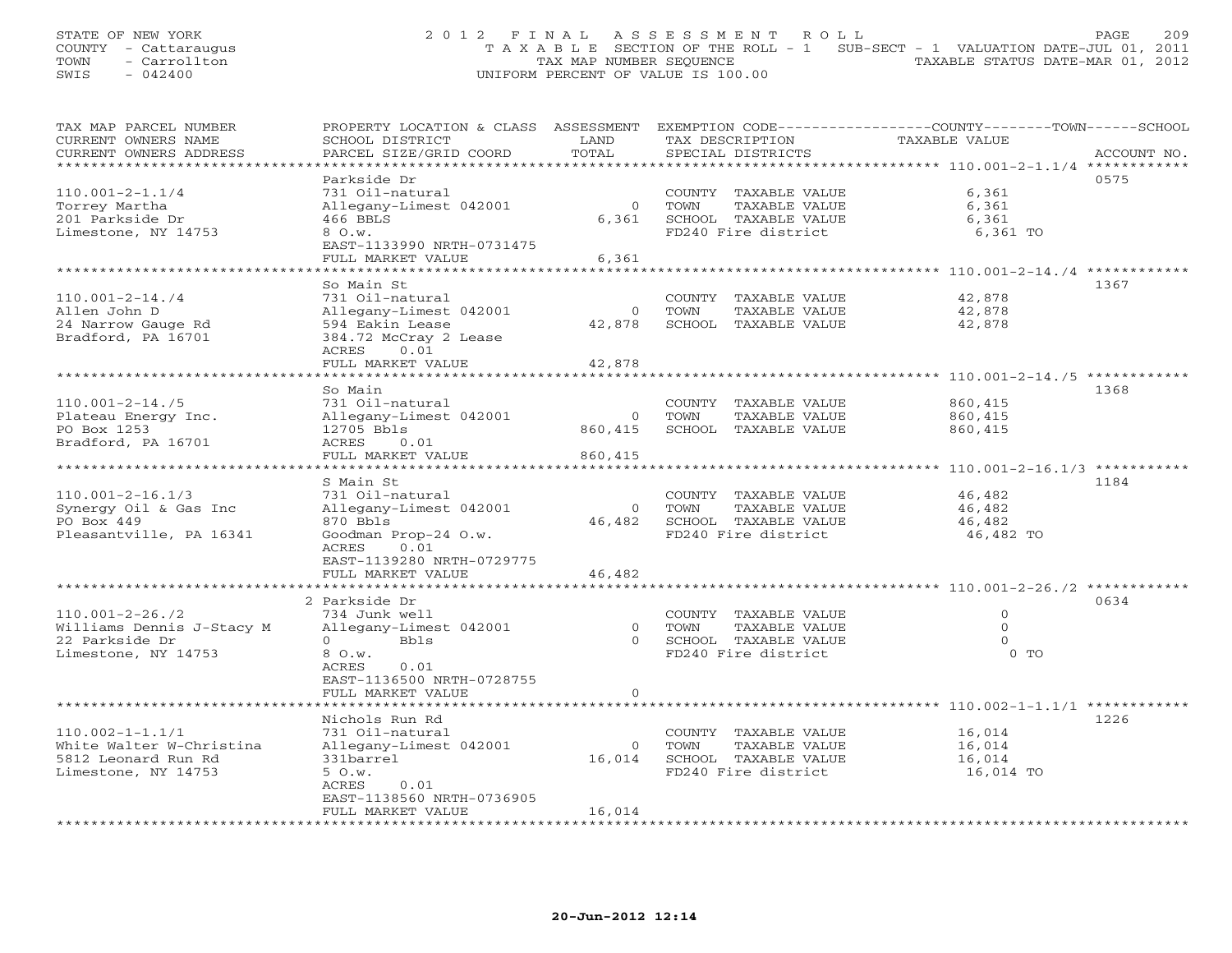STATE OF NEW YORK 2 0 1 2 F I N A L A S S E S S M E N T R O L L PAGE 210 COUNTY - Cattaraugus T A X A B L E SECTION OF THE ROLL - 1 SUB-SECT - 1 VALUATION DATE-JUL 01, 2011 TOWN - Carrollton - Carrollton TAX MAP NUMBER SEQUENCE TAXABLE STATUS DATE-MAR 01, 2012<br>
SWIS - 042400 - CARROLLTON TAXABLE STATUS DATE-MAR 01, 2012 SWIS - 042400 UNIFORM PERCENT OF VALUE IS 100.00

| TAX MAP PARCEL NUMBER   | PROPERTY LOCATION & CLASS ASSESSMENT |                |                       | EXEMPTION CODE-----------------COUNTY-------TOWN------SCHOOL |
|-------------------------|--------------------------------------|----------------|-----------------------|--------------------------------------------------------------|
| CURRENT OWNERS NAME     | SCHOOL DISTRICT                      | LAND           | TAX DESCRIPTION       | TAXABLE VALUE                                                |
| CURRENT OWNERS ADDRESS  | PARCEL SIZE/GRID COORD               | TOTAL          | SPECIAL DISTRICTS     | ACCOUNT NO.                                                  |
| ********************    | **********************               |                |                       |                                                              |
|                         | Nichols Run Rd                       |                |                       | 1119                                                         |
| $110.002 - 1 - 2.1/2$   | 731 Oil-natural                      |                | COUNTY TAXABLE VALUE  | 18,384                                                       |
| Shultz Oil Co MK        | Allegany-Limest 042001               | $\overline{0}$ | TOWN<br>TAXABLE VALUE | 18,384                                                       |
| 5567 Nichols Run Rd     | 446 BBLS                             | 18,384         | SCHOOL TAXABLE VALUE  | 18,384                                                       |
| Limestone, NY 14753     | 16 O W                               |                | FD240 Fire district   | 18,384 TO                                                    |
|                         | ACRES<br>0.01                        |                |                       |                                                              |
|                         | EAST-1139210 NRTH-0736035            |                |                       |                                                              |
|                         | DEED BOOK 800<br>PG-00418            |                |                       |                                                              |
|                         | FULL MARKET VALUE                    | 18,384         |                       |                                                              |
|                         |                                      |                |                       |                                                              |
|                         | 5557 Nichols Run Rd                  |                |                       | 1121                                                         |
| $110.002 - 1 - 4.72$    | 731 Oil-natural                      |                | COUNTY TAXABLE VALUE  | 8,031                                                        |
| Vanscoy James S         | Allegany-Limest 042001               | $\circ$        | TOWN<br>TAXABLE VALUE | 8,031                                                        |
| Van Scoy Regina         | 101.8 Bbls                           | 8,031          | SCHOOL TAXABLE VALUE  | 8,031                                                        |
| 5557 Nichols Run Rd     | 3 O.w.                               |                | FD240 Fire district   | 8,031 TO                                                     |
| Limestone, NY 14753     | 0.01<br>ACRES                        |                |                       |                                                              |
|                         | EAST-1140150 NRTH-0736025            |                |                       |                                                              |
|                         | FULL MARKET VALUE                    | 8,031          |                       |                                                              |
|                         |                                      |                |                       |                                                              |
|                         | 5465 Nichols Run Rd                  |                |                       | 1146                                                         |
| $110.002 - 1 - 10.72$   | 731 Oil-natural                      |                | COUNTY TAXABLE VALUE  | 12,397                                                       |
| White John P            |                                      | $\overline{0}$ | TAXABLE VALUE<br>TOWN |                                                              |
|                         | Allegany-Limest 042001               |                |                       | 12,397                                                       |
| 5469 Nichols Run Rd     | $203$ BBLS                           | 12,397         | SCHOOL TAXABLE VALUE  | 12,397                                                       |
| Limestone, NY 14753     | 1 O.w.                               |                | FD240 Fire district   | 12,397 TO                                                    |
|                         | ACRES<br>0.01                        |                |                       |                                                              |
|                         | EAST-1141340 NRTH-0735715            |                |                       |                                                              |
|                         | FULL MARKET VALUE                    | 12,397         |                       |                                                              |
|                         |                                      |                |                       |                                                              |
|                         | 31-009 Nichols Run Rd                |                |                       | 1275                                                         |
| $110.002 - 1 - 12.71$   | 731 Oil-natural                      |                | COUNTY TAXABLE VALUE  | 20,764                                                       |
| White John P            | Allegany-Limest 042001               | $\overline{0}$ | TOWN<br>TAXABLE VALUE | 20,764                                                       |
| 5469 Nichols Run Rd     | 340 BBLS                             | 20,764         | SCHOOL TAXABLE VALUE  | 20,764                                                       |
| Limestone, NY 14753     | ACRES<br>0.01                        |                | FD240 Fire district   | 20,764 TO                                                    |
|                         | EAST-1141600 NRTH-0733675            |                |                       |                                                              |
|                         | FULL MARKET VALUE                    | 20,764         |                       |                                                              |
|                         |                                      |                |                       |                                                              |
|                         | Nichols Run Rd                       |                |                       | 1180                                                         |
| $110.002 - 1 - 13.1/3$  | 732 Oil-forced                       |                | COUNTY TAXABLE VALUE  | 41,466                                                       |
| Synergy Oil & Gas Inc   | Allegany-Limest 042001               | $\circ$        | TOWN<br>TAXABLE VALUE | 41,466                                                       |
| PO Box 449              | Bucher                               | 41,466         | SCHOOL TAXABLE VALUE  | 41,466                                                       |
| Pleasantville, PA 16341 | Bbls 675                             |                | FD240 Fire district   | 41,466 TO                                                    |
|                         | ACRES<br>0.01                        |                |                       |                                                              |
|                         | EAST-1142170 NRTH-0733685            |                |                       |                                                              |
|                         | FULL MARKET VALUE                    | 41,466         |                       |                                                              |
|                         | ********************                 |                |                       |                                                              |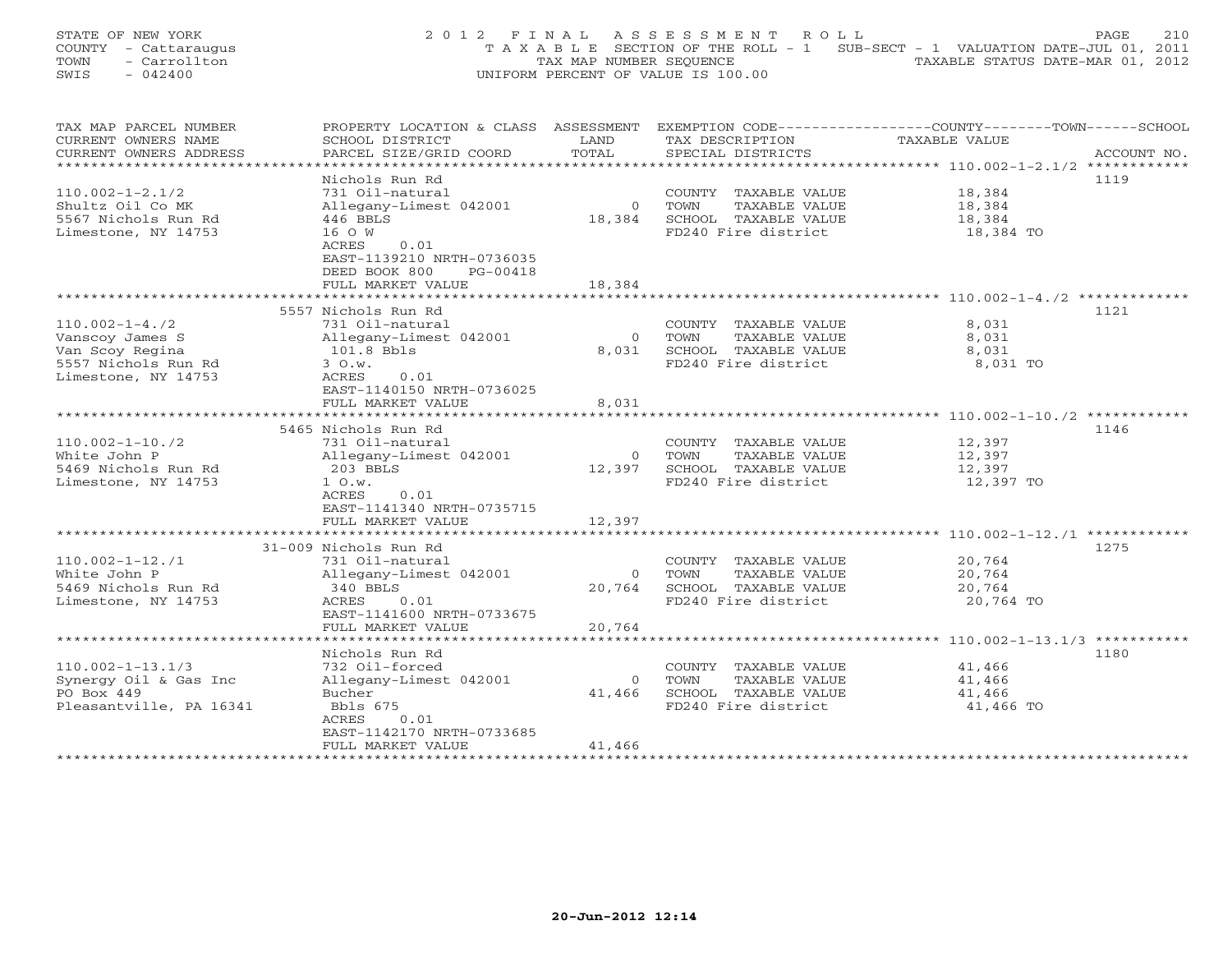STATE OF NEW YORK 2 0 1 2 F I N A L A S S E S S M E N T R O L L PAGE 211 COUNTY - Cattaraugus T A X A B L E SECTION OF THE ROLL - 1 SUB-SECT - 1 VALUATION DATE-JUL 01, 2011 TOWN - Carrollton - Carrollton TAX MAP NUMBER SEQUENCE TAXABLE STATUS DATE-MAR 01, 2012<br>
SWIS - 042400 - CARROLLTON TAXABLE STATUS DATE-MAR 01, 2012 SWIS - 042400 UNIFORM PERCENT OF VALUE IS 100.00

| TAX MAP PARCEL NUMBER                             | PROPERTY LOCATION & CLASS ASSESSMENT EXEMPTION CODE----------------COUNTY-------TOWN------SCHOOL |                |                                                   |                              |             |
|---------------------------------------------------|--------------------------------------------------------------------------------------------------|----------------|---------------------------------------------------|------------------------------|-------------|
| CURRENT OWNERS NAME                               | SCHOOL DISTRICT                                                                                  | LAND           | TAX DESCRIPTION                                   | TAXABLE VALUE                |             |
| CURRENT OWNERS ADDRESS<br>*********************** | PARCEL SIZE/GRID COORD                                                                           | TOTAL          | SPECIAL DISTRICTS                                 |                              | ACCOUNT NO. |
|                                                   | 31-009 Nichols Run Rd                                                                            |                |                                                   |                              | 1257        |
| $110.002 - 1 - 13.1/4$                            | 731 Oil-natural                                                                                  |                | COUNTY TAXABLE VALUE                              | 14,901                       |             |
| JJ Bucher Producing                               | Allegany-Limest 042001                                                                           | $\circ$        | TOWN<br>TAXABLE VALUE                             | 14,901                       |             |
| 2568 Bells Run Rd                                 | 290 BBLS                                                                                         | 14,901         | SCHOOL TAXABLE VALUE                              | 14,901                       |             |
| Shinglehouse, PA 16748                            | Wedge Lease                                                                                      |                | FD240 Fire district                               | 14,901 TO                    |             |
|                                                   | ACRES<br>0.01                                                                                    |                |                                                   |                              |             |
|                                                   | EAST-1142170 NRTH-0733685                                                                        |                |                                                   |                              |             |
|                                                   | FULL MARKET VALUE                                                                                | 14,901         |                                                   |                              |             |
|                                                   |                                                                                                  |                |                                                   |                              |             |
|                                                   | Nichols Run Rd                                                                                   |                |                                                   |                              | 0559        |
| $110.002 - 1 - 18.72$                             | 732 Oil-forced                                                                                   |                | COUNTY TAXABLE VALUE                              | $\circ$                      |             |
| Shannon Roy                                       | Allegany-Limest 042001                                                                           | $\overline{0}$ | TAXABLE VALUE<br>TOWN                             | $\mathbf{0}$                 |             |
| 2857 State Rt. 247                                | Hill Lease                                                                                       | $\Omega$       | SCHOOL TAXABLE VALUE                              | $\Omega$                     |             |
| Manchester, OH 45144                              | 18 O.w                                                                                           |                | FD240 Fire district                               | 0 <sub>0</sub>               |             |
|                                                   | EAST-1143750 NRTH-0734485                                                                        |                |                                                   |                              |             |
|                                                   | DEED BOOK 10127 PG-5003<br>FULL MARKET VALUE                                                     | $\mathbf{0}$   |                                                   |                              |             |
|                                                   |                                                                                                  |                |                                                   |                              |             |
|                                                   | Nichols Run Rd                                                                                   |                |                                                   |                              | 1129        |
| $110.002 - 1 - 18.1/2$                            | 732 Oil-forced                                                                                   |                | COUNTY TAXABLE VALUE                              | 4,275                        |             |
| Jay Little Oil Well Service                       | Allegany-Limest 042001                                                                           | $\circ$        | TAXABLE VALUE<br>TOWN                             | 4,275                        |             |
| 5460 Nichols Run Rd                               | 70 BBLS                                                                                          | 4,275          | SCHOOL TAXABLE VALUE                              | 4,275                        |             |
| Limestone, NY 14753                               | Hill Lease                                                                                       |                | FD240 Fire district                               | 4,275 TO                     |             |
|                                                   | 1 O.w                                                                                            |                |                                                   |                              |             |
|                                                   | ACRES<br>0.01                                                                                    |                |                                                   |                              |             |
|                                                   | EAST-1143620 NRTH-0734915                                                                        |                |                                                   |                              |             |
|                                                   | FULL MARKET VALUE                                                                                | 4,275          |                                                   |                              |             |
|                                                   |                                                                                                  |                |                                                   |                              |             |
|                                                   | Nichols Run Rd                                                                                   |                |                                                   |                              | 1181        |
| $110.002 - 1 - 25.73$                             | 732 Oil-forced                                                                                   |                | COUNTY TAXABLE VALUE                              | $\mathbf{0}$<br>$\mathbf{0}$ |             |
| Synergy Oil & Gas Inc<br>PO Box 449               | Allegany-Limest 042001                                                                           |                | 0 TOWN<br>TAXABLE VALUE<br>0 SCHOOL TAXABLE VALUE | $\Omega$                     |             |
| Pleasantville, PA 16341                           | 0 Bbls<br>Templeton Prop                                                                         |                | FD240 Fire district                               | $0$ TO                       |             |
|                                                   | 11 O.w                                                                                           |                |                                                   |                              |             |
|                                                   | ACRES<br>0.01                                                                                    |                |                                                   |                              |             |
|                                                   | EAST-1144810 NRTH-0733285                                                                        |                |                                                   |                              |             |
|                                                   | FULL MARKET VALUE                                                                                | $\circ$        |                                                   |                              |             |
|                                                   |                                                                                                  |                |                                                   |                              |             |
|                                                   | Nichols Run Rd                                                                                   |                |                                                   |                              | 1182        |
| $110.002 - 1 - 27.72$                             | 732 Oil-forced                                                                                   |                | COUNTY TAXABLE VALUE                              | 15,107                       |             |
| Synergy Oil & Gas Inc                             | Allegany-Limest 042001                                                                           | $\overline{0}$ | TOWN<br>TAXABLE VALUE                             | 15,107                       |             |
| PO Box 449                                        | 627 Bbls                                                                                         | 15,107         | SCHOOL TAXABLE VALUE                              | 15,107                       |             |
| Pleasantville, PA 16341                           | Evans Lease                                                                                      |                | FD240 Fire district                               | 15,107 TO                    |             |
|                                                   | 7 O.W                                                                                            |                |                                                   |                              |             |
|                                                   | ACRES<br>0.01                                                                                    |                |                                                   |                              |             |
|                                                   | EAST-1141230 NRTH-0732785                                                                        |                |                                                   |                              |             |
|                                                   | FULL MARKET VALUE                                                                                | 15,107         |                                                   |                              |             |
|                                                   |                                                                                                  |                |                                                   |                              |             |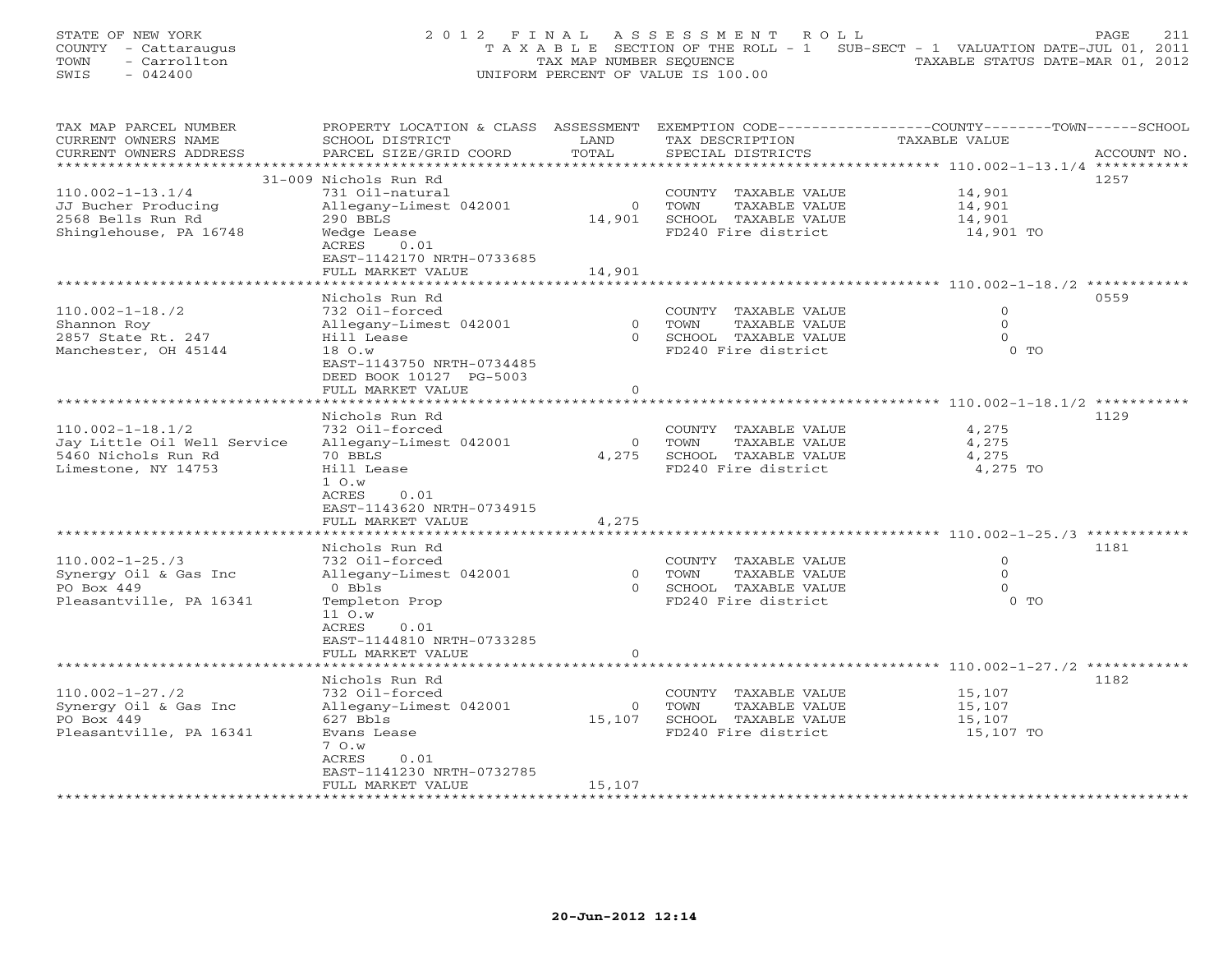STATE OF NEW YORK 22 0 1 2 F I N A L A S S E S S M E N T R O L L PAGE 212 COUNTY - Cattaraugus T A X A B L E SECTION OF THE ROLL - 1 SUB-SECT - 1 VALUATION DATE-JUL 01, 2011 TOWN - Carrollton - Carrollton TAX MAP NUMBER SEQUENCE TAXABLE STATUS DATE-MAR 01, 2012<br>
SWIS - 042400 - CARROLLTON TAXABLE STATUS DATE-MAR 01, 2012 SWIS - 042400 UNIFORM PERCENT OF VALUE IS 100.00

| TAX MAP PARCEL NUMBER   | PROPERTY LOCATION & CLASS ASSESSMENT |                         |                       | EXEMPTION CODE-----------------COUNTY-------TOWN------SCHOOL |
|-------------------------|--------------------------------------|-------------------------|-----------------------|--------------------------------------------------------------|
| CURRENT OWNERS NAME     | SCHOOL DISTRICT                      | LAND                    | TAX DESCRIPTION       | TAXABLE VALUE                                                |
| CURRENT OWNERS ADDRESS  | PARCEL SIZE/GRID COORD               | TOTAL                   | SPECIAL DISTRICTS     | ACCOUNT NO.                                                  |
|                         |                                      |                         |                       |                                                              |
|                         | Nichols Run Rd                       |                         |                       | 1130                                                         |
| $110.002 - 1 - 28.72$   | 731 Oil-natural                      |                         | COUNTY TAXABLE VALUE  | 14,708                                                       |
|                         |                                      |                         |                       |                                                              |
| Shultz Oil Co           | Allegany-Limest 042001               | $\circ$                 | TOWN<br>TAXABLE VALUE | 14,708                                                       |
| Attn: Todd Shultz       | 313 BBLs                             | 14,708                  | SCHOOL TAXABLE VALUE  | 14,708                                                       |
| 5567 Nichols Run Rd     | 7 O.W                                |                         | FD240 Fire district   | 14,708 TO                                                    |
| Limestone, NY 14753     | Lemage & Moore Lease                 |                         |                       |                                                              |
|                         | ACRES<br>0.01                        |                         |                       |                                                              |
|                         | EAST-1140080 NRTH-0733185            |                         |                       |                                                              |
|                         | DEED BOOK 884<br>PG-00662            |                         |                       |                                                              |
|                         | FULL MARKET VALUE                    | 14,708                  |                       |                                                              |
|                         |                                      |                         |                       |                                                              |
|                         | 5148 Nichols Run Rd                  |                         |                       | 1147                                                         |
| $110.002 - 2 - 1.2/3$   | 731 Oil-natural                      |                         | COUNTY TAXABLE VALUE  | 104,307                                                      |
|                         |                                      |                         |                       |                                                              |
| Woods Oil Company Inc   | Allegany-Limest 042001               | $\overline{0}$          | TOWN<br>TAXABLE VALUE | 104,307                                                      |
| 5148 Nichols Run Rd     | 2441 Bbls                            | 104,307                 | SCHOOL TAXABLE VALUE  | 104,307                                                      |
| Limestone, NY 14753     | 25 O.w                               |                         | FD240 Fire district   | 104,307 TO                                                   |
|                         | ACRES<br>0.01                        |                         |                       |                                                              |
|                         | EAST-1145880 NRTH-0734465            |                         |                       |                                                              |
|                         | FULL MARKET VALUE                    | 104,307                 |                       |                                                              |
|                         | ********************                 | * * * * * * * * * * * * |                       | *************************** 110.002-2-3.2/2 ***********      |
|                         | 362 Ouinn Rd                         |                         |                       | 1132                                                         |
| $110.002 - 2 - 3.2/2$   | 731 Oil-natural                      |                         | COUNTY TAXABLE VALUE  | 1055,942                                                     |
| Case Brothers Inc.      | Allegany-Limest 042001               | $\circ$                 | TAXABLE VALUE<br>TOWN | 1055,942                                                     |
| 362 Quinn Rds           | 21826 Bbls                           | 1055,942                | SCHOOL TAXABLE VALUE  | 1055,942                                                     |
|                         |                                      |                         | FD240 Fire district   |                                                              |
| PO Box 181              | includes 101.071-2-3./2              |                         |                       | 1055,942 TO                                                  |
| Limestone, NY 14753     | ACRES<br>0.01                        |                         |                       |                                                              |
|                         | EAST-1147850 NRTH-0735145            |                         |                       |                                                              |
|                         | FULL MARKET VALUE                    | 1055,942                |                       |                                                              |
|                         |                                      |                         |                       |                                                              |
|                         | Ouinn Rd                             |                         |                       | 1227                                                         |
| $110.002 - 2 - 8.3/1$   | 731 Oil-natural                      |                         | COUNTY TAXABLE VALUE  | 9,918                                                        |
| Stevenson Scott R Jr    | Allegany-Limest 042001               | $\Omega$                | TOWN<br>TAXABLE VALUE | 9,918                                                        |
| 925 Loney Hollow Rd     | 887.29                               | 9,918                   | SCHOOL TAXABLE VALUE  | 9,918                                                        |
| Limestone, NY 14753     | 12 O.w.                              |                         | FD240 Fire district   | 9,918 TO                                                     |
|                         | ACRES<br>0.01                        |                         |                       |                                                              |
|                         | EAST-1146820 NRTH-0734075            |                         |                       |                                                              |
|                         | FULL MARKET VALUE                    | 9,918                   |                       |                                                              |
|                         | ******************                   |                         |                       |                                                              |
|                         |                                      |                         |                       |                                                              |
|                         | Nichols Run Rd                       |                         |                       | 1183                                                         |
| $110.002 - 2 - 9.1$     | 732 Oil-forced                       |                         | COUNTY TAXABLE VALUE  | 19,388                                                       |
| Synergy Oil & Gas Inc   | Allegany-Limest 042001               | $\circ$                 | TOWN<br>TAXABLE VALUE | 19,388                                                       |
| PO Box 449              | 502 Bbls                             | 19,388                  | SCHOOL TAXABLE VALUE  | 19,388                                                       |
| Pleasantville, PA 16341 | 19 O.w                               |                         | FD240 Fire district   | 19,388 TO                                                    |
|                         | Moyer Lease                          |                         |                       |                                                              |
|                         | ACRES<br>0.01                        |                         |                       |                                                              |
|                         | EAST-1145850 NRTH-0732635            |                         |                       |                                                              |
|                         | DEED BOOK 00990 PG-00019             |                         |                       |                                                              |
|                         | FULL MARKET VALUE                    | 19,388                  |                       |                                                              |
|                         |                                      |                         |                       |                                                              |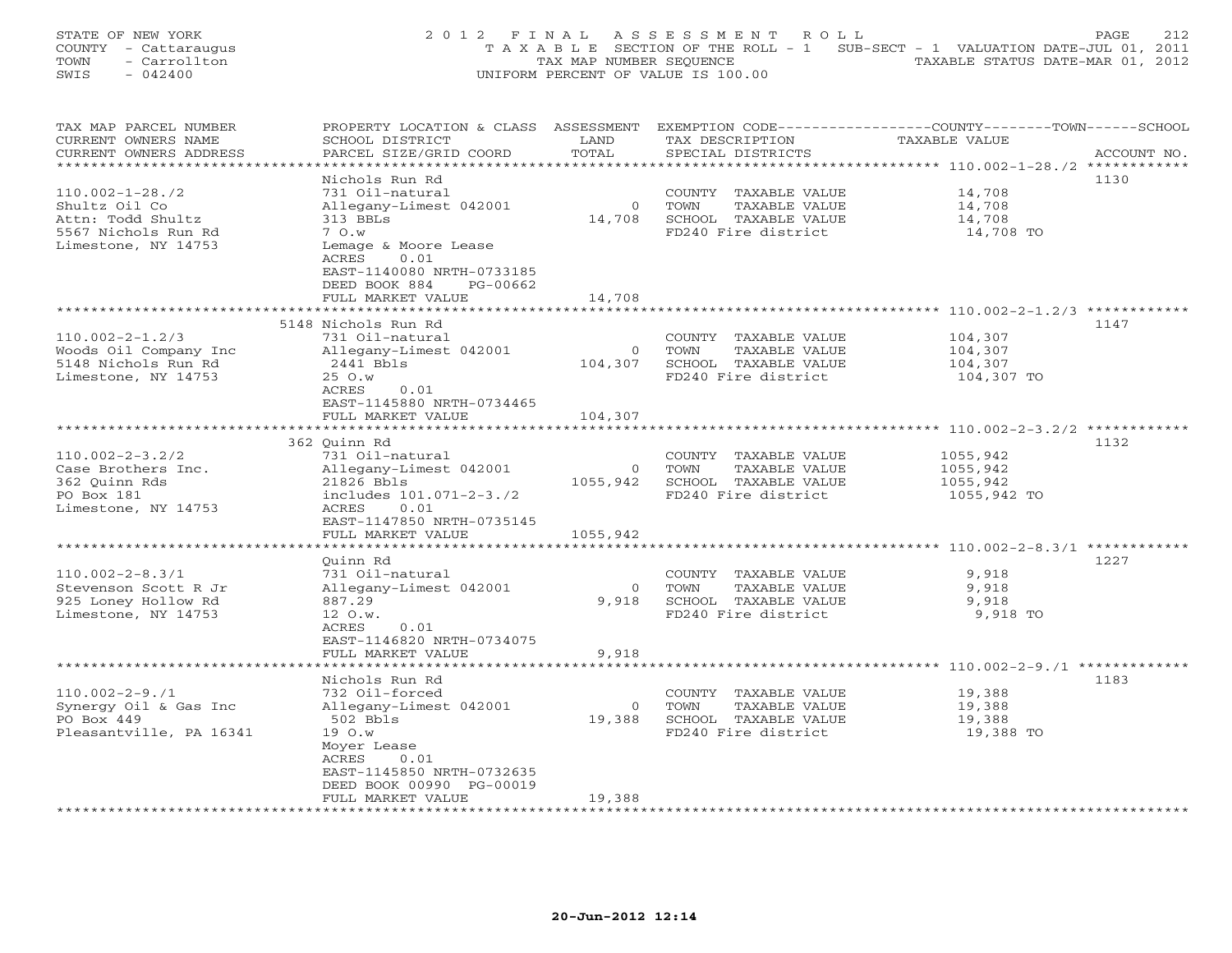STATE OF NEW YORK 213 2012 FINAL ASSESSMENT ROLL PAGE 213 COUNTY - Cattaraugus T A X A B L E SECTION OF THE ROLL - 1 SUB-SECT - 1 VALUATION DATE-JUL 01, 2011 TOWN - Carrollton - Carrollton TAX MAP NUMBER SEQUENCE TAXABLE STATUS DATE-MAR 01, 2012<br>
SWIS - 042400 - CARROLLTON TAXABLE STATUS DATE-MAR 01, 2012 SWIS - 042400 UNIFORM PERCENT OF VALUE IS 100.00

| TAX MAP PARCEL NUMBER   | PROPERTY LOCATION & CLASS             | ASSESSMENT     |                       | EXEMPTION CODE-----------------COUNTY-------TOWN------SCHOOL |
|-------------------------|---------------------------------------|----------------|-----------------------|--------------------------------------------------------------|
| CURRENT OWNERS NAME     | SCHOOL DISTRICT                       | LAND           | TAX DESCRIPTION       | TAXABLE VALUE                                                |
| CURRENT OWNERS ADDRESS  | PARCEL SIZE/GRID COORD                | TOTAL          | SPECIAL DISTRICTS     | ACCOUNT NO.                                                  |
|                         |                                       |                |                       |                                                              |
|                         | Nichols Run Rd                        |                |                       | 1235                                                         |
| $110.002 - 2 - 11.71$   | 731 Oil-natural                       |                | COUNTY TAXABLE VALUE  | 23,803                                                       |
|                         |                                       | $\mathbf{0}$   | TOWN                  |                                                              |
| Stevenson Scott R Jr    | Allegany-Limest 042001                |                | TAXABLE VALUE         | 23,803                                                       |
| 925 Loney Holw          | 396.84 Bbls                           | 23,803         | SCHOOL TAXABLE VALUE  | 23,803                                                       |
| Limestone, NY 14753     | Oil Prod                              |                | FD240 Fire district   | 23,803 TO                                                    |
|                         | ACRES<br>0.01                         |                |                       |                                                              |
|                         | EAST-1146650 NRTH-0732585             |                |                       |                                                              |
|                         | FULL MARKET VALUE                     | 23,803         |                       |                                                              |
|                         |                                       |                |                       |                                                              |
|                         | Nichols Run Rd                        |                |                       | 0624                                                         |
| $110.002 - 2 - 13.71$   | 731 Oil-natural                       |                | COUNTY TAXABLE VALUE  | 29,173                                                       |
| Stevenson Scott R Jr    | Allegany-Limest 042001                | $\overline{0}$ | TOWN<br>TAXABLE VALUE | 29,173                                                       |
|                         | 170.83 Bbls                           | 29,173         | SCHOOL TAXABLE VALUE  | 29,173                                                       |
| Dutka Lease             |                                       |                |                       |                                                              |
| 925 Loney Hollow Rd     | 0.01<br>ACRES                         |                | FD240 Fire district   | 29,173 TO                                                    |
| Limestone, NY 14753     | EAST-1147180 NRTH-0732585             |                |                       |                                                              |
|                         | FULL MARKET VALUE                     | 29,173         |                       |                                                              |
| *******************     |                                       |                |                       |                                                              |
|                         | 5073 Nichols Run Rd                   |                |                       | 1215                                                         |
| $110.002 - 2 - 15.71$   | 731 Oil-natural                       |                | COUNTY TAXABLE VALUE  | 323,322                                                      |
| Bouquin Fred L          | Allegany-Limest 042001                | $\circ$        | TOWN<br>TAXABLE VALUE | 323,322                                                      |
| Bouquin Debra L         | 5,796 BBLS                            | 323,322        | SCHOOL TAXABLE VALUE  | 323,322                                                      |
| 300 S Kendall Ave       | 29 O.w.                               |                | FD240 Fire district   | 323,322 TO                                                   |
|                         |                                       |                |                       |                                                              |
| Bradford, PA 16701      | ACRES 5073.00                         |                |                       |                                                              |
|                         | EAST-1147970 NRTH-0732495             |                |                       |                                                              |
|                         | FULL MARKET VALUE                     | 323,322        |                       |                                                              |
|                         | + + + + + + + + + + + + + + + + + + + |                |                       | *********************** 110.002-2-23./1 ************         |
|                         | Nichols Run Rd                        |                |                       | 1217                                                         |
| $110.002 - 2 - 23.71$   | 732 Oil-forced                        |                | COUNTY TAXABLE VALUE  | 45,503                                                       |
| Synergy Oil & Gas Inc   | Allegany-Limest 042001                | $\overline{0}$ | TOWN<br>TAXABLE VALUE | 45,503                                                       |
| PO Box 449              | Bbls 1265                             | 45,503         | SCHOOL TAXABLE VALUE  | 45,503                                                       |
| Pleasantville, PA 16341 | 61 O.w                                |                | FD240 Fire district   | 45,503 TO                                                    |
|                         | Clark Lease                           |                |                       |                                                              |
|                         | ACRES<br>0.01                         |                |                       |                                                              |
|                         |                                       |                |                       |                                                              |
|                         | EAST-1147160 NRTH-0729315             |                |                       |                                                              |
|                         | DEED BOOK 00990 PG-00019              |                |                       |                                                              |
|                         | FULL MARKET VALUE                     | 45,503         |                       |                                                              |
|                         | ********************                  |                |                       | ****************************** 110.002-2-25./1 ************  |
|                         | Nichols Run Rd                        |                |                       | 1218                                                         |
| $110.002 - 2 - 25.71$   | 732 Oil-forced                        |                | COUNTY TAXABLE VALUE  | 30,274                                                       |
| Synergy Oil & Gas       | Allegany-Limest 042001                | $\overline{0}$ | TOWN<br>TAXABLE VALUE | 30,274                                                       |
| PO Box 449              | 69 O.W                                | 30,274         | SCHOOL TAXABLE VALUE  | 30,274                                                       |
| Pleasantville, PA 16341 | Chip Chop Lease                       |                | FD240 Fire district   | 30,274 TO                                                    |
|                         |                                       |                |                       |                                                              |
|                         | 0.01<br>ACRES                         |                |                       |                                                              |
|                         | EAST-1143140 NRTH-0731205             |                |                       |                                                              |
|                         | DEED BOOK 00990 PG-00019              |                |                       |                                                              |
|                         | FULL MARKET VALUE                     | 30,274         |                       |                                                              |
|                         | ******************                    |                |                       |                                                              |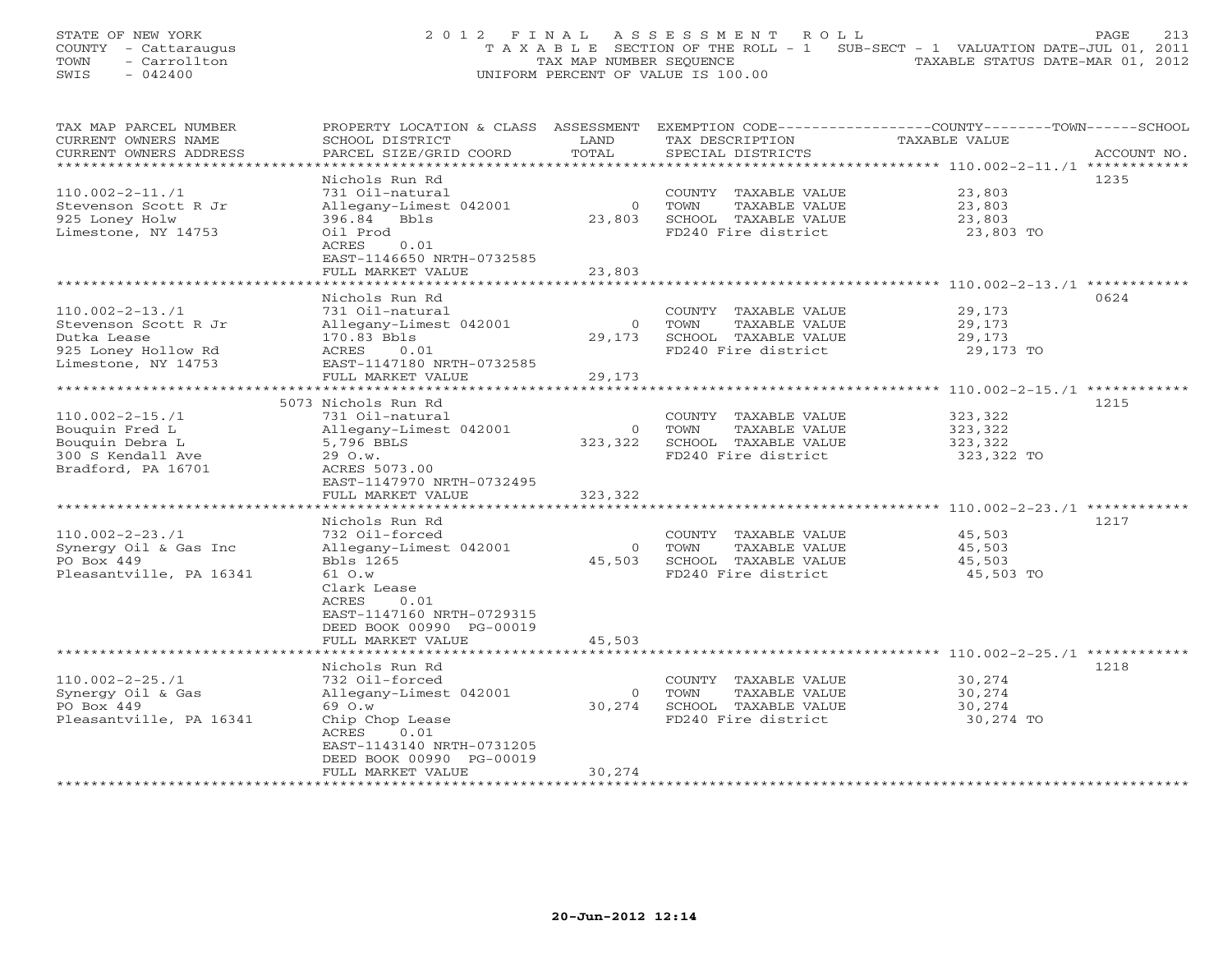| STATE OF NEW YORK<br>- Cattaraugus<br>COUNTY<br>- Carrollton<br>TOWN<br>$-042400$<br>SWIS | 2012 FINAL<br>ASSESSMENT ROLL<br>SECTION OF THE ROLL - $1$ SUB-SECT - 1 VALUATION DATE-JUL 01,<br>TAXABLE<br>TAXABLE STATUS DATE-MAR 01, 2012<br>TAX MAP NUMBER SEOUENCE<br>UNIFORM PERCENT OF VALUE IS 100.00 |        |                         |                                                              |             |  |
|-------------------------------------------------------------------------------------------|----------------------------------------------------------------------------------------------------------------------------------------------------------------------------------------------------------------|--------|-------------------------|--------------------------------------------------------------|-------------|--|
| TAX MAP PARCEL NUMBER                                                                     | PROPERTY LOCATION & CLASS ASSESSMENT                                                                                                                                                                           |        |                         | EXEMPTION CODE-----------------COUNTY-------TOWN------SCHOOL |             |  |
| CURRENT OWNERS NAME                                                                       | <b>Example 12 Distribution of the LAND</b><br>SCHOOL DISTRICT                                                                                                                                                  |        | TAX DESCRIPTION         | TAXABLE VALUE                                                |             |  |
| CURRENT OWNERS ADDRESS                                                                    | PARCEL SIZE/GRID COORD TOTAL                                                                                                                                                                                   |        | SPECIAL DISTRICTS       |                                                              | ACCOUNT NO. |  |
|                                                                                           |                                                                                                                                                                                                                |        |                         |                                                              |             |  |
|                                                                                           | 220-340 Main St                                                                                                                                                                                                |        |                         |                                                              | 1219        |  |
| 110.024-1-2./1                                                                            | 731 Oil-natural                                                                                                                                                                                                |        | COUNTY<br>TAXABLE VALUE | 31,157                                                       |             |  |
| Cochran Alvin L                                                                           | Allegany-Limest 042001 0                                                                                                                                                                                       |        | TAXABLE VALUE<br>TOWN   | 31,157                                                       |             |  |
| Cochran Denise M                                                                          | 751.14 Bbls                                                                                                                                                                                                    | 31,157 | SCHOOL<br>TAXABLE VALUE | 31,157                                                       |             |  |
| 10 OW<br>5585 Nichols Run Rd                                                              |                                                                                                                                                                                                                |        | FD240 Fire district     | 31,157 TO                                                    |             |  |
| Limestone, NY 14753                                                                       | Johnson Lease-Brennan                                                                                                                                                                                          |        |                         |                                                              |             |  |
|                                                                                           | 0.01<br>ACRES                                                                                                                                                                                                  |        |                         |                                                              |             |  |
|                                                                                           | EAST-1137230 NRTH-0734835                                                                                                                                                                                      |        |                         |                                                              |             |  |
|                                                                                           | DEED BOOK 16538 PG-5002                                                                                                                                                                                        |        |                         |                                                              |             |  |
|                                                                                           | FULL MARKET VALUE                                                                                                                                                                                              | 31,157 |                         |                                                              |             |  |
|                                                                                           |                                                                                                                                                                                                                |        |                         |                                                              |             |  |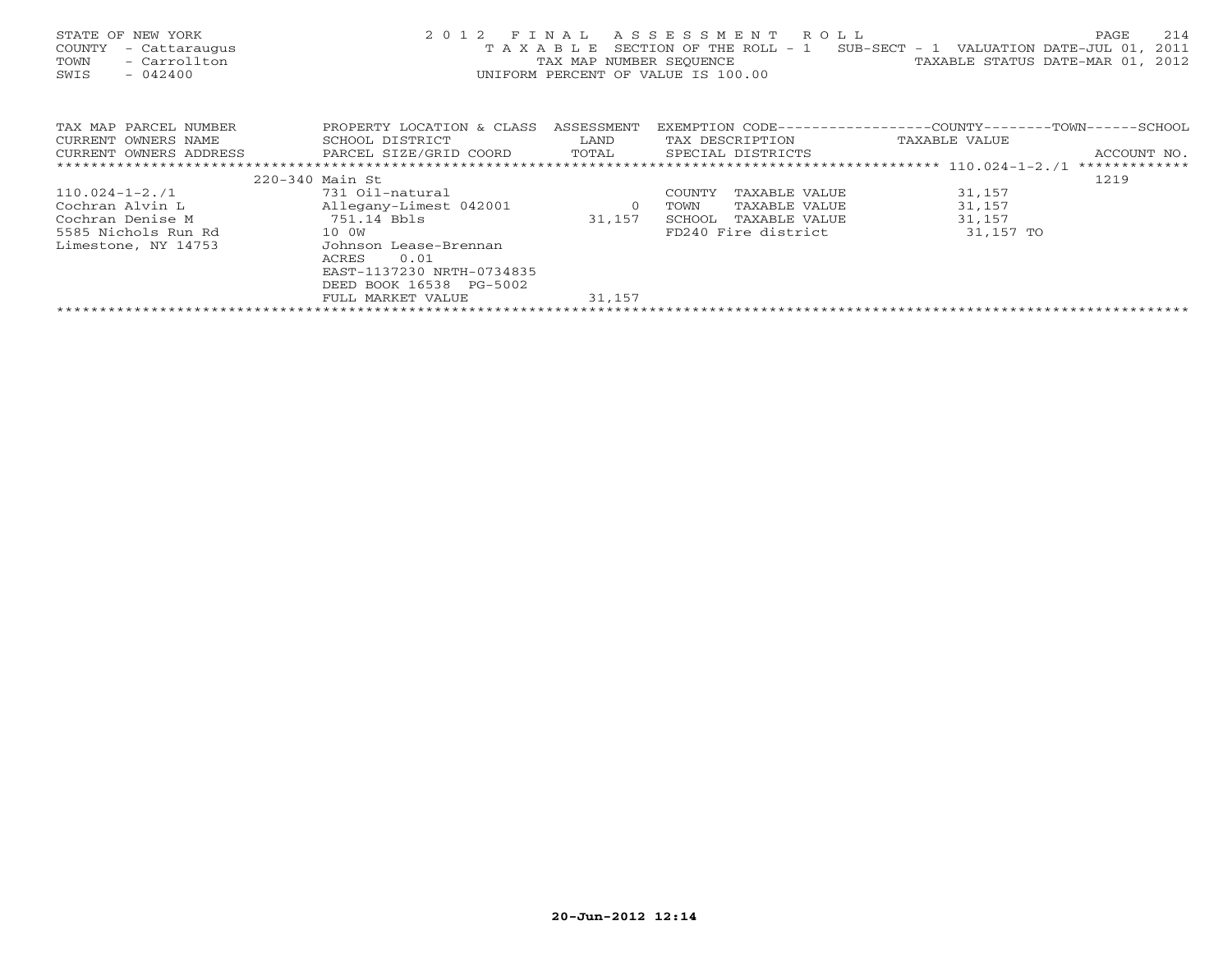|      | STATE OF NEW YORK    | 2012 FINAL ASSESSMENT ROLL |                                                                                |                                  |                        | <b>PAGE</b> | 215 |
|------|----------------------|----------------------------|--------------------------------------------------------------------------------|----------------------------------|------------------------|-------------|-----|
|      | COUNTY - Cattaraugus |                            | T A X A B L E SECTION OF THE ROLL - 1 SUB-SECT - 1 VALUATION DATE-JUL 01, 2011 |                                  |                        |             |     |
| TOWN | - Carrollton         |                            |                                                                                | TAXABLE STATUS DATE-MAR 01, 2012 |                        |             |     |
| SWIS | $-042400$            |                            |                                                                                |                                  | RPS150/V04/L015        |             |     |
|      |                      |                            | UNIFORM PERCENT OF VALUE IS 100.00                                             |                                  | CURRENT DATE 6/20/2012 |             |     |
|      |                      |                            |                                                                                |                                  |                        |             |     |

#### R O L L S U B S E C T I O N - 1 - T O T A L S

#### \*\*\* S P E C I A L D I S T R I C T S U M M A R Y \*\*\*

|                     | TOTAL.  | EXTENSION | <b>EXTENSION</b> | AD VALOREM | <b>FXFMPT</b> | TAXABLE  |
|---------------------|---------|-----------|------------------|------------|---------------|----------|
| CODE DISTRICT NAME  | PARCELS | TYPE.     | VALUE            | VALUE      | AMOUNT        | VALUE    |
| FD240 Fire district |         | 37 TOTAL  |                  | 2160,984   |               | 2160,984 |
|                     |         |           |                  |            |               |          |

#### \*\*\* S C H O O L D I S T R I C T S U M M A R Y \*\*\*

| CODE | DISTRICT NAME             | TOTAL<br>PARCELS | ASSESSED<br>LAND | ASSESSED<br>TOTAL | EXEMPT<br>AMOUNT | TOTAL<br>TAXABLE | STAR<br>AMOUNT | STAR<br>TAXABLE |
|------|---------------------------|------------------|------------------|-------------------|------------------|------------------|----------------|-----------------|
|      | 042001 Allegany-Limestone | 42               |                  | 6659,013          |                  | 6659,013         |                | 6659,013        |
|      | SUB-TOTAL                 | 42               |                  | 6659,013          |                  | 6659,013         |                | 6659,013        |
|      | TOTAL                     | 42               |                  | 6659,013          |                  | 6659,013         |                | 6659,013        |

#### \*\*\* S Y S T E M C O D E S S U M M A R Y \*\*\*

#### NO SYSTEM EXEMPTIONS AT THIS LEVEL

#### \*\*\* E X E M P T I O N S U M M A R Y \*\*\*

#### NO EXEMPTIONS AT THIS LEVEL

#### \*\*\* G R A N D T O T A L S \*\*\*

| <b>ROLL</b><br><b>SEC</b> | DESCRIPTION | TOTAL<br>PARCELS | <i><b>ISSESSED</b></i><br>LAND | <i><b>\SSESSED</b></i><br>TOTAL | TAXABLE<br>COUNTY | TAXABLE<br>TOWN | TAXABLE<br>SCHOOL | STAR<br>TAXABLE |
|---------------------------|-------------|------------------|--------------------------------|---------------------------------|-------------------|-----------------|-------------------|-----------------|
|                           | TAXABLE     |                  |                                | ذ01,055 6                       | 5659<br>013       | 6659,013        | 6659,013          |                 |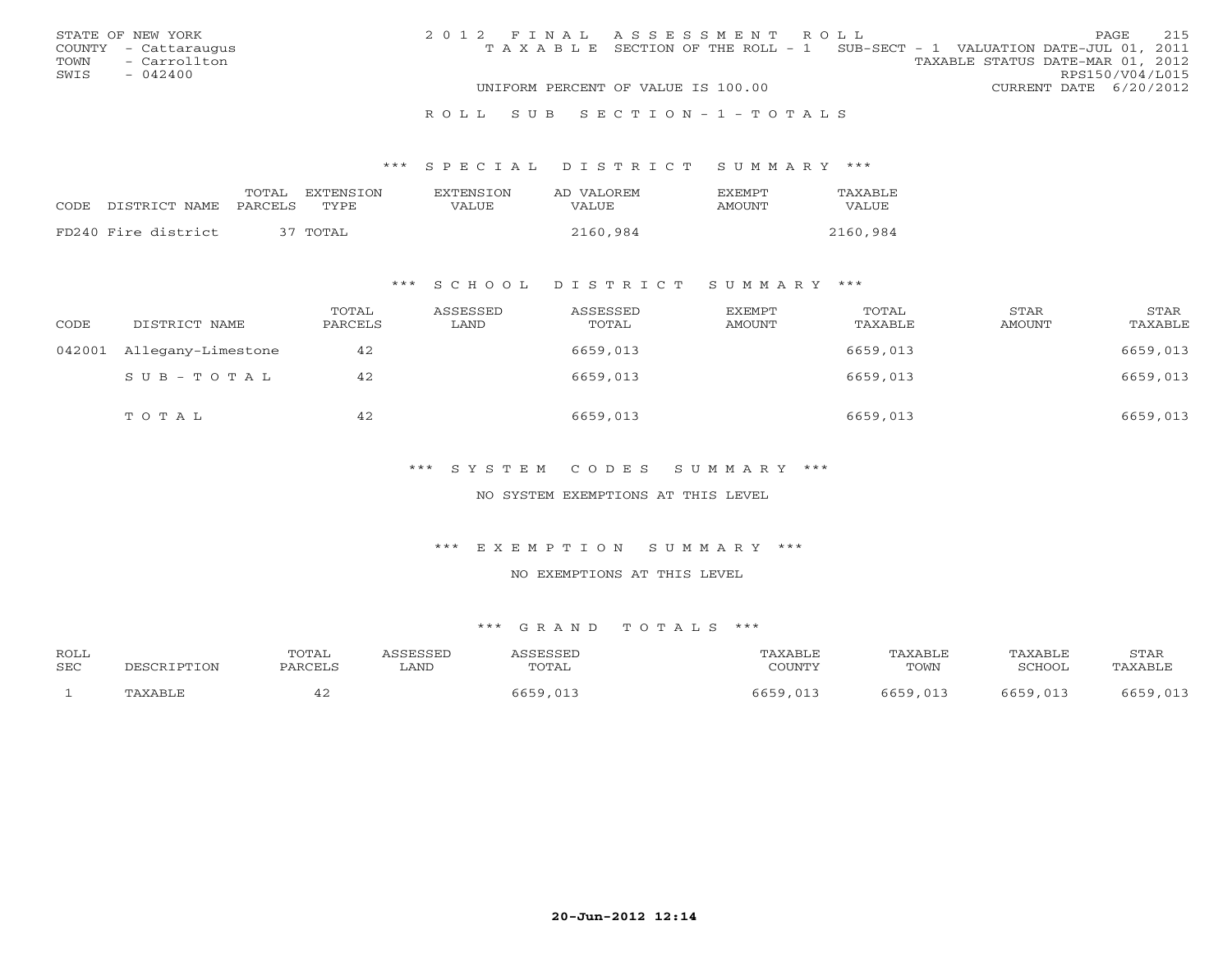STATE OF NEW YORK 200 2012 FINAL ASSESSMENT ROLL PAGE 216 COUNTY - Cattaraugus T A X A B L E SECTION OF THE ROLL - 1 SUB-SECT - A VALUATION DATE-JUL 01, 2011 TOWN - Carrollton - Carrollton TAX MAP NUMBER SEQUENCE TAXABLE STATUS DATE-MAR 01, 2012<br>
SWIS - 042400 - CARROLLTON TAXABLE STATUS DATE-MAR 01, 2012 SWIS - 042400 UNIFORM PERCENT OF VALUE IS 100.00

| TAX MAP PARCEL NUMBER<br>CURRENT OWNERS NAME | PROPERTY LOCATION & CLASS ASSESSMENT<br>SCHOOL DISTRICT | LAND           | EXEMPTION CODE-----------------COUNTY-------TOWN------SCHOOL<br>TAX DESCRIPTION | <b>TAXABLE VALUE</b>                      |                |  |
|----------------------------------------------|---------------------------------------------------------|----------------|---------------------------------------------------------------------------------|-------------------------------------------|----------------|--|
| CURRENT OWNERS ADDRESS                       | PARCEL SIZE/GRID COORD                                  | TOTAL          | SPECIAL DISTRICTS                                                               |                                           | ACCOUNT NO.    |  |
| *********************                        |                                                         |                |                                                                                 |                                           |                |  |
|                                              | Chipmonk Rd                                             |                |                                                                                 |                                           | 1123           |  |
| $92.004 - 2 - 2.1/2$                         | 731 Oil-natural                                         |                | Withdrawal 29700                                                                | $\Omega$                                  | $\Omega$       |  |
| Allegro Oil & Gas Inc                        | Allegany-Limest 042001                                  | $\Omega$       | COUNTY TAXABLE VALUE                                                            | $\Omega$                                  |                |  |
| PPA-84 & ADP/5 JT VEH                        | 16 01 06                                                | $\Omega$       | TOWN<br>TAXABLE VALUE                                                           | $\circ$                                   |                |  |
| PO Box 1077                                  | 50.w.                                                   |                | SCHOOL TAXABLE VALUE                                                            | $\Omega$                                  |                |  |
| Jamestown, NY 14702                          | Bbls 756.5                                              |                | FD240 Fire district                                                             | $0$ TO                                    |                |  |
|                                              | 0.01<br>ACRES                                           |                |                                                                                 |                                           |                |  |
|                                              | EAST-1143200 NRTH-0754715                               |                |                                                                                 |                                           |                |  |
|                                              | FULL MARKET VALUE                                       | $\mathbf{0}$   |                                                                                 |                                           |                |  |
|                                              | .                                                       |                | ********                                                                        | ********* 92.004-2-2.1/3 *********        |                |  |
|                                              | Chipmonk Rd                                             |                |                                                                                 |                                           | 1124           |  |
| $92.004 - 2 - 2.1/3$                         | 731 Oil-natural                                         |                | Withdrawal 29700                                                                | $\Omega$                                  | $\Omega$       |  |
| Allegro Oil & Gas Inc                        | Allegany-Limest 042001                                  | $\overline{0}$ | COUNTY TAXABLE VALUE                                                            | $\circ$                                   |                |  |
| H & S                                        | 16  01  06                                              | $\Omega$       | TOWN<br>TAXABLE VALUE                                                           | $\Omega$                                  |                |  |
| PO Box 1077                                  | 3 O.w.                                                  |                | SCHOOL TAXABLE VALUE                                                            | $\Omega$                                  |                |  |
| Jamestown, NY 14702                          | Bbls 56.4                                               |                | FD240 Fire district                                                             | $0$ TO                                    |                |  |
|                                              | ACRES<br>0.01                                           |                |                                                                                 |                                           |                |  |
|                                              | EAST-1143200 NRTH-0754715                               |                |                                                                                 |                                           |                |  |
|                                              | FULL MARKET VALUE                                       | $\mathbf{0}$   |                                                                                 |                                           |                |  |
|                                              | ******************                                      |                | *****************                                                               | ************** 92.004-2-2.1/4 *********** |                |  |
|                                              | Chipmonk Rd                                             |                |                                                                                 |                                           | 1125           |  |
| $92.004 - 2 - 2.1/4$                         | 731 Oil-natural                                         |                | Withdrawal 29700                                                                | $\Omega$                                  | $\Omega$       |  |
| Allegro Oil & Gas Inc                        | Allegany-Limest 042001                                  | $\overline{0}$ | COUNTY TAXABLE VALUE                                                            | $\circ$                                   |                |  |
| Series #5 LP                                 | 16 01 06                                                | $\Omega$       | TOWN<br>TAXABLE VALUE                                                           | $\Omega$                                  |                |  |
| PO Box 1077                                  | 5 O.w.                                                  |                | SCHOOL TAXABLE VALUE                                                            | $\Omega$                                  |                |  |
| Jamestown, NY 14702                          | Bbls 504                                                |                | FD240 Fire district                                                             | $0$ TO                                    |                |  |
|                                              | 0.01<br>ACRES                                           |                |                                                                                 |                                           |                |  |
|                                              | EAST-1143200 NRTH-0754715                               |                |                                                                                 |                                           |                |  |
|                                              | FULL MARKET VALUE                                       | $\mathbf{0}$   | *********************                                                           |                                           |                |  |
|                                              |                                                         |                |                                                                                 | ******** 92.004-2-2.1/5 *********         |                |  |
|                                              | Chipmonk Rd                                             |                |                                                                                 |                                           | 1126           |  |
| $92.004 - 2 - 2.1/5$                         | 731 Oil-natural                                         |                | Withdrawal 29700                                                                | $\Omega$                                  | $\Omega$       |  |
| Allegro Oil & Gas Inc                        | Allegany-Limest 042001                                  | $\circ$        | COUNTY TAXABLE VALUE                                                            | $\circ$                                   |                |  |
| Prime Limited Partner                        | 16  01  06                                              | $\Omega$       | TOWN<br>TAXABLE VALUE                                                           | $\Omega$                                  |                |  |
| PO Box 1077                                  | 4 O.w.                                                  |                | SCHOOL TAXABLE VALUE                                                            | $\Omega$<br>$0$ TO                        |                |  |
| Jamestown, NY 14702                          | ACRES<br>0.01                                           |                | FD240 Fire district                                                             |                                           |                |  |
|                                              | EAST-1143200 NRTH-0754715                               |                |                                                                                 |                                           |                |  |
|                                              | FULL MARKET VALUE                                       | $\mathbf 0$    |                                                                                 |                                           |                |  |
|                                              |                                                         |                |                                                                                 | ************ 92.004-2-2.1/6 ***********   |                |  |
|                                              | Mccaffery                                               |                |                                                                                 | $\Omega$                                  | 1082<br>$\cap$ |  |
| $92.004 - 2 - 2.1/6$                         | 731 Oil-natural                                         | $\overline{0}$ | Withdrawal 29700                                                                | $\circ$                                   |                |  |
| Allegro Oil & Gas Inc<br>#37 Joint Venture   | Allegany-Limest 042001<br>15 01 06                      | $\Omega$       | COUNTY TAXABLE VALUE<br>TOWN<br><b>TAXABLE VALUE</b>                            | $\Omega$                                  |                |  |
| PO Box 1077                                  | $2 \quad 0.w.$                                          |                | SCHOOL TAXABLE VALUE                                                            | $\Omega$                                  |                |  |
| Jamestown, NY 14702                          | Bbls 92                                                 |                | FD240 Fire district                                                             | $0$ TO                                    |                |  |
|                                              | ACRES<br>0.01                                           |                |                                                                                 |                                           |                |  |
|                                              | EAST-1144140 NRTH-0756575                               |                |                                                                                 |                                           |                |  |
|                                              | FULL MARKET VALUE                                       | $\mathbf 0$    |                                                                                 |                                           |                |  |
|                                              | * * * * * * * * * * * * * * * * * * * *                 |                |                                                                                 |                                           |                |  |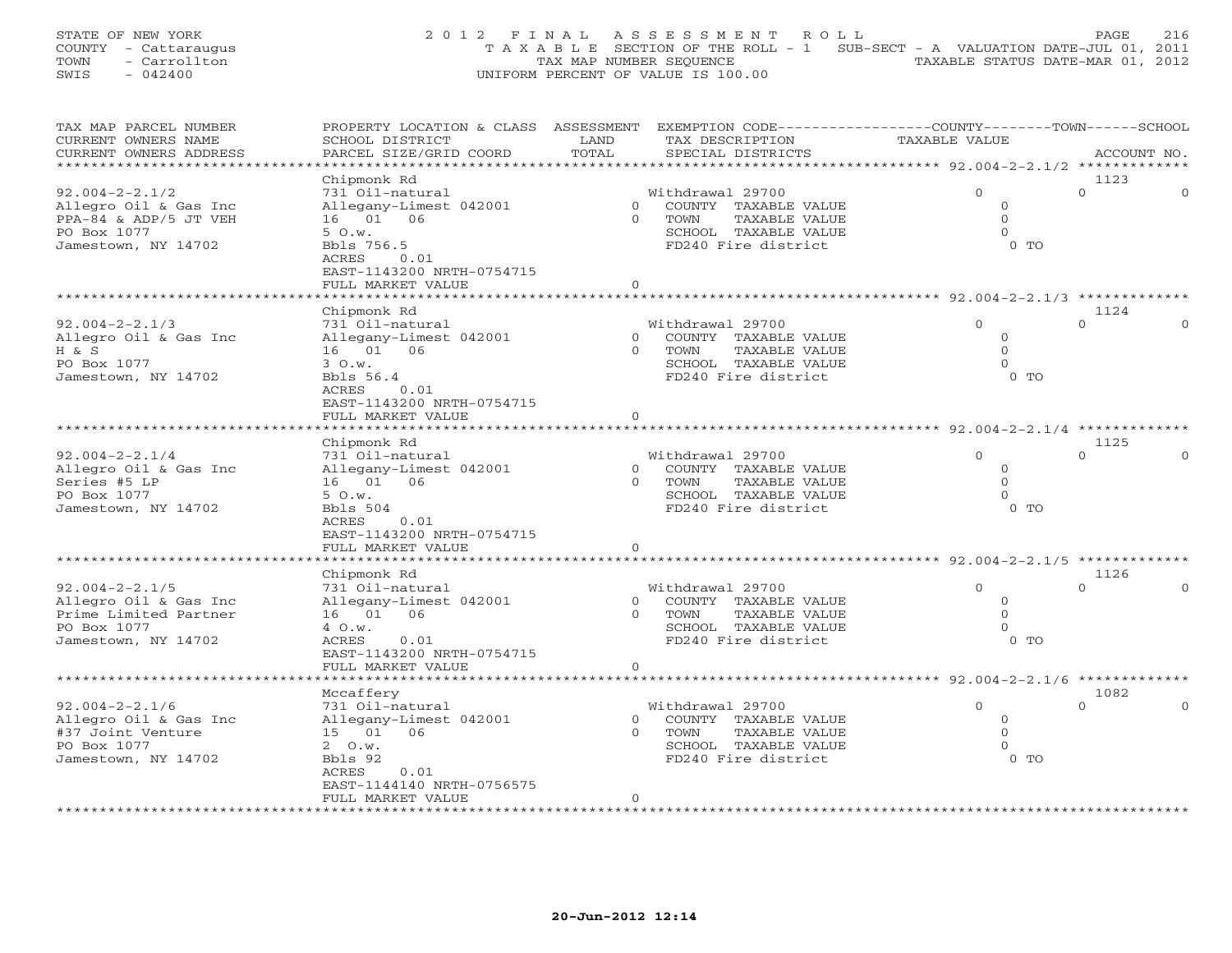STATE OF NEW YORK 2 0 1 2 F I N A L A S S E S S M E N T R O L L PAGE 217 COUNTY - Cattaraugus T A X A B L E SECTION OF THE ROLL - 1 SUB-SECT - A VALUATION DATE-JUL 01, 2011 TOWN - Carrollton - Carrollton TAX MAP NUMBER SEQUENCE TAXABLE STATUS DATE-MAR 01, 2012<br>
SWIS - 042400 - CARROLLTON TAXABLE STATUS DATE-MAR 01, 2012 SWIS - 042400 UNIFORM PERCENT OF VALUE IS 100.00

| TAX MAP PARCEL NUMBER       | PROPERTY LOCATION & CLASS ASSESSMENT EXEMPTION CODE----------------COUNTY-------TOWN------SCHOOL |                |                        |                                           |                      |
|-----------------------------|--------------------------------------------------------------------------------------------------|----------------|------------------------|-------------------------------------------|----------------------|
| CURRENT OWNERS NAME         | SCHOOL DISTRICT                                                                                  | LAND           | TAX DESCRIPTION        | <b>TAXABLE VALUE</b>                      |                      |
| CURRENT OWNERS ADDRESS      | PARCEL SIZE/GRID COORD                                                                           | TOTAL          | SPECIAL DISTRICTS      |                                           | ACCOUNT NO.          |
| ***********************     |                                                                                                  |                |                        |                                           |                      |
|                             | Chipmonk Rd                                                                                      |                |                        |                                           | 1099                 |
| $92.004 - 2 - 2.1/7$        | 731 Oil-natural                                                                                  |                | Withdrawal 29700       | $\Omega$                                  | $\Omega$<br>$\Omega$ |
| Professional Planing 1983   | Allegany-Limest 042001                                                                           | $\Omega$       | COUNTY TAXABLE VALUE   | $\circ$                                   |                      |
| Attn: Allegro Oil & Gas Inc | 16 01 06                                                                                         | $\Omega$       | TOWN<br>TAXABLE VALUE  | $\Omega$                                  |                      |
| 25 Canterbury Rd            | 50.w.                                                                                            |                | SCHOOL TAXABLE VALUE   | $\Omega$                                  |                      |
| Rochester, NY 14607-1077    | Bbls 93.17                                                                                       |                | FD240 Fire district    | $0$ TO                                    |                      |
|                             | ACRES<br>0.01                                                                                    |                |                        |                                           |                      |
|                             | FULL MARKET VALUE                                                                                | $\circ$        |                        |                                           |                      |
|                             |                                                                                                  |                |                        |                                           |                      |
|                             | Chipmonk Rd                                                                                      |                |                        |                                           | 1098                 |
| $92.004 - 2 - 2.1/8$        | 731 Oil-natural                                                                                  |                | Withdrawal 29700       | $\Omega$                                  | $\Omega$             |
| Penn Dev Dr Prog-C          | Allegany-Limest 042001                                                                           | $\overline{0}$ | COUNTY TAXABLE VALUE   | $\Omega$                                  |                      |
| Attn: Allegro Oil & Gas Co  | 16 01 06                                                                                         | $\Omega$       | TOWN<br>TAXABLE VALUE  | $\Omega$                                  |                      |
| PO Box 1077                 | 2 O.w.                                                                                           |                | SCHOOL TAXABLE VALUE   | $\Omega$                                  |                      |
| Jamestown, NY 14702-1077    | Bbls 285.2                                                                                       |                | FD240 Fire district    | $0$ TO                                    |                      |
|                             | ACRES<br>0.01                                                                                    |                |                        |                                           |                      |
|                             | EAST-1144140 NRTH-0756575                                                                        |                |                        |                                           |                      |
|                             | FULL MARKET VALUE                                                                                | $\Omega$       |                        |                                           |                      |
|                             |                                                                                                  |                |                        |                                           |                      |
|                             | Chipmonk Rd                                                                                      |                |                        |                                           | 1145                 |
| $92.004 - 2 - 2.1/9$        | 731 Oil-natural                                                                                  |                | Withdrawal 29700       | $\Omega$                                  | $\Omega$             |
| Professional Planing 1984   | Allegany-Limest 042001                                                                           |                | 0 COUNTY TAXABLE VALUE | $\circ$                                   |                      |
| Attn: Allegro Oil & Gas Inc | 16 01 06                                                                                         | $\Omega$       | TAXABLE VALUE<br>TOWN  | $\Omega$                                  |                      |
| 25 Centerbury Rd            | 50.w.                                                                                            |                | SCHOOL TAXABLE VALUE   | $\Omega$                                  |                      |
| Rochester, NY 14609         | Bbls 464                                                                                         |                | FD240 Fire district    | $0$ TO                                    |                      |
|                             | ACRES<br>0.01                                                                                    |                |                        |                                           |                      |
|                             |                                                                                                  |                |                        |                                           |                      |
|                             | EAST-1144140 NRTH-0756575<br>FULL MARKET VALUE                                                   | $\circ$        |                        |                                           |                      |
|                             |                                                                                                  |                |                        |                                           |                      |
|                             | Chipmonk Rd                                                                                      |                |                        |                                           | 1144                 |
| $92.004 - 2 - 2.1/10$       | 731 Oil-natural                                                                                  |                | Withdrawal 29700       | $\Omega$                                  | $\Omega$             |
| $Pddp-B$                    | Allegany-Limest 042001                                                                           |                | 0 COUNTY TAXABLE VALUE | $\circ$                                   |                      |
| Attn: Allegro Oil & Gas Inc | 16 01 06                                                                                         | $\Omega$       | TOWN<br>TAXABLE VALUE  | $\Omega$                                  |                      |
| PO Box 1077                 | 50.w.                                                                                            |                | SCHOOL TAXABLE VALUE   | $\Omega$                                  |                      |
| Jamestown, NY 14702         | Bbls 593.5                                                                                       |                | FD240 Fire district    | $0$ TO                                    |                      |
|                             | ACRES<br>0.01                                                                                    |                |                        |                                           |                      |
|                             |                                                                                                  |                |                        |                                           |                      |
|                             | EAST-1144140 NRTH-0756575                                                                        | $\circ$        |                        |                                           |                      |
|                             | FULL MARKET VALUE                                                                                |                |                        | ************ 624.001-9904-999.980/288 *** |                      |
|                             |                                                                                                  |                |                        |                                           | 0980                 |
|                             | Limestone                                                                                        |                |                        |                                           |                      |
| 624.001-9904-999.980/288    | 744 Petro prod                                                                                   |                | Withdrawal 29700       | 22,543                                    | 22,543<br>22,543     |
| Kilby DJ                    | Allegany-Limest 042001                                                                           | $\overline{0}$ | COUNTY TAXABLE VALUE   | $\circ$                                   |                      |
| Box 4889 Us Rte 219         | Loc #888888                                                                                      | 22,543         | TOWN<br>TAXABLE VALUE  | $\Omega$<br>$\Omega$                      |                      |
| Great Valley, NY 14741      | 1.0000 Allegany/limestone                                                                        |                | SCHOOL TAXABLE VALUE   |                                           |                      |
|                             | Gas Trans - Pipeline                                                                             |                | FD240 Fire district    | $0$ TO                                    |                      |
|                             | ACRES<br>0.01                                                                                    |                | 22,543 EX              |                                           |                      |
|                             | DEED BOOK 00991 PG-00316                                                                         |                |                        |                                           |                      |
|                             | FULL MARKET VALUE                                                                                | 22,543         |                        |                                           |                      |
|                             | ********************                                                                             |                |                        |                                           |                      |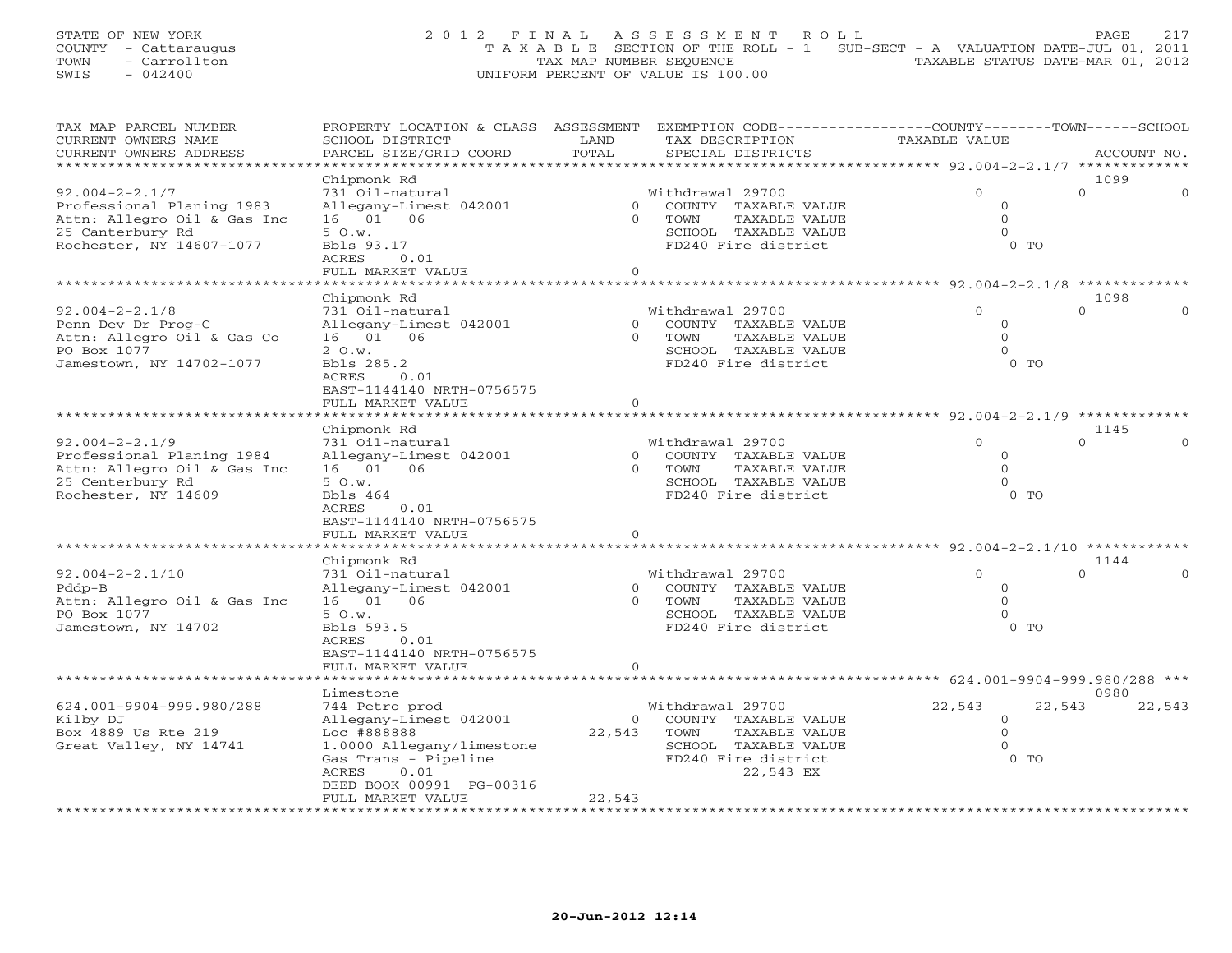| STATE OF NEW YORK<br>COUNTY<br>- Cattaraugus<br>- Carrollton<br>TOWN<br>$-042400$<br>SWIS | 2 0 1 2<br>TAXABLE        | FINAL<br>TAX MAP NUMBER SEOUENCE | R O L L<br>ASSESSMENT<br>SECTION OF THE ROLL - 1<br>UNIFORM PERCENT OF VALUE IS 100.00 | SUB-SECT - A VALUATION DATE-JUL 01,<br>TAXABLE STATUS DATE-MAR 01, | 218<br>PAGE<br>2011<br>2012 |
|-------------------------------------------------------------------------------------------|---------------------------|----------------------------------|----------------------------------------------------------------------------------------|--------------------------------------------------------------------|-----------------------------|
| TAX MAP PARCEL NUMBER                                                                     | PROPERTY LOCATION & CLASS | ASSESSMENT                       | EXEMPTION CODE---                                                                      | -----------COUNTY--------TOWN------SCHOOL                          |                             |
| CURRENT OWNERS NAME                                                                       | SCHOOL DISTRICT           | LAND                             | TAX DESCRIPTION                                                                        | TAXABLE VALUE                                                      |                             |
| CURRENT OWNERS ADDRESS                                                                    | PARCEL SIZE/GRID COORD    | TOTAL                            | SPECIAL DISTRICTS                                                                      |                                                                    | ACCOUNT NO.                 |
|                                                                                           |                           |                                  |                                                                                        |                                                                    |                             |
|                                                                                           | Outside Plant             |                                  |                                                                                        |                                                                    | 1027                        |
| 624.089-9904-999.980/288                                                                  | 744 Petro prod            |                                  | Withdrawal 29700                                                                       | 392,007<br>392,007                                                 | 392,007                     |
| Kilby D J                                                                                 | Allegany-Limest 042001    | $\overline{O}$                   | COUNTY<br>TAXABLE VALUE                                                                | $\Omega$                                                           |                             |
| Box 4889 Us Rte 219 Loc #888888                                                           |                           | 392,007                          | TOWN<br>TAXABLE VALUE                                                                  |                                                                    |                             |
| Great Valley, NY 14741                                                                    | 1.0000 Allegany/limestone |                                  | SCHOOL<br>TAXABLE VALUE                                                                |                                                                    |                             |
|                                                                                           | Gas Trans                 |                                  | FD240 Fire district                                                                    | $0$ TO                                                             |                             |
|                                                                                           | 0.01<br>ACRES             |                                  | 392,007 EX                                                                             |                                                                    |                             |
|                                                                                           | DEED BOOK 00991 PG-00312  |                                  |                                                                                        |                                                                    |                             |
|                                                                                           | FULL MARKET VALUE         | 392,007                          |                                                                                        |                                                                    |                             |
|                                                                                           |                           | ************************         |                                                                                        |                                                                    |                             |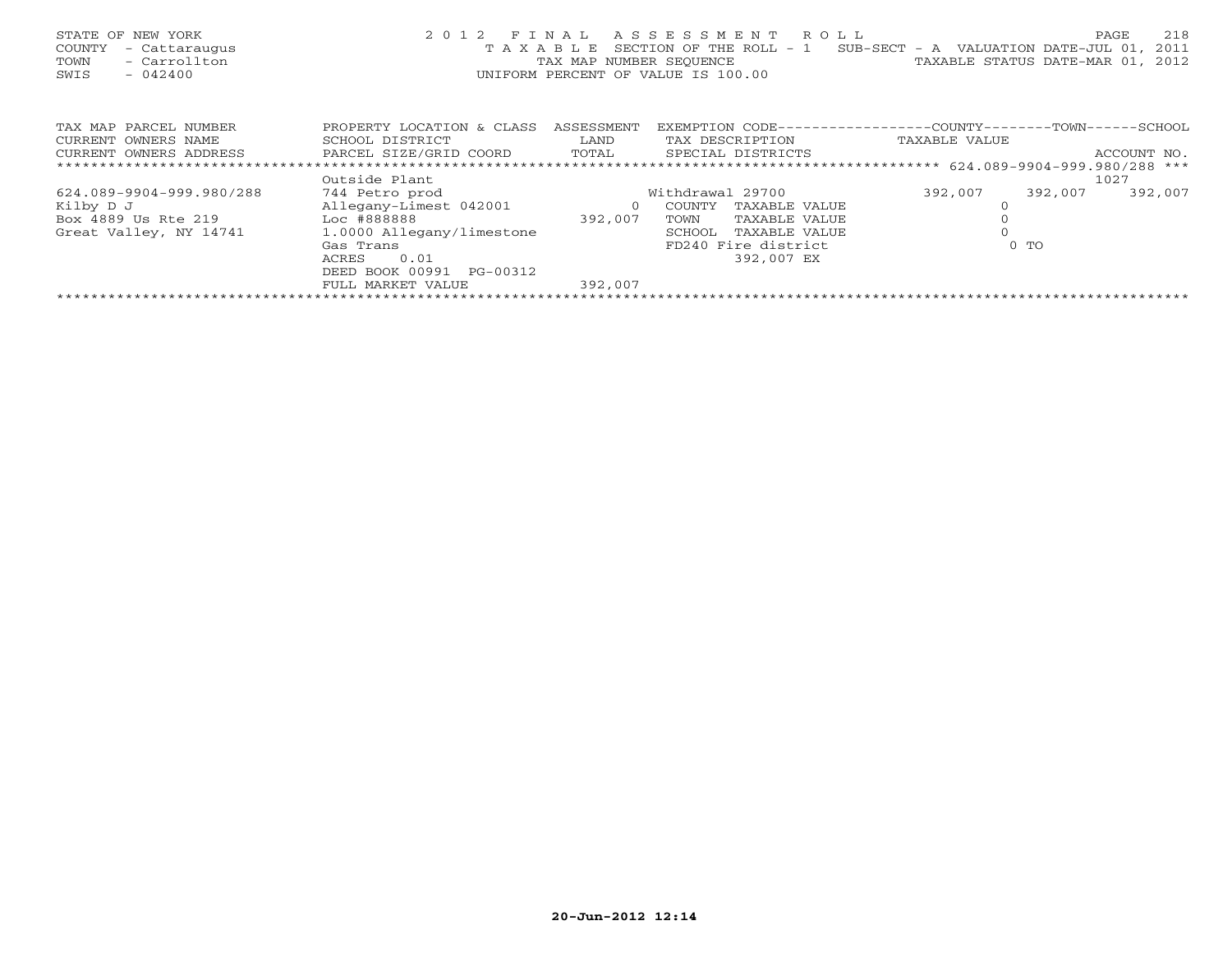|      | STATE OF NEW YORK    | 2012 FINAL ASSESSMENT ROLL |                                                                                |  |                                  |                        | PAGE. | 219 |
|------|----------------------|----------------------------|--------------------------------------------------------------------------------|--|----------------------------------|------------------------|-------|-----|
|      | COUNTY - Cattaraugus |                            | T A X A B L E SECTION OF THE ROLL - 1 SUB-SECT - A VALUATION DATE-JUL 01, 2011 |  |                                  |                        |       |     |
| TOWN | - Carrollton         |                            |                                                                                |  | TAXABLE STATUS DATE-MAR 01, 2012 |                        |       |     |
| SWIS | $-042400$            |                            |                                                                                |  |                                  | RPS150/V04/L015        |       |     |
|      |                      |                            | UNIFORM PERCENT OF VALUE IS 100.00                                             |  |                                  | CURRENT DATE 6/20/2012 |       |     |
|      |                      |                            |                                                                                |  |                                  |                        |       |     |

#### R O L L S U B S E C T I O N - A - T O T A L S

#### \*\*\* S P E C I A L D I S T R I C T S U M M A R Y \*\*\*

|                     |                          | TOTAL EXTENSION | <b>EXTENSION</b> | AD VALOREM | <b>EXEMPT</b> | TAXABLE |
|---------------------|--------------------------|-----------------|------------------|------------|---------------|---------|
| CODE                | DISTRICT NAME<br>PARCELS | TYPE            | VALUE            | VALUE      | AMOUNT        | VALUE   |
| FD240 Fire district |                          | 11 TOTAL        |                  | 414,550    | 414,550       |         |

### \*\*\* S C H O O L D I S T R I C T S U M M A R Y \*\*\*

| CODE | DISTRICT NAME             | TOTAL<br>PARCELS | ASSESSED<br>LAND | ASSESSED<br>TOTAL | <b>EXEMPT</b><br>AMOUNT | TOTAL<br>TAXABLE | STAR<br><b>AMOUNT</b> | STAR<br>TAXABLE |
|------|---------------------------|------------------|------------------|-------------------|-------------------------|------------------|-----------------------|-----------------|
|      | 042001 Allegany-Limestone | 11               |                  | 414,550           | 414,550                 |                  |                       |                 |
|      | SUB-TOTAL                 | 11               |                  | 414,550           | 414,550                 |                  |                       |                 |
|      | TOTAL                     | 11               |                  | 414,550           | 414,550                 |                  |                       |                 |

### \*\*\* S Y S T E M C O D E S S U M M A R Y \*\*\*

#### NO SYSTEM EXEMPTIONS AT THIS LEVEL

#### \*\*\* E X E M P T I O N S U M M A R Y \*\*\*

| CODE  | DESCRIPTION | TOTAL<br>PARCELS | COUNTY  | TOWN    | SCHOOL  |
|-------|-------------|------------------|---------|---------|---------|
| 29700 | Withdrawal  | <u>ــ ـ</u>      | 414,550 | 414,550 | 414,550 |
|       | TOTAL       |                  | 414,550 | 414,550 | 414,550 |

| ROLL | TOTAL            |      |       | BLE | `XARLF. | XABLL  | STAR |
|------|------------------|------|-------|-----|---------|--------|------|
| SEC  | $\sum_{i=1}^{n}$ | LAND | TOTAL |     | TOWN    | SCHOOL |      |
|      |                  |      |       |     |         |        |      |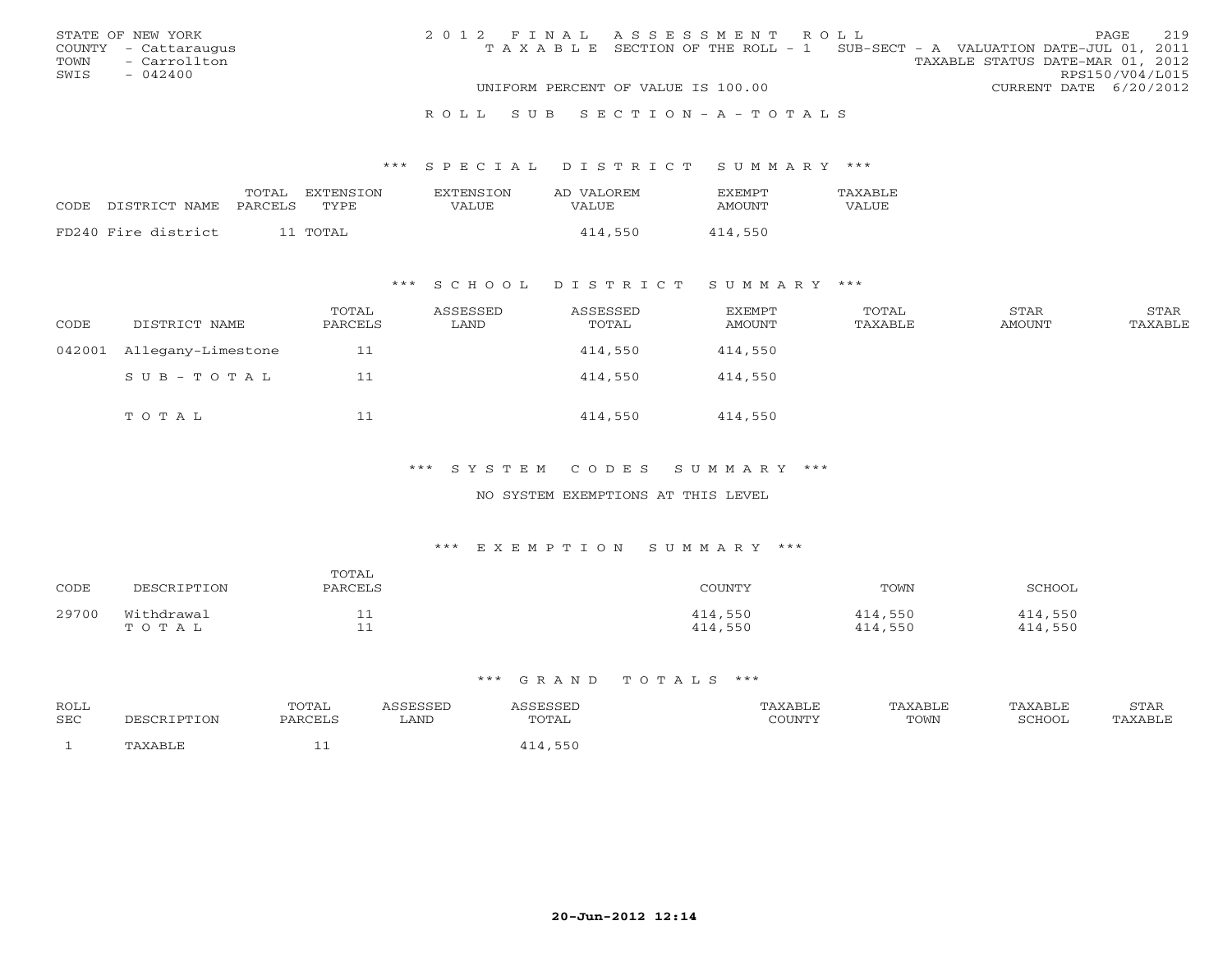| STATE OF NEW YORK    | 2012 FINAL ASSESSMENT ROLL            |                                  | 2.2.0<br>PAGE.  |
|----------------------|---------------------------------------|----------------------------------|-----------------|
| COUNTY - Cattaraugus | T A X A B L E SECTION OF THE ROLL - 1 | VALUATION DATE-JUL 01, 2011      |                 |
| - Carrollton<br>TOWN |                                       | TAXABLE STATUS DATE-MAR 01, 2012 |                 |
| SWIS<br>$-042400$    | UNIFORM PERCENT OF VALUE IS 100.00    |                                  | RPS150/V04/L015 |
|                      |                                       | CURRENT DATE 6/20/2012           |                 |
|                      |                                       |                                  |                 |

#### R O L L S E C T I O N T O T A L S

#### \*\*\* S P E C I A L D I S T R I C T S U M M A R Y \*\*\*

| CODE. | DISTRICT NAME                              | TOTAL<br>PARCELS | EXTENSION<br>TYPE       | <b>EXTENSION</b><br><b>VALUE</b> | AD VALOREM<br>VALUE | EXEMPT<br>AMOUNT | TAXABLE<br>VALUE |
|-------|--------------------------------------------|------------------|-------------------------|----------------------------------|---------------------|------------------|------------------|
|       | WD241 Water Dist 1<br>WS240 Water/Sewer Di |                  | 166 TOTAL<br>166 MOVTAX |                                  | 7206,000            | 4,366            | 7201,634         |
|       | DS240 Delinquent sew                       |                  | 28 MOVTAX               |                                  |                     |                  |                  |
|       | FD240 Fire district                        |                  | 970 TOTAL               |                                  | 41292,809           | 414,550          | 40878,259        |
|       | FF242 Sewer fr ftg                         |                  | 119 TOTAL               |                                  | 19,980              |                  | 19,980           |
|       | SW241 Sewer                                |                  | 166 TOTAL               |                                  | 7206,000            | 4,366            | 7201,634         |
|       | SW242 Sewer dist 1                         |                  | 124 TOTAL               |                                  | 4991,500            |                  | 4991,500         |

### \*\*\* S C H O O L D I S T R I C T S U M M A R Y \*\*\*

| CODE             | DISTRICT NAME                           | TOTAL<br>PARCELS | ASSESSED<br>LAND     | ASSESSED<br>TOTAL     | EXEMPT<br>AMOUNT  | TOTAL<br>TAXABLE      | STAR<br>AMOUNT        | STAR<br>TAXABLE       |
|------------------|-----------------------------------------|------------------|----------------------|-----------------------|-------------------|-----------------------|-----------------------|-----------------------|
| 041600<br>042001 | Salamanca Central<br>Allegany-Limestone | 72<br>950        | 960,900<br>11186,849 | 3219,500<br>44114,588 | 17,500<br>932,446 | 3202,000<br>43182,142 | 1242,600<br>13931,475 | 1959,400<br>29250,667 |
|                  | $SUB - TO T AL$                         | 1,022            | 12147,749            | 47334,088             | 949.946           | 46384,142             | 15174,075             | 31210,067             |
|                  | TOTAL                                   | 1,022            | 12147,749            | 47334,088             | 949,946           | 46384,142             | 15174,075             | 31210,067             |

### \*\*\* S Y S T E M C O D E S S U M M A R Y \*\*\*

#### NO SYSTEM EXEMPTIONS AT THIS LEVEL

#### \*\*\* E X E M P T I O N S U M M A R Y \*\*\*

| CODE  | DESCRIPTION | TOTAL<br>PARCELS | COUNTY  | TOWN    | SCHOOL  |
|-------|-------------|------------------|---------|---------|---------|
| 29700 | Withdrawal  | 11               | 414,550 | 414,550 | 414,550 |
| 41101 | VET C/T     | 4                | 2,200   | 2,200   |         |
| 41103 | VET TOWN    | 11               |         | 24,000  |         |
| 41121 | WVET C/T    | ▵                | 19,575  |         |         |
| 41122 | WVET CO     | 42               | 354,791 |         |         |
| 41123 | WVET TOWN   |                  |         |         |         |
| 41131 | CVET C/T    |                  | 3,750   |         |         |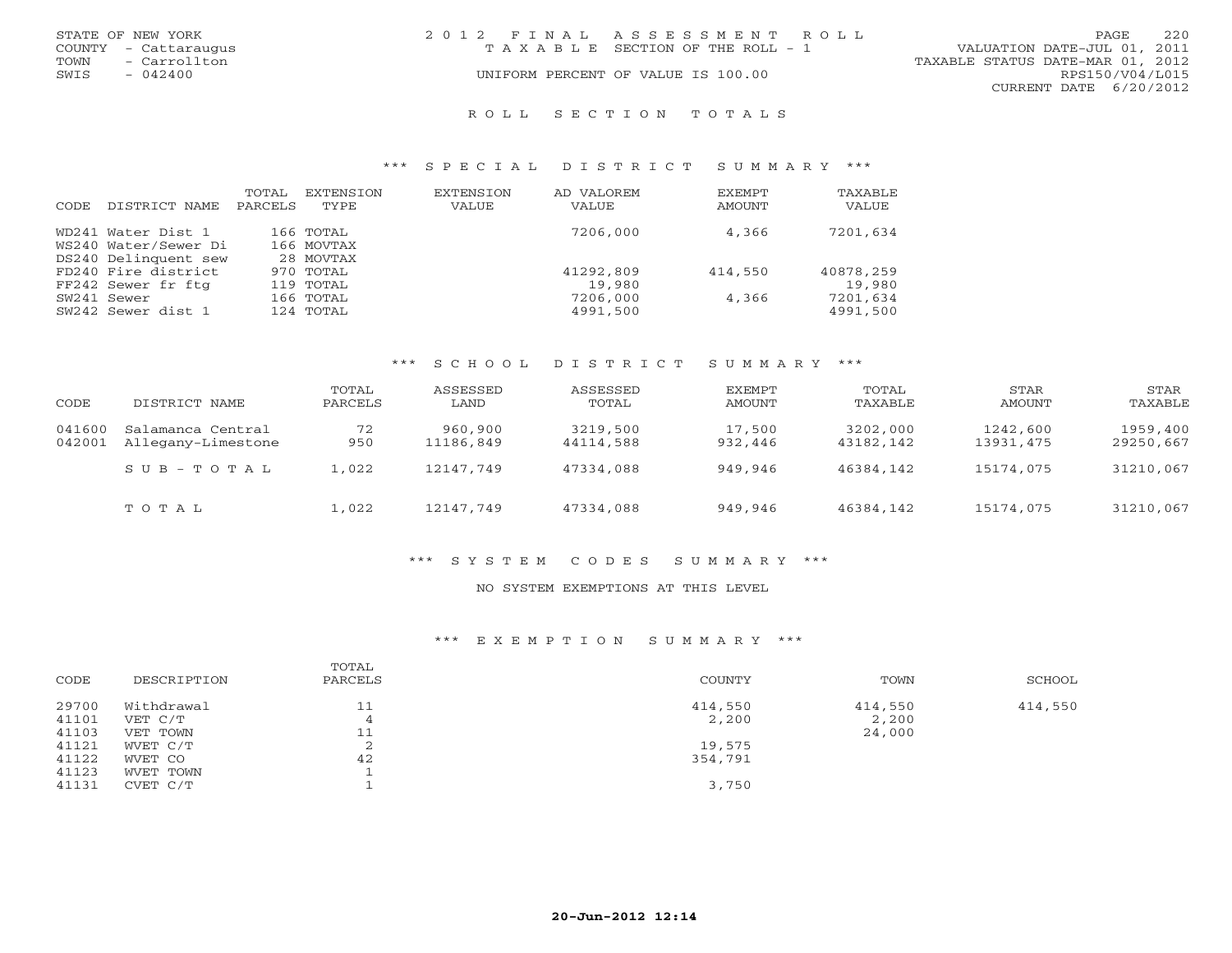| STATE OF NEW YORK<br>COUNTY - Cattaraugus<br>- Carrollton<br>TOWN<br>SWIS<br>$-042400$ | 2012 FINAL ASSESSMENT ROLL<br>T A X A B L E SECTION OF THE ROLL - 1<br>UNIFORM PERCENT OF VALUE IS 100.00 | 221<br>PAGE<br>VALUATION DATE-JUL 01, 2011<br>TAXABLE STATUS DATE-MAR 01, 2012<br>RPS150/V04/L015 |
|----------------------------------------------------------------------------------------|-----------------------------------------------------------------------------------------------------------|---------------------------------------------------------------------------------------------------|
|                                                                                        | ROLL SECTION TOTALS                                                                                       | CURRENT DATE 6/20/2012                                                                            |

#### \*\*\* E X E M P T I O N S U M M A R Y \*\*\*

| CODE  | DESCRIPTION  | TOTAL<br>PARCELS         | <b>COUNTY</b> | TOWN    | SCHOOL    |
|-------|--------------|--------------------------|---------------|---------|-----------|
| 41132 | CVET CO      | 59                       | 800,246       |         |           |
| 41141 | DVET C/T     | 2                        | 7,850         |         |           |
| 41142 | DVET CO      | 14                       | 128,675       |         |           |
| 41400 | CLERGY       | $\overline{\phantom{0}}$ | 4,500         | 4,500   | 4,500     |
| 41800 | AGED $C/T/S$ | 20                       | 440,401       | 467,500 | 469,150   |
| 41801 | AGED C/T     |                          | 68,500        | 68,500  |           |
| 41802 | AGED C       | ∠                        | 32,500        |         |           |
| 41804 | AGED S       |                          |               |         | 47,675    |
| 41834 | SR STAR      | 136                      |               |         | 6138,975  |
| 41844 | SR ST MH     |                          |               |         | 10,000    |
| 41854 | RES STAR     | 314                      |               |         | 9017,100  |
| 41864 | RES ST MH    |                          |               |         | 8,000     |
| 47610 | BUS $C/T/S$  |                          | 14,071        | 14,071  | 14,071    |
|       | TOTAL        | 635                      | 2291,609      | 995,321 | 16124,021 |

| <b>ROLL</b> |         | TOTAL   | CCFCCFD   | A C C F C C F T | TAXABLE      | TAXABLE   | TAXABLE   | STAR      |
|-------------|---------|---------|-----------|-----------------|--------------|-----------|-----------|-----------|
| <b>SEC</b>  |         | PARCELS | ∟AND      | TOTAL           | ™™™™         | TOWN      | SCHOOL    | TAXABLE   |
|             | TAXABLE | ,022    | 12147,749 | 17334<br>,088   | 15042<br>179 | 46338,767 | 46384 142 | 31210,067 |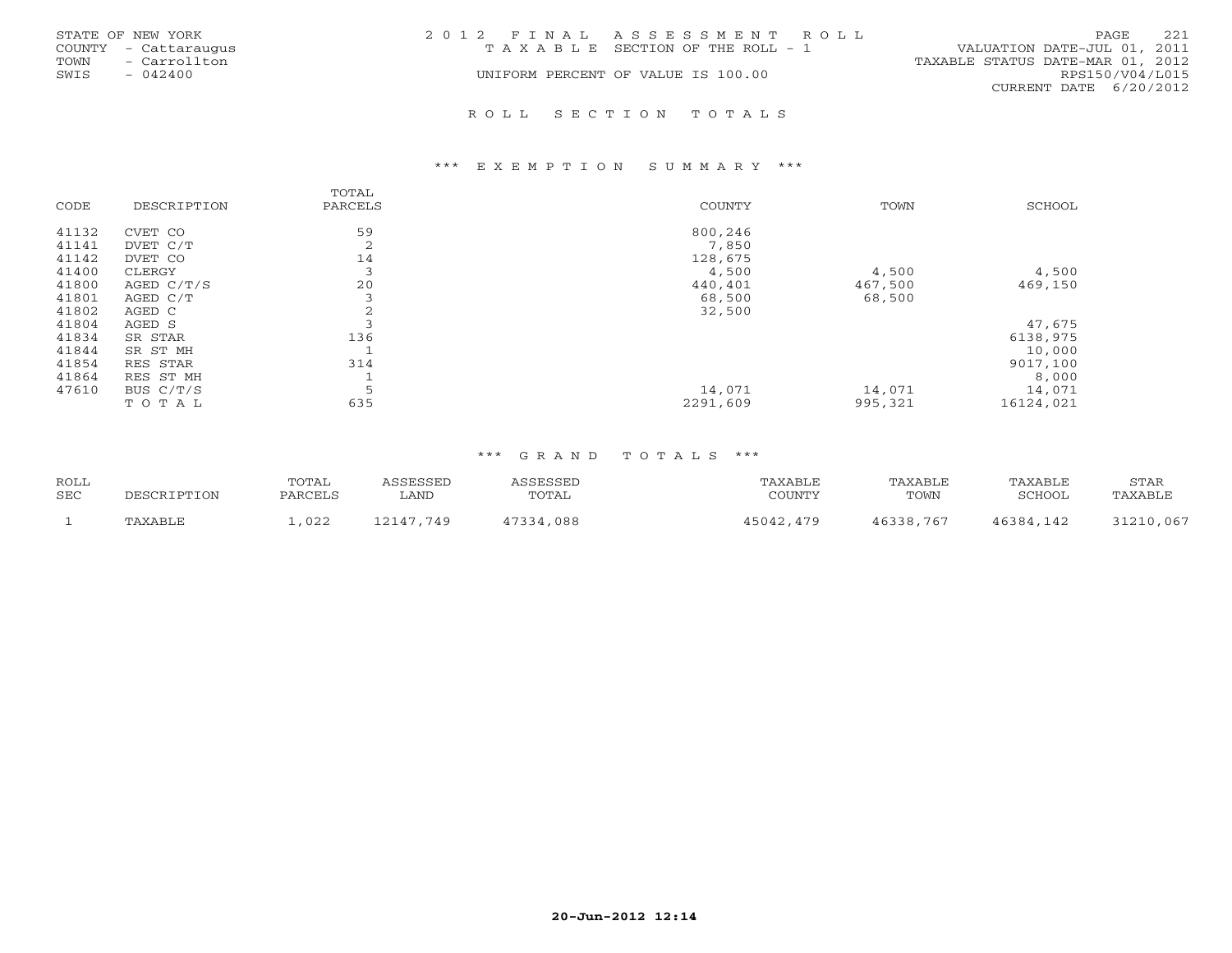# STATE OF NEW YORK 2 0 1 2 F I N A L A S S E S S M E N T R O L L PAGE 222 COUNTY - Cattaraugus STATE OWNED LAND SECTION OF THE ROLL - 3 VALUATION DATE-JUL 01, 2011 TOWN - Carrollton TAX MAP NUMBER SEQUENCE TAXABLE STATUS DATE-MAR 01, 2012 SWIS - 042400 UNIFORM PERCENT OF VALUE IS 100.00UNIFORM PERCENT OF VALUE IS 100.00

| TAX MAP PARCEL NUMBER                    | PROPERTY LOCATION & CLASS ASSESSMENT |         |                                               | EXEMPTION CODE-----------------COUNTY-------TOWN------SCHOOL |             |
|------------------------------------------|--------------------------------------|---------|-----------------------------------------------|--------------------------------------------------------------|-------------|
| CURRENT OWNERS NAME                      | SCHOOL DISTRICT                      | LAND    | TAX DESCRIPTION                               | TAXABLE VALUE                                                |             |
| CURRENT OWNERS ADDRESS                   | PARCEL SIZE/GRID COORD               | TOTAL   | SPECIAL DISTRICTS                             |                                                              | ACCOUNT NO. |
|                                          |                                      |         |                                               |                                                              |             |
|                                          | Limestone Run                        |         |                                               | 017001                                                       |             |
| $100.000 - 1 - 5.71$                     | 932 Forest s532b                     |         | COUNTY TAXABLE VALUE                          | 89,700                                                       |             |
| State Of New York                        | Allegany-Limest 042001               | 12,675  | TAXABLE VALUE<br>TOWN                         | 89,700                                                       |             |
| Attn: C/O County Treasurer               | ACRES 65.00                          | 89,700  | SCHOOL TAXABLE VALUE                          | 89,700                                                       |             |
| Cattaraugus County                       | EAST-1126778 NRTH-0741721            |         | FD240 Fire district                           | 89,700 TO                                                    |             |
| 303 Court St                             | FULL MARKET VALUE                    | 89,700  |                                               |                                                              |             |
| PO Box 303                               |                                      |         |                                               |                                                              |             |
| Little Valley, NY 14755                  |                                      |         |                                               |                                                              |             |
| ******************************           |                                      |         |                                               |                                                              |             |
|                                          | N Limestone Run                      |         |                                               | 260001                                                       |             |
| $100.000 - 1 - 6.71$                     | 932 Forest s532b                     |         |                                               | 40,300                                                       |             |
| State Of New York                        |                                      |         | COUNTY TAXABLE VALUE<br>TOWN<br>TAXABLE VALUE |                                                              |             |
|                                          | Allegany-Limest 042001               | 9,750   |                                               | 40,300                                                       |             |
| Attn: C/O<br>County Treasure ACRES 50.00 |                                      | 40,300  | SCHOOL TAXABLE VALUE                          | 40,300                                                       |             |
| 303 Court St                             | EAST-1124839 NRTH-0741691            |         | FD240 Fire district                           | 40,300 TO                                                    |             |
| Little Valley, NY 14755                  | FULL MARKET VALUE                    | 40,300  |                                               |                                                              |             |
|                                          |                                      |         |                                               |                                                              |             |
|                                          | Limestone Run Rd                     |         |                                               | 024001                                                       |             |
| $100.000 - 1 - 8.71$                     | 932 Forest s532b                     |         | COUNTY TAXABLE VALUE                          | 163,200                                                      |             |
| State Of New York                        | Allegany-Limest 042001               | 19,500  | TOWN<br>TAXABLE VALUE                         | 163,200                                                      |             |
| Attn: C/O County Treasurer               | ACRES 100.00                         | 163,200 | SCHOOL TAXABLE VALUE                          | 163,200                                                      |             |
| Cattaraugus County                       | EAST-1121084 NRTH-0741738            |         | FD240 Fire district                           | 163,200 TO                                                   |             |
| 303 Court St                             | FULL MARKET VALUE                    | 163,200 |                                               |                                                              |             |
| Little Valley, NY 14755                  |                                      |         |                                               |                                                              |             |
|                                          |                                      |         |                                               |                                                              |             |
|                                          | Limestone Run Rd                     |         |                                               |                                                              | 0410001     |
| $100.000 - 1 - 12.71$                    | 932 Forest s532b                     |         | COUNTY TAXABLE VALUE                          | 25,900                                                       |             |
| State Of New York                        | Allegany-Limest 042001               | 25,900  | TOWN<br>TAXABLE VALUE                         | 25,900                                                       |             |
| Attn: County Treasurer                   | ACRES 30.82                          | 25,900  | SCHOOL TAXABLE VALUE                          | 25,900                                                       |             |
| Catt. County                             | FULL MARKET VALUE                    | 25,900  | FD240 Fire district                           | 25,900 TO                                                    |             |
| 303 Court St                             |                                      |         |                                               |                                                              |             |
| Little Valley, NY 14755                  |                                      |         |                                               |                                                              |             |
|                                          |                                      |         |                                               |                                                              |             |
|                                          | 803 Parkside Dr                      |         |                                               | 0278                                                         |             |
| $101.003 - 1 - 26.1$                     | 932 Forest s532b                     |         | COUNTY TAXABLE VALUE                          | 96,200                                                       |             |
| People Of State Of NY                    | Allegany-Limest 042001               | 96,200  | TOWN<br>TAXABLE VALUE                         | 96,200                                                       |             |
| Attn: County Treasurer                   | 42 01 06                             | 96,200  | SCHOOL TAXABLE VALUE                          | 96,200                                                       |             |
| Catt. County                             | ACRES<br>80.85                       |         | FD240 Fire district                           | 96,200 TO                                                    |             |
| 303 Court St                             | EAST-1129812 NRTH-0742052            |         |                                               |                                                              |             |
| Little Valley, NY 14755                  | DEED BOOK 861<br>PG-8001             |         |                                               |                                                              |             |
|                                          | FULL MARKET VALUE                    | 96,200  |                                               |                                                              |             |
| ***********************                  |                                      |         |                                               |                                                              |             |
|                                          |                                      |         |                                               |                                                              |             |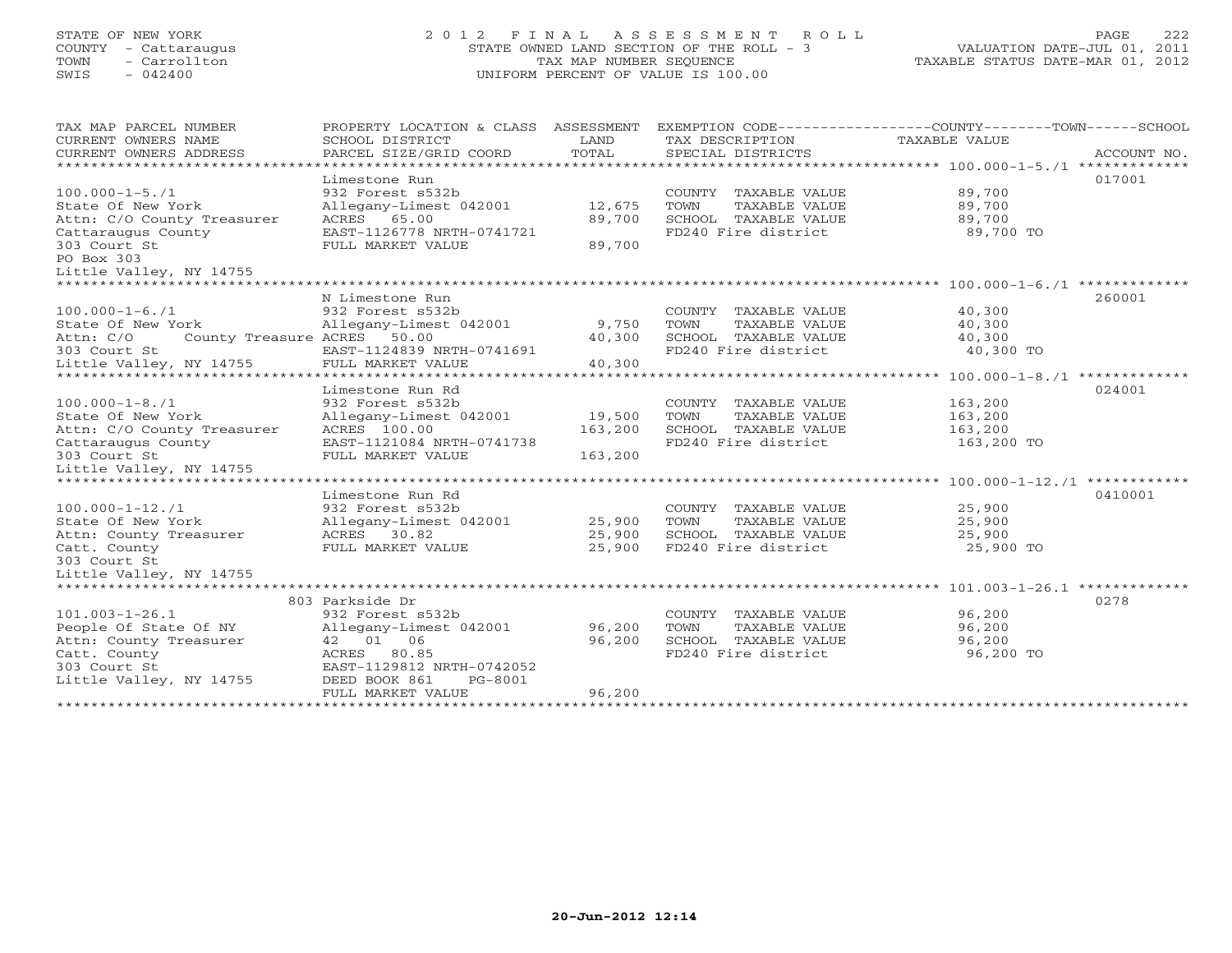| STATE OF NEW YORK<br>COUNTY<br>- Cattaraugus<br>- Carrollton<br>TOWN<br>$-042400$<br>SWIS | 2012 FINAL<br>STATE OWNED LAND SECTION OF THE ROLL - 3<br>UNIFORM PERCENT OF VALUE IS 100.00 | A S S E S S M E N T R O L L<br>VALUATION DATE-JUL 01, 2011<br>TAX MAP NUMBER SEQUENCE TAXABLE STATUS DATE-MAR 01, 2012 | 223<br>PAGE                                                  |               |             |
|-------------------------------------------------------------------------------------------|----------------------------------------------------------------------------------------------|------------------------------------------------------------------------------------------------------------------------|--------------------------------------------------------------|---------------|-------------|
| TAX MAP PARCEL NUMBER                                                                     | PROPERTY LOCATION & CLASS ASSESSMENT                                                         |                                                                                                                        | EXEMPTION CODE-----------------COUNTY-------TOWN------SCHOOL |               |             |
| CURRENT OWNERS NAME                                                                       | SCHOOL DISTRICT                                                                              |                                                                                                                        | LAND TAX DESCRIPTION                                         | TAXABLE VALUE |             |
| CURRENT OWNERS ADDRESS                                                                    | PARCEL SIZE/GRID COORD TOTAL SPECIAL DISTRICTS                                               |                                                                                                                        |                                                              |               | ACCOUNT NO. |
|                                                                                           |                                                                                              |                                                                                                                        |                                                              |               |             |
|                                                                                           | 575 Railroad St                                                                              |                                                                                                                        |                                                              |               | 0100001     |
| $101.079 - 1 - 1.2$                                                                       |                                                                                              |                                                                                                                        | 932 Forest s532b 3TATE C/T 32301 22,500                      | 22,500 22,500 | $\Omega$    |
| NYS                                                                                       | Allegany-Limest 042001 22,500                                                                |                                                                                                                        | COUNTY TAXABLE VALUE                                         |               |             |
| 1515 Broadway                                                                             | 25/41 01 06                                                                                  | 22,500                                                                                                                 | TOWN<br>TAXABLE VALUE                                        |               |             |
| New York, NY 10036                                                                        |                                                                                              |                                                                                                                        | SCHOOL TAXABLE VALUE                                         | 22,500        |             |
|                                                                                           |                                                                                              |                                                                                                                        | FD240 Fire district                                          | $0$ TO        |             |
|                                                                                           |                                                                                              |                                                                                                                        | 22,500 EX                                                    |               |             |
|                                                                                           | DEED BOOK 00949 PG-00876                                                                     |                                                                                                                        | SW241 Sewer                                                  | $0$ TO        |             |
|                                                                                           | FULL MARKET VALUE                                                                            | 22,500                                                                                                                 | 22,500 EX                                                    |               |             |
|                                                                                           |                                                                                              |                                                                                                                        | WD241 Water Dist 1                                           | $0$ TO        |             |
|                                                                                           |                                                                                              |                                                                                                                        | 22,500 EX                                                    |               |             |
|                                                                                           |                                                                                              |                                                                                                                        | WS240 Water/Sewer District                                   | $.00$ MT      |             |
|                                                                                           |                                                                                              |                                                                                                                        |                                                              |               |             |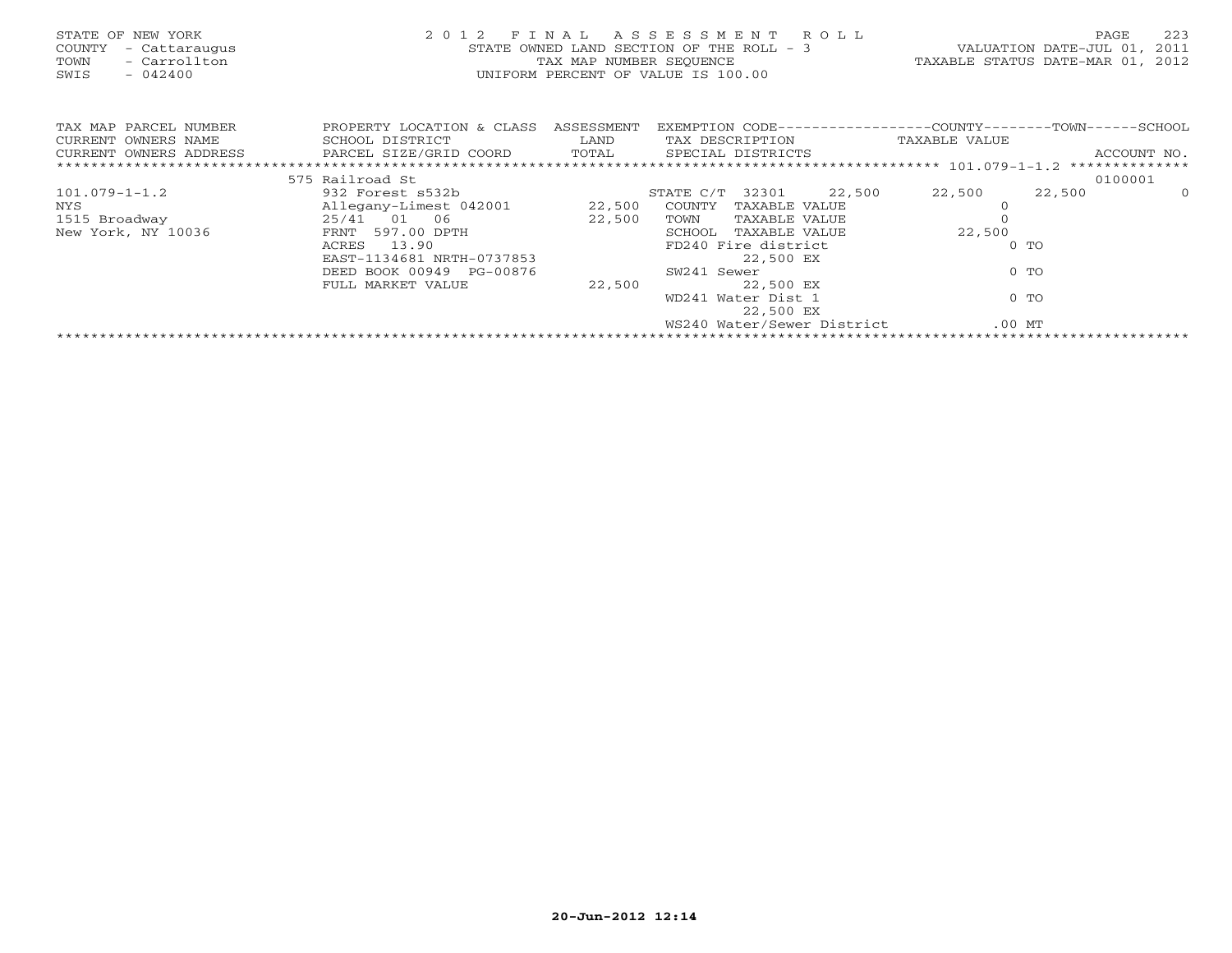|      | STATE OF NEW YORK    | 2012 FINAL ASSESSMENT ROLL               | 2.2.4<br>PAGE                    |
|------|----------------------|------------------------------------------|----------------------------------|
|      | COUNTY - Cattaraugus | STATE OWNED LAND SECTION OF THE ROLL - 3 | VALUATION DATE-JUL 01, 2011      |
| TOWN | - Carrollton         |                                          | TAXABLE STATUS DATE-MAR 01, 2012 |
| SWIS | $-042400$            |                                          | RPS150/V04/L015                  |
|      |                      | UNIFORM PERCENT OF VALUE IS 100.00       | CURRENT DATE 6/20/2012           |
|      |                      | ROLL SUB SECTION- - TOTALS               |                                  |

#### \*\*\* S P E C I A L D I S T R I C T S U M M A R Y \*\*\*

| CODE. | DISTRICT NAME        | TOTAL<br>PARCELS | EXTENSION<br>TYPE | EXTENSION<br>VALUE | AD VALOREM<br>VALUE | <b>FXFMPT</b><br>AMOUNT | <b>TAXABLE</b><br>VALUE |
|-------|----------------------|------------------|-------------------|--------------------|---------------------|-------------------------|-------------------------|
|       | WD241 Water Dist 1   |                  | 1 TOTAL           |                    | 22,500              | 22,500                  |                         |
|       | WS240 Water/Sewer Di |                  | 1 MOVTAX          |                    |                     |                         |                         |
|       | FD240 Fire district  |                  | 6 TOTAL           |                    | 437,800             | 22,500                  | 415,300                 |
|       | SW241 Sewer          |                  | I TOTAL           |                    | 22,500              | 22,500                  |                         |

### \*\*\* S C H O O L D I S T R I C T S U M M A R Y \*\*\*

| CODE   | DISTRICT NAME      | TOTAL<br>PARCELS | ASSESSED<br>LAND | ASSESSED<br>TOTAL | EXEMPT<br>AMOUNT | TOTAL<br>TAXABLE | STAR<br>AMOUNT | STAR<br>TAXABLE |
|--------|--------------------|------------------|------------------|-------------------|------------------|------------------|----------------|-----------------|
| 042001 | Allegany-Limestone |                  | 186,525          | 437,800           |                  | 437,800          |                | 437,800         |
|        | SUB-TOTAL          |                  | 186,525          | 437,800           |                  | 437,800          |                | 437,800         |
|        | TOTAL              | 6                | 186,525          | 437,800           |                  | 437,800          |                | 437,800         |

### \*\*\* S Y S T E M C O D E S S U M M A R Y \*\*\*

#### NO SYSTEM EXEMPTIONS AT THIS LEVEL

#### \*\*\* E X E M P T I O N S U M M A R Y \*\*\*

| CODE  | DESCRIPTION        | TOTAL<br>PARCELS | COUNTY           | TOWN             | SCHOOL |
|-------|--------------------|------------------|------------------|------------------|--------|
| 32301 | STATE C/T<br>TOTAL |                  | 22,500<br>22,500 | 22,500<br>22,500 |        |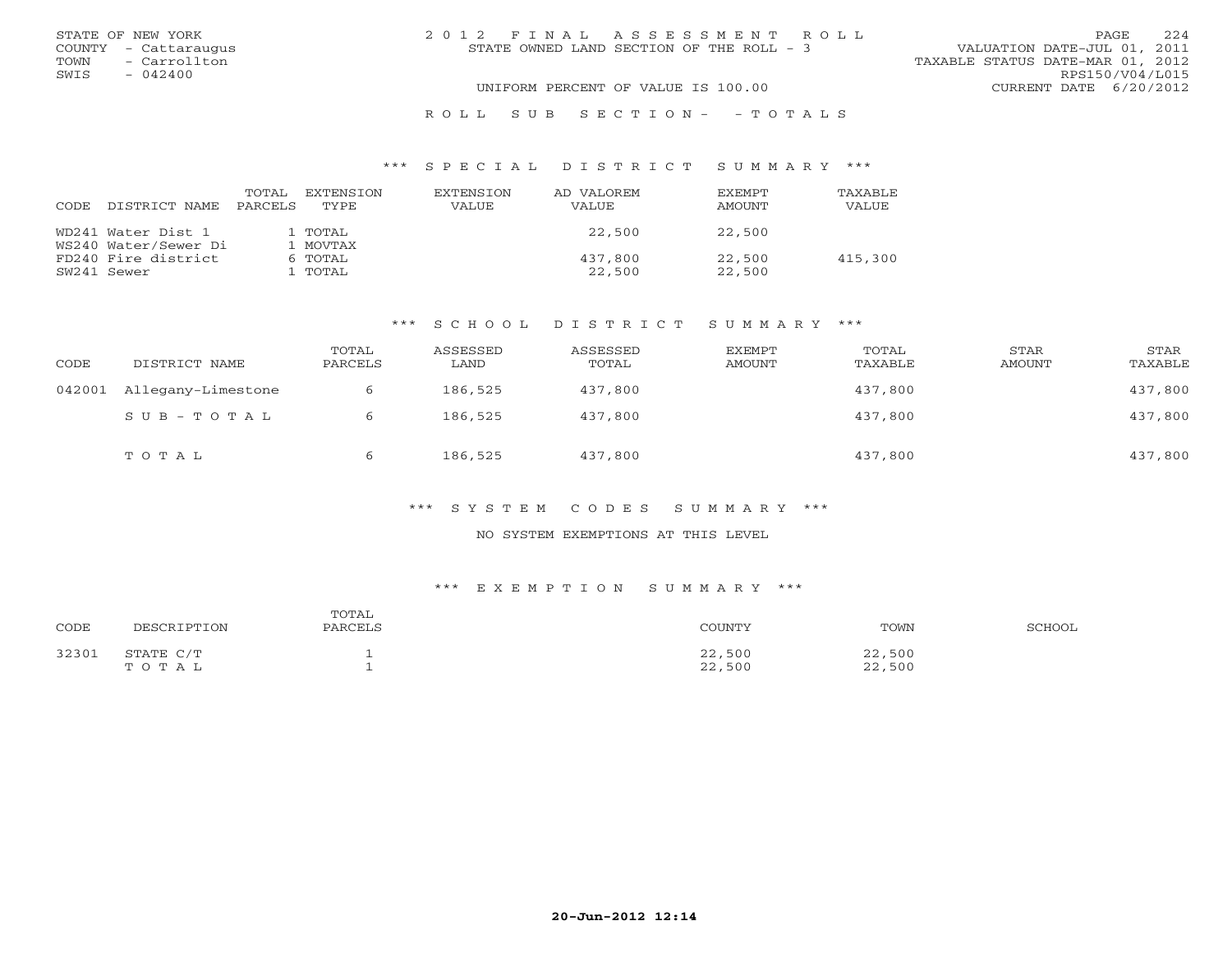|      | STATE OF NEW YORK    | 2012 FINAL ASSESSMENT ROLL               | 225<br><b>PAGE</b>               |
|------|----------------------|------------------------------------------|----------------------------------|
|      | COUNTY - Cattaraugus | STATE OWNED LAND SECTION OF THE ROLL - 3 | VALUATION DATE-JUL 01, 2011      |
| TOWN | - Carrollton         |                                          | TAXABLE STATUS DATE-MAR 01, 2012 |
| SWIS | $-042400$            |                                          | RPS150/V04/L015                  |
|      |                      | UNIFORM PERCENT OF VALUE IS 100.00       | CURRENT DATE 6/20/2012           |
|      |                      | ROLL SUB SECTION- - TOTALS               |                                  |

| ROLL |                  | TOTAL   | <b>\SSESSED</b> | ASSESSED | TAXABLE | TAXABLE | TAXABLE | STAR    |
|------|------------------|---------|-----------------|----------|---------|---------|---------|---------|
| SEC  | DESCRIPTION      | PARCELS | AND             | TOTAL    | COUNTY  | TOWN    | SCHOOL  | TAXABLE |
|      | STATE OWNED LAND |         | 186,525         | 437,800  | 415,300 | 415,300 | 437,800 | 437,800 |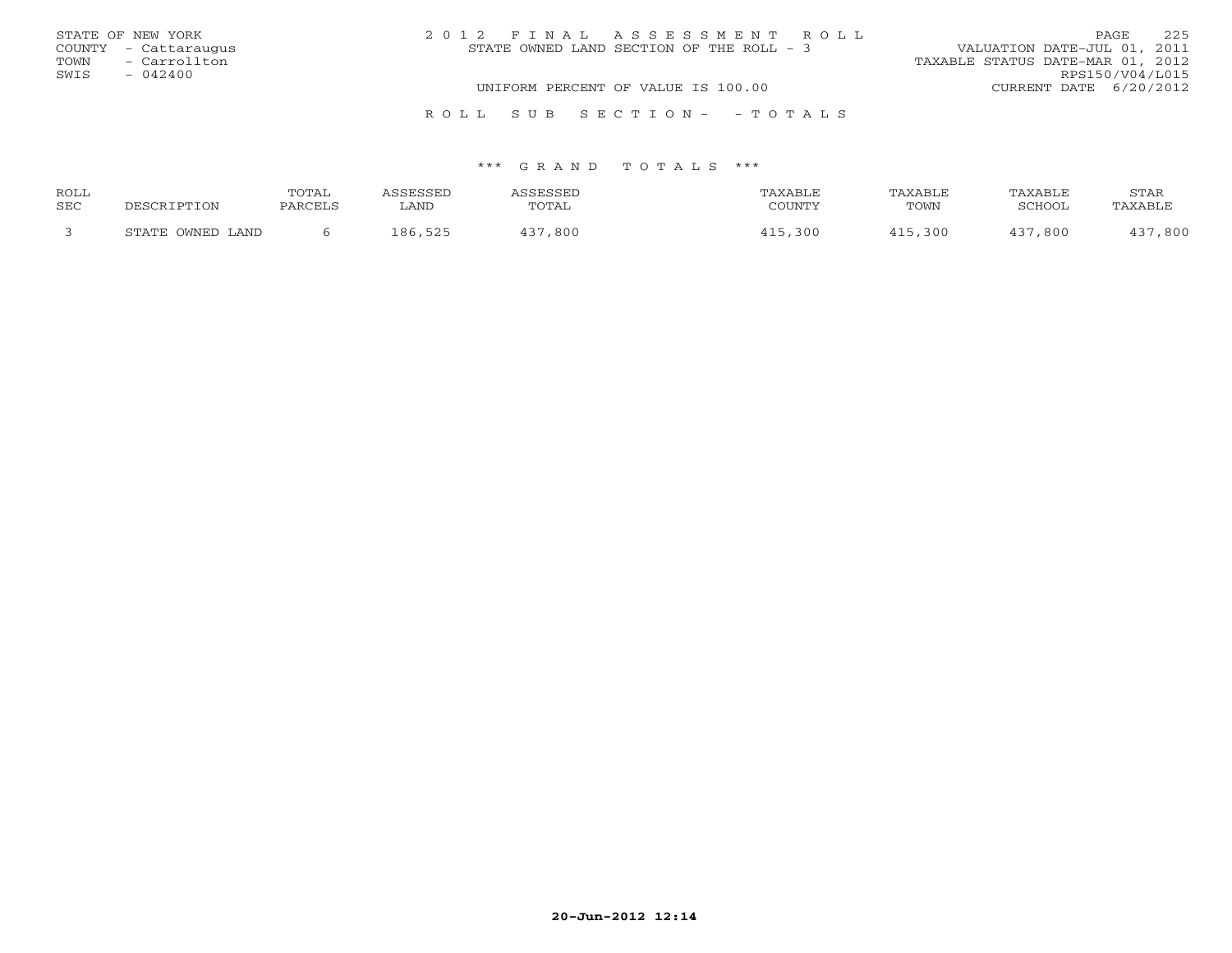| STATE OF NEW YORK<br>COUNTY - Cattaraugus<br>- Carrollton<br>TOWN<br>$-042400$<br>SWIS                                                                                      | 2012 FINAL<br>ROLL SUB-SECT - C- SECTION 532-C RPTL ALLEGANY STATE PARK                                                                                                                                                                  | TAX MAP NUMBER SEQUENCE                             | ASSESSMENT ROLL<br>UNIFORM PERCENT OF VALUE IS 100.00                                        | STATE OWNED LAND SECTION OF THE ROLL - 3 SUB-SECT - C VALUATION DATE-JUL 01, 2011<br>TAXABLE STATUS DATE-MAR 01, 2012 | 226<br>PAGE |
|-----------------------------------------------------------------------------------------------------------------------------------------------------------------------------|------------------------------------------------------------------------------------------------------------------------------------------------------------------------------------------------------------------------------------------|-----------------------------------------------------|----------------------------------------------------------------------------------------------|-----------------------------------------------------------------------------------------------------------------------|-------------|
| TAX MAP PARCEL NUMBER<br>CURRENT OWNERS NAME<br>CURRENT OWNERS ADDRESS<br>******************************                                                                    | PROPERTY LOCATION & CLASS ASSESSMENT EXEMPTION CODE----------------COUNTY-------TOWN------SCHOOL<br>SCHOOL DISTRICT<br>PARCEL SIZE/GRID COORD                                                                                            | LAND<br>TOTAL                                       | TAX DESCRIPTION<br>SPECIAL DISTRICTS                                                         | TAXABLE VALUE                                                                                                         | ACCOUNT NO. |
| $82.000 - 1 - 1$<br>State Of New York<br>Attn: County Treasurer<br>Cattaraugus County<br>303 Court St<br>Little Valley, NY 14755                                            | West Of Rt. 86<br>932 Forest s532b<br>Salamanca Centr 041600<br>77 01<br>06<br>Allegany State Park<br>ACRES 334.00<br>EAST-1119502 NRTH-0773330<br>FULL MARKET VALUE                                                                     | 781,300<br>781,300<br>781,300                       | COUNTY TAXABLE VALUE<br>TOWN<br>TAXABLE VALUE<br>SCHOOL TAXABLE VALUE<br>FD240 Fire district | 781,300<br>781,300<br>781,300<br>781,300 TO                                                                           | 0490001     |
| $82.000 - 1 - 2$<br>State Of New York<br>Attn: County Treasurer<br>Cattaraugus County<br>303 Court St<br>Little Valley, NY 14755                                            | *********************<br>West Of Rt. 86<br>932 Forest s532b<br>Salamanca Centr 041600<br>76 01<br>06<br>Allegany State Park<br>ACRES 335.00<br>EAST-1119496 NRTH-0769409<br>FULL MARKET VALUE<br>.                                       | 765,800<br>765,800<br>765,800                       | COUNTY TAXABLE VALUE<br>TOWN<br>TAXABLE VALUE<br>SCHOOL TAXABLE VALUE<br>FD240 Fire district | 765,800<br>765,800<br>765,800<br>765,800 TO<br>**************** 82.000-1-3 ****                                       | 0480001     |
| $82.000 - 1 - 3$<br>State Of New York<br>Attn: County Treasurer<br>Cattaraugus County<br>303 Court St<br>Little Valley, NY 14755                                            | West Of Rt. 86<br>932 Forest s532b<br>Salamanca Centr 041600<br>65 01 06<br>Allegany State Park<br>ACRES 276.97<br>EAST-1122768 NRTH-0773288<br>DEED BOOK 00301 PG-00517<br>FULL MARKET VALUE                                            | 519,800<br>519,800<br>519,800                       | COUNTY TAXABLE VALUE<br>TOWN<br>TAXABLE VALUE<br>SCHOOL TAXABLE VALUE<br>FD240 Fire district | 519,800<br>519,800<br>519,800<br>519,800 TO                                                                           | 0350001     |
| * * * * * * * * * * * * * * * * * * * *<br>$82.000 - 1 - 4$<br>State Of New York<br>Attn: County Treasurer<br>Cattaraugus County<br>303 Court St<br>Little Valley, NY 14755 | * * * * * * * * * * * * * * * * * * *<br>West Of Rt. 86<br>932 Forest s532b<br>Salamanca Centr 041600<br>64 01 06<br>Allegany State Park<br>ACRES 292.00<br>EAST-1122949 NRTH-0769399<br>FULL MARKET VALUE<br>************************** | ***********<br>604,200<br>604,200<br>604,200        | COUNTY TAXABLE VALUE<br>TOWN<br>TAXABLE VALUE<br>SCHOOL TAXABLE VALUE<br>FD240 Fire district | 604,200<br>604,200<br>604,200<br>604,200 TO                                                                           | 0340001     |
| $91.000 - 1 - 1$<br>State Of New York<br>Attn: County Treasurer<br>Cattaraugus County<br>303 Court St<br>Little Valley, NY 14755                                            | 674 Parkside Dr W<br>932 Forest s532b<br>Salamanca Centr 041600<br>75 01<br>06<br>Allegany State Park<br>ACRES 341.00<br>EAST-1119486 NRTH-0765481<br>FULL MARKET VALUE                                                                  | 728,700<br>728,700<br>728,700<br><b>+++++++++++</b> | COUNTY TAXABLE VALUE<br>TOWN<br>TAXABLE VALUE<br>SCHOOL TAXABLE VALUE<br>FD240 Fire district | 728,700<br>728,700<br>728,700<br>728,700 TO                                                                           | 0470001     |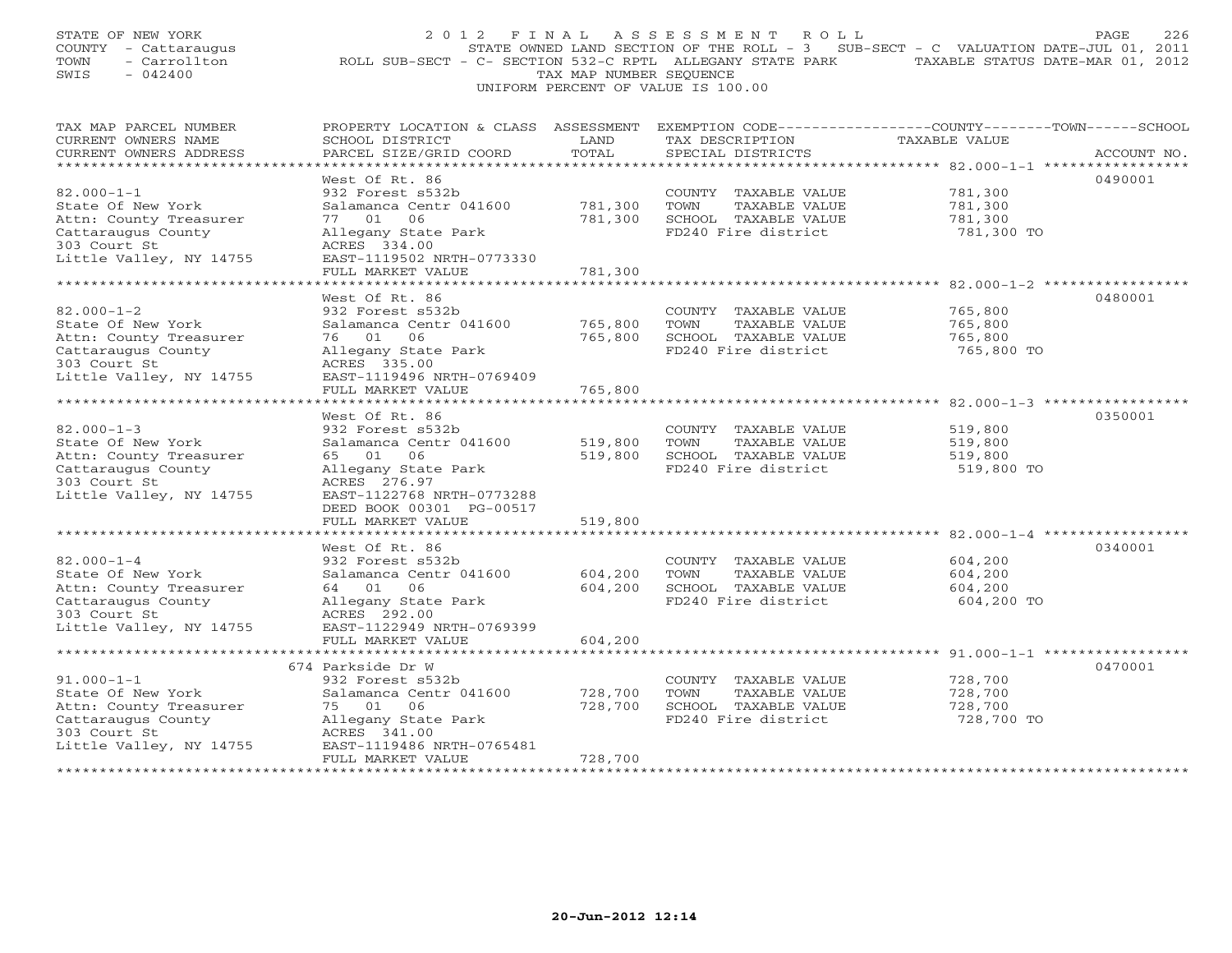| STATE OF NEW YORK<br>COUNTY - Cattaraugus<br>- Carrollton<br>TOWN<br>SWIS<br>$-042400$                | 2012 FINAL<br>ROLL SUB-SECT - C- SECTION 532-C RPTL ALLEGANY STATE PARK TAXABLE STATUS DATE-MAR 01, 2012 | TAX MAP NUMBER SEOUENCE            | A S S E S S M E N T<br>ROLL<br>UNIFORM PERCENT OF VALUE IS 100.00                            | STATE OWNED LAND SECTION OF THE ROLL - 3 SUB-SECT - C VALUATION DATE-JUL 01, 2011                                | 227<br>PAGE |
|-------------------------------------------------------------------------------------------------------|----------------------------------------------------------------------------------------------------------|------------------------------------|----------------------------------------------------------------------------------------------|------------------------------------------------------------------------------------------------------------------|-------------|
| TAX MAP PARCEL NUMBER<br>CURRENT OWNERS NAME<br>CURRENT OWNERS ADDRESS<br>********************        | PROPERTY LOCATION & CLASS ASSESSMENT<br>SCHOOL DISTRICT<br>PARCEL SIZE/GRID COORD                        | LAND<br>TOTAL<br>**********        | TAX DESCRIPTION<br>SPECIAL DISTRICTS                                                         | EXEMPTION CODE-----------------COUNTY-------TOWN------SCHOOL<br>TAXABLE VALUE<br>************** 91.000-1-2 ***** | ACCOUNT NO. |
|                                                                                                       | 673 Parkside Dr W                                                                                        |                                    |                                                                                              |                                                                                                                  | 0460001     |
| $91.000 - 1 - 2$<br>State Of New York<br>Attn: County Treasurer                                       | 932 Forest s532b<br>Salamanca Centr 041600<br>74 01 06                                                   | 771,700<br>771,700                 | COUNTY TAXABLE VALUE<br>TOWN<br>TAXABLE VALUE<br>SCHOOL TAXABLE VALUE                        | 771,700<br>771,700<br>771,700                                                                                    |             |
| Cattaraugus County<br>303 Court St<br>Little Valley, NY 14755                                         | Allegany State Park<br>ACRES 297.00<br>EAST-1119489 NRTH-0761768                                         |                                    | FD240 Fire district                                                                          | 771,700 TO                                                                                                       |             |
|                                                                                                       | FULL MARKET VALUE                                                                                        | 771,700                            |                                                                                              |                                                                                                                  |             |
|                                                                                                       |                                                                                                          |                                    |                                                                                              |                                                                                                                  |             |
| $91.000 - 1 - 3$<br>State Of New York                                                                 | 672 Parkside Dr W<br>932 Forest s532b<br>Salamanca Centr 041600                                          | 882,400                            | COUNTY TAXABLE VALUE<br>TOWN<br>TAXABLE VALUE                                                | 882,400<br>882,400                                                                                               | 0450001     |
| Attn: County Treasurer<br>Cattaraugus County<br>303 Court St                                          | 73 01 06<br>Allegany State Park<br>ACRES 373.00                                                          | 882,400                            | SCHOOL TAXABLE VALUE<br>FD240 Fire district                                                  | 882,400<br>882,400 TO                                                                                            |             |
| Little Valley, NY 14755                                                                               | EAST-1119492 NRTH-0757879<br>FULL MARKET VALUE<br>****************************                           | 882,400                            |                                                                                              |                                                                                                                  |             |
|                                                                                                       | 671 Parkside Dr W                                                                                        |                                    |                                                                                              |                                                                                                                  | 0440001     |
| $91.000 - 1 - 4$<br>State Of New York<br>Attn: County Treasurer                                       | 932 Forest s532b<br>Allegany-Limest 042001<br>72 01 06                                                   | 808,900<br>808,900                 | COUNTY TAXABLE VALUE<br>TOWN<br>TAXABLE VALUE<br>SCHOOL TAXABLE VALUE                        | 808,900<br>808,900<br>808,900                                                                                    |             |
| Cattaraugus County<br>303 Court St<br>Little Valley, NY 14755                                         | Allegany St Park<br>ACRES 367.00<br>EAST-1119499 NRTH-0753639<br>DEED BOOK 1013<br>PG-918                |                                    | FD240 Fire district                                                                          | 808,900 TO                                                                                                       |             |
|                                                                                                       | FULL MARKET VALUE                                                                                        | 808,900                            |                                                                                              |                                                                                                                  |             |
|                                                                                                       | 660 Parkside Dr W                                                                                        |                                    |                                                                                              |                                                                                                                  | 0330001     |
| $91.000 - 1 - 5$<br>State Of New York<br>Attn: County Treasurer<br>Cattaraugus County<br>303 Court St | 932 Forest s532b<br>Salamanca Centr 041600<br>63 01 06<br>Allegany St Park<br>ACRES 358.00               | 825,600<br>825,600                 | COUNTY TAXABLE VALUE<br>TOWN<br>TAXABLE VALUE<br>SCHOOL TAXABLE VALUE<br>FD240 Fire district | 825,600<br>825,600<br>825,600<br>825,600 TO                                                                      |             |
| Little Valley, NY 14755                                                                               | EAST-1123257 NRTH-0765430<br>FULL MARKET VALUE<br>************************                               | 825,600                            |                                                                                              |                                                                                                                  |             |
|                                                                                                       | 659 Parkside Dr W                                                                                        |                                    |                                                                                              |                                                                                                                  | 0320001     |
| $91.000 - 1 - 6$<br>State Of New York<br>Attn: County Treasurer                                       | 932 Forest s532b<br>Salamanca Centr 041600<br>62 01<br>06                                                | 699,800<br>699,800                 | COUNTY TAXABLE VALUE<br>TOWN<br>TAXABLE VALUE<br>SCHOOL TAXABLE VALUE                        | 699,800<br>699,800<br>699,800                                                                                    |             |
| Cattaraugus County<br>303 Court St<br>Little Valley, NY 14755                                         | Allegany State Park<br>ACRES 314.00<br>EAST-1123319 NRTH-0761780                                         |                                    | FD240 Fire district                                                                          | 699,800 TO                                                                                                       |             |
|                                                                                                       | FULL MARKET VALUE<br>++++++++++++++++++++++++                                                            | 699,800<br>+ + + + + + + + + + + + |                                                                                              |                                                                                                                  |             |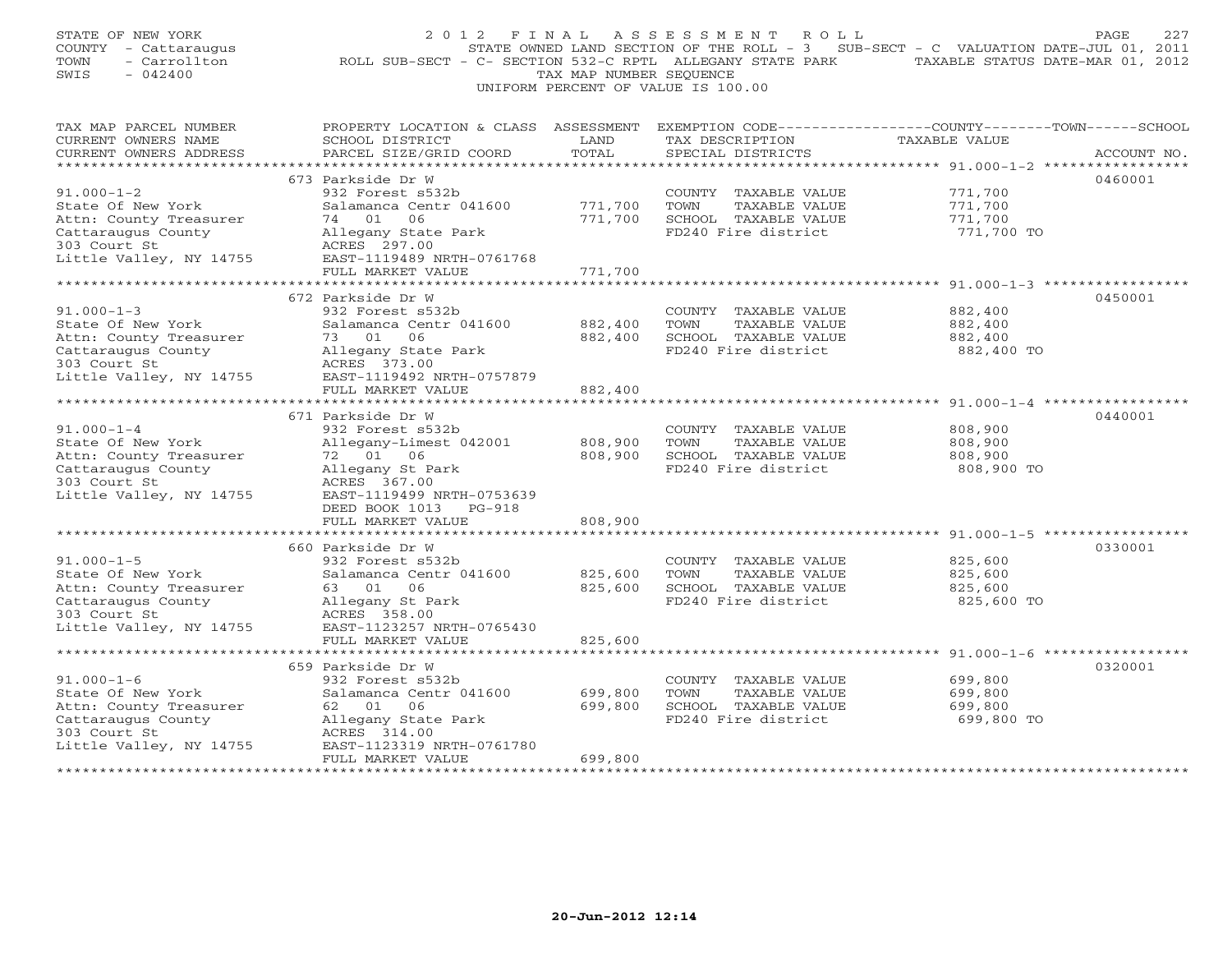| STATE OF NEW YORK<br>COUNTY - Cattaraugus<br>- Carrollton<br>TOWN<br>SWIS<br>$-042400$ | 2 0 1 2<br>FINAL<br>ROLL SUB-SECT - C- SECTION 532-C RPTL ALLEGANY STATE PARK     | TAX MAP NUMBER SEOUENCE | ASSESSMENT<br>ROLL<br>UNIFORM PERCENT OF VALUE IS 100.00 | STATE OWNED LAND SECTION OF THE ROLL - 3 SUB-SECT - C VALUATION DATE-JUL 01, 2011<br>TAXABLE STATUS DATE-MAR 01, 2012 | 228<br>PAGE |
|----------------------------------------------------------------------------------------|-----------------------------------------------------------------------------------|-------------------------|----------------------------------------------------------|-----------------------------------------------------------------------------------------------------------------------|-------------|
| TAX MAP PARCEL NUMBER<br>CURRENT OWNERS NAME<br>CURRENT OWNERS ADDRESS                 | PROPERTY LOCATION & CLASS ASSESSMENT<br>SCHOOL DISTRICT<br>PARCEL SIZE/GRID COORD | LAND<br>TOTAL           | TAX DESCRIPTION<br>SPECIAL DISTRICTS                     | EXEMPTION CODE-----------------COUNTY-------TOWN------SCHOOL<br>TAXABLE VALUE                                         | ACCOUNT NO. |
| ************************                                                               | 658 Parkside Dr W                                                                 |                         |                                                          |                                                                                                                       |             |
| $91.000 - 1 - 7$                                                                       | 932 Forest s532b                                                                  |                         | COUNTY TAXABLE VALUE                                     | 823,300                                                                                                               | 0310001     |
| State Of New York                                                                      | Salamanca Centr 041600                                                            | 823,300                 | TOWN<br>TAXABLE VALUE                                    | 823,300                                                                                                               |             |
| Attn: County Treasurer                                                                 | 61 01<br>06                                                                       | 823,300                 | SCHOOL TAXABLE VALUE                                     | 823,300                                                                                                               |             |
| Cattaraugus County                                                                     | Allegany State Park                                                               |                         | FD240 Fire district                                      | 823,300 TO                                                                                                            |             |
| 303 Court St<br>Little Valley, NY 14755                                                | ACRES 393.00<br>EAST-1123390 NRTH-0757884                                         |                         |                                                          |                                                                                                                       |             |
|                                                                                        | FULL MARKET VALUE                                                                 | 823,300                 |                                                          |                                                                                                                       |             |
|                                                                                        |                                                                                   |                         |                                                          |                                                                                                                       |             |
|                                                                                        | 657 Parkside Dr W                                                                 |                         |                                                          |                                                                                                                       | 0300001     |
| $91.000 - 1 - 8$                                                                       | 932 Forest s532b                                                                  |                         | COUNTY TAXABLE VALUE                                     | 659,400                                                                                                               |             |
| State Of New York                                                                      | Allegany-Limest 042001<br>60 01 06                                                | 659,400<br>659,400      | TOWN<br>TAXABLE VALUE                                    | 659,400                                                                                                               |             |
| Attn: County Treasurer<br>Cattaraugus County                                           | Allegany State Park                                                               |                         | SCHOOL TAXABLE VALUE<br>FD240 Fire district              | 659,400<br>659,400 TO                                                                                                 |             |
| 303 Court St                                                                           | ACRES 397.00                                                                      |                         |                                                          |                                                                                                                       |             |
| Little Valley, NY 14755                                                                | EAST-1123477 NRTH-0753618                                                         |                         |                                                          |                                                                                                                       |             |
|                                                                                        | DEED BOOK 1013 PG-918                                                             |                         |                                                          |                                                                                                                       |             |
|                                                                                        | FULL MARKET VALUE                                                                 | 659,400                 |                                                          | ****************************** 91.000-1-9 ***********                                                                 |             |
|                                                                                        | 648 Parkside Dr W                                                                 |                         |                                                          |                                                                                                                       | 0210001     |
| $91.000 - 1 - 9$                                                                       | 932 Forest s532b                                                                  |                         | COUNTY TAXABLE VALUE                                     | 759,900                                                                                                               |             |
| State Of New York                                                                      | Allegany-Limest 042001                                                            | 759,900                 | TOWN<br>TAXABLE VALUE                                    | 759,900                                                                                                               |             |
| Attn: County Treasurer                                                                 | 53 01 06                                                                          | 759,900                 | SCHOOL TAXABLE VALUE                                     | 759,900                                                                                                               |             |
| Cattaraugus County                                                                     | Allegany State Park                                                               |                         | FD240 Fire district                                      | 759,900 TO                                                                                                            |             |
| 303 Court St<br>Little Valley, NY 14755                                                | ACRES 349.00<br>EAST-1126644 NRTH-0758599                                         |                         |                                                          |                                                                                                                       |             |
|                                                                                        | FULL MARKET VALUE                                                                 | 759,900                 |                                                          |                                                                                                                       |             |
|                                                                                        | ******************                                                                |                         |                                                          | ********************************* 91.000-1-10 ****                                                                    |             |
|                                                                                        | 647 Parkside Dr W                                                                 |                         |                                                          |                                                                                                                       | 0200001     |
| $91.000 - 1 - 10$                                                                      | 932 Forest s532b                                                                  |                         | COUNTY TAXABLE VALUE                                     | 588,800                                                                                                               |             |
| State Of New York                                                                      | Allegany-Limest 042001                                                            | 588,800                 | TOWN<br>TAXABLE VALUE                                    | 588,800                                                                                                               |             |
| Attn: County Treasurer<br>Cattaraugus County                                           | 52 01 06<br>Allegany State Park                                                   | 588,800                 | SCHOOL TAXABLE VALUE<br>FD240 Fire district              | 588,800<br>588,800 TO                                                                                                 |             |
| 303 Court St                                                                           | ACRES 253.00                                                                      |                         |                                                          |                                                                                                                       |             |
| Little Valley, NY 14755                                                                | EAST-1126826 NRTH-0753635                                                         |                         |                                                          |                                                                                                                       |             |
|                                                                                        | FULL MARKET VALUE                                                                 | 588,800                 |                                                          |                                                                                                                       |             |
|                                                                                        |                                                                                   |                         |                                                          | ******************************* 92.003-1-1 *************                                                              |             |
| $92.003 - 1 - 1$                                                                       | Parkside Dr (West Of)<br>932 Forest s532b                                         |                         | COUNTY TAXABLE VALUE                                     | 667,300                                                                                                               | 0140001     |
| State Of New York                                                                      | Allegany-Limest 042001                                                            | 667,300                 | TOWN<br>TAXABLE VALUE                                    | 667,300                                                                                                               |             |
| Attn: County Treasurer                                                                 | 45 01 06                                                                          | 667,300                 | SCHOOL TAXABLE VALUE                                     | 667,300                                                                                                               |             |
| 303 Court St                                                                           | Incls 92.003-1-28                                                                 |                         | FD240 Fire district                                      | 667,300 TO                                                                                                            |             |
| Little Valley, NY 14755                                                                | Ff 1905.00                                                                        |                         |                                                          |                                                                                                                       |             |
|                                                                                        | ACRES 267.51                                                                      |                         |                                                          |                                                                                                                       |             |
|                                                                                        | EAST-1129716 NRTH-0754239<br>FULL MARKET VALUE                                    | 667,300                 |                                                          |                                                                                                                       |             |
|                                                                                        | * * * * * * * * * * * * * * * * * * *                                             |                         |                                                          |                                                                                                                       |             |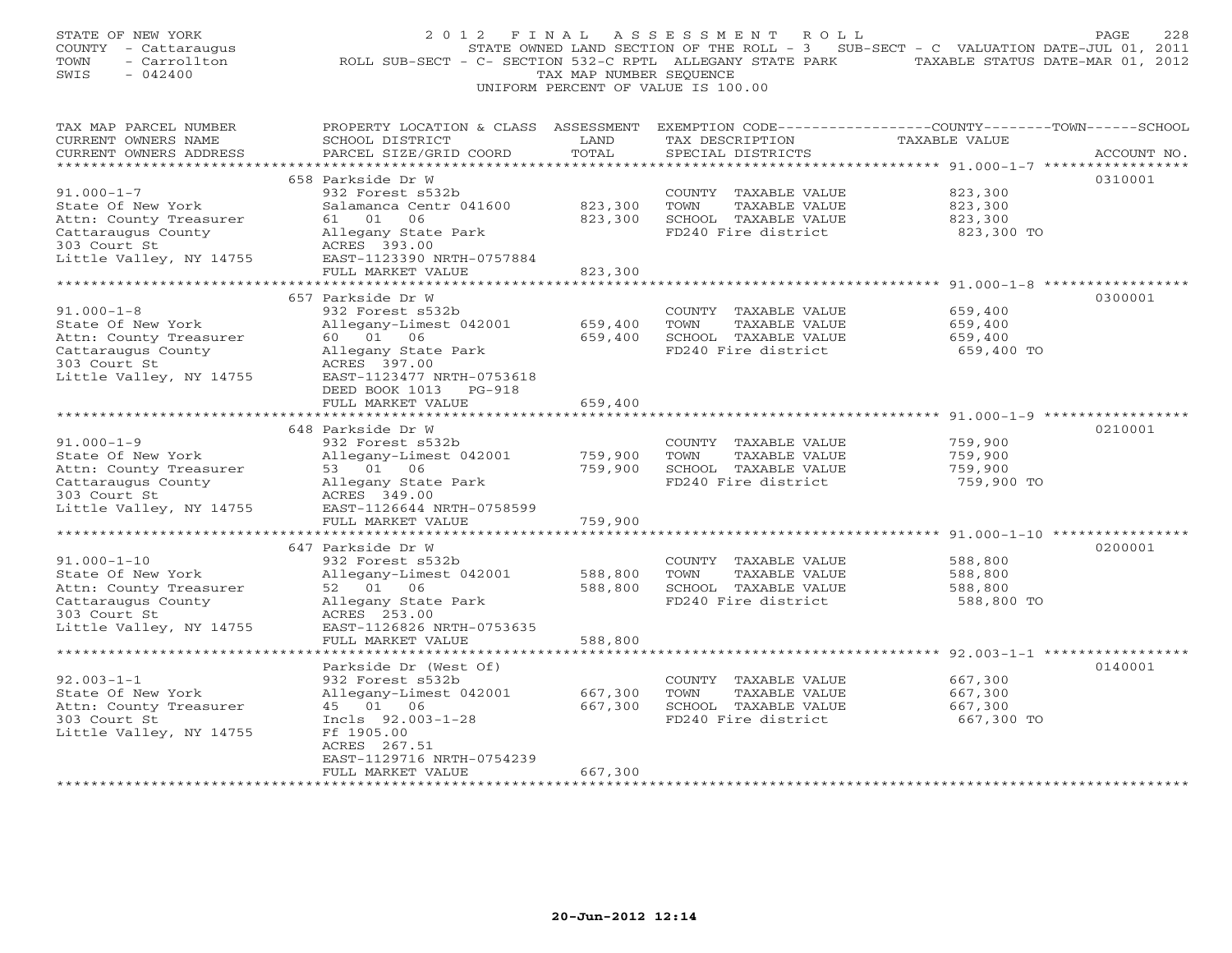| STATE OF NEW YORK<br>COUNTY - Cattaraugus<br>TOWN<br>- Carrollton<br>SWIS<br>$-042400$                                                                         | 2012 FINAL                                                                                                                                                                                                                                              | TAX MAP NUMBER SEQUENCE                                      | ASSESSMENT ROLL<br>UNIFORM PERCENT OF VALUE IS 100.00                                        | PAGE<br>229<br>STATE OWNED LAND SECTION OF THE ROLL - 3 SUB-SECT - C VALUATION DATE-JUL 01, 2011<br>ROLL SUB-SECT - C- SECTION 532-C RPTL ALLEGANY STATE PARK TAXABLE STATUS DATE-MAR 01, 2012 |
|----------------------------------------------------------------------------------------------------------------------------------------------------------------|---------------------------------------------------------------------------------------------------------------------------------------------------------------------------------------------------------------------------------------------------------|--------------------------------------------------------------|----------------------------------------------------------------------------------------------|------------------------------------------------------------------------------------------------------------------------------------------------------------------------------------------------|
| TAX MAP PARCEL NUMBER<br>CURRENT OWNERS NAME<br>CURRENT OWNERS ADDRESS<br>******************************                                                       | SCHOOL DISTRICT<br>PARCEL SIZE/GRID COORD                                                                                                                                                                                                               | LAND<br>TOTAL                                                | TAX DESCRIPTION<br>SPECIAL DISTRICTS                                                         | PROPERTY LOCATION & CLASS ASSESSMENT EXEMPTION CODE---------------COUNTY-------TOWN-----SCHOOL<br>TAXABLE VALUE<br>ACCOUNT NO.                                                                 |
| $100.000 - 1 - 1$<br>State Of New York<br>Attn: County Treasurer<br>Cattaraugus County<br>303 Court St<br>Little Valley, NY 14755                              | Irish Brook Rd (Off)<br>932 Forest s532b<br>Allegany-Limest 042001<br>71 01 06<br>Allegany State Park<br>ACRES 344.00<br>EAST-1119491 NRTH-0749559<br>DEED BOOK 1013 PG-751                                                                             | 459,900<br>459,900                                           | COUNTY TAXABLE VALUE<br>TOWN<br>TAXABLE VALUE<br>SCHOOL TAXABLE VALUE<br>FD240 Fire district | 0430501<br>459,900<br>459,900<br>459,900<br>459,900 TO                                                                                                                                         |
| $100.000 - 1 - 2$<br>State Of New York<br>Attn: County Treasurer<br>Cattaraugus County<br>303 Court St<br>Little Valley, NY 14755                              | FULL MARKET VALUE<br>************************<br>655 Parkside Dr W (Off)<br>932 Forest s532b<br>Allegany-Limest 042001<br>59 01 06<br>Allegany State Park<br>ACRES 167.00<br>EAST-1124546 NRTH-0749520<br>DEED BOOK 1013 PG-918<br>FULL MARKET VALUE    | 459,900<br>****************<br>266,600<br>266,600<br>266,600 | COUNTY TAXABLE VALUE<br>TOWN<br>TAXABLE VALUE<br>SCHOOL TAXABLE VALUE<br>FD240 Fire district | 0280001<br>266,600<br>266,600<br>266,600<br>266,600 TO<br>******************* 100.000-1-2./1 **************                                                                                    |
| $100.000 - 1 - 2.71$<br>State Of New York<br>Attn: County Treasurer<br>Cattaraugus County<br>303 Court St<br>Little Valley, NY 14755                           | 656 Parkside Dr W<br>932 Forest s532b<br>Allegany-Limest 042001<br>59 01 06<br>Allegany State Park<br>ACRES 100.00<br>EAST-1124070 NRTH-0749505<br>FULL MARKET VALUE                                                                                    | 131,900<br>131,900<br>131,900                                | COUNTY TAXABLE VALUE<br>TOWN<br>TAXABLE VALUE<br>SCHOOL TAXABLE VALUE<br>FD240 Fire district | 0290001<br>131,900<br>131,900<br>131,900<br>131,900 TO                                                                                                                                         |
| $100.000 - 1 - 3$<br>State Of New York<br>Attn: County Treasurer<br>Cattaraugus County<br>303 Court St<br>Little Valley, NY 14755                              | ****************************<br>646 Parkside Dr W (Off)<br>932 Forest s532b<br>Allegany-Limest 042001<br>51 01 06<br>Allegany State Park<br>ACRES 234.00<br>EAST-1126830 NRTH-0749505<br>FULL MARKET VALUE                                              | 318,700<br>318,700<br>318,700                                | COUNTY TAXABLE VALUE<br>TOWN<br>TAXABLE VALUE<br>SCHOOL TAXABLE VALUE<br>FD240 Fire district | 0190001<br>318,700<br>318,700<br>318,700<br>318,700 TO                                                                                                                                         |
| $100.000 - 1 - 4$<br>State Of New York<br>Attn: County Treasurer<br>Cattaraugus County<br>303 Court St<br>Little Valley, NY 14755<br>************************* | 111 Irish Brook Rd<br>932 Forest s532b<br>Allegany-Limest 042001<br>50 01 06<br>Allegany State Park<br>Proposal Eqba #3 Ff 1400'<br>ACRES 237.00<br>EAST-1126805 NRTH-0745603<br>PG-01119<br>DEED BOOK 890<br>FULL MARKET VALUE<br>******************** | 544,400<br>544,400<br>544,400<br>********                    | COUNTY TAXABLE VALUE<br>TOWN<br>TAXABLE VALUE<br>SCHOOL TAXABLE VALUE<br>FD240 Fire district | 0185001<br>544,400<br>544,400<br>544,400<br>544,400 TO                                                                                                                                         |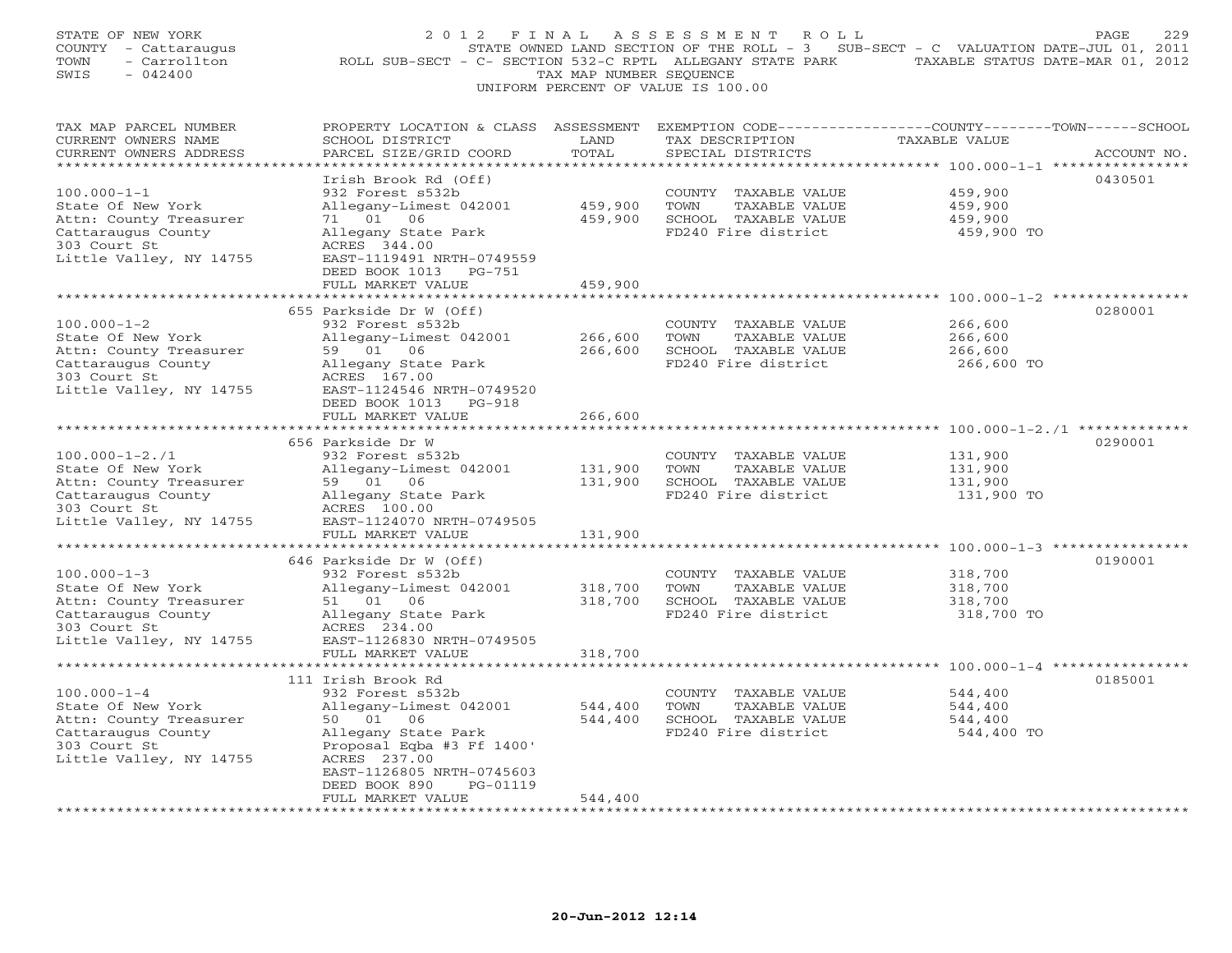| STATE OF NEW YORK<br>COUNTY - Cattaraugus<br>- Carrollton<br>TOWN<br>$-042400$<br>SWIS                                            | 2 0 1 2<br>F I N A L<br>ROLL SUB-SECT - C- SECTION 532-C RPTL ALLEGANY STATE PARK TAXABLE STATUS DATE-MAR 01, 2012                                                                                                           | TAX MAP NUMBER SEQUENCE       | ASSESSMENT ROLL<br>STATE OWNED LAND SECTION OF THE ROLL - 3 SUB-SECT - C VALUATION DATE-JUL 01, 2011<br>UNIFORM PERCENT OF VALUE IS 100.00 |                                             | 230<br>PAGE |
|-----------------------------------------------------------------------------------------------------------------------------------|------------------------------------------------------------------------------------------------------------------------------------------------------------------------------------------------------------------------------|-------------------------------|--------------------------------------------------------------------------------------------------------------------------------------------|---------------------------------------------|-------------|
| TAX MAP PARCEL NUMBER<br>CURRENT OWNERS NAME<br>CURRENT OWNERS ADDRESS                                                            | PROPERTY LOCATION & CLASS ASSESSMENT EXEMPTION CODE---------------COUNTY-------TOWN------SCHOOL<br>SCHOOL DISTRICT<br>PARCEL SIZE/GRID COORD                                                                                 | LAND<br>TOTAL                 | TAX DESCRIPTION<br>SPECIAL DISTRICTS                                                                                                       | TAXABLE VALUE                               | ACCOUNT NO. |
| $100.000 - 1 - 5$<br>State Of New York<br>Attn: County Treasurer<br>Cattaraugus County<br>303 Court St<br>Little Valley, NY 14755 | 643 Limestone Run Rd (Off)<br>932 Forest s532b<br>Allegany-Limest 042001<br>49 01 06<br>Allegany St Park<br>ACRES 142.69<br>EAST-1126778 NRTH-0741721<br>DEED BOOK 310<br>PG-00183<br>FULL MARKET VALUE                      | 443,700<br>443,700<br>443,700 | COUNTY TAXABLE VALUE<br>TAXABLE VALUE<br>TOWN<br>SCHOOL TAXABLE VALUE<br>FD240 Fire district                                               | 443,700<br>443,700<br>443,700<br>443,700 TO | 0160001     |
| $100.000 - 1 - 6$<br>State Of New York<br>Attn: County Treasurer<br>Cattaraugus County<br>303 Court St<br>Little Valley, NY 14755 | 652 Limestone Run Rd (Off)<br>932 Forest s532b<br>Allegany-Limest 042001<br>57 01 06<br>Allegany State Park<br>ACRES 15.33<br>EAST-1124839 NRTH-0741725<br>DEED BOOK 319<br>PG-00233<br>FULL MARKET VALUE                    | 37,100<br>37,100<br>37,100    | COUNTY TAXABLE VALUE<br>TOWN<br>TAXABLE VALUE<br>SCHOOL TAXABLE VALUE<br>FD240 Fire district                                               | 37,100<br>37,100<br>37,100<br>37,100 TO     | 0250001     |
| $100.000 - 1 - 7$<br>State Of New York<br>Attn: County Treasurer<br>Cattaraugus County<br>303 Court St<br>Little Valley, NY 14755 | 313 Irish Brook Rd (Off)<br>932 Forest s532b<br>Allegany-Limest 042001<br>57 01 06<br>Mccarthy Property<br>Allegany State Park<br>ACRES 160.00<br>EAST-1123268 NRTH-0741665<br>DEED BOOK 00814 PG-00993<br>FULL MARKET VALUE | 234,300<br>234,300<br>234,300 | COUNTY TAXABLE VALUE<br>TOWN<br>TAXABLE VALUE<br>SCHOOL TAXABLE VALUE<br>FD240 Fire district                                               | 234,300<br>234,300<br>234,300<br>234,300 TO | 0230501     |
| $100.000 - 1 - 8$<br>State Of New York<br>Attn: County Treasurer<br>Cattaraugus County<br>303 Court St<br>Little Valley, NY 14755 | 645 Limestone Run Rd (Off)<br>932 Forest s532b<br>Allegany-Limest 042001<br>57/69 01 06<br>Allegany State Park<br>ACRES 100.00<br>EAST-1121084 NRTH-0741738<br>$PG-227$<br>DEED BOOK 324<br>FULL MARKET VALUE                | 196,400<br>196,400<br>196,400 | COUNTY TAXABLE VALUE<br>TOWN<br>TAXABLE VALUE<br>SCHOOL TAXABLE VALUE<br>FD240 Fire district                                               | 196,400<br>196,400<br>196,400<br>196,400 TO | 0180001     |
| $100.000 - 1 - 9$<br>State Of New York<br>Attn: County Treasurer<br>Cattaraugus County<br>303 Court St<br>Little Valley, NY 14755 | 665 Limestone Run Rd<br>932 Forest s532b<br>Allegany-Limest 042001<br>01<br>68<br>06<br>Allegany State Park<br>Ff 1950.00<br>ACRES 176.00<br>EAST-1120436 NRTH-0737763<br>DEED BOOK 00310 PG-00183<br>FULL MARKET VALUE<br>. | 273,900<br>273,900<br>273,900 | COUNTY<br>TAXABLE VALUE<br>TOWN<br>TAXABLE VALUE<br>SCHOOL TAXABLE VALUE<br>FD240 Fire district                                            | 273,900<br>273,900<br>273,900<br>273,900 TO | 0380001     |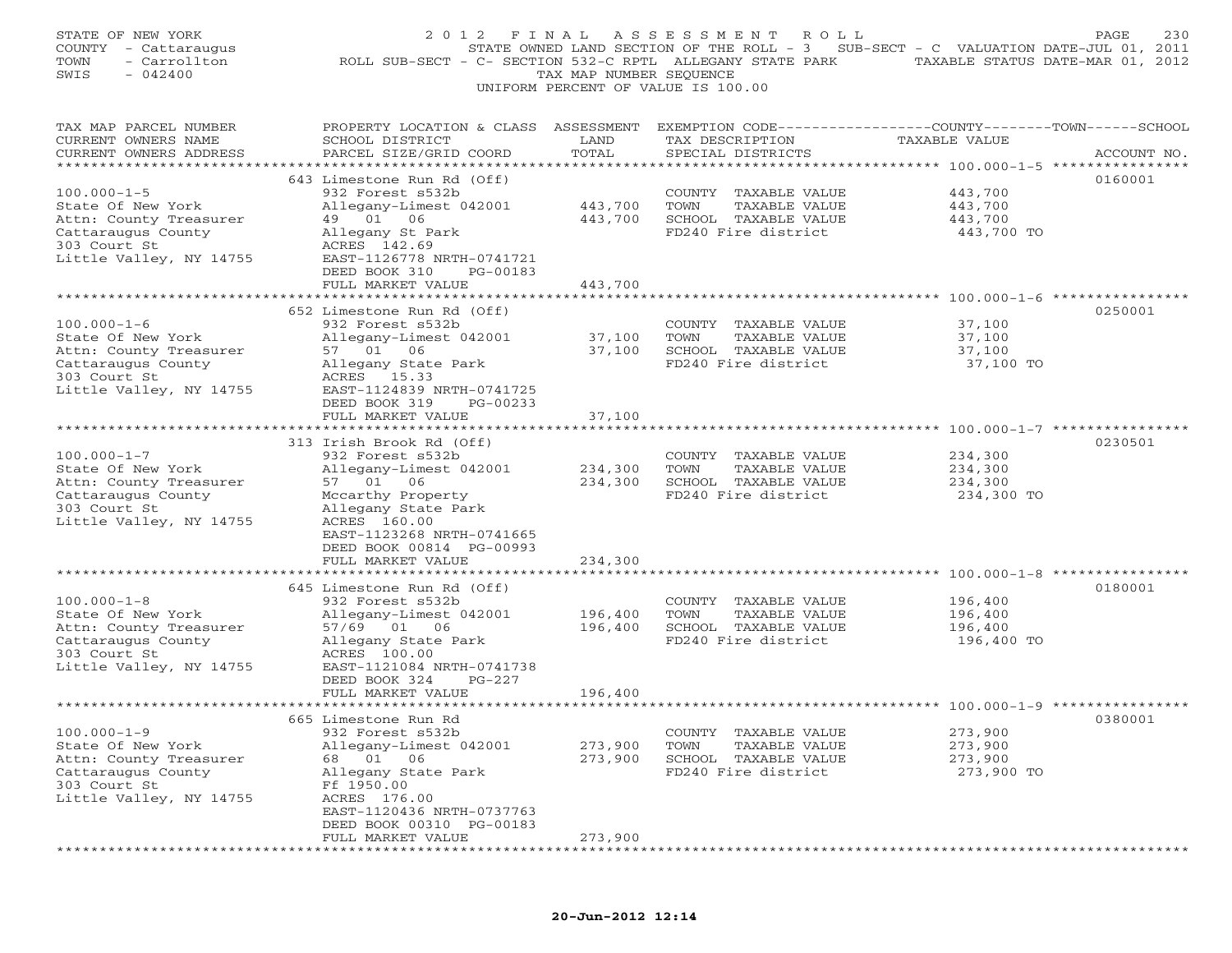| STATE OF NEW YORK<br>COUNTY - Cattaraugus<br>TOWN<br>- Carrollton<br>$-042400$<br>SWIS                                                                        | 2 0 1 2<br>ROLL SUB-SECT - C- SECTION 532-C RPTL ALLEGANY STATE PARK TAXABLE STATUS DATE-MAR 01, 2012                                                                                                                           | FINAL<br>TAX MAP NUMBER SEQUENCE                | ASSESSMENT ROLL<br>STATE OWNED LAND SECTION OF THE ROLL - 3 SUB-SECT - C VALUATION DATE-JUL 01, 2011<br>UNIFORM PERCENT OF VALUE IS 100.00 |                                                                                        | 231<br>PAGE |
|---------------------------------------------------------------------------------------------------------------------------------------------------------------|---------------------------------------------------------------------------------------------------------------------------------------------------------------------------------------------------------------------------------|-------------------------------------------------|--------------------------------------------------------------------------------------------------------------------------------------------|----------------------------------------------------------------------------------------|-------------|
| TAX MAP PARCEL NUMBER<br>CURRENT OWNERS NAME<br>CURRENT OWNERS ADDRESS<br>***********************                                                             | PROPERTY LOCATION & CLASS ASSESSMENT EXEMPTION CODE---------------COUNTY-------TOWN------SCHOOL<br>SCHOOL DISTRICT<br>PARCEL SIZE/GRID COORD<br>******************************                                                  | LAND<br>TOTAL                                   | TAX DESCRIPTION<br>SPECIAL DISTRICTS                                                                                                       | TAXABLE VALUE                                                                          | ACCOUNT NO. |
| $100.000 - 1 - 9.71$<br>State Of New York<br>Attn: County Treasurer<br>Cattaraugus County<br>303 Court St<br>Little Valley, NY 14755                          | 666 Limestone Run Rd<br>932 Forest s532b<br>Allegany-Limest 042001<br>68 01 06<br>Allegany State Park<br>ACRES<br>9.97<br>EAST-1120510 NRTH-0737714<br>FULL MARKET VALUE                                                        | 14,800<br>14,800<br>14,800                      | COUNTY TAXABLE VALUE<br>TOWN<br>TAXABLE VALUE<br>SCHOOL TAXABLE VALUE<br>FD240 Fire district                                               | 14,800<br>14,800<br>14,800<br>14,800 TO                                                | 0390001     |
| $100.000 - 1 - 12$<br>State Of New York<br>Attn: County Treasurer<br>Cattaraugus County<br>303 Court St<br>Little Valley, NY 14755                            | 667 Limestone Run Rd (Off)<br>932 Forest s532b<br>Allegany-Limest 042001<br>69 01 06<br>Allegany State Park<br>ACRES 55.00<br>EAST-1117822 NRTH-0741729<br>DEED BOOK 325<br>PG-00469<br>FULL MARKET VALUE<br>****************** | 60,700<br>60,700<br>60,700<br>**********        | COUNTY TAXABLE VALUE<br>TOWN<br>TAXABLE VALUE<br>SCHOOL TAXABLE VALUE<br>FD240 Fire district                                               | 60,700<br>60,700<br>60,700<br>60,700 TO                                                | 0400001     |
| $100.000 - 1 - 13$<br>State Of New York<br>Attn: County Treasurer<br>303 Court St<br>Little Valley, NY 14755                                                  | Limestone Run Rd (Off)<br>932 Forest s532b<br>Allegany-Limest 042001<br>69 01 06<br>Allegany State Park<br>ACRES 112.50<br>EAST-1119123 NRTH-0741401<br>DEED BOOK 899<br>PG-00793<br>FULL MARKET VALUE                          | 72,400<br>72,400<br>72,400                      | COUNTY TAXABLE VALUE<br>TOWN<br>TAXABLE VALUE<br>SCHOOL TAXABLE VALUE<br>FD240 Fire district                                               | 72,400<br>72,400<br>72,400<br>72,400 TO                                                | 0426001     |
| $100.000 - 1 - 14$<br>State Of New York<br>Attn: County Treasurer<br>Cattaraugus County<br>303 Court St<br>Little Valley, NY 14755                            | 182 Limestone Run Rd (Off)<br>932 Forest s532b<br>Allegany-Limest 042001<br>69 01 06<br>Allegany State Park<br>Proposal Eqba #4<br>ACRES<br>37.50<br>EAST-1118573 NRTH-0742705<br>DEED BOOK 891<br>PG-00044                     | 12,900                                          | COUNTY TAXABLE VALUE<br>TOWN<br>TAXABLE VALUE<br>12,900 SCHOOL TAXABLE VALUE<br>FD240 Fire district                                        | ***************** 100.000-1-14 ************<br>12,900<br>12,900<br>12,900<br>12,900 TO | 0425001     |
|                                                                                                                                                               | FULL MARKET VALUE<br>670 Rice Brook Rd                                                                                                                                                                                          | 12,900                                          |                                                                                                                                            |                                                                                        | 0430001     |
| $100.000 - 1 - 15$<br>State Of New York<br>Attn: County Treasurer<br>Cattaraugus County<br>303 Court St<br>Little Valley, NY 14755<br>*********************** | 932 Forest s532b<br>Allegany-Limest 042001<br>70 01 06<br>Allegany St Park<br>ACRES 344.00<br>EAST-1119480 NRTH-0745640<br>DEED BOOK 00302 PG-00541<br>FULL MARKET VALUE<br>**********************                              | 755,300<br>755,300<br>755,300<br>************** | COUNTY TAXABLE VALUE<br>TOWN<br>TAXABLE VALUE<br>SCHOOL TAXABLE VALUE<br>FD240 Fire district                                               | 755,300<br>755,300<br>755,300<br>755,300 TO                                            |             |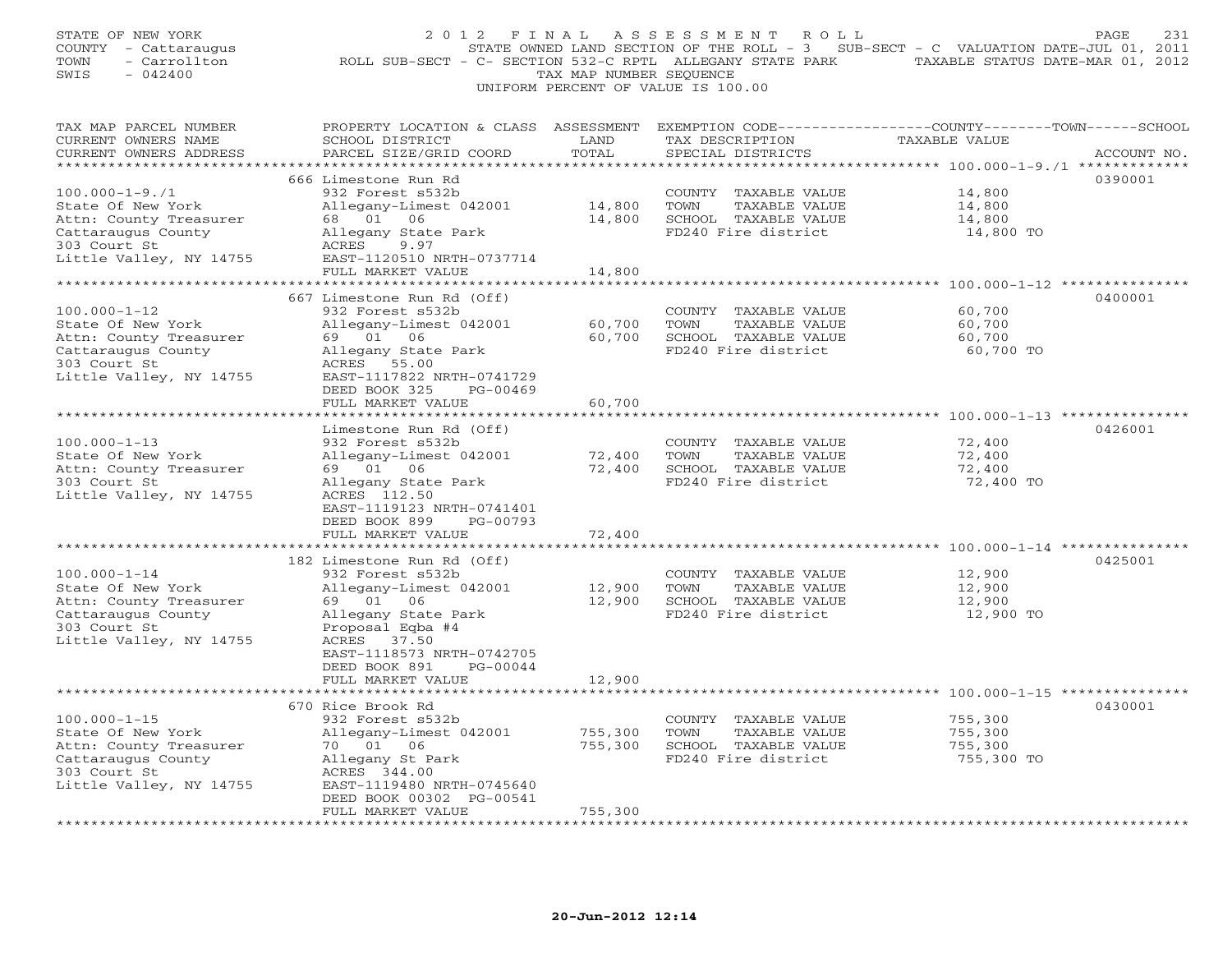| STATE OF NEW YORK<br>COUNTY - Cattaraugus<br>- Carrollton<br>TOWN<br>SWIS<br>$-042400$ | 2012 FINAL                                                                                     | TAX MAP NUMBER SEQUENCE | ASSESSMENT<br>ROLL<br>STATE OWNED LAND SECTION OF THE ROLL - 3 SUB-SECT - C VALUATION DATE-JUL 01, 2011<br>ROLL SUB-SECT - C- SECTION 532-C RPTL ALLEGANY STATE PARK TAXABLE STATUS DATE-MAR 01, 2012<br>UNIFORM PERCENT OF VALUE IS 100.00 |                                                      | 232<br>PAGE |
|----------------------------------------------------------------------------------------|------------------------------------------------------------------------------------------------|-------------------------|---------------------------------------------------------------------------------------------------------------------------------------------------------------------------------------------------------------------------------------------|------------------------------------------------------|-------------|
| TAX MAP PARCEL NUMBER                                                                  | PROPERTY LOCATION & CLASS ASSESSMENT EXEMPTION CODE---------------COUNTY-------TOWN-----SCHOOL |                         |                                                                                                                                                                                                                                             |                                                      |             |
| CURRENT OWNERS NAME                                                                    | SCHOOL DISTRICT                                                                                | LAND                    | TAX DESCRIPTION                                                                                                                                                                                                                             | TAXABLE VALUE                                        |             |
| CURRENT OWNERS ADDRESS                                                                 | PARCEL SIZE/GRID COORD                                                                         | TOTAL                   | SPECIAL DISTRICTS                                                                                                                                                                                                                           |                                                      | ACCOUNT NO. |
|                                                                                        | 654 Rice Brook Rd                                                                              |                         |                                                                                                                                                                                                                                             |                                                      | 0270001     |
| $100.000 - 1 - 16$                                                                     | 932 Forest s532b                                                                               |                         | COUNTY TAXABLE VALUE                                                                                                                                                                                                                        | 667,600                                              |             |
| State Of New York                                                                      | Allegany-Limest 042001                                                                         | 667,600                 | TOWN<br>TAXABLE VALUE                                                                                                                                                                                                                       | 667,600                                              |             |
| Attn: County Treasurer                                                                 | 58 01 06                                                                                       | 667,600                 | SCHOOL TAXABLE VALUE                                                                                                                                                                                                                        | 667,600                                              |             |
| Cattaraugus County                                                                     | Allegany St Park                                                                               |                         | FD240 Fire district                                                                                                                                                                                                                         | 667,600 TO                                           |             |
| 303 Court St                                                                           | ACRES 367.00                                                                                   |                         |                                                                                                                                                                                                                                             |                                                      |             |
| Little Valley, NY 14755                                                                | EAST-1123480 NRTH-0745593                                                                      |                         |                                                                                                                                                                                                                                             |                                                      |             |
|                                                                                        | FULL MARKET VALUE                                                                              | 667,600                 |                                                                                                                                                                                                                                             |                                                      |             |
|                                                                                        |                                                                                                |                         |                                                                                                                                                                                                                                             |                                                      |             |
|                                                                                        | 1080 Irish Brook Rd (Off)                                                                      |                         |                                                                                                                                                                                                                                             |                                                      | 0270501     |
| $100.000 - 1 - 17$                                                                     | 932 Forest s532b                                                                               |                         | COUNTY TAXABLE VALUE                                                                                                                                                                                                                        | 124,600                                              |             |
| State Of New York                                                                      | Allegany-Limest 042001                                                                         | 124,600                 | TOWN<br>TAXABLE VALUE                                                                                                                                                                                                                       | 124,600                                              |             |
| Attn: County Treasurer                                                                 | 59 01 06                                                                                       | 124,600                 | SCHOOL TAXABLE VALUE                                                                                                                                                                                                                        | 124,600                                              |             |
| Cattaraugus County                                                                     | Allegany State Park                                                                            |                         | FD240 Fire district                                                                                                                                                                                                                         | 124,600 TO                                           |             |
| 303 Court St<br>Little Valley, NY 14755                                                | ACRES 100.00<br>EAST-1122982 NRTH-0749537                                                      |                         |                                                                                                                                                                                                                                             |                                                      |             |
|                                                                                        | DEED BOOK 1013 PG-918                                                                          |                         |                                                                                                                                                                                                                                             |                                                      |             |
|                                                                                        | FULL MARKET VALUE                                                                              | 124,600                 |                                                                                                                                                                                                                                             |                                                      |             |
|                                                                                        | * * * * * * * * * * * * * * * * * * *                                                          |                         |                                                                                                                                                                                                                                             |                                                      |             |
|                                                                                        | 669 Irish Brook Rd (Off)                                                                       |                         |                                                                                                                                                                                                                                             |                                                      | 0420001     |
| $100.000 - 1 - 18$                                                                     | 932 Forest s532b                                                                               |                         | COUNTY TAXABLE VALUE                                                                                                                                                                                                                        | 73,300                                               |             |
| State Of New York                                                                      | Allegany-Limest 042001                                                                         | 73,300                  | TOWN<br>TAXABLE VALUE                                                                                                                                                                                                                       | 73,300                                               |             |
| Attn: County Treasurer                                                                 | 59 01 06                                                                                       | 73,300                  | SCHOOL TAXABLE VALUE                                                                                                                                                                                                                        | 73,300                                               |             |
| Cattaraugus County                                                                     | Allegany State Park                                                                            |                         | FD240 Fire district                                                                                                                                                                                                                         | 73,300 TO                                            |             |
| 303 Court St                                                                           | ACRES 100.00                                                                                   |                         |                                                                                                                                                                                                                                             |                                                      |             |
| Little Valley, NY 14755                                                                | EAST-1121941 NRTH-0749548                                                                      |                         |                                                                                                                                                                                                                                             |                                                      |             |
|                                                                                        | DEED BOOK 1013 PG-918                                                                          |                         |                                                                                                                                                                                                                                             |                                                      |             |
| ********************                                                                   | FULL MARKET VALUE                                                                              | 73,300                  |                                                                                                                                                                                                                                             |                                                      |             |
|                                                                                        |                                                                                                |                         |                                                                                                                                                                                                                                             |                                                      | 0151001     |
| $100.004 - 1 - 3.1$                                                                    | 502 Limestone Run Rd<br>932 Forest s532b                                                       |                         | COUNTY TAXABLE VALUE                                                                                                                                                                                                                        | 924,100                                              |             |
| State Of New York                                                                      | Allegany-Limest 042001                                                                         | 924,100                 | TOWN<br>TAXABLE VALUE                                                                                                                                                                                                                       | 924,100                                              |             |
| Attn: County Treasurer                                                                 | 48/56 01 06                                                                                    | 924,100                 | SCHOOL TAXABLE VALUE                                                                                                                                                                                                                        | 924,100                                              |             |
| Cattaraugus County                                                                     | Allegany State Park                                                                            |                         | FD240 Fire district                                                                                                                                                                                                                         | 924,100 TO                                           |             |
| 303 Court St                                                                           | Ff 630.00                                                                                      |                         |                                                                                                                                                                                                                                             |                                                      |             |
| Little Valley, NY 14755                                                                | ACRES 383.05                                                                                   |                         |                                                                                                                                                                                                                                             |                                                      |             |
|                                                                                        | EAST-1125812 NRTH-0738630                                                                      |                         |                                                                                                                                                                                                                                             |                                                      |             |
|                                                                                        | PG-00969<br>DEED BOOK 860                                                                      |                         |                                                                                                                                                                                                                                             |                                                      |             |
|                                                                                        | FULL MARKET VALUE                                                                              | 924,100                 |                                                                                                                                                                                                                                             |                                                      |             |
|                                                                                        | **********************                                                                         | * * * * * * * * * * *   |                                                                                                                                                                                                                                             | *********************** 100.004-1-3.9 ************** |             |
|                                                                                        | 1117 Limestone Run Rd                                                                          |                         |                                                                                                                                                                                                                                             |                                                      | 0153001     |
| $100.004 - 1 - 3.9$                                                                    | 932 Forest s532b                                                                               |                         | COUNTY TAXABLE VALUE                                                                                                                                                                                                                        | 16,700                                               |             |
| State Of New York                                                                      | Allegany-Limest 042001                                                                         | 16,700<br>16.700        | TOWN<br>TAXABLE VALUE<br>16,700 SCHOOL TAXABLE VALUE                                                                                                                                                                                        | 16,700                                               |             |
| Attn: County Treasurer<br>Cattaraugus County                                           | 06<br>48 01                                                                                    |                         | FD240 Fire district                                                                                                                                                                                                                         | 16,700<br>16,700 TO                                  |             |
| 303 Court St                                                                           | Allegany State Park<br>Ff 915.00                                                               |                         |                                                                                                                                                                                                                                             |                                                      |             |
| Little Valley, NY 14755                                                                | ACRES 33.80                                                                                    |                         |                                                                                                                                                                                                                                             |                                                      |             |
|                                                                                        | EAST-1128625 NRTH-0736223                                                                      |                         |                                                                                                                                                                                                                                             |                                                      |             |
|                                                                                        | PG-00969<br>DEED BOOK 860                                                                      |                         |                                                                                                                                                                                                                                             |                                                      |             |
|                                                                                        | FULL MARKET VALUE                                                                              | 16,700                  |                                                                                                                                                                                                                                             |                                                      |             |
|                                                                                        | *******************                                                                            | **********              |                                                                                                                                                                                                                                             |                                                      |             |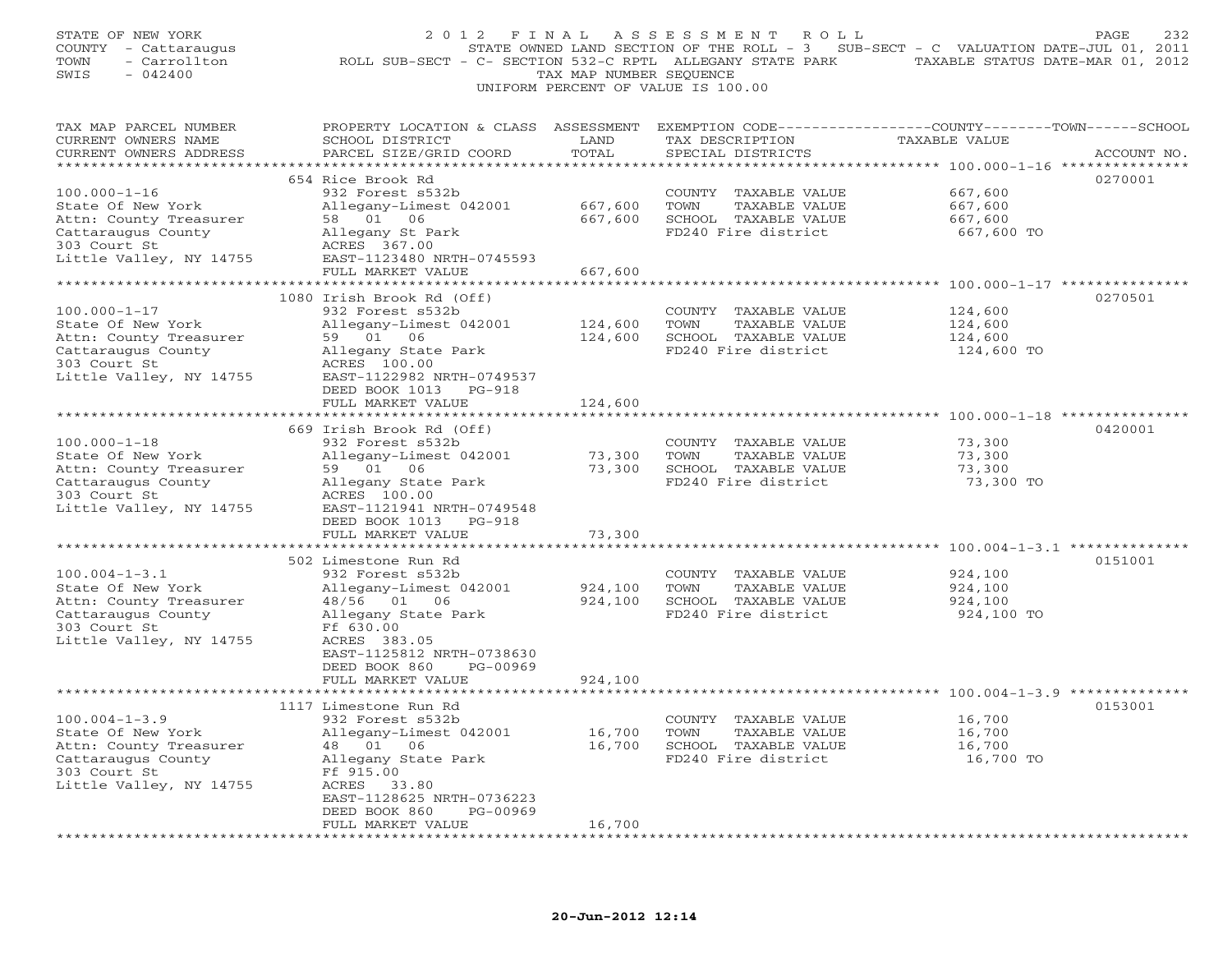| STATE OF NEW YORK<br>COUNTY<br>- Cattaraugus<br>TOWN<br>- Carrollton<br>$-042400$<br>SWIS                                                                   | 2 0 1 2<br>F I N A L<br>ROLL SUB-SECT - C- SECTION 532-C RPTL ALLEGANY STATE PARK                                                                                                                                                          | TAX MAP NUMBER SEQUENCE                    | A S S E S S M E N T<br>ROLL<br>UNIFORM PERCENT OF VALUE IS 100.00                               | STATE OWNED LAND SECTION OF THE ROLL - 3 SUB-SECT - C VALUATION DATE-JUL 01, 2011<br>TAXABLE STATUS DATE-MAR 01, 2012 | PAGE<br>233 |
|-------------------------------------------------------------------------------------------------------------------------------------------------------------|--------------------------------------------------------------------------------------------------------------------------------------------------------------------------------------------------------------------------------------------|--------------------------------------------|-------------------------------------------------------------------------------------------------|-----------------------------------------------------------------------------------------------------------------------|-------------|
| TAX MAP PARCEL NUMBER<br>CURRENT OWNERS NAME<br>CURRENT OWNERS ADDRESS                                                                                      | PROPERTY LOCATION & CLASS ASSESSMENT<br>SCHOOL DISTRICT<br>PARCEL SIZE/GRID COORD                                                                                                                                                          | LAND<br>TOTAL                              | TAX DESCRIPTION<br>SPECIAL DISTRICTS                                                            | EXEMPTION CODE-----------------COUNTY-------TOWN------SCHOOL<br>TAXABLE VALUE                                         | ACCOUNT NO. |
| $100.004 - 1 - 3.11$<br>State Of New York<br>Attn: County Treasurer<br>Cattaraugus County<br>303 Court St<br>Little Valley, NY 14755                        | 1153 Limestone Run Rd<br>932 Forest s532b<br>Allegany-Limest 042001<br>48  01  06<br>Allegany State Park<br>Ff 150.00<br>ACRES 23.90<br>EAST-1126072 NRTH-0736186<br>DEED BOOK 860<br>PG-00969<br>FULL MARKET VALUE                        | 12,200<br>12,200<br>12,200                 | COUNTY<br>TAXABLE VALUE<br>TOWN<br>TAXABLE VALUE<br>SCHOOL TAXABLE VALUE<br>FD240 Fire district | ********** 100.004-1-3.11 **************<br>12,200<br>12,200<br>12,200<br>12,200 TO                                   | 0152001     |
| $101.001 - 1 - 1$<br>State Of New York<br>Attn: County Treasurer<br>Cattaraugus County<br>303 Court St<br>Little Valley, NY 14755                           | ******************<br>640 Parkside Dr<br>932 Forest s532b<br>Allegany-Limest 042001<br>44 01 06<br>Allegany State Park<br>101.001-1-4 A.42.77<br>ACRES 220.09<br>EAST-1129480 NRTH-0749790<br>FULL MARKET VALUE                            | 380,100<br>380,100<br>380,100              | COUNTY TAXABLE VALUE<br>TOWN<br>TAXABLE VALUE<br>SCHOOL TAXABLE VALUE<br>FD240 Fire district    | 380,100<br>380,100<br>380,100<br>380,100 TO                                                                           | 0130001     |
| $101.001 - 1 - 38$<br>State Of New York<br>Attn: County Treasurer<br>Cattaraugus County<br>303 Court St<br>Little Valley, NY 14755                          | *******************<br>639 Parkside Dr<br>932 Forest s532b<br>Allegany-Limest 042001<br>43 01 06<br>Allegany St Park<br>ACRES 369.00<br>EAST-1130377 NRTH-0746223<br>FULL MARKET VALUE                                                     | 789,300<br>789,300<br>789,300              | COUNTY TAXABLE VALUE<br>TOWN<br>TAXABLE VALUE<br>SCHOOL TAXABLE VALUE<br>FD240 Fire district    | ******************************** 101.001-1-38 ************<br>789,300<br>789,300<br>789,300<br>789,300 TO             | 0120001     |
| *********************<br>$101.003 - 1 - 25$<br>State Of New York<br>Attn: County Treasurer<br>Cattaraugus County<br>303 Court St<br>Little Valley, NY 14755 | ************************<br>638 Parkside Dr<br>932 Forest s532b<br>Allegany-Limest 042001<br>42 01 06<br>Cattaraugus Reforest<br>Area 6<br>ACRES 159.95<br>EAST-1129864 NRTH-0740676<br>FULL MARKET VALUE<br>***************************** | *********<br>343,300<br>343,300<br>343,300 | COUNTY TAXABLE VALUE<br>TOWN<br>TAXABLE VALUE<br>SCHOOL TAXABLE VALUE<br>FD240 Fire district    | ************************* 101.003-1-25 ***************<br>343,300<br>343,300<br>343,300<br>343,300 TO                 | 0110001     |
| $109.000 - 1 - 1$<br>State Of New York<br>Attn: County Treasurer<br>Cattaraugus County<br>303 Court St<br>Little Valley, NY 14755<br>***********            | 664 Limestone Run Rd<br>932 Forest s532b<br>Allegany-Limest 042001<br>67 01 06<br>Allegany St Park<br>ACRES 355.00<br>EAST-1119442 NRTH-0733827<br>FULL MARKET VALUE<br>* * * * * * * * * * * * * * * * * * *                              | 939,400<br>939,400<br>939,400              | COUNTY TAXABLE VALUE<br>TOWN<br>TAXABLE VALUE<br>SCHOOL TAXABLE VALUE<br>FD240 Fire district    | ************************* 109.000-1-1 *****************<br>939,400<br>939,400<br>939,400<br>939,400 TO                | 0370001     |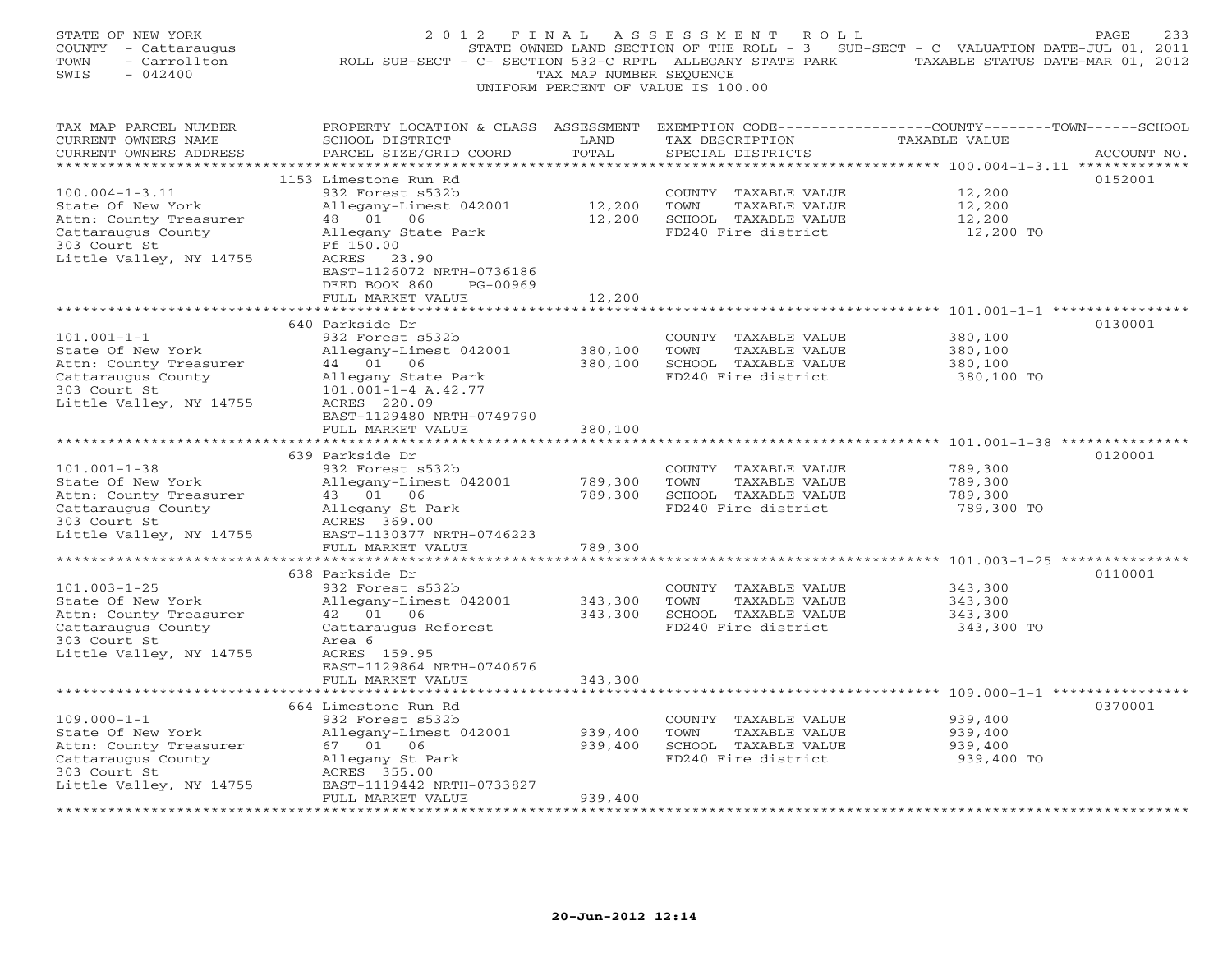| STATE OF NEW YORK<br>COUNTY - Cattaraugus<br>- Carrollton<br>TOWN<br>$-042400$<br>SWIS | 2 0 1 2<br>ROLL SUB-SECT - C- SECTION 532-C RPTL ALLEGANY STATE PARK TAXABLE STATUS DATE-MAR 01, 2012                                        | FINAL<br>TAX MAP NUMBER SEOUENCE | ASSESSMENT<br>ROLL<br>STATE OWNED LAND SECTION OF THE ROLL - 3 SUB-SECT - C VALUATION DATE-JUL 01, 2011<br>UNIFORM PERCENT OF VALUE IS 100.00 |                                                                | PAGE<br>234 |
|----------------------------------------------------------------------------------------|----------------------------------------------------------------------------------------------------------------------------------------------|----------------------------------|-----------------------------------------------------------------------------------------------------------------------------------------------|----------------------------------------------------------------|-------------|
| TAX MAP PARCEL NUMBER<br>CURRENT OWNERS NAME<br>CURRENT OWNERS ADDRESS                 | PROPERTY LOCATION & CLASS ASSESSMENT EXEMPTION CODE---------------COUNTY-------TOWN------SCHOOL<br>SCHOOL DISTRICT<br>PARCEL SIZE/GRID COORD | LAND<br>TOTAL                    | TAX DESCRIPTION<br>SPECIAL DISTRICTS                                                                                                          | <b>TAXABLE VALUE</b>                                           | ACCOUNT NO. |
|                                                                                        |                                                                                                                                              |                                  |                                                                                                                                               |                                                                |             |
| $109.000 - 1 - 2$                                                                      | 650 Limestone Run Rd<br>932 Forest s532b                                                                                                     |                                  | COUNTY TAXABLE VALUE                                                                                                                          | 967,000                                                        | 0230001     |
| State Of New York<br>Attn: County Treasurer                                            | Allegany-Limest 042001<br>55 01 06                                                                                                           | 967,000<br>967,000               | TOWN<br>TAXABLE VALUE<br>SCHOOL TAXABLE VALUE                                                                                                 | 967,000<br>967,000                                             |             |
| Cattaraugus County<br>303 Court St                                                     | Allegany St Park<br>ACRES 355.00                                                                                                             |                                  | FD240 Fire district                                                                                                                           | 967,000 TO                                                     |             |
| Little Valley, NY 14755                                                                | EAST-1123427 NRTH-0733805<br>FULL MARKET VALUE                                                                                               | 967,000                          |                                                                                                                                               |                                                                |             |
|                                                                                        |                                                                                                                                              |                                  |                                                                                                                                               |                                                                |             |
|                                                                                        | 501 Limestone Run Rd                                                                                                                         |                                  |                                                                                                                                               |                                                                | 0150501     |
| $109.000 - 1 - 3$                                                                      | 932 Forest s532b                                                                                                                             |                                  | COUNTY TAXABLE VALUE                                                                                                                          | 321,700                                                        |             |
| State Of New York                                                                      | Allegany-Limest 042001                                                                                                                       | 321,700                          | TOWN<br>TAXABLE VALUE                                                                                                                         | 321,700                                                        |             |
| Attn: County Treasurer<br>303 Court St                                                 | 47 01 06<br>Allegany State Park                                                                                                              | 321,700                          | SCHOOL TAXABLE VALUE<br>FD240 Fire district                                                                                                   | 321,700<br>321,700 TO                                          |             |
| Little Valley, NY 14755                                                                | ACRES 408.00<br>EAST-1127707 NRTH-0733771<br>DEED BOOK 868<br>PG-00933                                                                       |                                  |                                                                                                                                               |                                                                |             |
|                                                                                        | FULL MARKET VALUE<br>*******************                                                                                                     | 321,700                          |                                                                                                                                               | ********************************* 109.000-1-5 **************** |             |
|                                                                                        | 642 Limestone Run Rd                                                                                                                         |                                  |                                                                                                                                               |                                                                | 0150001     |
| $109.000 - 1 - 5$                                                                      | 932 Forest s532b                                                                                                                             |                                  | COUNTY TAXABLE VALUE                                                                                                                          | 515,800                                                        |             |
| State Of New York                                                                      | Allegany-Limest 042001                                                                                                                       | 515,800                          | TAXABLE VALUE<br>TOWN                                                                                                                         | 515,800                                                        |             |
| Attn: County Treasurer                                                                 | 46 01 06                                                                                                                                     | 515,800                          | SCHOOL TAXABLE VALUE                                                                                                                          | 515,800                                                        |             |
| Cattaraugus County<br>303 Court St                                                     | Allegany State Park<br>ACRES 270.00                                                                                                          |                                  | FD240 Fire district                                                                                                                           | 515,800 TO                                                     |             |
| Little Valley, NY 14755                                                                | EAST-1128662 NRTH-0729356                                                                                                                    |                                  |                                                                                                                                               |                                                                |             |
|                                                                                        | FULL MARKET VALUE                                                                                                                            | 515,800                          |                                                                                                                                               |                                                                |             |
|                                                                                        |                                                                                                                                              |                                  |                                                                                                                                               | ************************************ 109.000-1-6 ****          |             |
|                                                                                        | 649 Limestone Run Rd                                                                                                                         |                                  |                                                                                                                                               |                                                                | 0220001     |
| $109.000 - 1 - 6$                                                                      | 932 Forest s532b                                                                                                                             |                                  | COUNTY TAXABLE VALUE                                                                                                                          | 954,500                                                        |             |
| State Of New York<br>Attn: County Treasurer                                            | Allegany-Limest 042001<br>54 01 06                                                                                                           | 954,500<br>954,500               | TOWN<br>TAXABLE VALUE<br>SCHOOL TAXABLE VALUE                                                                                                 | 954,500<br>954,500                                             |             |
| Cattaraugus County                                                                     | Allegany State Park                                                                                                                          |                                  | FD240 Fire district                                                                                                                           | 954,500 TO                                                     |             |
| 303 Court St                                                                           | ACRES 316.00                                                                                                                                 |                                  |                                                                                                                                               |                                                                |             |
| Little Valley, NY 14755                                                                | EAST-1123378 NRTH-0730118                                                                                                                    |                                  |                                                                                                                                               |                                                                |             |
|                                                                                        | FULL MARKET VALUE                                                                                                                            | 954,500                          |                                                                                                                                               |                                                                |             |
|                                                                                        |                                                                                                                                              |                                  |                                                                                                                                               |                                                                |             |
| $109.000 - 1 - 7$                                                                      | 663 Limestone Run Rd<br>932 Forest s532b                                                                                                     |                                  | COUNTY TAXABLE VALUE                                                                                                                          | 842,600                                                        | 0360001     |
| State Of New York                                                                      | Allegany-Limest 042001                                                                                                                       | 842,600                          | TOWN<br>TAXABLE VALUE                                                                                                                         | 842,600                                                        |             |
| Attn: County Treasurer                                                                 | 66 01 06                                                                                                                                     | 842,600                          | SCHOOL TAXABLE VALUE                                                                                                                          | 842,600                                                        |             |
| Cattaraugus County                                                                     | Allegany State Park                                                                                                                          |                                  | FD240 Fire district                                                                                                                           | 842,600 TO                                                     |             |
| 303 Court St                                                                           | ACRES 321.00                                                                                                                                 |                                  |                                                                                                                                               |                                                                |             |
| Little Valley, NY 14755                                                                | EAST-1119404 NRTH-0730087<br>DEED BOOK 00310 PG-00183                                                                                        |                                  |                                                                                                                                               |                                                                |             |
|                                                                                        | FULL MARKET VALUE                                                                                                                            | 842,600                          |                                                                                                                                               |                                                                |             |
|                                                                                        | *******************                                                                                                                          | **********                       |                                                                                                                                               |                                                                |             |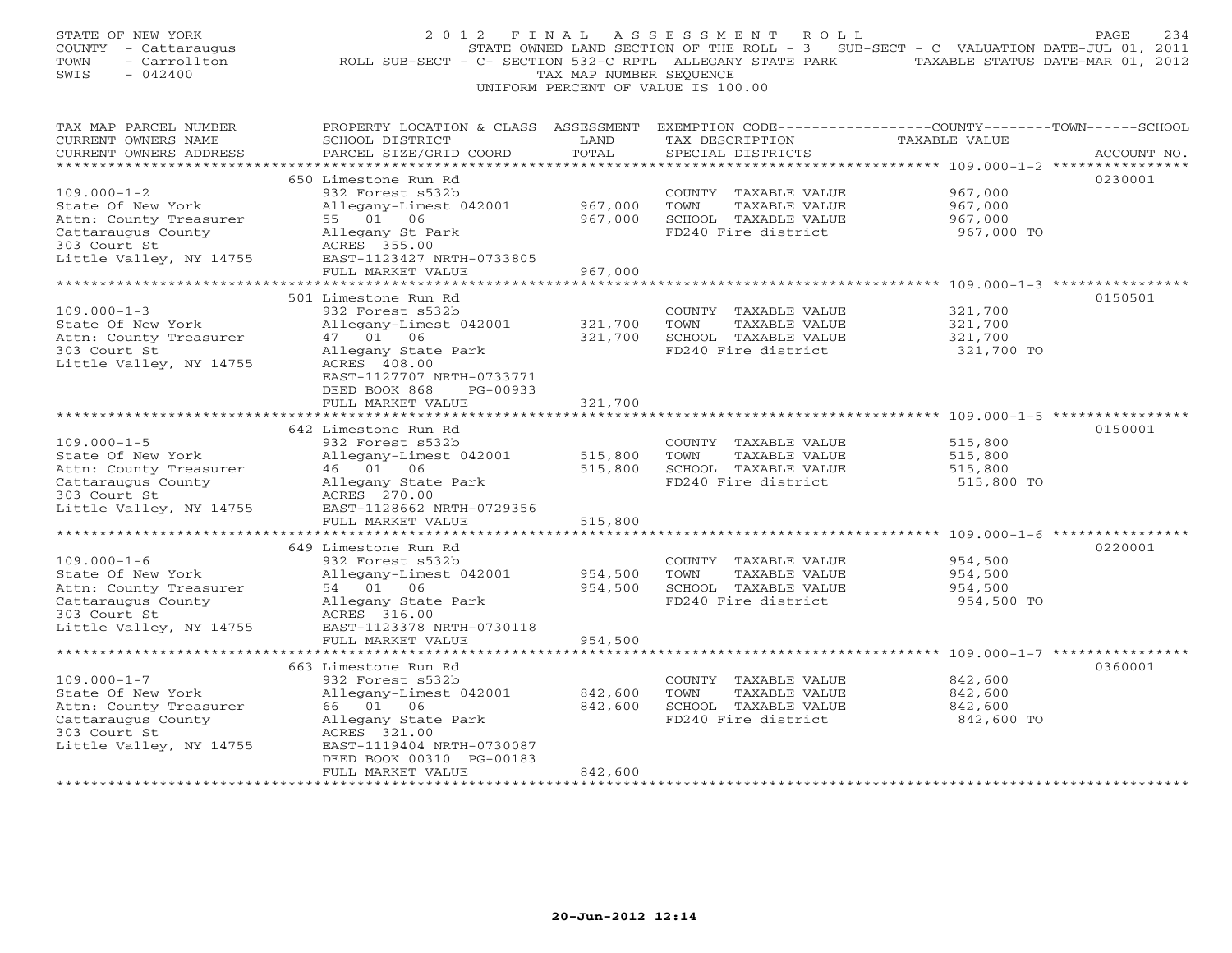|      | STATE OF NEW YORK    | 2012 FINAL ASSESSMENT ROLL                                                                    | <b>PAGE</b>            | 235 |
|------|----------------------|-----------------------------------------------------------------------------------------------|------------------------|-----|
|      | COUNTY - Cattaraugus | STATE OWNED LAND SECTION OF THE ROLL - 3 SUB-SECT - C VALUATION DATE-JUL 01, 2011             |                        |     |
| TOWN | - Carrollton         | TAXABLE STATUS DATE-MAR 01, 2012<br>ROLL SUB-SECT - C- SECTION 532-C RPTL ALLEGANY STATE PARK |                        |     |
| SWIS | $-042400$            |                                                                                               | RPS150/V04/L015        |     |
|      |                      |                                                                                               | CURRENT DATE 6/20/2012 |     |
|      |                      | UNIFORM PERCENT OF VALUE IS 100.00                                                            |                        |     |

### R O L L S U B S E C T I O N - C - T O T A L S

#### \*\*\* S P E C I A L D I S T R I C T S U M M A R Y \*\*\*

|      |                     | TOTAL          | EXTENSION | <b>EXTENSION</b> | AD VALOREM | <b>FXFMPT</b> | TAXABLE   |
|------|---------------------|----------------|-----------|------------------|------------|---------------|-----------|
| CODE | DISTRICT NAME       | <b>PARCELS</b> | TYPE.     | VALUE            | VALUE      | AMOUNT        | VALUE     |
|      |                     |                |           |                  |            |               |           |
|      | FD240 Fire district |                | 45 TOTAL  |                  | 22582,100  |               | 22582,100 |

### \*\*\* S C H O O L D I S T R I C T S U M M A R Y \*\*\*

| CODE             | DISTRICT NAME                           | TOTAL<br>PARCELS | ASSESSED<br>LAND      | ASSESSED<br>TOTAL     | EXEMPT<br>AMOUNT | TOTAL<br>TAXABLE      | STAR<br>AMOUNT | STAR<br>TAXABLE       |
|------------------|-----------------------------------------|------------------|-----------------------|-----------------------|------------------|-----------------------|----------------|-----------------------|
| 041600<br>042001 | Salamanca Central<br>Allegany-Limestone | 10<br>35         | 7402,600<br>15179,500 | 7402,600<br>15179,500 |                  | 7402,600<br>15179,500 |                | 7402,600<br>15179,500 |
|                  | $S \cup B - T \cup T A$                 | 45               | 22582,100             | 22582,100             |                  | 22582,100             |                | 22582,100             |
|                  | TOTAL                                   | 45               | 22582,100             | 22582,100             |                  | 22582,100             |                | 22582,100             |

\*\*\* S Y S T E M C O D E S S U M M A R Y \*\*\*

NO SYSTEM EXEMPTIONS AT THIS LEVEL

\*\*\* E X E M P T I O N S U M M A R Y \*\*\*

NO EXEMPTIONS AT THIS LEVEL

| ROLL |                  | TOTAI   | <i>SSESSED</i> | <b>ACCECCEL</b> | TAXABLE       | TAXABLE       | TAXABLE   | STAR          |
|------|------------------|---------|----------------|-----------------|---------------|---------------|-----------|---------------|
| SEC  | DESCRIPTION      | PARCELS | LAND           | TOTAL           | COUNTY        | TOWN          | SCHOOL    | TAXABLE       |
|      |                  |         |                |                 |               |               |           |               |
|      | STATE OWNED LAND |         | 100<br>22582.  | 22582<br>.100   | 22582.<br>100 | つつち9つ<br>,100 | 22582,100 | 22582<br>,100 |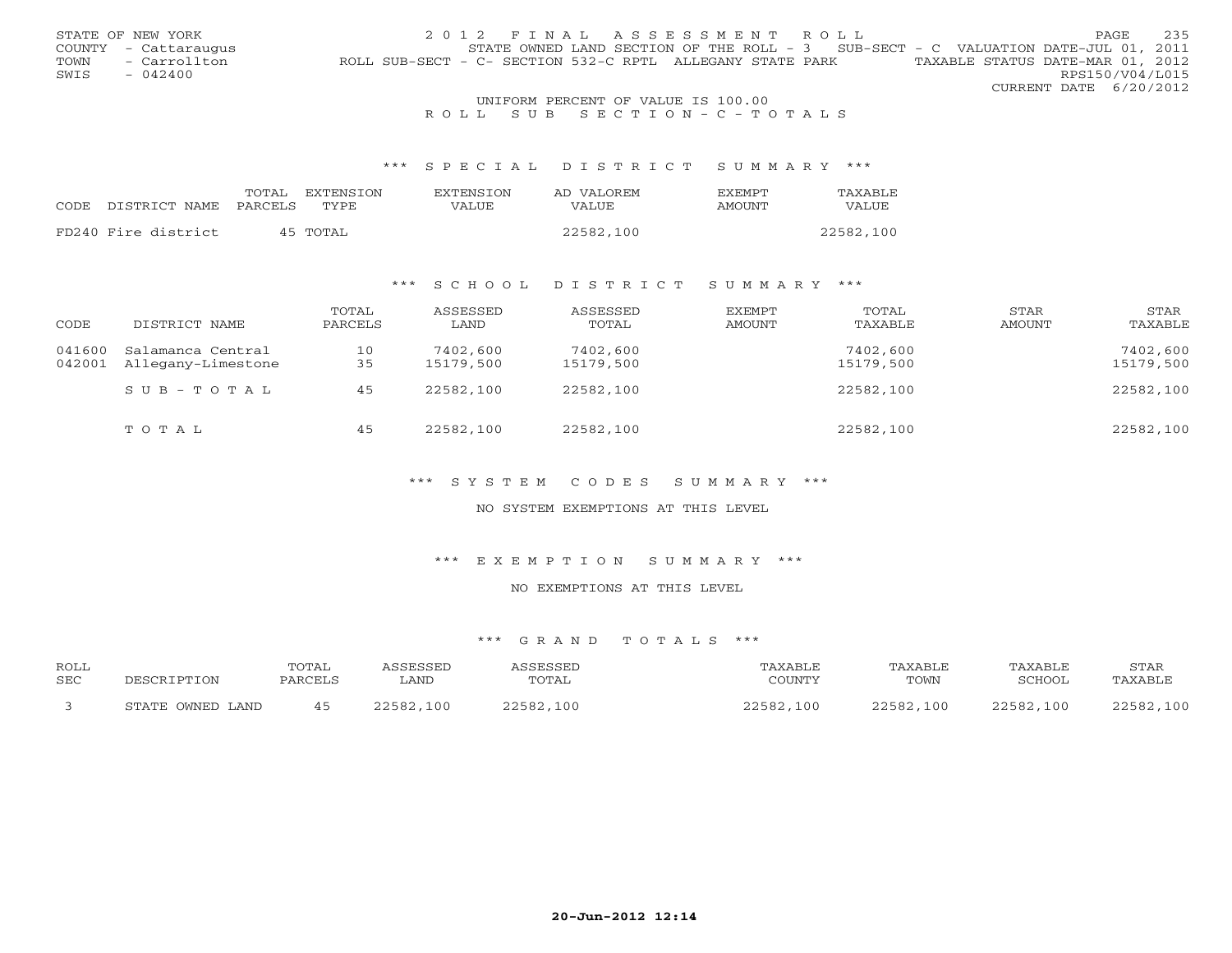| STATE OF NEW YORK<br>- Cattaraugus<br>COUNTY<br>- Carrollton<br>TOWN<br>$-042400$<br>SWIS | ROLL SUB-SECT - N- SECTION 534                                                                  | RPTL<br>TAX MAP NUMBER SEOUENCE | 2012 FINAL ASSESSMENT ROLL<br>STATE OWNED LAND SECTION OF THE ROLL - 3<br>REFORESTATION<br>UNIFORM PERCENT OF VALUE IS 100.00<br>UNIFORM PERCENT OF VALUE IS 100.00 | SUB-SECT - N VALUATION DATE-JUL 01, | 236<br>PAGE<br>2011<br>TAXABLE STATUS DATE-MAR 01, 2012 |
|-------------------------------------------------------------------------------------------|-------------------------------------------------------------------------------------------------|---------------------------------|---------------------------------------------------------------------------------------------------------------------------------------------------------------------|-------------------------------------|---------------------------------------------------------|
| TAX MAP PARCEL NUMBER                                                                     | PROPERTY LOCATION & CLASS ASSESSMENT                                                            |                                 | EXEMPTION CODE-----------------COUNTY-------TOWN------SCHOOL                                                                                                        |                                     |                                                         |
| CURRENT OWNERS NAME                                                                       | SCHOOL DISTRICT                                                                                 | <b>EXAMPLE TO A LAND</b>        | TAX DESCRIPTION TAXABLE VALUE                                                                                                                                       |                                     |                                                         |
|                                                                                           | CURRENT OWNERS ADDRESS             PARCEL SIZE/GRID COORD         TOTAL       SPECIAL DISTRICTS |                                 |                                                                                                                                                                     |                                     | ACCOUNT NO.                                             |
|                                                                                           |                                                                                                 |                                 |                                                                                                                                                                     |                                     |                                                         |
|                                                                                           | 870 Windfall Rd                                                                                 |                                 |                                                                                                                                                                     |                                     | 0510001                                                 |
| $83.003 - 1 - 9$                                                                          | 932 Forest s532b                                                                                |                                 | 32252<br>STATE C                                                                                                                                                    | 231,500                             | $\circ$<br>$\circ$                                      |
|                                                                                           | State Of New York Salamanca Centr 041600 231,500                                                |                                 | COUNTY<br>TAXABLE VALUE                                                                                                                                             |                                     |                                                         |
| Attn: County Treasurer 04 02 06                                                           |                                                                                                 | 231,500                         | TAXABLE VALUE<br>TOWN                                                                                                                                               | 231,500                             |                                                         |
|                                                                                           | Cattaraugus County Mys Dept-Conservation                                                        |                                 | SCHOOL<br>TAXABLE VALUE                                                                                                                                             | 231,500                             |                                                         |
| Free 1515.00<br>303 Court St                                                              |                                                                                                 |                                 | FD240 Fire district                                                                                                                                                 | 231,500 TO                          |                                                         |
| Little Valley, NY 14755                                                                   | ACRES 146.97                                                                                    |                                 |                                                                                                                                                                     |                                     |                                                         |
|                                                                                           | EAST-1135294 NRTH-0773406                                                                       |                                 |                                                                                                                                                                     |                                     |                                                         |
|                                                                                           | FULL MARKET VALUE                                                                               | 231,500                         |                                                                                                                                                                     |                                     |                                                         |
|                                                                                           |                                                                                                 |                                 |                                                                                                                                                                     |                                     |                                                         |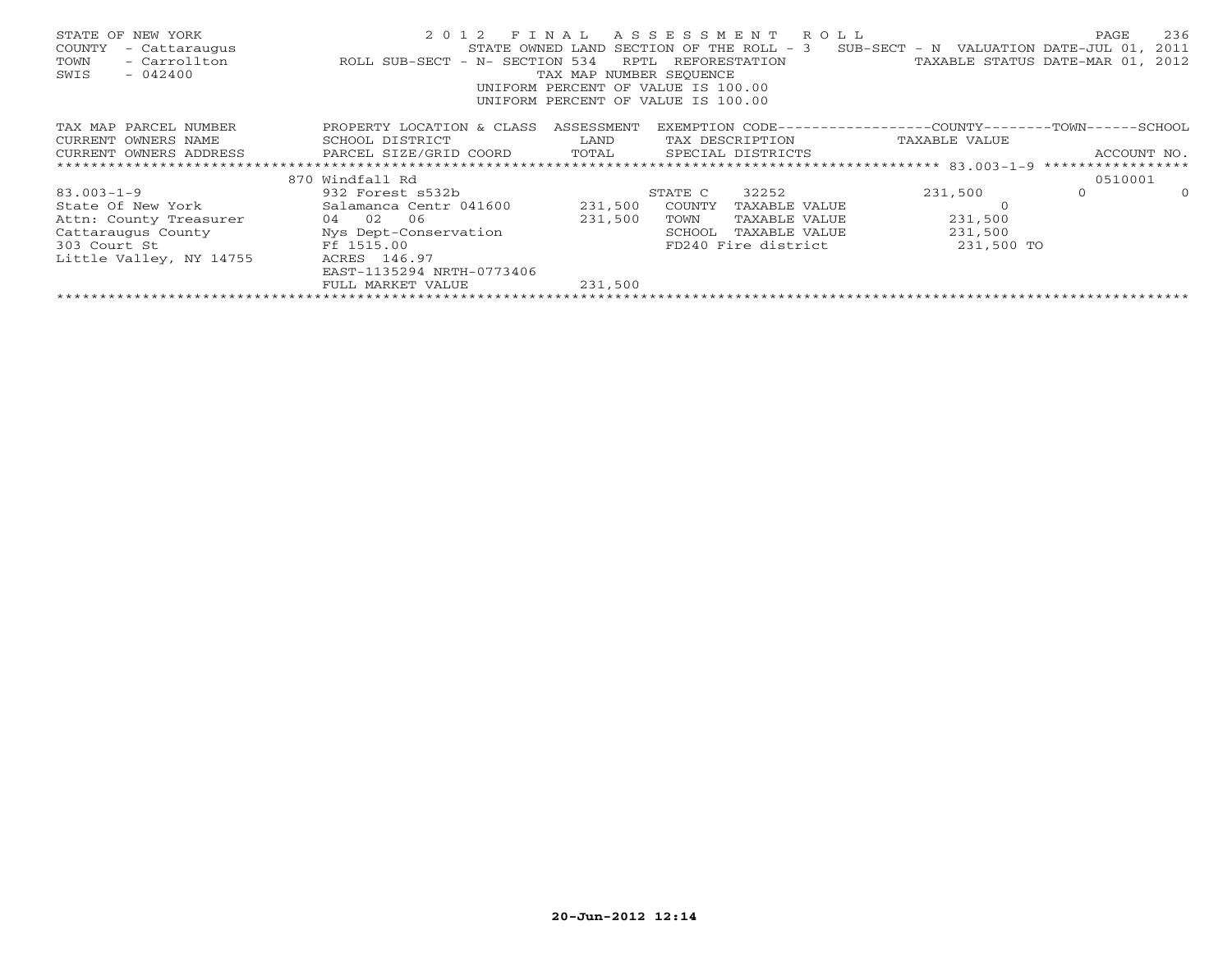|      | STATE OF NEW YORK    | 2012 FINAL ASSESSMENT ROLL                                                            | PAGE.           | 237 |
|------|----------------------|---------------------------------------------------------------------------------------|-----------------|-----|
|      | COUNTY - Cattaraugus | STATE OWNED LAND SECTION OF THE ROLL - 3 SUB-SECT - N VALUATION DATE-JUL 01, 2011     |                 |     |
| TOWN | - Carrollton         | TAXABLE STATUS DATE-MAR 01, 2012<br>ROLL SUB-SECT - N- SECTION 534 RPTL REFORESTATION |                 |     |
| SWIS | $-042400$            |                                                                                       | RPS150/V04/L015 |     |
|      |                      | CURRENT DATE 6/20/2012                                                                |                 |     |
|      |                      | UNIFORM PERCENT OF VALUE IS 100.00                                                    |                 |     |

### R O L L S U B S E C T I O N - N - T O T A L S

#### \*\*\* S P E C I A L D I S T R I C T S U M M A R Y \*\*\*

|                     | TOTAL   | EXTENSION | <b>EXTENSION</b> | AD VALOREM | <b>FXFMPT</b> | TAXABLE |
|---------------------|---------|-----------|------------------|------------|---------------|---------|
| CODE DISTRICT NAME  | PARCELS | TYPE.     | VALUE            | VALUE      | <b>AMOUNT</b> | VALUE   |
| FD240 Fire district |         | TOTAL     |                  | 231,500    |               | 231,500 |
|                     |         |           |                  |            |               |         |

### \*\*\* S C H O O L D I S T R I C T S U M M A R Y \*\*\*

| CODE   | DISTRICT NAME     | TOTAL<br>PARCELS | ASSESSED<br>LAND | ASSESSED<br>TOTAL | EXEMPT<br>AMOUNT | TOTAL<br>TAXABLE | STAR<br>AMOUNT | STAR<br>TAXABLE |
|--------|-------------------|------------------|------------------|-------------------|------------------|------------------|----------------|-----------------|
| 041600 | Salamanca Central |                  | 231,500          | 231,500           |                  | 231,500          |                | 231,500         |
|        | SUB-TOTAL         |                  | 231,500          | 231,500           |                  | 231,500          |                | 231,500         |
|        | TOTAL             |                  | 231,500          | 231,500           |                  | 231,500          |                | 231,500         |

### \*\*\* S Y S T E M C O D E S S U M M A R Y \*\*\*

#### NO SYSTEM EXEMPTIONS AT THIS LEVEL

#### \*\*\* E X E M P T I O N S U M M A R Y \*\*\*

| CODE  | DESCRIPTION      | TOTAL<br>PARCELS | COUNTY             | TOWN | SCHOOL |
|-------|------------------|------------------|--------------------|------|--------|
| 32252 | STATE C<br>TOTAL |                  | 231,500<br>231,500 |      |        |

| ROLL<br><b>SEC</b> | ים ה                   | <b>TOTAL</b><br><b>PARCEI</b> | LAND | FSSFI<br><b>TOTAL</b> | $\bigcap$ | <b>TAXABLE</b><br>TOWN | AXABLE.<br>SCHOOL | STAR<br><b>AXABL!</b> |
|--------------------|------------------------|-------------------------------|------|-----------------------|-----------|------------------------|-------------------|-----------------------|
|                    | . OWNED LAND<br>STATE. |                               | 500  | 500                   |           | 500                    | 500               | 500                   |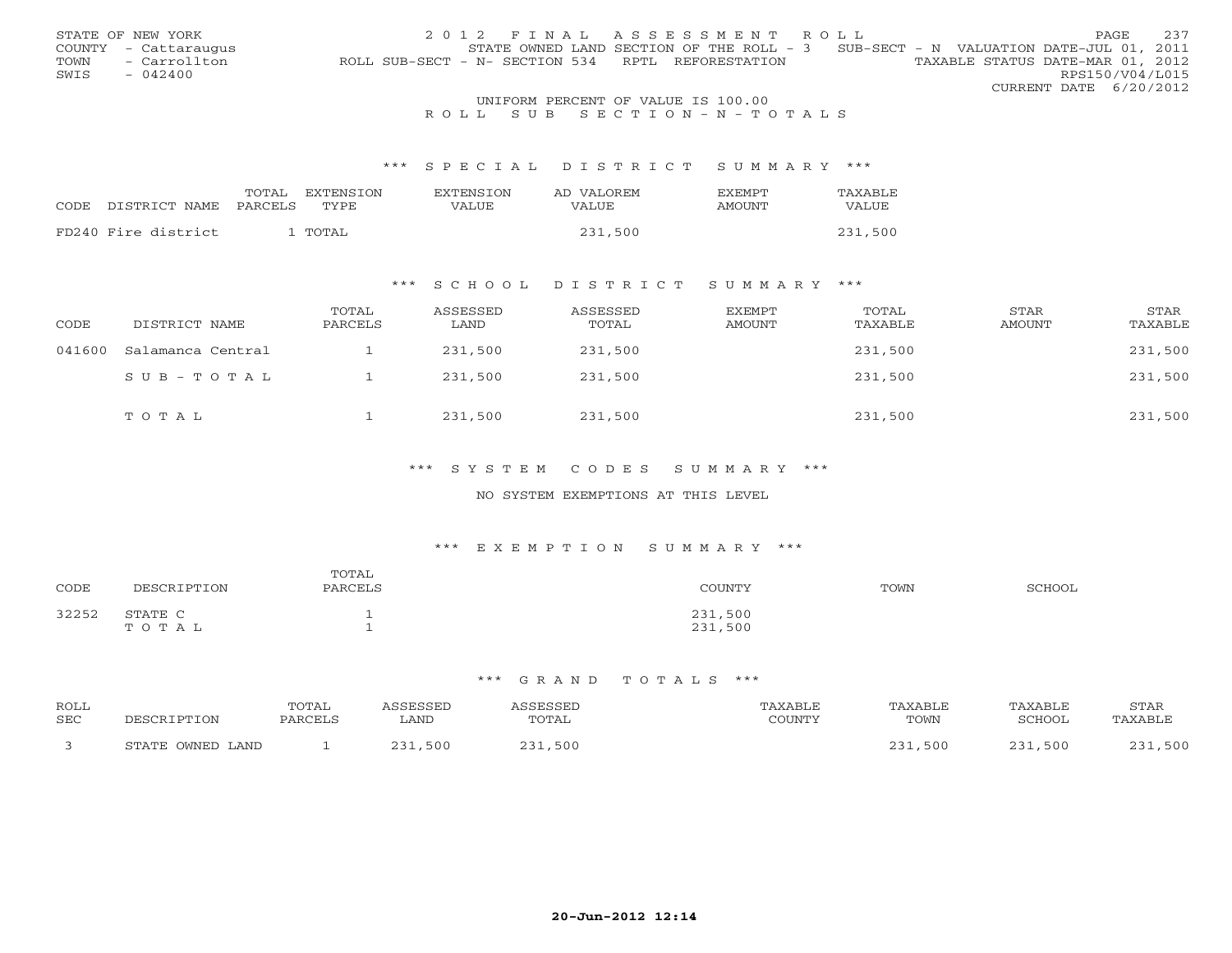| STATE OF NEW YORK<br>COUNTY<br>- Cattaraugus<br>- Carrollton<br>TOWN<br>$-042400$<br>SWIS | 2 0 1 2<br>ROLL SUB-SECT - Y- SECTION 545  | FINAL<br>TAX MAP NUMBER SEQUENCE<br>UNIFORM PERCENT OF VALUE IS 100.00<br>UNIFORM PERCENT OF VALUE IS 100.00 |                  | ASSESSMENT ROLL<br>STATE OWNED LAND SECTION OF THE ROLL - 3<br>RPTL TRANSITION ASSESSMENTS | SUB-SECT - Y VALUATION DATE-JUL 01, 2011<br>TAXABLE STATUS DATE-MAR 01, 2012 |          | PAGE<br>238 |
|-------------------------------------------------------------------------------------------|--------------------------------------------|--------------------------------------------------------------------------------------------------------------|------------------|--------------------------------------------------------------------------------------------|------------------------------------------------------------------------------|----------|-------------|
| TAX MAP PARCEL NUMBER                                                                     | PROPERTY LOCATION & CLASS ASSESSMENT       |                                                                                                              |                  |                                                                                            | EXEMPTION CODE----------------COUNTY-------TOWN------SCHOOL                  |          |             |
| CURRENT OWNERS NAME                                                                       | SCHOOL DISTRICT                            | LAND                                                                                                         |                  | TAX DESCRIPTION                                                                            | TAXABLE VALUE                                                                |          |             |
| CURRENT OWNERS ADDRESS                                                                    | PARCEL SIZE/GRID COORD                     | TOTAL                                                                                                        |                  | SPECIAL DISTRICTS                                                                          |                                                                              |          | ACCOUNT NO. |
|                                                                                           | COUNTY Transition Assessment               |                                                                                                              |                  |                                                                                            |                                                                              |          | 8000001     |
| $333.000 - 24 - 1$                                                                        | 993 Transition t                           |                                                                                                              | CNTY TAXBL 50006 |                                                                                            | $\circ$                                                                      | 25,300   | 25,300      |
| State Of New York                                                                         | Allegany-Limest 042001                     | 25,300                                                                                                       |                  | COUNTY TAXABLE VALUE                                                                       | 25,300                                                                       |          |             |
| Attn: County Treasurer                                                                    | 0.01<br>ACRES                              | 25,300                                                                                                       | TOWN             | TAXABLE VALUE                                                                              | $\circ$                                                                      |          |             |
| Cattaraugus County                                                                        | FULL MARKET VALUE                          | 25,300                                                                                                       |                  | SCHOOL TAXABLE VALUE                                                                       | $\Omega$                                                                     |          |             |
| 303 Court St                                                                              |                                            |                                                                                                              |                  |                                                                                            |                                                                              |          |             |
| Little Valley, NY 14755                                                                   |                                            |                                                                                                              |                  |                                                                                            |                                                                              |          |             |
| * * * * * * * * * * * * * * * * * * *                                                     |                                            |                                                                                                              |                  |                                                                                            |                                                                              |          |             |
|                                                                                           | TOWN Transition Assessment                 |                                                                                                              |                  |                                                                                            |                                                                              | $\Omega$ | 8000002     |
| $333.000 - 24 - 2$<br>State Of New York                                                   | 993 Transition t<br>Allegany-Limest 042001 | 25,550                                                                                                       | TOWN TAXBL 50005 | COUNTY TAXABLE VALUE                                                                       | 25,550<br>$\Omega$                                                           |          | 25,550      |
| Attn: County Treasurer                                                                    | 0.01<br>ACRES                              | 25,550                                                                                                       | TOWN             | TAXABLE VALUE                                                                              | 25,550                                                                       |          |             |
| Cattaraugus County                                                                        | FULL MARKET VALUE                          | 25,550                                                                                                       |                  | SCHOOL TAXABLE VALUE                                                                       | $\circ$                                                                      |          |             |
| 303 Court St                                                                              |                                            |                                                                                                              |                  | FD240 Fire district                                                                        | 25,550 TO                                                                    |          |             |
| Little Valley, NY 14755                                                                   |                                            |                                                                                                              |                  |                                                                                            |                                                                              |          |             |
|                                                                                           |                                            |                                                                                                              |                  |                                                                                            |                                                                              |          |             |
|                                                                                           | SCHOOL Transition Assessment               |                                                                                                              |                  |                                                                                            |                                                                              |          | 8041600     |
| $333.000 - 24 - 3$                                                                        | 993 Transition t                           |                                                                                                              | SCHL TAXBL 50001 |                                                                                            | 8,400                                                                        | 8,400    |             |
| State Of New York                                                                         | Salamanca Centr 041600                     | 8,400                                                                                                        |                  | COUNTY TAXABLE VALUE                                                                       | $\circ$                                                                      |          |             |
| Attn: County Treasurer                                                                    | ACRES<br>0.01                              | 8,400                                                                                                        | TOWN             | TAXABLE VALUE                                                                              | $\Omega$                                                                     |          |             |
| Cattaraugus County<br>303 Court St                                                        | FULL MARKET VALUE                          | 8,400                                                                                                        |                  | SCHOOL TAXABLE VALUE                                                                       | 8,400                                                                        |          |             |
| Little Valley, NY 14755                                                                   |                                            |                                                                                                              |                  |                                                                                            |                                                                              |          |             |
|                                                                                           |                                            |                                                                                                              |                  |                                                                                            |                                                                              |          |             |
|                                                                                           | SCHOOL Transition Assessment               |                                                                                                              |                  |                                                                                            |                                                                              |          | 8042401     |
| $333.000 - 24 - 4$                                                                        | 993 Transition t                           |                                                                                                              | SCHL TAXBL 50001 |                                                                                            | 17,180                                                                       | 17,180   |             |
| State Of New York                                                                         | Allegany-Limest 042001                     | 17,180                                                                                                       |                  | COUNTY TAXABLE VALUE                                                                       | $\circ$                                                                      |          |             |
| Attn: County Treasurer                                                                    | ACRES<br>0.01                              | 17,180                                                                                                       | TOWN             | TAXABLE VALUE                                                                              | $\Omega$                                                                     |          |             |
| Cattaraugus County                                                                        | FULL MARKET VALUE                          | 17,180                                                                                                       |                  | SCHOOL TAXABLE VALUE                                                                       | 17,180                                                                       |          |             |
| 303 Court St                                                                              |                                            |                                                                                                              |                  |                                                                                            |                                                                              |          |             |
| Little Valley, NY 14755                                                                   |                                            |                                                                                                              |                  |                                                                                            |                                                                              |          |             |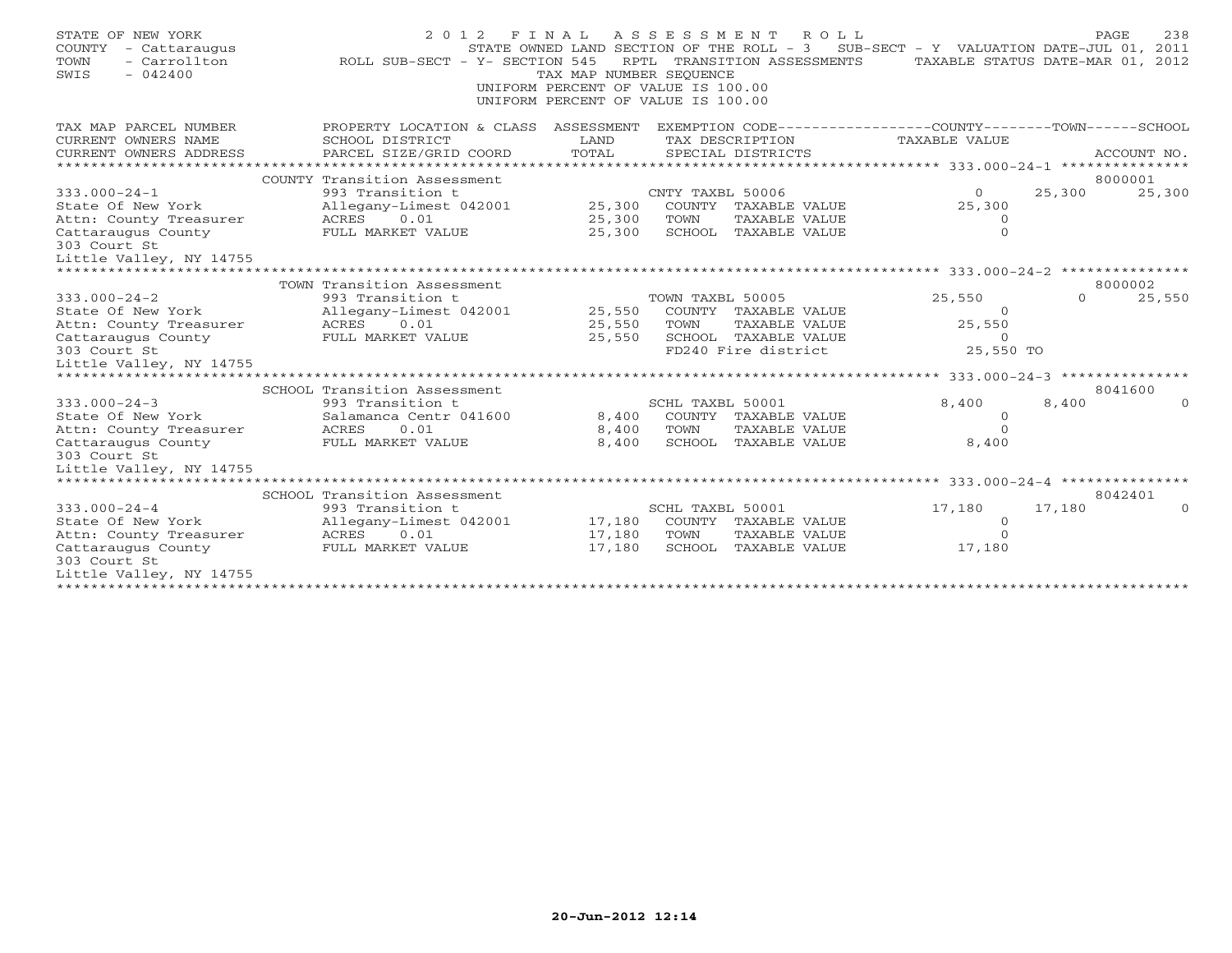|      | STATE OF NEW YORK                   | 2012 FINAL ASSESSMENT ROLL                                                                     | <b>PAGE</b>            | 239 |  |  |  |
|------|-------------------------------------|------------------------------------------------------------------------------------------------|------------------------|-----|--|--|--|
|      | COUNTY - Cattaraugus                | STATE OWNED LAND SECTION OF THE ROLL - $3$ SUB-SECT - Y VALUATION DATE-JUL 01, 2011            |                        |     |  |  |  |
| TOWN | - Carrollton                        | TAXABLE STATUS DATE-MAR 01, 2012<br>ROLL SUB-SECT - Y- SECTION 545 RPTL TRANSITION ASSESSMENTS |                        |     |  |  |  |
| SWIS | $-042400$                           |                                                                                                | RPS150/V04/L015        |     |  |  |  |
|      |                                     |                                                                                                | CURRENT DATE 6/20/2012 |     |  |  |  |
|      | INITEOPM DEPOEME OF VALUE TO 100 00 |                                                                                                |                        |     |  |  |  |

# UNIFORM PERCENT OF VALUE IS 100.00<br>R O L L S U B S E C T I O N – Y – T O T A L S

#### \*\*\* S P E C I A L D I S T R I C T S U M M A R Y \*\*\*

|                     | TOTAL<br>EXTENSTON | <b>EXTENSION</b><br>AD VALOREM | TAXABLE<br><b>EXEMPT</b>      |
|---------------------|--------------------|--------------------------------|-------------------------------|
| CODE DISTRICT NAME  | TYPE.<br>PARCELS   | VALUE<br>VALUE                 | <b>AMOUNT</b><br><b>VALUE</b> |
|                     |                    |                                |                               |
| FD240 Fire district | ' TOTAL            | 25,550                         | 25,550                        |

### \*\*\* S C H O O L D I S T R I C T S U M M A R Y \*\*\*

| CODE             | DISTRICT NAME                           | TOTAL<br>PARCELS | ASSESSED<br>LAND | ASSESSED<br>TOTAL | <b>EXEMPT</b><br>AMOUNT | TOTAL<br>TAXABLE | STAR<br>AMOUNT | <b>STAR</b><br>TAXABLE |
|------------------|-----------------------------------------|------------------|------------------|-------------------|-------------------------|------------------|----------------|------------------------|
| 041600<br>042001 | Salamanca Central<br>Allegany-Limestone |                  | 8,400<br>68,030  | 8,400<br>68,030   | 50,850                  | 8,400<br>17,180  |                | 8,400<br>17,180        |
|                  | $SUB - TO T AL$                         | 4                | 76,430           | 76,430            | 50,850                  | 25,580           |                | 25,580                 |
|                  | TOTAL                                   | 4                | 76,430           | 76,430            | 50,850                  | 25,580           |                | 25,580                 |

#### \*\*\* S Y S T E M C O D E S S U M M A R Y \*\*\*

| CODE           | DESCRIPTION              | TOTAL<br>PARCELS | COUNTY           | TOWN             | SCHOOL           |
|----------------|--------------------------|------------------|------------------|------------------|------------------|
| 50001<br>50005 | SCHL TAXBL<br>TOWN TAXBL |                  | 25,580<br>25,550 | 25,580           | 25,550           |
| 50006          | CNTY TAXBL<br>TOTAL      |                  | 51,130           | 25,300<br>50,880 | 25,300<br>50,850 |

#### \*\*\* E X E M P T I O N S U M M A R Y \*\*\*

NO EXEMPTIONS AT THIS LEVEL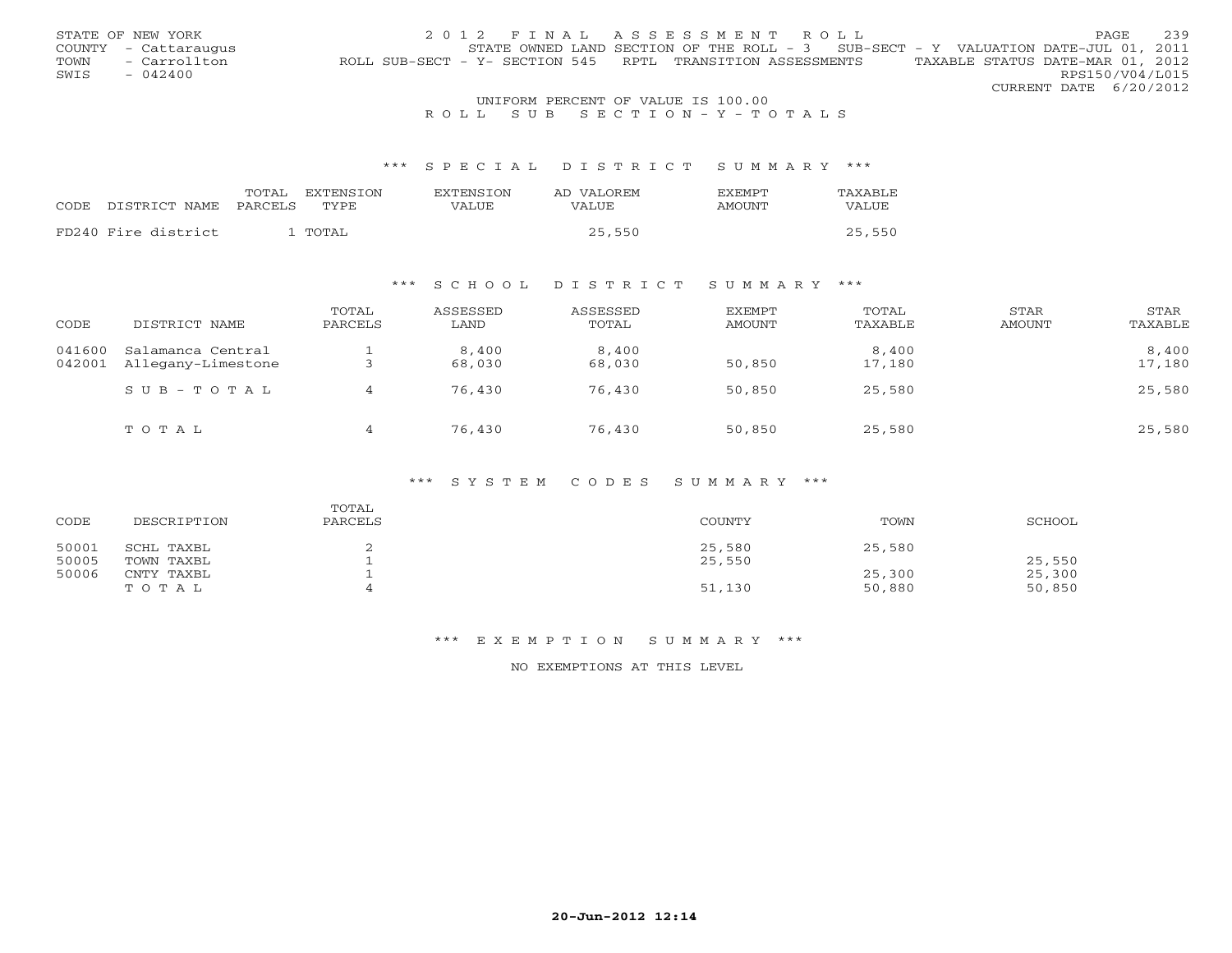|      | STATE OF NEW YORK    | 2012 FINAL ASSESSMENT ROLL                                                                     | PAGE.           | 2.40 |
|------|----------------------|------------------------------------------------------------------------------------------------|-----------------|------|
|      | COUNTY - Cattaraugus | STATE OWNED LAND SECTION OF THE ROLL - $3$ SUB-SECT - Y VALUATION DATE-JUL 01, 2011            |                 |      |
| TOWN | - Carrollton         | TAXABLE STATUS DATE-MAR 01, 2012<br>ROLL SUB-SECT - Y- SECTION 545 RPTL TRANSITION ASSESSMENTS |                 |      |
| SWIS | - 042400             |                                                                                                | RPS150/V04/L015 |      |
|      |                      | CURRENT DATE 6/20/2012                                                                         |                 |      |
|      |                      | UNIFORM PERCENT OF VALUE IS 100.00                                                             |                 |      |

### R O L L S U B S E C T I O N - Y - T O T A L S

| ROLL       |                  | ⊺∆⊤∩ن         |              |       |     | TAXABLE |        | STAR |
|------------|------------------|---------------|--------------|-------|-----|---------|--------|------|
| <b>SEC</b> |                  | <b>DARCEL</b> | <b>BRATE</b> | 'OTAL |     | TOWN    | SCHOCT |      |
|            | STATE OWNED LAND |               |              |       | 300 |         | 580    | 580  |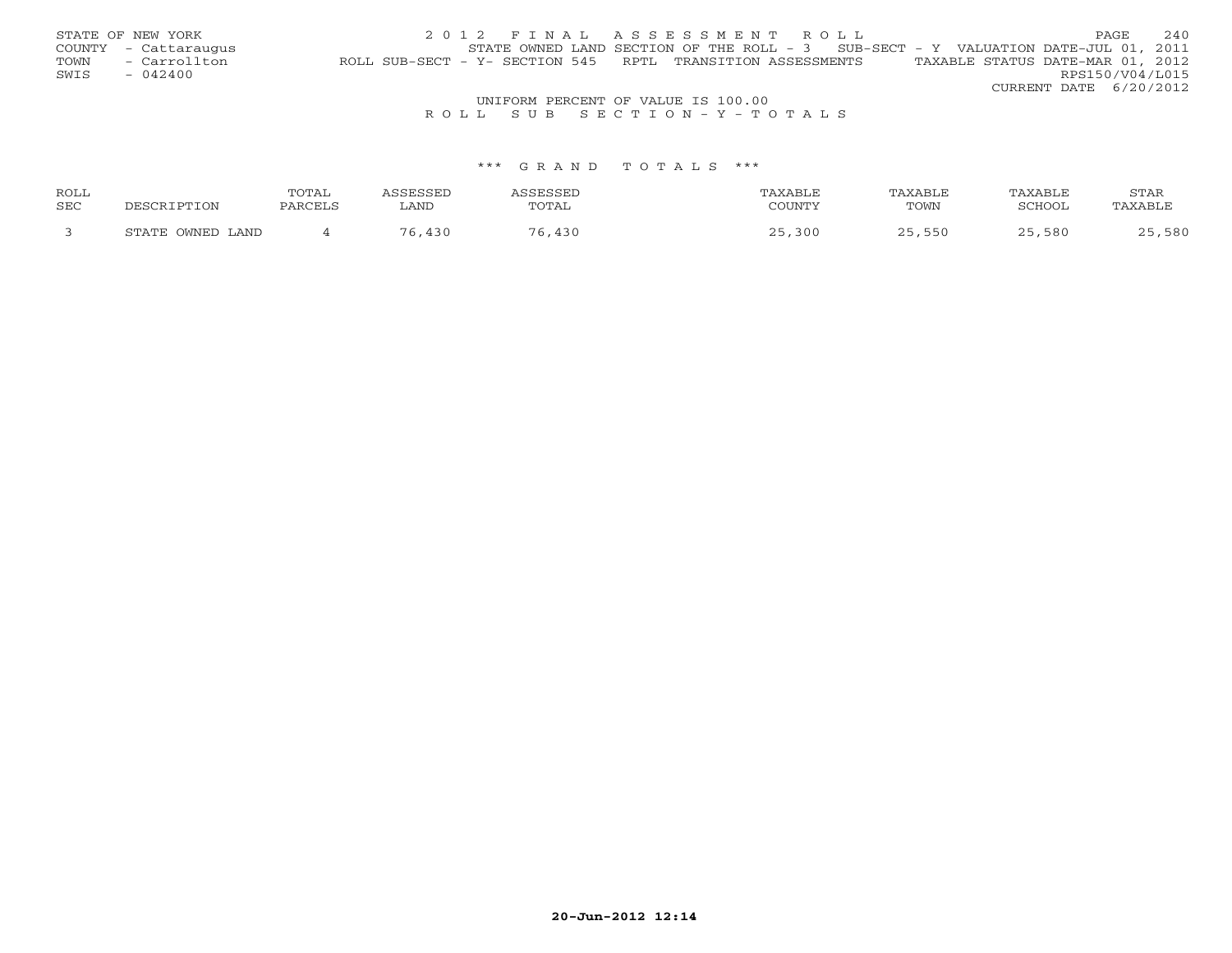| STATE OF NEW YORK    | 2012 FINAL ASSESSMENT ROLL               | 241<br>PAGE.                     |
|----------------------|------------------------------------------|----------------------------------|
| COUNTY - Cattaraugus | STATE OWNED LAND SECTION OF THE ROLL - 3 | VALUATION DATE-JUL 01, 2011      |
| TOWN - Carrollton    |                                          | TAXABLE STATUS DATE-MAR 01, 2012 |
| SWIS<br>$-042400$    |                                          | RPS150/V04/L015                  |
|                      | UNIFORM PERCENT OF VALUE IS 100.00       | CURRENT DATE 6/20/2012           |
|                      | ROLL SECTION TOTALS                      |                                  |

#### \*\*\* S P E C I A L D I S T R I C T S U M M A R Y \*\*\*

| CODE. | DISTRICT NAME        | TOTAL<br>PARCELS | EXTENSTON<br>TYPE | EXTENSION<br>VALUE | AD VALOREM<br><b>VALUE</b> | <b>EXEMPT</b><br>AMOUNT | <b>TAXABLE</b><br>VALUE |
|-------|----------------------|------------------|-------------------|--------------------|----------------------------|-------------------------|-------------------------|
|       | WD241 Water Dist 1   |                  | 1 TOTAL           |                    | 22,500                     | 22,500                  |                         |
|       | WS240 Water/Sewer Di |                  | 1 MOVTAX          |                    |                            |                         |                         |
|       | FD240 Fire district  |                  | 53 TOTAL          |                    | 23276,950                  | 22,500                  | 23254,450               |
|       | SW241 Sewer          |                  | 1 TOTAL           |                    | 22,500                     | 22,500                  |                         |

### \*\*\* S C H O O L D I S T R I C T S U M M A R Y \*\*\*

| CODE             | DISTRICT NAME                           | TOTAL<br>PARCELS | ASSESSED<br>LAND      | ASSESSED<br>TOTAL     | EXEMPT<br>AMOUNT | TOTAL<br>TAXABLE      | STAR<br>AMOUNT | STAR<br>TAXABLE       |
|------------------|-----------------------------------------|------------------|-----------------------|-----------------------|------------------|-----------------------|----------------|-----------------------|
| 041600<br>042001 | Salamanca Central<br>Allegany-Limestone | 12<br>44         | 7642,500<br>15434,055 | 7642,500<br>15685,330 | 50,850           | 7642,500<br>15634,480 |                | 7642,500<br>15634,480 |
|                  | $SUB - TO T AL$                         | 56               | 23076,555             | 23327,830             | 50,850           | 23276,980             |                | 23276,980             |
|                  | TOTAL                                   | 56               | 23076,555             | 23327,830             | 50,850           | 23276,980             |                | 23276,980             |

### \*\*\* S Y S T E M C O D E S S U M M A R Y \*\*\*

| CODE           | DESCRIPTION              | TOTAL<br>PARCELS | COUNTY           | TOWN             | SCHOOL           |
|----------------|--------------------------|------------------|------------------|------------------|------------------|
| 50001<br>50005 | SCHL TAXBL<br>TOWN TAXBL |                  | 25,580<br>25,550 | 25,580           | 25,550           |
| 50006          | CNTY TAXBL<br>TOTAL      |                  | 51,130           | 25,300<br>50,880 | 25,300<br>50,850 |

### \*\*\* E X E M P T I O N S U M M A R Y \*\*\*

| CODE  | DESCRIPTION | TOTAL<br>PARCELS | COUNTY  | TOWN   | SCHOOL |
|-------|-------------|------------------|---------|--------|--------|
| 32252 | STATE C     |                  | 231,500 |        |        |
| 32301 | STATE C/T   |                  | 22,500  | 22,500 |        |
|       | TOTAL       |                  | 254,000 | 22,500 |        |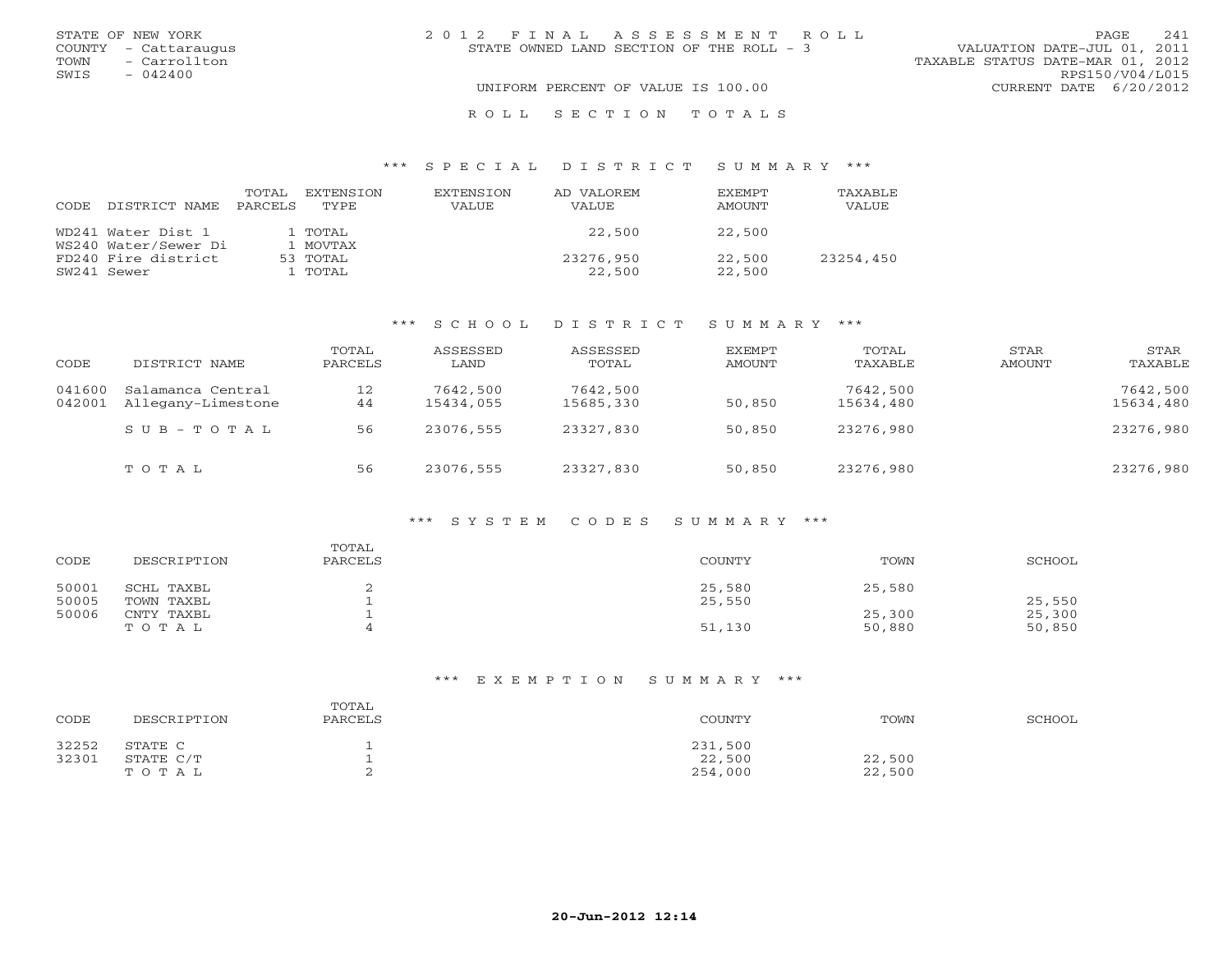|      | STATE OF NEW YORK    | 2012 FINAL ASSESSMENT ROLL |                                    |                                          |                                  | PAGE            | 242 |
|------|----------------------|----------------------------|------------------------------------|------------------------------------------|----------------------------------|-----------------|-----|
|      | COUNTY - Cattaraugus |                            |                                    | STATE OWNED LAND SECTION OF THE ROLL - 3 | VALUATION DATE-JUL 01, 2011      |                 |     |
| TOWN | - Carrollton         |                            |                                    |                                          | TAXABLE STATUS DATE-MAR 01, 2012 |                 |     |
| SWIS | $-042400$            |                            |                                    |                                          |                                  | RPS150/V04/L015 |     |
|      |                      |                            | UNIFORM PERCENT OF VALUE IS 100.00 |                                          | CURRENT DATE 6/20/2012           |                 |     |
|      |                      |                            |                                    | ROLL SECTION TOTALS                      |                                  |                 |     |

| <b>ROLL</b><br>SEC | DESCRIPTION      | TOTAL<br>PARCELS | CCPCCPT<br>∟AND | TOTAL     | TAXABLE<br>COUNTY | TAXABLE<br>TOWN | TAXABLE<br>SCHOOL | STAR<br>TAXABLE |
|--------------------|------------------|------------------|-----------------|-----------|-------------------|-----------------|-------------------|-----------------|
|                    | STATE OWNED LAND | 56               | 23076.555       | 23327,830 | 23022,700         | 23254,450       | 23276,980         | 23276,980       |
|                    |                  |                  |                 |           |                   |                 |                   |                 |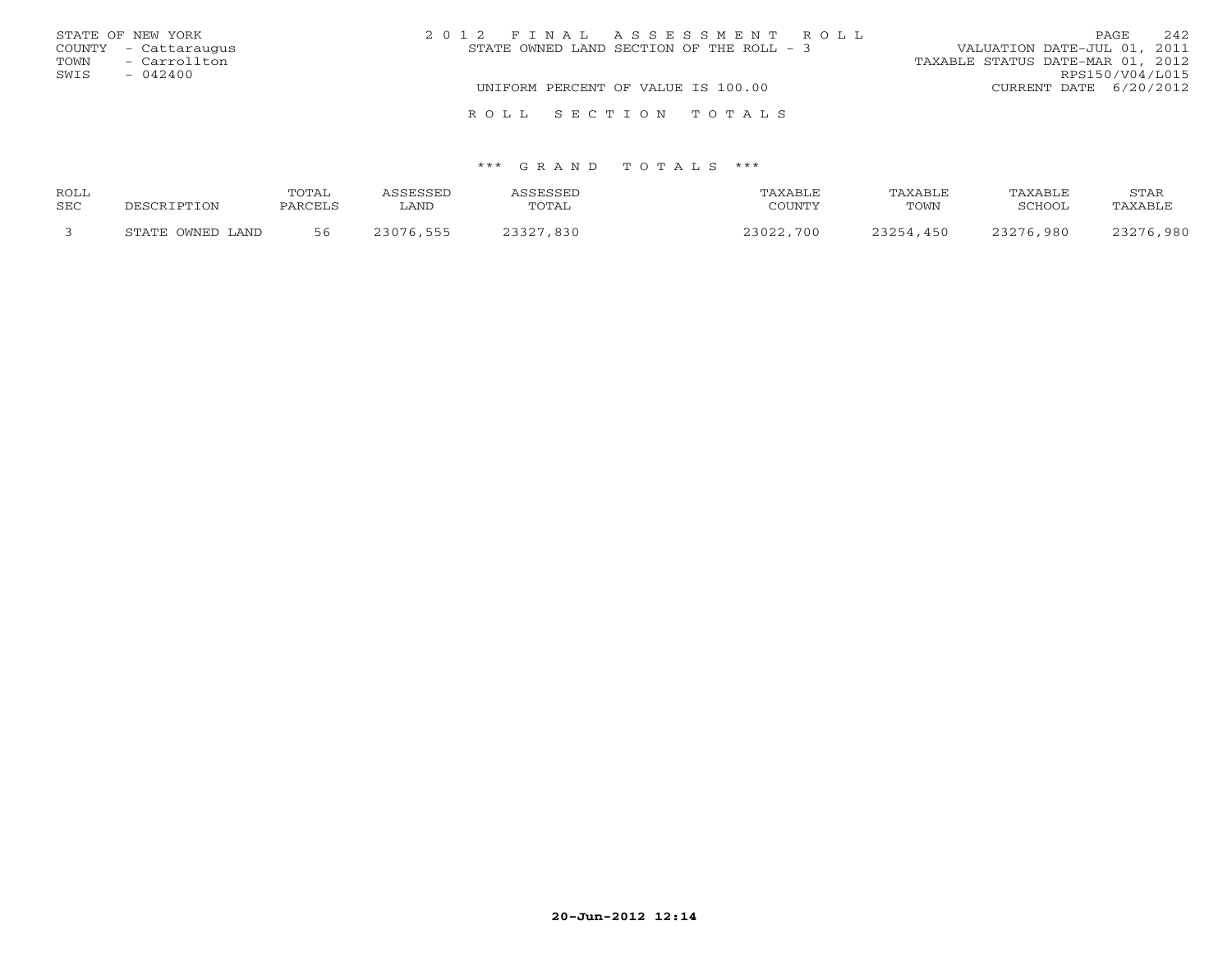# STATE OF NEW YORK 2 0 1 2 F I N A L A S S E S S M E N T R O L L PAGE 243 COUNTY - Cattaraugus SPECIAL FRANCHISE SECTION OF THE ROLL - 5 VALUATION DATE-JUL 01, 2011 TOWN - Carrollton TAX MAP NUMBER SEQUENCE TAXABLE STATUS DATE-MAR 01, 2012 SWIS - 042400 UNIFORM PERCENT OF VALUE IS 100.00UNIFORM PERCENT OF VALUE IS 100.00

| TAX MAP PARCEL NUMBER<br>CURRENT OWNERS NAME<br>CURRENT OWNERS ADDRESS | PROPERTY LOCATION & CLASS<br>SCHOOL DISTRICT<br>PARCEL SIZE/GRID COORD | ASSESSMENT<br>LAND<br>TOTAL | EXEMPTION CODE----------------COUNTY-------TOWN------SCHOOL<br>TAX DESCRIPTION<br>SPECIAL DISTRICTS | <b>TAXABLE VALUE</b> | ACCOUNT NO. |
|------------------------------------------------------------------------|------------------------------------------------------------------------|-----------------------------|-----------------------------------------------------------------------------------------------------|----------------------|-------------|
| *******************                                                    |                                                                        |                             |                                                                                                     |                      |             |
|                                                                        | Special Franchise                                                      |                             |                                                                                                     |                      | 0976        |
| 524.001-9904-131.600/288                                               | 861 Elec & gas                                                         |                             | COUNTY TAXABLE VALUE                                                                                | 996,148              |             |
| NYS Electric & Gas Corp                                                | Allegany-Limest 042001                                                 | $\Omega$                    | TOWN<br>TAXABLE VALUE                                                                               | 996,148              |             |
| Tax Dept                                                               | Village Of Limestone                                                   | 996,148                     | SCHOOL TAXABLE VALUE                                                                                | 996,148              |             |
| Attn: Utility Shared Services                                          | 1.0000 Allegany/limestone                                              |                             | FD240 Fire district                                                                                 | 996,148 TO           |             |
| Local Tax Dept.<br>70 Farm View Dr Bldg Freeport ACRES                 | 60%<br>0.01                                                            |                             |                                                                                                     |                      |             |
| New Gloucester, ME 04260                                               | FULL MARKET VALUE                                                      | 996,148                     |                                                                                                     |                      |             |
| *********************                                                  |                                                                        |                             |                                                                                                     |                      |             |
|                                                                        | Special Franchise                                                      |                             |                                                                                                     |                      | 0978        |
| 524.001-9904-132.350/188                                               | 861 Elec & gas                                                         |                             | COUNTY TAXABLE VALUE                                                                                | 209,929              |             |
| National Grid                                                          | Allegany-Limest 042001                                                 | $\Omega$                    | TOWN<br>TAXABLE VALUE                                                                               | 209,929              |             |
| Real Estate Tax Dept                                                   | Village Of Limestone                                                   | 209,929                     | SCHOOL TAXABLE VALUE                                                                                | 209,929              |             |
| 300 Erie Blvd W                                                        | 1.0000 Allegany/limestone                                              |                             | FD240 Fire district                                                                                 | 209,929 TO           |             |
| Syracuse, NY 13202                                                     | .26%                                                                   |                             |                                                                                                     |                      |             |
|                                                                        | ACRES<br>0.01                                                          |                             |                                                                                                     |                      |             |
|                                                                        | FULL MARKET VALUE                                                      | 209,929                     |                                                                                                     |                      |             |
|                                                                        | Special Franchise                                                      |                             |                                                                                                     |                      | 0977        |
| 524.001-9904-631.900/188                                               | 866 Telephone                                                          |                             | COUNTY TAXABLE VALUE                                                                                | 118,646              |             |
| Verizon New York Inc                                                   | Allegany-Limest 042001                                                 | $\Omega$                    | TOWN<br>TAXABLE VALUE                                                                               | 118,646              |             |
| PO Box 152206                                                          | Village Of Limestone                                                   | 118,646                     | SCHOOL TAXABLE VALUE                                                                                | 118,646              |             |
| Irving, TX 75015-2206                                                  | 30%                                                                    |                             | FD240 Fire district                                                                                 | 118,646 TO           |             |
|                                                                        | ACRES<br>0.01                                                          |                             |                                                                                                     |                      |             |
|                                                                        | FULL MARKET VALUE                                                      | 118,646                     |                                                                                                     |                      |             |
|                                                                        |                                                                        |                             |                                                                                                     |                      |             |
|                                                                        | Special Franchise                                                      |                             |                                                                                                     |                      | 1034        |
| 524.089-9903-132.350/188                                               | 861 Elec & gas                                                         |                             | COUNTY TAXABLE VALUE                                                                                | 80,742               |             |
| National Grid                                                          | Salamanca Centr 041600                                                 | $\circ$                     | TOWN<br>TAXABLE VALUE                                                                               | 80,742               |             |
| 300 Erie Blvd West                                                     | Town Of Carrollton                                                     | 80,742                      | SCHOOL TAXABLE VALUE                                                                                | 80,742               |             |
| Syracuse, NY 13202                                                     | 0.1200 Salamanca<br>.10%                                               |                             | FD240 Fire district                                                                                 | 80,742 TO            |             |
|                                                                        | ACRES<br>0.01                                                          |                             |                                                                                                     |                      |             |
|                                                                        | FULL MARKET VALUE                                                      | 80,742                      |                                                                                                     |                      |             |
|                                                                        | *************************                                              |                             |                                                                                                     |                      |             |
|                                                                        | Special Franchise                                                      |                             |                                                                                                     |                      | 1021        |
| 524.089-9903-631.900/188                                               | 866 Telephone                                                          |                             | COUNTY TAXABLE VALUE                                                                                | 19,774               |             |
| Verizon New York Inc                                                   | Salamanca Centr 041600                                                 | $\circ$                     | TOWN<br>TAXABLE VALUE                                                                               | 19,774               |             |
| PO Box 152206                                                          | Town Of Carrollton                                                     | 19,774                      | SCHOOL TAXABLE VALUE                                                                                | 19,774               |             |
| Irving, TX 75015-2206                                                  | 0.0700 Salamanca                                                       |                             | FD240 Fire district                                                                                 | 19,774 TO            |             |
|                                                                        | 5%                                                                     |                             |                                                                                                     |                      |             |
|                                                                        | ACRES<br>0.01<br>FULL MARKET VALUE                                     | 19,774                      |                                                                                                     |                      |             |
|                                                                        |                                                                        |                             |                                                                                                     |                      |             |
|                                                                        |                                                                        |                             |                                                                                                     |                      |             |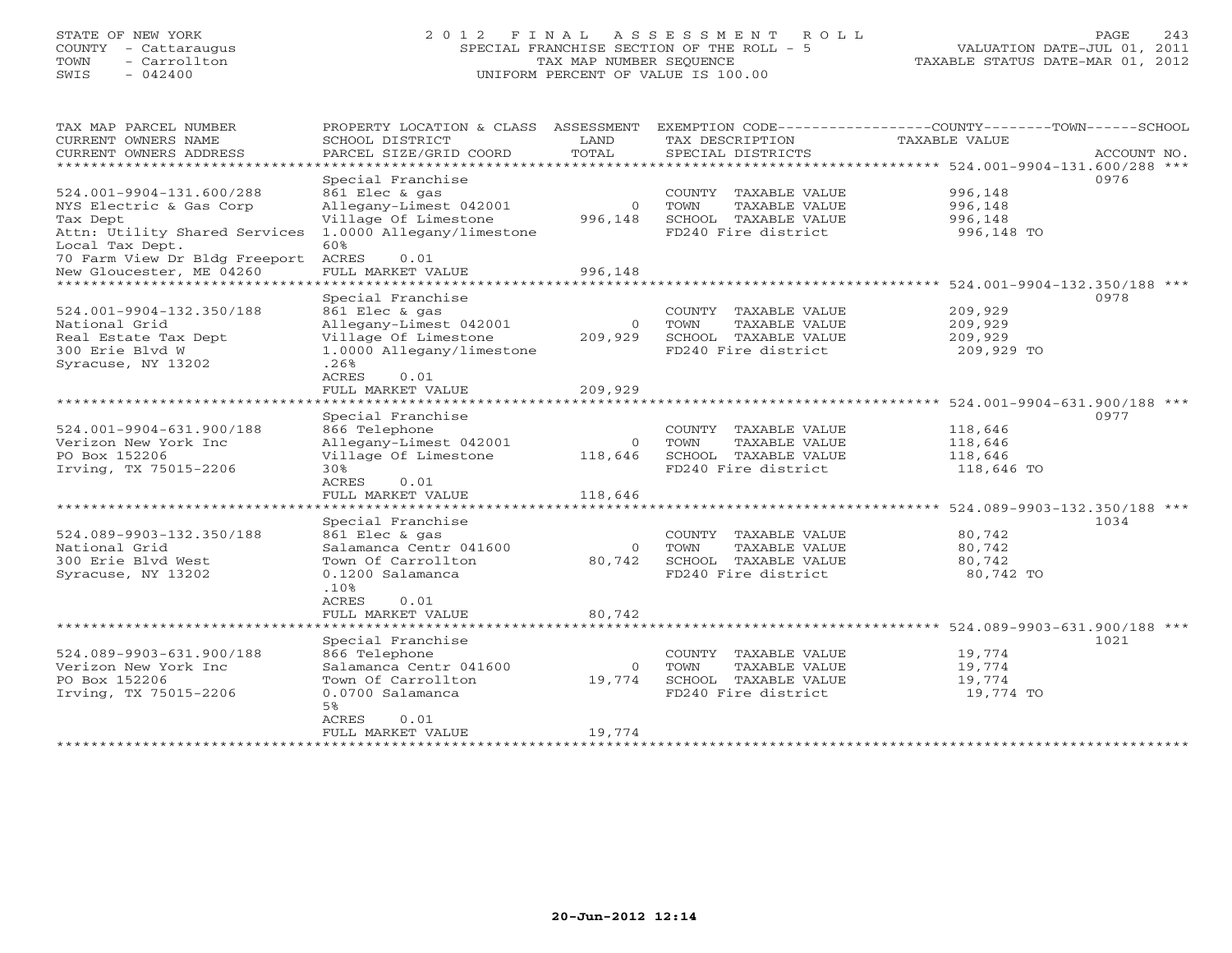# STATE OF NEW YORK 2 0 1 2 F I N A L A S S E S S M E N T R O L L PAGE 244 COUNTY - Cattaraugus SPECIAL FRANCHISE SECTION OF THE ROLL - 5 VALUATION DATE-JUL 01, 2011 TOWN - Carrollton TAX MAP NUMBER SEQUENCE TAXABLE STATUS DATE-MAR 01, 2012 SWIS - 042400 UNIFORM PERCENT OF VALUE IS 100.00UNIFORM PERCENT OF VALUE IS 100.00

| TAX MAP PARCEL NUMBER<br>CURRENT OWNERS NAME | PROPERTY LOCATION & CLASS<br>SCHOOL DISTRICT | ASSESSMENT<br>LAND | TAX DESCRIPTION         | EXEMPTION CODE----------------COUNTY-------TOWN------SCHOOL<br>TAXABLE VALUE |             |
|----------------------------------------------|----------------------------------------------|--------------------|-------------------------|------------------------------------------------------------------------------|-------------|
| CURRENT OWNERS ADDRESS                       | PARCEL SIZE/GRID COORD                       | TOTAL              | SPECIAL DISTRICTS       |                                                                              | ACCOUNT NO. |
|                                              |                                              |                    |                         | ******************* 524.089-9904-131.600/288 ***                             |             |
|                                              |                                              |                    |                         |                                                                              |             |
|                                              | Special Franchise                            |                    |                         | 0885                                                                         |             |
| 524.089-9904-131.600/288                     | 861 Elec & gas                               |                    | TAXABLE VALUE<br>COUNTY | 664,098                                                                      |             |
| NYS Electric & Gas Corp                      | Allegany-Limest 042001                       | $\Omega$           | TAXABLE VALUE<br>TOWN   | 664,098                                                                      |             |
| 70 Farm View Dr Bldg                         | Town Of Carrollton                           | 664,098            | SCHOOL TAXABLE VALUE    | 664,098                                                                      |             |
| New Gloucester, ME 04260                     | 1.0000 Allegany/limestone                    |                    | FD240 Fire district     | 664,098 TO                                                                   |             |
|                                              | .40%                                         |                    |                         |                                                                              |             |
|                                              | <b>ACRES</b><br>0.01                         |                    |                         |                                                                              |             |
|                                              | FULL MARKET VALUE                            | 664,098            |                         |                                                                              |             |
|                                              |                                              |                    |                         | ******************************** 524.089-9904-132.350/188 ***                |             |
|                                              | Special Franchise                            |                    |                         | 0887                                                                         |             |
| 524.089-9904-132.350/188                     | 861 Elec & gas                               |                    | COUNTY<br>TAXABLE VALUE | 516,749                                                                      |             |
| National Grid                                | Allegany-Limest 042001                       | $\overline{0}$     | TOWN<br>TAXABLE VALUE   | 516,749                                                                      |             |
| 300 Erie Blyd West                           | Town Of Carrollton                           | 516,749            | SCHOOL<br>TAXABLE VALUE | 516,749                                                                      |             |
|                                              |                                              |                    | FD240 Fire district     | 516,749 TO                                                                   |             |
| Syracuse, NY 13202                           | 0.8800 Allegany/limestone                    |                    |                         |                                                                              |             |
|                                              | 64%                                          |                    |                         |                                                                              |             |
|                                              | 0.01<br><b>ACRES</b>                         |                    |                         |                                                                              |             |
|                                              | FULL MARKET VALUE                            | 516,749            |                         |                                                                              |             |
| ******************************               |                                              |                    |                         |                                                                              |             |
|                                              | Special Franchise                            |                    |                         | 0886                                                                         |             |
| 524.089-9904-631.900/188                     | 866 Telephone                                |                    | COUNTY<br>TAXABLE VALUE | 257,065                                                                      |             |
| Verizon New York Inc                         | Allegany-Limest 042001                       | $\overline{0}$     | TOWN<br>TAXABLE VALUE   | 257,065                                                                      |             |
| PO Box 152206                                | Town Of Carrollton                           | 257,065            | SCHOOL<br>TAXABLE VALUE | 257,065                                                                      |             |
| Irving, TX 75015-2206                        | 0.9300 Allegany/limestone                    |                    | FD240 Fire district     | 257,065 TO                                                                   |             |
|                                              | 65%                                          |                    |                         |                                                                              |             |
|                                              | <b>ACRES</b><br>0.01                         |                    |                         |                                                                              |             |
|                                              | FULL MARKET VALUE                            | 257,065            |                         |                                                                              |             |
|                                              |                                              |                    |                         |                                                                              |             |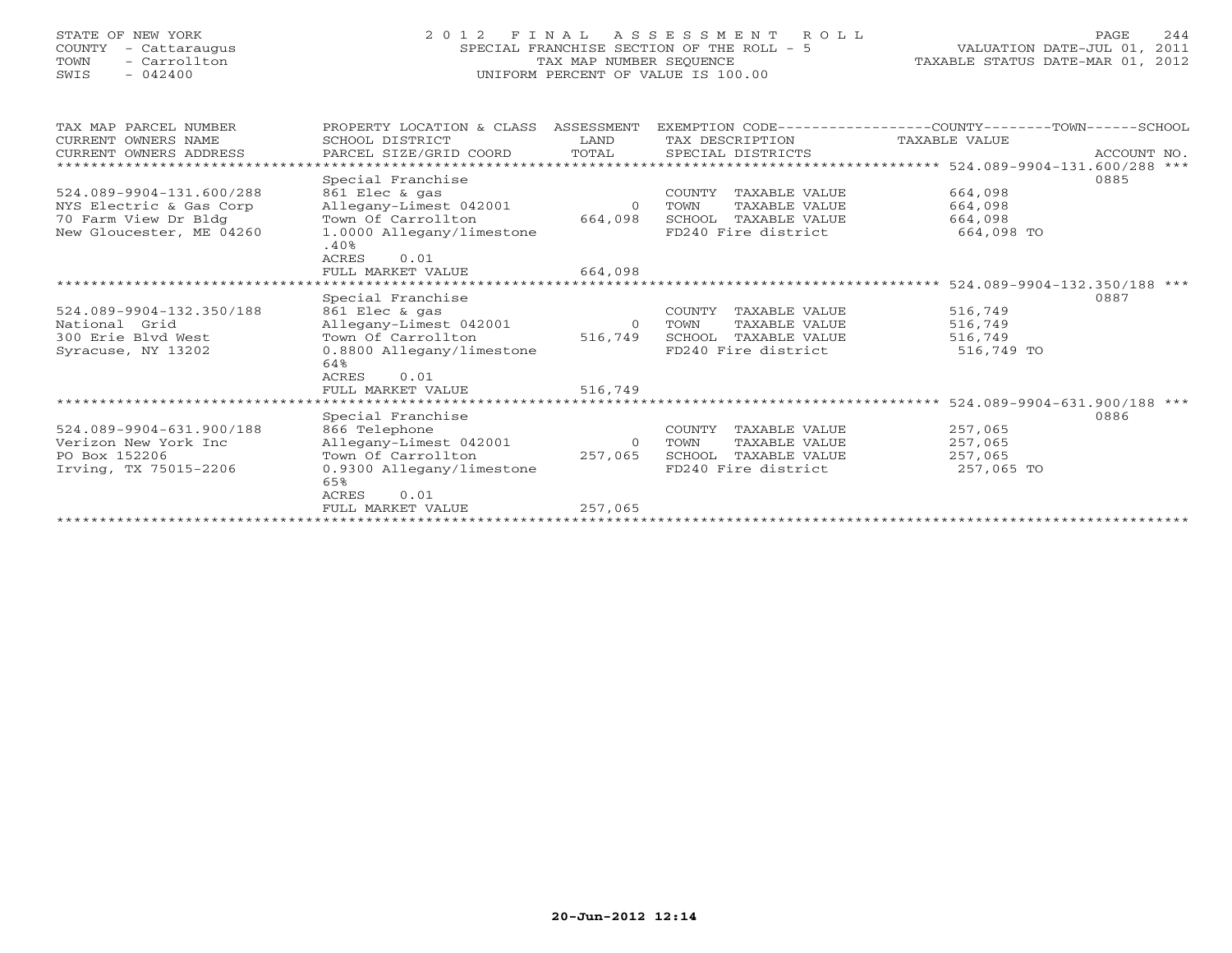|      | STATE OF NEW YORK    | 2012 FINAL ASSESSMENT ROLL |                                           |                                  | PAGE. | 245 |
|------|----------------------|----------------------------|-------------------------------------------|----------------------------------|-------|-----|
|      | COUNTY - Cattaraugus |                            | SPECIAL FRANCHISE SECTION OF THE ROLL - 5 | VALUATION DATE-JUL 01, 2011      |       |     |
|      | TOWN - Carrollton    |                            |                                           | TAXABLE STATUS DATE-MAR 01, 2012 |       |     |
| SWIS | $-042400$            |                            |                                           | RPS150/V04/L015                  |       |     |
|      |                      |                            | UNIFORM PERCENT OF VALUE IS 100.00        | CURRENT DATE 6/20/2012           |       |     |
|      |                      |                            |                                           |                                  |       |     |

R O L L S U B S E C T I O N - - T O T A L S

\*\*\* S P E C I A L D I S T R I C T S U M M A R Y \*\*\*

|       |                     | TOTAL<br>EXTENSION | <b>EXTENSION</b> | AD VALOREM | <b>EXEMPT</b> | TAXABLE  |
|-------|---------------------|--------------------|------------------|------------|---------------|----------|
| CODE. | DISTRICT NAME       | TYPE.<br>PARCELS   | VALUE            | VALUE      | AMOUNT        | VALUE    |
|       | FD240 Fire district | 8 TOTAL            |                  | 2863,151   |               | 2863,151 |

### \*\*\* S C H O O L D I S T R I C T S U M M A R Y \*\*\*

| CODE             | DISTRICT NAME                           | TOTAL<br>PARCELS | ASSESSED<br>LAND | ASSESSED<br>TOTAL   | EXEMPT<br>AMOUNT | TOTAL<br>TAXABLE    | STAR<br>AMOUNT | STAR<br>TAXABLE     |
|------------------|-----------------------------------------|------------------|------------------|---------------------|------------------|---------------------|----------------|---------------------|
| 041600<br>042001 | Salamanca Central<br>Allegany-Limestone |                  |                  | 100,516<br>2762,635 |                  | 100,516<br>2762,635 |                | 100,516<br>2762,635 |
|                  | $SUB - TO T AL$                         |                  |                  | 2863,151            |                  | 2863,151            |                | 2863,151            |
|                  | TOTAL                                   |                  |                  | 2863,151            |                  | 2863,151            |                | 2863,151            |

\*\*\* S Y S T E M C O D E S S U M M A R Y \*\*\*

NO SYSTEM EXEMPTIONS AT THIS LEVEL

\*\*\* E X E M P T I O N S U M M A R Y \*\*\*

NO EXEMPTIONS AT THIS LEVEL

| ROLL       |                   | TOTAL   | ASSESSED | ASSESSED | TAXABLE  | TAXABLE  | TAXABLE       | STAR     |
|------------|-------------------|---------|----------|----------|----------|----------|---------------|----------|
| <b>SEC</b> | DESCRIPTION       | PARCELS | LAND     | TOTAL    | COUNTY   | TOWN     | <b>SCHOOL</b> | TAXABLE  |
|            | SPECIAL FRANCHISE |         |          | 2863,151 | 2863,151 | 2863,151 | 2863,151      | 2863,151 |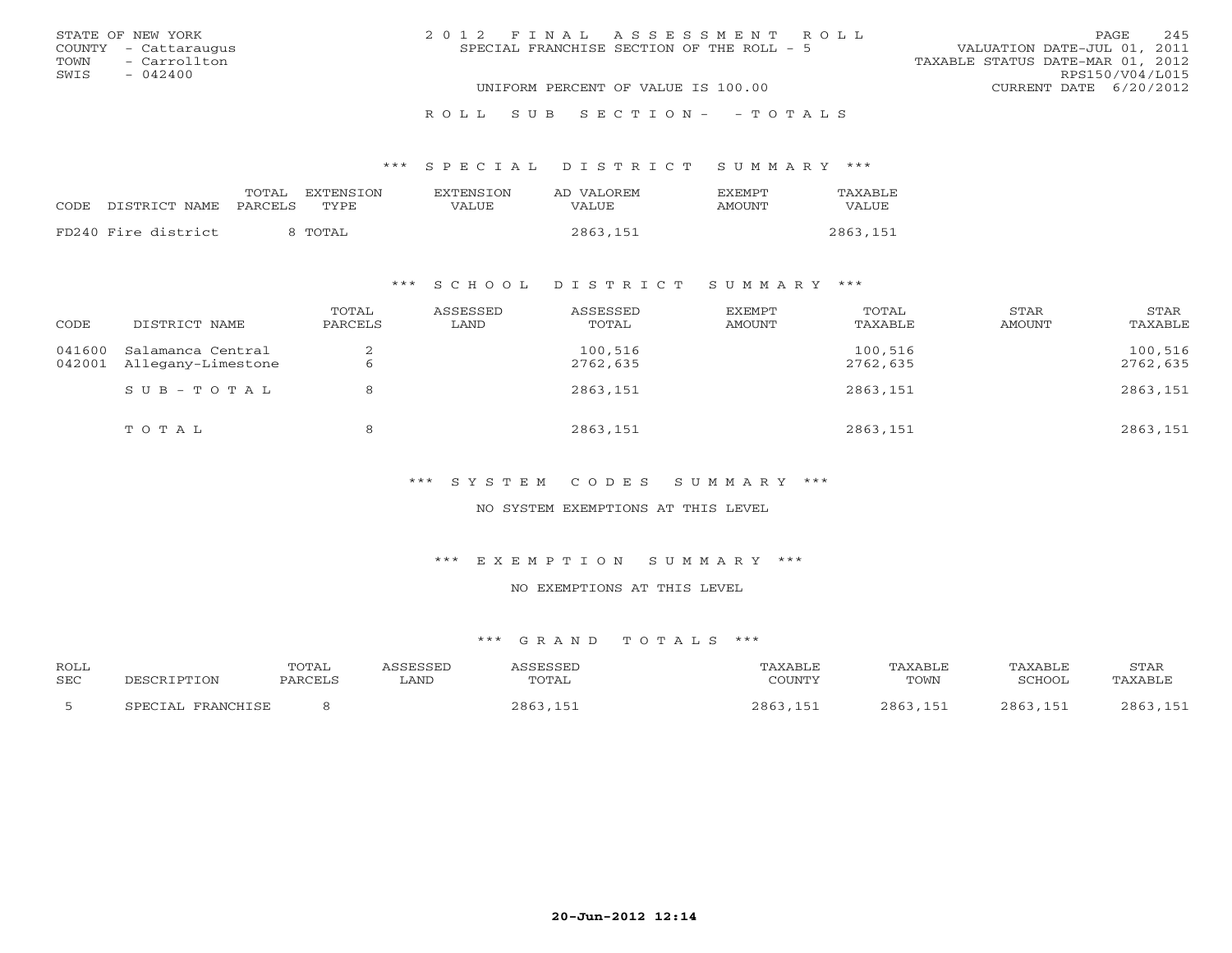|      | STATE OF NEW YORK    | 2012 FINAL ASSESSMENT ROLL                |                                  | PAGE            | 246 |
|------|----------------------|-------------------------------------------|----------------------------------|-----------------|-----|
|      | COUNTY - Cattaraugus | SPECIAL FRANCHISE SECTION OF THE ROLL - 5 | VALUATION DATE-JUL 01, 2011      |                 |     |
| TOWN | - Carrollton         |                                           | TAXABLE STATUS DATE-MAR 01, 2012 |                 |     |
| SWIS | $-042400$            | UNIFORM PERCENT OF VALUE IS 100.00        |                                  | RPS150/V04/L015 |     |
|      |                      |                                           | CURRENT DATE 6/20/2012           |                 |     |
|      |                      |                                           |                                  |                 |     |

R O L L S E C T I O N T O T A L S

\*\*\* S P E C I A L D I S T R I C T S U M M A R Y \*\*\*

|                            | TOTAL<br>EXTENSTON | <b>EXTENSION</b> | AD VALOREM   | <b>FXFMPT</b> | TAXABLE      |
|----------------------------|--------------------|------------------|--------------|---------------|--------------|
| CODE DISTRICT NAME PARCELS | TYPE.              | VALUE            | <b>VALUE</b> | AMOUNT        | <b>VALUE</b> |
| FD240 Fire district        | 8 TOTAL            |                  | 2863,151     |               | 2863,151     |

### \*\*\* S C H O O L D I S T R I C T S U M M A R Y \*\*\*

| CODE             | DISTRICT NAME                           | TOTAL<br>PARCELS | ASSESSED<br>LAND | ASSESSED<br>TOTAL   | EXEMPT<br>AMOUNT | TOTAL<br>TAXABLE    | STAR<br>AMOUNT | STAR<br>TAXABLE     |
|------------------|-----------------------------------------|------------------|------------------|---------------------|------------------|---------------------|----------------|---------------------|
| 041600<br>042001 | Salamanca Central<br>Allegany-Limestone |                  |                  | 100,516<br>2762,635 |                  | 100,516<br>2762,635 |                | 100,516<br>2762,635 |
|                  | $SUB - TO TAL$                          |                  |                  | 2863,151            |                  | 2863,151            |                | 2863,151            |
|                  | TOTAL                                   |                  |                  | 2863,151            |                  | 2863,151            |                | 2863,151            |

\*\*\* S Y S T E M C O D E S S U M M A R Y \*\*\*

NO SYSTEM EXEMPTIONS AT THIS LEVEL

\*\*\* E X E M P T I O N S U M M A R Y \*\*\*

NO EXEMPTIONS AT THIS LEVEL

| ROLL       |                   | <b>TOTAL</b> | ASSESSED | ASSESSED | TAXABLE  | TAXABLE  | TAXABLE  | STAR     |
|------------|-------------------|--------------|----------|----------|----------|----------|----------|----------|
| <b>SEC</b> | DESCRIPTION       | PARCELS      | LAND     | TOTAL    | COUNTY   | TOWN     | SCHOOL   | TAXABLE  |
|            | SPECIAL FRANCHISE |              |          | 2863,151 | 2863,151 | 2863,151 | 2863,151 | 2863,151 |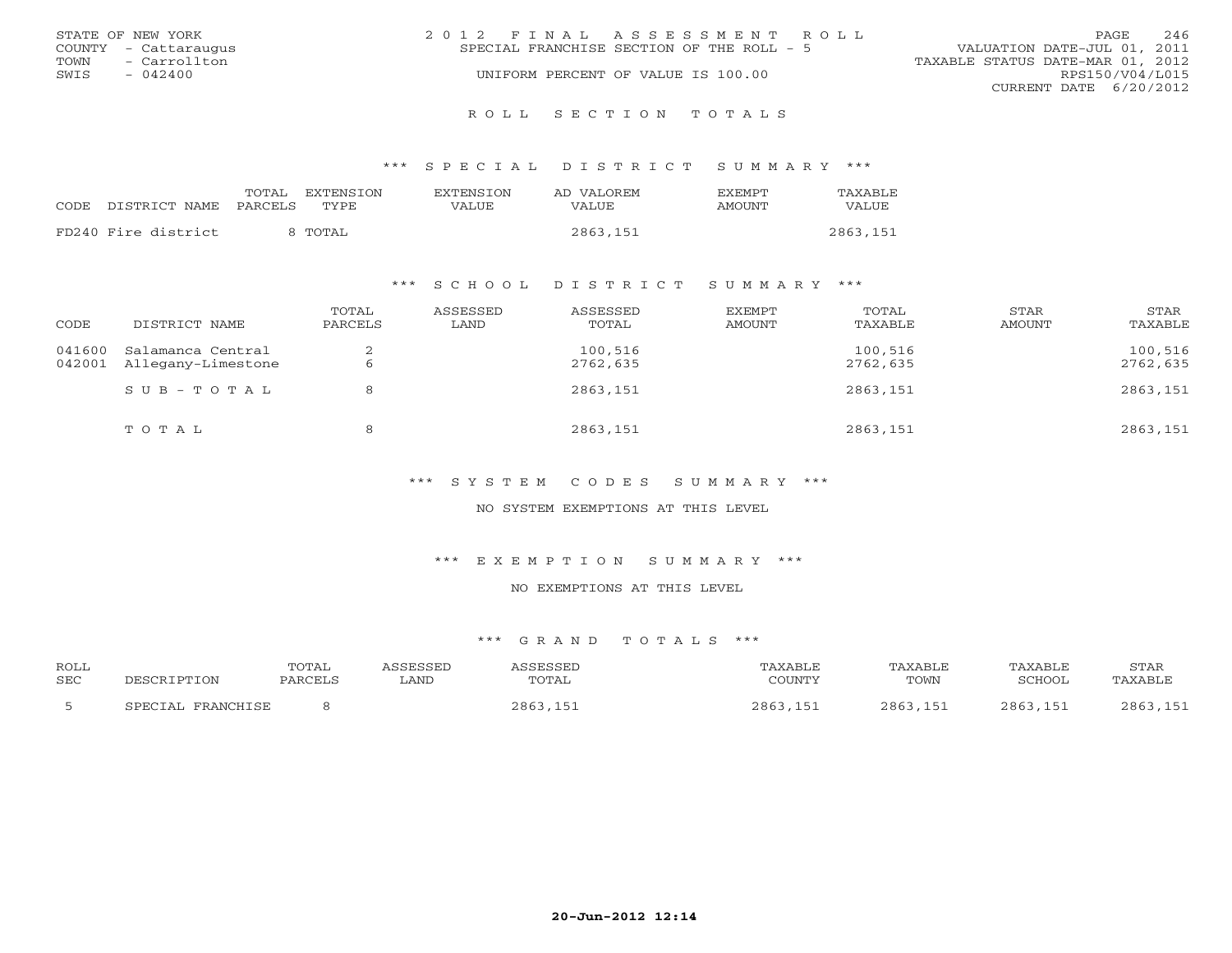# STATE OF NEW YORK 2 0 1 2 F I N A L A S S E S S M E N T R O L L PAGE 247 COUNTY - Cattaraugus UTILITY & R.R. SECTION OF THE ROLL - 6 VALUATION DATE-JUL 01, 2011 TOWN - Carrollton TAX MAP NUMBER SEQUENCE TAXABLE STATUS DATE-MAR 01, 2012 SWIS - 042400 UNIFORM PERCENT OF VALUE IS 100.00UNIFORM PERCENT OF VALUE IS 100.00

| TAX MAP PARCEL NUMBER<br>CURRENT OWNERS NAME<br>CURRENT OWNERS ADDRESS | PROPERTY LOCATION & CLASS ASSESSMENT<br>SCHOOL DISTRICT<br>PARCEL SIZE/GRID COORD | LAND<br>TOTAL | TAX DESCRIPTION<br>SPECIAL DISTRICTS | EXEMPTION CODE-----------------COUNTY-------TOWN------SCHOOL<br>TAXABLE VALUE<br>ACCOUNT NO. |
|------------------------------------------------------------------------|-----------------------------------------------------------------------------------|---------------|--------------------------------------|----------------------------------------------------------------------------------------------|
| ***********************                                                |                                                                                   |               |                                      |                                                                                              |
|                                                                        | 2417 Ten Mile Rd                                                                  |               |                                      | 1342                                                                                         |
| $83.004 - 2 - 7.71$                                                    | 831 Tele Comm                                                                     |               | COUNTY TAXABLE VALUE                 | 379,700                                                                                      |
| Sba                                                                    | Allegany-Limest 042001                                                            | $\Omega$      | TOWN<br>TAXABLE VALUE                | 379,700                                                                                      |
| 5900 Broken Sound Pkwy Nw                                              | Leased 100 X 100 From                                                             | 379,700       | SCHOOL TAXABLE VALUE                 | 379,700                                                                                      |
| Boca Raton, FL 33487                                                   | John Hogan                                                                        |               | FD240 Fire district                  | 379,700 TO                                                                                   |
|                                                                        | FULL MARKET VALUE                                                                 | 379,700       |                                      |                                                                                              |
|                                                                        |                                                                                   |               |                                      |                                                                                              |
|                                                                        | 2455 1/2 Ten Mile Rd (Off)                                                        |               |                                      | 1174                                                                                         |
| $83.004 - 2 - 9.7$                                                     | 833 Radio                                                                         |               | COUNTY TAXABLE VALUE                 | 57,000                                                                                       |
| Pfuntner Robert J                                                      | Allegany-Limest 042001                                                            | 20,000        | TOWN<br>TAXABLE VALUE                | 57,000                                                                                       |
| 1705 Lake St                                                           | 03 02 06                                                                          | 57,000        | SCHOOL TAXABLE VALUE                 | 57,000                                                                                       |
| Elmira, NY 14901                                                       | ACRES<br>2.00                                                                     |               | FD240 Fire district                  | 57,000 TO                                                                                    |
|                                                                        | EAST-1141702 NRTH-0768317                                                         |               |                                      |                                                                                              |
|                                                                        | DEED BOOK 5743 PG-4002                                                            | 57,000        |                                      |                                                                                              |
|                                                                        | FULL MARKET VALUE                                                                 |               |                                      |                                                                                              |
|                                                                        | Rte 86                                                                            |               |                                      | 1357                                                                                         |
| $92.004 - 2 - 2.71$                                                    | 474 Billboard                                                                     |               | COUNTY TAXABLE VALUE                 | 96,000                                                                                       |
| Lamar Advertising                                                      | Allegany-Limest 042001                                                            | $\Omega$      | TOWN<br>TAXABLE VALUE                | 96,000                                                                                       |
| 1565 West 12th St                                                      | Giardini R Property                                                               | 96,000        | SCHOOL TAXABLE VALUE                 | 96,000                                                                                       |
| Erie, PA 16501                                                         | 16 01 06                                                                          |               |                                      |                                                                                              |
|                                                                        | ACRES<br>0.01                                                                     |               |                                      |                                                                                              |
|                                                                        | FULL MARKET VALUE                                                                 | 96,000        |                                      |                                                                                              |
|                                                                        |                                                                                   |               |                                      |                                                                                              |
|                                                                        | 1230 Parkside Dr                                                                  |               |                                      | 0137                                                                                         |
| $101.001 - 1 - 4$                                                      | 883 Gas Trans Impr                                                                |               | COUNTY TAXABLE VALUE                 | 1324,100                                                                                     |
| National Fuel Gas Supply                                               | Allegany-Limest 042001                                                            | 28,100        | TOWN<br>TAXABLE VALUE                | 1324,100                                                                                     |
| Attn: Real Property Tax Dept. Loc #31654 Fac #21                       |                                                                                   | 1324,100      | SCHOOL TAXABLE VALUE                 | 1324,100                                                                                     |
| 6363 Main St                                                           | 1.0000 Allegany/limestone                                                         |               | FD240 Fire district                  | 1324,100 TO                                                                                  |
| Williamsville, NY 14221-5887                                           | Storage Building & Land                                                           |               |                                      |                                                                                              |
|                                                                        | ACRES 42.77                                                                       |               |                                      |                                                                                              |
|                                                                        | EAST-1132300 NRTH-0749365                                                         |               |                                      |                                                                                              |
|                                                                        | DEED BOOK 900<br>PG-00762                                                         |               |                                      |                                                                                              |
|                                                                        | FULL MARKET VALUE                                                                 | 1324,100      |                                      |                                                                                              |
|                                                                        |                                                                                   |               |                                      |                                                                                              |
|                                                                        | 1202 Parkside Dr                                                                  |               |                                      | 0393                                                                                         |
| $101.001 - 1 - 6$                                                      | 340 Vacant indus                                                                  |               | COUNTY TAXABLE VALUE                 | 10,000                                                                                       |
| National Fuel Gas Supply                                               | Allegany-Limest 042001                                                            | 10,000        | TAXABLE VALUE<br>TOWN                | 10,000                                                                                       |
| Attn: Real Property Tax Depart Land Only                               |                                                                                   | 10,000        | SCHOOL TAXABLE VALUE                 | 10,000                                                                                       |
| 6363 Main St                                                           | 1.0000 Allegany/limestone                                                         |               | FD240 Fire district                  | 10,000 TO                                                                                    |
| Williamsville, NY 14221-5887                                           | 1.11<br>ACRES                                                                     |               |                                      |                                                                                              |
|                                                                        | EAST-1131636 NRTH-0748655                                                         |               |                                      |                                                                                              |
|                                                                        | DEED BOOK 00960 PG-01031                                                          |               |                                      |                                                                                              |
|                                                                        | FULL MARKET VALUE                                                                 | 10,000        |                                      |                                                                                              |
|                                                                        |                                                                                   |               |                                      |                                                                                              |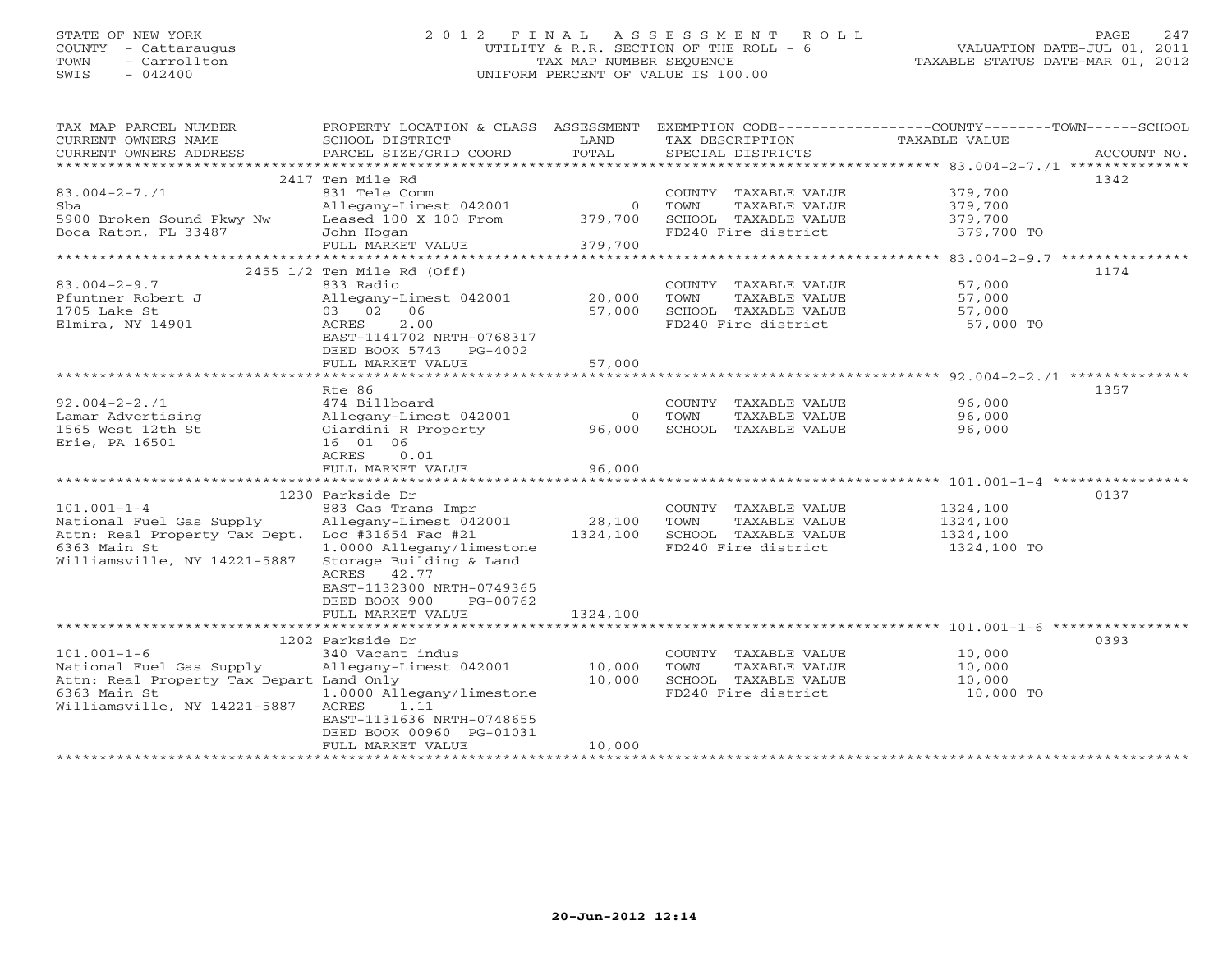# STATE OF NEW YORK 2 0 1 2 F I N A L A S S E S S M E N T R O L L PAGE 248 COUNTY - Cattaraugus UTILITY & R.R. SECTION OF THE ROLL - 6 VALUATION DATE-JUL 01, 2011 TOWN - Carrollton TAX MAP NUMBER SEQUENCE TAXABLE STATUS DATE-MAR 01, 2012 SWIS - 042400 UNIFORM PERCENT OF VALUE IS 100.00UNIFORM PERCENT OF VALUE IS 100.00

| TAX MAP PARCEL NUMBER<br>CURRENT OWNERS NAME<br>CURRENT OWNERS ADDRESS | PROPERTY LOCATION & CLASS ASSESSMENT<br>SCHOOL DISTRICT<br>PARCEL SIZE/GRID COORD | LAND<br>TOTAL | TAX DESCRIPTION<br>SPECIAL DISTRICTS          | EXEMPTION CODE----------------COUNTY-------TOWN------SCHOOL<br>TAXABLE VALUE<br>ACCOUNT NO. |
|------------------------------------------------------------------------|-----------------------------------------------------------------------------------|---------------|-----------------------------------------------|---------------------------------------------------------------------------------------------|
|                                                                        |                                                                                   |               |                                               |                                                                                             |
|                                                                        | 1000 North Main St                                                                |               |                                               | 1343                                                                                        |
| $101.001 - 1 - 24.71$                                                  | 837 Cell Tower                                                                    |               | COUNTY TAXABLE VALUE                          | 303,700                                                                                     |
| Sba Inc.                                                               | Allegany-Limest 042001                                                            | $\Omega$      | TAXABLE VALUE<br>TOWN                         | 303,700                                                                                     |
| 5900 Broken Sound Pkwy Nw                                              | Wedge Property                                                                    | 303,700       | SCHOOL TAXABLE VALUE                          | 303,700                                                                                     |
| Boca Raton, FL 33487                                                   | ACRES 0.01                                                                        |               | FD240 Fire district                           | 303,700 TO                                                                                  |
|                                                                        | FULL MARKET VALUE                                                                 | 303,700       |                                               |                                                                                             |
|                                                                        |                                                                                   |               |                                               |                                                                                             |
|                                                                        | 948 Rt. 219 N                                                                     |               |                                               | 1402                                                                                        |
| $101.001 - 1 - 26.2/1$                                                 | 474 Billboard                                                                     |               | COUNTY TAXABLE VALUE                          | 10,000                                                                                      |
| Native American Advertising Allegany-Limest 042001                     |                                                                                   | $\Omega$      | TOWN<br>TAXABLE VALUE                         | 10,000                                                                                      |
| PO Box 302                                                             | ACRES<br>0.01                                                                     | 10,000        | SCHOOL TAXABLE VALUE                          | 10,000                                                                                      |
| Lewis Run, PA 16738                                                    | FULL MARKET VALUE                                                                 | 10,000        |                                               |                                                                                             |
|                                                                        |                                                                                   |               |                                               | 1377                                                                                        |
| $101.003 - 1 - 18.1/1$                                                 | 810-1490 Rt. 219<br>474 Billboard                                                 |               | COUNTY TAXABLE VALUE                          | 25,000                                                                                      |
| Advertising Advantage                                                  |                                                                                   | $\circ$       |                                               | 25,000                                                                                      |
| 24 East Third St. Ste 300                                              | 1.1 Diamonton Milegany-Limest 042001<br>300 1 Sign 810 Rt 219                     | 25,000        | TOWN<br>TAXABLE VALUE<br>SCHOOL TAXABLE VALUE | 25,000                                                                                      |
|                                                                        |                                                                                   |               |                                               |                                                                                             |
| Jamestown, NY 14701                                                    | 1 Sign 1500 Rt 219<br>ACRES 0.01                                                  |               |                                               |                                                                                             |
|                                                                        | FULL MARKET VALUE                                                                 | 25,000        |                                               |                                                                                             |
|                                                                        |                                                                                   |               |                                               |                                                                                             |
|                                                                        | 572 Parkside Dr (Off)                                                             |               |                                               | 1204                                                                                        |
| $101.078 - 2 - 16.3$                                                   | 835 Cable tv                                                                      |               | COUNTY TAXABLE VALUE                          | 18,400                                                                                      |
| Atlantic Broadband [PENN] LLC Allegany-Limest 042001                   |                                                                                   | 1,800         | TOWN<br>TAXABLE VALUE                         | 18,400                                                                                      |
| 120 Southmount Blvd                                                    | Loc #Unknown                                                                      | 18,400        | SCHOOL TAXABLE VALUE                          | 18,400                                                                                      |
| Johnstown, PA 15905                                                    | 1.0000 Allegany/limestone                                                         |               | FD240 Fire district                           | 18,400 TO                                                                                   |
|                                                                        | Land & Building                                                                   |               |                                               |                                                                                             |
|                                                                        | FRNT 50.00 DPTH 100.00                                                            |               |                                               |                                                                                             |
|                                                                        | EAST-1132931 NRTH-0737895                                                         |               |                                               |                                                                                             |
|                                                                        | DEED BOOK 00917 PG-00261                                                          |               |                                               |                                                                                             |
|                                                                        | FULL MARKET VALUE                                                                 | 18,400        |                                               |                                                                                             |
|                                                                        |                                                                                   |               |                                               |                                                                                             |
|                                                                        | B & O Railroad                                                                    |               |                                               | 1164                                                                                        |
| $101.079 - 1 - 5.71$                                                   | 474 Billboard                                                                     |               | COUNTY TAXABLE VALUE                          | 28,000                                                                                      |
| Lamar Advertising                                                      | Allegany-Limest 042001                                                            | $\circ$       | TOWN<br>TAXABLE VALUE                         | 28,000                                                                                      |
| 289 Exchange St                                                        | 25 01 06                                                                          | 28,000        | SCHOOL TAXABLE VALUE                          | 28,000                                                                                      |
| Buffalo, NY 14204                                                      | Sign #5167 & 5168                                                                 |               | FD240 Fire district                           | 28,000 TO                                                                                   |
|                                                                        | ACRES<br>0.01                                                                     |               |                                               |                                                                                             |
|                                                                        | EAST-1135570 NRTH-0737345                                                         |               |                                               |                                                                                             |
|                                                                        | FULL MARKET VALUE                                                                 | 28,000        |                                               |                                                                                             |
|                                                                        |                                                                                   |               |                                               |                                                                                             |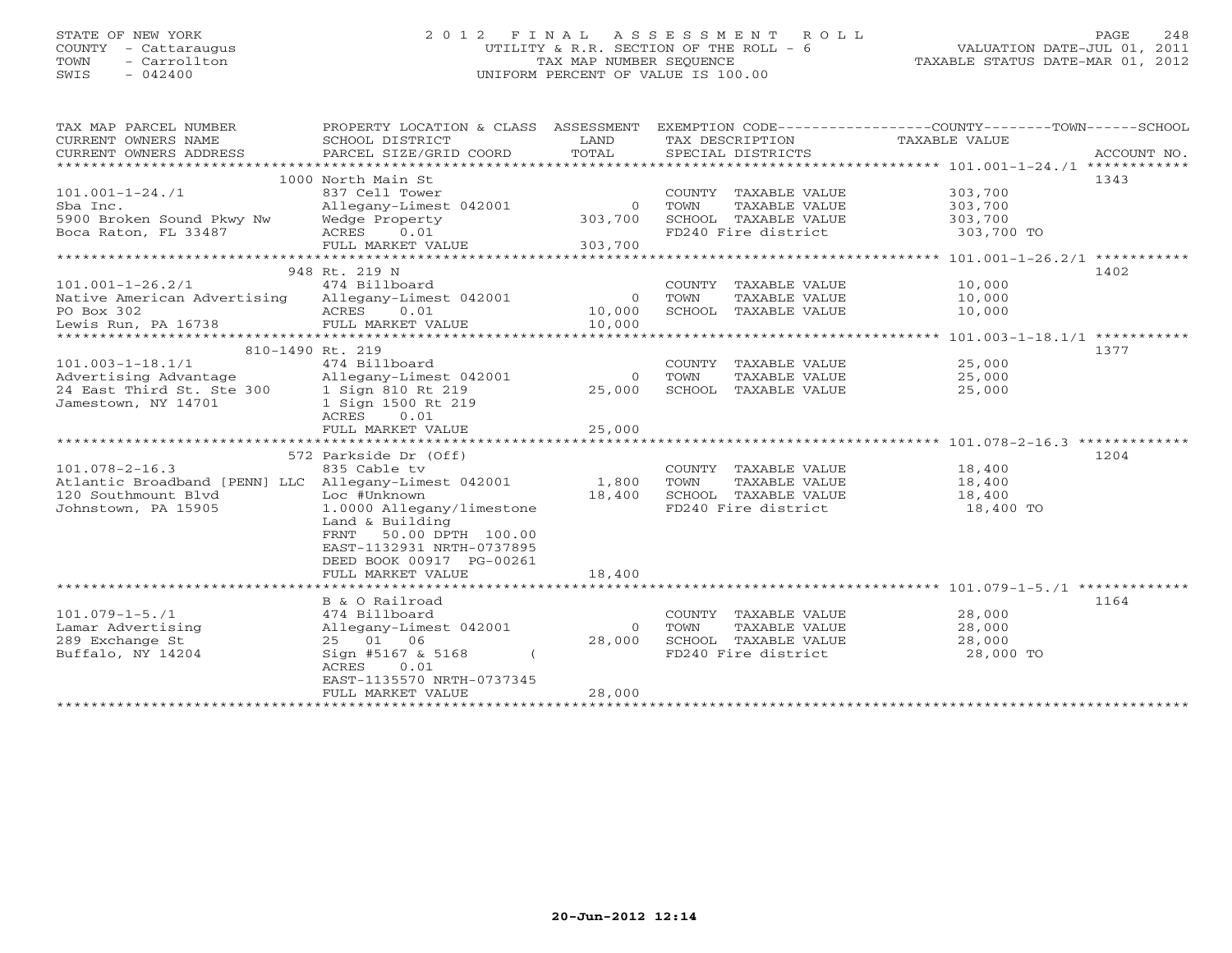# STATE OF NEW YORK 2 0 1 2 F I N A L A S S E S S M E N T R O L L PAGE 249 COUNTY - Cattaraugus UTILITY & R.R. SECTION OF THE ROLL - 6 VALUATION DATE-JUL 01, 2011 TOWN - Carrollton TAX MAP NUMBER SEQUENCE TAXABLE STATUS DATE-MAR 01, 2012 SWIS - 042400 UNIFORM PERCENT OF VALUE IS 100.00UNIFORM PERCENT OF VALUE IS 100.00

| TAXABLE VALUE<br>CURRENT OWNERS NAME<br>SCHOOL DISTRICT<br>LAND<br>TAX DESCRIPTION<br>TOTAL<br>CURRENT OWNERS ADDRESS<br>PARCEL SIZE/GRID COORD<br>SPECIAL DISTRICTS<br>ACCOUNT NO.<br>574 Rt 219<br>1394<br>COUNTY TAXABLE VALUE<br>474 Billboard<br>50,000<br>$101.079 - 1 - 6.2/1$<br>$\sim$ 0<br>50,000<br>TOWN<br>TAXABLE VALUE<br>50,000<br>SCHOOL TAXABLE VALUE<br>50,000<br>50,000<br>50,000 TO<br>SW241 Sewer<br>SW241 Sewer<br>WD241 Water Dist 1 50,000 TO<br>WS240 Water/Sewer District .00 MT<br>488 Rt. 219 N<br>1393<br>$101.079 - 1 - 27.71$<br>474 Billboard<br>COUNTY TAXABLE VALUE<br>24,500<br>Native American Advertising Allegany-Limest 042001<br>TOWN<br>TOWN TAXABLE VALUE 24,500<br>SCHOOL TAXABLE VALUE 24,500<br>$\overline{0}$<br>24,500<br>ACRES 0.01 24,500<br>FULL MARKET VALUE 24,500<br>488 Rt. 219 N<br>PO Box 302<br>SW241 Sewer 24,500 TO<br>WD241 Water Dist 1 24,500 TO<br>Lewis Run, PA 16738<br>WS240 Water/Sewer District<br>$.00$ MT<br>0871<br>550 Main St<br>$101.079 - 2 - 11.2$<br>831 Tele Comm<br>22,000<br>COUNTY TAXABLE VALUE<br>Verizon New York Inc allegany-Limest 042001 1,900<br>TAXABLE VALUE<br>22,000<br>TOWN<br>PO Box 152206<br>Irving, TX 75015-2206<br>22,000<br>SCHOOL TAXABLE VALUE 22,000<br>FD240 Fire district 22,000 TO<br>550 Main St.<br>1.0000 Allegany/limestone<br>22,000 TO<br>WD241 Water Dist 1 22,000 TO<br>WS240 Water/Sewer District .00 MT<br>Land & Building<br>FRNT 50.00 DPTH 111.00<br>EAST-1136055 NRTH-0737487<br>DEED BOOK 00751 PG-00764<br>22,000<br>FULL MARKET VALUE<br>Main Sts<br>1360<br>624.001-9904-131.600/200<br>873 Gas Meas Sta<br>Allegany-Limest 042001<br>3,774<br>COUNTY TAXABLE VALUE<br>NYS Electric & Gas Corp.<br>0 TOWN<br>TAXABLE VALUE<br>3,774<br>SCHOOL TAXABLE VALUE<br>Attn: Utility Shared Services Meas. & Reg. Station Equi 3,774<br>3,774<br>Local Taxes<br>ACRES 0.01<br>70 Farm Veiw Dr<br>3,774<br>FULL MARKET VALUE<br>New Gloucester, ME 04260<br>Outside Plant<br>0979<br>885 Gas Outside Pla<br>Allegany-Limest 042001<br>34,290<br>624.001-9904-131.600/288<br>COUNTY TAXABLE VALUE<br>$\overline{0}$<br>TOWN<br>TAXABLE VALUE<br>NYS Electric & Gas Corp<br>34,290<br>34,290 SCHOOL TAXABLE VALUE 34,290<br>FD240 Fire district 34,290 TO<br>Loc #888888<br>Tax Dept<br>Attn: Utility Shared Services 1.0000 Allegany/limestone<br>Local Taxes<br>Gas Dist<br>ACRES<br>0.01<br>70 Farm Veiw Dr<br>34,290<br>New Gloucester, ME 04260<br>FULL MARKET VALUE | TAX MAP PARCEL NUMBER |  | PROPERTY LOCATION & CLASS ASSESSMENT EXEMPTION CODE---------------COUNTY-------TOWN------SCHOOL |  |
|---------------------------------------------------------------------------------------------------------------------------------------------------------------------------------------------------------------------------------------------------------------------------------------------------------------------------------------------------------------------------------------------------------------------------------------------------------------------------------------------------------------------------------------------------------------------------------------------------------------------------------------------------------------------------------------------------------------------------------------------------------------------------------------------------------------------------------------------------------------------------------------------------------------------------------------------------------------------------------------------------------------------------------------------------------------------------------------------------------------------------------------------------------------------------------------------------------------------------------------------------------------------------------------------------------------------------------------------------------------------------------------------------------------------------------------------------------------------------------------------------------------------------------------------------------------------------------------------------------------------------------------------------------------------------------------------------------------------------------------------------------------------------------------------------------------------------------------------------------------------------------------------------------------------------------------------------------------------------------------------------------------------------------------------------------------------------------------------------------------------------------------------------------------------------------------------------------------------------------------------------------------------------------------------------------------------------------------------------------------------------------------------------------------------------------------------------------------------------------------------|-----------------------|--|-------------------------------------------------------------------------------------------------|--|
|                                                                                                                                                                                                                                                                                                                                                                                                                                                                                                                                                                                                                                                                                                                                                                                                                                                                                                                                                                                                                                                                                                                                                                                                                                                                                                                                                                                                                                                                                                                                                                                                                                                                                                                                                                                                                                                                                                                                                                                                                                                                                                                                                                                                                                                                                                                                                                                                                                                                                             |                       |  |                                                                                                 |  |
|                                                                                                                                                                                                                                                                                                                                                                                                                                                                                                                                                                                                                                                                                                                                                                                                                                                                                                                                                                                                                                                                                                                                                                                                                                                                                                                                                                                                                                                                                                                                                                                                                                                                                                                                                                                                                                                                                                                                                                                                                                                                                                                                                                                                                                                                                                                                                                                                                                                                                             |                       |  |                                                                                                 |  |
|                                                                                                                                                                                                                                                                                                                                                                                                                                                                                                                                                                                                                                                                                                                                                                                                                                                                                                                                                                                                                                                                                                                                                                                                                                                                                                                                                                                                                                                                                                                                                                                                                                                                                                                                                                                                                                                                                                                                                                                                                                                                                                                                                                                                                                                                                                                                                                                                                                                                                             |                       |  |                                                                                                 |  |
|                                                                                                                                                                                                                                                                                                                                                                                                                                                                                                                                                                                                                                                                                                                                                                                                                                                                                                                                                                                                                                                                                                                                                                                                                                                                                                                                                                                                                                                                                                                                                                                                                                                                                                                                                                                                                                                                                                                                                                                                                                                                                                                                                                                                                                                                                                                                                                                                                                                                                             |                       |  |                                                                                                 |  |
|                                                                                                                                                                                                                                                                                                                                                                                                                                                                                                                                                                                                                                                                                                                                                                                                                                                                                                                                                                                                                                                                                                                                                                                                                                                                                                                                                                                                                                                                                                                                                                                                                                                                                                                                                                                                                                                                                                                                                                                                                                                                                                                                                                                                                                                                                                                                                                                                                                                                                             |                       |  |                                                                                                 |  |
|                                                                                                                                                                                                                                                                                                                                                                                                                                                                                                                                                                                                                                                                                                                                                                                                                                                                                                                                                                                                                                                                                                                                                                                                                                                                                                                                                                                                                                                                                                                                                                                                                                                                                                                                                                                                                                                                                                                                                                                                                                                                                                                                                                                                                                                                                                                                                                                                                                                                                             |                       |  |                                                                                                 |  |
|                                                                                                                                                                                                                                                                                                                                                                                                                                                                                                                                                                                                                                                                                                                                                                                                                                                                                                                                                                                                                                                                                                                                                                                                                                                                                                                                                                                                                                                                                                                                                                                                                                                                                                                                                                                                                                                                                                                                                                                                                                                                                                                                                                                                                                                                                                                                                                                                                                                                                             |                       |  |                                                                                                 |  |
|                                                                                                                                                                                                                                                                                                                                                                                                                                                                                                                                                                                                                                                                                                                                                                                                                                                                                                                                                                                                                                                                                                                                                                                                                                                                                                                                                                                                                                                                                                                                                                                                                                                                                                                                                                                                                                                                                                                                                                                                                                                                                                                                                                                                                                                                                                                                                                                                                                                                                             |                       |  |                                                                                                 |  |
|                                                                                                                                                                                                                                                                                                                                                                                                                                                                                                                                                                                                                                                                                                                                                                                                                                                                                                                                                                                                                                                                                                                                                                                                                                                                                                                                                                                                                                                                                                                                                                                                                                                                                                                                                                                                                                                                                                                                                                                                                                                                                                                                                                                                                                                                                                                                                                                                                                                                                             |                       |  |                                                                                                 |  |
|                                                                                                                                                                                                                                                                                                                                                                                                                                                                                                                                                                                                                                                                                                                                                                                                                                                                                                                                                                                                                                                                                                                                                                                                                                                                                                                                                                                                                                                                                                                                                                                                                                                                                                                                                                                                                                                                                                                                                                                                                                                                                                                                                                                                                                                                                                                                                                                                                                                                                             |                       |  |                                                                                                 |  |
|                                                                                                                                                                                                                                                                                                                                                                                                                                                                                                                                                                                                                                                                                                                                                                                                                                                                                                                                                                                                                                                                                                                                                                                                                                                                                                                                                                                                                                                                                                                                                                                                                                                                                                                                                                                                                                                                                                                                                                                                                                                                                                                                                                                                                                                                                                                                                                                                                                                                                             |                       |  |                                                                                                 |  |
|                                                                                                                                                                                                                                                                                                                                                                                                                                                                                                                                                                                                                                                                                                                                                                                                                                                                                                                                                                                                                                                                                                                                                                                                                                                                                                                                                                                                                                                                                                                                                                                                                                                                                                                                                                                                                                                                                                                                                                                                                                                                                                                                                                                                                                                                                                                                                                                                                                                                                             |                       |  |                                                                                                 |  |
|                                                                                                                                                                                                                                                                                                                                                                                                                                                                                                                                                                                                                                                                                                                                                                                                                                                                                                                                                                                                                                                                                                                                                                                                                                                                                                                                                                                                                                                                                                                                                                                                                                                                                                                                                                                                                                                                                                                                                                                                                                                                                                                                                                                                                                                                                                                                                                                                                                                                                             |                       |  |                                                                                                 |  |
|                                                                                                                                                                                                                                                                                                                                                                                                                                                                                                                                                                                                                                                                                                                                                                                                                                                                                                                                                                                                                                                                                                                                                                                                                                                                                                                                                                                                                                                                                                                                                                                                                                                                                                                                                                                                                                                                                                                                                                                                                                                                                                                                                                                                                                                                                                                                                                                                                                                                                             |                       |  |                                                                                                 |  |
|                                                                                                                                                                                                                                                                                                                                                                                                                                                                                                                                                                                                                                                                                                                                                                                                                                                                                                                                                                                                                                                                                                                                                                                                                                                                                                                                                                                                                                                                                                                                                                                                                                                                                                                                                                                                                                                                                                                                                                                                                                                                                                                                                                                                                                                                                                                                                                                                                                                                                             |                       |  |                                                                                                 |  |
|                                                                                                                                                                                                                                                                                                                                                                                                                                                                                                                                                                                                                                                                                                                                                                                                                                                                                                                                                                                                                                                                                                                                                                                                                                                                                                                                                                                                                                                                                                                                                                                                                                                                                                                                                                                                                                                                                                                                                                                                                                                                                                                                                                                                                                                                                                                                                                                                                                                                                             |                       |  |                                                                                                 |  |
|                                                                                                                                                                                                                                                                                                                                                                                                                                                                                                                                                                                                                                                                                                                                                                                                                                                                                                                                                                                                                                                                                                                                                                                                                                                                                                                                                                                                                                                                                                                                                                                                                                                                                                                                                                                                                                                                                                                                                                                                                                                                                                                                                                                                                                                                                                                                                                                                                                                                                             |                       |  |                                                                                                 |  |
|                                                                                                                                                                                                                                                                                                                                                                                                                                                                                                                                                                                                                                                                                                                                                                                                                                                                                                                                                                                                                                                                                                                                                                                                                                                                                                                                                                                                                                                                                                                                                                                                                                                                                                                                                                                                                                                                                                                                                                                                                                                                                                                                                                                                                                                                                                                                                                                                                                                                                             |                       |  |                                                                                                 |  |
|                                                                                                                                                                                                                                                                                                                                                                                                                                                                                                                                                                                                                                                                                                                                                                                                                                                                                                                                                                                                                                                                                                                                                                                                                                                                                                                                                                                                                                                                                                                                                                                                                                                                                                                                                                                                                                                                                                                                                                                                                                                                                                                                                                                                                                                                                                                                                                                                                                                                                             |                       |  |                                                                                                 |  |
|                                                                                                                                                                                                                                                                                                                                                                                                                                                                                                                                                                                                                                                                                                                                                                                                                                                                                                                                                                                                                                                                                                                                                                                                                                                                                                                                                                                                                                                                                                                                                                                                                                                                                                                                                                                                                                                                                                                                                                                                                                                                                                                                                                                                                                                                                                                                                                                                                                                                                             |                       |  |                                                                                                 |  |
|                                                                                                                                                                                                                                                                                                                                                                                                                                                                                                                                                                                                                                                                                                                                                                                                                                                                                                                                                                                                                                                                                                                                                                                                                                                                                                                                                                                                                                                                                                                                                                                                                                                                                                                                                                                                                                                                                                                                                                                                                                                                                                                                                                                                                                                                                                                                                                                                                                                                                             |                       |  |                                                                                                 |  |
|                                                                                                                                                                                                                                                                                                                                                                                                                                                                                                                                                                                                                                                                                                                                                                                                                                                                                                                                                                                                                                                                                                                                                                                                                                                                                                                                                                                                                                                                                                                                                                                                                                                                                                                                                                                                                                                                                                                                                                                                                                                                                                                                                                                                                                                                                                                                                                                                                                                                                             |                       |  |                                                                                                 |  |
|                                                                                                                                                                                                                                                                                                                                                                                                                                                                                                                                                                                                                                                                                                                                                                                                                                                                                                                                                                                                                                                                                                                                                                                                                                                                                                                                                                                                                                                                                                                                                                                                                                                                                                                                                                                                                                                                                                                                                                                                                                                                                                                                                                                                                                                                                                                                                                                                                                                                                             |                       |  |                                                                                                 |  |
|                                                                                                                                                                                                                                                                                                                                                                                                                                                                                                                                                                                                                                                                                                                                                                                                                                                                                                                                                                                                                                                                                                                                                                                                                                                                                                                                                                                                                                                                                                                                                                                                                                                                                                                                                                                                                                                                                                                                                                                                                                                                                                                                                                                                                                                                                                                                                                                                                                                                                             |                       |  |                                                                                                 |  |
|                                                                                                                                                                                                                                                                                                                                                                                                                                                                                                                                                                                                                                                                                                                                                                                                                                                                                                                                                                                                                                                                                                                                                                                                                                                                                                                                                                                                                                                                                                                                                                                                                                                                                                                                                                                                                                                                                                                                                                                                                                                                                                                                                                                                                                                                                                                                                                                                                                                                                             |                       |  |                                                                                                 |  |
|                                                                                                                                                                                                                                                                                                                                                                                                                                                                                                                                                                                                                                                                                                                                                                                                                                                                                                                                                                                                                                                                                                                                                                                                                                                                                                                                                                                                                                                                                                                                                                                                                                                                                                                                                                                                                                                                                                                                                                                                                                                                                                                                                                                                                                                                                                                                                                                                                                                                                             |                       |  |                                                                                                 |  |
|                                                                                                                                                                                                                                                                                                                                                                                                                                                                                                                                                                                                                                                                                                                                                                                                                                                                                                                                                                                                                                                                                                                                                                                                                                                                                                                                                                                                                                                                                                                                                                                                                                                                                                                                                                                                                                                                                                                                                                                                                                                                                                                                                                                                                                                                                                                                                                                                                                                                                             |                       |  |                                                                                                 |  |
|                                                                                                                                                                                                                                                                                                                                                                                                                                                                                                                                                                                                                                                                                                                                                                                                                                                                                                                                                                                                                                                                                                                                                                                                                                                                                                                                                                                                                                                                                                                                                                                                                                                                                                                                                                                                                                                                                                                                                                                                                                                                                                                                                                                                                                                                                                                                                                                                                                                                                             |                       |  |                                                                                                 |  |
|                                                                                                                                                                                                                                                                                                                                                                                                                                                                                                                                                                                                                                                                                                                                                                                                                                                                                                                                                                                                                                                                                                                                                                                                                                                                                                                                                                                                                                                                                                                                                                                                                                                                                                                                                                                                                                                                                                                                                                                                                                                                                                                                                                                                                                                                                                                                                                                                                                                                                             |                       |  |                                                                                                 |  |
|                                                                                                                                                                                                                                                                                                                                                                                                                                                                                                                                                                                                                                                                                                                                                                                                                                                                                                                                                                                                                                                                                                                                                                                                                                                                                                                                                                                                                                                                                                                                                                                                                                                                                                                                                                                                                                                                                                                                                                                                                                                                                                                                                                                                                                                                                                                                                                                                                                                                                             |                       |  |                                                                                                 |  |
|                                                                                                                                                                                                                                                                                                                                                                                                                                                                                                                                                                                                                                                                                                                                                                                                                                                                                                                                                                                                                                                                                                                                                                                                                                                                                                                                                                                                                                                                                                                                                                                                                                                                                                                                                                                                                                                                                                                                                                                                                                                                                                                                                                                                                                                                                                                                                                                                                                                                                             |                       |  |                                                                                                 |  |
|                                                                                                                                                                                                                                                                                                                                                                                                                                                                                                                                                                                                                                                                                                                                                                                                                                                                                                                                                                                                                                                                                                                                                                                                                                                                                                                                                                                                                                                                                                                                                                                                                                                                                                                                                                                                                                                                                                                                                                                                                                                                                                                                                                                                                                                                                                                                                                                                                                                                                             |                       |  |                                                                                                 |  |
|                                                                                                                                                                                                                                                                                                                                                                                                                                                                                                                                                                                                                                                                                                                                                                                                                                                                                                                                                                                                                                                                                                                                                                                                                                                                                                                                                                                                                                                                                                                                                                                                                                                                                                                                                                                                                                                                                                                                                                                                                                                                                                                                                                                                                                                                                                                                                                                                                                                                                             |                       |  |                                                                                                 |  |
|                                                                                                                                                                                                                                                                                                                                                                                                                                                                                                                                                                                                                                                                                                                                                                                                                                                                                                                                                                                                                                                                                                                                                                                                                                                                                                                                                                                                                                                                                                                                                                                                                                                                                                                                                                                                                                                                                                                                                                                                                                                                                                                                                                                                                                                                                                                                                                                                                                                                                             |                       |  |                                                                                                 |  |
|                                                                                                                                                                                                                                                                                                                                                                                                                                                                                                                                                                                                                                                                                                                                                                                                                                                                                                                                                                                                                                                                                                                                                                                                                                                                                                                                                                                                                                                                                                                                                                                                                                                                                                                                                                                                                                                                                                                                                                                                                                                                                                                                                                                                                                                                                                                                                                                                                                                                                             |                       |  |                                                                                                 |  |
|                                                                                                                                                                                                                                                                                                                                                                                                                                                                                                                                                                                                                                                                                                                                                                                                                                                                                                                                                                                                                                                                                                                                                                                                                                                                                                                                                                                                                                                                                                                                                                                                                                                                                                                                                                                                                                                                                                                                                                                                                                                                                                                                                                                                                                                                                                                                                                                                                                                                                             |                       |  |                                                                                                 |  |
|                                                                                                                                                                                                                                                                                                                                                                                                                                                                                                                                                                                                                                                                                                                                                                                                                                                                                                                                                                                                                                                                                                                                                                                                                                                                                                                                                                                                                                                                                                                                                                                                                                                                                                                                                                                                                                                                                                                                                                                                                                                                                                                                                                                                                                                                                                                                                                                                                                                                                             |                       |  |                                                                                                 |  |
|                                                                                                                                                                                                                                                                                                                                                                                                                                                                                                                                                                                                                                                                                                                                                                                                                                                                                                                                                                                                                                                                                                                                                                                                                                                                                                                                                                                                                                                                                                                                                                                                                                                                                                                                                                                                                                                                                                                                                                                                                                                                                                                                                                                                                                                                                                                                                                                                                                                                                             |                       |  |                                                                                                 |  |
|                                                                                                                                                                                                                                                                                                                                                                                                                                                                                                                                                                                                                                                                                                                                                                                                                                                                                                                                                                                                                                                                                                                                                                                                                                                                                                                                                                                                                                                                                                                                                                                                                                                                                                                                                                                                                                                                                                                                                                                                                                                                                                                                                                                                                                                                                                                                                                                                                                                                                             |                       |  |                                                                                                 |  |
|                                                                                                                                                                                                                                                                                                                                                                                                                                                                                                                                                                                                                                                                                                                                                                                                                                                                                                                                                                                                                                                                                                                                                                                                                                                                                                                                                                                                                                                                                                                                                                                                                                                                                                                                                                                                                                                                                                                                                                                                                                                                                                                                                                                                                                                                                                                                                                                                                                                                                             |                       |  |                                                                                                 |  |
|                                                                                                                                                                                                                                                                                                                                                                                                                                                                                                                                                                                                                                                                                                                                                                                                                                                                                                                                                                                                                                                                                                                                                                                                                                                                                                                                                                                                                                                                                                                                                                                                                                                                                                                                                                                                                                                                                                                                                                                                                                                                                                                                                                                                                                                                                                                                                                                                                                                                                             |                       |  |                                                                                                 |  |
|                                                                                                                                                                                                                                                                                                                                                                                                                                                                                                                                                                                                                                                                                                                                                                                                                                                                                                                                                                                                                                                                                                                                                                                                                                                                                                                                                                                                                                                                                                                                                                                                                                                                                                                                                                                                                                                                                                                                                                                                                                                                                                                                                                                                                                                                                                                                                                                                                                                                                             |                       |  |                                                                                                 |  |
|                                                                                                                                                                                                                                                                                                                                                                                                                                                                                                                                                                                                                                                                                                                                                                                                                                                                                                                                                                                                                                                                                                                                                                                                                                                                                                                                                                                                                                                                                                                                                                                                                                                                                                                                                                                                                                                                                                                                                                                                                                                                                                                                                                                                                                                                                                                                                                                                                                                                                             |                       |  |                                                                                                 |  |
|                                                                                                                                                                                                                                                                                                                                                                                                                                                                                                                                                                                                                                                                                                                                                                                                                                                                                                                                                                                                                                                                                                                                                                                                                                                                                                                                                                                                                                                                                                                                                                                                                                                                                                                                                                                                                                                                                                                                                                                                                                                                                                                                                                                                                                                                                                                                                                                                                                                                                             |                       |  |                                                                                                 |  |
|                                                                                                                                                                                                                                                                                                                                                                                                                                                                                                                                                                                                                                                                                                                                                                                                                                                                                                                                                                                                                                                                                                                                                                                                                                                                                                                                                                                                                                                                                                                                                                                                                                                                                                                                                                                                                                                                                                                                                                                                                                                                                                                                                                                                                                                                                                                                                                                                                                                                                             |                       |  |                                                                                                 |  |
|                                                                                                                                                                                                                                                                                                                                                                                                                                                                                                                                                                                                                                                                                                                                                                                                                                                                                                                                                                                                                                                                                                                                                                                                                                                                                                                                                                                                                                                                                                                                                                                                                                                                                                                                                                                                                                                                                                                                                                                                                                                                                                                                                                                                                                                                                                                                                                                                                                                                                             |                       |  |                                                                                                 |  |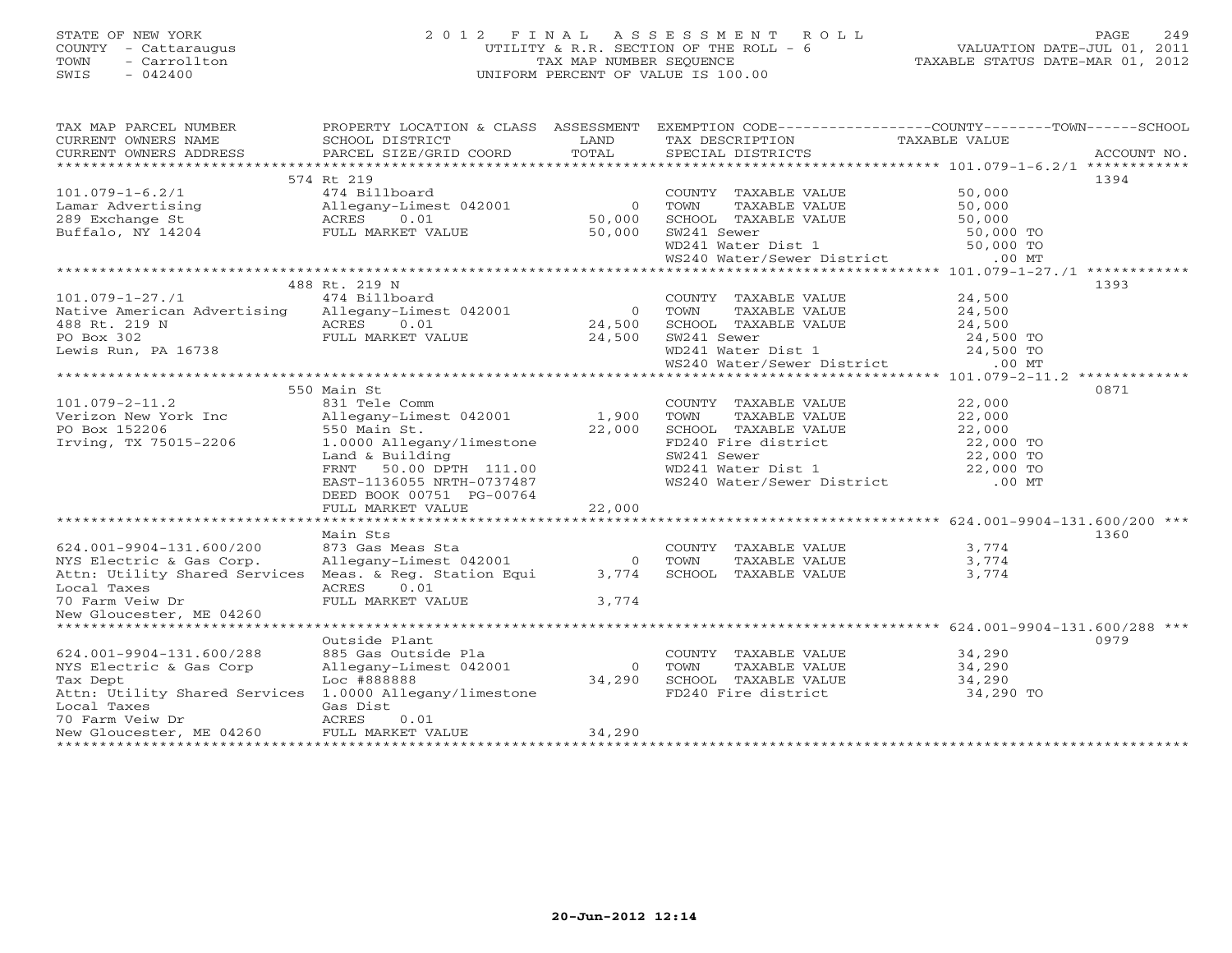# STATE OF NEW YORK 2 0 1 2 F I N A L A S S E S S M E N T R O L L PAGE 250 COUNTY - Cattaraugus UTILITY & R.R. SECTION OF THE ROLL - 6 VALUATION DATE-JUL 01, 2011 TOWN - Carrollton TAX MAP NUMBER SEQUENCE TAXABLE STATUS DATE-MAR 01, 2012 SWIS - 042400 UNIFORM PERCENT OF VALUE IS 100.00UNIFORM PERCENT OF VALUE IS 100.00

| TAX MAP PARCEL NUMBER          | PROPERTY LOCATION & CLASS ASSESSMENT EXEMPTION CODE---------------COUNTY-------TOWN------SCHOOL |                |                             |               |             |
|--------------------------------|-------------------------------------------------------------------------------------------------|----------------|-----------------------------|---------------|-------------|
| CURRENT OWNERS NAME            | SCHOOL DISTRICT                                                                                 | LAND           | TAX DESCRIPTION             | TAXABLE VALUE |             |
| CURRENT OWNERS ADDRESS         | PARCEL SIZE/GRID COORD                                                                          | TOTAL          | SPECIAL DISTRICTS           |               | ACCOUNT NO. |
| ****************************** |                                                                                                 |                |                             |               |             |
|                                | Outside Plant                                                                                   |                |                             |               | 0983        |
| 624.001-9904-132.350/188       | 884 Elec Dist Out                                                                               |                | COUNTY TAXABLE VALUE        | 84,888        |             |
| Niagara Mohawk Power Corp      | Allegany-Limest 042001                                                                          | $\overline{0}$ | TOWN<br>TAXABLE VALUE       | 84,888        |             |
| Real Estate Tax Dept           | Loc #888888                                                                                     |                | 84,888 SCHOOL TAXABLE VALUE | 84,888        |             |
| 300 Erie Blvd W                | 1.0000 Allegany/limestone                                                                       |                | FD240 Fire district         | 84,888 TO     |             |
| Syracuse, NY 13202             | Elec Dist                                                                                       |                |                             |               |             |
|                                | 0.01<br>ACRES<br>FULL MARKET VALUE                                                              | 84,888         |                             |               |             |
|                                |                                                                                                 |                |                             |               |             |
|                                | Outside Plant                                                                                   |                |                             |               | 1179        |
| 624.001-9904-628.350/188       | 836 Telecom. eq.                                                                                |                | COUNTY TAXABLE VALUE        | 17,289        |             |
| MCI Telecommunications         | Allegany-Limest 042001                                                                          | $\Omega$       | TOWN<br>TAXABLE VALUE       | 17,289        |             |
| Property Tax Dept. C2-3        | Loc #888888                                                                                     | 17,289         | SCHOOL TAXABLE VALUE        | 17,289        |             |
| 2201 Louder County Parkway     | 1.0000 Allegany/limestone                                                                       |                | FD240 Fire district         | 17,289 TO     |             |
| PO Box 152206                  | B&o Row - Buried Cable                                                                          |                |                             |               |             |
| Irving, TX 75015-2206          | ACRES<br>0.01                                                                                   |                |                             |               |             |
|                                | EAST-0487210 NRTH-0737310                                                                       |                |                             |               |             |
|                                | FULL MARKET VALUE                                                                               | 17,289         |                             |               |             |
|                                |                                                                                                 |                |                             |               |             |
|                                | Outside Plant                                                                                   |                |                             |               | 0982        |
| 624.001-9904-631.900/188       | 836 Telecom. eq.                                                                                |                | COUNTY TAXABLE VALUE        | 34,378        |             |
| Verizon                        | Allegany-Limest 042001                                                                          | $\overline{0}$ | TOWN<br>TAXABLE VALUE       | 34,378        |             |
| Property Tax Dept.             | Loc #888888                                                                                     |                | 34,378 SCHOOL TAXABLE VALUE | 34,378        |             |
| PO Box 152206                  | 1.0000 Allegany/limestone                                                                       |                | FD240 Fire district         | 34,378 TO     |             |
| Irving, TX 75015-2206          | Poles, Wire, Cable, Etc                                                                         |                |                             |               |             |
|                                | ACRES<br>0.01                                                                                   |                |                             |               |             |
|                                | FULL MARKET VALUE                                                                               | 34,378         |                             |               |             |
|                                |                                                                                                 |                |                             |               |             |
|                                | Outside Plant                                                                                   |                |                             |               | 1023        |
| 624.089-9903-132.350/188       | 884 Elec Dist Out                                                                               |                | COUNTY TAXABLE VALUE        | 204,912       |             |
| Niagara Mohawk Power Corp      | Salamanca Centr 041600                                                                          |                | 0 TOWN<br>TAXABLE VALUE     | 204,912       |             |
| 300 Erie Blyd West             | Loc #888888                                                                                     | 204,912        | SCHOOL TAXABLE VALUE        | 204,912       |             |
| Syracuse, NY 13202             | 0.1422 Salamanca                                                                                |                | FD240 Fire district         | 204,912 TO    |             |
|                                | Elec Dist                                                                                       |                |                             |               |             |
|                                | ACRES<br>0.01                                                                                   |                |                             |               |             |
|                                | FULL MARKET VALUE                                                                               | 204,912        |                             |               |             |
|                                |                                                                                                 |                |                             |               |             |
|                                | Outside Plant                                                                                   |                |                             |               | 1031        |
| 624.089-9903-631.900/188       | 836 Telecom. eq.                                                                                |                | COUNTY TAXABLE VALUE        | 23,689        |             |
| Verizon New York Inc           | Salamanca Centr 041600                                                                          | $\circ$        | TOWN<br>TAXABLE VALUE       | 23,689        |             |
| PO Box 152206                  | Loc #888888                                                                                     | 23,689         | SCHOOL TAXABLE VALUE        | 23,689        |             |
| Irving, TX 75015-2206          | 0.1174 Salamanca                                                                                |                | FD240 Fire district         | 23,689 TO     |             |
|                                | Poles, Wire, Cable, Etc                                                                         |                |                             |               |             |
|                                | ACRES<br>0.01                                                                                   |                |                             |               |             |
|                                | FULL MARKET VALUE                                                                               | 23,689         |                             |               |             |
|                                |                                                                                                 |                |                             |               |             |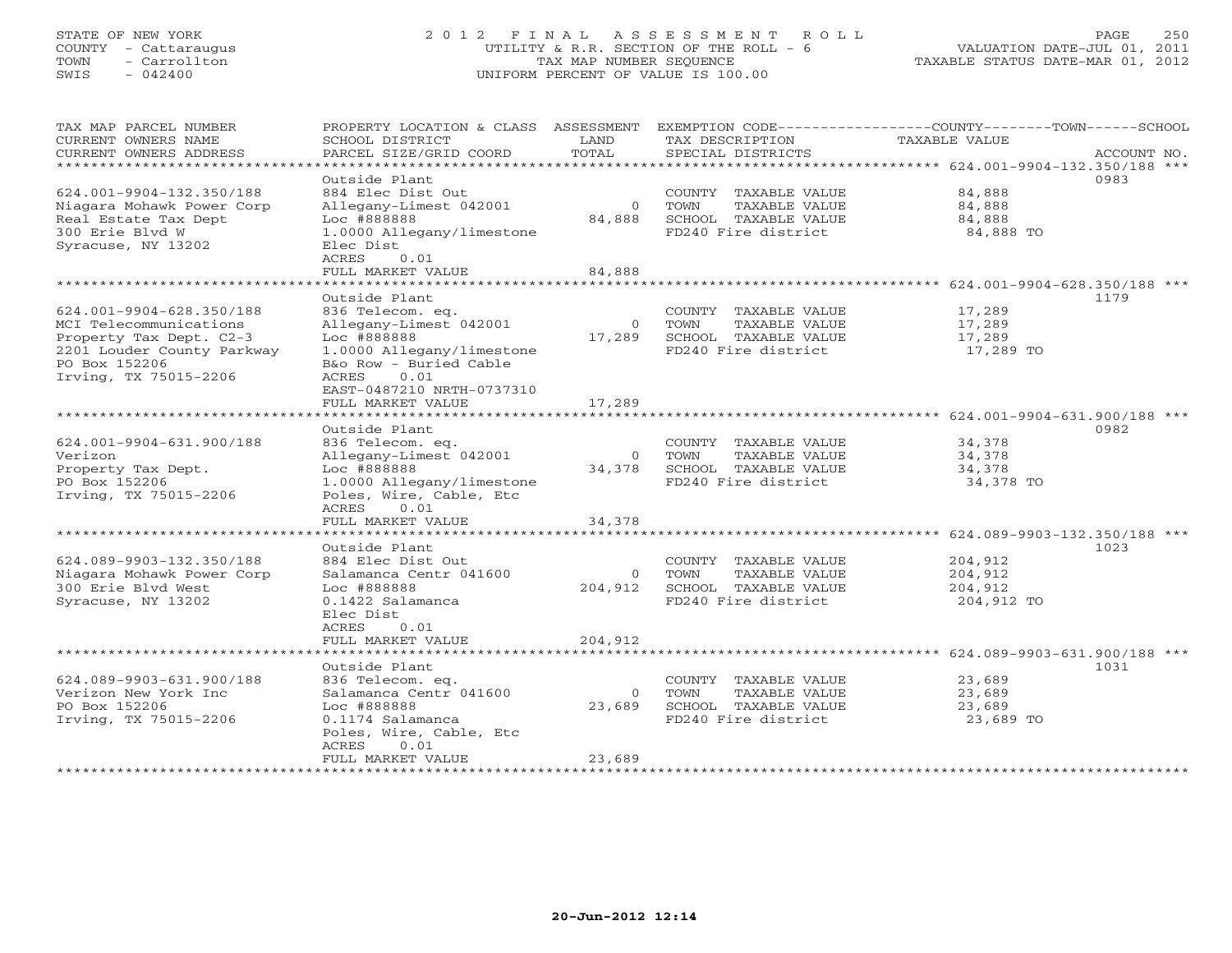# STATE OF NEW YORK 2 0 1 2 F I N A L A S S E S S M E N T R O L L PAGE 251 COUNTY - Cattaraugus UTILITY & R.R. SECTION OF THE ROLL - 6 VALUATION DATE-JUL 01, 2011 TOWN - Carrollton TAX MAP NUMBER SEQUENCE TAXABLE STATUS DATE-MAR 01, 2012 SWIS - 042400 UNIFORM PERCENT OF VALUE IS 100.00UNIFORM PERCENT OF VALUE IS 100.00

| TAX MAP PARCEL NUMBER<br>CURRENT OWNERS NAME<br>CURRENT OWNERS ADDRESS | PROPERTY LOCATION & CLASS ASSESSMENT<br>SCHOOL DISTRICT<br>PARCEL SIZE/GRID COORD | LAND<br>TOTAL  | TAX DESCRIPTION<br>SPECIAL DISTRICTS | EXEMPTION CODE----------------COUNTY-------TOWN------SCHOOL<br>TAXABLE VALUE | ACCOUNT NO. |
|------------------------------------------------------------------------|-----------------------------------------------------------------------------------|----------------|--------------------------------------|------------------------------------------------------------------------------|-------------|
| *********************                                                  |                                                                                   |                |                                      |                                                                              |             |
|                                                                        | Outside Plant                                                                     |                |                                      |                                                                              | 1176        |
| 624.089-9903-638.350/188                                               | 836 Telecom. eq.                                                                  |                | COUNTY TAXABLE VALUE                 | 32,527                                                                       |             |
| MCI                                                                    | Salamanca Centr 041600                                                            | $\Omega$       | TOWN<br>TAXABLE VALUE                | 32,527                                                                       |             |
| Property Tax Dept. C2-3                                                | Loc #888888                                                                       | 32,527         | SCHOOL TAXABLE VALUE                 | 32,527                                                                       |             |
| 2201 Louder County Parkway                                             | 0.3190 Salamanca                                                                  |                | FD240 Fire district                  | 32,527 TO                                                                    |             |
| PO Box 152206                                                          | B&o Row - Buried Cable                                                            |                |                                      |                                                                              |             |
| Irving, TX 75015-2206                                                  | 0.01<br>ACRES                                                                     |                |                                      |                                                                              |             |
|                                                                        | EAST-0492000 NRTH-0760000                                                         |                |                                      |                                                                              |             |
|                                                                        | FULL MARKET VALUE                                                                 | 32,527         |                                      |                                                                              |             |
|                                                                        |                                                                                   |                |                                      |                                                                              |             |
|                                                                        | Op & Cs Equip (Fac $#129$ )                                                       |                |                                      |                                                                              | 0881        |
| 624.089-9904-123.710/288                                               | 883 Gas Trans Impr                                                                |                | COUNTY TAXABLE VALUE                 | 327,435                                                                      |             |
| National Fuel Gas Supply                                               | Allegany-Limest 042001                                                            | $\overline{0}$ | TOWN<br>TAXABLE VALUE                | 327,435                                                                      |             |
| Attn: Real Property Tax Depart Loc #888888 & 31654                     |                                                                                   | 327,435        | SCHOOL TAXABLE VALUE                 | 327,435                                                                      |             |
| 6363 Main St                                                           | 1.0000 Allegany/limestone                                                         |                | FD240 Fire district                  | 327,435 TO                                                                   |             |
| Williamsville, NY 14221-5857                                           | Gas Dist & Cs Equip                                                               |                |                                      |                                                                              |             |
|                                                                        | ACRES<br>0.01                                                                     |                |                                      |                                                                              |             |
|                                                                        | FULL MARKET VALUE                                                                 | 327,435        |                                      |                                                                              |             |
|                                                                        |                                                                                   |                |                                      |                                                                              |             |
|                                                                        | Op & Mrs Equip                                                                    |                |                                      |                                                                              | 0880        |
| 624.089-9904-131.600/288                                               | 885 Gas Outside Pla                                                               |                | COUNTY TAXABLE VALUE                 | 56,813                                                                       |             |
| Nys Electric & Gas Corp                                                | Allegany-Limest 042001                                                            | $\overline{0}$ | TOWN<br>TAXABLE VALUE                | 56,813                                                                       |             |
| Attn: Utility Shared Services Loc #888888                              |                                                                                   | 56,813         | SCHOOL TAXABLE VALUE                 | 56,813                                                                       |             |
| Local Tax Dept.                                                        | 1.0000 Allegany/limestone                                                         |                | FD240 Fire district                  | 56,813 TO                                                                    |             |
| 70 Farm Veiw Dr                                                        | Gas Dist                                                                          |                |                                      |                                                                              |             |
| New Gloucester, ME 04260                                               | ACRES<br>0.01<br>FULL MARKET VALUE                                                | 56,813         |                                      |                                                                              |             |
| *************************                                              |                                                                                   |                |                                      |                                                                              |             |
|                                                                        | Elec Trans Line                                                                   |                |                                      |                                                                              | 1315        |
| 624.089-9904-132.350/100                                               | 882 Elec Trans Imp                                                                |                | COUNTY TAXABLE VALUE                 | 71,327                                                                       |             |
| Niagara Mohawk Power Corp                                              | Allegany-Limest 042001                                                            | $\overline{O}$ | TOWN<br>TAXABLE VALUE                | 71,327                                                                       |             |
| 300 Erie Blvd West                                                     | Loc #712132                                                                       | 71,327         | SCHOOL TAXABLE VALUE                 | 71,327                                                                       |             |
| Syracuse, NY 13202                                                     | 1.0000 Allegany/limestone                                                         |                | FD240 Fire district                  | 71,327 TO                                                                    |             |
|                                                                        | Fal-Homer Hill #153&154                                                           |                |                                      |                                                                              |             |
|                                                                        | ACRES<br>0.01                                                                     |                |                                      |                                                                              |             |
|                                                                        | FULL MARKET VALUE                                                                 | 71,327         |                                      |                                                                              |             |
|                                                                        | **********************                                                            |                |                                      | ******************** 624.089-9904-132.350/101 ***                            |             |
|                                                                        | Elec Trans Line                                                                   |                |                                      |                                                                              | 1314        |
| 624.089-9904-132.350/101                                               | 882 Elec Trans Imp                                                                |                | COUNTY TAXABLE VALUE                 | 394,507                                                                      |             |
| Niagara Mohawk Power Corp                                              | Allegany-Limest 042001                                                            | $\circ$        | TAXABLE VALUE<br>TOWN                | 394,507                                                                      |             |
| 300 Erie Blvd West                                                     | Loc #712513                                                                       | 394,507        | SCHOOL TAXABLE VALUE                 | 394,507                                                                      |             |
| Syracuse, NY 13202                                                     | 1.0000 Allegany/limestone                                                         |                | FD240 Fire district                  | 394,507 TO                                                                   |             |
|                                                                        | W Sal-Olean #805                                                                  |                |                                      |                                                                              |             |
|                                                                        | ACRES<br>0.01                                                                     |                |                                      |                                                                              |             |
|                                                                        | FULL MARKET VALUE                                                                 | 394,507        |                                      |                                                                              |             |
|                                                                        |                                                                                   |                |                                      |                                                                              |             |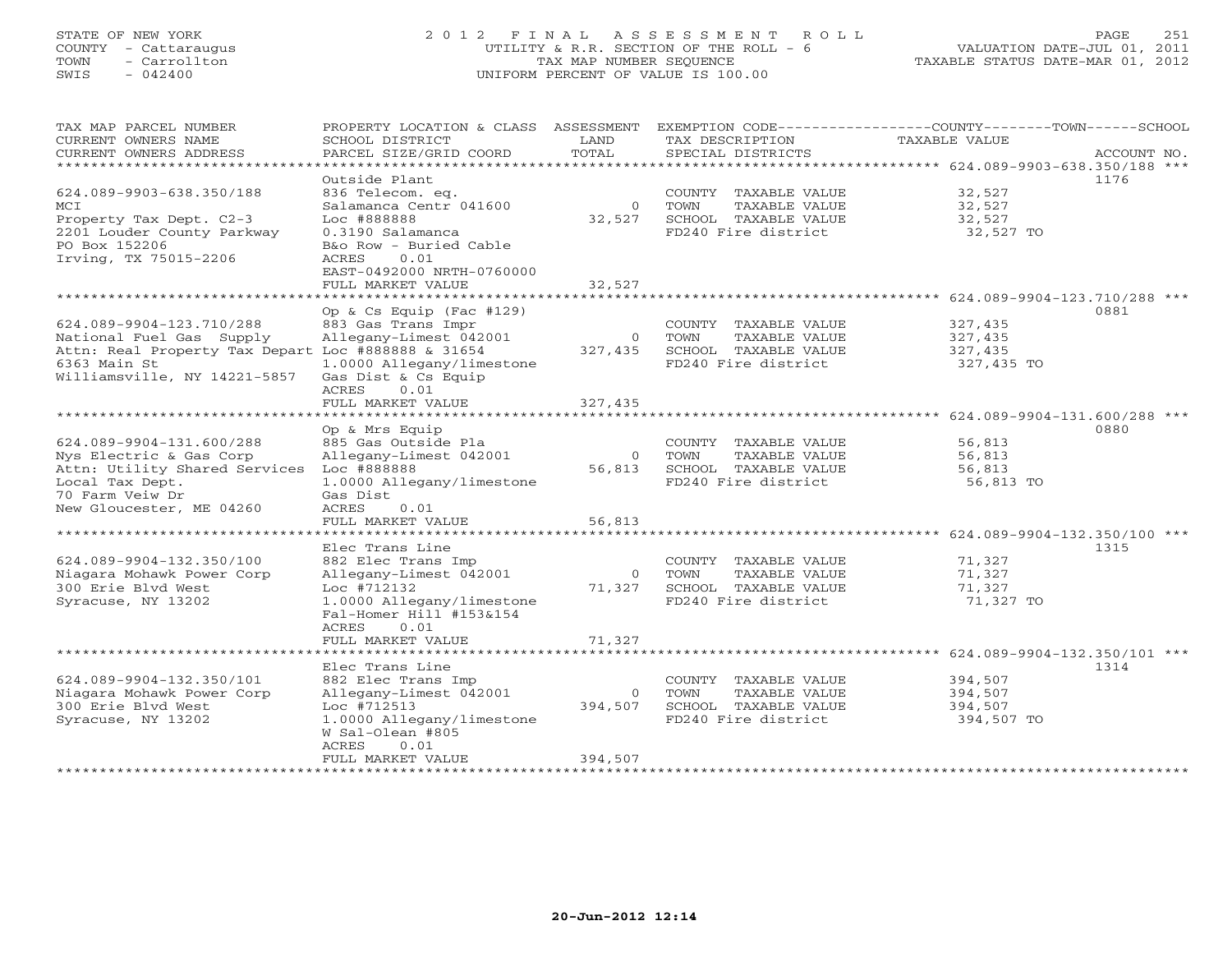# STATE OF NEW YORK 2 0 1 2 F I N A L A S S E S S M E N T R O L L PAGE 252 COUNTY - Cattaraugus UTILITY & R.R. SECTION OF THE ROLL - 6 VALUATION DATE-JUL 01, 2011 TOWN - Carrollton TAX MAP NUMBER SEQUENCE TAXABLE STATUS DATE-MAR 01, 2012 SWIS - 042400 UNIFORM PERCENT OF VALUE IS 100.00UNIFORM PERCENT OF VALUE IS 100.00

| TAX MAP PARCEL NUMBER<br>CURRENT OWNERS NAME             | PROPERTY LOCATION & CLASS ASSESSMENT<br>SCHOOL DISTRICT | LAND               | TAX DESCRIPTION                               | EXEMPTION CODE-----------------COUNTY-------TOWN------SCHOOL<br>TAXABLE VALUE |
|----------------------------------------------------------|---------------------------------------------------------|--------------------|-----------------------------------------------|-------------------------------------------------------------------------------|
| CURRENT OWNERS ADDRESS<br>****************************** | PARCEL SIZE/GRID COORD                                  | TOTAL              | SPECIAL DISTRICTS                             | ACCOUNT NO.                                                                   |
|                                                          | Outside Plant                                           |                    |                                               | 1313                                                                          |
| 624.089-9904-132.350/188                                 | 884 Elec Dist Out                                       |                    | COUNTY TAXABLE VALUE                          | 1236,101                                                                      |
| Niagara Mohawk Power Corp                                | Allegany-Limest 042001                                  | $\overline{0}$     | TOWN<br>TAXABLE VALUE                         | 1236,101                                                                      |
| 300 Erie Blvd West                                       | Loc #888888                                             | 1236,101           | SCHOOL TAXABLE VALUE                          | 1236,101                                                                      |
| Syracuse, NY 13202                                       | 0.8578/allegany/limestone<br>Elec Dist                  |                    | FD240 Fire district                           | 1236,101 TO                                                                   |
|                                                          | ACRES<br>0.01                                           |                    |                                               |                                                                               |
|                                                          | FULL MARKET VALUE                                       | 1236,101           |                                               |                                                                               |
|                                                          |                                                         |                    |                                               |                                                                               |
|                                                          | Outside Plant                                           |                    |                                               | 0874                                                                          |
| 624.089-9904-631.900/188                                 | 836 Telecom. eq.                                        |                    | COUNTY TAXABLE VALUE                          | 178,091                                                                       |
| Verizon New York Inc<br>PO Box 152206                    | Allegany-Limest 042001<br>Loc # 888888                  | $\circ$<br>178,091 | TOWN<br>TAXABLE VALUE<br>SCHOOL TAXABLE VALUE | 178,091<br>178,091                                                            |
| Irving, TX 75015-2206                                    | 0.8826 Allegany/limestone                               |                    | FD240 Fire district                           | 178,091 TO                                                                    |
|                                                          | Poles, Wire, Cable, Etc                                 |                    |                                               |                                                                               |
|                                                          | ACRES<br>0.01                                           |                    |                                               |                                                                               |
|                                                          | FULL MARKET VALUE                                       | 178,091            |                                               |                                                                               |
|                                                          |                                                         |                    |                                               | ******************* 624.089-9904-638.350/188 ***                              |
|                                                          | Outside Plant                                           |                    |                                               | 1177                                                                          |
| 624.089-9904-638.350/188                                 | 836 Telecom. eq.                                        |                    | COUNTY TAXABLE VALUE                          | 50,661                                                                        |
| MCI Telecommunications                                   | Allegany-Limest 042001                                  | $\overline{O}$     | TAXABLE VALUE<br>TOWN                         | 50,661                                                                        |
| Property Tax Dept. C2-3                                  | Loc #888888                                             | 50,661             | SCHOOL TAXABLE VALUE                          | 50,661                                                                        |
| 2201 Louder County Parkway                               | 0.6090 Allegany/limestone                               |                    | FD240 Fire district                           | 50,661 TO                                                                     |
| PO Box 152206                                            | B&o Row - Buried Cable                                  |                    |                                               |                                                                               |
| Irving, TX 75015-2206                                    | 0.01<br>ACRES                                           |                    |                                               |                                                                               |
|                                                          | EAST-0485700 NRTH-0747250                               |                    |                                               |                                                                               |
|                                                          | FULL MARKET VALUE                                       | 50,661             |                                               |                                                                               |
|                                                          |                                                         |                    |                                               |                                                                               |
|                                                          | Outside Plant                                           |                    |                                               | 0139                                                                          |
| 624.089-9904-834./288                                    | 883 Gas Trans Impr                                      |                    | COUNTY TAXABLE VALUE                          | 361,435                                                                       |
| National Fuel Gas Supply Corp.                           | Allegany-Limest 042001                                  | $\Omega$           | TOWN<br>TAXABLE VALUE                         | 361,435                                                                       |
| Real Property Tax Dept.                                  | Loc #888888                                             | 361,435            | SCHOOL TAXABLE VALUE                          | 361,435                                                                       |
| 6363 Main St                                             | 1.0000 Allegany/limestone                               |                    | FD240 Fire district                           | 361,435 TO                                                                    |
| Williamsville, NY 14221-5887                             | Gas Trans - Pipeline                                    |                    |                                               |                                                                               |
|                                                          | <b>ACRES</b><br>0.01                                    |                    |                                               |                                                                               |
|                                                          | EAST-1139020 NRTH-0745705                               |                    |                                               |                                                                               |
|                                                          | DEED BOOK 900<br>PG-00762                               |                    |                                               |                                                                               |
|                                                          | FULL MARKET VALUE                                       | 361,435            |                                               |                                                                               |
|                                                          |                                                         |                    |                                               |                                                                               |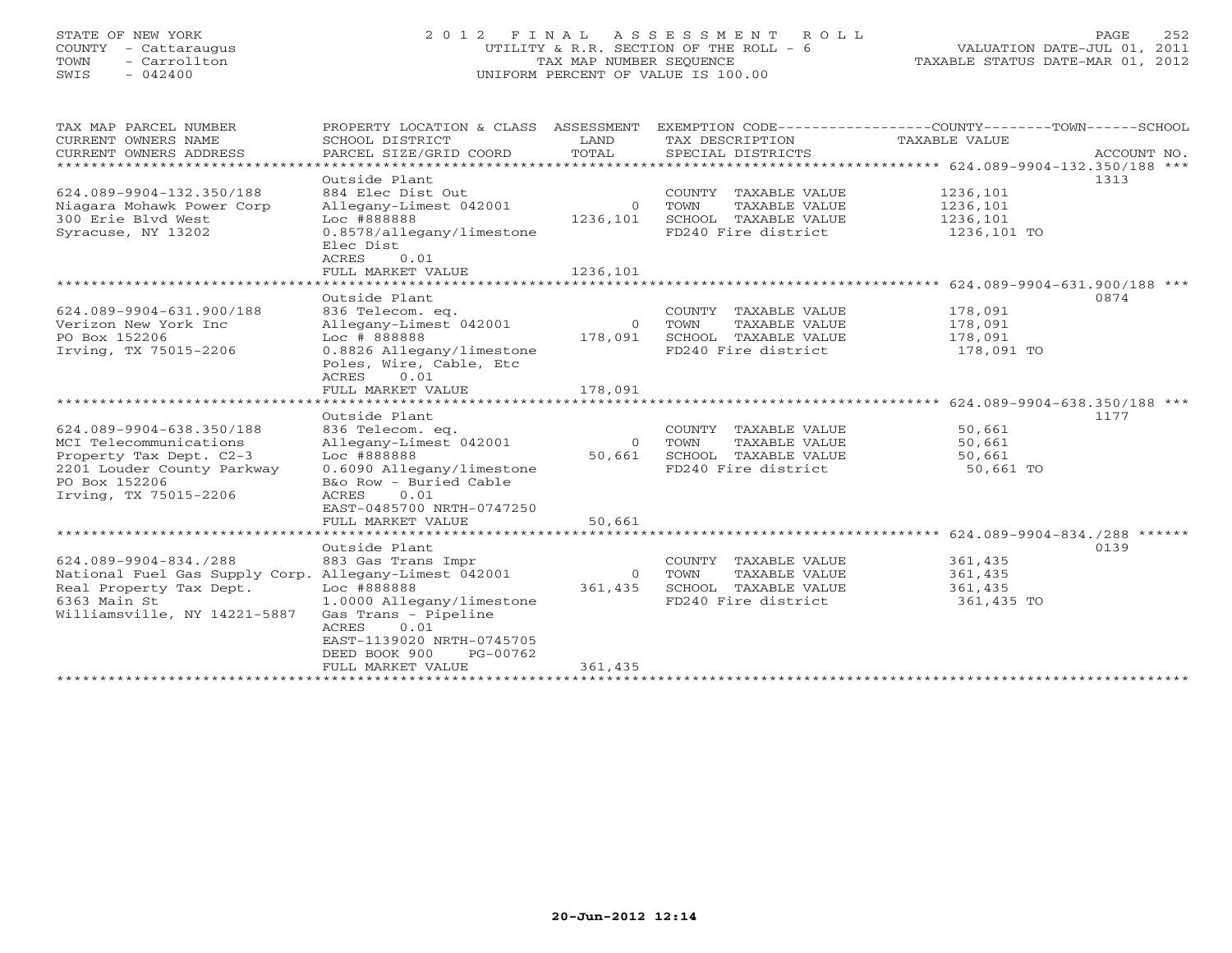|      | STATE OF NEW YORK    | 2012 FINAL ASSESSMENT ROLL                                            | PAGE.                  | 253 |
|------|----------------------|-----------------------------------------------------------------------|------------------------|-----|
|      | COUNTY - Cattaraugus | VALUATION DATE-JUL 01, 2011<br>UTILITY & R.R. SECTION OF THE ROLL - 6 |                        |     |
| TOWN | - Carrollton         | TAXABLE STATUS DATE-MAR 01, 2012                                      |                        |     |
| SWIS | $-042400$            |                                                                       | RPS150/V04/L015        |     |
|      |                      | UNIFORM PERCENT OF VALUE IS 100.00                                    | CURRENT DATE 6/20/2012 |     |
|      |                      |                                                                       |                        |     |

#### R O L L S U B S E C T I O N - - T O T A L S

#### \*\*\* S P E C I A L D I S T R I C T S U M M A R Y \*\*\*

| <b>CODE</b> | DISTRICT NAME        | TOTAL<br>PARCELS | EXTENSTON<br>TYPE. | <b>EXTENSION</b><br><b>VALUE</b> | AD VALOREM<br>VALUE | <b>EXEMPT</b><br>AMOUNT | TAXABLE<br><b>VALUE</b> |
|-------------|----------------------|------------------|--------------------|----------------------------------|---------------------|-------------------------|-------------------------|
|             | WD241 Water Dist 1   |                  | $3$ TOTAL          |                                  | 96,500              |                         | 96,500                  |
|             | WS240 Water/Sewer Di |                  | 3 MOVTAX           |                                  |                     |                         |                         |
|             | FD240 Fire district  |                  | $23$ TOTAL         |                                  | 5251,243            |                         | 5251,243                |
|             | SW241 Sewer          |                  | 3 TOTAL            |                                  | 96,500              |                         | 96,500                  |

## \*\*\* S C H O O L D I S T R I C T S U M M A R Y \*\*\*

| CODE   | DISTRICT NAME                                  | TOTAL<br>PARCELS | ASSESSED<br>LAND | ASSESSED<br>TOTAL   | <b>EXEMPT</b><br>AMOUNT | TOTAL<br>TAXABLE    | STAR<br>AMOUNT | STAR<br>TAXABLE     |
|--------|------------------------------------------------|------------------|------------------|---------------------|-------------------------|---------------------|----------------|---------------------|
| 041600 | Salamanca Central<br>042001 Allegany-Limestone | 26               | 61,800           | 261,128<br>5199,389 |                         | 261,128<br>5199,389 |                | 261,128<br>5199,389 |
|        | $SUB - TO T AL$                                | 29               | 61,800           | 5460,517            |                         | 5460,517            |                | 5460,517            |
|        | TOTAL                                          | 29               | 61,800           | 5460,517            |                         | 5460,517            |                | 5460,517            |

## \*\*\* S Y S T E M C O D E S S U M M A R Y \*\*\*

#### NO SYSTEM EXEMPTIONS AT THIS LEVEL

\*\*\* E X E M P T I O N S U M M A R Y \*\*\*

### NO EXEMPTIONS AT THIS LEVEL

| <b>ROLL</b><br><b>SEC</b> | PESCRIPTION      | TOTAL<br>PARCELS | <i><b>\SSESSED</b></i><br>LAND | ASSESSED<br>TOTAL | TAXABLE<br>COUNTY | TAXABLE<br>TOWN | TAXABLE<br>SCHOOL | STAR<br>TAXABLE |
|---------------------------|------------------|------------------|--------------------------------|-------------------|-------------------|-----------------|-------------------|-----------------|
|                           | UTILITIES & N.C. | 29               | 61,800                         | 5460,517          | 5460,517          | 5460,517        | 5460,517          | 5460,517        |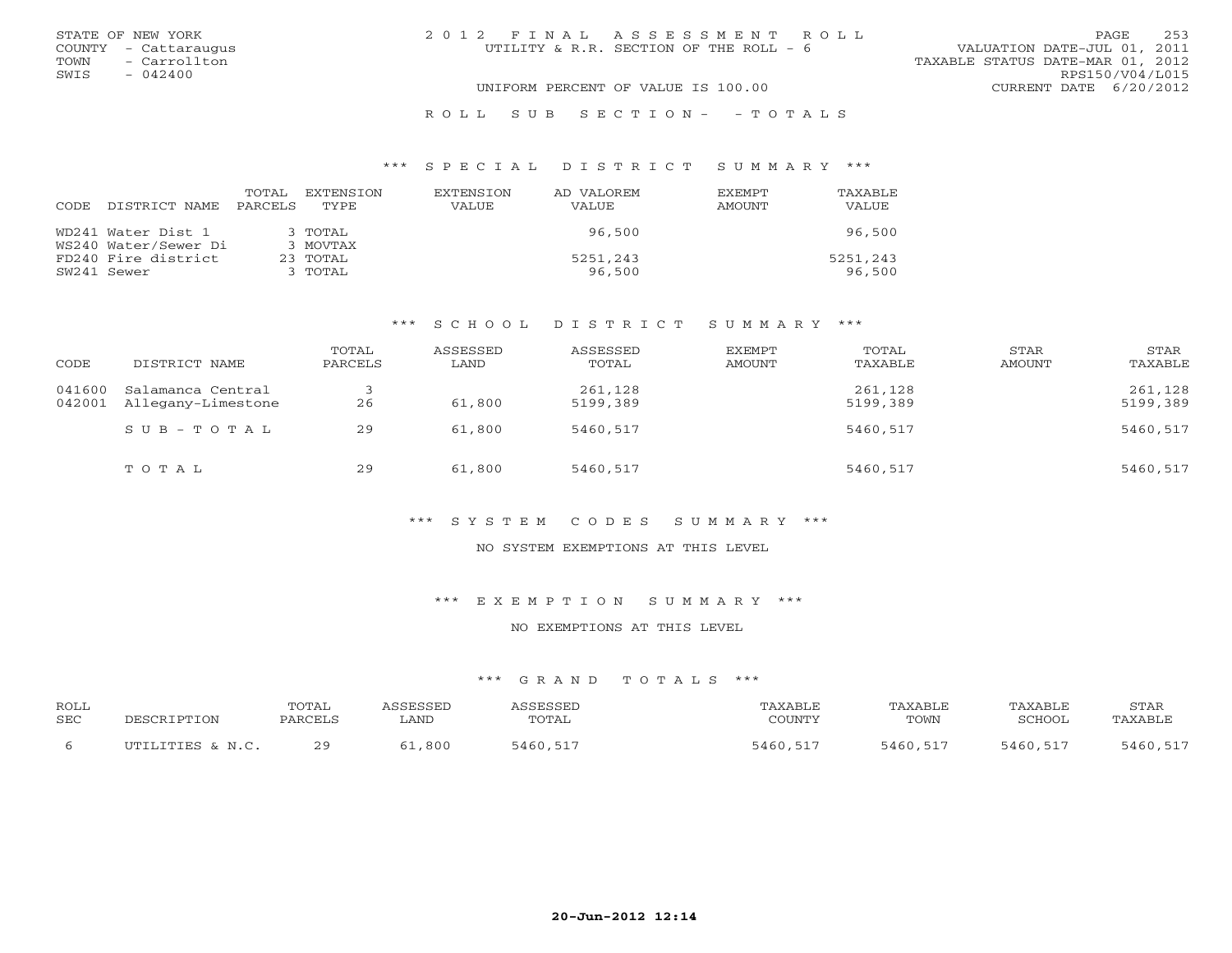|      | STATE OF NEW YORK    | 2012 FINAL ASSESSMENT ROLL             |                                  | PAGE            | 254 |
|------|----------------------|----------------------------------------|----------------------------------|-----------------|-----|
|      | COUNTY - Cattaraugus | UTILITY & R.R. SECTION OF THE ROLL - 6 | VALUATION DATE-JUL 01, 2011      |                 |     |
| TOWN | - Carrollton         |                                        | TAXABLE STATUS DATE-MAR 01, 2012 |                 |     |
| SWIS | $-042400$            | UNIFORM PERCENT OF VALUE IS 100.00     |                                  | RPS150/V04/L015 |     |
|      |                      |                                        | CURRENT DATE 6/20/2012           |                 |     |
|      |                      |                                        |                                  |                 |     |

#### R O L L S E C T I O N T O T A L S

### \*\*\* S P E C I A L D I S T R I C T S U M M A R Y \*\*\*

| CODE. | DISTRICT NAME        | TOTAL<br>PARCELS | EXTENSTON<br>TYPE. | <b>EXTENSION</b><br><b>VALUE</b> | AD VALOREM<br><b>VALUE</b> | <b>FXFMPT</b><br>AMOUNT | TAXABLE<br>VALUE |
|-------|----------------------|------------------|--------------------|----------------------------------|----------------------------|-------------------------|------------------|
|       |                      |                  |                    |                                  |                            |                         |                  |
|       | WD241 Water Dist 1   |                  | $3$ TOTAL          |                                  | 96,500                     |                         | 96,500           |
|       | WS240 Water/Sewer Di |                  | 3 MOVTAX           |                                  |                            |                         |                  |
|       | FD240 Fire district  |                  | 23 TOTAL           |                                  | 5251,243                   |                         | 5251,243         |
|       | SW241 Sewer          |                  | 3 TOTAL            |                                  | 96,500                     |                         | 96,500           |

## \*\*\* S C H O O L D I S T R I C T S U M M A R Y \*\*\*

| CODE   | DISTRICT NAME                                  | TOTAL<br>PARCELS | ASSESSED<br>LAND | ASSESSED<br>TOTAL   | EXEMPT<br>AMOUNT | TOTAL<br>TAXABLE    | STAR<br>AMOUNT | STAR<br>TAXABLE     |
|--------|------------------------------------------------|------------------|------------------|---------------------|------------------|---------------------|----------------|---------------------|
| 041600 | Salamanca Central<br>042001 Allegany-Limestone | 26               | 61,800           | 261,128<br>5199,389 |                  | 261,128<br>5199,389 |                | 261,128<br>5199,389 |
|        | SUB-TOTAL                                      | 29               | 61,800           | 5460,517            |                  | 5460,517            |                | 5460,517            |
|        | TOTAL                                          | 29               | 61,800           | 5460,517            |                  | 5460,517            |                | 5460,517            |

## \*\*\* S Y S T E M C O D E S S U M M A R Y \*\*\*

### NO SYSTEM EXEMPTIONS AT THIS LEVEL

\*\*\* E X E M P T I O N S U M M A R Y \*\*\*

### NO EXEMPTIONS AT THIS LEVEL

| ROLL<br>SEC | DESCRIPTION      | TOTAL<br>PARCELS | <i><b>\SSESSED</b></i><br>. AND | ASSESSED<br>TOTAL | TAXABLE<br>COUNTY | TAXABLE<br>TOWN | TAXABLE<br>SCHOOL | STAR<br>TAXABLE |
|-------------|------------------|------------------|---------------------------------|-------------------|-------------------|-----------------|-------------------|-----------------|
|             | UTILITIES & N.C. | 20               | 61,800                          | 5460,517          | 5460,517          | 5460,517        | 5460,517          | 5460,517        |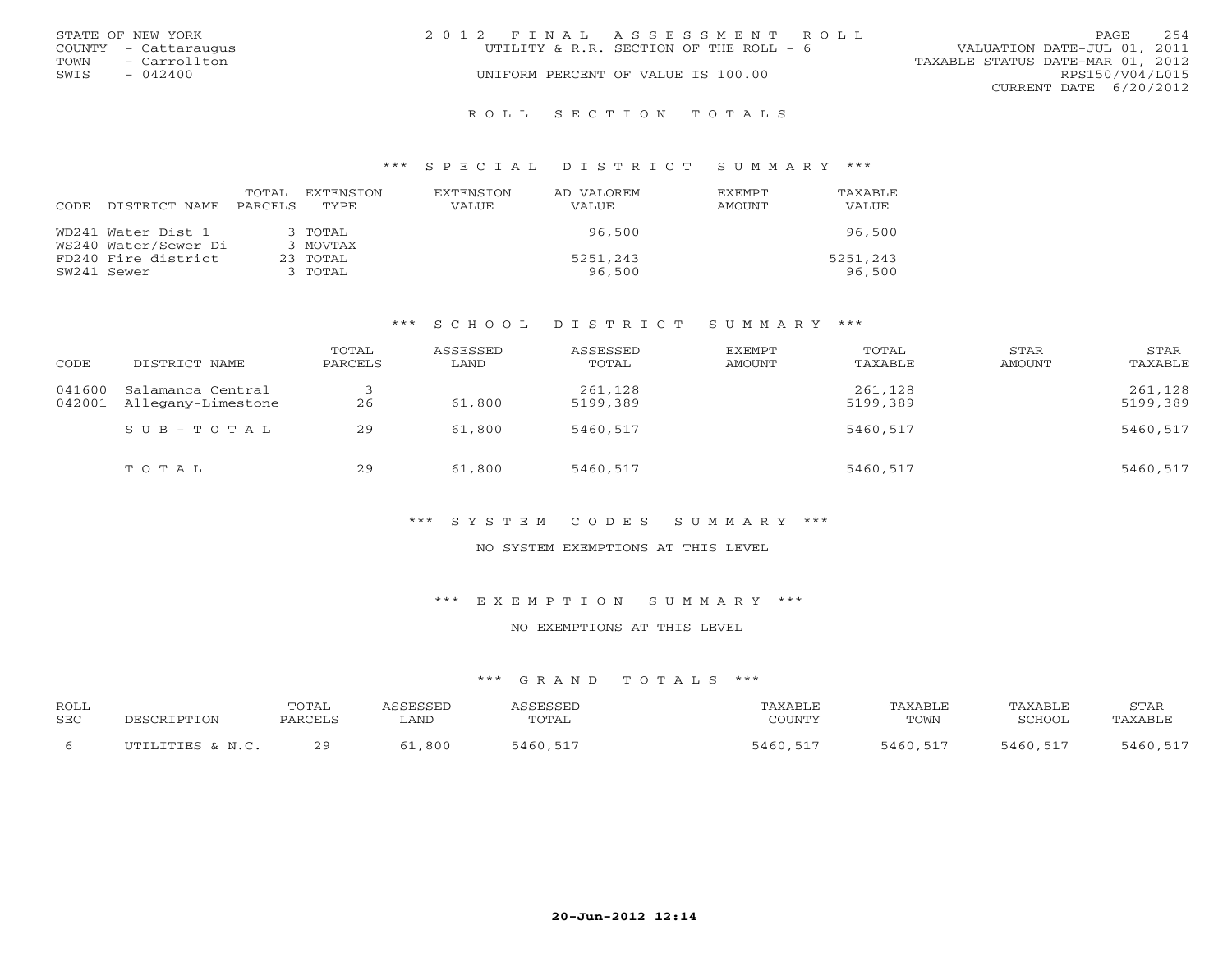| STATE OF NEW YORK |     |  |               |  |
|-------------------|-----|--|---------------|--|
| <b>COUNTY</b>     |     |  | - Cattaraugus |  |
| TOWN              | $-$ |  | Carrollton    |  |
| SWTS              |     |  | 042400        |  |

# STATE OF NEW YORK 2 0 1 2 F I N A L A S S E S S M E N T R O L L PAGE 255 COUNTY - Cattaraugus CEILING RAILROAD SECTION OF THE ROLL - 7 VALUATION DATE-JUL 01, 2011 TOWN - Carrollton TAX MAP NUMBER SEQUENCE TAXABLE STATUS DATE-MAR 01, 2012 SWIS - 042400 UNIFORM PERCENT OF VALUE IS 100.00UNIFORM PERCENT OF VALUE IS 100.00

| TAX MAP PARCEL NUMBER                                   | PROPERTY LOCATION & CLASS ASSESSMENT |                | EXEMPTION CODE----------------COUNTY-------TOWN-----SCHOOL |               |              |
|---------------------------------------------------------|--------------------------------------|----------------|------------------------------------------------------------|---------------|--------------|
| CURRENT OWNERS NAME                                     | SCHOOL DISTRICT                      | LAND           | TAX DESCRIPTION                                            | TAXABLE VALUE |              |
| CURRENT OWNERS ADDRESS                                  | PARCEL SIZE/GRID COORD               |                |                                                            |               |              |
| ********************************                        |                                      |                |                                                            |               |              |
|                                                         | Us Rte $219$ (Off)                   |                |                                                            |               | 0882         |
| $101.001 - 1 - 40$                                      | 842 Ceiling rr                       |                | COUNTY TAXABLE VALUE                                       | 302,994       |              |
| Buffalo & Pittsburg Railroad I Allegany-Limest 042001 0 |                                      |                | TAXABLE VALUE<br>TOWN                                      | 302,994       |              |
| 200 Meridian Centre Suite 300 Town Of Carrollton        |                                      | 302,994        | SCHOOL TAXABLE VALUE 302,994                               |               |              |
| Rochester, NY 14618                                     | 0.5800 Allegany/limestone            |                | FD240 Fire district                                        | 302,994 TO    |              |
|                                                         | Ceiling Railroad                     |                |                                                            |               |              |
|                                                         | ACRES 25.54                          |                |                                                            |               |              |
|                                                         | EAST-1134018 NRTH-0747819            |                |                                                            |               |              |
|                                                         | DEED BOOK 1027 PG-171                |                |                                                            |               |              |
|                                                         | FULL MARKET VALUE                    | 302,994        |                                                            |               |              |
|                                                         |                                      |                |                                                            |               | ************ |
|                                                         | Us Rte $219$ (Off)                   |                |                                                            |               | 1013         |
| $101.001 - 1 - 40.71$                                   | 842 Ceiling rr                       |                | COUNTY TAXABLE VALUE                                       | 219,410       |              |
| <sub>B</sub>                                            | Salamanca Centr 041600               | $\overline{O}$ | TOWN<br>TAXABLE VALUE                                      | 219,410       |              |
| 200 Meridian Center Suite 300 Town Of Carrollton        |                                      | 219,410        | SCHOOL TAXABLE VALUE                                       | 219,410       |              |
| Rochester, NY 14618                                     | 0.4200 Salamanca                     |                | FD240 Fire district                                        | 219,410 TO    |              |
|                                                         | Ceiling Railroad                     |                |                                                            |               |              |
|                                                         | ACRES 18.48                          |                |                                                            |               |              |
|                                                         | EAST-1134060 NRTH-0747285            |                |                                                            |               |              |
|                                                         | DEED BOOK 919<br>$PG-16$             |                |                                                            |               |              |
|                                                         | FULL MARKET VALUE                    | 219,410        |                                                            |               |              |
|                                                         |                                      |                |                                                            |               |              |
|                                                         | Us Rte $219$ (Off)                   |                |                                                            |               | 0985         |
| $101.079 - 1 - 5$                                       | 842 Ceiling rr                       |                | COUNTY TAXABLE VALUE                                       | 45,696        |              |
| Buffalo & Pittsburgh RR. Inc Allegany-Limest 042001     |                                      | $\overline{0}$ | TAXABLE VALUE<br>TOWN                                      | 45,696        |              |
| Suite 300                                               | Village Of Limestone                 | 45,696         | SCHOOL TAXABLE VALUE                                       | 45,696        |              |
| 200 Meridian Centre Rd Ste                              | 1.0000 Allegany/limestone            |                | FD240 Fire district                                        | 45,696 TO     |              |
| Rochester, NY 14618                                     | Ceiling Railroad                     |                |                                                            |               |              |
|                                                         | ACRES 16.35                          |                |                                                            |               |              |
|                                                         | EAST-1135743 NRTH-0736982            |                |                                                            |               |              |
|                                                         | DEED BOOK 00919 PG-00016             |                |                                                            |               |              |
|                                                         | FULL MARKET VALUE                    | 45,696         |                                                            |               |              |
|                                                         |                                      |                |                                                            |               |              |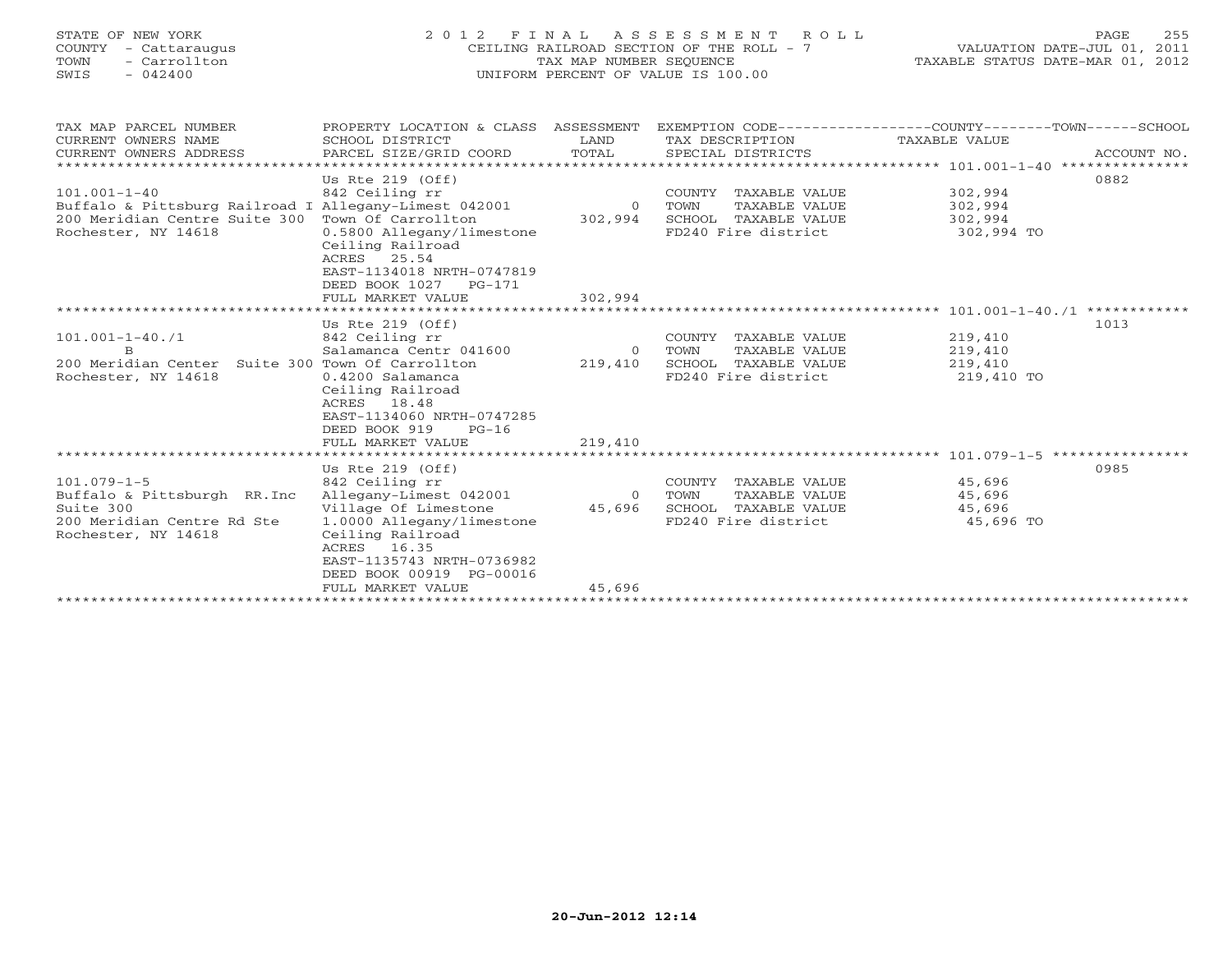| STATE OF NEW YORK    | 2012 FINAL ASSESSMENT ROLL               | 256<br>PAGE                      |
|----------------------|------------------------------------------|----------------------------------|
| COUNTY - Cattaraugus | CEILING RAILROAD SECTION OF THE ROLL - 7 | VALUATION DATE-JUL 01, 2011      |
| TOWN - Carrollton    |                                          | TAXABLE STATUS DATE-MAR 01, 2012 |
| SWIS<br>$-042400$    |                                          | RPS150/V04/L015                  |
|                      | UNIFORM PERCENT OF VALUE IS 100.00       | CURRENT DATE 6/20/2012           |
|                      | ROLL SUB SECTION- - TOTALS               |                                  |

### \*\*\* S P E C I A L D I S T R I C T S U M M A R Y \*\*\*

|      |                     | TOTAL   | EXTENSTON | <b>EXTENSION</b> | AD VALOREM | <b>FXFMPT</b> | TAXABLE |
|------|---------------------|---------|-----------|------------------|------------|---------------|---------|
| CODE | DISTRICT NAME       | PARCELS | TYPE      | <b>VALUE</b>     | VALUE      | AMOUNT        | VALUE   |
|      | FD240 Fire district |         | TOTAL     |                  | 568,100    |               | 568,100 |

### \*\*\* S C H O O L D I S T R I C T S U M M A R Y \*\*\*

| CODE             | DISTRICT NAME                           | TOTAL<br>PARCELS | ASSESSED<br>LAND | ASSESSED<br>TOTAL  | EXEMPT<br><b>AMOUNT</b> | TOTAL<br>TAXABLE   | STAR<br>AMOUNT | STAR<br>TAXABLE    |
|------------------|-----------------------------------------|------------------|------------------|--------------------|-------------------------|--------------------|----------------|--------------------|
| 041600<br>042001 | Salamanca Central<br>Allegany-Limestone | ∠                |                  | 219,410<br>348,690 |                         | 219,410<br>348,690 |                | 219,410<br>348,690 |
|                  | $SUB - TO T AL$                         |                  |                  | 568,100            |                         | 568,100            |                | 568,100            |
|                  | TOTAL                                   |                  |                  | 568,100            |                         | 568,100            |                | 568,100            |

\*\*\* S Y S T E M C O D E S S U M M A R Y \*\*\*

NO SYSTEM EXEMPTIONS AT THIS LEVEL

\*\*\* E X E M P T I O N S U M M A R Y \*\*\*

NO EXEMPTIONS AT THIS LEVEL

| ROLL |                   | <b>TOTAL</b> | ASSESSED | ASSESSED | TAXABLE | TAXABLE | TAXABLE | STAR    |
|------|-------------------|--------------|----------|----------|---------|---------|---------|---------|
| SEC  | DESCRIPTION       | PARCELS      | LAND     | TOTAL    | COUNTY  | TOWN    | SCHOOL  | TAXABLE |
|      | CEILING RAILROADS |              |          | 568,100  | 568,100 | 568,100 | 568,100 | 568,100 |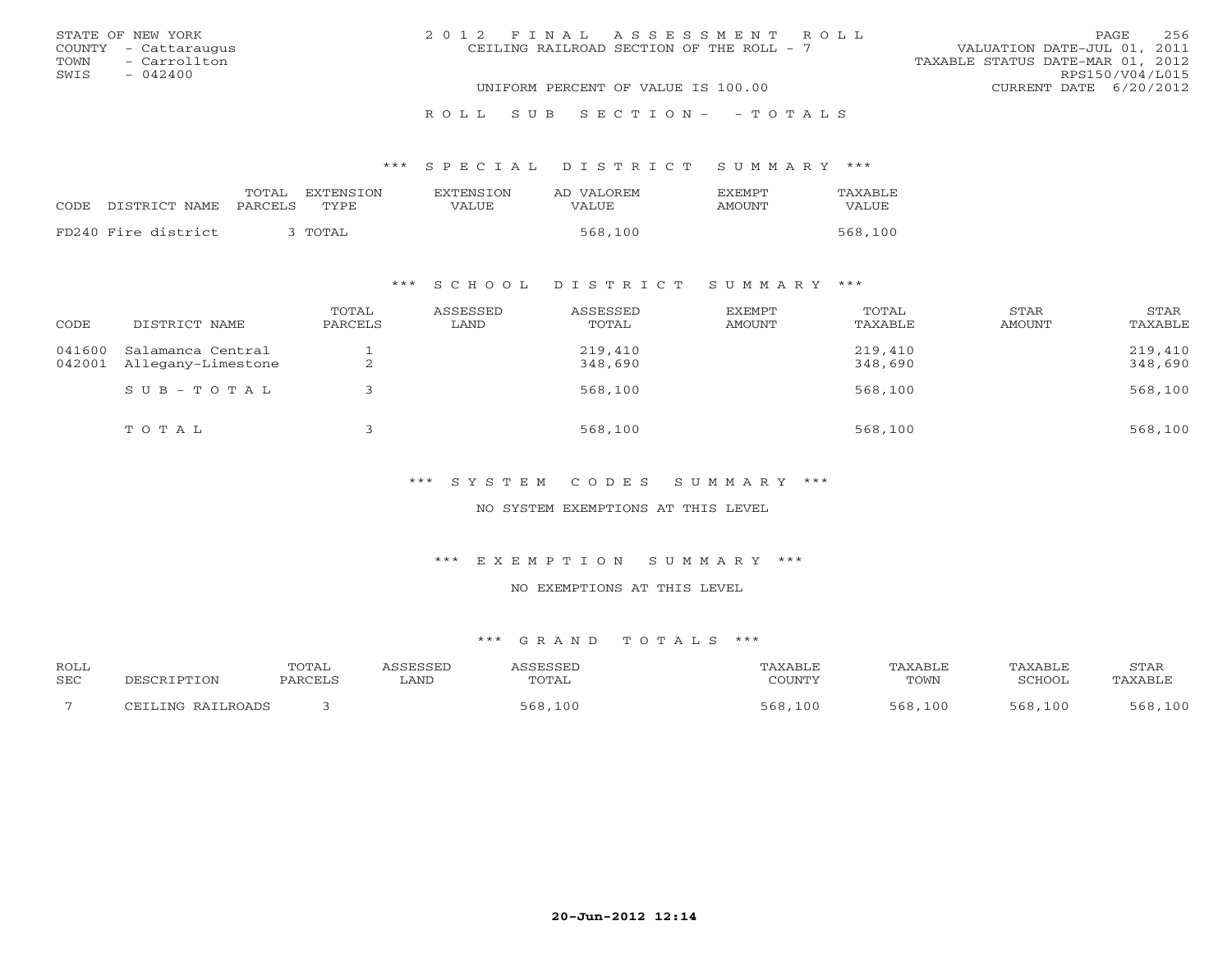|      | STATE OF NEW YORK    | 2012 FINAL ASSESSMENT ROLL               |                                  | PAGE            | 257 |
|------|----------------------|------------------------------------------|----------------------------------|-----------------|-----|
|      | COUNTY - Cattaraugus | CEILING RAILROAD SECTION OF THE ROLL - 7 | VALUATION DATE-JUL 01, 2011      |                 |     |
| TOWN | - Carrollton         |                                          | TAXABLE STATUS DATE-MAR 01, 2012 |                 |     |
| SWIS | $-042400$            | UNIFORM PERCENT OF VALUE IS 100.00       |                                  | RPS150/V04/L015 |     |
|      |                      |                                          | CURRENT DATE $6/20/2012$         |                 |     |
|      |                      |                                          |                                  |                 |     |

R O L L S E C T I O N T O T A L S

\*\*\* S P E C I A L D I S T R I C T S U M M A R Y \*\*\*

|      |                     | TOTAL<br>EXTENSION | <b>EXTENSION</b> | AD VALOREM | <b>EXEMPT</b> | TAXABLE |
|------|---------------------|--------------------|------------------|------------|---------------|---------|
| CODE | DISTRICT NAME       | TYPE.<br>PARCELS   | VALUE            | VALUE      | AMOUNT        | VALUE   |
|      | FD240 Fire district | TOTAL              |                  | 568,100    |               | 568,100 |

## \*\*\* S C H O O L D I S T R I C T S U M M A R Y \*\*\*

| CODE             | DISTRICT NAME                           | TOTAL<br>PARCELS | ASSESSED<br>LAND | ASSESSED<br>TOTAL  | EXEMPT<br>AMOUNT | TOTAL<br>TAXABLE   | STAR<br>AMOUNT | STAR<br>TAXABLE    |
|------------------|-----------------------------------------|------------------|------------------|--------------------|------------------|--------------------|----------------|--------------------|
| 041600<br>042001 | Salamanca Central<br>Allegany-Limestone | ▵                |                  | 219,410<br>348,690 |                  | 219,410<br>348,690 |                | 219,410<br>348,690 |
|                  | $SUB - TO T AL$                         |                  |                  | 568,100            |                  | 568,100            |                | 568,100            |
|                  | TOTAL                                   |                  |                  | 568,100            |                  | 568,100            |                | 568,100            |

\*\*\* S Y S T E M C O D E S S U M M A R Y \*\*\*

NO SYSTEM EXEMPTIONS AT THIS LEVEL

\*\*\* E X E M P T I O N S U M M A R Y \*\*\*

NO EXEMPTIONS AT THIS LEVEL

| <b>ROLL</b> |                     | TOTAL   | SSESSED | SSESSEL |             | TAXABI F    | TAXABLE | <b>STAR</b>  |
|-------------|---------------------|---------|---------|---------|-------------|-------------|---------|--------------|
| <b>SEC</b>  |                     | PARCEL: | LAND    | TOTAL   | CCTNTMIX    | TOWN        | SCHOOT  | TAXABL:      |
|             | RAILROADS<br>. TNIC |         |         | 568,100 | 568,<br>100 | 568.<br>100 | 568,100 | ,100<br>568. |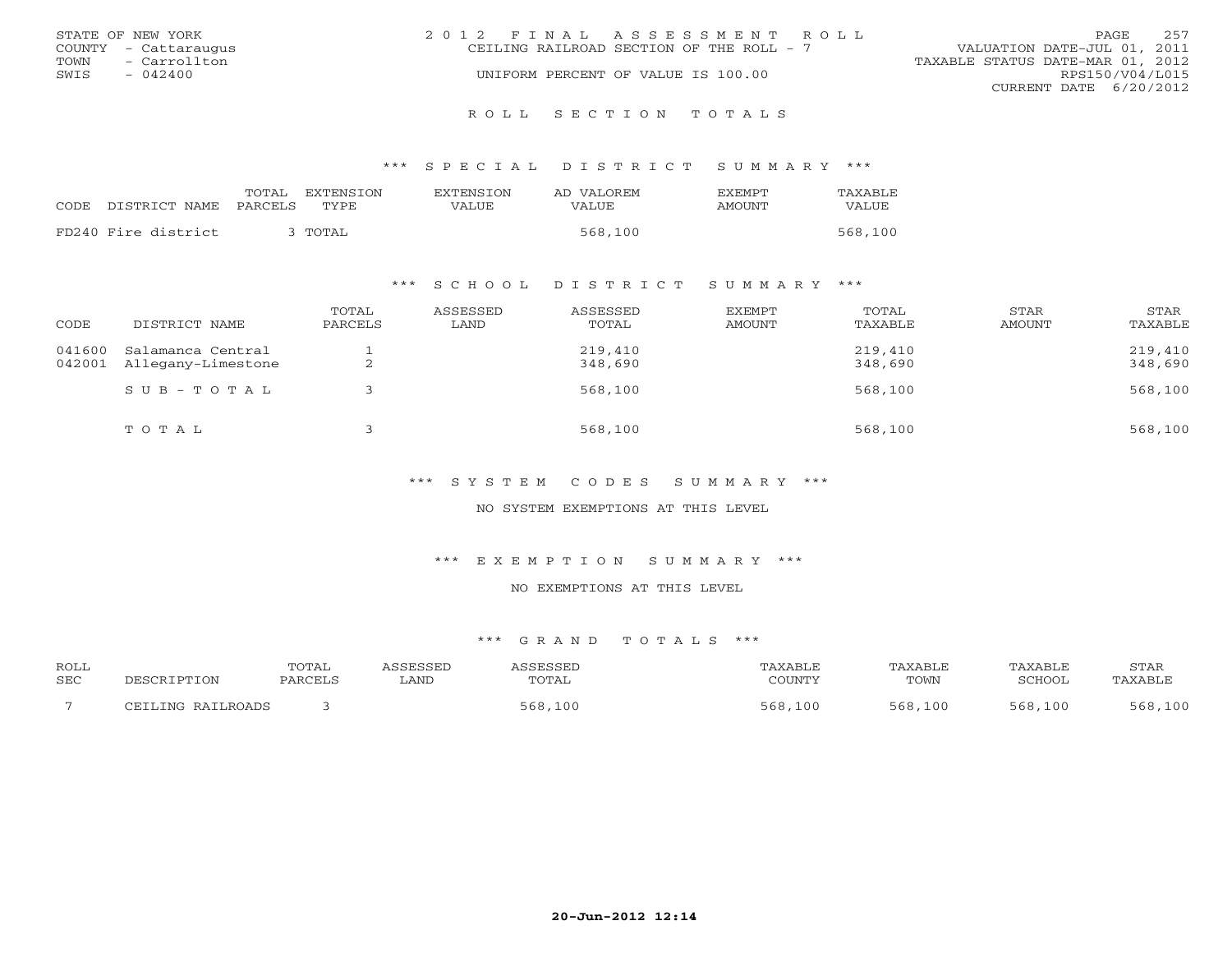# STATE OF NEW YORK 2 0 1 2 F I N A L A S S E S S M E N T R O L L PAGE 258 COUNTY - Cattaraugus WHOLLY EXEMPT SECTION OF THE ROLL - 8 VALUATION DATE-JUL 01, 2011 TOWN - Carrollton TAX MAP NUMBER SEQUENCE TAXABLE STATUS DATE-MAR 01, 2012 SWIS - 042400 UNIFORM PERCENT OF VALUE IS 100.00UNIFORM PERCENT OF VALUE IS 100.00

| TAX MAP PARCEL NUMBER<br>CURRENT OWNERS NAME<br>CURRENT OWNERS ADDRESS | PROPERTY LOCATION & CLASS ASSESSMENT EXEMPTION CODE---------------COUNTY-------TOWN------SCHOOL<br>SCHOOL DISTRICT<br>PARCEL SIZE/GRID COORD | LAND<br>TOTAL  | TAX DESCRIPTION<br>SPECIAL DISTRICTS | TAXABLE VALUE                                         | ACCOUNT NO.    |
|------------------------------------------------------------------------|----------------------------------------------------------------------------------------------------------------------------------------------|----------------|--------------------------------------|-------------------------------------------------------|----------------|
|                                                                        |                                                                                                                                              |                |                                      |                                                       |                |
|                                                                        | 2612 Carrollton Rd                                                                                                                           |                |                                      |                                                       | 0257           |
| $83.003 - 2 - .257$                                                    | 210 1 Family Res                                                                                                                             |                | INDIAN-RES 14300                     | 7,600<br>7,600                                        | 7,600          |
| Seneca Nation Of Indians                                               | Salamanca Centr 041600                                                                                                                       | $\overline{0}$ | COUNTY TAXABLE VALUE                 | $\Omega$                                              |                |
| Box 231                                                                | 00 02 06                                                                                                                                     | 7,600<br>7,600 | TOWN<br>TAXABLE VALUE                | $\Omega$                                              |                |
| Salamanca, NY 14779 FULL MARKET VALUE                                  |                                                                                                                                              |                | SCHOOL TAXABLE VALUE                 | $\Omega$                                              |                |
|                                                                        |                                                                                                                                              |                | FD240 Fire district                  | $0$ TO                                                |                |
|                                                                        |                                                                                                                                              |                | 7,600 EX                             |                                                       |                |
|                                                                        | 2455 Schoolhouse Rd                                                                                                                          |                |                                      | *********************** 91.000-2-.231 *************** |                |
| $91.000 - 2 - .231$                                                    | 270 Mfg housing                                                                                                                              |                | INDIAN-RES 14300                     | 13,500<br>13,500                                      | 0231<br>13,500 |
| Jimerson Dennis                                                        | Salamanca Centr 041600                                                                                                                       |                | 0 COUNTY TAXABLE VALUE               | $\circ$                                               |                |
| Gillorma Breazeale                                                     | 00 02 06                                                                                                                                     | 13,500         | TOWN<br>TAXABLE VALUE                | $\Omega$                                              |                |
| 2455 Schoolhouse Rd                                                    | Resv.                                                                                                                                        |                | SCHOOL TAXABLE VALUE                 | $\Omega$                                              |                |
| Kill Buck, NY 14748                                                    |                                                                                                                                              |                |                                      |                                                       |                |
|                                                                        |                                                                                                                                              |                |                                      |                                                       |                |
|                                                                        |                                                                                                                                              |                |                                      |                                                       |                |
|                                                                        |                                                                                                                                              |                |                                      |                                                       |                |
|                                                                        | Carrollton                                                                                                                                   |                |                                      |                                                       | 0029           |
| $92.001 - 2 - .29$                                                     | 210 1 Family Res                                                                                                                             |                | INDIAN-RES 14300                     | 33,400<br>33,400                                      | 33,400         |
| Seneca Nation Of Indians                                               | Salamanca Centr 041600                                                                                                                       |                | 0 COUNTY TAXABLE VALUE               | $\circ$                                               |                |
| Box 231                                                                | 00 02 06                                                                                                                                     | 33,400         | TAXABLE VALUE<br>TOWN                | $\Omega$                                              |                |
| Salamanca, NY 14779                                                    | Resv.                                                                                                                                        |                | SCHOOL TAXABLE VALUE                 | $\Omega$                                              |                |
|                                                                        | Confer                                                                                                                                       |                | FD240 Fire district                  | $0$ TO                                                |                |
|                                                                        | DEED BOOK 815 PG-00420                                                                                                                       |                | 33,400 EX                            |                                                       |                |
|                                                                        |                                                                                                                                              |                |                                      |                                                       |                |
|                                                                        | 5730 Nys Rte 417                                                                                                                             |                |                                      |                                                       | 0100           |
| $92.001 - 2 - .100$                                                    | 270 Mfg housing                                                                                                                              |                | INDIAN-RES 14300                     | 13,000<br>13,000                                      | 13,000         |
| Kettle Bonniie                                                         | Salamanca Centr 041600                                                                                                                       | $\Omega$       | COUNTY TAXABLE VALUE                 | $\circ$                                               |                |
| 5730 Nys Rte 417                                                       | 00 02 06                                                                                                                                     | 13,000         | TOWN<br>TAXABLE VALUE                | $\Omega$                                              |                |
| Killbuck, NY 14748                                                     | Resv.                                                                                                                                        |                | SCHOOL TAXABLE VALUE                 | $\Omega$                                              |                |
|                                                                        | ACRES<br>0.01                                                                                                                                |                | FD240 Fire district                  | $0$ TO                                                |                |
|                                                                        | DEED BOOK 8780 PG-6001                                                                                                                       |                | 13,000 EX                            |                                                       |                |
|                                                                        | FULL MARKET VALUE                                                                                                                            | 13,000         |                                      |                                                       |                |
|                                                                        |                                                                                                                                              |                |                                      |                                                       |                |
|                                                                        | Nys Rte 417                                                                                                                                  |                |                                      |                                                       | 0101           |
| $92.001 - 2 - 101$                                                     | 210 1 Family Res                                                                                                                             |                | INDIAN-RES 14300                     | 23,900<br>23,900                                      | 23,900         |
| Ground Awheyo Scarlett                                                 | Salamanca Centr 041600                                                                                                                       | $\Omega$       | COUNTY TAXABLE VALUE                 | $\circ$                                               |                |
| 153 Acdemy St                                                          | 00 02 06                                                                                                                                     | 23,900         | TOWN<br>TAXABLE VALUE                | $\Omega$                                              |                |
| Salamanca, NY 14779                                                    | Resv.                                                                                                                                        |                | SCHOOL TAXABLE VALUE                 | $\cap$                                                |                |
|                                                                        | ACRES<br>0.01                                                                                                                                |                | FD240 Fire district<br>23,900 EX     | $0$ TO                                                |                |
|                                                                        | DEED BOOK 16404 PG-7001<br>FULL MARKET VALUE                                                                                                 | 23,900         |                                      |                                                       |                |
|                                                                        |                                                                                                                                              |                |                                      |                                                       |                |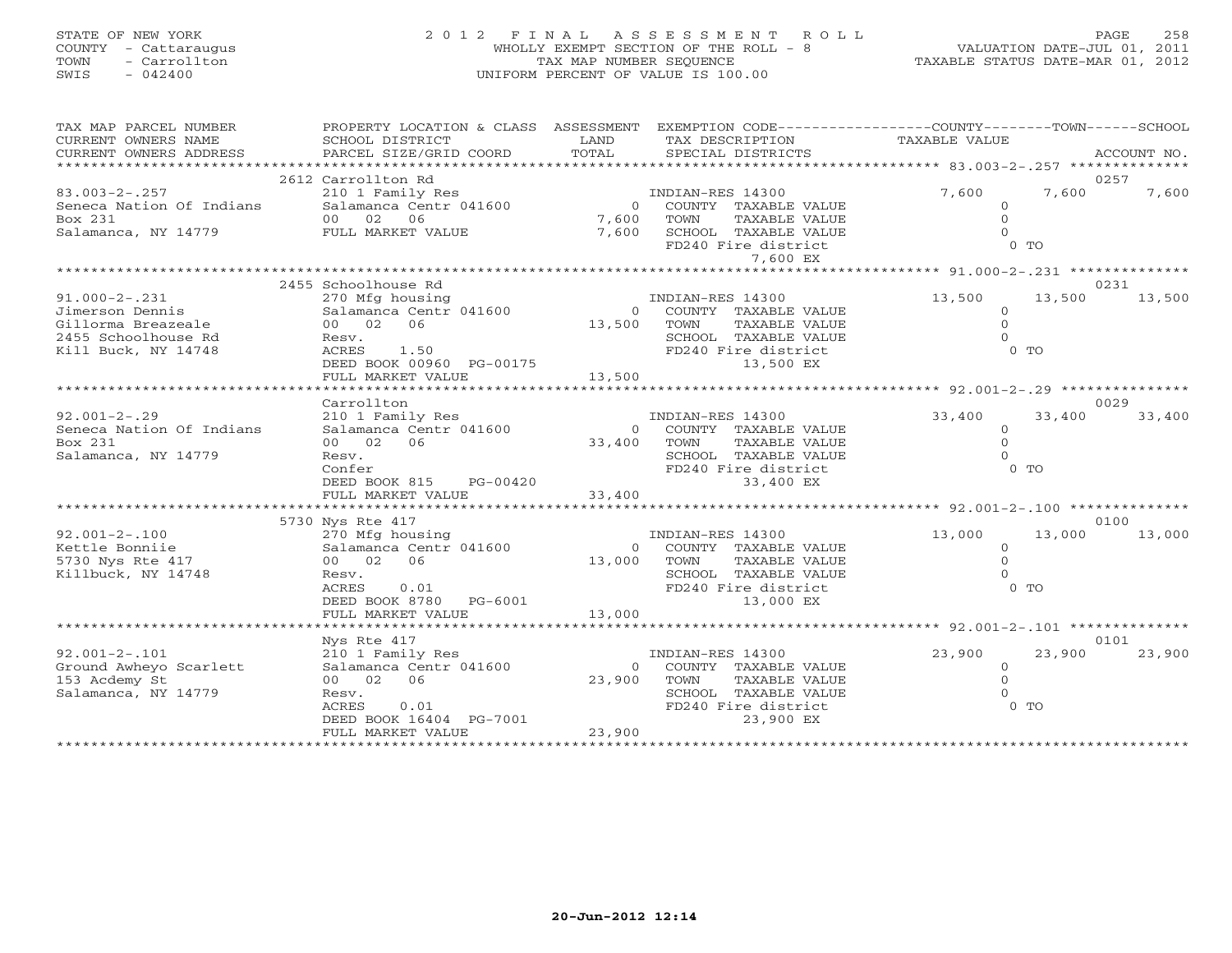# STATE OF NEW YORK 2 0 1 2 F I N A L A S S E S S M E N T R O L L PAGE 259 COUNTY - Cattaraugus WHOLLY EXEMPT SECTION OF THE ROLL - 8 VALUATION DATE-JUL 01, 2011 TOWN - Carrollton TAX MAP NUMBER SEQUENCE TAXABLE STATUS DATE-MAR 01, 2012 SWIS - 042400 UNIFORM PERCENT OF VALUE IS 100.00UNIFORM PERCENT OF VALUE IS 100.00

| TAX MAP PARCEL NUMBER<br>CURRENT OWNERS NAME<br>CURRENT OWNERS ADDRESS<br>**********************     | PROPERTY LOCATION & CLASS ASSESSMENT<br>SCHOOL DISTRICT<br>PARCEL SIZE/GRID COORD                                                                | LAND<br>TOTAL                 | EXEMPTION CODE-----------------COUNTY-------TOWN------SCHOOL<br>TAX DESCRIPTION<br>SPECIAL DISTRICTS                          | TAXABLE VALUE                               |         | ACCOUNT NO.     |
|------------------------------------------------------------------------------------------------------|--------------------------------------------------------------------------------------------------------------------------------------------------|-------------------------------|-------------------------------------------------------------------------------------------------------------------------------|---------------------------------------------|---------|-----------------|
| $92.001 - 2 - .370$<br>Phearsdorf Darren L<br>Star Rte<br>Killbuck, NY 14748                         | Ismuth Rd<br>210 1 Family Res<br>Salamanca Centr 041600<br>00 02<br>06<br>Resv.<br>DEED BOOK 908<br>PG-00387<br>FULL MARKET VALUE                | $\Omega$<br>30,000<br>30,000  | INDIAN-RES 14300<br>COUNTY TAXABLE VALUE<br>TOWN<br>TAXABLE VALUE<br>SCHOOL TAXABLE VALUE<br>FD240 Fire district<br>30,000 EX | 30,000<br>$\circ$<br>$\mathbf{0}$<br>$0$ To | 30,000  | 0370<br>30,000  |
|                                                                                                      | 2465 Schoolhouse Rd                                                                                                                              | ********                      |                                                                                                                               | ****** 92.001-2-.434 ***************        |         | 0434            |
| $92.001 - 2 - .434$<br>Jimerson Dennis<br>2465 Schoolhouse Rd<br>Kill Buck, NY 14748                 | 210 1 Family Res<br>Salamanca Centr 041600<br>00 02<br>06<br>Resv.<br>ACRES<br>0.01<br>DEED BOOK 354<br>PG-8001<br>FULL MARKET VALUE             | $\Omega$<br>26,000<br>26,000  | INDIAN-RES 14300<br>COUNTY TAXABLE VALUE<br>TOWN<br>TAXABLE VALUE<br>SCHOOL TAXABLE VALUE<br>FD240 Fire district<br>26,000 EX | 26,000<br>$\circ$<br>$\mathbf{0}$<br>$0$ TO | 26,000  | 26,000          |
|                                                                                                      |                                                                                                                                                  |                               |                                                                                                                               |                                             |         |                 |
| $92.001 - 2 - 1$<br>Seneca Nation Of Indians<br>Reservation<br>Carrollton, NY                        | Reservation<br>300 Vacant Land<br>Salamanca Centr 041600<br>ACRES 6465.00<br>EAST-1133801 NRTH-0762128<br>FULL MARKET VALUE                      | 646,500<br>646,500<br>646,500 | INDIAN-RES 14300<br>COUNTY TAXABLE VALUE<br>TOWN<br>TAXABLE VALUE<br>SCHOOL TAXABLE VALUE                                     | 646,500<br>$\Omega$                         | 646,500 | 1363<br>646,500 |
|                                                                                                      | 5007 Vandalia                                                                                                                                    |                               |                                                                                                                               | ******* 92.002-1-.7 ************            |         | 0007            |
| $92.002 - 1 - .7$<br>Jimerson Maxine<br>5001 West State Rd<br>Allegany, NY 14706                     | 210 1 Family Res<br>Allegany-Limest 042001<br>00 02 06<br>A. 1/8 Resv.<br><b>ACRES</b><br>0.01<br>DEED BOOK 1017<br>$PG-88$<br>FULL MARKET VALUE | $\Omega$<br>33,500<br>33,500  | INDIAN-RES 14300<br>COUNTY TAXABLE VALUE<br>TOWN<br>TAXABLE VALUE<br>SCHOOL TAXABLE VALUE<br>FD240 Fire district<br>33,500 EX | 33,500<br>$\circ$<br>$\circ$<br>$0$ TO      | 33,500  | 33,500          |
|                                                                                                      | 5019 Nys Rte 417                                                                                                                                 |                               |                                                                                                                               | ********* 92.002-1-.13 **********           |         | 0013            |
| $92.002 - 1 - .13$<br>Miller William G<br>Miller Katherine<br>5025 Nys Rte 417<br>Allegany, NY 14706 | 210 1 Family Res<br>Allegany-Limest 042001<br>00 02<br>06<br>Resv<br>ACRES<br>0.01<br>DEED BOOK 856<br>PG-00529<br>FULL MARKET VALUE             | $\circ$<br>34,000<br>34,000   | INDIAN-RES 14300<br>COUNTY TAXABLE VALUE<br>TOWN<br>TAXABLE VALUE<br>SCHOOL TAXABLE VALUE<br>FD240 Fire district<br>34,000 EX | 34,000<br>$\circ$<br>$\Omega$<br>$0$ TO     | 34,000  | 34,000          |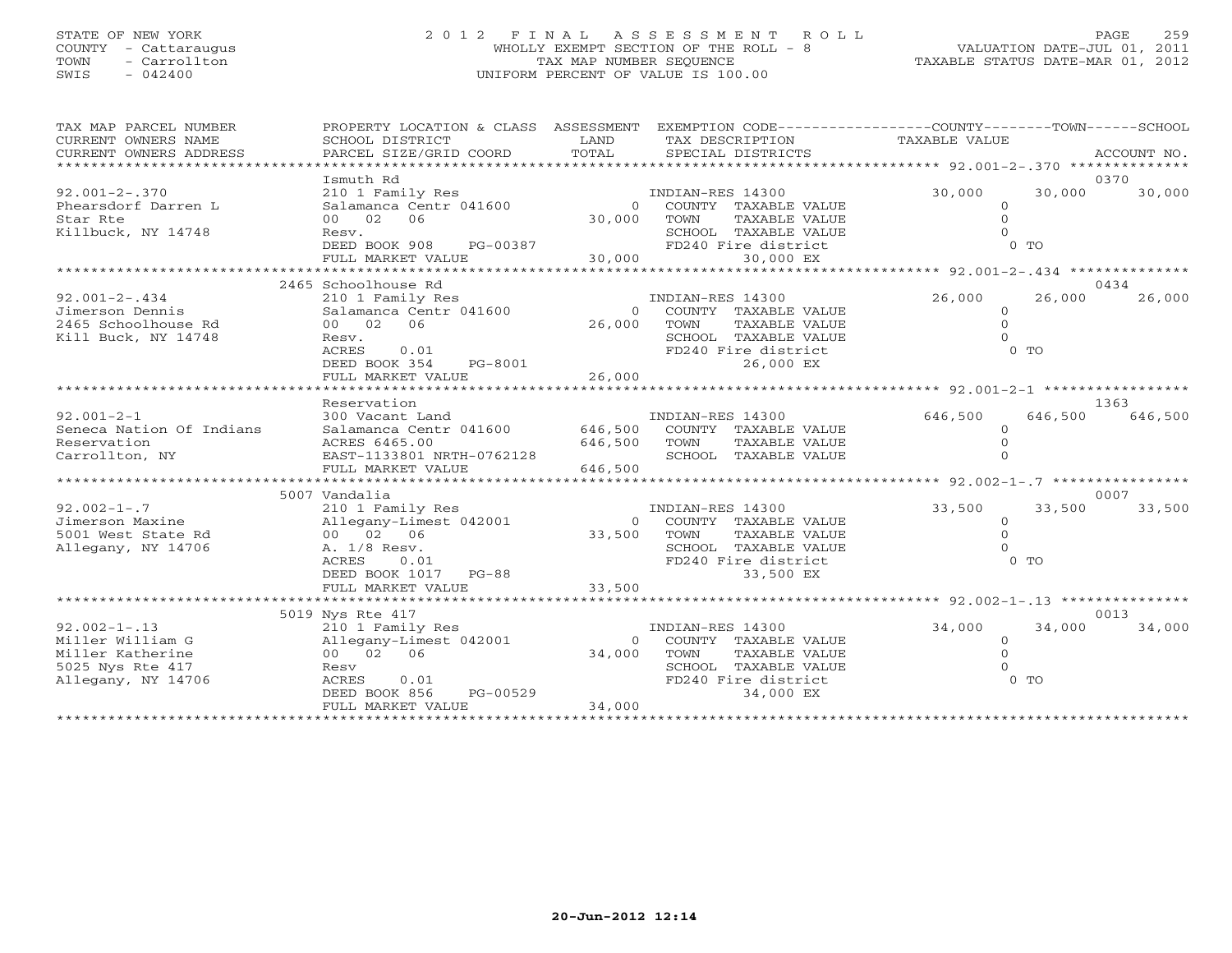# STATE OF NEW YORK 2 0 1 2 F I N A L A S S E S S M E N T R O L L PAGE 260 COUNTY - Cattaraugus WHOLLY EXEMPT SECTION OF THE ROLL - 8 VALUATION DATE-JUL 01, 2011 TOWN - Carrollton TAX MAP NUMBER SEQUENCE TAXABLE STATUS DATE-MAR 01, 2012 SWIS - 042400 UNIFORM PERCENT OF VALUE IS 100.00UNIFORM PERCENT OF VALUE IS 100.00

| TAX MAP PARCEL NUMBER<br>CURRENT OWNERS NAME<br>CURRENT OWNERS ADDRESS | PROPERTY LOCATION & CLASS ASSESSMENT EXEMPTION CODE---------------COUNTY-------TOWN------SCHOOL<br>SCHOOL DISTRICT<br>PARCEL SIZE/GRID COORD                                                                                          | LAND<br>TOTAL | TAX DESCRIPTION TAXABLE VALUE<br>SPECIAL DISTRICTS |                | ACCOUNT NO.      |
|------------------------------------------------------------------------|---------------------------------------------------------------------------------------------------------------------------------------------------------------------------------------------------------------------------------------|---------------|----------------------------------------------------|----------------|------------------|
|                                                                        |                                                                                                                                                                                                                                       |               |                                                    |                |                  |
|                                                                        | Vandalia                                                                                                                                                                                                                              |               |                                                    |                | 0123             |
| $92.002 - 1 - .123$                                                    | $\begin{array}{cccc} \texttt{312 \texttt{Vac w/imprv}} & \texttt{INDIAN-RES 14300} \\ \texttt{Allegany-Limest 042001} & 0 & \texttt{COUNTY TAXABLE VALUE} \\ 00 & 02 & 06 & 300 & \texttt{TOWN} & \texttt{TAXABLE VALUE} \end{array}$ |               |                                                    | 300            | 300<br>300       |
| Miller William                                                         |                                                                                                                                                                                                                                       |               |                                                    | $\Omega$       |                  |
| Miller Katherine                                                       |                                                                                                                                                                                                                                       |               |                                                    | $\Omega$       |                  |
| 5025 Nys Rte 417                                                       | Resv.                                                                                                                                                                                                                                 |               | SCHOOL TAXABLE VALUE                               |                |                  |
| Allegany, NY 14706                                                     | Resv. SCHC<br>DEED BOOK 00944 PG-00506 FD24<br>FULL MARKET VALUE 700506 700                                                                                                                                                           |               | FD240 Fire district                                | $0$ TO         |                  |
|                                                                        |                                                                                                                                                                                                                                       |               | 300 EX                                             |                |                  |
|                                                                        |                                                                                                                                                                                                                                       |               |                                                    |                |                  |
|                                                                        | 5017 Vandalia                                                                                                                                                                                                                         |               |                                                    |                | 0380             |
| $92.002 - 1 - .380$                                                    | 210 1 Family Res                           INDIAN-RES 14300<br>Allegany-Limest 042001                   0   COUNTY TAXABLE VALUE                                                                                                      |               |                                                    | 17,500         | 17,500 17,500    |
| M&M Enterprises                                                        |                                                                                                                                                                                                                                       |               |                                                    | $\Omega$       |                  |
| 2165 US Route 219                                                      | 00 02 06                                                                                                                                                                                                                              | $17,500$ TOWN | TAXABLE VALUE                                      | $\Omega$       |                  |
| Limestone, NY 14753                                                    | Resv. A. .391                                                                                                                                                                                                                         |               | SCHOOL TAXABLE VALUE                               |                |                  |
|                                                                        |                                                                                                                                                                                                                                       |               | FD240 Fire district                                | $0$ TO         |                  |
|                                                                        |                                                                                                                                                                                                                                       |               | 17,500 EX                                          |                |                  |
|                                                                        |                                                                                                                                                                                                                                       |               |                                                    |                |                  |
|                                                                        |                                                                                                                                                                                                                                       |               |                                                    |                |                  |
|                                                                        | 5006 Vandalia                                                                                                                                                                                                                         |               |                                                    |                | 0459             |
| $92.002 - 1 - .459$                                                    |                                                                                                                                                                                                                                       |               | INDIAN-RES 14300                                   | 20,500         | 20,500<br>20,500 |
| Jimerson Maxine                                                        | 441 Fuel Store&D<br>Allegany-Limest 042001<br>00 02 06                                                                                                                                                                                |               | 0 COUNTY TAXABLE VALUE                             | $\circ$        |                  |
| 5001 West State Rd                                                     |                                                                                                                                                                                                                                       | 20,500 TOWN   | TAXABLE VALUE                                      | $\Omega$       |                  |
| Allegany, NY 14706                                                     | Resv.                                                                                                                                                                                                                                 |               | SCHOOL TAXABLE VALUE                               |                |                  |
|                                                                        | 0.01<br>ACRES                                                                                                                                                                                                                         |               | FD240 Fire district                                | $0$ TO         |                  |
|                                                                        | DEED BOOK 1017 PG-86                                                                                                                                                                                                                  |               | 20,500 EX                                          |                |                  |
|                                                                        | FULL MARKET VALUE                                                                                                                                                                                                                     | 20,500        |                                                    |                |                  |
|                                                                        |                                                                                                                                                                                                                                       |               |                                                    |                |                  |
|                                                                        | Vandalia                                                                                                                                                                                                                              |               |                                                    |                | 0525             |
| $92.002 - 1 - .525$                                                    | 112 Dairy farm                                                                                                                                                                                                                        |               | INDIAN-RES 14300                                   | 102,500        | 102,500 102,500  |
| Crouse Earl E                                                          | Allegany-Limest 042001                                                                                                                                                                                                                |               | 0 COUNTY TAXABLE VALUE                             | $\Omega$       |                  |
| 67 Front Ave                                                           | 00 02 06                                                                                                                                                                                                                              |               | 102,500 TOWN TAXABLE VALUE                         |                |                  |
| Salamanca, NY 14779                                                    |                                                                                                                                                                                                                                       |               | SCHOOL TAXABLE VALUE                               |                |                  |
|                                                                        |                                                                                                                                                                                                                                       |               |                                                    |                |                  |
|                                                                        |                                                                                                                                                                                                                                       |               |                                                    |                |                  |
|                                                                        |                                                                                                                                                                                                                                       |               |                                                    |                |                  |
|                                                                        | Vandalia                                                                                                                                                                                                                              |               |                                                    |                | 0533             |
| $92.002 - 1 - .533$                                                    | 441 Fuel Store&D                                                                                                                                                                                                                      |               | INDIAN-RES 14300                                   | 24,500         | 24,500<br>24,500 |
| 1 Maxine                                                               | Allegany-Limest 042001                                                                                                                                                                                                                |               | 0 COUNTY TAXABLE VALUE                             | $\overline{0}$ |                  |
| 5001 West State Rd                                                     | 00 02 06                                                                                                                                                                                                                              | 24,500        | TOWN<br>TAXABLE VALUE                              | $\Omega$       |                  |
| Allegany, NY 14706                                                     | Resv.                                                                                                                                                                                                                                 |               | SCHOOL TAXABLE VALUE                               |                |                  |
|                                                                        | ACRES 0.01<br>DEED BOOK 1017 PG-88                                                                                                                                                                                                    |               | FD240 Fire district                                | $0$ TO         |                  |
|                                                                        |                                                                                                                                                                                                                                       |               | 24,500 EX                                          |                |                  |
|                                                                        | FULL MARKET VALUE                                                                                                                                                                                                                     | 24,500        |                                                    |                |                  |
|                                                                        |                                                                                                                                                                                                                                       |               |                                                    |                |                  |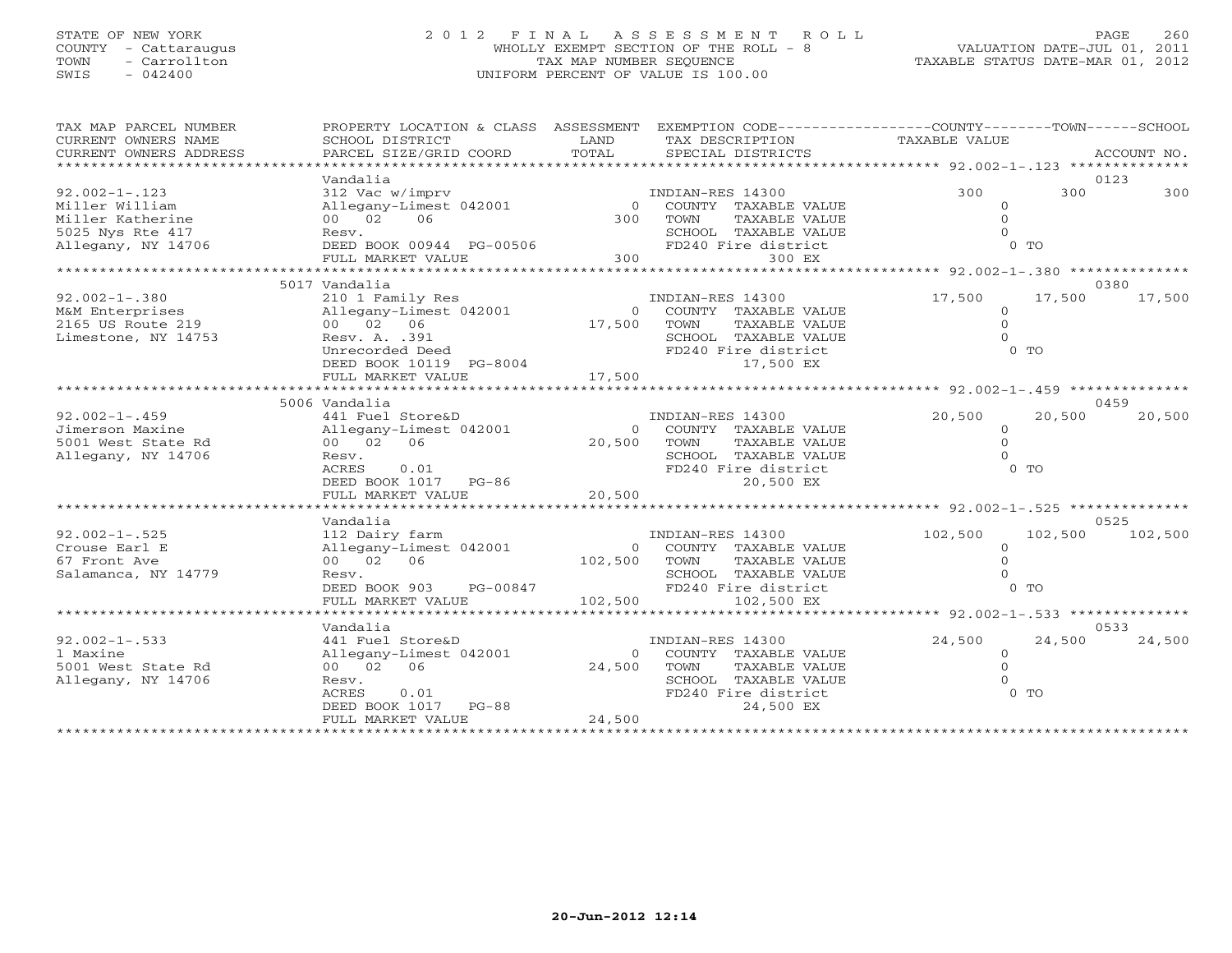# STATE OF NEW YORK 2 0 1 2 F I N A L A S S E S S M E N T R O L L PAGE 261 COUNTY - Cattaraugus WHOLLY EXEMPT SECTION OF THE ROLL - 8 VALUATION DATE-JUL 01, 2011 TOWN - Carrollton TAX MAP NUMBER SEQUENCE TAXABLE STATUS DATE-MAR 01, 2012 SWIS - 042400 UNIFORM PERCENT OF VALUE IS 100.00UNIFORM PERCENT OF VALUE IS 100.00

| TAX MAP PARCEL NUMBER<br>CURRENT OWNERS NAME<br>CURRENT OWNERS ADDRESS                                   | PROPERTY LOCATION & CLASS ASSESSMENT<br>SCHOOL DISTRICT<br>PARCEL SIZE/GRID COORD                                                                                                                  | LAND<br>TOTAL                                      | TAX DESCRIPTION<br>SPECIAL DISTRICTS                                                                                         | EXEMPTION CODE-----------------COUNTY-------TOWN------SCHOOL<br><b>TAXABLE VALUE</b> | ACCOUNT NO.     |
|----------------------------------------------------------------------------------------------------------|----------------------------------------------------------------------------------------------------------------------------------------------------------------------------------------------------|----------------------------------------------------|------------------------------------------------------------------------------------------------------------------------------|--------------------------------------------------------------------------------------|-----------------|
|                                                                                                          |                                                                                                                                                                                                    |                                                    |                                                                                                                              |                                                                                      |                 |
| $92.004 - 1 - 5$<br>St. John Baptist Church<br>S Nine Mile Rd<br>Allegany, NY 14706                      | S Nine Mile Rd<br>620 Religious<br>Allegany-Limest 042001<br>16  01  06<br>$L/p$ 875-937<br>FRNT 143.38 DPTH 206.96<br>EAST-1145143 NRTH-0758801<br>DEED BOOK 174<br>PG-00116<br>FULL MARKET VALUE | 6,800<br>40,000<br>40,000                          | RELIGIOUS 25110<br>COUNTY TAXABLE VALUE<br>TOWN<br>TAXABLE VALUE<br>SCHOOL TAXABLE VALUE<br>FD240 Fire district<br>40,000 EX | 40,000<br>40,000<br>$\mathbf 0$<br>$\mathbf{0}$<br>$\Omega$<br>$0$ TO                | 5007<br>40,000  |
|                                                                                                          |                                                                                                                                                                                                    |                                                    |                                                                                                                              |                                                                                      |                 |
| $92.004 - 1 - 29$<br>Penn Central Prop Tax Dpt<br>Attn: Nys Dot<br>1 E Fourth St<br>Cincinnati, OH 45202 | S Nine Mile Rd<br>314 Rural vac<10<br>Allegany-Limest 042001<br>16  01  06<br>Non Trans<br>Ff 150.00<br>7.50<br>ACRES<br>EAST-1143048 NRTH-0759680<br>DEED BOOK 92<br>$PG-158$                     | 8,600<br>8,600                                     | NYS OWNED 12100<br>COUNTY TAXABLE VALUE<br>TOWN<br>TAXABLE VALUE<br>SCHOOL TAXABLE VALUE<br>FD240 Fire district<br>8,600 EX  | 8,600<br>8,600<br>$\circ$<br>$\Omega$<br>$\Omega$<br>$0$ TO                          | 0883<br>8,600   |
|                                                                                                          | FULL MARKET VALUE                                                                                                                                                                                  | 8,600                                              |                                                                                                                              |                                                                                      |                 |
| $92.004 - 2 - 16.1$<br>St John Baptist Church<br>S Nine Mile Rd<br>Allegany, NY 14706                    | Chipmonk Rd<br>620 Religious<br>Allegany-Limest 042001<br>07 01 05<br>Ff 255.00<br>EAST-1148593 NRTH-0752197<br>DEED BOOK 824<br>PG-00161<br>FULL MARKET VALUE                                     | 16,000<br>59,000<br>59,000                         | COUNTY TAXABLE VALUE<br>TOWN<br>TAXABLE VALUE<br>SCHOOL TAXABLE VALUE                                                        | $\Omega$<br>$\Omega$<br>$\Omega$                                                     | 0948            |
|                                                                                                          |                                                                                                                                                                                                    | * * * * * * * * * * * * *                          |                                                                                                                              |                                                                                      |                 |
| $100.004 - 1 - 21$<br>Pentacostal Tabernacle<br>6367 Limestone Run Rd<br>Limestone, NY 14753             | 6365 Limestone Run Rd<br>620 Religious<br>Allegany-Limest 042001<br>48  01  06<br>FRNT 241.50 DPTH 225.00<br>EAST-1128286 NRTH-0736692<br>DEED BOOK 00926 PG-00666<br>FULL MARKET VALUE            | 10,300<br>73,000<br>73,000                         | RELIGIOUS 25110<br>COUNTY TAXABLE VALUE<br>TOWN<br>TAXABLE VALUE<br>SCHOOL TAXABLE VALUE<br>FD240 Fire district<br>73,000 EX | 73,000<br>73,000<br>$\Omega$<br>$\Omega$<br>$\Omega$<br>$0$ TO                       | 0208<br>73,000  |
|                                                                                                          |                                                                                                                                                                                                    |                                                    |                                                                                                                              | ********** $101.001 - 1 - 25.2$                                                      |                 |
| $101.001 - 1 - 25.2$                                                                                     | Us Rte 219<br>651 Highway gar                                                                                                                                                                      |                                                    | TOWN-PROP 13500                                                                                                              | 183,000<br>183,000                                                                   | 5001<br>183,000 |
| Town Barn Town of Carrollton<br>Box 146<br>Limestone, NY 14753                                           | Allegany-Limest 042001<br>06<br>27 01<br>3.20<br>ACRES<br>EAST-1134723 NRTH-0744810<br>DEED BOOK 633<br>PG-00309<br>FULL MARKET VALUE<br>***************************                               | 12,200<br>183,000<br>183,000<br>****************** | COUNTY TAXABLE VALUE<br>TOWN<br>TAXABLE VALUE<br>SCHOOL TAXABLE VALUE<br>FD240 Fire district<br>183,000 EX                   | $\mathbf 0$<br>$\Omega$<br>$\Omega$<br>$0$ TO                                        |                 |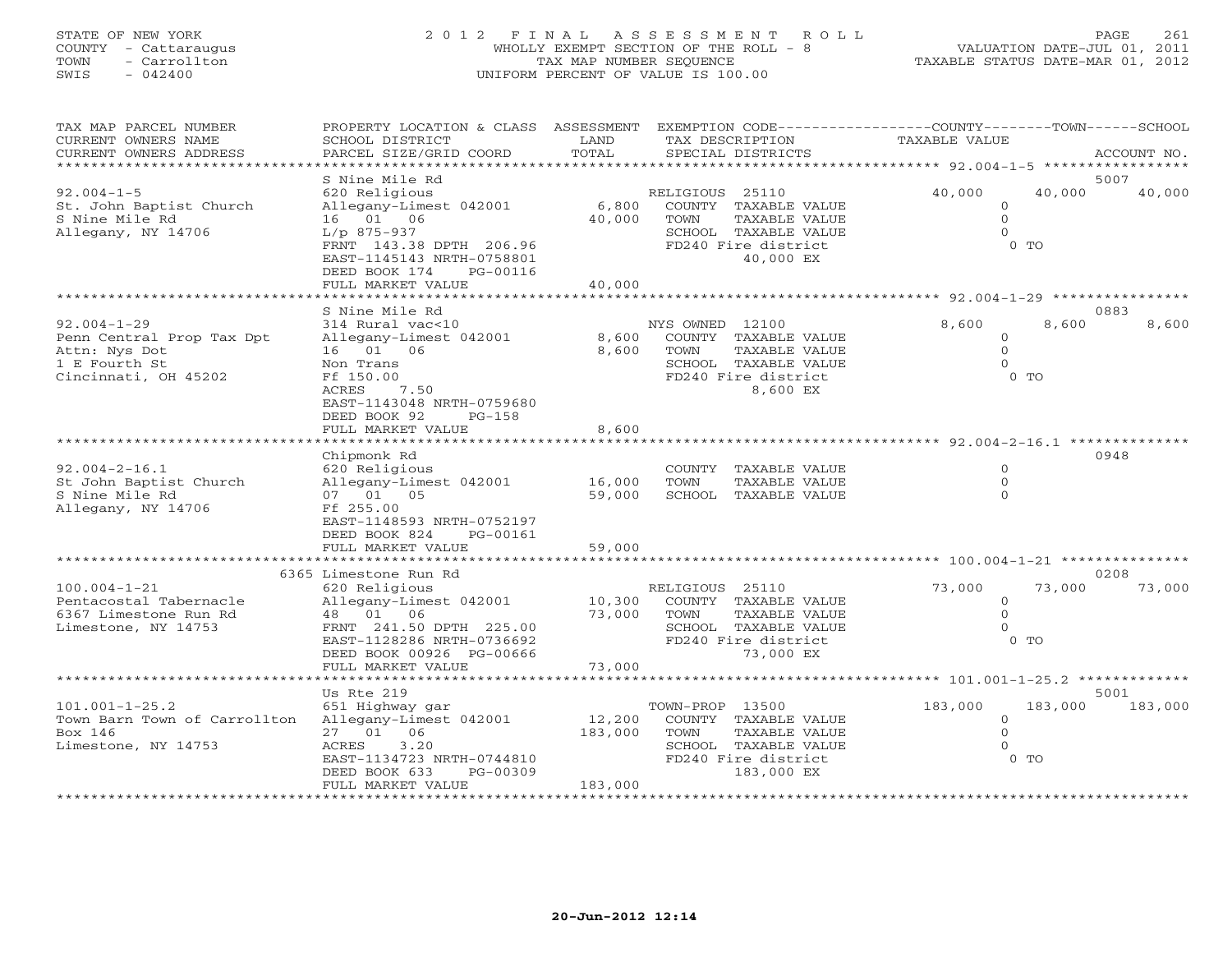# STATE OF NEW YORK 2 0 1 2 F I N A L A S S E S S M E N T R O L L PAGE 262 COUNTY - Cattaraugus WHOLLY EXEMPT SECTION OF THE ROLL - 8 VALUATION DATE-JUL 01, 2011 TOWN - Carrollton TAX MAP NUMBER SEQUENCE TAXABLE STATUS DATE-MAR 01, 2012 SWIS - 042400 UNIFORM PERCENT OF VALUE IS 100.00UNIFORM PERCENT OF VALUE IS 100.00

| TAX MAP PARCEL NUMBER<br>CURRENT OWNERS NAME<br>CURRENT OWNERS ADDRESS                                                 | PROPERTY LOCATION & CLASS ASSESSMENT<br>SCHOOL DISTRICT<br>PARCEL SIZE/GRID COORD                                                                                                                                                                           | LAND<br>TOTAL              | TAX DESCRIPTION<br>SPECIAL DISTRICTS                                                                                                                  | EXEMPTION CODE-----------------COUNTY-------TOWN------SCHOOL<br>TAXABLE VALUE<br>ACCOUNT NO.                                              |
|------------------------------------------------------------------------------------------------------------------------|-------------------------------------------------------------------------------------------------------------------------------------------------------------------------------------------------------------------------------------------------------------|----------------------------|-------------------------------------------------------------------------------------------------------------------------------------------------------|-------------------------------------------------------------------------------------------------------------------------------------------|
| $101.001 - 1 - 26.2$<br>Limestone Memorial Post<br>1560 American Legion<br>Box 178<br>Limestone, NY 14753              | Us Rte 219<br>632 Benevolent<br>Allegany-Limest 042001<br>27 01 06<br>ACRES<br>1.53<br>EAST-1134768 NRTH-0744354<br>DEED BOOK 730<br>PG-00943<br>FULL MARKET VALUE                                                                                          | 10,500<br>26,000<br>26,000 | VET-ORGAN 26100<br>COUNTY TAXABLE VALUE<br>TOWN<br>TAXABLE VALUE<br>SCHOOL TAXABLE VALUE<br>FD240 Fire district<br>26,000 EX                          | 5015<br>26,000<br>26,000<br>26,000<br>$\mathbf{0}$<br>$\circ$<br>$\Omega$<br>$0$ TO                                                       |
| $101.001 - 1 - 39.11$<br>Southern Tier Rail Auth<br>Attn: C/O WNYP Railroad LLC<br>PO Box 190-B<br>Lakeville, NY 14480 | Us Rte $219$ (Off)<br>843 Non-ceil. rr<br>Salamanca Centr 041600<br>Town Of Carrollton<br>0.4300 Salamanca<br>Ceiling Railroad<br>ACRES 14.19<br>EAST-1133910 NRTH-0747285<br>DEED BOOK 1000<br>$PG-959$<br>FULL MARKET VALUE<br>************************** | 800,828<br>800,828         | *********************<br>Local Auth 14000<br>COUNTY TAXABLE VALUE<br>$\Omega$<br>TAXABLE VALUE<br>TOWN<br>SCHOOL TAXABLE VALUE<br>FD240 Fire district | *************** 101.001-1-39./1 ************<br>1016<br>800,828<br>800,828<br>800,828<br>$\mathbf{0}$<br>$\mathbf{0}$<br>$\cap$<br>$0$ TO |
| $101.001 - 1 - 39.72$<br>Southern Tier Rail Auth<br>Attn: C/O WNYP Railroad LLC<br>PO Box 190-B<br>Lakeville, NY 14480 | Nys Rte 417 (Off)<br>843 Non-ceil. rr<br>Allegany-Limest 042001<br>Town Of Carrollton<br>0.5700 Allegany/limestone<br>Ceiling Railroad<br>ACRES<br>7.92<br>EAST-1133910 NRTH-0747285<br>DEED BOOK 1000<br>PG-959<br>FULL MARKET VALUE                       | 1061,563 TOWN<br>1061,563  | Local Auth 14000<br>0 COUNTY TAXABLE VALUE<br>TAXABLE VALUE<br>SCHOOL TAXABLE VALUE<br>FD240 Fire district                                            | 1017<br>1061,563<br>1061,563<br>1061,563<br>$\circ$<br>$\mathbf{O}$<br>$\Omega$<br>$0$ TO                                                 |
| $101.003 - 1 - 18.2$<br>Association, Inc Limestone Cem Allegany-Limest 042001<br>Limestone, NY 14753                   | N Main St<br>695 Cemetery<br>26 01 06<br>Protestant<br>4.13<br>ACRES<br>EAST-1134487 NRTH-0742033<br>DEED BOOK 673<br>PG-00288<br>FULL MARKET VALUE                                                                                                         | 41,300<br>41,300<br>41,300 | RELIGIOUS 25110<br>COUNTY TAXABLE VALUE<br>TOWN<br>TAXABLE VALUE<br>SCHOOL TAXABLE VALUE<br>FD240 Fire district<br>41,300 EX                          | 5013<br>41,300<br>41,300<br>41,300<br>$\circ$<br>$\Omega$<br>$\Omega$<br>$0$ TO                                                           |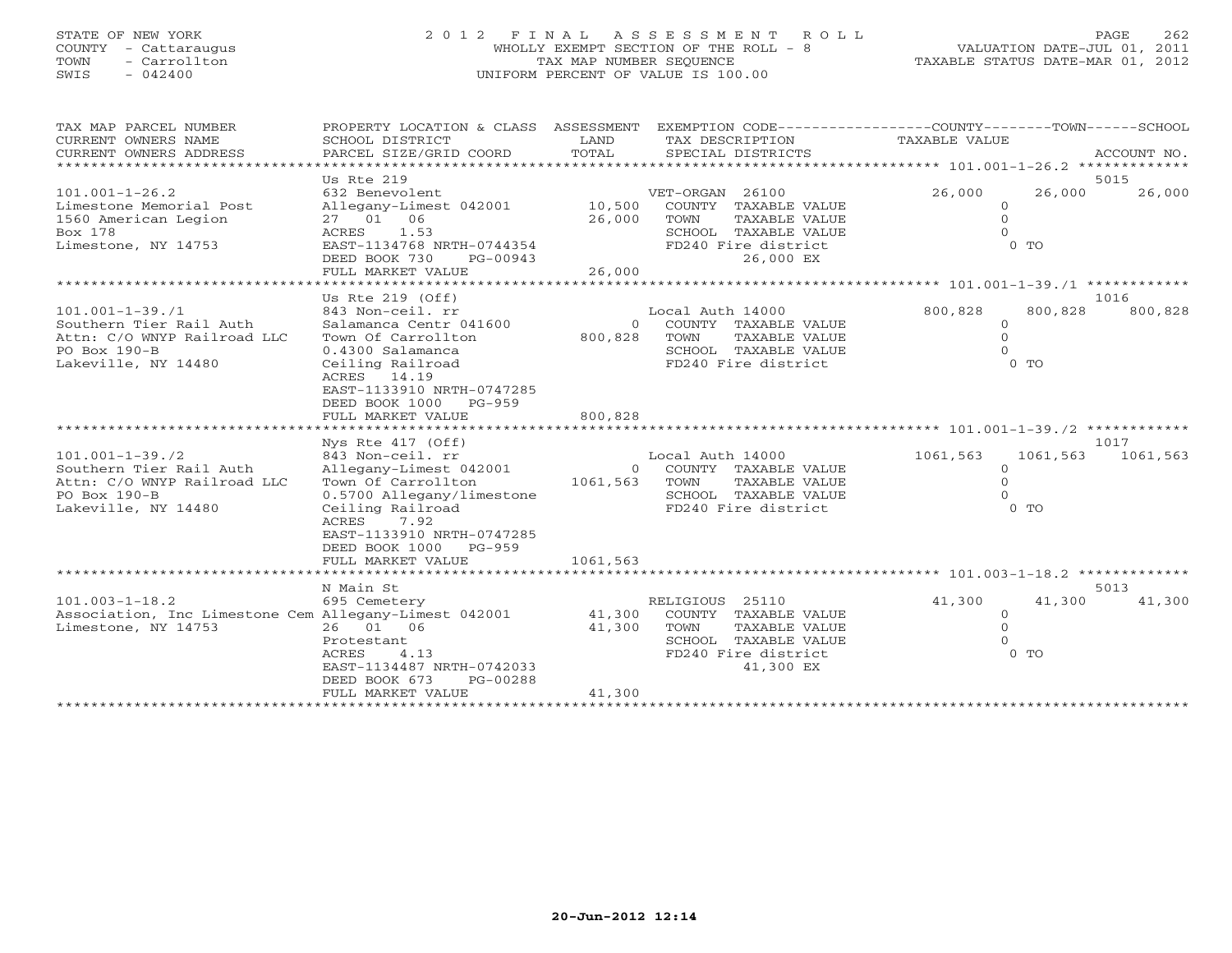# STATE OF NEW YORK 2 0 1 2 F I N A L A S S E S S M E N T R O L L PAGE 263 COUNTY - Cattaraugus WHOLLY EXEMPT SECTION OF THE ROLL - 8 VALUATION DATE-JUL 01, 2011 TOWN - Carrollton TAX MAP NUMBER SEQUENCE TAXABLE STATUS DATE-MAR 01, 2012 SWIS - 042400 UNIFORM PERCENT OF VALUE IS 100.00UNIFORM PERCENT OF VALUE IS 100.00

| TAX MAP PARCEL NUMBER                                                          | PROPERTY LOCATION & CLASS ASSESSMENT |                |                            |                                       | EXEMPTION CODE-----------------COUNTY-------TOWN------SCHOOL |               |                     |             |
|--------------------------------------------------------------------------------|--------------------------------------|----------------|----------------------------|---------------------------------------|--------------------------------------------------------------|---------------|---------------------|-------------|
| CURRENT OWNERS NAME                                                            | SCHOOL DISTRICT                      | LAND           |                            | TAX DESCRIPTION                       |                                                              | TAXABLE VALUE |                     |             |
| CURRENT OWNERS ADDRESS                                                         | PARCEL SIZE/GRID COORD               | TOTAL          |                            | SPECIAL DISTRICTS                     |                                                              |               |                     | ACCOUNT NO. |
|                                                                                |                                      |                |                            |                                       |                                                              |               |                     |             |
|                                                                                | 809 N Main St                        |                |                            |                                       |                                                              |               |                     | 1088        |
| $101.003 - 1 - 18.6$                                                           | 330 Vacant comm                      |                | TOWN-PROP 13500            |                                       |                                                              | 300           | 300                 | 300         |
| Town of Carrollton Sewer Dist Allegany-Limest 042001                           |                                      | 300            |                            | COUNTY TAXABLE VALUE                  |                                                              |               | $\Omega$            |             |
| 809 Box 146                                                                    | 26 01 06                             | 300            | TOWN                       | TAXABLE VALUE                         |                                                              |               | $\Omega$            |             |
| Limestone, NY 14753                                                            | FRNT 35.00 DPTH 35.00                |                |                            | SCHOOL TAXABLE VALUE                  |                                                              |               | $\Omega$            |             |
|                                                                                | EAST-1135121 NRTH-0741823            |                |                            | FD240 Fire district                   |                                                              |               | $0$ TO              |             |
|                                                                                | DEED BOOK 834<br>PG-00943            |                |                            | 300 EX                                |                                                              |               |                     |             |
|                                                                                | FULL MARKET VALUE                    | 300            |                            |                                       |                                                              |               |                     |             |
|                                                                                | 805 Loney Hollow Rd                  |                |                            |                                       |                                                              |               |                     | 1075        |
| $101.004 - 1 - 16.2$                                                           | 320 Rural vacant                     |                | TOWN-PROP 13500            |                                       |                                                              | 400           | 400                 | 400         |
| Town of Carrollton Sewer Dist Allegany-Limest 042001                           |                                      | 400            |                            | COUNTY TAXABLE VALUE                  |                                                              |               | $\circ$             |             |
| Box 146                                                                        | 20 01 06                             | 400            | TOWN                       | TAXABLE VALUE                         |                                                              |               | $\Omega$            |             |
| Limestone, NY 14753                                                            | FRNT 40.00 DPTH 40.00                |                |                            | SCHOOL TAXABLE VALUE                  |                                                              |               | $\Omega$            |             |
|                                                                                | EAST-1140668 NRTH-0742078            |                |                            | FD240 Fire district                   |                                                              |               | $0$ TO              |             |
|                                                                                | PG-00552<br>DEED BOOK 830            |                |                            | 400 EX                                |                                                              |               |                     |             |
|                                                                                | FULL MARKET VALUE                    | 400            |                            |                                       |                                                              |               |                     |             |
|                                                                                |                                      |                |                            |                                       |                                                              |               |                     |             |
|                                                                                | 676 1/2 Main St                      |                |                            |                                       |                                                              |               |                     | 1333        |
| $101.004 - 2 - 28.2$                                                           | 314 Rural vac<10                     |                | SCH-DIST                   | 13800                                 |                                                              | 3,800         | 3,800               | 3,800       |
| Limestone School Dist                                                          | Allegany-Limest 042001               | 3,800          |                            | COUNTY TAXABLE VALUE                  |                                                              |               | $\Omega$            |             |
| 640 Main St                                                                    | 2.54<br>ACRES                        | 3,800          | TOWN                       | TAXABLE VALUE                         |                                                              |               | $\circ$             |             |
| Limestone, NY 14753 EAST-1137846 NRTH-0739092                                  |                                      |                |                            | SCHOOL TAXABLE VALUE                  |                                                              |               | $\Omega$            |             |
|                                                                                | FULL MARKET VALUE                    | 3,800          |                            |                                       |                                                              |               |                     |             |
|                                                                                |                                      |                |                            |                                       |                                                              |               |                     |             |
|                                                                                | 590 Parkside Dr                      |                |                            |                                       |                                                              |               |                     | 5017        |
| $101.070 - 1 - 7.2$                                                            | 662 Police/fire                      |                | FIRE-DEPT 26400            |                                       | 77,000                                                       | 77,000        | 77,000              | 77,000      |
| Board of Fire Commissioners To Allegany-Limest 042001                          |                                      |                | 8,300 COUNTY TAXABLE VALUE |                                       |                                                              |               | $\circ$             |             |
| PO Box 353<br>$\begin{array}{cccc} 41 & 01 & 06 \\ 14753 & 148.00 \end{array}$ |                                      | 77,000         | TOWN                       | TAXABLE VALUE                         |                                                              |               | $\Omega$            |             |
| Limestone, NY 14753                                                            | FRNT 148.00 DPTH 265.00              |                |                            | SCHOOL TAXABLE VALUE                  |                                                              |               | $\cap$              |             |
|                                                                                | EAST-1132619 NRTH-0738271            |                |                            | FD240 Fire district                   |                                                              |               | $0$ TO              |             |
|                                                                                | DEED BOOK 00944 PG-00264             |                |                            | 77,000 EX                             |                                                              |               |                     |             |
|                                                                                | FULL MARKET VALUE                    | 77,000         |                            |                                       |                                                              |               |                     |             |
|                                                                                |                                      |                |                            |                                       |                                                              |               |                     |             |
|                                                                                | 663 Us Rte 219 S                     |                |                            |                                       |                                                              |               |                     | 1172        |
| $101.071 - 1 - 1$                                                              | 321 Abandoned ag                     |                | VG-INSIDE 13650            |                                       | 3,700                                                        | 3,700         | 3,700               | 3,700       |
| Village Of Limestone<br>Box 88                                                 | Allegany-Limest 042001<br>25 01 06   | 3,700<br>3,700 | TOWN                       | COUNTY TAXABLE VALUE<br>TAXABLE VALUE |                                                              |               | $\circ$<br>$\Omega$ |             |
| Limestone, NY 14753                                                            | ACRES 18.55                          |                |                            | SCHOOL TAXABLE VALUE                  |                                                              |               |                     |             |
|                                                                                | EAST-1134525 NRTH-0739344            |                |                            | FD240 Fire district                   |                                                              |               | $0$ TO              |             |
|                                                                                | DEED BOOK 00960 PG-00136             |                |                            | 3,700 EX                              |                                                              |               |                     |             |
|                                                                                | FULL MARKET VALUE                    | 3,700          |                            |                                       |                                                              |               |                     |             |
|                                                                                |                                      |                |                            |                                       |                                                              |               |                     |             |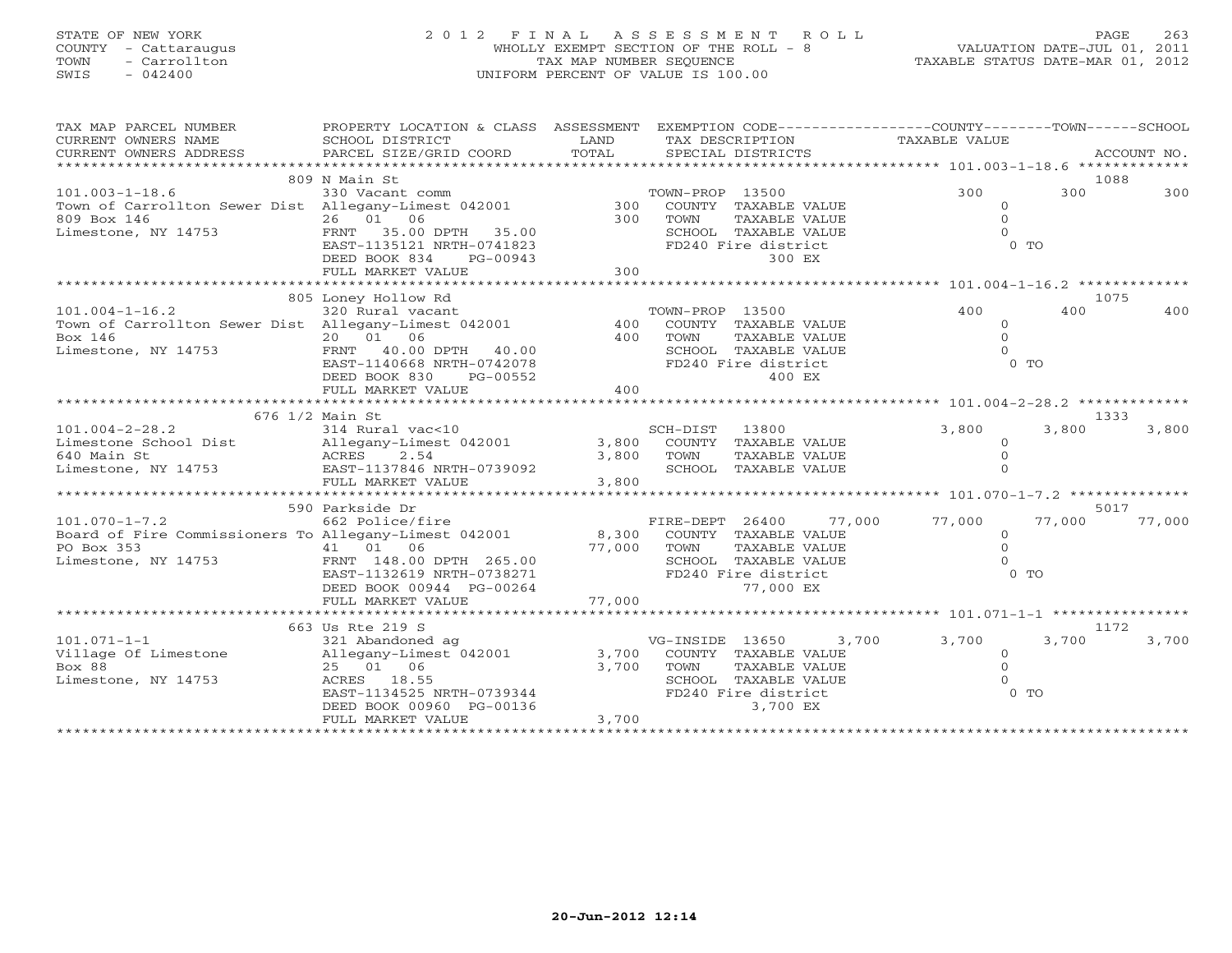| STATE OF NEW YORK<br>COUNTY - Cattaraugus<br>- Carrollton<br>TOWN<br>$-042400$<br>SWIS                                                                                                                                                                                                                                                                                                                                                                                | $\begin{array}{c} 2 & 0 \\ 2 & 0 \end{array}$ |                              | 2012 FINAL ASSESSMENT ROLL<br>WHOLLY EXEMPT SECTION OF THE ROLL - 8<br>TAXABLE STATUS DATE-JUL 01, 2011<br>TAXABLE STATUS DATE-MAR 01, 2012<br>UNIFORM PERCENT OF VALUE IS 100.00 |          |                 |
|-----------------------------------------------------------------------------------------------------------------------------------------------------------------------------------------------------------------------------------------------------------------------------------------------------------------------------------------------------------------------------------------------------------------------------------------------------------------------|-----------------------------------------------|------------------------------|-----------------------------------------------------------------------------------------------------------------------------------------------------------------------------------|----------|-----------------|
| TAX MAP PARCEL NUMBER                                                                                                                                                                                                                                                                                                                                                                                                                                                 |                                               |                              | PROPERTY LOCATION & CLASS ASSESSMENT EXEMPTION CODE---------------COUNTY-------TOWN-----SCHOOL                                                                                    |          |                 |
| $\begin{tabular}{lllllll} \multicolumn{2}{c}{\textbf{CURRENT}} & \multicolumn{2}{c}{\textbf{WMERS}} & \multicolumn{2}{c}{\textbf{NAME}} & \multicolumn{2}{c}{\textbf{SCHOOL}} & \multicolumn{2}{c}{\textbf{ISTRICT}} & \multicolumn{2}{c}{\textbf{LAND}} & \multicolumn{2}{c}{\textbf{TAX} BESCRIPTION} & \multicolumn{2}{c}{\textbf{TAXABLE} & \textbf{VALUE} \\ & & & & & & & \\ \multicolumn{2}{c}{\textbf{CURERNT}} & \multicolumn{2}{c}{\textbf{WMERS}} & \mult$ |                                               |                              |                                                                                                                                                                                   |          |                 |
|                                                                                                                                                                                                                                                                                                                                                                                                                                                                       | Railroad St                                   |                              |                                                                                                                                                                                   |          | 5018            |
| Railroad St<br>Sewage Plant Village of Limest Allegany-Limest 042001<br>Box 88<br>Limestone, NY 14753<br>Example 13650 US-INSIDE 13650 162,<br>Example 25 01 06<br>Example 25 11.63<br>Example 240 Fire district<br>EXABLE VALUE<br>EXAMPLE VALU                                                                                                                                                                                                                      |                                               |                              | VG-INSIDE 13650 162,900 162,900                                                                                                                                                   |          | 162,900 162,900 |
|                                                                                                                                                                                                                                                                                                                                                                                                                                                                       |                                               |                              | COUNTY TAXABLE VALUE 0<br>TOWN TAXABLE VALUE 0<br>SCHOOL TAXABLE VALUE 0<br>FD240 Fire district 0 TO                                                                              |          |                 |
|                                                                                                                                                                                                                                                                                                                                                                                                                                                                       |                                               |                              |                                                                                                                                                                                   |          |                 |
|                                                                                                                                                                                                                                                                                                                                                                                                                                                                       |                                               |                              |                                                                                                                                                                                   |          |                 |
|                                                                                                                                                                                                                                                                                                                                                                                                                                                                       |                                               |                              |                                                                                                                                                                                   |          |                 |
|                                                                                                                                                                                                                                                                                                                                                                                                                                                                       | DEED BOOK 795<br>PG-00104                     | $0738492$<br>3-00104 SW241 S | SW241 Sewer                                                                                                                                                                       | $0$ TO   |                 |
|                                                                                                                                                                                                                                                                                                                                                                                                                                                                       | FULL MARKET VALUE                             |                              | 162,900 EX                                                                                                                                                                        |          |                 |
|                                                                                                                                                                                                                                                                                                                                                                                                                                                                       |                                               |                              | WD241 Water Dist 1                                                                                                                                                                | $0$ TO   |                 |
|                                                                                                                                                                                                                                                                                                                                                                                                                                                                       |                                               |                              | 162,900 EX                                                                                                                                                                        |          |                 |
|                                                                                                                                                                                                                                                                                                                                                                                                                                                                       |                                               |                              | WS240 Water/Sewer District                                                                                                                                                        | $.00$ MT |                 |
|                                                                                                                                                                                                                                                                                                                                                                                                                                                                       |                                               |                              |                                                                                                                                                                                   |          |                 |
|                                                                                                                                                                                                                                                                                                                                                                                                                                                                       |                                               |                              |                                                                                                                                                                                   |          | 5000            |
| $\begin{array}{lcccc} \text{101.071--1-6} & & \text{641 Main St} & & \text{TOWN-PROP} & 13500 & 260,000 & 260,000 & 260,000 & 260,000 & 260,000 & 260,000 & 260,000 & 260,000 & 260,000 & 260,000 & 260,000 & 260,000 & 260,000 & 260,000 & 260,000 & 260,000 & 260,000 & 260,000 & 260,$                                                                                                                                                                             |                                               |                              |                                                                                                                                                                                   | 260,000  | 260,000         |
|                                                                                                                                                                                                                                                                                                                                                                                                                                                                       |                                               |                              |                                                                                                                                                                                   |          |                 |
|                                                                                                                                                                                                                                                                                                                                                                                                                                                                       |                                               |                              |                                                                                                                                                                                   |          |                 |
|                                                                                                                                                                                                                                                                                                                                                                                                                                                                       |                                               |                              |                                                                                                                                                                                   |          |                 |
|                                                                                                                                                                                                                                                                                                                                                                                                                                                                       | FULL MARKET VALUE                             | 260,000                      | 260,000 EX                                                                                                                                                                        |          |                 |
|                                                                                                                                                                                                                                                                                                                                                                                                                                                                       |                                               |                              | SW241 Sewer                                                                                                                                                                       | $0$ TO   |                 |
|                                                                                                                                                                                                                                                                                                                                                                                                                                                                       |                                               |                              | 260,000 EX                                                                                                                                                                        |          |                 |
|                                                                                                                                                                                                                                                                                                                                                                                                                                                                       |                                               |                              | WD241 Water Dist 1                                                                                                                                                                | $0$ TO   |                 |
|                                                                                                                                                                                                                                                                                                                                                                                                                                                                       |                                               |                              | 260,000 EX                                                                                                                                                                        |          |                 |
|                                                                                                                                                                                                                                                                                                                                                                                                                                                                       |                                               |                              | WS240 Water/Sewer District                                                                                                                                                        | $.00$ MT |                 |
|                                                                                                                                                                                                                                                                                                                                                                                                                                                                       |                                               |                              |                                                                                                                                                                                   |          | 5003            |
|                                                                                                                                                                                                                                                                                                                                                                                                                                                                       |                                               |                              |                                                                                                                                                                                   | 2243,000 | 2243,000        |
|                                                                                                                                                                                                                                                                                                                                                                                                                                                                       |                                               |                              |                                                                                                                                                                                   |          |                 |
|                                                                                                                                                                                                                                                                                                                                                                                                                                                                       |                                               |                              |                                                                                                                                                                                   |          |                 |
|                                                                                                                                                                                                                                                                                                                                                                                                                                                                       |                                               |                              |                                                                                                                                                                                   |          |                 |
|                                                                                                                                                                                                                                                                                                                                                                                                                                                                       |                                               |                              |                                                                                                                                                                                   |          |                 |
|                                                                                                                                                                                                                                                                                                                                                                                                                                                                       |                                               |                              |                                                                                                                                                                                   |          |                 |
|                                                                                                                                                                                                                                                                                                                                                                                                                                                                       |                                               |                              |                                                                                                                                                                                   |          |                 |
|                                                                                                                                                                                                                                                                                                                                                                                                                                                                       |                                               |                              |                                                                                                                                                                                   |          |                 |
|                                                                                                                                                                                                                                                                                                                                                                                                                                                                       |                                               |                              |                                                                                                                                                                                   |          |                 |
|                                                                                                                                                                                                                                                                                                                                                                                                                                                                       |                                               |                              | WS240 Water/Sewer District                                                                                                                                                        | $.00$ MT |                 |
|                                                                                                                                                                                                                                                                                                                                                                                                                                                                       |                                               |                              |                                                                                                                                                                                   |          |                 |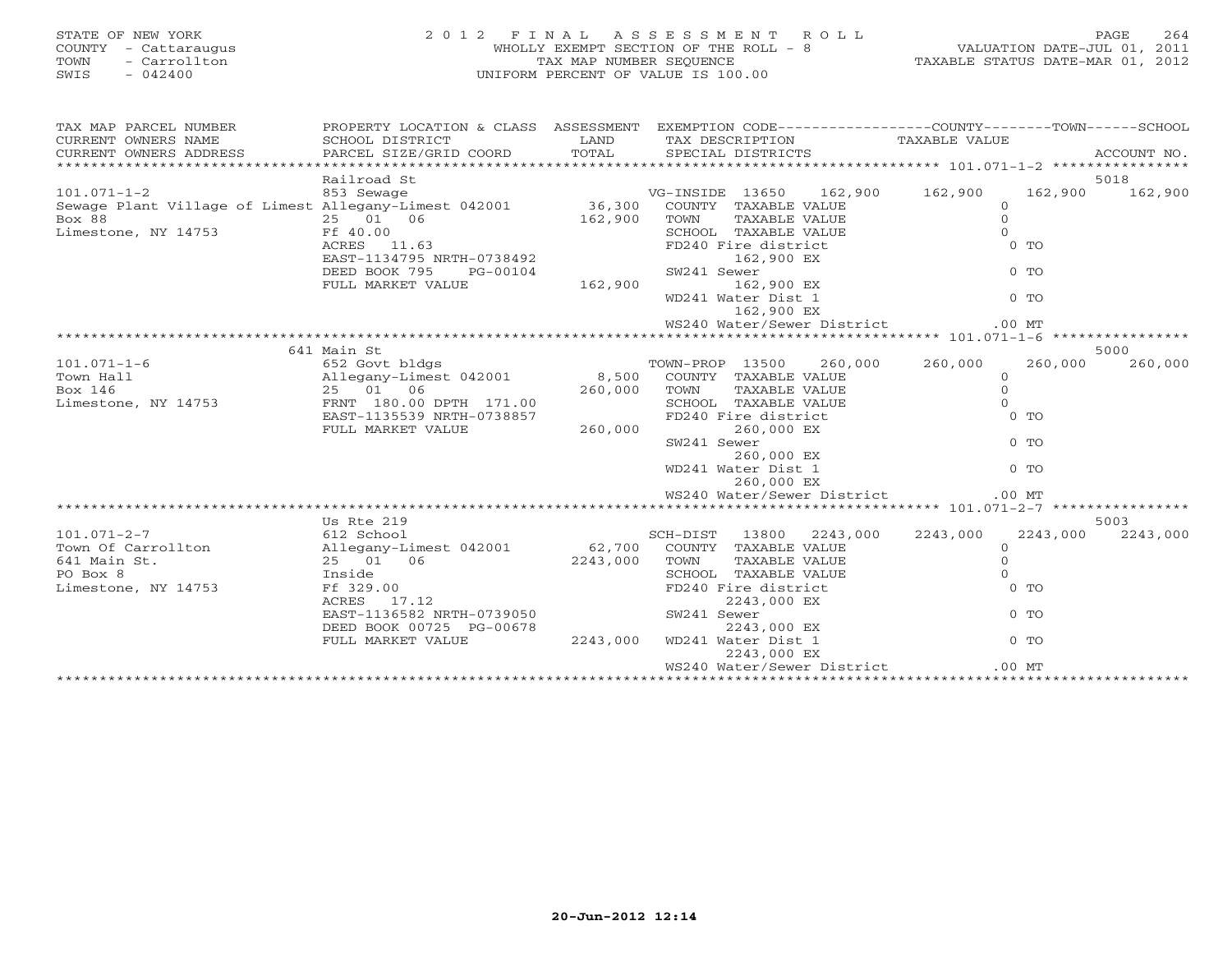| COUNTY - Cattaraugus<br>TOWN<br>- Carrollton<br>SWIS<br>$-042400$      |                                                                                                                                                                                                                                                         | WHOLLY EXEMPT SECTION OF THE ROLL - 8 VALUATION DATE-JUL 01, 2011<br>TAX MAP NUMBER SEQUENCE TAXABLE STATUS DATE-MAR 01, 2012<br>UNIFORM PERCENT OF VALUE IS 100.00 |                                                                                                                                                                                                                                                                                                                                                                                                                                              |                                                                                 |                         |
|------------------------------------------------------------------------|---------------------------------------------------------------------------------------------------------------------------------------------------------------------------------------------------------------------------------------------------------|---------------------------------------------------------------------------------------------------------------------------------------------------------------------|----------------------------------------------------------------------------------------------------------------------------------------------------------------------------------------------------------------------------------------------------------------------------------------------------------------------------------------------------------------------------------------------------------------------------------------------|---------------------------------------------------------------------------------|-------------------------|
| TAX MAP PARCEL NUMBER<br>CURRENT OWNERS NAME<br>CURRENT OWNERS ADDRESS | PROPERTY LOCATION & CLASS ASSESSMENT EXEMPTION CODE------------------COUNTY--------TOWN------SCHOOL<br>SCHOOL DISTRICT                                                                                                                                  |                                                                                                                                                                     |                                                                                                                                                                                                                                                                                                                                                                                                                                              |                                                                                 | ACCOUNT NO.             |
|                                                                        |                                                                                                                                                                                                                                                         |                                                                                                                                                                     |                                                                                                                                                                                                                                                                                                                                                                                                                                              |                                                                                 |                         |
|                                                                        | 5788-5785 North St                                                                                                                                                                                                                                      |                                                                                                                                                                     |                                                                                                                                                                                                                                                                                                                                                                                                                                              |                                                                                 | 1356                    |
|                                                                        | 37350 5788-5788 North St<br>311 Res vac land<br>Saint Patricks Cemetery 27350 6,500<br>5788 North St<br>By Will #30,816 6,500 COUNTY TAXABLE VALUE<br>PO Box 5 FRNT 40.00 DPTH<br>Limestone, NY 14753 ACRES 1.83<br>FULL MARKET VALUE 6,500             |                                                                                                                                                                     |                                                                                                                                                                                                                                                                                                                                                                                                                                              | 6,500<br>$\overline{O}$<br>$\overline{0}$<br>$\overline{0}$<br>$0$ TO<br>$0$ TO | 6,500                   |
|                                                                        |                                                                                                                                                                                                                                                         |                                                                                                                                                                     | $6,500$ EX<br>WD241 Water Dist 1 0 TO<br>$6,500$ EX<br>6,500 EX<br>WS240 Water/Sewer District .00 MT                                                                                                                                                                                                                                                                                                                                         |                                                                                 |                         |
|                                                                        |                                                                                                                                                                                                                                                         |                                                                                                                                                                     |                                                                                                                                                                                                                                                                                                                                                                                                                                              |                                                                                 |                         |
|                                                                        | North St                                                                                                                                                                                                                                                |                                                                                                                                                                     |                                                                                                                                                                                                                                                                                                                                                                                                                                              | 21,000                                                                          | 5014<br>21,000          |
|                                                                        | 101.071-2-23<br>505 CEMETERY 27350 21,000 21,000<br>50 CEMETERY 27350 21,000 21,000 21,000<br>50x 5<br>50x 5<br>501 06 21,000 TOWN TAXABLE VALUE 0<br>50x 5<br>51 06 21,000 TOWN TAXABLE VALUE 0<br>5000L TAXABLE VALUE 0<br>5000L TAXABLE VALUE        |                                                                                                                                                                     |                                                                                                                                                                                                                                                                                                                                                                                                                                              | $\begin{array}{c} 0 \\ 0 \\ 0 \\ 0 \end{array}$<br>0 <sub>T</sub>               |                         |
|                                                                        |                                                                                                                                                                                                                                                         |                                                                                                                                                                     | Allegany-<br>25 01 06<br>Ff 210.00<br>RCRES 2.61<br>EAST-1137139 NRTH-0738868<br>FULL MARKET VALUE<br>21,000 EX<br>21,000 EX<br>WD241 Water Dist 1<br>21,000 EX<br>21,000 EX<br>21,000 EX<br>21,000 EX<br>21,000 EX<br>21,000 EX<br>21,000 EX<br>21,000 EX<br>21<br>WS240 Water/Sewer District .00 MT                                                                                                                                        | $0$ TO<br>$0$ TO                                                                |                         |
|                                                                        |                                                                                                                                                                                                                                                         |                                                                                                                                                                     |                                                                                                                                                                                                                                                                                                                                                                                                                                              |                                                                                 |                         |
|                                                                        |                                                                                                                                                                                                                                                         |                                                                                                                                                                     |                                                                                                                                                                                                                                                                                                                                                                                                                                              |                                                                                 |                         |
|                                                                        |                                                                                                                                                                                                                                                         |                                                                                                                                                                     |                                                                                                                                                                                                                                                                                                                                                                                                                                              |                                                                                 |                         |
|                                                                        |                                                                                                                                                                                                                                                         |                                                                                                                                                                     | 198,000 EX<br>ater Dist 1<br>198,000 EX<br>ther/Sources -<br>WD241 Water Dist 1                                                                                                                                                                                                                                                                                                                                                              | $0$ TO                                                                          |                         |
|                                                                        |                                                                                                                                                                                                                                                         |                                                                                                                                                                     | WS240 Water/Sewer District .00 MT                                                                                                                                                                                                                                                                                                                                                                                                            |                                                                                 |                         |
|                                                                        |                                                                                                                                                                                                                                                         |                                                                                                                                                                     |                                                                                                                                                                                                                                                                                                                                                                                                                                              |                                                                                 |                         |
|                                                                        | 616 Main St<br>101.071-2-47./1<br>101.071-2-47./1<br>Limestone Vol Firemen 534 Social org.<br>223,000 223,000 223,000 223,000 223,000 223,000 Allegany-Limest 042001 10,100 COUNTY TAXABLE VALUE 0<br>223,000 TOWN TAXABLE VALUE 0<br>223,000 TOWN TAXA |                                                                                                                                                                     | $\begin{tabular}{lcccc} \multicolumn{2}{c}{\begin{tabular}{l} \multicolumn{2}{c}{\text{c1ub Room}}\\ \multicolumn{2}{c}{\begin{tabular}{c}{\begin{tabular}{l} \multicolumn{2}{c}{\text{c1ub Room}}\\ \multicolumn{2}{c}{\text{C1ub Room}}\\ \multicolumn{2}{c}{\text{FRNT}} & 186.00 DPTH & 250.00}\\ \multicolumn{2}{c}{\text{FRNT}} & 13580 NRTH-0738425\\ \multicolumn{2}{c}{\text{FST}} & 0738425\\ \multicolumn{2}{c}{\text{FST}} & 07$ | $0$ TO                                                                          | 5006<br>223,000 223,000 |
|                                                                        | FULL MARKET VALUE                                                                                                                                                                                                                                       | 223,000                                                                                                                                                             |                                                                                                                                                                                                                                                                                                                                                                                                                                              |                                                                                 |                         |

STATE OF NEW YORK 265 2002 FINAL ASSESSMENT ROLL PAGE 265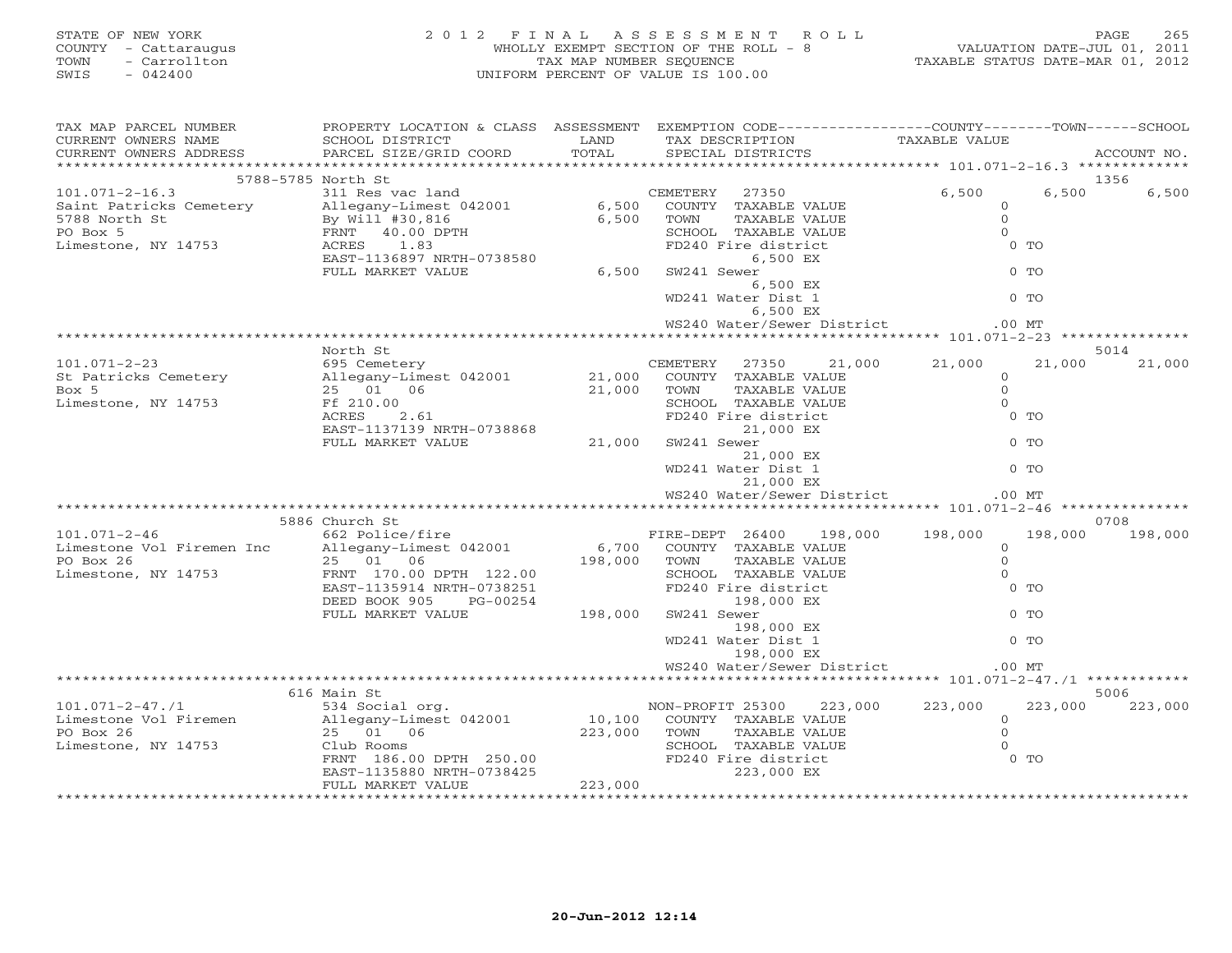# STATE OF NEW YORK 2 0 1 2 F I N A L A S S E S S M E N T R O L L PAGE 266 COUNTY - Cattaraugus WHOLLY EXEMPT SECTION OF THE ROLL - 8 VALUATION DATE-JUL 01, 2011 TOWN - Carrollton TAX MAP NUMBER SEQUENCE TAXABLE STATUS DATE-MAR 01, 2012 SWIS - 042400 UNIFORM PERCENT OF VALUE IS 100.00UNIFORM PERCENT OF VALUE IS 100.00

| TAX MAP PARCEL NUMBER                                 | PROPERTY LOCATION & CLASS ASSESSMENT EXEMPTION CODE----------------COUNTY-------TOWN------SCHOOL          |                                                                                                            |                 |                                             |     |                                 |                                  |          |
|-------------------------------------------------------|-----------------------------------------------------------------------------------------------------------|------------------------------------------------------------------------------------------------------------|-----------------|---------------------------------------------|-----|---------------------------------|----------------------------------|----------|
| CURRENT OWNERS NAME                                   | SCHOOL DISTRICT                                                                                           | LAND                                                                                                       |                 | TAX DESCRIPTION                             |     | TAXABLE VALUE                   |                                  |          |
| CURRENT OWNERS ADDRESS                                |                                                                                                           |                                                                                                            |                 |                                             |     |                                 |                                  |          |
| *************************                             |                                                                                                           |                                                                                                            |                 |                                             |     |                                 |                                  |          |
|                                                       | 575 Railroad St                                                                                           |                                                                                                            |                 |                                             |     |                                 |                                  | 1320     |
| $101.079 - 1 - 1.2/1$                                 | 670 Correctional MYS OWNED 12100 1856,000 1856,000<br>Allegany-Limest 042001 103,400 COUNTY TAXABLE VALUE |                                                                                                            |                 |                                             |     |                                 | 1856,000                         | 1856,000 |
| Nys Urban Dev Copr                                    | 670 Correctional<br>Allegany-Limest 042001 103,40<br>25/41 01 06 1856,00<br>EAST-1134914 NRTH-0737847     |                                                                                                            |                 |                                             |     |                                 | $\Omega$                         |          |
| 1515 Broadway<br>New York, NY 10036                   |                                                                                                           |                                                                                                            |                 |                                             |     |                                 | $\circ$                          |          |
|                                                       |                                                                                                           |                                                                                                            |                 |                                             |     |                                 | $\Omega$                         |          |
|                                                       | FULL MARKET VALUE                                                                                         | 1856,000 TOWN TAXABLE VALUE<br>CHOOL TAXABLE VALUE<br>1856,000 FD240 Fire district<br>1856,000 TRS6,000 FY |                 |                                             |     |                                 | 0 TO                             |          |
|                                                       |                                                                                                           |                                                                                                            |                 | 1856,000 EX                                 |     |                                 |                                  |          |
|                                                       | Main St                                                                                                   |                                                                                                            |                 |                                             |     |                                 |                                  | 0993     |
|                                                       |                                                                                                           |                                                                                                            | TOWN-PROP 13500 |                                             | 100 | 100                             | 100                              | 100      |
|                                                       |                                                                                                           |                                                                                                            |                 | COUNTY TAXABLE VALUE                        |     |                                 | $\Omega$                         |          |
|                                                       |                                                                                                           |                                                                                                            | TOWN            | TAXABLE VALUE                               |     |                                 | $\overline{0}$                   |          |
|                                                       |                                                                                                           |                                                                                                            |                 | SCHOOL TAXABLE VALUE                        |     |                                 | $\Omega$                         |          |
|                                                       |                                                                                                           |                                                                                                            |                 | FD240 Fire district                         |     |                                 | $0$ TO                           |          |
|                                                       |                                                                                                           |                                                                                                            |                 | 100 EX                                      |     |                                 |                                  |          |
|                                                       |                                                                                                           |                                                                                                            | SW241 Sewer     |                                             |     |                                 | $0$ TO                           |          |
|                                                       |                                                                                                           |                                                                                                            |                 | 100 EX                                      |     |                                 |                                  |          |
|                                                       |                                                                                                           |                                                                                                            |                 | WD241 Water Dist 1                          |     |                                 | $0$ TO                           |          |
|                                                       |                                                                                                           |                                                                                                            |                 |                                             |     |                                 |                                  |          |
|                                                       |                                                                                                           |                                                                                                            |                 |                                             |     |                                 |                                  |          |
|                                                       |                                                                                                           |                                                                                                            |                 |                                             |     |                                 |                                  |          |
|                                                       | 511 Main St                                                                                               |                                                                                                            |                 |                                             |     |                                 |                                  | 5008     |
|                                                       |                                                                                                           |                                                                                                            |                 |                                             |     |                                 |                                  |          |
|                                                       |                                                                                                           |                                                                                                            |                 |                                             |     |                                 |                                  |          |
| $101.079 - 1 - 24$                                    | 620 Religious                                                                                             |                                                                                                            |                 |                                             |     | RELIGIOUS 25110 89,000 89,000   | 89,000                           | 89,000   |
| Limestone Methodist Church                            | Allegany-Limest 042001 3,500 COUNTY TAXABLE VALUE                                                         |                                                                                                            |                 |                                             |     |                                 | $\overline{0}$<br>$\overline{0}$ |          |
|                                                       | 25 01 06                                                                                                  |                                                                                                            | 89,000 TOWN     | TAXABLE VALUE                               |     |                                 | $\Omega$                         |          |
| PO Box 321<br>Limestone, NY 14753                     | FRNT 79.00 DPTH 144.00<br>EAST-1135994 NRTH-0736829                                                       |                                                                                                            |                 | SCHOOL TAXABLE VALUE<br>FD240 Fire district |     |                                 | $0$ TO                           |          |
|                                                       | FULL MARKET VALUE                                                                                         | 89,000                                                                                                     |                 | 89,000 EX                                   |     |                                 |                                  |          |
|                                                       |                                                                                                           |                                                                                                            | SW241 Sewer     |                                             |     |                                 | $0$ TO                           |          |
|                                                       |                                                                                                           |                                                                                                            |                 | 89,000 EX                                   |     |                                 |                                  |          |
|                                                       |                                                                                                           |                                                                                                            |                 | WD241 Water Dist 1                          |     |                                 | $0$ TO                           |          |
|                                                       |                                                                                                           |                                                                                                            |                 | 89,000 EX                                   |     |                                 |                                  |          |
|                                                       |                                                                                                           |                                                                                                            |                 |                                             |     | WS240 Water/Sewer District      | $.00$ MT                         |          |
|                                                       |                                                                                                           |                                                                                                            |                 |                                             |     |                                 |                                  |          |
|                                                       | 5829 Church St                                                                                            |                                                                                                            |                 |                                             |     |                                 |                                  | 5009     |
| $101.079 - 2 - 3$                                     | 620 Religious                                                                                             |                                                                                                            |                 |                                             |     |                                 | 165,000                          | 165,000  |
| Roman Catholic Church St Patri Allegany-Limest 042001 |                                                                                                           |                                                                                                            |                 | COUNTY TAXABLE VALUE                        |     | RELIGIOUS 25110 165,000 165,000 | $\circ$                          |          |
| Box 5                                                 |                                                                                                           | 23,000<br>165,000                                                                                          | TOWN            | TAXABLE VALUE                               |     |                                 | $\Omega$                         |          |
| Limestone, NY 14753                                   |                                                                                                           |                                                                                                            |                 |                                             |     |                                 | $\Omega$                         |          |
|                                                       |                                                                                                           |                                                                                                            |                 | SCHOOL TAXABLE VALUE<br>FD240 Fire district |     |                                 | $0$ TO                           |          |
|                                                       | Allegany-Dimes - 1997<br>25 01 06 165,000<br>FRNT 268.00 DPTH<br>19920 2000                               |                                                                                                            |                 | 165,000 EX                                  |     |                                 |                                  |          |
|                                                       | EAST-1136744 NRTH-0737171                                                                                 |                                                                                                            | SW241 Sewer     |                                             |     |                                 | $0$ TO                           |          |
|                                                       | FULL MARKET VALUE                                                                                         | 165,000                                                                                                    |                 | 165,000 EX                                  |     |                                 |                                  |          |
|                                                       |                                                                                                           |                                                                                                            |                 | WD241 Water Dist 1                          |     |                                 | $0$ TO                           |          |
|                                                       |                                                                                                           |                                                                                                            |                 | 165,000 EX                                  |     |                                 |                                  |          |
|                                                       |                                                                                                           |                                                                                                            |                 | WS240 Water/Sewer District                  |     |                                 | $.00$ MT                         |          |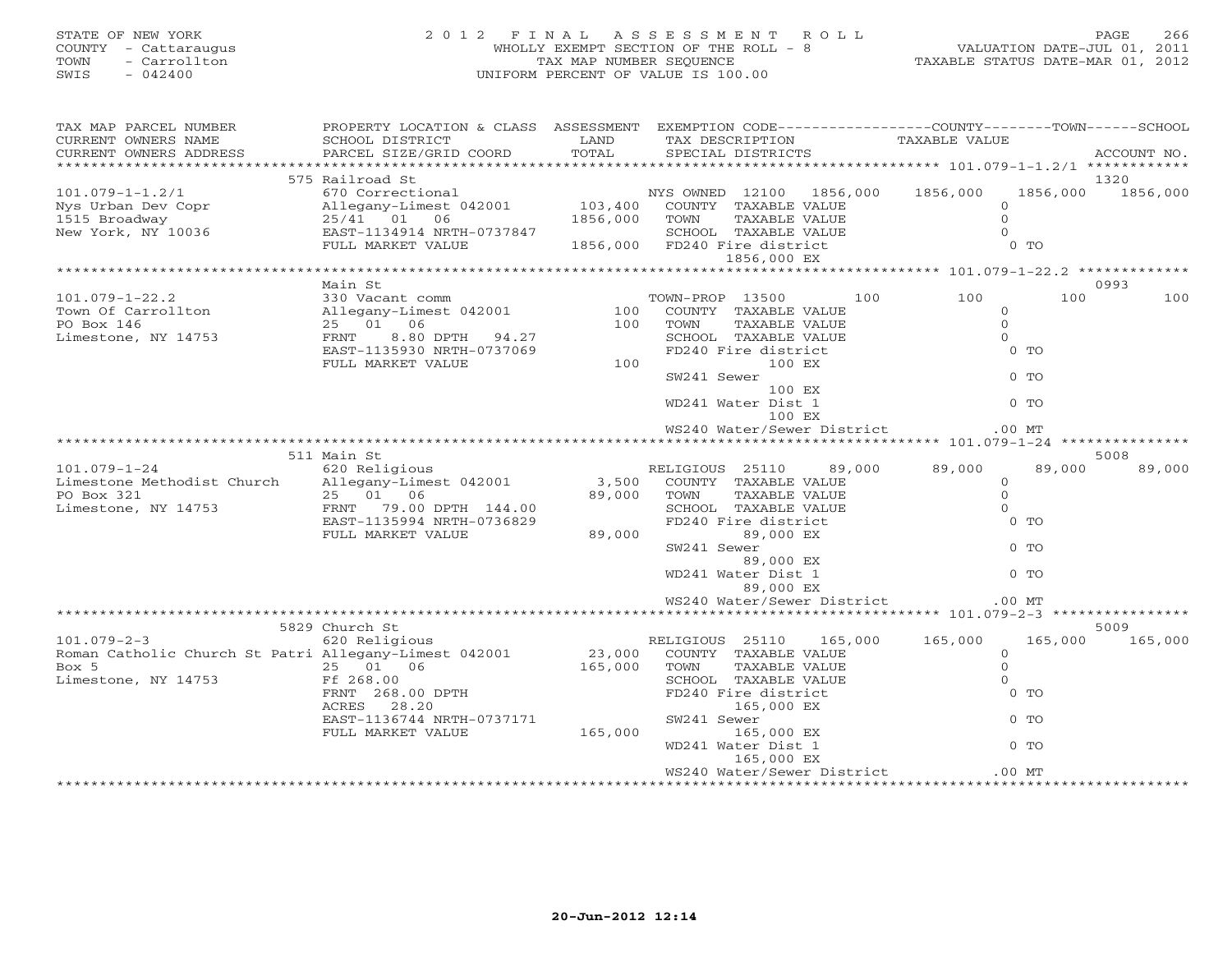| STATE OF NEW YORK<br>COUNTY<br>- Cattaraugus<br>- Carrollton<br>TOWN<br>$-042400$<br>SWIS | 2012 FINAL ASSESSMENT ROLL                              | WHOLLY EXEMPT SECTION OF THE ROLL - 8<br>TAX MAP NUMBER SEQUENCE<br>UNIFORM PERCENT OF VALUE IS 100.00 |                        |                      |        | ROLL - 8<br>TAXABLE STATUS DATE-JUL 01, 2011<br>TAXABLE STATUS DATE-MAR 01, 2012              |                | 267<br>PAGE |
|-------------------------------------------------------------------------------------------|---------------------------------------------------------|--------------------------------------------------------------------------------------------------------|------------------------|----------------------|--------|-----------------------------------------------------------------------------------------------|----------------|-------------|
| TAX MAP PARCEL NUMBER<br>CURRENT OWNERS NAME                                              | PROPERTY LOCATION & CLASS ASSESSMENT<br>SCHOOL DISTRICT | <b>LAND</b>                                                                                            |                        |                      |        | EXEMPTION CODE-----------------COUNTY-------TOWN------SCHOOL<br>TAX DESCRIPTION TAXABLE VALUE |                |             |
| CURRENT OWNERS ADDRESS                                                                    | PARCEL SIZE/GRID COORD TOTAL                            |                                                                                                        |                        | SPECIAL DISTRICTS    |        |                                                                                               |                | ACCOUNT NO. |
|                                                                                           |                                                         |                                                                                                        |                        |                      |        |                                                                                               |                |             |
|                                                                                           | Church St                                               |                                                                                                        |                        |                      |        |                                                                                               |                | 5011        |
| $101.079 - 2 - 3.71$                                                                      | 210 1 Family Res                                        |                                                                                                        | RELIGIOUS 25110 58,500 |                      |        | 58,500                                                                                        | 58,500         | 58,500      |
| Roman Catholic Church St Patri Allegany-Limest 042001                                     |                                                         |                                                                                                        | 0 COUNTY               | TAXABLE VALUE        |        | $\Omega$                                                                                      |                |             |
| Box 5                                                                                     | 25 01 06                                                | 58,500                                                                                                 | TOWN                   | TAXABLE VALUE        |        |                                                                                               |                |             |
| Limestone, NY 14753                                                                       | Auditorium                                              |                                                                                                        |                        | SCHOOL TAXABLE VALUE |        |                                                                                               |                |             |
|                                                                                           | 0.01<br>ACRES                                           |                                                                                                        |                        | FD240 Fire district  | $0$ TO |                                                                                               |                |             |
|                                                                                           | EAST-1136600 NRTH-0737845                               |                                                                                                        |                        | 58,500 EX            |        |                                                                                               |                |             |
|                                                                                           | FULL MARKET VALUE                                       | 58,500                                                                                                 |                        |                      |        |                                                                                               |                |             |
|                                                                                           |                                                         |                                                                                                        |                        |                      |        |                                                                                               |                |             |
|                                                                                           | Church St                                               |                                                                                                        |                        |                      |        |                                                                                               |                | 5002        |
| $101.080 - 1 - 4$                                                                         | 822 Water supply                                        |                                                                                                        | VG-INSIDE 13650        |                      | 9,700  | 9,700                                                                                         | 9,700          | 9,700       |
| Water Works Village of Limesto Allegany-Limest 042001                                     |                                                         | 3,300                                                                                                  |                        | COUNTY TAXABLE VALUE |        | $\circ$                                                                                       |                |             |
| Box 88                                                                                    | 19  01  06                                              | 9,700                                                                                                  | TOWN                   | TAXABLE VALUE        |        | $\Omega$                                                                                      |                |             |
| Limestone, NY 14753                                                                       | 50.00 DPTH 413.00<br>FRNT                               |                                                                                                        |                        | SCHOOL TAXABLE VALUE |        |                                                                                               |                |             |
|                                                                                           | EAST-1137707 NRTH-0737324                               |                                                                                                        |                        | FD240 Fire district  |        |                                                                                               | 0 TO           |             |
|                                                                                           | FULL MARKET VALUE                                       | 9,700                                                                                                  |                        | 9,700 EX             |        |                                                                                               | 0 <sub>0</sub> |             |
|                                                                                           |                                                         |                                                                                                        | SW241 Sewer            |                      |        |                                                                                               |                |             |
|                                                                                           |                                                         |                                                                                                        |                        | 9,700 EX             |        |                                                                                               |                |             |

\*\*\*\*\*\*\*\*\*\*\*\*\*\*\*\*\*\*\*\*\*\*\*\*\*\*\*\*\*\*\*\*\*\*\*\*\*\*\*\*\*\*\*\*\*\*\*\*\*\*\*\*\*\*\*\*\*\*\*\*\*\*\*\*\*\*\*\*\*\*\*\*\*\*\*\*\*\*\*\*\*\*\*\*\*\*\*\*\*\*\*\*\*\*\*\*\*\*\*\*\*\*\* 101.080-1-8 \*\*\*\*\*\*\*\*\*\*\*\*\*\*\*\*

101.080-1-8 620 Religious RELIGIOUS 25110 59,400 59,400 59,400

\*\*\*\*\*\*\*\*\*\*\*\*\*\*\*\*\*\*\*\*\*\*\*\*\*\*\*\*\*\*\*\*\*\*\*\*\*\*\*\*\*\*\*\*\*\*\*\*\*\*\*\*\*\*\*\*\*\*\*\*\*\*\*\*\*\*\*\*\*\*\*\*\*\*\*\*\*\*\*\*\*\*\*\*\*\*\*\*\*\*\*\*\*\*\*\*\*\*\*\*\*\*\*\*\*\*\*\*\*\*\*\*\*\*\*\*\*\*\*\*\*\*\*\*\*\*\*\*\*\*\*\*

White Christina Allegany-Limest 042001 4,500 COUNTY TAXABLE VALUE 0 5812 Leonard Run Rd 19 01 06 59,400 TOWN TAXABLE VALUE 0 Limestone, NY 14753 FRNT 30.00 DPTH 200.00 SCHOOL TAXABLE VALUE 0 EAST-1138019 NRTH-0737232 FD240 Fire district 0 TO

FULL MARKET VALUE 59,400 SW241 Sewer 0 TO

DEED BOOK 15466 PG-2001 59,400 EX

 $59,400$  example  $59,400$  example  $59,400$ 

5673 Church St 0286

WD241 Water Dist 1 0 TO

WS240 Water/Sewer District .00 MT

WD241 Water Dist 1 0 TO

WS240 Water/Sewer District .00 MT

59,400 59,400

 $0$  TO

9,700 EX

59,400 EX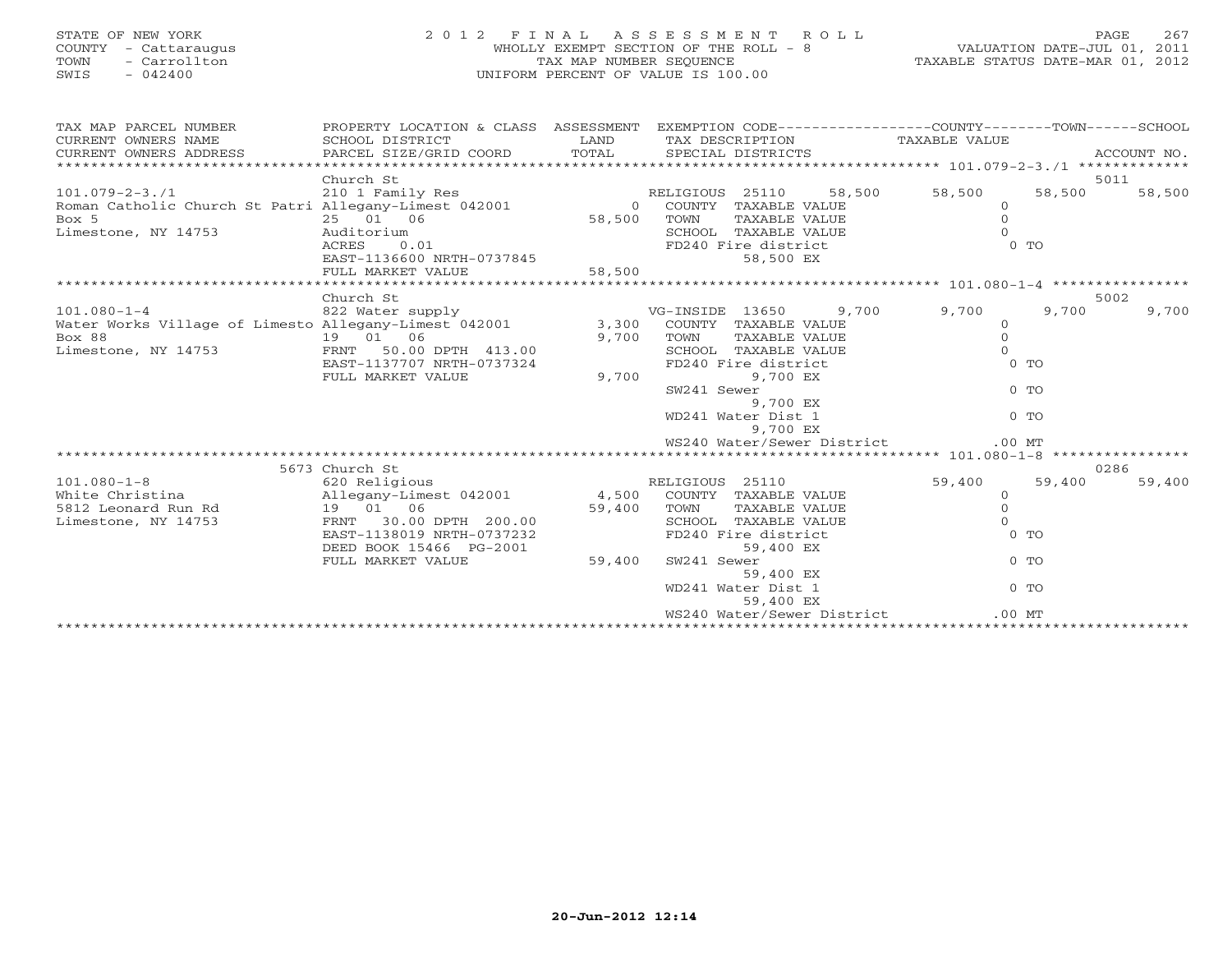| STATE OF NEW YORK<br>COUNTY - Cattaraugus<br>- Carrollton<br>TOWN<br>$-042400$<br>SWIS                                               | $\begin{array}{ccccccccccccc} \Delta & \vee & \perp & \perp & \perp \end{array}$<br>2 0 1 2 F I N A L A S S E S S M E N T R O L L<br>WHOLLY EXEMPT SECTION OF THE ROLL - 8 VALUATION DATE-JUL 01, 2011<br>TAX MAP NUMBER SEQUENCE TAXABLE STATUS DATE-MAR 01, 2012<br>UNIFORM PERCENT OF VALUE IS 100.00 |             |  |                         |                                                                                                          |                                   |          |                       |
|--------------------------------------------------------------------------------------------------------------------------------------|----------------------------------------------------------------------------------------------------------------------------------------------------------------------------------------------------------------------------------------------------------------------------------------------------------|-------------|--|-------------------------|----------------------------------------------------------------------------------------------------------|-----------------------------------|----------|-----------------------|
|                                                                                                                                      |                                                                                                                                                                                                                                                                                                          |             |  |                         |                                                                                                          |                                   |          |                       |
| TAX MAP PARCEL NUMBER THE PROPERTY LOCATION & CLASS ASSESSMENT EXEMPTION CODE--------------COUNTY-------TOWN------SCHOOL             |                                                                                                                                                                                                                                                                                                          |             |  |                         |                                                                                                          |                                   |          |                       |
| CURRENT OWNERS NAME                                                                                                                  |                                                                                                                                                                                                                                                                                                          |             |  |                         |                                                                                                          |                                   |          |                       |
|                                                                                                                                      |                                                                                                                                                                                                                                                                                                          |             |  |                         |                                                                                                          |                                   |          |                       |
|                                                                                                                                      |                                                                                                                                                                                                                                                                                                          |             |  |                         |                                                                                                          |                                   |          |                       |
| 110.023-1-5<br>VG-INSIDE 13650 13,000 13,000<br>PO Box 88 11 Milloge Of Limestone allegany-Limest 042001 13,000 COUNTY TAXABLE VALUE | 456 Main St                                                                                                                                                                                                                                                                                              |             |  |                         |                                                                                                          |                                   |          | 0746<br>13,000 13,000 |
|                                                                                                                                      |                                                                                                                                                                                                                                                                                                          |             |  |                         | INSIDE 13650<br>COUNTY TAXABLE VALUE<br>TOWN TAXABLE VALUE<br>SCHOOL TAXABLE VALUE<br>COLO Fire district |                                   |          |                       |
| PO Box 88                                                                                                                            | 25 01 06                                                                                                                                                                                                                                                                                                 | 13,000 TOWN |  |                         |                                                                                                          | $\circ$                           |          |                       |
| Limestone, NY 14753                                                                                                                  |                                                                                                                                                                                                                                                                                                          |             |  |                         |                                                                                                          | $\Omega$                          |          |                       |
|                                                                                                                                      |                                                                                                                                                                                                                                                                                                          |             |  |                         |                                                                                                          |                                   | $0$ TO   |                       |
|                                                                                                                                      |                                                                                                                                                                                                                                                                                                          |             |  |                         |                                                                                                          |                                   |          |                       |
|                                                                                                                                      |                                                                                                                                                                                                                                                                                                          |             |  |                         |                                                                                                          |                                   | $0$ TO   |                       |
|                                                                                                                                      |                                                                                                                                                                                                                                                                                                          |             |  |                         |                                                                                                          |                                   |          |                       |
|                                                                                                                                      | Bar<br>Bar<br>Ff 135.00<br>RES 5.44<br>EAST-1136827 NRTH-0736002<br>DEED BOOK 00952 PG-00781<br>FULL MARKET VALUE<br>FULL MARKET VALUE<br>13,000 WD241 Water Dist 1<br>13,000 EX<br>13,000 EX<br>13,000 EX<br>13,000 EX<br>13,000 EX<br>13,000 EX<br>13,000                                              |             |  |                         |                                                                                                          |                                   | $0$ TO   |                       |
|                                                                                                                                      |                                                                                                                                                                                                                                                                                                          |             |  | 13,000 EX               |                                                                                                          |                                   |          |                       |
|                                                                                                                                      |                                                                                                                                                                                                                                                                                                          |             |  |                         |                                                                                                          |                                   |          |                       |
|                                                                                                                                      |                                                                                                                                                                                                                                                                                                          |             |  |                         |                                                                                                          |                                   |          |                       |
|                                                                                                                                      | 446 Main St                                                                                                                                                                                                                                                                                              |             |  |                         |                                                                                                          |                                   |          | 1193                  |
| $110.023 - 1 - 7$                                                                                                                    | 845 Water Transp                                                                                                                                                                                                                                                                                         |             |  |                         |                                                                                                          | VG-INSIDE 13650 1,000 1,000 1,000 |          | 1,000                 |
| Water Works Reservoir Village Allegany-Limest 042001 1,000 COUNTY TAXABLE VALUE                                                      |                                                                                                                                                                                                                                                                                                          |             |  |                         | TAXABLE VALUE<br>TAXABLE VALUE                                                                           | $\Omega$                          |          |                       |
| Box 88                                                                                                                               | 25 01 06 1,000 TOWN<br>FRNT 100.00 DPTH 40.00 1,000 SCHOO                                                                                                                                                                                                                                                |             |  |                         |                                                                                                          | $\Omega$                          |          |                       |
| Limestone, NY 14753                                                                                                                  |                                                                                                                                                                                                                                                                                                          |             |  | SCHOOL TAXABLE VALUE    |                                                                                                          | $\Omega$                          |          |                       |
|                                                                                                                                      | EAST-1137097 NRTH-0735901                                                                                                                                                                                                                                                                                | 1,000       |  | FD240 Fire district     |                                                                                                          |                                   | $0$ TO   |                       |
|                                                                                                                                      | FULL MARKET VALUE                                                                                                                                                                                                                                                                                        |             |  | 1,000 EX<br>SW241 Sewer |                                                                                                          |                                   | $0$ To   |                       |
|                                                                                                                                      |                                                                                                                                                                                                                                                                                                          |             |  | 1,000 EX                |                                                                                                          |                                   |          |                       |
|                                                                                                                                      |                                                                                                                                                                                                                                                                                                          |             |  | WD241 Water Dist 1      |                                                                                                          |                                   | $0$ To   |                       |
|                                                                                                                                      |                                                                                                                                                                                                                                                                                                          |             |  | 1,000 EX                |                                                                                                          |                                   |          |                       |
|                                                                                                                                      |                                                                                                                                                                                                                                                                                                          |             |  |                         |                                                                                                          | WS240 Water/Sewer District        | $.00$ MT |                       |
|                                                                                                                                      |                                                                                                                                                                                                                                                                                                          |             |  |                         |                                                                                                          |                                   |          |                       |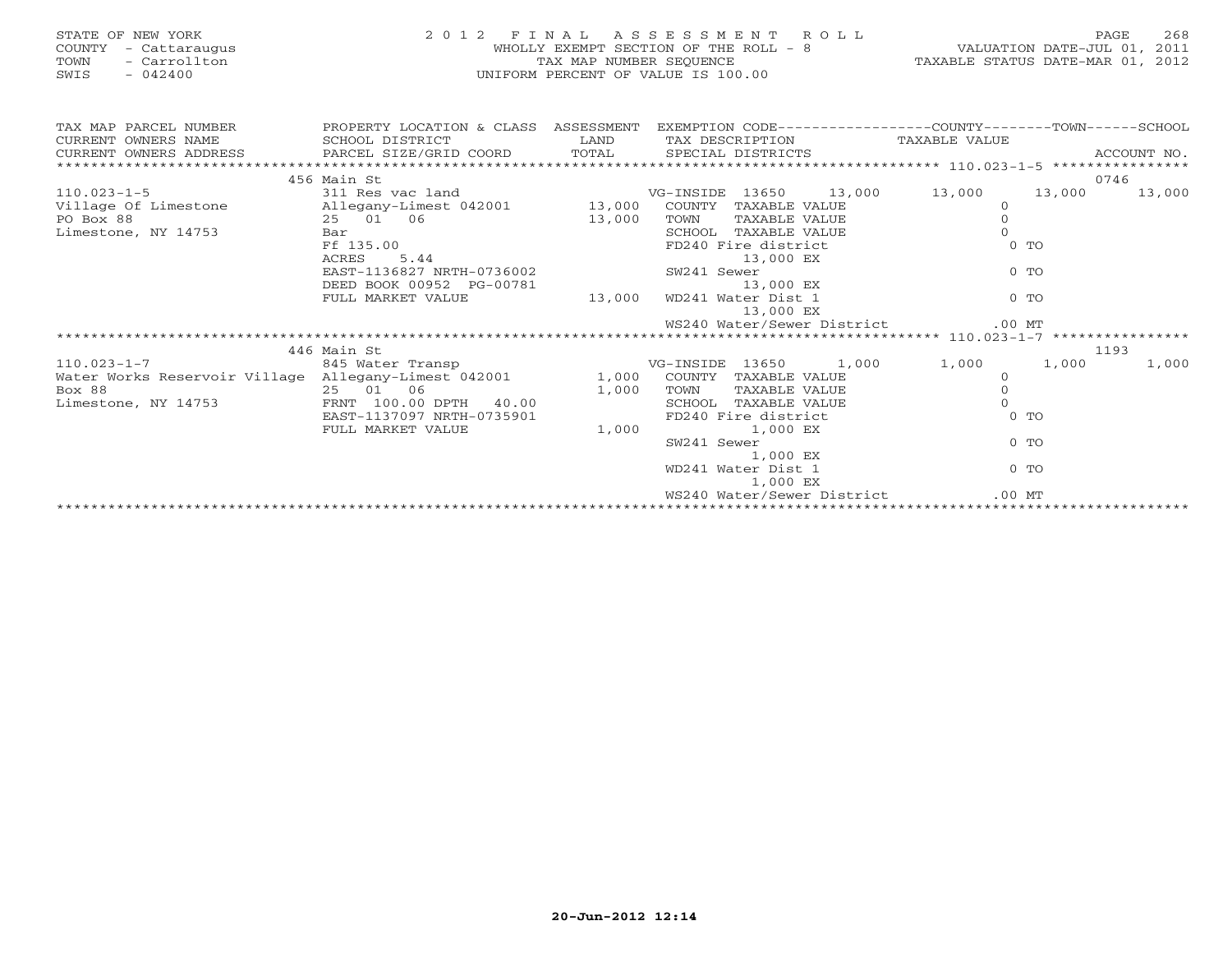|      | STATE OF NEW YORK    | 2012 FINAL ASSESSMENT ROLL            | 269<br>PAGE                      |
|------|----------------------|---------------------------------------|----------------------------------|
|      | COUNTY - Cattaraugus | WHOLLY EXEMPT SECTION OF THE ROLL - 8 | VALUATION DATE-JUL 01, 2011      |
| TOWN | - Carrollton         |                                       | TAXABLE STATUS DATE-MAR 01, 2012 |
| SWIS | $-042400$            |                                       | RPS150/V04/L015                  |
|      |                      | UNIFORM PERCENT OF VALUE IS 100.00    | CURRENT DATE 6/20/2012           |
|      |                      |                                       |                                  |

#### R O L L S U B S E C T I O N - - T O T A L S

#### \*\*\* S P E C I A L D I S T R I C T S U M M A R Y \*\*\*

| CODE | DISTRICT NAME        | TOTAL<br>PARCELS | EXTENSION<br>TYPE. | EXTENSION<br>VALUE | AD VALOREM<br>VALUE | <b>FXFMPT</b><br>AMOUNT | <b>TAXABLE</b><br><b>VALUE</b> |
|------|----------------------|------------------|--------------------|--------------------|---------------------|-------------------------|--------------------------------|
|      |                      |                  |                    |                    |                     |                         |                                |
|      | WD241 Water Dist 1   |                  | 13 TOTAL           |                    | 3228,600            | 3228,600                |                                |
|      | WS240 Water/Sewer Di |                  | 13 MOVTAX          |                    |                     |                         |                                |
|      | FD240 Fire district  |                  | 42 TOTAL           |                    | 6199,600            | 6199,600                |                                |
|      | SW241 Sewer          |                  | 13 TOTAL           |                    | 3228,600            | 3228,600                |                                |

## \*\*\* S C H O O L D I S T R I C T S U M M A R Y \*\*\*

| CODE             | DISTRICT NAME                           | TOTAL<br>PARCELS | ASSESSED<br>LAND   | ASSESSED<br>TOTAL    | EXEMPT<br>AMOUNT     | TOTAL<br>TAXABLE | STAR<br>AMOUNT | STAR<br>TAXABLE |
|------------------|-----------------------------------------|------------------|--------------------|----------------------|----------------------|------------------|----------------|-----------------|
| 041600<br>042001 | Salamanca Central<br>Allegany-Limestone | 9<br>36          | 646,500<br>425,800 | 1594,728<br>7176,563 | 1594,728<br>7176,563 |                  |                |                 |
|                  | SUB-TOTAL                               | 45               | 1072,300           | 8771,291             | 8771,291             |                  |                |                 |
|                  | TOTAL                                   | 45               | 1072,300           | 8771,291             | 8771,291             |                  |                |                 |

## \*\*\* S Y S T E M C O D E S S U M M A R Y \*\*\*

#### NO SYSTEM EXEMPTIONS AT THIS LEVEL

# \*\*\* E X E M P T I O N S U M M A R Y \*\*\*

|       |             | TOTAL   |          |          |          |
|-------|-------------|---------|----------|----------|----------|
| CODE  | DESCRIPTION | PARCELS | COUNTY   | TOWN     | SCHOOL   |
| 12100 | NYS OWNED   |         | 1864,600 | 1864,600 | 1864,600 |
| 13500 | TOWN-PROP   |         | 443,800  | 443,800  | 443,800  |
| 13650 | VG-INSIDE   |         | 190,300  | 190,300  | 190,300  |
| 13800 | SCH-DIST    |         | 2246,800 | 2246,800 | 2246,800 |
| 14000 | Local Auth  |         | 1862,391 | 1862,391 | 1862,391 |
| 14300 | INDIAN-RES  | 15      | 1026,700 | 1026,700 | 1026,700 |
| 25110 | RELIGIOUS   |         | 526,200  | 526,200  | 526,200  |
| 25300 | NON-PROFIT  |         | 223,000  | 223,000  | 223,000  |
| 26100 | VET-ORGAN   |         | 26,000   | 26,000   | 26,000   |
| 26400 | FIRE-DEPT   |         | 275,000  | 275,000  | 275,000  |
|       |             |         |          |          |          |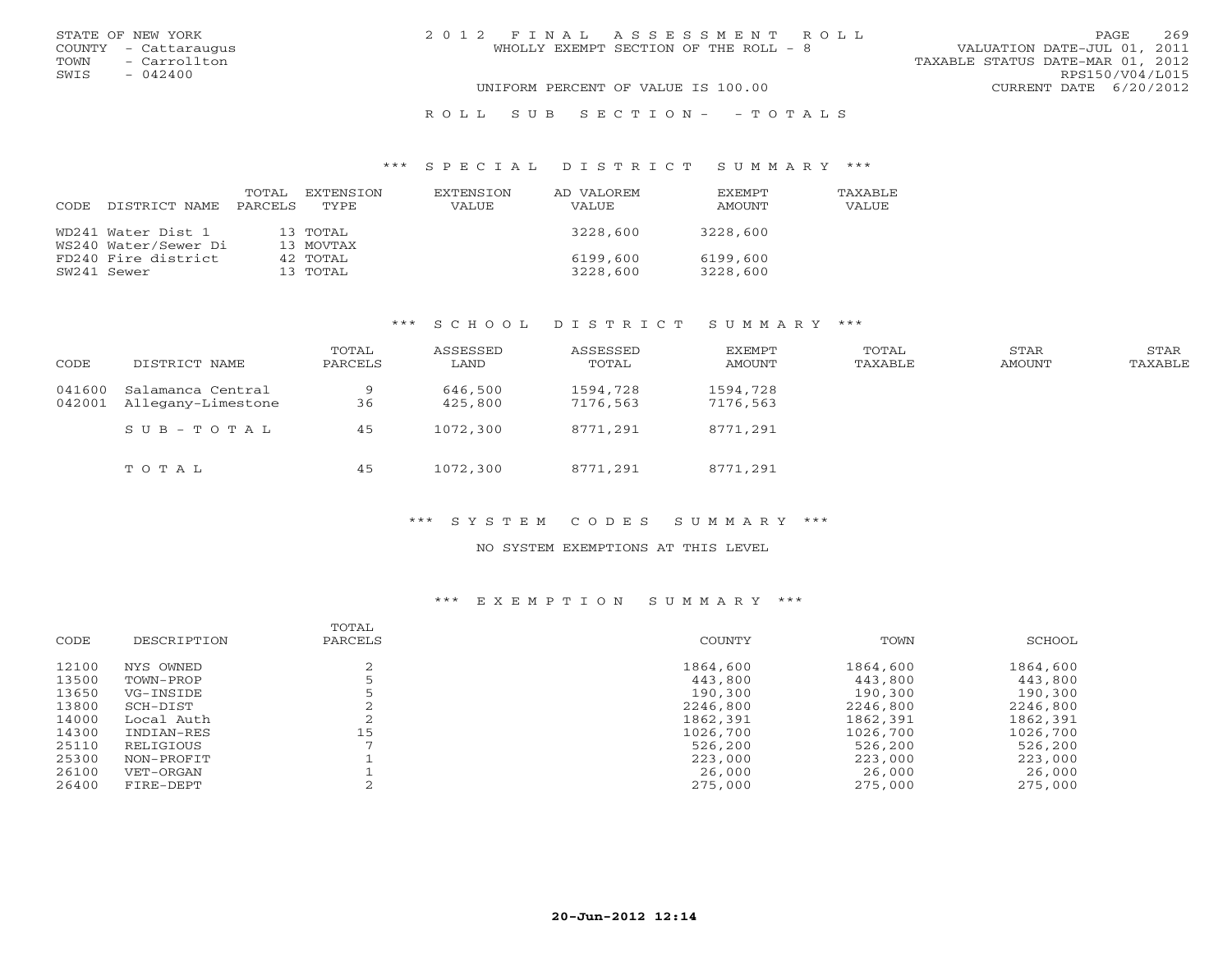|      | STATE OF NEW YORK    | 2012 FINAL ASSESSMENT ROLL            | 2.70<br>PAGE                     |
|------|----------------------|---------------------------------------|----------------------------------|
|      | COUNTY - Cattaraugus | WHOLLY EXEMPT SECTION OF THE ROLL - 8 | VALUATION DATE-JUL 01, 2011      |
| TOWN | - Carrollton         |                                       | TAXABLE STATUS DATE-MAR 01, 2012 |
| SWIS | $-042400$            |                                       | RPS150/V04/L015                  |
|      |                      | UNIFORM PERCENT OF VALUE IS 100.00    | CURRENT DATE 6/20/2012           |
|      |                      |                                       |                                  |

### R O L L S U B S E C T I O N - - T O T A L S

### \*\*\* E X E M P T I O N S U M M A R Y \*\*\*

| CODE  | DESCRIPTION | TOTAL<br>PARCELS | COUNTY   | TOWN     | SCHOOL   |
|-------|-------------|------------------|----------|----------|----------|
| 27350 | CEMETERY    | ∼                | 27,500   | 27,500   | 27,500   |
|       | TOTAL       | 44               | 8712,291 | 8712,291 | 8712,291 |

| <b>ROLL</b><br>SEC | DESCRIPTION      | TOTAL<br>PARCELS | SSESSED<br>∟AND              | <i><b>\SSESSED</b></i><br>TOTAL | TAXABLE<br>COUNTY | TAXABLE<br>TOWN | TAXABLE<br>SCHOOL | STAR<br>TAXABLE |
|--------------------|------------------|------------------|------------------------------|---------------------------------|-------------------|-----------------|-------------------|-----------------|
| 8                  | EXEMPT<br>WHOLLY |                  | 072<br>300<br>1 U <i>I L</i> | 11,291<br>0.771                 |                   |                 |                   |                 |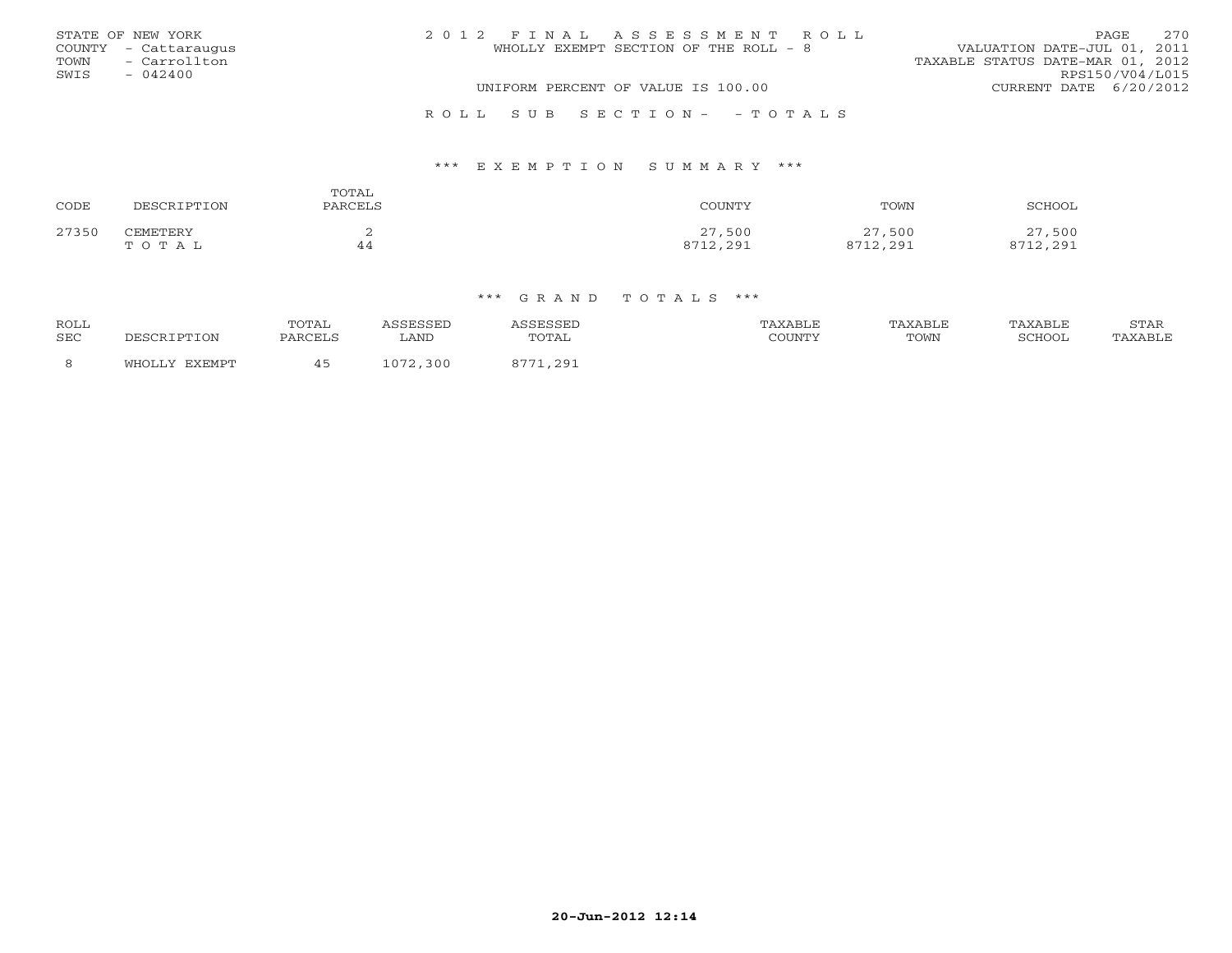| STATE OF NEW YORK    | 2012 FINAL ASSESSMENT ROLL            | 271<br>PAGE                      |
|----------------------|---------------------------------------|----------------------------------|
| COUNTY - Cattaraugus | WHOLLY EXEMPT SECTION OF THE ROLL - 8 | VALUATION DATE-JUL 01, 2011      |
| TOWN - Carrollton    |                                       | TAXABLE STATUS DATE-MAR 01, 2012 |
| SWIS<br>$-042400$    | UNIFORM PERCENT OF VALUE IS 100.00    | RPS150/V04/L015                  |
|                      |                                       | CURRENT DATE 6/20/2012           |
|                      |                                       |                                  |

## R O L L S E C T I O N T O T A L S

#### \*\*\* S P E C I A L D I S T R I C T S U M M A R Y \*\*\*

| CODE | DISTRICT NAME        | TOTAL<br>PARCELS | EXTENSION<br>TYPE. | EXTENSION<br>VALUE | AD VALOREM<br>VALUE | <b>EXEMPT</b><br>AMOUNT | TAXABLE<br>VALUE |
|------|----------------------|------------------|--------------------|--------------------|---------------------|-------------------------|------------------|
|      | WD241 Water Dist 1   |                  | 13 TOTAL           |                    | 3228,600            | 3228,600                |                  |
|      | WS240 Water/Sewer Di |                  | 13 MOVTAX          |                    |                     |                         |                  |
|      | FD240 Fire district  |                  | 42 TOTAL           |                    | 6199,600            | 6199,600                |                  |
|      | SW241 Sewer          |                  | 13 TOTAL           |                    | 3228,600            | 3228,600                |                  |

## \*\*\* S C H O O L D I S T R I C T S U M M A R Y \*\*\*

| CODE   | DISTRICT NAME                                  | TOTAL<br>PARCELS | ASSESSED<br>LAND   | ASSESSED<br>TOTAL    | EXEMPT<br>AMOUNT     | TOTAL<br>TAXABLE | STAR<br>AMOUNT | STAR<br>TAXABLE |
|--------|------------------------------------------------|------------------|--------------------|----------------------|----------------------|------------------|----------------|-----------------|
| 041600 | Salamanca Central<br>042001 Allegany-Limestone | 9<br>36          | 646,500<br>425,800 | 1594,728<br>7176,563 | 1594,728<br>7176,563 |                  |                |                 |
|        | SUB-TOTAL                                      | 45               | 1072,300           | 8771,291             | 8771,291             |                  |                |                 |
|        | TOTAL                                          | 45               | 1072,300           | 8771,291             | 8771,291             |                  |                |                 |

## \*\*\* S Y S T E M C O D E S S U M M A R Y \*\*\*

#### NO SYSTEM EXEMPTIONS AT THIS LEVEL

# \*\*\* E X E M P T I O N S U M M A R Y \*\*\*

|       |             | TOTAL   |          |          |          |
|-------|-------------|---------|----------|----------|----------|
| CODE  | DESCRIPTION | PARCELS | COUNTY   | TOWN     | SCHOOL   |
| 12100 | NYS OWNED   |         | 1864,600 | 1864,600 | 1864,600 |
| 13500 | TOWN-PROP   |         | 443,800  | 443,800  | 443,800  |
| 13650 | VG-INSIDE   |         | 190,300  | 190,300  | 190,300  |
| 13800 | SCH-DIST    |         | 2246,800 | 2246,800 | 2246,800 |
| 14000 | Local Auth  |         | 1862,391 | 1862,391 | 1862,391 |
| 14300 | INDIAN-RES  | 15      | 1026,700 | 1026,700 | 1026,700 |
| 25110 | RELIGIOUS   |         | 526,200  | 526,200  | 526,200  |
| 25300 | NON-PROFIT  |         | 223,000  | 223,000  | 223,000  |
| 26100 | VET-ORGAN   |         | 26,000   | 26,000   | 26,000   |
| 26400 | FIRE-DEPT   |         | 275,000  | 275,000  | 275,000  |
|       |             |         |          |          |          |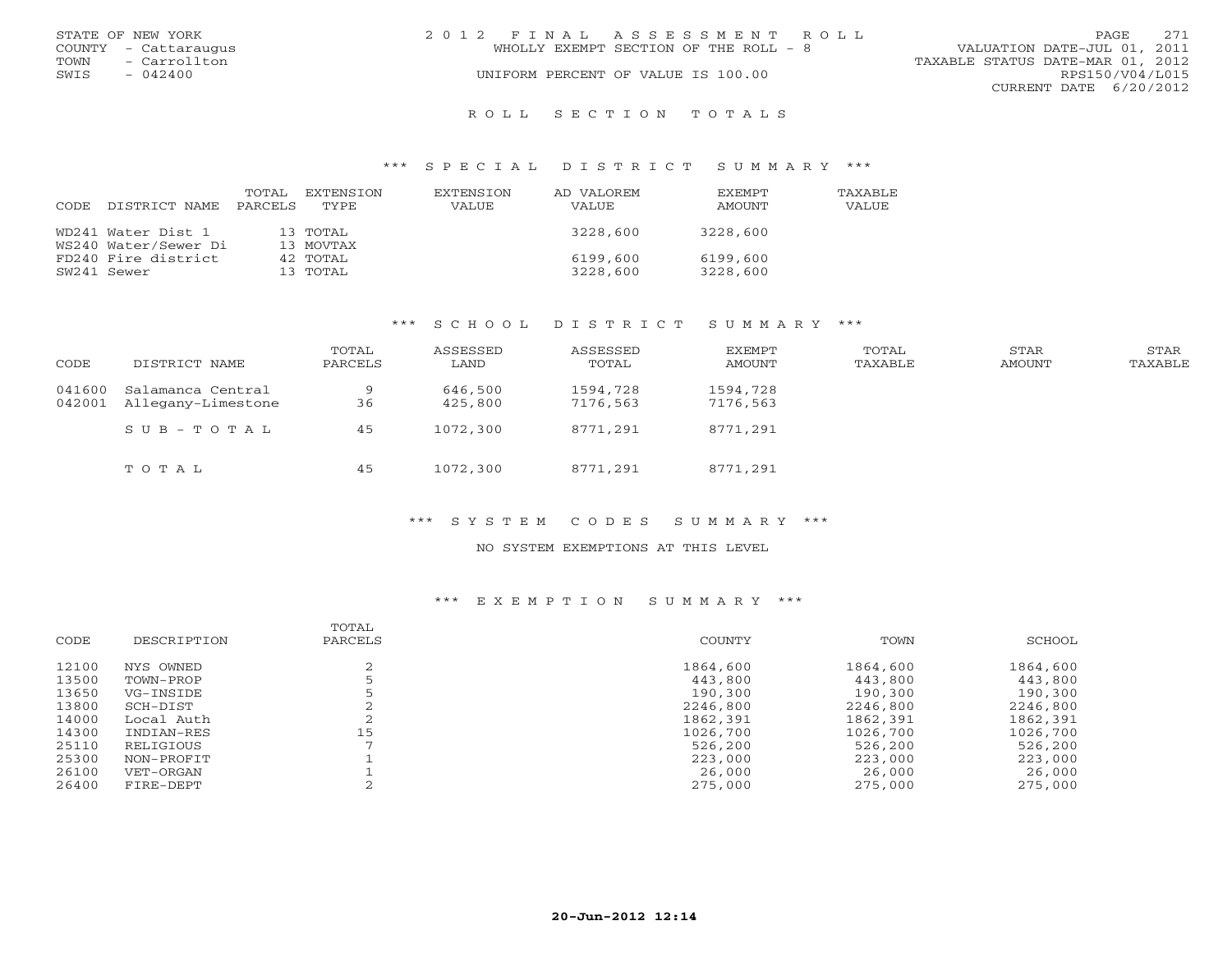| STATE OF NEW YORK<br>COUNTY - Cattaraugus | 2012 FINAL ASSESSMENT ROLL<br>WHOLLY EXEMPT SECTION OF THE ROLL - 8 | 2.72<br>PAGE<br>VALUATION DATE-JUL 01, 2011 |
|-------------------------------------------|---------------------------------------------------------------------|---------------------------------------------|
| - Carrollton<br>TOWN                      |                                                                     | TAXABLE STATUS DATE-MAR 01, 2012            |
| SWIS<br>$-042400$                         | UNIFORM PERCENT OF VALUE IS 100.00                                  | RPS150/V04/L015                             |
|                                           |                                                                     | CURRENT DATE 6/20/2012                      |
|                                           | ROLL SECTION TOTALS                                                 |                                             |

### \*\*\* E X E M P T I O N S U M M A R Y \*\*\*

| CODE  | DESCRIPTION       | TOTAL<br>PARCELS | COUNTY             | TOWN               | SCHOOL             |
|-------|-------------------|------------------|--------------------|--------------------|--------------------|
| 27350 | CEMETERY<br>TOTAL | ∼<br>44          | 27,500<br>8712,291 | 27,500<br>8712,291 | 27,500<br>8712,291 |

| <b>ROLL</b><br>SEC | DESCRIPTION      | TOTAL<br>PARCELS | SSESSED<br>∟AND              | <i><b>\SSESSED</b></i><br>TOTAL | TAXABLE<br>COUNTY | TAXABLE<br>TOWN | TAXABLE<br>SCHOOL | STAR<br>TAXABLE |
|--------------------|------------------|------------------|------------------------------|---------------------------------|-------------------|-----------------|-------------------|-----------------|
| 8                  | EXEMPT<br>WHOLLY |                  | 072<br>300<br>1 U <i>I L</i> | 11,291<br>0.771                 |                   |                 |                   |                 |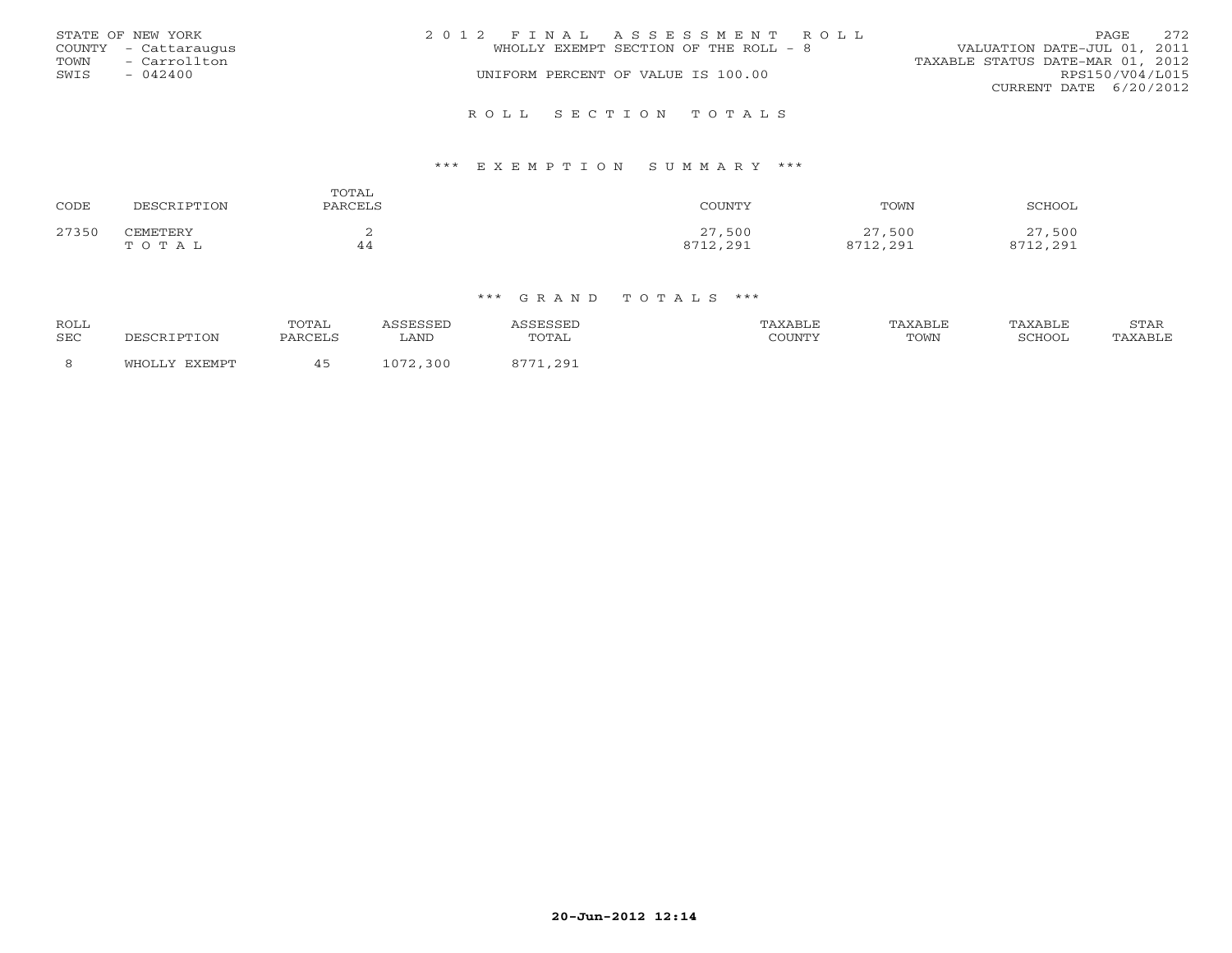| STATE OF NEW YORK<br>COUNTY - Cattaraugus<br>- Carrollton<br>TOWN<br>$-042400$<br>SWIS | 2012 FINAL ASSESSMENT ROLL<br>SWTS TOTALS<br>UNIFORM PERCENT OF VALUE IS 100.00 | - 273<br><b>PAGE</b><br>VALUATION DATE-JUL 01, 2011<br>TAXABLE STATUS DATE-MAR 01, 2012<br>RPS150/V04/L015<br>CURRENT DATE 6/20/2012 |
|----------------------------------------------------------------------------------------|---------------------------------------------------------------------------------|--------------------------------------------------------------------------------------------------------------------------------------|
|                                                                                        |                                                                                 |                                                                                                                                      |

### \*\*\* S P E C I A L D I S T R I C T S U M M A R Y \*\*\*

 $\begin{array}{c} 273 \\ 2011 \end{array}$ 

| CODE. | DISTRICT NAME        | TOTAL<br>PARCELS | EXTENSION<br>TYPE | <b>EXTENSION</b><br>VALUE | AD VALOREM<br>VALUE | <b>EXEMPT</b><br>AMOUNT | TAXABLE<br>VALUE |
|-------|----------------------|------------------|-------------------|---------------------------|---------------------|-------------------------|------------------|
|       | WD241 Water Dist 1   |                  | 183 TOTAL         |                           | 10553,600           | 3255,466                | 7298,134         |
|       | WS240 Water/Sewer Di |                  | 183 MOVTAX        |                           |                     |                         |                  |
|       | DS240 Delinquent sew |                  | 28 MOVTAX         |                           |                     |                         |                  |
|       | FD240 Fire district  |                  | 1,099 TOTAL       |                           | 79451,853           | 6636,650                | 72815,203        |
|       | FF242 Sewer fr ftg   |                  | 119 TOTAL         |                           | 19,980              |                         | 19,980           |
|       | SW241 Sewer          |                  | 183 TOTAL         |                           | 10553,600           | 3255,466                | 7298,134         |
|       | SW242 Sewer dist 1   |                  | 124 TOTAL         |                           | 4991,500            |                         | 4991,500         |

### \*\*\* S C H O O L D I S T R I C T S U M M A R Y \*\*\*

| CODE             | DISTRICT NAME                           | TOTAL<br>PARCELS | ASSESSED<br>LAND      | ASSESSED<br>TOTAL      | EXEMPT<br>AMOUNT     | TOTAL<br>TAXABLE       | STAR<br>AMOUNT        | STAR<br>TAXABLE        |
|------------------|-----------------------------------------|------------------|-----------------------|------------------------|----------------------|------------------------|-----------------------|------------------------|
| 041600<br>042001 | Salamanca Central<br>Allegany-Limestone | 99<br>.,064      | 9249,900<br>27108,504 | 13037,782<br>75287,195 | 1612,228<br>8159,859 | 11425,554<br>67127,336 | 1242,600<br>13931,475 | 10182,954<br>53195,861 |
|                  | SUB-TOTAL                               | 1,163            | 36358,404             | 88324,977              | 9772,087             | 78552,890              | 15174,075             | 63378,815              |
|                  | TOTAL                                   | 1,163            | 36358,404             | 88324,977              | 9772,087             | 78552,890              | 15174,075             | 63378,815              |

### \*\*\* S Y S T E M C O D E S S U M M A R Y \*\*\*

| CODE           | DESCRIPTION              | TOTAL<br>PARCELS | COUNTY           | TOWN   | SCHOOL |
|----------------|--------------------------|------------------|------------------|--------|--------|
| 50001<br>50005 | SCHL TAXBL<br>TOWN TAXBL |                  | 25,580<br>25,550 | 25,580 | 25,550 |
|                |                          |                  |                  |        |        |
| 50006          | CNTY TAXBL               |                  |                  | 25,300 | 25,300 |
|                | TOTAL                    |                  | 51,130           | 50,880 | 50,850 |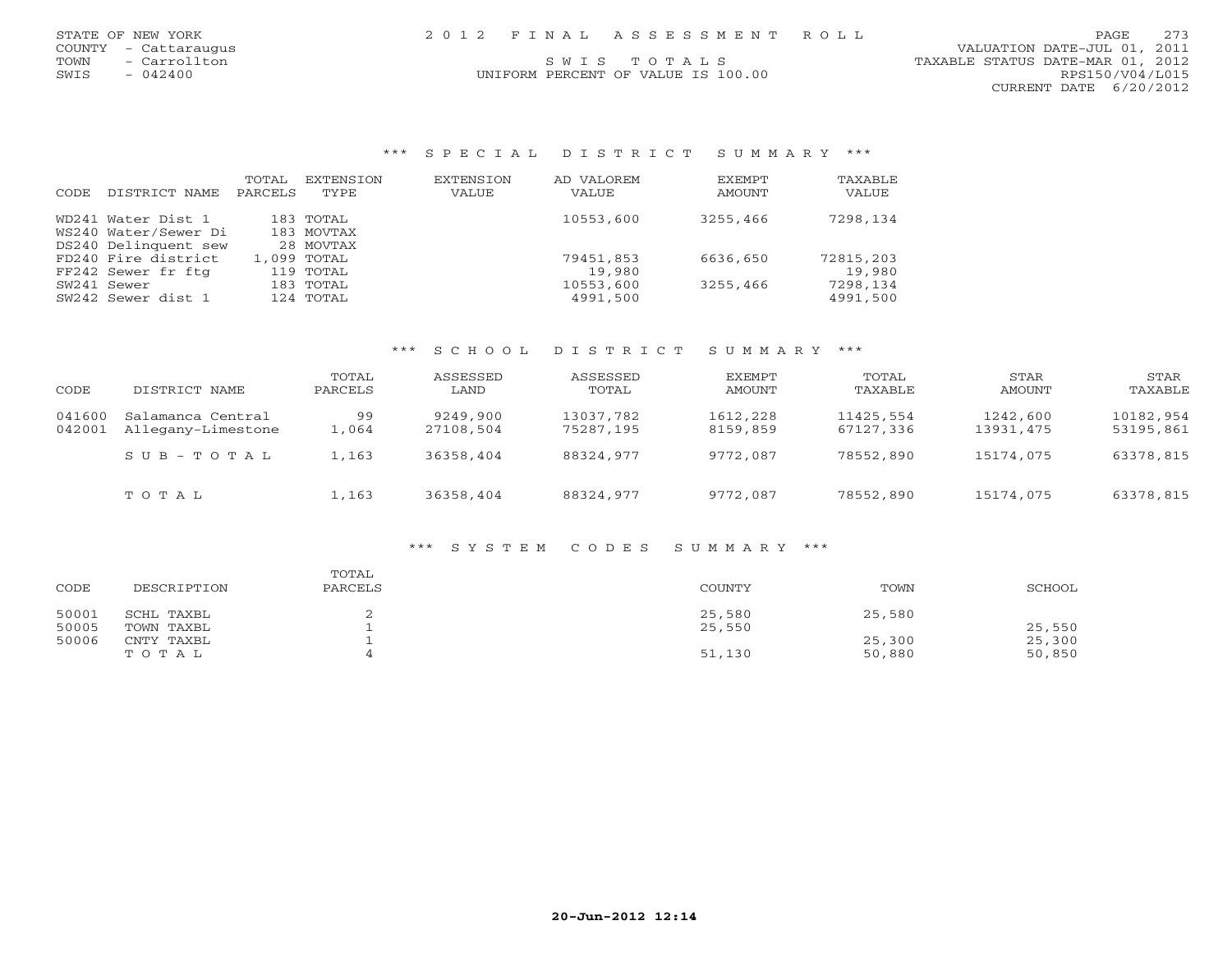| STATE OF NEW YORK | 2012 FINAL ASSESSMENT ROLL | PAGE 274 |
|-------------------|----------------------------|----------|
|-------------------|----------------------------|----------|

| STATE OF NEW YORK |     |        |               |
|-------------------|-----|--------|---------------|
| <b>COUNTY</b>     |     |        | - Cattaraugu; |
| <b>TOWN</b>       | $-$ |        | Carrollton    |
| SWTS              | $-$ | 042400 |               |

UNIFORM PERCENT OF VALUE IS 100.00 RPS150/V04/L015

 COUNTY - Cattaraugus VALUATION DATE-JUL 01, 2011 S W I S T O T A L S TAXABLE STATUS DATE-MAR 01, 2012 CURRENT DATE 6/20/2012

### \*\*\* E X E M P T I O N S U M M A R Y \*\*\*

|       |              | TOTAL          |               |          |               |
|-------|--------------|----------------|---------------|----------|---------------|
| CODE  | DESCRIPTION  | PARCELS        | <b>COUNTY</b> | TOWN     | <b>SCHOOL</b> |
| 12100 | NYS OWNED    | 2              | 1864,600      | 1864,600 | 1864,600      |
| 13500 | TOWN-PROP    | 5              | 443,800       | 443,800  | 443,800       |
| 13650 | VG-INSIDE    | 5              | 190,300       | 190,300  | 190,300       |
| 13800 | SCH-DIST     | $\overline{a}$ | 2246,800      | 2246,800 | 2246,800      |
| 14000 | Local Auth   | 2              | 1862,391      | 1862,391 | 1862,391      |
| 14300 | INDIAN-RES   | 15             | 1026,700      | 1026,700 | 1026,700      |
| 25110 | RELIGIOUS    | 7              | 526,200       | 526,200  | 526,200       |
| 25300 | NON-PROFIT   | $\mathbf{1}$   | 223,000       | 223,000  | 223,000       |
| 26100 | VET-ORGAN    | $\mathbf{1}$   | 26,000        | 26,000   | 26,000        |
| 26400 | FIRE-DEPT    | 2              | 275,000       | 275,000  | 275,000       |
| 27350 | CEMETERY     | $\overline{c}$ | 27,500        | 27,500   | 27,500        |
| 29700 | Withdrawal   | 11             | 414,550       | 414,550  | 414,550       |
| 32252 | STATE C      | $\mathbf{1}$   | 231,500       |          |               |
| 32301 | STATE C/T    | $\mathbf{1}$   | 22,500        | 22,500   |               |
| 41101 | VET C/T      | $\overline{4}$ | 2,200         | 2,200    |               |
| 41103 | VET TOWN     | 11             |               | 24,000   |               |
| 41121 | WVET C/T     | 2              | 19,575        |          |               |
| 41122 | WVET CO      | 42             | 354,791       |          |               |
| 41123 | WVET TOWN    | $\mathbf{1}$   |               |          |               |
| 41131 | CVET C/T     | $\overline{1}$ | 3,750         |          |               |
| 41132 | CVET CO      | 59             | 800,246       |          |               |
| 41141 | DVET C/T     | 2              | 7,850         |          |               |
| 41142 | DVET CO      | 14             | 128,675       |          |               |
| 41400 | CLERGY       | 3              | 4,500         | 4,500    | 4,500         |
| 41800 | AGED $C/T/S$ | 20             | 440,401       | 467,500  | 469,150       |
| 41801 | AGED C/T     | 3              | 68,500        | 68,500   |               |
| 41802 | AGED C       | 2              | 32,500        |          |               |
| 41804 | AGED S       | 3              |               |          | 47,675        |
| 41834 | SR STAR      | 136            |               |          | 6138,975      |
| 41844 | SR ST MH     | 1              |               |          | 10,000        |
| 41854 | RES STAR     | 314            |               |          | 9017,100      |
| 41864 | RES ST MH    | $\mathbf{1}$   |               |          | 8,000         |
| 47610 | BUS C/T/S    | 5              | 14,071        | 14,071   | 14,071        |
|       | TOTAL        | 681            | 11257,900     | 9730,112 | 24836,312     |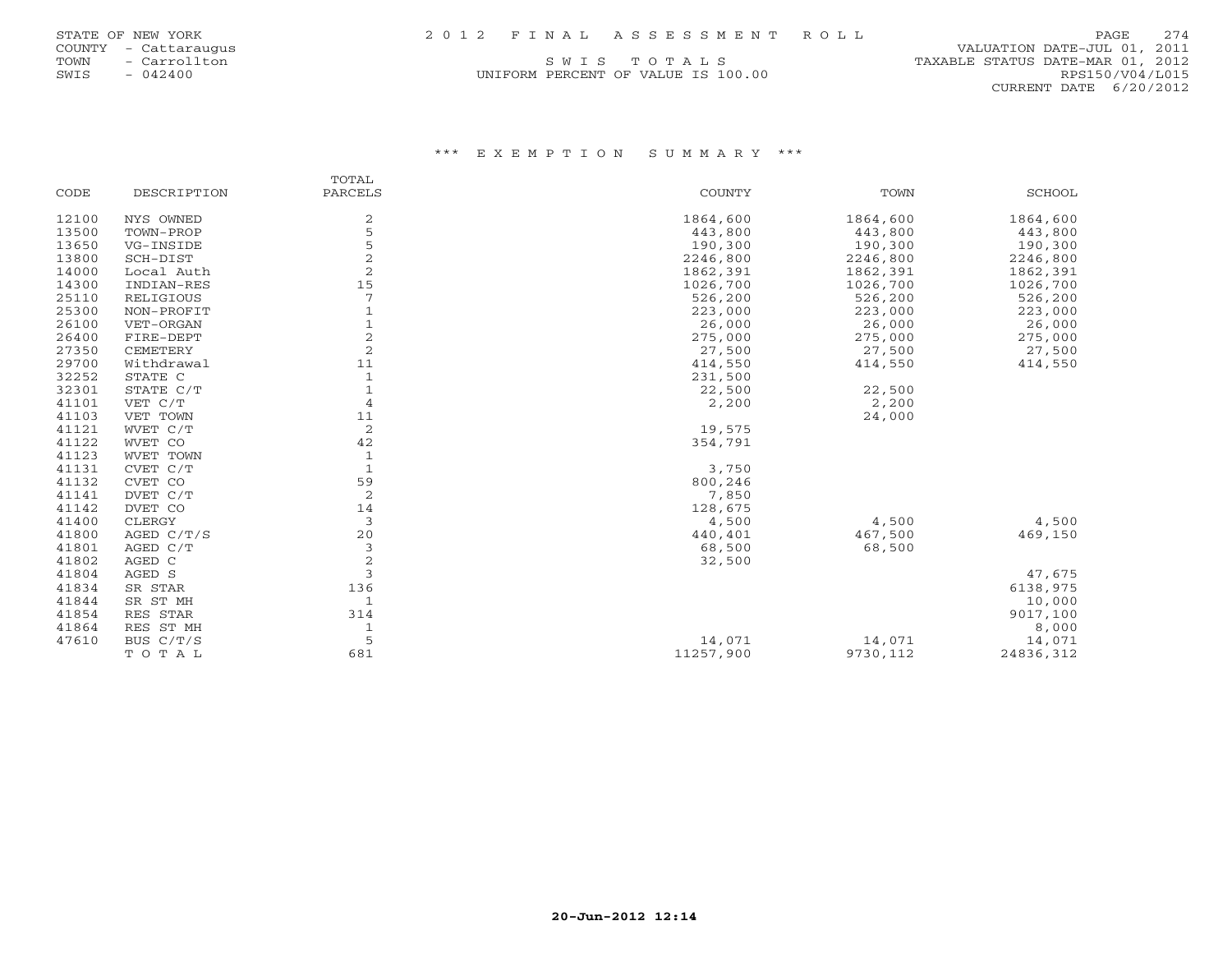| STATE OF NEW YORK    | 2012 FINAL ASSESSMENT ROLL         | 2.75<br>PAGE                     |
|----------------------|------------------------------------|----------------------------------|
| COUNTY - Cattaraugus |                                    | VALUATION DATE-JUL 01, 2011      |
| TOWN - Carrollton    | SWIS TOTALS                        | TAXABLE STATUS DATE-MAR 01, 2012 |
| SWIS<br>$-042400$    | UNIFORM PERCENT OF VALUE IS 100.00 | RPS150/V04/L015                  |
|                      |                                    | CURRENT DATE 6/20/2012           |

| ROLL<br>SEC  | DESCRIPTION         | TOTAL<br>PARCELS | ASSESSED<br>LAND | ASSESSED<br>TOTAL | TAXABLE<br>COUNTY | TAXABLE<br>TOWN | TAXABLE<br>SCHOOL | STAR<br>TAXABLE |
|--------------|---------------------|------------------|------------------|-------------------|-------------------|-----------------|-------------------|-----------------|
| $\mathbf{1}$ | TAXABLE             | 1,022            | 12147,749        | 47334,088         | 45042,479         | 46338,767       | 46384,142         | 31210,067       |
| 3            | STATE OWNED LAND    | 56               | 23076,555        | 23327,830         | 23022,700         | 23254,450       | 23276,980         | 23276,980       |
| 5            | SPECIAL FRANCHISE   | 8                |                  | 2863,151          | 2863,151          | 2863,151        | 2863,151          | 2863,151        |
| 6            | UTILITIES & N.C.    | 29               | 61,800           | 5460,517          | 5460,517          | 5460,517        | 5460,517          | 5460,517        |
| $7^{\circ}$  | CEILING RAILROADS   | 3                |                  | 568,100           | 568,100           | 568,100         | 568,100           | 568,100         |
| 8            | WHOLLY EXEMPT       | 45               | 1072,300         | 8771,291          |                   |                 |                   |                 |
| $\star$      | <b>SUB</b><br>TOTAL | 1,163            | 36358,404        | 88324,977         | 76956.947         | 78484,985       | 78552,890         | 63378,815       |
| $***$        | GRAND TOTAL         | 1,163            | 36358,404        | 88324,977         | 76956,947         | 78484,985       | 78552,890         | 63378,815       |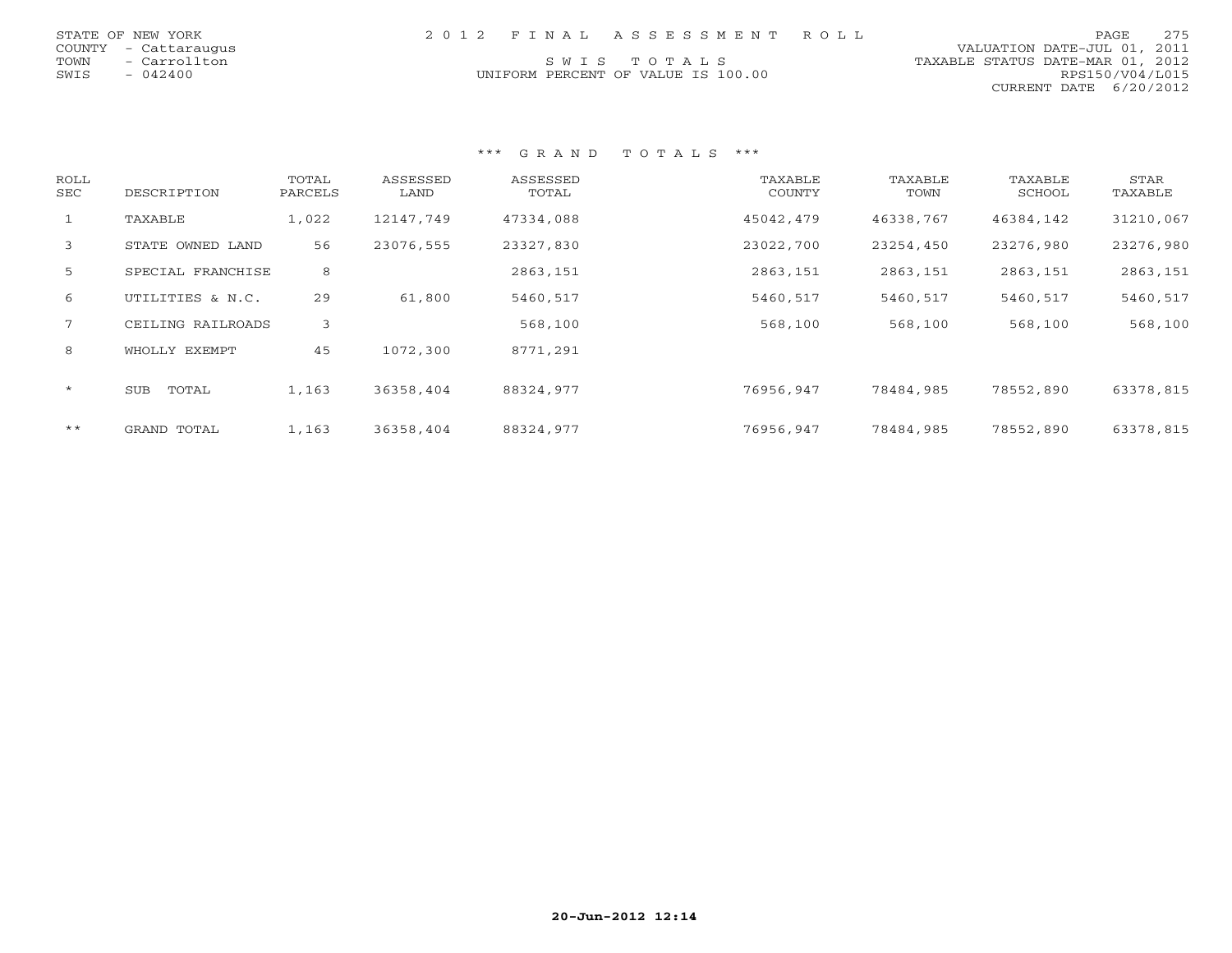| STATE OF NEW YORK    | 2012 FINAL ASSESSMENT ROLL         | 276<br>PAGE                      |
|----------------------|------------------------------------|----------------------------------|
| COUNTY - Cattaraugus | TOWN TOTALS                        | VALUATION DATE-JUL 01, 2011      |
| - Carrollton<br>TOWN |                                    | TAXABLE STATUS DATE-MAR 01, 2012 |
| $-0424$<br>SWIS      | UNIFORM PERCENT OF VALUE IS 100.00 | RPS150/V04/L015                  |
|                      |                                    | CURRENT DATE 6/20/2012           |
|                      |                                    |                                  |
|                      |                                    |                                  |
|                      |                                    |                                  |
|                      |                                    |                                  |

| *** SPECIAL DISTRICT SUMMARY *** |  |  |  |  |  |  |  |  |  |  |  |  |  |  |  |  |  |  |  |  |  |  |  |
|----------------------------------|--|--|--|--|--|--|--|--|--|--|--|--|--|--|--|--|--|--|--|--|--|--|--|
|----------------------------------|--|--|--|--|--|--|--|--|--|--|--|--|--|--|--|--|--|--|--|--|--|--|--|

| DISTRICT NAME<br>CODE | TOTAL<br>PARCELS | EXTENSION<br>TYPE. | EXTENSION<br>VALUE | AD VALOREM<br>VALUE | EXEMPT<br>AMOUNT | TAXABLE<br><b>VALUE</b> |
|-----------------------|------------------|--------------------|--------------------|---------------------|------------------|-------------------------|
| WD241 Water Dist 1    |                  | $183$ TOTAL        |                    | 10553,600           | 3255,466         | 7298,134                |
| WS240 Water/Sewer Di  |                  | 183 MOVTAX         |                    |                     |                  |                         |
| DS240 Delinquent sew  |                  | 28 MOVTAX          |                    |                     |                  |                         |
| FD240 Fire district   |                  | 1,099 TOTAL        |                    | 79451,853           | 6636,650         | 72815,203               |
| FF242 Sewer fr ftg    |                  | 119 TOTAL          |                    | 19,980              |                  | 19,980                  |
| SW241 Sewer           |                  | $183$ TOTAL        |                    | 10553,600           | 3255,466         | 7298,134                |
| SW242 Sewer dist 1    |                  | 124 TOTAL          |                    | 4991,500            |                  | 4991,500                |

### \*\*\* S C H O O L D I S T R I C T S U M M A R Y \*\*\*

| CODE             | DISTRICT NAME                           | TOTAL<br>PARCELS | ASSESSED<br>LAND      | ASSESSED<br>TOTAL      | EXEMPT<br>AMOUNT     | TOTAL<br>TAXABLE       | STAR<br>AMOUNT        | STAR<br>TAXABLE        |
|------------------|-----------------------------------------|------------------|-----------------------|------------------------|----------------------|------------------------|-----------------------|------------------------|
| 041600<br>042001 | Salamanca Central<br>Allegany-Limestone | 99<br>1,064      | 9249,900<br>27108,504 | 13037,782<br>75287,195 | 1612,228<br>8159,859 | 11425,554<br>67127,336 | 1242,600<br>13931,475 | 10182,954<br>53195,861 |
|                  | SUB-TOTAL                               | 1,163            | 36358,404             | 88324,977              | 9772,087             | 78552,890              | 15174,075             | 63378,815              |
|                  | TOTAL                                   | 1,163            | 36358,404             | 88324,977              | 9772,087             | 78552,890              | 15174,075             | 63378,815              |

### \*\*\* S Y S T E M C O D E S S U M M A R Y \*\*\*

| CODE  | DESCRIPTION | TOTAL<br>PARCELS | <b>COUNTY</b> | TOWN   | SCHOOL |
|-------|-------------|------------------|---------------|--------|--------|
| 50001 | SCHL TAXBL  |                  | 25,580        | 25,580 |        |
| 50005 | TOWN TAXBL  |                  | 25,550        |        | 25,550 |
| 50006 | CNTY TAXBL  |                  |               | 25,300 | 25,300 |
|       | TOTAL       |                  | 51,130        | 50,880 | 50,850 |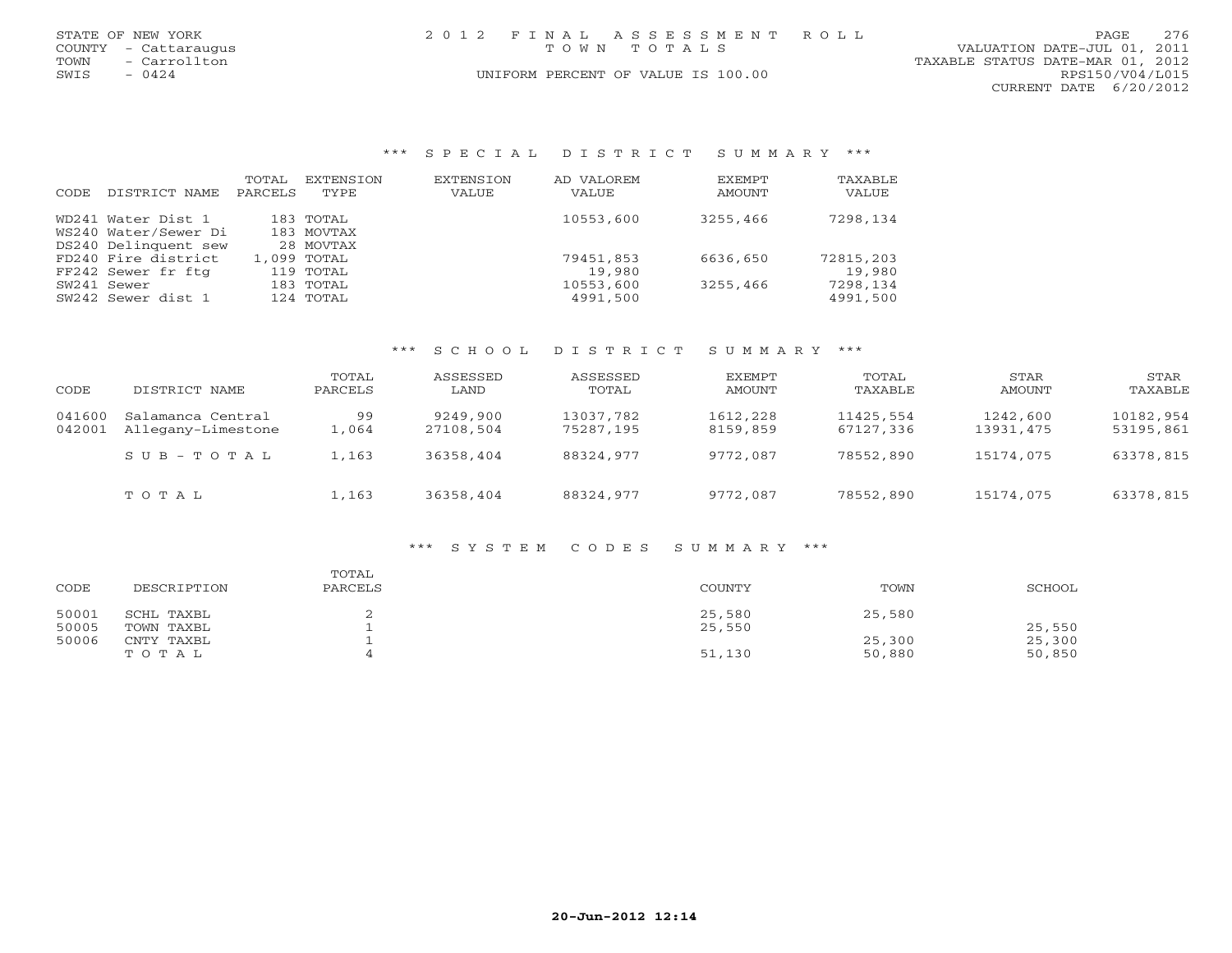|      | STATE OF NEW YORK    | 2012 FINAL ASSESSMENT ROLL         | PAGE                             | 2.77 |
|------|----------------------|------------------------------------|----------------------------------|------|
|      | COUNTY - Cattaraugus | TOWN TOTALS                        | VALUATION DATE-JUL 01, 2011      |      |
|      | TOWN - Carrollton    |                                    | TAXABLE STATUS DATE-MAR 01, 2012 |      |
| SWIS | $-0424$              | UNIFORM PERCENT OF VALUE IS 100.00 | RPS150/V04/L015                  |      |
|      |                      |                                    | CURRENT DATE 6/20/2012           |      |

### \*\*\* E X E M P T I O N S U M M A R Y \*\*\*

|       |              | TOTAL          |           |          |               |
|-------|--------------|----------------|-----------|----------|---------------|
| CODE  | DESCRIPTION  | PARCELS        | COUNTY    | TOWN     | <b>SCHOOL</b> |
| 12100 | NYS OWNED    | 2              | 1864,600  | 1864,600 | 1864,600      |
| 13500 | TOWN-PROP    | 5              | 443,800   | 443,800  | 443,800       |
| 13650 | VG-INSIDE    | 5              | 190,300   | 190,300  | 190,300       |
| 13800 | SCH-DIST     | $\overline{2}$ | 2246,800  | 2246,800 | 2246,800      |
| 14000 | Local Auth   | $\overline{2}$ | 1862,391  | 1862,391 | 1862,391      |
| 14300 | INDIAN-RES   | 15             | 1026,700  | 1026,700 | 1026,700      |
| 25110 | RELIGIOUS    | 7              | 526,200   | 526,200  | 526,200       |
| 25300 | NON-PROFIT   |                | 223,000   | 223,000  | 223,000       |
| 26100 | VET-ORGAN    |                | 26,000    | 26,000   | 26,000        |
| 26400 | FIRE-DEPT    | $\sqrt{2}$     | 275,000   | 275,000  | 275,000       |
| 27350 | CEMETERY     | $\overline{c}$ | 27,500    | 27,500   | 27,500        |
| 29700 | Withdrawal   | 11             | 414,550   | 414,550  | 414,550       |
| 32252 | STATE C      | 1              | 231,500   |          |               |
| 32301 | STATE C/T    | $\mathbf{1}$   | 22,500    | 22,500   |               |
| 41101 | VET C/T      | $\overline{4}$ | 2,200     | 2,200    |               |
| 41103 | VET TOWN     | 11             |           | 24,000   |               |
| 41121 | WVET C/T     | $\overline{2}$ | 19,575    |          |               |
| 41122 | WVET CO      | 42             | 354,791   |          |               |
| 41123 | WVET TOWN    | 1              |           |          |               |
| 41131 | CVET C/T     | $\mathbf{1}$   | 3,750     |          |               |
| 41132 | CVET CO      | 59             | 800,246   |          |               |
| 41141 | DVET C/T     | 2              | 7,850     |          |               |
| 41142 | DVET CO      | 14             | 128,675   |          |               |
| 41400 | CLERGY       | 3              | 4,500     | 4,500    | 4,500         |
| 41800 | AGED $C/T/S$ | 20             | 440,401   | 467,500  | 469,150       |
| 41801 | AGED C/T     | 3              | 68,500    | 68,500   |               |
| 41802 | AGED C       | $\overline{c}$ | 32,500    |          |               |
| 41804 | AGED S       | 3              |           |          | 47,675        |
| 41834 | SR STAR      | 136            |           |          | 6138,975      |
| 41844 | SR ST MH     | 1              |           |          | 10,000        |
| 41854 | RES STAR     | 314            |           |          | 9017,100      |
| 41864 | RES ST MH    | $\mathbf{1}$   |           |          | 8,000         |
| 47610 | BUS C/T/S    | 5              | 14,071    | 14,071   | 14,071        |
|       | TOTAL        | 681            | 11257,900 | 9730,112 | 24836,312     |